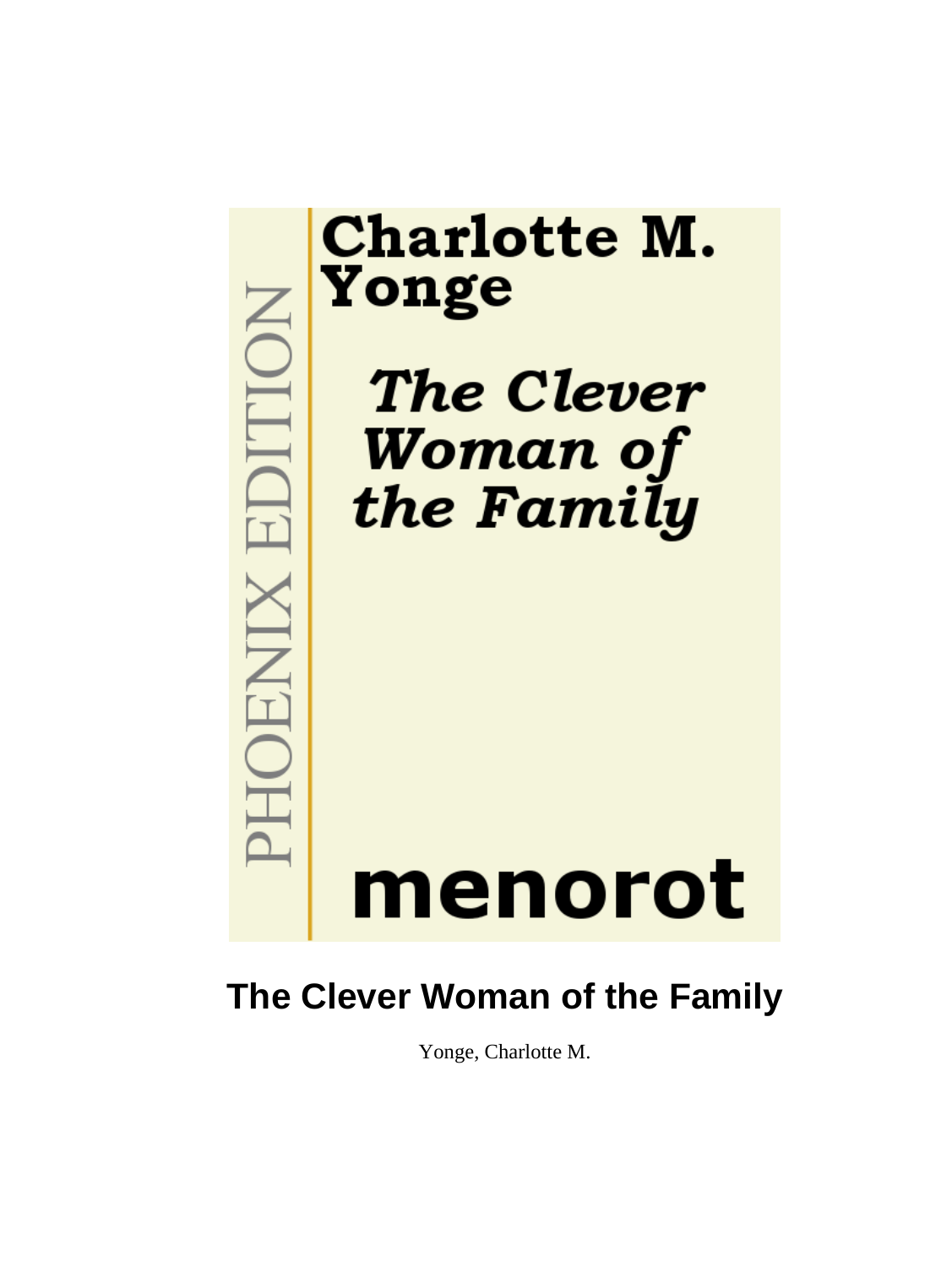[Table of Content](#page-416-0) [About Phoenix−Edition](#page-418-0) **[Copyright](#page-419-0)**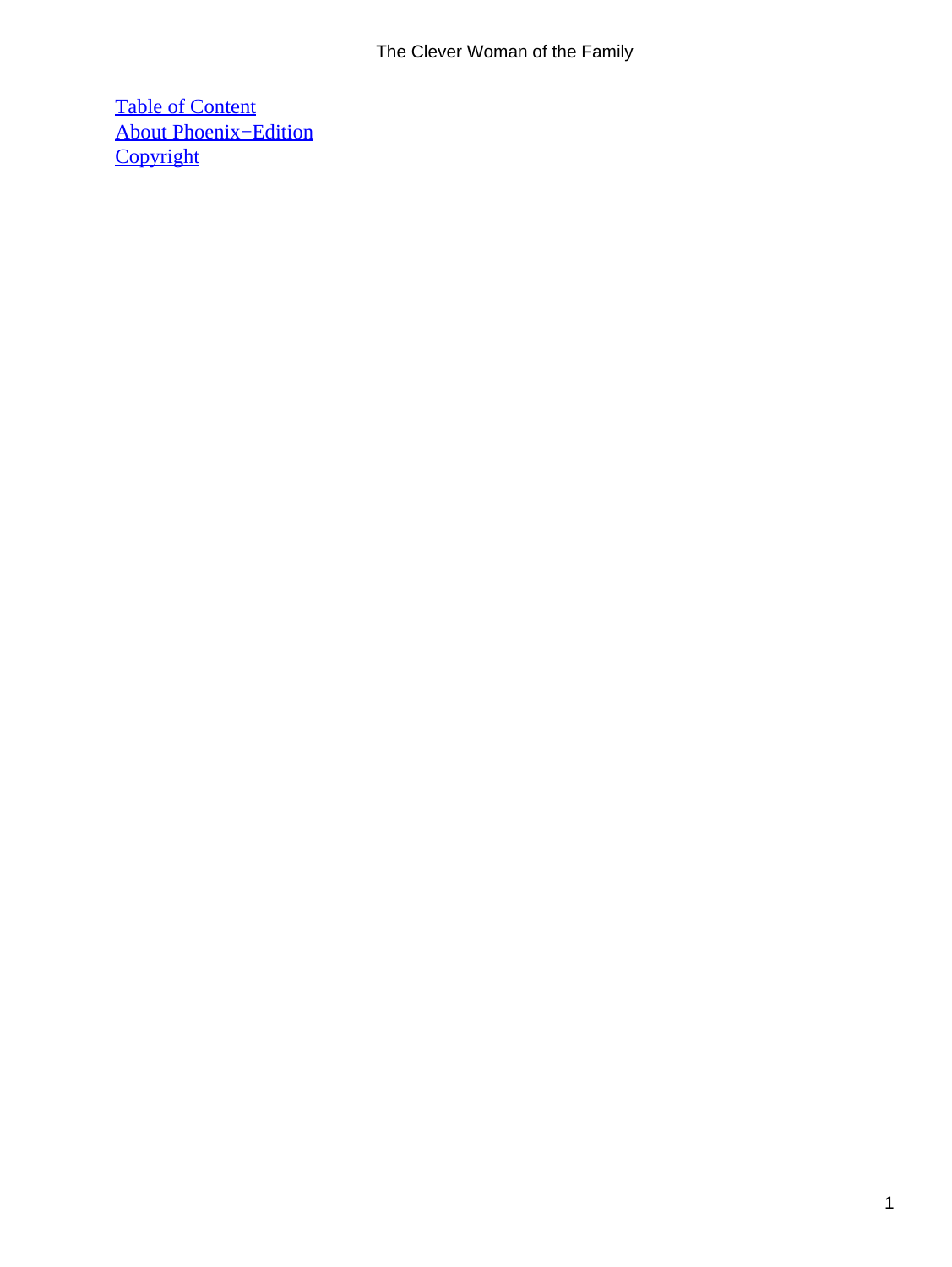## *T*HE **CLEVER WOMAN OF THE FAMILY**

by Charlotte M. Yonge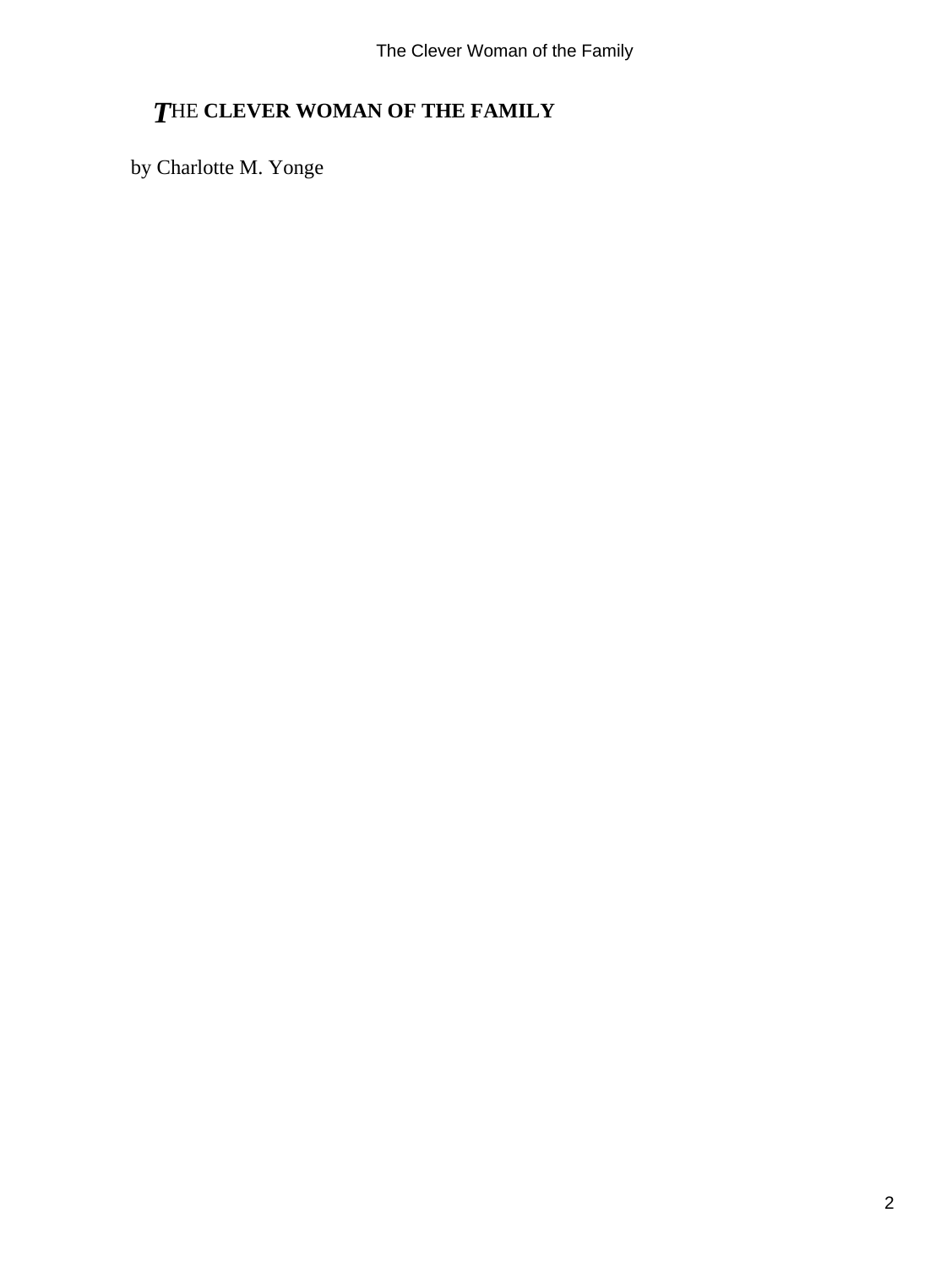## **[CHAPTER I](#page-416-0)**

#### *I*N **SEARCH OF A MISSION**

"Thou didst refuse the daily round

Of useful, patient love,

And longedst for some great emprise

Thy spirit high to prove."  $- C. M. N.$ 

«Che mi sedea con l'antica Rachele.» – **DANTE.**

«It is very kind in the dear mother.»

«But – what, Rachel? Don't you like it! She so enjoyed choosing it for you.»

 «Oh yes, it is a perfect thing in its way. Don't say a word to her; but if you are consulted for my next birthday present, Grace, couldn't you suggest that one does cease to be a girl.»

«Only try it on, Rachel dear, she will be pleased to see you in it.»

 «Oh yes, I will bedizen myself to oblige her. I do assure you I am not ungrateful. It is beautiful in itself, and shows how well nature can be imitated; but it is meant for a mere girl, and this is the very day I had fixed for hauling down the flag of youth.»

«Oh, Rachel.»

 «Ah, ha! If Rachel be an old maid, what is Grace? Come, my dear, resign yourself! There is nothing more unbecoming than want of perception of the close of young−ladyhood.»

 «Of course I know we are not quite young girls now,» said Grace, half perplexed, half annoyed.

 «Exactly, from this moment we are established as the maiden sisters of Avonmouth, husband and wife to one another, as maiden pairs always are.»

«Then thus let me crown, our bridal,» quoth Grace, placing on her sister's head the

CHAPTER I 3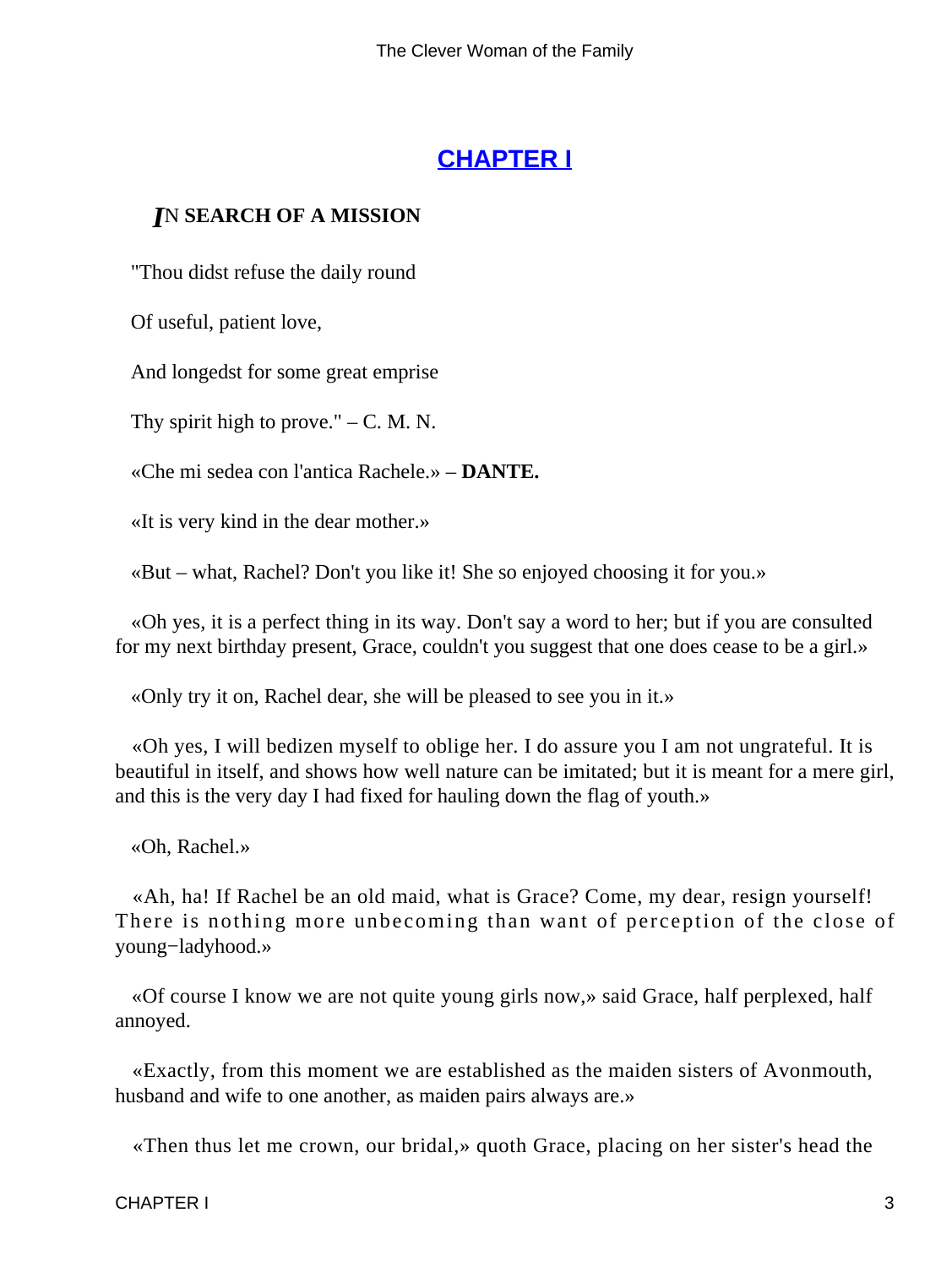wreath of white roses.

 «Treacherous child!» cried Rachel, putting up her hands and tossing her head, but her sister held her still.

 «You know brides always take liberties. Please, dear, let it stay till the mother has been in, and pray don't talk, before her of being so very old.»

 «No, I'll not be a shock to her. We will silently assume our immunities, and she will acquiesce if they come upon her gradually.»

 Grace looked somewhat alarmed, being perhaps in some dread of immunities, and aware that Rachel's silence would in any one else have been talkativeness.

 «Ah, mother dear, good morning,» as a pleasant placid−looking lady entered, dressed in black, with an air of feeble health, but of comely middle age.

 Birthday greetings, congratulations, and thanks followed, and the mother looked critically at the position of the wreath, and Rachel for the first time turned to the glass and met a set of features of an irregular, characteristic cast, brow low and broad, nose retrousse, with large, singularly sensitive nostrils quivering like those of a high−bred horse at any emotion, full pouting lips, round cheeks glowing with the freshest red, eyes widely opened, dark deep grey and decidedly prominent, though curtained with thick black lashes. The glossy chestnut hair partook of the redundance and vigour of the whole being, and the roses hung on it gracefully though not in congruity with the thick winter dress of blue and black tartan, still looped up over the dark petticoat and hose, and stout high−heeled boots, that like the grey cloak and felt hat bore witness to the early walk. Grace's countenance and figure were in the same style, though without so much of mark or animation; and her dress was of like description, but less severely plain.

 «Yes, my dear, it looks very well; and now you will oblige me by not wearing that black lace thing, that looks fit for your grandmother.»

 «Poor Lovedy Kelland's aunt made it, mother, and it was very expensive, and wouldn't sell.»

 «No wonder, I am sure, and it was very kind in you to take it off their hands; but now it is paid for, it can't make much difference whether you disfigure yourself with it or not.»

 «Oh yes, dear mother, I'll bind my hair when you bid me do it and really these buds do credit to the makers. I wonder whether they cost them as dear in health as lace does,» she added, taking off the flowers and examining them with a grave sad look.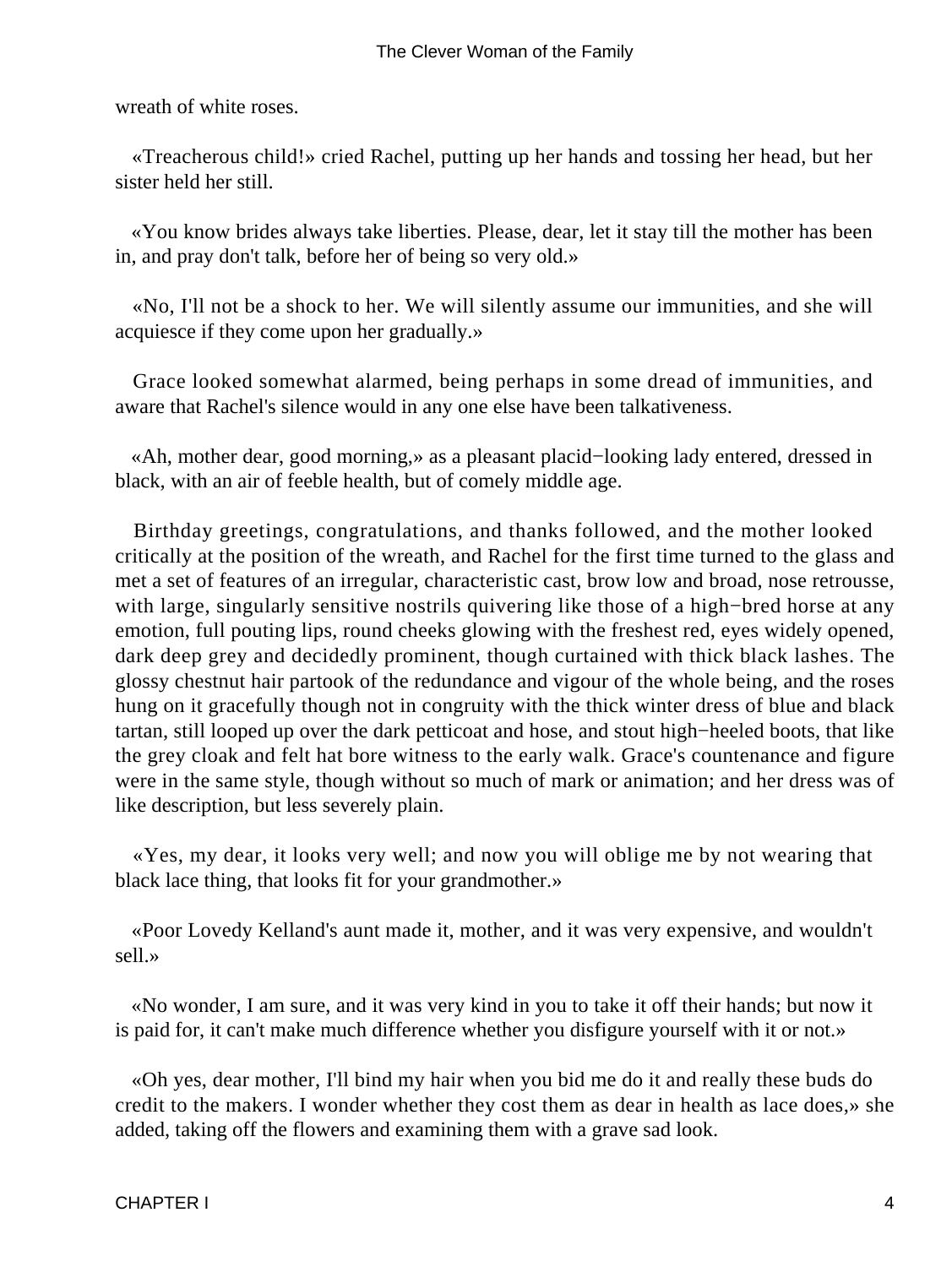«I chose white roses,» proceeded the well−pleased mother, «because I thought they would suit either of the silks you have now, though I own I should like to see you in another white muslin.»

 «I have done with white muslin,» said Rachel, rousing from her reverie. «It is an affectation of girlish simplicity not becoming at our age.»

 «Oh Rachel!» thought Grace in despair; but to her great relief in at that moment filed the five maids, the coachman, and butler, and the mother began to read prayers.

 Breakfast over, Rachel gathered up her various gifts, and betook herself to a room on the ground floor with all the appliances of an ancient schoolroom. Rather dreamily she took out a number of copy−books, and began to write copies in them in large text hand.

 «And this is all I am doing for my fellow−creatures,» she muttered half aloud. «One class of half−grown lads, and those grudged to me! Here is the world around one mass of misery and evil! Not a paper do I take up but I see something about wretchedness and crime, and here I sit with health, strength, and knowledge, and able to do nothing, nothing – at the risk of breaking my mother's heart! I have pottered about cottages and taught at schools in the dilettante way of the young lady who thinks it her duty to be charitable; and I am told that it is my duty, and that I may be satisfied. Satisfied, when I see children cramped in soul, destroyed in body, that fine ladies may wear lace trimmings! Satisfied with the blight of the most promising buds! Satisfied, when I know that every alley and lane of town or country reeks with vice and corruption, and that there is one cry for workers with brains and with purses! And here am I, able and willing, only longing to task myself to the uttermost, yet tethered down to the merest mockery of usefulness by conventionalities. I am a young lady forsooth! – I must not be out late, I must not put forth my views; I must not choose my acquaintance, I must be a mere helpless, useless being, growing old in a ridiculous fiction of prolonged childhood, affecting those graces of so−called sweet seventeen that I never had – because, because why? Is it for any better reason than because no mother can bear to believe her daughter no longer on the lists for matrimony? Our dear mother does not tell herself that this is the reason, but she is unconsciously actuated by it. And I have hitherto given way to her wish. I mean to give way still in a measure; but I am five and twenty, and I will no longer be withheld from some path of usefulness! I will judge for myself, and when my mission has declared itself, I will not be withheld from it by any scruple that does not approve itself to my reason and conscience. If it be only a domestic mission – say the care of Fanny, poor dear helpless Fanny, I would that I knew she was safe, – I would not despise it, I would throw myself into it, and regard the training her and forming her boys as a most sacred office. It would not be too homely for me. But I had far rather become the founder of some establishment that might relieve women from the oppressive task−work thrown on them in all their branches of labour. Oh, what a worthy ambition!»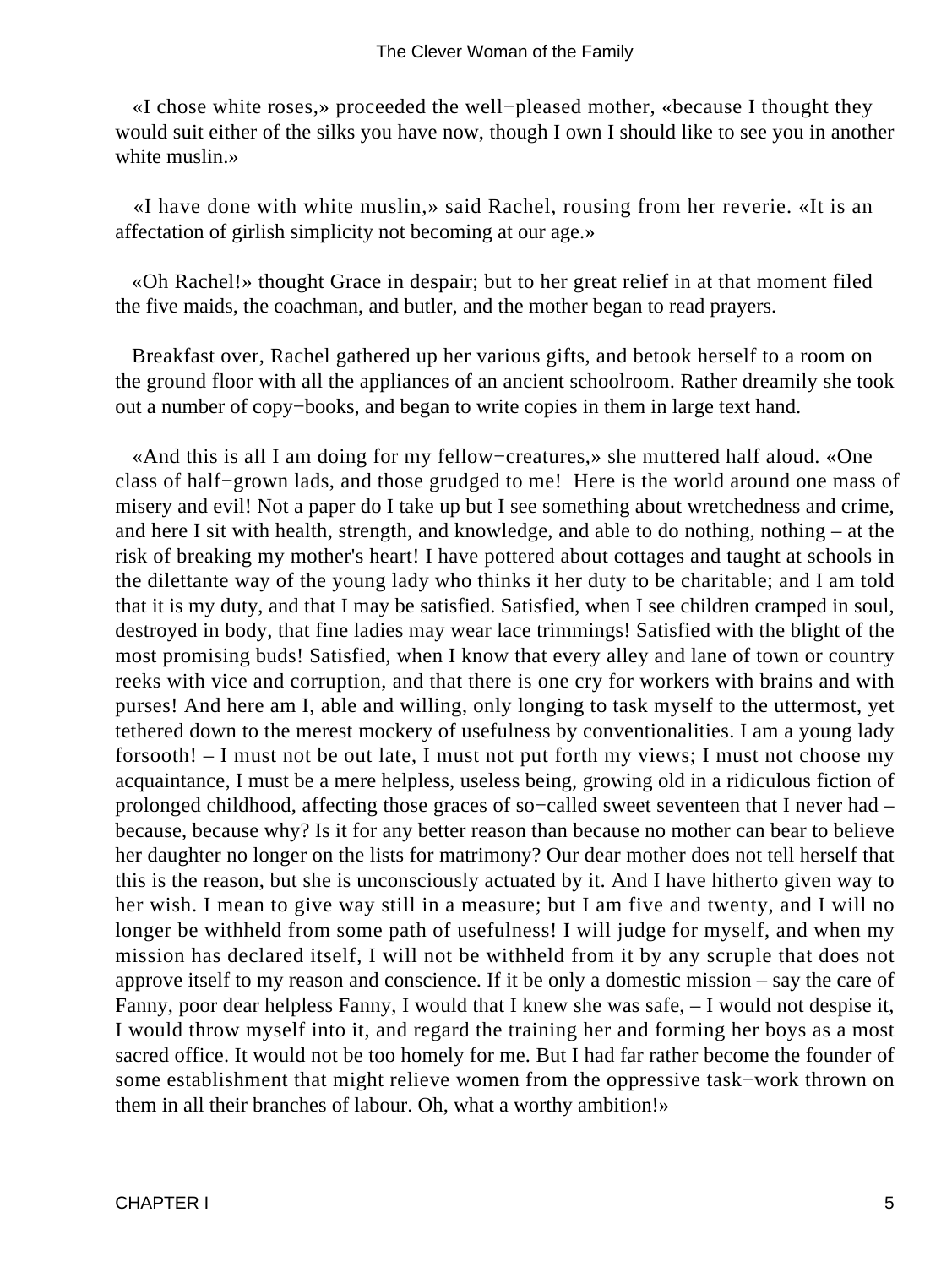«Rachel!» called Grace. «Come, there's a letter, a letter from Fanny herself for you. Make haste, mamma is so nervous till you read it.»

 No exhortation was needed to make Rachel hurry to the drawing−room, and tear open the black−edged letter with the Australian stamp.

 «All is right, mamma. She has been very ill, but is fast recovering, and was to sail by the Voluta. Why, she may be here any day.»

«Any day! My dear Grace, see that the nurseries are well aired.»

 «No, mother, she says her party is too large, and wants us to take a furnished house for her to come into at once – Myrtlewood if possible. Is it let, Grace?»

«I think I saw the notice in the window yesterday.»

«Then, I'll go and see about it at once.»

 «But, my dear, you don't really mean that poor dear Fanny thinks of coming anywhere but to us?» said her mother, anxiously.

 «It is very considerate of her,» said Grace, «with so many little children. You would find them too much for you, dear mother. It is just like Fanny to have thought of it. How many are there, Rachel?»

 «Oh! I can't tell. They got past my reckoning long ago. I only know they are all boys, and that this baby is a girl.»

«Baby! Ah, poor Fanny, I feared that was the reason the did not come sooner.»

 «Yes, and she has been very ill; she always is, I believe, but there is very little about it. Fanny never could write letters; she only just says: 'I have not been able to attempt a letter sooner, though my dear little girl is five weeks old to−day. Think of the daughter coming at last, too late for her dear father, who had so wished for one. She is very healthy, I am thankful to say; and I am now so much better, that the doctor says I may sail next week. Major Keith has taken our cabins, in the Voluta, and soon after you receive this, I hope to be showing you my dear boys. They are such good, affectionate fellows; but I am afraid they would be too much for my dear aunt, and our party is so large, so the Major and I both think it will be the best way for you to take a house for me for six months. I should like Myrtlewood best, if it is to be had. I have told Conrade all about it, and how pretty it is, and it is so near you that I think there I can be happy as ever I can be again in this world, and have your advice for the dear children.'»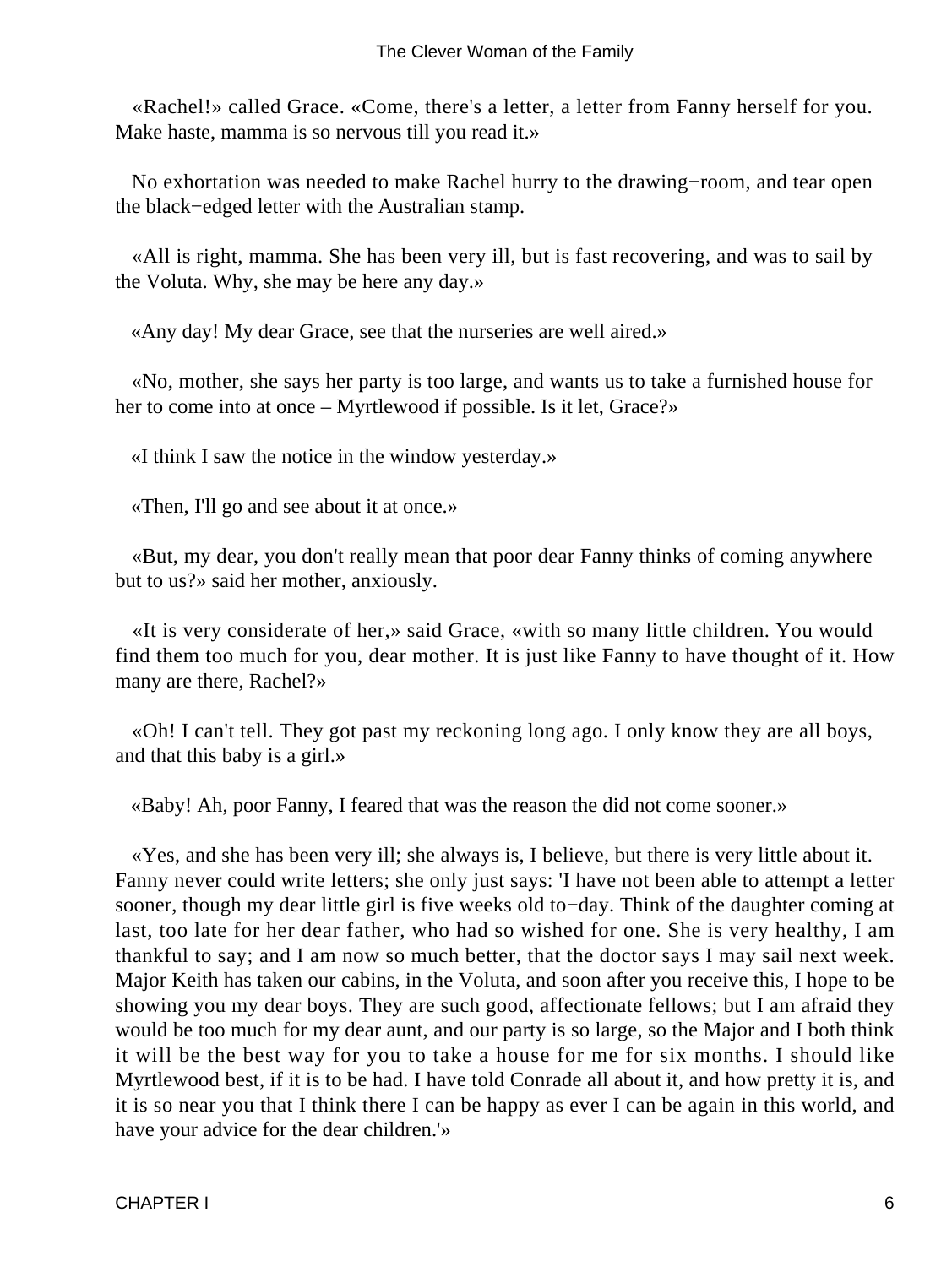«Poor darling! she seems but a child herself.»

 «My age – five and twenty,» returned Rachel. «Well I shall go and ask about the house. Remember, mother, this influx is to bring no trouble or care on you; Fanny Temple is my charge from henceforth. My mission has come to seek me,» she added as she quitted the room, in eager excitement of affection, emotion, and importance, for Fanny had been more like a sister than a cousin.

 Grace and Rachel Curtis were the daughters of the squire of the Homestead; Fanny, of his brother, an officer in the army. Left at home for education, the little girl had spent her life, from her seventh to her sixteenth year, as absolutely one with her cousins, until she was summoned to meet her father at the Cape, under the escort of his old friend, General Sir Stephen Temple. She found Colonel Curtis sinking under fatal disease, and while his relations were preparing to receive, almost to maintain, his widow and daughter, they were electrified by the tidings that the gentle little Fanny, at sixteen, had become the wife of Sir Stephen Temple, at sixty.

 From that time little had been known about her; her mother had continued with her, but the two Mrs. Curtises had never been congenial or intimate; and Fanny was never a full nor willing correspondent, feeling perhaps the difficulty of writing under changed circumstances. Her husband had been in various commands in the colonies, without returning to England; and all that was known of her was a general impression that she had much ill−health and numerous children, and was tended like an infant by her bustling mother and doting husband. More than half a year back, tidings had come of the almost sudden death of her mother; and about three months subsequently, one of the officers of Sir Stephen's staff had written to announce that the good old general had been killed by a fall from his horse, while on a round of inspection at a distance from home. The widow was then completely prostrated by the shock, but promised to write as soon as she was able, and this was the fulfilment of that promise, bringing the assurance that Fanny was coming back with her little ones to the home of her childhood.

 Of that home, Grace and Rachel were the joint−heiresses, though it was owned by the mother for her life. It was an estate of farm and moorland, worth some three or four thousand a year, and the house was perched on a beautiful promontory, running out into the sea, and inclosing one side of a bay, where a small fishing−village had recently expanded into a quiet watering−place, esteemed by some for its remoteness from railways, and for the calm and simplicity that were yearly diminished by its increasing popularity. It was the family fashion to look down from their crag at the new esplanade with pity and contempt for the ruined loneliness of the pebbly beach; and as Mrs. Curtis had not health to go often into society, she had been the more careful where she trusted her daughters. They belonged to the county by birth and tradition, and were not to be mixed up with the fleeting residents of the watering−place, on whom they never called, unless by special recommendation from a mutual friend; and the few permanent inhabitants chanced to be such, that a visit to them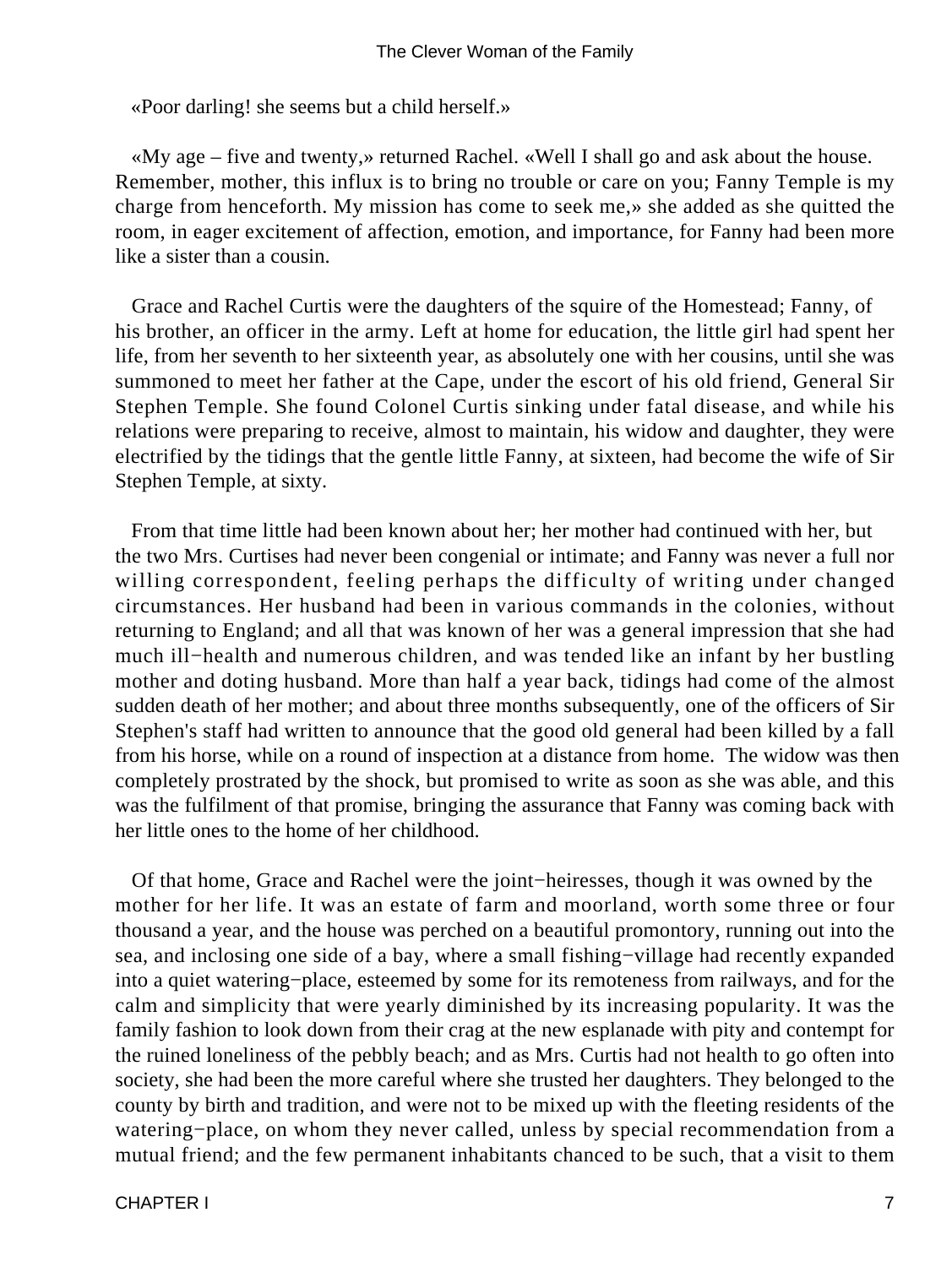was in some degree a condescension. Perhaps there was more of timidity and caution than of pride in the mother's exclusiveness, and Grace had always acquiesced in it as the natural and established state of affairs, without any sense of superiority, but rather of being protected. She had a few alarms as to the results of Rachel's new immunities of age, and though never questioning the wisdom of her clever sister's conclusions, dreaded the effect on the mother, whom she had been forbidden to call mamma. «At their age it was affecting an interesting childishness.»

 Rachel had had the palm of cleverness conceded to her ever since she could recollect, when she read better at three years old than her sister at five, and ever after, through the days of education, had enjoyed, and excelled in, the studies that were a toil to Grace. Subsequently, while Grace had contented herself with the ordinary course of unambitious feminine life, Rachel had thrown herself into the process of self−education with all her natural energy, and carried on her favourite studies by every means within her reach, until she considerably surpassed in acquirements and reflection all the persons with whom she came in frequent contact. It was a homely neighbourhood, a society well born, but of circumscribed interests and habits, and little connected with the great progressive world, where, however, Rachel's sympathies all lay, necessarily fed, however, by periodical literature, instead of by conversation or commerce with living minds.

 She began by being stranded on the ignorance of those who surrounded her, and found herself isolated as a sort of pedant; and as time went on, the narrowness of interests chafed her, and in like manner left her alone. As she grew past girlhood, the cui bono question had come to interfere with her ardour in study for its own sake, and she felt the influence of an age eminently practical and sifting, but with small powers of acting. The quiet Lady Bountiful duties that had sufficed her mother and sister were too small and easy to satisfy a soul burning at the report of the great cry going up to heaven from a world of sin and woe. The examples of successful workers stimulated her longings to be up and doing, and yet the ever difficult question between charitable works and filial deference necessarily detained her, and perhaps all the more because it was not so much the fear of her mother's authority as of her horror and despair, that withheld her from the decisive and eccentric steps that she was always feeling impelled to take. Gentle Mrs. Curtis had never been a visible power in her house, and it was through their desire to avoid paining her that her government had been exercised over her two daughters ever since their father's death, which had taken place in Grace's seventeenth year. Both she and Grace implicitly accepted Rachel's superiority as an unquestionable fact, and the mother, when traversing any of her clever daughter's schemes, never disputed either her opinions or principles, only entreated that these particular developments might be conceded to her own weakness; and Rachel generally did concede. She could not act; but she could talk uncontradicted, and she hated herself for the enforced submission to a state of things that she despised.

 This twenty−fifth birthday had long been anticipated as the turning−point when this submissive girlhood ought to close, and the privileges of acting as well as thinking for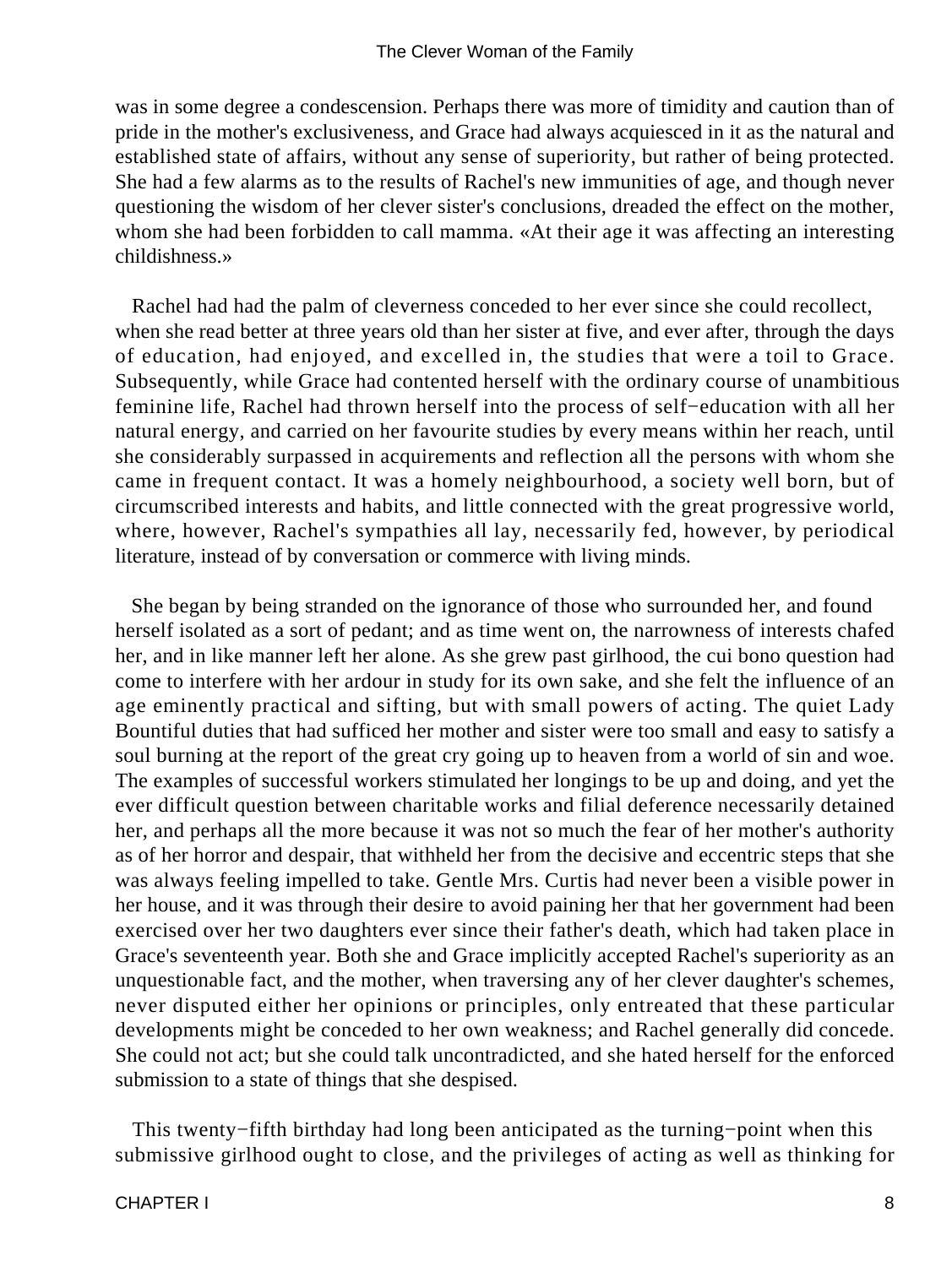herself ought to be assumed. Something to do was her cry, and on this very day that something seemed to be cast in her way. It was not ameliorating the condition of the masses, but it was educating those who might ameliorate them; and Rachel gladly hailed the prospect of a vocation that might be conducted without pain to her mother.

 Young children of her own class were not exactly what her dream of usefulness had devised; but she had already a decided theory of education, and began to read up with all her might, whilst taking the lead in all the details of house taking, servant hiring, to which her regular occupations of night school in the evening and reading to the lacemakers by day, became almost secondary. In due time the arrival of the ship was telegraphed, a hurried and affectionate note followed, and, on a bright east−windy afternoon, Rachel Curtis set forth to take up her mission. A telegram had announced the arrival of the Voluta, and the train which would bring the travellers to Avonchester. The Homestead carriage was sent to meet them, and Rachel in it, to give her helpless cousin assistance in this beginning of English habits. A roomy fly had been engaged for nurses and children, and Mrs. Curtis had put under the coachman's charge a parcel of sandwiches, and instructed him to offer all the appliances for making her own into an invalid carriage.

 Full of warm tenderness to those who were to be dependent on her exertions, led by her good sense, Rachel paced the platform till the engine rushed up, and she looked along the line of windows, suddenly bewildered. Doors opened, but gentlemen alone met her disappointed eye, until close to her a soft voice said, «Rachel!» and she saw a figure in deep black close to her; but her hand had been hardly clasped before the face was turned eagerly to a tall, bearded man, who was lifting out little boy after little boy, apparently in an endless stream, till at last a sleeping baby was brought out in the arms of a nurse.

«Good−bye. Thank you, oh, thank you. You will come soon. Oh, do come on now.»

«Do come on now,» was echoed by many voices.

«I leave you in good hands. Good−bye.»

 «Good−bye. Conrade dear, see what Cyril is doing; never mind, Wilfred, the Major will come and see us; run on with Coombe.» This last was a respectable military−looking servant, who picked up a small child in one hand and a dressing−case in the other, and awaited orders.

 There was a clinging to the Major by all the children, only ended by his finally precipitating himself into the carriage, and being borne off. Then came a chorus – «Mamma, let me go with you;» «I'll go with mamma » «Me go with mamma;» according to the gradations of age.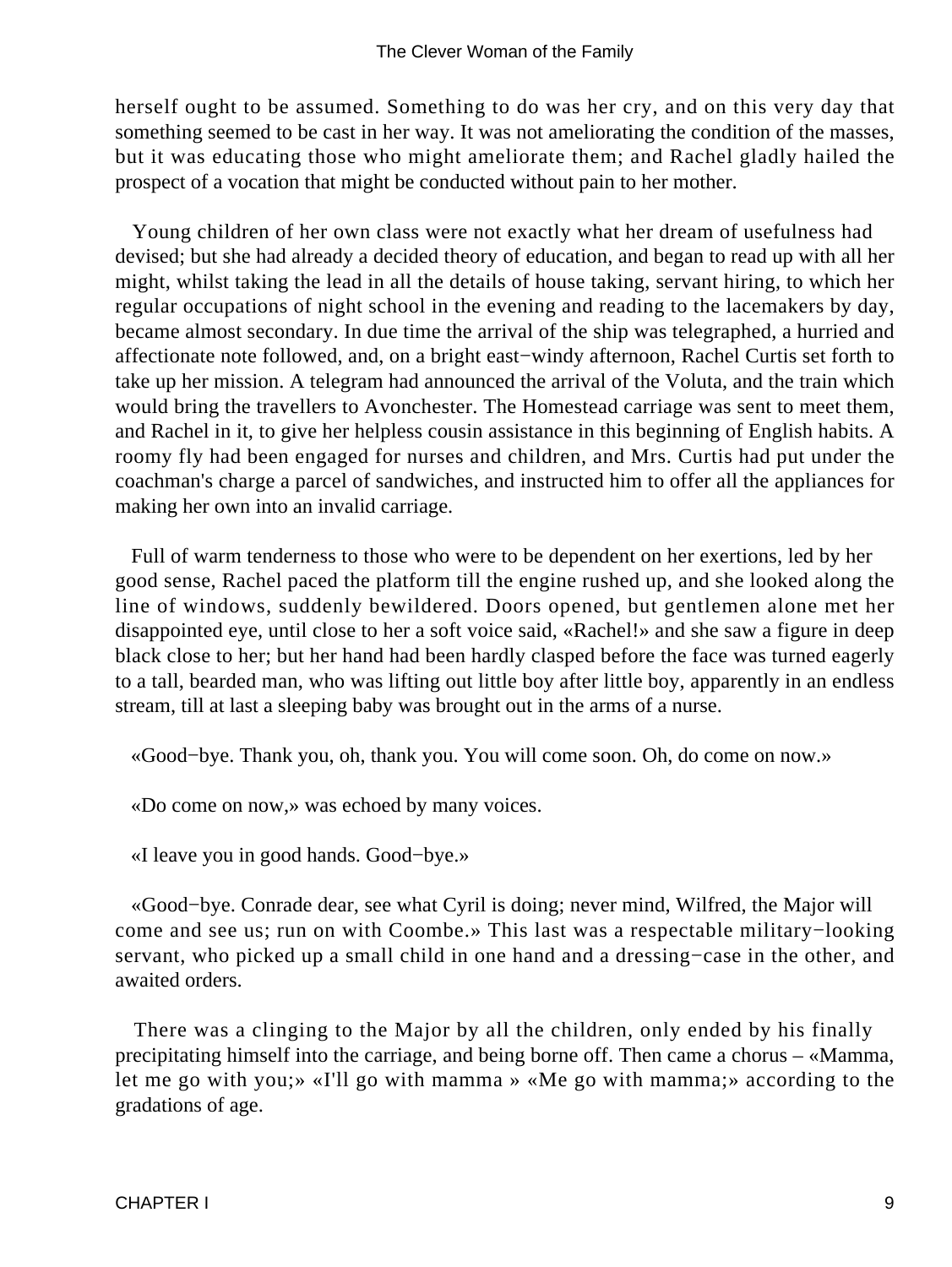While Coombe and mamma decided the question by lifting the lesser ones into the fly, Rachel counted heads. Her mission exceeded her expectations. Here was a pair of boys in knickerbockers, a pair in petticoats, a pair in pelisses, besides the thing in arms. When the fly had been nearly crammed, the two knickerbockers and one pelisse remained for the carriage, quite against Rachel's opinion, but «Little Wilfred can sit on my lap, he has not been well, poor little man,» was quite conclusive; and when Rachel suggested lying back to rest, there was a sweet, low laugh, and, «Oh, no thank you, Wilfred never tires me.»

 Rachel's first satisfaction was in seeing the veil disclose the face of eight years back, the same soft, clear, olive skin, delicate, oval face, and pretty deep−brown eyes, with the same imploring, earnest sweetness; no signs of having grown older, no sign of wear and tear, climate, or exertion, only the widow's dress and the presence of the great boys enhancing her soft youthfulness. The smile was certainly changed; it was graver, sadder, tenderer, and only conjured up by maternal affection or in grateful reply, and the blitheness of the young brow had changed to quiet pensiveness, but more than ever there was an air of dependence almost beseeching protection, and Rachel's heart throbbed with Britomart's devotion to her Amoret.

«Why wouldn't the Major come, mamma?»

«He will soon come, I hope, my dear.»

Those few words gave Rachel a strong antipathy to the Major.

 Then began a conversation under difficulties, Fanny trying to inquire after her aunt, and Rachel to detail the arrangements made for her at Myrtlewood, while the two boys were each accommodated with a window; but each moment they were claiming their mother's attention, or rushing across the ladies' feet to each other's window, treating Rachel's knees as a pivot, and vouchsafing not the slightest heed to her attempts at intelligent pointing out of the new scenes.

 And Fanny made no apology, but seemed pleased, ready with answers and with eyes, apparently ignorant that Rachel's toes were less insensible than her own, and her heavy three−years−old Wilfred asleep on her lap all the time.

 «She feeble, helpless, sickly!» thought Rachel, «I should have been less tired had I walked the twenty miles!»

 She gave up talking in despair, and by the time the young gentlemen had tired themselves into quiescence, and began to eat the provisions, both ladies were glad to be allowed a little silence.

 Coming over the last hill, Conrade roused at his mother's summons to look out at «home,» and every word between them showed how fondly Avonmouth had been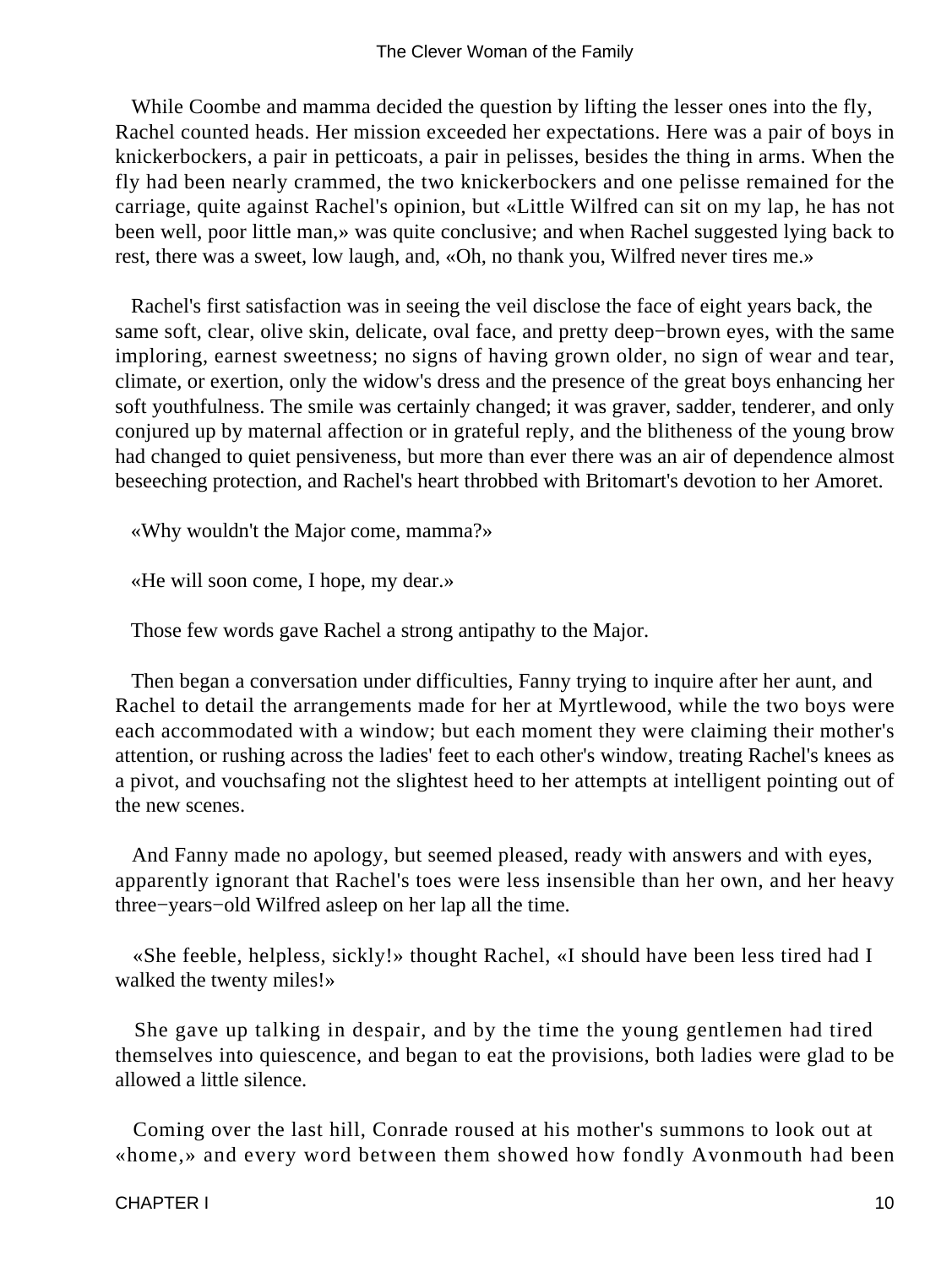remembered far away.

 «The sea!» said Fanny, leaning forwards to catch sight of the long grey line; «it is hard to believe we have been on it so long, this seems so much more my own.»

«Yes,» cried Rachel, «you are come to your own home, for us to take care of you.»

«I take care of mamma! Major Keith said so,» indignantly exclaimed Conrade.

 «There's plenty of care for you both to take,» said Fanny, half−smiling, half−sobbing. «The Major says I need not be a poor creature, and I will try. But I am afraid I shall be on all your hands.»

 Both boys drummed on her knee in wrath at her presuming to call herself a poor creature – Conrade glaring at Rachel as if to accuse her of the calumny.

 «See the church,» said Lady Temple, glad to divert the storm, and eagerly looking at the slender spire surmounting the bell−turret of a small building in early−decorated style, new, but somewhat stained by sea−wind, without having as yet acquired the tender tints of time. «How beautiful!» was her cry. «You were beginning the collection for it when I went away! How we used to wish for it.»

 «Yes, we did,» said Rachel, with a significant sigh; but her cousin had no time to attend, for they were turning in a pepper−box lodge. The boys were told that they were arrived, and they were at the door of a sort of overgrown Swiss cottage, where Mrs. Curtis and Grace stood ready to receive them.

 There was a confusion of embraces, fondlings, and tears, as Fanny clung to the aunt who had been a mother to her – perhaps a more tender one than the ruling, managing spirit, whom she had hardly known in her childhood; but it was only for a moment, for Wilfred shrieked out in an access of shyness at Grace's attempt to make acquaintance with him; Francis was demanding, «Where's the orderly?» and Conrade looking brimful of wrath at any one who made his mother cry. Moreover, the fly had arrived, and the remainder had to be produced, named, and kissed – Conrade and Francis, Leoline and Hubert, Wilfred and Cyril, and little Stephana the baby. Really the names were a study in themselves, and the cousins felt as if it would be hopeless to endeavour to apply them.

 Servants had been engaged conditionally, and the house was fully ready, but the young mother could hardly listen to her aunt's explanations in her anxiety that the little ones should be rested and fed, and she responded with semi−comprehending thanks, while moving on with her youngest in her arms, and as many hanging to her dress as could get hold of it. Her thanks grew more emphatic at the sight of cribs in inviting order, and all things ready for a meal.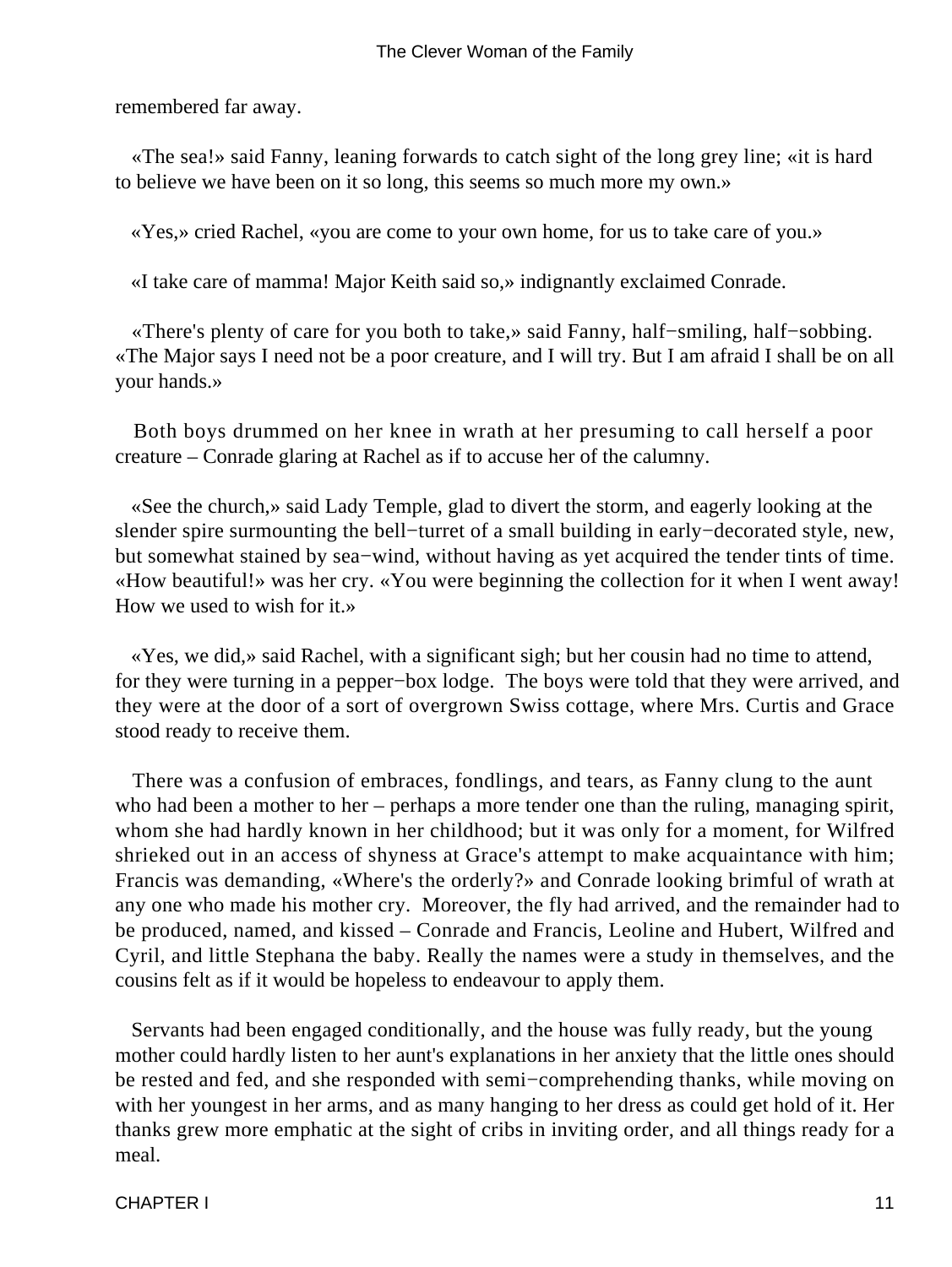«I don't drink tea with nurse,» was Conrade's cry, the signal for another general outcry, untranquillized by soothings and persuasions, till the door was shut on the younger half of the family, and those who could not open it remained to be comforted by nurse, a soldier's widow, who had been with them from the birth of Conrade.

 The Temple form of shyness seemed to consist in ignoring strangers, but being neither abashed nor silenced, only resenting or avoiding all attempts at intercourse, and as the boys rushed in and out of the rooms, exploring, exclaiming, and calling mamma, to the interruption of all that was going on, only checked for a few minutes by her uplifted hand and gentle hush, Grace saw her mother so stunned and bewildered that she rejoiced in the fear of cold that had decided that Rachel alone should spend the evening there. Fanny made some excuses; she longed to see more of her aunt, but when they were a little more settled, – and as a fresh shout broke out, she was afraid they were rather unruly, – she must come and talk to her at the dear Homestead. So kind of Rachel to stay – not that the boys seemed to think so, as they went racing in and out, stretching their ship−bound legs, and taking possession of the minute shrubbery, which they scorned for the want of gum−trees and parrots.

 «You won't mind, Rachel dear, I must first see about baby;» and Rachel was left to reflect on her mission, while the boys' feet cantered up and down the house, and one or other of them would look in, and burst away in search of mamma.

 Little more satisfactory was the rest of the evening, for the boys took a great deal of waiting on at tea, and then some of the party would not go to sleep in strange beds without long persuasions and comfortings, till Fanny looked so weary that it was plain that no conversation could have been hoped from her, even if the baby had been less vociferous. All that could be done for her was to wish her good−night, and promise to come down early.

 Come early! Yes, Rachel might come, but what was the use of that when Fanny was at the mercy of so many claimants? She looked much better than the day before, and her sweet, soft welcome was most cordial and clinging. «Dear Rachel, it is like a dream to have you so near. I felt like the old life come back again to hear the surge of the sea all night, and know I should see you all so soon again.»

 «Yes, it is a great satisfaction to have you back in your old home, under our wing. I have a great deal to tell you about the arrangements.»

«Oh yes; thank you  $-\infty$ 

«Mamma!» roared two or three voices.

 $\ll$ I wanted to explain to you – » But Fanny's eye was roaming, and just then in burst two boys. «Mamma, nurse won't undo the tin box, and my ship is in it that the Major gave me.»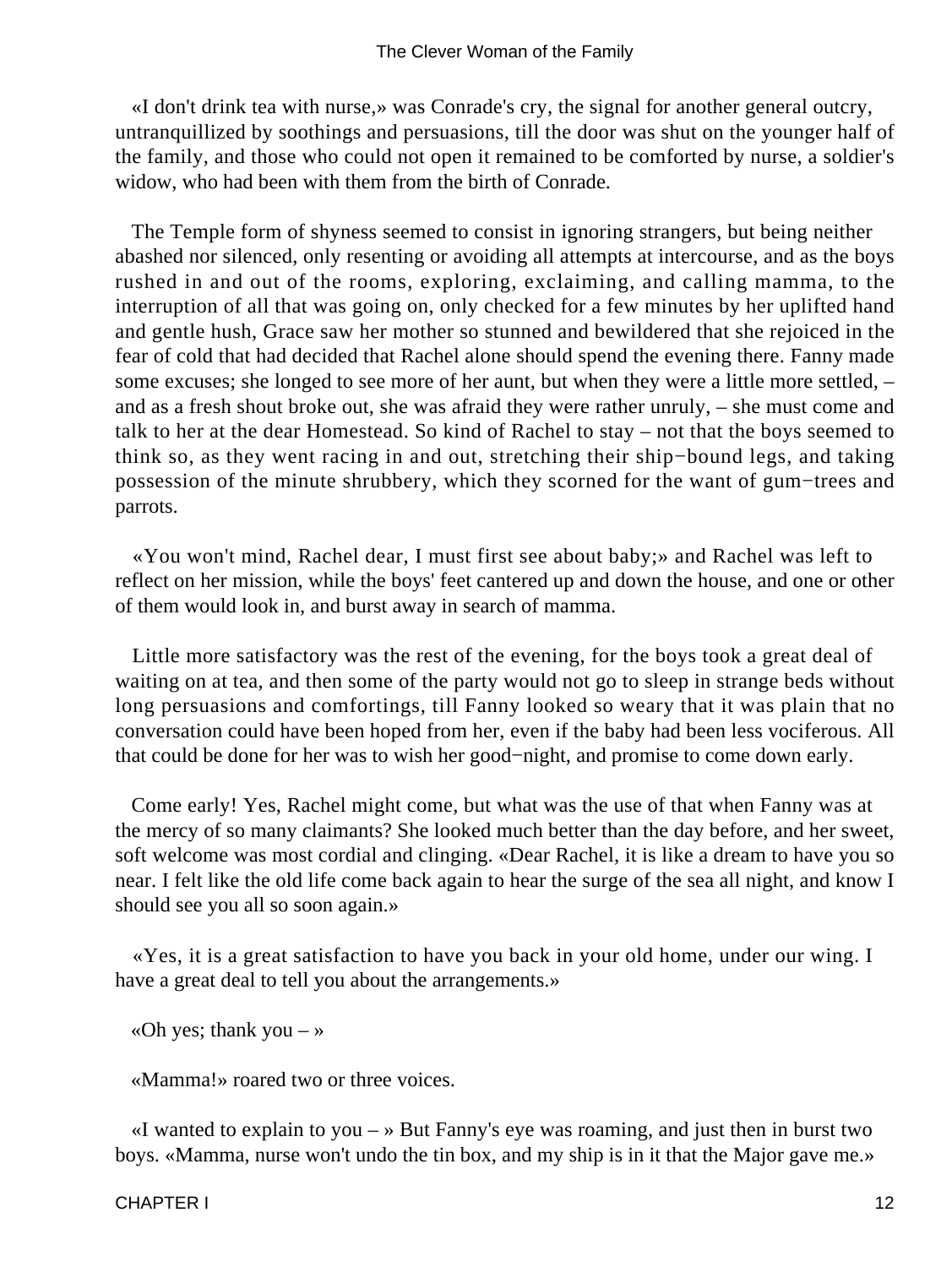«Yes, and my stuffed duck−bill, and I want it, mamma.»

 «My dear Con, the Major would not let you shout so loud about it, and you have not spoken to Aunt Rachel.»

 The boys did present their hands, and then returned to the charge. «Please order nurse to unpack it, mamma, and then Coombe will help us to sail it.»

«Excuse me, dear Rachel,» said Fanny, «I will first see about this.»

 And a very long seeing it was, probably meaning that she unpacked the box herself, whilst Rachel was deciding on the terrible spoiling of the children, and preparing a remonstrance.

«Dear Rachel, you have been left a long time.»

 «Oh, never mind that, but, Fanny, you must not give way to those children too much; they will be always – Hark! was that the door−bell?»

 It was, and the visitor was announced as «Mr. Touchett;» a small, dark, thin young clergyman he was, of a nervous manner, which, growing more nervous as he shook hands with Rachel, became abrupt and hesitating.

 «My call is – is early, Lady Temple; but I always pay my respects at once to any new parishioner – resident, I mean – in case I can be of any service.»

 « Thank you, I am very much obliged,» said Fanny, with a sweet, gracious smile and manner that would have made him more at ease at once, if Rachel had not added, «My cousin is quite at home here, Mr. Touchett.»

«Oh yes,» he said, «so – so I understood.»

 «I know no place in England so well; it is quite a home to me, so beautiful it is,» continued Fanny.

«And you see great changes here.»

«Changes so much for the better,» said Fanny, smiling her winning smile again.

 «One always expects more from improvements than they effect,» put in Rachel, severely.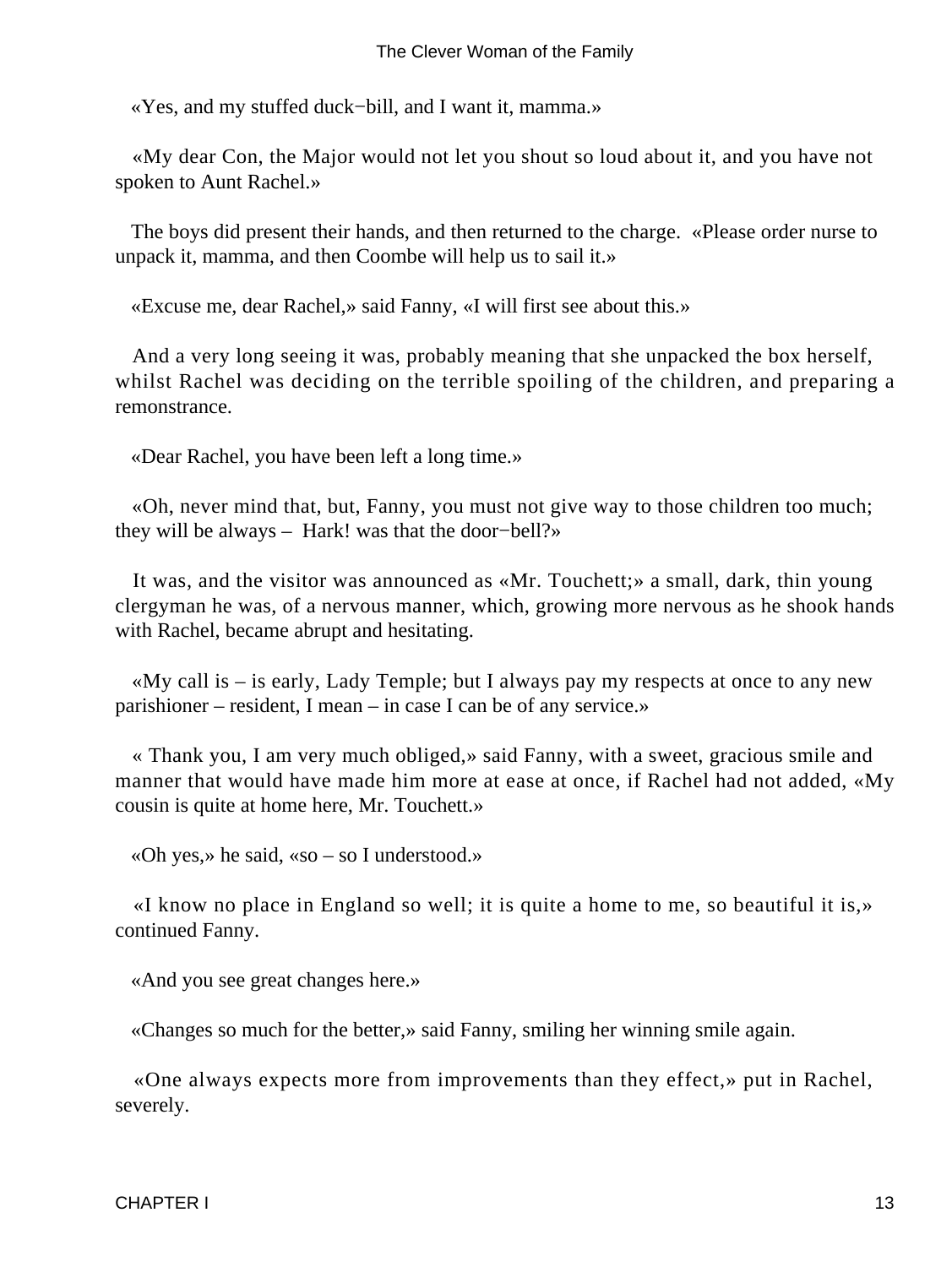«You have a large young party,» said Mr. Touchett, looking uneasily towards Lady Temple.

«Yes, I have half a dozen boys and one little girl.»

 «Seven!» Mr. Touchett looked up half incredulous at the girlish contour of the gentle face, then cast down his eyes as if afraid he had been rude. «Seven! It is – it is a great charge.»

 «Yes, indeed it is,» she said earnestly; «and I am sure you will be kind enough to give your influence to help me with them – poor boys.»

«Oh! oh!» he exclaimed, «anything I can do  $-$ » in such a transport of eager helpfulness that Rachel coldly said, «We are all anxious to assist in the care of the children.» He coloured up, and with a sort of effort at self−assertion, blurted out, «As the clergyman of the parish – ,» and there halted, and was beginning to look foolish, when Lady Temple took him up in her soft, persuasive way. «Of course we shall look to you so much, and you will be so kind as to let me know if there is any one I can send any broth to at anytime.»

 «Thank you; you are very good;» and he was quite himself again. «I shall have the pleasure of sending you down a few names.»

 «I never did approve the broken victual system,» began Rachel, «it creates dependence.»

 «Come here, Hubert,» said Fanny, beckoning a boy she saw at a distance, «come and shake hands with Mr. Touchett.» It was from instinct rather than reason; there was a fencing between Rachel and the curate that made her uncomfortable, and led her to break it off by any means in her power; and though Mr. Touchett was not much at his ease with the little boy, this discussion was staged off. But again Mr. Touchett made bold to say that in case Lady Temple wished for a daily governess, he knew of a very desirable young person, a most admirable pair of sisters, who had met with great reverses, but Rachel snapped him off shorter than ever. «We can decide nothing yet; I have made up my mind to teach the little boys at present.»

«Oh, indeed!»

«It is very kind,» said the perplexed Lady Temple.

 «I beg your pardon, I only thought, in case you were wishing for some one, that Miss Williams will be at liberty shortly.»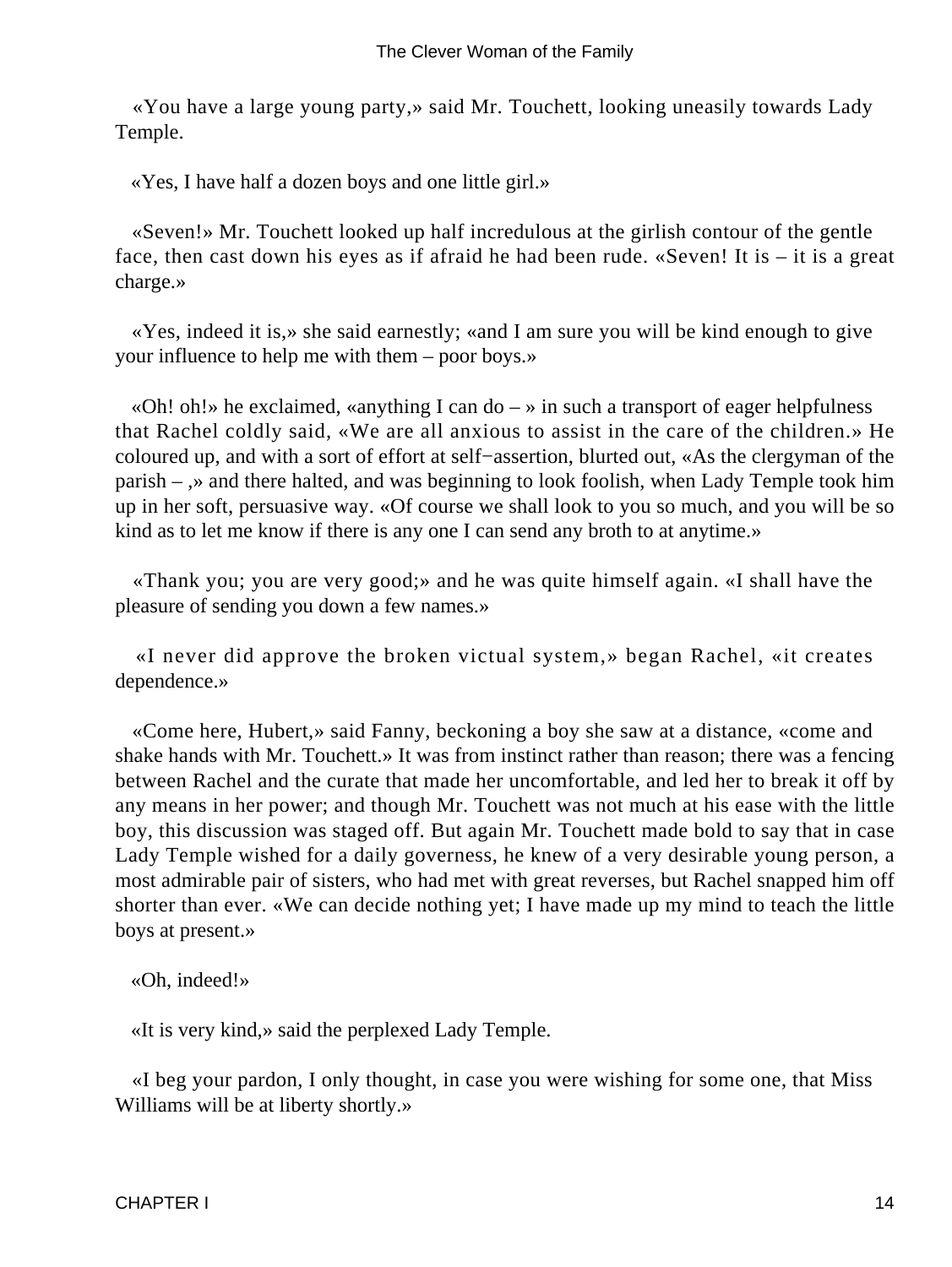«I do not imagine Miss Williams is the person to deal with little boys,» said Rachel. «In fact, I think that home teaching is always better than hired.»

 «I am so much obliged,» said Fanny, as Mr. Touchett, after this defeat, rose up to take leave, and she held out her hand, smiled, thanked, and sent him away so much sweetened and gratified, that Rachel would have instantly begun dissecting him, but that a whole rush of boys broke in, and again engrossed their mother, and in the next lull, the uppermost necessity was of explaining about the servants who had been hired for the time, one of whom was a young woman whose health had given way over her lace pillow, and Rachel was eloquent over the crying evils of the system (everything was a system with Rachel) that chained girls to an unhealthy occupation in their early childhood, and made an overstocked market and underpaid workers – holding Fanny fast to listen by a sort of fascination in her overpowering earnestness, and great fixed eyes, which, when once their grasp was taken, would not release the victim; and this was a matter of daily occurrence on which Rachel felt keenly and spoke strongly.

«It is very sad. If you want to help the poor things, I will give anything I can.»

 «Oh, yes, thank you, but it is doleful merely to help them to linger out the remnant of a life consumed upon these cobwebs of vanity. It is the fountainhead that must be reached – the root of the system!»

 Fanny saw, or rather felt, a boy making signs at the window, but durst not withdraw her eyes from the fascination of those eager ones. «Lace and lacemakers are facts,» continued Rachel; « but if the middle men were exploded, and the excess of workers drafted off by some wholesome outlet, the price would rise, so that the remainder would be at leisure to fulfil the domestic offices of womanhood.»

There was a great uproar above.

«I beg your pardon, dear Rachel,» and away went Fanny.

 «I do declare,» cried Rachel, when Grace, having despatched her home−cares, entered the room a quarter of an hour after; «poor Fanny's a perfect slave. One can't get in a word edgeways.»

 Fanny at last returned, but with her baby; and there was no chance for even Rachel to assert herself while this small queen was in presence. Grace was devoted to infants, and there was a whole court of brothers vying with one another in picking up her constantly dropped toys, and in performing antics for her amusement. Rachel, desirous to be gracious and resigned, attempted conversation with one of the eldest pair, but the baby had but to look towards him, and he was at her feet.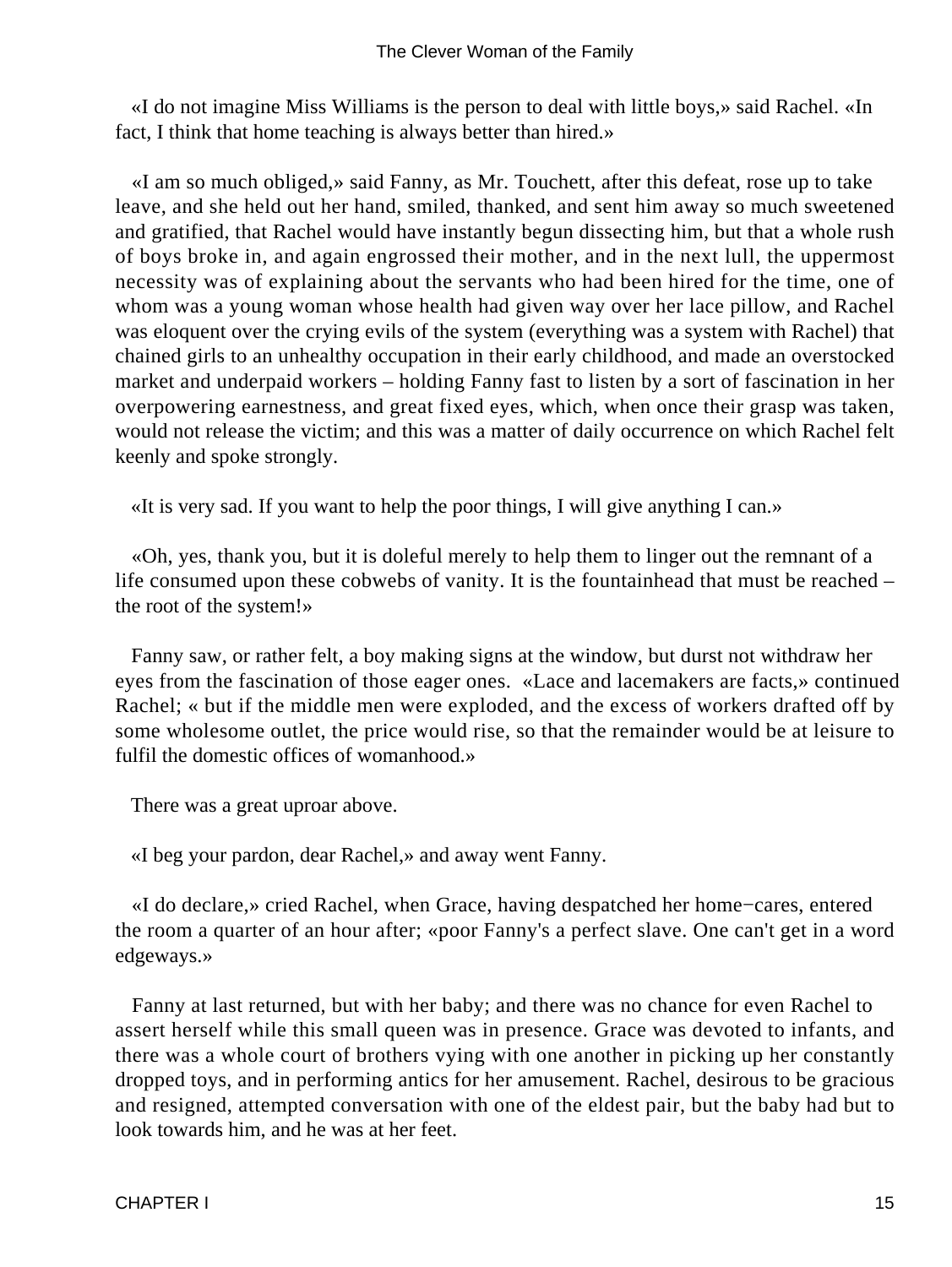On her departure, Rachel resumed the needful details of the arrangements respecting the house and servants, and found Lady Temple as grateful and submissive as ever, except that, when advised to take Myrtlewood for a term of seven years, she replied, that the Major had advised her not to bind herself down at once.

«Did you let him think we should quarrel?»

«Oh, no, my dear; but it might not agree with the children.»

 «Avonmouth! Grace, do you hear what heresy Fanny has been learning? Why, the proportion of ozone in the air here has been calculated to be five times that of even Aveton!»

 «Yes, dearest,» said poor Fanny, very humbly, and rather scared, «there is no place like Avonmouth, and I am sure the Major will think so when he has seen it.»

«But what has he to do with your movements?»

«Sir Stephen wished – » murmured Fanny.

 «The Major is military secretary, and always settles our head−quarters, and no one interferes with him,» shouted Conrade.

 Rachel, suspicious and jealous of her rival, was obliged to let Fanny pass on to the next item, where her eager acceptance of all that was prescribed to her was evidently meant as compensation for her refractoriness about the house.

 Grace had meanwhile applied herself to keeping off the boys, and was making some progress in their good graces, and in distinguishing between their sallow faces, dark eyes, and crisp, black heads. Conrade was individualized, not only by superior height, but by soldierly bearing, bright pride glancing in his eyes, his quick gestures, bold, decided words, and imperious tone towards all, save his mother – and whatever he was doing, his keen, black eye was always turning in search of her, he was ever ready to spring to her side to wait on her, to maintain her cause in rough championship, or to claim her attention to himself. Francis was thick−set, round−shouldered, bullet−headed and dull−eyed, in comparison, not aggressive, but holding his own, and not very approachable; Leoline, thin, white−cheeked, large−eyed and fretful−lipped, was ready to whine at Conrade's tyranny and Francis's appropriations, but was grateful for Grace's protection, and more easy of access than his elders; and Hubert was a handsome, placid child, the good boy, as well as the beauty of the family. The pair in the nursery hardly came on the stage, and the two elders would be quite sufficient for Mrs. Curtis, with whom the afternoon was to be spent.

 The mother, evidently, considered it a very long absence, but she was anxious to see both her aunt and her own home, and set out, leaning on Rachel's arm, and smiling pleased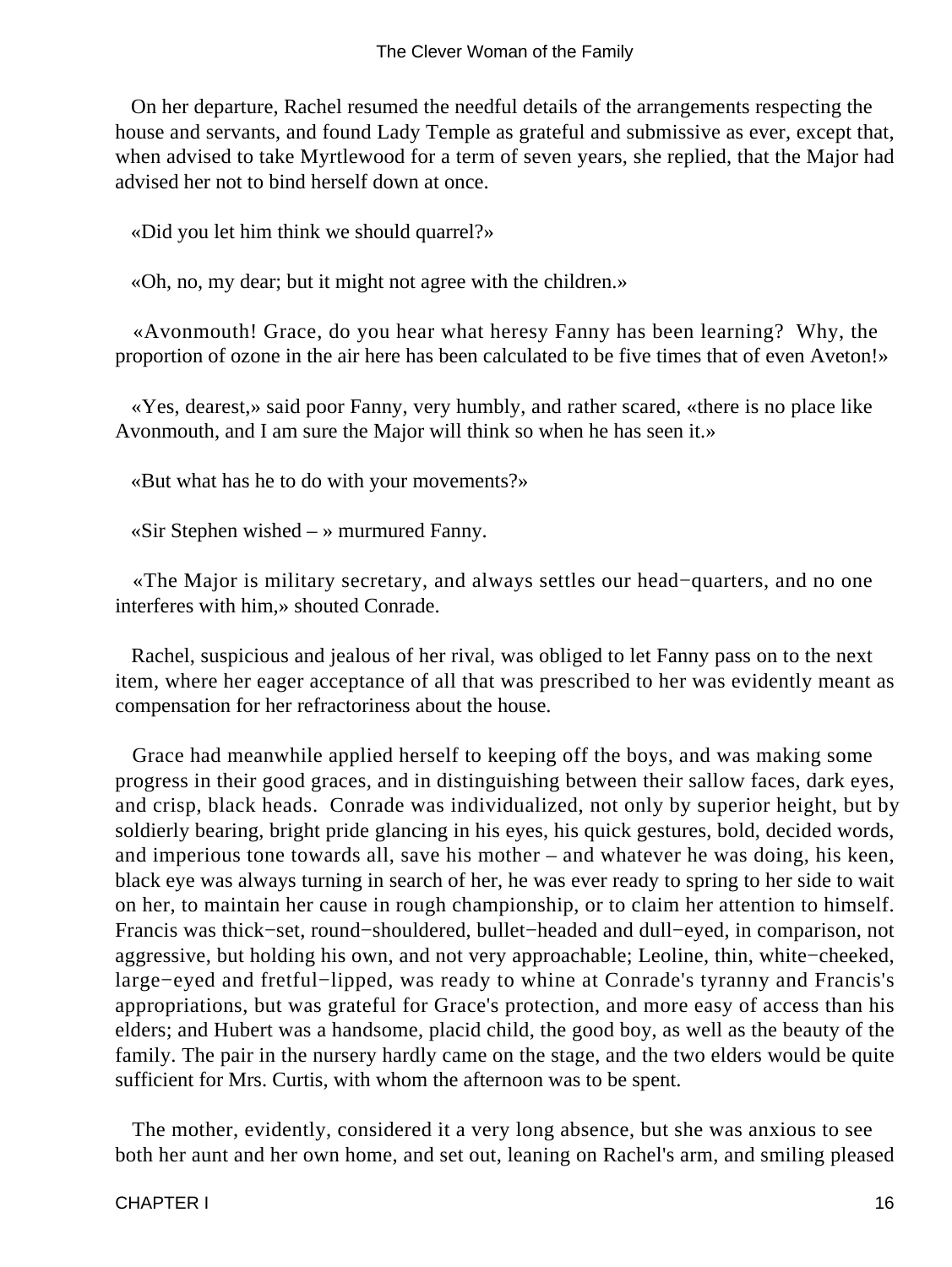though sad recognition of the esplanade, the pebbly beach, bathing machines and fishing boats, and pointing them out to her sons, who, on their side, would only talk of the much greater extent of Melbourne.

 Within the gates of the Homestead, there was a steep, sharp bit of road, cut out in the red sandstone rock, and after a few paces she paused to rest with a sigh that brought Conrade to her side, when she put her arm round his neck, and leant on his shoulder; but even her two supporters could not prevent her from looking pale and exhausted.

 «Never mind,» she said, «this salt wind is delightful. How like old times it is!» and she stood gazing across the little steep lawn at the grey sea, the line of houses following the curve of the bay, and straggling up the valley in the rear, and the purple headlands projecting point beyond point, showing them to her boys, and telling their names.

 «It is all ugly and cold,» said Francis, with an ungracious shiver. «I shall go home to Melbourne when I'm a man.»

«And you will come, mamma ?» added Conrade.

 He had no answer, for Fanny was in her aunt's arms; and, like mother and daughter, they clung to each other – more able to sympathize, more truly one together, than the young widow could be with either of the girls.

 As soon as Fanny had rested and enjoyed the home atmosphere downstairs, she begged to visit the dear old rooms, and carried Conrade through a course of recognitions through the scarcely altered apartments. Only one had been much changed, namely, the schoolroom, which had been stripped of the kindly old shabby furniture that Fanny tenderly recollected, and was decidedly bare; but a mahogany box stood on a stand on one side; there was a great accession of books, and writing implements occupied the plain deal table in the centre.

«What have you done to the dear old room – do you not use it still?» asked Fanny.

«Yes, I work here,» said Rachel.

Vainly did Lady Temple look for that which women call work.

 «I have hitherto ground on at after−education and self−improvement,» said Rachel; «now I trust to make my preparation available for others. I will undertake any of your boys if you wish it.»

«Thank you; but what is that  $box?$ » – in obedience to a curious push and pull from Conrade.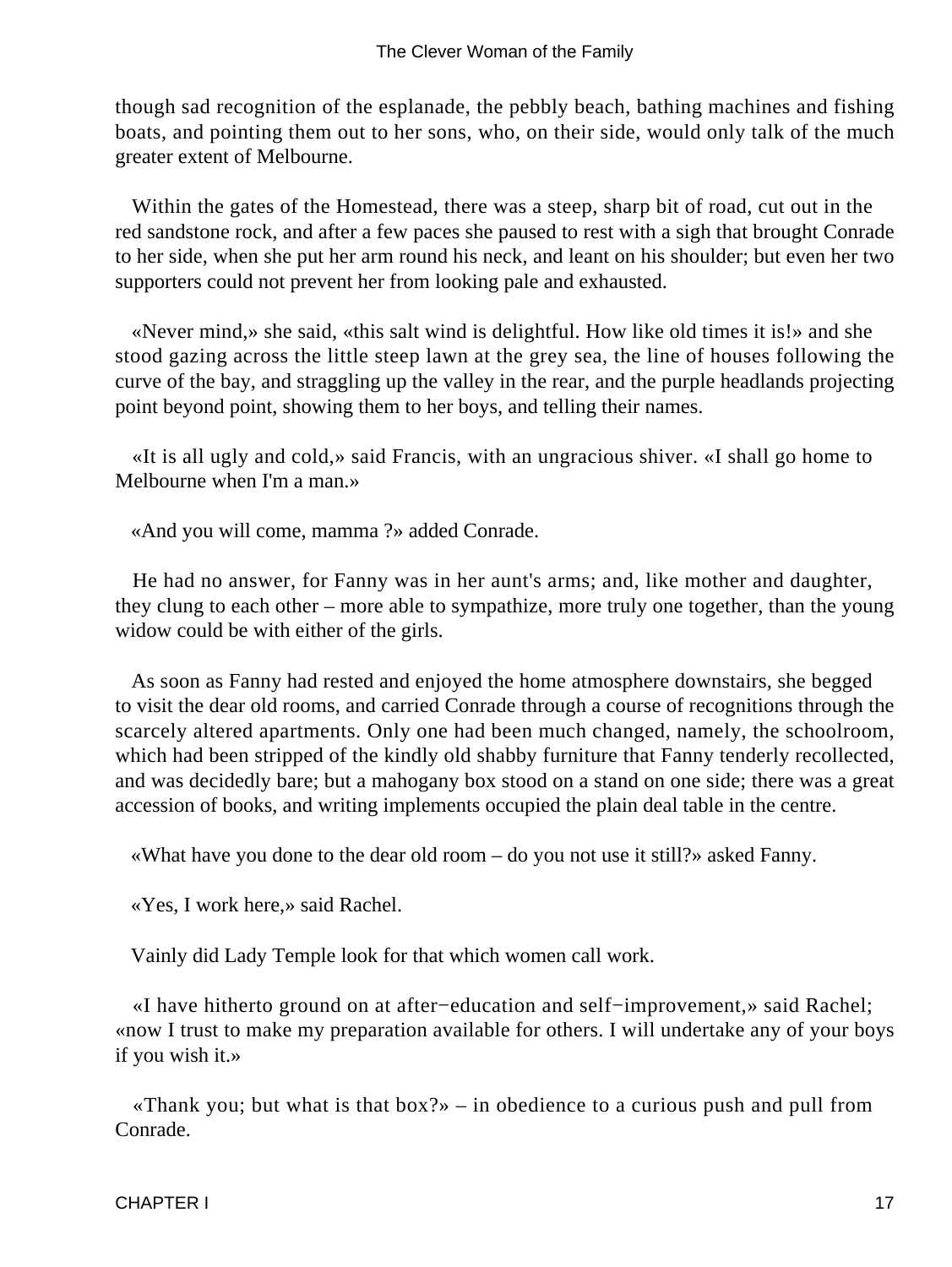«It is her dispensary,» said Grace.

«Yes,» said Rachel, «you are weak and nervous, and I have just the thing for you.»

«Is it homoeopathy?»

 «Yes, here is my book. I have done great things in my district, and should do more but for prejudice. There, this globule is the very thing for your case; I made it out last night in my book. That is right, and I wanted to ask you some questions about little Wilfred.»

 Fanny had obediently swallowed her own globule, but little Wilfred was a different matter, and she retreated from the large eyes and open book, saying that he was better, and that Mr. Frampton should look at him; but Rachel was not to be eluded, and was in full career of elucidation to the meanest capacity, when a sharp skirmish between the boys ended the conversation, and it appeared that Conrade had caught Francis just commencing an onslaught on the globules, taking them for English sweetmeats of a minute description.

 The afternoon passed with the strange heaviness well known to those who find it hard to resume broken threads after long parting. There was much affection, but not full certainty what to talk about, and the presence of the boys would have hindered confidence, even had they not incessantly occupied their mother. Conrade, indeed, betook himself to a book, but Francis was only kept out of mischief by his constantly turning over pictures with him; however, at dark, Coombe came to convey them home, and the ladies of the Homestead experienced a sense of relief. Rachel immediately began to talk of an excellent preparatory school.

 «I was thinking of asking you,» said Fanny, «if there is any one here who would come as a daily governess.»

 «Oh!» cried Rachel, «these two would be much better at school, and I would form the little ones, who are still manageable.»

 «Conrade is not eight years old yet,» said his mother in an imploring tone, «and the Major said I need not part with him till he has grown a little more used to English ways.»

 «He can read, I see,» said Grace, «and he told me he had done some Latin with the Major.»

 «Yes, he has picked up a vast deal of information, and on the voyage the Major used to teach him out of a little pocket Virgil. The Major said it would not be of much use at school, as there was no dictionary; but that the discipline and occupation would be useful, and so they were. Conrade, will do anything for the Major, and indeed so will they all.»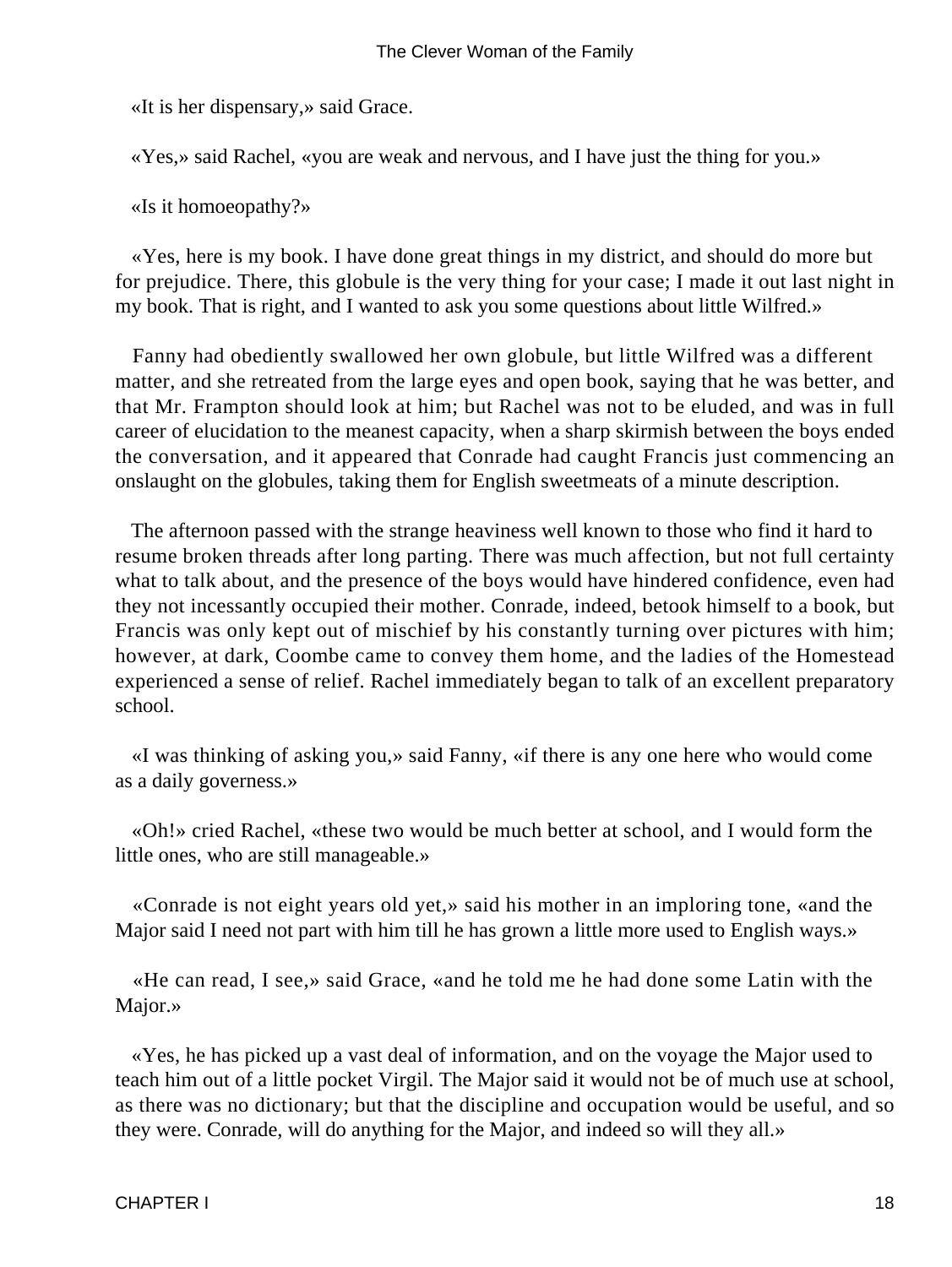Three Majors in one speech, thought Rachel; and by way of counteraction she enunciated, «I could undertake the next pair of boys easily, but these two are evidently wanting school discipline.»

Lady Temple feathered up like a mother dove over her nest.

 «You do not know Conrade. He is so trustworthy and affectionate, dear boy, and they are both always good with me. The Major said it often hurts boys to send them too young.»

«They are very young, poor little fellows,» said Mrs. Curtis.

 «And if they are forward in some things they are backward in others,» said Fanny. «What Major Keith recommended was a governess, who would know what is generally expected of little boys.»

 «I don't like half measures,» muttered Rachel. «I do not approve of encouraging young women to crowd the overstocked profession of governesses.»

Fanny opened her brown eyes, and awaited the words of wisdom.

 «Is it not a flagrant abuse,» continued Rachel, «that whether she have a vocation or not, every woman of a certain rank, who wishes to gain her own livelihood, must needs become a governess? A nursery maid must have a vocation, but an educated or half−educated woman has no choice; and educator she must become, to her own detriment, and that of her victims.»

 «I always did think governesses often much to be pitied,» said Fanny, finding something was expected of her.

 «What's the use of pity if one runs on in the old groove? We must prevent the market from being drugged, by diverting the supply into new lines.»

 «Are there any new lines?» asked Fanny, surprised at the progress of society in her absence.

 «Homoeopathic doctresses,» whispered Grace; who, dutiful as she was, sometimes indulged in a little fun, which Rachel would affably receive unless she took it in earnest, as in the present instance.

 «Why not – I ask why not? Some women have broken through prejudice, and why should not others? Do you not agree with me, Fanny, that female medical men – I mean medical women – would be an infinite boon?»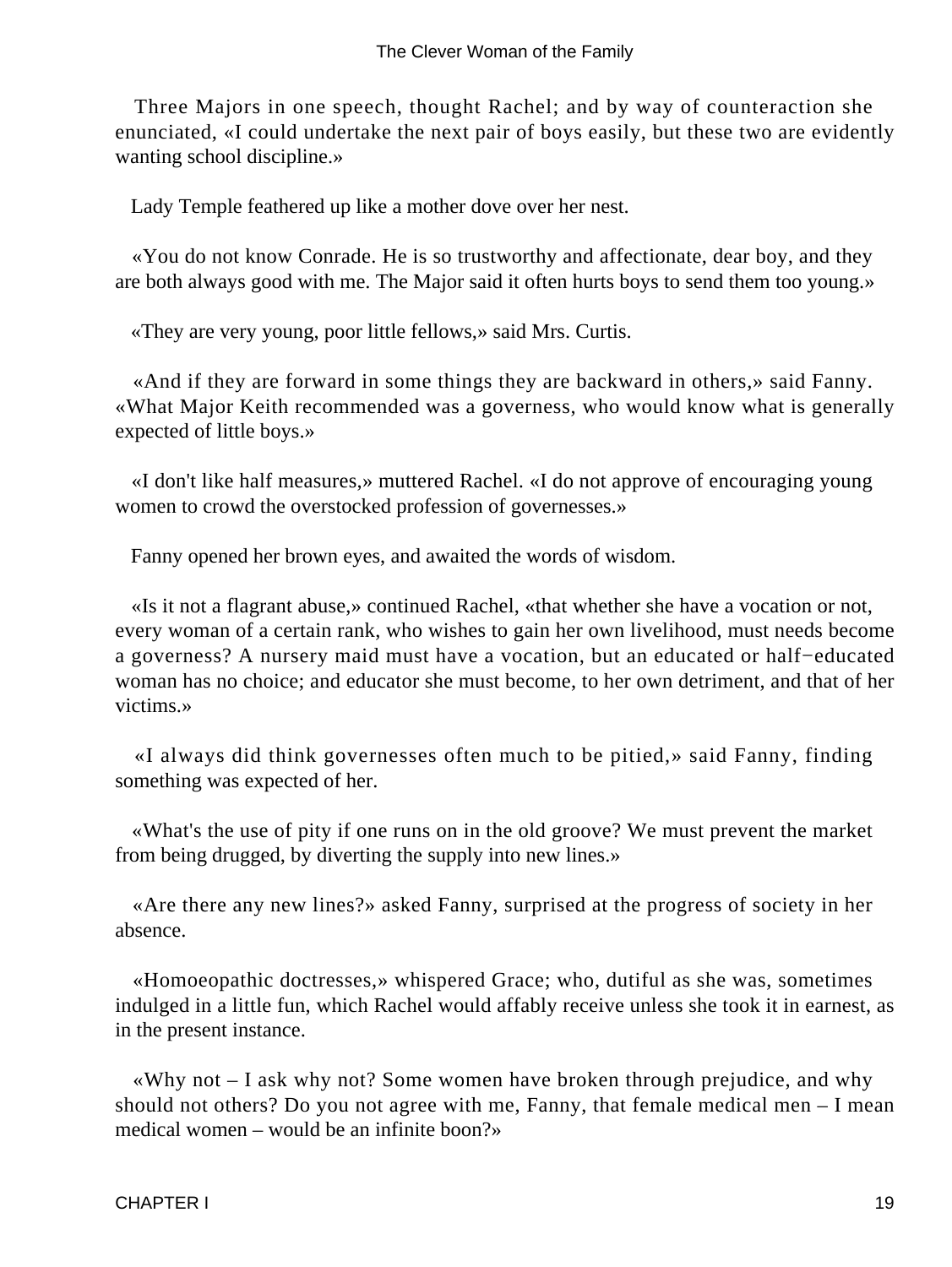«It would be very nice if they would never be nervous.»

 «Nerves are merely a matter of training. Think of the numbers that might be removed from the responsibility of incompetently educating! I declare that to tempt a person into the office of governess, instead of opening a new field to her, is the most short−sighted indolence.»

 «I don't want to tempt any one,» said Fanny. «She ought to have been out before and be experienced, only she most be kind to the poor boys. I wanted the Major to inquire in London, but he said perhaps I might hear of some one here.»

 «That was right, my dear,» returned her aunt. «A gentleman, an officer, could not do much in such a matter.»

«He always does manage whatever one wants.»

 At which speech Rachel cast a glance towards her mother, and saw her look questioning and perplexed.

 «I was thinking,» said Grace, «that I believe the people at the Cliff Cottages are going away, and that Miss Williams might be at liberty.»

 «Didn't I know that Grace would come out with Miss Williams?» exclaimed Rachel. «A regular eruption of the Touchettomania. We have had him already advertising her.»

 «Miss Williams!» said Mrs. Curtis. «Yes, she might suit you very well. I believe they are very respectable young women, poor things! I have always wished that we could do more for them.»

«Who?» asked Fanny.

 «Certain pets of Mr. Touchett's,» said Rachel; «some of the numerous ladies whose mission is that curatolatry into which Grace would lapse but for my strenuous efforts.»

 «I don't quite know why you call them his pets,» said Grace, «except that he knew their antecedents, and told us about them.»

 «Exactly, that was enough, for me. I perfectly understand the meaning of Mr. Touchett's recommendations, and if what Fanny wants is a commonplace sort of upper nursemaid, I dare say it would do.» And Rachel leant back, applied herself to her wood carving, and virtually retired from the discussion.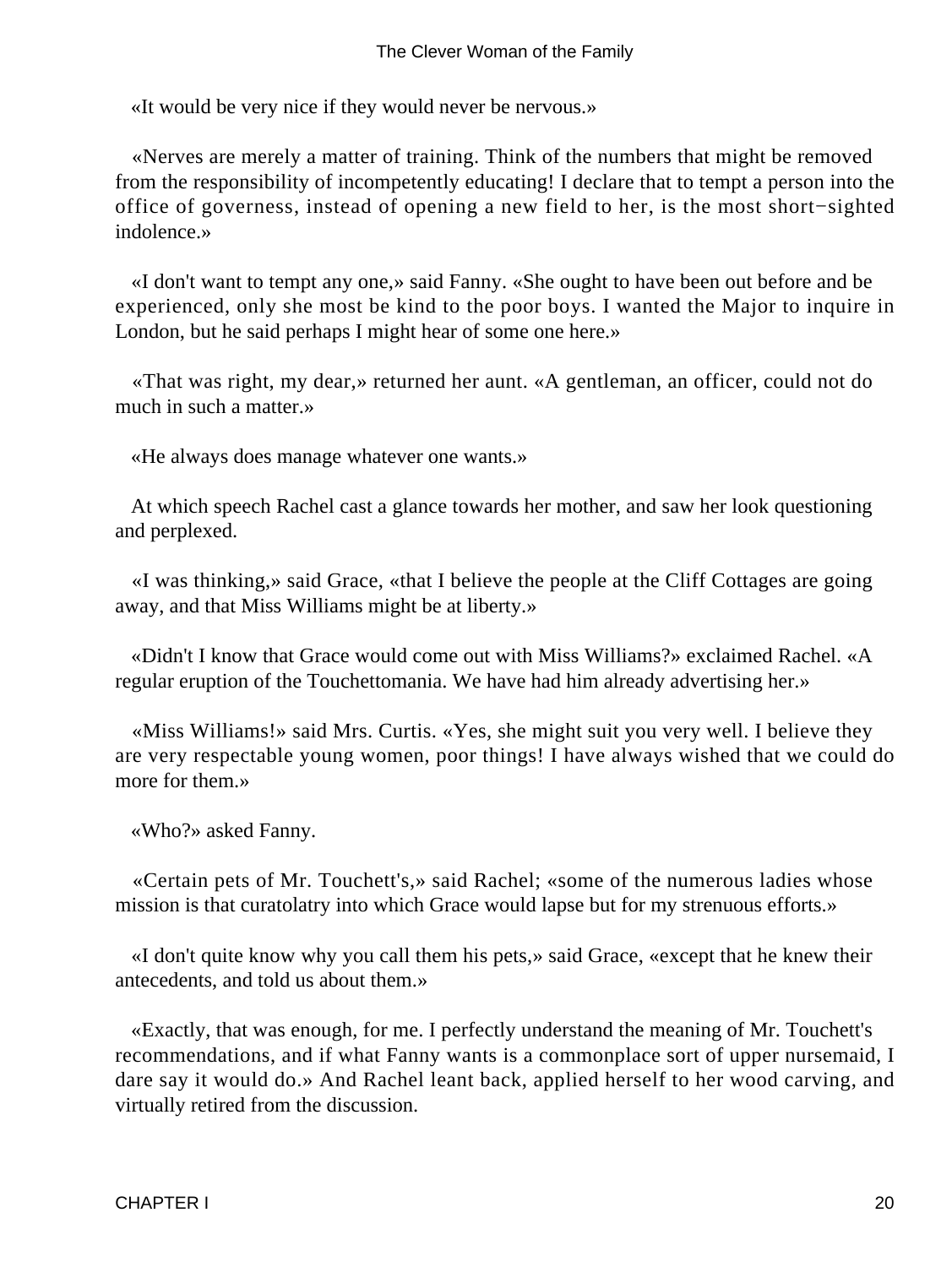«One sister is a great invalid,» said Grace, «quite a cripple, and the other goes out as a daily governess. They are a clergyman's daughters, and once were very well off, but they lost everything through some speculation of their brother. I believe he fled the country under some terrible suspicion of dishonesty; and though no one thought they had anything to do with it, their friends dropped them because they would not give him up, nor believe him guilty, and a little girl of his lives with them.»

 «Poor things!» exclaimed Lady Temple. «I should very much like to employ this one. How very sad.»

 «Mrs. Grey told me that her children had never done so well with any one,» said Mrs. Curtis. «She wanted to engage Miss Williams permanently, but could not induce her to leave her sister, or even to remove her to London, on account of her health.»

«Do you know her, Grace?» asked Fanny.

 «I have called once or twice, and have been very much pleased with the sick sister; but Rachel does not fancy that set, you see. I meet the other at the Sunday school, I like her looks and manner very much, and she is always at the early service before her work.»

«Just like a little mauve book!» muttered Rachel.

Fanny absolutely stared. «You go, don't you, Rachel? How we used to wish for it!»

«You have wished and we have tried,» said Rachel, with a sigh.

 «Yes, Rachel,» said Grace; «but with all drawbacks, all disappointments in ourselves, it is a great blessing. We would not be without it.»

 «I could not be satisfied in relinquishing it voluntarily,» said Rachel, «but I am necessarily one of the idle. Were I one of the occupied, laborare est orare would satisfy me, and that poor governess ought to feel the same. Think of the physical reaction of body on mind, and tell me if you could have the barbarity of depriving that poor jaded thing of an hour's sleep, giving her an additional walk, fasting, in all weathers, and preparing her to be savage with the children.»

«Perhaps it refreshes her, and hinders her from being cross.»

 «Maybe she thinks so; but if she have either sense or ear, nothing would so predispose her to be cross as the squeaking of Mr. Touchett's penny−whistle choir.»

 «Poor Mr. Touchett,» sighed Mrs. Curtis; «I wish he would not make such ambitious attempts.»

CHAPTER I 21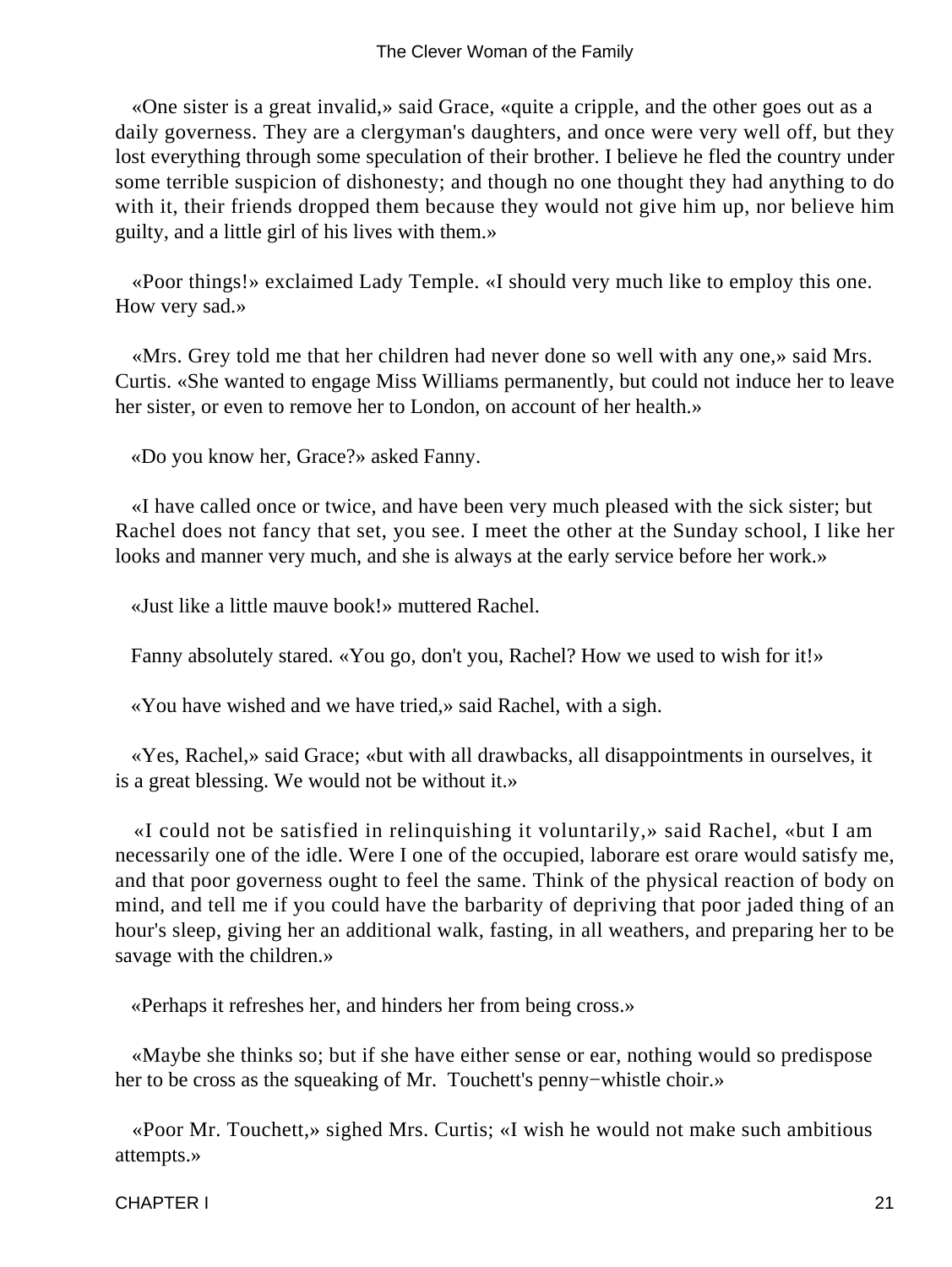«But you like the choral service,» said Fanny, feeling as if everything had turned round. «When all the men of a regiment chant together you cannot think how grand it is, almost finer than the cathedral.»

«Yes, where you can do it,» said Rachel, «but not where you can't.»

«I wish you would not talk about it,» said Grace.

«I must, or Fanny will not understand the state of parties at Avonmouth.»

«Parties! Oh, I hope not.»

 «My dear child, party spirit is another word for vitality. So you thought the church we sighed for had made the place all we sighed to see it, and ourselves too. Oh! Fanny is this what you have been across the world for?»

«What is wrong?» asked Fanny, alarmed.

 «Do you remember our axiom? Build your church, and the rest will take care of itself. You remember our scraping and begging, and how that good Mr. Davison helped us out and brought the endowment up to the needful point for consecration, on condition the incumbency was given to him. He held it just a year, and was rich, and could help out his bad health with a curate. But first he went to Madeira, and then he died, and there we are, a perpetual curacy of £70 a year, no resident gentry but ourselves, a fluctuating population mostly sick, our poor demoralized by them, and either crazed by dissent, or heathenized by their former distance from church. Who would take us? No more Mr. Davisons! There was no more novelty, and too much smartness to invite self−devotion. So we were driven from pillar to post till we settled down into this Mr. Touchett, as good a being as ever lived, working as hard as any two, and sparing neither himself nor any one else.»

Fanny looked up prepared to admire.

 «But he has two misfortunes. He was not born a gentleman, and his mind does not measure an inch across.»

 «Rachel, my dear, it is not fair to prejudice Fanny; I am sure the poor man is very well−behaved.»

«Mother! would you be calling the ideal Anglican priest, poor man?»

«I thought he was quite gentlemanlike,» added Fanny.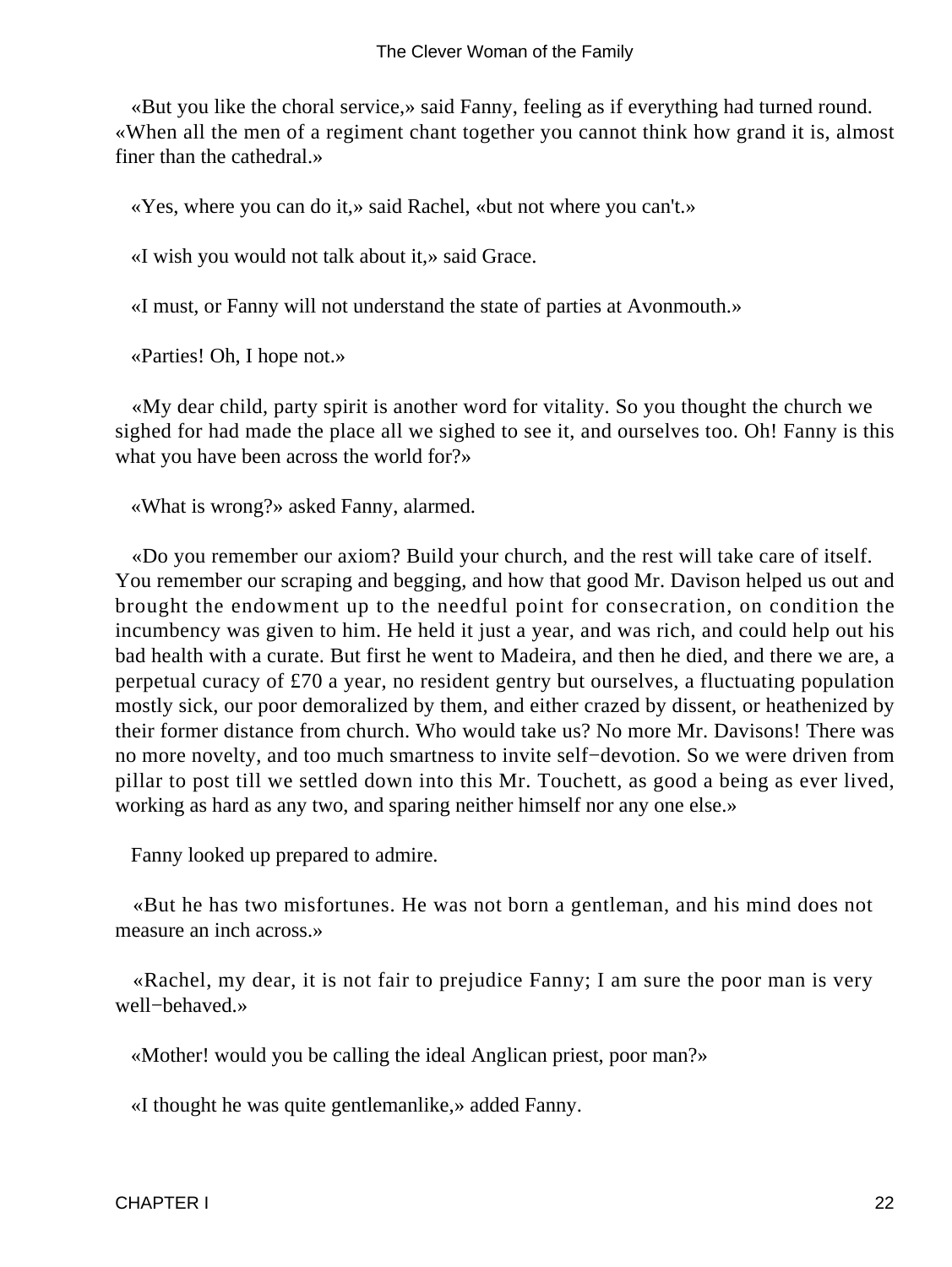«Gentlemanlike! ay, that's it,» said Rachel, «just so like as to delight the born curatolatress, like Grace and Miss Williams.»

«Would it hurt the children?» asked Fanny, hardly comprehending the tremendous term.

 «Yes, if it infected you,» said Rachel, intending some playfullness. «A mother of contracted mind forfeits the allegiance of her sons.»

 «Oh, Rachel, I know I am weak and silly,» said the gentle young widow, terrified, «but the Major said if I only tried to do my duty by them I should be helped.»

 «And I will help you, Fanny,» said Rachel. «All that is requisite is good sense and firmness, and a thorough sense of responsibility.»

 «That is what is so dreadful. The responsibility of all those dear fatherless boys, and if – if I should do wrong by them.»

 Poor Fanny fell into an uncontrollable fit of weeping at the sense of her own desolation and helplessness, and Mrs. Curtis came to comfort her, and tell her affectionately of having gone through the like feelings, and of the repeated but most comfortable words of promise to the fatherless and the widow – words that had constantly come before the sufferer, but which had by no means lost their virtue by repetition, and Fanny was soothed with hearing instances of the special Providence over orphaned sons, and their love and deference for their mother. Rachel, shocked and distressed at the effect of her sense, retired out of the conversation, till at the announcement of the carriage for Lady Temple, her gentle cousin cheered up, and feeling herself to blame for having grieved one who only meant aid and kindness, came to her and fondly kissed her forehead, saying, «I am not vexed, dear Rachel, I know you are right. I am not clever enough to bring them up properly, but if I try hard, and pray for them, it may be made up to them. And you will help me, Rachel dear,» she added, as her readiest woe−offering for her tears, and it was the most effectual, for Rachel was perfectly contented as long as Fanny was dependent on her, and allowed her to assume her mission, provided only that the counter influence could be averted, and this Major, this universal referee, be eradicated from her foolish clinging habits of reliance before her spirits were enough recovered to lay her heart open to danger.

 But the more Rachel saw of her cousin, the more she realized this peril. When she went down on Monday morning to complete the matters of business that had been slurred over on the Saturday, she found that Fanny had not the slightest notion what her own income was to be. All she knew was that her General had left everything unreservedly to herself, except £100 and one of his swords to Major Keith, who was executor to the will, and had gone to London to «see about it,» by which word poor Fanny expressed all the business that her maintenance depended on. If an old general wished to put a major in temptation, could he have found a better means of doing so? Rachel even thought that Fanny's incapacity to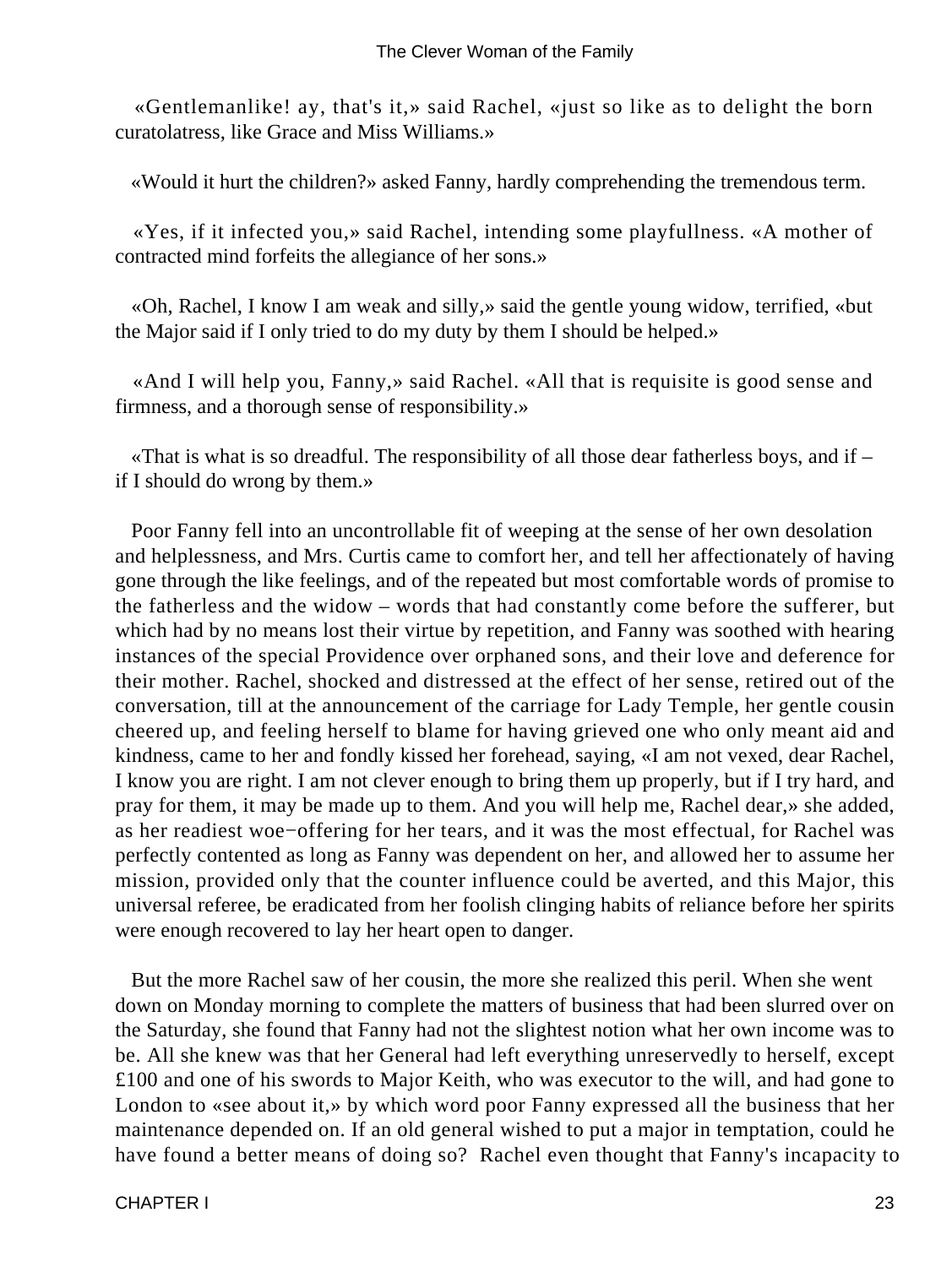understand business had made her mistake the terms of the bequest, and that Sir Stephen must have secured his property to his children; but Fanny was absolutely certain that this was not the case, for she said the Major had made her at once sign a will dividing the property among them, and appointing himself and her Aunt Curtis their guardians. «I did not like putting such a charge on my dear aunt,» said Fanny, «but the Major said I ought to appoint a relation, and I had no one else! And I knew you would all be good to them, if they had lost me too, when baby was born.»

 «We would have tried,» said Rachel, a little humbly, «but oh! I am glad you are here, Fanny!»

 Nothing could of course be fixed till the Major had «seen about it.» After which he was to come to let Lady Temple know the result; but she believed he would first go to Scotland to see his brother. He and his brother were the only survivors of a large family, and he had been on foreign service for twelve years, so that it would be very selfish to wish him not to take full time at home. «Selfish,» thought Rachel; «if he will only stay away long enough, you shall learn, my dear, how well you can do without him!»

 The boys had interrupted the conversation less than the previous one, because the lesser ones were asleep, or walking out, and the elder ones having learnt that a new week was to be begun steadily with lessons, thought it advisable to bring themselves as little into notice as possible; but fate was sure to pursue them sooner or later, for Rachel had come down resolved on testing their acquirements, and deciding on the method to be pursued with them; and though their mamma, with a curtain instinctive shrinking both for them and for herself, had put off the ordeal to the utmost by listening to all the counsel about her affairs, it was not to be averted.

 «Now, Fanny, since it seems that more cannot be done at present, let us see about the children's education. Where are their books?»

 «We have very few books,» said Fanny, hesitating; «we had not much choice where we were.»

«You should have written to me for a selection.»

 «Why – so we would, but there was always a talk of sending Conrade and Francis home. I am afraid you will think them very backward, dear Rachel, especially Francie; but it is not their fault, dear children, and they are not used to strangers,» added Fanny, nervously.

«I do not mean to be a stranger,» said Rachel.

 And while Fanny, in confusion, made loving protestations about not meaning that, Rachel stepped out upon the lawn, and in her clear voice called «Conrade, Francis!» No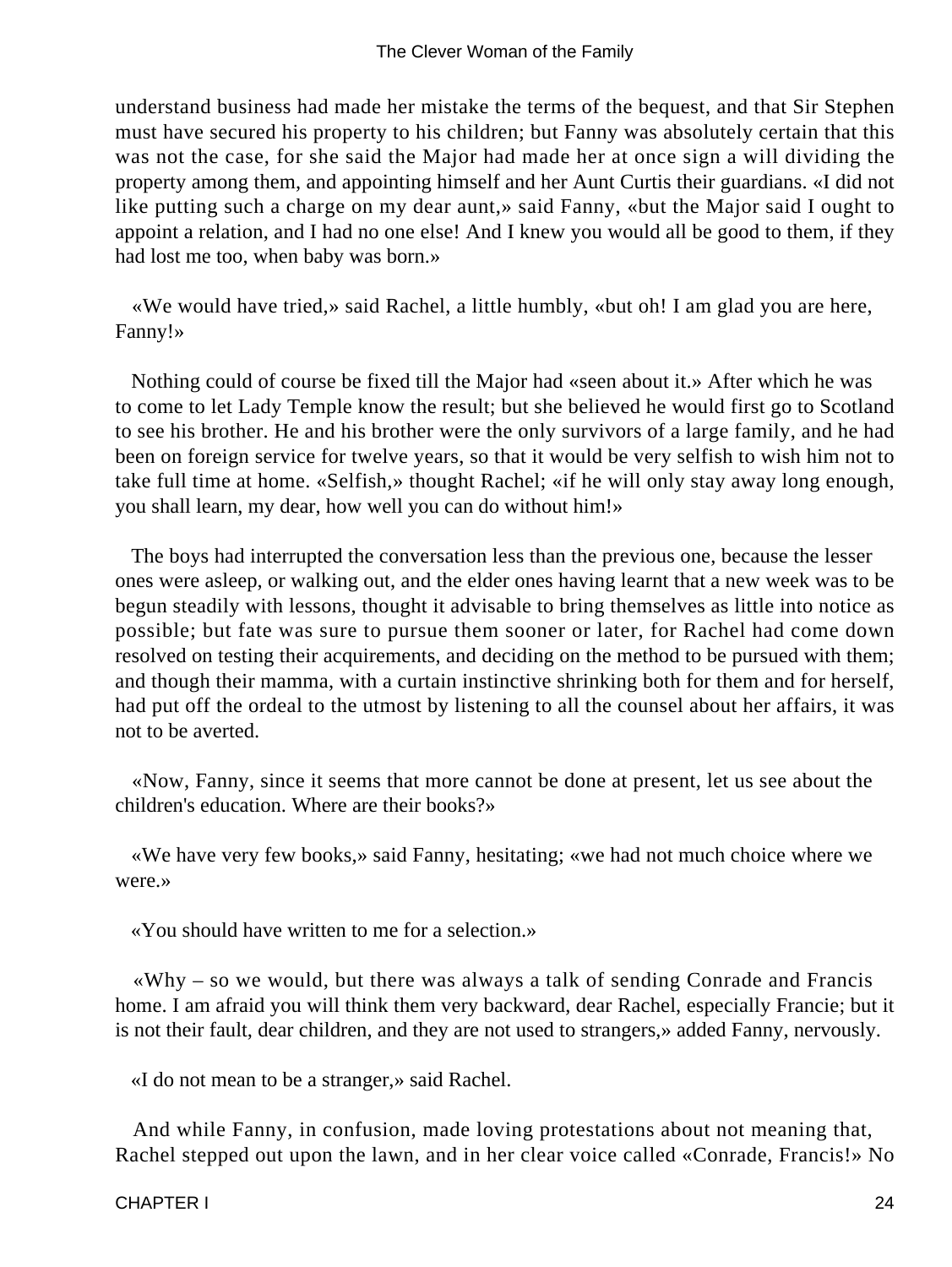answer. She called «Conrade» again, and louder, then turned round with «where can they be – not gone down on the beach?»

 «Oh, dear no, I trust not,» said the mother, flurried, and coming to the window with a call that seemed to Rachel's ears like the roar of a sucking dove.

 But from behind the bushes forth came the two young gentlemen, their black garments considerably streaked with the green marks of laurel climbing.

 «Oh, my dears, what figures you are! Go to Coombe and get yourselves brushed, and wash your hands, and then come down, and bring your lesson books.»

 Rachel prognosticated that these preparations would be made the occasion, of much waste of time; but she was answered, and with rather surprised eyes, that they had never been allowed to come into the drawing−room without looking like little gentlemen.

 «But you are not living in state here,» said Rachel; «I never could enter into the cult some people, mamma especially, pay to their drawing−room.»

 The Major used to be very particular about their not coming to sit down untidy,« said Fanny. »He said it was not good for anybody."

 Martinet! thought Rachel, nearly ready to advocate the boys making no toilette at any time; and the present was made to consume so much time that, urged by her, Fanny once more was obliged to summon her boys and their books.

 It was not an extensive school library – a Latin grammar an extremely dilapidated spelling−book, and the fourth volume of Mrs. Marcet's «Little Willie.» The other three – one was unaccounted for, but Cyril had torn up the second, and Francis had thrown the first overboard in a passion. Rachel looked in dismay. «I don't know what can be done with these!» she said.

 «Oh, then we'll have holidays till we have got books, mamma,» said Conrade, putting his hands on the sofa, and imitating a kicking horse.

 «It is very necessary to see what kind of books you ought to have,» returned Rachel. «How far have you gone in this?»

«I say, mamma,» reiterated Conrade, «we can't do lessons without books.»

 «Attend to what your Aunt Rachel says, my dear; she wants to find out what books you should have.»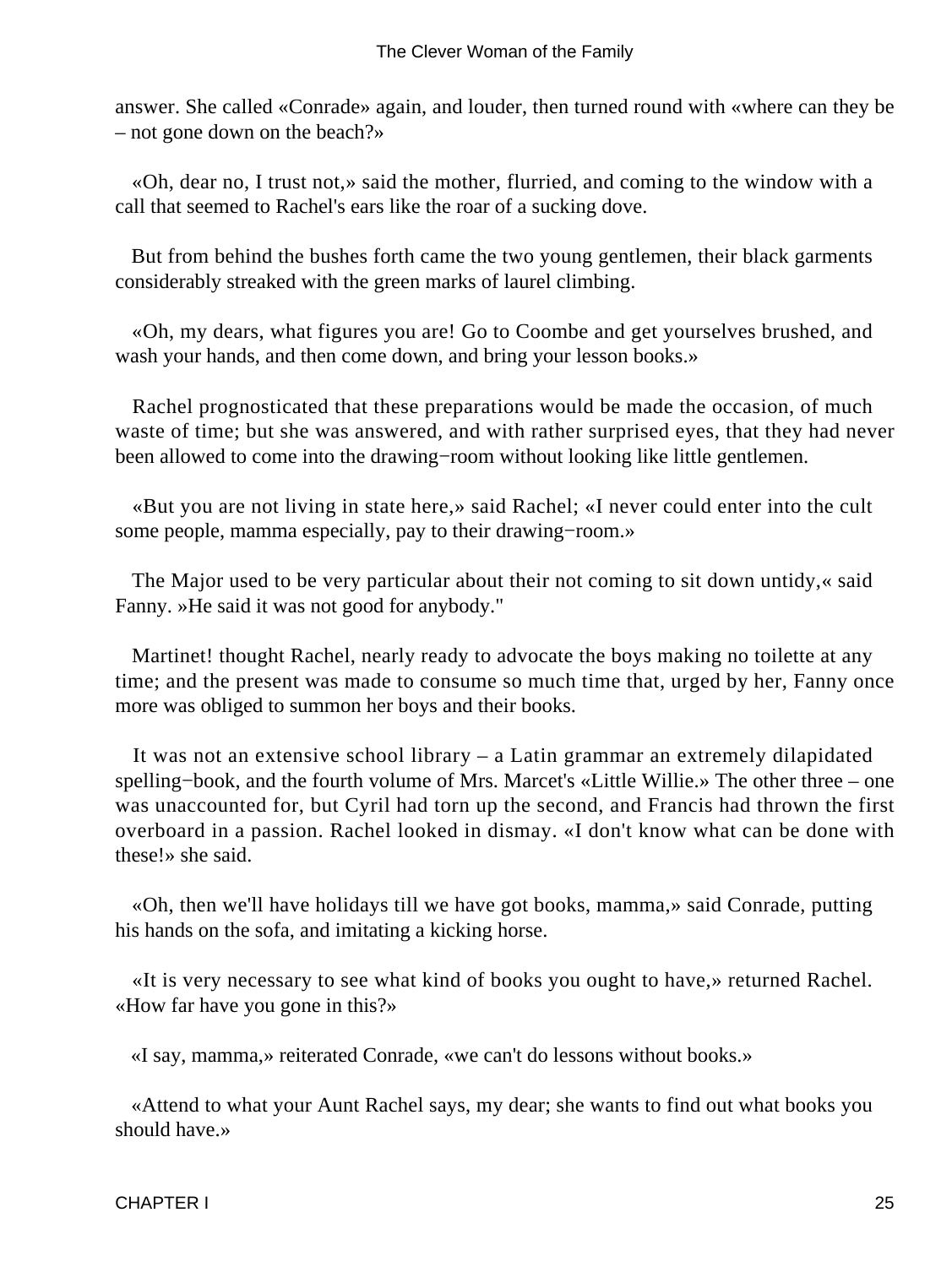«Yes, let me examine you.»

 Conrade came most inconveniently close to her; she pushed her chair back; he came after her. His mother uttered a remonstrating, «My dear!»

 «I thought she wanted to examine me,» quoth Conrade. «When Dr. M'Vicar examines a thing, he puts it under a microscope.»

 It was said gravely, and whether it were malice or simplicity, Rachel was perfectly unable to divine, but she thought anyway that Fanny had no business to laugh, and explaining the species of examination that she intended, she went to work. In her younger days she had worked much at schools, and was really an able and spirited teacher, liking the occupation; and laying hold of the first book in her way, she requested Conrade to read. He obeyed, but in such a detestable gabble that she looked up appealingly to Fanny, who suggested, «My dear, you can read better than that.» He read four lines, not badly, but then broke off, «Mamma, are not we to have ponies? Coombe heard of a pony this morning; it is to be seen at the 'Jolly Mariner,' and he will take us to look at it.»

«The 'Jolly Mariner!' It is a dreadful place, Fanny, you never will let them go there?»

«My dear, the Major will see about your ponies when he comes.»

«We will send the coachman down to inquire,» added Rachel.

«He is only a civilian, and the Major always chooses our horses,» said Conrade.

 «And I am to have one too, mamma,» added Francis. «You know I have been out four times with the staff, and the Major said I could ride as well as Con!»

«Reading is what is wanted now, my dear, go on.»

 Five lines more; but Francis and his mother were whispering together, and of course Conrade stopped to listen. Rachel saw there was no hope but in getting him alone, and at his mother's reluctant desire, he followed her to the dining−room; but there he turned dogged and indiifferent, made a sort of feint of doing what he was told, but whether she tried him in arithmetic, Latin, or dictation, he made such ludicrous blunders as to leave her in perplexity whether they arose from ignorance or impertinence. His spelling was phonetic to the highest degree, and though he owned to having done sums, he would not, or did not answer the simplest question in mental arithmetic. «Five apples and eight apples, come, Conrade, what will they make?»

«A pie.»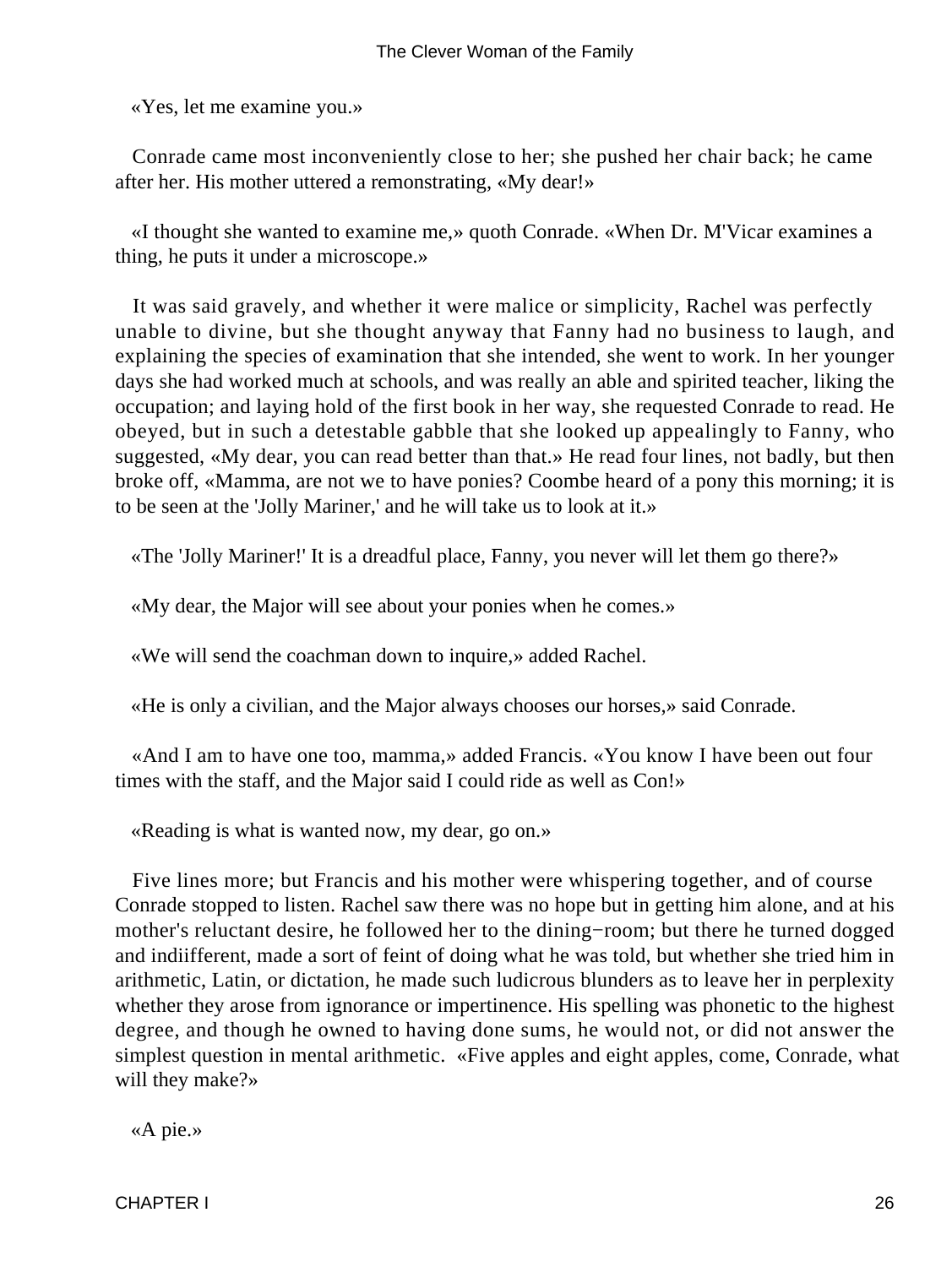That was the hopeful way in which the examination proceeded, and when Rachel attempted to say that his mother would be much displeased, he proceeded to tumble head over heels all round the room, as if he knew better; which performance broke up the seance, with a resolve on her part that when she had the books she would not be so beaten. She tried Francis, but he really did know next to nothing, and whenever he came to a word above five letters long stopped short, and when told to spell it, said, «Mamma never made him spell;» also muttering something depreciating about civilians.

 Rachel was a woman of perseverance. She went to the bookseller's, and obtained a fair amount of books, which she ordered to be sent to Lady Temple's. But when she came down the next morning, the parcel was nowhere to be found. There was a grand interrogation, and at last it turned out to have been safely deposited in an empty dog−kennel in the back yard. It was very hard on Rachel that Fanny giggled like a school−girl, and even though ashamed of herself and her sons, could not find voice to scold them respectably. No wonder, after such encouragement, that Rachel found her mission no sinecure, and felt at the end of her morning's work much as if she had been driving pigs to market, though the repetition was imposing on the boys a sort of sense of fate and obedience, and there was less active resistance, though learning it was not, only letting teaching be thrown at them. All the rest of the day, except those two hours, they ran wild about the house, garden, and beach – the latter place under the inspection of Coombe, whom, since the «Jolly Mariner» proposal, Rachel did not in the least trust; all the less when she heard that Major Keith, whose soldier−servant he had originally been, thought very highly of him. A call at Myrtlewood was formidable from the bear−garden sounds, and delicate as Lady Temple was considered to be, unable to walk or bear fatigue, she never appeared to be incommoded by the uproar in which she lived, and had even been seen careering about the nursery, or running about the garden, in a way that Grace and Rachel thought would tire a strong woman. As to a tete−a−tete with her, it was never secured by anything short of Rachel's strong will, for the children were always with her, and she went to bed, or at any rate to her own room, when they did, and she was so perfectly able to play and laugh with them that her cousins scarcely thought her sufficiently depressed, and comparing her with what their own mother had been after ten months' widowhood, agreed that after all «she had been very young, and Sir Stephen very old, and perhaps too much must not be expected of her.»

«The grand passion of her life is yet to come,» said Rachel.

«I hope not,» said Grace.

 «You may be certain of that,» said Rachel. «Feminine women always have it one time or other in their lives; only superior ones are exempt. But I hope I may have influence enough to carry her past it, and prevent her taking any step that might be injurious to the children.»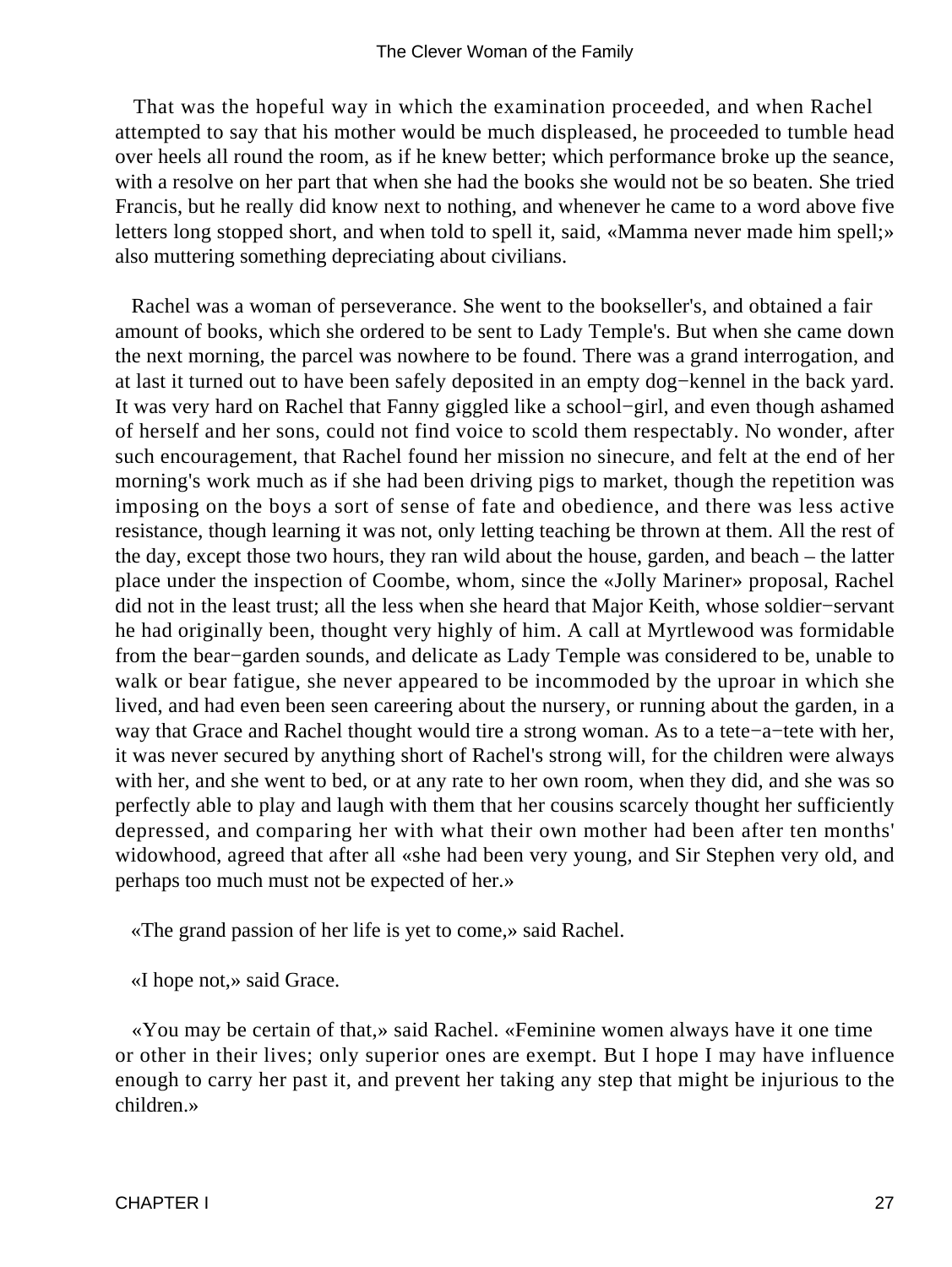## **[CHAPTER II](#page-416-0)**

### *R*ACHEL'S **DISCIPLINE**

"Thought is free, as sages tells us –

Free to rove, and free to soar;

But affection lives in bondage,

That enthrals her more and more."

#### JEAN INGELOW.

 An old friend lived in the neighbourhood who remembered Fanny's father, and was very anxious to see her again, though not able to leave the house. So the first day that it was fine enough for Mrs. Curtis to venture out, she undertook to convey Fanny to call upon her, and was off with a wonderfully moderate allowance of children, only the two youngest boys outside with their maid. This drive brought more to light about Fanny's past way of life and feelings than had ever yet appeared. Rachel had never elicited nearly so much as seemed to have come forth spontaneously to the aunt, who had never in old times been Fanny's confidante.

 Fanny's life had been almost a prolonged childhood. From the moment of her marriage with the kind old General, he and her mother had conspired to make much of her; all the more that she was almost constantly disabled by her state of health, and was kept additionally languid and helpless by the effects of climate. Her mother had managed her household, and she had absolutely had no care, no duty at all but to be affectionate and grateful, and to be pretty and gracious at the dinner parties. Even in her mother's short and sudden illness, the one thought of both the patient and the General had been to spare Fanny, and she had been scarcely made aware of the danger, and not allowed to witness the suffering. The chivalrous old man who had taken on himself the charge of her, still regarded the young mother of his children as almost as much of a baby herself, and devoted himself all the more to sparing her trouble, and preventing her from feeling more thrown upon her by her mother's death. The notion of training her to act alone never even occurred to him, and when he was thrown from his horse, and carried into a wayside−hut to die, his first orders were that no hurried message might be sent to her, lest she might be startled and injured by the attempt to come to him. All he could do for her was to leave her in the charge of his military secretary, who had long been as a son to him. Fanny told her aunt with loving detail all that she had heard from Major Keith of the brave old man's calm and resigned end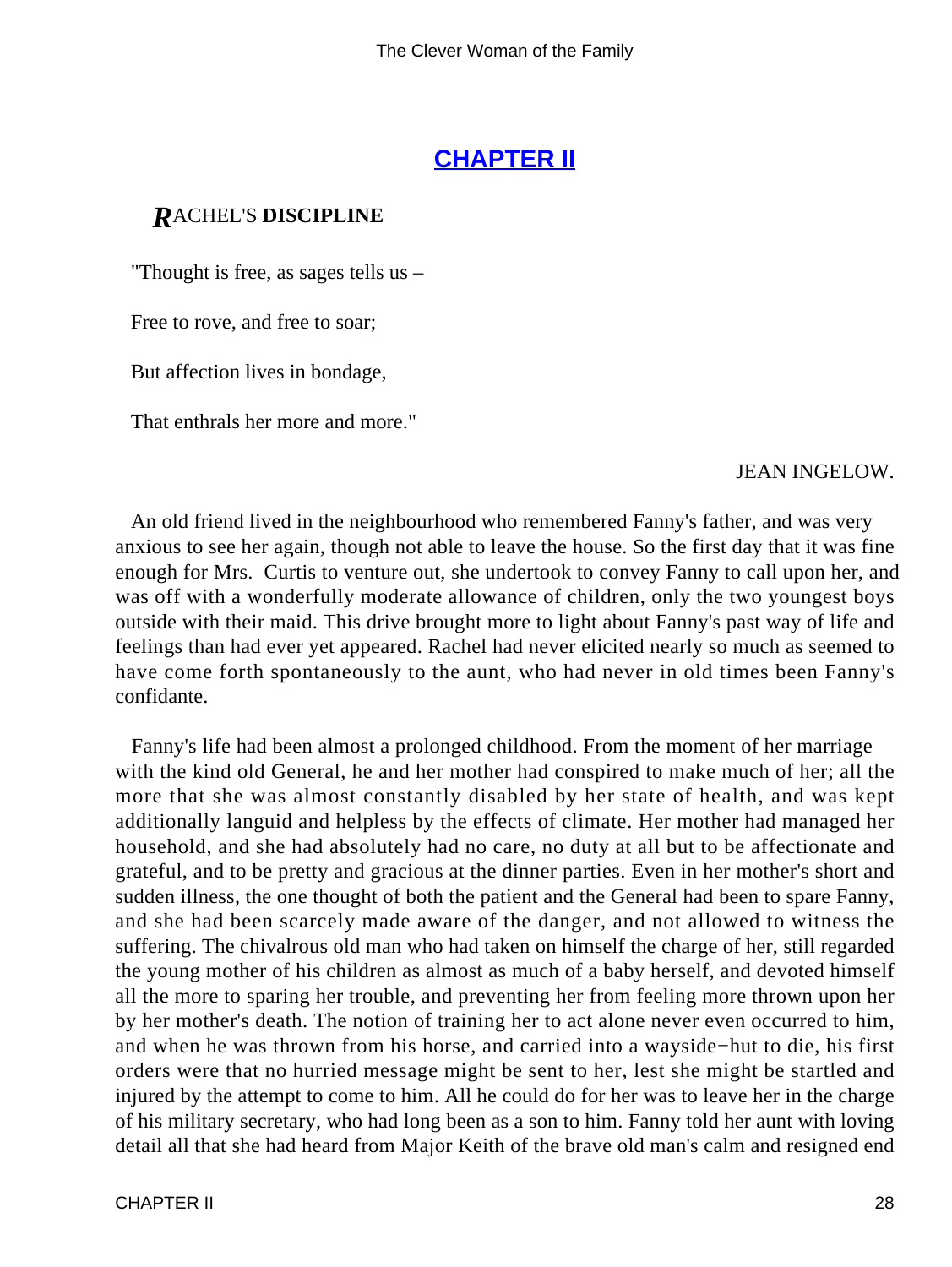– too full of trust even to be distressed with alarms for the helpless young wife and children, but committing them in full reliance to the care of their Father in heaven, and to the present kindness of the friend who stood by his pillow.

 The will, which not only Rachel but her mother thought strangely unguarded, had been drawn up in haste, because Sir Stephen's family had outgrown the provisions of a former one, which had besides designated her mother, and a friend since dead, as guardians. Haste, and the conscious want of legal knowledge, had led to its being made as simple as possible, and as it was, Sir Stephen had scarcely had the power to sign it.

 It was Major Keith who had borne the tidings to the poor little widow, and had taken the sole care of the boys during the sad weeks of care utter prostration and illness. Female friends were with her, and tended her affectionately, but if exertion or thought were required of her, the Major had to be called to her sofa to awaken her faculties, and she always awoke to attend to his wishes, as though he were the channel of her husband's. This state of things ended with the birth of the little girl, the daughter that Sir Stephen had so much wished for, coming too late to be welcomed by him, but awakening her mother to tearful joy and renewed powers of life. The nine months of little Stephana's life had been a tone of continual change and variety, of new interests and occupations, and of the resumption of a feeling of health which had scarcely been tasted since the first plunge into warm climates. Perhaps it was unreasonable to expect to find Fanny broken down; and she talked in her own simple way with abundant overflowing affection of her husband; but even Mrs. Curtis thought it was to her more like the loss of her own father than of the father of her children; and though not in the least afraid of anything unbecoming in her gentle, retiring Fanny, still felt that it was more the charge of a girl than of a widow, dreaded the boys, dreaded their fate, and dreaded the Major more.

 During this drive, Grace and Rachel had the care of the elder boys, whom Rachel thought safer in her keeping than in Coombe's. A walk along the cliffs was one resource for their amusement, but it resulted in Conrade's climbing into the most break−neck places, by preference selecting those that Rachel called him out of, and as all the others thought it necessary to go after him, the jeopardy of Leoline and Hubert became greater than it was possible to permit; so Grace took them by the hands, and lured them home with promises of an introduction to certain white rabbits at the lodge. After their departure, their brothers became infinitely more obstreperous. Whether it were that Conrade had some slight amount of consideration for the limbs of his lesser followers, or whether the fact were – what Rachel did not remotely imagine – that he was less utterly unmanageable with her sister than with herself, certain it is that the brothers went into still more intolerable places, and treated their guardian as ducklings treat an old hen. At last they quite disappeared from the view round a projecting point of rock, and when she turned it, she found a battle royal going on over an old lobster−pot – Conrade hand to hand with a stout fisher−boy, and Francis and sundry amphibious creatures of both sexes exchanging a hail of stones, water−smoothed brick−bats, cockle−shells, fishes' backbones, and other unsavoury missiles. Abstractedly, Rachel had her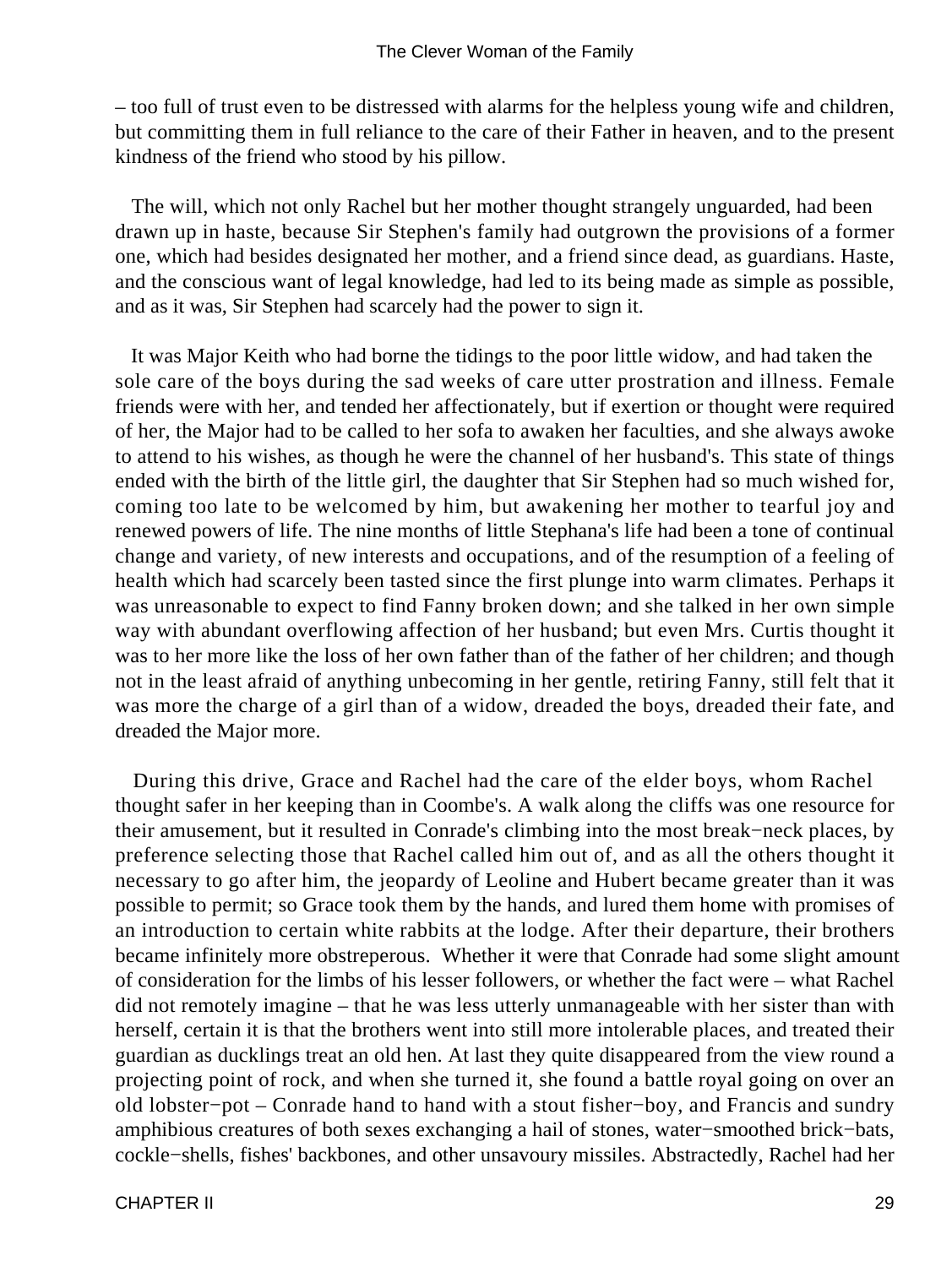theory that young gentlemen had better scramble their way among their poor neighbours, and become used to all ranks; but when it came to witnessing an actual skirmish when she was responsible for Fanny's sons, it was needful to interfere, and in equal dismay and indignation she came round the point. The light artillery fled at her aspect, and she had to catch Francis's arm in the act of discharging after them a cuttlefish's white spine, with a sharp «For shame, they are running away! Conrade, Zack, have done!» Zack was one of her own scholars, and held her in respect.

 He desisted at once, and with a touch of his rough forelock, looked sheepish, and said, «Please ma'am, he was meddling with our lobster−pot.»

 «I wasn't doing any harm,» said Conrade. «I was just looking in, and they all came and shied stones at us.»

 «I don't care how the quarrel began,» said Rachel. «You would not have run into it if you had been behaving properly. Zack was quite right to protect his father's property, but he might have been more civil. Now shake hands, and have done with it.»

 «Not shake hands with a low boy,» growled Francis. But happily Conrade was of a freer spirit, and in spite of Rachel's interference, had sense enough to know himself in the wrong. He held out his hand, and when the ceremony had been gone through, put his hands in his pockets, produced a shilling, and said, «There, that's in case I did the thing any harm.» Rachel would have preferred Zachary's being above its acceptance, but he was not, and she was thankful that a wood path offend itself, leading through the Homestead plantations away from the temptations and perils of the shore.

 That the two boys, instead of listening to her remonstrance, took to punching and kicking one another, was a mitigated form of evil for which she willingly compounded, having gone through so much useless interference already, that she felt as if she had no spirit left to keep the peace, and that they must settle their little affairs between themselves. It was the most innocent diversion in which she could hope to see them indulge. She only desired that it might last them past a thrush's nest, in the hedge between the park and plantation, a somewhat treasured discovery of Grace's. No such good luck. Either the thrush's imprudence or Grace's visits had made the nest dangerously visible, and it was proclaimed with a shout. Rachel, in hot haste, warned them against taking birds'−nests in general, and that in particular.

«Nests are made to be taken,» said Francis.

 «I've got an egg of all the Australian birds the Major could get me,» said Conrade, «and I mean to have all the English ones.»

«Oh, one egg; there's no harm in taking that; but this nest has young birds.»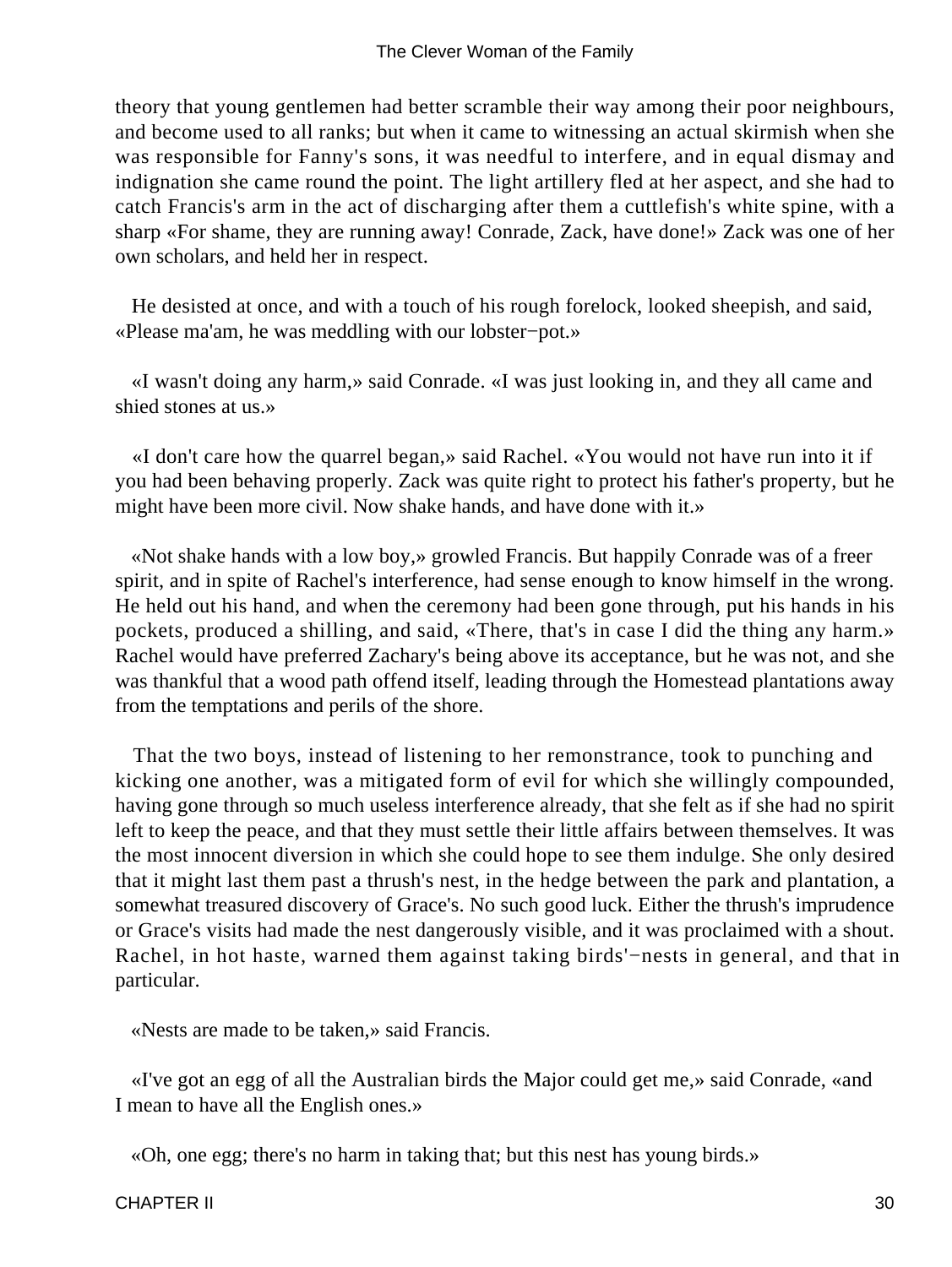The young birds must of course be seen, and Rachel stood by with despairing frowns, commands, and assurances of their mother's displeasure, while they peeped in, tantalized the gaping yellow throats, by holding up their fingers, and laid hands on the side of the nest, peeping at her with laughing, mischievous eyes, enjoying her distress. She was glad at last to find them coming away without the nest, and after crossing the park, arrived at the house, tired out, but with two hours of the boys still on her hands. They, however, were a little tired, too; and, further, Grace had hunted out the old bowls, much to the delight of the younger ones. This sport lasted a good while, but at last the sisters, who had relaxed their attention a little, perceived that Conrade and Hubert were both missing, and on Rachel's inquiry where they were, she received from Francis that elegant stock answer, «in their skins.» However, they came to light in process of time, the two mothers returned home, and Mrs. Curtis and Grace had the conversation almost in their own hands. Rachel was too much tired to do anything but read the new number of her favourite «Traveller's Magazine,» listening to her mother with one ear, and gathering additional impressions of Sir Stephen Temple's imprudence, and the need of their own vigilance. To make Fanny feel that she could lean upon some one besides the military secretary, seemed to be the great object, and she was so confiding and affectionate with her own kin, that there were great hopes. Those boys were an infliction, no doubt, but, thought Rachel, 'there is always an ordeal at the beginning of one's mission. I am mastering them by degrees, and should do so sooner if I had them in my own hands, and no more worthy task can be done than training human beings for their work in this world, so I must be willing to go through a little while I bring them into order, and fit their mother for managing them."

 She spent the time before breakfast the next morning in a search among the back numbers of the «Traveller's Magazine» for a paper upon «Educational Laws,» which she thought would be very good reading for Fanny. Her search had been just completed when Grace returned home from church, looking a good deal distressed. «My poor thrushes have not escaped, Rachel,» she said; «I came home that way to see how they were going on, and the nest is torn out, one poor little fellow lying dead below it.»

 «Well, that is much worse than I expected!» burst out Rachel. «I did think that boy Conrade would at least keep his promises.» And she detailed the adventure of the previous day, whence the conclusion was but too evident. Grace, however, said in her own sweet manner that she believed boys could not resist a nest, and thought it mere womanhood to intercede for such lawful game. She thought it would be best to take no notice, it would only distress Fanny and make «the mother» more afraid of the boys than she was already, and she doubted the possibility of bringing it home to the puerile conscience.

 «That is weak!» said Rachel. «I received the boy's word, and it is my business to deal with the breach of promise.»

 So down went Rachel, and finding the boys rushing about the garden, according to their practice, before her arrival, she summoned Conrade, and addressed him with, « Well,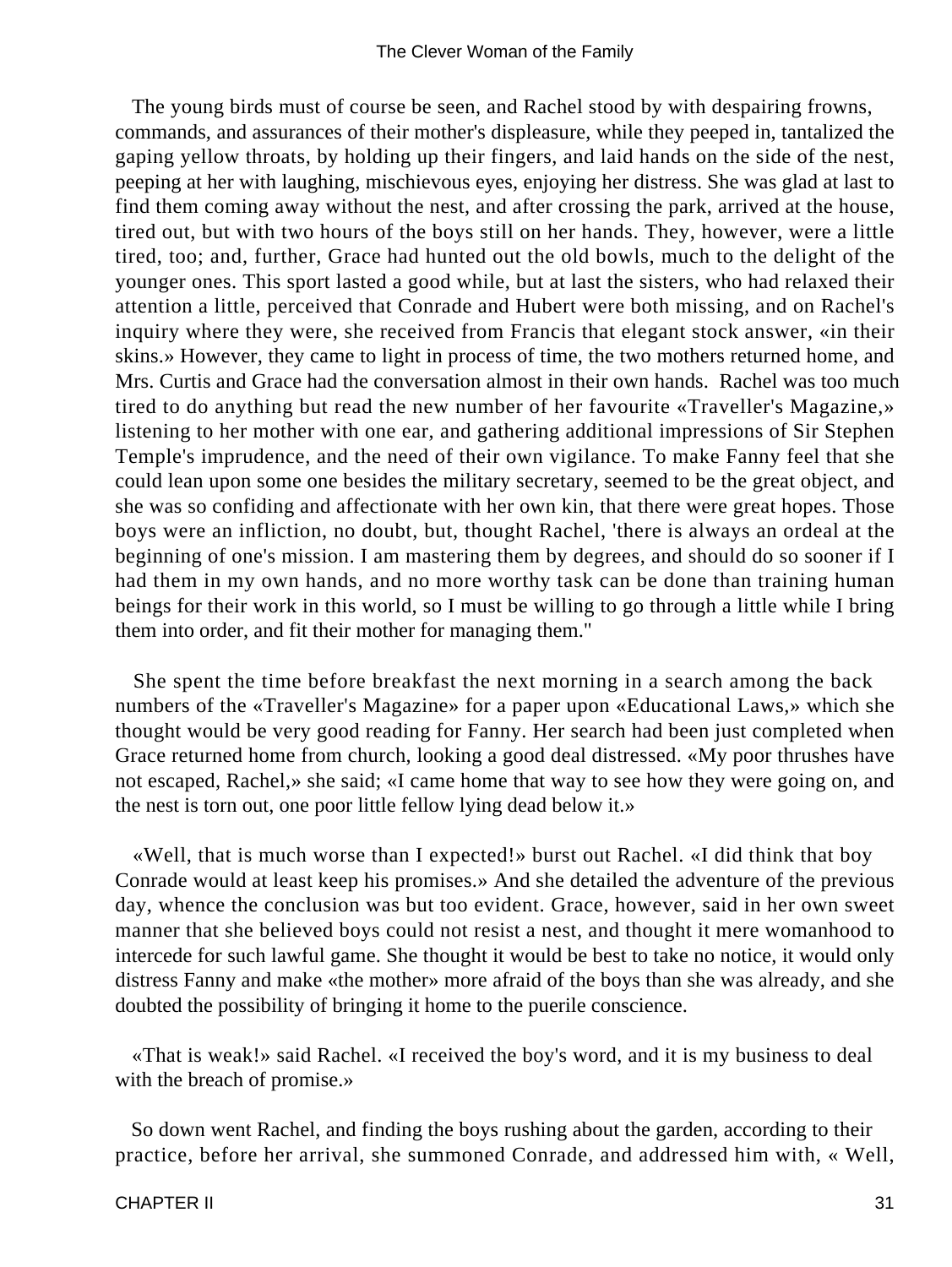Conrade, I knew that you were violent and disobedient, but I never expected you to fail in your honour as a gentleman.»

«I'll thrash any one who says I have,» hotly exclaimed Conrade.

 «Then you must thrash me. You gave your word to me not to take your Aunt Grace's thrush's nest.»

«And I didn't,» said Conrade, boldly.

 But Rachel, used to flat denials at the village−school, was not to be thus set aside. «I am shocked at you, Conrade,» she said. «I know your mamma will be exceedingly grieved. You must have fallen into very sad ways to be able to utter such a bold untruth. You had better confess at once, and then I shall have something to tell her that will comfort he.»

Conrade's dark face looked set as iron.

 «Come; tell me you are sorry you took the nest, and have broken your word, and told a falsehood.»

Red colour flushed into the brown cheek, and the hands were clenched.

 «There is not the smallest use in denying it. I know you took it when you and Hubert went away together. Your Aunt Grace found it gone this morning, and one of the poor little birds dead below. What have you done with the others?»

Not a word.

«Then I grieve to say I must tell all to your mother.»

 There was a sort of smile of defiance, and he followed her. For a moment she thought of preventing this, and preparing Fanny in private, but recollecting that this would give him the opportunity of preparing Hubert to support his falsehood, she let him enter with her, and sought Lady Temple in the nursery.

 «Dear Fanny, I am very sorry to bring you so much vexation. I am afraid it will be a bitter grief to you, but it is only for Conrade's own sake that I do it. It was a cruel thing to take a bird's−nest at all, but worse when he knew that his Aunt Grace was particularly fond of it; and, besides, he had promised not to touch it, and now, saddest of all, he denies having done so.»

 «Oh, Conrade, Conrade!» cried Fanny, quite confounded, «You can't have done like this!»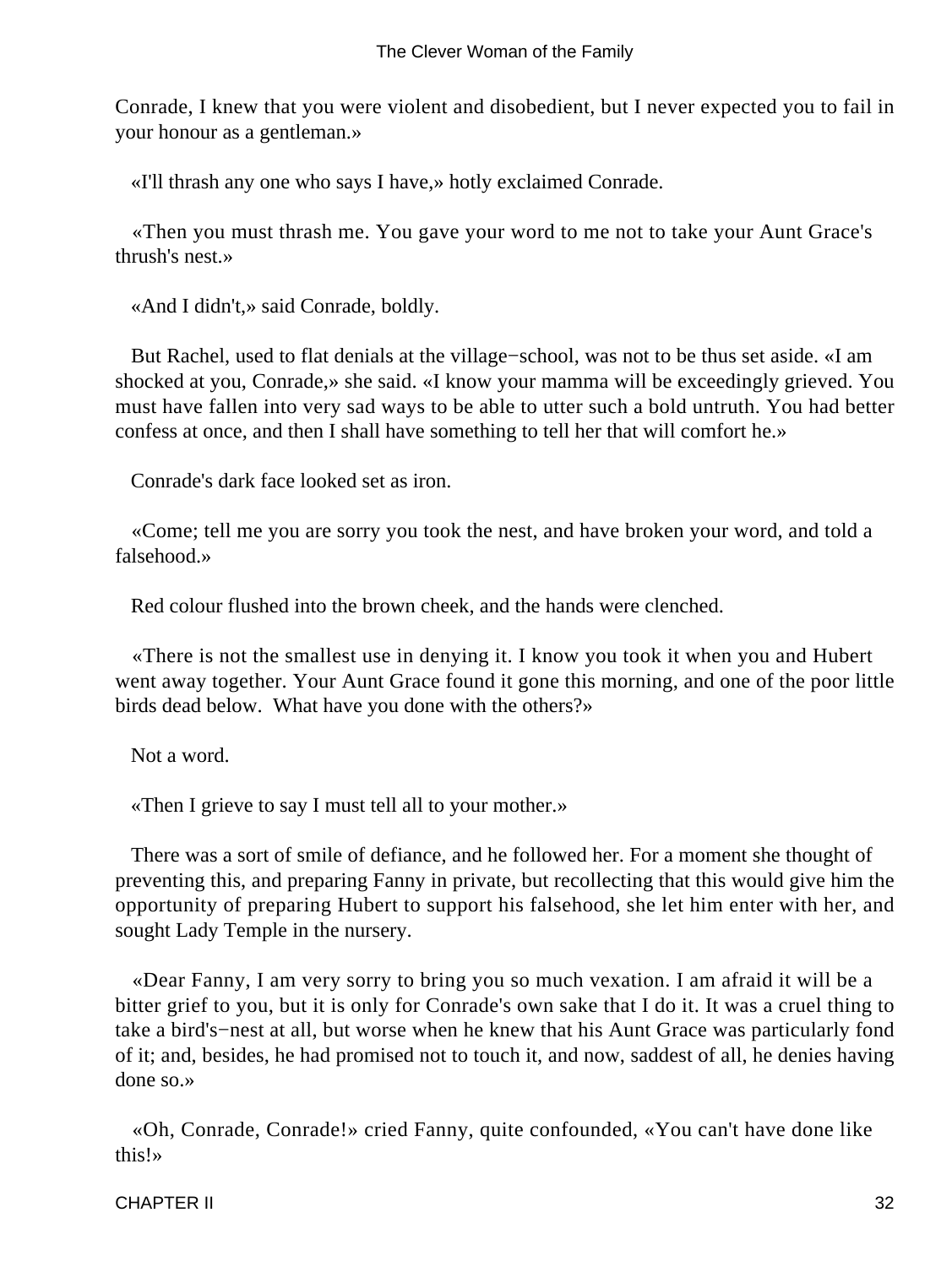«So, I have not,» said Conrade, coming up to her, as she held out her hand, positively encouraging him, as Rachel thought, to persist in the untruth.

 «Listen, Fanny,» said Rachel. «I do not wonder that you are unwilling to believe anything so shocking, but I do not come without being only too certain.» And she gave the facts, to which Fanny listened with pale cheeks and tearful eyes, then turned to the boy, whose hand she had held all the time, and said, «Dear Con, do pray tell me if you did it.»

«I did not,» said Conrade, wrenching his hand away, and putting it behind his back.

 «Where's Hubert?» asked Rachel, looking round, and much vexed when she perceived that Hubert had been within hearing all the time, though to be sure there was some little hope to be founded upon the simplicity of five years old.

 «Come here, Hubert dear,» said his mother; «don't be frightened, only come and tell me where you and Con went yesterday, when the others were playing at bowls.» Hubert hung his head, and looked at his brother.

«Tell,» quoth Conrade. «Never mind her, she's only a civilian.»

«Where did you go, Hubert?»

«Con showed me the little birds in their nest.»

«That is right, Hubert, good little boy. Did you or he touch the nest?»

 «Yes.» Then, as Conrade started, and looked fiercely at him, «Yes you did, Con, you touched the inside to see what it was made of.»

«But what did you do with it?» asked Rachel.

«Left it there, up in the tree,» said the little boy.

«There, Rachel!» said the mother, triumphantly.

 «I don't know what you mean,» said Rachel, angrily, «only that Conrade is a worse boy than I had thought him, end has been teaching his little brother falsehood.»

 The angry voice set Hubert crying, and little Cyril, who was very soft−hearted, joined in chorus, followed by the baby, who was conscious of something very disagreeable going on in her nursery. Thereupon, after the apparently most important business of comforting Miss Temple had been gone through, the court of justice adjourned, Rachel opening the door of Conrade's little room, and recommending solitary imprisonment there till he should be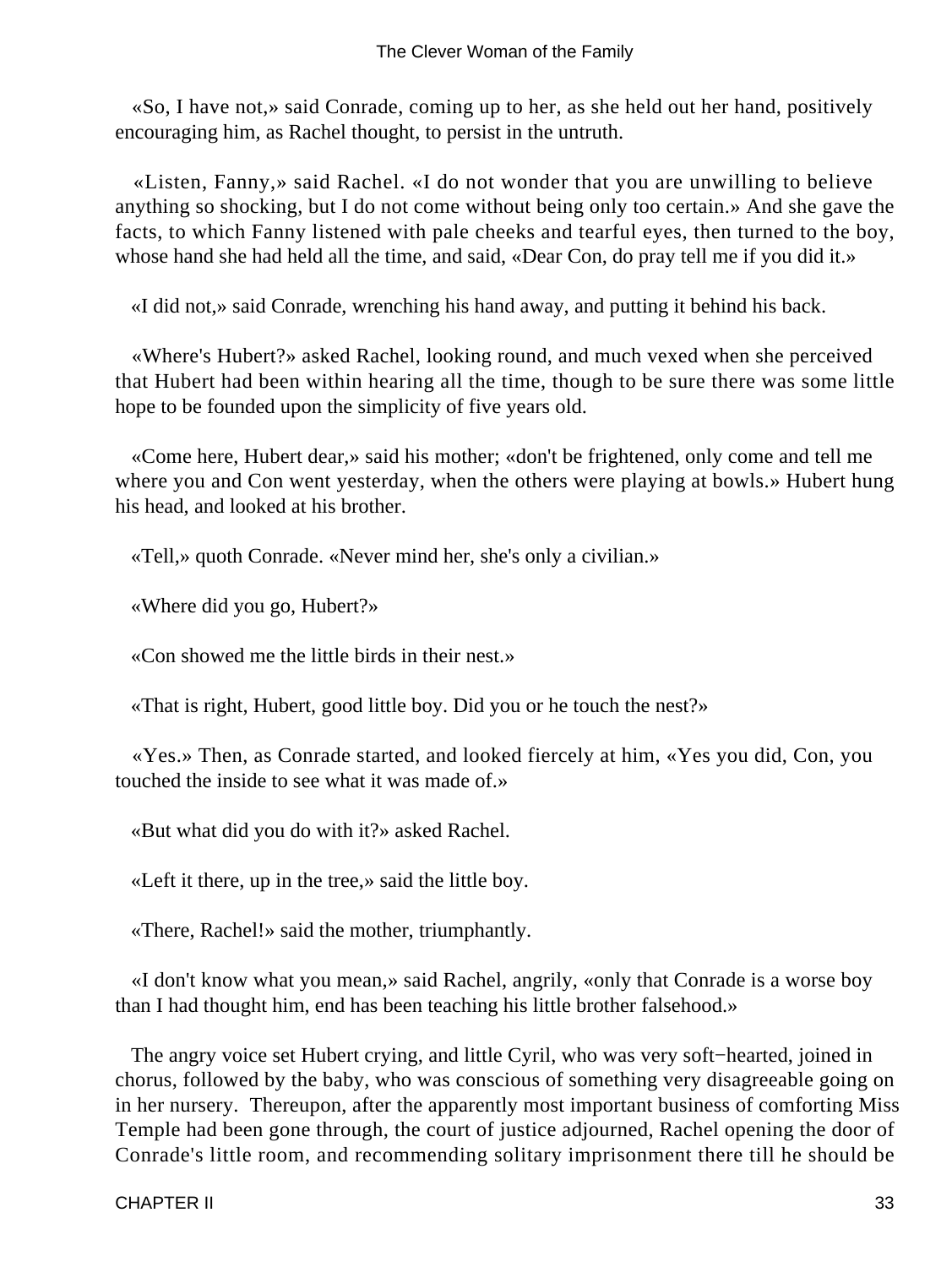brought to confession. She did not at all reckon on his mother going in with him, and shutting the door after her. It was not the popular notion of solitary confinement, and Rachel was obliged to retire, and wait in the drawing−room for a quarter of an hour before Fanny came down, and then it was to say –

 «Do you know, Rachel dear, I am convinced that it must be a mistake. Conrade assures me he never touched the nest.»

«So he persists in it?»

 «And indeed, Rachel dear, I cannot help believing him. If it had been Francie, now; but I never knew Conrade tell an untruth in his life.»

«You never knew, because you always believe him.»

 «And it is not only me, but I have often heard the Major say he could always depend on Conrade's word.»

 Rachel's next endeavour was at gentle argument. «It must be dreadful to make such a discovery, but it was far worse to let deceit go on undetected; and if only they were firm  $-\infty$ At that moment she beheld two knickerbocker boys prancing on the lawn.

«Didn't you lock the door? Has he broken out? How audacious!»

 «I let him come out,» said Fanny; «there was nothing to shut him up for. I beg your pardon, dear Rachel; I am very sony for the poor little birds and for Grace, but I am sure Conrade did not take it.»

 «How can you be so unreasonable, Fanny – the evidence,» and Rachel went over it all again.

«Don't you think,» said Fanny, «that some boy may have got into the park?»

 «My dear Fanny, I am sorry for you, it is quite out of the question to think so; the place is not a stone's−throw from Randall's lodge. It will be the most fatal thing in the world to let your weakness be imposed on in this way. Now that the case is clear, the boy must be forced to confession, and severely punished.»

Fanny burst into tears.

 «I am very sorry for you, Fanny. I know it is very painful; I assure you it is so to me. Perhaps it would be best if I were to lock him up, and go from time to time to see if he is come to a better mind.»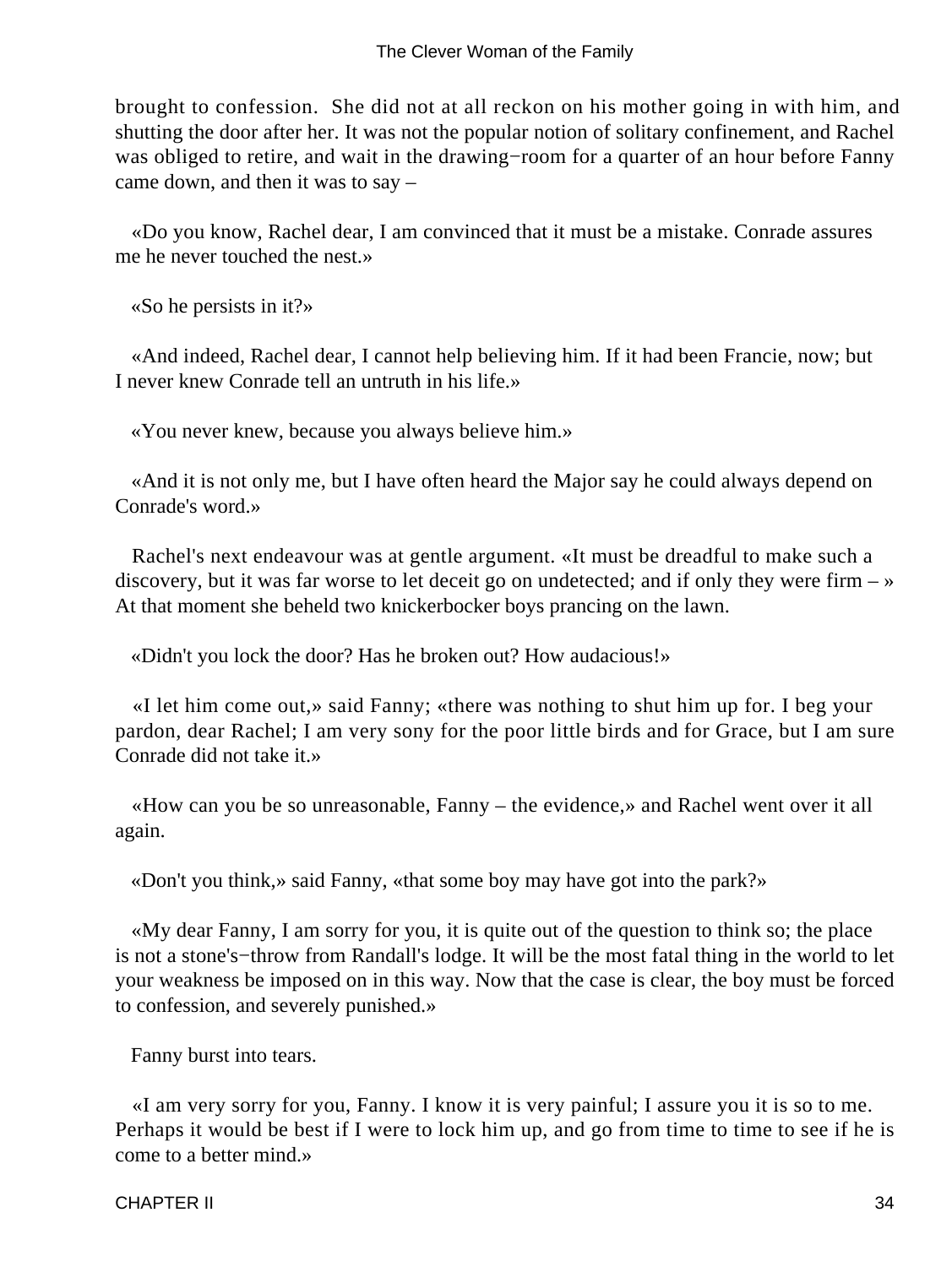She rose up.

 «No, no, Rachel!» absolutely screamed Fanny, starting up, «my boy hasn't done anything wrong, and I won't have him locked up! Go away! If anything is to be done to my boys, I'll do it myself: they haven't got any one but me. Oh, I wish the Major would come!»

«Fanny, how can you be so foolish? – as if I would hurt your boys!»

 «But you won't believe Conrade – my Conrade, that never told a falsehood in his life!» cried the mother, with a flush in her cheeks and a bright glance in her soft eyes. «You want me to punish him for what he hasn't done.»

 «How much alike mothers are in all classes of life,» thought Rachel, and much in the way in which she would have brought Zack's mother to reason by threats of expulsion from the shoe−club, she observed, «Well Fanny, one thing is clear, while you are so weak as to let that boy go on in his deceit, unrepentant and unpunished, I can have no more to do with his education.»

 «Indeed,» softly said Fanny, «I am afraid so, Rachel. You have taken a great deal of trouble, but Conrade declares he will never say a lesson to you again, and I don't quite see how to make him after this.»

«Oh, very well; then there's an end of it. I am sorry for you, Fanny.»

 And away walked Rachel, and as she went towards the gate two artificial jets d'eau, making a considerable curve in the air, alighted, the one just before her, the other, better aimed, in the back of her neck. She had too much dignity to charge back upon the offenders, but she went home full of the story of Fanny's lamentable weakness, and prognostications of the misery she was entailing on herself. Her mother and sister were both much concerned, and thought Fanny extremely foolish; Mrs. Curtis consoling herself with the hope that the boys would be cured and tamed at school, and begging that they might never be let loose in the park again. Rachel could not dwell much longer on the matter, for she had to ride to Upper Avon Park to hold council on the books to be ordered for the book−club; for if she did got go herself, whatever she wanted especially was always set aside as too something or other for the rest of the subscribers.

 Mrs. Curtis was tired, and stayed at home; and Grace spent the afternoon in investigations about the harrying of the thrushes, but, alas! without coming a bit nearer the truth. Nothing was seen or heard of Lady Temple till, at half−past nine, one of the midges, or diminutive flies used at Avonmonth, came to the door, and Fanny came into the drawing−room – wan, tearful, agitated.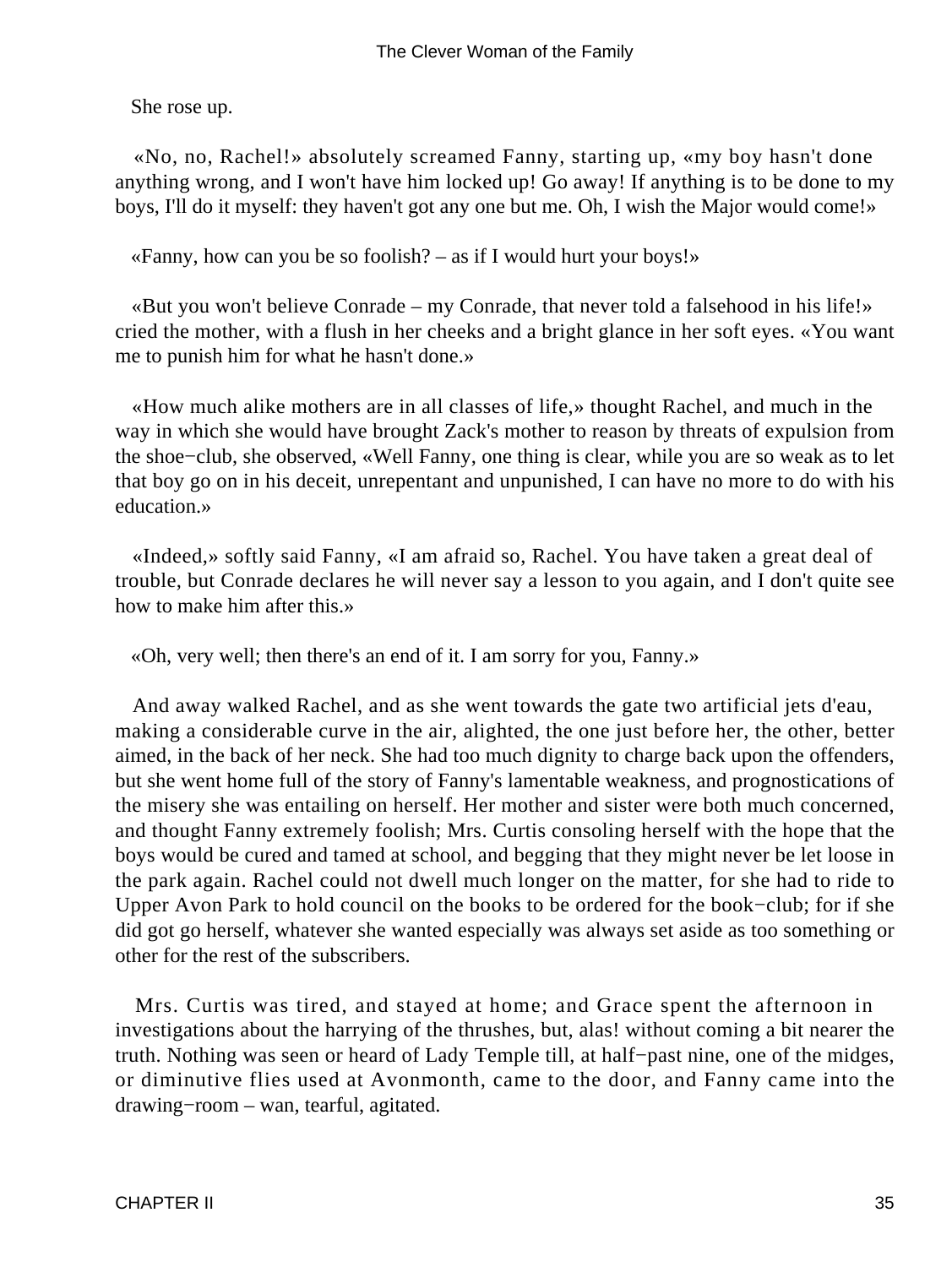«Dear Rachel, I am so afraid I was hasty, I could not sleep without coming to tell you how sorry I am.»

«Then you.are convinced? I knew you would be.»

 «Oh, yes, I have just been sitting by him after he was gone to bed. He never goes to sleep till I have done that, and he always tells me if anything is on his mind. I could not ask him again, it would have been insulting him; but he went over it all of himself, and owned he ought not to have put a finger on the edge of the nest, but he wanted so to see what it was lined with; otherwise he never touched it. He says, poor boy, that it was only your being a civilian that made you not able to believe him, I am sure you must believe him now.»

 Mrs. Curtis began, in her gentle way, about the difficulty of believing one's children in fault, but Lady Temple was entirely past accepting the possibility of Conrade's being to blame in this particular instance. It made her bristle up again, so that even Rachel saw the impossibility of pressing it, and trusted to some signal confutation to cure her of her infatuation. But she was as affectionate as ever, only wanting to be forgiven for the morning's warmth, and to assure dear Aunt Curtis, dear Grace, and dearest Rachel in particular, that there was no doing without them, and it was the greatest blessing to be near them.

 «Oh! and the squirting, dear Rachel! I was so sorry when I found it out, it was only Francie and Leo. I was very angry with them for it, and I should like to make them ask pardon, only I don't think Francie would. I'm afraid they are very rude boys. I must write to the Major to find me a governess that won't be very strict with them, and if she could be an officer's daughter, the boys would respect her so much more.»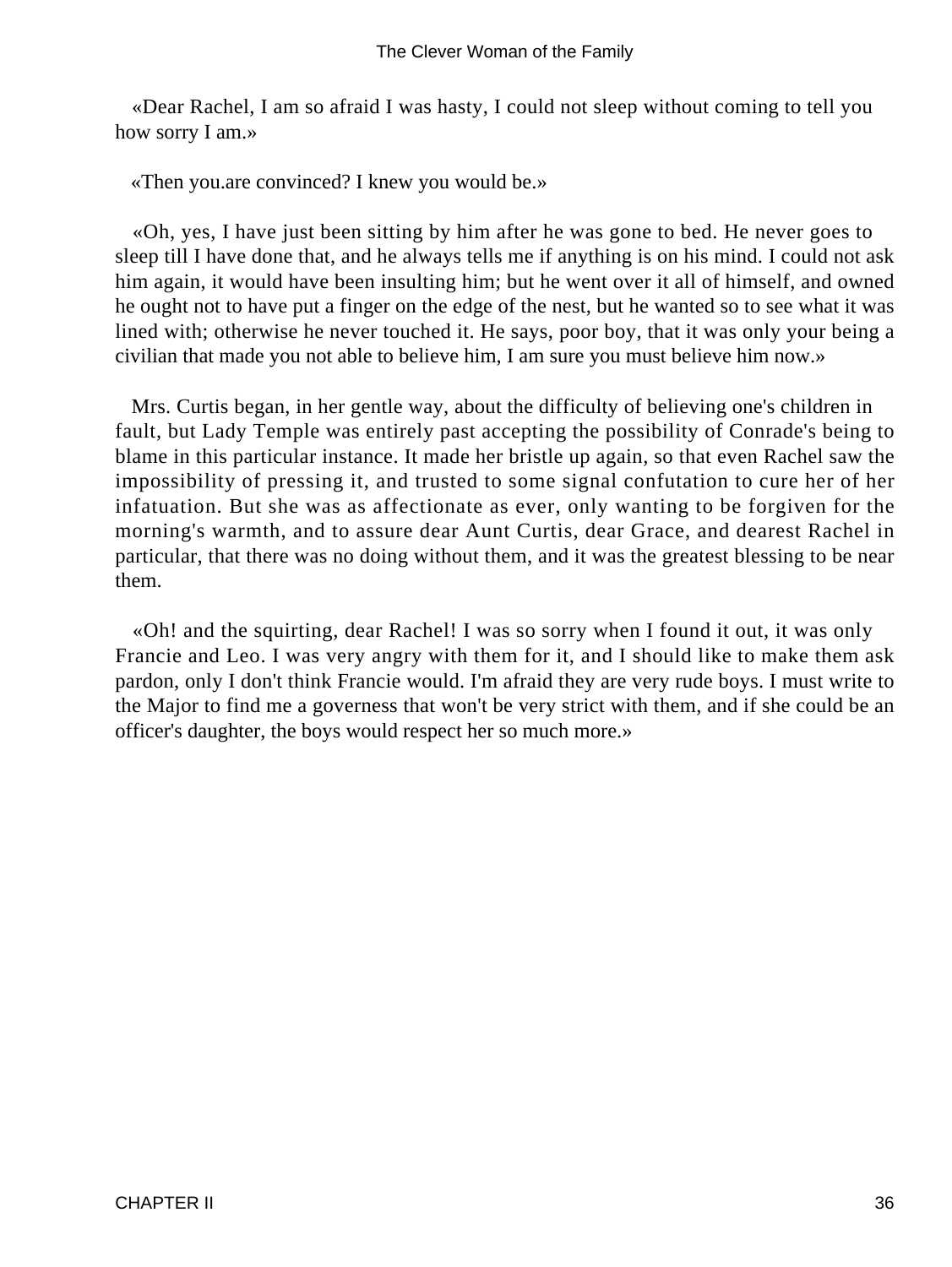## **[CHAPTER III](#page-416-0)**

#### *M*ACKAREL **LANE**

"For I would lonely stand

Uplifting my white hand,

On a mission, on a mission,

To declare the coming vision."

#### *ELIZABETH BARRETT BROWNING.*

 «Well, Grace, all things considered, perhaps I had better walk down with you to Mackarel Lane, and then I can form a judgment on these Williamses without committing Fanny.»

«Then you do not intend to go on teaching?»

«Not while Conrade continues to brave me, and is backed up by poor Fanny.»

 «I might speak to Miss Williams after church, and bring her in to Myrtlewood for Fanny to see.»

 «Yes, that might do in time; but I shall make up my mind first. Poor Fanny is so easily led that we must take care what influences fall in her way.»

«I always wished you would call.»

 «Yes, and I would not by way of patronage to please Mr. Touchett, but this is for a purpose; and I hope we shall find both sisters at home.»

 Mackarel Lane was at right angles to the shore, running up the valley of the Avon; but it soon ceased to be fishy, and became agricultural, owning a few cottages of very humble gentility, which were wont to hang out boards to attract lodgers of small means. At one of these Grace rang, and obtained admittance to a parlour with crazy French windows opening on a little strip of garden. In a large wheeled chair, between the fire and the window, surrounded by numerous little appliances for comfort and occupation, sat the invalid Miss Williams, holding out her hand in welcome to the guests.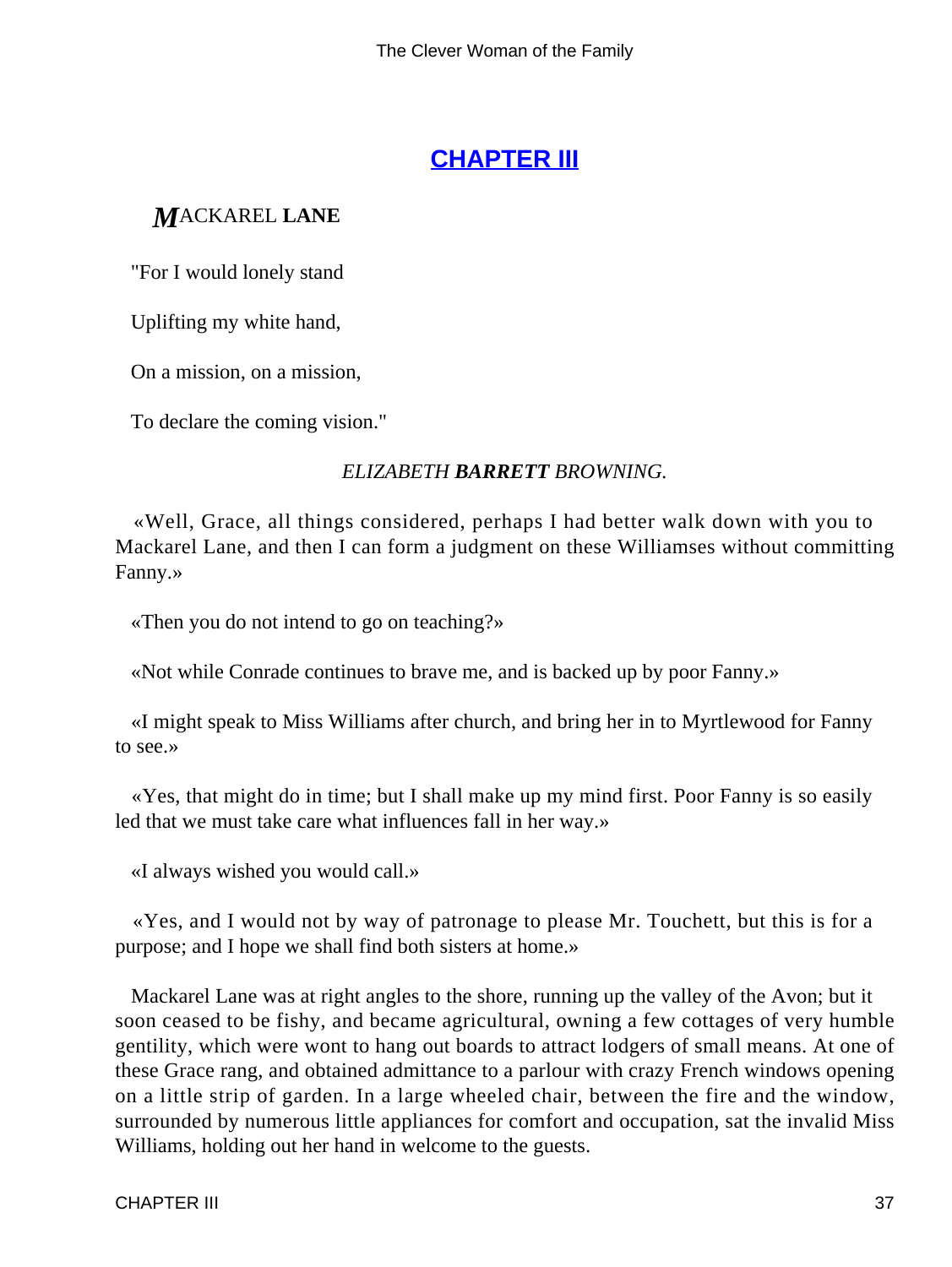«A fine countenance! what one calls a fine countenance!» thought Rachel. «Is it a delusion of insipidity as usual? The brow is good, massive, too much for the features, but perhaps they were fuller once; eyes bright and vigorous, hazel, the colour for thought; complexion meant to be brilliant brunette, a pleasant glow still; hair with threads of grey. I hope she does not affect youth; she can't be less than one or two and thirty! Many people set up for beauties with far less claim. What is the matter with her? It is not the countenance of deformity – accident, I should say. Yes, it is all favourable except the dress. What a material; what a pattern! Did she get it second−hand from a lady's−maid? Will there be an incongruity in her conversation to match? Let us see. Grace making inquiries – Quite at my best – Ah! she is not one of the morbid sort, never thinking themselves better.»

«I was afraid, I had not seen you out for some time.»

 «No; going out is a troublesome business, and sitting in the garden answers the same purpose.»

«Of air, perhaps, but hardly of change or of view.»

 «Oh! I assure you there is a wonderful variety,» she answered, with an eager and brilliant smile.

«Clouds and sunsets?» asked Rachel, beginning to be interested.

 «Yes, differing every day. Then I have the tamarisk and its inhabitants. There has been a tom−tit's nest every year since we came, and that provides us with infinite amusement. Besides the sea−gulls are often so good as to float high enough for me to see them. There is a wonderful charm in a circumcribed view, because one is obliged to look well into it all.»

«Yes; eyes and no eyes apply there,» said Rachel.

«We found a great prize, too, the other day. Rosie!»

 At the call a brown−haired, brown−eyed child of seven, looking like a little fawn, sprang to the window from the outside.

«My dear, will you show the sphynx to Miss Curtis?»

 The little girl daintily brought a box covered with net, in which a huge apple−green caterpillar, with dashes of bright colour on his sides, and a horny spike on his tail, was feasting upon tamarisk leaves. Grace asked if she was going to keep it. «Yes, till it buries itself,» said the child. «Aunt Ermine thinks it is the elephant sphynx.»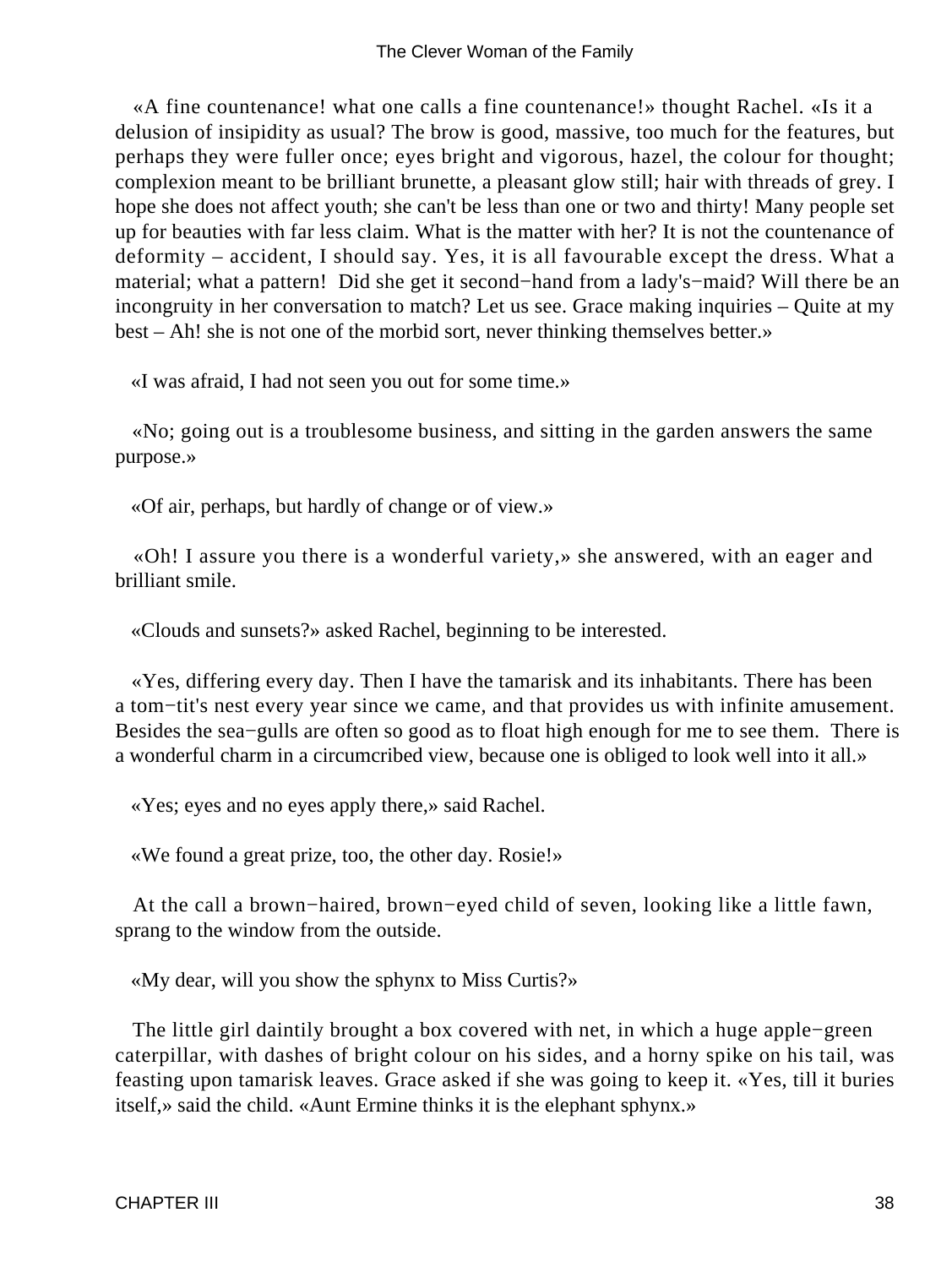«I cannot be sure,» said the aunt, «my sister tried to find a figure of it at Villars', but he had no book that gave the caterpillars. Do you care for those creatures?»

 «I like to watch them,» said Grace, «but I know nothing about them scientifically; Rachel does that.»

 «Then can you help us to the history of our sphynx?» asked Miss Williams, with her pleasant look.

 «I will see if I have his portrait,» said Rachel, «but I doubt it. I prefer general principles to details.»

«Don't you find working out details the best way of entering into general principles?»

 It was new to Rachel to find the mention of a general principle received neither with a stare nor a laugh; and she gathered herself up to answer, «Naming and collecting is not science.»

«And masonry is not architecture, but you can't have architecture without it.»

 «One can have broad ideas without all the petty work of flower botanists and butterfly naturalists.»

 «Don't you think the broad ideas would be rather of the hearsay order, at least to most people, unless their application were worked out in the trifle that came first to hand?»

 «Experimental philosophy,» said Rachel, in rather a considering tone, as if the notion, when presented to her in plain English, required translation into the language of her thoughts.

 «If you like to call it so,» said Miss Williams, with a look of arch fun. «For instance, the great art of mud pie taught us the porous nature of clay, the expansive power of steam, etc. etc.»

«You had some one to improve it to you?»

 «Oh dear no. Only afterwards, when we read of such things we remembered how our clay manufactures always burst in the baking unless they were well dried first.»

«Then you had the rare power of elucidating a principle?»

«No, not I. My brother had; but I could only perceive the confirmation.»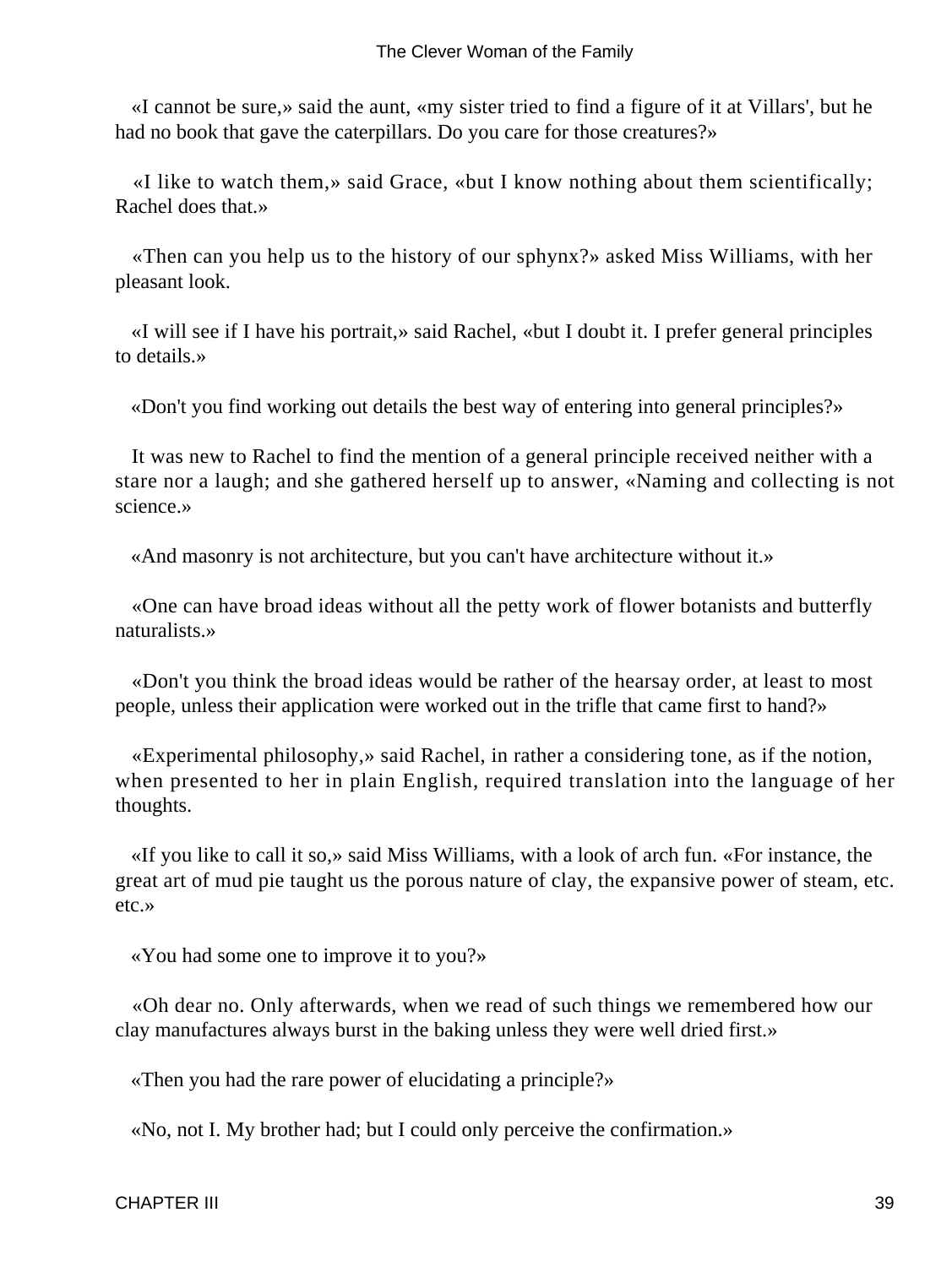«This reminds me of an interesting article on the Edgeworth system of education in the 'Traveller's Review.' I will send it down to you.»

«Thank you, but I have it here.»

«Indeed; and do you not think it excellent, and quite agree with it?»

 «Yes, I quite agree with it,» and there was an odd look in her bright transparent eyes that made Grace speculate whether she could have heard that agreement with the Invalid in the «Traveller's Review» was one of the primary articles of faith acquired by Rachel.

 But Grace, though rather proud of Rachel's falling under the spell of Miss Williams' conversation, deemed an examination rather hard on her, and took the opportunity of asking for her sister.

 «She is generally at home by this time; but this is her last day at Cliff Cottages, and she was to stay late to help in the packing up.»

«Will she be at home for the present?» asked Grace.

«Yes, Rose and I are looking forward to a festival of her.»

 Grace was not at all surprised to hear Rachel at once commit herself with «My cousin, Lady Temple,» and rush into the matter in hand as if secure that the other Miss Williams would educate on the principles of the Invalid; but full in the midst there was a sound of wheels and a ring at the bell. Miss Williams quietly signed to her little attendant to put a chair in an accessible place, and in walked Lady Temple, Mrs. Curtis, and the middle brace of boys.

 «The room will be too full,» was Grace's aside to her sister, chiefly thinking of her mother, but also of their hostess; but Rachel returned for answer, «I must see about it;» and Grace could only remove herself into the verandah, and try to attract Leoline and Hubert after her, but failing in this, she talked to the far more conversible Rose about the bullfinch that hung at the window, which loved no one but Aunt Ermine, and scolded and pecked at every one else; and Augustus, the beloved tame toad, that lived in a hole under a tree in the garden. Mrs. Curtis, considerate and tender−hearted, startled to find her daughter in the field, and wishing her niece to begin about her own affairs, talked common−place by way of filling up the time, and Rachel had her eyes free for a range of the apartment. The foundation was the dull, third−rate lodging−house, the superstructure told of other scenes. One end of the room was almost filled by the frameless portrait of a dignified clergyman, who would have had far more justice done to him by greater distance; a beautifully−painted miniature of a lady with short waist and small crisp curls, was the centre of a system of photographs over the mantel−piece; a large crayon sketch showed three sisters between the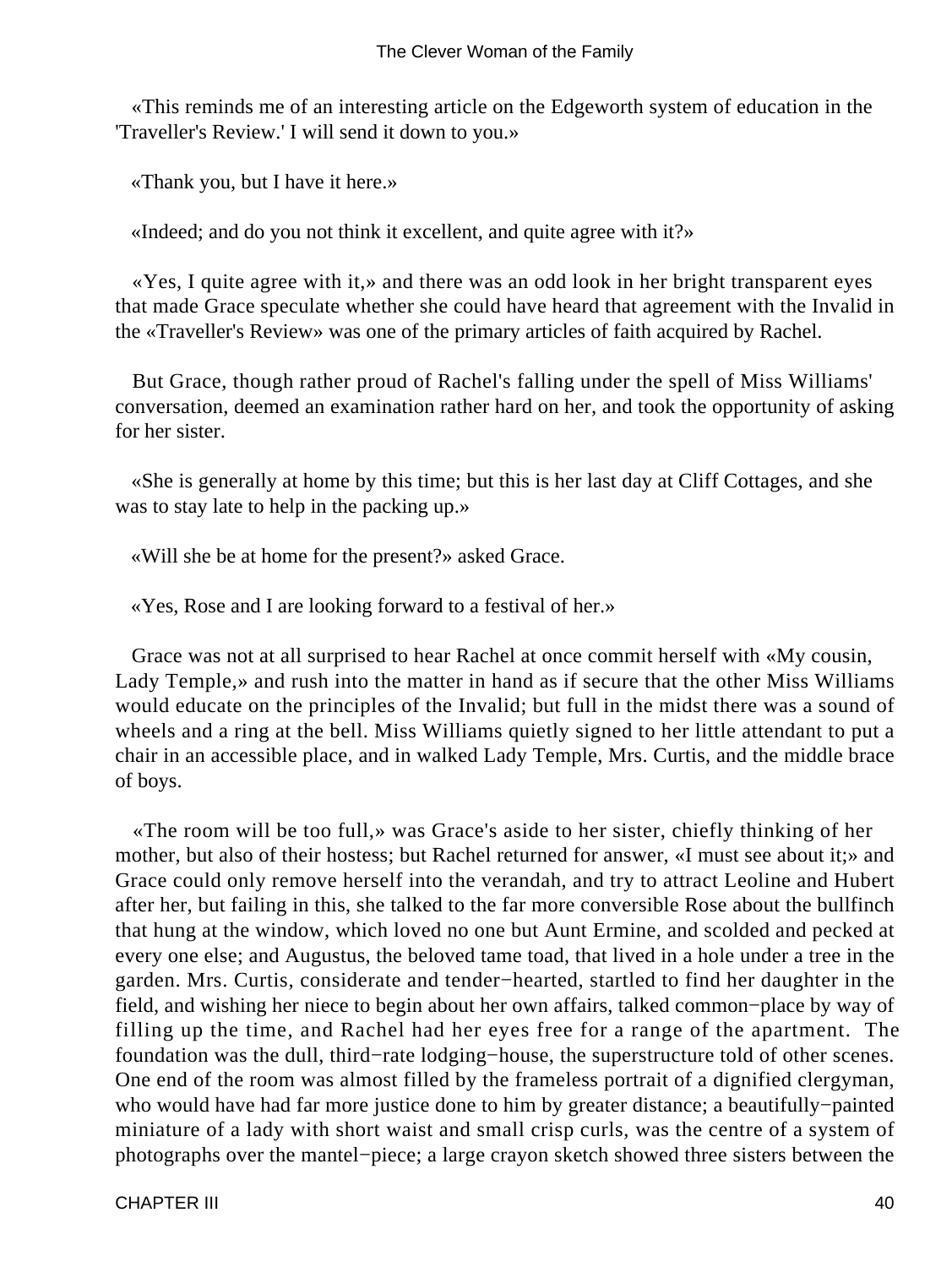ages of six and sixteen, sentimentalizing over a flower−basket; a pair of water−colour drawings represented a handsome church and comfortable parsonage; and the domestic gallery was completed by two prints – one of a middle−aged county−member, the other one of Chalon's ladylike matrons in watered−silk aprons. With some difficulty Rachel read on the one the autograph, J. T. Beauchamp, and on the other the inscription, the Lady Alison Beauchamp. The table−cover was of tasteful silk patchwork, the vase in the centre was of red earthenware, but was encircled with real ivy leaves gummed on in their freshness, and was filled with wild flowers; books filled every corner; and Rachel felt herself out of the much−loathed region of common−place, but she could not recover from her surprise at the audacity of such an independent measure on the part of her cousin; and under cover of her mother's civil talk, said to Fanny, «I never expected to see you here.»

 «My aunt thought of it,» said Fanny, «and as she seems to find the children too much – »

 She broke off, for Mrs. Curtis had paused to let her introduce the subject, but poor Fanny had never taken the initiative, and Rachel did it for her by explaining that all had come on the same errand, to ask if Miss Williams would undertake the lessons of her nephews; Lady Temple softly murmured under her veil something about hopes and too much trouble; an appointment was made for the following morning, and Mrs. Curtis, with a general sensation of an oppressive multitude in a small room, took her leave, and the company departed, Fanny, all the way home, hoping that the other Miss Williams would be like her sister, pitying the cripple, wishing that the sisters were in the remotest degree military, so as to obtain the respect of the hoys, and wondering what would be the Major's opinion.

 «So many ladies!» exclaimed little Rose. «Aunt Ermine, have they made your head ache?»

 «No, my dear, thank you, I am only tired. If you will pull out the rest for my feet, I will be quiet a little, and be ready for tea when Aunt Ailie comes.»

 The child handily converted the chair into a couch, arranging the dress and coverings with the familiarity of long use, and by no means shocked by the contraction and helplessness of the lower limbs, to which she had been so much accustomed all her life that it never even occurred to her to pity Aunt Ermine, who never treated herself as an object of compassion. She was thanked by a tender pressure on her hair, and then saying –

 «Now I shall wish Augustus good night; bring Violetta home from her play in the garden, and let her drink tea, and go to bed.»

 Ah, Violetta, purchased with a silver groat, what was not your value in Mackarel Lane? Were you not one of its most considered inhabitants, scarcely less a child of Aunt Ermine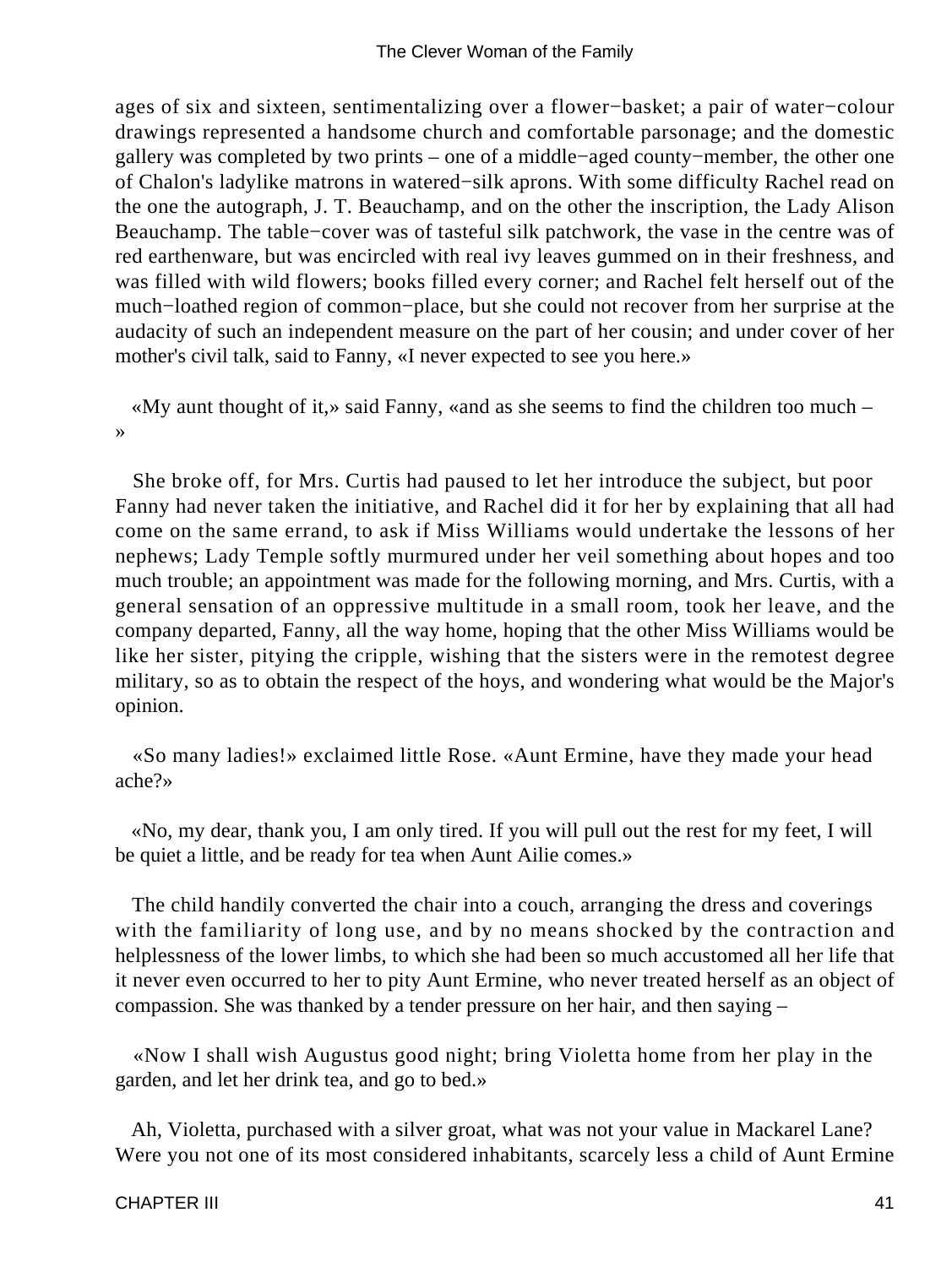and Aunt Alison than their Rosebud herself?

 Murmur, murmur, rippled the child's happy low−toned monologue directed to her silent but sufficient playmate, and so far from disturbing the aunt, that more than one smile played on her lips at the quaint fancies, and at the well of gladness in the young spirit, which made day after day of the society of a cripple and an old doll, one constant song of bliss, one dream of bright imaginings. Surely it was an equalization of blessings that rendered little lonely Rose, motherless and well nigh fatherless, poor, with no companion but a crippled aunt, a bird and a toad, with scarcely a toy, and never a party of pleasure, one of the most joyous beings under the sun, free from occasions of childish troubles, without collisions of temper, with few contradictions, and with lessons rather pleasure than toil. Perhaps Ermine did not take into account the sunshiny content and cheerfulness that made herself a delightful companion and playfellow, able to accept the child as her solace, not her burthen.

 Presently Rose looked up, and meeting the bright pleasant eyes, observed – «Violetta has been very good, and said all her lessons quite perfect, and she would like to sit up till her Aunt Ailie comes home. Do you think she may?»

«Will she not be tired to−morrow?»

 «Oh, then she will be lazy, and not get up when she is called, till I pull all the clothes off, and that will be fun.»

«Or she may be fretful now?»

 A series of little squeaks ensued, followed by «Now, my love; that is taking a very unfair advantage of my promise. You will make your poor Aunt Ermine's head ache, and I shall have to send you to bed.»

«Would not a story pass away the time?»

 «You tell it, Aunt Ermine; your stories are always the best. And let there be a fairy in it!»

 The fairy had nearly performed her part, when the arrival took place, and Rose darted forward to receive Aunt Ailie's greeting kiss.

«Yes, Rosie – yes, Violetta; what do you think I have got for you?»

 And out came a doll's chair with a broken leg, condemned by the departing pupils, and granted with a laugh to the governess's request to take it to her little niece; but never in its best days had the chair been so prized. It was introduced to Violetta as the reward of virtue for having controlled her fretfulness, and the repair of its infirmity was the first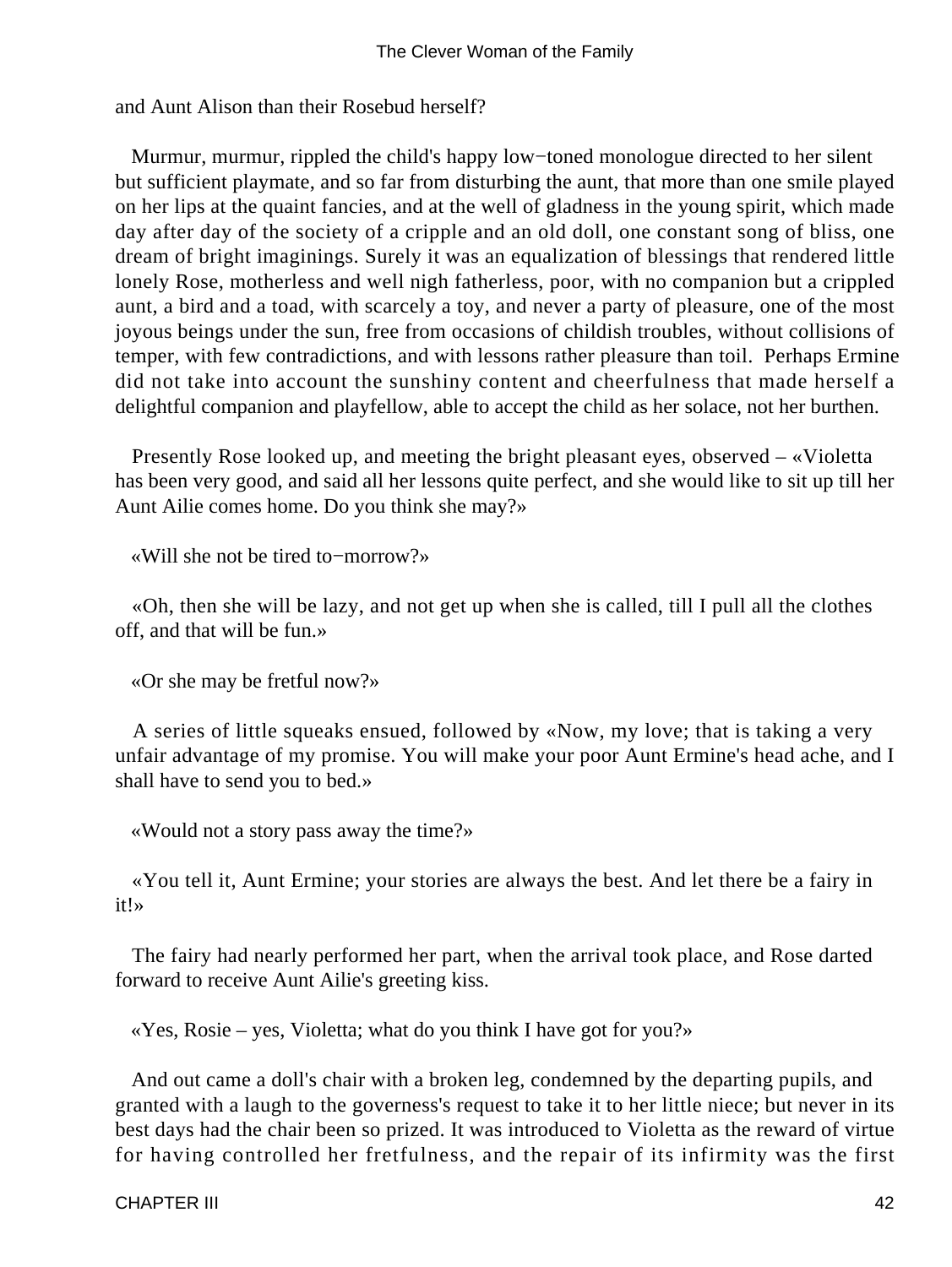consideration that occupied all the three. After all, Violetta's sitting posture was, as Alison observed, an example of the inclined plane, but that was nothing to Rose, and the seance would have been indefinitely prolonged, but for considerations for Violetta's health.

 The sisters were alike, and Alison had, like her elder, what is emphatically called countenance, but her features were less chiselled, and her dark straight brows so nearly met that, as Rose had once remarked, they made a bridge of one arch instead of two. Six years younger, in full health, and daily battling with the world, Alison had a remarkable look of concentration and vigour, her upright bearing, clear decided speech, and glance of kindness won instant respect and reliance, but her face missed the radiant beamy brightness of her sister's; her face was sweet and winning, but it was not habitual with her, and there was about her a look as if some terrible wave of grief or suffering had swept over her ere yet the features were fully fixed, and had thus moulded her expression for life. But playfulness was the tone that reigned around Ermine's couch at ordinary moments, and beside her the grave Alison was lively, not with effort, but by infection.

 «There,» she said, holding up a cheque; «now we'll have a jubilee, and take you down under the East cliff, and we'll invest a shilling in 'Ivanhoe,' and Rose and Violetta shall open their ears!»

«And you shall have a respectable Sunday mantle.»

«Oh, I dare say Julia will send us a box.»

 «Then you will have to put a label on your back, 'Second−hand!' or her velvet will be a scandal. I can't wear out that at home like this flagrant, flowery thing, that I saw Miss Curtis looking at as rather a disreputable article. There's preferment for you, Ailie! What do you think of a general's widow with six boys? She is come after you. We had a great invasion – three Curtises and this pretty little widow, and various sons!»

«Will she stay?»

 «Most likely, for she is a relation of Mrs. Curtis, and comes to be near her. You are to call for inspection at eleven o'clock tomorrow, so I fear your holiday will be short.»

 «Well, the less play the less anxiety. How many drives will the six young gentlemen be worth to you?»

 «I am afraid it will be at the cost of tough work to you; she looked to me too sweet a creature to have broken her sons in, but I should think she would be pleasant to deal with.»

«If she be like Miss Curtis, I am sure she will.»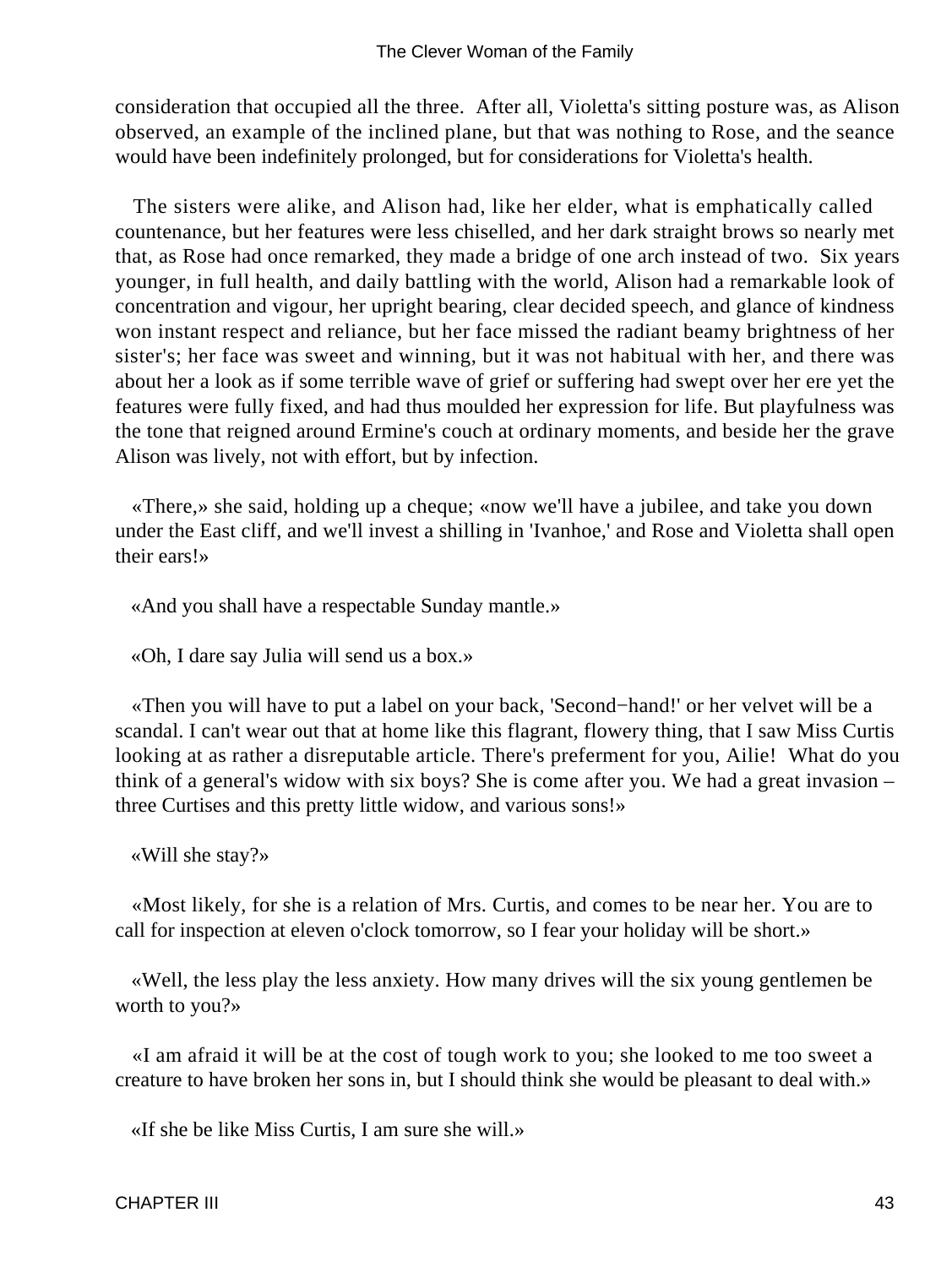«Miss Curtis? My old friend you mean. She was rather suppressed today, and I began to comprehend the reason of the shudder with which Mr. Touchett speaks of the dogmatical young lady.»

«I hope she did not overwhelm you!»

 «Oh, no! I rather liked her; she was so earnest and spirited, I could fancy enjoying a good passage at arms with her if these were old times. But I hope she will not take the direction of your school−room, though she is an admirer of the educational papers in the 'Traveller.'»

 And here the discussion was ended by the entrance of little Rose with the preliminaries of the evening meal, after which she went to bed, and the aunts took out books, work, and writing materials.

 Alison's report the next day was – «Well, she is a very sweet creature. There is something indescribably touching in her voice and eyes, so soft and wistful, especially when she implores one not to be hard on those great scrambling boys of hers.»

«So she is your fate?»

 «Oh, yes, if there had been ten more engagements offered, I could not have helped accepting hers, even if it had not been on the best terms I have ever had.»

«What?»

 «Seventy – for the hours between nine and five. Pretty well for a journeyman hack, is it not? Indeed, the pretty thing's only fear seemed to be that she was requiring too much, and offering too little. No, not her only fear, for there is some major in the distance to whose approval everything must be subject – uncle or guardian, I suppose, but he seemed to be rather an object of jealousy to the younger Miss Curtis, for every hint of wishing to wait for the Major made her press on the negotiations.»

«Seventy! I hope you will make it do, Ailie. It would be a great relief.»

 «And spare your brains not a little. Yes, I do trust to keeping it, for Lady Temple is delightful; and as to the boys, I fancy it is only taming they want. The danger is, as Miss Rachel told me, whether she can bear the sight of the process. I imagine Miss Rachel herself has tried it, and failed.»

 «Part amateur work,» said Ermine, smiling. «It really is lucky you had to turn governess, Ailie, or there would have been a talent thrown away.»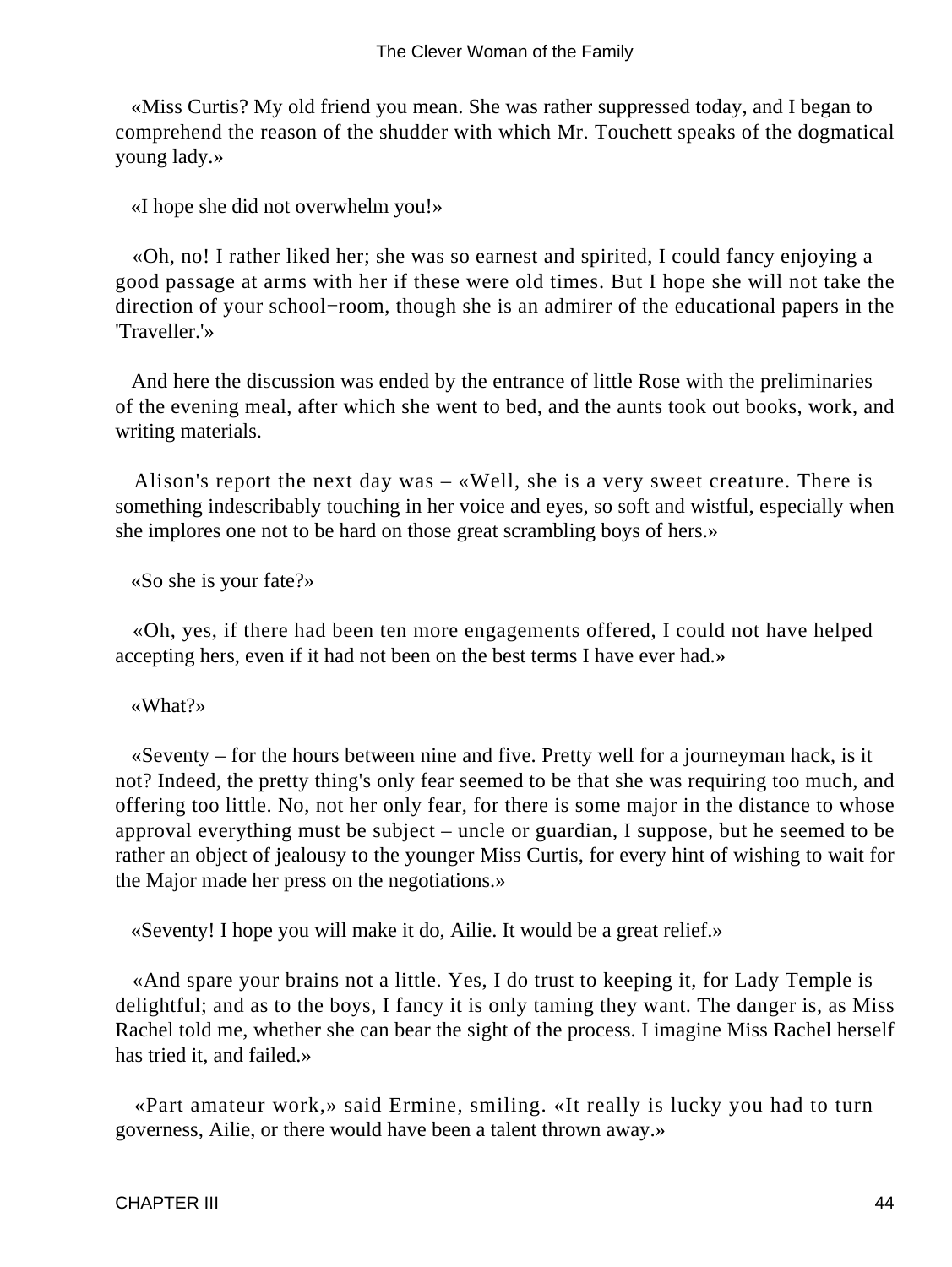«Stay till I have tried,» said Alison, who had, however, had experience enough not to be much alarmed at the prospect. Order was wont to come with her presence, and she hardly knew the aspect of tumultuous idleness or insubordination to unenforced authority; for her eye and voice in themselves brought cheerful discipline without constraint, and upheld by few punishments, for the strong influence took away the spirit of rebellion.

 After her first morning's work she came home full of good auguries; the boys had been very pleasant with her after the first ten minutes, and Conrade had gained her heart by his attention to his mother. He had, however, examined her minutely whether she had any connexion with the army, and looked grave on her disavowal of any relationship with soldiers; Hubert adding, «You see, Aunt Rachel is only a civilian, and she hasn't any sense at all.» And when Francis had been reduced to the much disliked process of spelling unknown words, he had muttered under his breath, «She was only a civilian.» To which she had rejoined that «At least she knew thus much, that the first military duty was obedience,» and Francis's instant submission proved that she had made a good shot. Of the Major she had heard much more. Everything was referred to him, both by mother and children, and Alison was the more puzzled as to his exact connexion with them. «I sometimes suspect,» she said, «that he may have felt the influence of those winsome brown eyes and caressing manner, as I know I should if I were a man. I wonder how long the old general has been dead? No, Ermine, you need not shake your head at me. I don't mean even to let Miss Curtis tell me if she would. I know confidences from partisan relations are the most mischief−making things in the world.»

 In pursuance of this principle Alison, or Miss Williams, as she was called in her vocation, was always reserved and discreet, and though ready to talk in due measure, Rachel always felt that it was the upper, not the under current that was proffered. The brow and eyes, the whole spirit of the face, betokened reflection and acuteness, and Rachel wanted to attain to her opinions; but beyond a certain depth there was no reaching. Her ways of thinking, her views of the children's characters, her estimate of Mr. Touchett – nay, even her tastes as to the Invalid's letters in the «Traveller's Review,» remained only partially revealed, in spite of Rachel's best efforts at fishing, and attempting to set the example.

 «It really seemed,» as she observed to Grace, «as if the more I talk, the less she says.» At which Grace gave way to a small short laugh, though she owned the force of Rachel's maxim, that to bestow confidence was the way to provoke it; and forbore to refer to a certain delightful afternoon that Rachel, in her childhood, had spent alone with a little girl whom she had never discovered to be deaf and dumb. Still Rachel had never been able to make out why Grace, with no theories at all, got so many more confidences than she did. She was fully aware of her sister's superior attractiveness to common−place people, and made her welcome to stand first with the chief of their kindred, and most of the clergy and young ladies around. But it was hard that where Rachel really liked and met half−way, the intimate confidence should always be bestowed upon Grace, or even the mother. She had yet to learn that the way to draw out a snail is not to, grasp its horns, and that halfway meeting is not to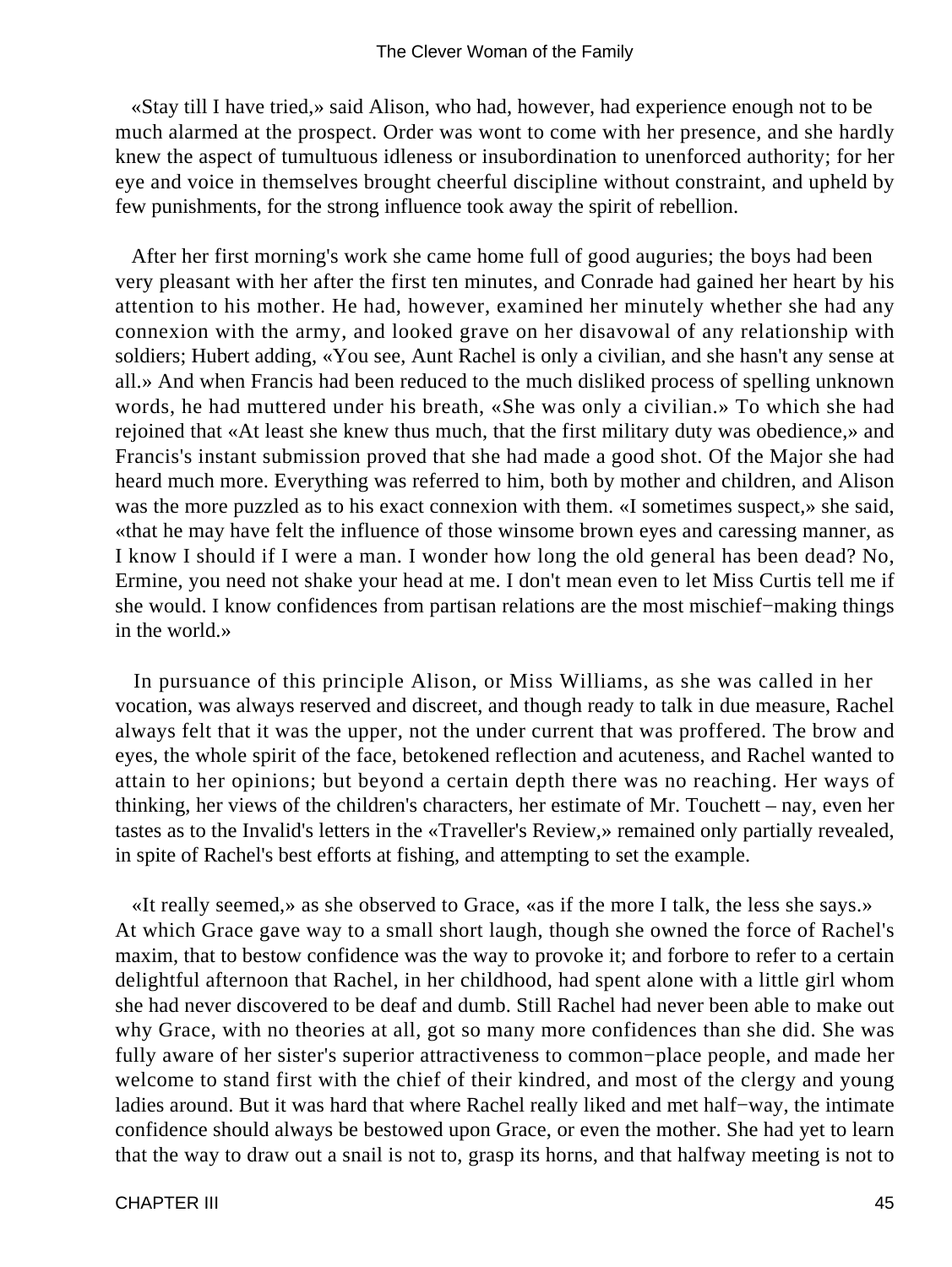launch one's self to the opposite starting point. Either her inquiries were too point blank to invite detailed replies, or her own communications absorbed her too much to leave room for a return. Thus she told Miss Williams the whole story of the thrush's nest, and all her own reflections upon the characteristics it betokened; and only afterwards, on thinking over the conversation, perceived that she had elicited nothing but that it was very difficult to judge in such cases, not even any decided assent to her own demonstrations. It was true that riots and breaches of the peace ceased while Miss Williams was in the house, and learning and good manners were being fast acquired; but until Conrade's duplicity should be detected, or the whole disposition of the family discussed with herself, Rachel doubted the powers of the instructress. It was true that Fanny was very happy with her, and only regretted that the uncertainty of the Major's whereabouts precluded his being informed of the newly−found treasure; but Fanny was sure to be satisfied as long as her boys were happy and not very naughty, and she cared very little about people's minds.

 If any one did «get on» with the governess it was Grace, who had been the first acquaintance in the family, and met her often in the service of the parish, as well as in her official character at the Homestead. It so chanced that one Sunday afternoon they found themselves simultaneously at the door of the school−house, whence issued not the customary hum, but loud sounds of singing.

 «Ah!» said Grace, «Mr. Touchett was talking of getting the choir master from Avoncester, and giving up an afternoon to practice for Easter, but he never told me it was to be to−day.»

 On inquiry, it appeared that notice had been given in the morning, but not till after Miss Williams had gone home to fetch her little niece, and while Rachel was teaching her boys in the class−room out of hearing. It was one of the little bits of bad management that were sure to happen wherever poor Mr. Touchett was concerned; and both ladies feeling it easy to overlook for themselves, were thankful that it had not befallen Rachel. Alison Williams, thinking it far to walk either to the Homestead or Myrtlewood before church, proposed to Grace to come home with her, an offer that was thankfully accepted, with merely the scruple whether she should disturb the invalid.

 «Oh, no, it would be a great pleasure; I always wish we could get more change and variety for her on Sunday.»

«She is very self−denying to spare you to the school.»

 «I have often wished to give it up, but she never will let me. She says it is one of the few things we can do, and I see besides that it brings her fresh interests. She knows about all my class, and works for them, and has them to see her; and I am sure it is better for her, though it leaves her more hours alone with Rose.»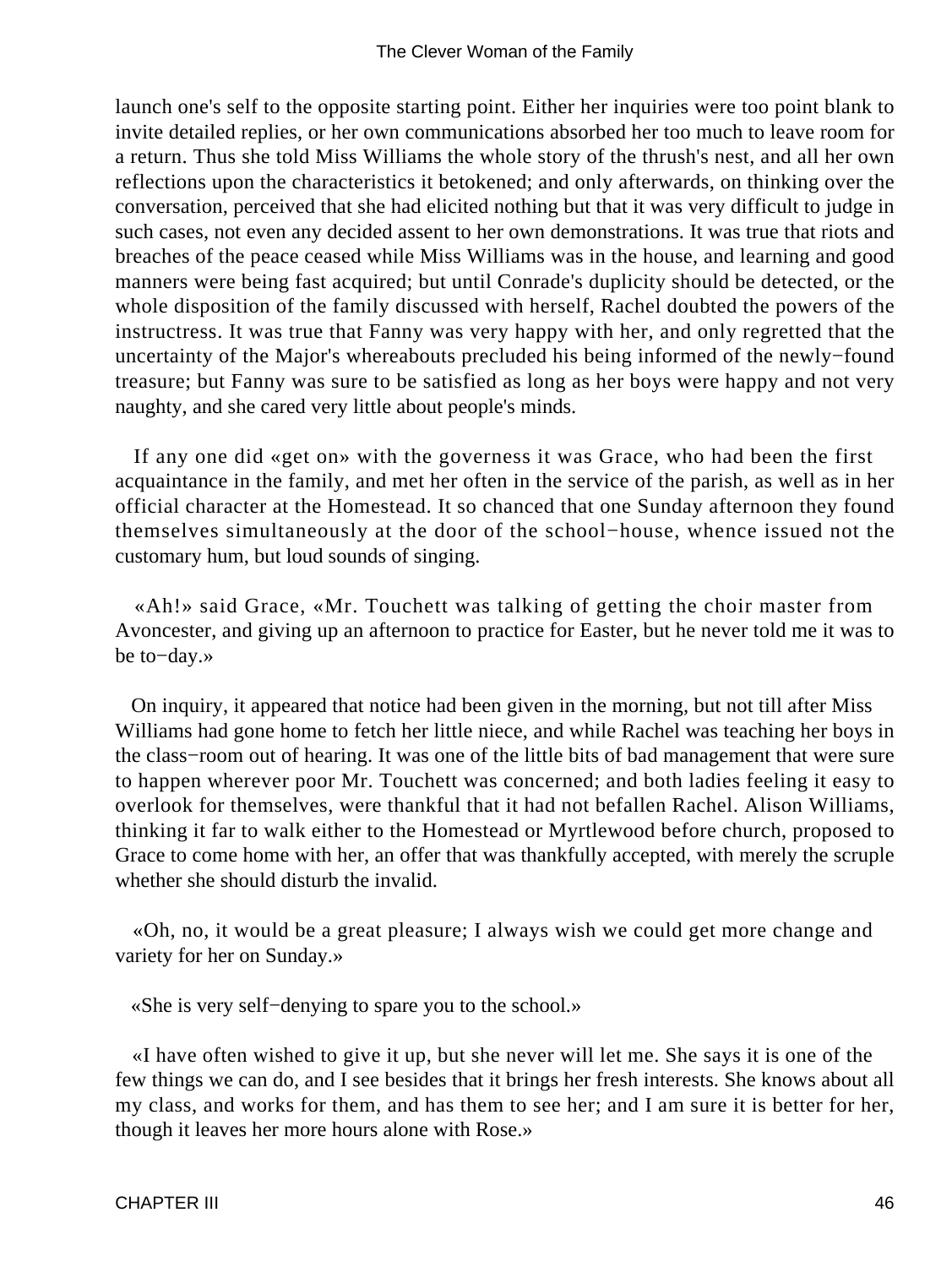«And the Sunday services are too long for her?»

 «Not so much that, as that she cannot sit on those narrow benches unless two are put close together so that she can almost lie, and there is not room for her chair in the aisle on a Sunday. It is the greatest deprivation of all.»

 «It is so sad, and she is so patient and so energetic,» said Grace, using her favourite monosyllable in peace, out of Rachel's hearing.

 «You would say so, indeed, if you really knew her, or how she has found strength and courage for me through all the terrible sutfering.»

«Then does she suffer so much?»

«Oh, no, not now! That was in the first years.»

«It was not always so.»

«No, indeed! You thought it deformity! Oh, no, no! she was so beautiful.»

 «That she is still. I never saw my sister so much struck with any one. There is something so striking in her bright glance out of those clear eyes.»

«Ah! if you had only seen her bloom before  $-\infty$ 

«The accident?»

«I burnt her,» said Alison, almost inaudibly.

«You! you, poor dear! How dreadful for you.»

 «Yes, I burnt her,» said Alison, more steadily. «You ought not to be kind to me without knowing about it. It was an accident of course, but it was a fit of petulance. I threw a match without looking where it was going.»

«It must have been when you were very young.»

 «Fourteen. I was in a naughty fit at her refusing to go to the great musical meeting with us. We always used to go to stay at one of the canon's houses for it, a house where one was dull and shy; and I could not bear going without her, nor understand the reason.»

«And was there a reason?»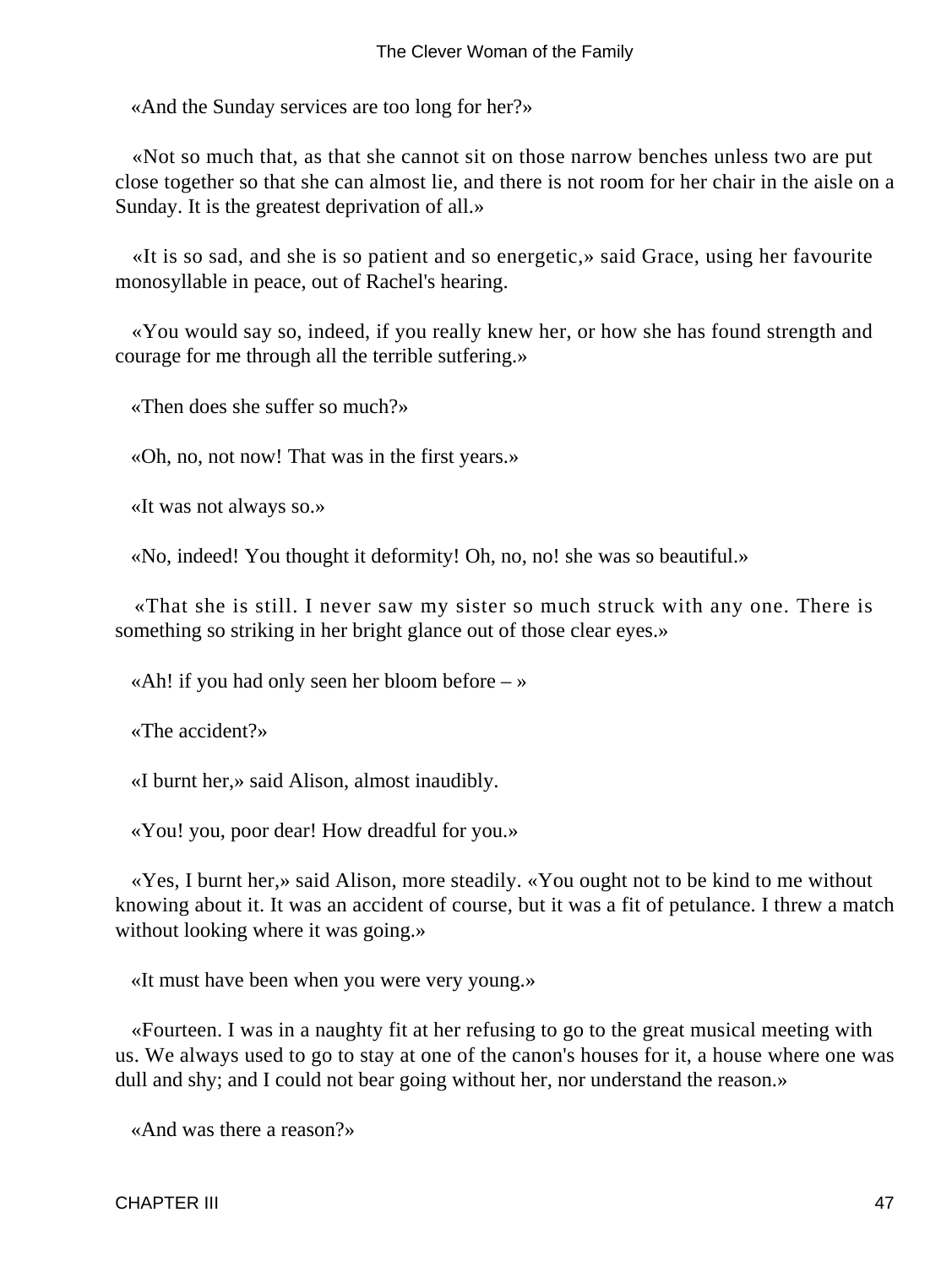«Yes, poor dear Ermine. She knew he meant to come there to meet her, and she thought it would not be right; because his father had objected so strongly, and made him exchange into a regiment on foreign service.»

«And you did not know this?»

 «No, I was away all the time it was going on, with my eldest sister, having masters in London. I did not come home till it was all over, and then I could not understand what was the matter with the house, or why Ermine was unlike herself, and papa restless and anxious about her. They thought me too young to be told, and the atmosphere made me cross and fretful, and papa was displeased with me, and Ermine tried in vain to make me good; poor patient Ermine, even then the chief sufferer!»

«I can quite imagine the discomfort and fret of being in ignorance all the time.»

 «Dear Ermine says she longed to tell me, but she had been forbidden, and she went on blaming herself and trying to make me enjoy my holidays as usual, till this dreadful day, when I had worried her intolerably about going to this music meeting, and she found reasoning only made me worse. She still wrote her note of refusal, and asked me to light the taper; I dashed down the match in a frenzy of temper and  $-\infty$ 

She paused for breath, and Grace squeezed her hand.

 «We did not see it at first, and then she threw herself down and ordered me not to come near. Every one was there directly, I believe, but it burst out again and again, and was not put out till they all thought she had not an hour to live. There was no pain, and there she lay, all calmness, comforting us all, and making papa and Edward promise to forgive me – me, who only wished they would kill me! And the next day he came; he was just going to sail, and they thought nothing would hurt her then. I saw him while he was waiting, and never did I see such a fixed deathly face. But they said she found words to cheer and soothe him.»

«And what became of him?»

 «We do not know. As long as Lady Alison lived (his aunt) she let us hear about him, and we knew he was recovering from his wound. Then came her death, and then my father's, and all the rest, and we lost sight of the Beauchamps. We saw the name in the Gazette as killed at Lucknow, but not the right Christian name nor the same rank; but then, though the regiment is come home, we have heard nothing of him, and though she has never spoken of him to me, I am sure Ermine believes he is dead, and thinks of him as part of the sunshine of the old Beauchamp days – the sunshine whose reflection lasts one's life.»

«He ought to be dead,» said Grace.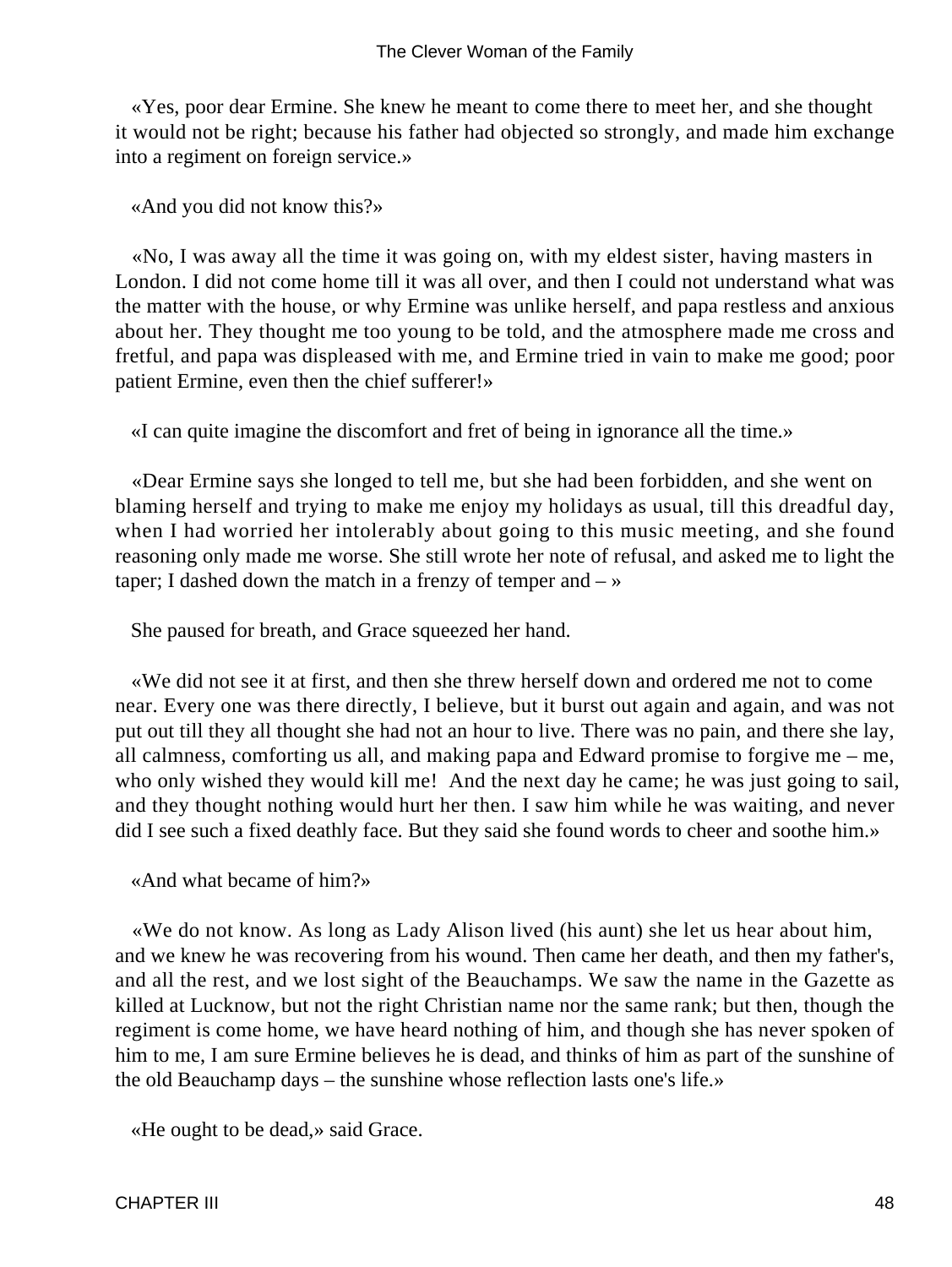«Yes, it would be better for her than to hear anything else of him! He had nothing of his own, so there would have been a long waiting, but his father and brother would not hear of it, and accused us of entrapping him, and that angered my father. For our family is quite good, and we were very well off then. My father had a good private fortune besides the Rectory at Beauchamp; and Lady Alison, who had been like a mother to us ever since our own died, quite thought that the prospect was good enough, and I believe got into a great scrape with her family for having promoted the affair.»

«Your squire's wife?»

 «Yes, and Julia and Ermine had come every day to learn lessons with her daughters. I was too young; but as long as she lived we were all like one family. How kind she was! How she helped us through those frightful weeks!»

«Of your sister's illness? It must have lasted long?»

 «Long? Oh longer than long! No one thought of her living. The doctors said the injury was too extensive to leave any power of rallying; but she was young and strong, and did not die in the torture, though people said that such an existence as remained to her was not worth the anguish of struggling back to it. I think my father only prayed that she might suffer less, and Julia stayed on and on, thinking each day would be the last, till Dr. Long could not spare her any longer; and then Lady Alison nursed her night after night and day after day, till she had worn herself into an illness, and when the doctors spoke of improvement, we only perceived worse agony. It was eight months before she was even lifted up in bed, and it was years before the burns ceased to be painful or the constitution at all recovered the shock; and even now weather tells on her, though since we have lived here she has been far better than I ever dared to hope.»

«Then you consider her still recovering?»

 «In general health she is certainly greatly restored, and has strength to attempt more, but the actual injury, the contraction, can never be better than now. When we lived at Richmond she had constantly the best advice, and we were told that nothing more could be hoped for.»

 «I wonder more and more at her high spirits. I suppose that was what chiefly helped to carry her through?»

 «I have seen a good many people,» said Alison, pausing, «but I never did see any one so happy! Others are always wanting something; she never is. Every enjoyment seems to be tenfold to her what it is to other people; she sees the hopeful side of every sorrow. No burthen is a burthen when one has carried it to her.»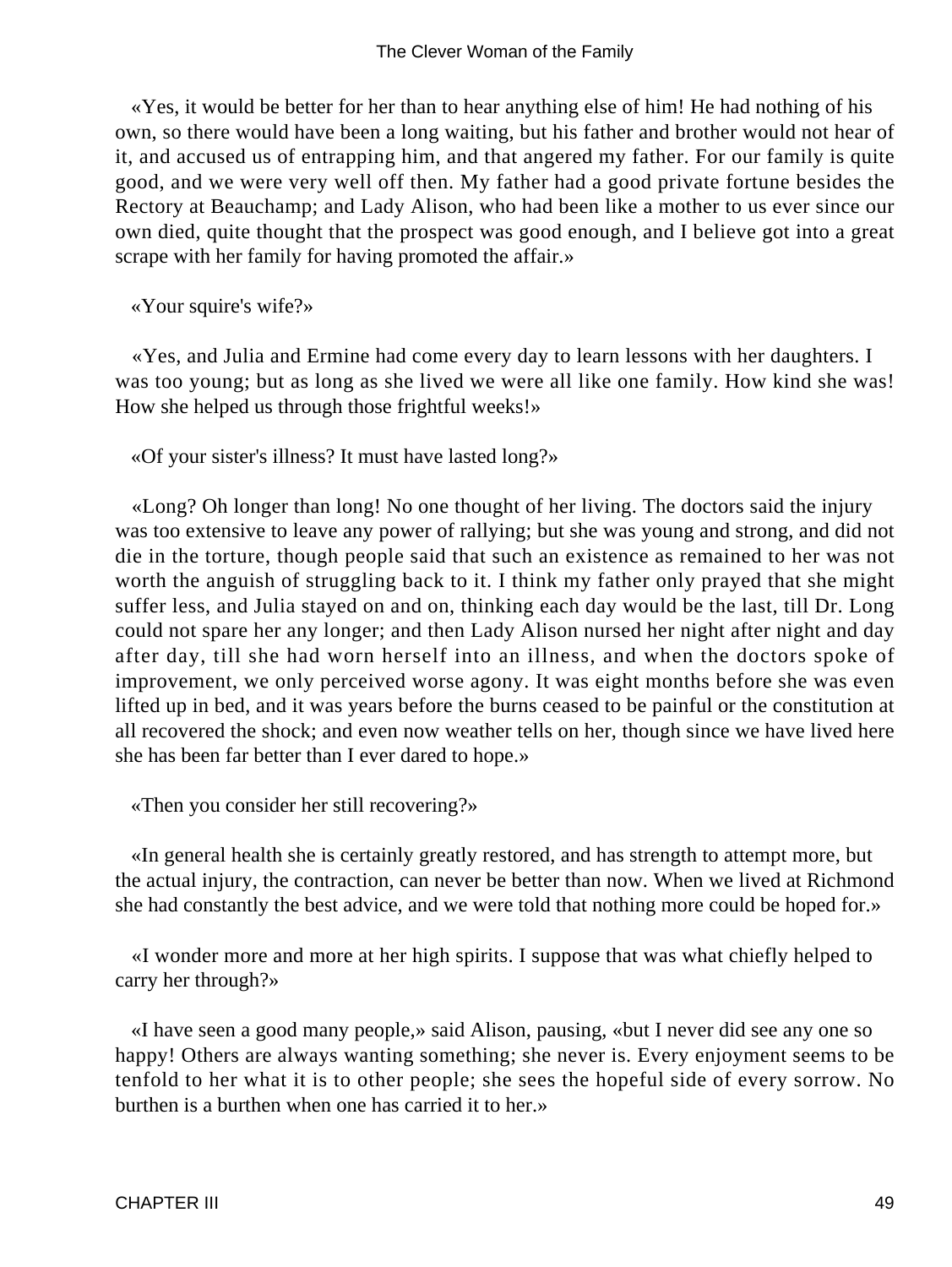As Alison spoke, she pushed open the narrow green door of the little lodging−house, and there issued a weak, sweet sound of voices: «The strain upraise of joy and praise.» It was the same that had met their ears at the school−door, but the want of body in the voices was fully compensated by the heartfelt ring, as if here indeed was praise, not practice.

 «Aunt Ailie! 0 Aunt Ailie!» cried the child, as the room−door opened and showed the little choir, consisting of herself, her aunt, and the small maid of the house, «you should not have come, you were not to hear us till Trinity Sunday.»

 Explanations were given, and Miss Curtis was welcomed, but Alison, still too much moved for ordinary conversation, slipped into the bedroom adjoining, followed by her sister's quick and anxious eye, and half−uttered inquiry.

«I am afraid it is my fault,» said Grace; «she has been telling me about your accident.»

 «Poor Ailie,» said Ermine, «she never will receive kindness without having that unlucky story out! It is just one of the things that get so cruelly exaggerated by consequences. It was one moment's petulance that might have caused a fright and been forgotten ever after, but for those chemicals. Ah! I see, she said nothing about them, because they were Edward's. They were some parcels for his experiments, gun cotton and the like, which were lying in the window till he had time to take them upstairs. We had all been so long threatened with being blown up by his experiments that we had grown callous and careless, and it served us right!» she added, stroking the child's face as it looked at her, earnest to glean fresh fragments of the terrible half−known tale of the past. «Yes, Rosie, when you go and keep house for papa on the top of the Oural Mountains, or wherever it may be, you are to remember that if Aunt Ermine had not been in a foolish, inattentive mood, and had taken his dangerous goods out of the way, she might have been trotting to church now like other people. But poor Ailie has always helped herself to the whole blame, and if every childish fit of temper were the root of such qualities, what a world we should have here!»

«Ah! no wonder she is devoted to you.»

 «The child was not fifteen, had never known cross or care, but from that moment she never was out of my room if it was possible to be in; and when nurse after nurse was fairly worn out, because I could not help being so distressing, there was always that poor child, always handy and helpful, growing to be the chief dependence, and looking so piteously imploring whatever was tried, that it really helped me to go through with it. Poor Ailie,» she added with an odd turn of playfulness, «I always fancied those frowns of anxiety made her eyebrows grow together. And ever since we came here, we know how she has worked away for her old cinder and her small Rosebud, don't we?» she added, playfully squeezing the child's cheeks up into a more budding look, hiding deeper and more overcoming feelings by the sportive action. And as her sister came back, she looked up and shook her head at her, saying, –

CHAPTER III 50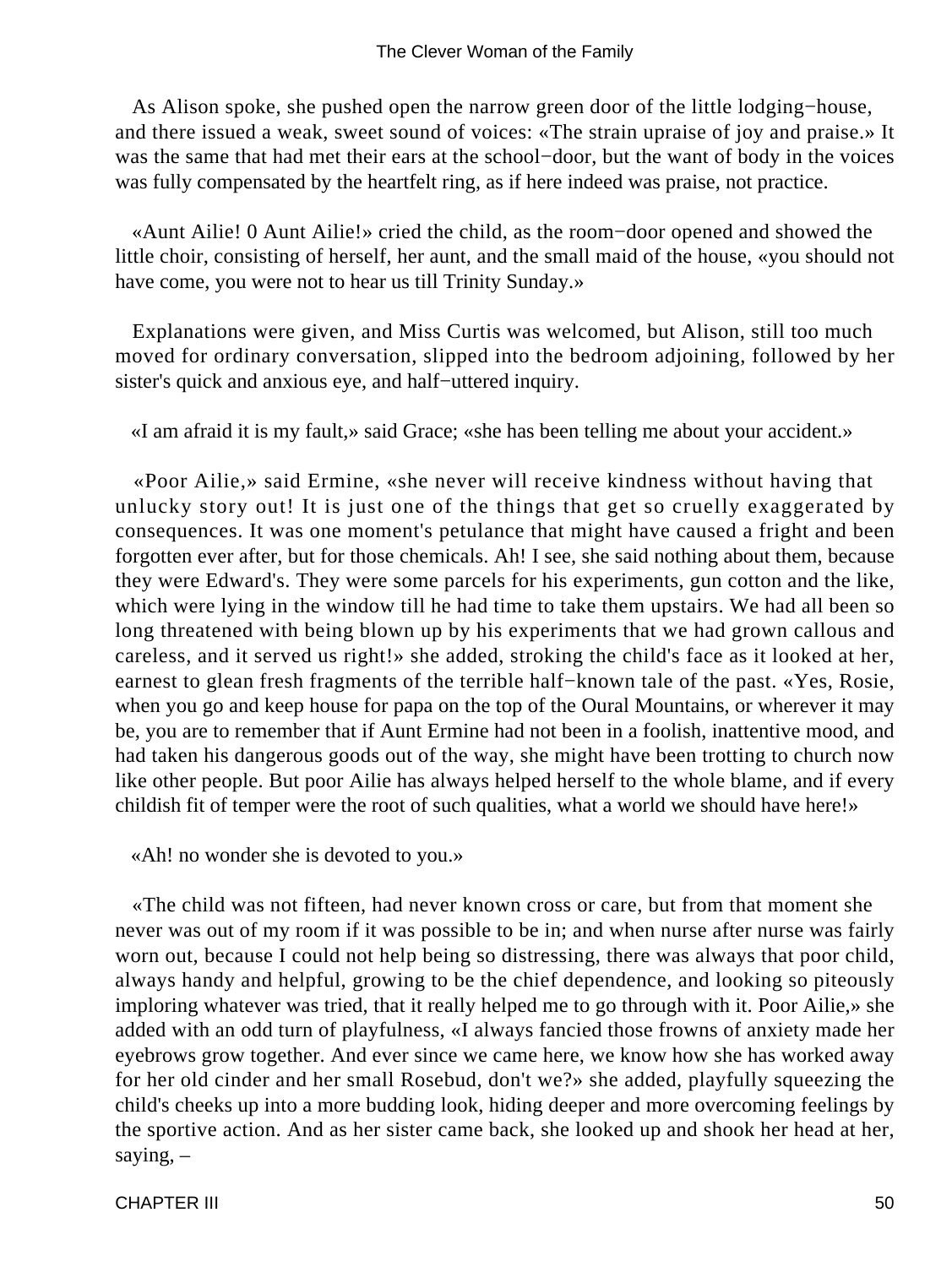«You gossiping Ailie, to go ripping up old grievances. I am going to ask Miss Curtis not to let the story go any farther, now you have relieved your mind of it.»

 «I did tell Lady Temple,» said Alison; «I never think it right not to let people know what sort of person they have to teach their children.»

 And Grace, on feeling her way, discovered that Lady Temple had been told the bare fact in Miss Williams's reserved and business−like manner, but with nothing of the affair that had led to it. She merely looked on it in the manner fully expressed by – «Ah, poor thing; how sad for her!» as a shocking secret, never to be talked of or thought about. And that voluntary detailed relation from Alison could only be regarded as drawn forth by Grace's own individual power of winning confidence, and the friendliness that had so long subsisted between them. Nor indeed was the reserve regarding the cause of the present reduced circumstances of the sisters at all lessened; it was only known that their brother had ruined them by a fraudulent speculation, and had then fled to the Continent, leaving them burthened with the maintenance of his child, but that they refused to believe in his guilt, and had thus incurred the displeasure of other relatives and friends. Alison was utterly silent about him. Ermine seemed to have a tender pleasure in bringing in a reference to his ways as if all were well, and it were a matter of course to speak of «Edward;» but it was plain that Ermine's was an outspoken nature. This might, however, be only because the one had been a guarded, sheltered invalid, while the other had gone forth among strangers to battle for a livelihood, and moreover, the elder sister had been fully grown and developed before the shock which had come on the still unformed Alison.

 At any rate, nobody but Grace «got on» with the governess, while the invalid made friends with all who visited her, and most signally with Rachel, who, ere long, esteemed her environment a good work, worthy of herself. The charity of sitting with a twaddling, muffatee−knitting old lady was indisputable, but it was perfectly within Grace's capacity; and Rachel believed herself to be far more capable of entertaining the sick Miss Williams, nor was she mistaken. When excited or interested, most people thought her oppressive; but Ermine Williams, except when unwell, did not find her so, and even then a sharp debate was sometimes a cure for the nervous ailments induced by the monotony of her life. They seemed to have a sort of natural desire to rub their minds one against the other, and Rachel could not rest without Miss Williams's opinion of all that interested her – paper, essay, book, or event; but often, when expecting to confer a favour by the loan, she found that what was new to her was already well known in that little parlour, and even the authorship no mystery. Ermine explained this by her correspondence with literary friends of her brother's, and country−bred Rachel, to whom literature was still an oracle unconnected with living agencies, listened, yes, absolutely listened to her anecdotes of sayings and doings, far more like clever memoirs than the experiences of the banks of the Avon. Perhaps there was this immediate disadvantage, that hearing of a more intellectual tone of society tended to make Rachel less tolerant of that which surrounded her, and especially of Mr. Touchett. It was droll that, having so long shunned the two sisters under the impression that they were his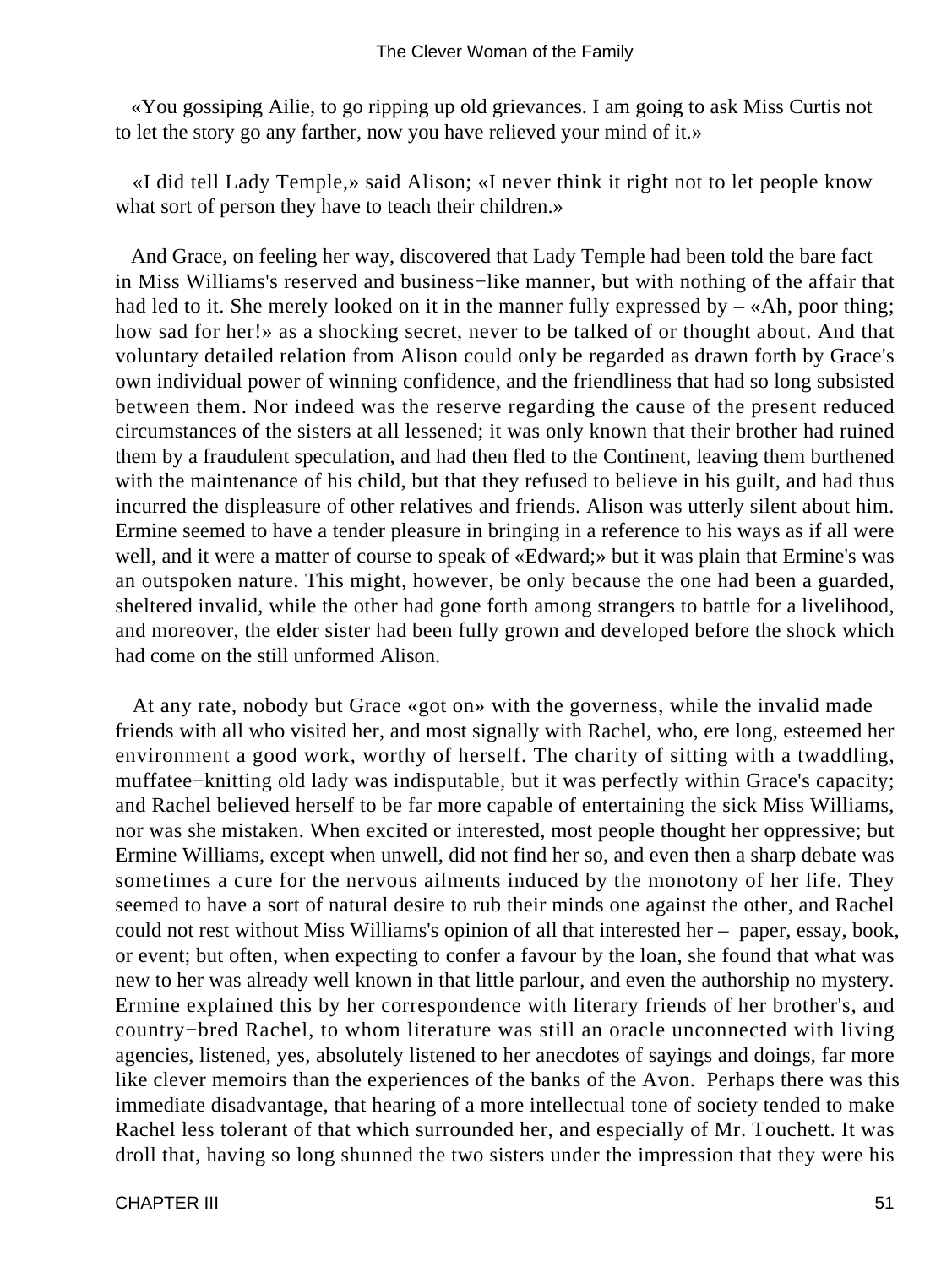protegees and worshippers, she found that Ermine's point of view was quite the rectorial one, and that to venerate the man for his office sake was nearly as hard to Ermine as to herself, though the office was more esteemed.

 Alison, the reserved, had held her tongue on his antecedents; but Ermine was drawn into explaining that his father had been a minor canon, who had eked out his means with a combination of chaplaincies and parts of curacies, and by teaching at the school where his son was educated. Indignant at the hack estimation in which his father had been held, the son, far more justly viewing both the dignity and duty of his office, was resolved to be respected; but bred up in second rate society, had neither weight, talent, nor manners to veil his aggressive self−assertion, and he was at this time especially trying to the Curtises.

 Cathedral music had been too natural to him for the endurance of an unchoral service, and the prime labour of his life was to work up his choir; but he was musical by education rather than nature, and having begun his career with such mortal offence to the native fiddlers and singers as to impel them into the arms of dissent, he could only supply the loss from the school by his own voice, of which he was not chary, though using it with better will than taste. The staple of his choir were Rachel's scholars. Her turn had always been for boys, and her class on Sunday mornings and two evenings in the week had long been in operation before the reign of Mr. Touchett. Then two lads, whose paternal fiddles had seceded to the Plymouth Brethren, were suspended from all advantages by the curate, and Rachel was with difficulty withheld from an explosion; but even this was less annoying than the summons at the class−room door every Sunday morning, that, in the midst of her lesson, carried off the chief of her scholars to practise their chants. Moreover, the blame of all imperfect lessons was laid on the «singing for the parson,» and all faults in the singing by the tasks for Miss Rachel; and one night, the excellent Zack excused his failure in geography by saying that Mr. Touchett had thrown away his book, and said that it was no better than sacrilege, omitting, however, to mention that he had been caught studying it under his surplice during the lessons.

 At last, with his usual fatality, the curate fixed the grand practice for the Saturday evenings that were Rachel's great days for instruction in the three R's, and for a sort of popular lecture. Cricket was to succeed the singing, and novelty carried the day, but only by the desertion of her scholars did Rachel learn the new arrangement, and she could hardly credit the assertion that the curate was not aware that it was her day. In fact, it was the only one when the fisher lads were sure not to be at sea, and neither party would yield it. Mr. Touchett was determined not to truckle to dictation from the great house; so when Rachel declared she would have nothing to do with the boys unless the Saturdays were conceded to her, he owned that he thought the clergyman had the first right to his lads, and had only not claimed them before out of deference for the feelings of a well−meaning parishioner.

 Both parties poured out their grievances to the same auditor, for Mr. Touchett regarded Ermine Williams as partly clerical, and Rachel could never be easy without her sympathy.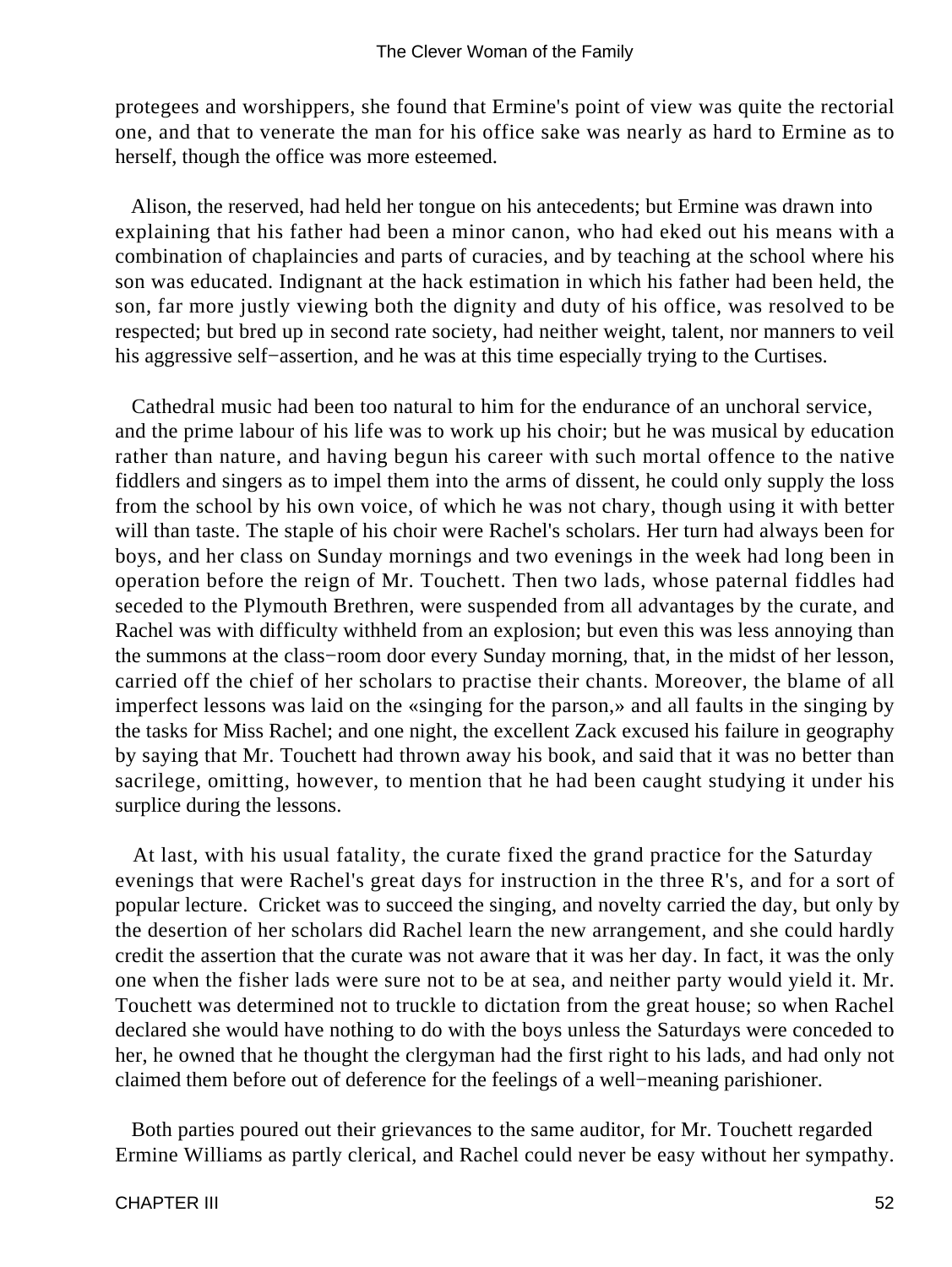To hear was not, however, to make peace, while each side was so sore, so conscious of the merits of its own case, so blind to those of the other. One deemed praise in its highest form the prime object of his ministry; the other found the performance indevotional, and raved that education should be sacrificed to wretched music. But that the dissension was sad and mischievous, it would have been very diverting; they were both so young in their incapacity of making allowances, their certainty that theirs was the theory to bring in the golden age, and even in their magnanimity of forgiveness, and all the time they thought themselves so very old. «I am resigned to disappointments; I have seen something of life.» – «You forget, Miss Williams, that my ministerial experience is not very recent.»

 There was one who would have smoothed matters far better than any, who, like Ermine, took her weapons from the armoury of good sense; but that person was entirely unconscious how the incumbent regarded her soft eyes, meek pensiveness, motherly sweetness, and, above all, the refined graceful dignity that remained to her from the leading station she had occupied. Her gracious respect towards her clergyman was a contrast as much to the deferential coquetry of his admirers as to the abruptness of his foe, and her indifference to parish details had even its charm in a world of fussiness; he did not know himself how far a wish of hers would have led him, and she was the last person to guess. She viewed him, like all else outside her nursery, as something out of the focus of her eye; her instinct regarded her clergyman as necessarily good and worthy, and her ear heard Rachel railing at him; it sounded hard, but it was a pity Rachel should be vexed and interfered with. In fact, she never thought of the matter at all; it was only part of that outer kind of dreamy stage−play at Avonmouth, in which she let herself he moved about at her cousin's bidding. One part of her life had passed away from her, and what remained to her was among her children; her interests and intelligence seemed contracted to Conrade's horizon, and as to everything else, she was subdued, gentle, obedient, but slow and obtuse.

 Yet, little as he knew it, Mr. Touchett might have even asserted his authority in a still more trying manner. If the gentle little widow had not cast a halo round her relatives, he could have preached that sermon upon the home−keeping duties of women, or have been too much offended to accept any service from the Curtis family; and he could have done without them, for he had a wide middle−class popularity; his manners with the second−rate society, in which he had been bred, were just sufficiently superior and flattering to recommend all his best points, and he obtained plenty of subscriptions from visitors, and of co−operation from inhabitants. Many a young lady was in a flutter at the approach of the spruce little figure in black, and so many volunteers were there for parish work, that districts and classes were divided and subdivided, till it sometimes seemed as if the only difficulty was to find poor people enough who would submit to serve as the corpus vile for their charitable treatment.

 For it was not a really poor population. The men were seafaring, the women lacemaking, and just well enough off to make dissent doubly attractive as an escape from some of the interfering almsgiving of the place. Over−visiting, criticism of dress, and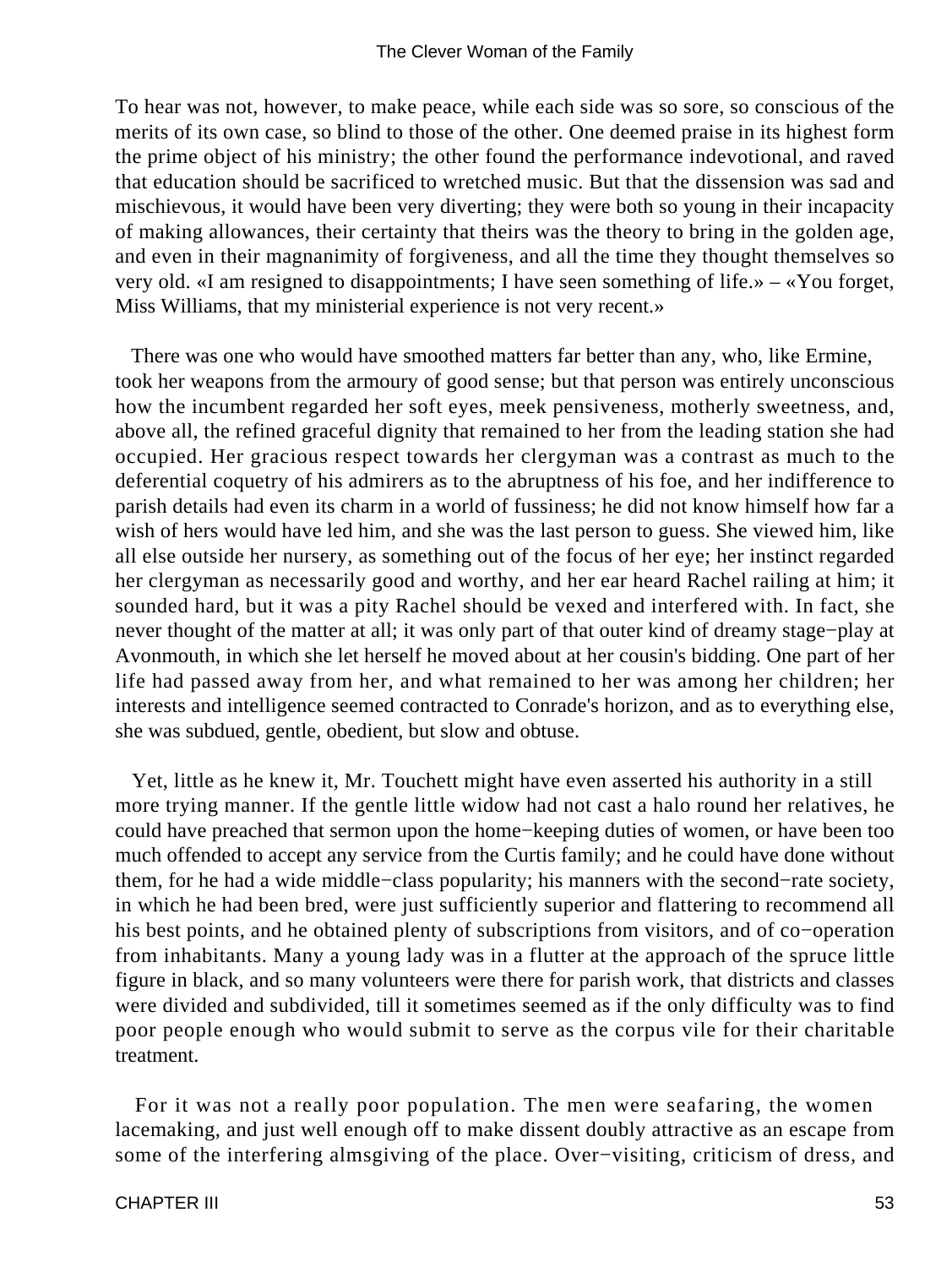inquisitorial examinations had made more than one Primitive Methodist, and no severe distress had been so recent as to render the women tolerant of troublesome weekly inspections. The Curtis sisters were, however, regarded as an exception; they were viewed as real gentlefolks, not only by their own tenants, but by all who were conscious of their hereditary claims to respect; they did not care whether hair were long or short, and their benefits were more substantial and reliable than could be looked for from the casual visitors and petty gentry around, so that sundry houses that were forbidden ground to district visitors, were ready to grant them a welcome.

 One of these belonged to the most able lacemaker in the place, a hard−working woman, who kept seven little pupils in a sort of cupboard under the staircase, with a window into the back garden, «because,» said she, «they did no work if they looked out into the front, there were so many gapsies;» these gapsies consisting of the very scanty traffic of the further end of Mackarel Lane. For ten hours a day did these children work in a space just wide enough for them to sit, with the two least under the slope of the stairs, permitted no distraction from their bobbins, but invaded by their mistress on the faintest sound of tongues. Into this hotbed of sprigs was admitted a child who had been a special favourite at school, an orphan niece of the head of the establishment. The two brothers had been lost together at sea; and while the one widow became noted for her lace, the other, a stranger to the art, had maintained herself by small millinery, and had not sacrificed her little girl to the Moloch of lace, but had kept her at school to a later age than usual in the place. But the mother died, and the orphan was at once adopted by the aunt, with the resolve to act the truly kind part by her, and break her in to lacemaking. That determination was a great blow to the school visitors; the girls were in general so young, or so stupefied with their work, that an intelligent girl like Lovedy Kelland was no small treasure to them; there were designs of making her a pupil teacher in a few years, and offers and remonstrances rained in upon her aunt. But they had no effect; Mrs. Kelland was persuaded that the child had been spoilt by learning, and in truth poor Lovedy was a refractory scholar; she was too lively to bear the confinement patiently; her mind was too much awake not to rebel against the dulness, and her fingers had not been brought into training early enough. Her incessant tears spoilt her thread, and Mrs. Kelland decided that «she'd never get her bread till she was broke of her buke;» which breaking was attempted by a summary pawning of all poor Lovedy's reward books. The poor child confided her loss to her young lady teacher at the Sunday school; the young lady, being new, young, and inflammable, reproached Mrs. Kelland with dishonesty and tyranny to the orphan, and in return was nearly frightened out of her wits by such a scolding as only such a woman as the lace mistress could deliver. Then Mr. Touchett tried his hand, and though he did not meet with quite so much violence, all he heard was that she had «given Lovedy the stick for being such a little tod as to complain, when she knew the money for the bukes was put safe away in her money−box. She was not going to the Sunday schule again, not she, to tell stories against her best friends!» And when the next district visitor came that way, the door was shut in her face, with the tract thrown out at the opening, and an intimation in Mrs. Kelland's shrill voice, that no more bukes were wanted; she got plenty from Miss Curtis.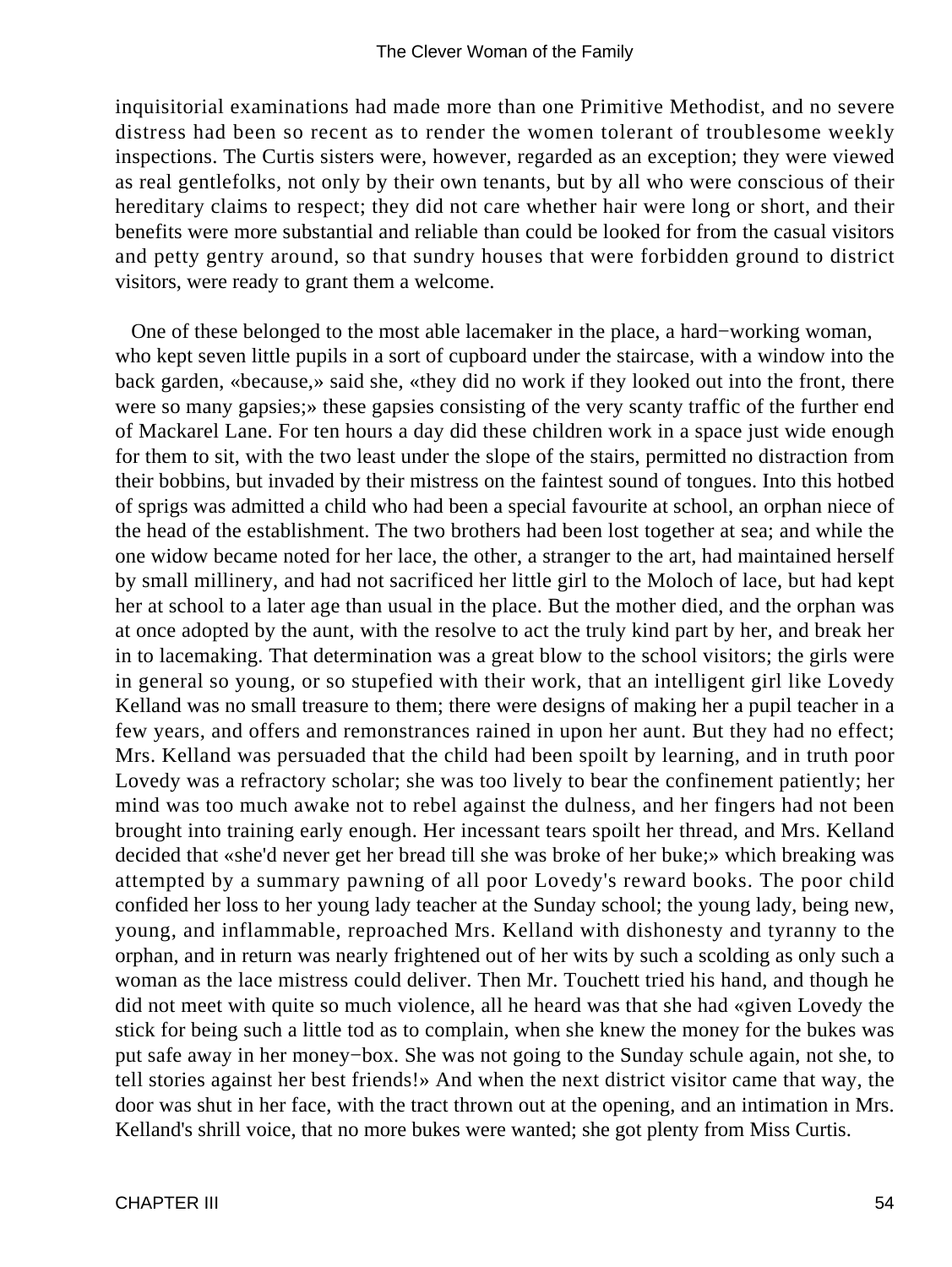These bukes from Miss Curtis were sanatory tracts, which Rachel was constantly bestowing, and which on Sundays Mrs. Kelland spelt through, with her finger under the line, in happy ignorance whether the subject were temporal or spiritual, and feeling herself in the exemplary discharge of a Sunday duty. Moreover, old feudal feeling made Rachel be unmolested when she came down twice a week, opened the door of the blackhole under the stairs, and read aloud something religious, something improving, and a bit of a story, following it up by mental arithmetic and a lesson on objects, which seemed to Mrs. Kelland the most arrant nonsense in the world, and to her well−broken scholars was about as interesting as the humming of a blue−bottle fly; but it was poor Lovedy's one enjoyment, though making such havoc of her work that it was always expiated by extra hours, not on her pillow, but at it.

 These visits of Rachel were considered to encourage the Kelland refractoriness, and it was officially intimated that it would be wise to discontinue them, and that «it was thought better» to withdraw from Mrs. Kelland all that direct patronage of her trade, by which the ladies had enabled her to be in some degree independent of the middle−men, who absorbed so much of the profit from the workers. Grace and Rachel, sufficiently old inhabitants to remember the terrible wreck that had left her a struggling widow, felt this a hard, not to say a vindictive decision. They had long been a kind of agents for disposing of her wares at a distance; and, feeling that the woman had received provocation, Grace was not disposed to give her up, while Rachel loudly averred that neither Mr. Touchett nor any of his ladies had any right to interfere, and she should take no notice.

«But,» said Grace, «can we run counter to our clergyman's direct wishes?»

 «Yes, when he steps out of his province. My dear Grace, you grew up in the days of curatolatry, but it won't do; men are fallible even when they preach in a surplice, and you may be thankful to me that you and Fanny are not both led along in a string in the train of Mr. Touchett's devotees!»

 «I wish I knew what was right to do,» said Grace, quietly, and she remained wishing it after Rachel had said a great deal more; but the upshot of it was, that one day when Grace and Fanny were walking together on the esplanade, they met Mr. Touchett, and Grace said to him, «We have been thinking it over, and we thought, perhaps, you would not wish us not to give any orders to Mrs. Kelland. I know she has behaved very ill; but I don't see how she is to get on, and she has this child on her hands.»

«I know,» said Mr. Touchett, «but really it was flagrant.»

 «Oh,» said Lady Temple, gently, «I dare say she didn't mean it, and you could not be hard on a widow.»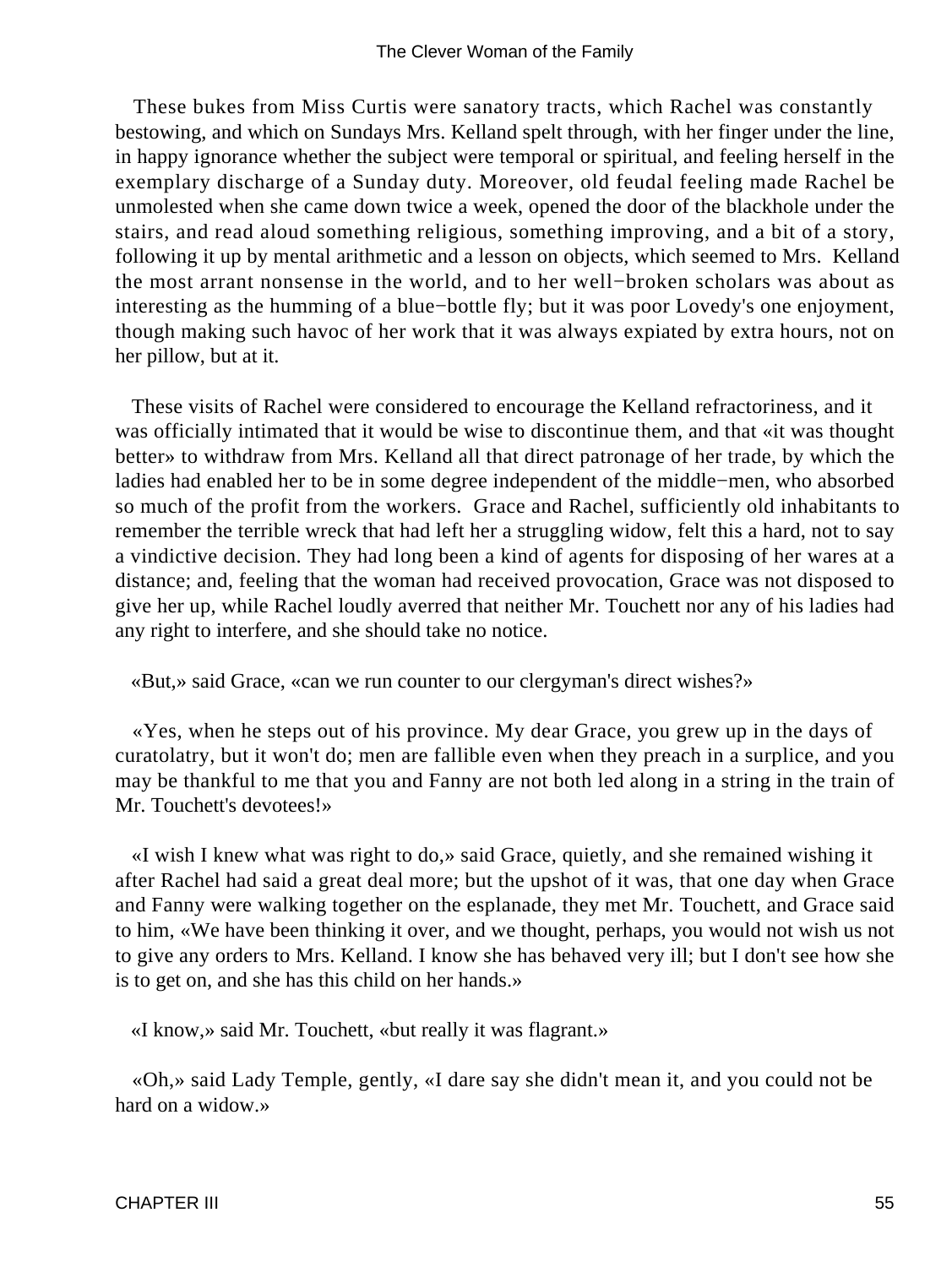«Well,» said Mr. Touchett, «Miss Brown was very much put out, and  $-$  and  $-$  it is a great pity about the child, but I never thought myself that such strong measures would do any good.»

«Then you will not object to her being employed?»

 «No, not at all. From a distance, it is not the same thing as close at home; it won't be an example.»

 «Thank you,» said Grace; and «I am so glad,» said Lady Temple; and Mr. Touchett went on his way, lightened of his fear of having let his zealous coadjutors oppress the hard−working, and far more brightened by the sweet smile of requital, but all the time doubtful whether he had been weak. As to the victory, Rachel only laughed, and said, «If it made Grace more comfortable, it was well, except for that acknowledgment of Mr. Touchett's jurisdiction.»

 A few days after, Rachel made her appearance in Mackerel Lane, and announced her intention of consulting Ermine Williams under seal of secrecy. «I have an essay that I wish you to judge of before I send it to the 'Traveller.'»

«Indeed!» said Ermine, her colour rising. «Would it not be better  $-\infty$ 

 «Oh, I know what you mean, but don't scruple on that score. At my age, with a mother like mine, it is simply to avoid teasing and excitement that I am silent.»

«I was going to say I was hardly a fair  $-\infty$ 

 «Because of your different opinions? But those go for nothing. You are a worthy antagonist, and enter into my views as my mother and sister cannot do, even while you oppose them.»

«But I don't think I can help you, even if  $-\infty$ 

 «I don't want help; I only want you to judge of the composition. In fact, I read it to you that I may hear it myself.»

Ermine resigned herself.

«'Curatolatry is a species – '»

«I beg your pardon.»

«Curatolatry. Ah! I thought that would attract attention.»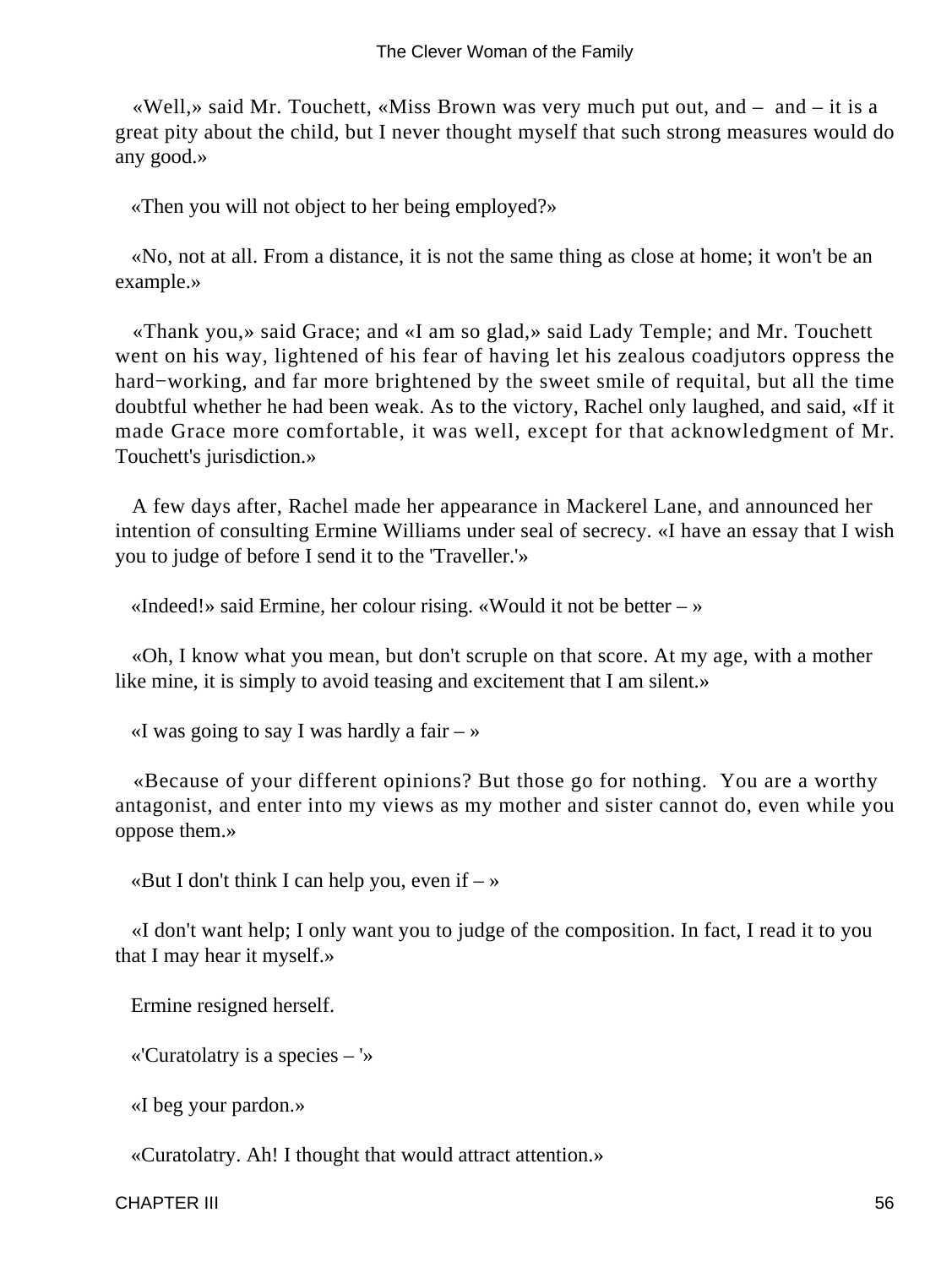«But I am afraid the scholars would fall foul of it.»

«Why, have not they just made Mariolatry?»

«Yes; but they are very severe on hybrids between Latin and Greek.»

 «It is not worth while to boggle at trifles when one has an expressive term,» said Rachel; «if it turns into English, that is all that is wanted.»

 «Would it not be rather a pity if it should turn into English? Might it not be hard to brand with a contemptuous name what does more good than harm?»

 «That sickly mixture of flirtation and hero worship, with a religious daub as a salve to the conscience.»

 «Laugh it down, and what do you leave? In Miss Austen's time silly girls ran to balls after militiamen, now, if they run to schools and charities more for the curate's sake than they quite know, is not the alternative better?»

 «It is greater humbug,» said Rachel. «But I knew you would not agree, at least beforehand, it is appreciation that I want.»

 Never did Madame de Genlis make a cleverer hit than in the reading of the Genius Phanor's tragedy in the Palace of Truth. Comically absurd as the inconsistency is of transporting the lecture of a Parisian academician into an enchanted palace, full of genii and fairies of the remotest possible connexion with the Arab jinn, the whole is redeemed by the truth to nature of the sole dupe in the Palace of Truth being the author reading his own works. Ermine was thinking of him all the time. She was under none of the constraint of Phanor's auditors, though she carried a perpetual palace of truth about with her; she would not have had either fears or compunctions in criticising, if she could. The paper was in the essay style, between argument and sarcasm, something after the model of the Invalid's Letters; but it was scarcely lightly touched enough, the irony was wormwood, the gravity heavy and sententious, and where there was a just thought or happy hit, it seemed to travel in a road−waggon, and be lost in the rumbling of the wheels. Ermine did not restrain a smile, half of amusement, half of relief, at the self−antidote the paper contained; but the smile passed with the authoress as a tribute to her satire.

 «In this age,» she said, «we must use those lighter weapons of wit, or no one will attend.»

 «Perhaps,» said Ermine, «if I approve your object, I should tell you you don't use them lightly.»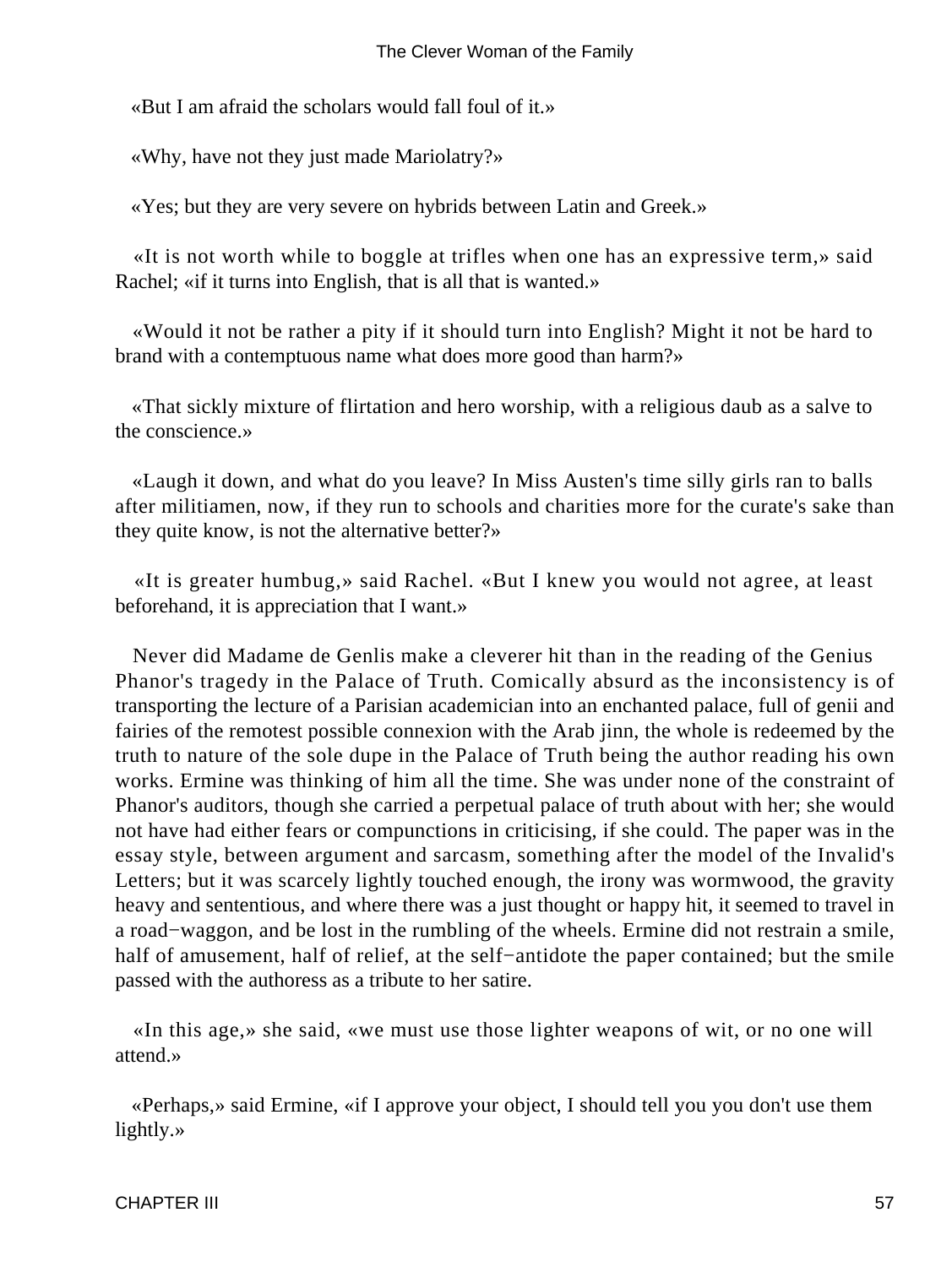«Ah! but I know you don't approve it. You are not lay woman enough to be impartial, and you belong to the age that was trying the experiment of the hierarchy modified: I to that which has found it will not do. But at least you understand my view; I have made out my case.»

«Yes, I understand your view; but  $-\infty$ 

 «You don't sympathize. Of course not; but when it receives its full weight from the printer's bands, you will see that it will tell. That bit about the weak tea fumes I thought of afterwards, and I am afraid I did not read it well.»

«I remember it; but forgive me if I say first I think the whole is rather too – too lengthy to take.»

 «Oh, that is only because manuscript takes long to read aloud. I counted the words, so I can't be mistaken, at least I collated twenty lines, and multiplied; and it is not so long as the Invalid's last letter about systematic reading.»

«And then comes my question again, Is good to come of it?»

 «That I can't expect you to see at this time; but it is to be the beginning of a series, exposing the fallacies of woman's life as at present conducted; and out of these I mean to point the way to more consistent, more independent, better combined exertion. If I can make myself useful with my pen, it will compensate for the being debarred from so many more obvious outlets. I should like to have as much influence over people's minds as that Invalid for instance, and by earnest effort I know I shall attain it.»

 «I – I – » half−laughing and blushing, «I hope you will, for I know you would wish to use it for good; but, to speak plainly, I doubt about the success of this effort, or  $-$  or if it ought to succeed.»

 «Yes, I know you do,» said Rachel. «No one ever can judge of a manuscript. You have done all I wished you to do, and I value your sincerity. Of course I did not expect praise, since the more telling it is on the opposite side, the less you could like it. I saw you appreciated it.»

 And Rachel departed, while Rose crept up to her aunt, asking, «Aunt Ermine, why do you look so very funny? It was very tiresome. Are not you glad it is over?»

«I was thinking, Rose, what a difficult language plain English is sometimes.»

 «What, Miss Rachel's? I couldn't understand one bit of her long story, except that she did not like weak tea.»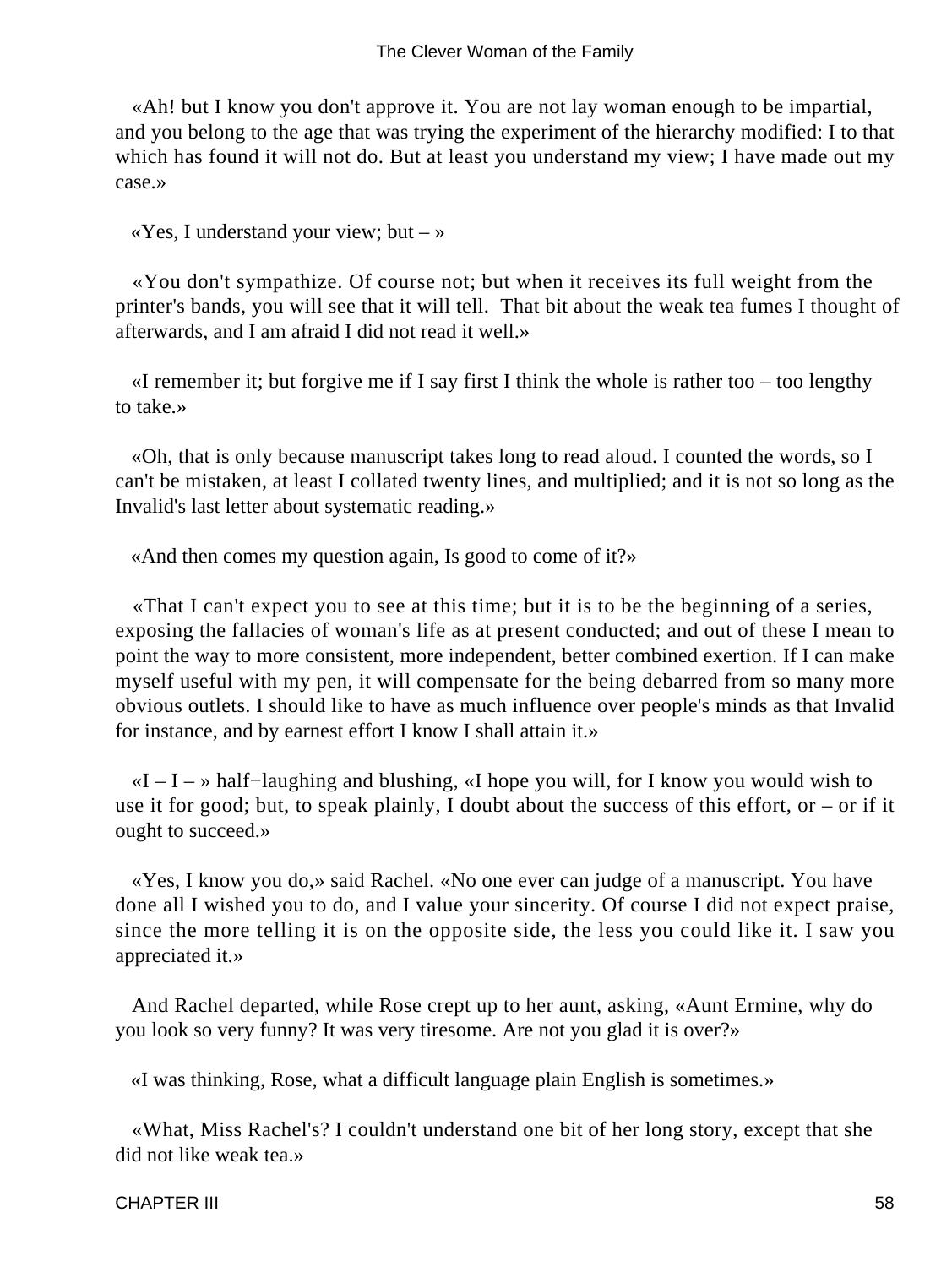«It was my own that I meant,» said Ermine. «But, Rose, always remember that a person who stands plain speaking from one like me has something very noble and generous in her. Were you here all the time, Rosie? I don't wonder you were tired.»

 «No, Aunt Ermine, I went and told Violetta and Augustus a fairy tale out of my own head.»

«Indeed; and how did they like it?»

 «Violetta looked at me all the time, and Augustus gave three winks, so I think he liked it.»

«Appreciated it!» said Aunt Ermine.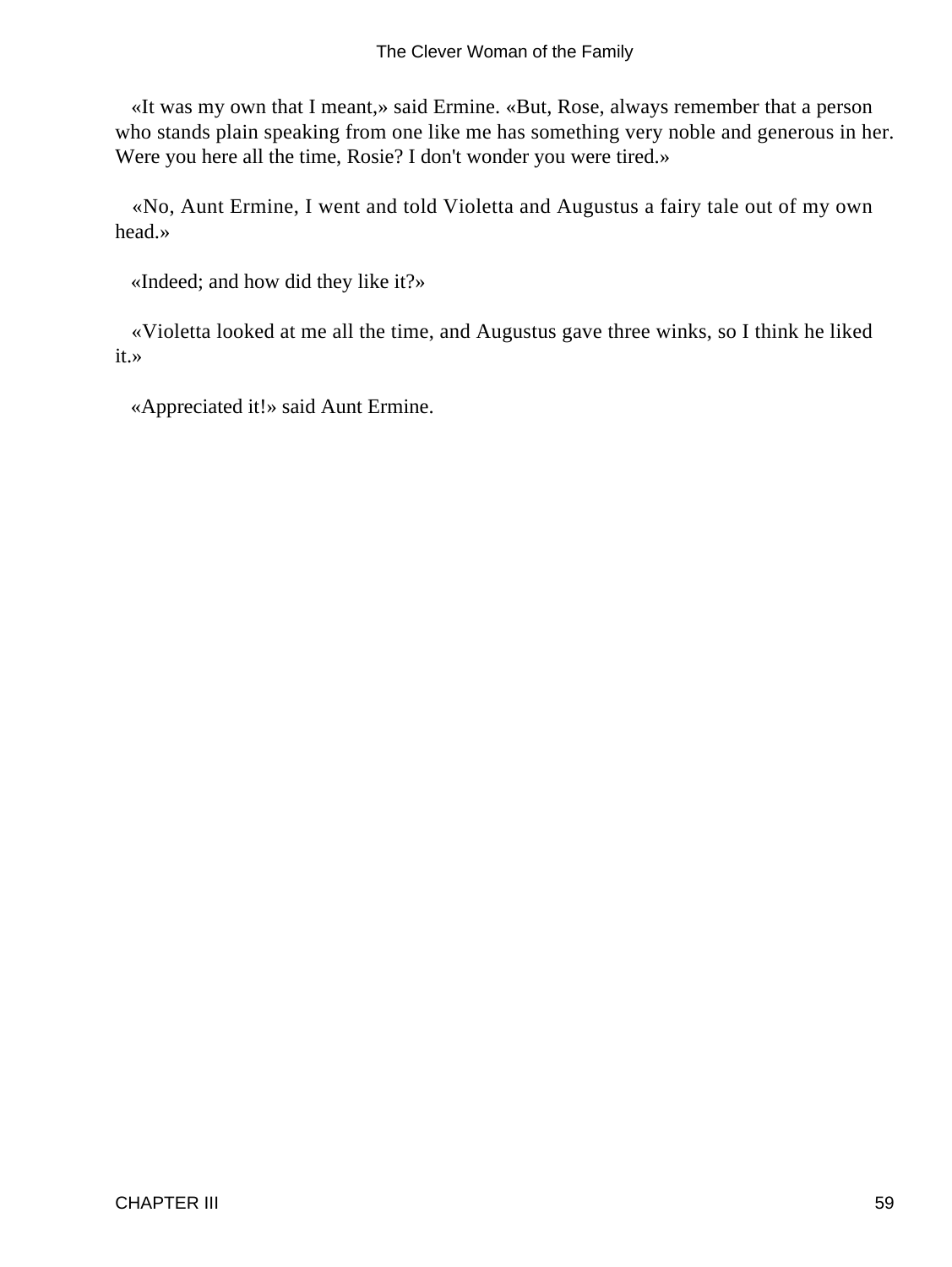## **[CHAPTER IV](#page-416-0)**

#### *T*HE **HERO.**

"And which is Lucy's? Can it be

That puny fop, armed cap−a−pie,

Who loves in the saloon to show

The arms that never knew a foe." – **SCOTT.**

 «My lady's compliments, ma'am, and she would he much obliged if you would remain till she comes home,» was Coombe's reception of Alison. «She is gone to Avoncester with Master Temple and Master Francis.»

 «Gone to Avoncester!» exclaimed Rachel, who had walked from church to Myrtlewood with Alison.

 «Mamma is gone to meet the Major!» cried three of the lesser boys, rushing upon them in full cry; then Leoline, facing round, «Not the major, he is lieutenant−colonel now – Colonel Keith, hurrah!»

«What – what do you mean? Speak rationally, Leoline, if you can.»

 «My lady sent a note to the Homestead this morning,» explained Coombe. «She heard this morning that Colonel Keith intended to arrive to−day, and took the young gentlemen with her to meet him.»

 Rachel could hardly refrain from manifesting her displeasure, and bluntly asked what time Lady Temple was likely to be at home.

 «It depended,» Coombe said, «upon the train; it was not certain whether Colonel Keith would come by the twelve or the two o'clock train.»

 And Rachel was going to turn sharply round, and dash home with the tidings, when Alison arrested her with the question –

«And who is Colonel Keith?»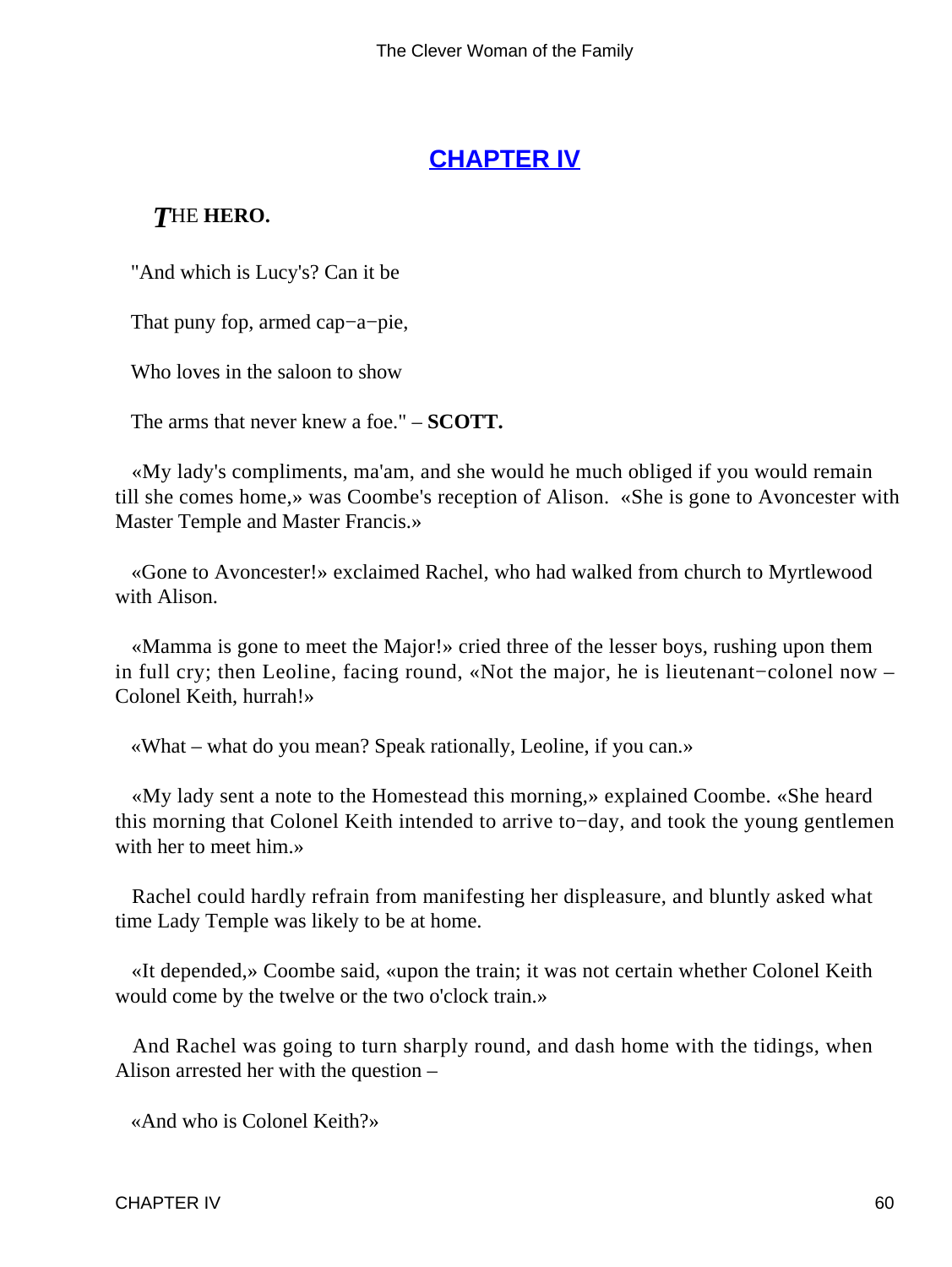Rachel was too much wrapped up in her own view to hear the trembling of the voice, and answered, «Colonel Keith! why, the Major! You have not been here so long without hearing of the Major?»

 «Yes, but I did not know. Who is he?» And a more observant person would have seen the governess's gasping effort to veil her eagerness under her wonted self−control.

«Don't you know who the Major is?» shouted Leoline. «He is our military secretary.»

 «That's the sum total of my knowledge,» said Rachel, «I don't understand his influence, nor know where he was picked up.»

«Nor his regiment?»

 «He is not a regimental officer; he is on our staff,» said Leoline, whose imagination could not attain to an earlier condition than «on our staff.»

«I shall go home, then,» said Rachel, «and see if there is any explanation there.»

 «I shall ask the Major not to let Aunt Rachel come here,» observed Hubert, as she departed; it was well it was not before.

«Leoline,» anxiously asked Alison, «can you tell me the Major's name?»

«Colonel Keith – Lieutenant−Colonel Keith,» was all the answer.

«I meant his Christian name, my dear.»

 «Only little boys have Christian names!» they returned, and Alison was forced to do her best to tame herself and them to the duties of the long day of anticipation so joyous on their part, so full of confusion and bewildered anxiety on her own. She looked in vain, half stealthily, as often before, for a recent Army List or Peerage. Long ago she had lost the Honourable Colin A. Keith from among the officers of the −th Highlanders, and though in the last Peerage she had laid hands on he was still among the surviving sons of the late Lord Keith, of Gowanbrae, the date had not gone back far enough to establish that he had not died in the Indian war. It was fear that predominated with her, there were many moments when she would have given worlds to be secure that the newcomer was not the man she thought of, who, whether constant or inconstant, could bring nothing but pain and disturbance to the calm tenour of her sister's life. Everything was an oppression to her; the children, in their wild, joyous spirits and gladsome inattention, tried her patience almost beyond her powers; the charge of the younger ones in their mother's absence was burthensome, and the delay in returning to her sister became well−nigh intolerable, when she figured to herself Rachel Curtis going down to Ermine with the tidings of Colonel Keith's arrival, and her own

CHAPTER IV 61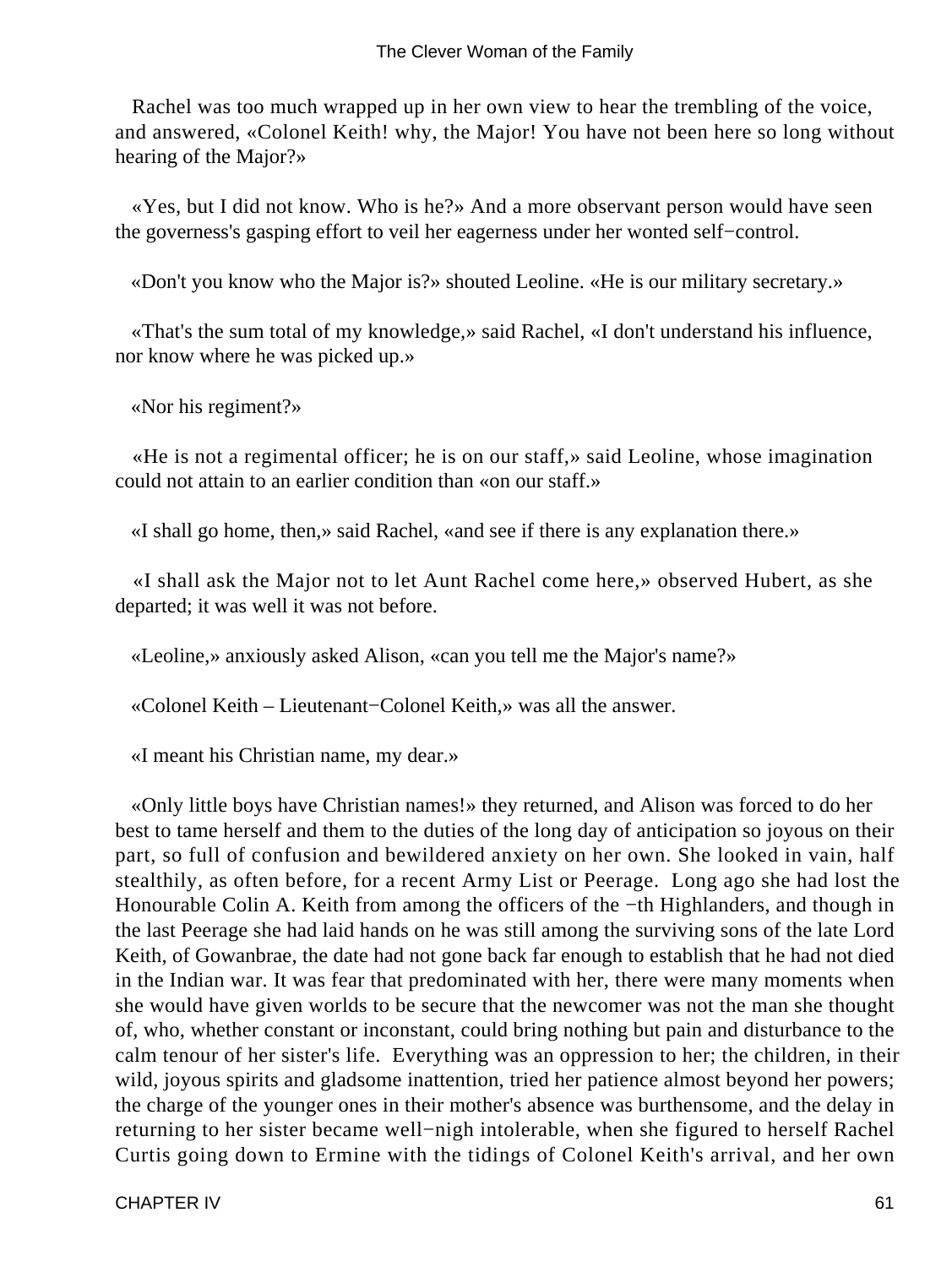discontent at his influence with her cousin. Would that she had spoken a word of warning; yet that might have been merely mischievous, for the subject was surely too delicate for Rachel to broach with so recent a friend. But Rachel had bad taste for anything! That the little boys did not find Miss Williams very cross that day was an effect of the long habit of self−control, and she could hardly sit still under the additional fret, when, just as tea was spread for the school−room party, in walked Miss Rachel, and sat herself down, in spite of Hubert, who made up a most coaxing, entreating face, as he said, «Please, Aunt Rachel, doesn't Aunt Grace want you very much!»

«Not at all. Why, Hubert?»

«Oh, if you would only go away, and not spoil our fun when the Major comes.»

 For once Rachel did laugh, but she did not take the hint, and Alison obtained only the satisfaction of hearing that she had at least not been in Mackarel Lane. The wheels sounded on the gravel, out rushed the boys; Alison and Rachel sat in strange, absolute silence, each forgetful of the other, neither guarding her own looks, nor remarking her companion's. Alison's lips were parted by intense listening;

 Rachel's teeth were set to receive her enemy. There was a chorus of voices in the hall, and something about tea and coming in warned both to gather up their looks before Lady Temple had opened the door, and brought in upon them not one foe, but two! Was Rachel seeing double? Hardly that, for one was tall, bald, and bearded, not dangerously young, but on that very account the more dangerously good−looking; and the other was almost a boy, slim and light, just of the empty young officer type. Here, too, was Fanny, flushed, excited, prettier and brighter than Rachel had seen her at all, waving an introduction with head and hand; and the boys hanging round the Major with deafening exclamations of welcome, in which they were speedily joined by the nursery detachment. Those greetings, those observations on growth and looks, those glad, eager questions and answers, were like the welcome of an integral part of the family; it was far more intimate and familiar than had been possible with the Curtises after the long separation, and it was enough to have made the two spectators feel out of place, if such a sensation had been within Rachel's capacity, or if Alison had not been engaged with the tea. Lady Temple made a few explanations, sotto voce, to Alison, whom she always treated as though in dread of not being sufficiently considerate. «I do hope the children have been good; I knew you would not mind; I could not wait to see you, or I should have been too late to meet the train, and then he would have come by the coach; and it is such a raw east wind. He must be careful in this climate.»

 «How warm and sunshiny it has been all day,» said Rachel, by way of opposition to some distant echo of this whisper.

 «Sunshiny, but treacherous,» answered Colonel Keith; «there are cold gusts round corners. This must be a very sheltered nook of the coast.»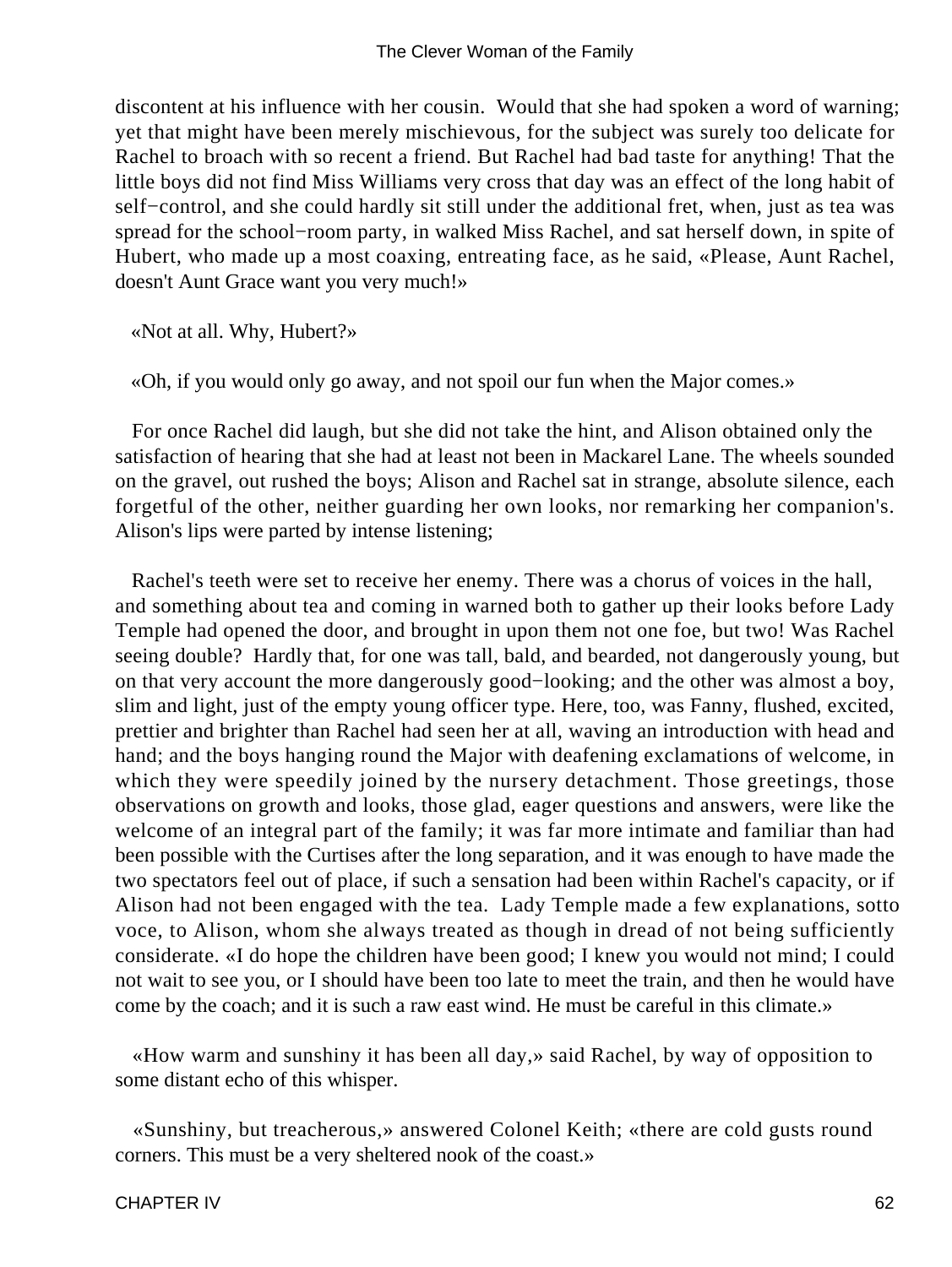«Quite a different zone from Avoncester,» said the youth.

 «Yes, delightful. I told you it was just what would suit you,» added Fanny, to the colonel.

 «Some winds are very cold here,» interposed Rachel. «I always pity people who are imposed upon to think it a Mentone near home. They are choking our churchyard.»

«Very inconsiderate of them,» muttered the young man.

«But what made you come home so late, Fanny?» said Rachel.

 Alison suspected a slight look of wonder on the part of both the officers at hearing their general's wife thus called to account; but Fanny, taking it as a matter of course, answered, «We found that the −th was at Avoncester. I had no idea of it, and they did not know I was here; so I went to call upon Mrs. Hammond, and Colonel Keith went to look for Alick, and we have brought him home to dine.»

 Fanny took it for granted that Rachel must know who Alick was, but she was far from doing so, though she remembered that the −th had been her uncle's regiment, and had been under Sir Stephen Temple's command in India at the time of the mutiny. The thought of Fanny's lapsing into military society was shocking to her. The boys were vociferating about boats, ponies, and all that had been deferred till the Major's arrival, and he was answering them kindly, but hushing the extra outcry less by word than sign, and his own lowered voice and polished manner – a manner that excessively chafed her as a sort of insult to the blunt, rapid ways that she considered as sincere and unaffected, a silkiness that no doubt had worked on the honest, simple general, as it was now working on the weak young widow. Anything was better than leaving her to such influence, and in pursuance of the intention that Rachel had already announced at home, she invited herself to stay to dinner; and Fanny eagerly thanked her, for making it a little less dull for Colonel Keith and Alick. It was so good to come down and help. Certainly Fanny was an innocent creature, provided she was not spoilt, and it was a duty to guard her innocence.

 Alison Williams escaped to her home, sure of nothing but that her sister must not be allowed to share her uncertainties; and Lady Temple and her guests sat down to dinner. Rachel meant to have sat at the bottom and carved, as belonging to the house; but Fanny motioned the Colonel to the place, observing, «It is so natural to see you there! One only wants poor Captain Dent at the other end. Do you know whether he has his leave?»

 Wherewith commenced a discussion of military friends – who had been heard of from Australia, who had been met in England, who was promoted, who married, who retired, and all the quarters of the −th since its return from India two years ago; Fanny eagerly asking questions and making remarks, quite at home and all animation, absolutely a different being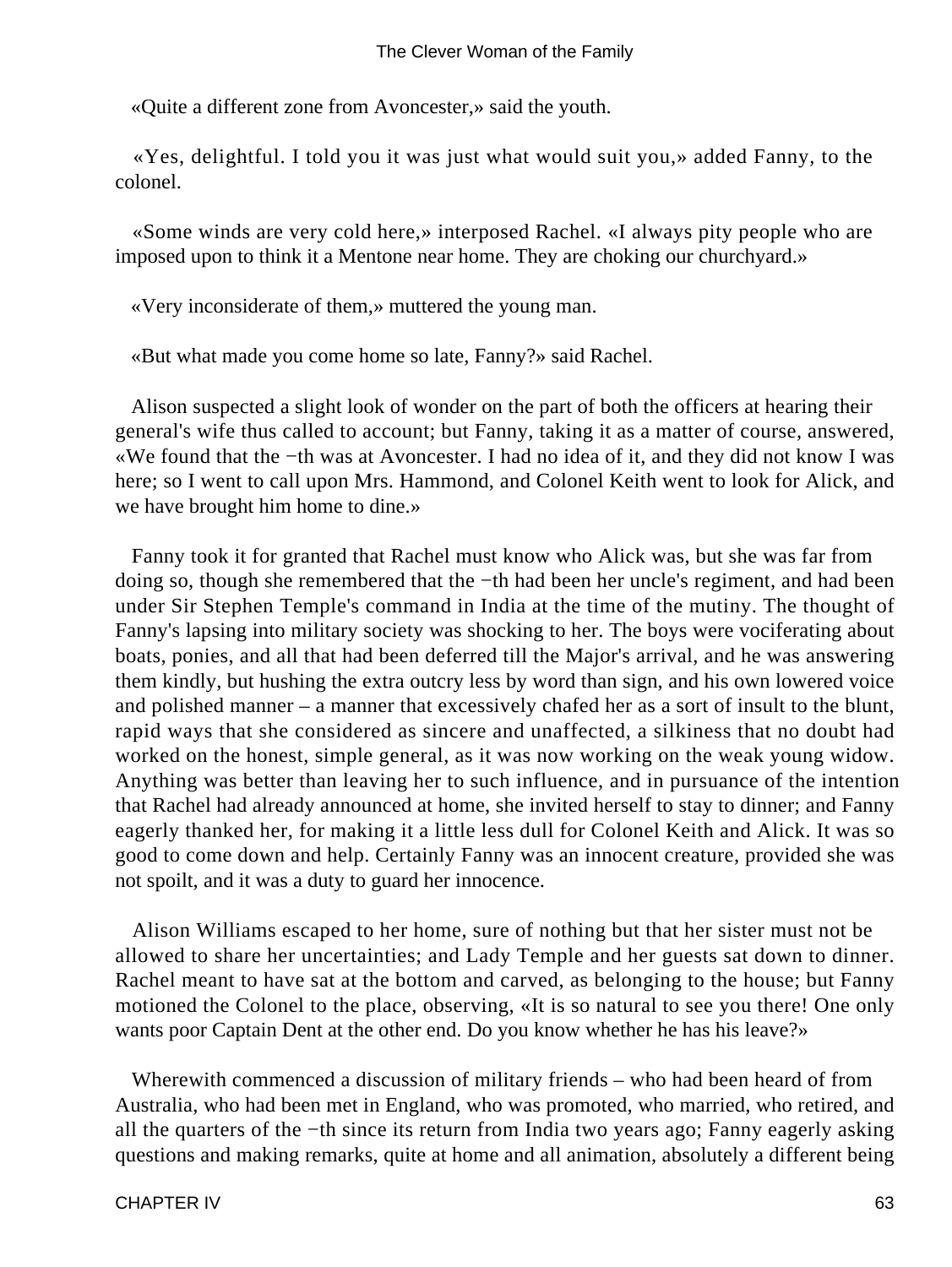from the subdued, meek little creature that Rachel had hitherto seen. Attempts were made to include Miss Curtis in the conversation by addressing anecdotes to her, and asking if she knew the places named; but she had been to none, and the three old friends quickly fell into the swing of talk about what interested them. Once, however, she came down on them with, «What conclusion have you formed upon female emigration?»

"'His sister she went beyond the seas, And died an old maid among black savagees.'

 That's the most remarkable instance of female emigration on record, isn't it?" observed Alick.

 «What; her dying an old maid?» said Colonel Keith. «I am not sure. Wholesale exportations of wives are spoiling the market.»

 «I did not mean marriage,» said Rachel, stoutly. «I am particularly anxious to know whether there is a field open to independent female labour.»

«All the superior young women seemed to turn nurserymaids,» said the Colonel.

 «Oh,» interposed Fanny, «do you remember that nice girl of ours who would marry that Orderly−Sergeant O'Donoghoe? I have had a letter from her in such distress.»

«Of course, the natural termination,» said Alick, in his lazy voice.

 «And I thought you would tell me how to manage sending her some help,» proceeded Fanny.

«I could have helped you, Fanny. Won't an order do it?»

 «Not quite,» said Fanny, a shade of a smile playing on her lip. «It is whether to send it through one of the officers or not. If Captain Lee is with the regiment, I know he would take care of it for her.»

 So they plunged into another regiment, and Rachel decided that nothing was so wearisome as to hear triflers talk shop.

 There was no opportunity of calling Fanny to order after dinner, for she went off on her progress to all the seven cribs, and was only just returning from them when the gentlemen came in, and then she made room for the younger beside her on the sofa, saying, «Now, Alick, I do so want to hear about poor, dear little Bessie;» and they began so low and confidentially, that Rachel wondered if her alarms wore to be transfered from the bearded colonel to the dapper boy, or if, in very truth, she must deem poor Fanny a general coquette. Besides, a man must be contemptible who wore gloves at so small a party, when she did not.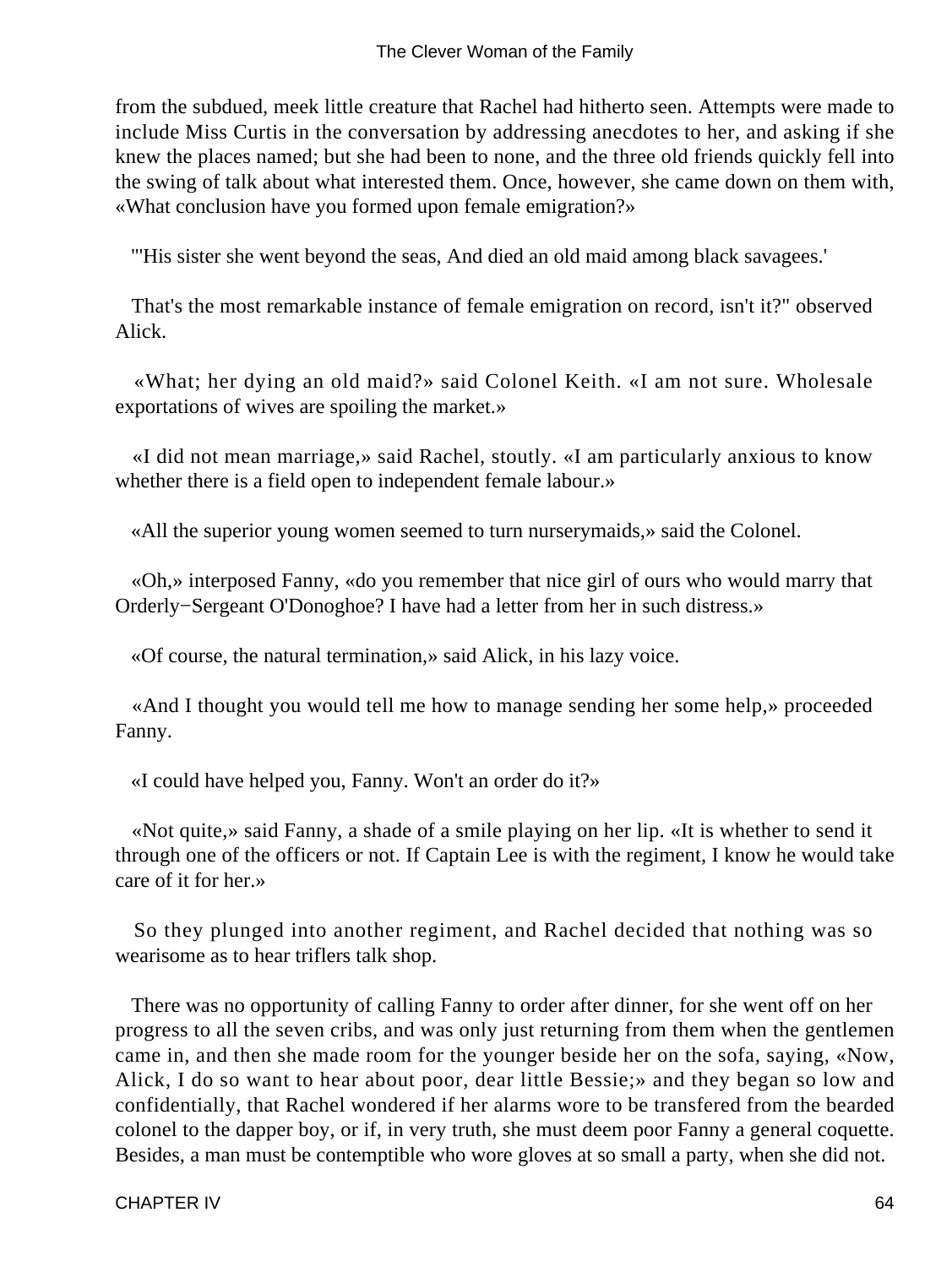She had been whiling away the time of Fanny's absence by looking over the books on the table, and she did not regard the present company sufficiently to desist on their account. Colonel Keith began to turn over some numbers of the «Traveller» that lay near him, and presently looked up, and said, «Do you know who is the writer of this?»

 «What is it? Ah! one of the Invalid's essays. They strike every one; but I fancy the authorship is a great secret.»

«You do not know it?»

 «No, I wish I did. Which of them are you reading? 'Country Walks.' That is not one that I care about, it is a mere hash of old recollections; but there are some very sensible and superior ones, so that I have heard it sometimes doubted whether they are man's or woman's writing. For my part, I think them too earnest to be a man's; men always play with their subject.»

 «Oh, yes,» said Fanny, «I am sure only a lady could have written anything so sweet as that about flowers in a sick−room; it so put me in mind of the lovely flowers you used to bring me one at a time, when I was ill at Cape Town.»

There was no more sense to be had after those three once fell upon their reminiscences.

 That night, after having betrayed her wakefulness by a movement in her bed, Alison Williams heard her sister's voice, low and steady, saying, «Ailie, dear, be it what it may, guessing is worse than certainty.»

«Oh, Ermine, I hoped – I know nothing – I have nothing to tell.»

 «You dread something,» said Ermine; «you have been striving for unconcern all the evening, my poor dear, but surely you know, Ailie, that nothing is so bad while we share it.»

«And I have frightened you about nothing.»

«Nothing! nothing about Edward?»

«Oh, no, no!»

«And no one has made you uncomfortable?»

«No»

 «Then there is only one thing that it can be, Ailie, and you need not fear to tell me that. I always knew that if he lived I must be prepared for it, and you would not have hesitated to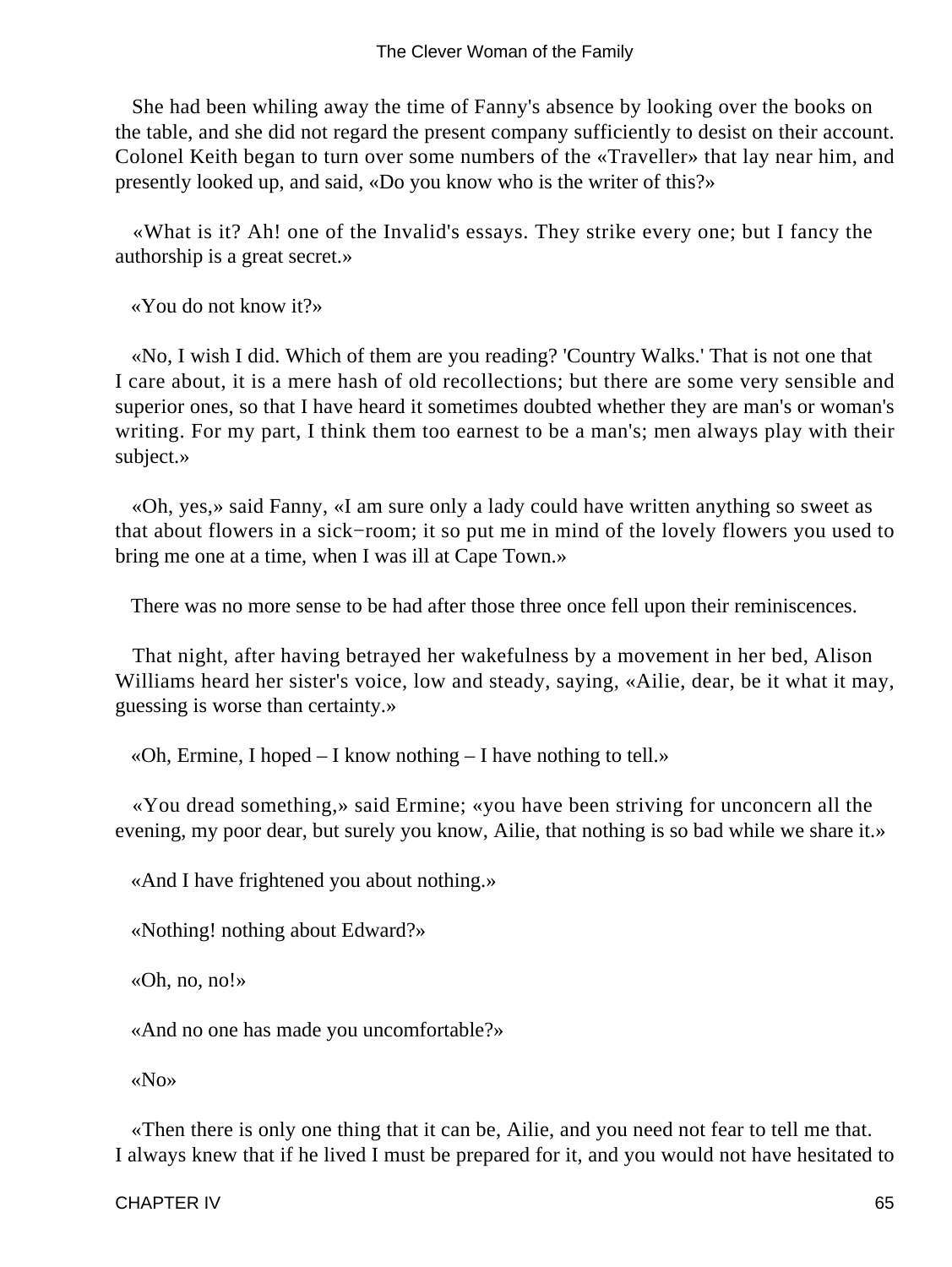tell me of his death.»

 «It is not that, indeed it is not, Ermine, it is only this – that I found to−day that Lady Temple's major has the same name.»

«But you said she was come home. You must have seen him.»

 «Yes, but I should not know him. I had only seen him once, remember, twelve years ago, and when I durst not look at him.»

«At least,» said Ermine, quickly, «you can tell me what you saw to−day.»

«A Scotch face, bald head, dark beard, grizzled hair.»

 «Yes I am grey, and he was five years older; but he used not to have a Scotch face. Can you tell me about his eyes?»

«Dark,» I think.

 «They were very dark blue, almost black. Time and climate must have left them alone. You may know him by those eyes, Ailie. And you could not make out anything about him?»

 «No, not even his Christian name nor his regiment. I had only the little ones and Miss Rachel to ask, and they knew nothing. I wanted to keep this from you till I was sure, but you always find me out.»

 «Do you think I couldn't see the misery you were in all the evening, poor child? But now you have had it out, sleep, and don't be distressed.»

«But, Ermine, if you  $-\infty$ 

 «My dear, I am thankful that nothing is amiss with you or Edward. For the rest, there is nothing but patience. Now, not another word; you must not lose your sleep, nor take away my chance of any.»

 How much the sisters slept they did not confide to one another, but when they rose, Alison shook her head at her sister's heavy eyelids, and Ermine retorted with a reproachful smile at certain dark tokens of sleeplessness under Alison's eyes.

 «No, not the flowered flimsiness, please,» she said, in the course of her toilette, «let me have the respectable grey silk.» And next she asked for a drawer, whence she chose a little Nuremberg horn brooch for her neck. «I know it is very silly,» she said, «but I can't quite help it. Only one question, Ailie, that I thought of too late. Did he hear your name?»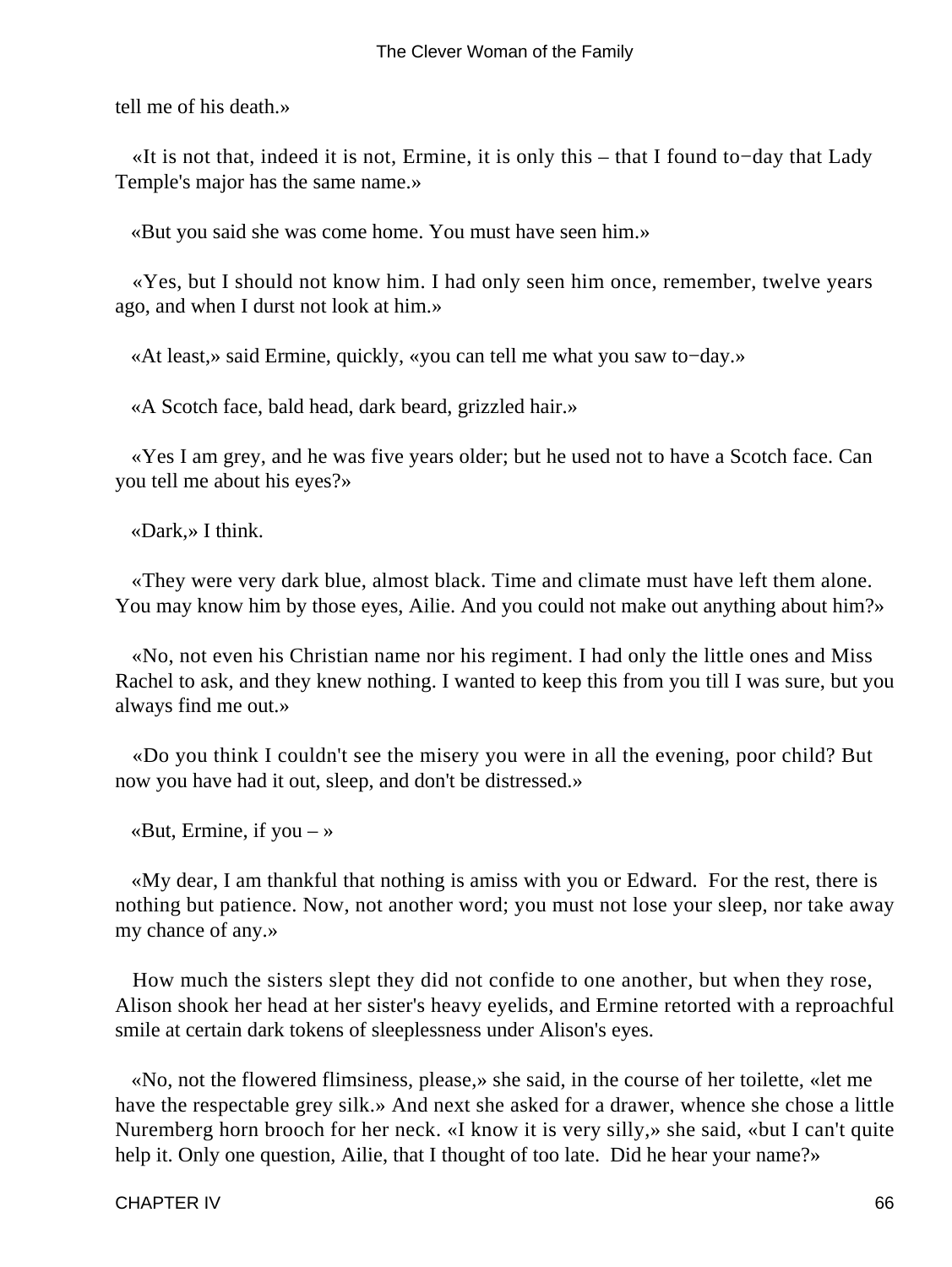«I think not, Lady Temple named nobody. But why did you not ask me last night?»

 «I thought beginning to talk again would destroy your chance of sleep, and we had resolved to stop.»

«And, Ermine, if it be, what shall I do?»

 «Do as you feel right at the moment,» said Ermine, after a moment's pause. «I cannot tell how it may be. I have been thinking over what you told me about the Major and Lady Temple.»

«Oh, Ermine, what a reproof this is for that bit of gossip.»

 «Not at all, my dear, the warning may be all the better for me,» said Ermine, with a voice less steady than her words. «It is not what, under the circumstances, I could think likely in the Colin whom I knew; but were it indeed so, then, Ailie, you had better say nothing about me, unless he found you out. We would get employment elsewhere.»

«And I must leave you to the suspense all day.»

 «Much better so. The worst thing we could do would be to go on talking about it. It is far better for me to be left with my dear little unconscious companion.»

 Alison tried to comfort herself with this belief through the long hours of the morning, during which she only heard that mamma and Colonel Keith were gone to the Homestead, and she saw no one till she came forth with her troop to the midday meal.

 And there, at sight of Lady Temple's content and calm, satisfied look, as though she were once more in an accustomed atmosphere, and felt herself and the boys protected, and of the Colonel's courteous attention to her and affectionate authority towards her sons, it was an absolute pang to recognise the hue of eye described by Ermine; but still Alison tried to think them generic Keith eyes, till at length, amid the merry chatter of her pupils, came an appeal to «Miss Williams,» and then came a look that thrilled through her, the same glance that she had met for one terrible moment twelve years before, and renewing the same longing to shrink from all sight or sound. How she kept her seat and continued to attend to the children she never knew, but the voices sounded like a distant Babel; and she did not know whether she were most relieved, disappointed, or indignant when she left the dining−room to take the boys for their walk. Oh, that Ermine could be hid from all knowledge of what would be so much harder to bear than the death in which she had long believed!

 Harder to bear? Yes, Ermine had already been passing through a heart sickness that made the morning like an age. Her resolute will had struggled hard for composure,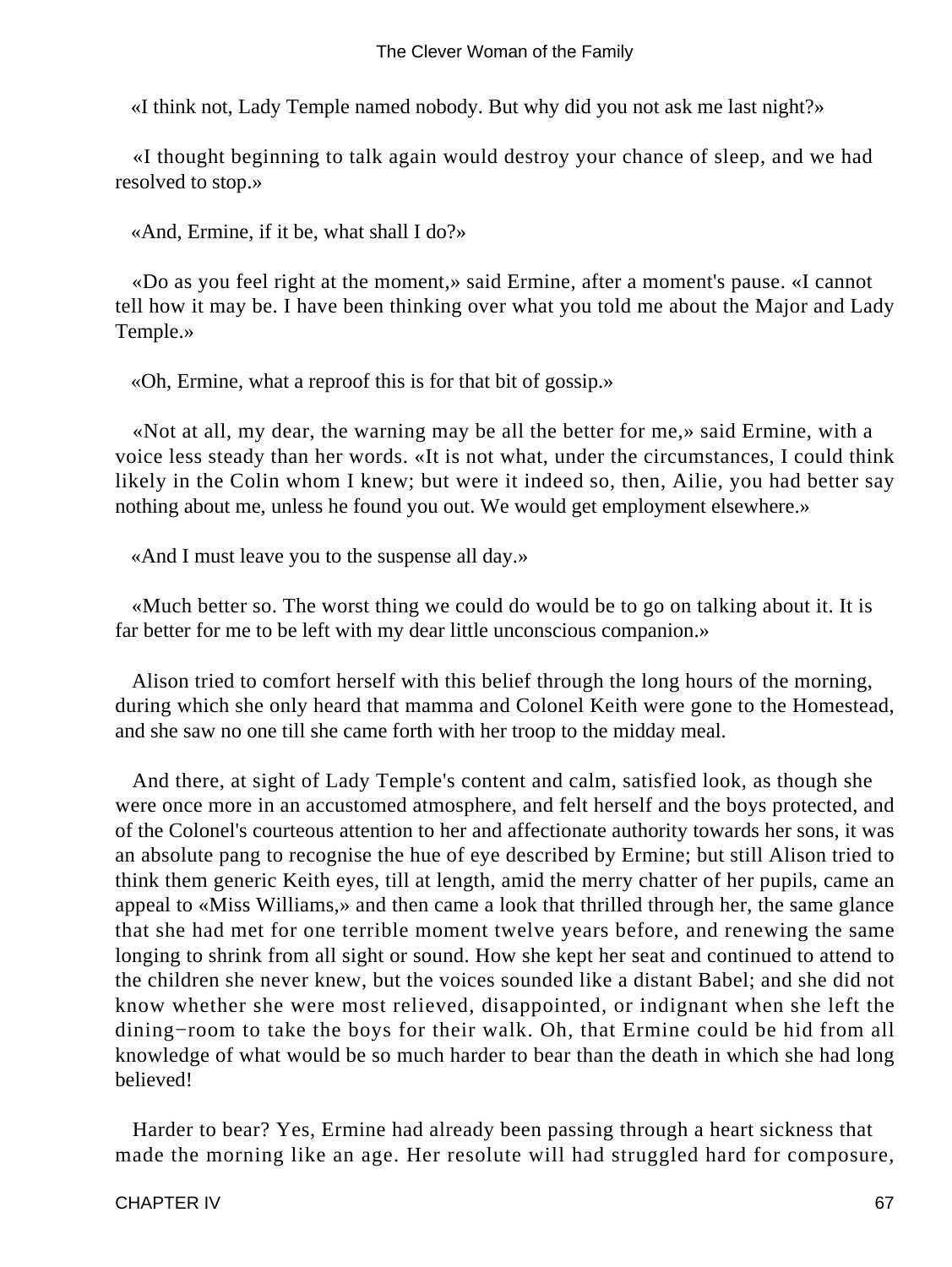cheerfulness, and occupation; but the little watchful niece had seen through the endeavour, and had made her own to the sleepless night and the headache. The usual remedy was a drive in a wheeled chair, and Rose was so urgent to be allowed to go and order one, that Ermine at last yielded, partly because she had hardly energy enough to turn her refusal graciously, partly because she would not feel herself staying at home for the vague hope and when the child was out of sight, she had the comfort of clasping her hands, and ceasing to restrain her countenance, while she murmured, "Oh, Colin, Colin, are you what you were twelve years back? Is this all dream, all delusion, and waste of feeling, while you are lying in your Indian grave, more mine than you can ever be living be as it may, –

"'Calm me, my God, and keep me calm

While these hot breezes blow;

Be like the night dew's cooling balm

Upon earth's fevered brow.

Calm me, my God, and keep me calm,

Soft resting on Thy breast;

Soothe me with holy hymn and psalm,

And bid my spirit rest.'"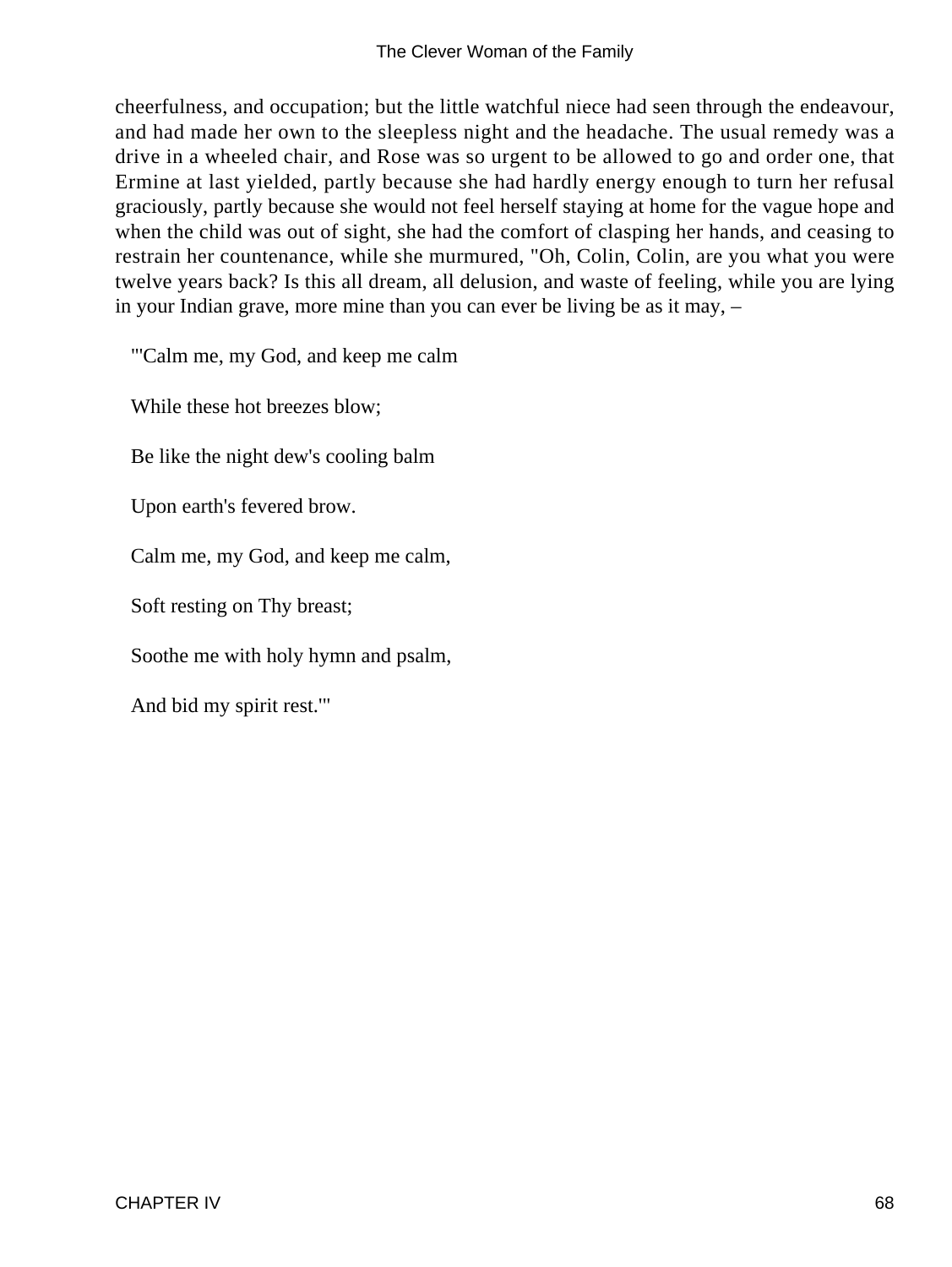# **[CHAPTER V](#page-416-0)**

### *M*ILITARY **SOCIETY.**

"My trust

Like a good parent did beget of him

A falsehood in its contrary as great

As my trust was, which had indeed no limit." – **TEMPEST.**

 Rose found the wheeled chair, to which her aunt gave the preference, was engaged, and shaking her little discreet head at «the shakey chair» and «the stuffy chair,» she turned pensively homeward, and was speeding down Mackarel Lane, when she was stayed by the words, «My little girl!» and the grandest and most bearded gentleman she had ever seen, demanded, «Can you tell me if Miss Williams lives here?»

«My aunt?» exclaimed Rose, gazing up with her pretty, frightened−fawn look.

 «Indeed!» he exclaimed, looking eagerly at her, «then you are the child of a very old friend of mine! Did you never hear him speak of his old school−fellow, Colin Keith?»

 «Papa is away,» said Rose, turning back her neck to get a full view of his face from under the brim of her hat.

«'Will you run on and ask your aunt if she would like to see me?» he added.

 Thus it was that Ermine heard the quick patter of the child's steps, followed by the manly tread, and the words sounded in her ears, «Aunt Ermine, there's a gentleman, and he has a great beard, and he says he is papa's old friend! And here he is.»

 Ermine's beaming eyes as absolutely met the new comer as though she had sprung forward. «I thought you would come,» she said, in a voice serene with exceeding bliss.

 «I have found you at last,» as their hands clasped; and they gazed into each other's faces in the untroubled repose of the meeting, exclusive of all else.

Ermine was the first to break silence. «Oh, Colin, you look worn and altered.»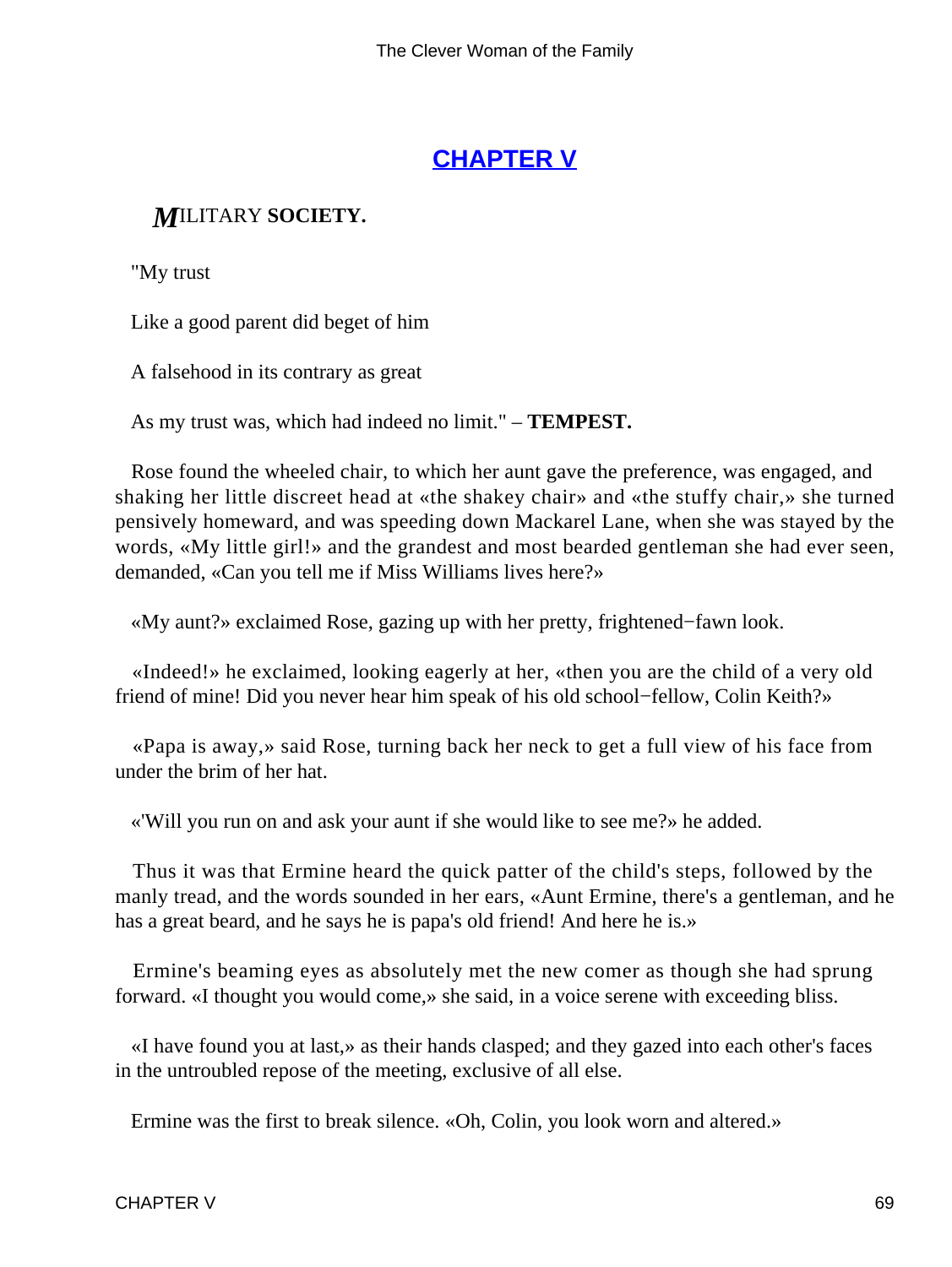«You don't; you have kept your sunbeam face for me with the dear brown glow I never thought to have seen again. Why did they tell me you were an invalid, Ermine?»

«Have you not seen Alison?» she asked, supposing he would have known all.

 «I saw her, but did not hear her name, till just now at luncheon, when our looks met, and I saw it was not another disappointment.»

«And she knows you are come to me?»

 «It was not in me to speak to her till I had recovered you! One can forgive, but not forget.»

 «You will do more when you know her, and how she has only lived and worked for me, dear Ailie, and suffered far more than  $I - \infty$ 

 «While I was suffering from being unable to do anything but live for you,» he repeated, taking up her words; «but that is ended now  $-\infty$  and as she made a negative motion of her head, «have you not trusted to me?»

 «I have thought you not living,» she said; «the last I know was your letter to dear Lady Alison, written from the hospital at Cape Town, after your wound. She was ill even when it came, and she could only give it to Ailie for me.»

 «Dear good aunt, she got into trouble with all the family for our sake; and when she was gone no one would give me any tidings of you.»

 «It was her last disappointment that you were not sent home on sick leave. Did you get well too fast?»

 «Not exactly; but my father, or rather, I believe, my brother, intimated that I should be welcome only if I had laid aside a certain foolish fancy, and as lying on my back had not conduced to that end, I could only say I would stay where I was.»

 «And was it worse for you? I am sure, in spite of all that tanned skin, that your health has suffered. Ought you to have come home?»

 «No, I do not know that London surgeons could have got at the ball,» he said, putting his hand on his chest, «and it gives me no trouble in general. I was such a spectacle when I returned to duty, that good old Sir Stephen Temple, always a proverb for making his staff a refuge for the infirm, made me his aide−de−camp, and was like a father to me.»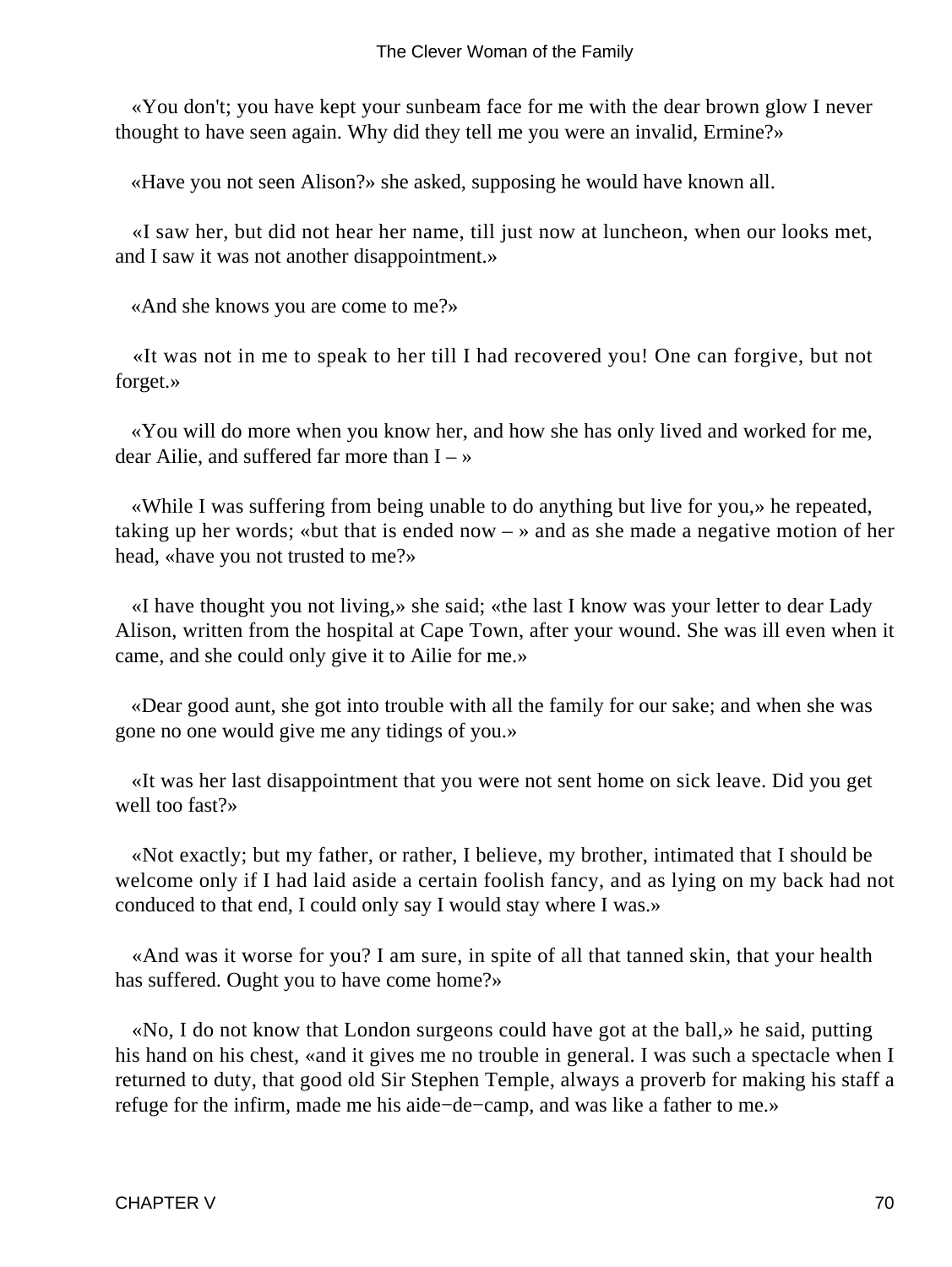«Now I see why I never could find your name in any list of the officers in the moves of the regiment! I gave you quite up when I saw no Keith among those that came home from India. I did believe then that you were the Colonel Alexander Keith whose death I had seen mentioned, though I had long trusted to his not being honourable, nor having your first name.»

 «Ah! he succeeded to the command after Lady Temple's father. A kind friend to me he was, and he left me in charge of his son and daughter. A very good and gallant fellow is that young Alick. I must bring him to see you some day  $-\infty$ 

 «Oh! I saw his name; I remember! I gloried in the doings of a Keith; but I was afraid he had died, as there was no such name with the regiment when it came home.»

 «No, he was almost shattered to pieces; but Sir Stephen sent him up the hills to be nursed by Lady Temple and her mother, and he was sent home as soon as he could he moved. I was astonished to see how entirely he had recovered.»

«Then you went through all that Indian war?»

«Yes; with Sir Stephen.»

"You must show me all your medals! How much you have to tell me!

And then  $-$  ?"

 «Just when the regiment was coming home, my dear old chief was appointed to the command in Australia, and insisted on my coming with him as military secretary. He had come to depend on me so much that I could not well leave him; and in five years there was the way to promotion and to claiming you at once. We were just settled there, when what I heard made me long to have decided otherwise, but I could not break with him then. I wrote to Edward, but had my letter returned to me.»

«No wonder; Edward was abroad, all connexion broken.»

 «I wrote to Beauchamp, and he knew nothing, and I could only wait till my chief's time should be up. You know how it was cut short, and how the care of the poor little widow detained me till she was fit for the voyage. I came and sought you in vain in town. I went home, and found my brother lonely and dispirited. He has lost his son, his daughters are married, and he and I are all the brothers left out of the six! He was urgent that I should come and live with him and marry. I told him I would, with all my heart, when I had found you, and he saw I was too much in earnest to be opposed. Then I went to Beauchamp, but Harry knew nothing about any one. I tried to find out your sister and Dr. Long, but heard they were gone to Belfast.»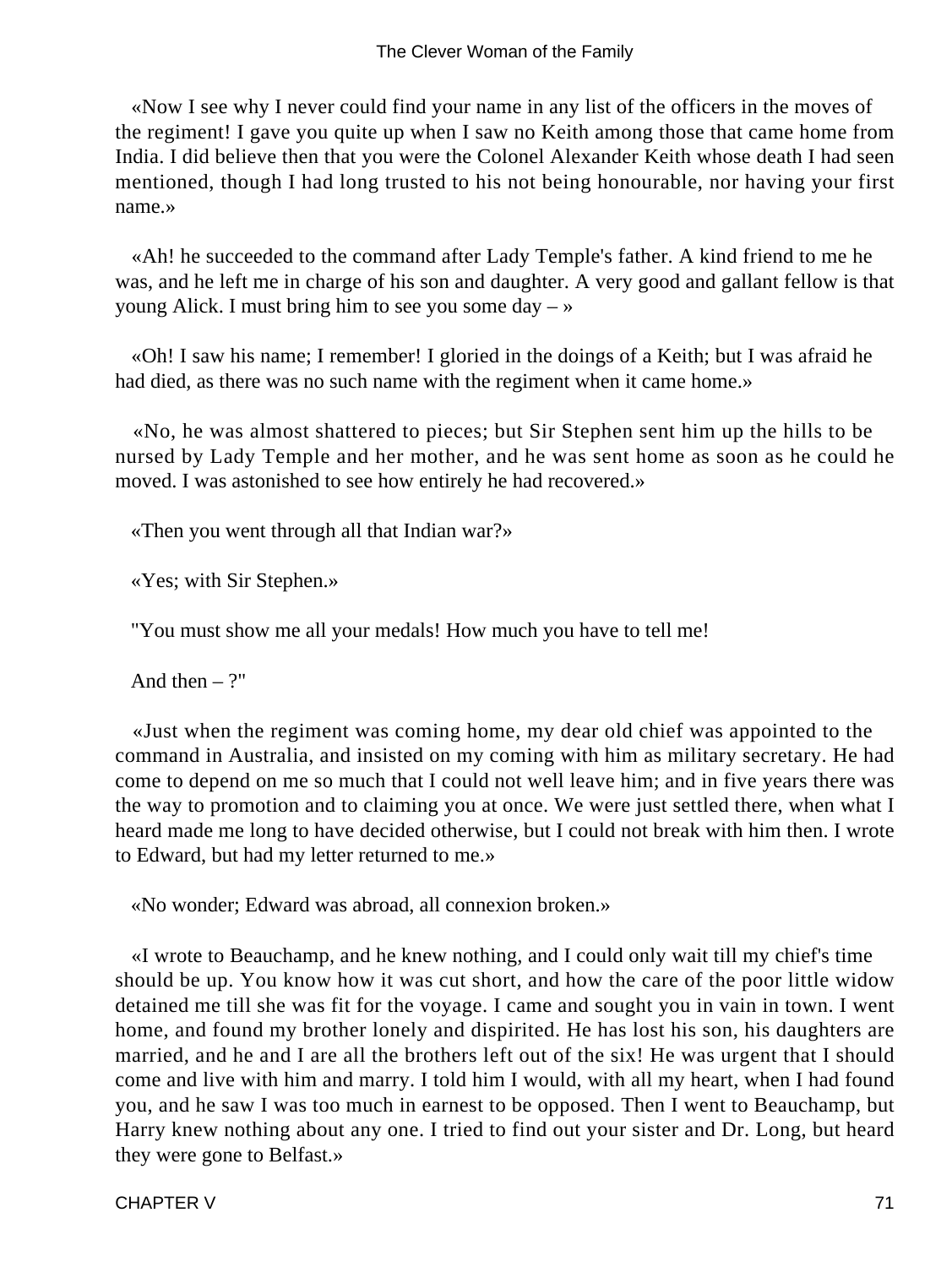«Yes, they lost a good deal in the crash, and did not like retrenching among their neighbours, so they went to Ireland, and there they have a flourishing practice.»

 «I thought myself on my way there,» he said, smiling; «only I had first to settle Lady Temple, little guessing who was her treasure of a governess! Last night I had nearly opened, on another false scent; I fell in with a description that I could have sworn was yours, of the heather behind the parsonage. I made a note of the publisher in case all else had failed.»

«I'm glad you knew the scent of the thyme!»

«Then it was no false scent?»

 «One must live, and I was thankful to do anything to lighten Ailie's burthen. I wrote down that description that I might live in the place in fancy; and one day, when the contribution was wanted and I was hard up for ideas, I sent it, though I was loth to lay open that bit of home and heart.»

 «Well it might give me the sense of meeting you! And in other papers of the series I traced your old self more ripened.»

 «The editor was a friend of Edward's, and in our London days he asked me to write letters on things in general, and when I said I saw the world through a key−hole, he answered that a circumscribed view gained in distinctness. Most kind and helpful he has been, and what began between sport and need to say out one's mind has come to be a resource for which we are very thankful. He sends us books for reviewal, and that is pleasant and improving, not to say profitable.»

 «Little did I think you were in such straits!» he said, stroking the child's head, and waiting as though her presence were a restraint on inquiries, but she eagerly availed herself of the pause. «Aunt Ermine, please what shall I say about the chairs? Will you have the nice one and Billy when they come home? I was to take the answer, only you did talk so that I could not ask!»

 «Thank you, my dear; I don't want chairs nor anything else while I can talk so,» she answered, smiling. «You had better take a run in the garden when you come back;» and Rose replied with a nod of assent that made the colonel smile and say, «Good−bye then, my sweet Lady Discretion, some day we will be better acquainted.»

 «Dear child,» said Ermine, «she is our great blessing, and some day I trust will be the same to her dear father. Oh, Colin! it is too much to hope that you have not believed what you must have heard! And yet you wrote to him.»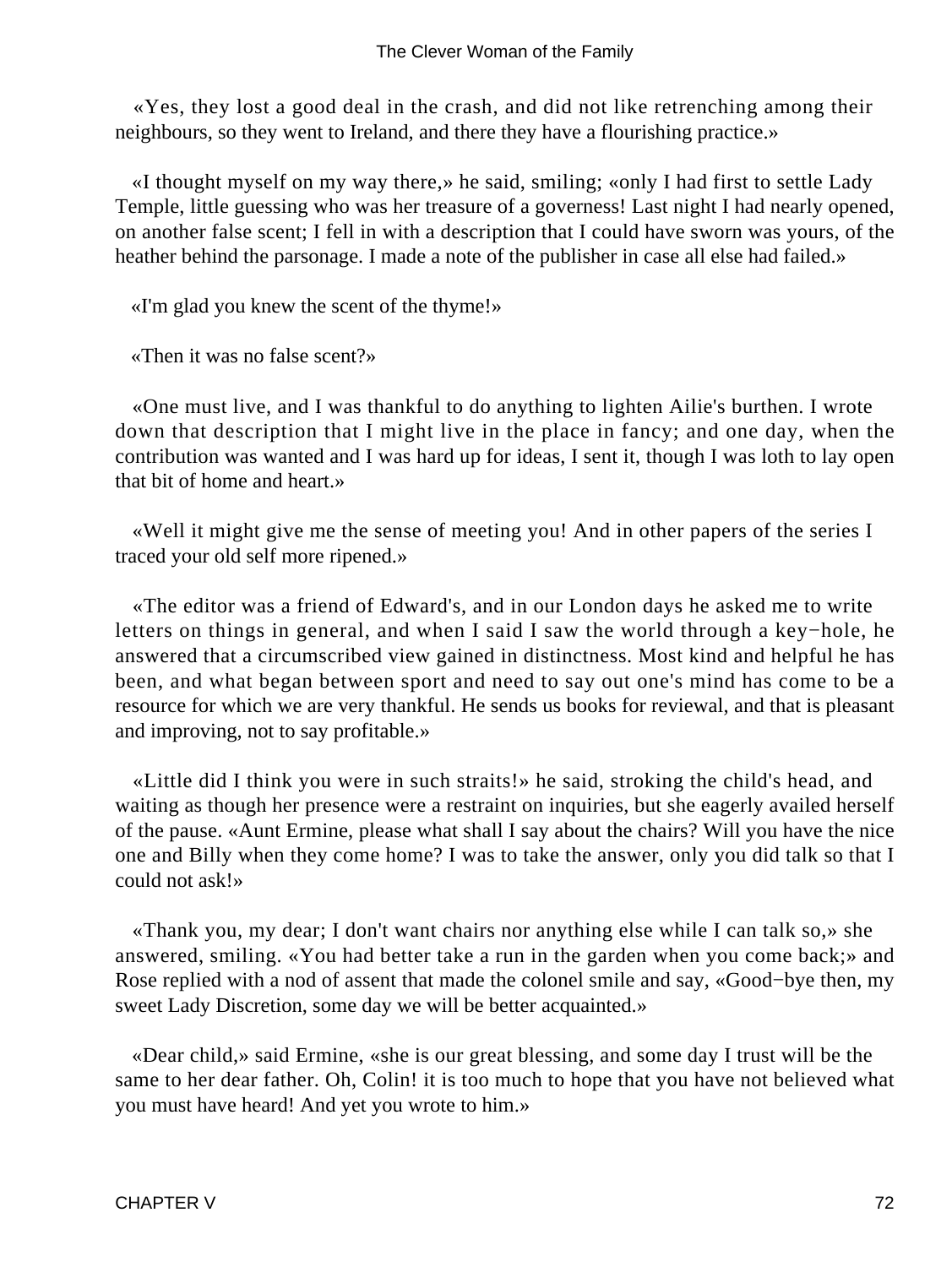«Nay, I could not but feel great distrust of what I heard, since I was also told that his sisters were unconvinced; and besides, I had continually seen him at school the victim of other people's faults.»

 «This is best of all,» exclaimed Ermine, with glistening eyes, and hand laid upon his; «it is the most comfortable word I have heard since it happened. Yes, indeed, many a time before I saw you, had I heard of 'Keith' as the friend who saw him righted. Oh, Colin! thanks, thanks for believing in him more than for all!»

 «Not believing, but knowing,» he answered – «knowing both you and Edward. Besides, is it not almost invariable that the inventor is ruined by his invention – a Prospero by nature?»

«It was not the invention,» she answered; «that throve as long as my father lived.»

«Yes, he was an excellent man of business.»

 «And he thought the concern so secure that there was no danger in embarking all the available capital of the family in it, and it did bring us in a very good income.»

 «I remember that it struck me that the people at home would find that they had made a mistake after all, and missed a fortune for me! It was an invention for diminishing the fragility of glass under heat; was it not?»

 «Yes, and the manufacture was very prosperous, so that my father was quite at ease about us. After his death we made a home for Edward in London, and looked after him when he used to be smitten with some new idea and forgot all sublunary matters. When he married we went to live at Richmond, and had his dear little wife very much with us, for she was a delicate tender creature, half killed by London. In process of time he fell in with a man named Maddox, plausible and clever, who became a sort of manager, especially while Edward was in his trances of invention; and at all times knew more about his accounts than he did himself. Nothing but my father's authority had ever made him really look into them, and this man took them all off his hands. There was a matter about the glass that Edward was bent on ascertaining, and he went to study the manufacture in Bohemia, taking his wife with him, and leaving Rose with us. Shortly after, Dr. Long and Harry Beauchamp received letters asking for a considerable advance, to be laid out on the materials that this improvement would require. Immediately afterwards came the crash.»

 «Exactly what I heard. Of course the letters were written in ignorance of what was impending.»

 «Colin, they were never written at all by Edward! He denied all knowledge of them. Alison saw Dr. Long's, most ingeniously managed – foreign paper and all – but she could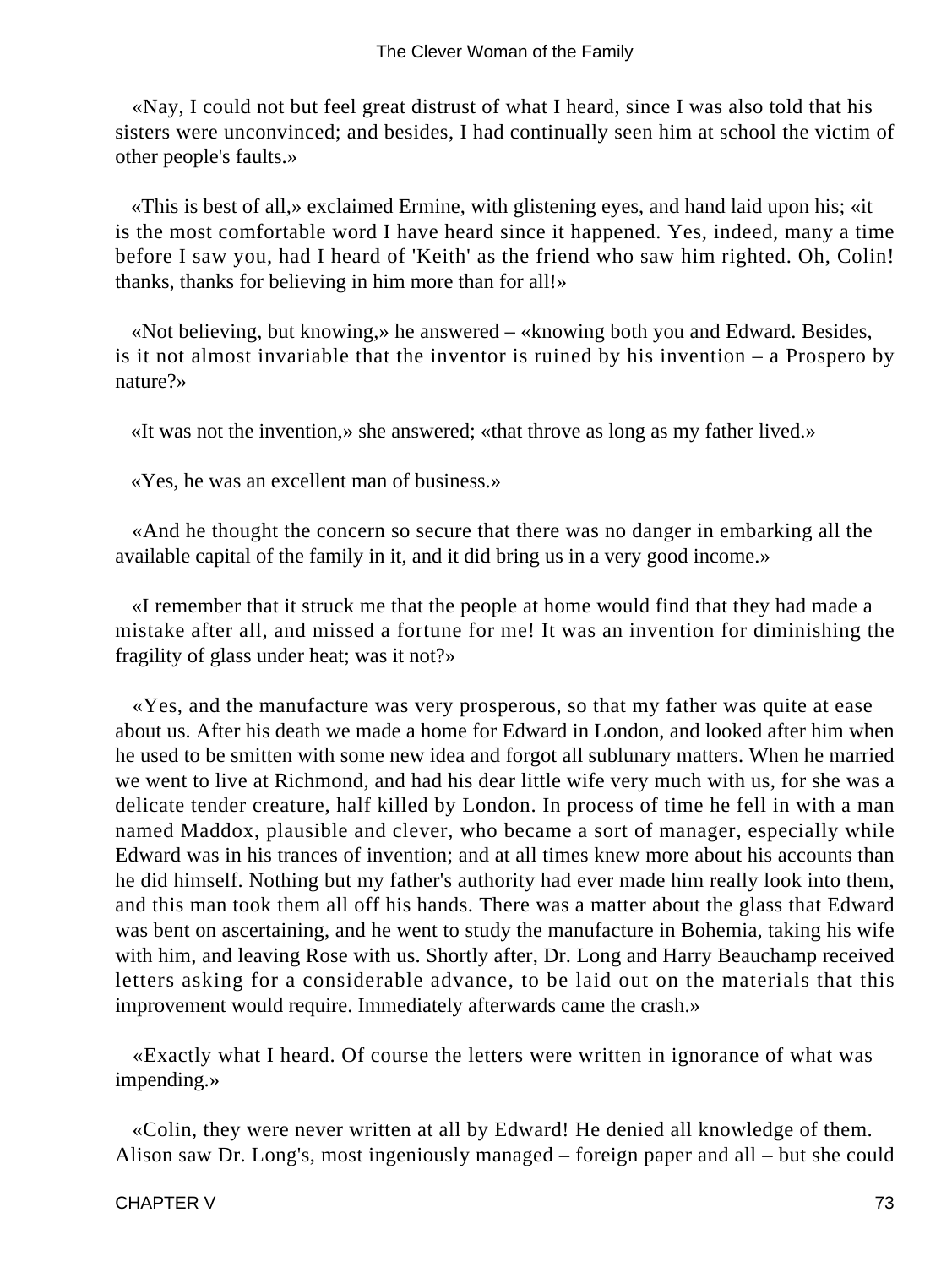swear to the forgery  $-\infty$ 

«You suspect this Maddox?»

 «Most strongly! He knew the state of the business; Edward did not. And he had a correspondence that would have enabled so ingenious a person easily to imitate Edward's letters. I do not wonder at their having been taken in; but how Julia – how Harry Beauchamp could believe – what they do believe. Oh, Colin! it will not do to think about it!»

«Oh, that I had been at home! Were no measures taken?»

 «Alas! alas! we urged Edward to come home and clear himself; but that poor little wife of his was terrified beyond measure, imagined prisons and trials. She was unable to move, and he could not leave her; she took from him an unhappy promise not to put himself in what she fancied danger from the law, and then died, leaving him a baby that did not live a day. He was too broken−hearted to care for vindicating himself, and no one−no one would do it for him!»

 Colonel Keith frowned and clenched the hand that lay in his grasp till it was absolute pain, but pain that was a relief to feel. «Madness, madness!» he said. «Miserable! But how was it at home – ? Did this Maddox stand his ground?»

 «Yes, if he had fled, all would have been clear, but he doctored the accounts his own way, and quite satisfied Dr. Long and Harry. He showed Edward's receipt for the £6000 that had been advanced, and besides, there was a large sum not accounted for, which was, of course, supposed to have been invested abroad by Edward – some said gambled away – as if he had not had a regular hatred of all sorts of games.»

 «Edward with his head in the clouds! One notion is as likely as the other. – Then absolutely nothing was done!»

 «Nothing! The bankruptcy was declared, the whole affair broken up; and certainly if every one had not known Edward to be the most heedless of men, the confusion would have justified them in thinking him a dishonest one. Things had been done in his name by Maddox that might have made a stranger think him guilty of the rest, but to those who had ever known his abstraction, and far more his real honour and uprightness, nothing could have been plainer.»

«It all turned upon his absence.»

 «Yes, he must have borne the brunt of what had been done in his name, I know; that would have been bad enough, but in a court of justice, his whole character would have been shown, and besides, a prosecution for forgery of his receipt would have shown what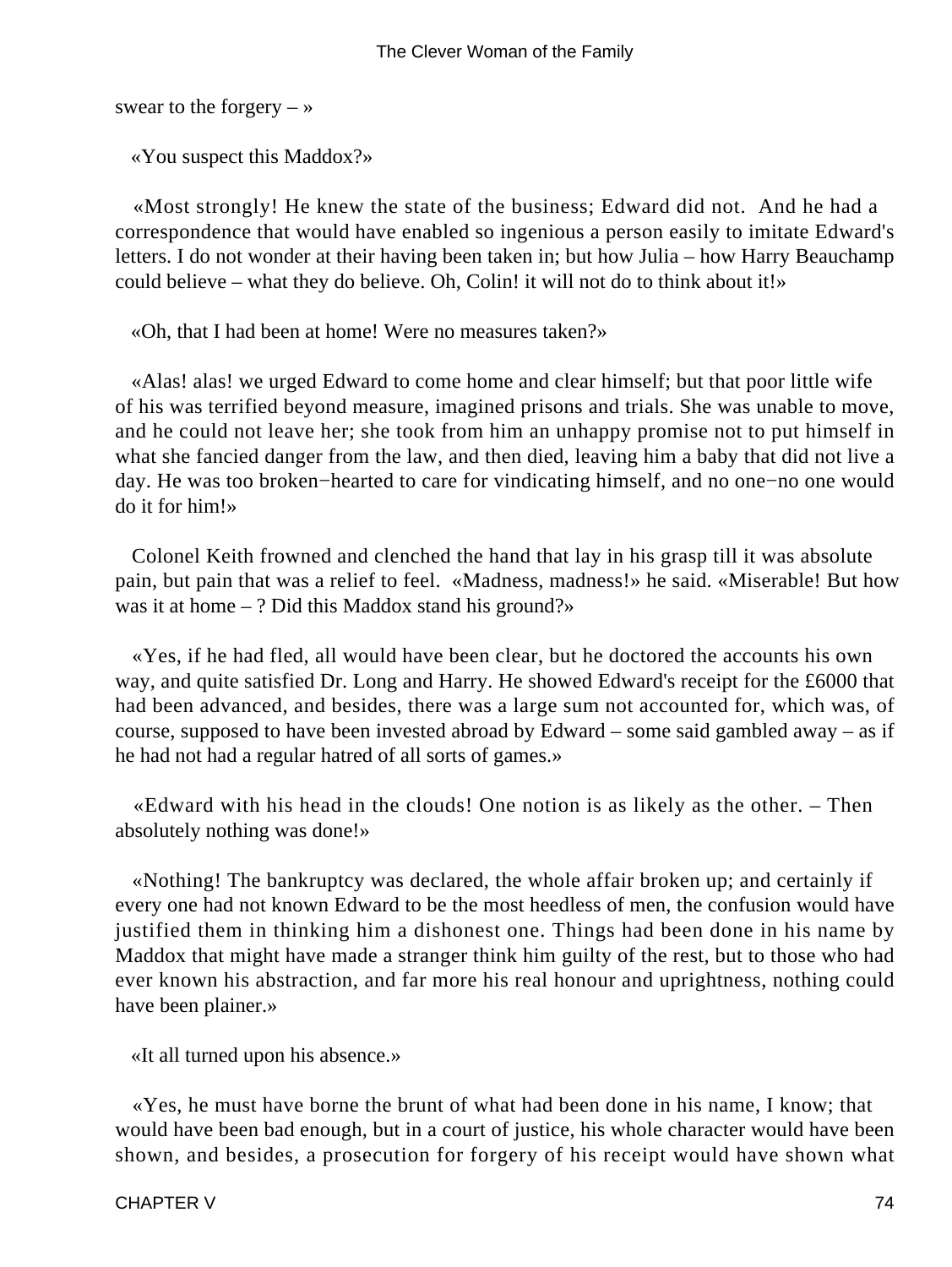Maddox was, sufficiently to exculpate him.»

«And you say the losers by the deception would not believe in it?»

«No, they only shook their heads at our weak sisterly affection.»

«I wish I could see one of those letters. Where is Maddox now?»

 «I cannot tell. He certainly did not go away immediately after the settlement of accounts, but it has not been possible to us to keep up a knowledge of his movements, or something might have turned up to justify Edward. Oh, what it is to be helpless women! You are the very first person, Colin, who has not looked at me pityingly, like a creature to be forborne with an undeniable delusion!»

 «They must be very insolent people, then, to look at that brow and eyes, and think even sisterly love could blind them,» he said. «Yes, Ermine, I was certain that unless Edward were more changed than I could believe, there must be some such explanation. You have never seen him since?»

 «No, he was too utterly broken by the loss of his wife to feel anything else. For a long time we heard nothing, and that was the most dreadful time of all! Then he wrote from a little German town, where he was getting his bread as a photographer's assistant. And since that he has cast about the world, till just now he has some rather interesting employment at the mines in the Oural Mountains, the first thing he has really seemed to like or care for.»

 «The Oural Mountains! that is out of reach. I wish I could see him. One might find some means of clearing him. What directed your suspicion to Maddox?»

 «Chiefly that the letters professed to have been sent in a parcel to him to be posted from the office. If it had been so, Edward and Lucy would certainly have written to us at the same time. I could have shown, too, that Maddox had written to me the day before to ascertain where Edward was, so as to be sure of the date. It was a little country village, and I made a blunder in copying the spelling from Lucy's writing. Ailie found that very blunder repeated in Dr. Long's letter, and we showed him that Edward did not write it so. Besides, before going abroad, Edward had lost the seal−ring with his crest, which you gave him. You remember the Saxon's head?»

 «I remember! You all took it much to heart that the engraver had made it a Saracen's head, and not a long−haired Saxon.»

 "Well, Edward had renewed the ring, and taken care to make it a Saxon. Now Ailie could get no one to believe her, but she is certain that the letter was sealed with the old Saracen not the new Saxon.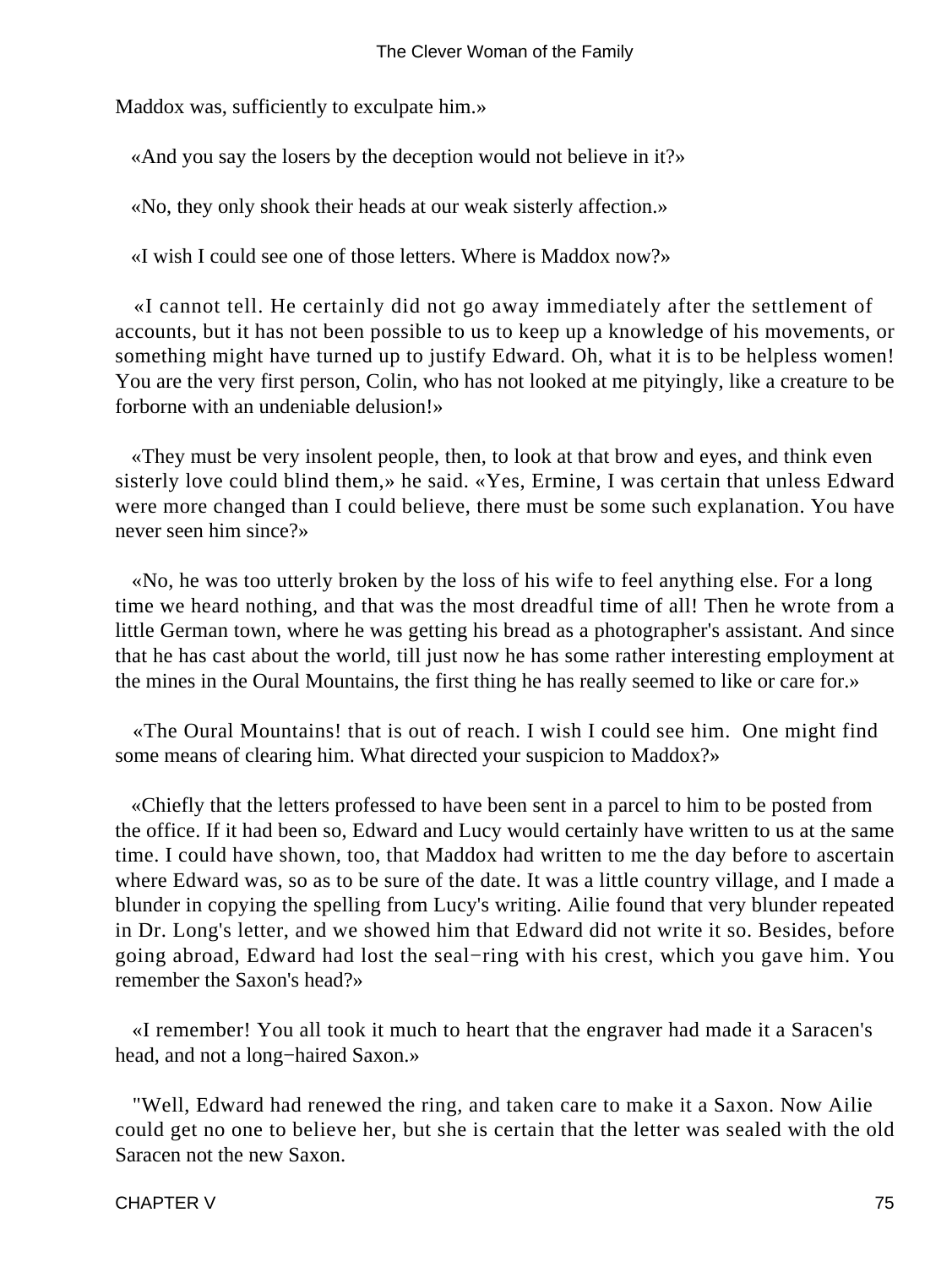But – but – if you had but been there – "

«Tell me you wished for me, Ermine.»

 «I durst not wish anything about you,» she said, looking up through a mist of tears. «And you, what fixed you here?»

 «An old servant of ours had married and settled here, and had written to us of her satisfaction in finding that the clergyman was from Hereford. We thought he would recommend Ailie as daily governess to visitors, and that Sarah would be a comfortable landlady. It has answered very well; Rose deserves her name far more than when we brought her here, and it is wonderful how much better I have been since doctors have become a mere luxury.»

«Do you, can you really mean that you are supporting yourselves?»

 «All but twenty−five pounds a year, from a legacy to us, that Mr. Beauchamp would not let them touch. But it has been most remarkable, Colin,» she said, with the dew in her eyes, "how we have never wanted our daily bread, and how happy we have been! If it had not been for Edward, this would in many ways have been our happiest time. Since the old days the little frets have told less, and Ailie has been infinitely happier and brighter since she has had to work instead of only to watch me. Ah, Colin, must I not own to having been happy?

 Indeed it was very much because peace had come when the suspense had sunk into belief that I might think of you as – , where you would not be grieved by the sight of what I am now  $-$  "

 As she spoke, a knock, not at the house, but at the room door, made them both start, and impel their chairs to a more ordinary distance, just as Rachel Curtis made her entrance, extremely amazed to find, not Mr. Touchett, but a much greater foe and rival in that unexpected quarter. Ermine, the least disconcerted, was the first to speak. «You are surprised to find a visitor here,» she said, «and indeed only now, did we find out that 'our military secretary,' as your little cousins say, was our clear old squire's nephew.»

 There was a ring of gladness in the usually patient voice that struck even Rachel, though she was usually too eager to be observant, but she was still unready with talk for the occasion, and Ermine continued: «We had heard so much of the Major before−hand, that we had a sort of Jupiter−like expectation of the coming man. I am not sure that I shall not go on expecting a mythic major!»

 Rachel, never understanding playfulness, thought this both audacious and unnecessary, and if it had come from any one else, would have administered a snub, but she felt the invalid sacred from her weapons.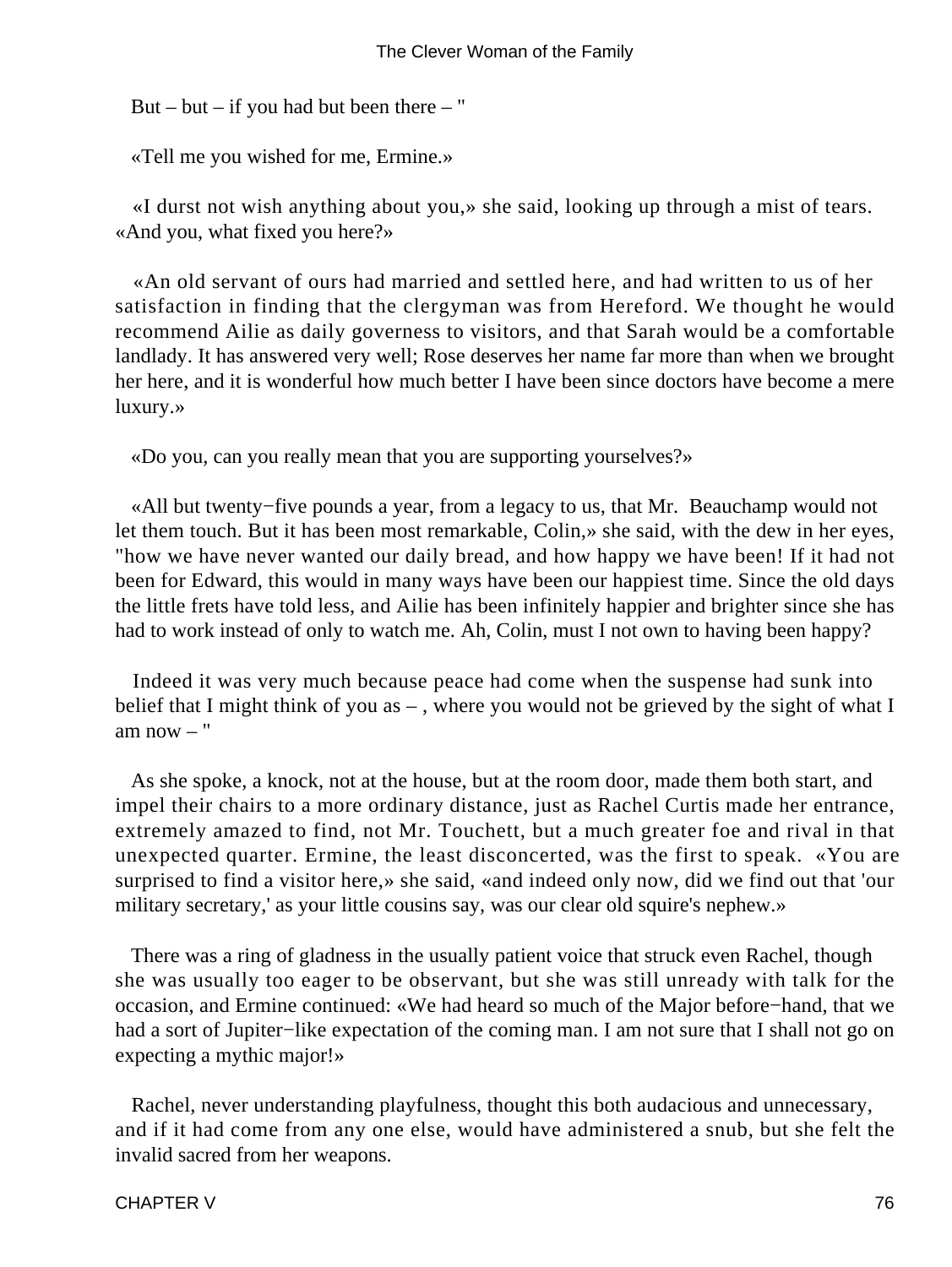«Have you ever seen the boys?» asked Colonel Keith. «I am rather proud of Conrade, my pupil; he is so chivalrous towards his mother.»

«Alison has brought down a division or two to show me. How much alike they are.»

 «Exactly alike, and excessively unruly and unmanageable,» said Rachel. «I pity your sister.»

 «More unmanageable in appearance than in reality,» said the colonel: «there's always a little trial of strength against the hand over them, and they yield when they find it is really a hand. They were wonderfully good and considerate when it was an object to keep the house quiet.»

 Rachel would not encourage him to talk of Lady Temple, so she turned to Ermine on the business that had brought her, collecting and adapting old clothes for emigrants. – It was not exactly gentlemen's pastime, and Ermine tried to put it aside and converse, but Rachel never permitted any petty consideration to interfere with a useful design, and as there was a press of time for the things, she felt herself justified in driving the intruder off the field and outstaying him. She succeeded; he recollected the desire of the boys that he should take them to inspect the pony at the «Jolly Mariner,» and took leave with – «I shall see you to−morrow.»

 «You knew him all the time!» exclaimed Rachel, pausing in her unfolding of the Master Temples' ship wardrobe. «Why did you not say so?»

«We did not know his name. He was always the 'Major.'»

 «Who, and what is he?» demanded Rachel, as she knelt before her victim, fixing those great prominent eyes, so like those of Red Riding Hood's grandmother, that Ermine involuntarily gave a backward impulse to her wheeled chair, as she answered the readiest thing that occurred to her, – «He is brother to Lord Keith of Gowan−brae.»

 «Oh,» said Rachel, kneeling on meditatively, «that accounts for it. So much the worse. The staff is made up of idle honourables.»

 «Quoth the 'Times!'» replied Ermine; «but his appointment began on account of a wound, and went on because of his usefulness – »

 «Wounded! I don't like wounded heroes,» said Rachel; «people make such a fuss with them that they always get spoilt.»

 «This was nine years ago, so you may forget it if you like,» said Ermine, diversion suppressing displeasure.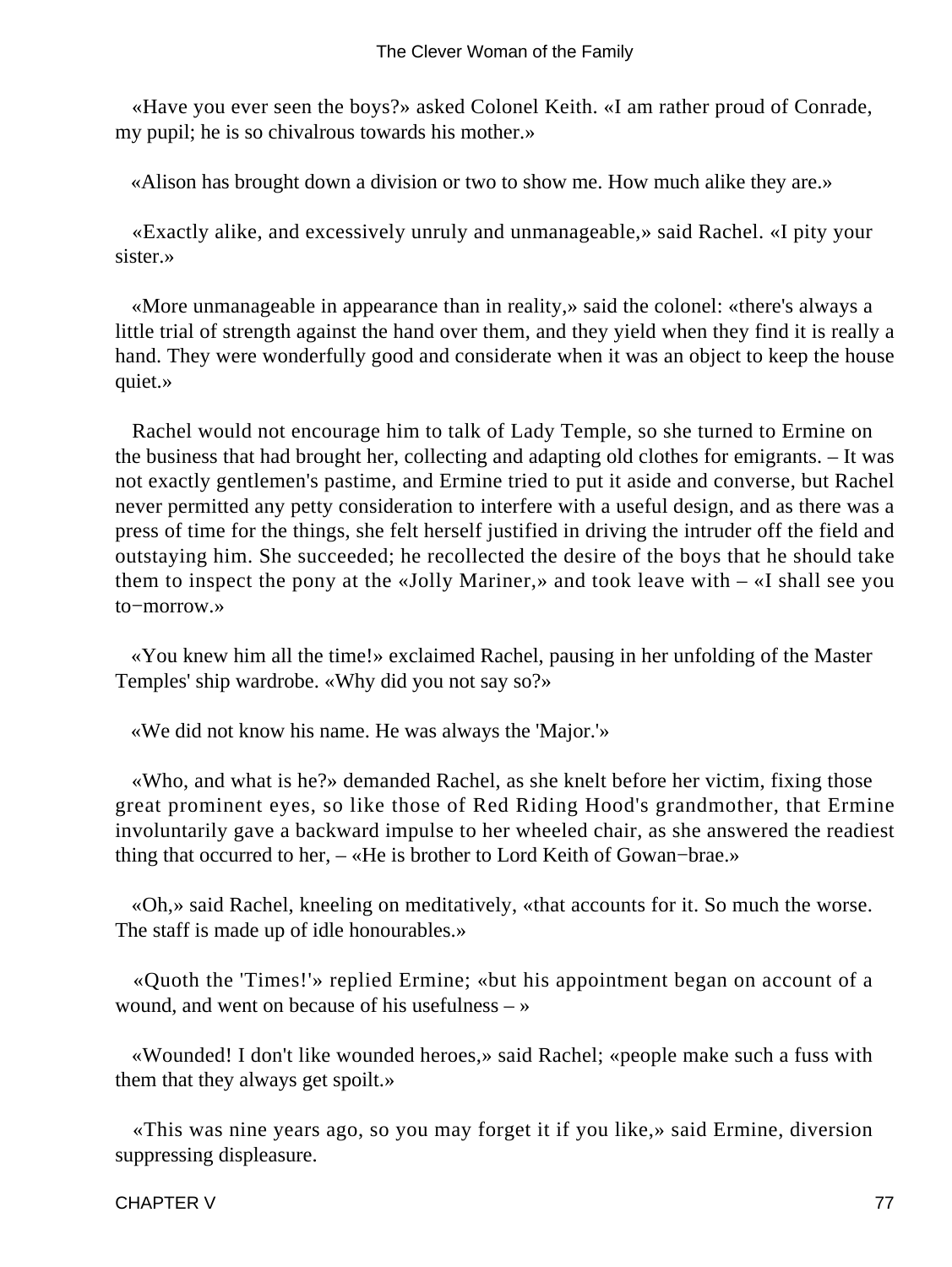«And what is your opinion of him » said Rachel, edging forward on her knees, so as to bring her inquisitorial eyes to bear more fully.

«I had not seen him for twelve years,» said Ermine, rather faintly.

 «He must have had a formed character when you saw him last. The twelve years before five−and−forty don't alter the nature.»

 «Five−and−forty! Illness and climate have told, but I did not think it was so much. He is only thirty−six – »

 «That is not what I care about,» said Rachel, «you are both of you so cautious that you tell me what amounts to nothing! You should consider how important it is to me to know something about the person in whose power my cousin's affairs are left.»

«Have you not sufficient guarantee in the very fact of her husband's confidence?»

«I don't know. A simple−hearted old soldier always means a very foolish old man.»

 «Witness the Newcomes,» said Ermine, who, besides her usual amusement in tracing Rachel's dicta to their source, could only keep in her indignation by laughing.

 «General observation,» said Rachel, not to be turned from her purpose. «I am not foolishly suspicious, but it is not pleasant to see great influence and intimacy without some knowledge of the person exercising it.»

 «I think,» said Ermine, bringing herself with difficulty to answer quietly, «that you can hardly understand the terms they are on without having seen how much a staff officer becomes one of the family.»

 «I suppose much must be allowed for the frivolity and narrowness of a military set in a colony. Imagine my one attempt at rational conversation last night. Asking his views on female emigration, absolutely he had none at all; he and Fanny only went off upon a nursemaid married to a sergeant!»

«Perhaps the bearings of the question would hardly suit mixed company.»

 «To be sure there was a conceited young officer there; for as ill luck will have it, my uncle's old regiment is quartered at Avoncester, and I suppose they will all be coming after Fanny. It is well they are no nearer, and as this colonel says he is going to Belfast in a day or two, there will not be much provocation to them to come here. Now this great event of the Major's coming is over, we will try to put Fanny upon a definite system, and I look to you and your sister as a great assistance to me, in counteracting the follies and nonsenses that her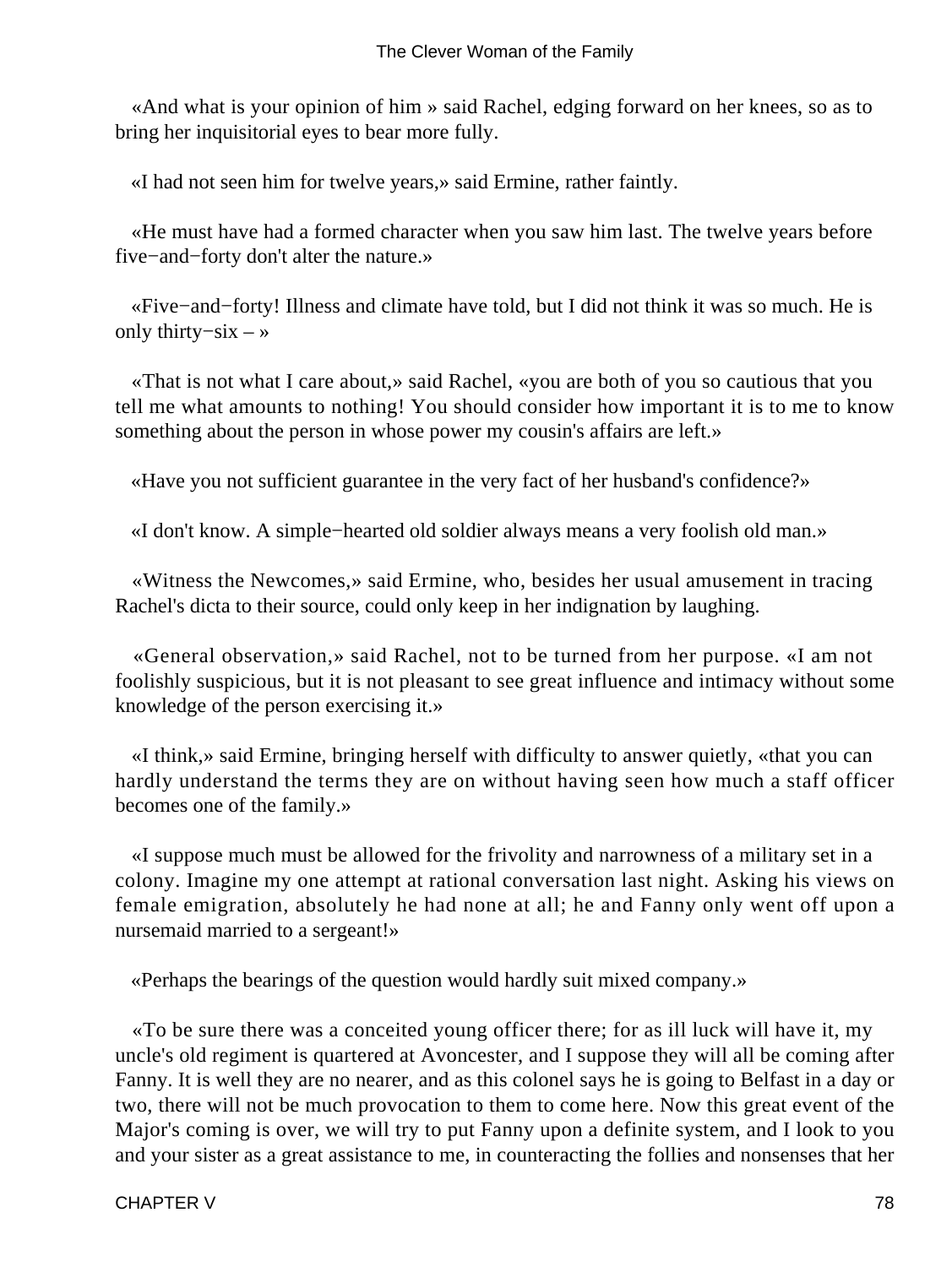situation naturally exposes her to. I have been writing a little sketch of the dangers of indecision, that I thought of sending to the 'Traveller.' It would strike Fanny to see there what I so often tell her; but I can't get an answer about my paper on 'Curatocult,' as you made me call it.»

#### «Did I!»

 «You said the other word was of two languages. I can't think why they don't insert it; but in the meantime I will bring down my 'Human Reeds,' and show them to you. I have only an hour's work on them; so I'll come to−morrow afternoon.»

 «I think Colonel Keith talked of calling again – thank you,» suggested Ermine in despair.

 «Ah, yes, one does not want to be liable to interruptions in the most interesting part. »When he is gone to Belfast – "

 «Yes, when he is gone to Belfast!» repeated Ermine, with an irresistible gleam of mirth about her lips and eyes, and at that moment Alison made her appearance. The looks of the sisters met, and read one another so far as to know that the meeting was over, and for the rest they endured, while Rachel remained, little imagining the trial her presence had been to Alison's burning heart – sick anxiety and doubt. How could it be well? Let him be loveable, let him be constant, that only rendered Ermine's condition the more pitiable, and the shining glance of her eyes was almost more than Alison could bear. So happy as the sisters had been together, so absolutely united, it did seem hard to disturb that calm life with hopes and agitations that must needs be futile; and Alison, whose whole life and soul were in her sister, could not without a pang see that sister's heart belonging to another, and not for hopeful joy, but pain and grief. The yearning of jealousy was sternly reproved and forced down, and told that Ermine had long been Colin Keith's, that the perpetrator of the evil had the least right of any one to murmur that her own monopoly of her sister was interfered with; that she was selfish, unkind, envious; that she had only to hate herself and pray for strength to bear the punishment, without alloying Ermine's happiness while it lasted. How it could be so bright Alison knew not, but so it was she recognised by every tone of the voice, by every smile on the lip, by even the upright vigour with which Ermine sat in her chair and undertook Rachel's tasks of needlework.

 And yet, when the visitor rose at last to go, Alison was almost unwilling to be alone with her sister, and have that power of sympathy put to the test by those clear eyes that were wont to see her through and through. She went with Rachel to the door, and stood taking a last instruction, hearing it not at all, but answering, and relieved by the delay, hardly knowing whether to be glad or not that when she returned Rose was leaning on the arm of her aunt's chair with the most eager face. But Rose was to be no protection, for what was passing between her and her aunt?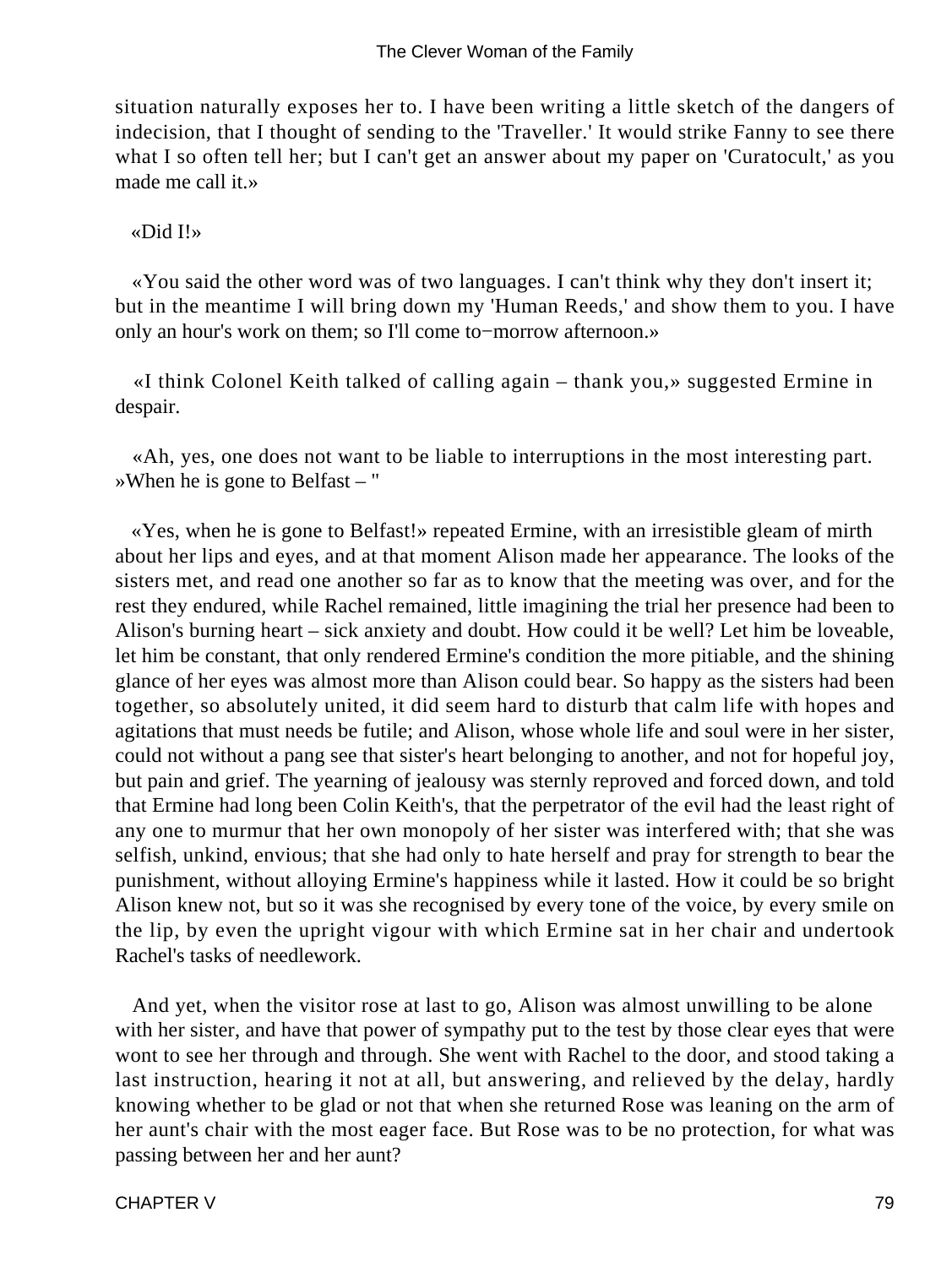«0 auntie, I am go glad he is coming back. He is just like the picture you drew of Robert Bruce for me. And he is so kind. I never saw any gentleman speak to you in such: a nice soft voice.»

 Alison had no difficulty in smiling as Ermine stroked the child's hair, kissed her, and looked up with an arch, blushing, glittering face that could not have been brighter those long twelve years ago.

 And then Rose turned round, impatient to tell her other aunt her story. «0 aunt Ailie, we have had such a gentleman here, with a great brown beard like a picture. And he is papa's old friend, and kissed me because I am papa's little girl, and I do like him so very much. I went where I could look at him in the garden, when you sent me out, aunt Ermine.»

 «You did, you monkey ?» said Ermine, laughing, and blushing again. «What will you do if I send you out next time? No, I won't then, my dear, for all the time, I should like you to see him and know him.»

«Only, if you want to talk of anything very particular,» observed Rose.

 «I don't think I need ask many questions,» said Alison, smiling being happily made very easy to her. «Dear Ermine, I see you are perfectly satisfied – »

 «0 Ailie, that is no word for it! Not only himself, but to find him loving Rose for her father's sake, undoubting of him through all. Ailie, the thankfulness of it is more than one can bear.»

«And he is the same?» said Alison.

 «The same – no, not the same. It is more, better, or I am able to feel it more. It was just like the morrow of the day he walked down the lane with me and gathered honeysuckles, only the night between has been a very, very strange time.»

«I hope the interruption did not come very soon.»

 «I thought it was directly, but it could not have been so soon, since you are come home. We had just had time to tell what we most wanted to know, and I know a little more of what he is. I feel as if it were not only Colin again, but ten times Colin. 0 Ailie, it must be a little bit like the meetings in heaven!»

«I believe it is so with you,» said Alison, scarcely able to keep the tears from her eyes.

 «After sometimes not daring to dwell on him, and then only venturing because I thought he must be dead, to have him back again with the same looks, only deeper – to find that he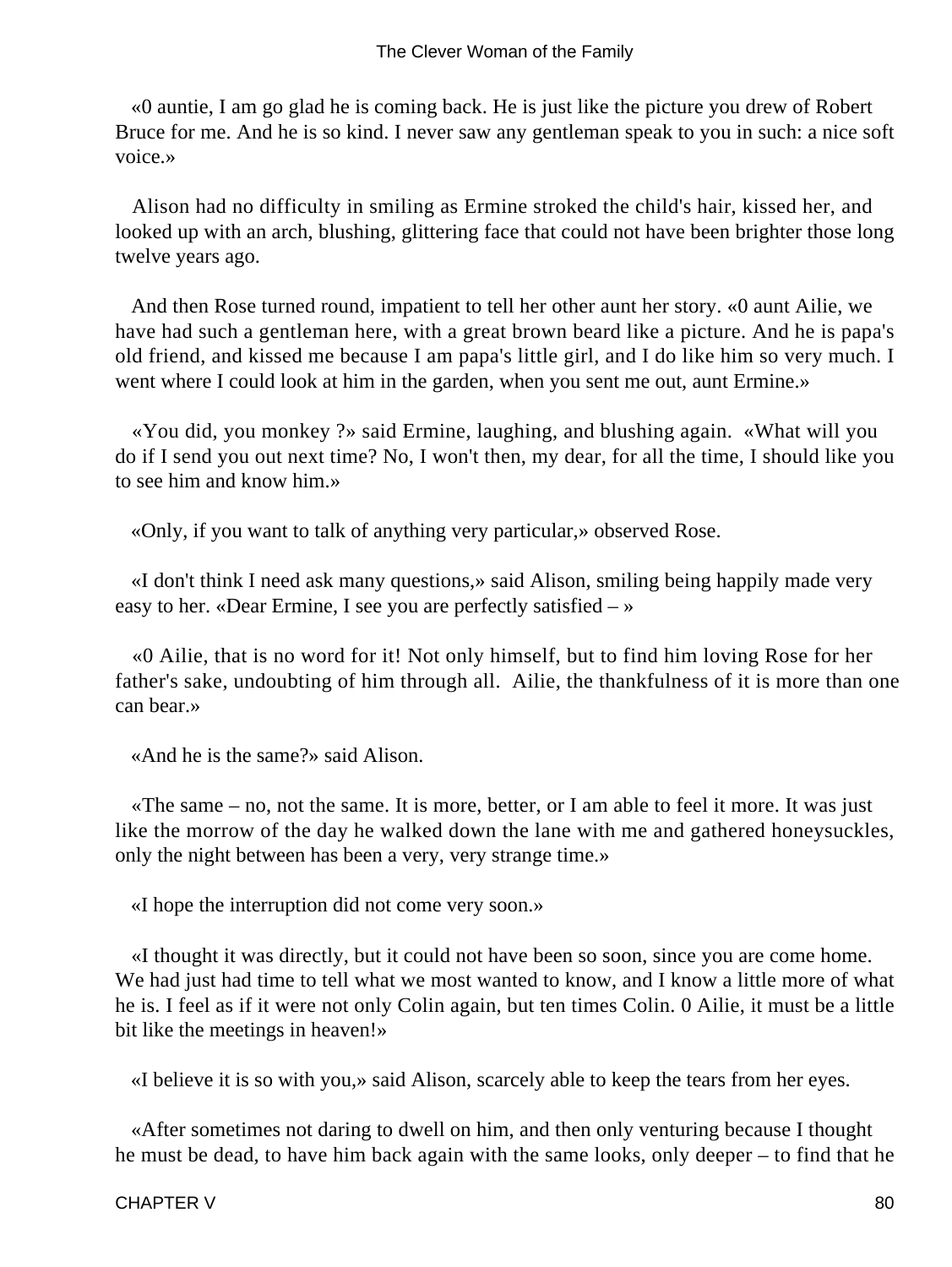clung to those weeks so long ago, and, above all, that there was not one cloud, one doubt about the troubles – Oh, it is too, too much.»

 Ermine lent back with clasped hands. She was like one weary with happiness, and lain to rest in the sense of newly−won peace. She said little more that evening, and if spoken to, seemed like one wakened out of a dream, so that more than once she laughed at herself, begged her sister's pardon, and said that it seemed to her that she could not hear anything for the one glad voice that rang in her ear, «Colin is come home.» That was sufficient for her, no need for any other sympathy, felt Alison, with another of those pangs crushed down. Then wonder came – whether Ermine could really contemplate the future, or if it were absolutely lost in the present?

 Colonel Keith went back to be seized by Conrade and Francis, and walked off to the pony inspection, the two boys, on either side of him, communicating to him the great grievance of living in a poky place like this, where nobody had ever been in the army, nor had a bit of sense, and Aunt Rachel was always bothering, and trying to make mamma think that Con told stories.

«I don't mind that,» said Conrade, stoutly; «let her try!»

«Oh, but she wanted mamma to shut you up,» added Francis.

 «Well, and mamma knows better,» said Conrade, «and it made her leave off teaching me, so it was lucky. But I don't mind that; only don't you see, Colonel, they don't know how to treat mamma! They go and bully her, and treat her like – like a subaltern, till I hate the very sight of it.»

«My boy,» said the Colonel, who had been giving only half attention;

 «you must make up your mind to your mother not being at the head of everything, as she used to be in your father's time. She will always be respected, but you must look to yourself as you grow up to make a position tor her!»

 «I wish I was grown up!» sighed Conrade; «how I would give it to Aunt Rachel! But why must we live here to have her plaguing us?»

 Questions that the Colonel was glad to turn aside by moans of the ponies, and by a suggestion that, if a very quiet one were found, and if Conrade would be very careful, mamma might, perhaps, go out riding with them. The motion was so transcendant that, no sooner had the ponies been seen, than the boys raced home, and had communicated it at the top of their voices to mamma long before their friend made his appearance. Lady Temple was quite startled at the idea. «Dear papa,» as she always called her husband, «had wished her to ride, but she had seldom done so, and now – » The tears came into her eyes.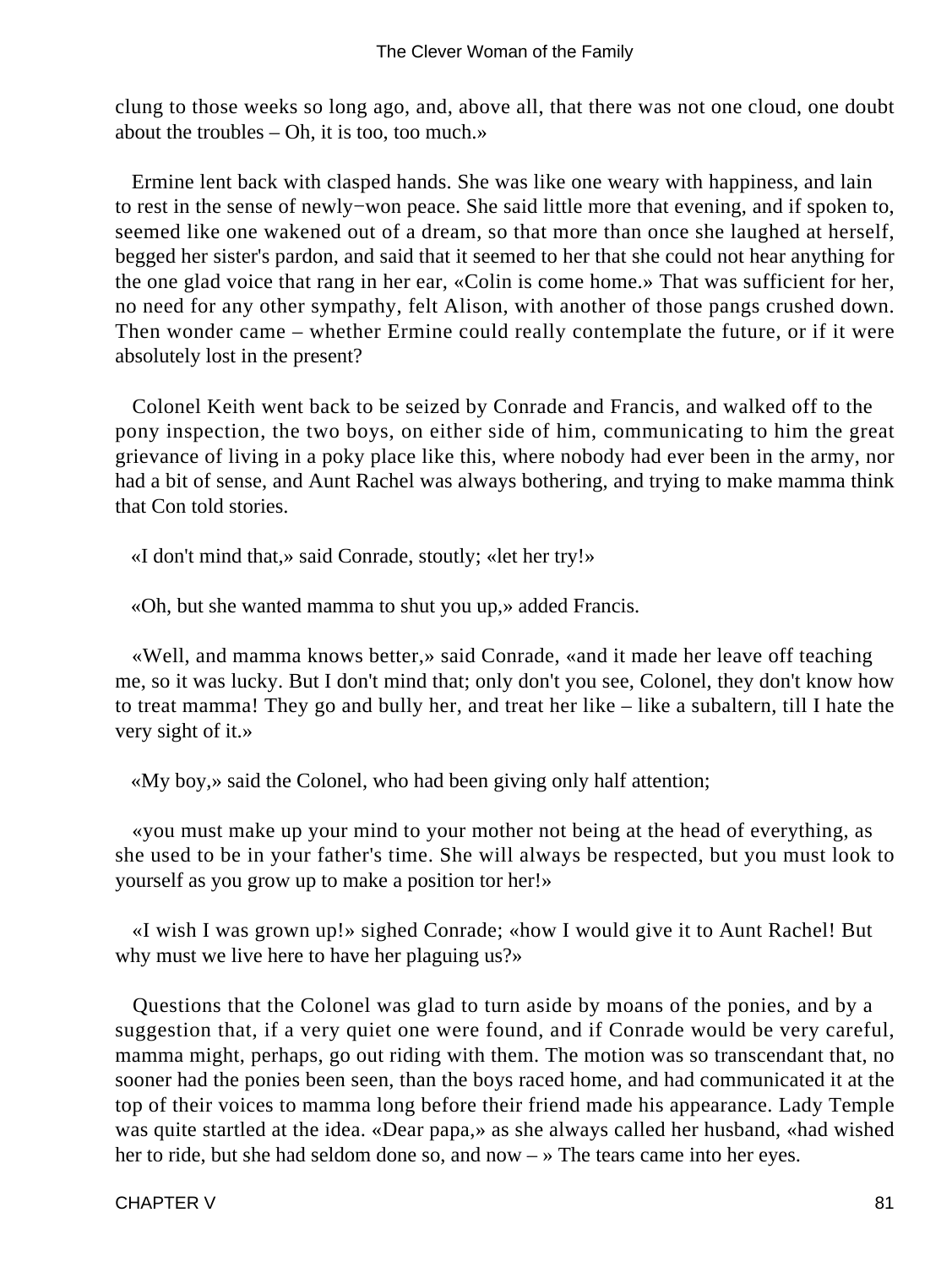«I think you might,» said the Colonel, gently; «I could find you a quiet animal, and to have you with Conrade would be such a protection to him,» he added, as the boys had rushed out of the room.

 «Yes; perhaps, dear boy. But I could not begin alone; it is so long since I rode. Perhaps when you come back from Ireland.»

«I am not going to Ireland.»

 «I thought you said – » said Fanny looking up surprised; «I am very glad! But if you wished to go, pray don't think about us! I shall learn to manage in time, and I cannot bear to detain you.»

 «You do not detain me,» he said, sitting down by her; «I have found what I was going in search of, and through your means.»

 «What – what do you mean! You were going to see Miss Williams this afternoon, I thought!»

 «Yes, and it was she whom I was seeking.» He paused, and added slowly, as if merely for the sake of dwelling on the words, «I have found her!»

«Miss Williams!» said Fanny, with perplexed looks.

 «Miss Williams! – my Ermine whom I had not seen since the day after her accident, when we parted as on her deathbed!»

 «That sister! Oh, poor thing, I am so glad! But I am sorry!» cried the much confused Fanny, in a breath; «were not you very much shocked?»

 «I had never hoped to see her face in all its brightness again,» he said. «Twelve years! It is twelve years that she has suffered, and of late she has been brought to this grievous state of poverty, and yet the spirit is as brave and cheerful as ever! It looks out of the beautiful eyes – more beautiful than when I first saw them, – I could see and think of nothing else!»

«Twelve years!» repeated Fanny; «is it so long since you saw her?»

 «Almost since I heard of her! She was like a daughter to my aunt at Beauchamp, and her brother was my schoolfellow. For one summer, when I was quartered at Hertford, I was with her constantly, but my family would not even hear of the indefinite engagement that was all we could have looked to, and made me exchange into the −th.»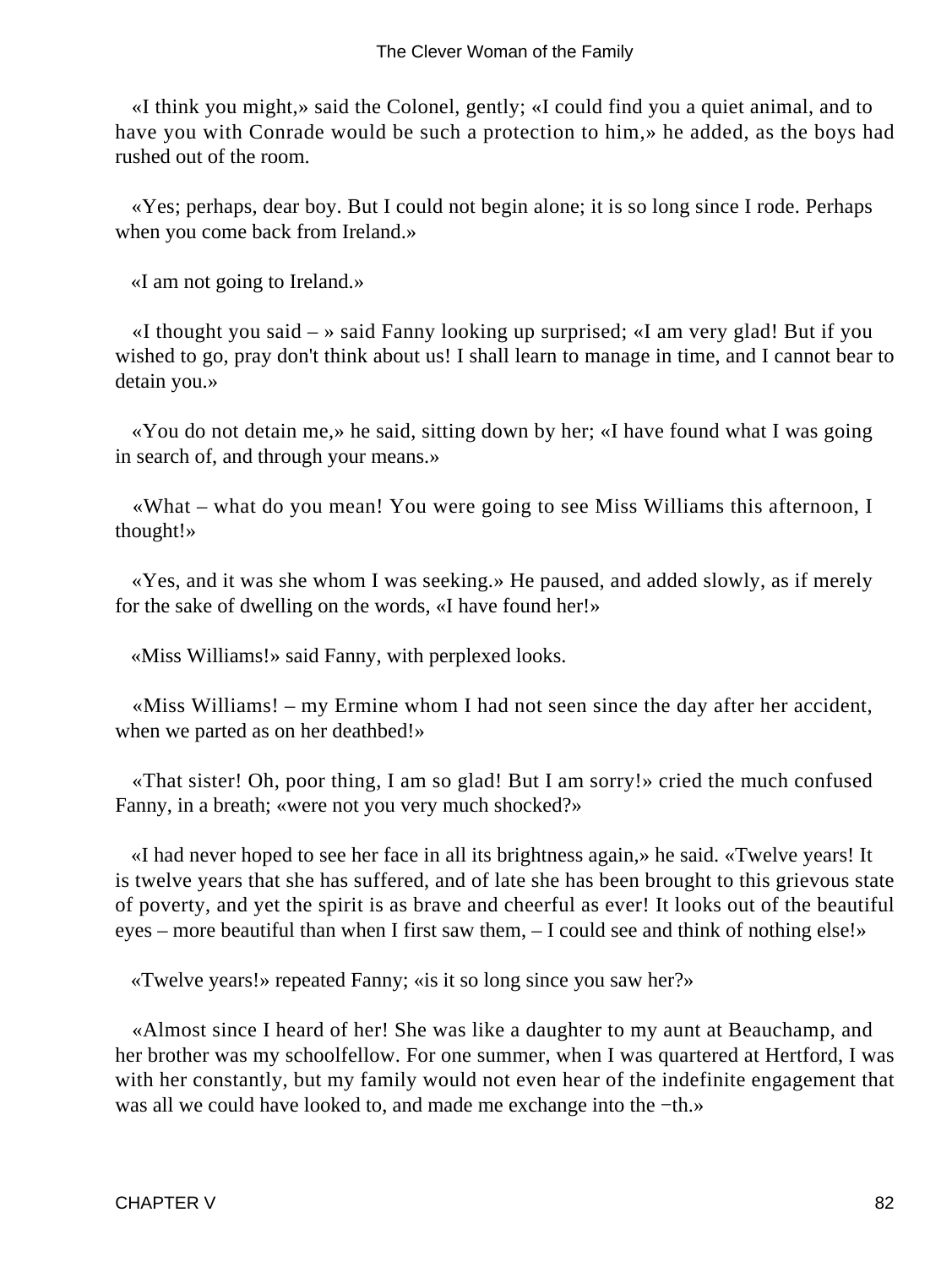«Ah! that was the way we came to have you! I must tell you, dear Sir Stephen always guessed. Once when he had quite vexed poor mamma by preventing her from joking you in her way about young ladies, he told me that once, when he was young, he had liked some one who died or was married, I don't quite know which, and he thought it was the same with you, from something that happened when you withdrew your application for leave after your wound.»

 «Yes! it was a letter from home, implying that my return would be accepted as a sign that I gave her up. So that was an additional instance of the exceeding kindness that I always received.»

 And there was a pause, both much affected by the thought of the good old man's ever ready consideration. At last Fanny said, «I am sure it was well for us! What would he have done without you? – and,» she added, «do you really mean that you never heard of her all these years?»

 «Never after my aunt's death, except just after we went to Melbourne, when I heard in general terms of the ruin of the family and the false imputation on their brother.»

 «Ah! I remember that you did say something about going home, and Sir Stephen was distressed, and mamma and I persuaded you because we saw he would have missed you so much, and mamma was quite hurt at your thinking of going. But if you had only told him your reason, he would never have thought of standing in your way.»

 «I know he would not, but I saw he could hardly find any one else just then who knew his ways so well. Besides, there was little use in going home till I had my promotion, and could offer her a home; and I had no notion how utter the ruin was, or that she had lost so much. So little did I imagine their straits that, but for Alison's look, I should hardly have inquired even on hearing her name.»

 «How very curious – how strangely things come round!» said Fanny; then with a start of dismay, «but what shall I do? Pray, tell me what you would like. If I might only keep her a little while till I can find some one else, though no one will ever be so nice, but indeed I would not for a moment, if you had rather not.»

 «Why so? Alison is very happy with you, and there can be no reason against her going on.»

 «Oh!» cried Lady Temple, with an odd sound of satisfaction, doubt, and surprise, «but I thought you would not like it.»

 «I should like, of course, to set them all at ease, but as I can do no more than make a home for Ermine and her niece, I can only rejoice that Alison is with you.»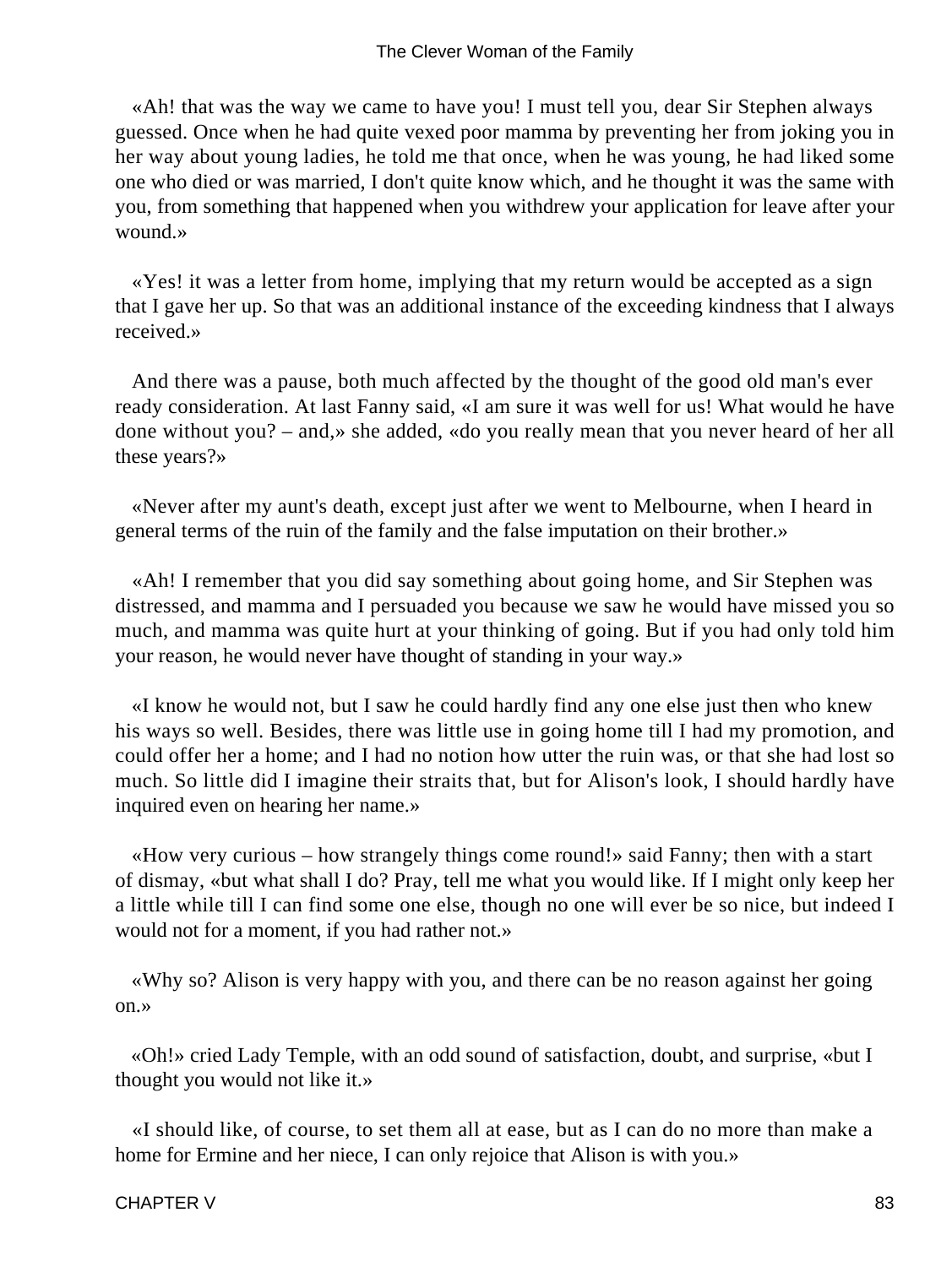«But your brother!»

 «If he does not like it, he must take the consequence of the utter separation he made my father insist on,» said the Colonel sternly. «For my own part, I only esteem both sisters the more, if that were possible, for what they have done for themselves.»

 «Oh! that is what Rachel would like! She is so fond of the sick – I mean of your – Miss Williams. I suppose I may not tell her yet.»

 «Not yet, if you please. I have scarcely had time as yet to know what Ermine wishes, but I could not help telling you.»

 «Thank you – I am so glad,» she said, with sweet earnestness, holding out her hand in congratulation. «When may I go to her? I should like for her to come and stay here. Do you think she would?»

 «Thank you, I will see. I know how kind you would be – indeed, have already been to her.»

 «And I am so thankful that I may keep Miss Williams! The dear boys never were so good. And perhaps she may stay till baby is grown up. Oh! how long it will be first!»

 «She could not have a kinder friend,» said the Colonel, smiling, and looking at his watch.

 «Oh, is it time to dress? It is very kind of my dear aunt; but I do wish we could have stayed at home to−night. It is so dull for the boys when I dine out, and I had so much to ask you. One thing was about that poor little Bessie Keith. Don't you think I might ask her down here, to be near her brother?»

 «It would be a very kind thing in you, and very good for her, but you must be prepared for rather a gay young lady.»

 «Oh, but she would not mind my not going out. She would have Alick, you know, and all the boys to amuse her; but, if you think it would be tiresome for her, and that she would not be happy, I should be very sorry to have her, poor child.»

 «I was not afraid for her,» said Colonel Keith, smiling, «but of her being rather too much for you.»

 «Rachel is not too much for me,» said Fanny, «and she and Grace will entertain Bessie, and take her out. But I will talk to Alick. He spoke of coming to−morrow. And don't you think I might ask Colonel and Mrs. Hammond to spend a day? They would so like the sea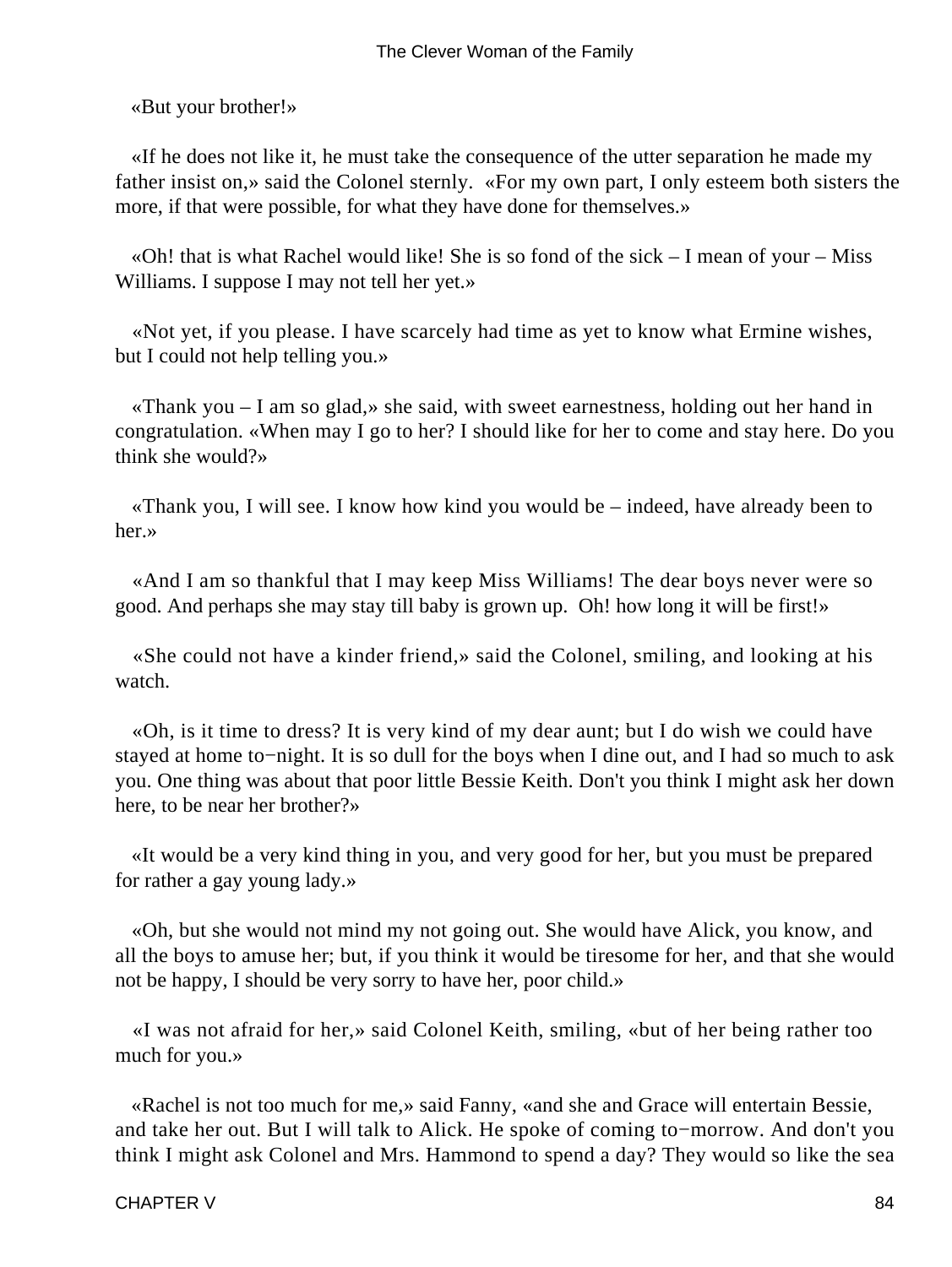for the children.»

«Certainly.»

 «Then perhaps you would write – oh, I forgot,» colouring up, «I never can forget the old days, it seems as if you were on the staff still.»

 «I always am on yours, and always hope to be,» he said, smiling, «though I am afraid I can't write your note to the Hammonds for you.»

 «But you won't go away,» she said. «I know your time will be taken up, and you must not let me or the boys be troublesome; but to have you here makes me so much less lost and lonely. And I shall have such a friend in your Erminia. Is that her name?»

 «Ermine, an old Welsh name, the softest I ever heard. Indeed it is dressing time,» added Colonel Keith, and both moved away with the startled precision of members of a punctual military household, still feeling themselves accountable to somebody.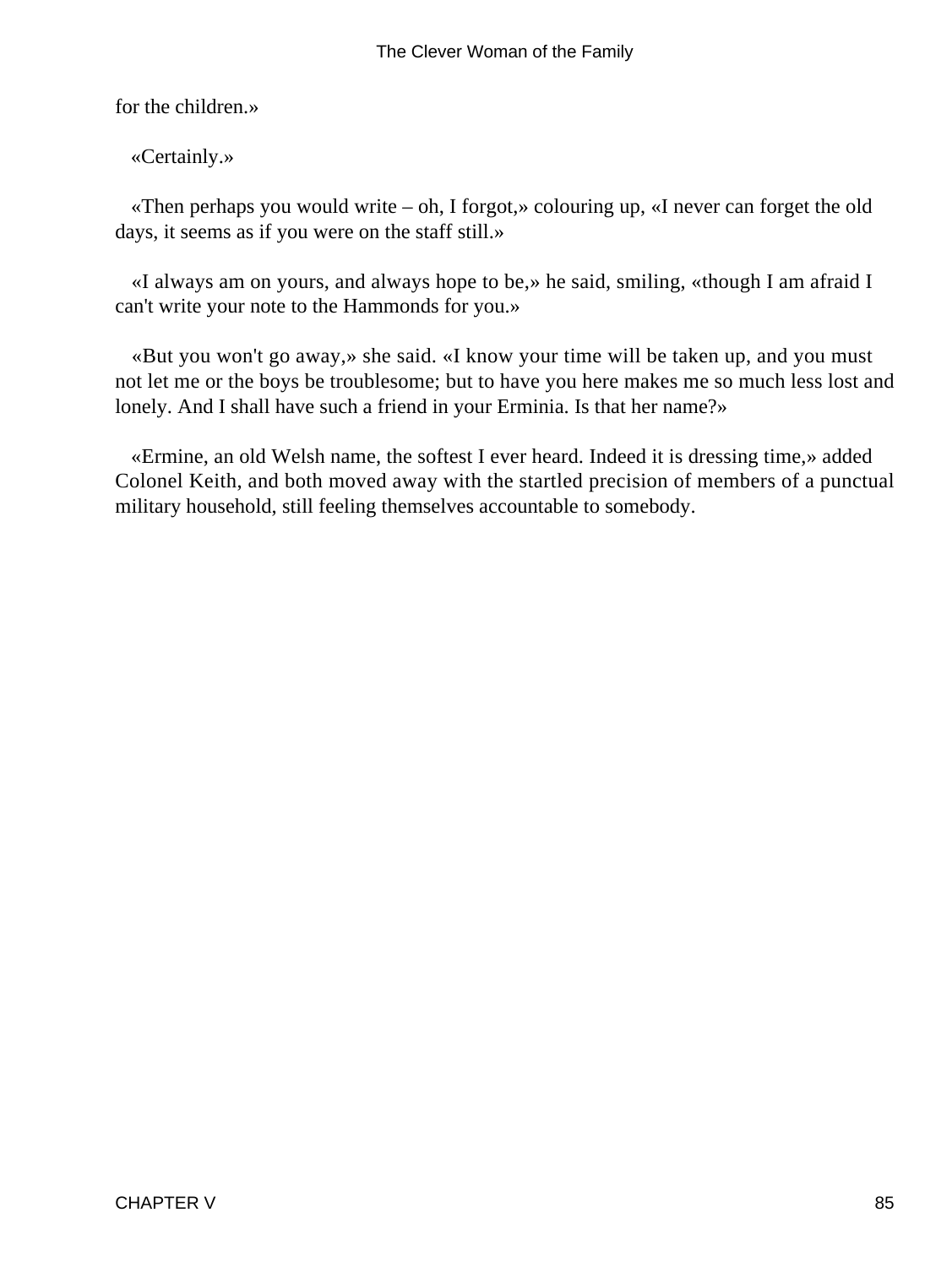## **[CHAPTER VI](#page-416-0)**

#### *E*RMINE'S **RESOLUTION**

"For as his hand the weather steers,

So thrive I best 'twixt joys and tears,

And all the year have some green ears." – H. VAUGHAN.

 Alison had not been wrong in her presentiment that the second interview would be more trying than the first. The exceeding brightness and animation of Ermine's countenance, her speaking eyes, unchanged complexion, and lively manner – above all, the restoration of her real substantial self – had so sufficed and engrossed Colin Keith in the gladness of their first meeting that he had failed to comprehend her helpless state; and already knowing her to be an invalid, not entirely recovered from her accident, he was only agreeably surprised to see the beauty of face he had loved so long, retaining all its vivacity of expression. And when he met Alison the next morning with a cordial brotherly greeting and inquiry for her sister, her «Very well,» and «not at all the worse for the excitement,» were so hearty and ready that he could not have guessed that «well» with Ermine meant something rather relative than positive. Alison brought him a playful message from her, that since he was not going to Belfast, she should meet him with a freer conscience if he would first give her time for Rose's lessons, and, as he said, he had lived long enough with Messrs. Conrade and Co. to acknowledge the wisdom of the message. But Rose had not long been at leisure to look out for him before he made his appearance, and walked in by right, as one at home; and sitting down in his yesterday's place, took the little maiden on his knee, and began to talk to her about the lessons he had been told to wait for. What would she have done without them? He knew some people who never could leave the house quiet enough to hear one's−self speak if they were deprived of lessons. Was that the way with her? Rose laughed like a creature, her aunt said, «to whom the notion of noise at play was something strange and ridiculous; necessity has reduced her to Jacqueline Pascal's system with her pensionnaires, who were allowed to play one by one without any noise.»

 «But I don't play all alone,» said Rose; «I play with you, Aunt Ermine, and with Violetta.»

 And Violetta speedily had the honour of an introduction, very solemnly gone through, in due form; Ermine, in the languid sportiveness of enjoyment of his presence and his kindness to the child, inciting Rose to present Miss Violetta Williams to Colonel Keith, an introduction that he returned with a grand military salute, at the same time as he shook the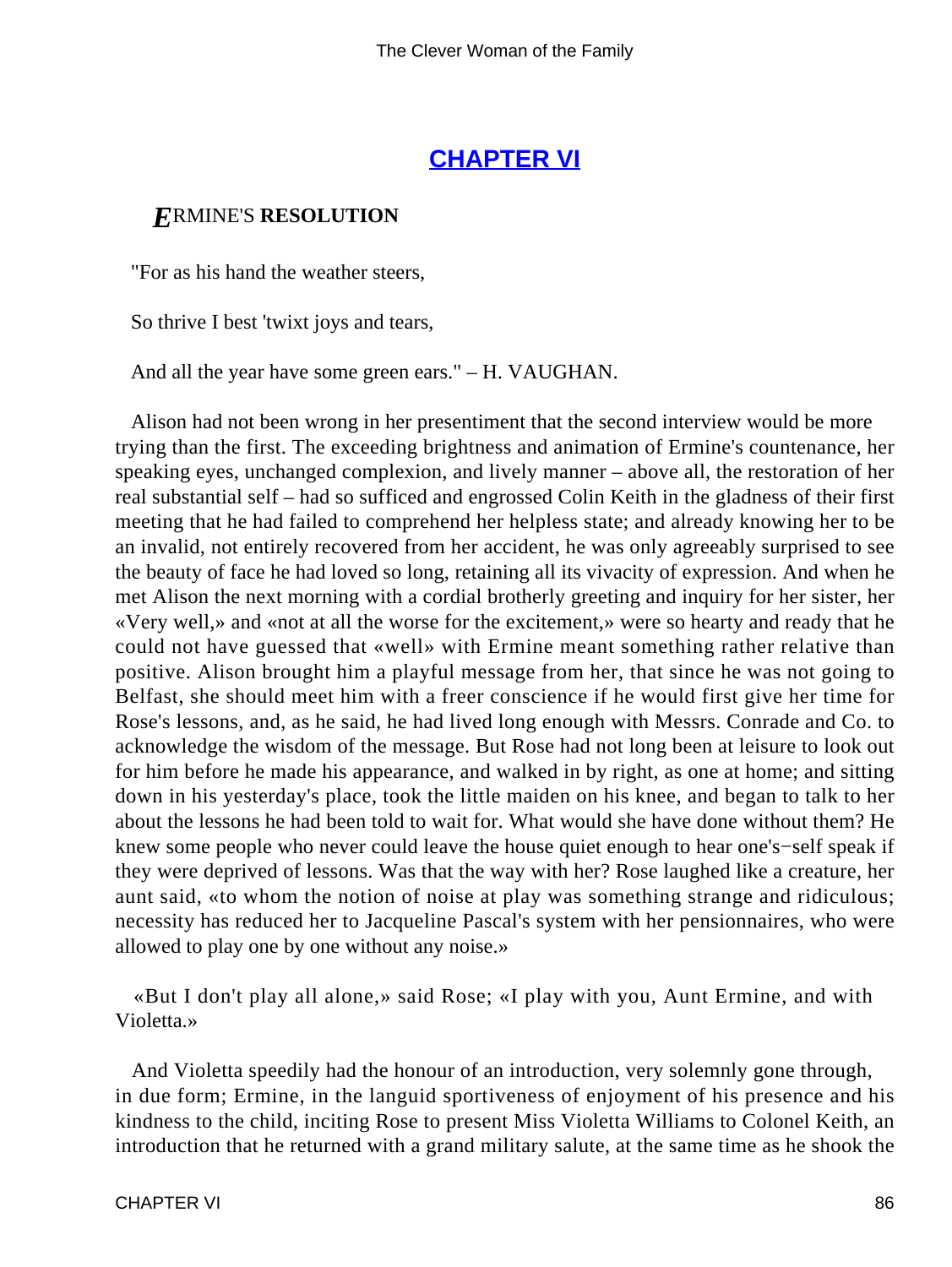doll's inseparable fingers. «Well, Miss Violetta, and Miss Rose, when you come to live with me, I shall hope for the pleasure of teaching you to make a noise.»

«What does he mean?» said Rose, turning round amazed upon her aunt.

«I am afraid he does not quite know,» said Ermine, sadly.

 «Nay, Ermine,» said he, turning from the child, and bending over her, «you are the last who should say that. Have I not told you that there is nothing now in our way – no one with a right to object, and means enough for all we should wish, including her  $-$  ? What is the matter?» he added, startled by her look.

«Ah, Colin! I thought you knew  $-\infty$ 

«Knew what, Ermine?» with his brows drawn together.

 «Knew – what I am,» she said; «knew the impossibility. What, they have not told you? I thought I was the invalid, the cripple, with every one.»

 «I knew you had suffered cruelly; I knew you were lame,» he said, breathlessly; «but – what  $-$  »

 «It is more than lame,» she said. «I should be better off if the fiction of the Queens of Spain were truth with me. I could not move from this chair without help. Oh, Colin! poor Colin! it was very cruel not to have prepared you for this!» she added, as he gazed at her in grief and dismay, and made a vain attempt to find the voice that would not come. «Yes, indeed it is so,» she said; «the explosion, rather than the fire, did mischief below the knee that poor nature could not repair, and I can but just stand, and cannot walk at all.»

«Has anything been done – advice?» he murmured.

 «Advice upon advice, so that I felt at the last almost a compensation to be out of the way of the doctors. No, nothing more can be done; and now that one is used to it, the snail is very comfortable in its shell. But I wish you could have known it sooner!» she added, seeing him shade his brow with his hand, overwhelmed.

«What you must have suffered!» he murmured.

 «That is all over long ago; every year has left that further behind, and made me more content. Dear Colin, for me there is nothing to grieve.»

 He could not control himself, rose up, made a long stride, and passed through the open window into the garden.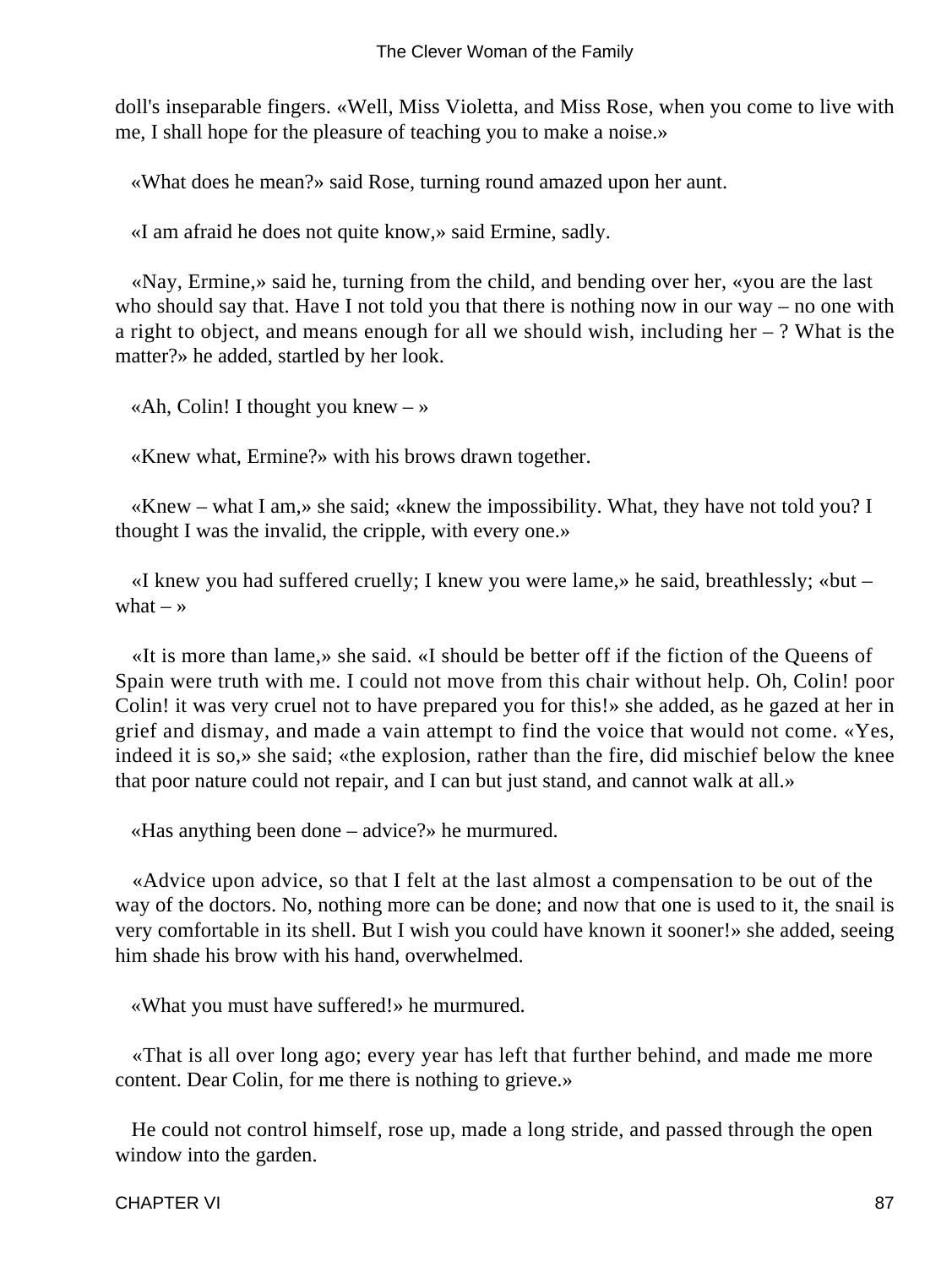«Oh, if I could only follow him,» gasped Ermine, joining her hands and looking up.

 «Is it because you can't walk?» said Rose, somewhat frightened, and for the first time beginning to comprehend that her joyous−tempered aunt could be a subject for pity.

 «Oh! this was what I feared!» sighed Ermine. «Oh, give us strength to go through with it.» Then becoming awake to the child's presence – «A little water, if you please, my dear.» Then, more composedly, «Don't be frightened, my Rose; you did not know it was such a shock to find me so laid by  $-\infty$ 

 «He is in the garden walking up and down,» said Rose. «May I go and tell him how much merrier you always are than Aunt Ailie?»

 Poor Ermine felt anything but merry just then, but she had some experience of Rose's powers of soothing, and signed assent. So in another second Colonel Keith was met in the hasty, agonized walk by which he was endeavouring to work off his agitation, and the slender child looked wistfully up at him from dark depths of half understanding eyes – «Please, please don't be so very sorry,» she said. «Aunt Ermine does not like it. She never is sorry for herself  $-$  »

«Have I shaken her – distressed her?» he asked, anxiously.

 «She doesn't like you to be sorry,» said Rose, looking up. «And, indeed, she does not mind it; she is such a merry aunt! Please, come in again, and see how happy we always are – »

 The last words were spoken so near the window that Ermine caught them, and said, «Yes, come in, Colin, and learn not to grieve for me, or you will make me repent of my selfish gladness yesterday.»

 «Not grieve!» he exclaimed, «when I think of the beautiful vigorous being that used to be the life of the place – » and he would have said more but for a deprecating sign of the hand.

 «Well,» she said, half smiling, «it is a pity to think even of a crushed butterfly; but indeed, Colin, if you can bear to listen to me, I think I can show you that it all has been a blessing even by sight, as well as, of course, by faith. Only remember the unsatisfactoriness of our condition – the never seeing or hearing from one another after that day when Mr. Beauchamp came down on us. Did not the accident win for us a parting that was much better to remember than that state of things? Oh, the pining, weary feel as if all the world had closed on me! I do assure you it was much worse than anything that came after the burn. Yes, if I had been well and doing like others, I know I should have fretted and wearied, pined myself ill perhaps, whereas I could always tell myself that every year of your absence

CHAPTER VI 88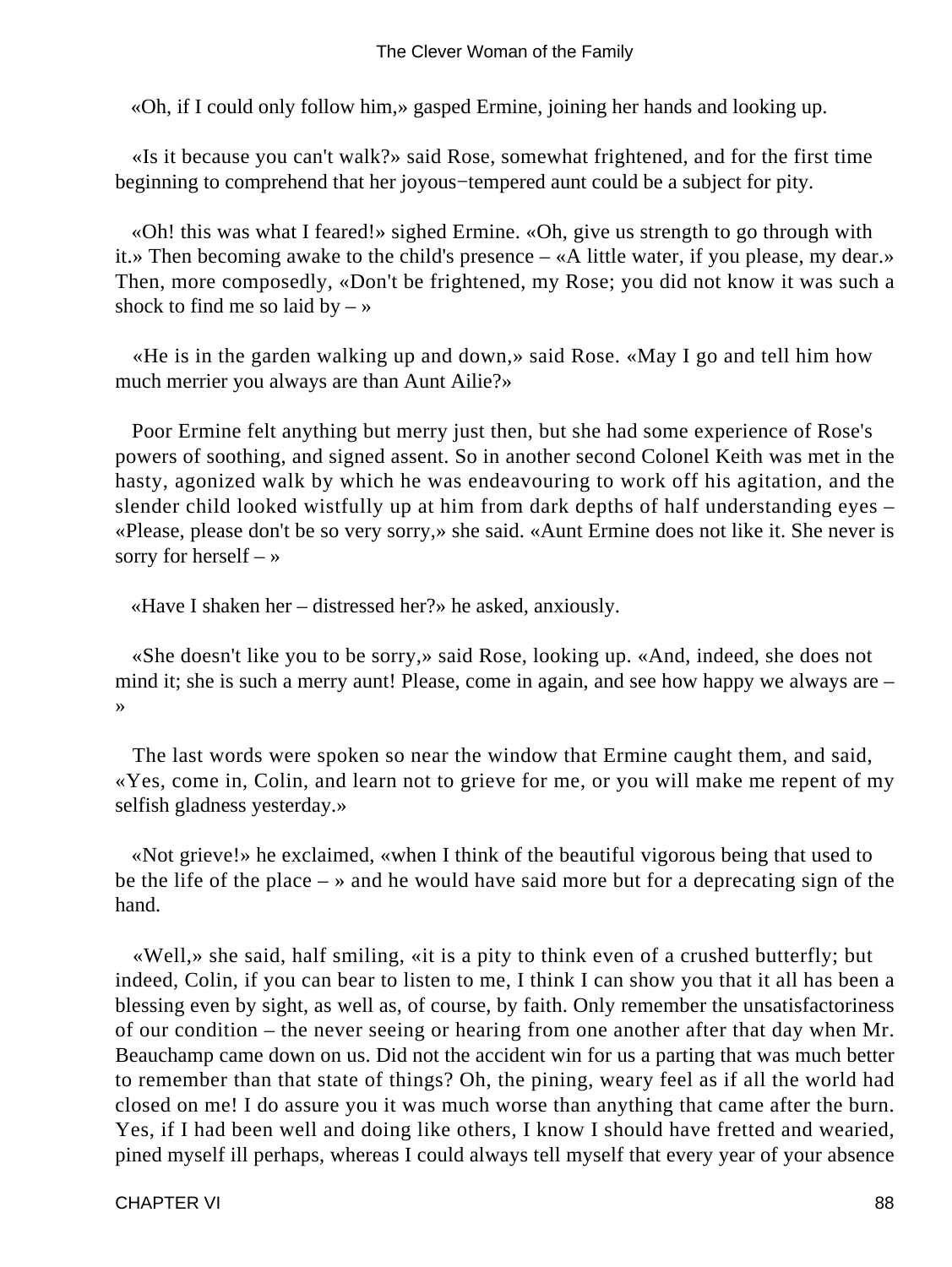might be a step towards your finding me well; and when I was forced to give up that hope for myself, why then, Colin, the never seeing your name made me think you would never be disappointed and grieved as you are now. It is very merciful the way that physical trials help one through those of the mind.»

 «I never knew,» said the Colonel; «all my aunt's latter letters spoke of your slow improvement beyond hope.»

 «True, in her time, I had not reached the point where I stopped. The last time I saw her I was still upstairs; and, indeed, I did not half know what I could do till I tried.»

 «Yes,» said he, brightened by that buoyant look so remarkable in her face; « and you will yet do more, Ermine. You have convinced me that we shall be all the happier together – »

«But that was not what I meant to convince you of  $-\infty$  she said, faintly.

«Not what you meant, perhaps; but what it did convince me was, that you – as you are, my Ermine – are ten thousand times more to me than even as the beautiful girl, and that there never can be a happier pair than we shall be when I am your hands and feet.»

 Ermine sat up, and rallied all her forces, choked back the swelling of her throat, and said, «Dear Colin, it cannot be! I trusted you were understanding that when I told you how it was with me.»

He could not speak from consternation.

 «No,» she said; «it would be wrong in me to think of it for an instant. That you should have done so, shows – 0 Colin, I cannot talk of it; but it would be as ungenerous in me to consent, as it is noble of you to propose it.»

 «It is no such thing,» he answered; «it has been the one object and thought of my life, the only hope I have had all these years.»

 «Exactly so,» she said, struggling again to speak firmly; «and that is the very thing. You kept your allegiance to the bright, tall, walking, active girl, and it would be a shame in the scorched cripple to claim it.»

«Don't call yourself names. Have I not told you that you are more than the same?»

 «You do not know. You are pleased because my face is not burnt, nor grown much older, and because I can talk and laugh in the same voice still.» (Oh, how it quivered!) «But it would be a wicked mockery in me to pretend to be the wife you want. Yes, I know you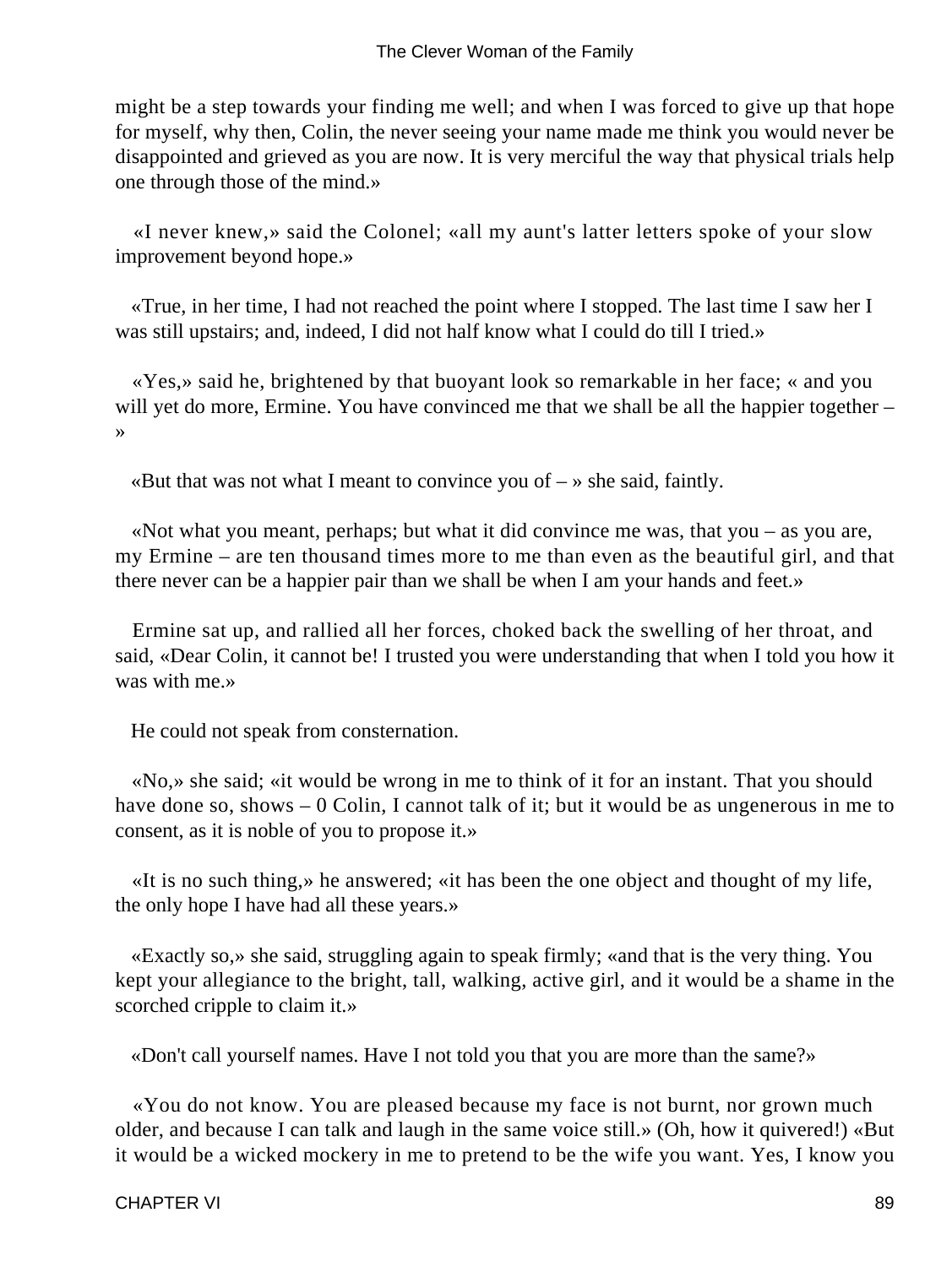think you do, but that is just because my looks are so deceitful, and you have kept on thinking about me; but you must make a fresh beginning.»

«You can tell me that,» he said, indignantly.

 «Because it is not new to me,» she said; «the quarter of an hour you stood by me, with that deadly calm in your white face, was the real farewell to the young hopeful dream of that bright summer. I wish it was as calm now.»

«I believed you dying then,» answered he.

 «Do not make me think it would have been better for you if I had been,» she said, imploringly. «It was as much the end, and I knew it from the time my recovery stopped short. I would have let you know if I could, and then you would not have been so much shocked.»

«So as to cut me off from you entirely?»

 «No, indeed. The thought of seeing you again was too – too overwhelming to be indulged in; knowing, as I did, that if you were the same to me, it must be at this sad cost to you,» and her eyes filled with tears.

«It is you who make it so, Ermine.»

 «No; it is the providence that has set me aside from the active work of life. Pray do not go on, Colin, it is only giving us both useless pain. You do not know what it costs me to deny you, and I feel that I must. I know you are only acting on the impulse of generosity. Yes, I will say so, though you think it is to please yourself,» she added, with one of those smiles that nothing could drive far from her lips, and which made it infinitely harder to acquiesce in her denial.

 «I will make you think so in time,» he said. «Then I might tell you, you had no right to please yourself,» she answered, still with the same air of playfulness; «you have got a brother, you know – and – yes, I hear you growl; but if he is a poor old broken man out of health, it is the more reason you should not vex him, nor hamper yourself with a helpless commodity.»

«You are not taking the way to make me forget what my brother has done for us.»

 «How do you know that he did not save me from being a strong−minded military lady! After all, it was absurd to expect people to look favourably on our liking for one another, and you know they could not be expected to know that there was real stuff in the affair. If there had not been, we should have thought so all the same, you know, and been quite as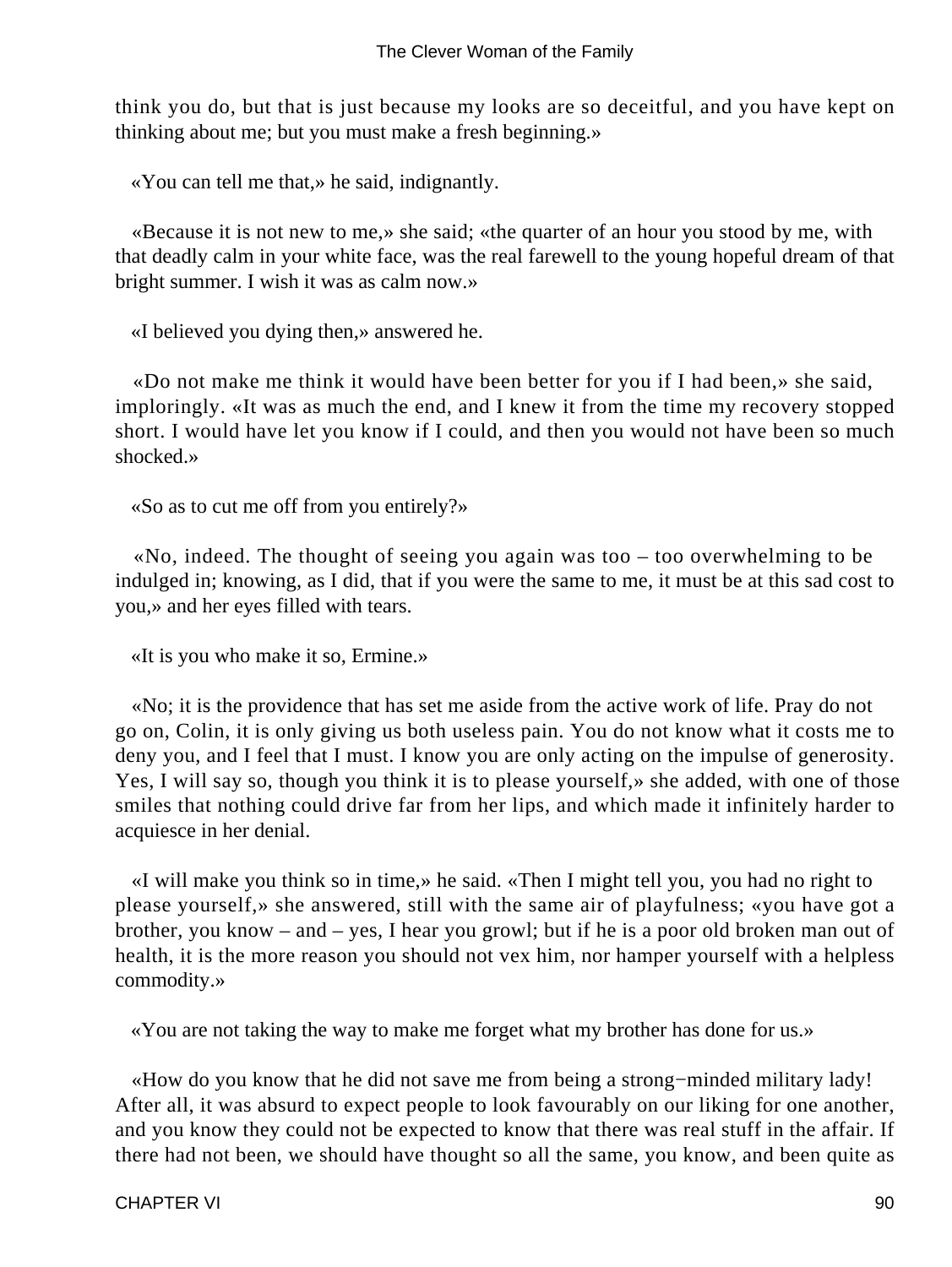furious.»

 He could not help smiling, recollecting fury that, in the course of these twelve years, he had seen evinced under similar circumstances by persons who had consoled themselves before he had done pitying them. «Still,» he said gravely, «I think there was harshness.»

«So do I, but not so much as I thought at that time, and  $-$  oh, surely that is not Rachel Curtis? I told her I thought you would call.»

«Intolerable!» he muttered between his teeth. «Is she always coming to bore you?»

 «She has been very kind, and my great enlivenment,» said Ermine, «and she can't be expected to know how little we want her. Oh, there, the danger is averted! She must have asked if you were here.»

 «I was just thinking that she was the chief objection to Lady Temple's kind wish of having you at Myrtlewood.»

«Does Lady Temple know?» asked Ermine, blushing.

 «I could not keep it from one who has been so uniformly kind to me; but I desired her not to let it go further till I should hear your wishes.»

«Yes, she has a right to know,» said Ermine; «but please, not a word elsewhere.»

«And will you not come to stay with her?»

 «I? Oh, no; I am fit for no place but this. You don't half know how bad I am. When you have seen a little more of us, you will be quite convinced.»

«Well, at least, you give me leave to come here.»

 «Leave? When it is a greater pleasure than I ever thought to have again; that is, while you understand that you said good−bye to the Ermine of Beauchamp Parsonage twelve years ago, and that the thing here is only a sort of ghost, most glad and grateful to be a friend – a sister.»

«So,» he said, «those are to be the terms of my admission.»

«The only possible ones.»

«I will consider them. I have not accepted them.»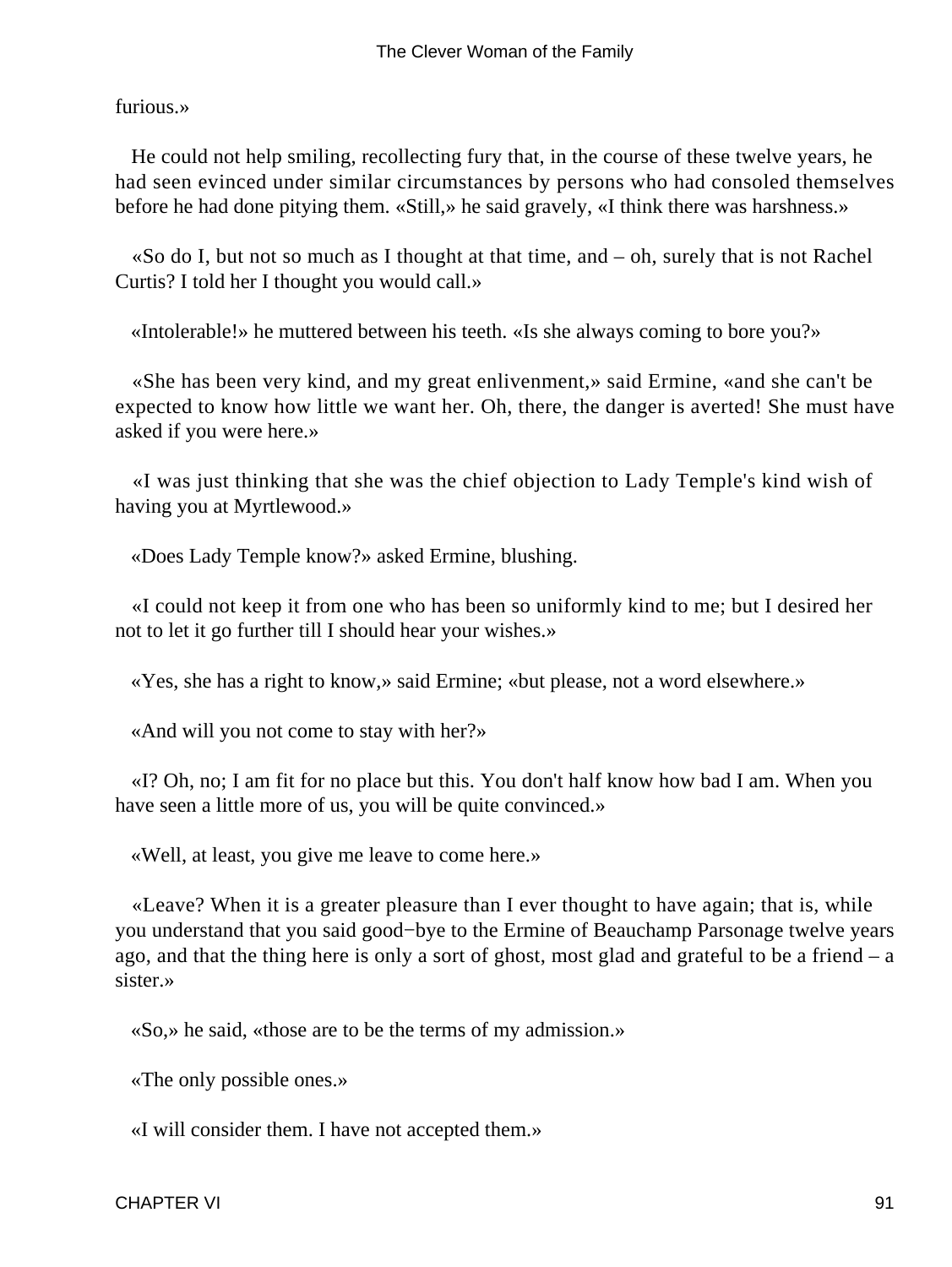«You will,» she said.

 But she met a smile in return, implying that there might be a will as steadfast as her own, although the question might be waived for a time.

 Meantime, Rachel was as nearly hating Colonel Keith as principle would allow, with «Human Reeds,» newly finished, burning in her pocket, «Military Society» fermenting in her brain, and «Curatocult» still unacknowledged. Had he not had quite time for any rational visit? Was he to devour Mackarel Lane as well as Myrtlewood? She was on her way to the latter house, meeting Grace as she went, and congratulating herself that he could not be in two places at once, whilst Grace secretly wondered how far she might venture to build on Alison Williams's half confidence, and regretted the anxiety wasted by Rachel and the mother; though, to be sure, that of Mrs. Curtis was less uncalled for than her daughter's, since it was only the fear of Fanny's not being sufficiently guarded against misconstructions.

Rachel held up her hands in despair in the hall. «Six officers' cards!» she exclaimed.

«No, only six cards,» said Grace; «there are two of each.»

 «That's enough,» sighed Rachel; «and look there,» gazing through the garden−door. «She is walking with the young puppy that dined here on Thursday, and they called Alick.»

 «Do you remember,» said Grace, «how she used to chatter about Alick, when she first came to us, at six years old. He was the child of one of the officers. Can this be the same?»

 «That's one of your ideas, Grace. Look, this youth could have been hardly born when Fanny came to us. No; he is only one of the idlers that military life has accustomed her to.»

 Rather against Grace's feeling, Rachel drew her on, so as to come up with Lady Temple and her friend in the midst of their conversation, and they heard the last words –

«Then you will give me dear Bessie's direction?»

«Thank you, it will be the greatest kindness  $-\infty$ 

 «Oh, Grace, Rachel, is it you?» exclaimed Fanny. «You have not met before, I think. Mr. Keith – Miss Curtis.»

 Very young indeed were both face and figure, fair and pale, and though there was a moustache, it was so light and silky as to be scarcely visible; the hair, too, was almost flaxen, and the whole complexion had a washed−out appearance. The eyes, indeed, were of the same peculiar deep blue as the Colonel's, but even these were little seen under their heavy sleepy lids, and the long limbs had in every movement something of weight and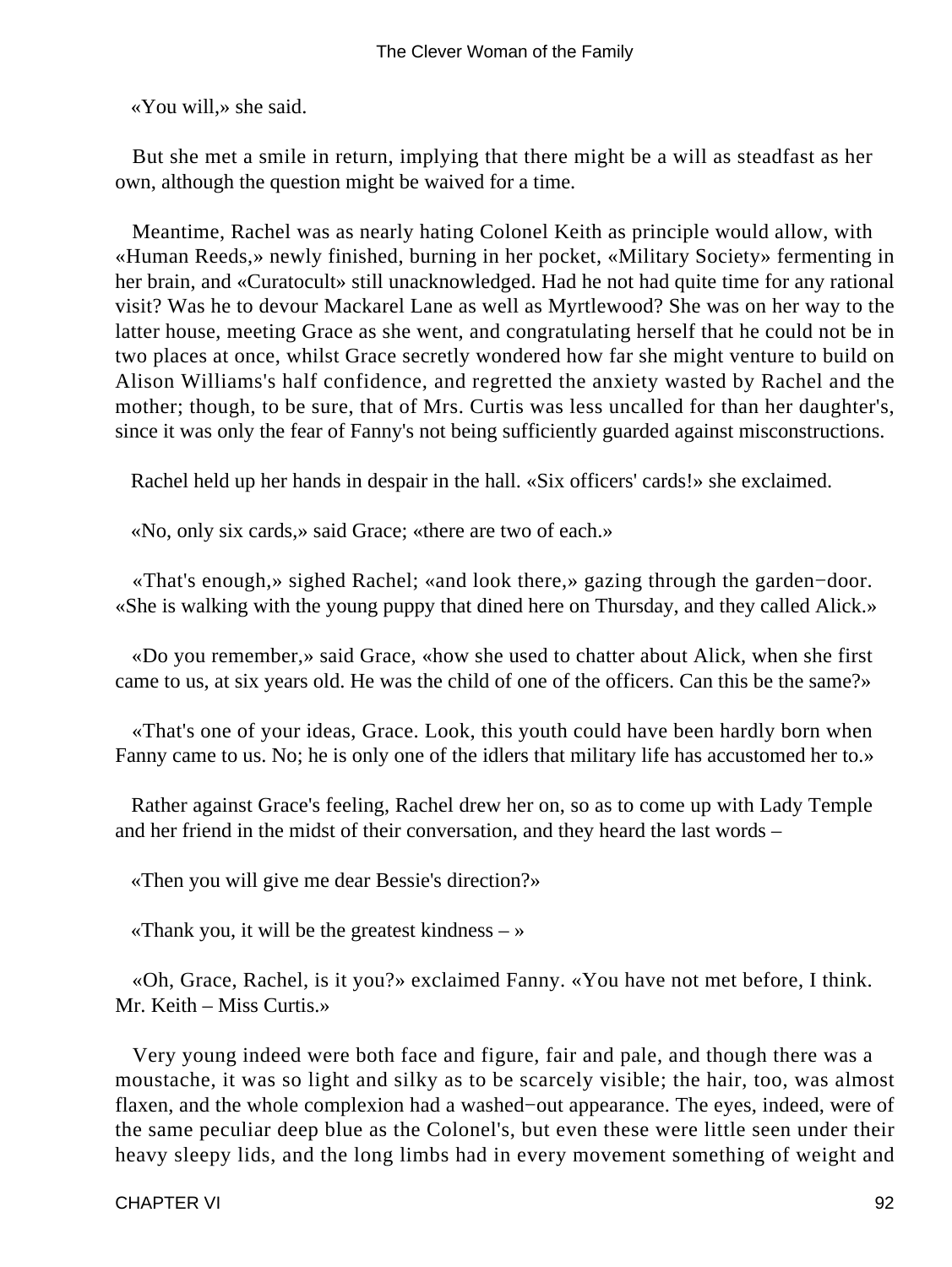slowness, the very sight of which fretted Rachel, and made her long to shake him. It appeared that he was come to spend the Sunday at Avonmouth, and Grace tried to extract the comfort for her mother that two gentlemen were better than one, and Fanny need not be on their minds for chaperonage for that day.

 A party of garden−chairs on the lawn invited repose, and there the ladies seated themselves; Fanny laying down her heavy crape bonnet, and showing her pretty little delicate face, now much fresher and more roseate than when she arrived, though her wide−spreading black draperies gave a certain dignity to her slight figure, contrasting with the summer muslins of her two cousins; as did her hot−house plant fairness, with their firm, healthy glow of complexion; her tender shrinking grace, with their upright vigour. The gentleman of the party leant hack in a languid, easy posture, as though only half awake, and the whole was so quiet that Grace, missing the usual tumult of children, asked after them.

 «The boys have gone to their favourite cove under the plantation. They have a fort there, and Hubert told me he was to be a hero, and Miss Williams a she−ro.»

 «I would not encourage that description of sport,» said Rachel, willing to fight a battle in order to avert maternal anecdotes of boyish sayings.

 «They like it so much,» said Fanny, «and they learn so much now that they act all the battles they read about.»

 «That is what I object to,» said Rachel; «it is accustoming them to confound heroism with pugnacity.»

 «No, but Rachel dear, they do quarrel and fight among themselves much less now that this is all in play and good humour,» pleaded Fanny.

 «Yes, that may be, but you are cultivating the dangerous instinct, although for a moment giving it a better direction.»

 «Dangerous? Oh, Alick! do you think it can be?» said Fanny, less easily borne down with a supporter beside her.

 «According to the Peace Society,» he answered, with a quiet air of courteous deference; «perhaps you belong to it?»

 «No, indeed,» answered Rachel, rather indignantly, «I think war the great purifier and ennobler of nations, when it is for a good and great cause; but I think education ought to protest against confounding mere love of combat with heroism.»

«Query, the true meaning of the word?» he said, leaning back.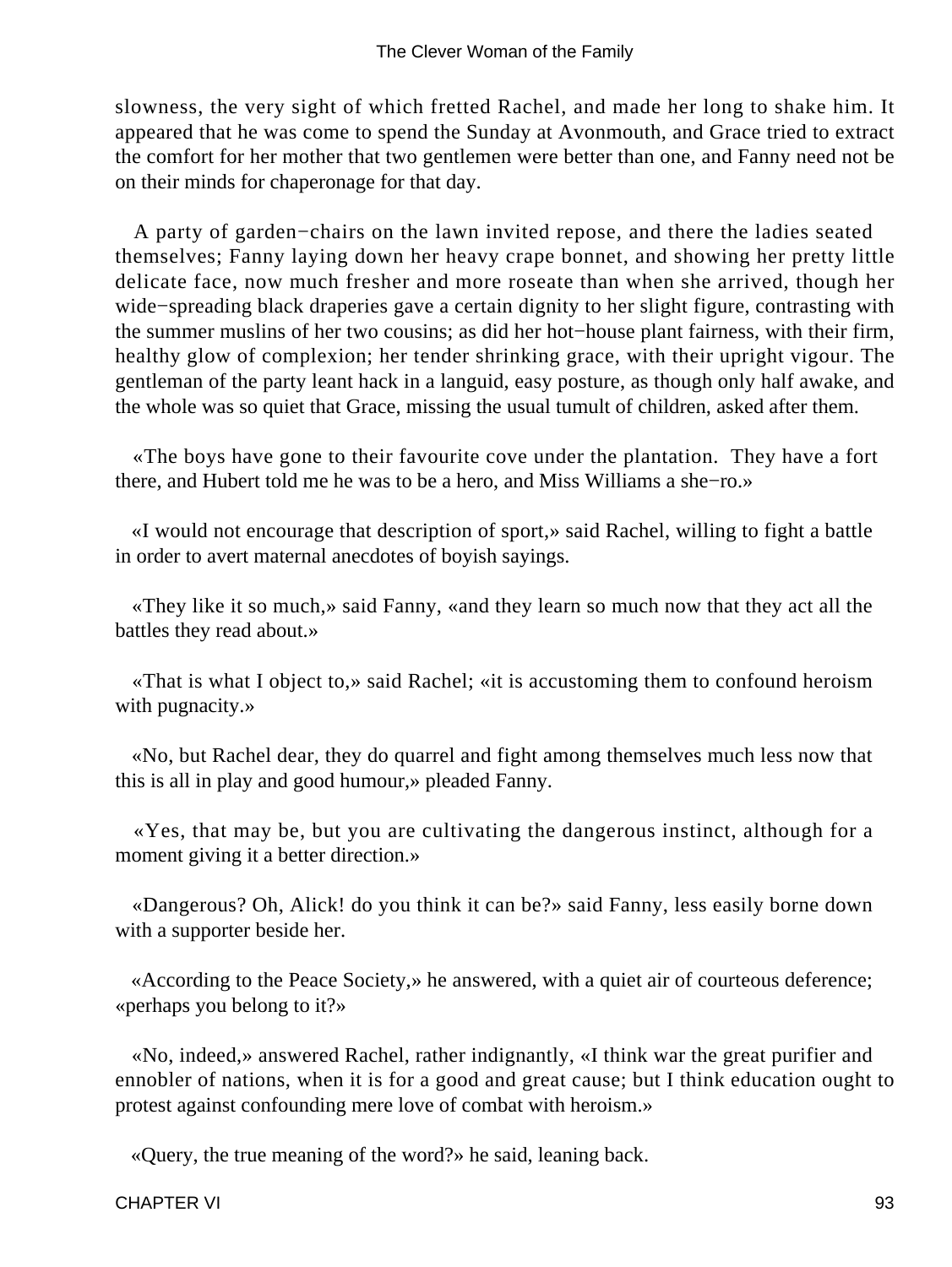«Heros, yes from the same root as the German herr,» readily responded Rachel, «meaning no more than lord and master; but there can be no doubt that the progress of ideas has linked with it a much nobler association.»

«Progress! What, since the heroes were half divine!»

 «Half divine in the esteem of a people who thought brute courage godlike. To us the word maintains its semi−divinity, and it should be our effort to associate it only with that which veritably has the god−like stamp.»

«And that is  $-$  ?»

«Doing more than one's duty,» exclaimed Rachel, with a glistening eye.

 «Very uncomfortable and superfluous, and not at all easy,» he said, half shutting his already heavy eyes.

«Easy, no, that's the beauty and the glory  $-\infty$ 

 «Major Sherborne and Captain Lester in the drawing room, my lady,» announced Coombe, who had looked infinitely cheered since this military influx.

 «You will come with me, Grace,» said Fanny, rising. «I dare say you had rather not, Rachel, and it would be a pity to disturb you, Alick.»

«Thank you; it would be decidedly more than my duty.»

 «I am quite sorry to go, you are so amusing,» said Fanny, «but I suppose you will have settled about heroism by the time we come out again, and will tell me what the boys ought to play at.»

 Rachel's age was quite past the need of troubling herself at being left tete−a−tete with a mere lad like this; and, besides, it was an opportunity not to be neglected of giving a young carpet knight a lesson in true heroism. There was a pause after the other two had moved off. Rachel reflected for a few moments, and then, precipitated by the fear of her audience falling asleep, she exclaimed –

 «No words have been more basely misused than hero and heroine. The one is the mere fighting animal whose strength or fortune have borne him through some more than ordinary danger, the other is only the subject of an adventure, perfectly irrespective of her conduct in it.»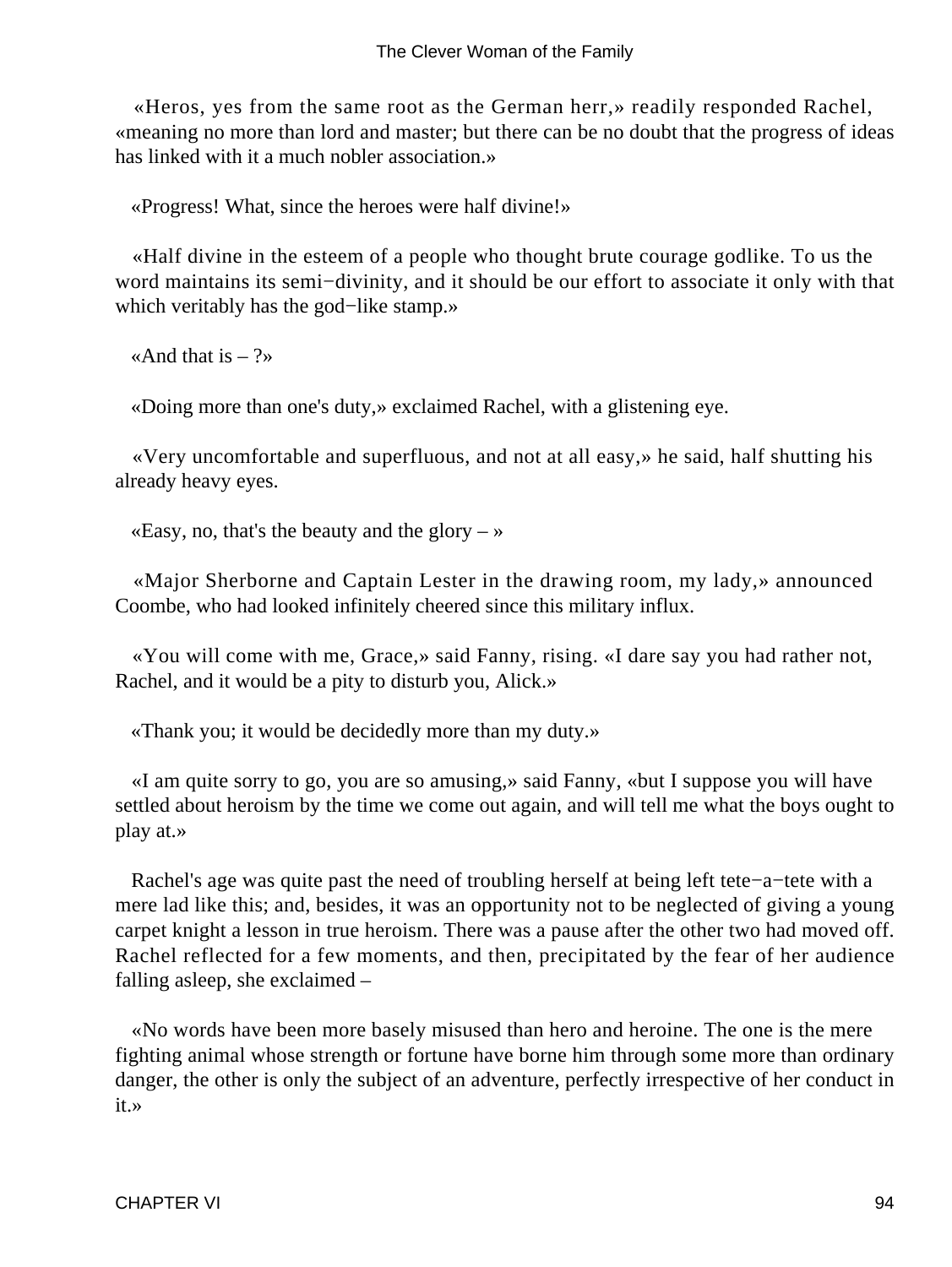«Bathos attends all high words,» he said, as she paused, chiefly to see whether he was awake, and not like her dumb playfellow of old.

 «This is not their natural bathos but their misuse. They ought to be reserved for those who in any department have passed the limits to which the necessity of their position constrained them, and done acts of self−devotion for the good of others. I will give you an instance, and from your own profession, that you may see I am not prejudiced, besides, the hero of it is past praise or blame.»

 Encouraged by seeing a little more of his eyes, she went on. «It was in the course of the siege of Delhi, a shell came into a tent where some sick and wounded were lying. There was one young officer among them who could move enough to have had a chance of escaping the explosion, but instead of that he took the shell up, its fuse burning as it was, and ran with it out of the tent, then hurled it to a distance. It exploded, and of course was his death, but the rest were saved, and I call that a deed of heroism far greater than mounting a breach or leading a forlorn hope.»

«Killed, you say?» inquired Mr. Keith, still in the same lethargic manner.

«Oh yes, mortally wounded: carried back to die among the men he had saved.»

 «Jessie Cameron singing his dirge,» mumbled this provoking individual, with something about the form of his cheek that being taken by Rachel for a derisive smile, made her exclaim vehemently, «You do not mean to undervalue an action like that in comparison with mere animal pugnacity in an advance.»

«More than one's duty was your test,» he said.

 «And was not this more than duty? Ah! I see yours is a spirit of depreciation, and I can only say I pity you.»

 He took the trouble to lift himself up and make a little bow of acknowledgment. Certainly he was worse than the Colonel; but Rachel, while mustering her powers for annihilating him, was annoyed by all the party in the drawing−room coming forth to join them, the other officers rallying young Keith upon his luxurious station, and making it evident that he was a proverb in the regiment for taking his ease. Chairs were brought out, and afternoon tea, and the callers sat down to wait for Colonel Keith to come in; Grace feeling obliged to stay to help Fanny entertain her visitors, and Rachel to protect her from their follies. One thing Grace began to perceive, that Lady Temple had in her former world been a person of much more consideration than she was made here, and seeing the polite and deferential manner of these officers to her, could only wonder at her gentle content and submission in meeting with no particular attention from anybody, and meekly allowing herself to be browbeaten by Rachel and lectured by her aunt.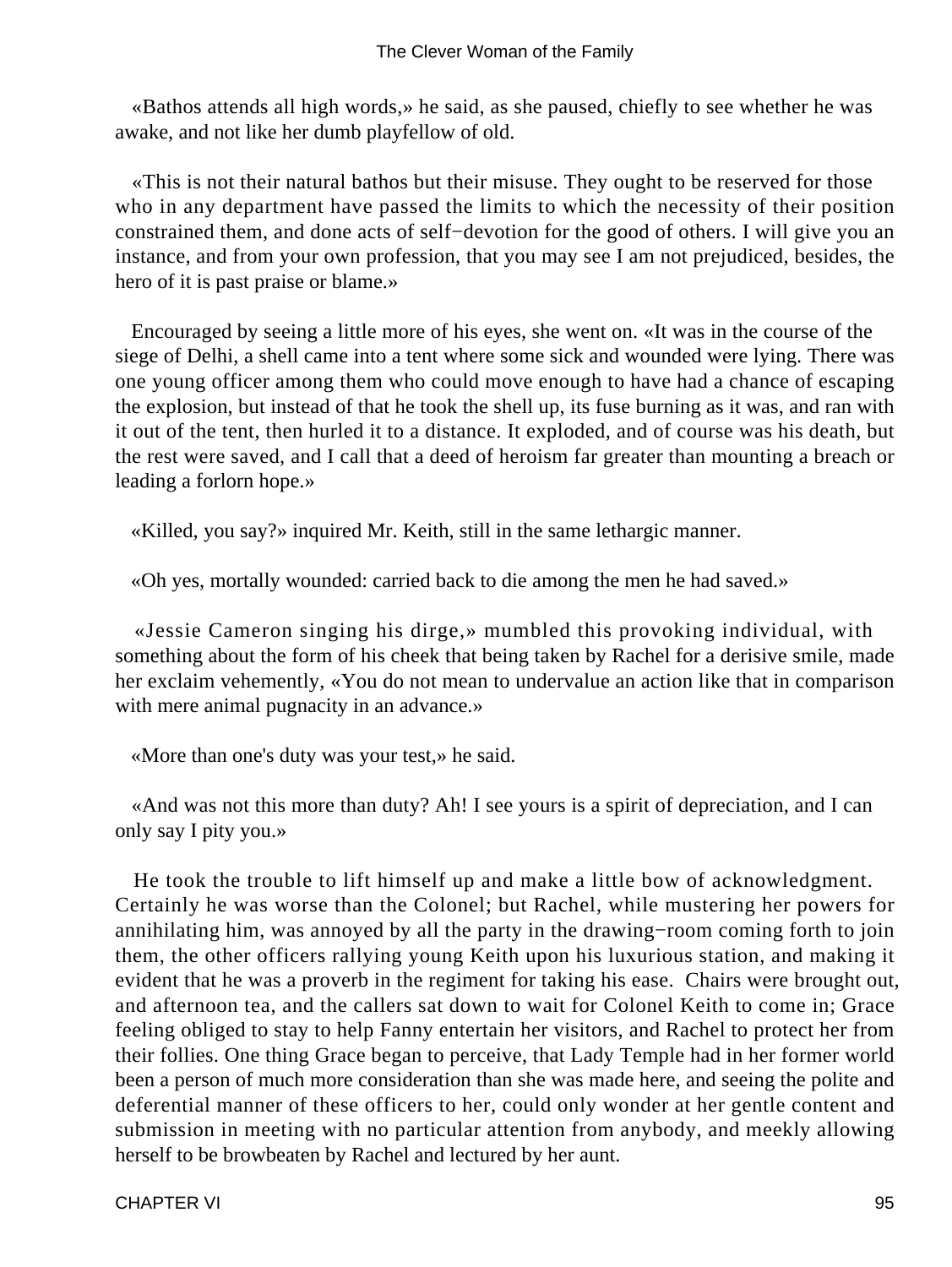A lecture was brewing up for her indeed. Poor Mrs. Curtis was very much concerned at the necessity, and only spurred up by a strong sense of duty to give a hint – the study of which hint cost her a whole sleepless night and a very weary Sunday morning. She decided that her best course would be to drive to Myrtlewood rather early on her way to church, and take up Fanny, gaining a previous conference with her alone, if possible. «Yes, my dear,» she said to Grace, «I must get it over before church, or it will make me so nervous all through the service.» And Grace, loving her mother best, durst not suggest what it might do to Fanny, hoping that the service might help her to digest the hint.

 Mrs. Curtis's regular habits were a good deal shocked to find Fanny still at the breakfast table. The children had indeed long finished, and were scattered about the room, one of them standing between Colonel Keith's knees, repeating a hymn; but the younger guest was still in the midst of his meal, and owned in his usual cool manner that he was to blame for the lateness, there was no resisting the charms of no morning parade.

 Her aunt's appearance made Fanny imagine it much later than it really was, and she hurried off the children to be dressed, and proceeded herself to her room, Mrs. Curtis following, and by way of preliminary, asking when Colonel Keith was going to Ireland.

 «Oh!» said Fanny, blushing most suspiciously under her secret, «he is not going to Ireland now.»

«Indeed! I quite understood he intended it.»

«Yes,» faltered Fanny, «but he found that he need not.»

 «Indeed!» again ejaculated poor perplexed Mrs. Curtis; «but then, at least, he is going away soon.»

 «He must go to Scotland by−and−by, but for the present he is going into lodgings. Do you know of any nice ones, dear aunt?»

 «Well, I suppose you can't help that; you know, my dear, it would never do for him to stay in this house.»

«I never thought of that,» said Fanny simply, the colour coming in a fresh glow.

 «No, my dear, but you see you are very young and inexperienced. I do not say you have done anything the least amiss, or that you ever would mean it, only you will forgive your old aunt for putting you on your guard.»

 Fanny kissed her, but with eyes full of tears, and cheeks burning, then her candour drew from her – «It was he that thought of getting a lodging. I am glad I did not persuade him not;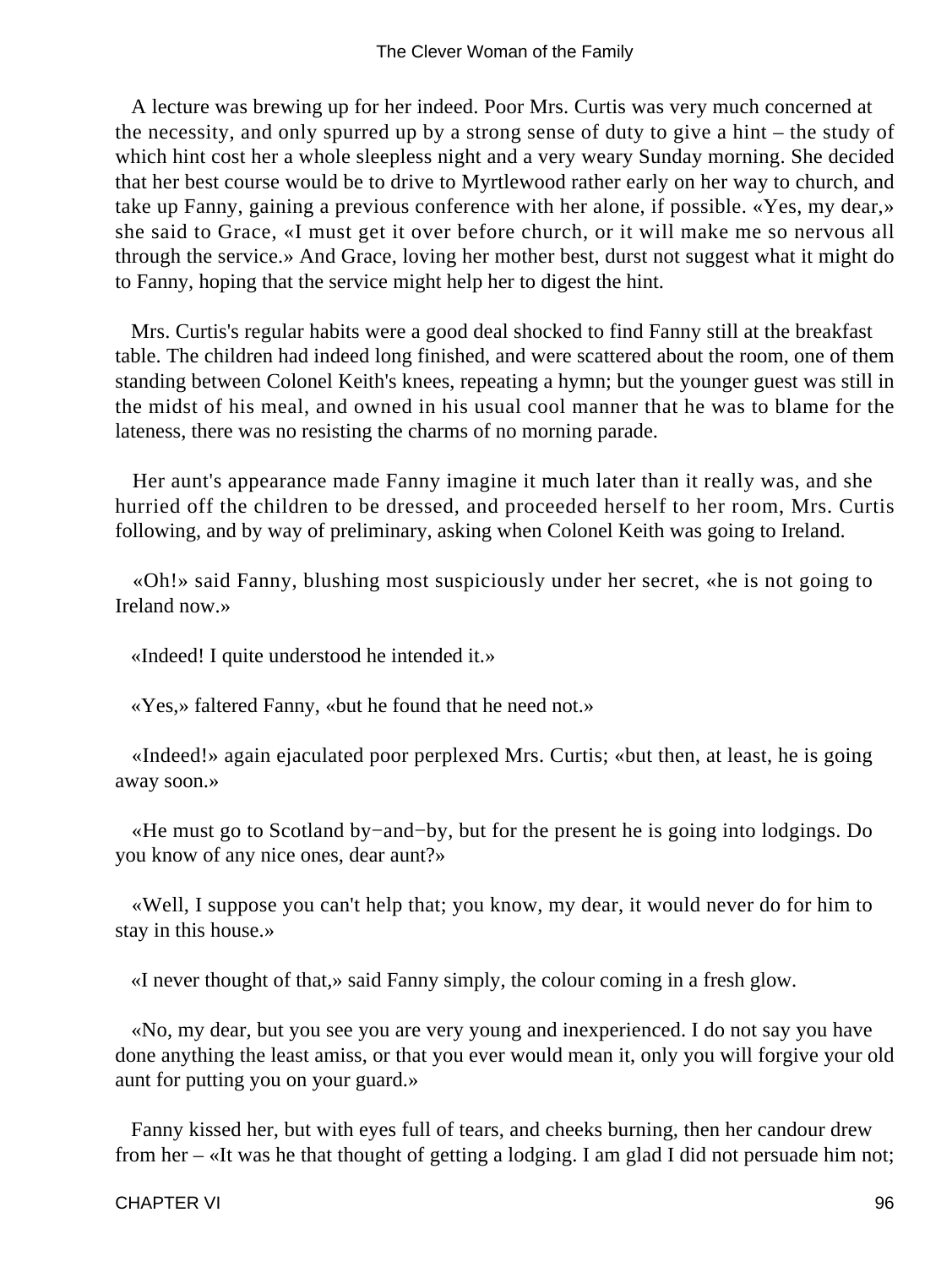but you know he always did live with us.»

 «With us. Yes, my poor dear, that is the difference, and you see he feels it. But, indeed, my dear child, though he is a very good man, I dare say, and quite a gentleman all but his beard, you had better not encourage – You know people are so apt to make remarks.»

 «I have no fear,» said Fanny, turning away her head, conscious of the impossibility of showing her aunt her mistake.

 «Ah! my dear, you don't guess how ready people are to talk; and you would not like – for your children's sake, for your husband's sake – that – that – »

 «Pray, pray aunt,» cried Fanny, much pained, «indeed you don't know. My husband had confidence in him more than in any one. He told him to take care of me and look after the boys. I couldn't hold aloof from him without transgressing those wishes» – and the words were lost in a sob.

«My dear, indeed I did not mean to distress you. You know, I dare say  $- I$  mean  $- \rightarrow$ hesitated poor Mrs. Curtis. «I know you must see a great deal of him. I only want you to take care – appearances are appearances, and if it was said you had all these young officers always coming about  $-\infty$ 

 «I don't think they will come. It was only just to call, and they have known me so long. It is all out of respect to my father and Sir Stephen,» said Fanny, meekly as ever. «Indeed, I would not for the world do anything you did not like, dear aunt; but there can't be any objection to my having Mrs. Hammond and the children to spend the day to−morrow.»

 Mrs. Curtis did not like it; she had an idea that all military ladies were dashing and vulgar, but she could not say there was any objection, so she went on to the head of poor Fanny's offending. «This young man, my dear, he seems to make himself very intimate.»

 «Alick Keith? Oh aunt!» said Fanny, more surprised than by all the rest; «don't you know about him? His father and mother were our greatest friends always; I used to play with him every day till I came to you. And then just as I married, poor Mrs. Keith died, and we had dear little Bessie with us till her father could send her home. And when poor Alick was so dreadfully wounded before Delhi, Sir Stephen sent him up in a litter to the hills for mamma and me to nurse. Mamma was so fond of him, she used to call him her son.»

 «Yes, my dear, I dare say you have been very intimate; but you see you are very young; and his staying here  $-\infty$ 

 «I thought he would be so glad to come and be with the Colonel, who was his guardian and Bessie's,» said Fanny, «and I have promised to have Bessie to stay with me, she was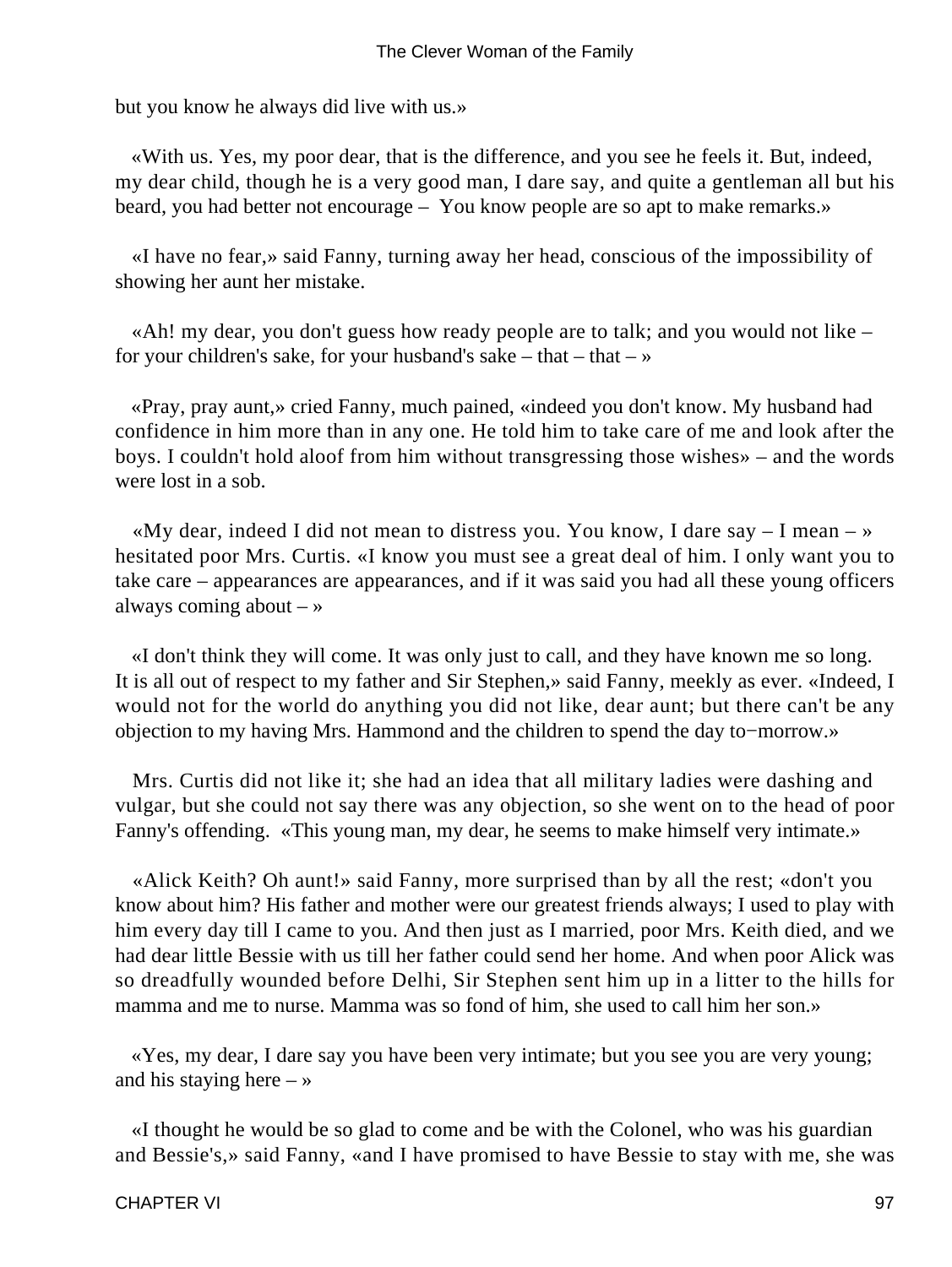such a dear little thing  $-\infty$ 

 «Well, my dear, it may be a good thing for you to have a young lady with you, and if he is to come over, her presence will explain it. Understand me, my dear, I am not at all afraid of your – your doing anything foolish, only to get talked of is so dreadful in your situation, that you can't be too careful.»

 «Yes, yes, thank you, dear aunt,» murmured the drooping and subdued Fanny, aware how much the remonstrance must cost her aunt, and sure that she must be in fault in some way, if she could only see how. «Please, dear aunt, help me, for indeed I don't know how to manage – tell me how to be civil and kind to my dear husband's friends without – without – »

Her voice broke down, though she kept from tears as an unkindness to her aunt.

 In very fact, little as she knew it, she could not have defended herself better than by this humble question, throwing the whole guidance of her conduct upon her aunt. If she had been affronted, Mrs. Curtis could have been displeased; but to be thus set to prescribe the right conduct, was at once mollifying and perplexing.

 «Well, well, my dear child, we all know you wish to do right; you can judge best. I would not have you ungrateful or uncivil, only you know you are living very quietly, and intimacy – oh! my dear, I know your own feeling will direct you. Dear child! you have taken what I said so kindly. And now let me see that dear little girl.»

 Rachel had not anticipated that the upshot of a remonstrance, even from her mother, would be that Fanny was to be directed by her own feeling!

 That same feeling took Lady Temple to Mackarel Lane later in the day. She had told the Colonel her intention, and obtained Alison's assurance that Ermine's stay at Myrtlewood need not be impracticable, and armed with their consent, she made her timid tap at Miss Williams' door, and showed her sweet face within it.

 «May I come in? Your sister and your little niece are gone for a walk. I told them I would come! I did want to see you!»

 «Thank you,» said Ermine, with a sweet smile, colouring cheek, yet grave eyes, and much taken by surprise at being seized by both hands, and kissed on each cheek.

 «Yes, you must let me,» said her visitor, looking up with her pretty imploring gesture, «you know I have known him so long, and he has been so good to me!»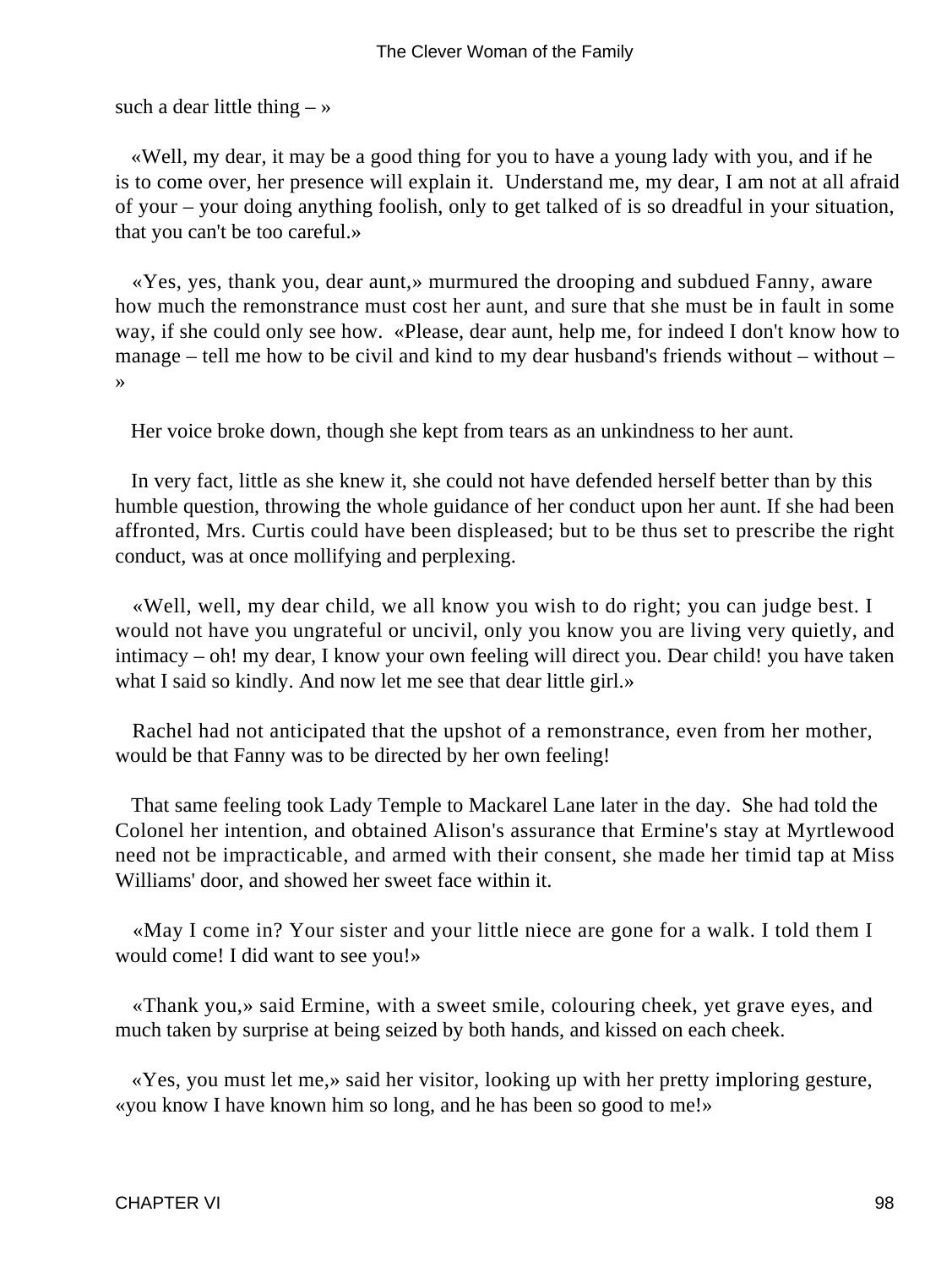«Indeed it is very kind in you,» said Ermine, fully feeling the force of the plea expressed in the winning young face and gentle eyes full of tears.

 «Oh, no, I could not help it. I am only so sorry we kept him away from you when you wanted him so much; but we did not know, and he was Sir Stephen's right hand, and we none of us knew what to do without him; but if he had only told  $-\infty$ 

 «Thank you, oh, thank you!» said Ermine, «but indeed it was better for him to be away.»

 Even her wish to console that pleading little widow could not make her say that his coming would not have been good for her. «It has been such a pleasure to hear he had so kind and happy a home all these years.»

 «Oh, you cannot think how Sir Stephen loved and valued him. The one thing I always did wish was, that Conrade should grow up to be as much help and comfort to his father, and now he never can! But,» driving back a tear, «it was so hard that you should not have known how distinguished and useful and good he was all those years. Only now I shall have the pleasure of telling you,» and she smiled. She was quite a different being when free from the unsympathizing influence which, without her understanding it, had kept her from dwelling on her dearest associations.

«It will be a pleasure of pleasures,» said Ermine, eagerly.

 «Then you will do me a favour, a very great favour,» said Lady Temple, laying hold of her hand again, «if you and your sister and niece will come and stay with me.» And as Ermine commenced her refusal, she went on in the same coaxing way, with a description of her plans for Ermine's comfort, giving her two rooms on the ground floor, and assuring her of the absence of steps, the immunity from all teasing by the children, of the full consent of her sister, and the wishes of the Colonel, nay, when Ermine was still unpersuaded of the exceeding kindness it would be to herself. «You see I am terribly young, really,» she said, «though I have so many boys, and my aunt thinks it awkward for me to have so many officers calling, and I can't keep them away because they are my father's and Sir Stephen's old friends; so please do come and make it all right!»

 Ermine was driven so hard, and so entirely deprived of all excuse, that she had no alternative left but to come to the real motive.

 «I ought not,» she said, «it is not good for him, so you must not press me, dear Lady Temple. You see it is best for him that nobody should ever know of what has been between us.»

«What! don't you mean – ?» exclaimed Fanny, breaking short off.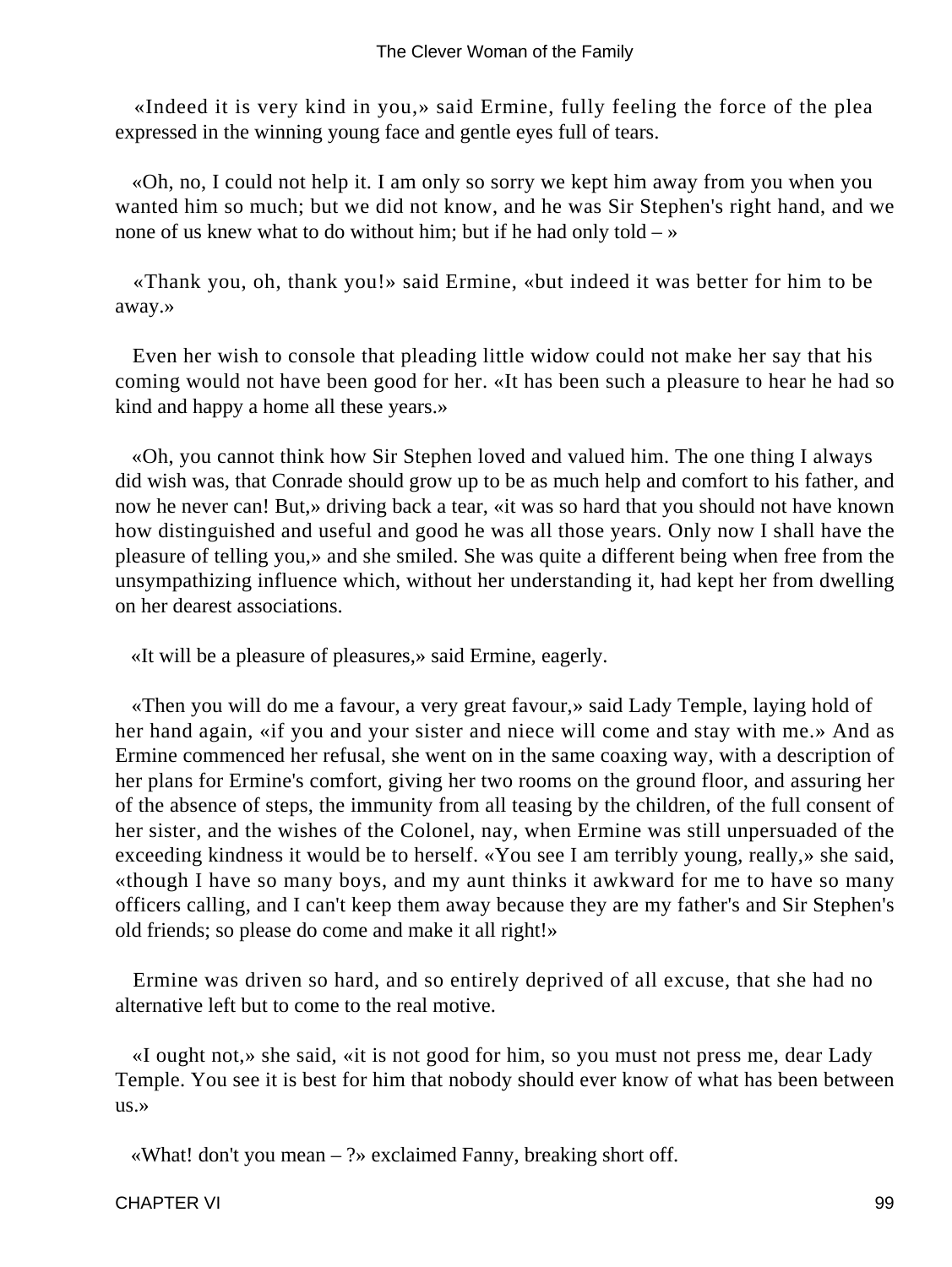«I cannot!» said Ermine.

«But he would like it. He wishes it as much as ever.»

 «I know he does,» said Ermine, with a troubled voice; «but you see that is because he did not know what a wretched remnant I am, and he never has had time to think about any one else.»

«Oh no, no.»

 «And it would be very unfair of me to take advantage of that, and give him such a thing as I am.»

«Oh dear, but that is very sad!» cried Fanny, looking much startled.

«But I am sure you must see that it is right.»

 «It may be right,» and out burst Fanny's ready tears; «but it is very, very hard and disagreeable, if you don't mind my saying so, when I know it is so good of you. And don't you mean to let him even see you, when he has been constant so long?»

 «No; I see no reason for denying myself that; indeed I believe it is better for him to grow used to me as I am, and be convinced of the impossibility.»

«Well then, why will you not come to me?»

 «Do you not see, in all your kindness, that my coming to you would make every one know the terms between us, while no one remarks his just coming to me here as an old friend? And if he were ever to turn his mind to any one else  $-\infty$ 

«He will never do that, I am sure.»

 «There is no knowing. He has never been, in his own estimation, disengaged from me,» said Ermine; «his brother is bent on his marrying, and he ought to be perfectly free to do so, and not under the disadvantage that any report of this affair would be to him.»

 «Well, I am sure he never will,» said Fanny, almost petulantly; «I know I shall hate her, that's all.»

 Ermine thought her own charity towards Mrs. Colin Keith much more dubious than Lady Temple's, but she continued –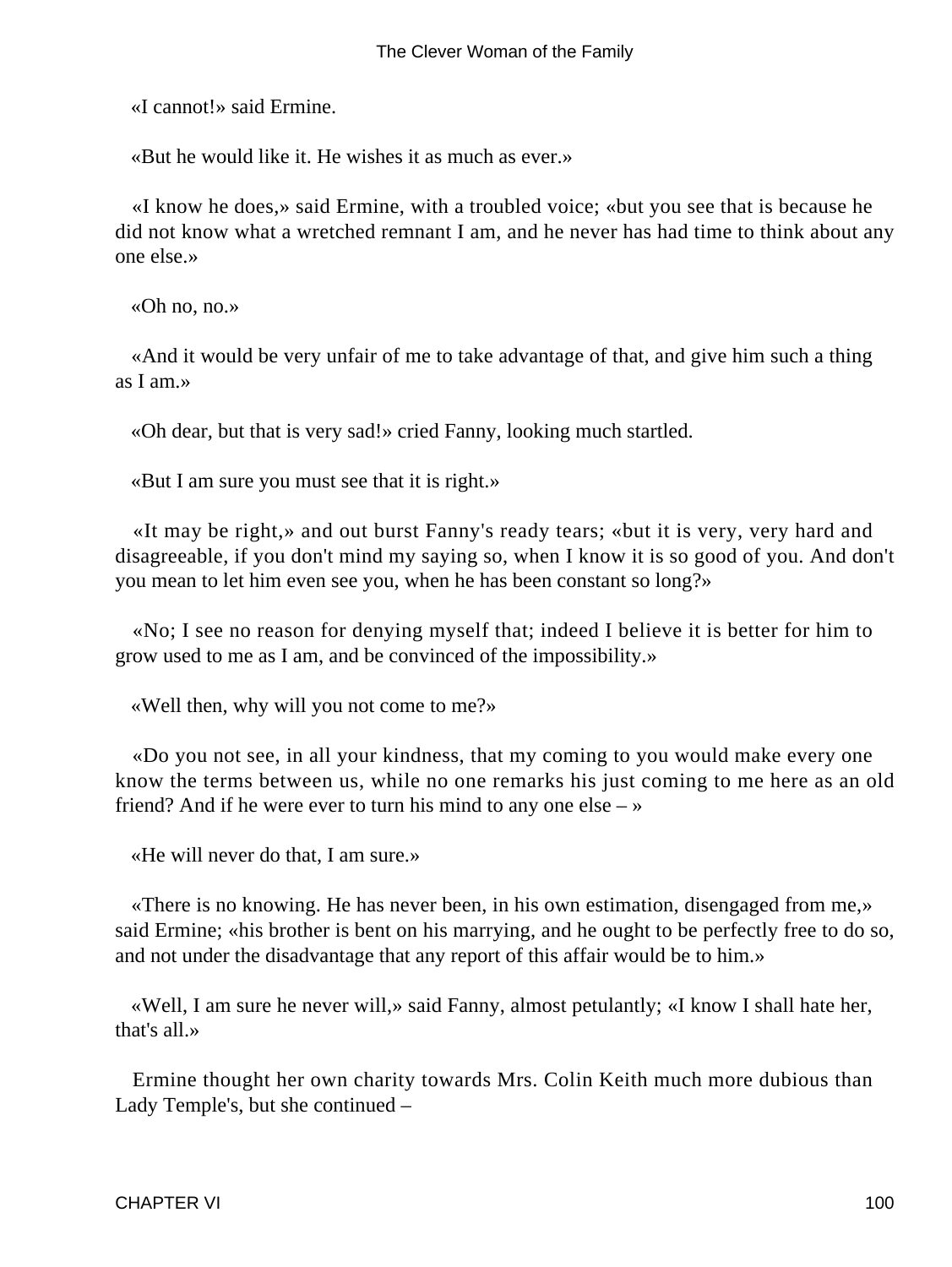«At any rate you will be so very kind as not to let any one know of it. I am glad you do. I should not feel it right that you should not, but it is different with others.»

 «Thank you. And if you will not come to me, you will let me come to you, won't you? It will be so nice to come and talk him over with you. Perhaps I shall persuade you some of these days after all. Only I must go now, for I always give the children their tea on Sunday. But please let your dear little niece come up to−morrow and play with them; the little Hammonds will be there, she is just their age.»

 Ermine felt obliged to grant this at least, though she was as doubtful of her shy Rose's happiness as of the expedience of the intimacy; but there was no being ungracious to the gentle visitor, and no doubt Ermine felt rejoiced and elevated. She did not need fresh assurances of Colin's constancy, but the affectionate sister−like congratulations of this loving, winning creature, showed how real and in earnest his intentions were. And then Lady Temple's grateful esteem for him being, as it was, the reflection of her husband's, was no small testimony to his merits.

 «Pretty creature!» said Ermine to herself, «really if it did come to that, I could spare him to her better than to any one else. She has some notion how to value him.»

 Alison and Rose had, in the meantime, been joined by Colonel Keith and the boys, whom Alick had early deserted in favour of a sunny sandy nook. The Colonel's purpose was hard on poor Alison; it was to obtain her opinion of her sister's decision, and the likelihood of persistence in it. It was not, perhaps, bad for either that they conversed under difficulties, the boys continually coming back to them from excursions on the rocks, and Rose holding her aunt's hand all the time, but to be sure Rose had heard nearly all the Colonel's affairs, and somehow mixed him up with Henry of Cranstoun.

 Very tenderly towards Alison herself did Colin Keith speak. It was the first time they had ever been brought into close contact, and she had quite to learn to know him. She had regarded his return as probably a misfortune, but it was no longer possible to do so when she heard his warm and considerate way of speaking of her sister, and saw him only desirous of learning what was most for her real happiness. Nay, he even made a convert of Alison herself! She did believe that would Ermine but think it right to consent, she would be happy and safe in the care of one who knew so well how to love her. Terrible as the wrench would be to Alison herself, she thought he deserved her sister, and that she would be as happy with him as earth could make her. But she did not believe Ermine would ever accept him. She knew the strong, unvarying resolution by which her sister had always held to what she thought right, and did not conceive that it would waver. The acquiescence in his visits, and the undisguised exultant pleasure in his society, were evidences to Alison not of wavering or relenting, but of confidence in Ermine's own sense of impossibility. She durst not give him any hope, though she owned that he merited success. «Did she think his visits bad for her sister?» he then asked in the unselfishness that pleaded so strongly for him.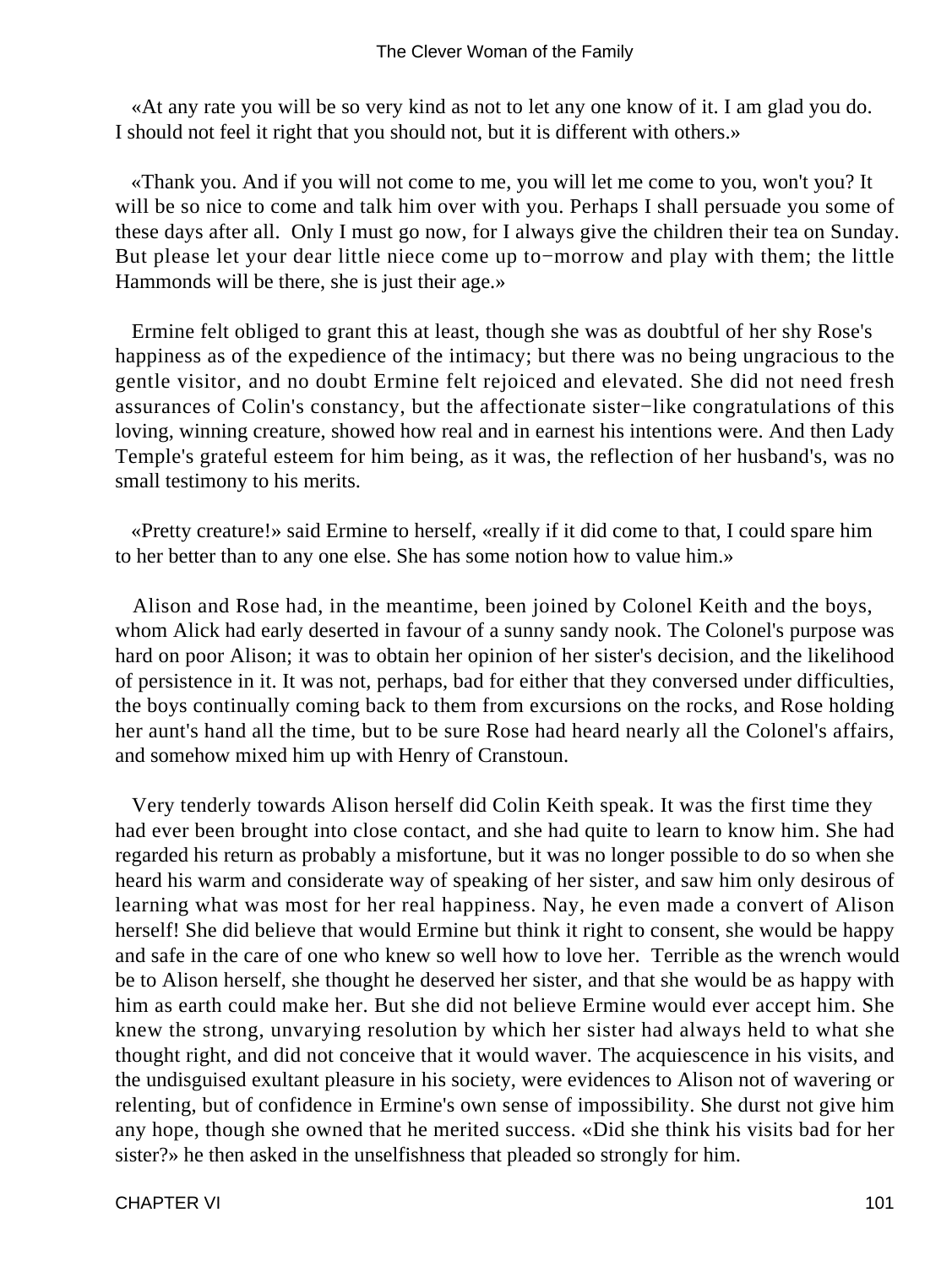«No, certainly not,» she answered eagerly, then made a little hesitation that made him ask further.

 «My only fear,» she said candidly, «is, that if this is pressed much on her, and she has to struggle with you and herself too, it may hurt her health. Trouble tells not on her cheerfulness, but on her nerves.»

«Thank you,» he said, «I will refrain.»

 Alison was much happier than she had been since the first apprehension of his return. The first pang at seeing Ermine's heart another's property had been subdued; the present state of affairs was indefinitely−prolonged, and she not only felt trust in Colin Keith's consideration for her sister, but she knew that an act of oblivion was past on her perpetration of the injury. She was right. His original pitying repugnance to a mere unknown child could not be carried on to the grave, saddened woman devoted to her sister, and in the friendly brotherly tone of that interview, each understood the other. And when Alison came home and said, «I have been walking with Colin,» her look made Ermine very happy.

«And learning to know him.»

 «Learning to sympathize with him, Ermine,» with steady eyes and voice. «You are hard on him.»

 «Now, Ailie,» said Ermine, «once for all, he is not to set you on me, as he has done with Lady Temple. The more he persuades me, the better I know that to listen would be an abuse of his constancy. It would set him wrong with his brother, and, as dear Edward's affairs stand, we have no right to carry the supposed disgrace into a family that would believe it, though he does not. If I were ever so well, I should not think it right to marry. I shall not shun the sight of him; it is delightful to me, and a less painful cure to him than sending him away would be. It is in the nature of things that he should cool into a friendly kindly feeling, and I shall try to bear it. Or if he does marry, it will be all right I suppose  $-\infty$  but her voice faltered, and she gave a sort of broken laugh.

 «There,» she said, with a recovered flash of liveliness, «there's my resolution, to do what I like more than anything in the world as long as I can; and when it is over I shall be helped to do without it!»

«I can't believe – » broke out Alison.

 «Not in your heart, but in your reason,» said Ermine, endeavouring to smile. «He will hover about here, and always be kind, loving, considerate; but a time will come that he will want the home happiness I cannot give. Then he will not wear out his affection on the impossible literary cripple, but begin over again, and be happy. And, Alison, if your love for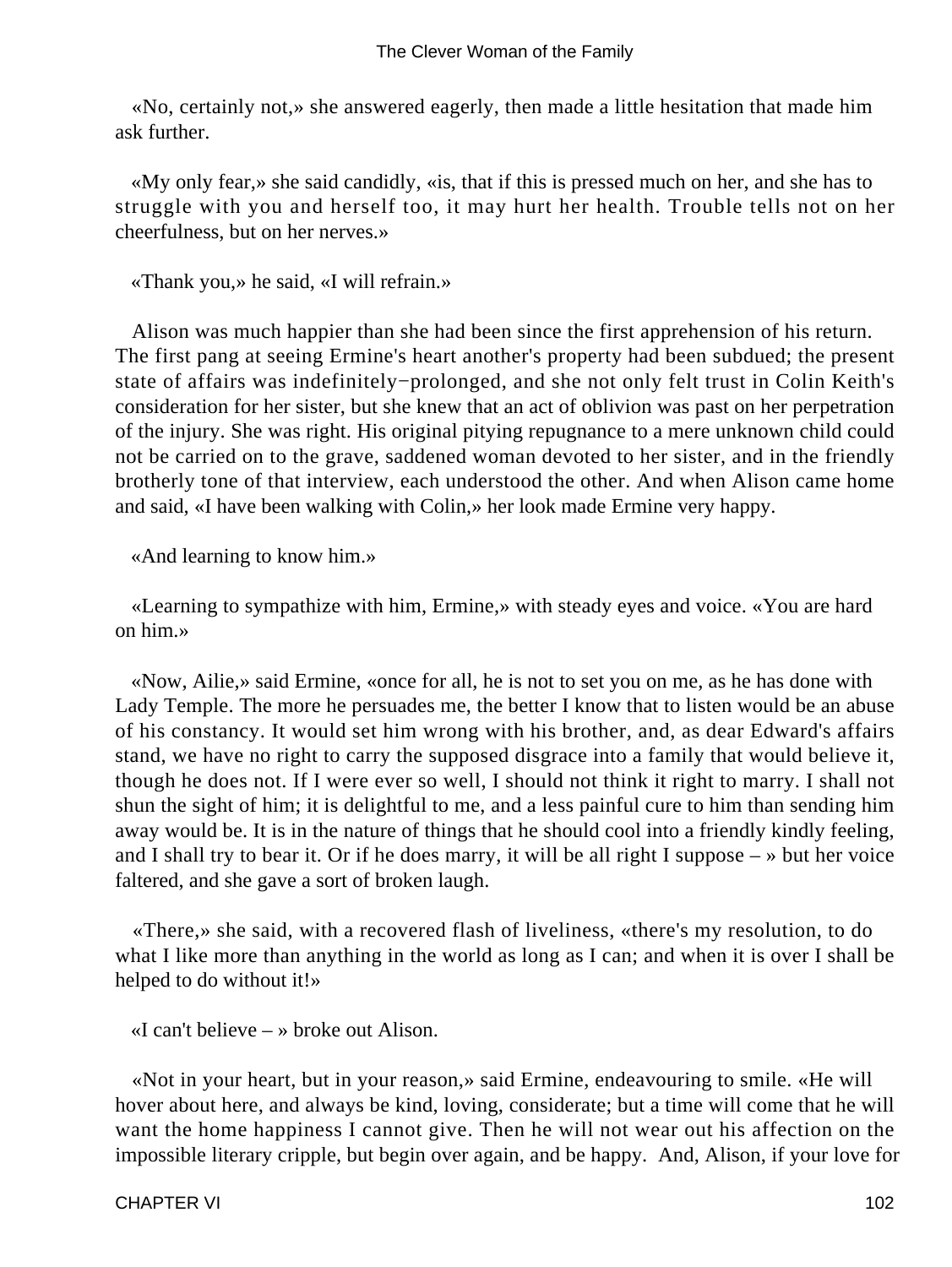me is of the sound, strong sort I know it is, you will help me through with it, and never say one word to make all this less easy and obvious to him.»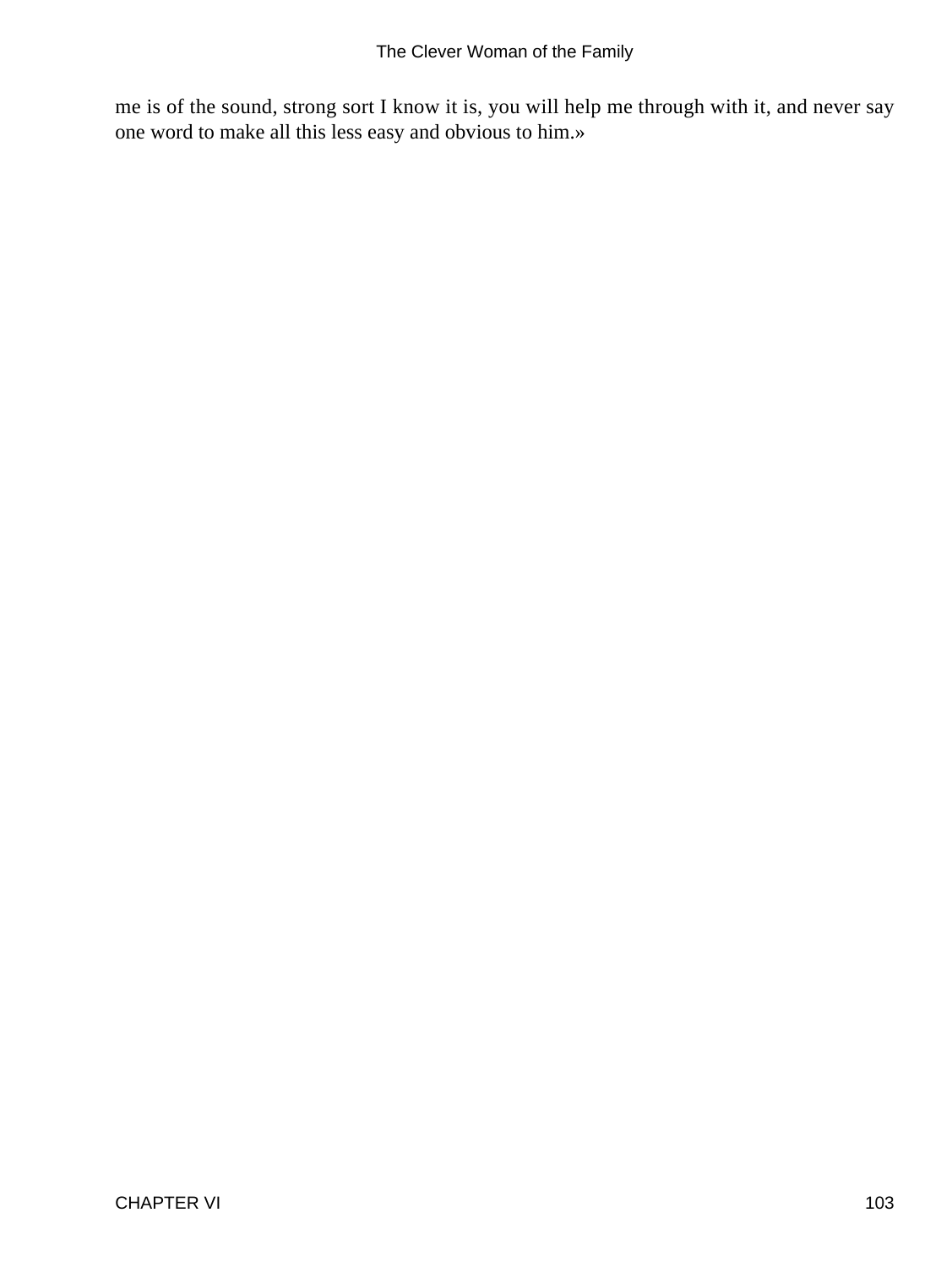# **[CHAPTER VII](#page-416-0)**

### *W*AITNG **FOR ROSE**

"Not envy, sure! for if you gave me

Leave to take or to refuse

In earnest, do you think I'd choose

That sort of new love to enslave me?" – R. BROWNING.

 So, instead of going to Belfast, here was Colonel Keith actually taking a lodging and settling himself into it; nay, even going over to Avoncester on a horse−buying expedition, not merely for the Temples, but for himself.

 This time Rachel did think herself sure of Miss Williams' ear in peace, and came down on her with two fat manuscripts upon Human Reeds and Military Society, preluding, however, by bitter complaints of the «Traveller» for never having vouchsafed her an answer, nor having even restored «Curatocult,» though she had written three times, and sent a directed envelope and stamps for the purpose. The paper must be ruined by so discourteous an editor, indeed she had not been nearly so much interested as usual by the last few numbers. If only she could get her paper back, she should try the «Englishwoman's Hobby−horse,» or some other paper of more progress than that «Traveller.» «Is it not very hard to feel one's self shut out from the main stream of the work of the world when one's heart is burning?»

«I think you overrate the satisfaction.»

 «You can't tell! You are contented with that sort of home peaceful sunshine that I know suffices many. Even intellectual as you are, you can't tell what it is to feel power within, to strain at the leash, and see others in the race.»

 «I was thinking whether you could not make an acceptable paper on the lace system, which you really know so thoroughly.»

 «The fact is,» said Rachel, «it is much more difficult to describe from one's own observation than from other sources.»

«But rather more original,» said Ermine, quite overcome by the naivete of the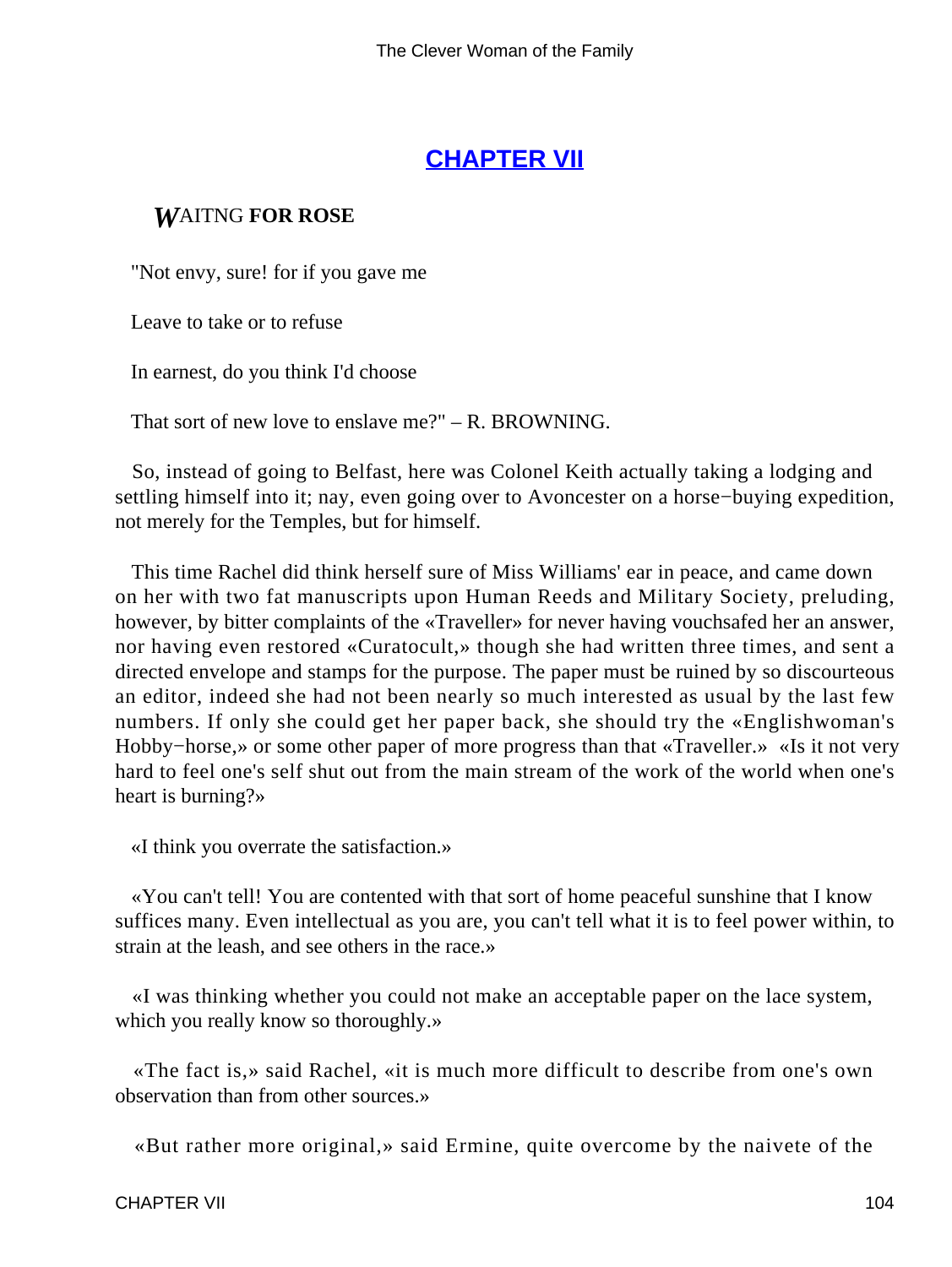confession.

 «I don't see that,» said Rachel. «It is abstract reasoning from given facts that I aim at, as you will understand when you have heard my 'Human Reeds,' and my other – dear me, there's your door bell. I thought that Colonel was gone for the day.»

 «There are other people in the world besides the Colonel,» Ermine began to say, though she hardly felt as if there were, and at any rate a sense of rescue crossed her. The persons admitted took them equally by surprise, being Conrade Temple and Mr. Keith.

 «I thought,» said Rachel, as she gave her unwilling hand to the latter, «that you would have been at Avoncester to−day.»

«I always get out of the way of horse−dealing. I know no greater bore,» he answered.

 «Mamma sent me down,» Conrade was explaining; «Mr. Keith's uncle found out that he knew Miss Williams – no, that's not it, Miss Williams' uncle found out that Mr. Keith preached a sermon, or something of that sort, so mamma sent me down to show him the way to call upon her; but I need not stay now, need I?»

 «After that elegant introduction, and lucid explanation, I think you may be excused,» returned Alick Keith.

 The boy shook Ermine's hand with his soldierly grace, but rather spoilt the effect thereof by his aside, «I wanted to see the toad and the pictures our Miss Williams told me about, but I'll come another time;» and the wink of his black eyes, and significant shrug of his shoulders at Rachel, were irresistible. They all laughed, even Rachel herself, as Ermine, seeing it would be worse to ignore the demonstration, said, «The elements of aunt and boy do not always work together.»

 «No,» said Rachel; «I have never been forgiven for being the first person who tried to keep those boys in order.»

 «And now,» said Ermine, turning to her other visitor, «perhaps I may discover which of us, or of our uncles, preached a sermon.»

 «Mine, I suspect,» returned Mr. Keith. «Your sister and I made out at luncheon that you had known my uncle, Mr. Clare, of Bishopsworthy.»

 «Mr. Clare! Oh yes,» cried Ermine eagerly, «he took the duty for one of our curates once for a long vacation. Did you ever hear him speak of Beauchamp?»

«Yes, often; and of Dr. Williams. He will be very much interested to hear of you.»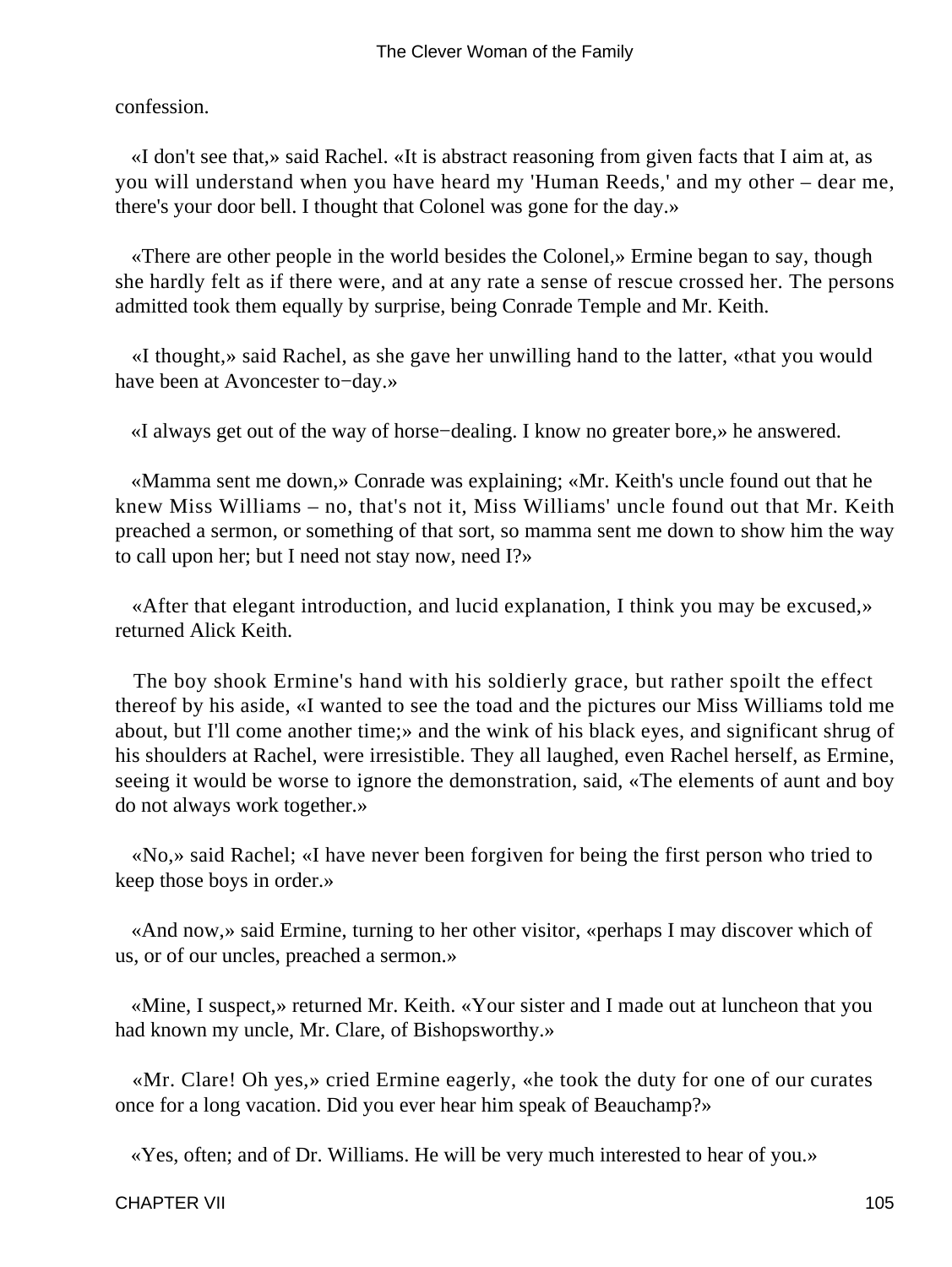«It was a time I well remember,» said Ermine. «He was an Oxford tutor then, and I was about fourteen, just old enough to be delighted to hear clever talk. And his sermons were memorable; they were the first I ever listened to.»

 «There are few sermons that it is not an infliction to listen to,» began Rachel, but she was not heard or noticed.

«I assure you they are even more striking now in his blindness.»

«Blindness! Indeed, I had not heard of that.»

 Even Rachel listened with interest as the young officer explained that his uncle, whom both he and Miss Williams talked of as a man of note, of whom every one must have heard, had for the last four years been totally blind, but continued to be an active parish priest, visiting regularly, preaching, and taking a share in the service, which he knew by heart. He had, of course, a curate, who lived with him, and took very good care of him.

«No one else?» said Rachel. «I thought your sister lived at Bishopsworthy.»

 «No, my sister lives, or has lived, at Little Worthy, the next parish, and as unlike it as possible. It has a railroad in it, and the cockneys have come down on it and 'villafied' it. My aunt, Mrs. Lacy Clare, has lived there ever since my sister has been with her; but now her last daughter is to be married, she wishes to give up housekeeping.»

 «And your sister is coming to Lady Temple,» said Rachel, in her peculiar affirmative way of asking questions. «She will find it very dull here.»

 «With all the advantages of Avoncester at hand?» inquired Alick, with a certain gleam under his flaxen eyelashes that convinced Ermine that he said it in mischief. But Rachel drew herself up gravely, and answered –

 «In Lady Temple's situation any such thing would be most inconsistent with good feeling.»

 «Such as the cathedral?» calmly, not to say sleepily, inquired Alick, to the excessive diversion of Ermine, who saw that Rachel had never been laughed at in her life, and was utterly at a loss what to make of it.

 «If you meant the cathedral,» she said, a little uncertainly, recollecting the tone in which Mr. Clare had just been spoken of, and thinking that perhaps Miss Keith might be a curatolatress, «I am afraid it is not of much benefit to people living at this distance, and there is not much to be said for the imitation here.»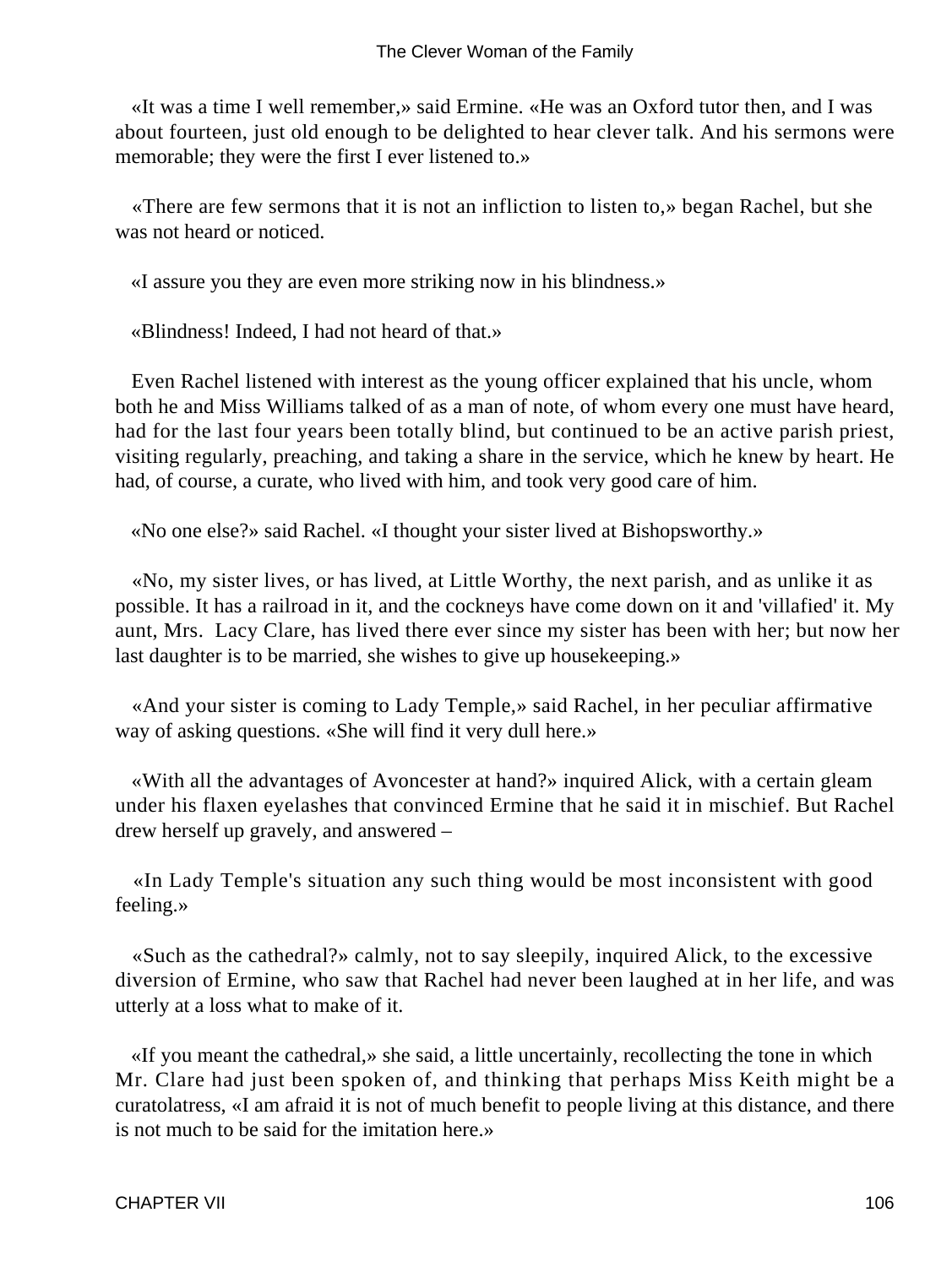«You will see what my sister says to it. She only wants training to be the main strength of the Bishopsworthy choir, and perhaps she may find it here.»

 Rachel was evidently undecided whether chants or marches were Miss Keith's passion, and, perhaps, which propensity would render the young lady the most distasteful to herself. Ermine thought it merciful to divert the attack by mentioning Mr. Clare's love of music, and hoping his curate could gratify it. «No,» Mr. Keith said, «it was very unlucky that Mr. Lifford did not know one note from another; so that his vicar could not delude himself into hoping that his playing on his violin was anything but a nuisance to his companion, and in spite of all the curate's persuasions, he only indulged himself therewith on rare occasions.» But as Ermine showed surprise at the retention of a companion devoid of this sixth sense, so valuable to the blind, he added – «No one would suit him so well. Mr. Lifford has been with him ever since his sight began to fail, and understands all his ways.»

«Yes, that makes a great difference.»

 «And,» pursued the young man, coming to something like life as he talked of his uncle, «though he is not quite all that a companion might be, my uncle says there would be no keeping the living without him, and I do not believe there would, unless my uncle would have me instead.»

 Ermine laughed and looked interested, not quite knowing what other answer to make. Rachel lifted up her eyebrows in amazement.

 «Another advantage,» added Alick, who somehow seemed to accept Ermine as one of the family, «is, that he is no impediment to Bessie's living there, for, poor man, he has a wife, but insane.»

 «Then your sister will live there?» said Rachel. «What an enviable position, to have the control of means of doing good that always falls to the women of a clerical family.»

«Tell her so,» said the brother, with his odd, suppressed smile.

«What, she does not think so?»

 «Now,» said Mr. Keith, leaning back, «on my answer depends whether Bessie enters this place with a character for chanting, croquet, or crochet. Which should you like worst, Miss Curtis?»

 «I like evasions worst of all,» said Rachel, with a flash of something like playful spirit, though there was too much asperity in it.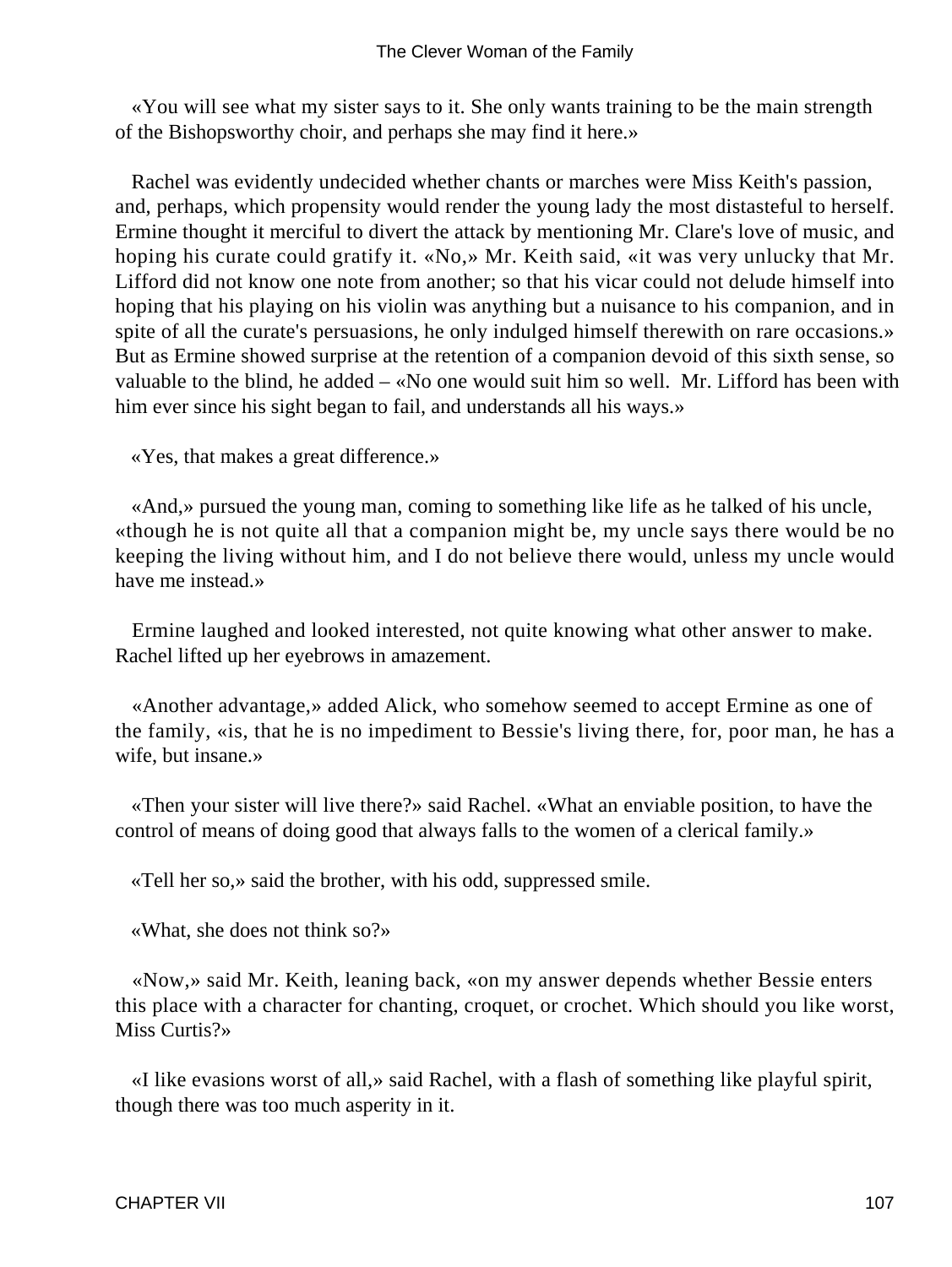«But you see, unfortunately, I don't know,» said Alick Keith, slowly. «I have never been able to find out, nor she either. I don't know what may be the effect of example,» he added. Ermine wondered whether he were in mischief or earnest, and suspected a little of both.

 «I shall be very happy to show Miss Keith any of my ways,» said Rachel, with no doubts at all; «but she will find me terribly impeded here. When does she come?»

 «Not for a month or six weeks, when the wedding will be over. It is high time she saw something of her respected guardian.»

«The Colonel?»

 «Yes,» then to Ermine, «Every one turns to him with reliance and confidence. I believe no one in the army received so many last charges as he has done, or executes them more fully.»

 «And,» said Ermine, feeling pleasure colour her cheek more deeply than was convenient, «you are relations.»

«So far away that only a Scotsman would acknowledge the cousinship.»

 «But do not you call yourself Scotch?» said Ermine, who had for years thought it glorious to do so.

 «My great grandfather came from Gowan−brae,» said Alick, «but our branch of the family has lived and died in the −th Highlanders for so many generations that we don't know what a home is out of it. Our birthplaces – yes, and our graves – are in all parts of the world.»

«Were you ever in Scotland?»

 «Never; and I dread nothing so much as being quartered there. Just imagine the trouble it would be to go over the pedigree of every Keith I met, and to dine with them all upon haggis and sheeps' head!»

«There's no place I want to see as much as Scotland,» said Rachel.

«Oh, yes! young ladies always do.»

 «It is not for a young lady reason,» said Rachel, bluntly. «I want to understand the principle of diffused education, as there practised. The only other places I should really care to see are the Grand Reformatory for the Destitute in Holland, and the Hospital for Cretins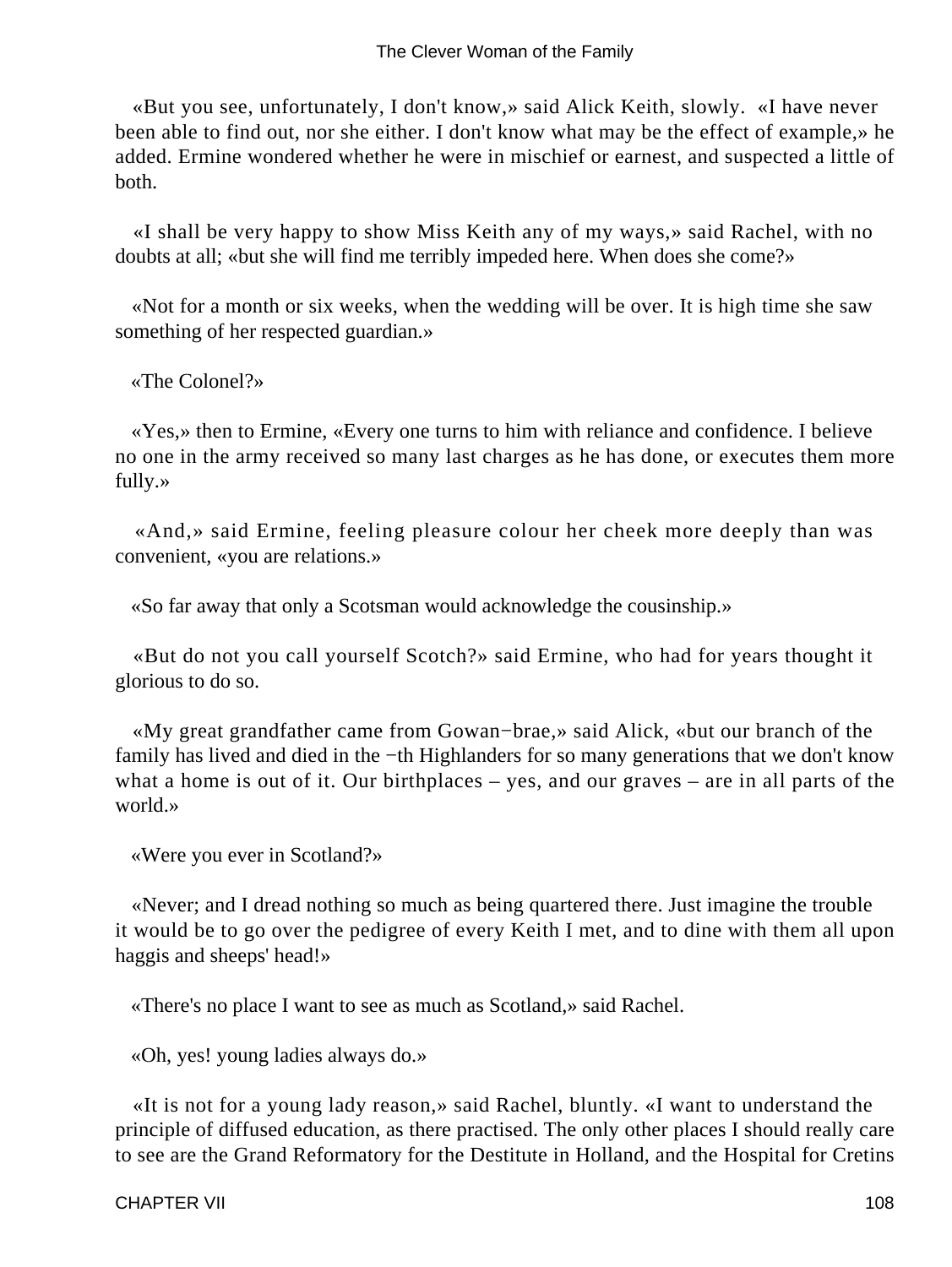## in Switzerland.»

 «Scotch pedants, Dutch thieves, Swiss goitres – I will bear your tastes in mind,» said Mr. Keith, rising to take leave.

 «Really,» said Rachel, when he was gone, «if he had not that silly military tone of joking, there might be something tolerable about him if he got into good hands. He seems to have some good notions about his sister. She must be just out of the school−room, at the very turn of life, and I will try to get her into my training and show her a little of the real beauty and usefulness of the career she has before her. How late he has stayed! I am afraid there is no time for the manuscripts.»

And though Ermine was too honest to say she was sorry, Rachel did not miss the regret.

 Colonel Keith came the next day, and under his arm was a parcel, which was laid in little Rose's arms, and, when unrolled, proved to contain a magnificent wax doll, no doubt long the object of unrequited attachment to many a little Avoncestrian, a creature of beauteous and unmeaning face, limpid eyes, hair that could be brushed, and all her members waxen, as far as could be seen below the provisional habiliment of pink paper that enveloped her. Little Rose's complexion became crimson, and she did not utter a word, while her aunt, colouring almost as much, laughed and asked where were her thanks.

«Oh!» with a long gasp, «it can't be for me!»

«Do you think it is for your aunt?» said the Colonel.

 «Oh, thank you! But such a beautiful creature for me!» said Rose, with another gasp, quite oppressed. «Aunt Ermine, how shall I ever make her clothes nice enough?»

 «We will see about that, my dear. Now take her into the verandah and introduce her to Violetta.»

 «Yes;» then pausing and looking into the fixed eyes, «Aunt Ermine, I never saw such a beauty, except that one the little girl left behind on the bench on the esplanade, when Aunt Ailie said I should he coveting if I went on wishing Violetta was like her.»

 «I remember,» said Ermine, «I have heard enough of that 'ne plus ultra' of doll! Indeed, Colin, you have given a great deal of pleasure, where the materials of pleasure are few. No one can guess the delight a doll is to a solitary imaginative child.»

«Thank you,» he said, smiling.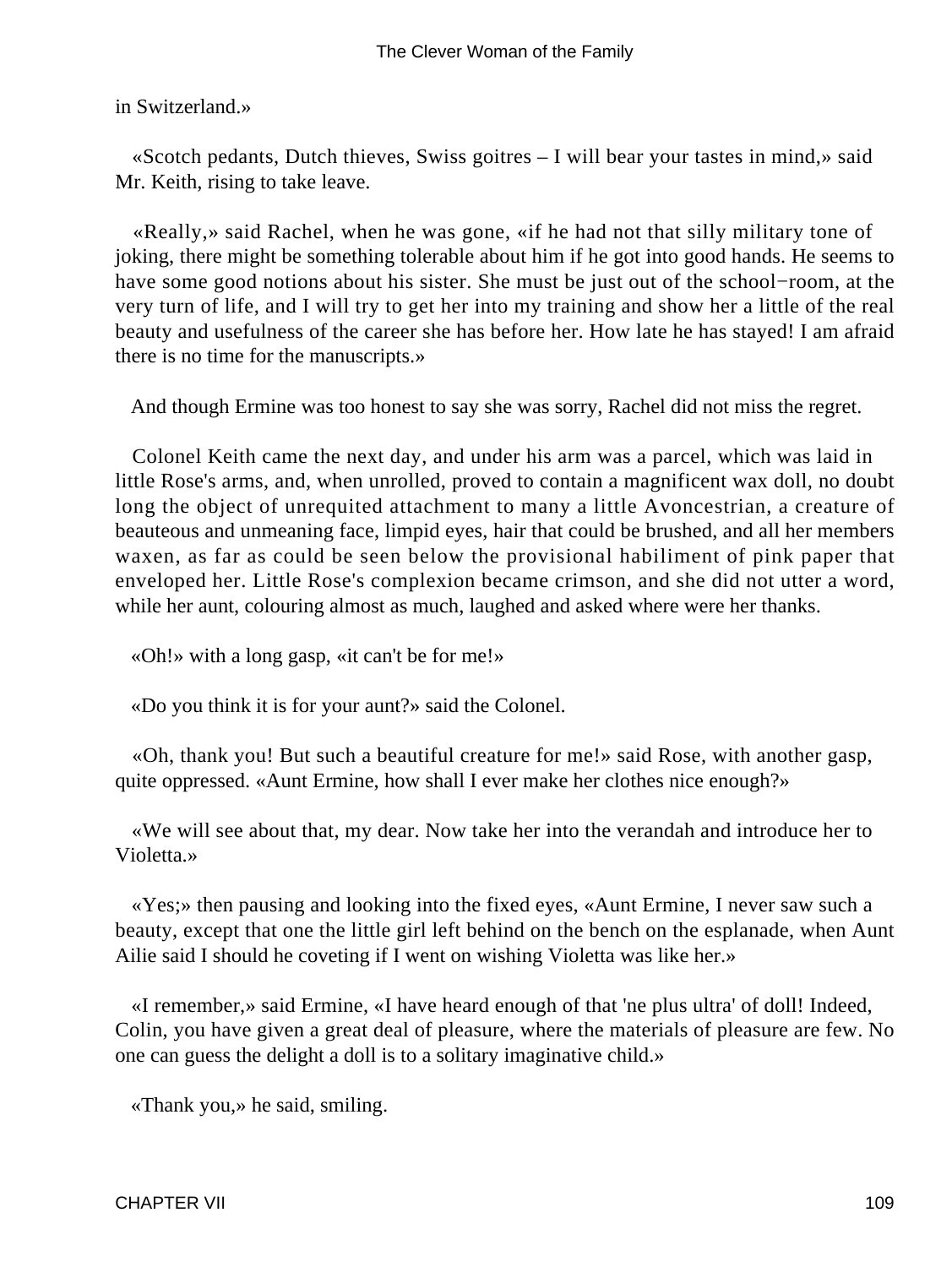«I believe I shall enjoy it as much as Rose,» added Ermine, «both for play and as a study. Please turn my chair a little this way, I want to see the introduction to Violetta. Here comes the beauty, in Rose's own cloak.»

 Colonel Keith leant over the back of her chair and silently watched, but the scene was not quite what they expected. Violetta was sitting in her «slantingdicular» position on her chair placed on a bench, and her little mistress knelt down before her, took her in her arms, and began to hug her.

 «Violetta, darling, you need not be afraid! There is a new beautiful creature come, and I shall call her Colinette, and we must be very kind to her, because Colonel Keith is so good, and knows your grandpapa; and to tell you a great secret, Violetta, that you must not tell Colinette or anybody, I think he is Aunt Ermine's own true knight.»

«Hush!» whispered the Colonel, over Ermine's head, as he perceived her about to speak.

 «So you must be very good to her, Violetta, and you shall help me make her clothes; but you need not be afraid I ever could love any one half or one quarter as much as you, my own dear child, not if she were ten times as beautiful, and so come and show her to Augustus. She'll never be like you, dear old darling.»

 «It is a study,» said the Colonel, as Rose moved off with a doll in either hand; «a moral that you should take home.»

Ermine shook her head, but smiled, saying, «Tell me, does your young cousin know – »

 «Alick Keith! Not from me, and Lady Temple is perfectly to be trusted; but I believe his father knew it was for no worse reason that I was made to exchange. But never mind, Ermine, he is a very good fellow, and what is the use of making a secret of what even Violetta knows?»

 There was no debating the point, for her desire of secrecy was prompted by the resolution to leave him unbound, whereas his wish for publicity was with the purpose of binding himself, and Ermine was determined that discussion was above all to be avoided, and that she would, after the first explanation, keep the conversation upon other subjects. So she only answered with another reproving look and smile, and said, «And now I am going to make you useful. The editor of the 'Traveller' is travelling, and has left his work to me. I have been keeping some letters for him to answer in his own hand, because mine betrays womanhood; but I have just heard that he is to stay about six weeks more, and people must be put out of their misery before that. Will you copy a few for me? Here is some paper with the office stamp.»

«What an important woman you are, Ermine.»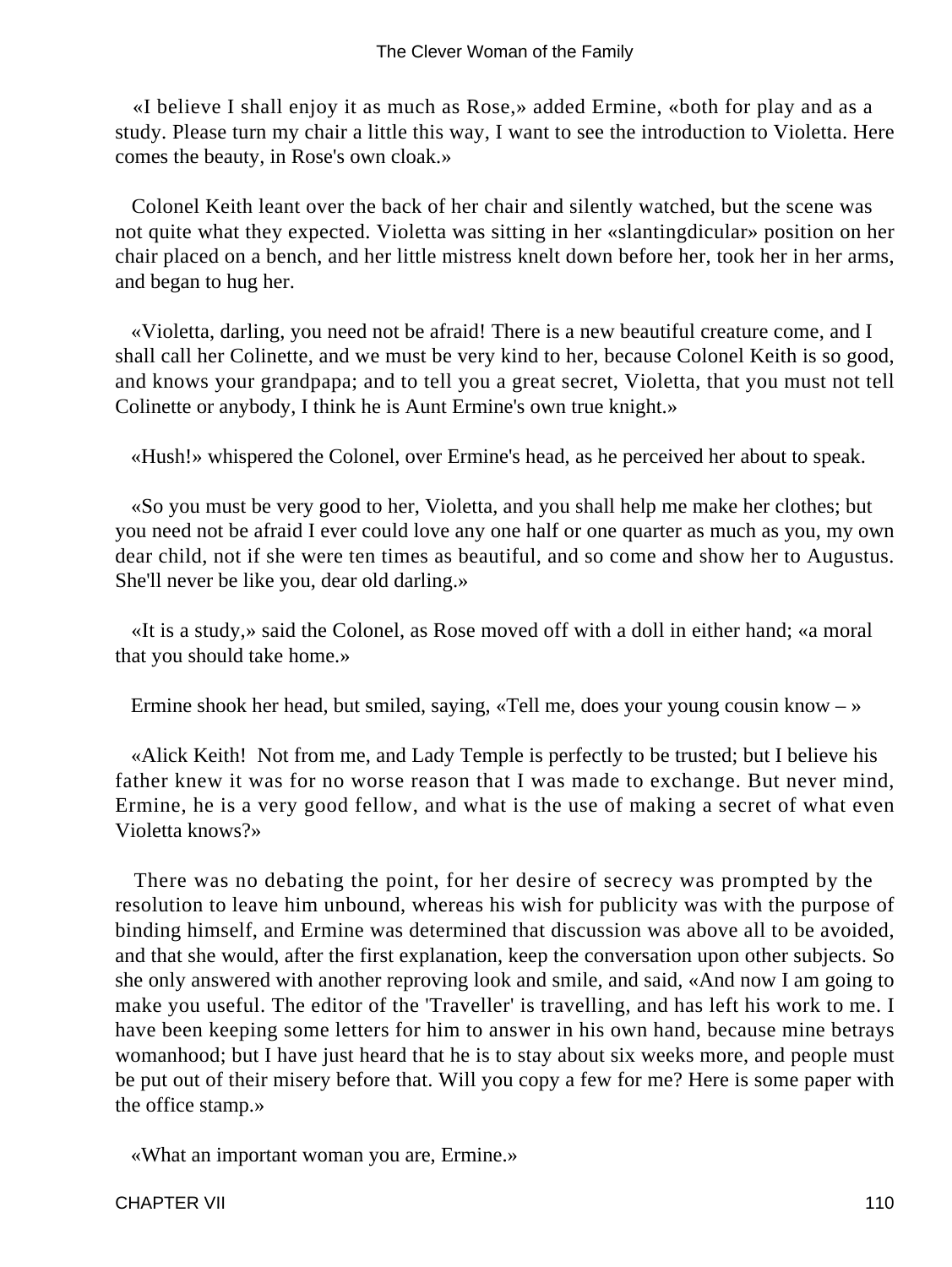«If you had been in England all this time, you would see how easy the step is into literary work; but you must not betray this for the 'Traveller's' sake or Ailie's.»

 «Your writing is not very womanish,» said the colonel, as she gave him his task. «Or is this yours? It is not like that of those verses on Malvern hills that you copied out for me, the only thing you ever gave me.»

 «I hope it is more to the purpose than it was then, and it has had to learn to write in all sorts of attitudes.»

 «What's this?» as he went on with the paper; «your manuscript entitled 'Curatocult.' Is that the word? I had taken it for the produce of Miss Curtis's unassisted genius.»

 «Have you heard her use it!» said Ermine, disconcerted, having by no means intended to betray Rachel.

 «Oh yes! I heard her declaiming on Sunday about what she knows no more about than Conrade! A detestable, pragmatical, domineering girl! I am thankful that I advised Lady Temple only to take the house for a year. It was right she should see her relations, but she must not be tyrannized over.»

«I don't believe she dislikes it.»

 «She dislikes no one! She used to profess a liking for a huge Irishwoman, whose husband had risen from the ranks; the most tremendous woman I ever saw, except Miss Curtis.»

«You know they were brought up together like sisters.»

 «All the worse, for she has the habit of passive submission. If it were the mother it would be all right, and I should be thankful to see her in good keeping, but the mother and sister go for nothing, and down comes this girl to battle every suggestion with principles picked up from every catchpenny periodical, things she does not half understand, and enunciates as if no one had even heard of them before.»

 «I believe she seldom meets any one who has. I mean to whom they are matters of thought. I really do like her vigour and eamestness.»

 «Don't say so, Ermine! One reason why she is so intolerable to me is that she is a grotesque caricature of what you used to be.»

 «You have hit it! I see why I always liked her, besides that it is pleasant to have any sort of visit, and a good scrimmage is refreshing; she is just what I should have been without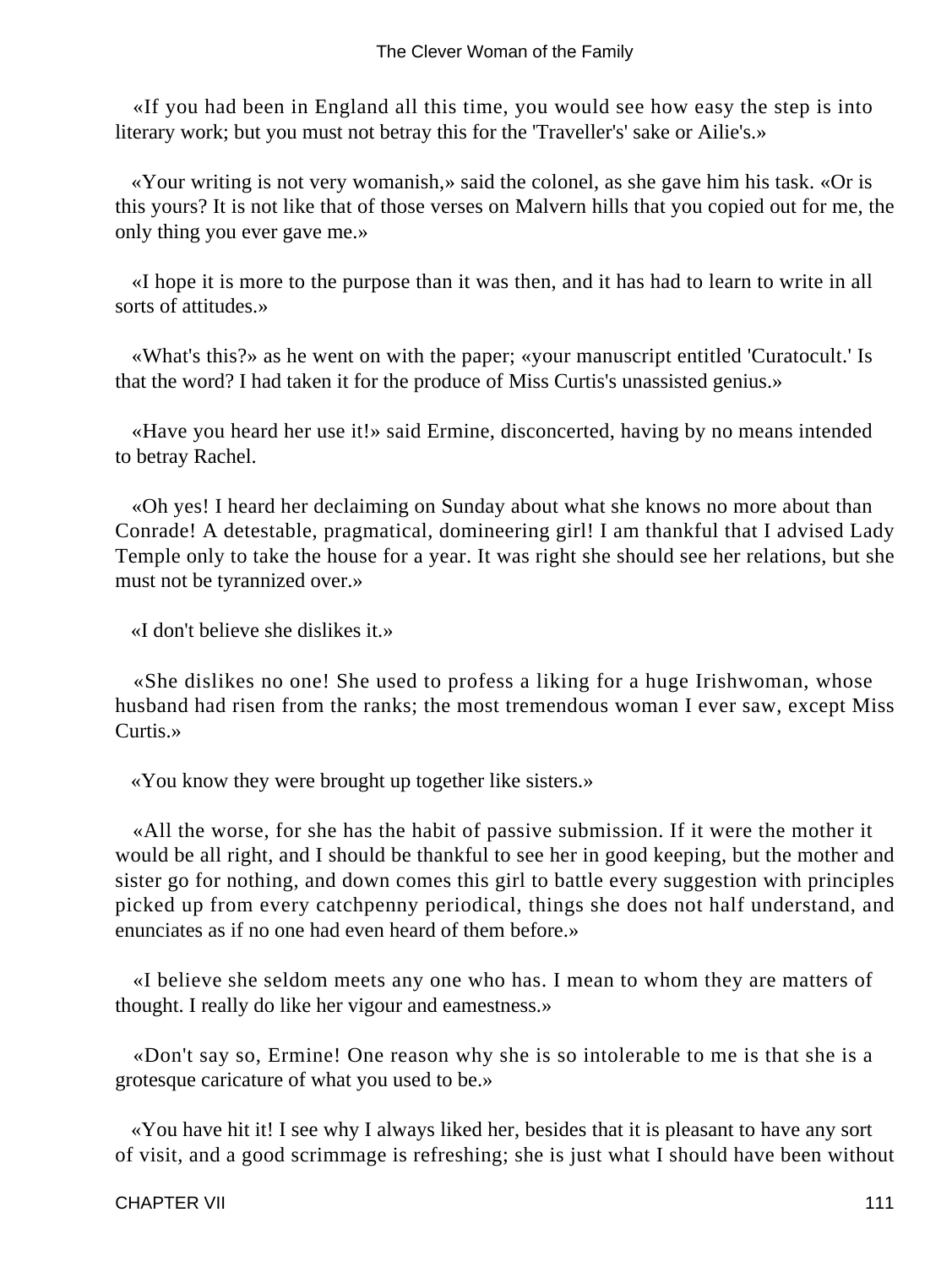papa and Edward to keep me down, and without the civilizing atmosphere at the park.»

«Never.»

 «No, I was not her equal in energy and beneficence, and I was younger when you came. But I feel for her longing to be up and doing, and her puzzled chafing against constraint and conventionality, though it breaks out in very odd effervescences.»

 «Extremely generous of you when you must be bored to death with her interminable talk.»

 «You don't appreciate the pleasure of variety! Besides, she really interests me, she is so full of vigorous crudities. I believe all that is unpleasing in her arises from her being considered as the clever woman of the family; having no man nearly connected enough to keep her in check, and living in society that does not fairly meet her. I want you to talk to her, and take her in hand.»

 «Me! Thank you, Ermine! Why, I could not even stand her talking about you, though she has the one grace of valuing you.»

 «Then you ought, in common gratitude, for there is no little greatness of soul in patiently coming down to Mackarel Lane to be snubbed by one's cousin's governess's sister.»

«If you will come up to Myrtlewood, you don't know what you may do.»

 «No, you are to set no more people upon me, though Lady Temple's eyes are very wistful.»

«I did not think you would have held out against her.»

 «Not when I had against you? No, indeed, though I never did see anybody more winning than she is in that meek, submissive gentleness! Alison says she has cheered up and grown like another creature since your arrival.»

 «And Alexander Keith's. Yes, poor thing, we have brought something of her own old world, where she was a sort of little queen in her way. It is too much to ask me to have patience with these relations, Ermine. If you could see the change from the petted creature she was with her mother and husband, almost always the first lady in the place, and latterly with a colonial court of her own, and now, ordered about, advised, domineered over, made nobody of, and taking it as meekly and sweetly as if she were grateful for it! I verily believe she is! But she certainly ought to come away.»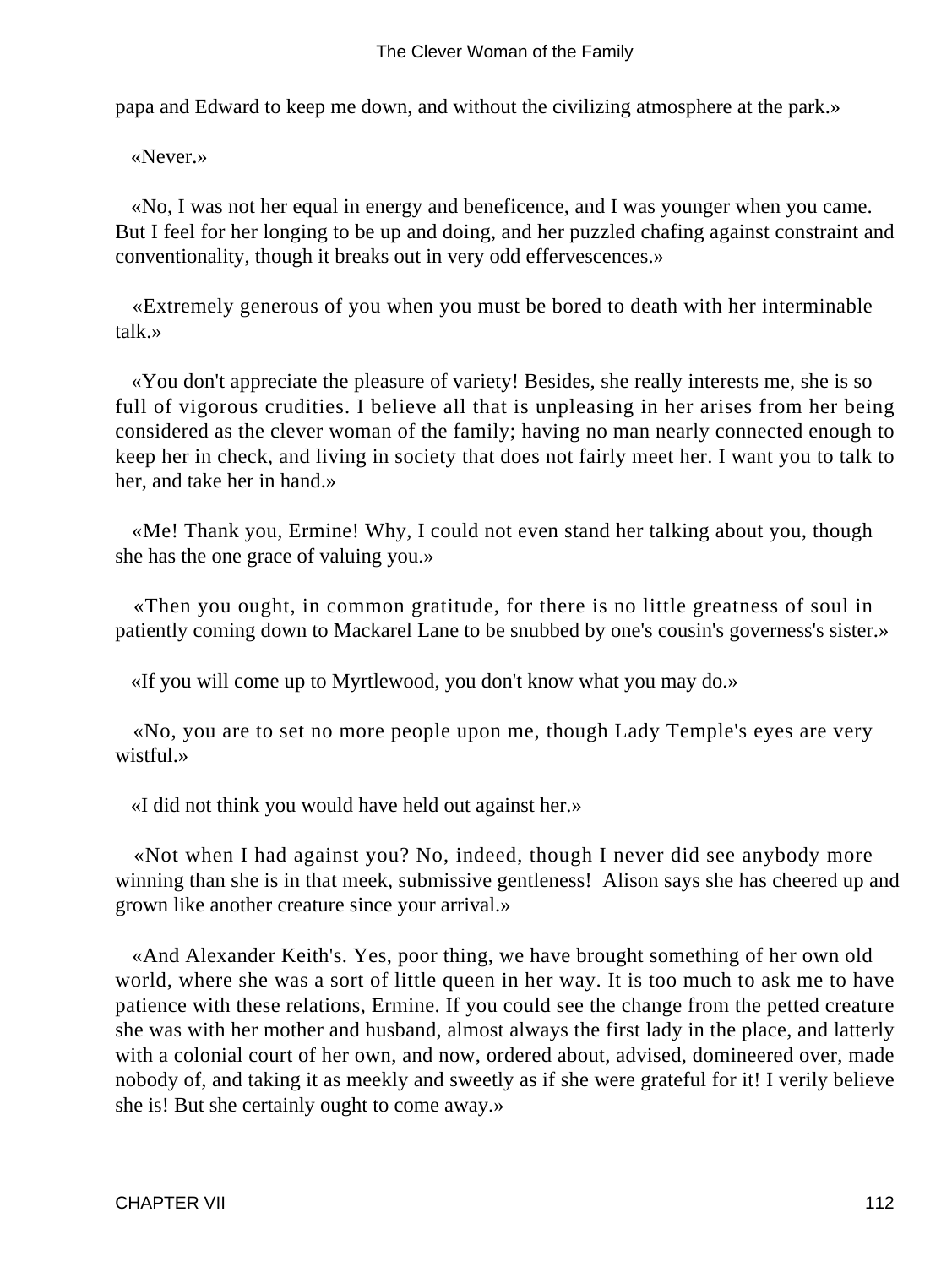«I am not so sure of that. It seems to me rather a dangerous responsibility to take her away from her own relations, unless there were any with equal claims.»

 «They are her only relations, and her husband had none. Still to be under the constant yoke of an overpowering woman with unfixed opinions seems to be an unmitigated evil for her and her boys; and no one's feelings need be hurt by her fixing herself near some public school for her sons' education. However, she is settled for this year, and at the end we may decide.»

 With which words he again applied himself to Ermine's correspondence, and presently completed the letter, offering to direct the envelope, which she refused, as having one already directed by the author. He rather mischievously begged to see it that he might judge of the character of the writing, but this she resisted.

 However, in four days' time there was a very comical twinkle in his eye, as he informed her that the new number of the «Traveller» was in no favour at the Homestead, «there was such a want of original thought in it.» Ermine felt her imprudence in having risked the betrayal, but all she did was to look at him with her full, steady eyes, and a little twist in each corner of her mouth, as she said, «Indeed! Then we had better enliven it with the recollections of a military secretary,» and he was both convinced of what he guessed, and also that she did not think it right to tell him; «But,» he said, «there is something in that girl, I perceive, Ermine; she does think for herself, and if she were not so dreadfully earnest that she can't smile, she would be the best company of any of the party.»

 «I am so glad you think so! I shall be delighted if you will really talk to her, and help her to argue out some of her crudities. Indeed she is worth it. But I suppose you will hardly stay here long enough to do her any good.»

«What, are you going to order me away?»

«I thought your brother wanted you at home.»

 «It is all very well to talk of an ancestral home, but when it consists of a tall, slim house, with blank walls and pepper−box turrets, set down on a bleak hill side, and every one gone that made it once a happy place, it is not attractive. Moreover, my only use there would be to be kept as a tame heir, the person whose interference would be most resented, and I don't recognise that duty.»

«You are a gentleman at large, with no obvious duty,» said Ermine, meditatively.

«What, none?» bending his head, and looking earnestly at her.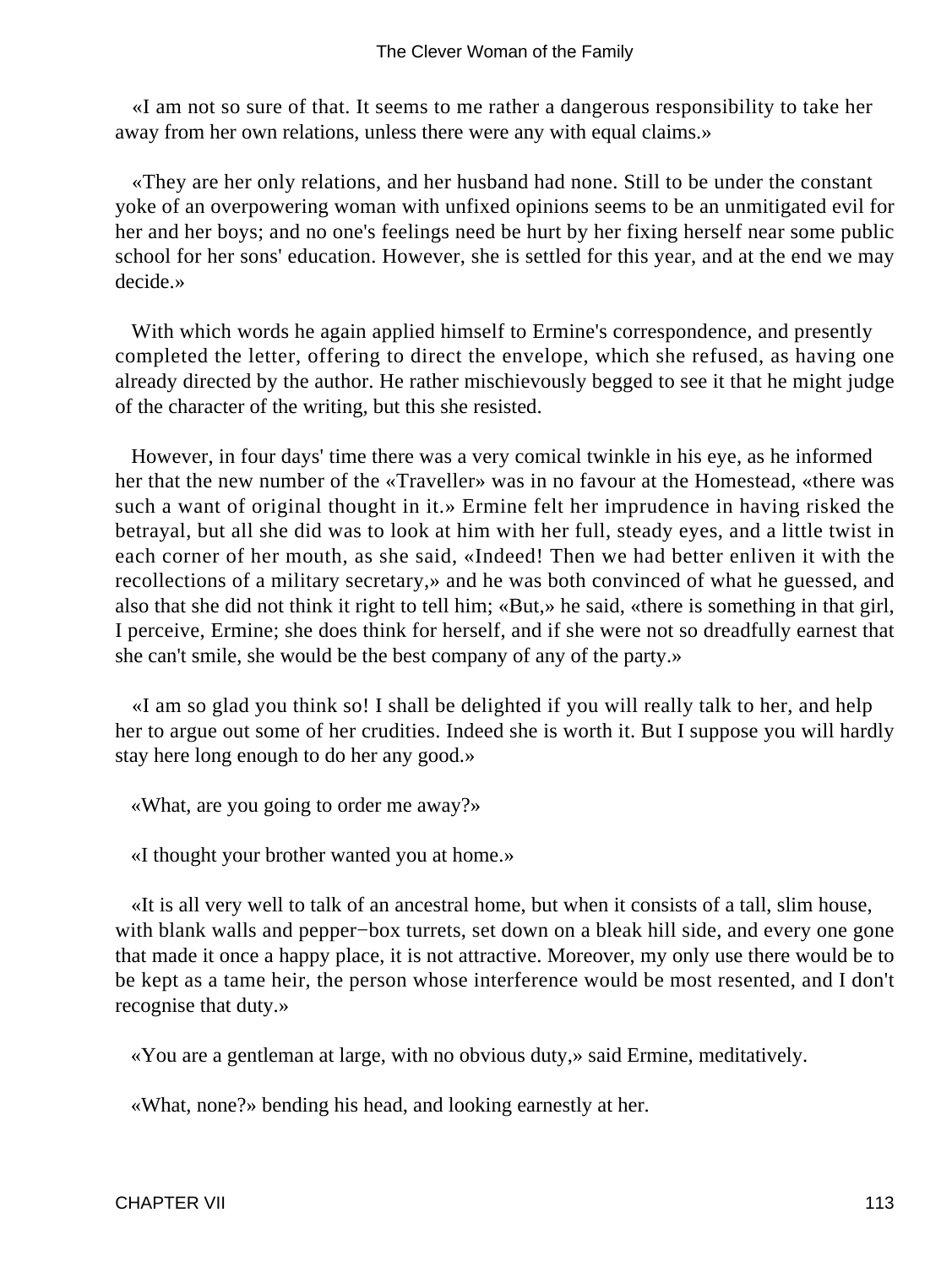«Oh, if you come here out of duty  $-\infty$  she said archly, and with her merry laugh. «There, is not that a nice occasion for picking a quarrel? And seriously,» she continued, «perhaps it might be good for you if we did. I am beginning to fear that I ought not to keep you lingering here without purpose or occupation.»

«Fulfil my purpose, and I will find occupation.»

«Don't say that.»

 «This once, Ermine. For one year I shall wait in the hope of convincing you. If you do not change, your mind in that time, I shall look for another staff appointment, to last till Rose is ready for me.»

 The gravity of this conclusion made Ermine laugh. «That's what you learnt of your chief,» she said.

 «There would be less difference in age,» he said. «Though I own I should like my widow to be less helpless than poor little Lady Temple. So,» he added, with the same face of ridiculous earnest, «if you continue to reject me yourself, you will at least rear her with an especial view to her efficiency in that capacity.»

 And as Rose at that critical moment looked in at the window, eager to be encouraged to come and show Colinette's successful toilette, he drew her to him with the smile that had won her whole heart, and listening to every little bit of honesty about «my work» and «Aunt Ermine's work,» he told her that he knew she was a very managing domestic character, perfectly equal to the charge of both young ladies.

 «Aunt Ermine says I must learn to manage, because some day I shall have to take care of papa.»

 «Yes,» with his eyes on Ermine all the while, «learn to be a useful woman; who knows if we shan't all depend on you by−and−by?»

 «Oh do let me be useful to you,» cried Rose; «I could hem all your handkerchiefs, and make you a kettle−holder.»

 Ermine had never esteemed him more highly than when he refrained from all but a droll look, and uttered not one word of the sportive courtship that is so peculiarly unwholesome and undesirable with children. Perhaps she thought her colonel more a gentleman than she had done before, if that were possible; and she took an odd, quaint pleasure in the idea of this match, often when talking to Alison of her views of life and education, putting them in the form of what would become of Rose as Lady Keith; and Colin kept his promise of making no more references to the future. On moving into his lodgings, the hour for his visits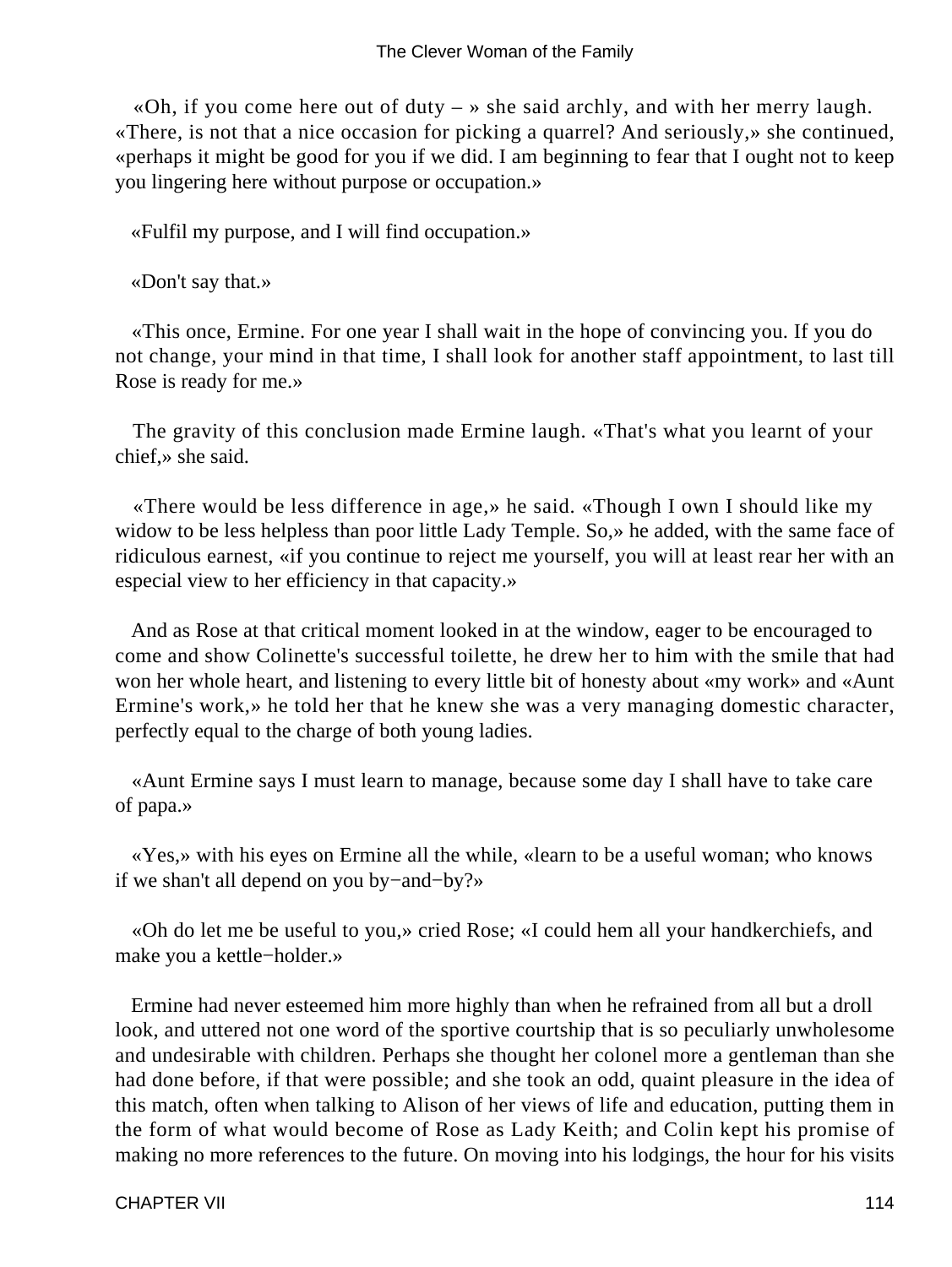was changed, and unless he went out to dinner, he usually came in the evening, thus attracting less notice, and moreover rendering it less easy to lapse into the tender subject, as Alison was then at home, and the conversation was necessarily more general.

 The afternoons were spent in Lady Temple's service. Instead of the orthodox dowager britchska and pair, ruled over by a tyrannical coachman, he had provided her with a herd of little animals for harness or saddle, and a young groom, for whom Coombe was answerable. Mrs. Curtis groaned and feared the establishment would look flighty; but for the first time Rachel became the colonel's ally. «The worst despotism practised in England,» she said, «is that of coachmen, and it is well that Fanny should be spared! The coachman who lived here when mamma was married, answered her request to go a little faster, 'I shall drive my horses as I plazes,' and I really think the present one is rather worse in deed, though not in word.»

 Moreover, Rachel smoothed down a little of Mrs. Curtis's uneasiness at Fanny's change of costume at the end of her first year of widowhood, on the ground that Colonel Keith advised her to ride with her sons, and that this was incompatible with weeds. «And dear Sir Stephen did so dislike the sight of them,» she added, in her simple, innocent way, as if she were still dressing to please him.

 «On the whole, mother,» said Rachel, «unless there is more heart−break than Fanny professes, there's more coquetry in a pretty young thing wearing a cap that says, 'come pity me,' than in going about like other people.»

 «I only wish she could help looking like a girl of seventeen,» sighed Mrs. Curtis. «If that colonel were but married, or the other young man! I'm sure she will fall into some scrape; she does not know how, out of sheer innocence.»

«Well, mother, you know I always mean to ride with her, and that will be a protection.»

 «But, my dear, I am not sure about your riding with these gay officers; you never used to do such things.»

«At my age, mother, and to take care of Fanny.»

 And Mrs. Curtis, in her uncertainty whether to sanction the proceedings and qualify them, or to make a protest – dreadful to herself, and more dreadful to Fanny, – yielded the point when she found herself not backed up by her energetic daughter, and the cavalcade almost daily set forth from Myrtlewood, and was watched with eyes of the greatest vexation, if not by kind Mrs. Curtis, by poor Mr. Touchett, to whom Lady Temple's change of dress had been a grievous shock. He thought her so lovely, so interesting, at first; and now, though it was sacrilege to believe it of so gentle and pensive a face, was not this a return to the world? What had she to do with these officers? How could her aunt permit it? No doubt it was all the work of his great foe, Miss Rachel.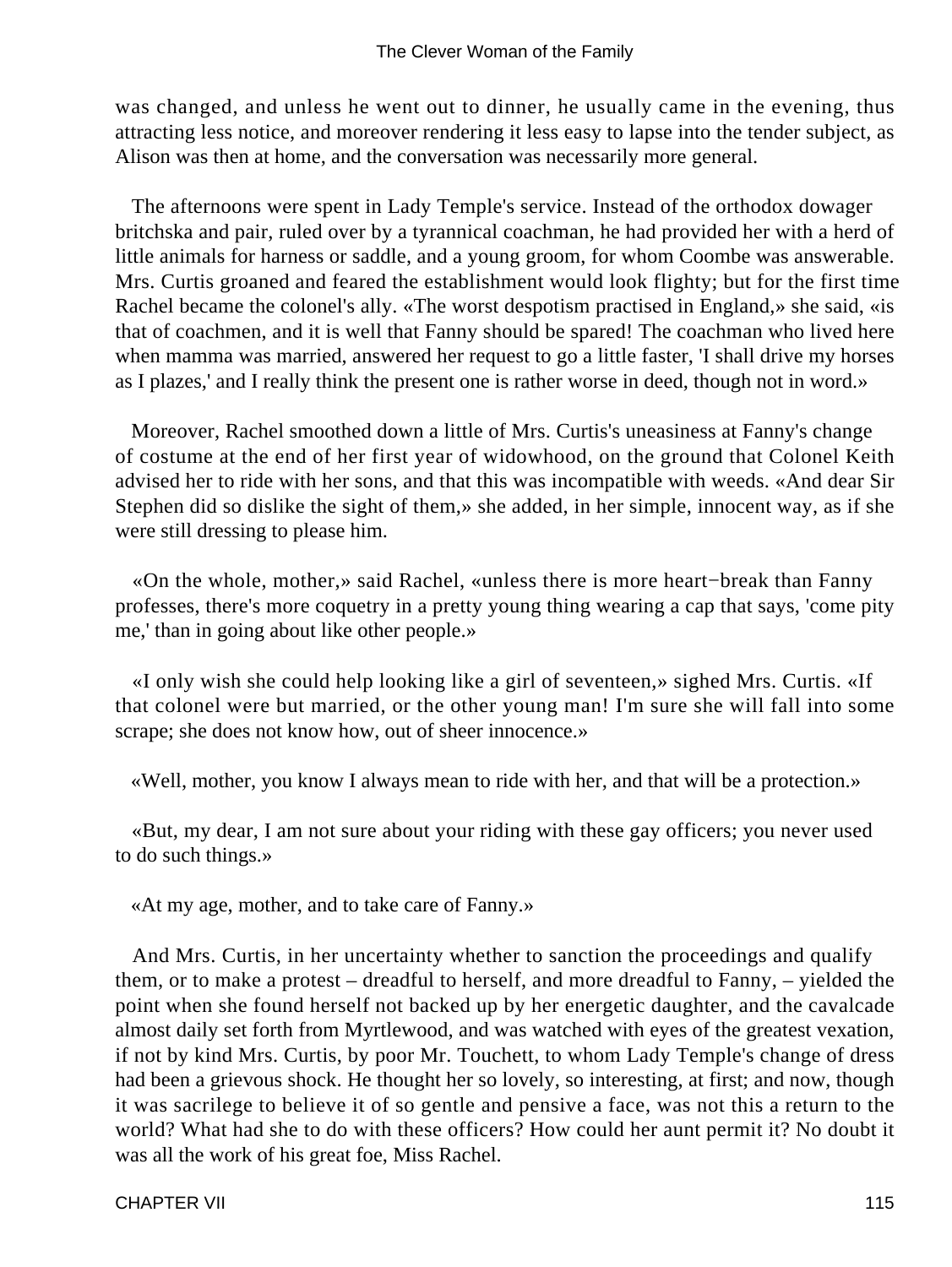It was true that Rachel heartily enjoyed these rides. Hitherto she had been only allowed to go out under the escort of her tyrant the coachman, who kept her in very strict discipline. She had not anticipated anything much more lively with Fanny, her boys, and ponies; but Colonel Keith had impressed on Conrade and Francis that they were their mother's prime protectors, and they regarded her bridle−rein as their post, keeping watch over her as if her safety depended on them, and ready to quarrel with each other if the roads were too narrow for all three to go abreast. And as soon as the colonel had ascertained that she and they were quite sufficient to themselves, and well guarded by Coombe in the rear, he ceased to regard himself as bound to their company, but he and Rachel extended their rides in search of objects of interest. She liked doing the honours of the county, and achieved expeditions which her coachman had hitherto never permitted to her, in search of ruins, camps, churches, and towers. The colonel had a turn for geology, though a wandering life even with an Indian baggage−train had saved him from incurring her contempt for collectors; but he knew by sight the character of the conformations of rocks, and when they had mounted one of the hills that surrounded Avonmouth, discerned by the outline whether granite, gneiss, limestone, or slate formed the grander height beyond, thus leading to schemes of more distant rides to verify the conjectures, which Rachel accepted with the less argument, because sententious dogmatism was not always possible on the back of a skittish black mare.

 There was no concealing from herself that she was more interested by this frivolous military society than by any she had ever previously met. The want of comprehension of her pursuits in her mother's limited range of acquaintance had greatly conduced both to her over−weening manner and to her general dissatisfaction with the world, and for the first time she was neither succumbed to, giggled at, avoided, nor put down with a grave, prosy reproof. Certainly Alick Keith, as every one called him, nettled her extremely by his murmured irony, but the acuteness of it was diverting in such a mere lad, and showed that if he could only once be roused, he might be capable of better things. There was an excitement in his unexpected manner of seeing things that was engaging as well as provoking; and Rachel never felt content if he were at Myrtlewood without her seeing him, if only because she began to consider him as more dangerous than his elder namesake, and so assured of his position that he did not take any pains to assert it, or to cultivate Lady Temple's good graces; he was simply at home and perfectly at ease with her.

 Colonel Keith's tone was different. He was argumentative where his young cousin was sarcastic. He was reading some of the books over which Rachel had strained her capacities without finding any one with whom to discuss them, since all her friends regarded them as poisonous; and even Ermine Williams, without being shaken in her steadfast trust, was so haunted and distressed in her lonely and unvaried life by the echo of these shocks to the faith of others, that absolutely as a medical precaution she abstained from dwelling on them. On the other hand Colin Keith liked to talk and argue out his impressions, and found in Rachel the only person with whom the subject could be safely broached, and thus she for the first time heard the subjects fairly handled. Hitherto she had never thought that justice was done to the argument except by a portion of the press, that drew conclusions which terrified while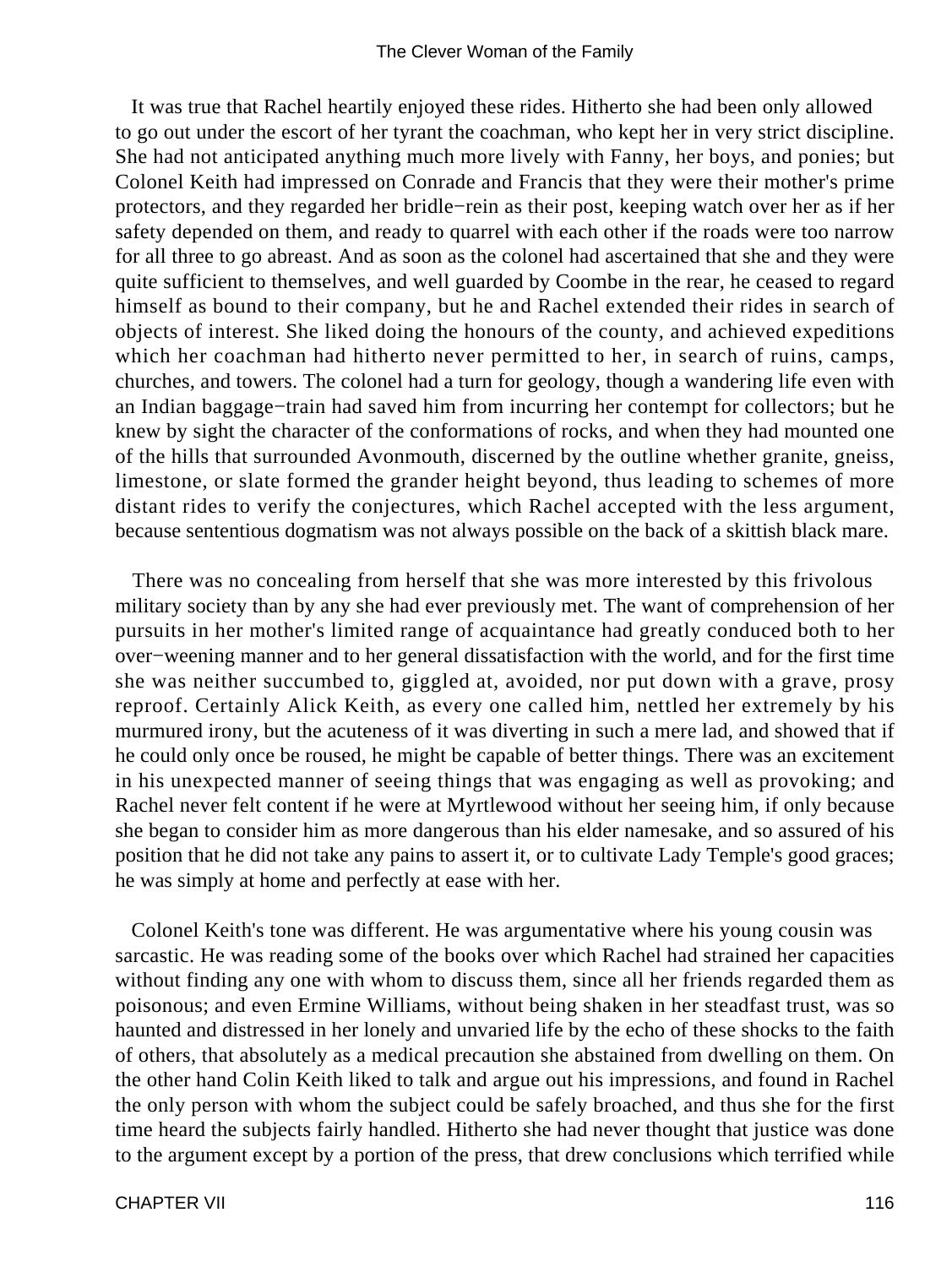they allured her, whereas she appreciated the candour that weighed each argument, distinguishing principle from prejudice, and religious faith from conventional construction, and in this measurement of minds she felt the strength, and acuteness of powers superior to her own. He was not one of the men who prefer unintellectual women. Perhaps clever men, of a profession not necessarily requiring constant brain work, are not so much inclined to rest the mind with feminine empty chatter, as are those whose intellect is more on the strain. At any rate, though Colonel Keith was attentive and courteous to every one, and always treated Lady Temple as a prime minister might treat a queen, his tendency to conversation with Rachel was becoming marked, and she grew increasingly prone to consult him. The interest of this new intercourse quite took out the sting of disappointment, when again Curatocult came back, «declined with thanks.» Nay, before making a third attempt she hazarded a question on his opinion of female authorship, and much to her gratification, and somewhat to her surprise, heard that he thought it often highly useful and valuable.

«That is great candour. Men generally grudge whatever they think their own privilege.»

 «Many things can often be felt and expressed by an able woman better than by a man, and there is no reason that the utterance of anything worthy to be said should be denied, provided it is worthy to be said.»

«Ah! there comes the hit. I wondered if you would get through without it.»

 «It was not meant as a hit. Men are as apt to publish what is not worth saying as women can be, and some women are so conscientious as only to put forth what is of weight and value.»

«And you are above wanting to silence them by palaver about unfeminine publicity?»

 «There is no need of publicity. Much of the best and most wide−spread writing emanates from the most quiet, unsuspected quarters.»

«That is the benefit of an anonymous press.»

 «Yes. The withholding of the name prevents well−mannered people from treating a woman as an authoress, if she does not proclaim herself one; and the difference is great between being known to write, and setting up for an authoress.»

 «Between fact and pretension. But write or not write, there is an instinctive avoidance of an intellectual woman.»

 «Not always, for the simple manner that goes with real superiority is generally very attractive. The larger and deeper the mind, the more there would be of the genuine humbleness and gentleness that a shallow nature is incapable of. The very word humility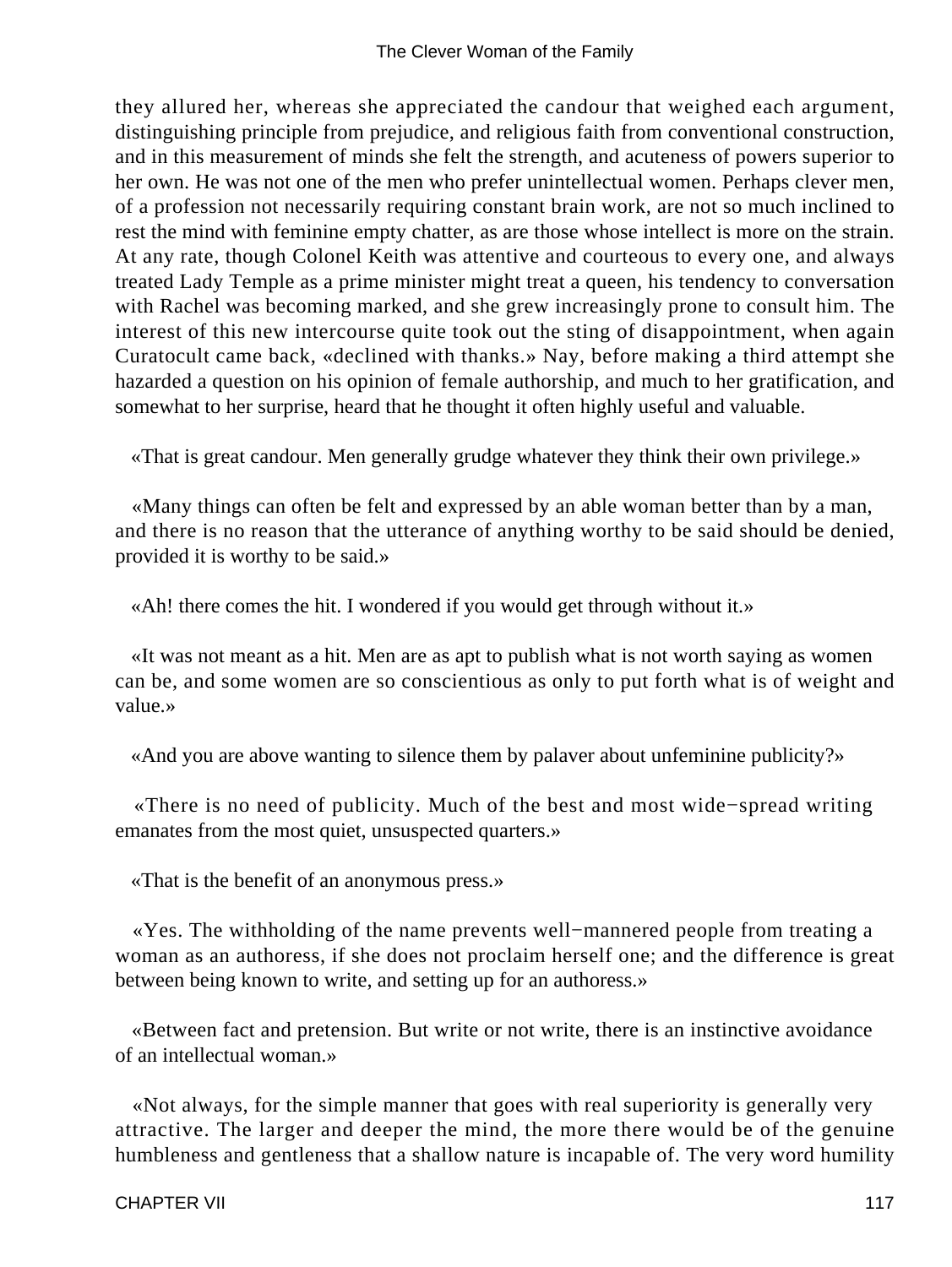presupposes depth.»

 «I see what you mean,» said Rachel. «Gentleness is not feebleness, nor lowness lowliness. There must be something held back.»

 «I see it daily,» said Colonel Keith; and for a moment he seemed about to add something, but checked himself, and took advantage of an interruption to change the conversation.

 «Superior natures lowly and gentle!» said Rachel to herself. «Am I so to him, then, or is he deceiving himself? What is to be done? At my age! Such a contravention of my principles! A soldier, an honourable, a title in prospect, Fanny's major! Intolerable! No, no! My property absorbed by a Scotch peerage, when I want it for so many things! Never. I am sorry for him though. It is hard that a man who can forgive a woman for intellect, should be thrown back on poor little Fanny; and it is gratifying – . But I am untouched yet, and I will take care of myself. At my age a woman who loves at all, loves with all the gathered force of her nature, and I certainly feel no such passion. No, certainly not; and I am resolved not to be swept along till I have made up my mind to yield to the force of the torrent. Let us see.»

 «Grace, my dear,» said Mrs. Curtis, in one of her most confidential moments, «is not dear Rachel looking very well? I never saw her dress so well put on.»

 «Yes, she is looking very handsome,» said Grace. «I am glad she has consented to have her hair in that now way, it is very becoming to her.»

 «I – I don't know that it is all the hair,» said the mother, faltering, as if half ashamed of herself; «but it seemed to me that we need not have been so uneasy about dear Fanny. I think, don't you? that there may be another attraction. To be sure, it would be at a terrible distance from us; but so good and kind as he is, it would be such a thing for you and Fanny as well – » Grace gave a great start.

 «Yes, my dear,» Mrs. Curtis gently prosed on with her speculation, «she would be a dreadful loss to us; but you see, so clever and odd as she is, and with such peculiar ideas, I should be so thankful to see her in the hands of some good, sensible man that would guide her.»

«But do you really think it is so, mother?»

 «Mind, my dear, it is nothing to build on, but I cannot help being struck, and just thinking to myself. I know you'll not say anything.»

 Grace felt much distressed after this communication had opened her eyes to certain little touches of softening and consciousness that sat oddly enough on her sister. From the first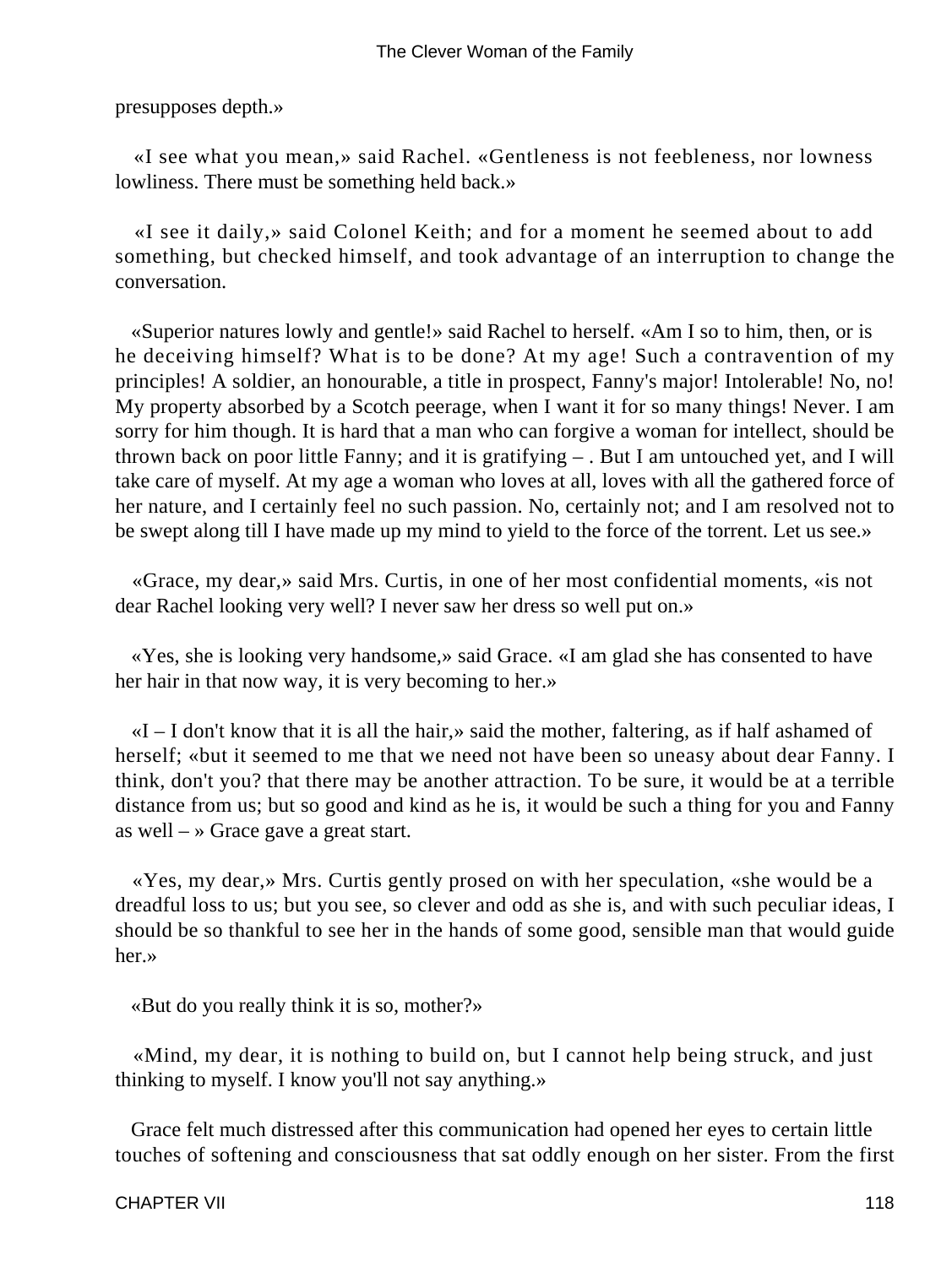avowal of Colonel Keith's acquaintance with the Williamses, she had concluded him to be the nameless lover, and had been disappointed that Alison, so far from completing the confidence, had become more reserved than ever, leaving her to wonder whether he were indeed the same, or whether his constancy had survived the change of circumstances. There were no grounds on which to found a caution, yet Grace felt full of discomfort and distrust, a feeling shared by Alison, who had never forgiven herself for her half confidence, and felt that it would be wiser to tell the rest, but was withheld by knowing that her motive would actuate her sister to a contrary course. That Colin should detach himself from her, love again, and marry, was what Ermine schooled herself to think fitting; but Alison alternated between indignant jealousy for her sister, and the desire to warn Rachel that she might at best win only the reversion of his heart. Ermine was happy and content with his evening visits, and would not take umbrage at the daily rides, nor the reports of drawing−room warfare, and Alison often wavered between the desire of preparing her, and the doubt whether it were not cruel to inflict the present pain of want of confidence. If that were a happy summer to some at Avonmouth, it was a very trying one to those two anxious, yet apparently uninterested sisters, who were but lookers−on at the game that affected their other selves.

 At length, however, came a new feature into the quiet summer life at Avonmouth. Colin looked in on Ermine one morning to announce, with shrugged shoulders, and a face almost making game of himself, that his brother was coming! Lord Keith had been called to London on business, and would extend his journey to come and see what his brother was doing.

 «This comes of being the youngest of the family,» observed Colin, meditatively. «One is never supposed capable of taking care of one's self. With Keith I shall be the gay extravagant young officer to the end of my days.»

«You are not forgiving to your brother,» said Ermine.

«You have it in your power to make me so,» he said eagerly.

«Then you would have nothing to forgive,» she replied, smiling.

 Lady Temple's first thought was a renewal of her ardent wish that Ermine should be at Myrtlewood; and that Mackarel Lane, and the governesship should be as much as possible kept out of sight. Even Alison was on her side; not that she was ashamed of either, but she wished that Ermine should see and judge with her own eyes of Colin's conduct, and also eagerly hailed all that showed him still committed to her sister. She was proportionably vexed that he did not think it expedient to harass Ermine with further invitations.

 «My brother knows the whole,» he said, «and I do not wish to attempt to conceal anything.»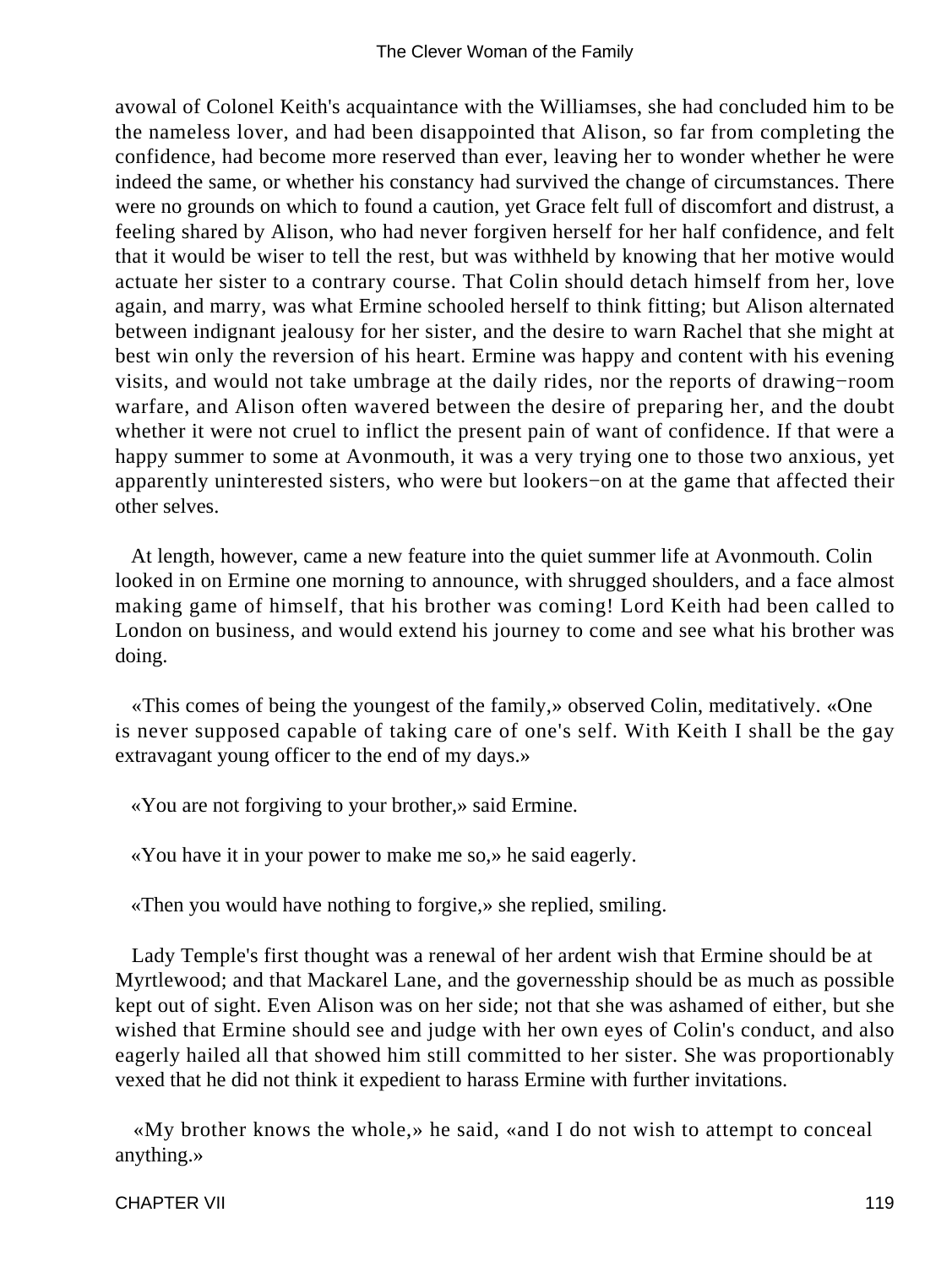«I do not mean to conceal,» faltered Fanny, «only I thought it might save a shock – appearances – he might think better of it, if  $-\infty$ 

 «You thought only what was kind,» answered the colonel, «and I thank you for it most warmly; but this matter does not depend on my brother's consent, and even if it did, Ermine's own true position is that which is most honourable to her.»

 Having said this, he was forced to console Fanny in her shame at her own kind attempt at this gentle little feminine subterfuge. He gratified her, however, by not interfering with her hospitable instincts of doing honour to and entertaining his brother, for whose sake her first approach to a dinner party was given; a very small one, but treated by her and her household as a far more natural occurrence than was any sort of entertainment at the Homestead. She even looked surprised, in her quiet way, at Mrs. Curtis's proffers of assistance in the et ceteras, and gratefully answered for Coombe's doing the right thing, without troubling herself further. Mrs. Curtis was less easy in her mind, her housewifely soul questioned the efficiency of her niece's establishment, and she was moreover persuaded that Lord Keith must be bent on inspecting his brother's choice, while even Rachel felt as if the toils of fate were being drawn round her, and let Grace embellish her for the dinner party, in an odd sort of mood, sometimes rejecting her attempts at decoration, sometimes vouchsafing a glance at the glass, chiefly to judge whether her looks were really as repellently practical and intellectual as she had been in the habit of supposing. The wreath of white roses, which she wore for the first time, certainly had a pleasing and softening effect, and she was conscious that she had never looked so well; then was vexed at the solicitude with which her mother looked her over, and fairly blushed with annoyance at the good lady's evident satisfaction.

 But, after all, Rachel, at her best, could not have competed with the grace of the quiet little figure that received them, the rich black silk giving dignity to the slender form, and a sort of compromise between veil and cap sheltering the delicate fair face; and with a son on each side, Fanny looked so touchingly proud and well supported, and the boys were so exultant and admiring at seeing her thus dressed, that it was a very pretty sight, and struck the first arrived of her guests, Mr. Touchett, quite dumb with admiration. Colonel Hammond, the two Keiths, and their young kinsman, completed the party. Lord Keith of Gowanbrae was best described by the said young kinsman's words «a long−backed Scotchman.» He was so intensely Scottish that he made his brother look and sound the same, whereas ordinarily neither air nor accent would have shown the colonel's nation, and there was no definable likeness between them, except, perhaps, the baldness of the forehead, but the remains of Lord Keith's hair were silvered red, whereas Colin's thick beard and scanty locks were dark brown, and with a far larger admixture of hoar−frost, though he was the younger by twenty years, and his brother's appearance gave the impression of a far greater age than fifty−eight, there was the stoop of rheumatism, and a worn, thin look on the face, with its high cheek bones, narrow lips, and cold eyes, by no means winning. On the other hand, he was the most finished gentleman that Grace and Rachel had ever encountered; he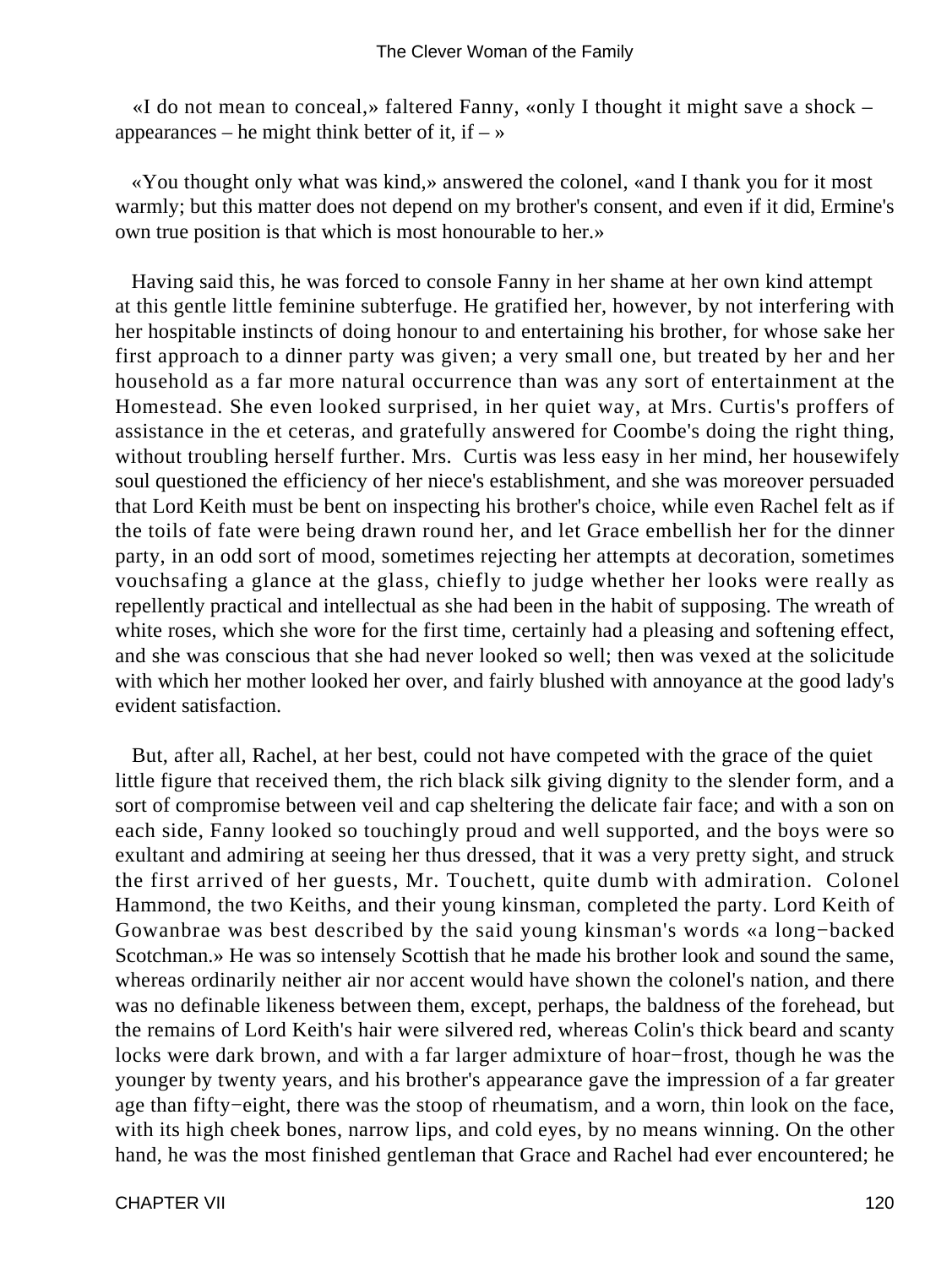had all the gallant polish of manner that the old Scottish nobility have inherited from the French of the old regime – a manner that, though Colin possessed all its essentials, had been in some degree rubbed off in the frankness of his military life, but which the old nobleman retained in its full perfection. Mrs. Curtis admired it extremely as a specimen of the «old school,» for which she had never ceased to mourn; and Rachel felt as if it took her breath away by the likeness to Louis XIV.; but, strange to say, Lady Temple acted as if she were quite in her element. It might be that the old man's courtesy brought back to her something of the tender chivalry of her soldier husband, and that a sort of filial friendliness had become natural to her towards an elderly man, for she responded at once, and devoted herself to pleasing and entertaining him. Their civilities were something quite amusing to watch, and in the evening, with a complete perception of his tastes, she got up a rubber for him.

 «Can you bear it? You will not like to play?» murmured the colonel to her, as he rung for the cards, recollecting the many evenings of whist with her mother and Sir Stephen.

«Oh! I don't mind. I like anything like old times, and my aunt does not like playing  $-\infty$ 

 No, for Mrs. Curtis had grown up in a family where cards were disapproved, and she felt it a sad fall in Fanny to be playing with all the skill of her long training, and receiving grand compliments from Lord Keith on joint victories over the two colonels. It was a distasteful game to all but the players, for Rachel felt slightly hurt at the colonel's defection, and Mr. Touchett, with somewhat of Mrs. Curtis's feeling that it was a backsliding in Lady Temple, suddenly grew absent in a conversation that he was holding with young Mr. Keith upon – of all subjects in the world – lending library books, and finally repaired to the piano, where Grace was playing her mother's favourite music, in hopes of distracting her mind from Fanny's enormity; and there he stood, mechanically thanking Miss Curtis, but all the time turning a melancholy eye upon the game. Alick Keith, meanwhile, sat himself down near Rachel and her mother, close to an open window, for it was so warm that even Mrs. Curtis enjoyed the air; and perhaps because that watching the colonel had made Rachel's discourses somewhat less ready than usual, he actually obtained an interval in which to speak! He was going the next day to Bishops Worthy, there to attend his cousin's wedding, and at the end of a fortnight to bring his sister for her visit to Lady Temple. This sister was evidently his great care, and it needed but little leading to make him tell a good deal about her. She had, it seemed, been sent home from the Cape at about ten years old, when the regiment went to India, and her brother who had been at school, then was with her for a short time before going out to join the regiment.

 «Why,» said Rachel, recovering her usual manner, «you have not been ten years in the army!»

«I had my commission at sixteen,» he answered.

«You are not six−and−twenty!» she exclaimed.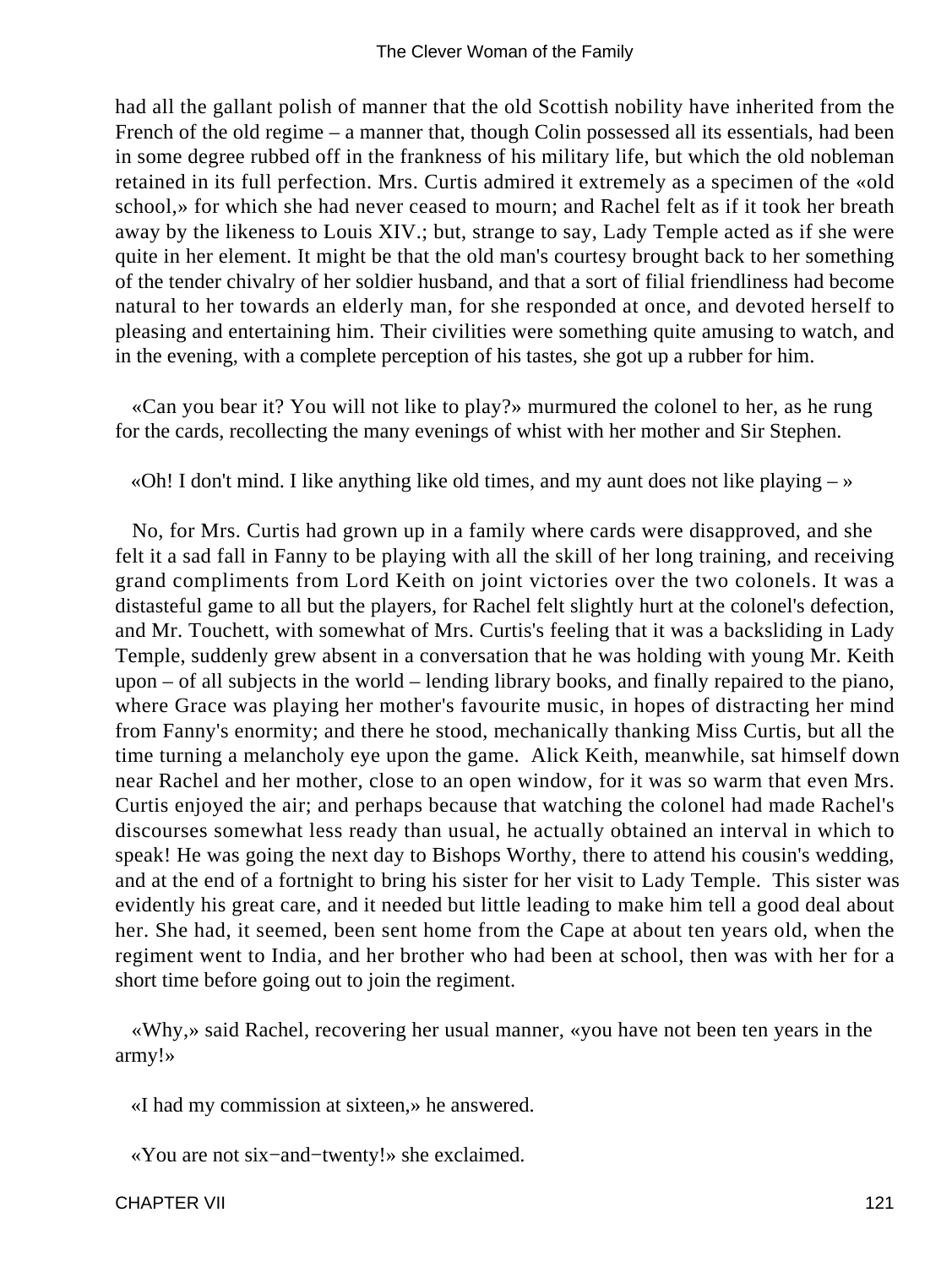«You are as right as usual,» was the reply, with his odd little smile; «at least till the 1st of August.»

 «My dear!» said her mother, more alive than Rachel to his amusement at her daughter's knowing his age better than he did himself, but adding, politely, «you are hardly come to the time of life for liking to hear that your looks deceived us.»

 «Boys are tolerated,» he said, with a quick glance at Rachel; but at that moment something many−legged and tickling flitted into the light, and dashed over her face. Mrs. Curtis was by no means a strong−minded woman in the matter of moths and crane−flies, disliking almost equally their sudden personal attentions and their suicidal propensities, and Rachel dutifully started up at once to give chase to the father−long−legs, and put it out of window before it had succeeded in deranging her mother's equanimity either by bouncing into her face, or suspending itself by two or three legs in the wax of the candle. Mr. Keith seconded her efforts, but the insect was both lively and cunning, eluding them with a dexterity wonderful in such an apparently over−limbed creature, until at last it kindly rested for a moment with its wooden peg of a body sloping, and most of its thread−like members prone upon a newspaper, where Rachel descended on it with her pocket−handkerchief, and Mr. Keith tried to inclose it with his hands at the same moment. To have crushed the fly would have been melancholy, to have come down on the young soldier's fingers, awkward; but Rachel did what was even more shocking – her hands did descend on, what should have been fingers, but they gave way under her – she felt only the leather of the glove between her and the newspaper. She jumped and very nearly cried out, looking up with an astonishment and horror only half reassured by his extremely amused smile. «I beg your pardon; I'm so sorry – » she gasped confused.

 «Inferior animals can dispense with a member more or less,» he replied, giving her the other corner of the paper, on which they bore their capture to the window, and shook it till it took wing, with various legs streaming behind it. «That venerable animal is apparently indifferent to having left a third of two legs behind him,» and as he spoke he removed the already half drawn−off left−hand glove, and let Rachel see for a moment that it had only covered the thumb, forefinger, two joints of the middle, and one of the third; the little finger was gone, and the whole hand much scarred. She was still so much dismayed that she gasped out the first question she had ever asked him –

«Where  $-$  ?»

 «Not under the handkerchief,» he answered, picking it up as if he thought she wanted convincing. «At Delhi, I imagine.»

 At that moment, Grace, as an act of general beneficence certainly pleasing to her mother, began to sing. It was a stop to all conversation, for Mrs. Curtis particularly disliked talking during singing, and Rachel had to digest her discoveries at her leisure, as soon as she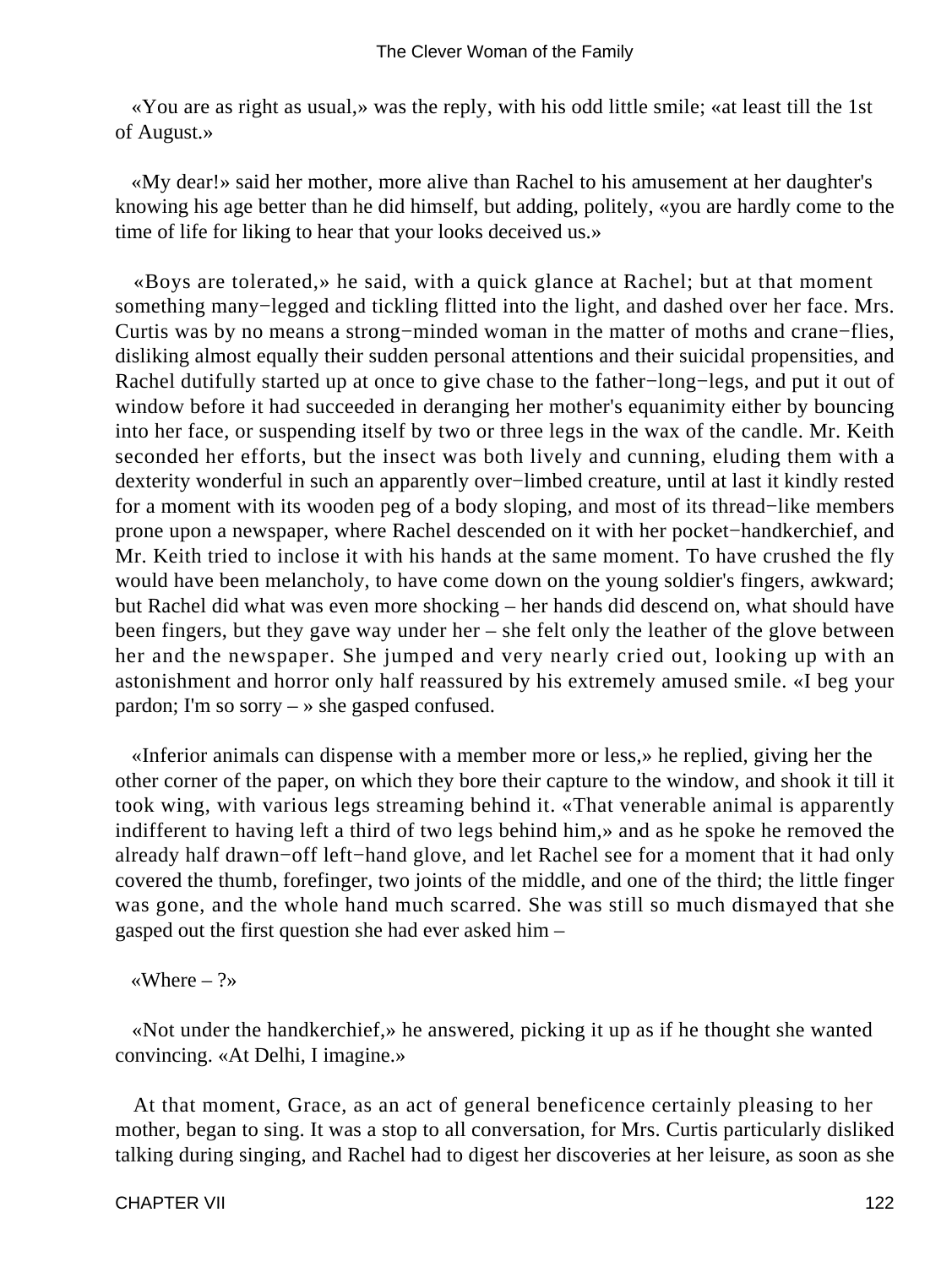could collect herself after the unnatural and strangely lasting sensation of the solid giving way. So Grace was right, he was no boy, but really older than Fanny, the companion of her childhood, and who probably would have married her had not the general come in the way! Here was, no doubt, the real enemy, while they had all been thinking of Colonel Keith. A man only now expecting his company! It would sound more absurd. Yet Rachel was not wont to think how things would sound! And this fresh intense dislike provoked her. Was it the unsuitability of the young widow remarrying? «Surely, surely, it must not be that womanhood in its contemptible side is still so strong that I want to keep all for myself! Shame! And this may be the true life love, suppressed, now able to revive! I have no right to be disgusted, I will watch minutely, and judge if he will be a good guide and father to the boys, though it may save the colonel trouble. Pish! what have I to do with either? Why should I think about them? Yet I must care for Fanny, I must dislike to see her lower herself even in the eyes of the world. Would it really be lowering herself? I cannot tell, I must think it out. I wish that game was over, or that Grace would let one speak.»

 But songs and whist both lasted till the evening was ended by Lady Temple coming up to the curate with her winnings and her pretty smile, «Please, Mr. Touchett, let this go towards some treat for the school children. I should not like to give it in any serious way, you know, but just for some little pleasure for them.»

 If she had done it on purpose, she could not have better freshly riveted his chains. That pensive simplicity, with the smile of heartfelt satisfaction at giving pleasure to anybody, were more and more engaging as her spirits recovered their tone, and the most unsatisfactory consideration which Rachel carried away that evening was that Alexander Keith being really somewhat the senior, if the improvement in Fanny's spirits were really owing to his presence, the objection on the score of age would not hold. But, thought Rachel, Colonel Keith being her own, what united power they should have over Fanny. Pooh! she had by no means resigned herself to have him, though for Fanny's sake it might be well, and was there not a foolish prejudice in favour of married women, that impeded the usefulness of single ones? However, if the stiff, dry old man approved of her for her fortune's sake, that would be quite reason enough for repugnance.

 The stiff old man was the pink of courtesy, and paid his respects in due order to his brother's friends the next day, Colin attending in his old aide−de−camp fashion. It was curious to see them together. The old peer was not at all ungracious to his brother; indeed, Colin had been agreeably surprised by an amount of warmth and brotherliness that he had never experienced from him before, as if old age had brought a disposition to cling to the remnant of the once inconveniently large family, and make much of the last survivor, formerly an undesirable youngest favourite, looked on with jealous eyes and thwarted and retaliated on for former petting, as soon as the reins of government fell from the hands of the aged father. Now, the elder brother was kind almost to patronizing, though evidently persuaded that Colin was a gay careless youth, with no harm in him, but needing to be looked after; and as to the Cape, India, and Australia being a larger portion of the world than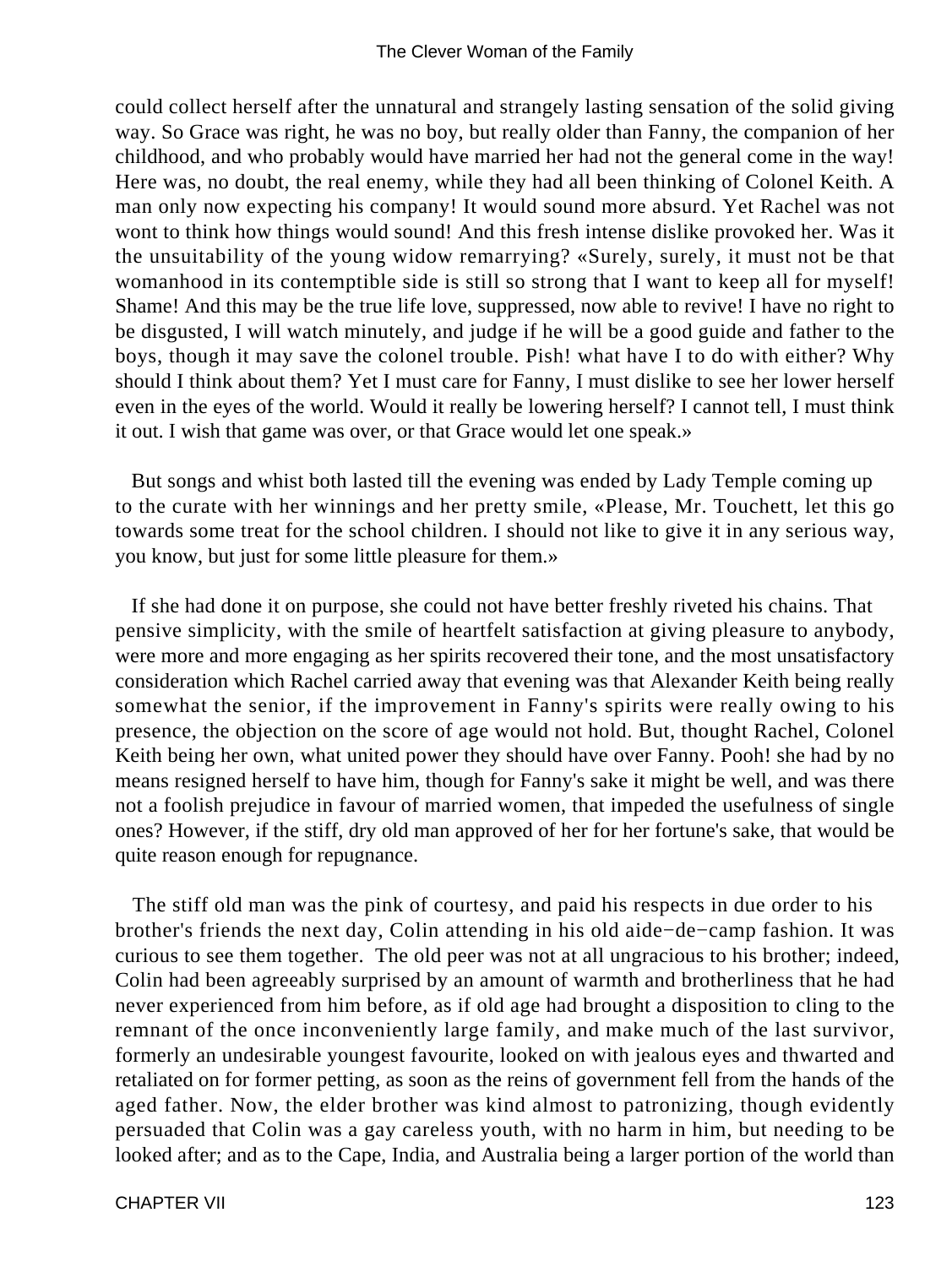Gowanbrae, Edinburgh, and London, his lordship would be incredulous to the day of his death.

 He paid his formal and gracious visits at Myrtlewood and the Homestead, and then supposed that his brother would wish him to call upon «these unfortunate ladies.» Colin certainly would have been vexed if he had openly slighted them; but Alison, whom the brothers overtook on their way into Mackarel Lane, did not think the colonel looked in the most felicitous frame of mind, and thought the most charitable construction might be that he shared her wishes that she could be a few minutes in advance; to secure that neither Rose's sports nor Colinette's toilette were very prominent.

 All was right, however; Ermine's taste for the fitness of things had trained Rose into keeping the little parlour never in stiff array, but also never in a state to be ashamed of, and she herself was sitting in the shade in the garden, whither, after the first introduction, Colin and Rose brought seats; and the call, on the whole, went off extremely well. Ermine naver let any one be condescending to her, and conducted the conversation with her usual graceful good breeding, while the colonel, with Rose on his knee, half talked to the child, half listened and watched.

 As soon as he had deposited his brother at the hotel, he came back again, and in answer to Ermine's «Well,» he demanded, «What she thought of his brother, and if he were what she expected?»

 «Very much, only older and feebler. And did he communicate his views of Mackarel Lane? I saw him regarding, me as a species of mermaid or syren, evidently thinking it a great shame that I have not a burnt face. If he had only known about Rose!»

 «The worst of it is that he wants me to go home with him, and I am afraid I must do so, for now that he and I are the last in the entail, there is an opportunity of making an arrangement about the property, for which he is very anxious.»

«Well, you know, I have long thought it would be very good for you.»

 «And when I am there I shall have to visit every one in the family;» and he looked into her eyes to see if she would let them show concern, but she kept up their brave sparkle as she still said, «You know you ought.»

«Then you deliver me up to Keith's tender mercies till  $-\infty$ 

«Till you have done your duty – and forgiven him.»

 «Remember, Ermine, I can't spend a winter in Scotland. A cold always makes the ball remind me of its presence in my chest, and I was told that if I spent a winter at home, it must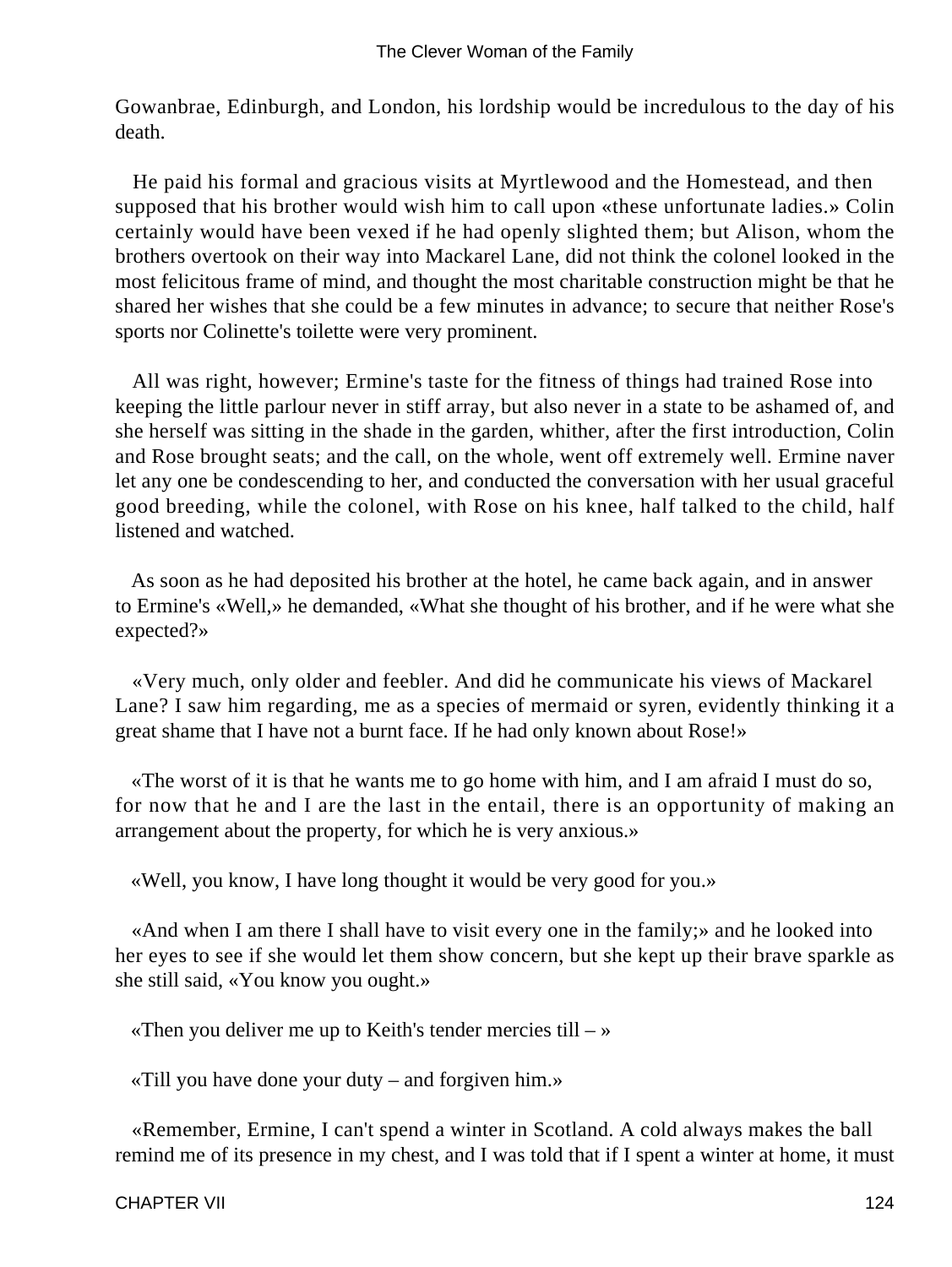be on the Devonshire coast.»

 «That ball is sufficient justification for ourselves, I allow,» she said, that one little word our making up for all that had gone before.

«And meantime you will write to me – about Rose's education.»

«To be sure, or what would be the use of growing old?»

 Alison felt savage all through this interview. That perfect understanding and the playful fiction about waiting for Rose left him a great deal too free. Ermine might almost be supposed to want to get rid of him, and even when he took leave she only remained for a few minutes leaning her cheek on her hand, and scarcely indulged in a sigh before asking to be wheeled into the house again, nor would she make any remark, save «It has been too bright a summer to last for ever. It would be very wrong to wish him to stay dangling here. Let what will happen, he is himself.»

 It sounded far too like a deliberate resignation of him, and persuasion that if he went he would not return to be all he had been. However, the departure was not immediate, Lord Keith had taken a fancy to the place and scenery, and wished to see all the lions of the neighbourhood, so that there were various expeditions in the carriages or on horseback, in which he displayed his grand courtesy to Lady Temple, and Rachel enjoyed the colonel's conversation, and would have enjoyed it still more if she had not been tracing a meaning in every attention that he paid her, and considering whether she was committing herself by receiving it. She was glad he was going away that she might have time to face the subject, and make up her mind, for she was convinced that the object of his journey was to make himself certain of his prospects. When he said that he should return for the winter, and that he had too much to leave at Avonmouth to stay long away from it, there must be a meaning in his words.

 Ermine had one more visit from Lord Keith, and this time he came alone. He was in his most gracious and courteous mood, and sat talking of indifferent things for some time, of his aunt Lady Alison, and of Beauchamp in the old time, so that Ermine enjoyed the renewal of old associations and names belonging to a world unlike her present one. Then he came to Colin, his looks and his health, and his own desire to see him quit the army.

 Ermine assented to his health being hardly fit for the army, and restrained the rising indignation as she recollected what a difference the best surgical advice might have made ten years ago.

 And then, Lord Keith said, a man could hardly be expected to settle down without marrying. He wished earnestly to see his brother married, but, unfortunately, charges on his estate would prevent him from doing anything for him; and, in fact, he did not see any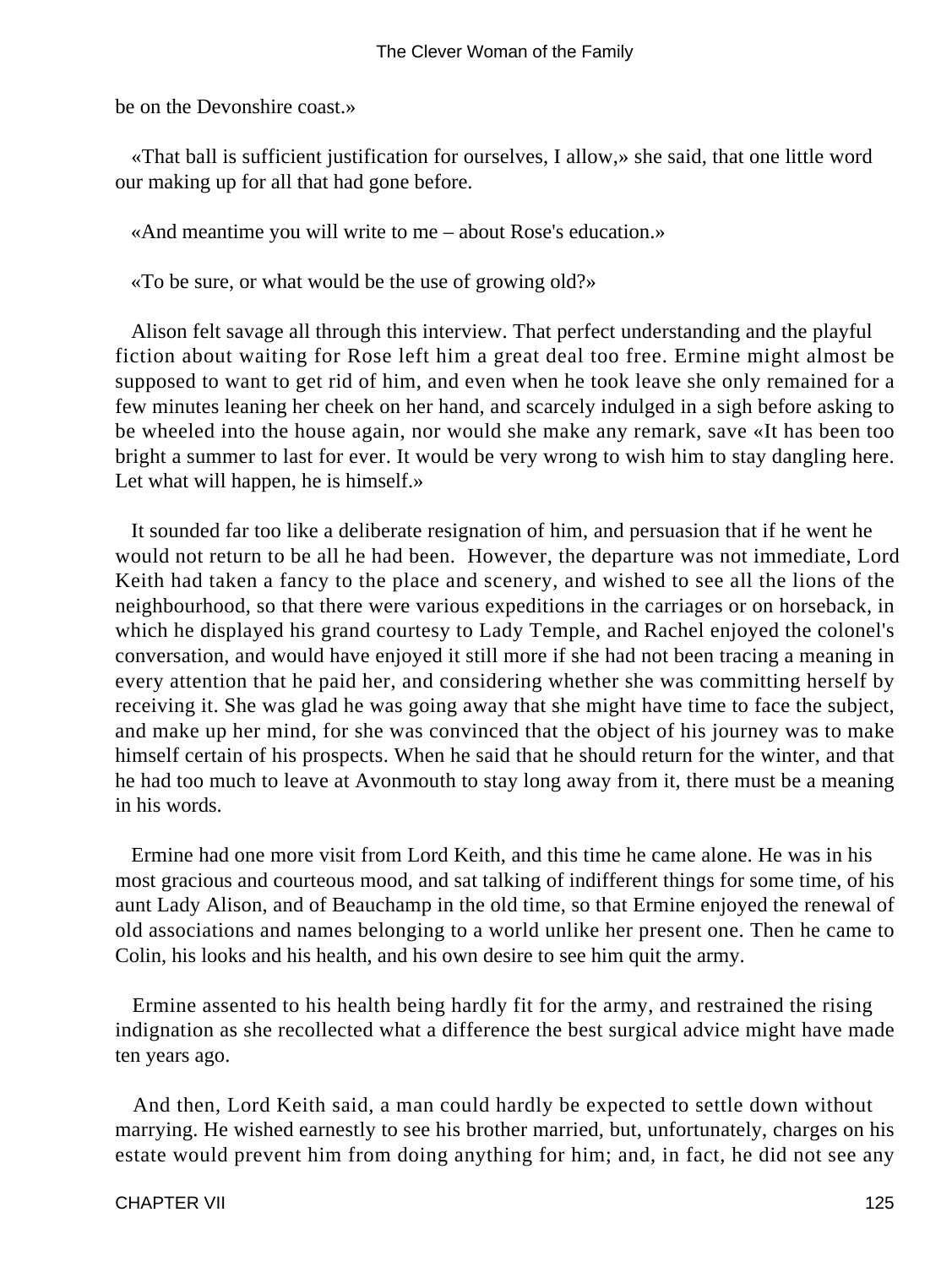possibility of his – of his marrying, except a person with some means.

«I understand,» said Ermine, looking straight before her, and her colour mounting.

 «I was sure that a person of your great good sense would do so,» said Lord Keith. «I assure you no one can be more sensible than myself of the extreme forbearance, discretion, and regard for my brother's true welfare that has been shown here.»

 Ermine bowed. He did not know that the vivid carmine that made her look so handsome was not caused by gratification at his praise, but by the struggle to brook it patiently.

 «And now, knowing the influence over him that, most deservedly, you must always possess, I am induced to hope that, as his sincere friend, you will exert it in favour of the more prudent counsels.»

«I have no influence over his judgment,» said Ermine, a little proudly.

 «I mean,» said Lord Keith, forced to much closer quarters, «you will excuse me for speaking thus openly – that in the state of the case, with so much depending on his making a satisfactory choice, I feel convinced, with every regret, that you will feel it to be for his true welfare – as indeed I infer that you have already endeavoured to show him – to make a new beginning, and to look on the past as past.»

 There was something in the insinuating tone of this speech, increased as it was by the modulation of his Scottish voice, that irritated his hearer unspeakably, all the more because it was the very thing she had been doing.

 «Colonel Keith must judge for himself,» she said, with a cold manner, but a burning heart.

 «I – I understand,» said Lord Keith, «that you had most honourably, most consistently, made him aware that – that what once might have been desirable has unhappily become impossible.»

«Well,» said Ermine.

 «And thus,» he proceeded, «that the sincere friendship with which you still regard him would prevent any encouragement to continue an attachment, unhappily now hopeless and obstructive to his prospects.»

 Ermine's eyes flashed at the dictation. «Lord Keith,» she said, «I have never sought your brother's visits nor striven to prolong them; but if he finds pleasure in them after a life of disappointment and trouble, I cannot refuse nor discourage them.»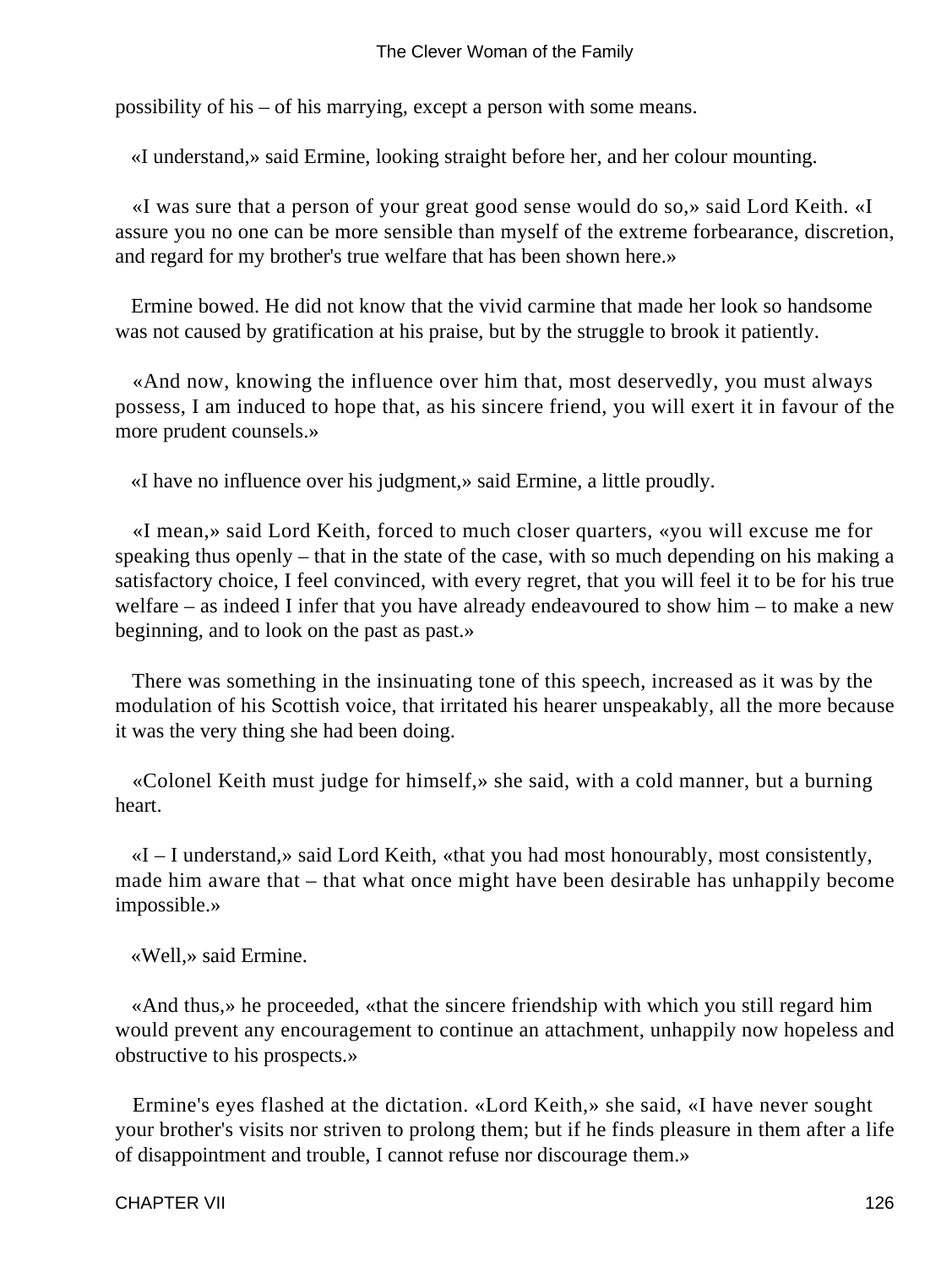«I am aware,» said Lord Keith, rising as if to go, «that I have trespassed long on your time, and made a suggestion only warranted by the generosity with which you have hitherto acted.»

«One may be generous of one's own, not of other people's,» said Ermine.

 He looked at her puzzled, then said, «Perhaps it will be best to speak categorically, Miss Williams. Let it be distinctly understood that my brother Colin, in paying his addresses to you, is necessarily without my sanction or future assistance.»

 «It might not be necessary, my lord. Good morning;» and her courteous bow was an absolute dismissal.

 But when Alison came home she found her more depressed than she had allowed herself to be for years, and on asking what was the matter was answered –

 «Pride and perverseness, Ailie!» then, in reply to the eager exclamation, «I believe he was justified in all he said. But, Ailie, I have preached to Colin more than I had a right to do about forgiving his brother. I did not know how provoking he can be. I did not think it was still in me to fly out as I did!»

«He had no business to come here interfering and tormenting you,» said Alison, hotly.

 «I dare say he thought he had! But one could not think of that when it came to threatening me with his giving no help to Colin if – There was no resisting telling him how little we cared!»

«You have not offended him so that he will keep Colin away!»

 «The more he tried, the more Colin would come! No, I am not sorry for having offended him. I don't mind him; but Ailie, how little one knows! All the angry and bitter feelings that I thought burnt out for ever when I lay waiting for death, are stirred up as hotly as they were long ago. The old self is here as strong as ever! Ailie, don't tell Colin about this; but to−morrow is a saint's day, and would you see Mr. Touchett, and try to arrange for me to go to the early service? I think then I might better be helped to conquer this.»

«But, Ermine, how can you? Eight o'clock, you know.»

 «Yes, dearest, it will give you a great deal of trouble, but you never mind that, you know; and I am so much stronger than I used to be, that you need not fear. Besides, I want help so much! And it is the day Colin goes away!»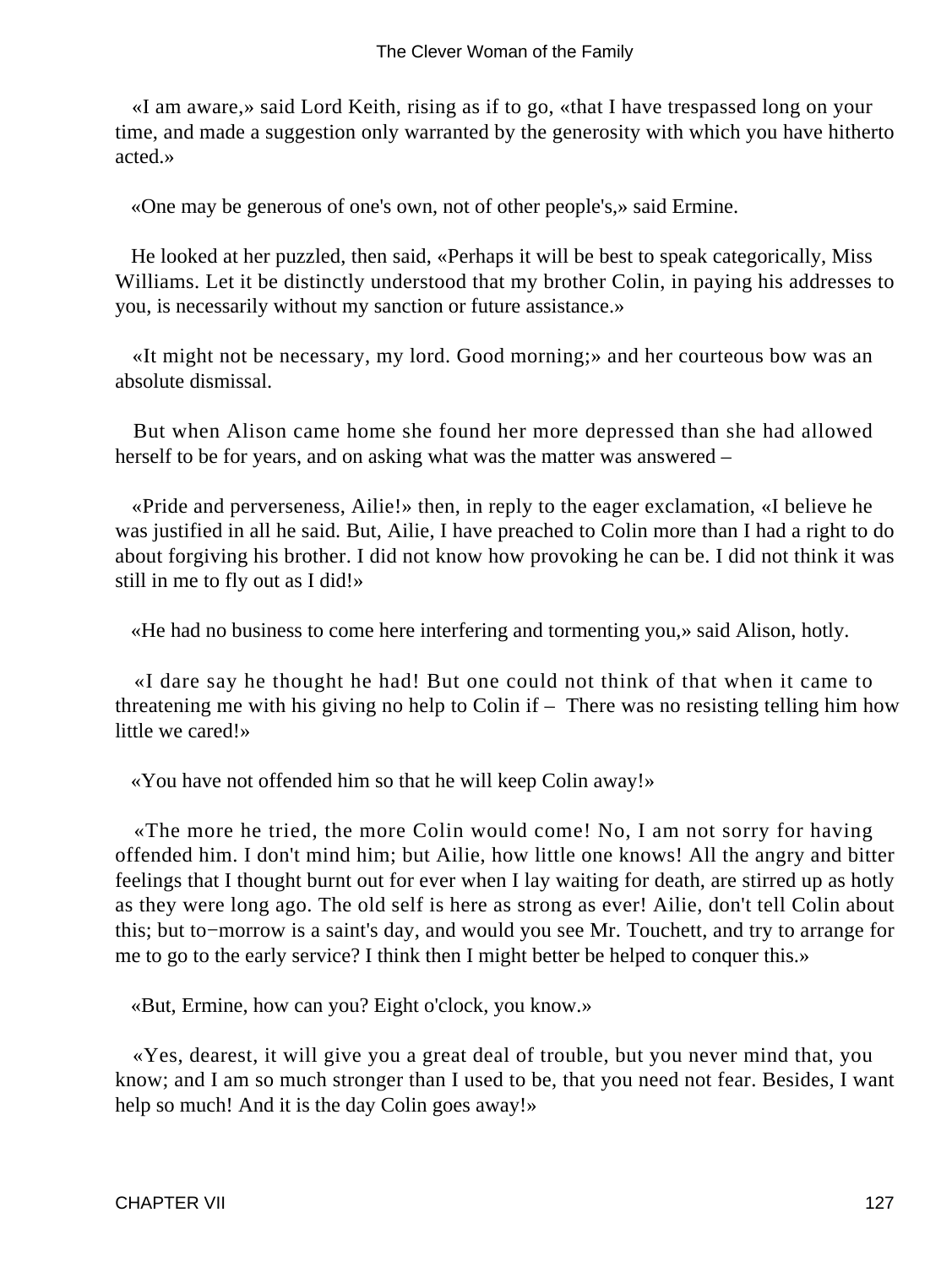Alison obeyed, as she always obeyed her sister; and Lord Keith, taking his constitutional turn before breakfast on the esplanade, was met by what he so little expected to encounter that he had not time to get out of the way – a Bath chair with Alison walking on one side, his brother on the other. He bowed coldly, but Ermine held out her hand, and he was obliged to come near.

«I am glad to have met you » she said.

«I am glad to see you out so early,» he answered, confused.

 «This is an exception,» she said, smiling and really looking beautiful. «Good−bye, I have thought over what passed yesterday, and I believe we are more agreed than perhaps I gave you reason to think.»

 There was a queenly air of dignified exchange of pardon in her manner of giving her hand and bending her head as she again said «Good−bye,» and signed to her driver to move on.

 Lord Keith could only say «Good−bye;» then, looking after her, muttered, «After all, that is a remarkable woman.»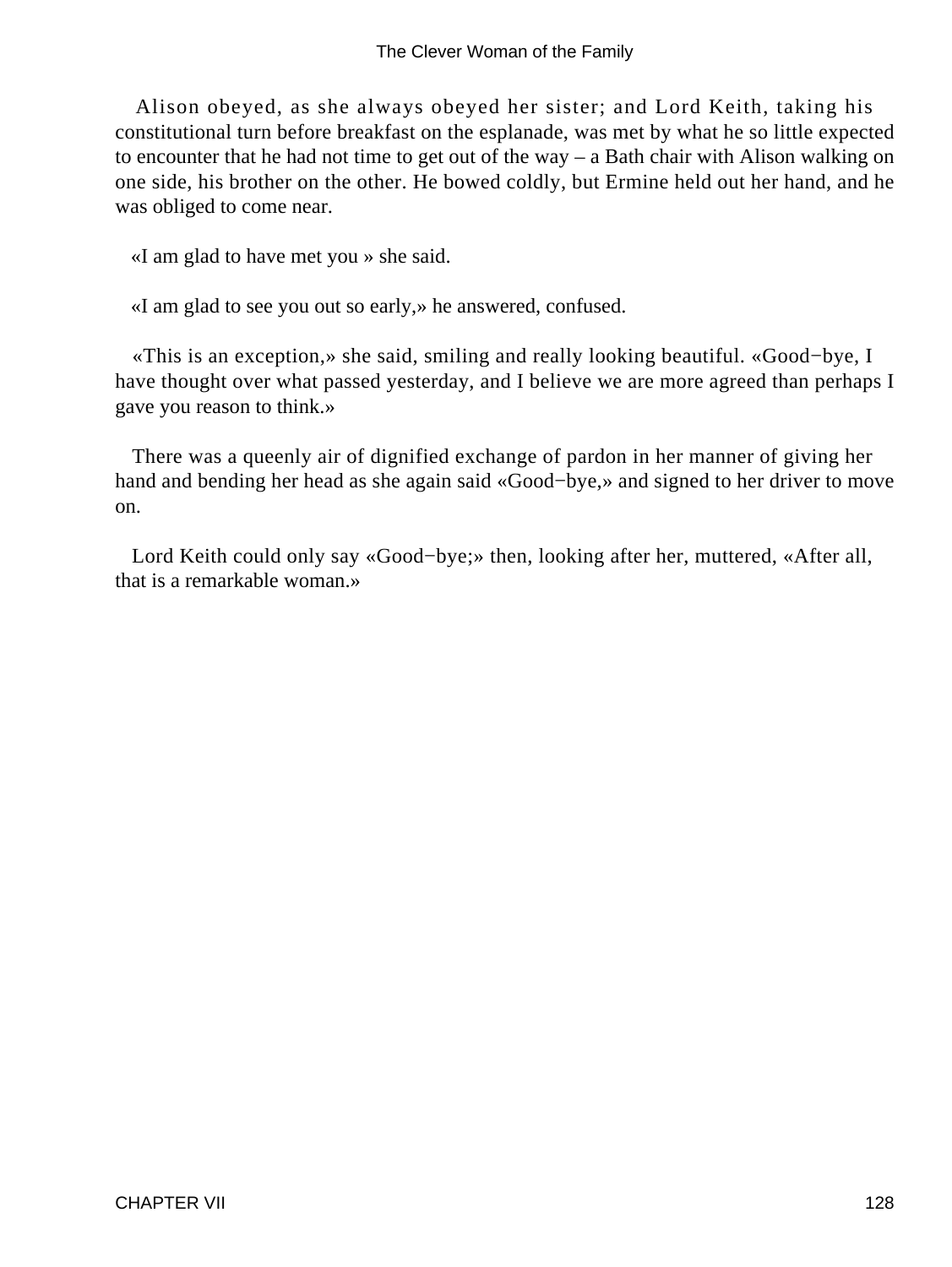## **[CHAPTER VIII](#page-416-0)**

## *W*OMAN'S **MISSION DISCOVERED.**

"But 0 unseen for three long years,

Dear was the garb of mountaineers

To the fair maid of Lorn." – **LORD OF THE ISLES.**

 «Only nerves,» said Alison Williams, whenever she was pushed hard as to why her sister continued unwell, and her own looks betrayed an anxiety that her words would not confess. Rachel, after a visit on the first day, was of the same opinion, and prescribed globules and enlivenment; but after a personal administration of the latter in the shape of a discussion of Lord Keith, she never called in the morning without hearing that Miss Williams was not up, nor in the afternoon without Alison's meeting her, and being very sorry, but really she thought it better for her sister to be quite quiet.

 In fact, Alison was not seriously uneasy about Ermine's health, for these nervous attacks were not without precedent, as the revenge for all excitement of the sensitive mind upon the much−tried constitution. The reaction must pass off in time, and calm and patience would assist in restoring her; but the interview with Lord Keith had been a revelation to her that her affection was not the calm, chastened, mortified, almost dead thing of the past that she had tried to believe it; but a young, living, active feeling, as vivid, and as little able to brook interference as when the first harsh letter from Gowanbrae had fallen like a thunderbolt on the bright hopes of youth. She looked back at some verses that she had written, when first perceiving that life was to be her portion, where her own intended feelings were ascribed to a maiden who had taken the veil, believing her crusader slain, but who saw him return and lead a recluse life, with the light in her cell for his guiding star. She smiled sadly to find how far the imaginings of four and twenty transcended the powers of four and thirty; and how the heart that had deemed itself able to resign was chafed at the appearance of compulsion. She felt that the right was the same as ever; but it was an increased struggle to maintain the resolute abstinence from all that could bind Colin to her, at the moment when he was most likely to be detached, and it was a struggle rendered the more trying by the monotony of a life, scarcely varied except by the brainwork, which she was often obliged to relinquish.

 Nothing, however, here assisted her so much as Lady Temple's new pony carriage which, by Fanny's desire, had been built low enough to permit of her being easily lifted into it. Inert, and almost afraid of change, Ermine was hard to persuade, but Alison, guessing at the benefit, was against her, and Fanny's wistful eyes and caressing voice were not to be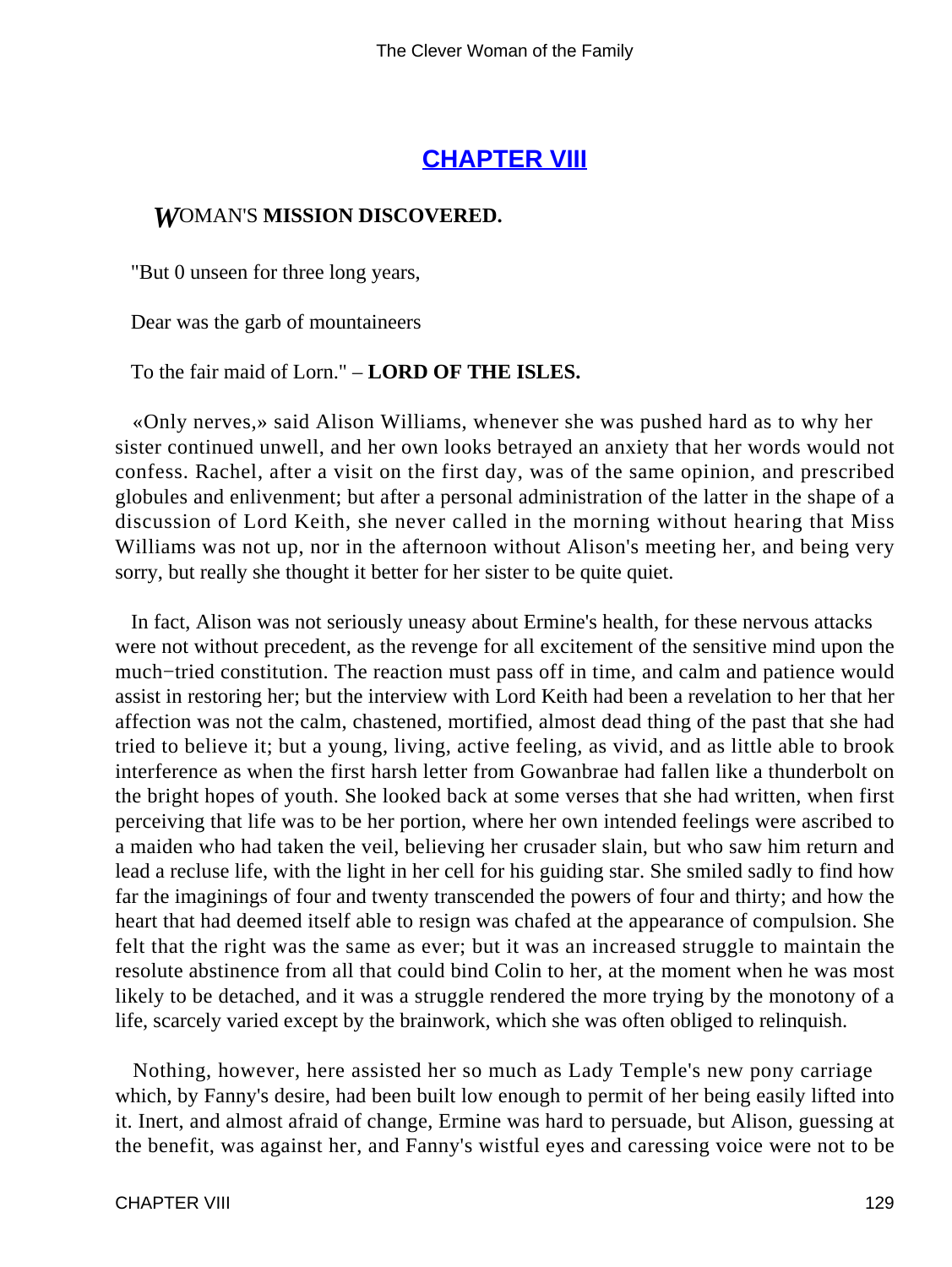gainsaid; so she suffered herself to be placed on the broad easy seat, and driven about the lanes, enjoying most intensely the new scenes, the peeps of sea, the distant moors, the cottages with their glowing orchards, the sloping harvest fields, the variety that was an absolute healing to the worn spirits, and moreover, that quiet conversation with Lady Temple, often about the boys, but more often about Colonel Keith.

 Not only Ermine, but other inhabitants of Avonmouth found the world more flat in his absence. Rachel's interest was lessened in her readings after she had lost the pleasure of discussion, and she asked herself many times whether the tedium were indeed from love, or if it were simply from the absence of an agreeable companion. «I will try myself,» she said to herself, «if I am heartily interested in my occupations by the end of the next week, then I shall believe myself my own woman!»

 But in going back to her occupations, she was more than ordinarily sensible of their unsatisfactoriness. One change had come over her in the last few months. She did not so much long for a wider field, as for power to do the few things within her reach more thoroughly. Her late discussions had, as it were, opened a second eye, that saw two sides of questions that she had hitherto thought had only one, and she was restless and undecided between them, longing for some impulse from within or without, and hoping, for her own dignity and consistency's sake, that it was not only Colonel Keith's presence which had rendered this summer the richest in her life.

 A test was coming for her, she thought, in the person of Miss Keith. Judging by the brother, Rachel expected a tall fair dreamy blonde, requiring to be taught a true appreciation of life and its duties, and whether the training of this young girl would again afford her food for eagerness and energy, would, as she said to herself, show whether her affections were still her own. Moreover, there was the great duty of deciding whether the brother were worthy of Fanny!

 It chanced to be convenient that Rachel should go to Avoncester on the day of the arrival, and call at the station for the traveller. She recollected how, five months previously, she had there greeted Fanny, and had seen the bearded apparition since regarded, with so much jealousy, and now with such a strangely mixed feeling. This being a far more indifferent errand, she did not go on the platform, but sat in the carriage reading the report of the Social Science Congress, until the travellers began to emerge, and Captain Keith (for he had had his promotion) came up to her with a young lady who looked by no means like his sister. She was somewhat tall, and in that matter alone realized Rachel's anticipations, for she was black−eyed, and her dark hair was crepe and turned back from a face of the plump contour, and slightly rosy complexion that suggested the patches of the last century; as indeed Nature herself seemed to have thought when planting near the corner of the mouth a little brown mole, that added somehow to the piquancy of the face, not exactly pretty, but decidedly attractive under the little round hat, and in the point device, though simple and plainly coloured travelling dress.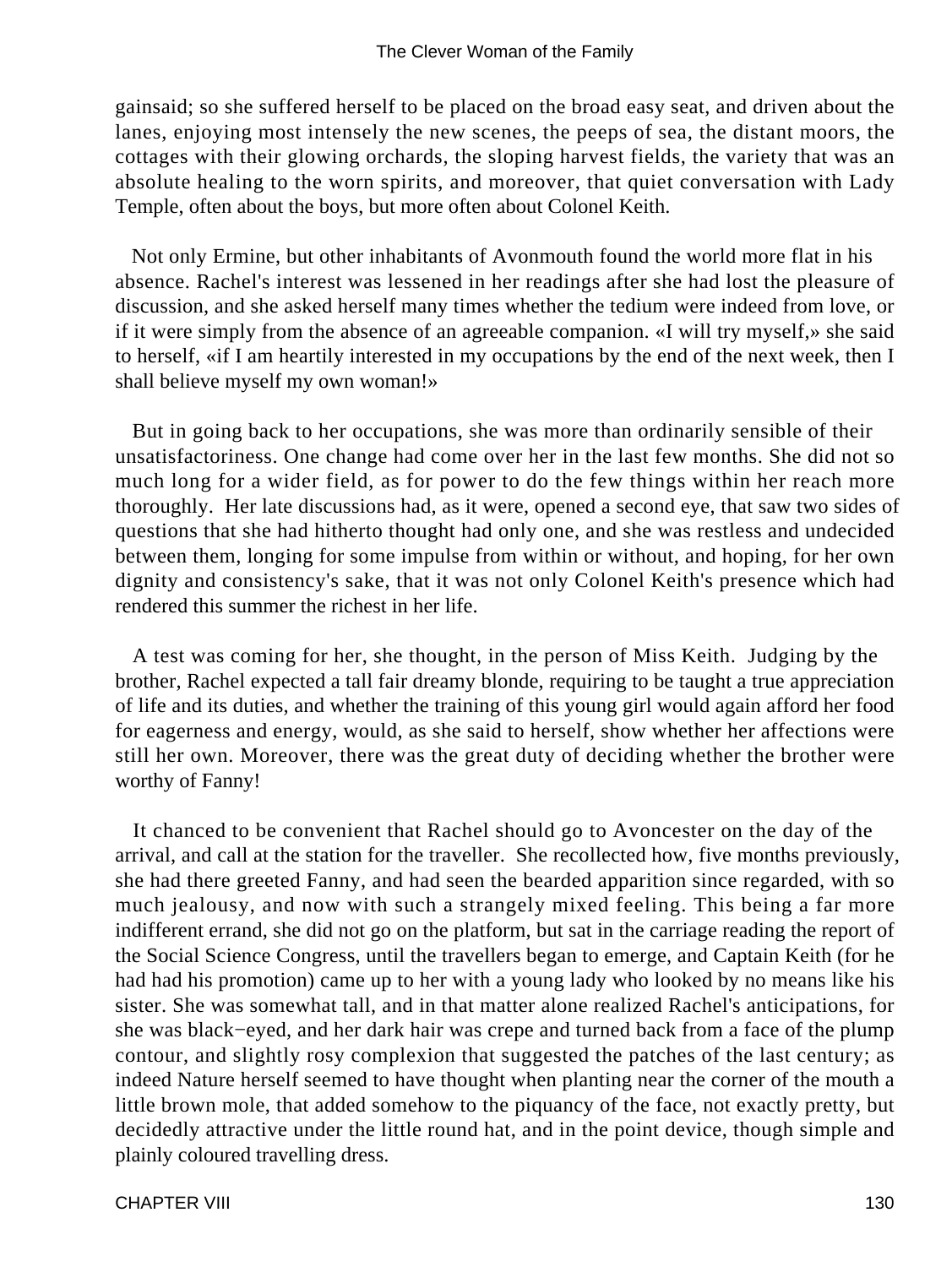«Will you allow me a seat?» asked Captain Keith, when he had disposed of his sister's goods; and on Rachel's assent, he placed himself on the back seat in his lazy manner.

«If you were good for anything, you would sit outside and smoke,» said his sister.

 «If privacy is required for swearing an eternal friendship, I can go to sleep instead,» he returned, closing his eyes.

 «Quite the reverse,» quoth Bessie Keith; «he has prepared me to hate you all, Miss Curtis.»

«On the mutual aversion principle,» murmured the brother.

 «Don't you flatter yourself! Have you found out, Miss Curtis, that it is the property of this species always to go by contraries?»

«To Miss Curtis I always appear in the meekest state of assent,» said Alick.

«Then I would not be Miss Curtis. How horribly you must differ!»

 Rachel was absolutely silenced by this cross fire; something so unlike the small talk of her experience, that her mind could hardly propel itself into velocity enough to follow the rapid encounter of wits. However, having stirred up her lightest troops into marching order, she said, in a puzzled, doubtful way, «How has he prepared you to hate us? – By praising us?»

 «Oh, no; that would have been too much on the surface. He knew the effect of that,» looking in his sleepy eyes for a twinkle of response. «No; his very reserve said, I am going to take her to ground too transcendent for her to walk on, but if I say one word, I shall never get her there at all. It was a deep refinement, you see, and he really meant it, but I was deeper,» and she shook her head at him.

«You are always trying which can go deepest?» said Rachel.

«It is a sweet fraternal sport,» returned Alick.

«Have you no brother?» asked Bessie.

«No.»

 «Then you don't know what detestable creatures they are,» but she looked so lovingly and saucily at her big brother, that Rachel, spite of herself, was absolutely fascinated by this novel form of endearment. An answer was spared her by Miss Keith's rapture at the sight of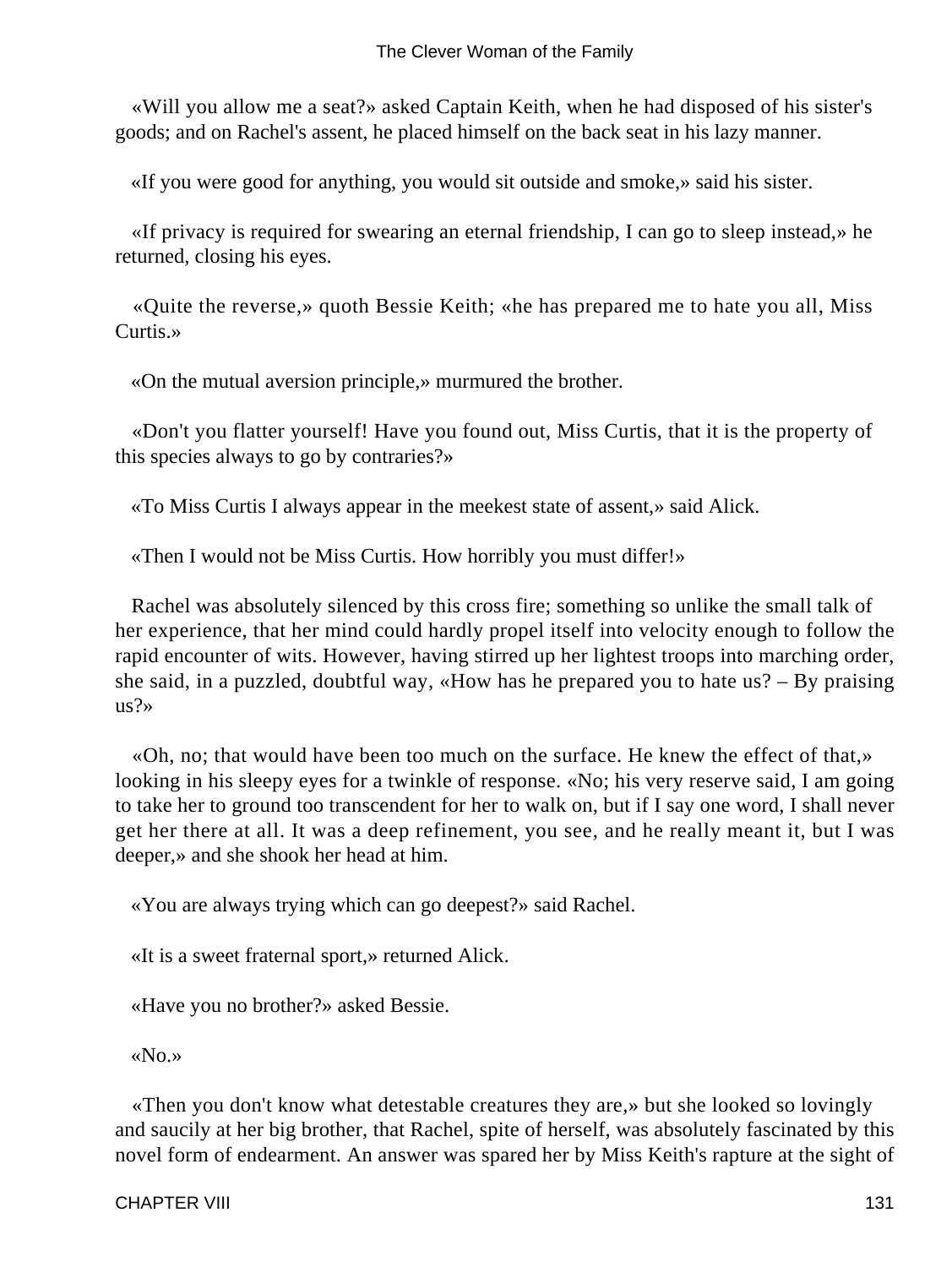some soldiers in the uniform of her father's old regiment.

«Have a care, Bessie; Miss Curtis will despise you,» said her brother.

 «Why should you think so?» exclaimed Rachel, not desirous of putting on a forbidding aspect to this bright creature.

«Have I not been withered by your scorn!»

 $\alpha I - I - \infty$  Rachel was going to say something of her change of opinion with regard to military society, but a sudden consciousness set her cheeks in a flame and checked her tongue; while Bessie Keith, with ease and readiness, filled up the blank.

«What, Alick, you have brought the service into disrepute! I am ashamed of you!»

 «Oh, no!» said Rachel, in spite of her intolerable blushes, feeling the necessity of delivering her confession, like a cannon−ball among skirmishers; «only we had been used to regard officers as necessarily empty and frivolous, and our recent experience has – has been otherwise.» Her period altogether failed her.

 «There, Alick, is that the effect of your weight of wisdom? I shall be more impressed with it than ever. It has redeemed the character of your profession. Captain Keith and the army.»

 «I am afraid I cannot flatter myself,» said Alick; and a sort of reflection of Rachel's burning colour seemed to have lighted on his cheek, «its reputation has been in better hands.»

 «0 Colonel Colin! Depend upon it, he is not half as sage as you, Alick. Why, he is a dozen years older! – What, don't you know, Miss Curtis, that the older people grow the less sage they get?»

«I hope not,» said Rachel.

 «Do you! A contrary persuasion sustains me when I see people obnoxiously sage to their fellow−creatures.»

 «Obnoxious sageness in youth is the token that there is stuff behind,» said Alick, with eagerness that set his sister laughing at him for fitting on the cap; but Rachel had a sort of odd dreamy perception that Bessie Keith had unconsciously described her (Rachel's) own aspect, and that Alick was defending her, and she was silent and confused, and rather surprised at the assumption of the character by one who she thought could never even exert himself to be obnoxious. He evidently did not wish to dwell on the subject, but began to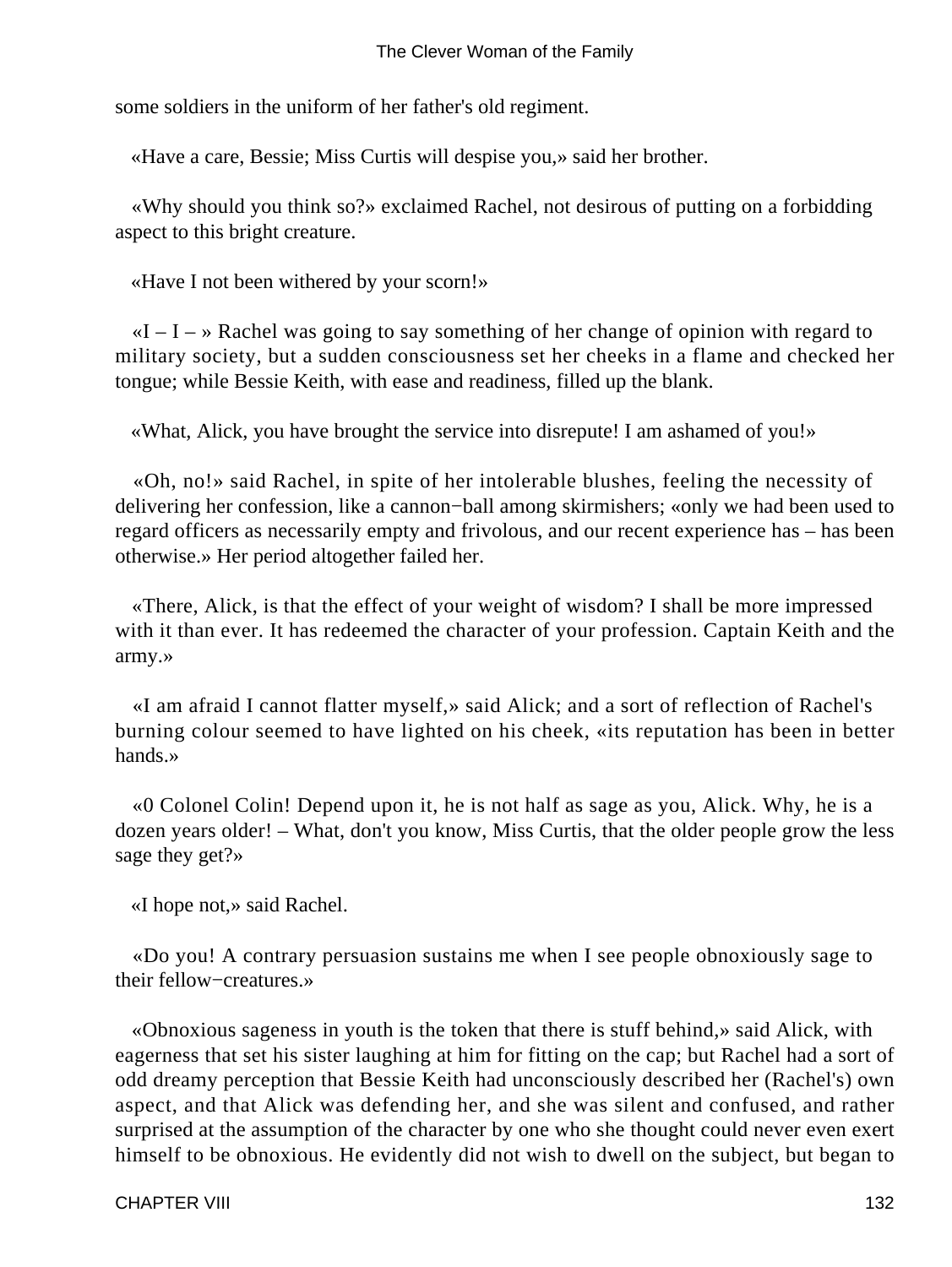inquire after Avonmouth matters, and Rachel in return asked for Mr. Clare.

 «Very well,» was the answer; «unfailing in spirits, every one agreed that he was the youngest man at the wedding.»

 «Having outgrown his obnoxious sageness,» said Bessie. «There is nothing he is so adroit at as guessing the fate of a croquet−ball by its sound.»

«Now Bessie,» exclaimed Alick.

 «I have not transgressed, have I?» asked Bessie; and in the exclamations that followed, she said, «You see what want of confidence is. This brother of mine no sooner saw you in the carriage than he laid his commands on me not to ask after your croquet−ground all the way home, and the poor word cannot come out of my mouth without  $-\infty$ 

 «I only told you not to bore Miss Curtis with the eternal subject, as she would think you had no more brains than one of your mallets,» he said, somewhat energetically.

«And if we had begun to talk croquet, we should soon have driven him outside.»

«But suppose I could not talk it,» said Rachel, «and that we have no ground for it.»

«Why, then,» – and she affected to turn up her eyes,  $-$  «I can only aver that the coincidence of sentiments is no doubt the work of destiny.»

«Bessie!» exclaimed her brother.

 «Poor old fellow! you had excuse enough, lying on the sofa to the tune of tap and click; but for a young lady in the advanced ranks of civilization to abstain is a mere marvel.»

«Surely it is a great waste of time,» said Rachel.

 «Ah! when I have converted you, you will wonder what people did with themselves before the invention.»

«Woman's mission discovered » quoth her brother.

 «Also man's, unless he neglects it,» returned Miss Elizabeth; «I wonder, now, if you would play if Miss Curtis did.»

 «Wisdom never pledges itself how it will act in hypothetical circumstances,» was the reply.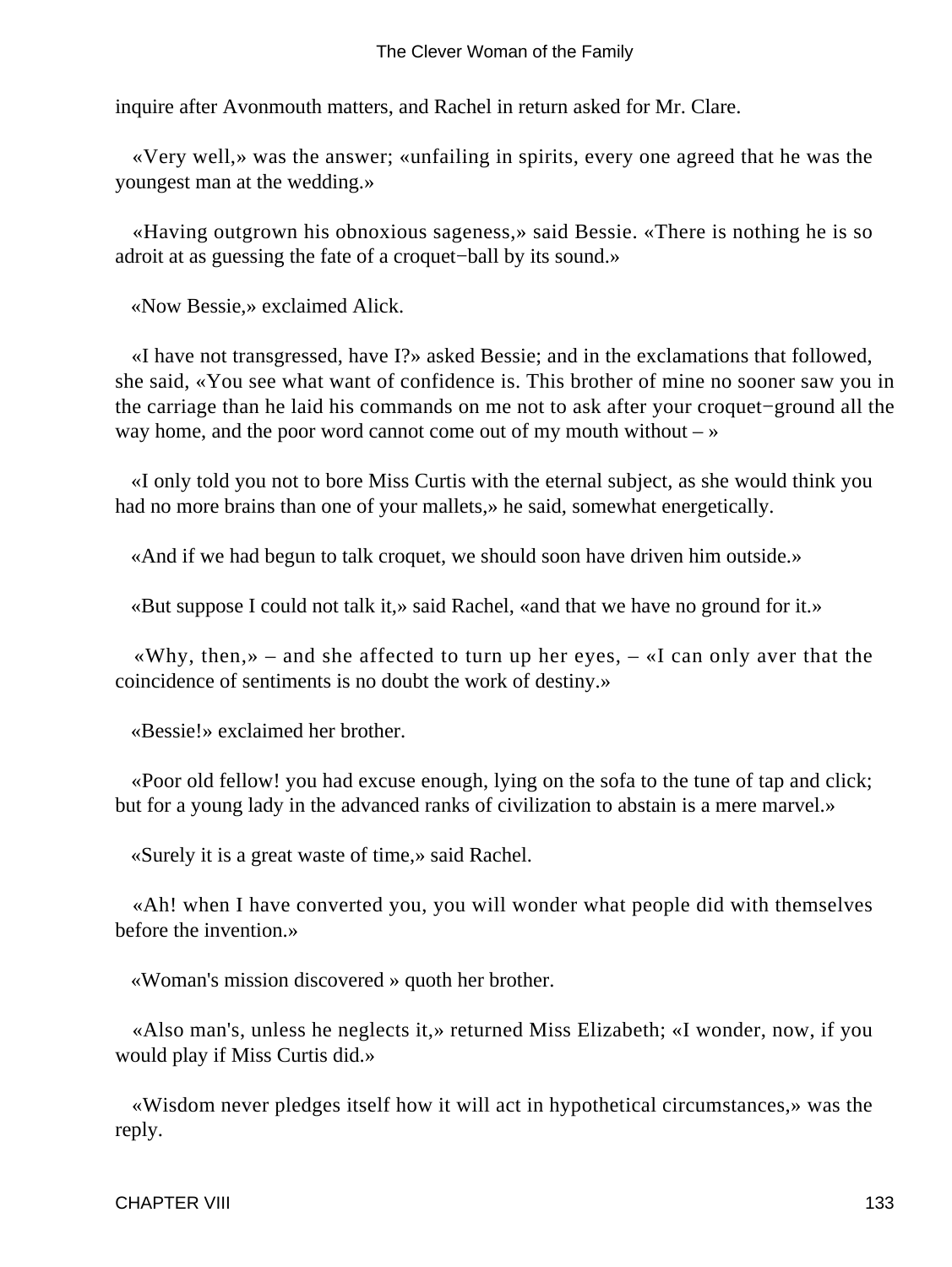«Hypothetical,» syllabically repeated Bessie Keith; «did you teach him that word, Miss Curtis? Well, if I don't bring about the hypothetical circumstances, you may call me hyperbolical.»

 So they talked, Rachel in a state of bewilderment, whether she were teased or enchanted, and Alexander Keith's quiet nonchalance not concealing that he was in some anxiety at his sister's reckless talk, but, perhaps, he hardly estimated the effect of the gay, quaint manner that took all hearts by storm, and gave a frank careless grace to her nonsense. She grew graver and softer as she came nearer Avonmouth, and spoke tenderly of the kindness she had received at the time of her mother's death at the Cape, when she had been brought to the general's, and had there remained like a child of the house, till she had been sent home on the removal of the regiment to India.

 «I remember,» she said, «Mrs. Curtis kept great order. In fact, between ourselves, she was rather a dragon; and Lady Temple, though she had one child then, seemed like my companion and playfellow. Dear little Lady Temple, I wonder if she is altered!»

 «Not in the least,» returned both her companions at once, and she was quite ready to agree with them when the slender form and fair young face met her in the hall amid a cloud of eager boys. The meeting was a full renewal of the parting, warm and fond, and Bessie so comported herself on her introduction to the children, that they all became enamoured of her on the spot, and even Stephana relaxed her shyness on her behalf. That sunny gay good−nature could not be withstood, and Rachel, again sharing Fanny's first dinner after an arrival, no longer sat apart despising the military atmosphere, but listening, not without amusement, to the account of the humours of the wedding, mingled with Alick Keith's touches of satire.

 «It was very stupid,» said Bessie, «of none of those girls to have Uncle George to marry them. My aunt fancied he would be nervous, but I know he did marry a couple when Mr. Lifford was away; I mean him to marry me, as I told them all.»

«You had better wait till you know whether he will,» observed Alick.

 «Will? Oh, he is always pleased to feel he can do like other people,» returned Bessie, and I'll undertake to see that he puts the ring on the right – I mean the left finger. Because you'll have to give me away, you know, Alick, so you can look after him."

«You seem to have arranged the programme pretty thoroughly,» said Rachel.

 «After four weddings at home, one can't but lay by a little experience for the future,» returned Bessie; «and after all, Alick need not look as if it must be for oneself. He is quite welcome to profit by it, if he has the good taste to want my uncle to marry him.»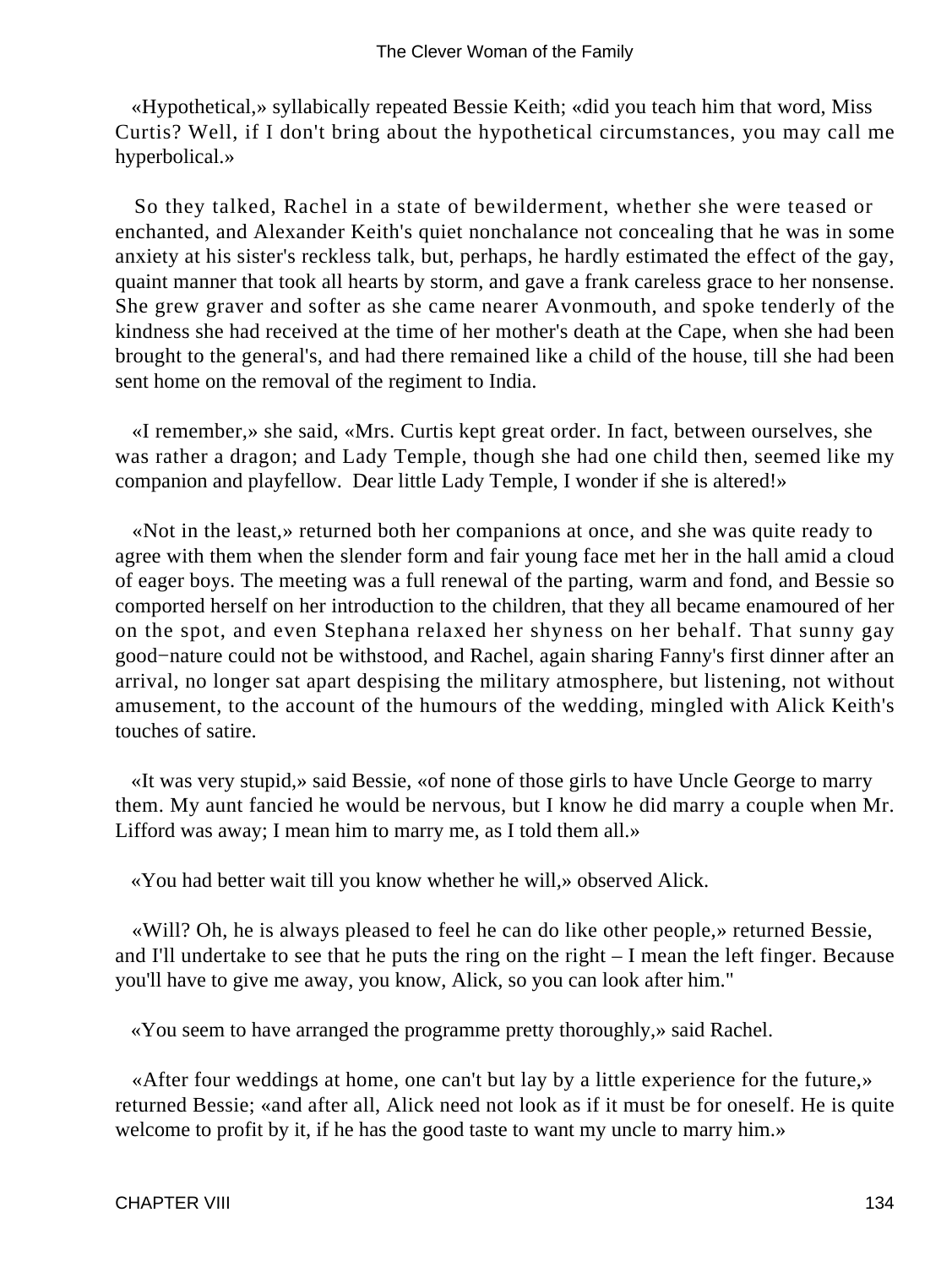«Not unless I were very clear that he liked my choice,» said Alick, gravely.

 «Oh, dear! Have you any doubts, or is that meant for a cut at poor innocent me, as if I could help people's folly, or as if he was not gone to Rio Janeiro,» exclaimed Bessie, with a sort of meek simplicity and unconsciousness that totally removed all the unsatisfactoriness of the speech, and made even her brother smile while he looked annoyed; and Lady Temple quietly changed the conversation. Alick Keith was obliged to go away early, and the three ladies sat long in the garden outside the window, in the summer twilight, much relishing the frank−hearted way in which this engaging girl talked of herself and her difficulties to Fanny as to an old friend, and to Rachel as belonging to Fanny.

 «I am afraid that I was very naughty,» she said, with a hand laid on Lady Temple's, as if to win pardon; «but I never can resist plaguing that dear anxious brother of mine, and he did so dreadfully take to heart the absurdities of that little Charlie Carleton, as if any one with brains could think him good for anything but a croquet partner, that I could not help giving a little gentle titillation. I saw you did not like it, dear Lady Temple, and I am sorry for it.»

«I hope I did not vex you,» said Fanny, afraid of having been severe.

 «Oh, no, indeed; a little check just makes one feel one is cared for,» and they kissed affectionately: «you see when one has a very wise brother, plaguing him is irresistible. How little Stephana will plague hers, in self−defence, with so many to keep her in order.»

«They all spoil her.»

 «Ah, this is the golden age. See what it will be when they think themselves responsible for her! Dear Lady Temple, how could you send him home so old and so grave?»

 «I am afraid we sent him home very ill. I never expected to see him so perfectly recovered. I could hardly believe my eyes when Colonel Keith brought him to the carriage not in the least lame.»

 «Yes; and it was half against his will. He would have been almost glad to be a lay curate to Uncle George, only he knew if he was fit for service my father would have been vexed at his giving up his profession.»

«Then it was not his choice!» said Rachel.

 «Oh, he was born a soldier, like all the rest of us, couldn't help it. The −th is our home, and if he would only take my hint and marry, I could be with him there, now! Lady Temple, do pray send for all the eligible officers – I don't know any of them now, except the two majors, and Alick suspects my designs, I believe, for he won't tell me anything about them.»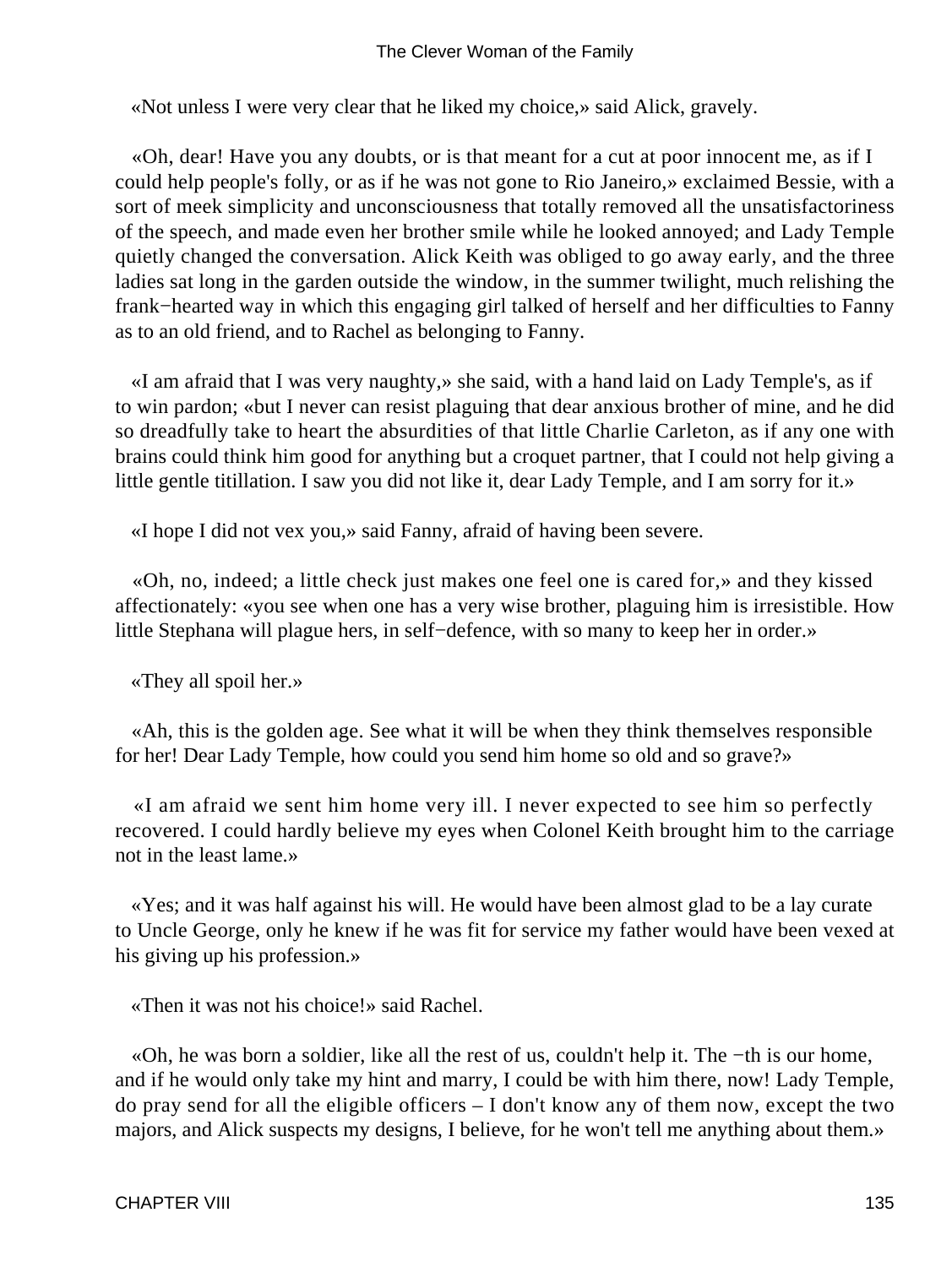«My dear!» said Fanny, bewildered, «how you talk; you know we are living a very quiet life here.»

 «Oh, yes, so Alick has told me,» she said, with a pretty compunction in her tone; «you must be patient with me,» and she kissed Fanny's fingers again and spoke in a gentler way. «I am used to be a great chatter−box, and nobody protested but Alick.»

 «I wish you would tell me about his return, my dear; he seemed so unfit to travel when your poor father came to the hills and took him away by dak. It seemed so impossible he could bear the journey; he could not stand or help himself at all, and had constant returns of fever; but they said the long sea voyage was the only chance, and that in India he could not get vigour enough to begin to recover. I was very unhappy about him,» said Fanny, innocently, whilst Rachel felt very vigilant, wondering if Fanny were the cause of the change his sister spoke of.

 «Yes, the voyage did him good, but the tidings of papa's death came two months before him, and Uncle George's eyes were in such a state that he had to be kept in the dark, so that no one could go and meet the poor dear boy at Southampton but Mr. Lifford, and the shock of the news he heard brought the fever back, and it went on intermitting for weeks and weeks. We had him at Littleworthy at first, thinking he could be better nursed and more cheerful there, but there was no keeping the house quiet enough.»

## «Croquet!» said Rachel.

 «Everything!» returned Bessie. «Four courtships in more or less progress, besides a few flirtations, and a house where all the neighbours were running in and out in a sociable way. Our loss was not as recent there as it was to him, and they were only nieces, so we could not have interfered with them; besides, my aunt was afraid he would be dull, and wanted to make the most of her conquering hero, and everybody came and complimented him, and catechised him whether he believed in the Indian mutilations, when, poor fellow, he had seen horrors enough never to bear to think of them, except when the fever brought them all over again. I am sure there was excuse enough for his being a little irritable.»

«My dear,» exclaimed Fanny, quite hurt, «he was patience itself while he was with us.»

 «That's the difference between illness and recovery, dear Lady Temple! I don't blame him. Any one might be irritable with fresh undetected splinters of bone always working themselves out, all down one side; and doubts which were worse, the fingers on, or the fingers off, and no escape from folly or politeness, for he could not even use a crutch. Oh, no, I don't blame him; I quite excuse the general dislike he took to everything at poor dear Littleworthy. He viewed it all like that child in Mrs. Browning's poem, 'seeing through tears the jugglers leap,' and we have partaken of the juggler aspect to him ever since!»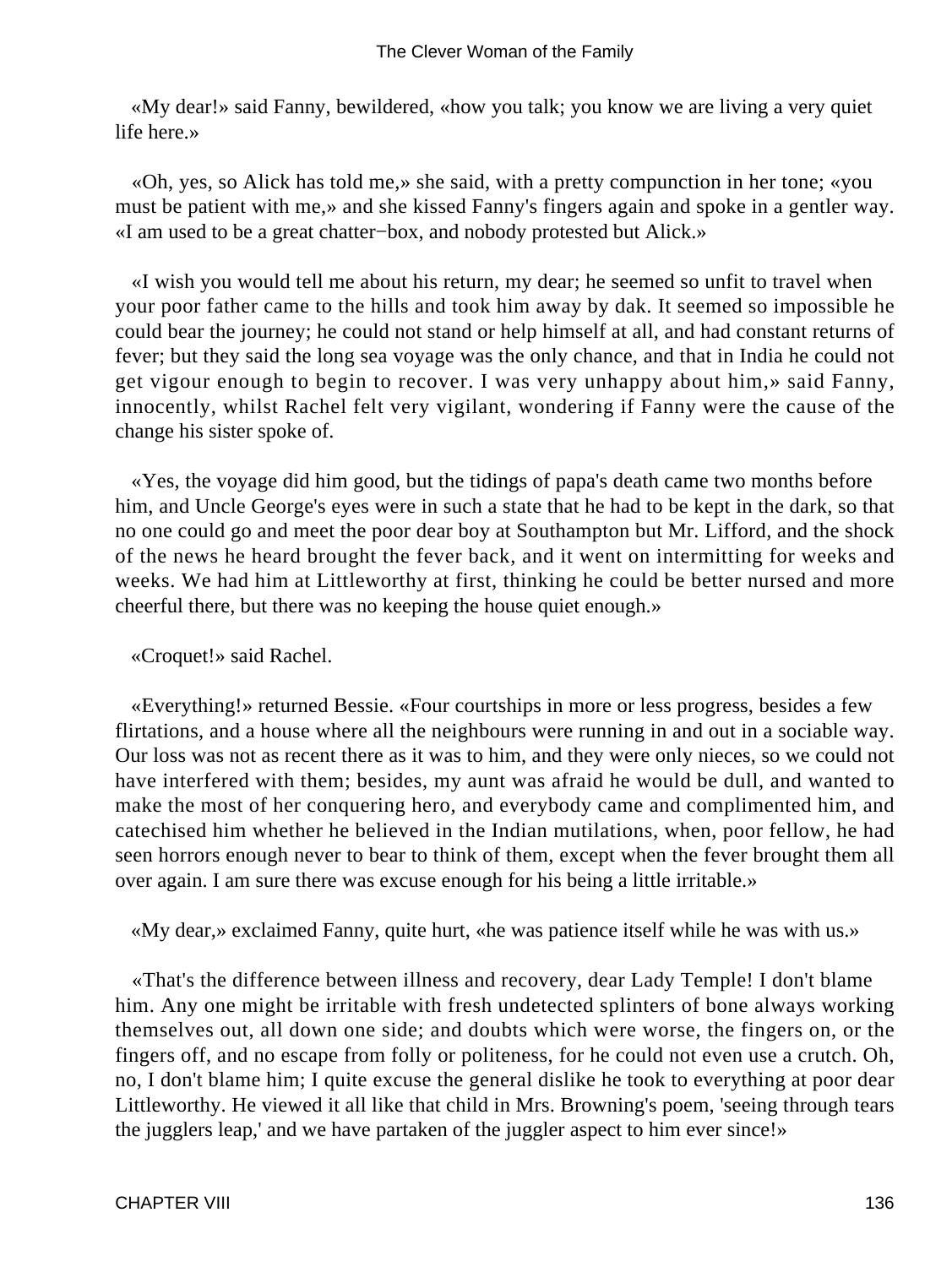«I don't think he could ever be very irritable,» said Fanny, taking the accusation much to heart.

 «Sister and recovery!» lightly said Bessie; «they encounter what no one else does! He only pined for Bishopsworthy, and when we let him move there, after the first month, he and my uncle were happy. I stayed there for a little while, but I was only in the way, the dear good folks were always putting themselves out on my account; and as to Alick, you can't think how the absence of his poor »souffre−douleur,« invigorated him. Every day I found him able to put more point into his cutting compliments, and reading to my uncle with more energy; till at last by the time the −th came home, he had not so much as a stiff leg to retire upon. Luckily, he and my uncle both cared too much for my poor father's wishes for him to do so without, though if any unlucky chance should take Mr. Lifford away from my uncle, he threatens coming to supply the vacancy, unless I should, and that is past hope.»

«Your home is with your uncle,» affirmed Rachel.

 «Yes,» she said, mournfully, «dear Littleworthy was too happy to last. It broke itself up by its own charms – all married and gone, and the last rose of summer in my poor person must float away. Jane wants her mother and not me, and my uncle will submit to me as cheerfully as to other necessary evils. It is not myself that I fear for; I shall be very happy with the dear uncle, but it will be a dreadful overthrow to his habits.»

«I do not see why it need be,» said Rachel.

 «What! two old bachelors with a young lady turned in on them! And the housekeeper – think of her feelings!»

 «I do not think you need be uneasy, my dear,» said Fanny. «Your brother is convinced that it will be the greatest pleasure and comfort to Mr. Clare to have you; and though there may be difficulties at first, I am sure anybody must be the happier for having you,» and she caressed the upturned face, which responded warmly, but with a sigh.

 «Alick is no judge! He is the child of the house, and my uncle and Mr. Lifford don't feel complete without him. My uncle is as fond of me as can be, and he and I could get on beautifully, but then Mr. Lifford is impracticable.»

 «Impracticable?» said Rachel, taking up the long word. «He objects to your exerting yourself in the parish. I know what that is.»

 «Pray, Rachel,» said Fanny, imploringly, «pray don't any anything against him! I am very sorry he has annoyed you, but I do like him.»

«Oh, does he play croquet!» cried Bessie.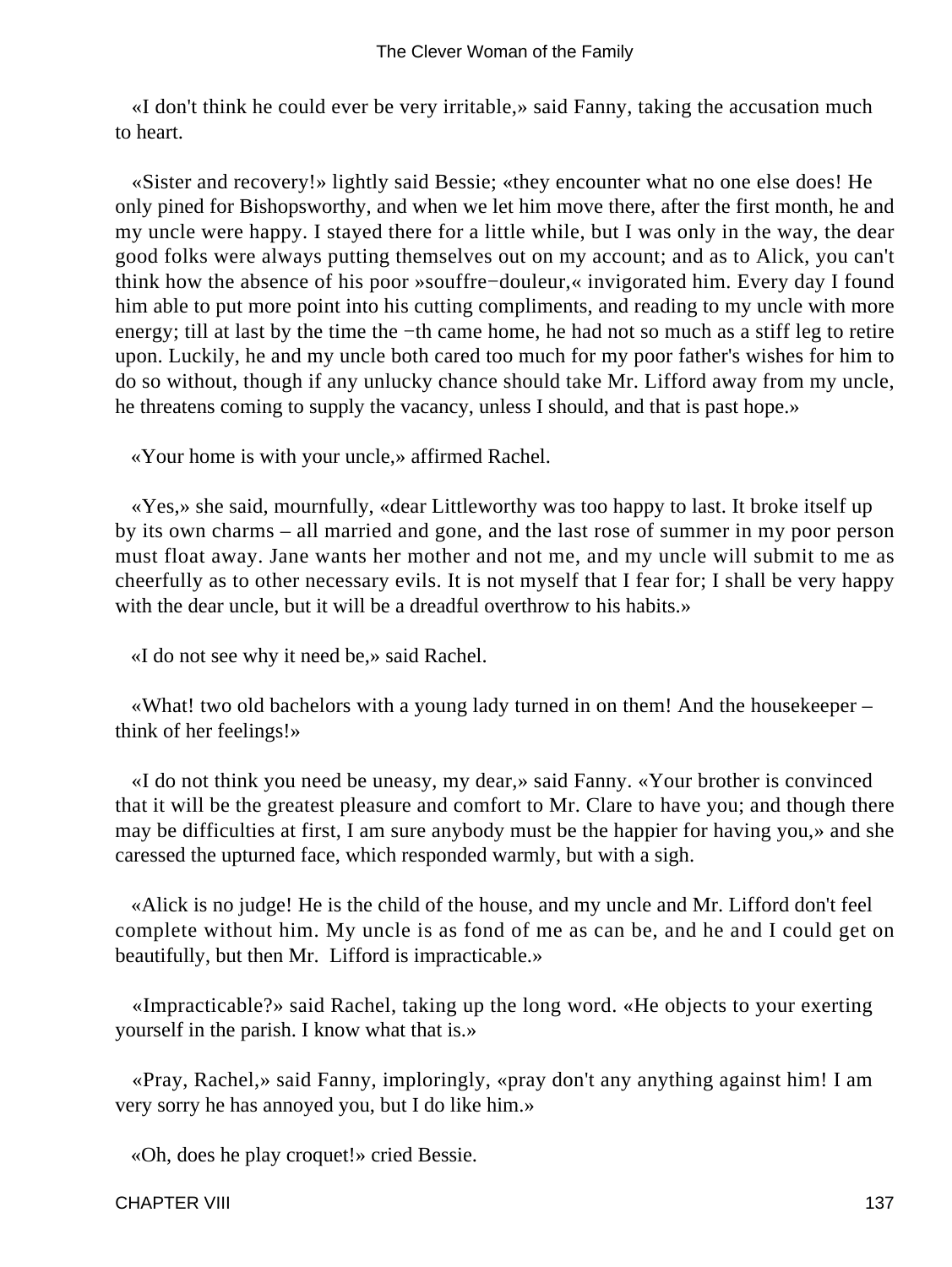«I gather,» said Rachel, in her impressive tone, a little disappointed, «that by impracticable you mean one who will not play croquet.»

 «You have hit it!» laughed Bessie. «Who will neither play at croquet, nor let one work except in his way. Well, there are hopes for you. I cure the curates of every cure I come near, except, of course, the cure that touches me most nearly. The shoemaker's wife goes the worst shod! I'll tame yours.»

«My dear, I can't have poor Mr. Touchett made game of.»

«I won't make game of him, dear Lady Temple, only make him play a game.»

 «But you said Alick did not approve,» said Fanny, with the dimmest possible ideas of what croquet was, and believing it a wicked flirtation trap that figured in «Punch.»

 «Oh, that's fudge on Master Alick's part! Just the remains of his old miseries, poor fellow. What he wants is love! Now he'll meet his fate some of these days; and as he can't meet three Englishwomen without a mallet in hand, love and croquet will come together.»

 «Alick is very good,» went on Lady Temple, not answering, but arguing with herself whether this opposition could be right. «Colonel Hammond gave me such an account of him, so valuable and excellent among the men, and doing all that is possible for their welfare, interesting himself about their library, and the regimental school and all. The colonel said he wished only that he was a little more easy and popular among the young officers; but so many of his own standing were gone by the time he joined again, that he lives almost too much to himself, reads a good deal, and is most exemplary, but does not quite make his influence as available as it might be.»

 «That's just it,» cried Bessie, eagerly; «the boy is a lazy boy, and wants shaking up, or he'll get savage and no good. Can't you see, by the way he uses his poor little sister, what an awful don Captain Keith must be to a schoolboy of an ensign? He must be taught toleration and hunted into amiability, or he'll be the most terrible Turk by the time he is a colonel; and you are the only person that can do it, dear Lady Temple.»

 Kachel did not much like this, but it was so prettily and playfully said that the pleasing impression was quite predominant; and when Rachel took leave, it was with a sense of vexation that a person whom she had begun to esteem should be hard upon this bright engaging sister. Yet it might be well if Fanny took note of the admission that he could be irritable as well as stern, and sometimes mistaken in his judgments. What would the Colonel say to all this? The Colonel – here he was coming back again into her imagination. Another symptom!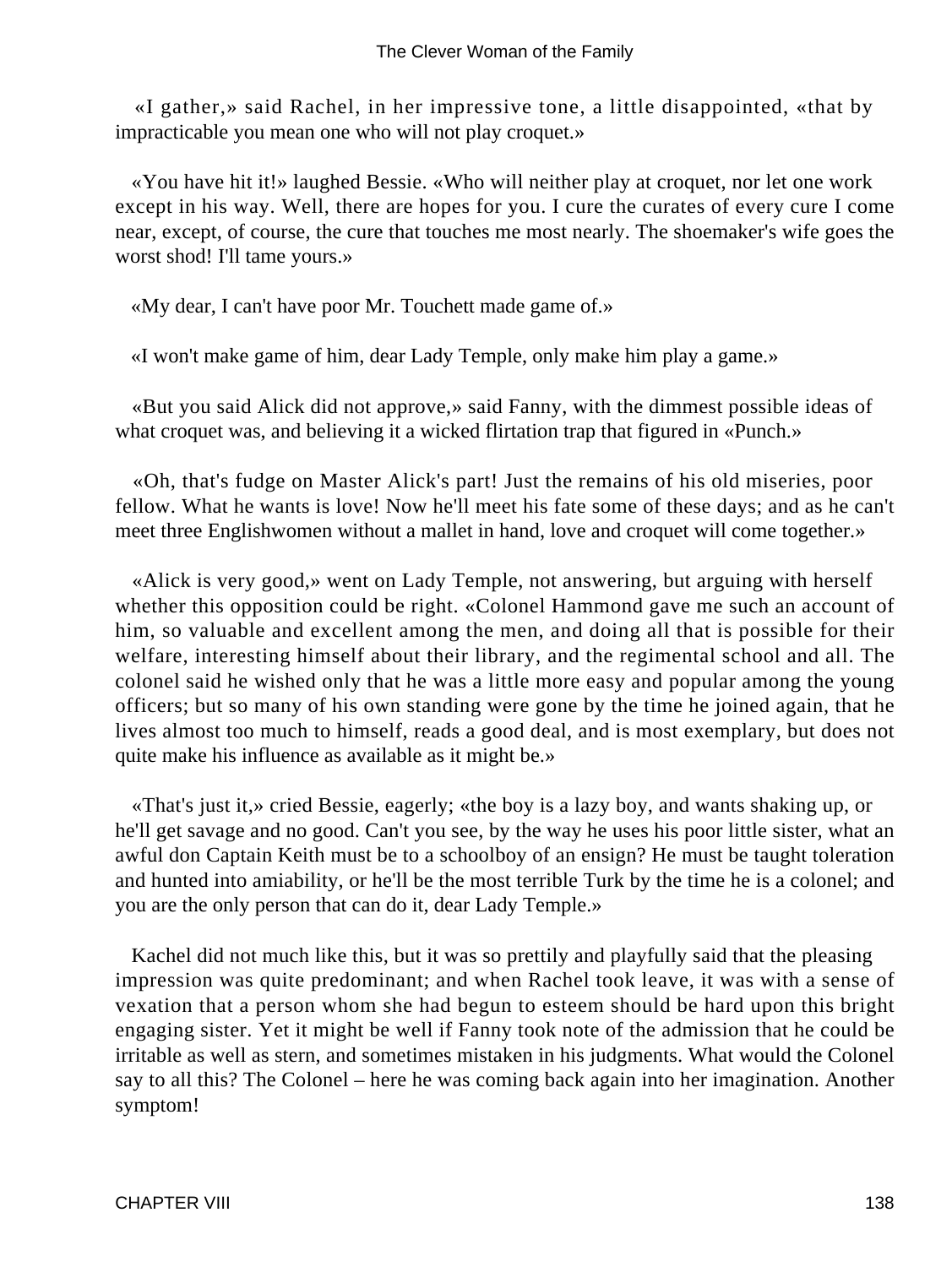The brother left the field entirely to his sister for the present; he was a good deal occupied after his leave, and other officers being away, he was detained at Avoncester, and meantime Bessie Keith took all hearts by storm with her gay good humour and eager sympathy. By the end of the first morning she had been to the stable with a swarm of boys, patted, and learnt the names of all the ponies; she was on the warmest terms with the young spaniel, that, to the Curtises' vexation, one of the officers had given Conrade, and which was always getting into the way; she had won Alison by telling her of Mr. Clare's recollections of Ermine's remarkable beauty and intelligence, and charmed Ermine herself by his kind messages and her own sunshiny brightness; she had delighted Mrs. Curtis and Grace by appreciating their views and their flowers; she had discussed hymnals and chants with Mr. Touchett, and promised her services; she had given a brilliant object lesson at Mrs. Kelland's, and received one herself in lace−making; and had proved herself, to Rachel's satisfaction, equally practical and well−read. All the outer world was asking, «Have you seen the young lady with Lady Temple?»

 Nothing came amiss to her, from the antiquity of man to Stephana's first words; and whether she taught Grace new stitches, played cricket with Conrade, made boats for Cyril, prattled with Lady Temple, or studied with Rachel, all was done with grace, zest, and sympathy peculiarly her own. Two practisings at the school removed the leaden drawl, and lessened the twang of the choir; and Mr. Touchett looked quite exalted, while even Rachel owned that she had hardly believed her ears.

 Rachel and she constituted themselves particular friends, and Grace kept almost aloof in the fear of disturbing them. She had many friends, and this was the first, except Ermine Williams, to whom Rachel had taken, since a favourite companion of her youth had disappointed her by a foolish marriage. Bessie's confidences had a vigour in them that even Rachel's half−way meetings could not check, and then the sharp, clever things she would say, in accordance with Rachel's views, were more sympathetic than anything she had met with. It was another new charm to life.

 One great pleasure they enjoyed together was bathing. The Homestead possessed a little cove of its own under the rocks, where there was a bathing−house, and full perfection of arrangement for young ladies' aquatic enjoyment, in safety and absolute privacy. Rachel's vigorous strength and health had been greatly promoted by her familiarity with salt water, and Bessie was in ecstasies at the naiad performances they shared together on the smooth bit of sandy shore, where they dabbled and floated fearlessly. One morning, when they had been down very early to be beforehand with the tide, which put a stop to their enjoyment long before the breakfast hour, Bessie asked if they could not profit by their leisure to climb round the edge of the cliff's instead of returning by the direct path, and Rachel agreed, with the greater pleasure, that it was an enterprise she had seldom performed.

 Very beautiful, though adventurous, was the walk – now on the brow of the steep cliff, looking down on the water or on little bays of shingle, now through bits of thicket that held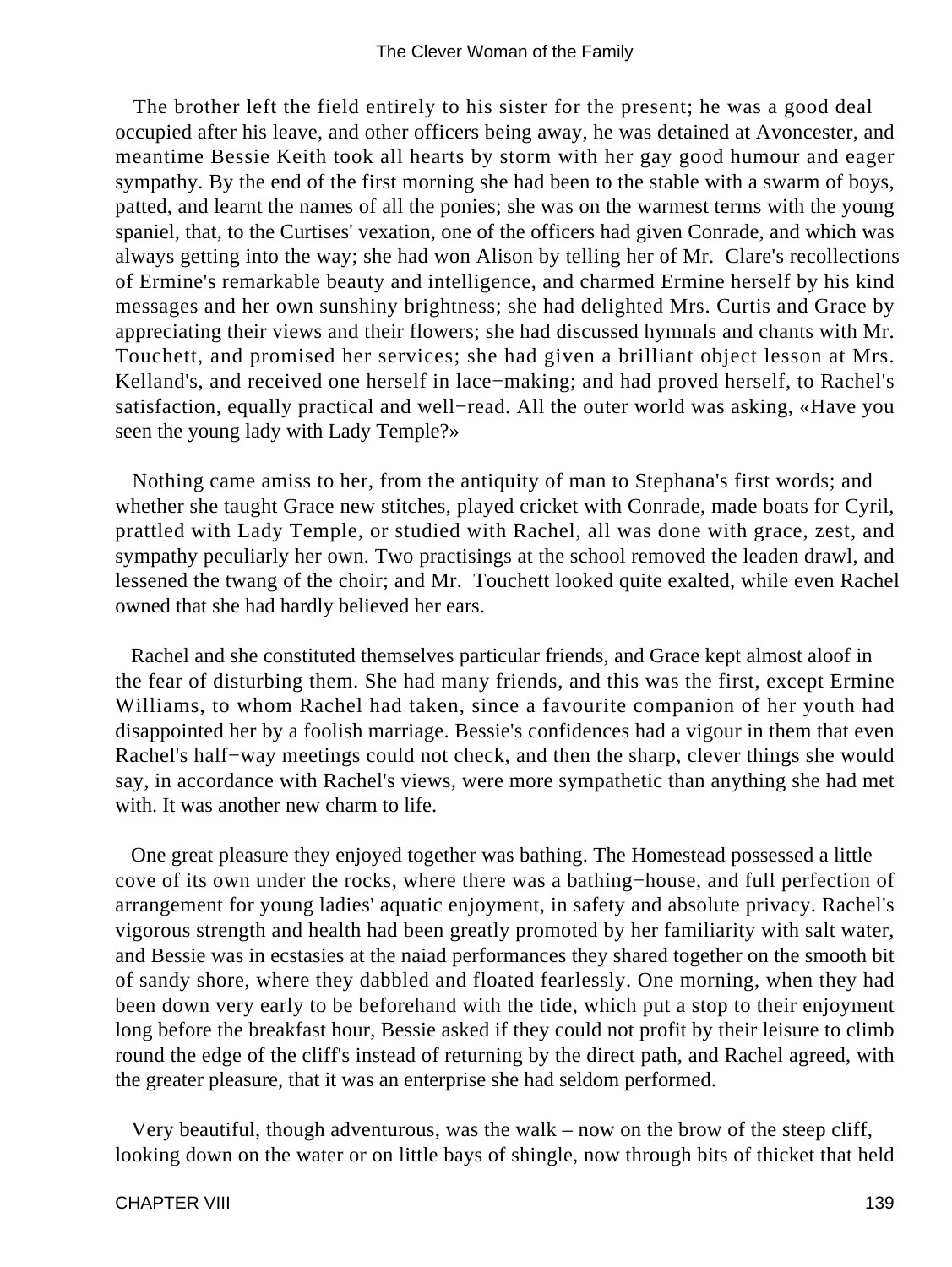out brambles to entangle the long tresses streaming on their shoulders; always in the brisk morning air, that filled them with strength and spirit, laughing, joking, calling to one another and to Conrade's little dog, that, like every other creature, had attached itself to Bessie, and had followed her from Myrtlewood that morning, to the vexation of Rachel, who had no love for dogs in their early youth.

 They were beyond the grounds of the Homestead, but had to go a little further to get into the path, when they paused above a sort of dip or amphitheatre of rock around a little bay, whilst Rachel began telling of the smugglers' traditions that haunted the place – how much brandy and silk had there been landed in the time of the great French war, and how once, when hard pressed, a party of smugglers, taking a short cut in the moonlight midnight across the Homestead gardens, had encountered an escaped Guinea−pig, and no doubt taking it for the very rat without a tail, in whose person Macbeth's witch was to do, and to do, and to do, had been nearly scared out of their wits.

 Her story was cut short by a cry of distress from the dog, and looking down, they perceived that the poor fellow had been creeping about the rocks, and had descended to the little cove, whence he was incapable of climbing up again. They called encouragingly, and pretended to move away, but he only moaned more despairingly, and leapt in vain.

 «He has hurt his foot!» exclaimed Rachel; «I must go down after him. Yes, Don, yes, poor fellow, I'm coming.»

«My dear Curtia, don't leap into the gulf!»

«Oh, it's no great height, and the tide will soon fill up this place.»

«Don't! don't! You'll never be able to get up again.»

 But Rachel was already scrambling down, and, in effect, she was sure−footed and used to her own crags, nor was the distance much above thirty foot, so that she was soon safe on the shingle, to the extreme relief of poor Don, shown by grateful whines; but he was still evidently in pain, and Rachel thought his leg was broken. And how to get up the rock, with a spaniel that when she tried to lift it became apparently twice the size she had always believed it to be, and where both hands as well as feet were required, with the sea fast advancing too?

«My dear Rachel, you will only break your neck, too, it is quite vain to try!»

«If you could just come to that first rock, perhaps I could push him up to you!»

 Bessie came to it, but screamed. «Oh, I'm not steady; I couldn't do it! Besides, it would hurt him so, and I know you would fall. Poor fellow, it is very sad; but indeed, Rachel, your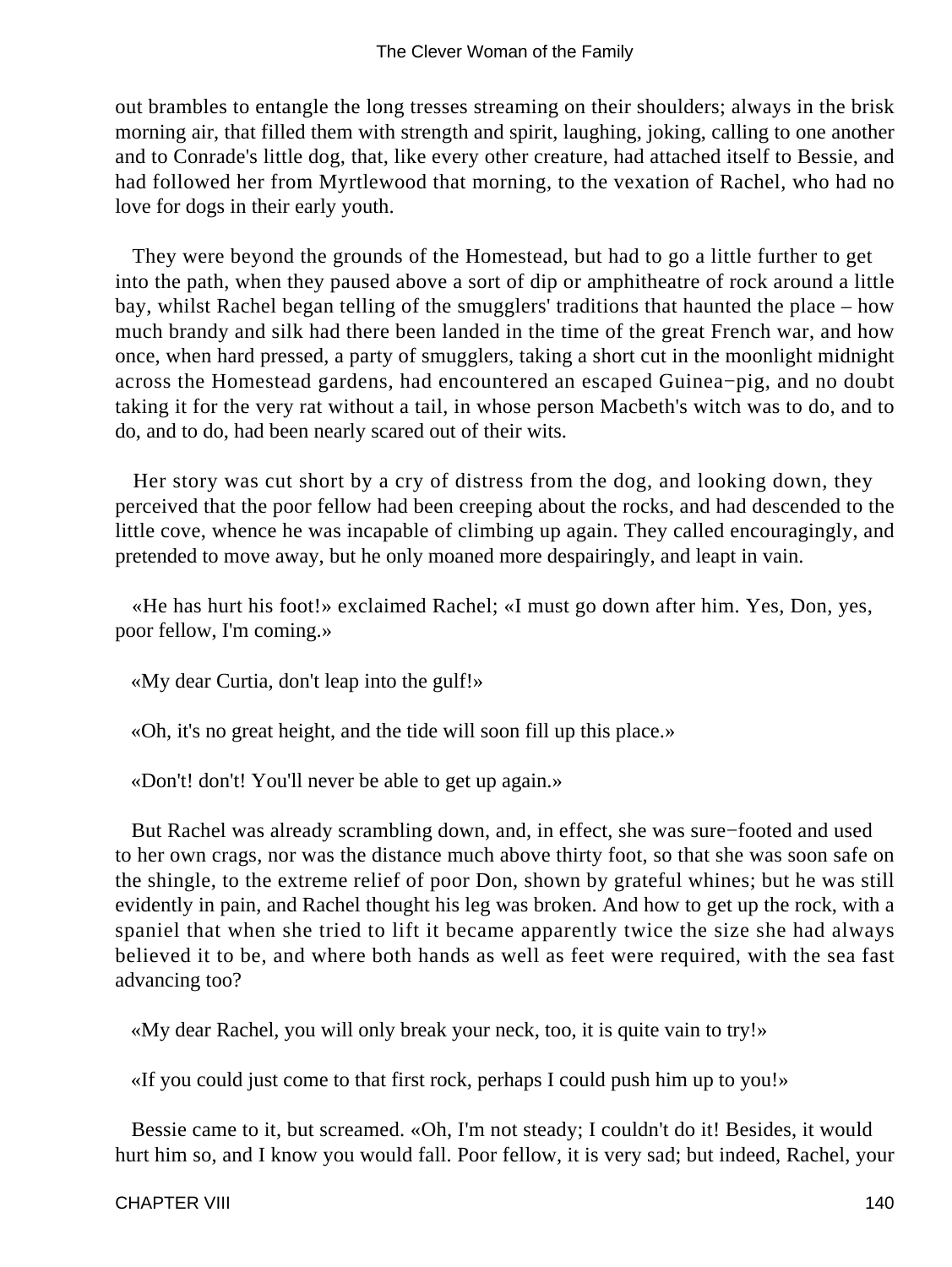life is more precious than a dog's!»

 «I can't leave him to drown,» said Rachel, making a desperate scramble, and almost overbalancing herself. «Here, if you could only get him by the scrough of his neck, it would not hurt him so much; poor Don, yes, poor fellow!» as he whined, but still showed his confidence in the touching manner of a sensible dog, knowing he is hurt for his good. Bessie made another attempt, but, unused to rocks, she was uneasy about her footing, and merely frightened herself. «Indeed,» she said, "I had better run and call some one;

I won't be long, and you are really quite safe."

«Yes, quite safe. If you were down here and I above I am sure he could do it easily.»

«Ah! but I'm no cragswoman; I'll be back instantly.»

 «That way, that's the shortest, call to Zack or his father,» tried Rachel, as the light figure quickly disappeared, leaving her a little annoyed at her predicament. She was not at all alarmed for herself, there was no real danger of drowning, she could at any moment get up the rock herself if she chose to leave the dog to its fate; but that she could not bear to think of, and she even thought the stimulus of necessity might prove the mother of invention, if succour should not come before that lapping flux and reflux of water should have crept up the shingly beach, on which she stood; but she was anxious, and felt more and more drawn to the poor dog, so suffering, yet so patient and confiding. Nor did she like the awkwardness of being helped in what ought to be no difficulty at all to a native, and would not have been had her companion, been Grace or even Conrade. Her hope was that her ally Zack would come, as she had directed Bessie towards the cottage; but, behold, after a wearily long interval, it was no blue jacket that appeared, but a round black sea−hide hat, and a sort of easy clerical−looking dress, that Bessie was fluttering before!

 Few words were required, the stranger's height and length of arms did all that was needful, and Don was placed in safety with less pain and outcry than could have been hoped, Rachel ascending before the polite stranger had time to offer his assistance. The dog's hurt was, he agreed with Rachel, a broken leg, and his offer of carrying it home could not be refused, especially as he touched it with remarkable tenderness and dexterity, adding that with a splint or two, he thought he had surgery enough to set the limb.

 They were much nearer the Homestead than to Myrtle−wood, and as it had been already agreed that Bessie should breakfast there, the three bent their steps up the hill as fast as might be, in consideration of Mrs. Curtis's anxieties. Bessie in a state of great exultation and amusement at the romantic adventure, Rachel somewhat put out at the untoward mishap that obliged her to be beholden to one of the casual visitors, against whom her mother had such a prejudice.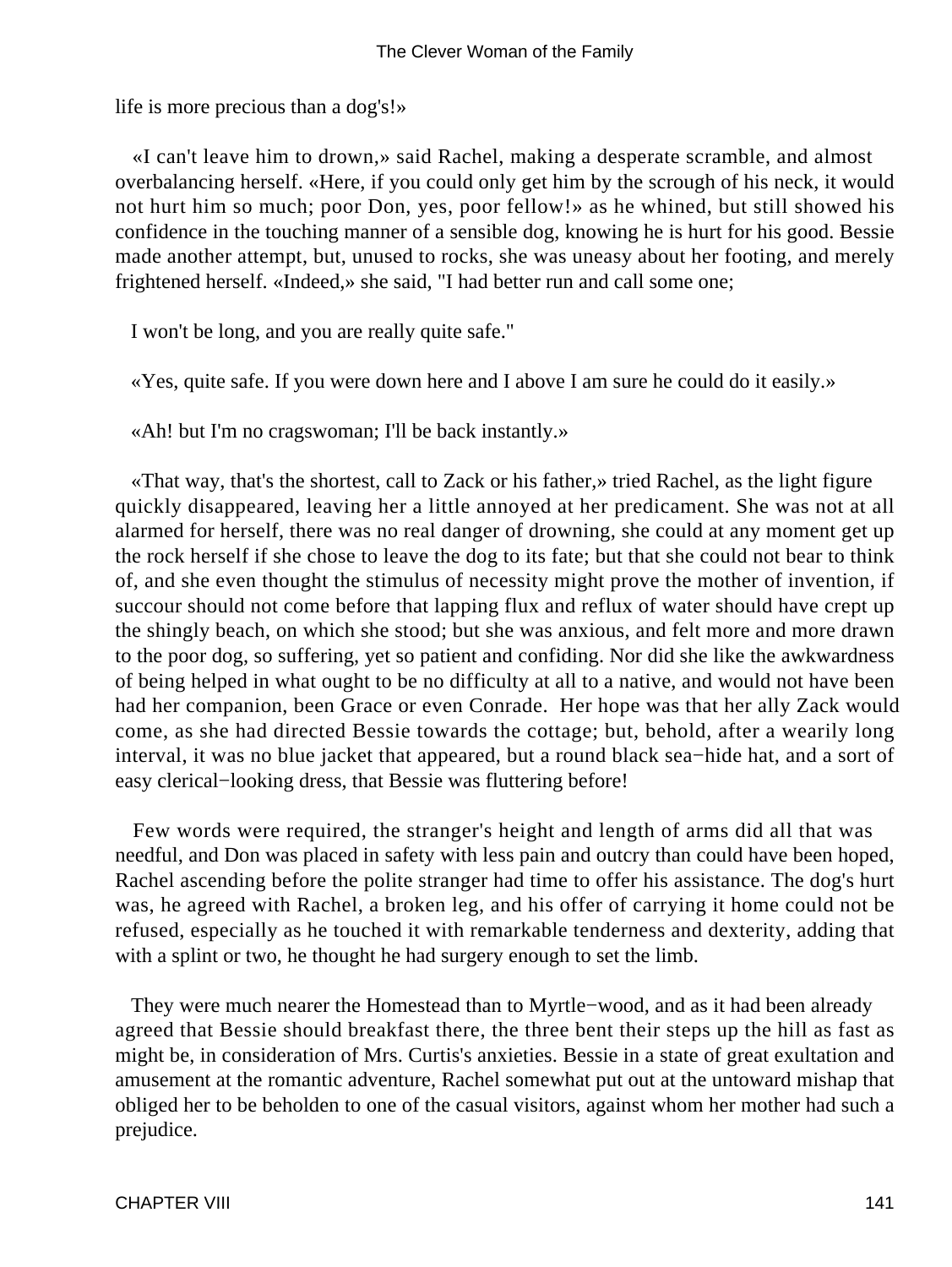Still, the gentleman himself was far from objectionable, in appearance or manner; his air was that of an educated man, his dress that of a clergyman at large, his face keen. Rachel remembered to have met him once or twice in the town within the last few days, and wondered if he could be a person who had called in at the lace school and asked so many questions that Mrs. Kelland had decided that he could be after no good; he must be one of the Parliament folks that they sent down to take the bread out of children's mouths by not letting them work as many hours as was good for them. Not quite believing in a Government commission on lace−making grievances, Rachel was still prepared to greet a kindred spirit of philanthropy, and as she reflected more, thought that perhaps it was well that an introduction had been procured on any terms.

 So she thawed a little, and did not leave all the civility to Miss Keith, but graciously responded to the stranger's admiration of the views, the exquisite framings of the summer sea and sky made by tree, rock, and rising ground, and the walks so well laid out on the little headland, now on smooth turf, now bordering slopes wild with fern and mountain ash, now amid luxuriant exotic shrubs that attested the mildness of Avonmouth winters.

 When they came near the front of the house, Rachel took man and dog in through the open window of her own sitting−room, and hastened to provide him with bandages and splints, leaving Bessie to reassure Mrs. Curtis that no human limbs were broken, and that no one was even wet to the skin; nay, Bessie had even the tact to spare Mrs. Curtis the romantic colouring that delighted herself. Grace had followed Rachel to assist at the operation, and was equally delighted with its neatness and tenderness, as well as equally convinced of the necessity of asking the performer first to wash his hands and then to eat his breakfast, both which kind proposals he accepted with diffident gratitude, first casting a glance around the apartment, which, though he said nothing, conveyed that he was profoundly struck with the tokens of occupation that it contained. The breakfast was, in the first place, a very hungry one; indeed, Bessie had been too ravenous to wait till the surgery was over, and was already arrived at her second egg when the others appeared, and the story had again to be told to the mother, and her warm thanks given. Mrs. Curtis did not like strangers when they were only names, but let her be brought in contact, and her good nature made her friendly at once, above all in her own house. The stranger was so grave and quiet too, not at all presuming, and making light of his services, but only afraid he had been trespassing on the Homestead grounds. These incursions of the season visitors were so great a grievance at the Homestead that Mrs. Curtis highly approved his forbearance, whilst she was pleased with his tribute to her scenery, which he evidently admired with an artistic eye. Love of sketching had brought him to Avonmouth, and before he took leave, Mrs. Curtis had accorded him that permission to draw in her little peninsula for which many a young lady below was sighing and murmuring. He thanked her with a melancholy look, confessing that in his circumstances his pencil was his toy and his solace.

 «Once again, that landscape painter!» exclaimed Bessie, with uplifted hands, as soon as both he and Mrs. Curtis were out of earshot, «an adventure at last.»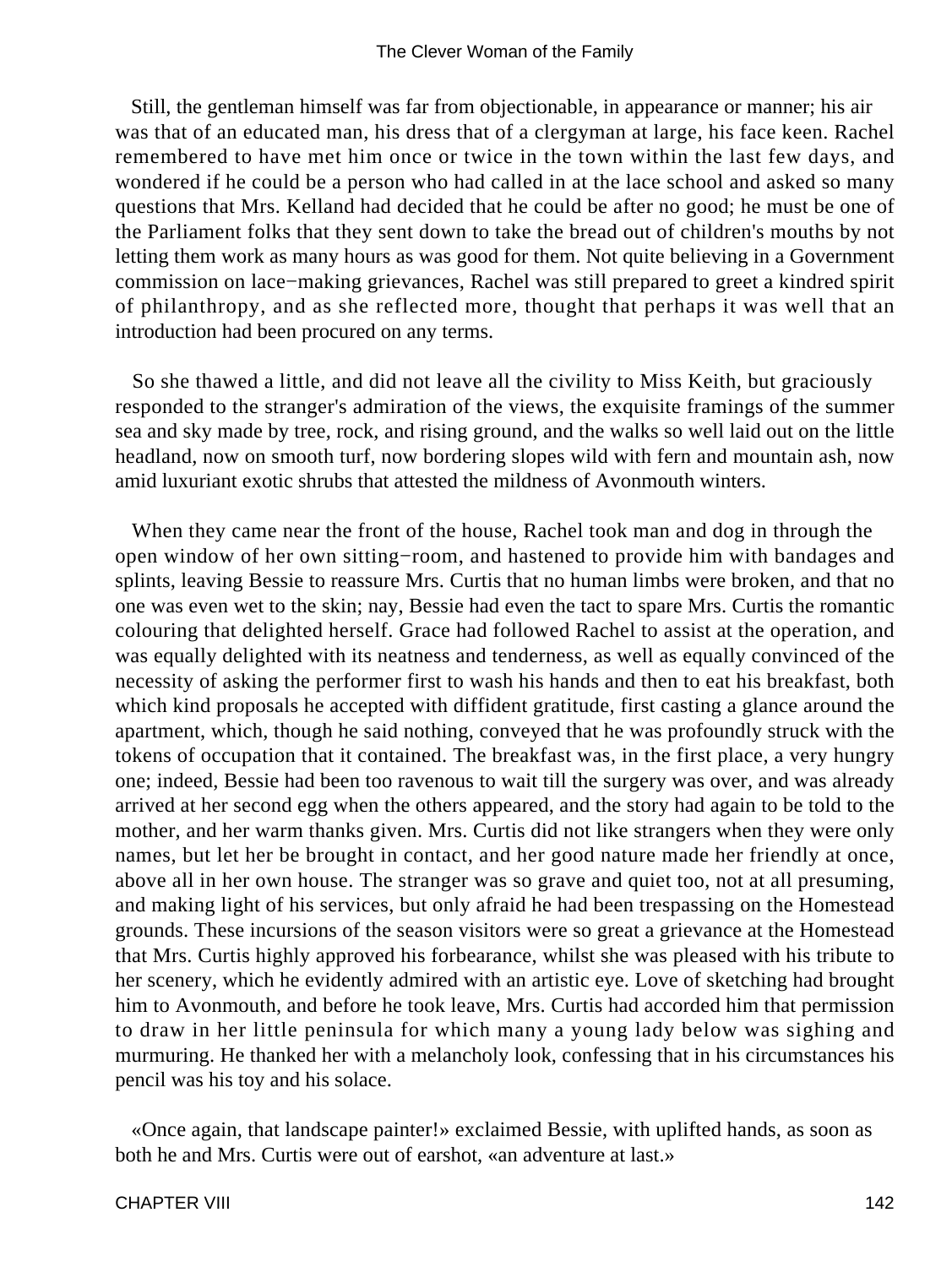«Not at all,» said Rachel, gravely; «there was neither alarm nor danger.»

 «Precisely; the romance minus the disagreeables. Only the sea monster wanting. Young Alcides, and rock – you stood there for sacrifice, I was the weeping Dardanian dames.»

 Even Grace could not help laughing at the mischief of the one, and the earnest seriousness of the other.

 «Now, Bessie, I entreat that you will not make a ridiculous story of a most simple affair,» implored Rachel.

«I promise not to make one, but don't blame me if it makes itself.»

«It cannot, unless some of us tell the story.»

 «What, do you expect the young Alcides to hold his tongue? That is more than can be hoped of mortal landscape painter.»

«I wish you would not call him so. I am sure he is a clergyman.»

«Landscape painter, I would lay you anything you please.»

«Nay,» said Grace, «according to you, that is just what he ought not to be.»

 «I do not understand what diverts you so much,» said Rachel, growing lofty in her displeasure. «What matters it what the man may be?»

«That is exactly what we want to see,» returned Bessie.

 Poor Rachel, a grave and earnest person like her, had little chance with one so full of playful wit and fun as Bessie Keith, to whom her very dignity and susceptibility of annoyance made her the better game. To have involved the grave Rachel in such a parody of an adventure was perfectly irresistible to her, and to expect absolute indifference to it would, as Grace felt, have been requiring mere stupidity. Indeed, there was forbearance in not pushing Rachel further at the moment; but proceeding to tell the tale at Myrtlewood, whither Grace accompanied Bessie, as a guard against possible madcap versions capable of misconstruction.

 «Yes,» said Rachel to herself, "I see now what Captain Keith regrets. His sister, with all her fine powers and abilities, has had her tone lowered to the hateful conventional style of wit that would put me to the blush for the smallest mishap. I hope he will not come over till it is forgotten, for the very sight of his disapproval would incite her further. I am glad the Colonel is not here. Here, of course, he is in my imagination. Why should I be referring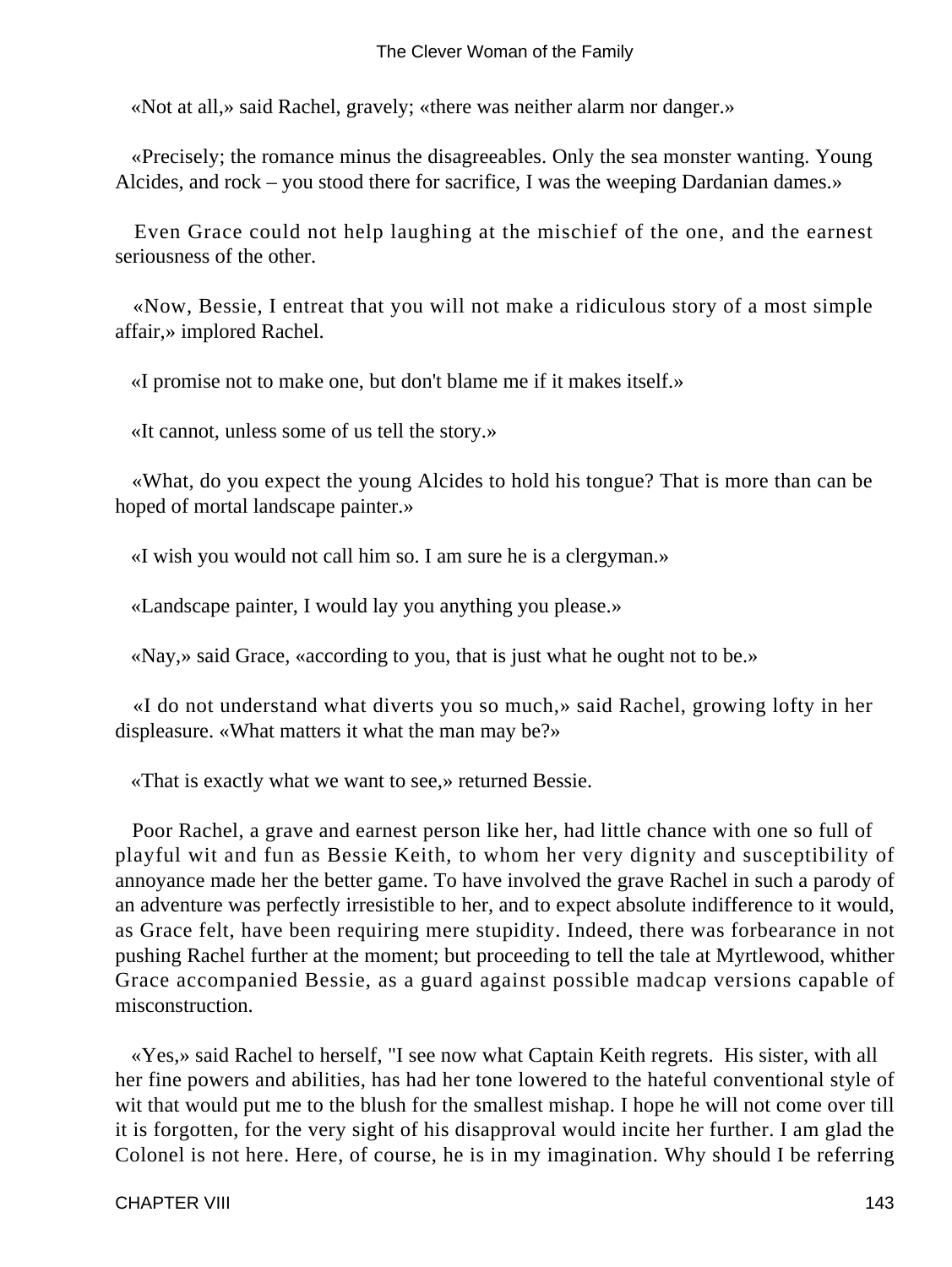everything to him;

 I, who used to be so independent? Suppose this nonsense gave him umbrage? Let it. I might then have light thrown on his feelings and my own. At any rate, I will not be conscious. If this stranger be really worth notice, as I think he is, I will trample on her ridicule, and show how little I esteem it."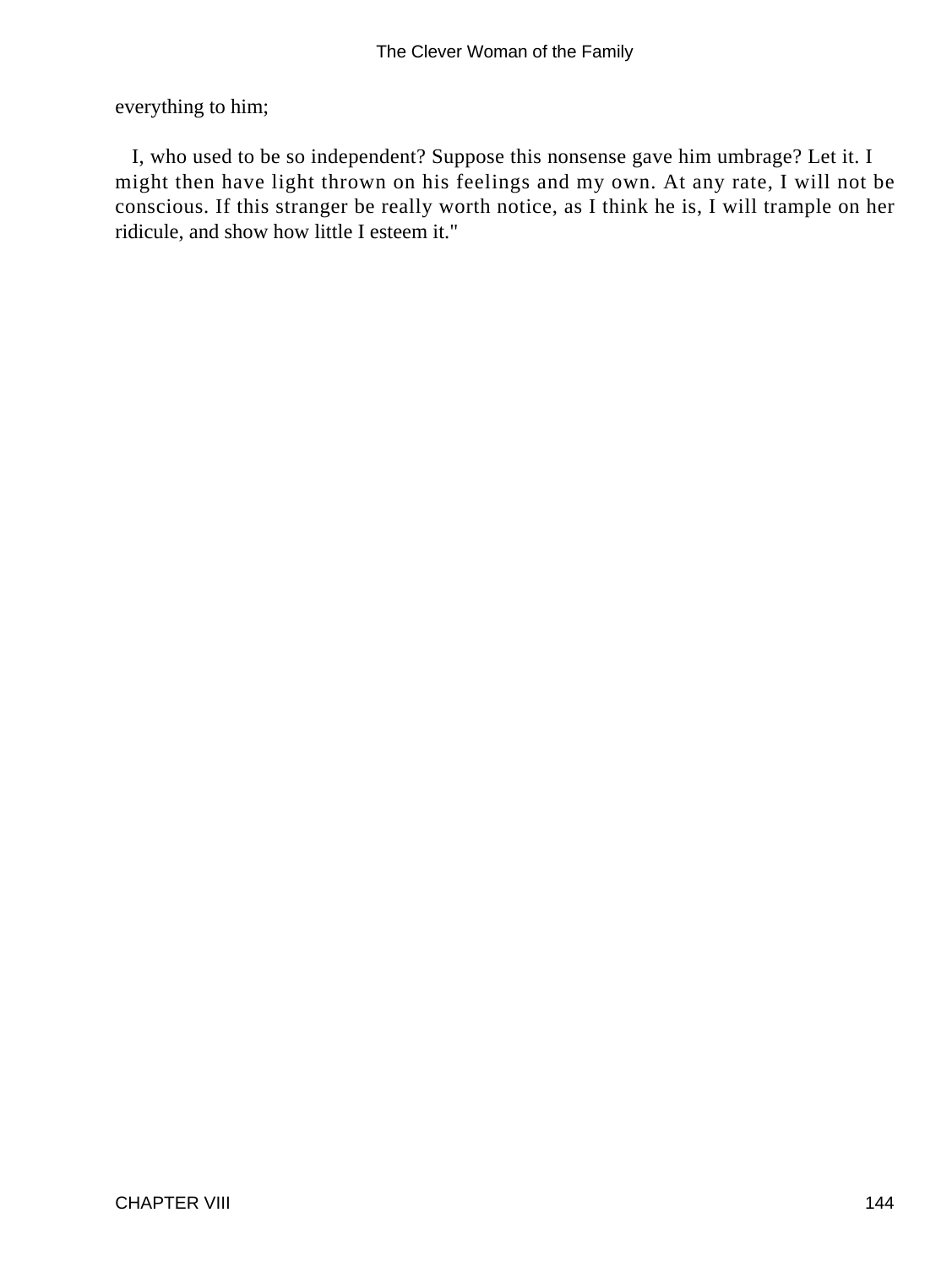## **[CHAPTER IX](#page-416-0)**

### *T*HE **NEW SPORT**

"'Sire,' I replied, 'joys prove cloudlets,

Men are the merest Ixions.'

Here the King whistled aloud, 'Let's,

Heigho, go look at our lions!'

Such are the sorrowful chances

If you talk fine to King Francis." – R. BROWNING.

 The day after Rachel's adventure with Don a card came into the drawing−room, and therewith a message that the gentleman had availed himself of Mrs. Curtis's kind permission, and was sketching the Spinster's Needles, two sharp points of red rock that stood out in the sea at the end of the peninsula, and were specially appropriated by Rachel and Grace.

 The card was written, not engraved, the name «Rd. R. H. C. L. Mauleverer;» and a discussion ensued whether the first letters stood for Richard or for Reverend, and if he could be unconscionable enough to have five initials. The sisters had some business to transact at Villars's, the Avonmouth deposit of literature and stationery, which was in the hands of a somewhat aspiring genius, who edited the weekly paper, and respected Miss Rachel Curtis in proportion to the number of periodicals she took in, and the abstruseness of the publications she inquired after. The paper in its Saturday's dampness lay fresh on the counter, and glancing at the new arrivals, Grace had the desired opportunity of pointing to Mr. Mauleverer's name, and asking when he had come. About a week since, said the obliging Mr. Villars, he appeared to be a gentleman of highly literary and artistic tastes, a philanthropist; indeed, Mr. Villars understood him to be a clerical gentlemen who had opinions –

«Oh, Rachel, I am very sorry,» said Grace.

«Sorry, what for?»

«Why, you and mamma seemed quite inclined to like him.»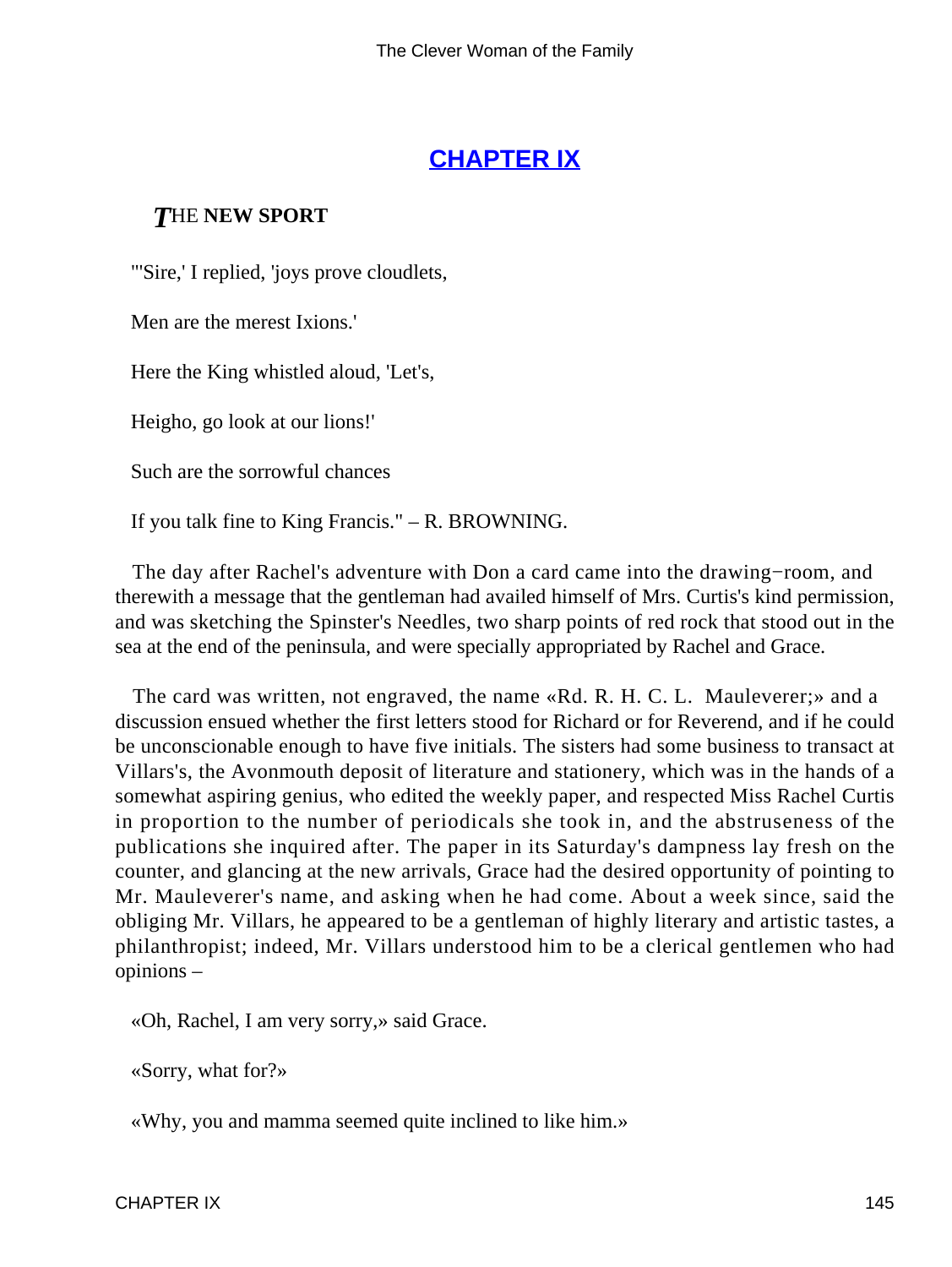«Well, and what have we heard?»

 «Not much that is rational, certainly,» said Grace, smiling; «but we know what was meant.»

 «Granting that we do, what is proved against him? No, I will not say proved, but alleged. He is one of the many who have thought for themselves upon the perplexing problems of faith and practice, and has been sincere, uncompromising, self−sacrificing, in avowing that his mind is still in that state of solution in which all earnest and original minds must be ere the crystallizing process sets in. Observe, Grace, I am not saying for an instant that he is in the right. All I do say is, that when depth of thought and candour have brought misfortune upon a man, it is ungenerous, therefore, to treat him as if he had the leprosy.»

«Indeed, Rachel, I think you have made more out of his opinions than I did.»

«I was only arguing on your construction of his opinions.»

 «Take care – !» For they were at this moment reaching a gate of Myrtlewood, and the sound of hoofs came close behind them. They were those of the very handsome chestnut, ridden by Alexander Keith, who jumped off his horse with more alacrity than usual as they were opening the gate for him, and holding out his hand, eagerly said –

«Then I conclude there is nothing the matter?»

«Nothing at all,» said Grace. «What did you hear?»

 «Only a little drowning, and a compound fracture or two,» said he, relapsing into his languid ease as he gave his bridle to a groom, and walked with them towards the house.

 « There, how very annoying!» exclaimed Rachel, «though, of course, the smallest adventure does travel.»

 «I may venture to hope that neither are you drowned, nor my sister's leg broken, nor a celebrated professor and essayist 'in a high fever wi' pulling any of you out of the sea.'»

«There, Grace,» exclaimed Rachel; «I told you he was something distinguished.»

«My dear Rachel, if his celebrity be in proportion to the rest of the story.»

 «Then there really was a rescue!» exclaimed Captain Keith, now with much more genuine anxiety; and Rachel recollecting her desire that the right version should have the precedence, quickly answered, «There was no danger, only Don slipped down into that curved cove where we walked one day with the boys. I went down after him, but he had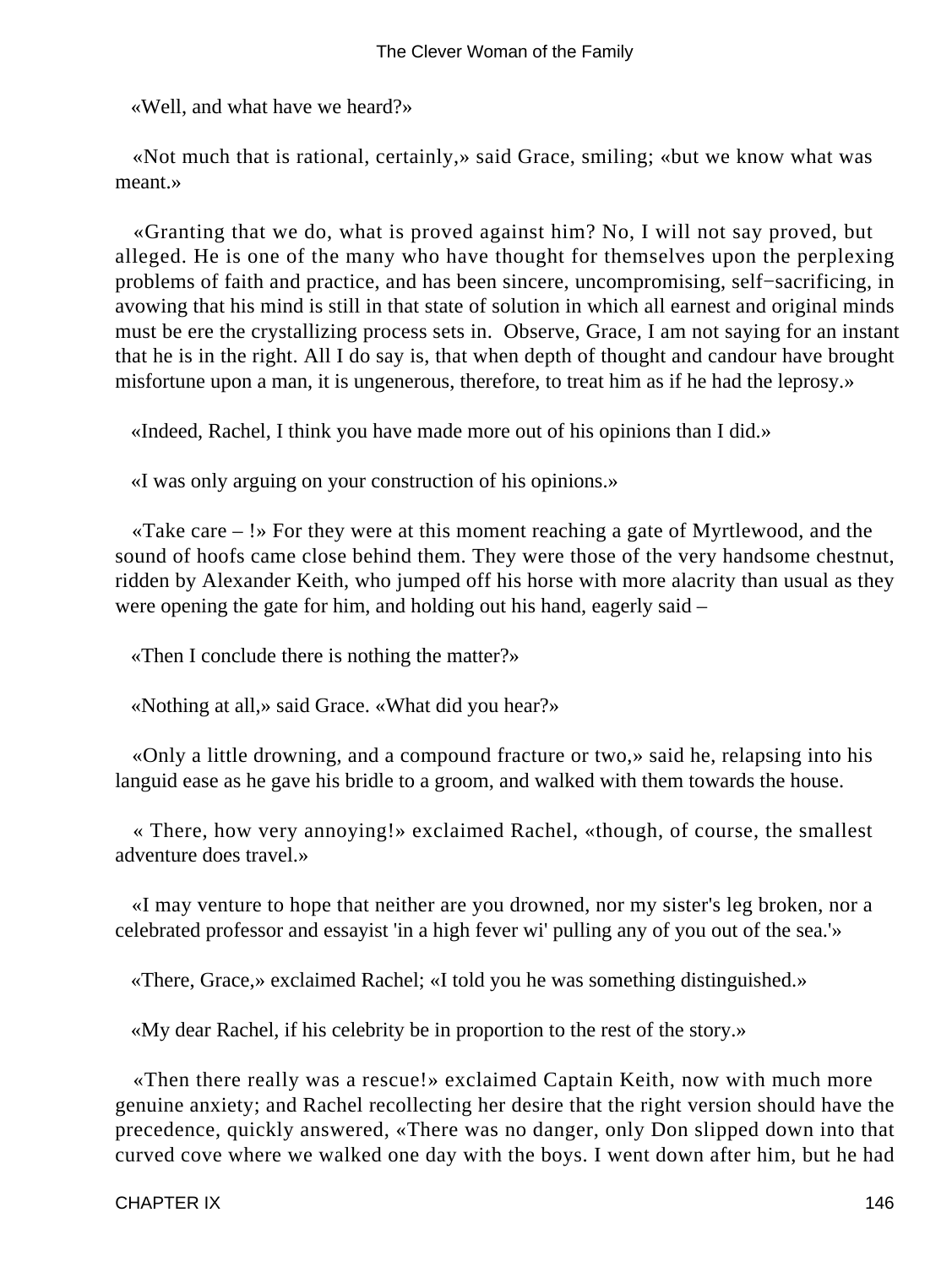broken his leg. I could not get up with him in my arms, and Bessie called some one to help me.»

«And why could not Bessie help you herself?»

«Oh! strangers can never climb on our slippery rocks as we can.»

 «Moreover, it would have spoilt the predicament,» muttered the brother to himself; then turning round with a smile, «And is the child behaving herself?»

 Grace and Rachel answered in a eager duet how she was charming every one, so helpful, so kind, so everything.

 «Ah!» he said with real satisfaction, apparent in the eyes that were so pleasant when open wide enough to be visible; «I knew she always did better when I was not there.»

 They were by this time entering the hall, which, in the confident fashion of the sea−side, stood open; and at the moment Fanny came tripping downstairs with her dress looped up, and a shady hat on her head, looking fearfully girlish, thought her cousins, though her attire was still rigidly black.

 «Oh, I am so glad to see you; Don is so much better, Rachel, and Conrade wants to thank you. He went up yesterday, and was so sorry you were out. Might it not have been dreadful, Alick? I have been so wanting to tell you how very delightful that dear sister of yours is. All the boys are distracted about her. Come out please. She has been teaching the boys such a delightful game; so much nicer than cricket, for I can play with them.»

 Alick and Rachel could not but exchange a glance, and at the same moment, emerging through the screen of shrubs on the lawn, Bessie Keith, Conrade, Francis, and Leoline, were seen each with a mallet in hand and a gay ball in readiness to be impelled through the hoops that beset the lawn.

 «And you really are learning croquet!» exclaimed innocent Grace; «well, it makes a beautiful ground.»

 «Croquet!» exclaimed poor Lady Temple, with startled eyes; «you don't really mean that it is croquet! 0 Bessie, Bessie!»

 «Ah! I didn't mean you to have come so soon,» said the much amused Bessie, as she gave her hand in greeting. «I meant the prejudice to be first conquered. See, dear Lady Temple, I'm not ashamed; this whitey brown moustache is going to kiss me nevertheless and notwithstanding.»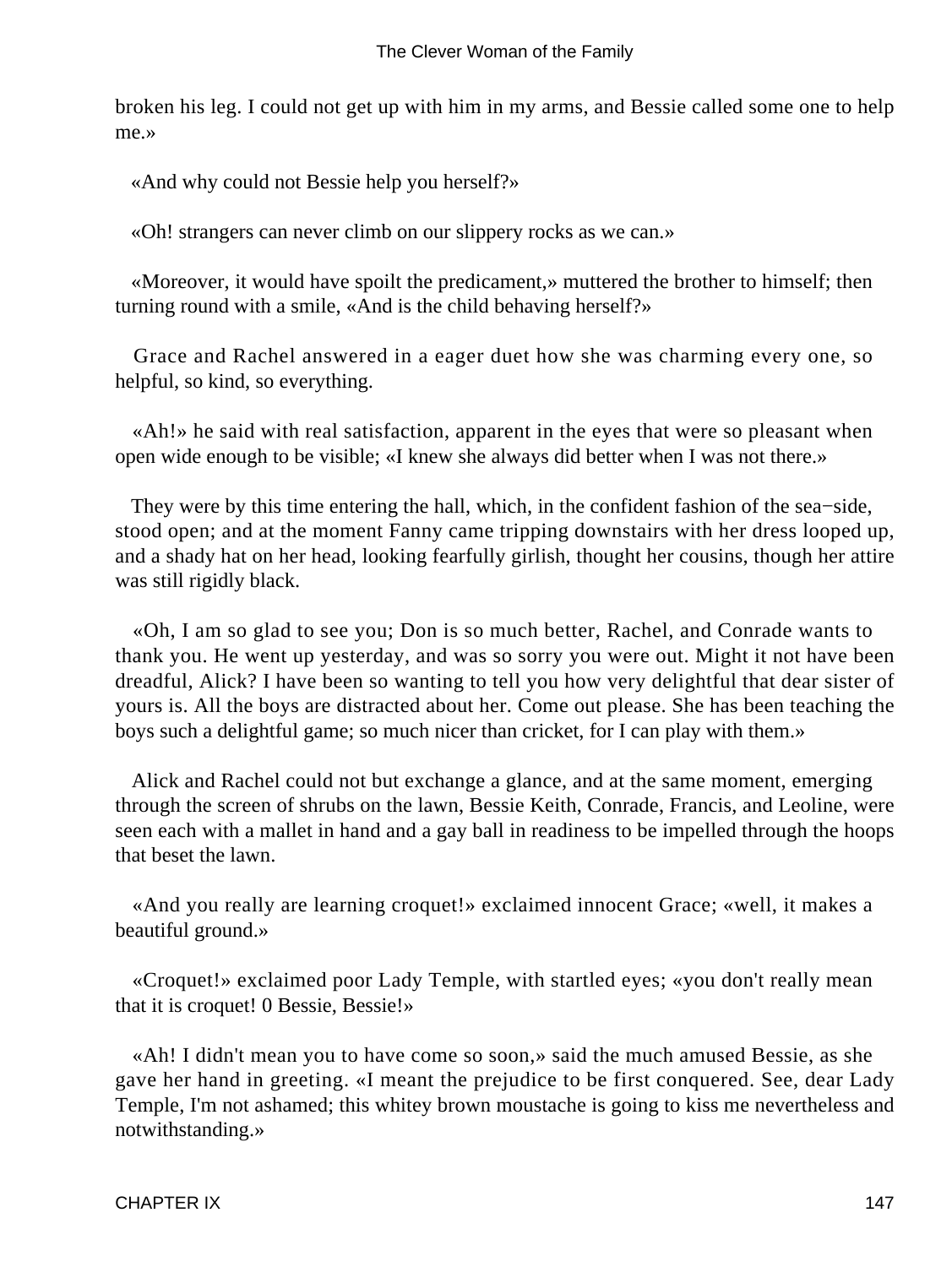And so it certainly did, and smiled into the bargain, while the boys came clamouring up, and after thanks for Don's preservation, began loudly to beg mamma would come, they could not make up their sides without her, but mamma was distressed and unhappy.

«Not now, my dears – I must – I must. Indeed I did not know.»

 «Now, Alick, I trust to your generosity,» said Bessie, finding that they must be pacified. «Coming, Con – Come, Grace, come and convince Lady Temple that the pastime is not too wicked for you.»

 «Indeed, Alick,» Lady Temple was saying. «I am very sorry, I won't allow it one moment if you think it is objectionable.»

 «But I don't,» said Alick, smiling. «Far from it. It is a capital game for you and your boys.»

 «I thought – I thought you disapproved and could not bear it,» said Lady Temple, wondering and wistful.

 «Can't bear is not disapprove. Indeed,» seeing that gentle earnest alone could console her, «there is no harm in the game itself. It is a wholly personal distaste, arising from my having been bored with it when I was ill and out of spirits.»

 «But is not there something about it in 'Punch?'» she still asked, so anxiously, that it was impossible not to smile; but there was not a particle of that subdued mockery that was often so perplexing in him, as he replied, «Certainly there is about its abuse as an engine for flirtation, which, to tell you the truth, was what sickened me with the sight at Littleworthy; but that is not the line Con and Francie will take just yet. Why, my uncle is specially addicted to listening to croquet, and knows by the step and sound how each player is getting on, till he is quite an oracle in disputed hits.»

 «So Bessie told me,» said Fanny, still feeling that she had been taken in and the brother unkindly used; «but I can't think how she could, when you don't like it.»

 «Nobody is bound to respect foolish prejudices,» said Alick, still quite in earnest. «It would have been very absurd not to introduce it.»

 «Come, Alick,» said Bessie, advancing, «have you absolved her, and may we begin? Would it not be a generous act of amnesty if all the present company united in a match?»

 «Too many,» said Alick, «odd numbers. I shall go down and call on Miss Williams. May I come back, Lady Temple, and have a holiday from the mess?»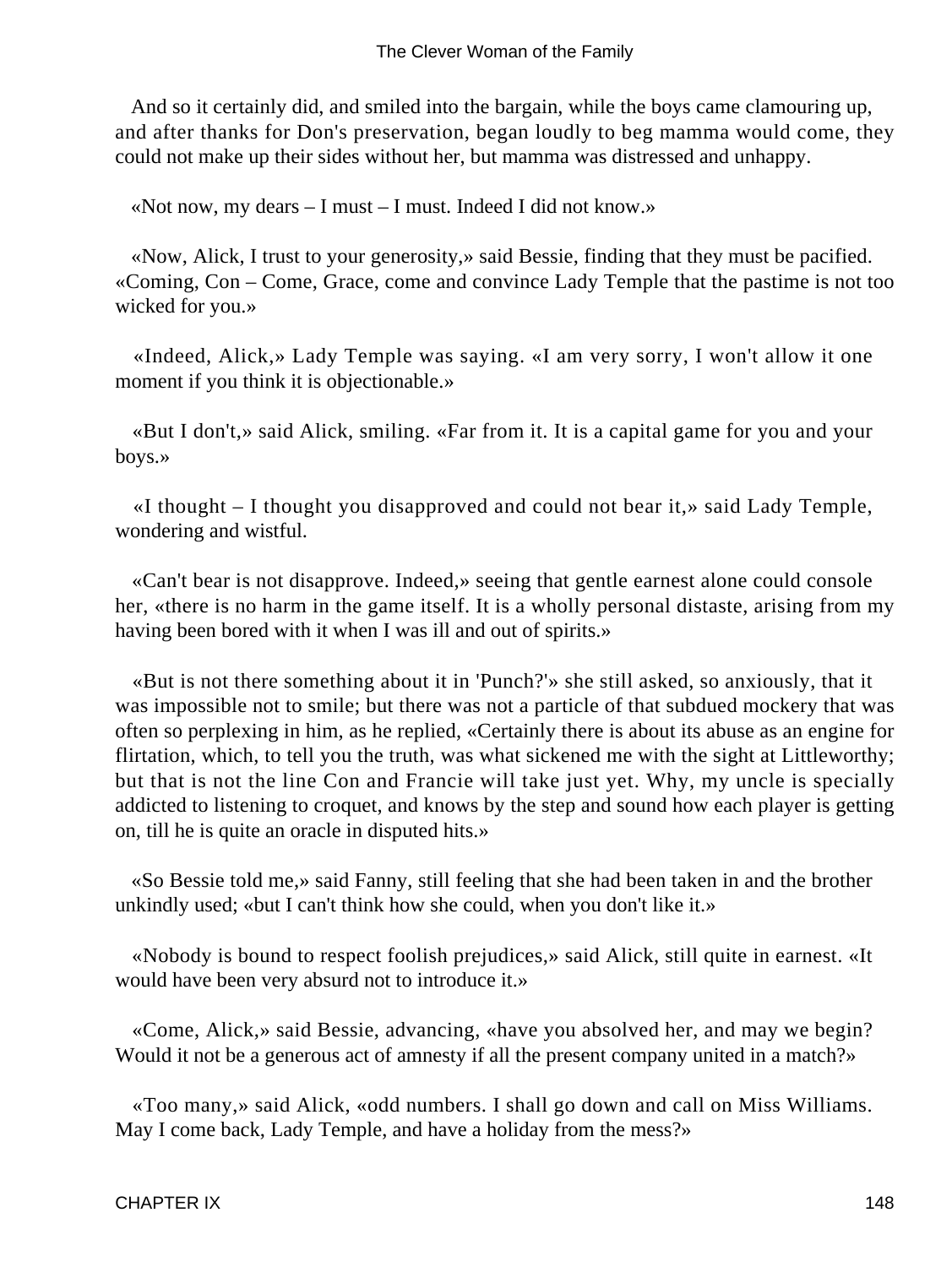«I shall be very glad; only I am afraid there is no dinner.»

 «So much the better. Only let me see you begin, or I shall never dare to express an opinion for the future.»

 «Mamma, do pray, pray begin; the afternoon is wasting like nothing!» cried Conrade of the much−tried patience. «And Aunt Rachel,» he added, in his magnanimity, «you shall be my partner, and I'll teach you.»

 «Thank you, Conrade, but I can't; I promised to be at home at four,» said Rachel, who had all this time been watching with curious interest which influence would prevail – whether Alick would play for Fanny's sake, or Fanny abstain for Alick's sake. She was best satisfied as it was, but she had still to parry Bessie Keith's persuasive determination. Why would she go home? it certainly was to inspect the sketches of the landscape−painter. «You heard, Alick, of the interesting individual who acted the part of Rachel's preserver,» she added.

 The very force of Rachel's resolution not to be put out of countenance served to cover her with the most uncomfortable blushes, all the more at the thought of her own unlucky exclamation. «I came here,» said Alick, coolly, «to assist in recovering the beloved remains from a watery grave;» and then, as Bessie insisted on hearing the Avoncester version, he gave it; while Grace added the intelligence that the hero was a clergyman, sinking the opinions, as too vague to be mentioned, even had not the company been too flighty for a subject she thought serious and painful. «And he is at this moment sketching the Spinster's Needles!» said Bessie. «Well, I am consoled. With all your resolve to flatten down an adventure, fate is too strong for you. Something will come of it. Is not the very resolve that it shall not be an adventure a token?»

 «If any one should wish to forget it, it is you, I think, Bessie,» said Alick. «Your admirable sagacity seems to have been at fault. I thought you prided yourself on your climbing.»

«Up a slippery perpendicular  $-\infty$ 

«I know the place,» he gravely answered.

 «Well,» exclaimed Bessie, recovering herself, «I am not a mermaid nor even a dear gazelle, and, in my humble opinion, there was far more grace in preventing heroism from being 'unwept, unnoticed, and unsung,' than in perilling my own neck, craning down and strangling the miserable beast, by pulling him up by the scrough of his neck! What an introduction would have been lost!»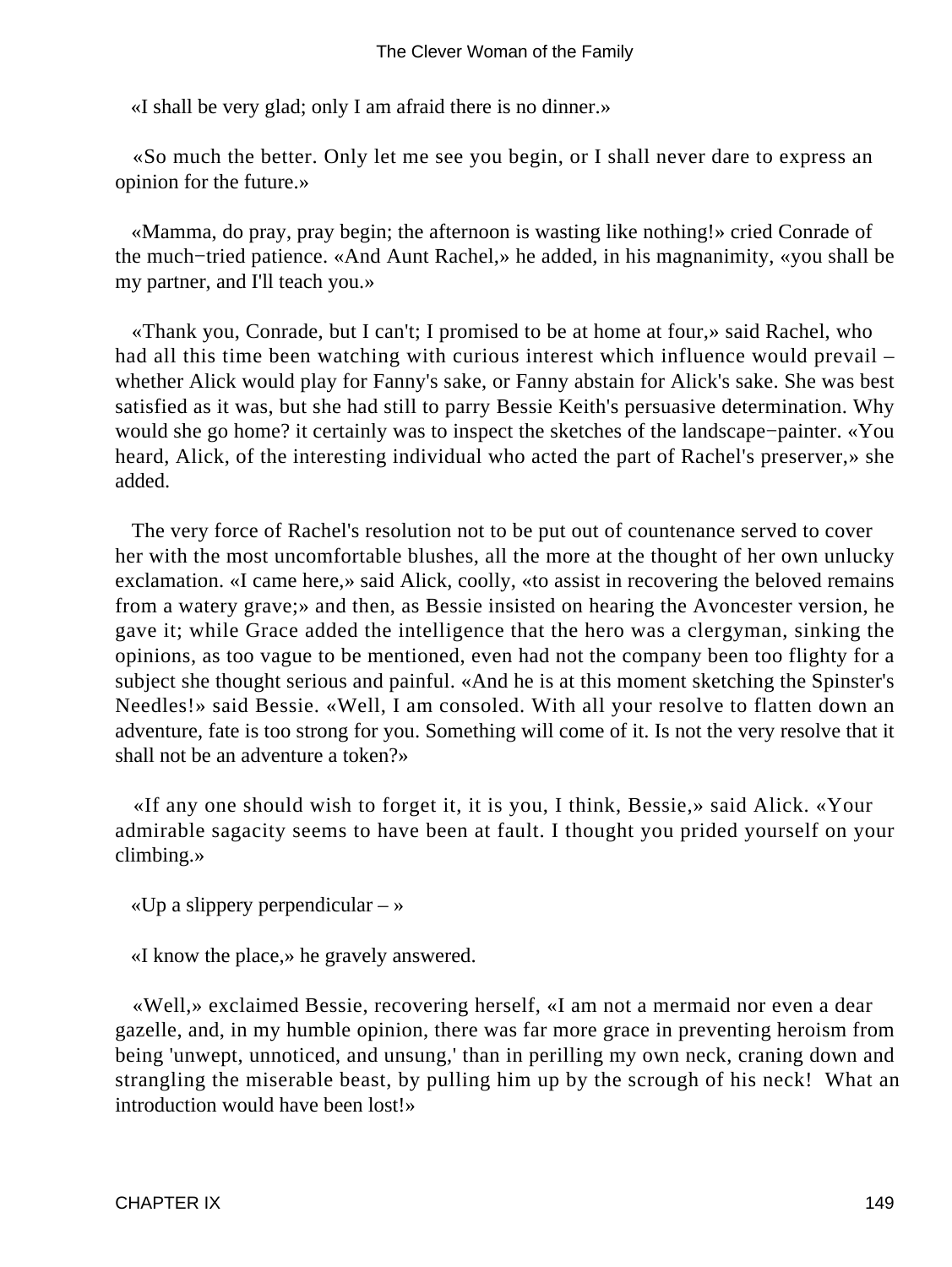«If you are going to play, Bessie,» said her brother, «it would be kind to take pity upon those boys.»

 «One achievement is mine,» she said, dancing away backwards, her bright eyes beaming with saucy merriment, «the great Alexander has bidden me to croquet.»

 «I am afraid,» said her brother, turning to Rachel as she departed, «that it was all her fault. Pray be patient with her, she has had many disadvantages.»

 His incomprehensible irony had so often perplexed Rachel, that she did not know whether his serious apologetic tone were making game of her annoyance, and she answered not very graciously, «Oh, never mind, it did not signify.» And at the same time came another urgent entreaty from the boys that the two «aunts » would join the game, Conrade evidently considering that partnership with him would seal the forgiveness Aunt Rachel had won by the rescue of Don.

 Grace readily yielded, but Rachel pleaded her engagement, and when the incorrigible Bessie declared that they perfectly understood that nothing could compete with the sketch of the Spinster's Needles, she answered, «I promised to write a letter for my mother on business before post time. The Burnaby bargain,» she explained, to add further conviction.

«A business−like transaction indeed!» exclaimed Bessie, much diverted with the name.

 «Only a bit of land in trust for apprenticing poor children,» said Rachel. «It was left by a Curtis many generations ago, in trust to the rector of the parish and the lord of the manor; and poor Mr. Linton is so entirely effete, that it is virtually in our hands. It is one of the vexations of my life that more good cannot be done with it, for the fees are too small for superior tradespeople, and we can only bind them to the misery of lacemaking. The system belongs to a worn−out state of things.»

 The word system in Rachel's mouth was quite sufficient to send Bessie to her croquet, and the poor boys were at length rewarded for their unusual patience. Their mother had been enduring almost as much as they did in her dislike to see them tantalised, and she now threw herself into the game with a relish that proved that as yet, at least, Conrade's approbation was more to her than Captain Keith's. It was very pretty to see her so pleased with her instructions, so eager about her own game, and yet so delighted with every hit of her boys; while Bessie was an admirable general, playing everybody's game as well as her own, and with such life and spirit, such readiness and good nature, that a far duller sport would have been delicious under her management.

 «Poor Alick,» said she, meeting him when he again strolled into the garden, while the boys were collecting the mallets and balls; «he did think he had one lawn in the world undefiled by those horrible hoops!» then as she met his smile of amusement and pardon,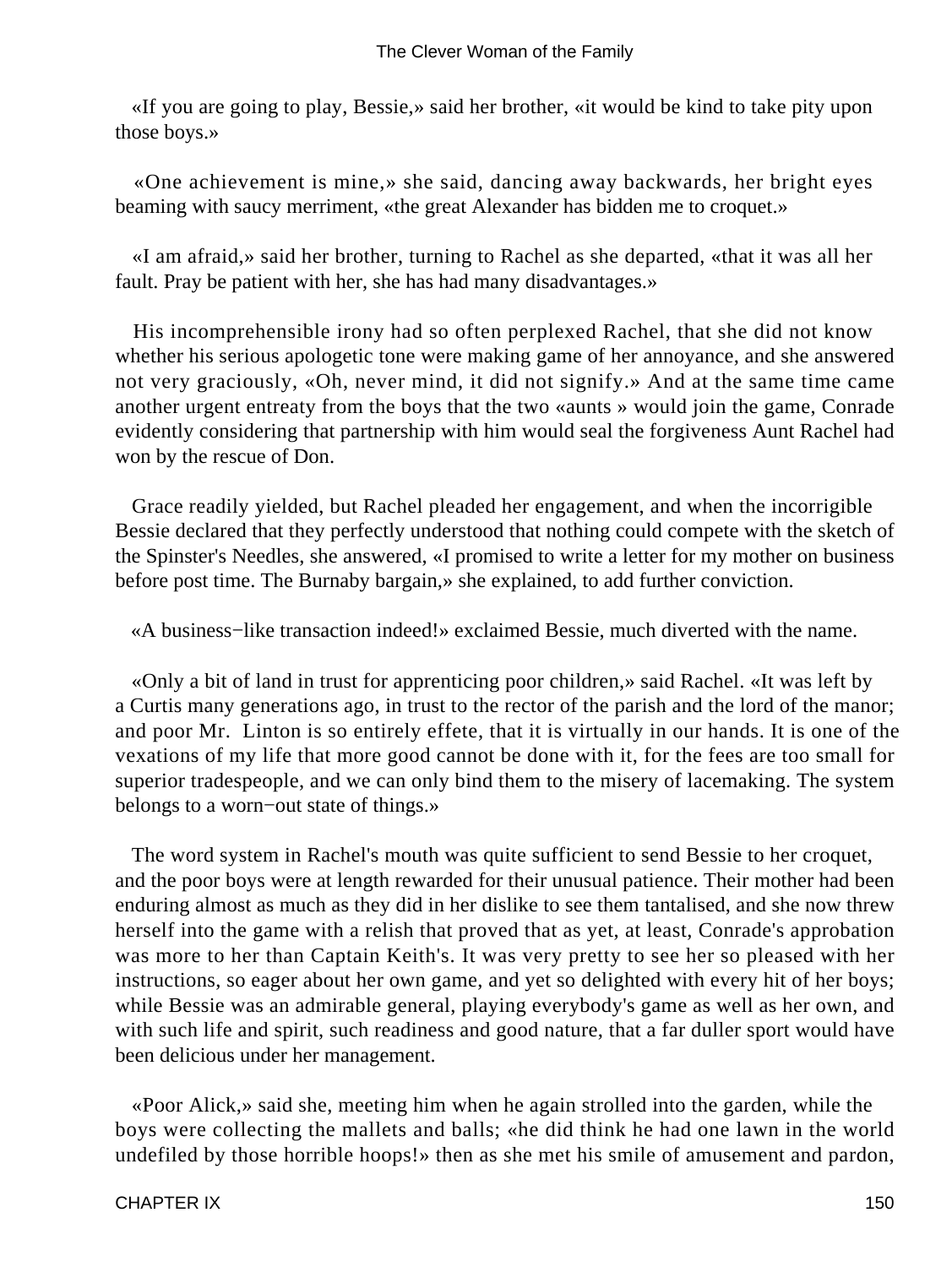«but it was so exactly what they wanted here. It is so good for Lady Temple and her boys to have something they can do together.»

The pleased affectionate smile was gone.

«I object to nothing but its being for her good,» he said gravely.

«But now, does not it make her very happy, and suit her excellently?»

«May be so, but that is not the reason you introduced it.»

 «You have a shocking habit of driving one up into corners, Alick, but it shall be purely, purely for my own selfish delight,» and she clasped her hands in so droll an affectation of remorse, that the muscles round his eyes quivered with diversion, though the hair on his lip veiled what the corners of his mouth were about; «if only,» she proceeded, «you won't let it banish you. You must come over to take care of this wicked little sister, or who knows what may be the consequences.»

 «I kept away partly because I was busy, and partly because I believe you are such a little ape as always to behave worse when you have the semblance of a keeper;» he said, with his arm fondly on her shoulder as they walked.

«And in the mean time fell out the adventure of the distinguished essayist.»

 «I am afraid,» he returned, «that was a gratuitous piece of mischief, particularly annoying to so serious and thoughtful a person as Miss Rachel Curtis.»

 «Jealousy?» exclaimed Bessie in an ecstatic tone. «You see what you lost by not trusting me, to behave myself under the provocation of your presence.»

«What! the pleasure of boxing your ears for a coward?»

 «Of seizing the happy opening! I am very much afraid for you now, Alick,» she proceeded with mock gravity. «What hope can a poor Captain of Highlanders, even if he does happen to be a wounded hero or two, have against a distinguished essayist and landscape painter; if it were a common case indeed, but where Wisdom herself is concerned  $\rightarrow$ 

 «Military frivolity cannot hope,» returned Alick, with a shake of his head, and a calm matter−of−fact acquiescent tone.

 «Ah, poor Alick,» pursued his sister, «you always were a discreet youth; but to be connected with such a union of learning, social science, and homeaopathy, soared beyond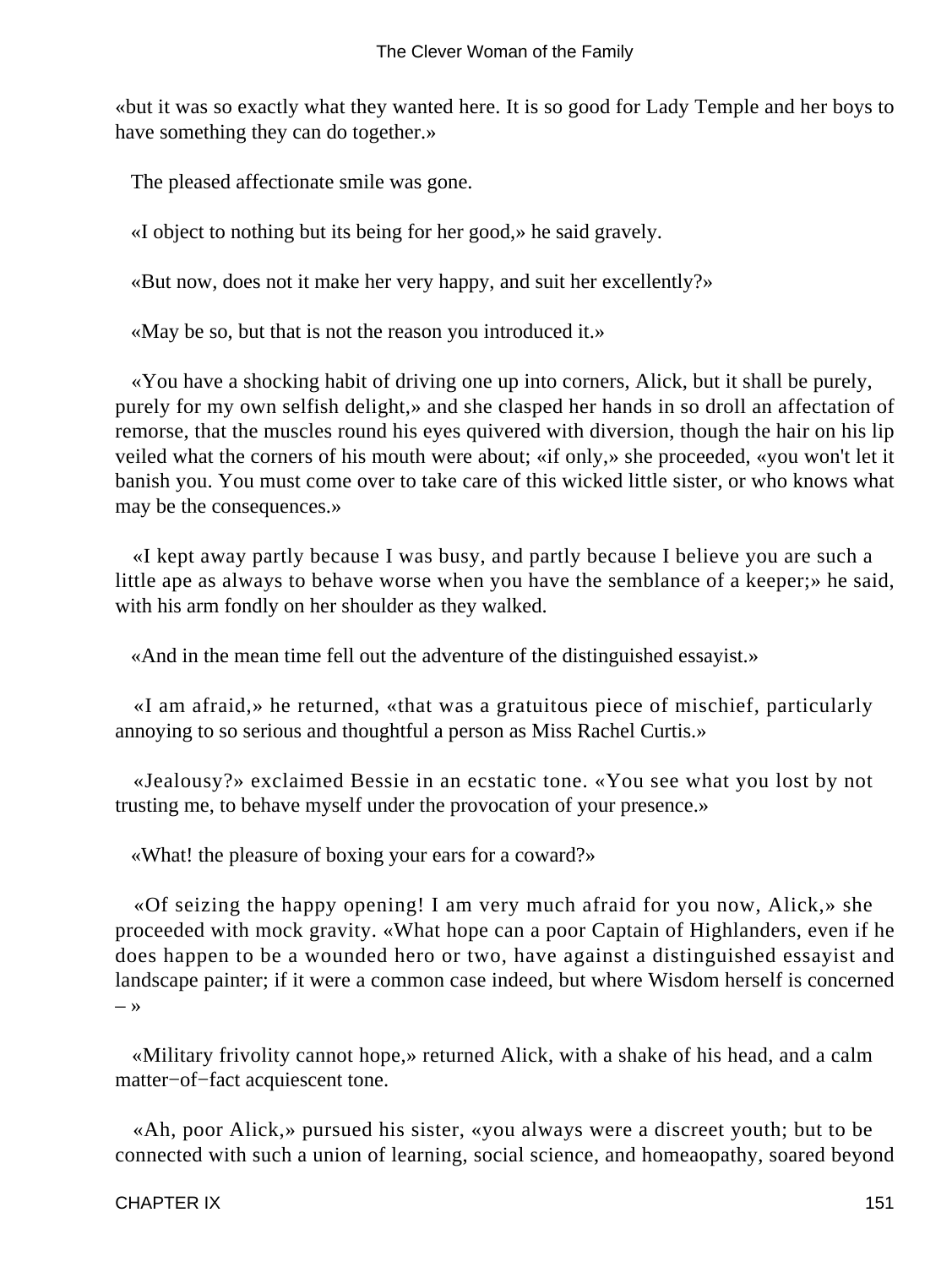my utmost ambition. I suppose the wedding tour – supposing the happy event to take place – will be through a series of model schools and hospitals, ending in Hanwell.»

 «No,» said Alick, equally coolly, «to the Dutch reformatory, and the Swiss cretin asylum.»

 She was exceedingly tickled at his readiness, and proceeded in a pretended sentimental tone, «I am glad you have revealed the secrets of your breast. I saw there was a powerful attraction and that you were no longer your own, but my views were humbler. I thought the profound respect with which you breathed the name of Avonmouth, was due to the revival of the old predilection for our sweet little  $-\infty$ 

 «Hush, Bessie,» said her brother, roused for the first time into sternness, «this is more than nonsense. One word more of this, and you will cut me off from my greatest rest and pleasure.»

 «From the lawn where croquet waits his approbation,» was on Bessie's tongue, but she did not say it. There were moments when she stood in fear of her brother. He paused, and as if perceiving that his vehemence was in itself suspicious, added, «Remember, I never met her from seven years old till after her marriage. She has been the kindest of friends in right of our fathers' old friendship. You know how her mother nursed me, and the sister she was to me. And Bessie, if your selfishness – I wish I could call it thoughtlessness – involves her innocent simplicity in any scrape, derogatory to what is becoming her situation, I shall find it very hard to forgive you, and harder still to forgive myself for letting you come here.»

 Bessie pouted for a moment, but her sweetness and good humour were never away. «There, you have given your wicked little sister a screed,» she said, looking insinuatingly up at him. «Just as if I did not think her a darling, and would not for the world do anything to spoil her. Have not I been leading the most exemplary life, talking systems and visiting cottages with Rachel and playing with the boys, and singing with the clergyman; and here am I pounced on, as if I were come to be the serpent in this anti−croquet paradise.»

«Only a warning, Bessie.»

 «You'll be better now you have had it out. I've seen you suppressing it all this time, for fear of frightening me away.»

 Every one knows how the afternoon croquet match on the Myrtlewood Lawn became an institution, though with some variation in the observers thereof, owing to the exigencies of calls, rides, and Ermine Williams's drive, which Lady Temple took care should happen at least twice a week. The most constant votaries of the mallet and hoop were, of course, the two elder boys, the next pair being distant worshippers only now and then admitted by special favour, but the ardour of their mother even exceeded that of Bessie Keith, and it was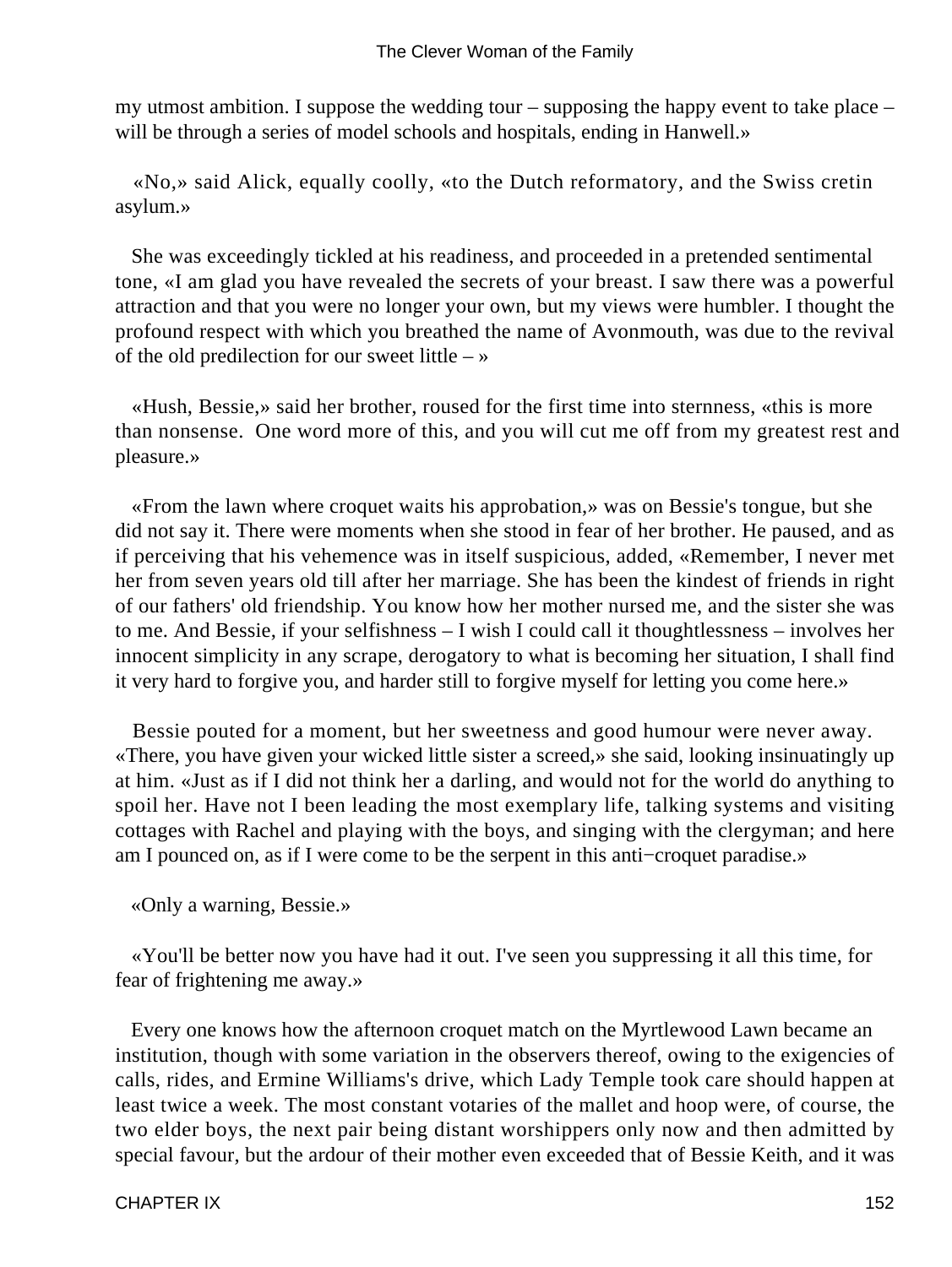always a disappointment to her if she were prevented from playing. Grace and Alison Williams frequently took their share with enjoyment, though not with the same devotion, and visitors, civil and military, also often did their part, but the most fervent of all these was Mr. Touchett. Ever since that call of his, when, after long impatience of his shy jerks of conversation and incapacity of taking leave, Miss Keith had exclaimed, «Did you ever play at croquet? do come, and we will teach you,» he had been its most assiduous student. The first instructions led to an appointment for more, one contest to another, and the curate was becoming almost as regular a croquet player as Conrade himself, not conversing much but sure to be in his place; and showing a dexterity and precision that always made Lady Temple pleased to have him on her side, and exclaim with delight at his hits as a public benefit to the cause, or thank him with real gratitude when he croqued her or one of her sons out of a difficulty.

 Indeed that little lawn at Myrtlewood was a battle−field, of which Alison used to carry her sister amusing and characteristic sketches. The two leading players were Miss Keith and Mr. Touchett, who alone had any idea of tactics; but what she did by intuition, sleight of hand or experience, he effected by calculation and generalship, and even when Conrade claimed the command of his own side, the suggestions of the curate really guided the party. Conrade was a sort of Murat on the croquet field, bold, dashing, often making wonderful hits, but uncertain, and only gradually learning to act in combination. Alison was a sure−handed, skilful hitter, but did not aspire to leadership. Mamma tried to do whatever her boys commanded, and often did it by a sort of dainty dexterity, when her exultation, was a very pretty sight, nor was Grace's lady−like skill contemptible, but having Francis as an ally was like giving a castle; and he was always placed on the other side from Conrade, as it was quite certain that he would do the very reverse of whatever his brother advised. Now and then invitations were given for Rose Williams to join the game, but her aunts never accepted them. Ermine had long ago made up her mind against intimacies between her niece and any pupils of Alison's, sure that though starts of pleasure might result, they would be at the cost of ruffling, and, perhaps, perturbing the child's even stream of happiness – even girl−friendships might have been of doubtful effect where circumstances were so unequal; but Lady Temple's household of boys appeared to Ermine by no means a desirable sphere for her child to be either teased or courted in. Violetta, Colinette, and Augustus were safer comrades, and Rose continued to find them sufficient, varied with the rare delight of now and then sharing her aunt's drive, and brightened by many a kind message in Colonel Keith's letters to her aunt, nay, occasionally a small letter to herself, or an enclosure of some pretty photograph for her much−loved scrap book, or some article for Colinette's use, sometimes even a new book! She was never forgotten in his letters, and Ermine smiled her strange pensive smile of amusement at his wooing of the unconscious Rose.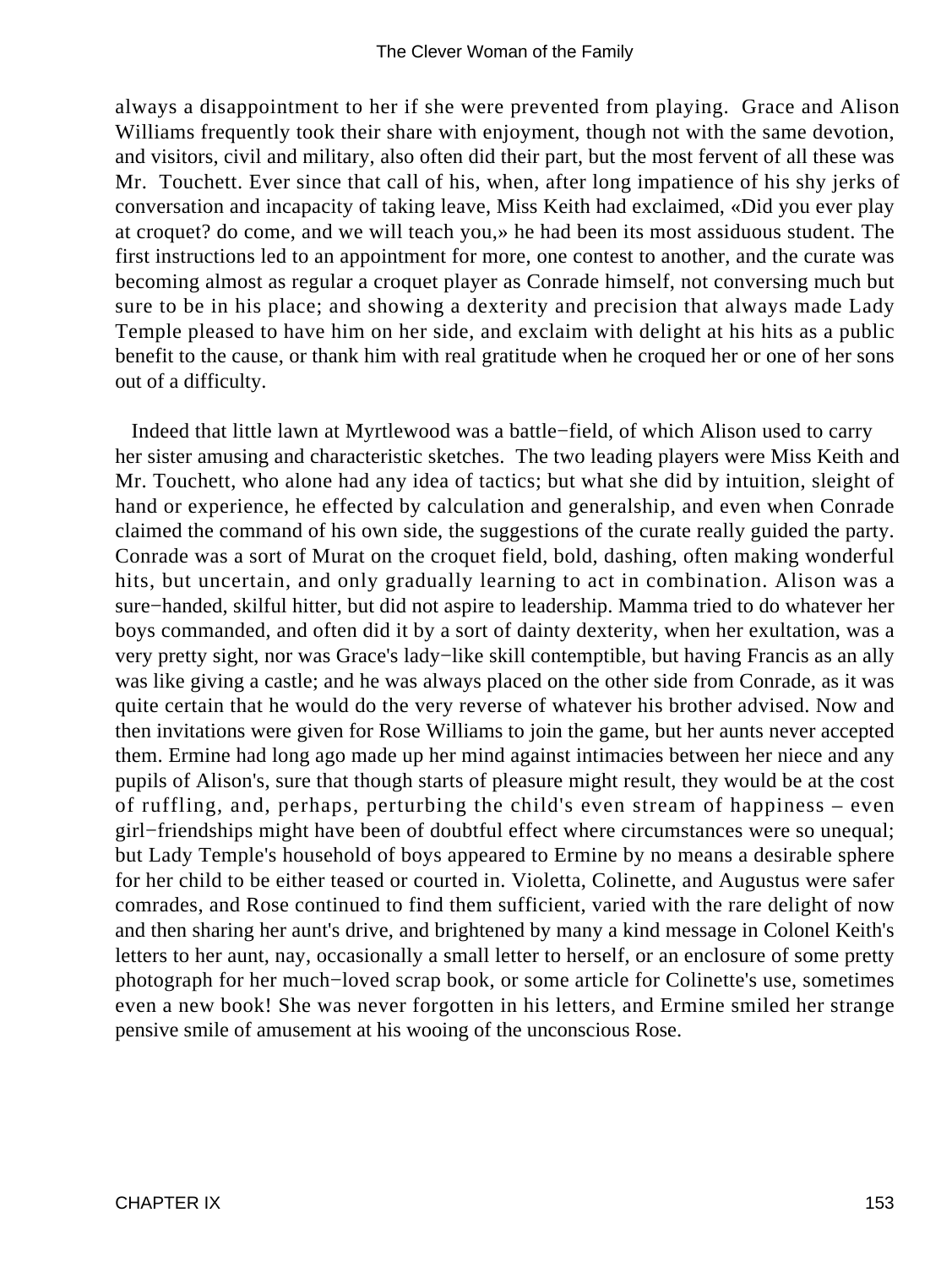# **[CHAPTER X](#page-416-0)**

#### *T*HE **PHILANTHROPIST.**

"Scorn not the smallness of daily endeavour,

Let the great meaning ennoble it ever,

Droop not o'er efforts expended in vain,

Work, as believing, that labour is gain."

Queen Isabel, by S. M.

 The sturdy recusant against Myrtlewood croquet continued to be Rachel Curtis, and yet it was not a testimony against the game so much as real want of time for it. She was always full of occupation, even while her active mind craved for more definite and extended labour; and when she came upon the field of strategy, it was always either with some business before her, or else so late that the champions were only assisting their several lags to bring the battle to an end.

 If there had been a will there would have been a way, but, as she said, she saw enough to perceive that proficiency could only be attained at the cost of much time and study, and she did not choose to be inferior and mediocre. Also, she found occupations open to her elsewhere that had long been closed or rendered unpleasant. Mr. Touchett had become wonderfully pacific and obliging of late, as if the lawn tactics absorbed his propensities for offence and defence, he really seemed obliged for one or two bits of parish work that she attended to; finding that between him and his staff of young ladies they were getting omitted. Somehow, too, an unaccountable blight was passing over the activity of those curatolatresses, as Rachel had been wont to call them; they were less frequently to be met with popping out of the schools and cottages, and Rachel, who knew well all the real poor, though refusing the bonds of a district, was continually detecting omissions which she more often supplied than reported. There was even a smaller sprinkling at the weekly services, and the odd thing was that the curate never seemed to remark or be distressed by the change, or if any one spoke of the thin congregation he would say, winter was the Avonmouth season, which was true enough, but the defaulters were mostly his own peculiar followers, the female youth of the professional and mercantile population.

 Rachel did not trouble herself about the cause of all this, indeed she was too much occupied with the gradual gliding into somewhat of her original activity and importance in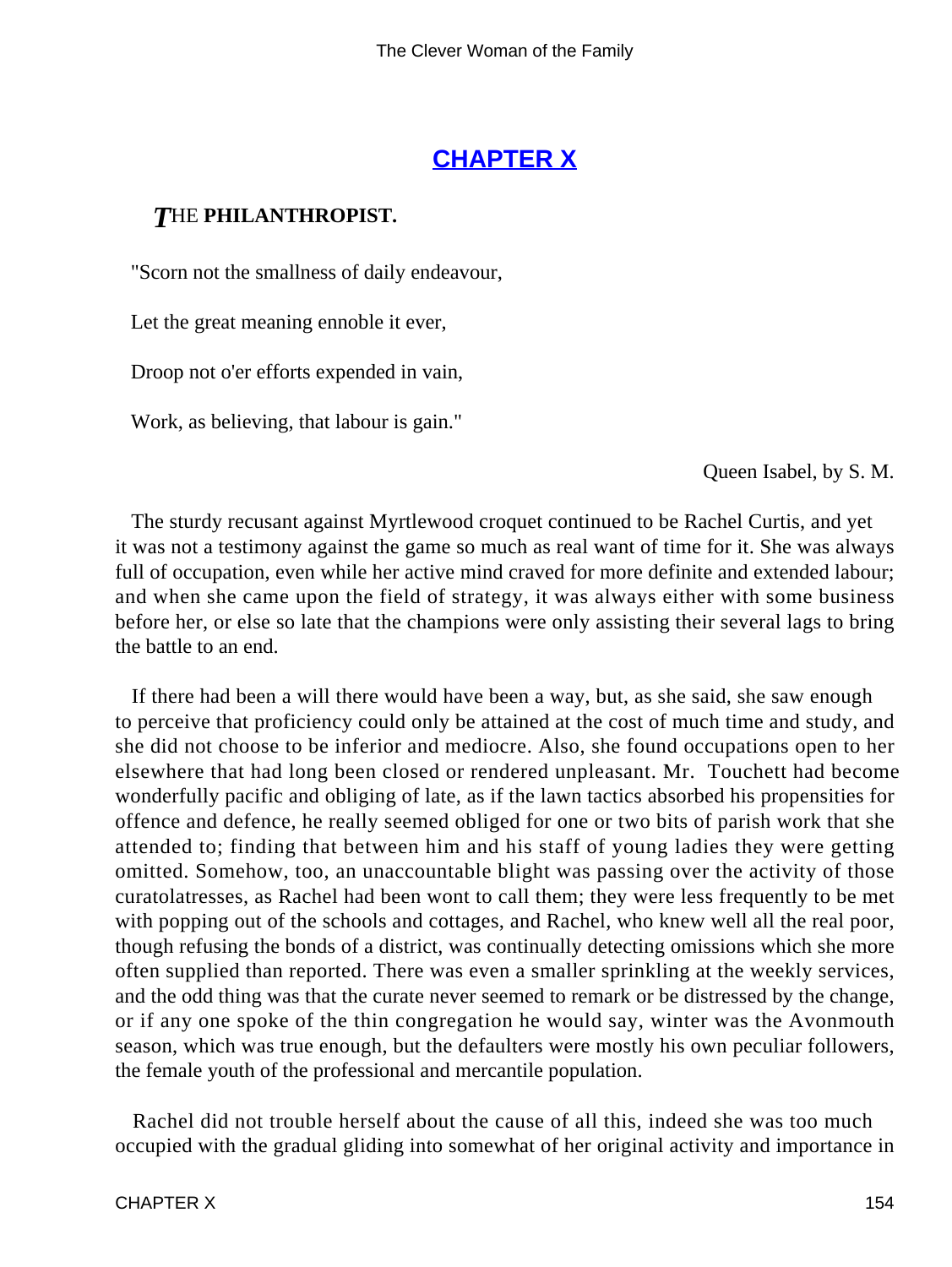the field thus left open to her. None the less, however, did she feel the burden of life's problems; the intercourse she had enjoyed with Colonel Keith had excited her for a time, but in the reaction, the old feelings returned painfully that the times were out of joint; the heavens above became obscure and misty as before, the dark places of the earth looked darker than ever, and those who lived at ease seemed to be employed either in sport upon the outside of the dungeon where the captives groaned, or in obstructing the way of those who would fain have plunged in to the rescue.

 Her new acquaintance, Mr. Mauleverer, was an example of such prevention, which weighed much on her mind. He had been perfectly unobtrusive, but Mrs. Curtis meeting him on the second day of his sketching, had naturally looked at his drawing, and admired it so much that she brought her daughters to see it when in course of completion the next day. He had then asked whether there would be any objection to his making use of the sketches in the way of remunerative sale. Mrs. Curtis looked rather taken aback, it hardly agreed with her exclusive notions of privacy, and he at once apologized with such humility that she was touched, and felt herself doing him a wrong, whilst Rachel was angry at her scruple, yet uncomfortably thought of «that landscape painter,» then said in her decided way, «you did not mean to object, mother?»

 «Oh, not for a moment, pray don't think of it,» returned Mr. Mauleverer, in haste. «I would not think of the intrusion. It is only that these poor trifles are steps to one of the few means by which I can still hope to do even a little for my fellow creatures; the greatest solace that remains to me.»

 «My mother did not mean to prevent anything,» said Rachel eagerly; «least of all any means of doing good.»

 «Indeed, I cannot but be aware that Miss Curtis is the last individual who would do so, except indeed by the good works she herself absorbs.»

 «You are too good, sir,» returned Mrs. Curtis; «I am sure I did not mean to object to anything for good. If it is for a charity, I am sure some of our friends would be very glad to take some sketches of our scenery; they have been begging me this long time to have it photographed. I should like to have that drawing myself, it would please your aunt so much, my dear, if we sent it to her.»

Mr. Mauleverer bowed, but Rachel was not sure whether he had not been insulted.

 Next day he left at the door the drawing handsomely mounted, and looking so grand and meritorious that poor Mrs. Curtis became much troubled in mind whether its proper price might not be five or even ten guineas, instead of the one for which she had mentally bargained, or if this might not be the beginning of a series; «which would be quite another thing, you know, my dear.»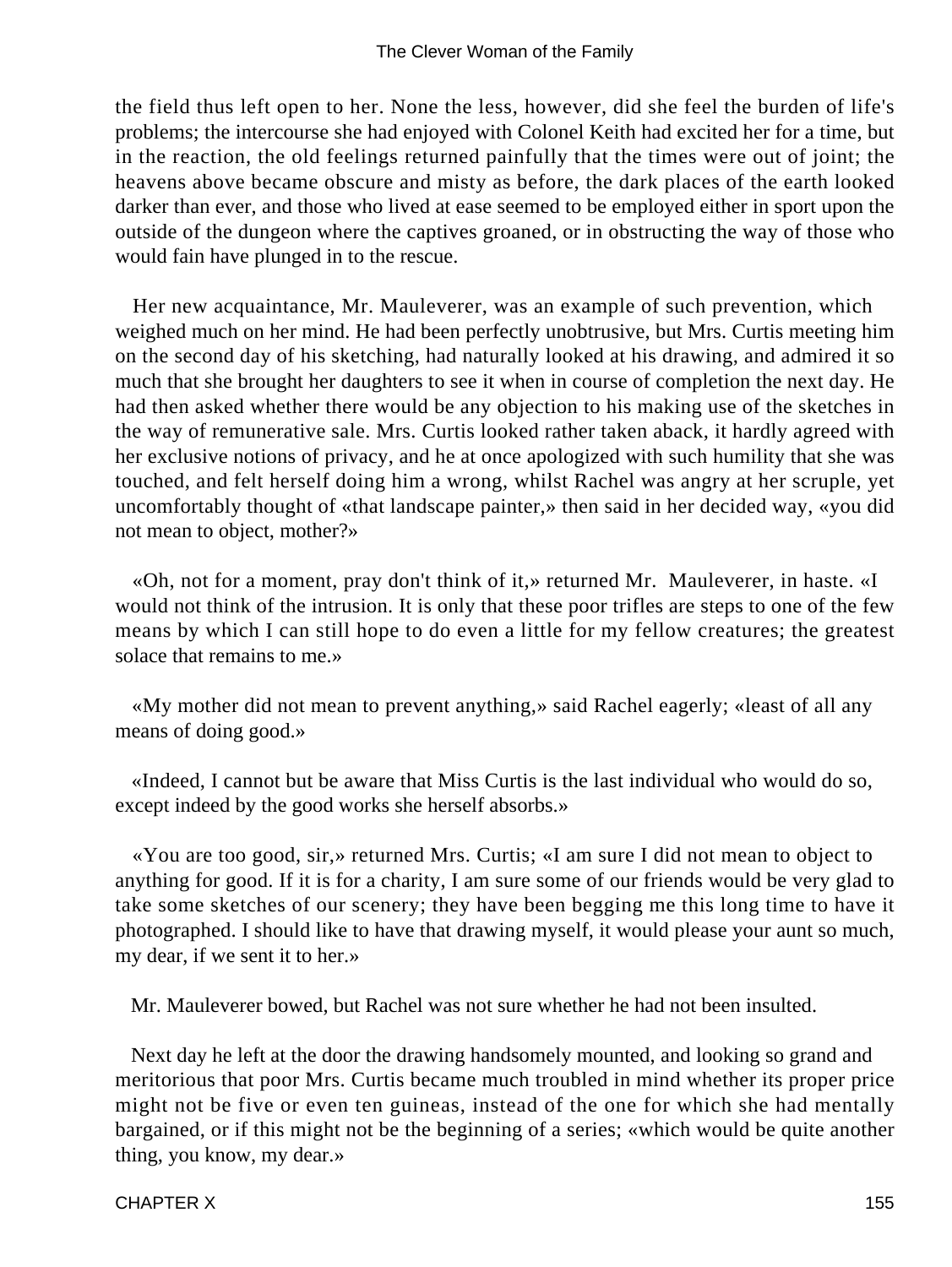Rachel offered to go and talk to the artist, who was sketching in full view from the windows, and find out what value he set upon it.

 «Perhaps, but I don't know, my dear. Won't it be odd? Had you not better wait till Grace comes in, or till I can come down with you?»

«No need at all, mother, I can do it much better alone, and at my age  $-\infty$ 

 So Rachel took a parasol and stepped out, looked at the outline newly produced, thanked and praised the drawing that had been received, adding that her mother would be glad to know what price Mr. Mauleverer set upon it. She was met by a profession of ignorance of its value, and of readiness to be contented with whatever might be conferred upon his project; the one way in which he still hoped to be of service to his fellow creatures, the one longing of his life.

 «Ah!» said Rachel, greatly delighted with this congenial spirit, and as usual preferring the affirmative to the interrogative. «I heard you had been interesting yourself about Mrs Kelland's lace school. What a miserable system it is!»

«My inquiries have betrayed me then? It is indeed a trying spectacle.»

 «And to be helpless to alleviate it,» continued Rachel. «Over work, low prices and middle−men perfectly batten on the lives of our poor girls here. I have thought it over again and again, and it is a constant burden on my mind.»

 «Yes, indeed. The effects of modern civilization are a constant burden on the compassion of every highly constituted nature.»

 «The only means that seems to me likely to mitigate the evil,» continued Rachel, charmed at having the most patient listener who had ever fallen to her lot, «would be to commence an establishment where some fresh trades might be taught, so as to lessen the glut of the market, and to remove the workers that are forced to undersell one another, and thus oblige the buyers to give a fairly remunerative price.»

 «Precisely my own views. To commence an establishment that would drain off the superfluous labour, and relieve the oppressed, raising the whole tone of female employment.»

«And this is the project you meant?»

 «And in which, for the first time, I begin to hope for success, if it can only receive the patronage of some person of influence.»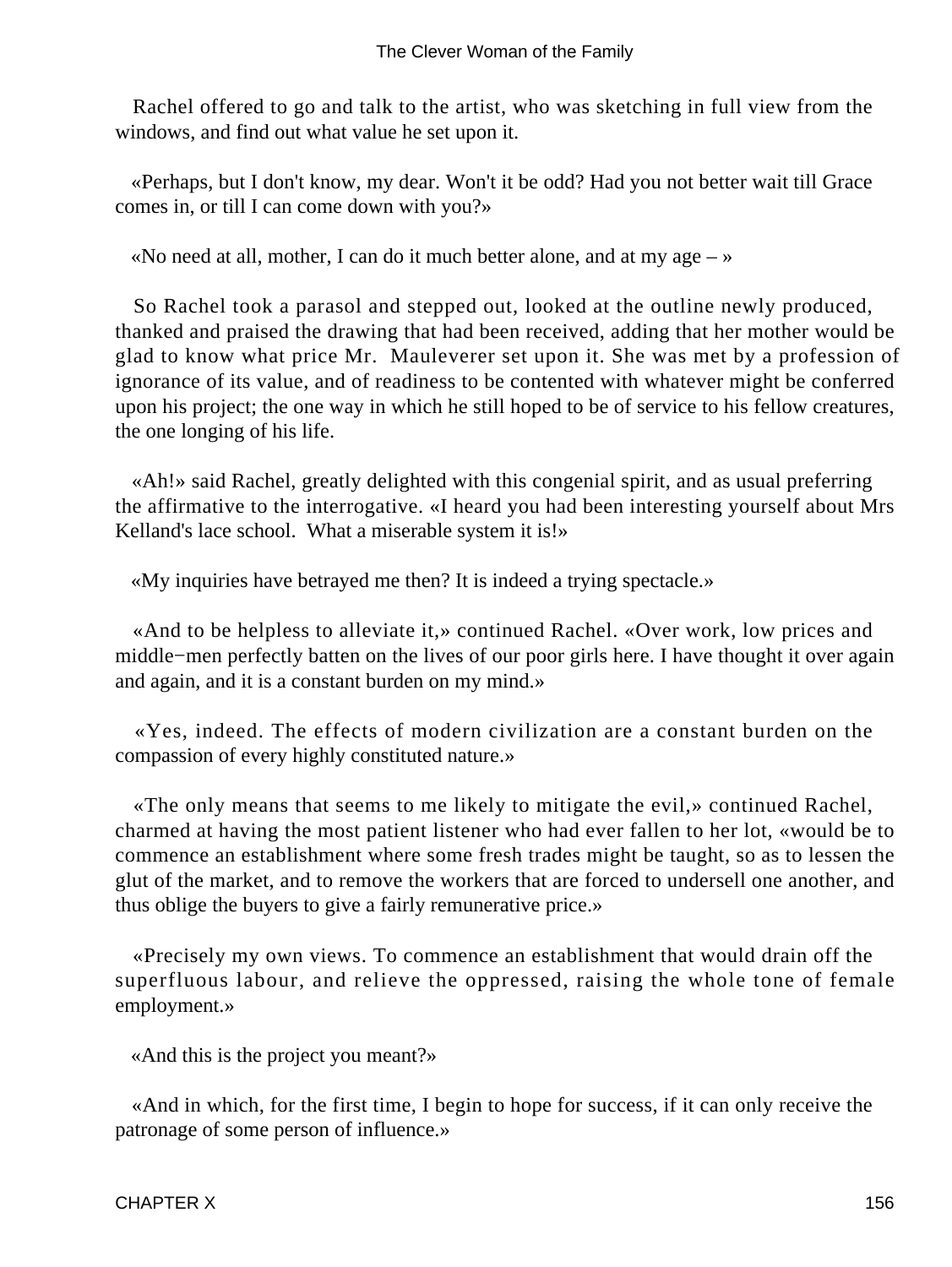«Oh, anything I can do!» exclaimed Rachel, infinitely rejoiced. «It is the very thing I have been longing for for years. What, you would form a sort of industrial school, where the children could be taught some remunerative labour, and it might soon be almost self−supporting?»

 «Exactly; the first establishment is the difficulty, for which I have been endeavouring to put a few mites together.»

«Every one would subscribe for such a purpose!» exclaimed Rachel.

 «You speak from your own generous nature, Miss Curtis; but the world would require patronesses to recommend.»

 «There could be no difficulty about that!» exclaimed Rachel; but at this moment she saw the Myrtlewood pony carriage coming to the door, and remembering that she had undertaken to drive out Ermine Williams in it, she was obliged to break off the conversation, with an eager entreaty that Mr. Mauleverer would draw up an account of his plan, and bring it to her the next day, when she would give her opinion on it, and consider of the means.

 «My dear,» said her mother, on her return, «how long you have been; and what am I to give for the water−colour?»

 «Oh, I forgot all about the water−colour; but never mind what we give, mamma, it is all to go to an asylum for educating poor girls, and giving them some resource beyond that weary lace−making – the very thing I have always longed for. He is coming to settle it all with me to−morrow, and then we will arrange what to give.»

 «Indeed, my dear, I hope it will be something well managed. I think if it were not for those middle−men, lace−making would not be so bad. But you must not keep poor Miss Williams waiting.»

 Ermine had never seen Rachael in such high spirits as when they set out through the network of lanes, describing her own exceeding delight in the door thus opening for the relief of the suffering over which she had long grieved, and launching out into the details of the future good that was to be achieved. At last Ermine asked what Rachel knew of the proposer.

«Captain Keith, heard he was a distinguished professor and essayist.»

 «Then I wonder we have not heard his name,» said Ermine. «It is a remarkable one; one might look in the 'Clergy List' at Villars's.»

«Villars called him a clerical gentleman,» mused Rachel.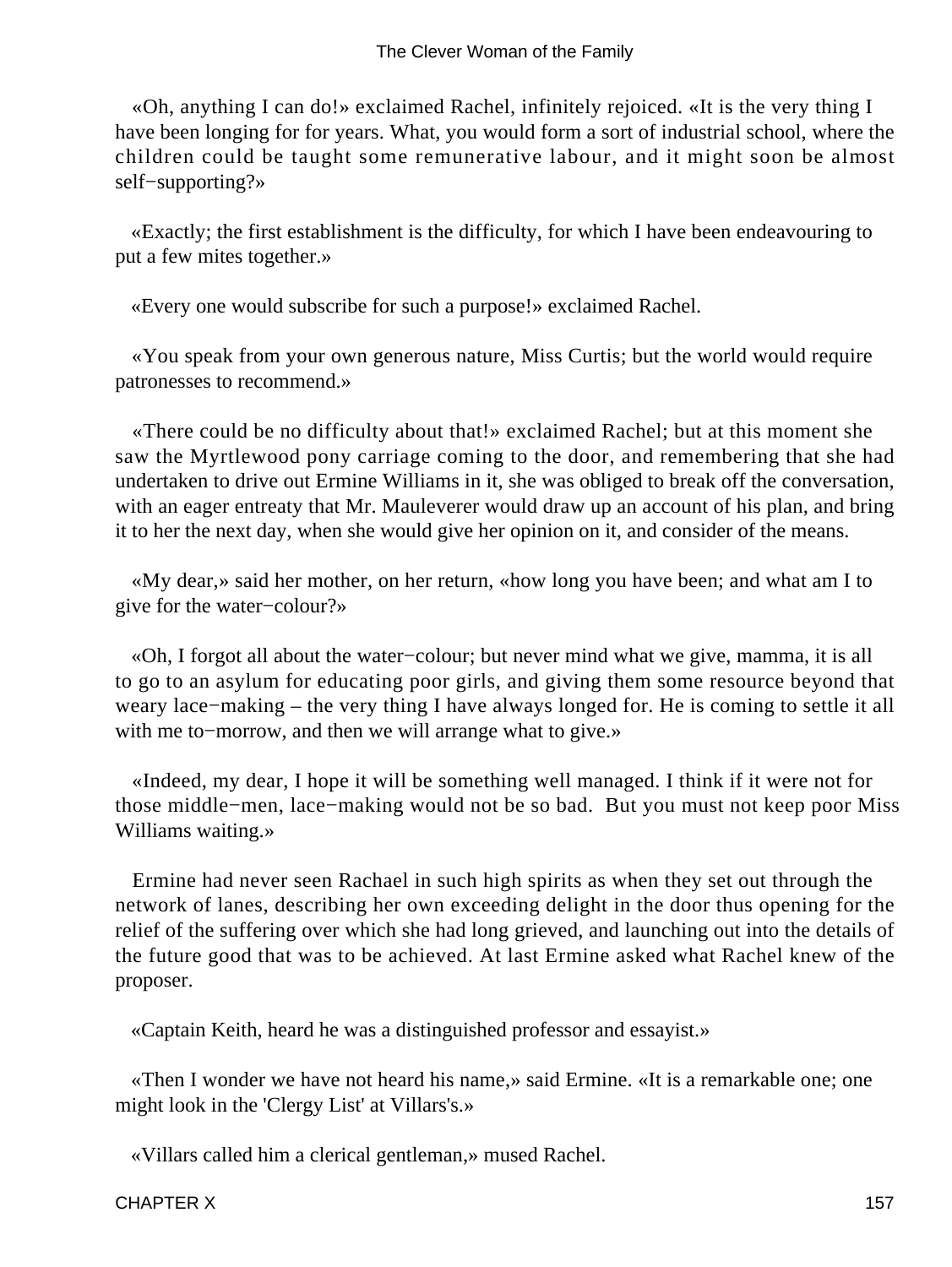«Then you would be sure to be able to find out something about him before committing yourself.»

 «I can see what he is,» said Rachel, «a very sensible, accomplished man, and a great deal more; not exactly a finished gentleman. But that is no objection to his doing a great work.»

 «None at all,» said Ermine, smiling; «but please forgive me. We have suffered so much from trusting too implicitly, that I never can think it safe to be satisfied without thorough knowledge of a person's antecedents.»

 «Of course,» said Rachel, «I shall do nothing without inquiry. I will find out all about him, but I cannot see any opening for distrust. Schemes of charity are not compatible with self−seeking and dishonesty.»

«But did I not hear something about opinions?»

 «Oh, as to that, it was only Villars. Besides, you are a clergyman's daughter, and your views have a different colouring from mine. Modern research has introduced so many variations of thought, that no good work would be done at all if we required of our fellow−labourers perfect similarity of speculative belief.»

«Yet suppose he undertook to teach others?»

 «The simple outlines of universal doctrine and morality which are required by poor children are not affected by the variations to which investigation conducts minds of more scope.»

«I am afraid such variations may often reach the foundation.»

 «Now, Miss Williams, I am sure you must often have heard it observed how when it comes to real practical simple teaching of uninstructed people, villagers or may be heathens, the details of party difference melt away, and people find themselves in accordance.»

 «True, but there I think party differences in the Church, and even the variations between Christian sects are concerned, both being different ways of viewing the same truth. These may, like the knights in the old fable, find that both were right about the shield, both have the same foundation. But where the foundation is not the same, the results of the teaching will not agree.»

«Every one agrees as to morality.»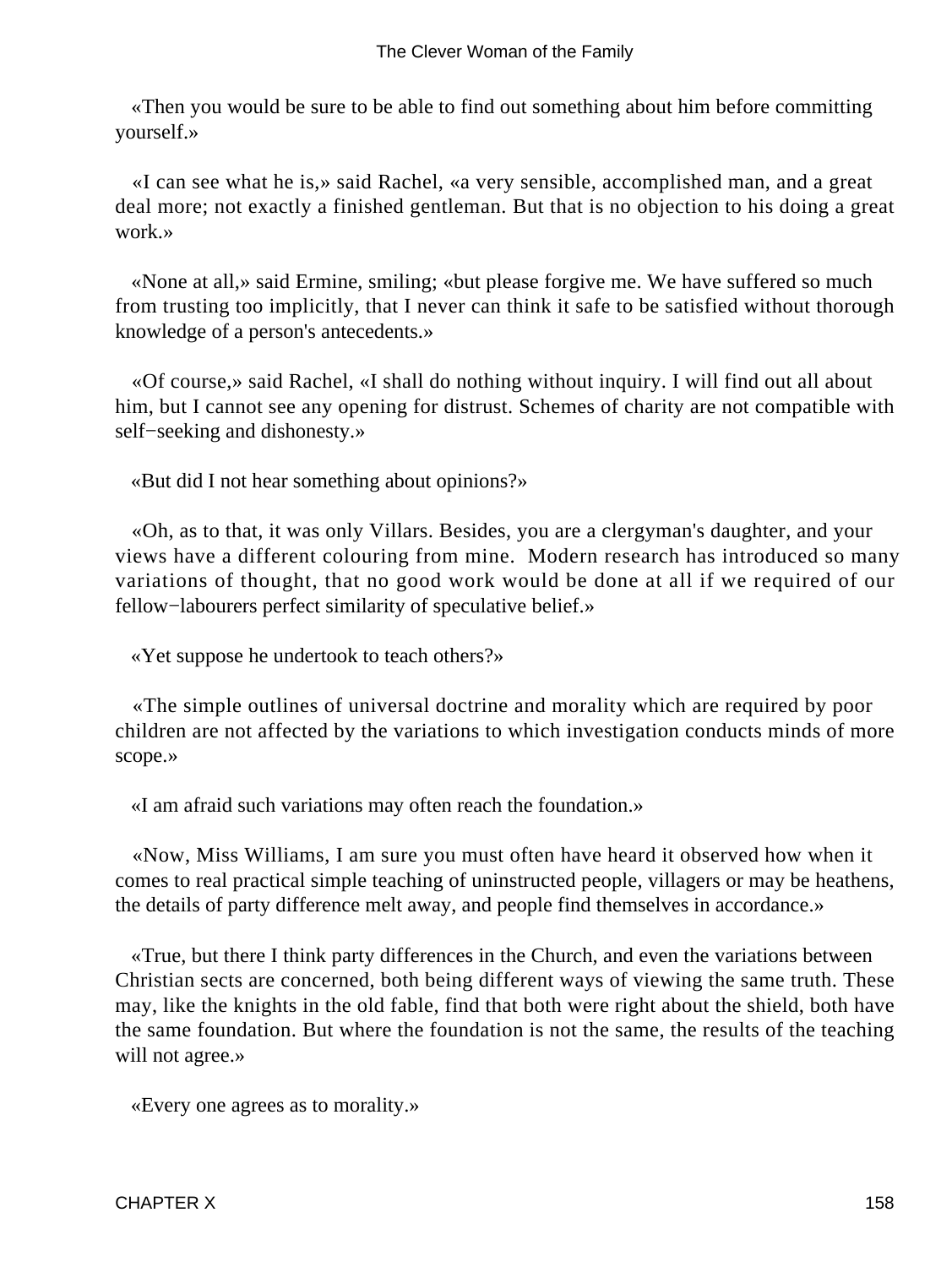«Yes, but do all give a motive sufficient to enforce the self−denial that morality entails? Nay, do they show the way to the spiritual strength needful to the very power of being moral?»

 «That is begging the question. The full argument is whether the full church, say Christian system, exactly as you, as we hold it, is needful to the perfection of moral observance. I don't say whether I assent, but the present question is whether the child's present belief and practice need be affected by its teacher's dogmatic or undogmatic system.»

«The system for life is generally formed in childhood. Harvest depends on seed time.»

 «And after all,» added Rachel, «we have no notion whether this poor man be not precisely of your own opinions, and from their fruits I am sure you ought to claim them.»

«Their blossoms if you please,» laughed Ermine. «We have not seen their fruits yet.»

 «And I shall take care the fruits are not nipped with the blight of suspicion,» said Rachel, good−humouredly.

 However, after driving Ermine home, and seeing her lifted out and carried into the house by her sister, Rachel did send the carriage back by the groom and betake herself to Villars's shop, where she asked for a sight of the «Clergy List.» The name of Mauleverer caught her eye, but only one instance of it appeared, and he was a cathedral canon, his presentation dated in 1832, the time at which, judging from appearances, the object of her search might have been born; besides, he rejoiced in the simple name of Thomas. But Rachel's search was brought to an abrupt conclusion by the issue of Mr. Mauleverer himself from the reading−room within the shop. He bowed and passed by, but Rachel for the life of her could not hinder a burning colour from spreading to the very tips of her ears; so certain did she feel that she was insulting him by her researches, and that he perceived them. She felt absolutely ashamed to see him the next day, and even in her dreams was revolving speeches that might prove that though cautious and clear−sighted, she was neither suspicious nor narrow−minded.

 He came when some morning visitors were at the Homestead, prosy neighbours whose calls were always a penance to Rachel, and the butler, either from the manner of the inquiry or not regarding him as drawing−room company, put him into the dining−room and announced, «Mr. Mauleverer to see Miss Rachel.» Up jumped Miss Rachel, with «You'll excuse me, it is on business;» and went off highly satisfied that «the mother» was hindered by politeness from making any attempt at chaperonage either personally or through Grace, so unnecessary at her age, for since Colonel Keith's departure, Rachel's age had begun to grow on her again. She held out her hand as if to atone for her search, hut she found at once that it had been remarked.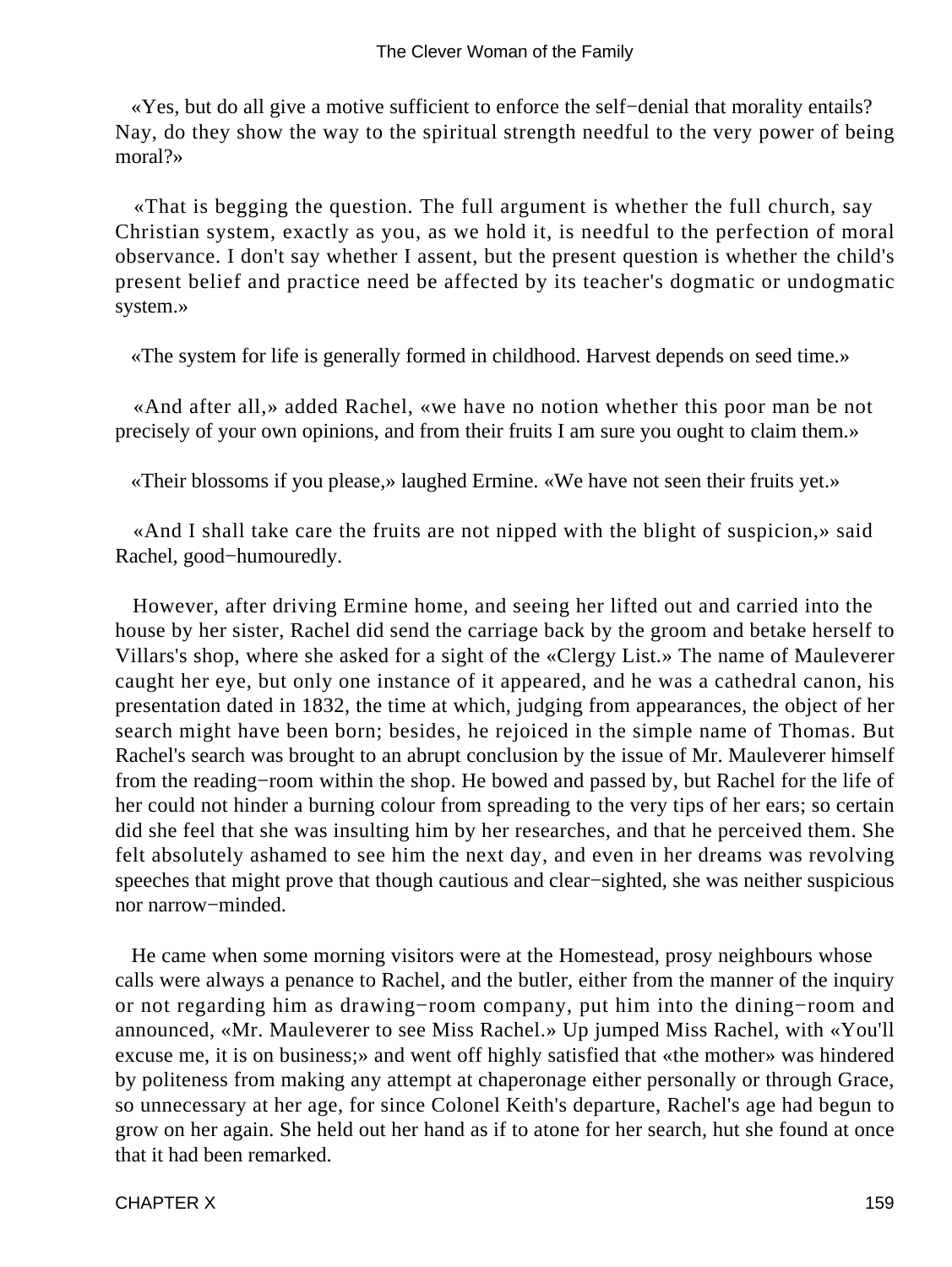«You were doing me the honour to look for my name in the 'Clergy List,' Miss Curtis,» he said.

«Yes, one is apt – ,» faltered Rachel, decidedly out of countenance.

 «I quite appreciate the motive. It is exactly in accord with Miss Curtis's prudence and good sense. I should wish to be fully explicit before any arrangements are made. I am unhappily not in orders, Miss Curtis. I know your liberality will regard the cause with leniency.»

 «Indeed,» said Rachel, sufficiently restored to recall one of her premeditated reassurances. «I can fully appreciate any reluctance to become stringently bound to dogmatic enunciations, before the full powers of the intellect have examined into them.»

 «You have expressed it exactly, Miss Curtis. Without denying an iota of them, I may be allowed to regret that our formularies are too technical for a thoughtful mind in the present age.»

 «Many have found it so,» returned Rachel, thoughtfully, «who only needed patience to permit their convictions to ripen. Then I understand you, it was a rejection on negative not positive grounds?»

«Precisely; I do not murmur, but it has been the blight of my life.»

«And yet,» said Rachel, consolingly, «it may enable you to work with more freedom.»

 «Since you encourage me to believe so, Miss Curtis, I will hope it, but I have met with much suspicion.»

 «I can well believe it,» said Rachel; even some of the most superior persons refuse to lay their hands to any task unless they are certified of the religious opinions of their coadjutors, which seems to me like a mason's refusing to work at a wall with a man who liked Greek architecture when he preferred Gothic!"

 If Rachel had been talking to Ermine she might have been asked whether the dissimilarity might not be in the foundations, or in the tempering of the mortar, but Mr. Mauleverer only commended her liberal spirit, and she thought it high time to turn from this subject to the immediate one in hand. He had wished to discuss the plan with her, he said, before drawing it up, and in effect she had cogitated so much upon it that her ideas came forth with more than her usual fluency and sententiousness. The scheme was that an asylum should be opened under the superintendence of Mr. Mauleverer himself, in which young girls might be placed to learn handicrafts that might secure their livelihood, in especial, perhaps, wood engraving and printing. It might even be possible, in time, to render the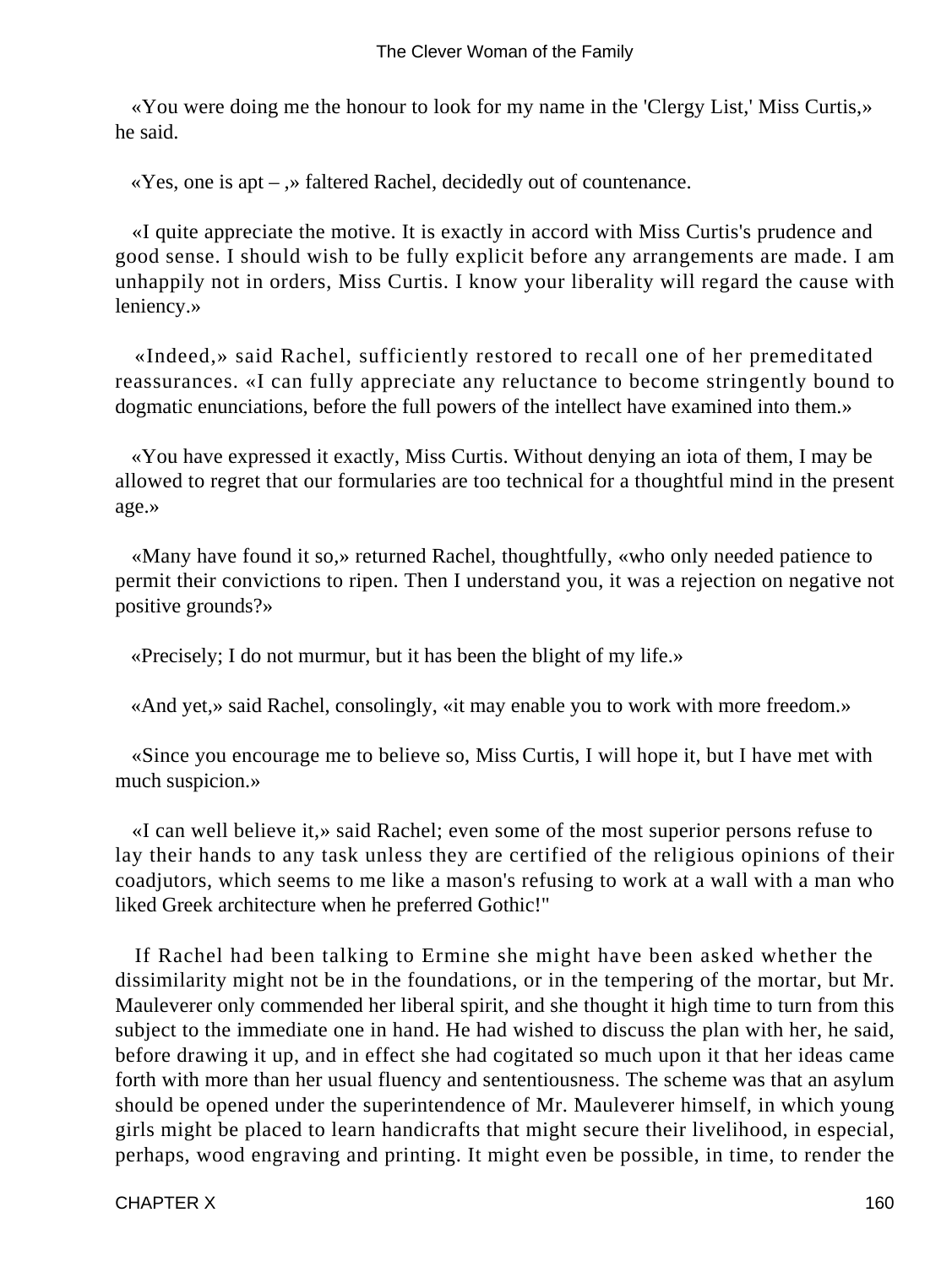whole self−supporting, suppose by the publication of a little illustrated periodical, the materials for which might be supplied by those interested in the institution.

 If anything could add to Rachel's delight it was this last proposition. In all truth and candour, the relief to the victims to lace−making was her primary object, far before all besides, and the longing desire of her heart for years seemed about to be fulfilled; but a domestic magazine, an outlet to all the essays on Curatocult, on Helplessness, on Female Folly, and Female Rights, was a development of the plan beyond her wildest hopes! No dull editor to hamper, reject or curtail! She should be as happy, and as well able to expand as the Invalid herself.

 Mr. Mauleverer had brought a large packet of letters with him, in all manner of hands. There were some testimonials from a German university, and letters from German professors in a compromise between English and German hand, looking impossible to read, also the neat writing and thin wavy water−marked paper of American professors and philanthropists in high commendation of his ability and his scheme, and a few others that he said were of too private a nature to do more than show Miss Curtis in confidence, but on which she recognised some distinguished names of persons interested in Social Science. She would not wound his feelings by too close an inquiry, but she felt armed at all points against cavillers. Really, she began to think, it was a great pity Colonel Keith should cross her path again, she had so much on her hands that it would be a public misfortune if any one man's private domestic love should monopolize her; and yet, such was this foolish world, the Honourable Mrs. Colin Keith would be a more esteemed lady patroness than Miss Rachel Curtis, though the Curtises had been lords of the soil for many generations, and Colonel Keith was a mere soldier of fortune.

 One disappointment Rachel had, namely, that Mr. Mauleverer announced that he was about to return to St. Herbert's, the very large and fashionable watering−place in the next indentation of the coast. He had duties there, he said, and he had only come to Avonmouth for a brief holiday, a holiday that was to result in such happy effects. He lived in an exceedingly retired way, he said, being desirous of saving his small private means for his great object, and he gave Rachel his address at the chief printseller's of the place, where his letters were left for him, while he made excursions from time to time to study the picturesque, and to give lectures on behalf of philanthropical subjects. He offered such a lecture at Avonmouth, but Mr. Touchett would not lend either school−room, and space was nowhere else available. In the meantime a prospectus was drawn up, which Rachel undertook to get printed at Villars's, and to send about to all her friends, since a subscription in hand was the first desideratum.

 Never since she had grown up to be a thinking woman had Rachel been so happy as with this outlet to her activity and powers of managing, «the good time coming at last.» Eagerly she claimed sympathy, names and subscriptions. Her own immediate circle was always easily under her influence, and Lady Temple, and Mrs. Curtis supplied the dignity of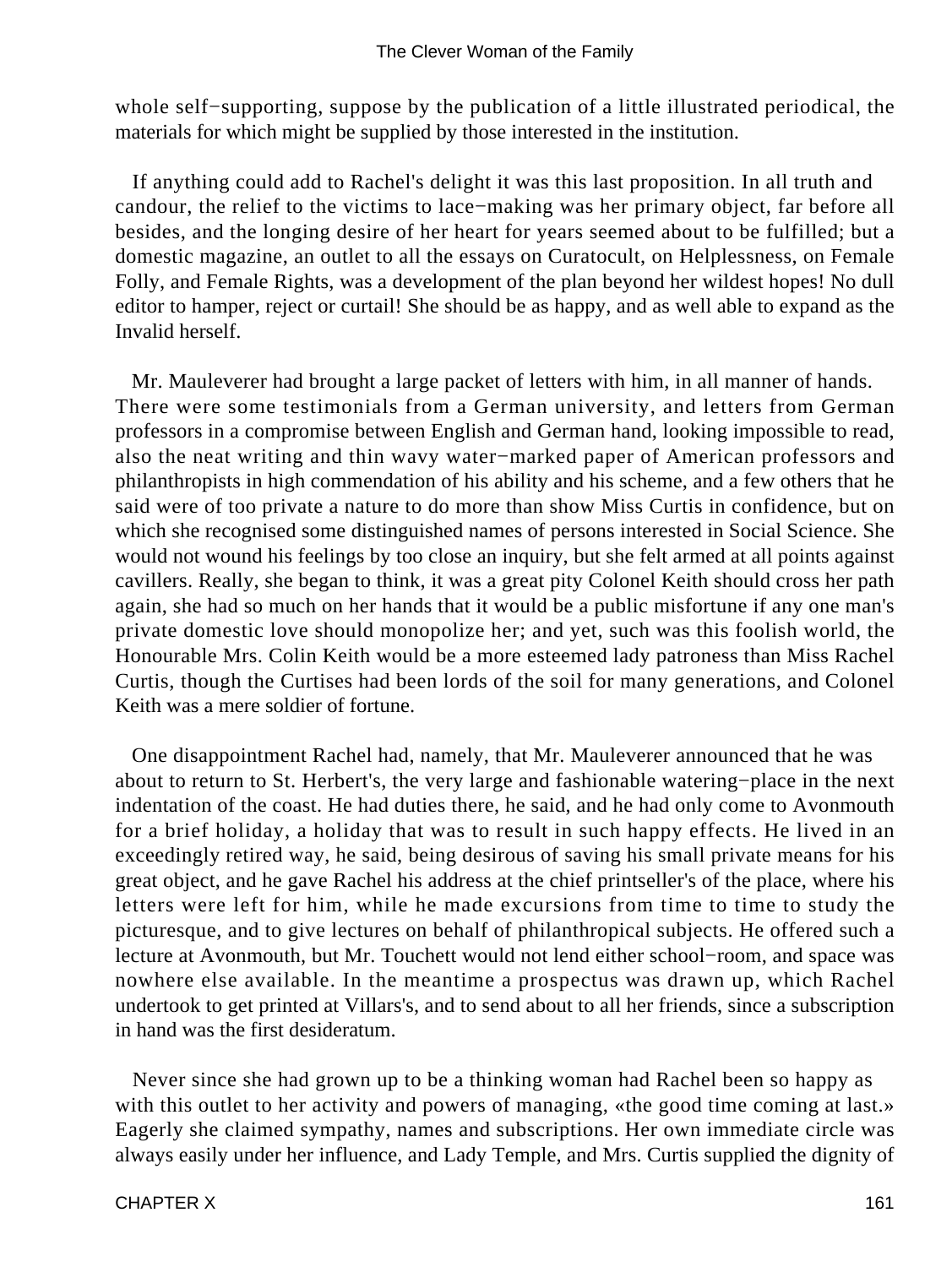lady patronesses; Bessie Keith was immensely diverted at the development of «that landscape painter,» and took every opportunity of impressing on Rachel that all was the result of her summons to the rescue. Ermine wished Rachel had found out who was the bishop's chaplain who rejected him, but allowed that it would have been an awkward question to ask, and also she wondered if he were a university man; but Mr. Touchett had been at a Hall, and never knew anybody, besides being so firmly convinced that Mr. Mauleverer was a pestiferous heretic, that no one, except Lady Temple, could have obtained a patient answer from him on that head – and even with her he went the length of a regret that she had given the sanction of her name to an undertaking by a person of whose history and principles nothing satisfactory was known. «Oh!» said Fanny, with her sweet look of asking pardon, «I am so sorry you think so; Rachel wished it so much, and it seems such a nice thing for the poor children.»

 «Indeed,» said Mr. Touchett, well nigh disarmed by the look, «I am quite sensible of the kindness of all you do, I only ventured to wish there had been a little more delay, that we were more certain about this person.»

 «When Colonel Keith comes back he will find out all about him, I am sure,» said Fanny, and Mr. Touchett, to whom seemed to have been transferred Rachel's dislike to the constant quoting of Colonel Keith, said no more.

 The immediate neighbourhood did not very readily respond to the appeal to it in behalf of the lace−makers. People who did not look into the circumstances of their neighbours thought lace furnished a good trade, and by no means wished to enhance its price; people who did care for the poor had charities of their own, nor was Rachel Curtis popular enough to obtain support for her own sake; a few five−pound notes, and a scanty supply of guineas and half−guineas from people who were ready at any cost to buy off her vehement eyes and voice was all she could obtain, and with a subscription of twenty pounds each from her mother, Lady Temple, and Grace, and all that she could scrape together of her own, hardly seemed sufficient to meet the first expenses, and how would the future be provided for? She calculated how much she could spare out of her yearly income, and actually, to the great horror of her mother and the coachman, sold her horse.

 Bessie Keith was the purchaser. It was an expense that she could quite afford, for she and her brother had been left very well off by their father – a prudent man, who, having been a widower during his Indian service, had been able to live inexpensively, besides having had a large amount of prize money. She had always had her own horse at Littleworthy, and now when Rachel was one day lamenting to her the difficulty of raising money for the Industrial Asylum, and declaring that she would part with her horse if she was sure of its falling into good hands, Bessie volunteered to buy it, it was exactly what would suit her, and she should delight in it as a reminder of dear Avonmouth. It was a pang, Rachel loved the pretty spirited creature, and thought of her rides with the Colonel; but how weigh the pleasure of riding against the welfare of one of those hard−worked, half−stifled little girls, and besides, it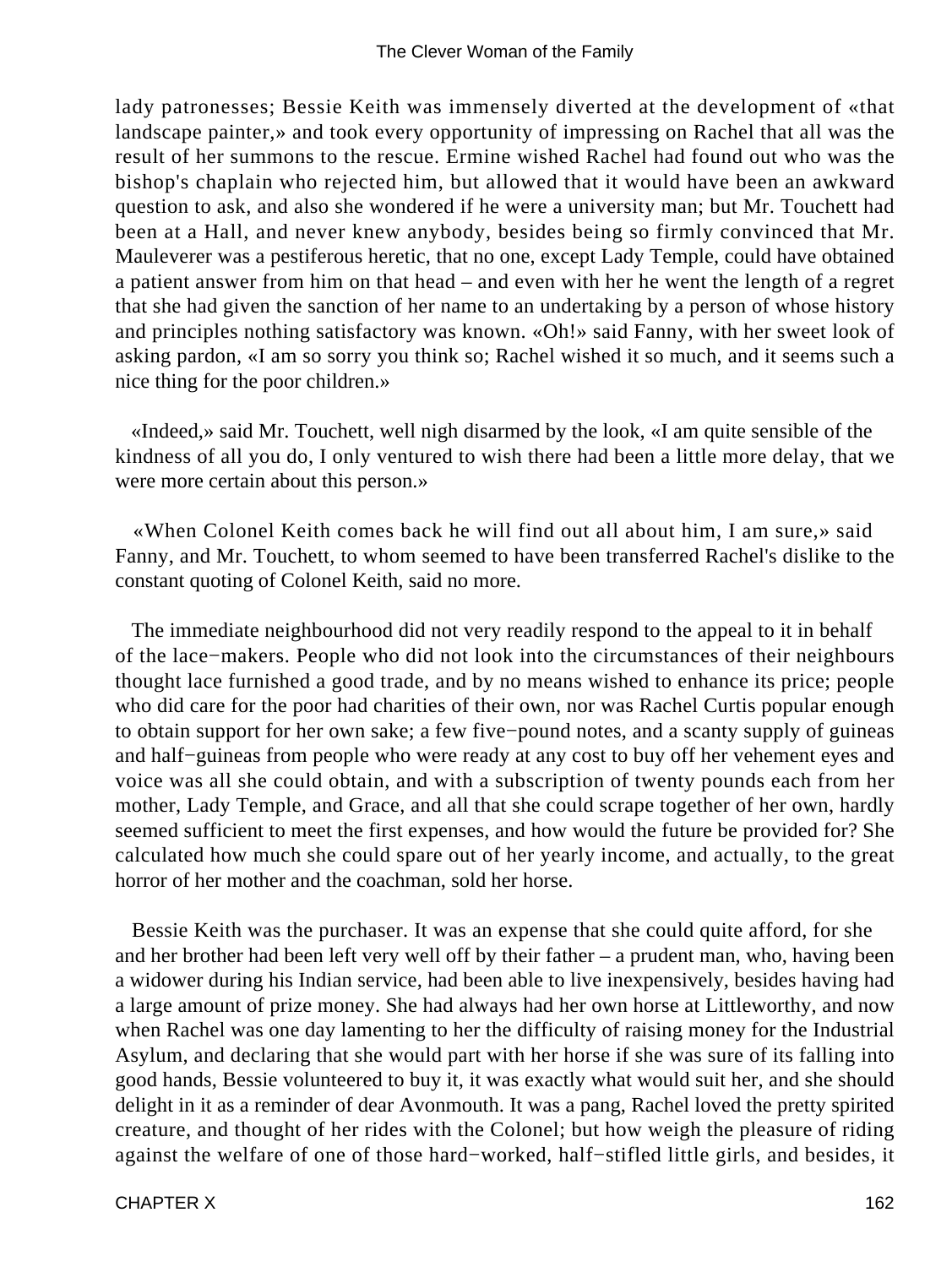might be best to have done with Colonel Keith now that her mission had come to find her. So the coachman set a purposely unreasonable value upon poor Meg, and Rachel reduced the sum to what had been given for it three years before; but Bessie begged her brother to look at the animal and give his opinion.

«Is that what you are after?» he exclaimed.

 «Indeed, Alick, I thought it was the greatest kindness I could do her; she is so very eager about this plan, and so anxious to find poor Meg a good home.»

«Purely to oblige her?»

 «Of course, Alick, it was much more convenient to her than if she had had to send about to horse−dealers or to advertise. I doubt if she could have done it at all; and it is for her asylum, you know.»

«Then give the coachman's sixty guineas at once.»

 «Ah, Alick, that's your infatuation!» and she put on a droll gesture of pity. «But excuse me, where would be the fine edge of delicacy in giving a manifestly fancy price? Come and look at her.»

«I never meddle with horse−dealing.»

 «Stuff, as if you weren't the best−mounted man in the regiment. I shall send a note to Captain Sykes if you won't; he knows how to drive a bargain.»

 «And give a fancy price the other way. Well, Bessie, on one condition I'll go, and that is, that Meg goes to Bishopsworthy the day she is yours. I won't have her eating Lady Temple's corn, and giving her servants trouble.»

«As if I should think of such a thing.»

 Captain Keith's estimate of the value of the steed precisely agreed with Rachel's demand of the original price. Bessie laughed, and said there was collusion.

 «Now seriously, Alick, do you think her worth so much? Isn't it a pity, when you know what a humbug poor Rachel is going to give it to?» and she looked half comical, half saucy.

 «If she were going to throw it into the sea, I don't see what difference that would make.»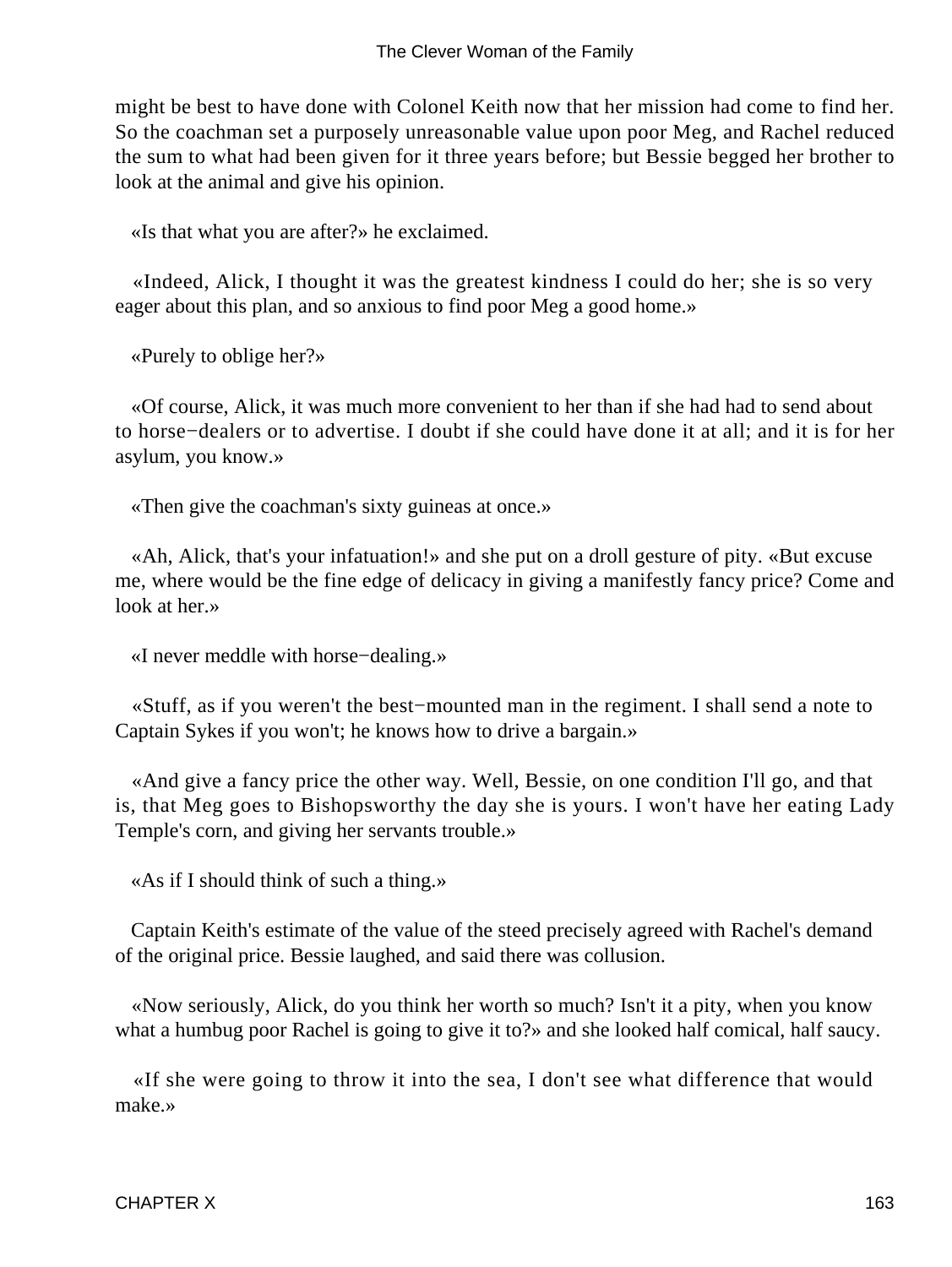«Ah! you are far too much interested. Nothing belonging to her can bear a vulgar price.»

 «Nothing belonging to me is to gain profit by her self−denial,» said Alick, gravely. «You cannot do less than give her what she gave for it, if you enter on the transaction at all.»

 «You mean that it would look shabby. You see we womankind never quite know the code of the world on such matters,» she said, candidly.

«There is something that makes codes unnecessary, Bessie,» he said.

 «Ah! I can make allowances. It is a cruel stroke. I don't wonder you can't bear to see any one else on her palfrey; above all as a sacrifice to the landscape painter.»

 «Then spare my feelings, and send the mare to Bishopsworthy,» said Alick, as usual too careless of the imputation to take the trouble to rebut it or to be disconcerted.

Bessie was much tickled at his acceptance, and laughed heartily.

 «To be sure,» she said, «it is past concealment now. You must have been very far gone, indeed, to have been taken in to suppose me to be making capital of her 'charitable purposes.'»

 «Your acting is too like life,» he said, not yet induced to laugh, and she rattled on with her droll, sham sentimental air. «Is it the long words, Alick, or is it 'the great eyes, my dear;' or is it – oh, yes, I know what is the great attraction – that the Homestead doesn't possess a single spot where one could play at croquet!»

 «Quite irresistible!» replied Alick, and Bessie retreated from the colloquy still not laughing at but with him; that is, if the odd, quaint, inward mirth which only visibly lengthened his sleepy eyes, could be called a laugh.

 Next time Captain Keith rode to Avonmouth he met the riding party on the road, Bessie upon Rachel's mare, and it appeared that Lady Temple had considered it so dreadful that Meg should not share her hospitality, that it had been quite impossible to send her away. «So, Alick, your feelings must endure the dreadful spectacle.»

 Meanwhile Rachel was hard at work with the subscribers to the «Christian Knowledge Society.» Beginning with the A's, and working down a page a day, she sent every member a statement of the wrongs of the lacemakers, and the plans of the industrial establishment, at a vast expense of stamps; but then, as she calculated, one pound thus gained paid for two hundred and forty fruitless letters.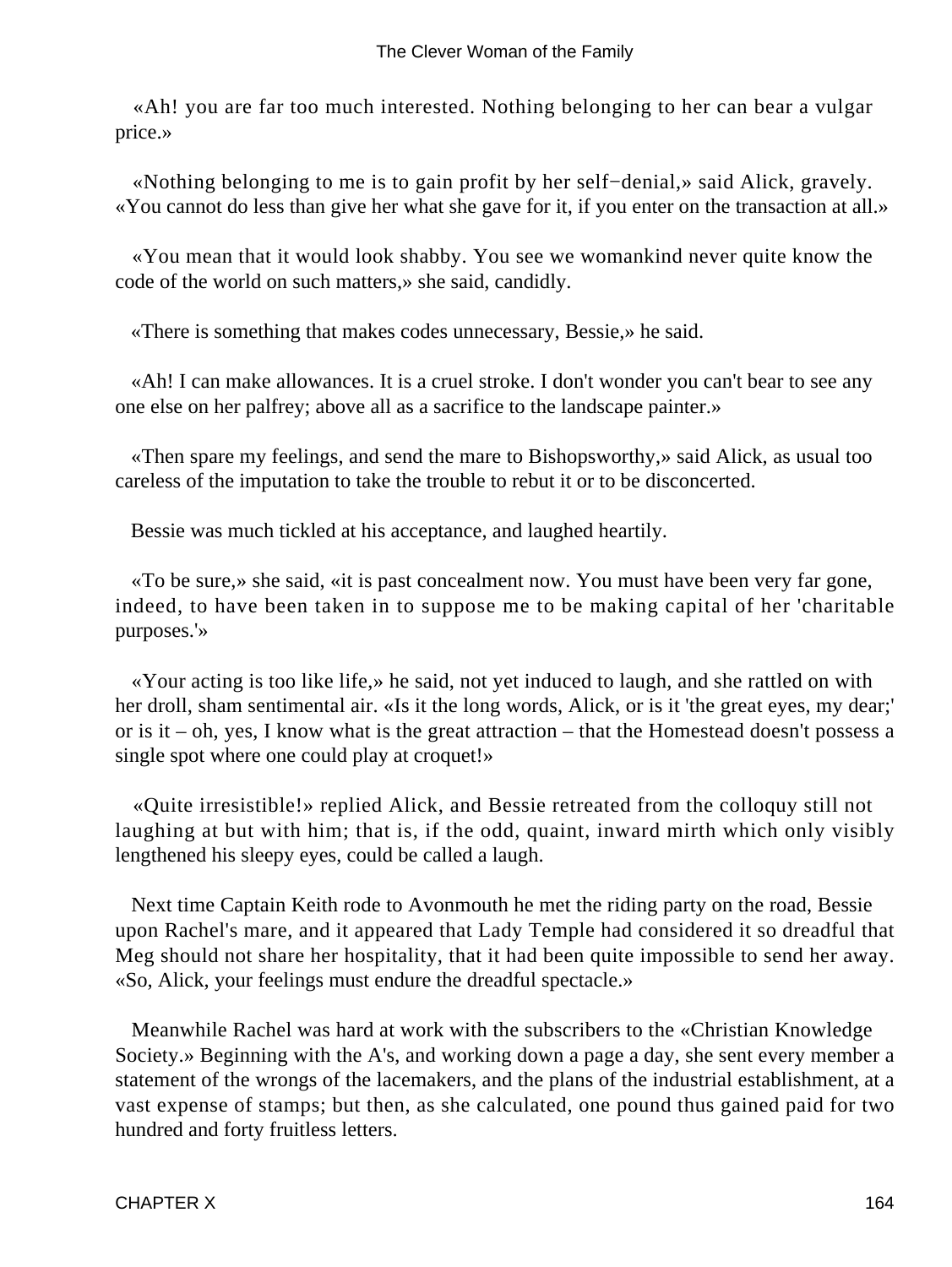«And pray,» said Alick, who had ridden on to call at the Homestead, «how do you reconcile yourself to the temptation to the postmen?»

«They don't see what my letters are about?»

 «They must be dull postmen if they don't remark on the shower of envelopes that pass through their hands – ominous money−letters, all with the same address, and no detection remember. You don't know who will answer and who will not.»

 «I never thought of that,» said Rachel; «but risks must be run when any great purpose is in hand.»

 «The corruption of one postman versus the rescue of – how many children make a postman?» asked Captain Keith, with his grave, considering look.

 «The postman would be corrupt already,» said Grace, as Rachel thought the last speech too mocking to be worthy of reply, and went on picking up her letters.

 «There is another objection,» added Captain Keith, as he watched her busy fingers. «Have you considered how you are frightening people out of the society? It is enough to make one only subscribe as Michael Miserly or as Simon Skinflint, or something equally uninviting to applications.»

«I shall ask you to subscribe by both names!» said Rachel, readily.

«How much for Simon Skinflint?»

«Ten pounds. Stop – when Mr. Mauleverer gives him a reference.»

«That's ungenerous. Will Michael Miserly make up for it?»

«Yes, when the first year's accounts have been audited.»

«Ah! those who have no faith to make a venture can never effect any good.»

 «You evidently build on a great amount of faith from the public. How do you induce them to believe – do you write in your own name?»

 «No, it makes mamma unhappy. I was going to put R. C., but Grace said people would think it meant Roman Catholic. Your sister thought I had better put the initials of Female Union for Lacemaker's Employment.»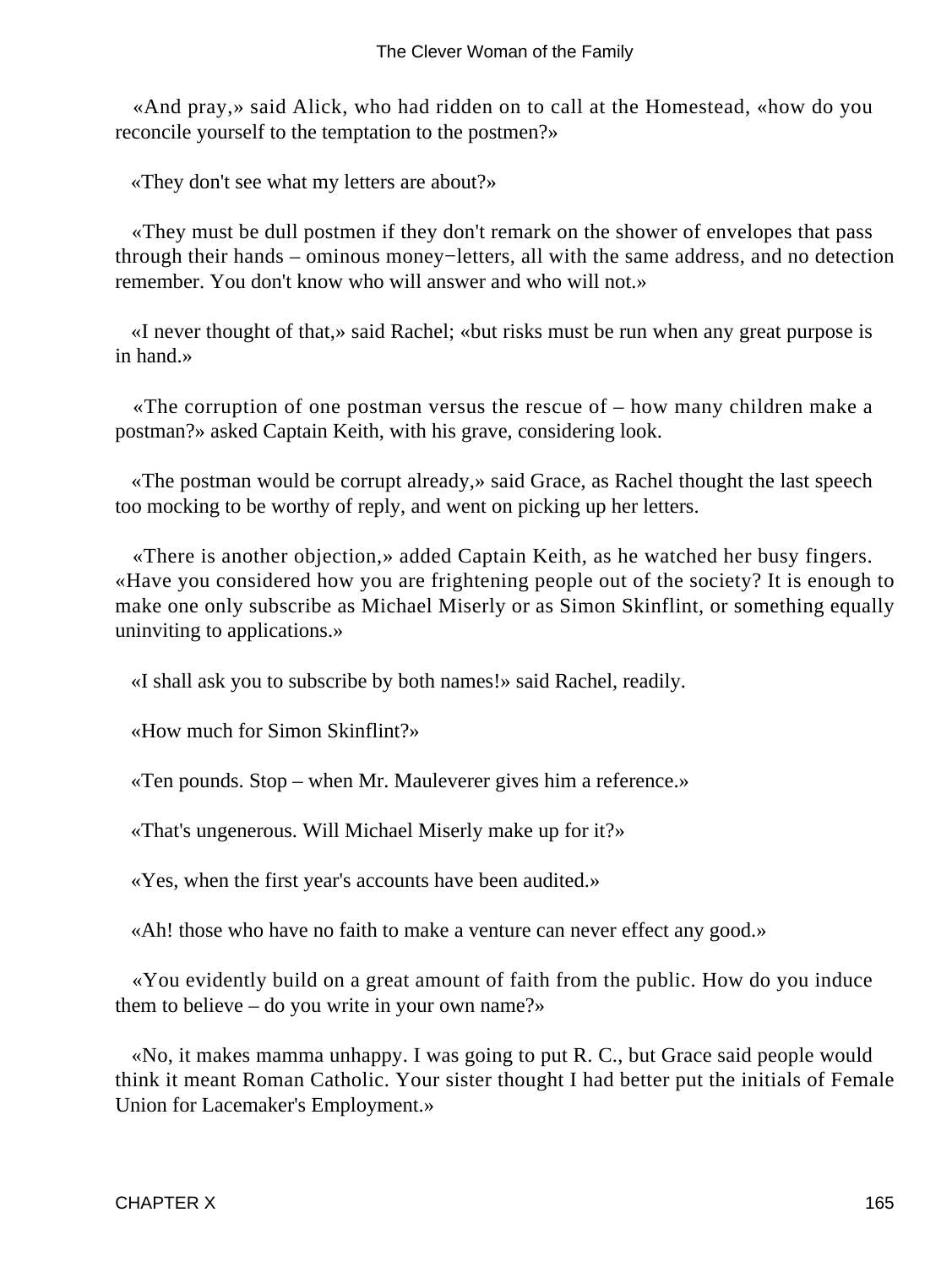«You don't mean that Bessie persuaded you to put that?» exclaimed Alick Keith, more nearly starting up than Rachel had ever seen him.

«Yes. There is no objection, is there?»

 «Oh, Rachel, Rachel, how could we have helped thinking of it?» cried Grace, nearly in a state of suffocation.

 Rachel held up her printed appeal, where subscriptions were invited to the address of F. U. L. E., the Homestead, Avonmouth.

«Miss Curtis, though you are not Scottish, you ought to be well read in Walter Scott.»

 «I have thought it waste of time to read incorrect pictures of pseudo−chivalry since I have been grown up,» said Rachel. «But that has nothing to do with it.»

 «Ah, Rachel, if we had been more up in our Scotch, we should have known what F. U. L. E. spells,» sighed Grace.

 A light broke in upon Rachel. «I am sure Bessie never could have recollected it,» was her first exclamation. «But there,» she continued, too earnest to see or stumble at straws, «never mind. It cannot be helped, and I dare say not one person in ten will be struck by it.»

 «Stay,» said Grace, «let it be Englishwoman's Employment. See, I can very easily alter the L into an E.»

 Rachel would hardly have consented, but was forced to yield to her mother's entreaties. However, the diligent transformation at L's did not last long, for three days after a parcel was left at the Homestead containing five thousand printed copies of the appeal, with the E rightly inserted. Bessie laughed, and did not disavow the half reluctant thanks for this compensation for her inadvertence or mischief, whichever it might be, laughing the more at Rachel's somewhat ungrateful confession that she had rather the cost had gone into a subscription for the F. U. E. E. As Bessie said to herself, it was much better and more agreeable for all parties that it should so stand, and she would consider herself in debt to Alick for the amount. Indeed, she fully expected him to send her in the bill, but in the meantime not one word was uttered between the brother and sister on the subject. They understood one another too well to spend useless words.

 Contrary to most expectation, there was result enough from Rachel's solicitations to serve as justification for the outlay in stamps. The very number of such missives that fly about the world proves that there must be a great amount of uninquiring benevolence to render the speculation anything but desperate, and Rachel met with very tolerable success. Mr. Mauleverer called about once a week to report progress on his side, and, in his character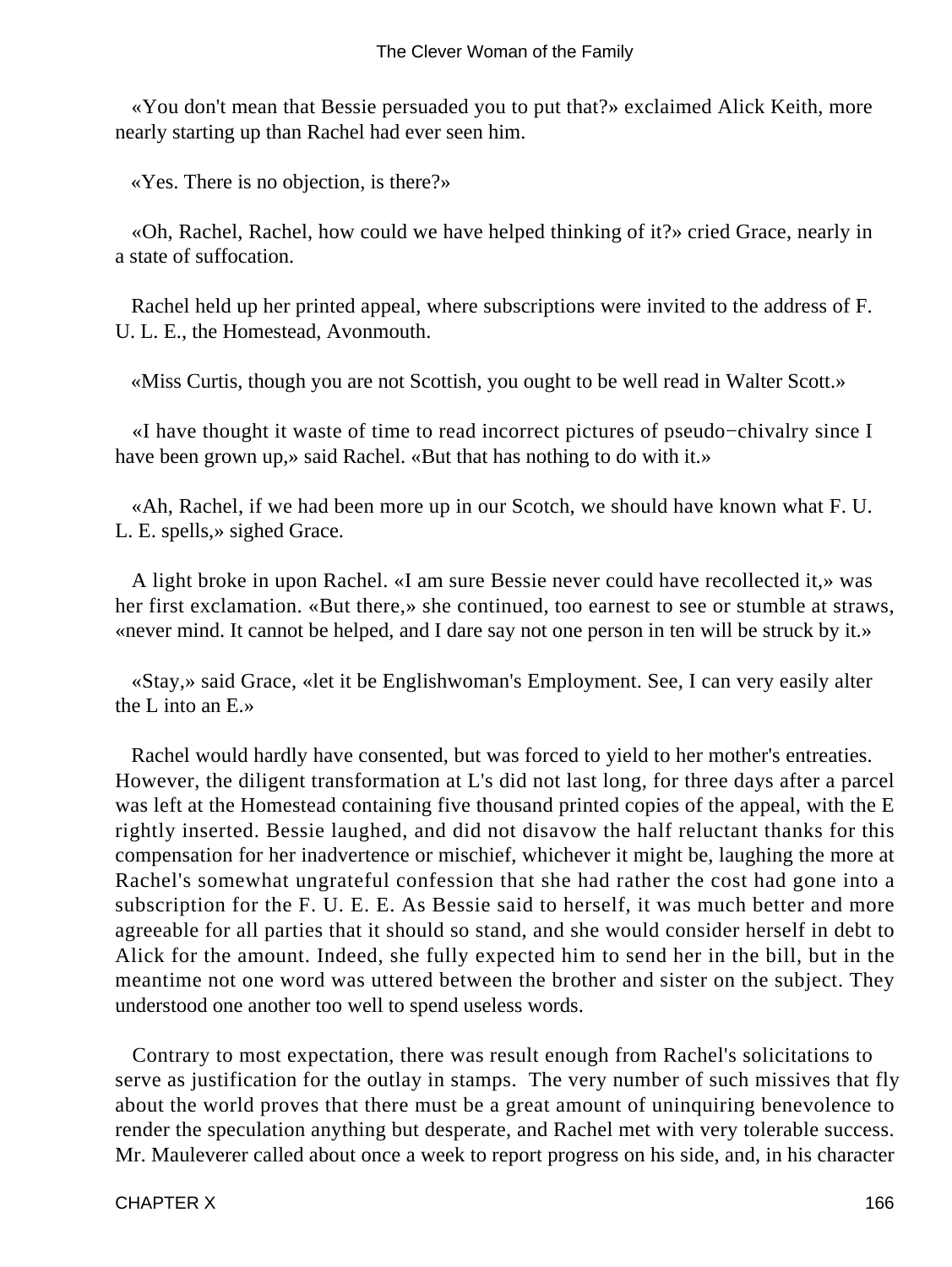of treasurer, to take charge of the sums that began to accumulate. But Rachel had heard so much on all sides of the need of caution in dealing with one so entirely a stranger, that she resolved that no one should blame her for imprudence, and therefore retained in her own name, in the Avoncester Bank, all the sums that she received. Mr. Mauleverer declared himself quite contented with this arrangement, and eagerly anticipated the apologies that Rachel was ashamed even to make to him.

 Enough was collected to justify a beginning on a small scale. A house was to be taken where Mr. Mauleverer and a matron would receive the first pupils, teach them wood engraving, and prepare the earlier numbers of the magazine. When a little more progress had been made, the purchase of a printing−press might be afforded, and it might be struck off by the girls themselves, but in the meantime they must be dependent on the regular printer. On this account Mr. Mauleverer thought it best to open the establishment, not at Avonmouth, but at St. Herbert's, where he had acquaintance that would facilitate the undertaking.

 Rachel was much disappointed. To be in and out constantly, daily teaching and watching the girls, and encouraging them by learning the employment herself, had been an essential portion of her vision. She had even in one of her most generous moods proposed to share the delight with the Williamses, and asked Ermine if she would not, if all things suited, become the resident matron. However, Mr. Mauleverer said that there was an individual of humbler rank, the widow of a National Schoolmaster, so anxious to devote herself to the work, that he had promised she should share it whenever he was in a condition to set the asylum on foot; and he assured Rachel that she would find this person perfectly amenable to all her views, and ready to work under her. He brought letters in high praise of the late school master, and recommendations of his widow from the clergyman of the parish where they had lived; and place and name being both in the «Clergy List,» even Ermine and Alison began to feel ashamed of their incredulity, whilst as to Grace, she had surrendered herself completely to the eager delight of finding a happy home for the little children in whom she was interested. Grace might laugh a little at Rachel, but in the main her trust in her sister's superiority always led her judgment, and in the absence of Colonel Keith, Fanny was equally willing to let Rachel think for her when her own children were not concerned.

 Rachel did not give up her hopes of fixing the asylum near her till after a considerable effort to get a house for it at Avonmouth, but this was far from easy. The Curtises' unwillingness to part with land for building purposes enhanced the price of houses, and in autumn and winter the place was at its fullest, so that she could not even rent a house but at a ruinous price. It would be the best way to build on Homestead land, but this would be impracticable until spring, even if means were forthcoming, as Rachel resolved they should be, and in the meantime she was obliged to acquiesce in Mr. Mauleverer's assurance that a small house in an overbuilt portion of St. Norbert's would be more eligible than one in some inland parish. Anything was better than delay. Mr. Mauleverer was to superintend from his lodgings.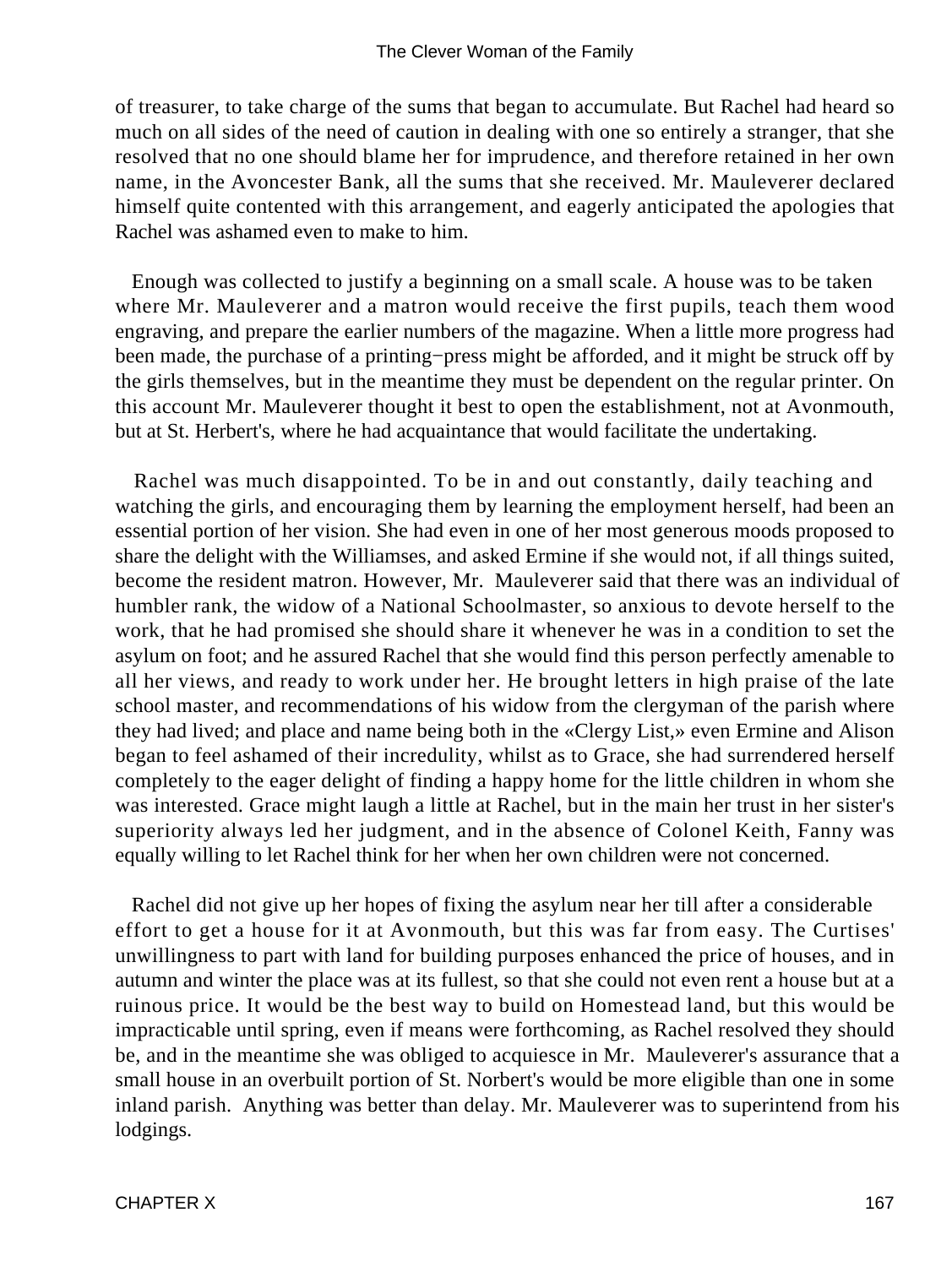Rachel went with Grace and her mother to St. Norbert's, and inspected the house, an ordinary cheap one, built to supply lodgings for the more economical class of visitors. It was not altogether what Rachel wished, but must serve till she could build, and perhaps it would be best to form her experience before her plans. Mr. Mauleverer's own lodgings were near at hand, and he could inspect progress. The furniture was determined upon – neat little iron beds for the dormitories, and all that could serve for comfort and even pleasure, for both Mr. Mauleverer and Rachel were strong against making the place bare and workhouse−like, insulting poverty and dulling the spirit.

 Grace suggested communication with the clergyman of the parish; but the North Hill turned out not to belong to St. Norbert's proper, being a part of a great moorland parish, whose focus was twelve miles off. A district was in course of formation, and a church was to be built; but in the meantime the new houses were practically almost pastorless, and the children and their matron must take their chance on the free seats of one of the churches of St. Norbert's. The staff of clergy there were so busy that no one liked to add extra parochial work to their necessary duties, and there was not sufficient acquaintance with them to judge how they would view Mr. Mauleverer's peculiarities. Clerical interference was just what Rachel said she did not want; it was an escape that she did not call it meddling.

 One bit of patronage at least she could exercise; a married pair of former Homestead servants had set up a fuel store at St. Norbert's, receiving coal from the ships, and retailing it. They were to supply the F. U. E. E. with wood, coal, and potatoes; and this was a great ingredient in Mrs. Curtis's toleration. The mother liked anything that brought custom to Rossitur and Susan.

 The establishment was at present to consist of three children: the funds were not sufficient for more. One was the child of the matron, and the other two were Lovedy Kelland and the daughter of a widow in ill health, whose family were looking very lean and ill cared for. Mrs. Kelland was very unwilling to give Lovedy up, she had always looked to receiving the apprentice fee from the Burnaby bargain for her as soon as the child was fourteen, and she had a strong prejudice against any possible disturbance to the lace trade; but winter would soon come and her sale was uncertain; her best profit was so dependent on Homestead agency that it was impolitic to offend Miss Curtis; and, moreover, Lovedy was so excited by the idea of learning to make pictures to books that she forgot all the lace dexterity she had ever learnt, and spoilt more than she made, so that Mrs. Kelland was reduced to accept the kind proposal that Lovedy should be Lady Temple's nominee, and be maintained, by her at the F. U. E. E. at seven shillings a week.

 Fanny, however, asked the clergyman's consent first, telling him, with her sweet, earnest smile, how sorry she was for the little girl, and showing him the high testimonials to Mrs. Rawlins. He owned that they were all that could be wished, and even said at her request that he would talk to Mr. Mauleverer. What the talk amounted to they never knew; but when Fanny said «she hoped he had found nothing unsatisfactory, the poor man must be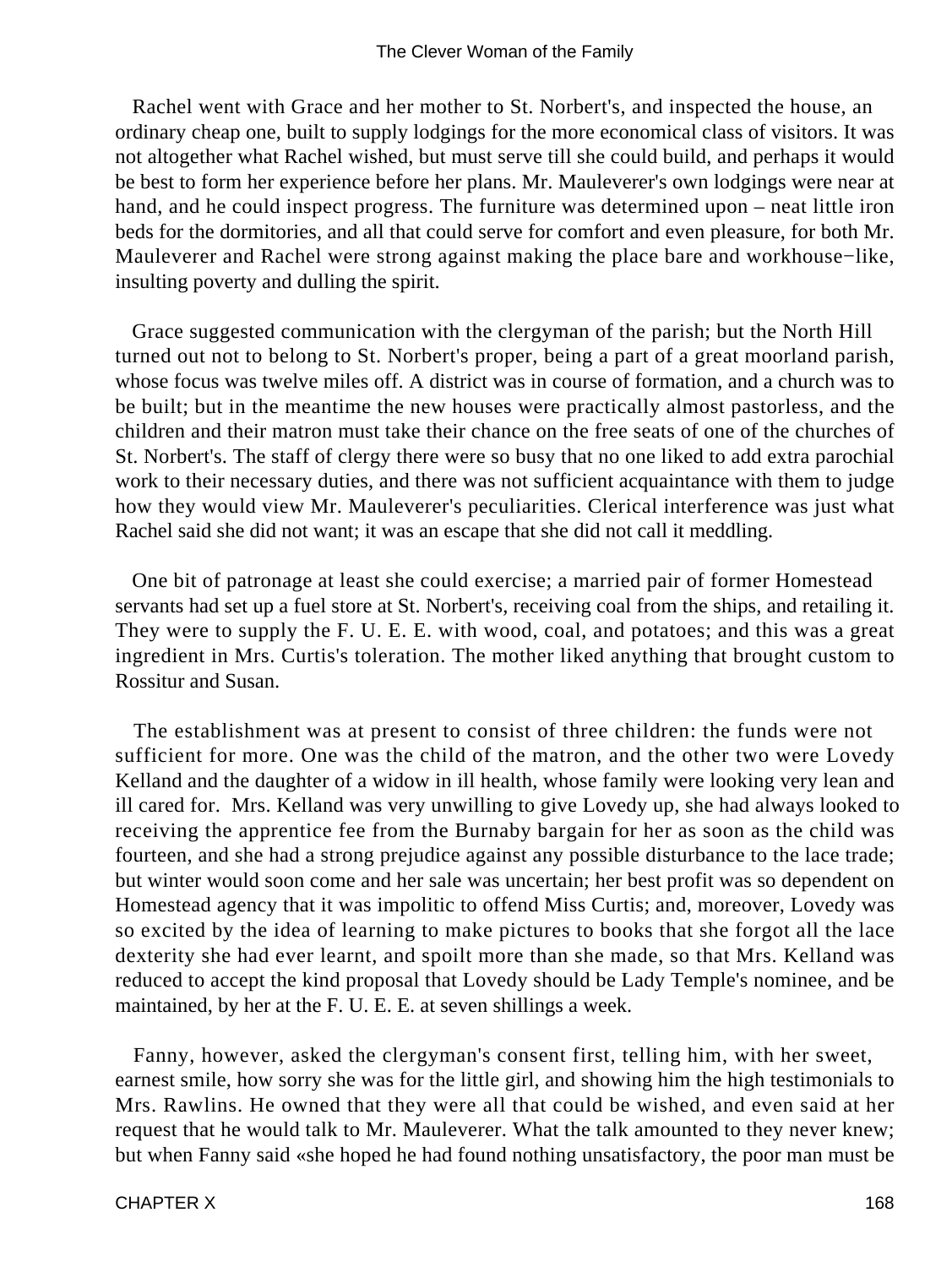so glad to be of use;» Mr. Touchett replied with, «Indeed, it is an unfortunate situation;» and his opposition might therefore be considered as suspended.

 «Of course,» cried Bessie, «we know by what witchery!» But Alison Williams, her listener, turned on her such great eyes of wilful want of comprehension, that she held her peace.

 Rachel and Grace united in sending Mary Morris, the other child; they really could do nothing more, so heavily had their means been drawn upon for the first expenses; but Rachel trusted to do more for the future, and resolved that her dress should henceforth cost no more than Alison Williams's; indeed, she went through a series of assertions by way of examining Alison on the expenses of her wardrobe.

 The house was taken from Michaelmas, and a few days after, the two little victims, as Bessie laughingly called them, were taken over to St. Norbert's in the Homestead carriage, Lady Temple chaperoning the three young ladies to see the inauguration, and the height of Rachel's glory.

 They were received by Mr. Mauleverer at the door, and slightly in the rear saw the matron, Mrs. Rawlins, a handsome pale woman, younger than they expected, but whose weeds made Fanny warm to her directly; but she was shy and retiring, and could not be drawn into conversation; and her little Alice was only three years old, much younger than Rachel had expected as a pupil, but a very pretty creature with great black eyes.

 Tea and cake were provided by way of an inauguration feast, and the three little girls sat up in an atmosphere of good cheer, strongly suggestive of school feasts, and were left in the midst, with many promises of being good, a matter that Lovedy seemed to think would be very easy in this happy place, with no lace to make.

 Mrs. Rawlins, whose husband had been a trained schoolmaster, was to take the children to church, and attend to their religious instruction; indeed, Mr. Mauleverer was most anxious on this head, and as Rachel already knew the scruples that withheld him from ordination were only upon the absolute binding himself to positive belief in minor technical points, that would never come in the way of young children.

 Altogether, the neat freshness of the room, the urbanity of Mr. Mauleverer, the shy grief of the matron, all left a most pleasant impression. Rachel was full of delight and triumph, and Grace and Fanny quite enthusiastic; the latter even to the being sure that the Colonel would be delighted, for the Colonel was already beginning to dawn on the horizon, and not alone. He had written, in the name of his brother, to secure a cottage of gentility of about the same calibre as Myrtlewood, newly completed by a speculator on one of the few bits of ground available for building purposes. A name was yet wanting to it; but the day after the negotiation was concluded, the landlord paid the delicate compliment to his first tenant by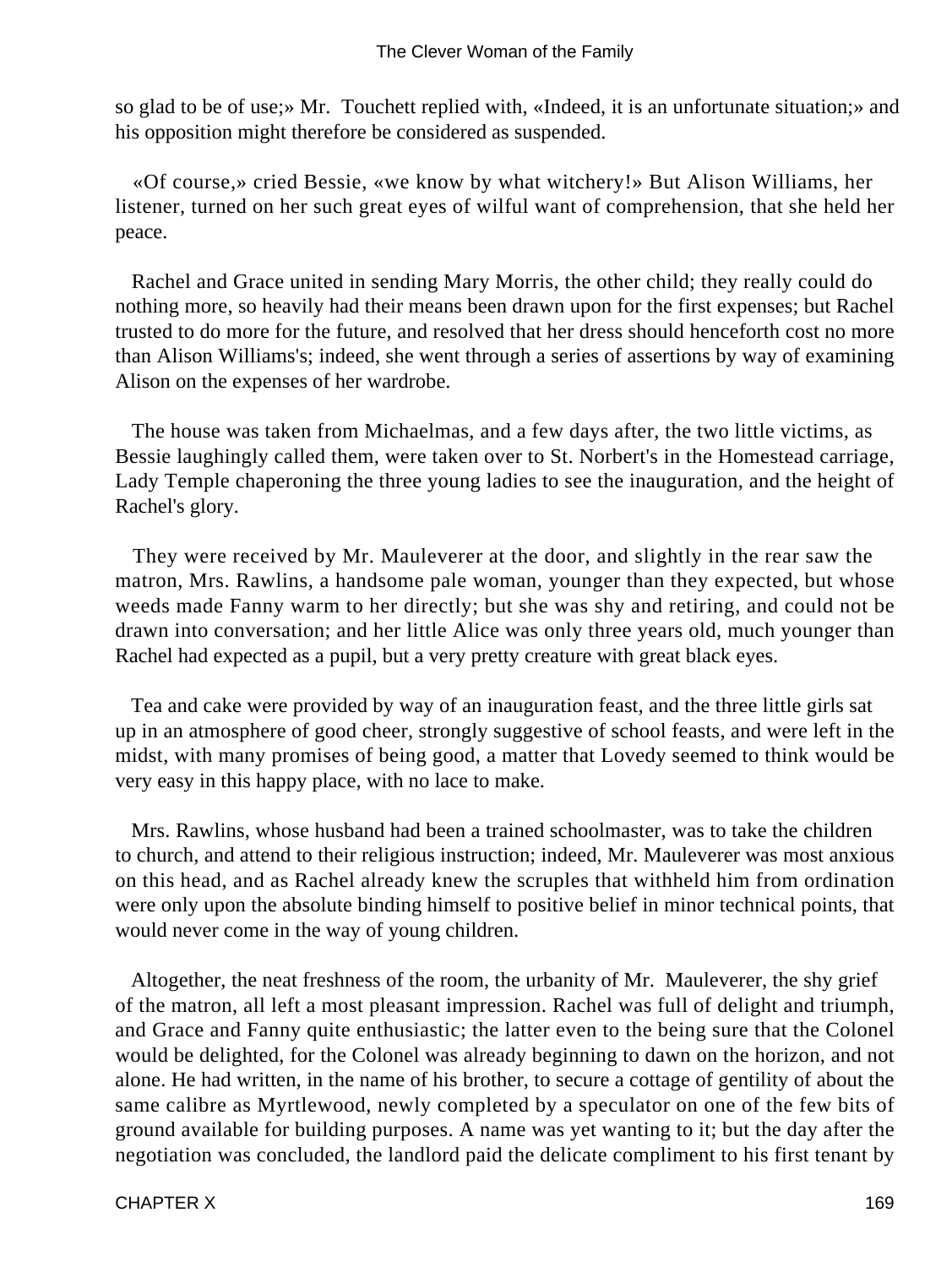painting «Gowanbrae» upon the gate−posts in letters of green. «Go and bray,» read Bessie Keith as she passed by; «for the sake of the chief of my name, I hope that it is not an omen of his occupations here.»

 The two elder boys were with her; and while Francis, slowly apprehending her meaning in part, began to bristle up with the assurance that «Colonel Keith never brayed in his life,» Conrade caught the point with dangerous relish, and dwelt with colonial disrespect, that alarmed his mother, on the opinion expressed by some unguarded person in his hearing, that Lord Keith was little better than an old donkey. «He is worse than Aunt Rachel,» said Conrade, meditatively, «now she has saved Don, and keeps away from the croquet.»

 Meantime Rachel studied her own feelings. A few weeks ago her heart would have leapt at the announcement; but now her mission had found her out, and she did not want to be drawn aside from it. Colonel Keith might have many perfections, but alike as Scotsman, soldier, and High−Churchman, he was likely to be critical of the head of the F. U. E. E., and matters had gone too far now for her to afford to doubt, or to receive a doubting master. Moreover, it would be despicable to be diverted from a great purpose by a courtship like any ordinary woman; nor must marriage settlements come to interfere with her building and endowment of the asylum, and ultimate devotion of her property thereunto. No, she would school herself into a system of quiet discouragement, and reserve herself and her means as the nucleus of the great future establishment for maintaining female rights of labour.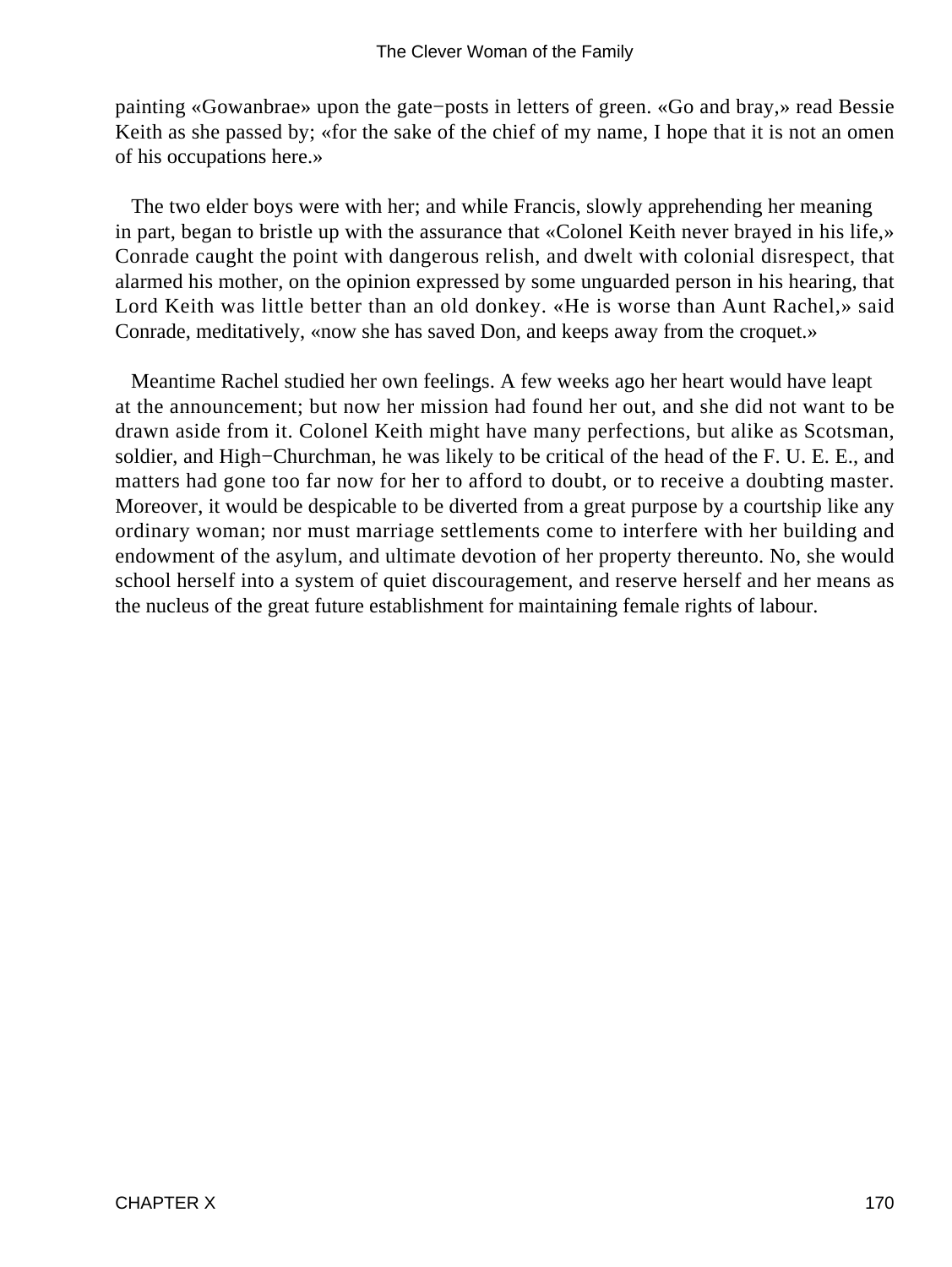## **[CHAPTER XI](#page-416-0)**

#### *L*ADY TEMPLE'S **TROUBLES.**

"The pheasant in the falcon's claw,

He scarce will yield, to please a daw." – **SCOTT.**

 Early in the afternoon of a warm October day, the brothers arrived at Avomnouth, and ten minutes after both were upon the lawn at Myrtlewood, where croquet was still in progress. Shouts of delight greeted the Colonel, and very gracefully did Bessie Keith come to meet him, with the frank confiding sweetness befitting his recent ward, the daughter of his friend. A reassuring smile and monosyllable had scarcely time to pass between him and the governess before a flood of tidings was poured on him by the four elder boys, while their mother was obliged to be mannerly, and to pace leisurely along with the elder guest, and poor Mr. Touchett waited a little aloof, hammering his own boot with his mallet, as if he found the enchanted ground failing him. But the boys had no notion of losing their game, and vociferated an inquiry whether the Colonel knew croquet. Yes, he had several times played with his cousins in Scotland. «Then,» insisted Conrade, «he must take mamma's place, whilst she was being devoured, and how surprised she would be at being so helped on!»

 «Not now, not to−day,» he answered. «I may go to your sister, Ailie? Yes, boys, you must close up your ranks without me.»

 «Then please,» entreated Hubert, «take him away,» pointing to the engrosser of their mother.

 «Do you find elder brothers so easily disposed of, Hubert?» said the Colonel. «Do you take Conrade away when you please?»

«I should punch him,» returned Francis.

 «He knows better,» quoth Conrade in the same breath, both with infinite contempt for Hubert.

 «And I know better,» returned Colonel Keith; «never mind, boys, I'll come back in – in reasonable time to carry him off,» and he waved a gay farewell.

«Surely you wish to go too,» said Bessie to Alison, «if only to relieve them of the little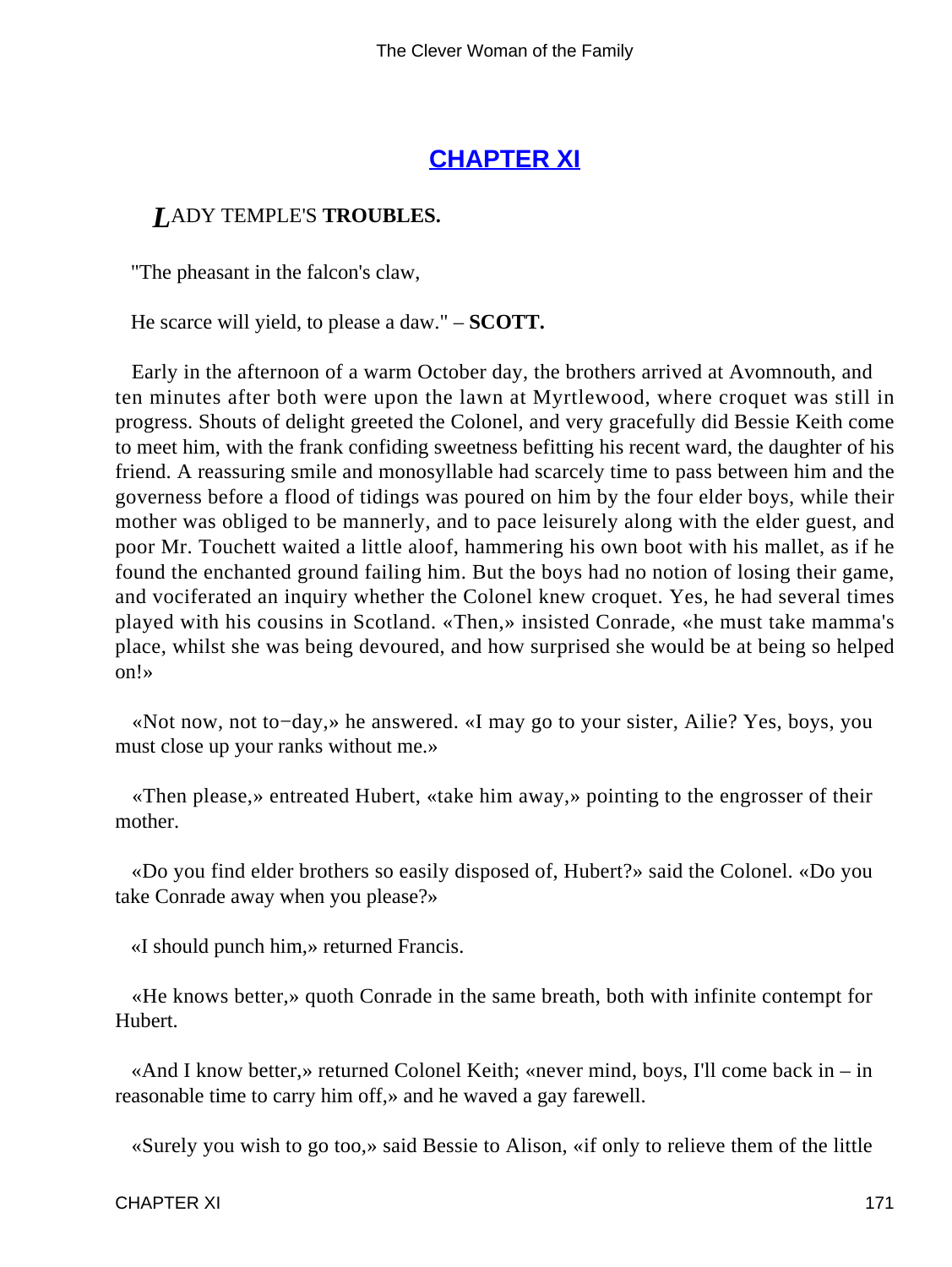girl! I'll take care of the boys. Pray go.»

 «Thank you,» said Alison, surprised at her knowledge of the state of things, «but they are quite hardened to Rose's presence, and I think would rather miss her.»

 And in fact Alison did not feel at all sure that, when stimulated by Bessie's appreciation of their mischief, her flock might not in her absence do something that might put their mother in despair, and make their character for naughtiness irretrievable; so Leoline and Hubert were summoned, the one from speculations whether Lord Keith would have punched his brother, the other from amaze that there was anything our military secretary could not do, and Conrade and Francis were arrested in the midst of a significant contraction of the nostrils and opening of the mouth, which would have exploded in an «eehaw» but for Bessie's valiant undertaking to be herself and Lady Temple both at once.

 Soon Colonel Keith was knocking at Ermine's door, and Rose was clinging to him, glowing and sparkling with shy ecstasy; while, without sitting down again after her greeting, Rachel resolutely took leave, and walked away with firm steps, ruminating on her determination not to encourage meetings in Mackarel Lane.

 «Better than I expected!» exclaimed Colonel Keith, after having ushered her to the door in the fulness of his gratitude. «I knew it was inevitable that she should be here, but that she should depart so fast was beyond hope!»

 «Yes,» said Ermine, laughing, «I woke with such a certainty that she would be here and spend the first half hour in the F. U. E, E. that I wasted a great deal of resignation. But how are you, Colin? You are much thinner! I am sure by Mrs. Tibbie's account you were much more ill than you told me.»

 «Only ill enough to convince me that the need of avoiding a northern winter was not a fallacy, and likewise to make Tibbie insist on coming here for fear Maister Colin should not be looked after. It is rather a responsibility to have let her come, for she has never been farther south than Edinburgh, but she would not be denied. So she has been to see you! I told her you would help her to find her underlings. I thought it might be an opening for that nice little girl who was so oppressed with lace−making.»

 «Ah! she has gone to learn wood−cutting at the F. U. E. E.; but I hope we have comfortably provided Tibbie with a damsel. She made us a long visit, and told us all about Master Colin's nursery days. Only I am afraid we did not understand half.»

 «Good old body,» said the Colonel, in tones almost as national as Tibbie's own. «She was nursery girl when I was the spoilt child of the house, and hers was the most homelike face that met me. I wish she may be happy here. And you are well, Ermine?»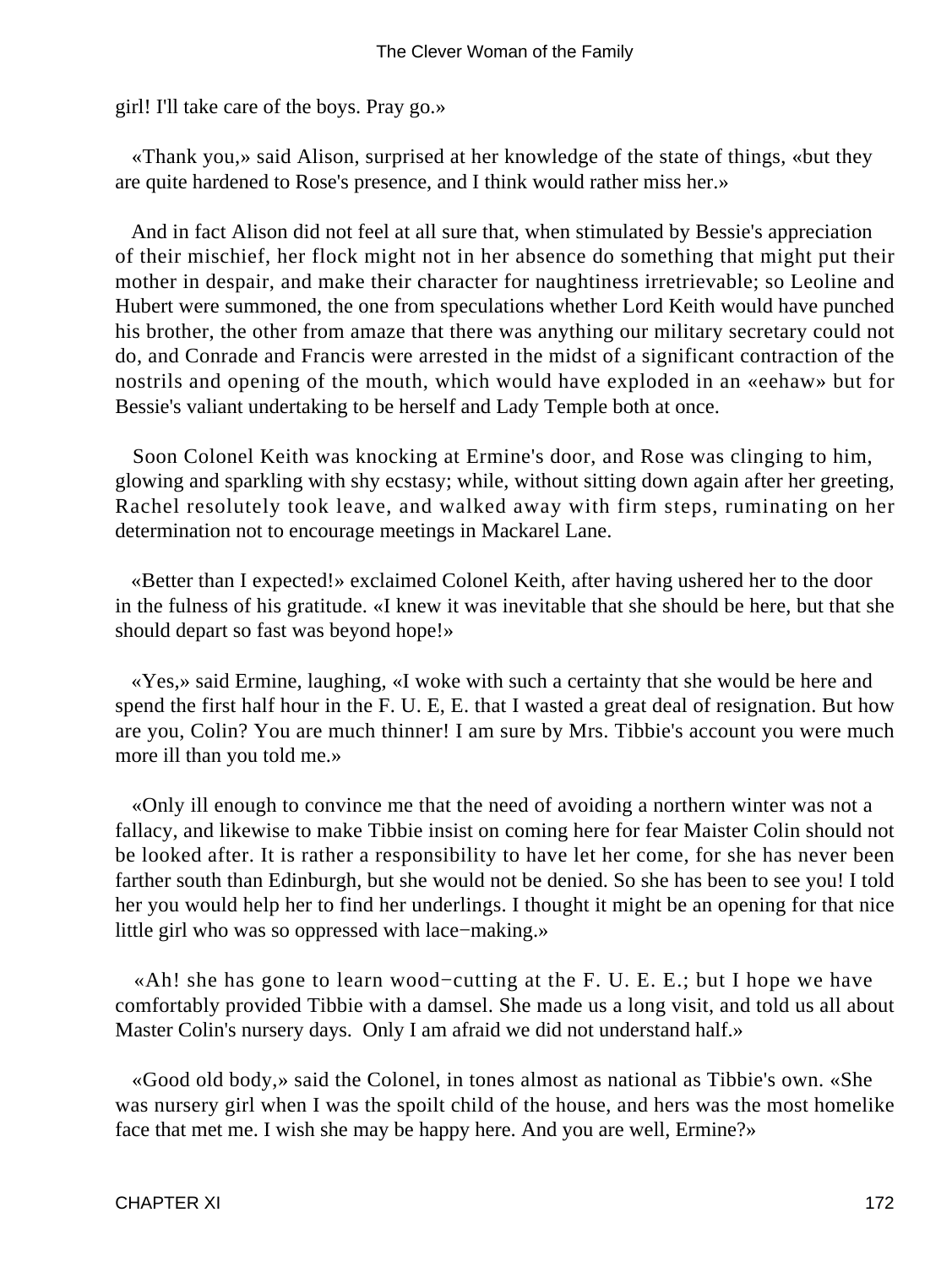«Very well, those drives are so pleasant, and Lady Temple so kind! It is wonderful to think how many unlooked−for delights have come to us; how good every one is;» and her eyes shone with happy tears as she looked up at him, and felt that he was as much her own as ever. «And you have brought your brother,» she said; «you have been too useful to him to be spared. Is he come to look after you or to be looked after!»

 «A little of both I fancy,» said the Colonel, «but I suspect he is giving me up as a bad job. Ermine, there are ominous revivifications going on at home, and he has got himself rigged out in London, and had his hair cut, so that he looks ten years younger.»

«Do you think he has any special views!»

 «He took such pains to show me the charms of the Benorchie property that I should have thought it would have been Jessie Douglas, the heiress thereof, only coming here does not seem the way to set about it, unless be regards this place as a bath of youth and fashion. I fancy he has learnt enough about my health to make him think me a precarious kind of heir, and that his views are general. I hope he may not be made a fool of, otherwise it is the best thing that could happen to us.»

«It has been a dreary uncomfortable visit, I much fear,» said Ermine.

 «Less so than you think. I am glad to have been able to be of use to him, and to have lived on something like brotherly terms. We know and like each other much better than we had a chance of doing before, and we made some pleasant visits together, but at home there are many things on which we can never be of one mind, and I never was well enough at Gowanbrae to think of living there permanently.»

«I was sure you had been very unwell! You are better though?»

 «Well, since I came into Avonmouth air,» said he, «I fear nothing but cold. I am glad to have brought him with me, since he could not stay there, for it is very lonely for him.»

«Yet you said his daughter was settled close by.»

 «Yes; but that makes it the worse. In fact, Ermine, I did not know before what a wretched affair he had made of his daughters' marriages. Isabel he married when she was almost a child to this Comyn Menteith, very young too at the time, and who has turned out a good−natured, reckless, dissipated fellow, who is making away with his property as fast as he can, and to whom Keith's advice is like water on a duck's back. It is all rack and ruin and extravagance, a set of ill−regulated children, and Isabel smiling and looking pretty in the midst of them, and perfectly impervious to remonstrance. He is better out of sight of them, for it is only pain and vexation, an example of the sort of match he likes to make. Mary, the other daughter, was the favourite, and used to her own way, and she took it. Keith was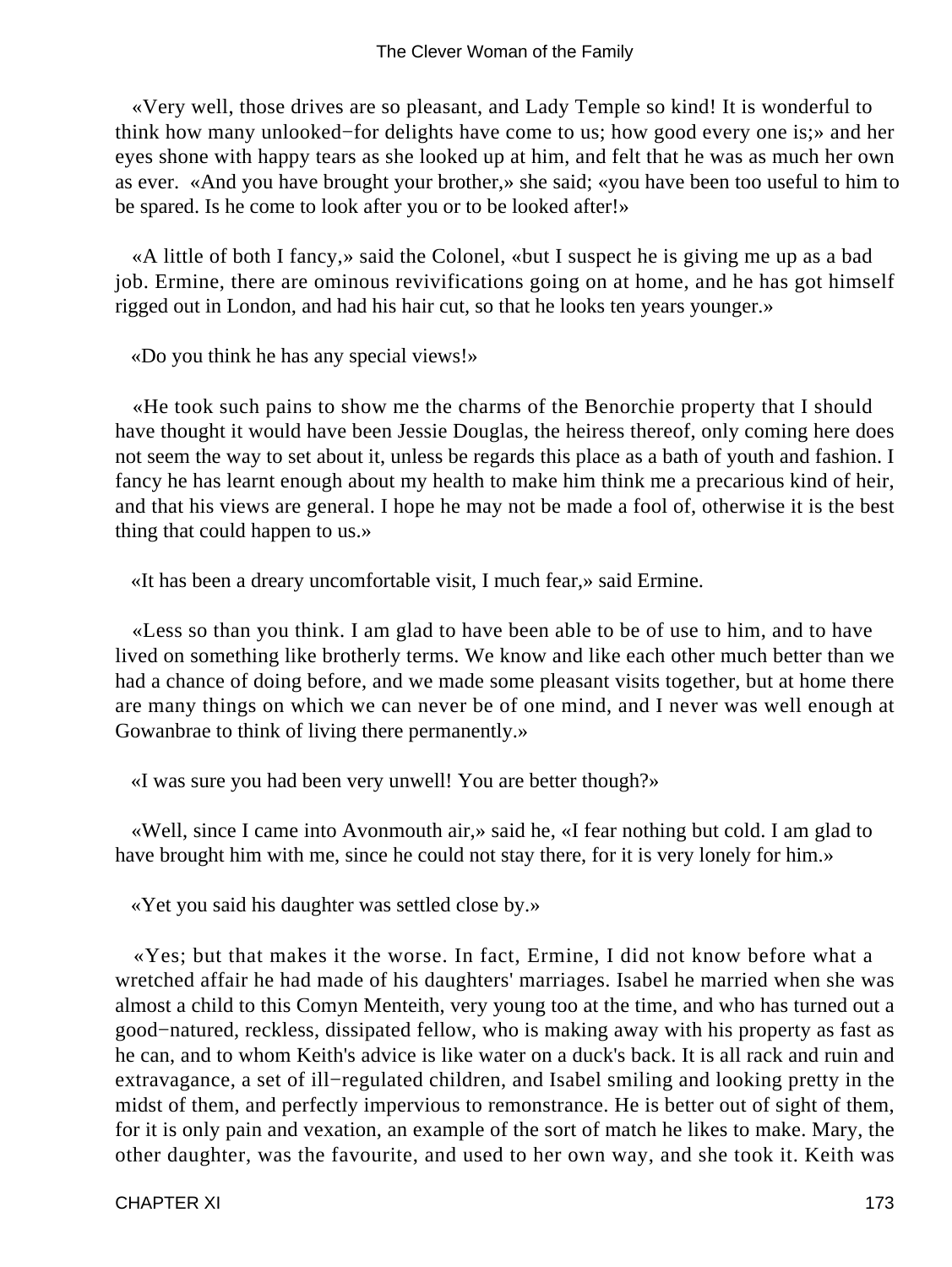obliged to consent so as to prevent an absolute runaway wedding, but he has by no means forgiven her husband, and they are living on very small means on a Government appointment in Trinidad. I believe it would be the bitterest pill to him that either son−in−law should come in for any part of the estate.»

«I thought it was entailed.»

 «Gowanbrae is, but as things stand at present that ends with me, and the other estates are at his disposal.»

«Then it would be very hard on the daughters not to have them.»

 «So hard that the death of young Alexander may have been one of the greatest disasters of my life, as well as of poor Keith's. However, this is riding out to meet perplexities. He is most likely to outlive me; and, moreover, may marry and put an end to the difficulty. Meantime, till my charge is relieved, I must go and see after him, and try if I can fulfil Hubert's polite request that I would take him away. Rosie, my woman, I have hardly spoken to you. I have some hyacinth roots to bring you to−morrow.»

 In spite of these suspicions, Colonel Keith was not prepared for what met him on his return to Myrtlewood. On opening the drawing−room door, he found Lady Temple in a low arm−chair in an agony of crying, so that she did not hear his approach till he stood before her in consternation. Often had he comforted her before, and now, convinced that something dreadful must have befallen one of the children, he hastily, though tenderly, entreated her to tell him which, and what he could do.

 «Oh, no, no!» she exclaimed, starting up, and removing her handkerchief, so that he saw her usually pale cheeks were crimson –

 «Oh, no,» she cried, with panting breath and heaving chest. «It is all well with them as yet. But – but – it's your brother.»

 He was at no loss now as to what his brother could have done, but he stood confounded, with a sense of personal share in the offence, and his first words were – «I am very sorry. I never thought of this.»

 «No, indeed,» she exclaimed, «who could? It was too preposterous to be dreamt of by any one. At his age, too, one would have thought he might have known better.»

 A secret sense of amusement crossed the Colonel, as he recollected that the disparity between Fanny Curtis and Sir Stephen Temple had been far greater than that between Lady Temple and Lord Keith, but the little gentle lady was just at present more like a fury than he had thought possible, evidently regarding what had just passed as an insult to her husband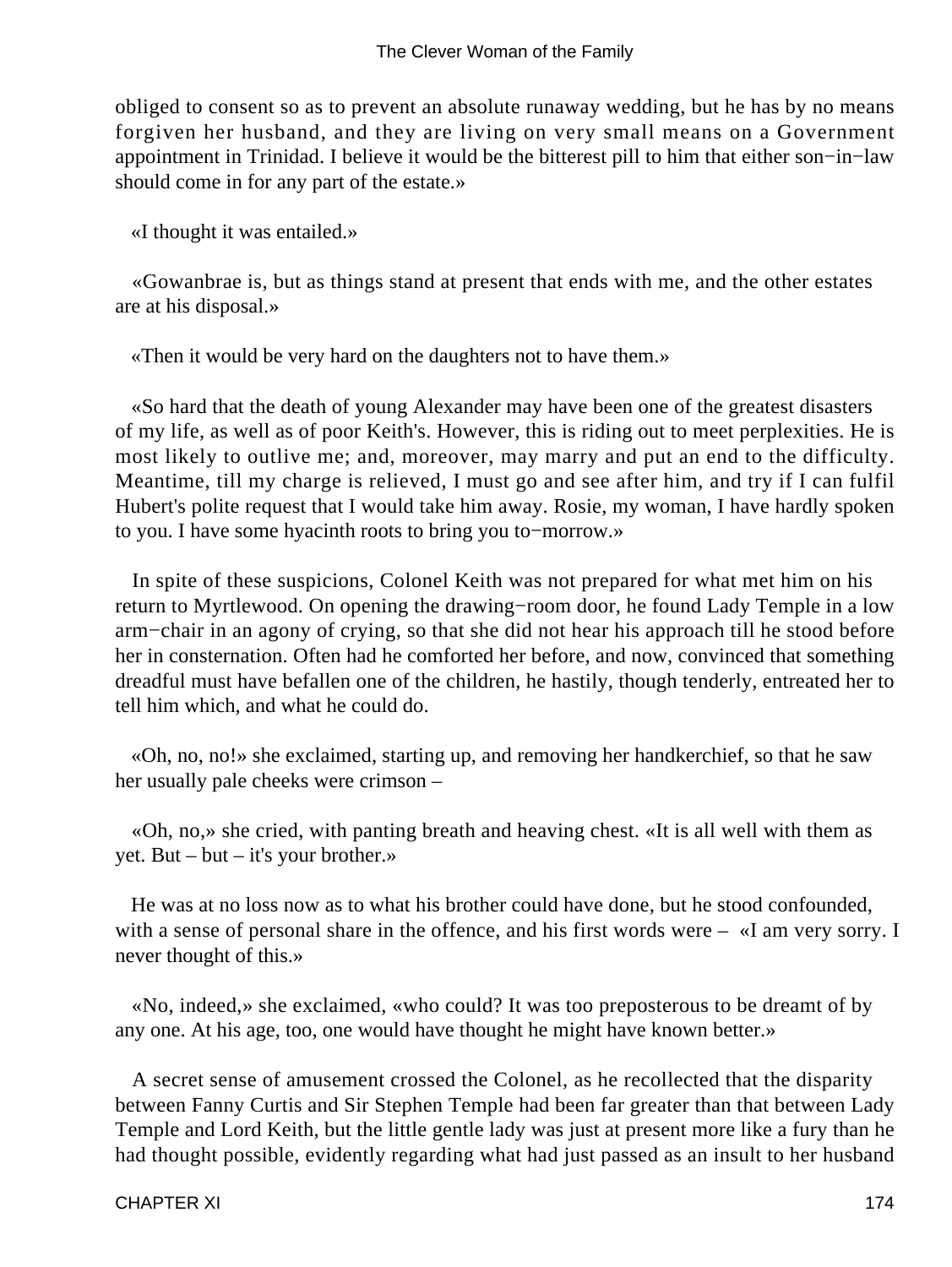and an attack on the freedom of all her sons. In answer to a few sympathising words on the haste of his brother's proceeding, she burst out again with indignation almost amusing in one so soft – «Haste! Yes! I did think that people would have had some respect for dear, dear Sir Stephen,» and her gush of tears came with more of grief and less of violence, as if she for the first time felt herself unprotected by her husband's name.

 «I am very much concerned,» he repeated, feeling sympathy safer than reasoning. «If I could have guessed his intentions, I would have tried to spare you this; at least the suddenness of it. I could not have guessed at such presumptuous expectations on so short an acquaintance.»

 «He did not expect me to answer at once,» said Fanny. «He said he only meant to let me know his hopes in coming here. And, oh, that's the worst of it! He won't believe me, though I said more to him than I thought I could have said to anybody! I told him,» said Fanny, with her hands clasped over her knee to still her trembling, «that I cared for my dear, dear husband, and always shall – always – and then he talked about waiting, just as if anybody could leave off loving one's husband! And then when he wanted me to consider about my children, why then I told him» – and her voice grew passionate again –

 «the more I considered, the worse it would be for him, as if I would have my boys know me without their father's name; and, besides, he had not been so kind to you that I should wish to let him have anything to do with them! I am afraid I ought not to have said that,» she added, returning to something of her meek softness; «but indeed I was so angry, I did not know what I was about. I hope it will not make him angry with you.»

 «Never mind me,» said Colonel Keith, kindly. «Indeed, Lady Temple, it is a wonderful compliment to you that he should have been ready to undertake such a family.»

 «I don't want such compliments! And, oh!» and here her eyes widened with fright, «what shall I do? He only said my feelings did me honour, and he would be patient and convince me. Oh, Colonel Keith, what shall I do?» and she looked almost afraid that fate and perseverance would master her after all, and that she should be married against her will.

 «You need do nothing but go on your own way, and persist in your refusal,» he said in the calm voice that always reassured her.

«Oh, but pray, pray never let him speak to me about it again!»

 «Not if I can help it, and I will do my best. You are quite right, Lady Temple. I do not think it would be at all advisable for yourself or the children, and hardly for himself,» he added, smiling. «I think the mischief must all have been done by that game at whist.»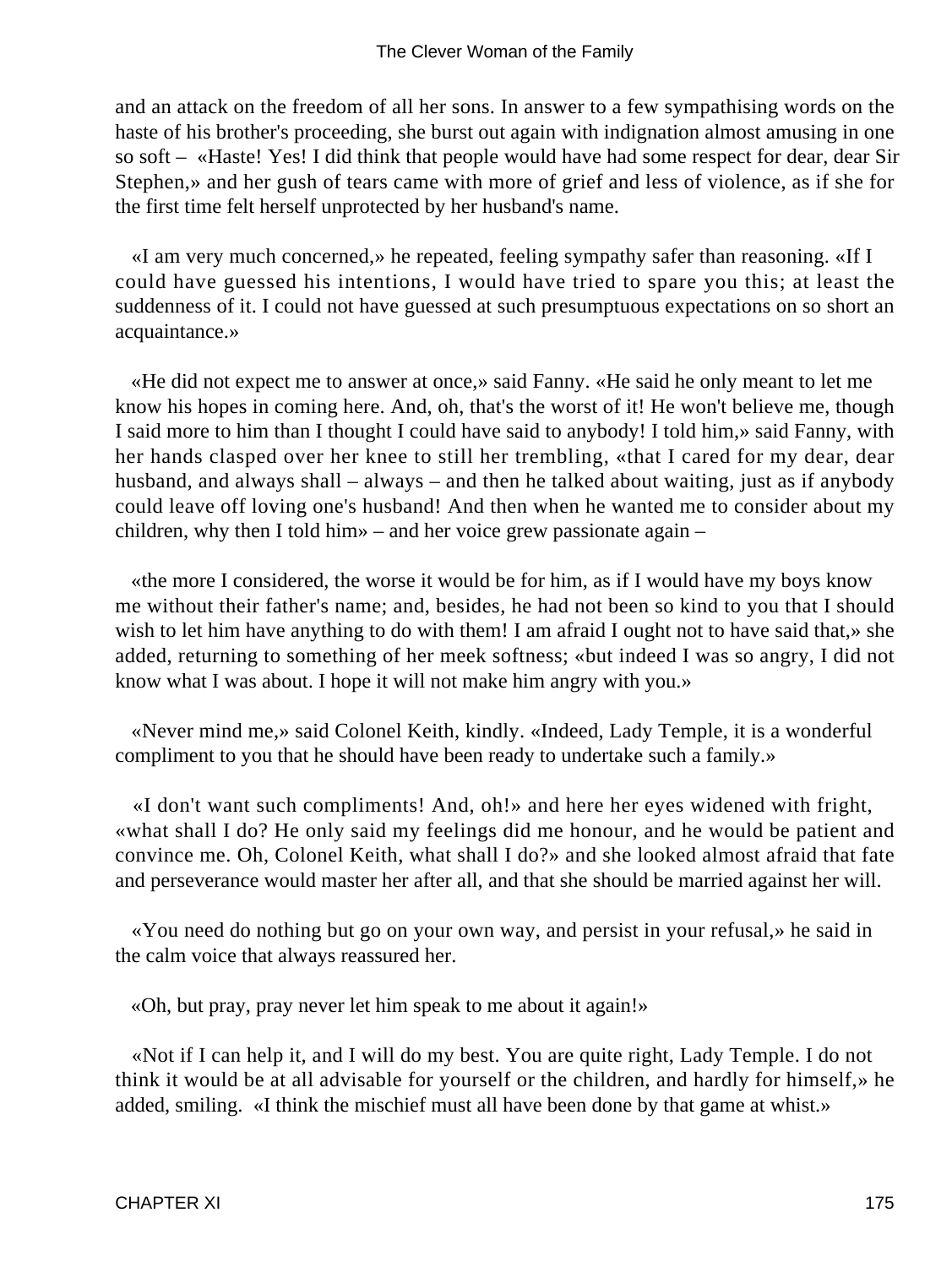«Then I'll never play again in my life! I only thought he was an old man that wanted amusing – .» Then as one of the children peeped in at the window, and was called back –  $\ll 0$ dear! how shall I ever look at Conrade again, now any one has thought I could forget his father?»

 «If Conrade knew it, which I trust he never will, he ought to esteem it a testimony to his mother.»

 «Oh, no, for it must have been my fault! I always was so childish, and when I've got my boys with me, I can't help being happy,» and the tears swelled again in her eyes. «I know I have not been as sad and serious as my aunt thought I ought to be, and now this comes of it.»

 «You have been true, have acted nothing,» said Colonel Keith, «and that is best of all. No one who really knew you could mistake your feelings. No doubt that your conduct agrees better with what would please our dear Sir Stephen than if you drooped and depressed the children.»

 «Oh, I am glad you say that,» she said, looking up, flushed with pleasure now, and her sweet eyes brimming over. «I have tried to think what he would like in all I have done, and you know I can't help being proud and glad of belonging to him still; and he always told me not to be shy and creeping into the nursery out of every one's way.»

 The tears were so happy now that he felt that the wound was healed, and that he might venture to leave her, only asking first, «And now what would you like me to do? Shall I try to persuade my brother to come away from this place?»

 «Oh, but then every one would find out why, and that would be dreadful! Besides, you are only just come. And Miss Williams – »

«Do not let that stand in your way.»

 «No, no. You will be here to take care of me. And his going now would make people guess; and that would be worse than anything.»

 «It would. The less disturbance the better; and if you upset his plans now, he might plead a sort of right to renew the attempt later. Quiet indifference will be more dignified and discouraging. Indeed, I little thought to what I was exposing you. Now I hope you are going to rest, I am sure your head is aching terribly.»

She faintly smiled, and let him give her his arm to the foot of the stairs.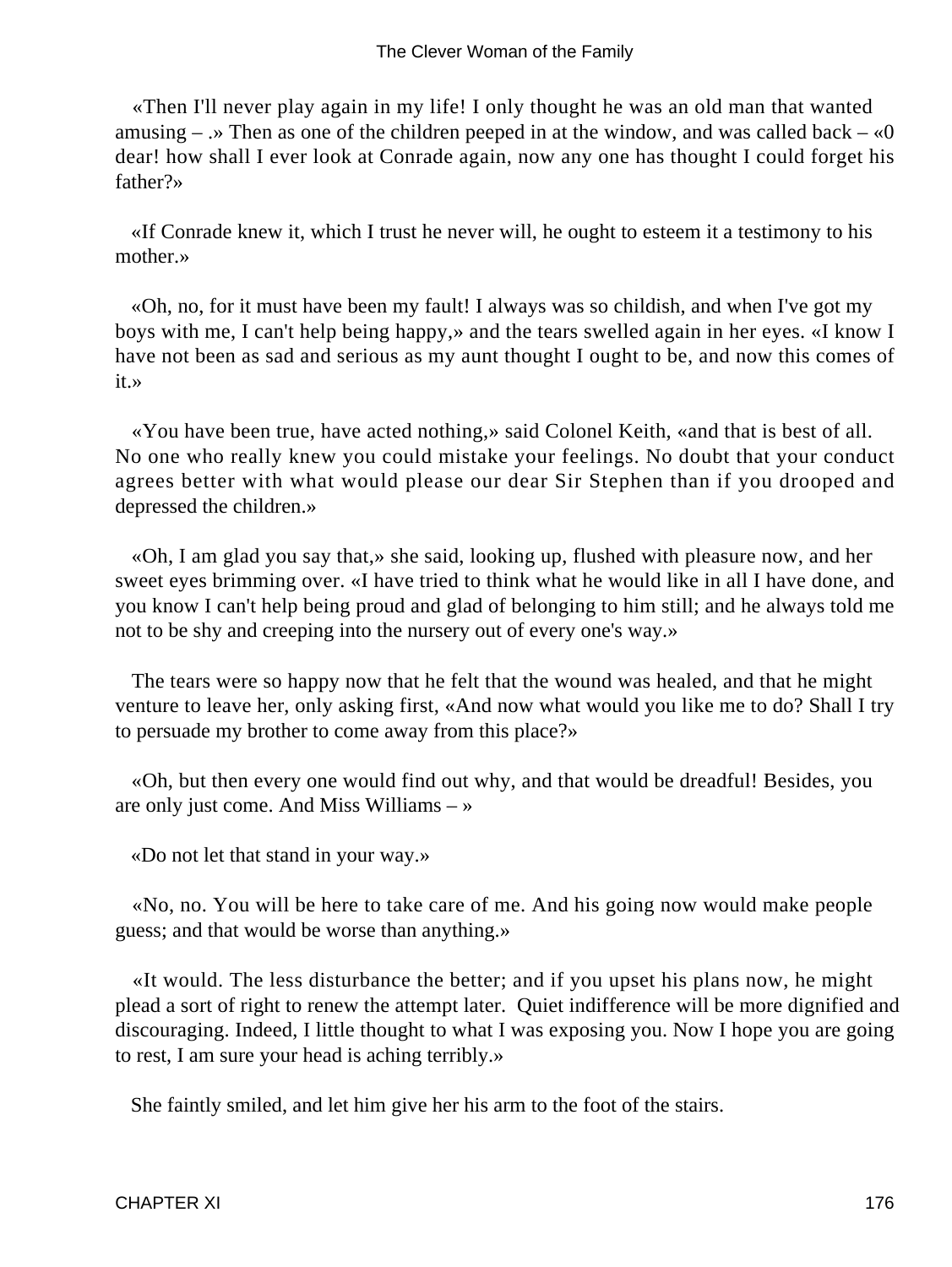At first he was too indignant for any relief save walking up and down the esplanade, endeavouring to digest the unfairness towards himself of his brother's silence upon views that would have put their joint residence at Avonmouth on so different a footing; above all, when the Temple family were his own peculiar charge, and when he remembered how unsuspiciously he had answered all questions on the money matters, and told how all was left in the widow's own power. It was the more irritating, as he knew that his displeasure would be ascribed to interested motives, and regarded somewhat as he had seen Hubert's resentment treated when Francis teased his favourite rabbit. Yet not only on principle, but to avoid a quarrel, and to reserve to himself such influence as might best shield Lady Temple from further annoyance, he must school himself to meet his brother with coolness and patience. It was not, however, without strong effort that he was able to perceive that, from the outer point of view, one who, when a mere child, had become the wife of an aged general, might, in her early widowhood, be supposed open to the addresses of a man of higher rank and fewer years, and the more as it was not in her nature to look crushed and pathetic. He, who had known her intimately throughout her married life and in her sorrow, was aware of the quiet force of the love that had grown up with her, so entirely a thread in her being as to crave little expression, and too reverent to be violent even in her grief. The nature, always gentle, had recovered its balance, and the difference in years had no doubt told in the readiness with which her spirits had recovered their cheerfulness, though her heart remained unchanged. Still, retired as her habits were, and becoming as was her whole conduct, Colin began to see that there had been enough of liveliness about her to lead to Lord Keith's mistake, though not to justify his want of delicacy in the precipitation of his suit.

 These reflections enabled him at length to encounter his brother with temper, and to find that, after all, it had been more like the declaration of an intended siege than an actual summons to surrender. Lord Keith was a less foolish and more courteous man than might have been gathered from poor Fanny's terrified account; and all he had done was to intimate his intention of recommending himself to her, and the view with which he had placed himself at Avonmouth; nor was he in the slightest degree disconcerted by her vehemence, but rather entertained by it, accepting her faithfulness to her first husband's memory as the best augury of her affection for a second. He did not even own that he had been precipitate.

 «Let her get accustomed to the idea,» he said with a shrewd smile. «The very outcry she makes against it will be all in my favour when the turn comes.»

«I doubt whether you will find it so.»

 «All the world does not live on romance like you, man. Look on, and you will see that a pretty young widow like her cannot fail to get into scrapes; have offers made to her, or at least the credit of them. I'd lay you ten pounds that you are said to be engaged to her yourself by this time, and it is no one's fault but your own that you are not. It is in the very nature of things that she will be driven to shelter herself from the persecution, with whoever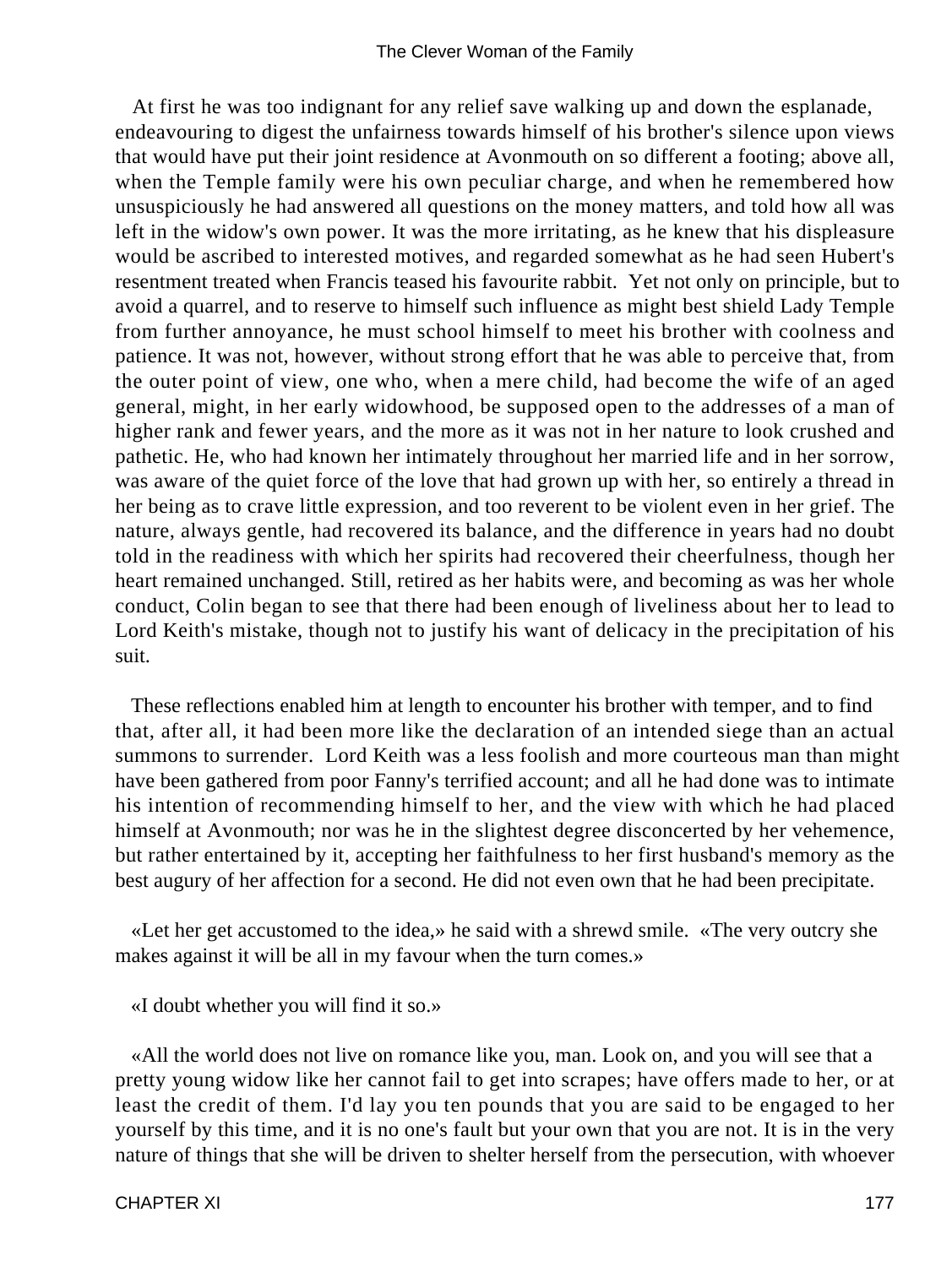has bided his time.»

«Oh, if you prefer being accepted on such terms – »

 He smiled, as if the romance of the exclamation were beneath contempt, and proceeded – «A pretty, gracious, ladylike woman, who has seen enough of the world to know how to take her place, and yet will be content with a quiet home. It is an introduction I thank you for, Colin.»

 «And pray,» said Colin, the more inwardly nettled because he knew that his elder brother enjoyed his annoyance, «what do you think of those seven slight encumbrances?»

 «Oh, they are your charge,» returned Lord Keith, with a twinkle in his eye. «Besides, most of them are lads, and what with school, sea, and India, they will be easily disposed of.»

 «Certainly it has been so in our family,» said Colin, rather hoarsely, as he thought of the four goodly brothers who had once risen in steps between him and the Master.

 «And,» added Lord Keith, still without direct answer, «she is so handsomely provided for, that you see, Colin, I could afford to give you up the Auchinvar property, that should have been poor Archie's, and what with the farms and the moor, it would bring you in towards three hundred a year for your housekeeping.»

 Colin restrained himself with difficulty, but made quiet answer. «I had rather see it settled as a provision on Mary and her children.»

Lord Keith growled something about minding his own concerns.

 «That is all I desire,» responded the Colonel, and therewith the conference ended. Nor was the subject recurred to. It was observable, however, that Lord Keith was polite and even attentive to Ermine. He called on her, sent her grouse, and though saying nothing, seemed to wish to make it evident that his opposition was withdrawn, perhaps as no longer considering his brother's affairs as his own, or else wishing to conciliate him. Lady Temple was not molested by any alarming attentions from him. But for the proclamation, the state of siege might have been unsuspected. He settled himself at the southern Gowanbrae as if he had no conquest to achieve but that of the rheumatism, and fell rapidly into sea−side habits – his morning stroll to see the fishing−boats come in, his afternoon ride, and evening's dinner party, or whist−club, which latter institution disposed of him, greatly to Colin's relief. The brothers lived together very amicably, and the younger often made himself helpful and useful to the elder, but evidently did not feel bound to be exclusively devoted to his service and companionship. All the winter residents and most of the neighbouring gentry quickly called at Gowanbrae, and Lord Keith, in the leisure of his present life, liked society where he was the man of most consequence, and readily accepted and gave invitations. Colin, whose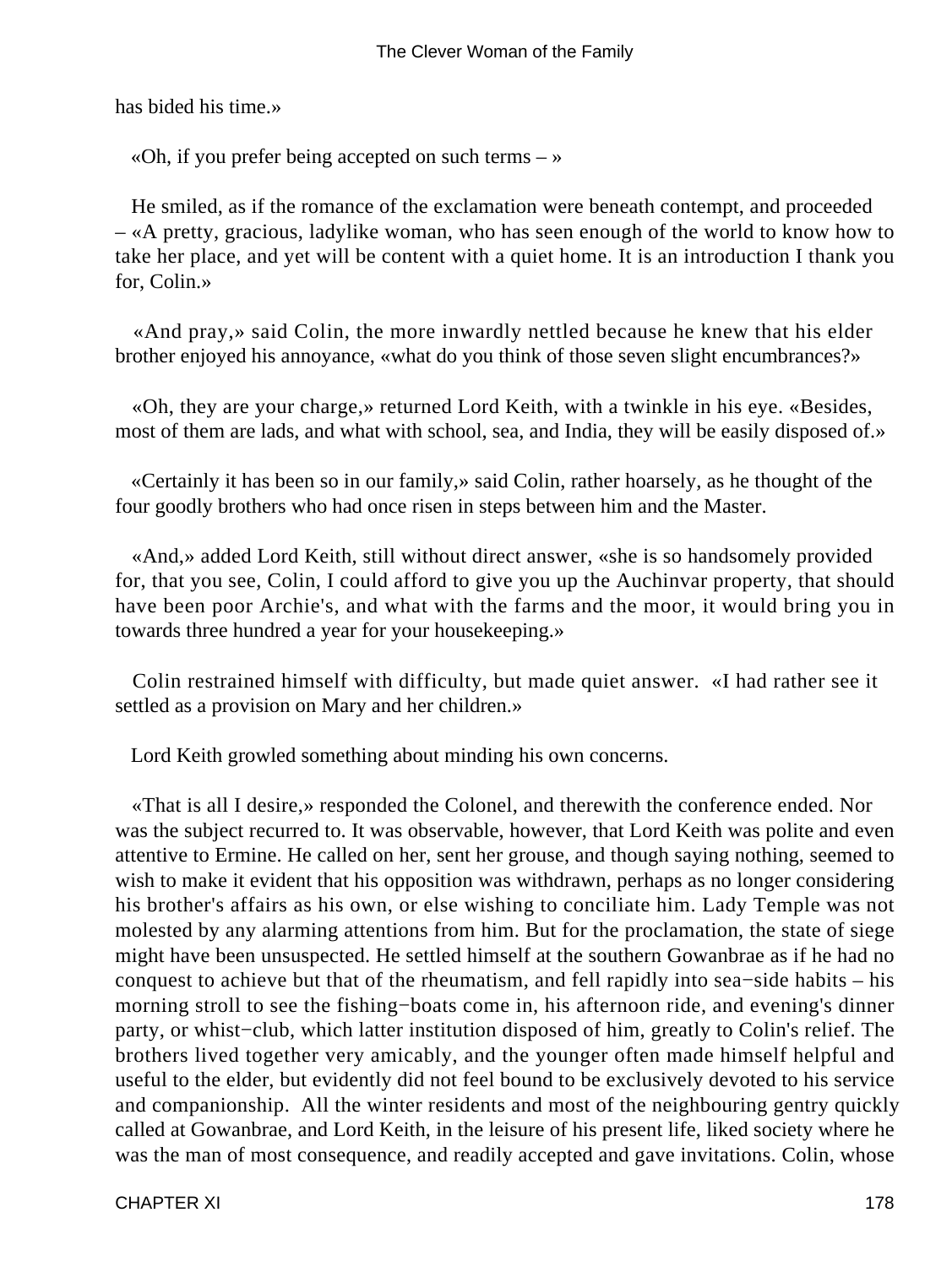chest would not permit him to venture out after sunset, was a most courteous assistant host, but necessarily made fewer acquaintances, and often went his own way, sometimes riding with his brother, but more frequently scarcely seeing him between breakfast and twilight, and then often spending a solitary evening, which he much preferred either to ecarte or to making talk.

 The summer life had been very different from the winter one. There was much less intercourse with the Homestead, partly from Rachel being much engrossed with the F. U. E. E., driving over whenever the coachman would let her, to inspect progress, and spending much of her time in sending out circulars, answering letters, and writing a tale on the distresses of Woman, and how to help them, entitled «Am I not a Sister?» Tales were not much in Bachel's line; she despised reading them, and did not love writing them, but she knew that she must sugar the cup for the world, and so she diligently applied herself to the piece de resistance for the destined magazine, heavily weighting her slender thread of story with disquisitions on economy and charity, and meaning to land her heroines upon various industrial asylums where their lot should be far more beatific than marriage, which was reserved for the naughty one to live unhappy in ever after. In fact, Rachel, in her stern consistency, had made up her mind to avoid and discourage the Colonel, and to prevent her own heart from relenting in his favour, or him from having any opportunity of asking an explanation, and with this determination she absented herself both from Ermine's parlour and Lady Temple's croquet ground; and if they met on the esplanade or in a morning call, took care never to give the chance of a tete−a−tete, which he was evidently seeking.

 The croquet practice still survived. In truth, Fanny was afraid to ride lest Lord Keith should join her, and was glad to surround herself with companions. She could not see the enemy without a nervous trepidation, and was eager to engross herself with anybody or thing that came to hand so as to avoid the necessity of attending to him. More than once did she linger among her boys «to speak to Mr. Touchett,» that she might avoid a ten minutes' walk with his lordship; and for nothing was she more grateful than for the quiet and ever ready tact with which Bessie Keith threw herself into the breach. That bright damsel was claimed by Lord Keith as a kinswoman, and, accepting the relationship, treated him with the pretty playfulness and coquetry that elderly men enjoy from lively young girls, and thus often effected a diversion in her friend's favour, to the admiration both of the Colonel and of Lady Temple herself; all, however, by intuition, for not a word had been hinted to her of what had passed during that game at croquet. She certainly was a most winning creature; the Colonel was charmed with her conversation in its shades between archness and good sense, and there was no one who did not look forward with dread to the end of her visit, when after a short stay with one of her married cousins, she must begin her residence with the blind uncle to whose establishment she, in her humility, declared she should be such a nuisance. It was the stranger that she should think so, as she had evidently served her apprenticeship to parish work at Bishopsworthy; she knew exactly how to talk to poor people, and was not only at home in clerical details herself, but infused them into Lady Temple; so that, to the extreme satisfaction of Mr. Touchett, the latter organized a treat for the school−children,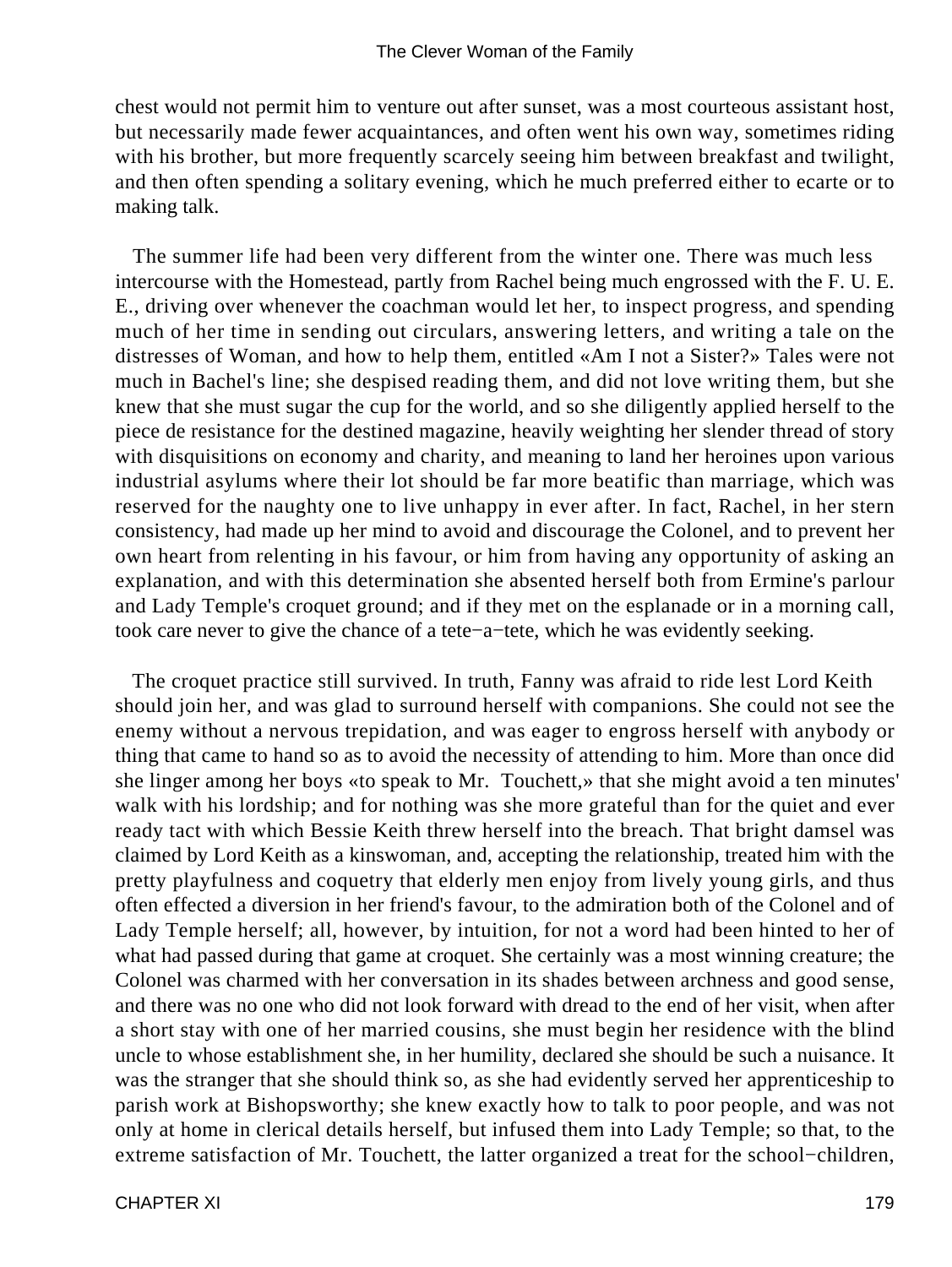offered prizes for needlework, and once or twice even came to listen to the singing practice when anything memorable was going forward. She was much pleased at being helped to do what she felt to be right and kind, though hitherto she had hardly known how to set about it, and had been puzzled and perplexed by Rachel's disapproval, and semi−contempt of «scratching the surface» by the commonplace Sunday−school system.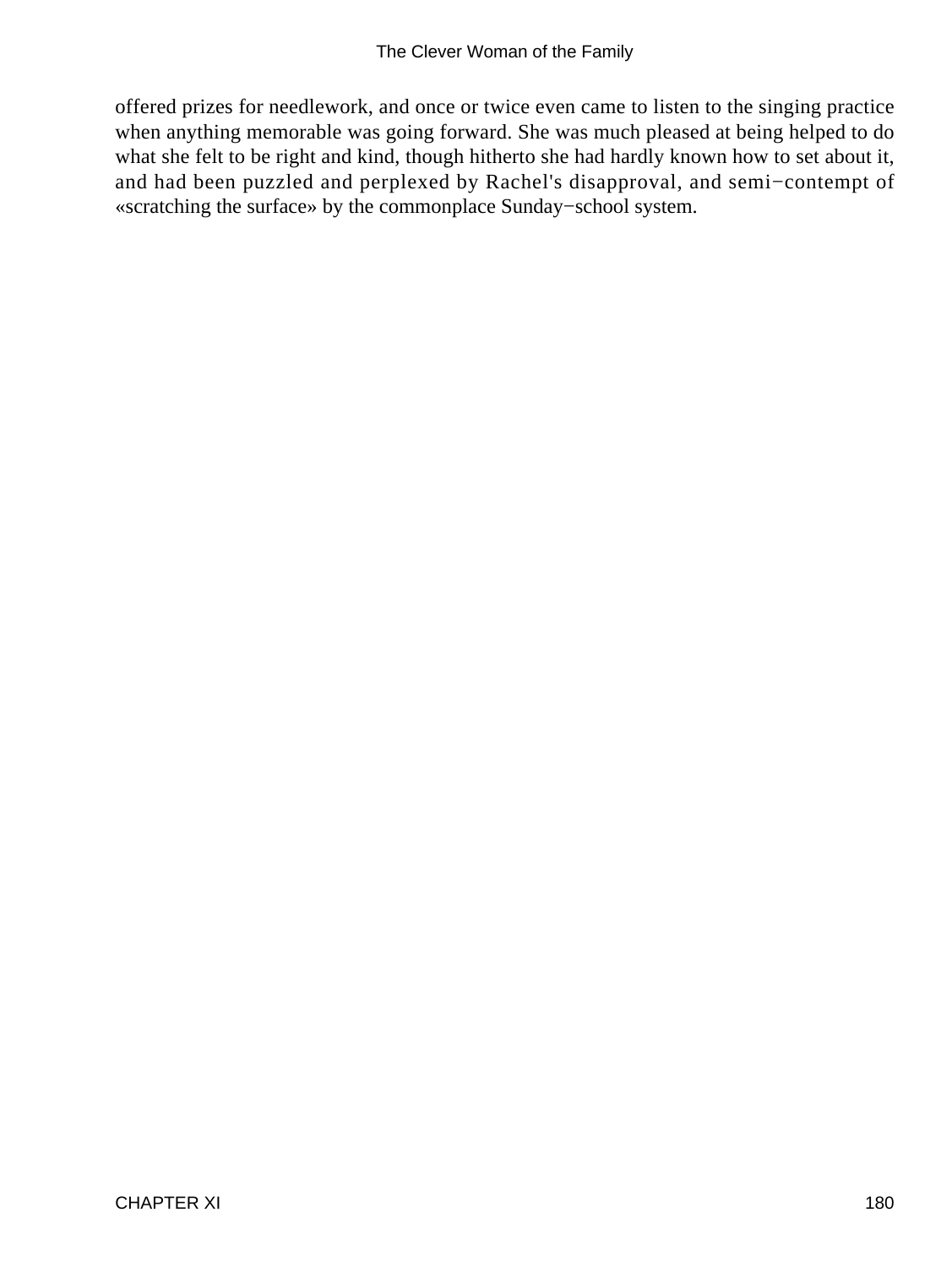## **[CHAPTER XII](#page-416-0)**

### *A* **CHANGE AT THE PARSONAGE.**

«What could presumptuous hope inspire.» – Rokeby.

 There had been the usual foretaste of winter, rather sharp for Avonmouth, and though a trifle to what it was in less sheltered places, quite enough to make the heliotropes sorrowful, strip the fig−trees, and shut Colonel Keith up in the library. Then came the rain, and the result was that the lawn of Myrtlewood became too sloppy for the most ardent devotees of croquet; indeed, as Bessie said, the great charm of the sport was that one could not play it above eight months in the year.

 The sun came back again, and re−asserted the claim of Avonmouth to be a sort of English Mentone; but drying the lawn was past its power, and Conrade and Francis were obliged to console themselves by the glory of taking Bessie Keith for a long ride. They could not persuade their mother to go with them, perhaps because she had from her nursery−window sympathized with Cyril's admiration of the great white horse that was being led round to the door of Gowanbrae.

 She said she must stay at home, and make the morning calls that the charms of croquet had led her to neglect, and in about half an hour from that time she was announced in Miss Williams' little parlour, and entered with a hurried, panting, almost pursued look, a frightened glance in her eyes, and a flush on her cheek, such as to startle both Ermine and the Colonel.

 «Oh!» she exclaimed, as if still too much perturbed to know quite what she was saying,  $\ll$ I – I did not mean to interrupt you.»

 «I'm only helping Rose to change the water of her hyacinths,» said Colonel Keith, withdrawing his eyes and attention to the accommodation of the forest of white roots within the purple glass.

«I did not know you were out to−day,» said Lady Temple, recovering herself a little.

«Yes, I came to claim my walking companion. Where's your hat, Rosie?»

 And as the child, who was already equipped all but the little brown hat, stood by her aunt for the few last touches to the throat of her jacket, he leant down and murmured, «I thought he was safe out riding.»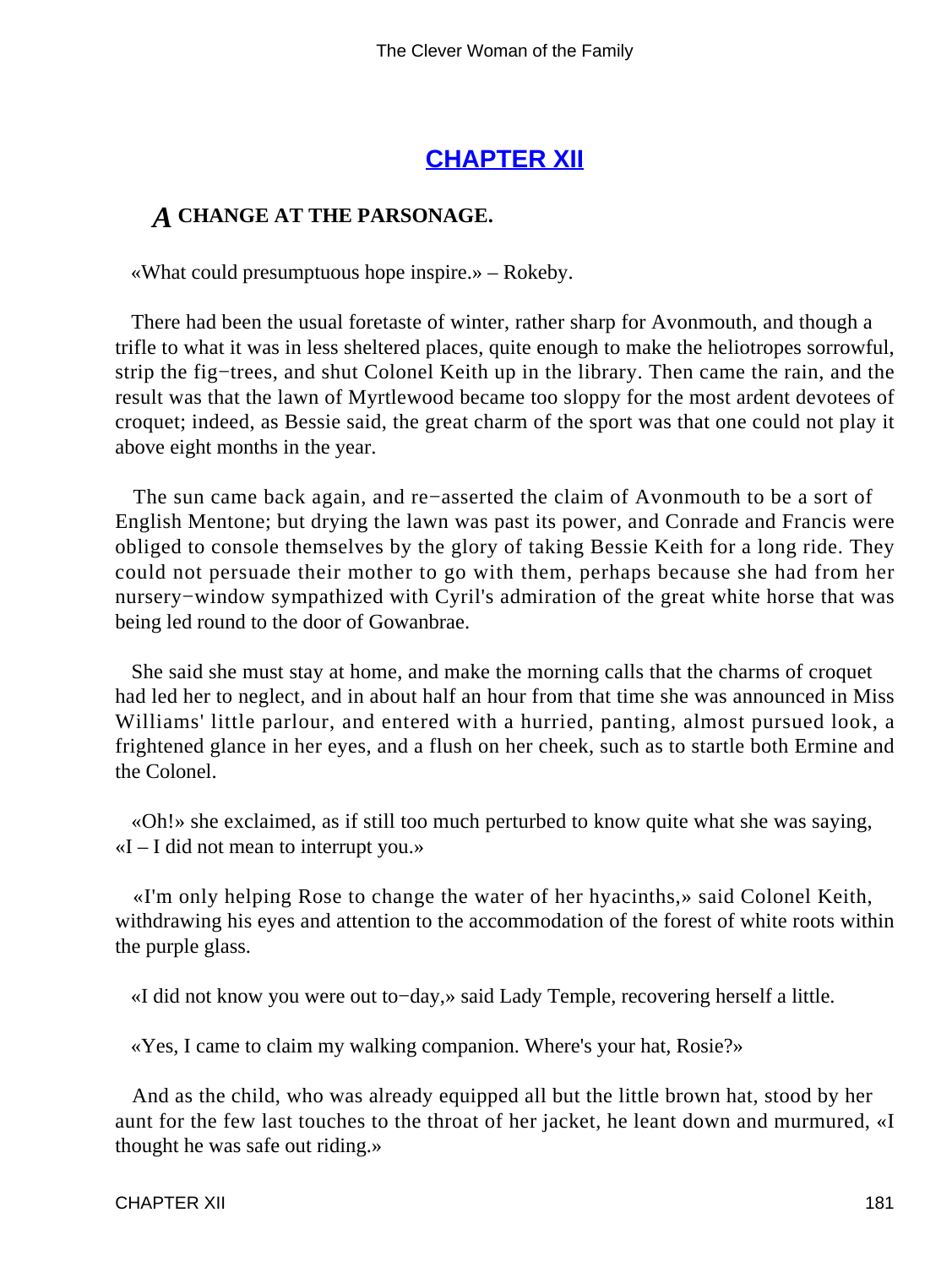«Oh no, no, it is not that,» hastily answered Lady Temple, a fresh suffusion of crimson colour rustling over her face, and inspiring an amount of curiosity that rendered a considerable effort of attention necessary to be as supremely charming a companion as Rose generally found him in the walks that he made it his business to take with her.

 He turned about long before Rose thought they had gone far enough, and when he re−entered the parlour there was such an expectant look on his face that Ermine's bright eyes glittered with merry mischief, when she sent Rose to take off her walking dress. «Well!» he said.

 «Well? Colin, have you so low an opinion of the dignity of your charge as to expect her to pour out her secrets to the first ear in her way?»

«Oh, if she has told you in confidence.»

«No, she has not told me in confidence; she knew better.»

«She has told you nothing?»

 «Nothing!» and Ermine indulged in a fit of laughter at his discomfiture, so comical that he could not but laugh himself, as he said, «Ah! the pleasure of disappointing me quite consoles you.»

 «No; the proof of the discretion of womanhood does that! You thought, because she tells all her troubles to you, that she must needs do so to the rest of the world.»

«There is little difference between telling you and me.»

«That's the fault of your discretion, not of hers.»

 $\le$ I should like to know who has been annoying her. I suspect  $\rightarrow \infty$ 

 «So do I. And when you get the confidence at first hand, you will receive it with a better grace than if you had had a contraband foretaste.»

He smiled. «I thought yours a more confidence−winning face, Ermine.»

 «That depends on my respect for the individual. Now I thought Lady Temple would much prefer my looking another way, and talking about Conrade's Latin grammar, to my holding out my arms and inviting her to pour into my tender breast what another time she had rather not know that I knew.»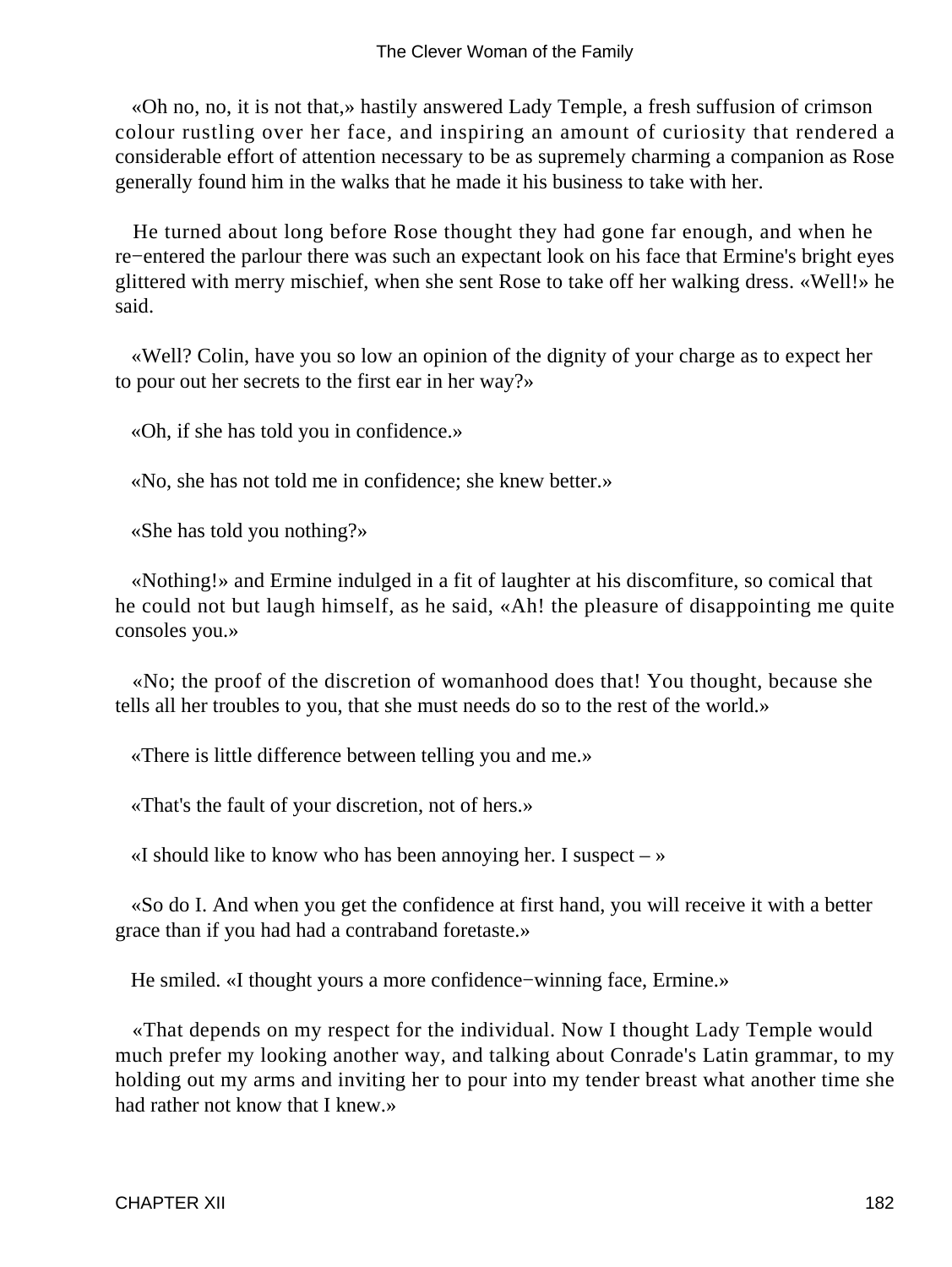«That is being an honourable woman,» he said, and Rose's return ended the exchange of speculations; but it must be confessed that at their next meeting Ermine's look of suppressed inquiry quite compensated for her previous banter, more especially as neither had he any confidence to reveal or conceal, only the tidings that the riders, whose coalition had justified Lady Temple's prudence, had met Mr. Touchett wandering in the lanes in the twilight, apparently without a clear idea of what he was doing there. And on the next evening there was quite an excitement, the curate looked so ill, and had broken quite down when he was practising with the choir boys before church; he had, indeed, gone safely through the services, but at school he had been entirely at a loss as to what Sunday it was, and had still more unfortunately forgotten that to be extra civil to Miss Villars was the only hope of retaining her services, for he had walked by her with less attention than if she had been the meanest scholar. Nay, when his most faithful curatolatress had offered to submit to him a design for an illumination for Christmas, he had escaped from her with a desperate and mysterious answer that he had nothing to do with illumination, he hoped it would be as sombre as possible.

 No wonder Avonmouth was astonished, and that guesses were not confined to Mackarel Lane.

 «Well, Colin,» said Ermine, on the Tuesday, «I have had a first−hand confidence, though from a different quarter. Poor Mr. Touchett came to announce his going away.»

#### «Going!»

 «Yes. In the very nick of time, it seems, Alick Keith has had a letter from his uncle's curate, asking him to see if he could meet with a southern clergyman to exchange duties for the winter with a London incumbent who has a delicate wife, and of course. Mr. Touchett jumped at it.»

«A very good thing – a great relief.»

 «Yes. He said he was very anxious for work, but he had lost ground in this place within the last few months, and he thought that he should do better in a fresh place, and that a fresh person would answer better here, at least for a time. I am very sorry for him, I have a great regard for him.»

 «Yes; but he is quite right to make a fresh beginning. Poor man! he has been quite lifted off his feet, and entranced all this time, and his recovery will be much easier elsewhere. It was all that unlucky croquet.»

 «I believe it was. I think there was at first a reverential sort of distant admiration, too hopeless to do any one any harm, and that really might have refined him, and given him a little of the gentleman−like tone he has always wanted. But then came the croquet, and when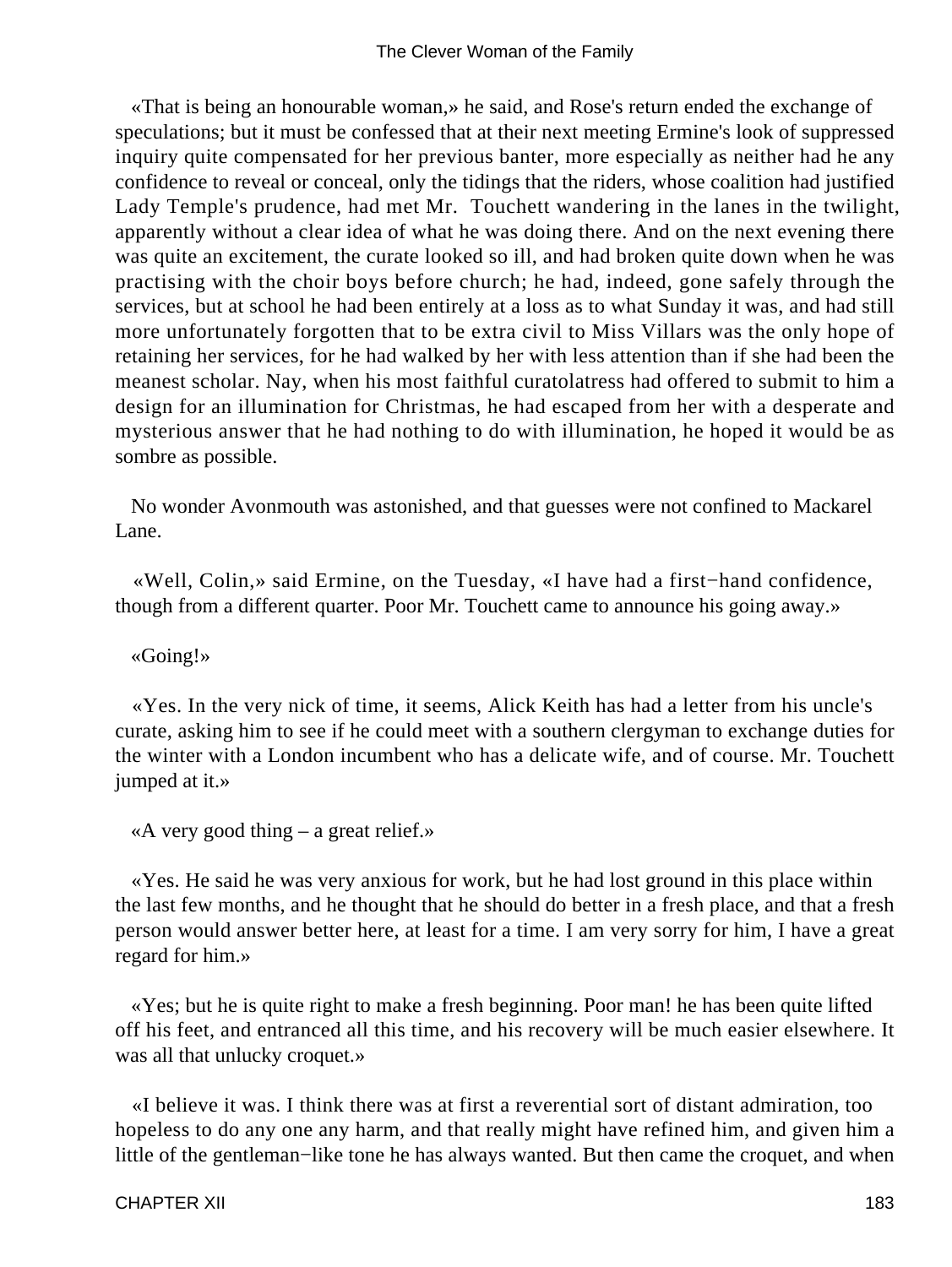it grew to be a passion it was an excuse for intimacy that it would have taken a stronger head than his to resist.»

«Under the infection of croquet fever.»

 «It is what my father used to say of amusements – the instant they become passions they grow unclerical and do mischief. Now he used, though not getting on with the Curtises, to be most successful with the second−rate people; but he has managed to offend half of them during this unhappy mania, which, of course, they all resent as mercenary, and how he is ever to win them back I don't know. After all, curatocult is a shallow motive – Rachel Curtis might triumph!»

 «The higher style of clergyman does not govern by curatocult. I hope this one may be of that description, as he comes through Mr. Clare. I wonder if this poor man will return?»

 «Perhaps,» said Ermine, with a shade of mimicry in her voice, «when Lady Temple is married to the Colonel. There now, I have gone and told you! I did try to resolve I would not.»

«And what did you say?»

«I thought it due to Lady Temple to tell him exactly how she regarded you.»

 «Yes, Ermine, and it is due to tell others also. I cannot go on on these terms, either here or at Myrtlewood, unless the true state of the case is known. If you will not let me he a married man, I must be an engaged one, either to you or to the little Banksia.»

 This periphrasis was needful, because Rose was curled up in a corner with a book, and her accessibility to outward impressions was dubious. It might be partly for that reason, partly from the tone of fixed resolve in his voice, that Ermine made answer, «As you please.»

 It was calmly said, with the sweet, grave, confiding smile that told how she trusted to his judgment, and accepted his will. The look and tone brought his hand at once to press hers in eager gratitude, but still she would not pursue this branch of the subject; she looked up to him and said gently, but firmly, «Yes, it may be better that the true state of the case should be known,» and he felt that she thus conveyed that he must not press her further, so he let her continue, «At first I thought it would do him good, he began pitying us so vehemently; but when he found I did not pity myself, he was as ready to forget our troubles as – you are to forget his,» she added, catching Colin's fixed eye, more intent on herself than on her narrative.

«I beg his pardon, but there are things that come more home.»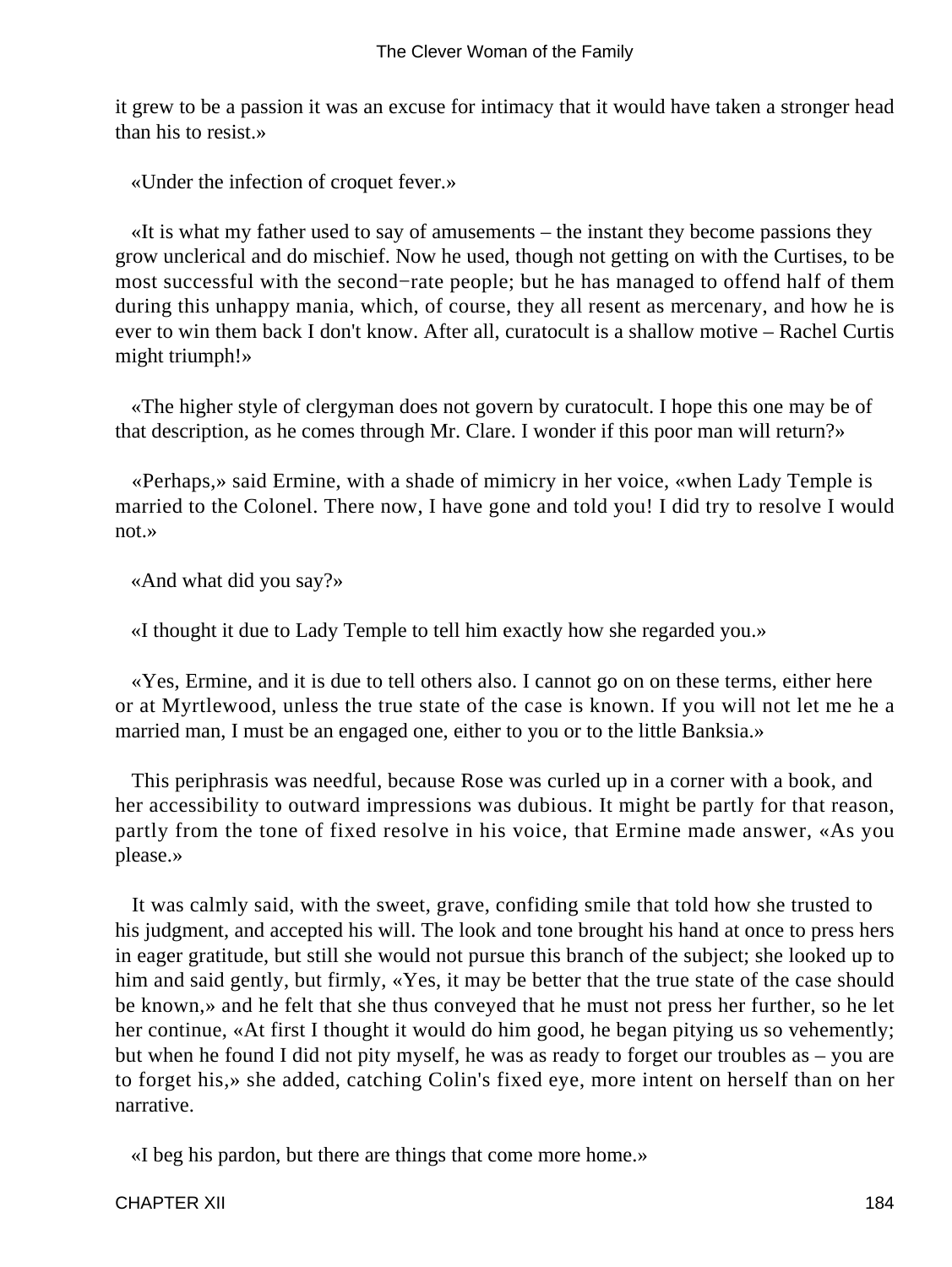«So thought he,» said Ermine.

«Did you find out,» said Colin, now quite recalled, «what made him take courage?»

 «When he had once come to the subject, it seemed to be a relief to tell it all out, but he was so faltering and agitated that I did not always follow what he said. I gather, though, that Lady Temple has used him a little as a defence from other perils.»

«Yes, I have seen that.»

 «And Miss Keith's fun has been more encouragement than she knew; constantly summoning him to the croquet−ground, and giving him to understand that Lady Temple liked to have him there. Then came that unlucky day, it seems, when he found Bessie mounting her horse at the door, and she called out that it was too wet for croquet, but Lady Temple was in the garden, and would be glad to see him. She was going to make visits, and he walked down with her, and somehow, in regretting the end of the croquet season, he was surprised into saying how much it had been to him. He says she was exceedingly kind, and regretted extremely that anything should have inspired the hope, said she should never marry again, and entreated him to forget it, then I imagine she fled in here to put an end to it.»

 «She must have been much more gentle this time than she was with Keith. I had never conceived her capable of being so furious as she was then. I am very sorry, I wish we could spare her these things.»

 «I am afraid that can only be done in one way, which you are not likely at present to take,» said Ermine with a serious mouth, but with light dancing in her eyes.

 «I know no one less likely to marry again,» he continued, «yet no one of whom the world is so unlikely to believe it. Her very gentle simplicity and tenderness tell against her! Well, the only hope now is that the poor man has not made his disappointment conspicuous enough for her to know that it is attributed to her. It is the beginning of the fulfilment of Keith's prediction that offers and reports will harass her into the deed!»

 «There is nothing so fallacious as prophecies against second marriages, but I don't believe they will. She is too quietly dignified for the full brunt of reports to reach her, and too much concentrated on her children to care about them.»

 «Well, I have to see her to−morrow to make her sign some papers about her pension, so I shall perhaps find out how she takes it.»

 He found Fanny quite her gentle composed self, as usual uncomprehending and helpless about her business affairs, and throwing the whole burthen on him of deciding on her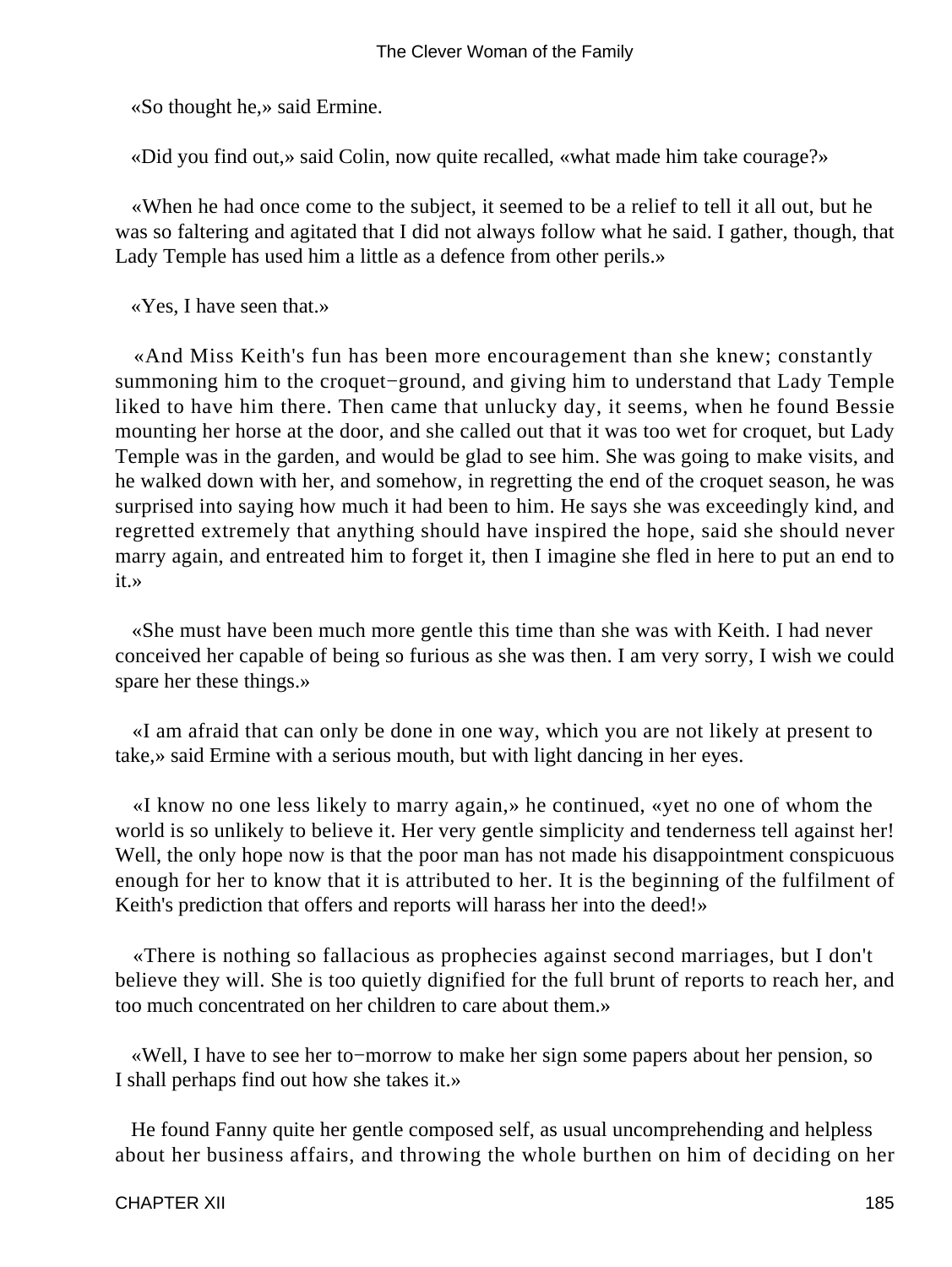investments; but in such a gracious, dependent, grateful way that he could not but take pleasure in the office, and had no heart for the lesson he had been meditating on the need of learning to act for herself, if she wished to do without a protector. It was not till she had obediently written her «Frances Grace Temple» wherever her prime minister directed, that she said with a crimson blush, «Is it true that poor Mr. Touchett is going away for the winter?»

«I believe he is even going before Sunday.»

«I am very glad – I mean I am very sorry. Do you think any one knows why it is?»

 «Very few are intimate enough to guess, and those who are, know you too well to think it was otherwise than very foolish on his part.»

 «I don't know,» said Fanny, «I think I must have been foolish too, or he never could have thought of it. And I was so sorry for him, he seemed so much distressed.»

«I do not wonder at that, when he had once allowed himself to admit the thought.»

 «Yes, that is the thing. I am afraid I can't be what I ought to be, or people would never think of such nonsense,» said Fanny, with large tears welling into her eyes.« I can't be guarding that dear memory as I ought, to have two such things happening so soon.»

«Perhaps they have made you cherish it all the more.»

 «As if I wanted that! Please will you tell me how I could have been more guarded. I don't mind your knowing about this; indeed you ought, for Sir Stephen trusted me to you, but I can't ask my aunt or any one else. I can't talk about it, and I would not have them know that Sir Stephen's wife can't get his memory more respected.»

She did not speak with anger as the first time, but with most touching sadness.

«I don't think any one could answer,» he said.

 «I did take my aunt's advice about the officers being here. I have not had them nearly as much as Bessie would have liked, not even Alick. I have been sorry it was so dull for her, but I thought it could not be wrong to be intimate with one's clergyman, and Rachel was always so hard upon him.»

 «You did nothing but what was kind and right. The only possible thing that could have been wished otherwise was the making a regular habit of his playing croquet here.»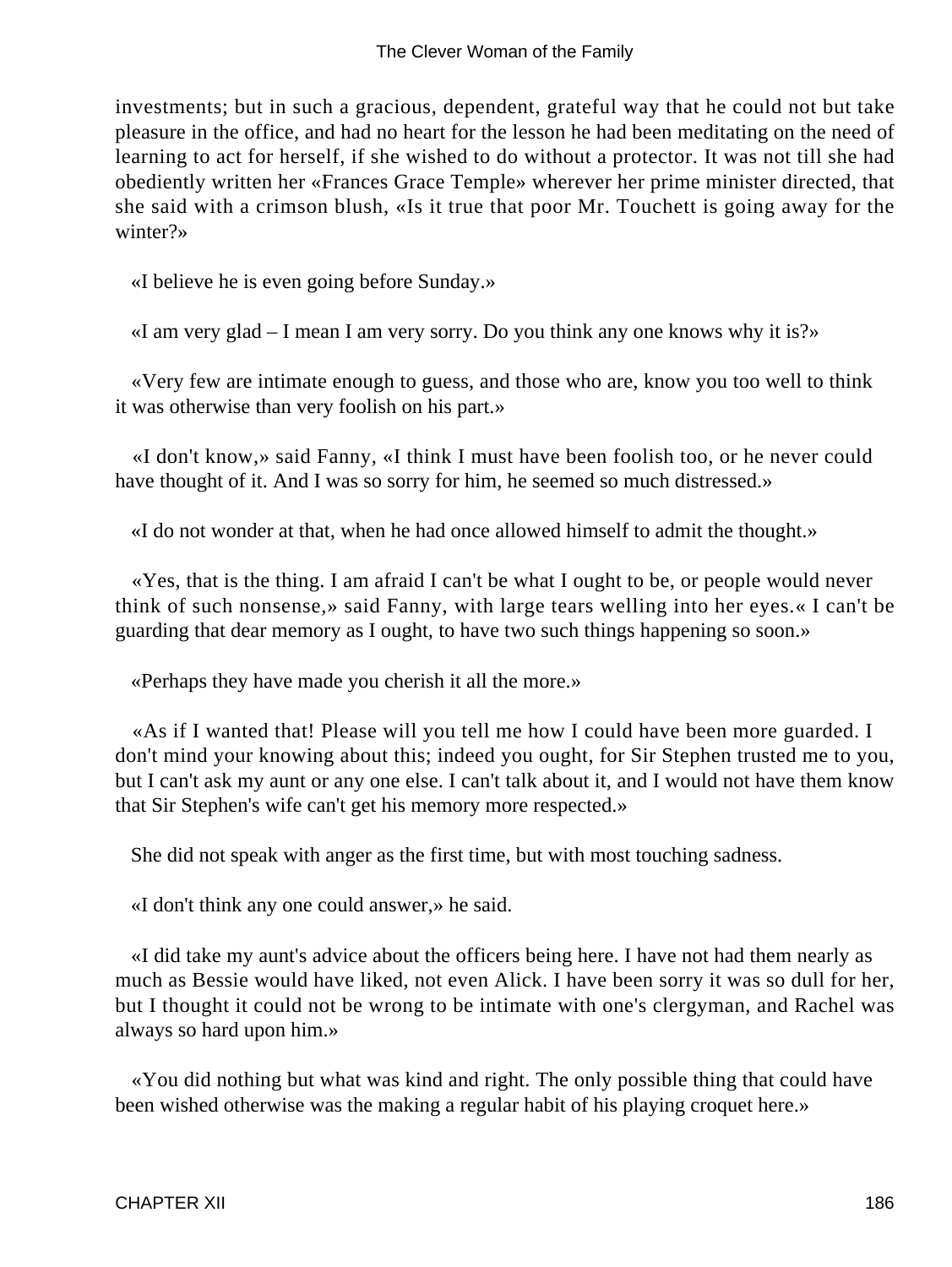«Ah! but the boys and Bessie liked it so much. However, I dare say it was wrong. Alick never did like it.»

 «Not wrong, only a little overdone. You ladies want sometimes to be put in mind that, because a clergyman has to manage his own time, he is not a whit more really at liberty than a soldier or a lawyer, whose hours are fixed for him. You do not do him or his parish any kindness by engrossing him constantly in pastimes that are all very well once in a way, but which he cannot make habitual without detriment to his higher duties.»

«But I thought he would have known when he had time.»

«I am afraid curates are but bits of human nature after all.»

«And what ought I to have done?»

 «If you had been an exceedingly prudent woman who knew the world, you would have done just as you did about the officers, been friendly, and fairly intimate, but instead of ratifying the daily appointments for croquet, have given a special invitation now and then, and so shown that you did not expect him without one.»

 "I see. Oh, if I had only thought in time, I need not have driven him away from his parish! I hope he won't go on being unhappy long! Oh, I wish there may be some very nice young lady where he is going.

If he only would come back married!"

«We would give him a vote of thanks.»

 «What a wedding present I would make her,» proceeded Fanny, brightening perceptibly; «I would give her my best Indian table, only I always meant that for Ermine. I think she must have the emu's egg set in Australian gold.»

 «If she were to be induced by the bribe,» said Colonel Keith, laughing, «I think Ermine would be sufficiently provided for by the emu's egg. Do you know,» he added, after a pause, «I think I have made a great step in that direction.»

 She clasped her hands with delighted sympathy. «She has given me leave to mention the matter,» he continued, «and I take that as a sign that her resistance will give way.»

 «Oh, I am very glad,» said Fanny, «I have so wished them to know at the Homestead,» and her deepened colour revealed, against her will, that she had not been insensible to the awkwardness of the secrecy.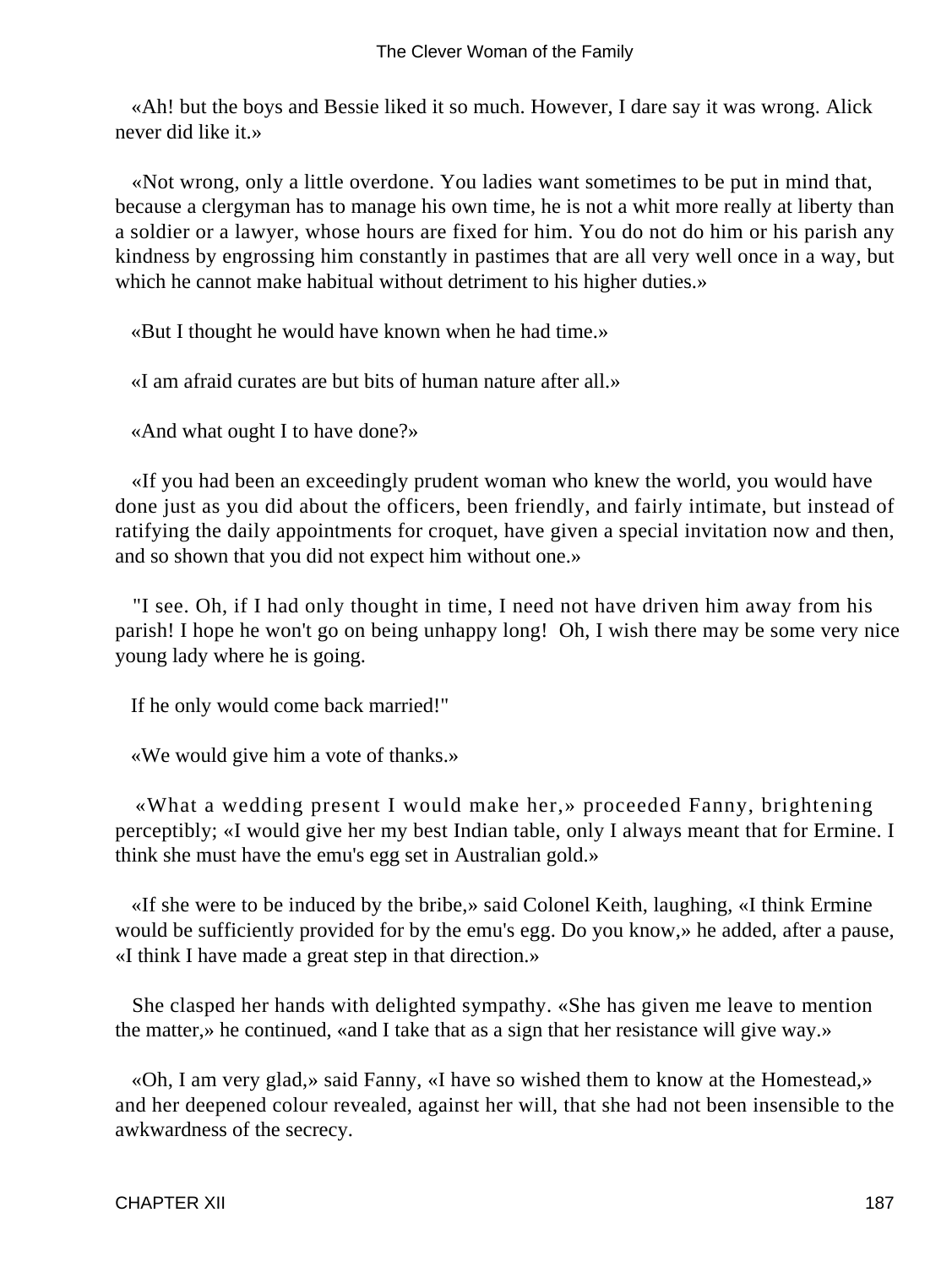«I should rather like to tell your cousin Rachel myself, said the Colonel; »she has always been very kind to Ermine, and appreciated her more than I should have expected. But she is not easily to be seen now."

 «Her whole heart is in her orphan asylum,» said Fanny. «I hope you will soon go with us and see it; the little girls look so nice.»

 The brightening of his prospects seemed to have quite consoled her for her own perplexities.

 That Avonmouth should have no suspicion of the cause of the sudden change of pastor could hardly be hoped; but at least Lady Temple did not know how much talk was expended upon her, how quietly Lord Keith hugged himself, how many comical stories Bessie detailed in her letters to her Clare cousins, nor how Mrs. Curtis resented the presumption; and while she shrank from a lecture, more especially as she did not see how dear Fanny was to blame, flattered herself and Grace that, for the future, Colonel Keith and Rachel would take better care of her.

 Rachel did not dwell much on the subject, it was only the climax of conceit, croquet, and mere womanhood; and she was chiefly anxious to know whether Mr. Mitchell, the temporary clergyman, would support the F. U. E. E., and be liberal enough to tolerate Mr. Mauleverer. She had great hopes from a London incumbent, and, besides, Bessie Keith knew him, and spoke of him as a very sensible, agreeable, earnest man.

«Earnest enough for you, Rachel,» she said, laughing.

«Is he a party man?»

«Oh, parties are getting obsolete! He works too hard for fighting battles outside.»

 The Sunday showed a spare, vigorous face, and a voice and pronunciation far more refined than poor Mr. Touchett's; also the sermons were far more interesting, and even Rachel granted that there were ideas in it. The change was effected with unusual celerity, for it was as needful to Mrs. Mitchell to be speedily established in a warm climate, as it was desirable to Mr. Touchett to throw himself into other scenes; and the little parsonage soon had the unusual ornaments of tiny children with small spades and wheelbarrows.

 The father and mother were evidently very shy people, with a great deal beneath their timidity, and were much delighted to have an old acquaintance like Miss Keith to help them through their introductions, an office which she managed with all her usual bright tact. The discovery that Stephana Temple and Lucy Mitchell had been born within two days of one another, was the first link of a warm friendship between the two mammas; and Mr. Mitchell fell at once into friendly intercourse with Ermine Williams, to whom Bessie herself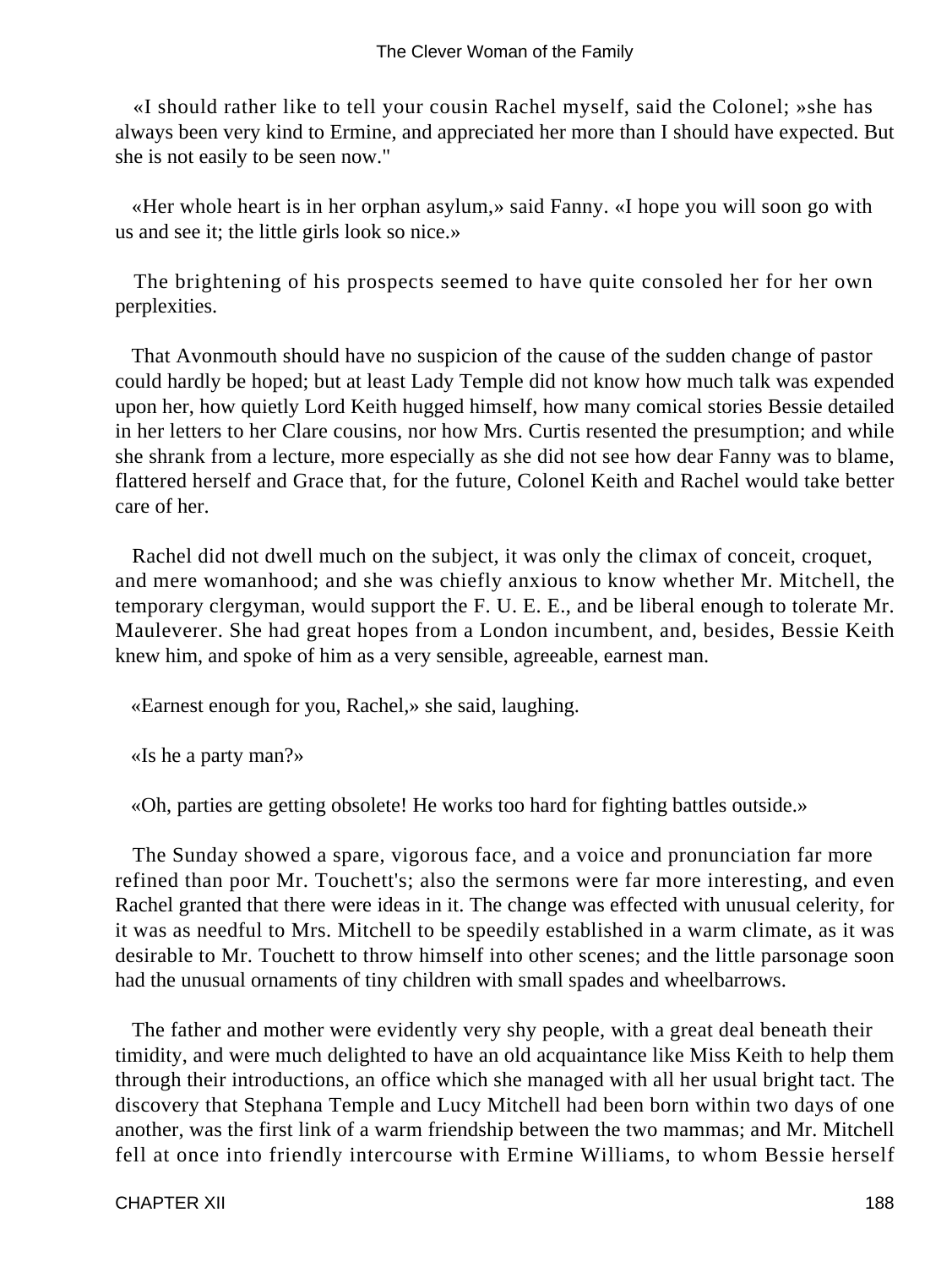conducted him for his first visit, when they at once discovered all manner of mutual acquaintance among his college friends; and his next step was to make the very arrangement for Ermine's church−going, for which she had long been wishing in secret, but which never having occurred to poor Mr. Touchett, she had not dared to propose, lest there should be some great inconvenience in the way.

 Colonel Keith was the person, however, with whom the new comers chiefly fraternized, and he was amused with their sense of the space for breathing compared with the lanes and alleys of their own district. The schools and cottages seemed to them so wonderfully large, the children so clean, even their fishiness a form of poetical purity, the people ridiculously well off, and even Mrs. Kelland's lace−school a palace of the free maids that weave their thread with bones. Mr. Mitchell seemed almost to grudge the elbow room, as he talked of the number of cubic feet that held a dozen of his own parishioners; and needful as the change had been for the health of both husband and wife, they almost reproached themselves for having fled and left so many pining for want of pure air, dwelling upon impossible castles for the importation of favourite patients to enjoy the balmy breezes of Avonmouth.

 Rachel talked to them about the F. U. E. E., and was delighted by the flush of eager interest on Mrs. Mitchell's thin face. «Objects» swarmed in their parish, but where were the seven shillings per week to come from? At any rate Mr. Mitchell would, the first leisure day, come over to St. Herbert's with her, and inspect. He did not fly off at the first hint of Mr. Mauleverer's «opinions,» but said he would talk to him, and thereby rose steps untold in Rachel's estimation. The fact of change is dangerously pleasant to the human mind; Mr. Mitchell walked at once into popularity, and Lady Temple had almost conferred a public benefit by what she so little liked to remember. At any rate she had secured an unexceptionable companion, and many a time resorted to his wing, leaving Bessie to amuse Lord Keith, who seemed to be reduced to carry on his courtship to the widow by attentions to her guest.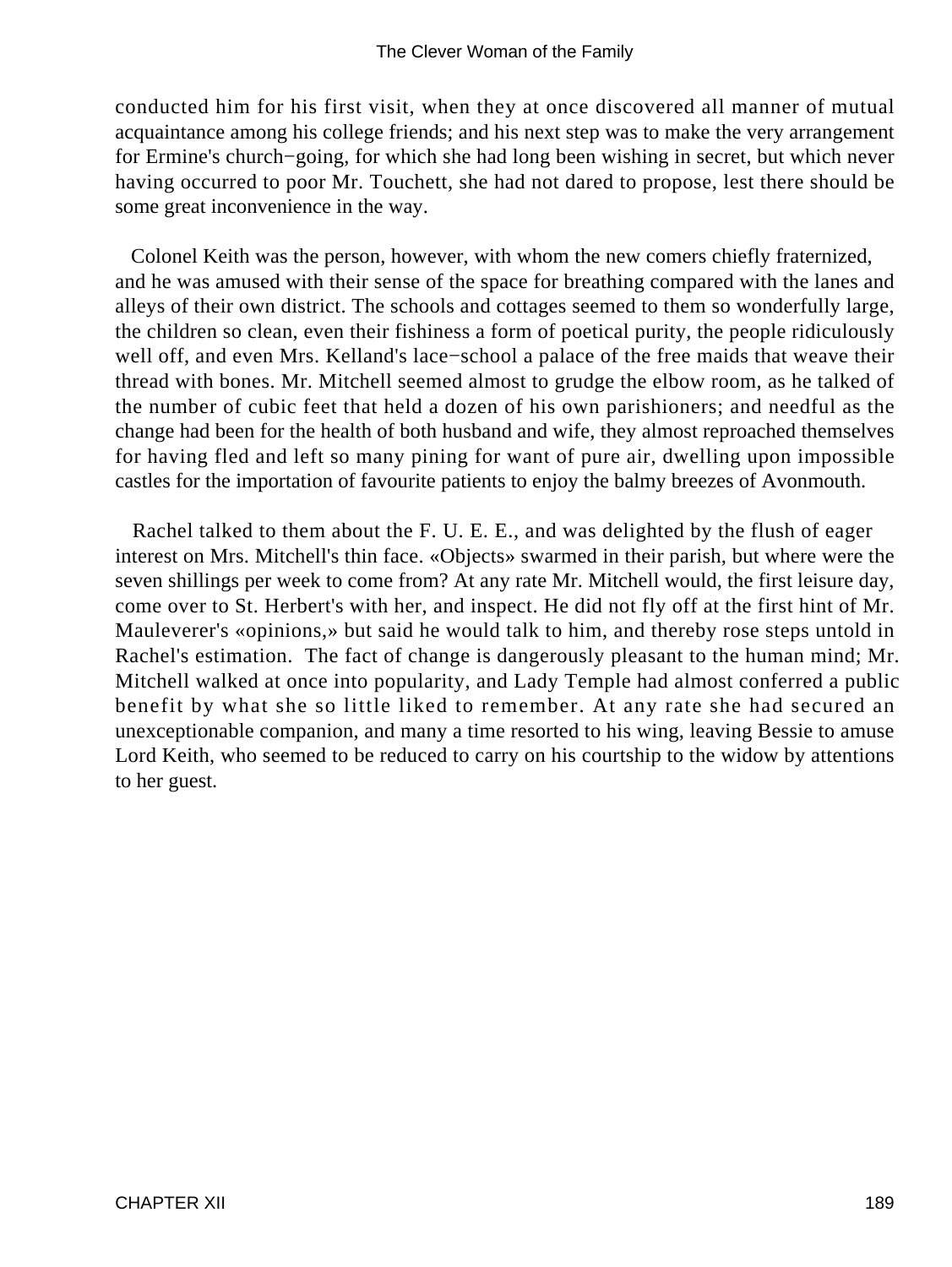## **[CHAPTER XIII.](#page-416-0)**

### *T*HE **FOX AND THE CROW.**

"She just gave one squall,

When the cheese she let fall,

And the fox ran away with his prize."

#### JANE TAYLOR.

 «My dear,» said Mrs. Curtis, one Monday morning, «I offered Colonel Keith a seat in the carriage to go to the annual book−club meeting with us. Mr. Spicer is going to propose him as a member of the club, you know, and I thought the close carriage would be better for him. I suppose you will be ready by eleven; we ought to set out by that time, not to hurry the horses.»

 «I am not going,» returned Rachel, an announcement that electrified her auditors, for the family quota of books being quite insufficient for her insatiable appetite, she was a subscriber on her own account, and besides, this was the grand annual gathering for disposing of old books, when she was relied on for purchasing all the nuts that nobody else would crack. The whole affair was one of the few social gatherings that she really tolerated and enjoyed, and her mother gazed at her in amazement.

 «I wrote to Mrs. Spicer a month ago to take my name off. I have no superfluous money to spend on my selfish amusement.»

 «But Rachel,» said Grace, «did you not particularly want – oh! that fat red book which came to us uncut?»

«I did, but I must do without it.»

 «Poor Mr. Spicer, he reckoned on you to take it; indeed, he thought you had promised him.»

 «If there is anything like a promise, I suppose it must be done, but I do not believe there is. I trust to you, Grace, you know I have nothing to waste.»

«You had better go yourself, my dear, and then you would be able to judge. It would be

CHAPTER XIII. 190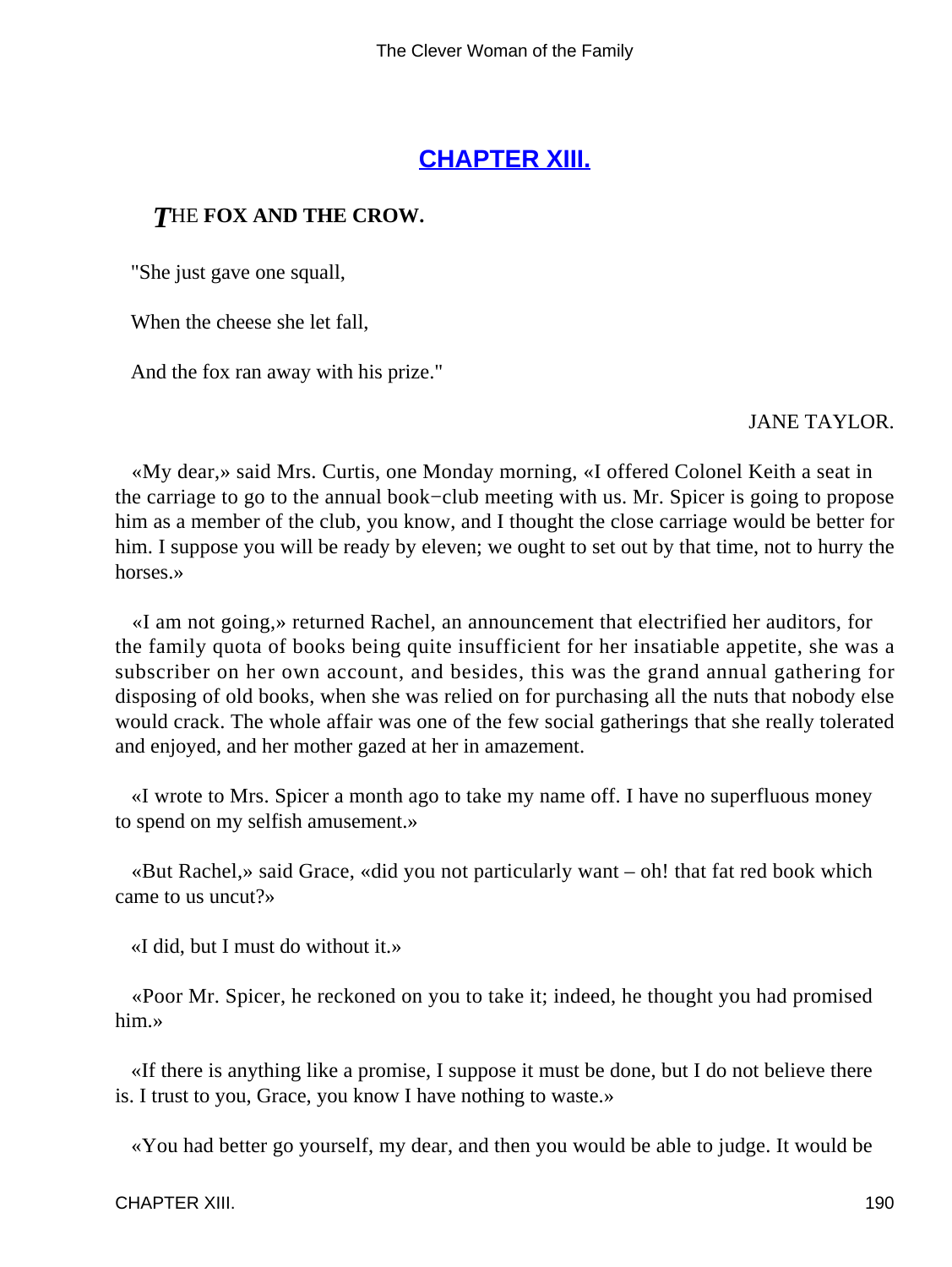more civil by the society, too.»

 «No matter, indeed I cannot; in fact, Mr. Mauleverer is coming this morning to give his report and arrange our building plans. I want to introduce him to Mr. Mitchell, and fix a day for going over.»

 Mrs. Curtis gave up in despair, and consulted her eldest daughter in private whether there could have been any misunderstanding with Colonel Keith to lead Rachel to avoid him in a manner that was becoming pointed. Grace deemed it nothing but absorption into the F. U. E. E., and poor Mrs. Curtis sighed over this fleeting away of her sole chance of seeing Rachel like other people. Of Mr. Mauleverer personally she had no fears, he was in her eyes like a drawing or music−master, and had never pretended to be on equal terms in society with her daughters, and she had no doubts or scruples in leaving Rachel to her business interview with him, though she much regretted this further lapse from the ordinary paths of sociability.

 Rachel, on the other hand, felt calmly magnanimous in the completion of a veritable sacrifice, for those books had afforded her much enjoyment, and she would much like to have possessed many of those that would be tossed aside at a cheap rate. But the constant small expenses entailed by the first setting on foot such an establishment as the F. U. E. E. were a heavy drain on her private purse, as she insisted on all accounts being brought to her, and then could not bear that these small nondescript matters should be charged upon the general fund, which having already paid the first half−year's rent in advance, and furnished the house, must be recruited by some extraordinary supply before she could build. The thing could not be done at all but by rigid economy, and she was ready to exercise it, and happy in so doing. And the Colonel? She thought the pain of her resolution was passing. After all, it was not so dreadful as people would have one believe, it was no such wrench as novels described to make up one's mind to prefer a systematically useful life to an agreeable man.

 Mr. Mauleverer came, with a good report of the children's progress, and talking quite enthusiastically of Lovedy's sweetness and intelligence. Perhaps she would turn out a superior artist, now that chill penury no longer repressed her noble rage, and he further brought a small demand for drawing materials and blocks for engraving, to the amount of five pounds, which Rachel defrayed from the general fund, but sighed over its diminution.

 «If I could only make the Barnaby bargain available,» she said; «it is cruel to have it tied up to mere apprenticeships, which in the present state of things are absolutely useless, or worse.»

«Can nothing be done?»

 «You shall hear. Dame Rachel Curtis, in 1605, just when this place was taking up lace−making, an art learnt, I believe, from some poor nuns that were turned out of St.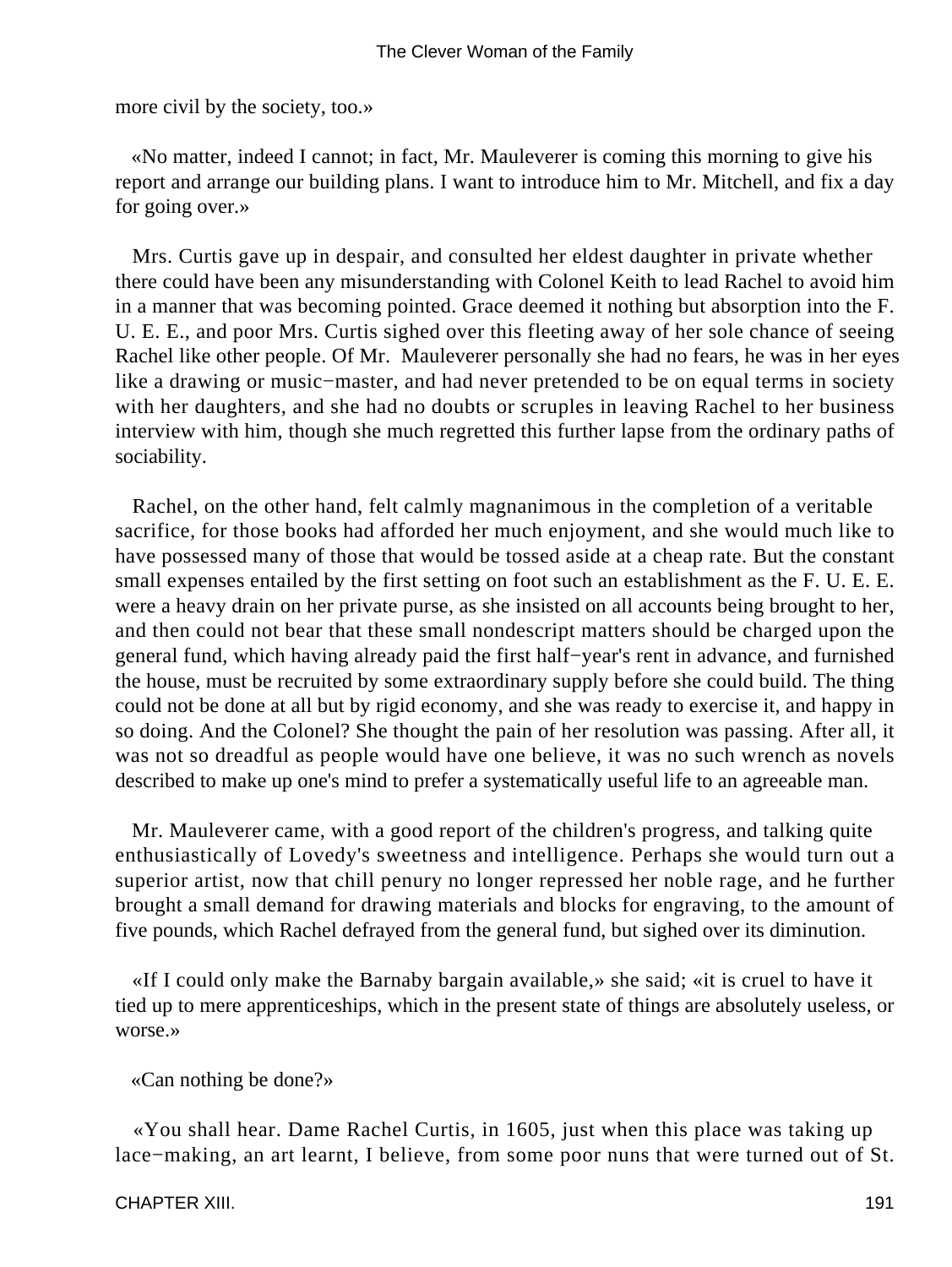Mary's, at Avoncester, thought she did an immense benefit to the place by buying the bit of land known as Burnaby's Bargain, and making the rents go yearly to apprentice two poor girls born of honest parents. The rent is fourteen pounds, and so the fees are so small that only the small lace−makers here will accept them. I cannot get the girls apprenticed to anything better in the towns except for a much larger premium.»

«Do I understand you that such a premium is at present to be bestowed?»

 «No, not till next June. The two victims for this year have been sacrificed. But perhaps another time it might be possible to bind them to you as a wood engraver or printer!» cried Rachel, joyfully.

«I should be most happy. But who would be the persons concerned?»

 «The trustees are the representative of our family and the rector of the parish – not Mr. Touchett (this is only a district), but poor old Mr. Linton at Avonbridge, who is barely able to sign the papers, so that practically it all comes to me.»

«Extremely fortunate for the objects of the charity.»

 «I wish it were so; but if it could only be made available in such a cause as ours, I am sure my good namesake's intentions would be much better carried out than by binding these poor girls down to their cushions. I did once ask about it, but I was told it could only be altered by Act of Parliament.»

 «Great facilities have of late been given,» said Mr. Mauleverer, «many old endowments have most beneficially extended their scope. May I ask where the land in question is?»

 «It is the level bit of meadow just by the river, and all the slope down to the mouth; it has always been in our hands, and paid rent as part of the farm. You know how well it looks from the garden−seat, but it always grieves me when people admire it, for I feel as if it were thrown away.»

 «Ah! I understand. Perhaps if I could see the papers I could judge of the feasibility of some change.»

 Rachel gladly assented, and knowing where to find the keys of the strong box, she returned in a short space with a parcel tied up with, red tape, and labelled «Barnaby's Bargain.»

 «I have been thinking,» she exclaimed, as she came in, «that that piece of land must have grown much more valuable since this rent was set on it! Fourteen pounds a year, why we never thought of it; but surely in such a situation, it would be worth very much more for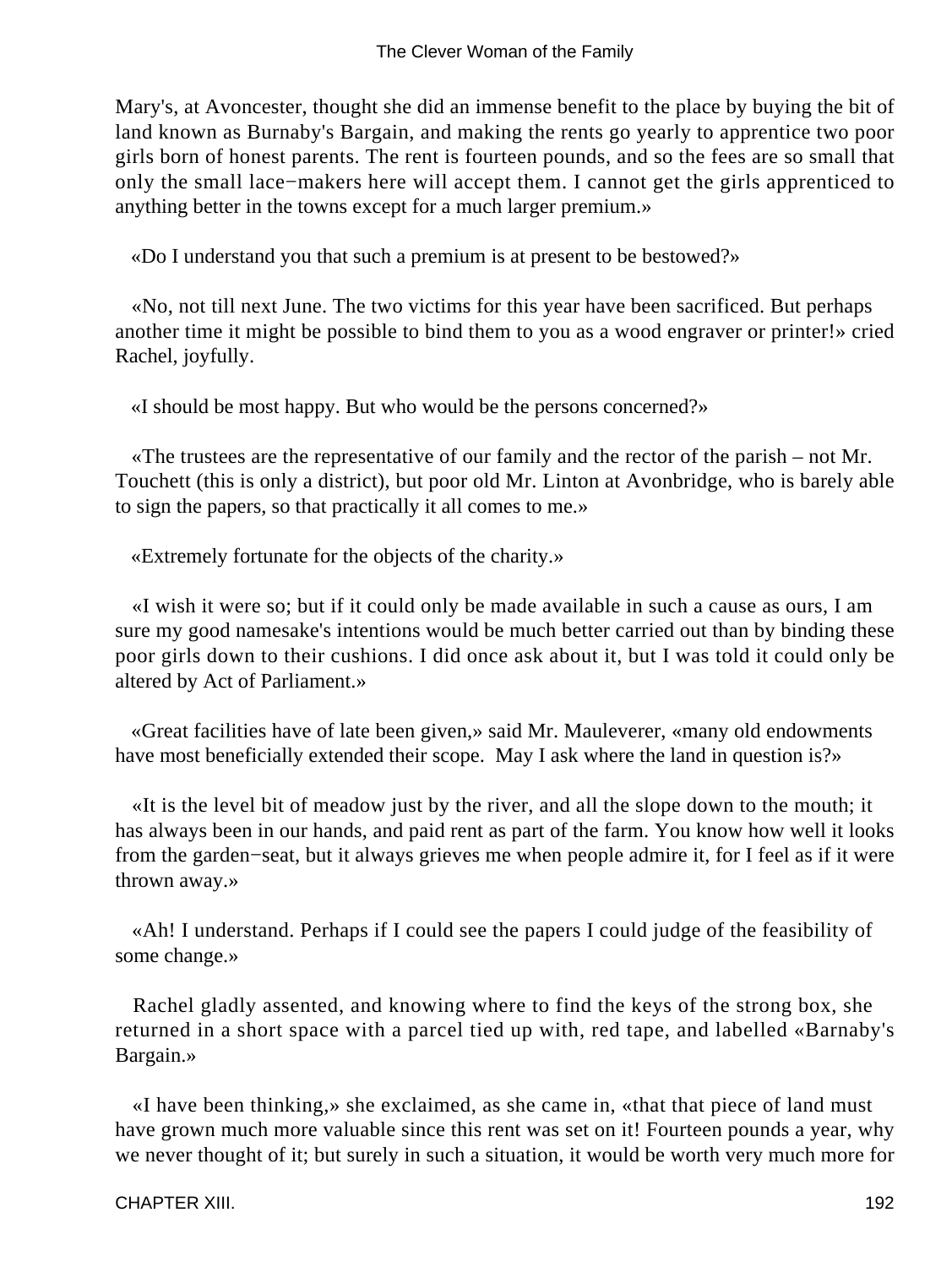building purposes.»

«There can be no doubt. But your approach, Miss Curtis?»

 «If it is a matter of justice to the charity, of course that could not be weighed a moment. But we must consider what is to be done. Get the land valued, and pay rent for it accordingly? I would give it up to its fate, and let it for what it would bring, but it would break my mother's heart to see it built on.»

 «Perhaps I had better take the papers and look over them. I see they will need much consideration.»

 «Very well, that will be the best way, but we will say nothing about it till we have come to some conclusion, or we shall only startle and distress my mother. After all, then, I do believe we have the real income of the F. U. E. E. within our very hands! It might be ten times what it is now.»

 Rachel was in higher spirits than ever. To oblige the estate to pay £140 a year to the F. U. E. E. was beyond measure delightful, and though it would be in fact only taking out of the family pocket, yet that was a pocket she could not otherwise get at. The only thing for which she was sorry was that Mr. Mauleverer had an appointment, and could not come with her to call on Mr. Mitchell; but instead of this introduction, as she had sworn herself to secrecy rather than worry her mother till the ways and means were matured, she resolved, by way of compensation, upon going down to impart to Ermine Williams this grave reformation of abuses, since this was an afternoon when there was no chance of meeting the Colonel.

 Very happy did she feel in the hope that had come to crown her efforts at the very moment when she had actually and tangibly given up a pleasure, and closed a door opening into worldly life, and she was walking along with a sense of almost consecrated usefulness, to seek her companion in the path of maiden devotion, when in passing the gates of Myrtlewood, she was greeted by Captain Keith and his bright−eyed sister, just coming forth together.

 A few words told that they were all bound for Mackarel Lane, actuated by the same probability of finding Miss Williams alone, the Colonel being absent.

 «Wonderfully kind to her he is,» said Rachel, glad to praise him to convince herself that she did not feel bitter; «he takes that little girl out walking with him every morning.»

 «I wonder if his constancy will ever be rewarded?» said Bessie, lightly; then, as Rachel looked at her in wonder and almost rebuke for so direct and impertinent a jest, she exclaimed, «Surely you are not in ignorance! What have I done? I thought all the world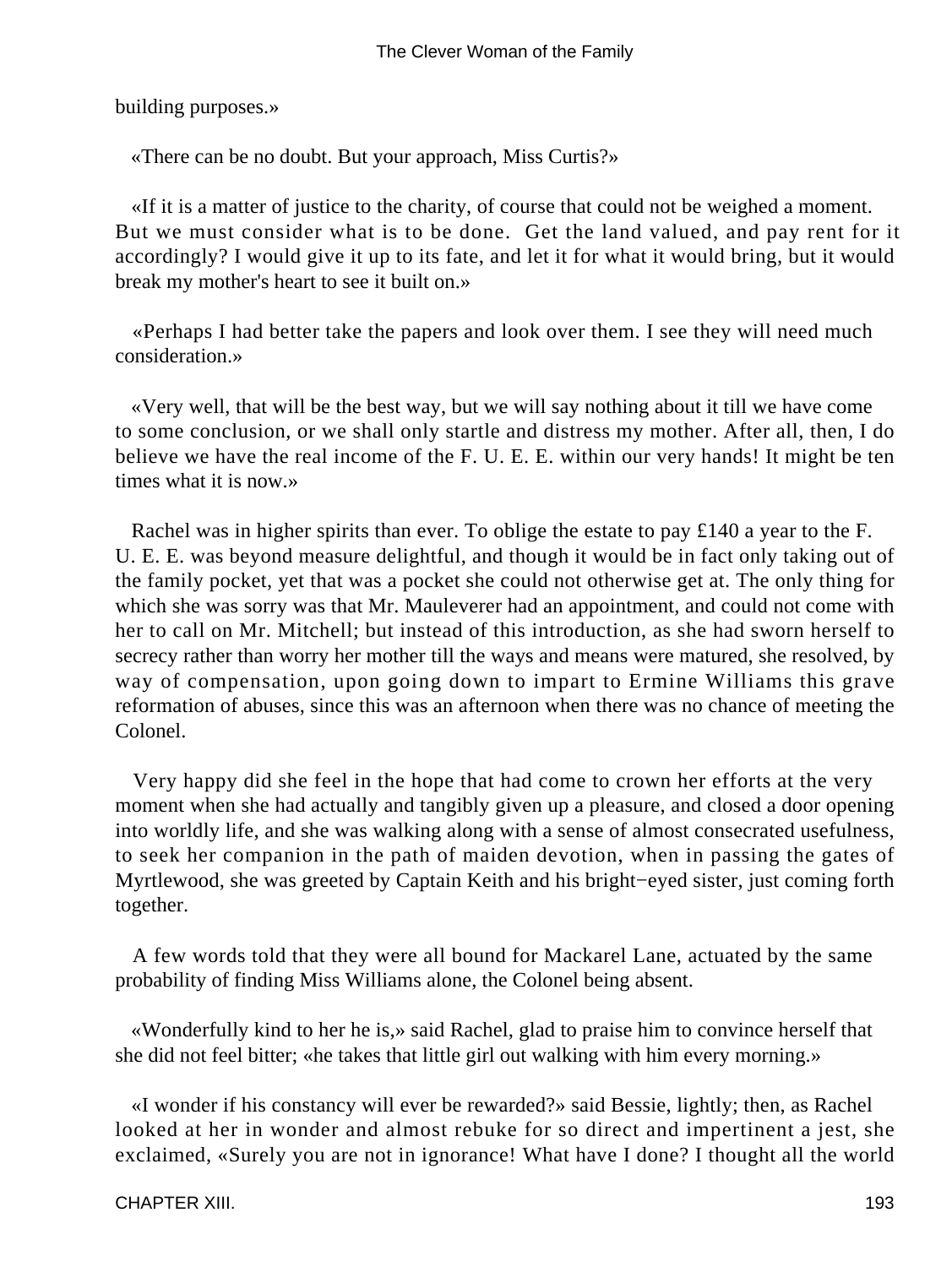knew – all the inner world, that is, that revels in a secret.»

«Knew what?» said Rachel, unavoidable intolerable colour rushing into her face.

 «Why the romance of Colin and Ermine! To live on the verge of such a – a tragi−comedy, is it? and not be aware of it, I do pity you.»

«The only wonder is how you knew it,» said her brother, in a tone of repression.

 «I! Oh, it is a fine thing to be a long−eared little pitcher when one's elders imagine one hears nothing but what is addressed to oneself. There I sat, supposed to be at my lessons, when the English letters came in, and I heard papa communicating to mamma how he had a letter from old Lord Keith – not this one but one older still – the father of him – about his son's exchange – wanted papa to know that he was exemplary and all that, and hoped he would be kind to him, but just insinuated that leave was not desirable – in fact it was to break off an affair at home. And then, while I was all on fire to see what a lover looked like, comes another letter, this time to mamma, from Lady Alison something, who could not help recommending to her kindness her dear nephew Colin, going out broken−hearted at what was feared would prove a fatal accident, to the dearest, noblest girl in the world, for so she must call Ermine Williams. Ermine was a name to stick in one's memory if Williams was not, and so I assumed sufficient certainty to draw it all out of dear Lady Temple.»

«She knows then?» said Rachel, breathlessly, but on her guard.

 "Know? Yes, or she could hardly make such a brother of the Colonel. In fact, I think it is a bit of treachery to us all to keep such an affair concealed, don't you? with a vivid flash out of the corner of her eyes.

«Treachery not to post up a list of all one's  $-\infty$ 

 «One's conquests?» said Bessie, snatching the word out of her brother's mouth. «Did you ever hear a more ingenious intimation of the number one has to boast?»

«Only in character,» calmly returned Alick.

 «But do not laugh,» said Rachel, who had by this time collected herself; «if this is so, it must be far too sad and melancholy to be laughed about.»

 «So it is,» said Alick, with a tone of feeling. «It has been a mournful business from the first, and I do not see how it is to end.»

 «Why, I suppose Colonel Colin is his own master now,» said Bessie; «and if he has no objection I do not see who else can make any.»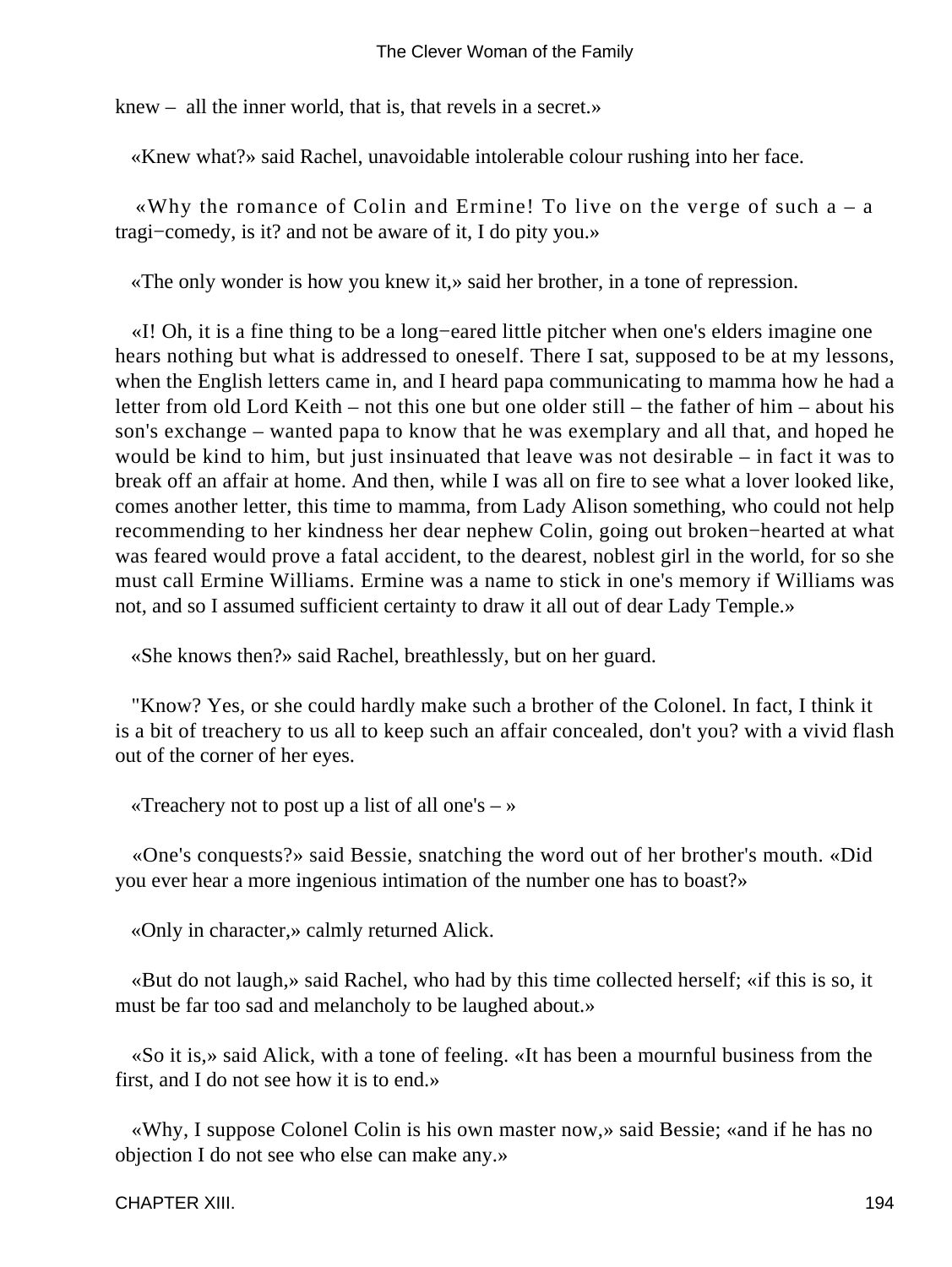«There are people in the world who are what Tennyson calls 'selfless,'» returned Alick.

«Then the objection comes from her?» said Rachel, anxiously.

«So saith Lady Temple,» returned Bessie.

 They were by this time in Mackarel Lane. Rachel would have given much to have been able to turn back and look this strange news in the face, but consciousness and fear of the construction that might be put on her change of purpose forced her on, and in a few moments the three were in the little parlour, where Ermine's station was now by the fire. There could be no doubt, as Rachel owned to herself instantly, that there was a change since she first had studied that face. The bright colouring, and far more, the active intellect and lively spirit, had always obviated any expression of pining or invalidism; but to the air of cheerfulness was added a look of freshened health and thorough happiness, that rendered the always striking features absolutely beautiful; more so, perhaps, than in their earliest bloom; and the hair and dress, though always neat, and still as simply arranged as possible, had an indescribable air of care and taste that added to the effect of grace and pleasantness, and made Rachel feel convinced in a moment that the wonder would have been not in constancy to such a creature but in inconstancy. The notion that any one could turn from that brilliant, beaming, refined face to her own, struck her with a sudden humiliation. There was plenty of conversation, and her voice was not immediately wanted; indeed, she hardly attended to what was passing, and really dreaded outstaying the brother and sister. When Ermine turned to her, and asked after Lovedy Kelland in her new home, she replied like one in a dream, then gathered herself up and answered to the point, but feeling the restraint intolerable, soon rose to take leave.

«So soon?» said Ermine; «I have not seen you for a long time.»

 «I – I was afraid of being in the way,» said Rachel, the first time probably that such a fear had ever suggested itself to her, and blushing as Ermine did not blush.

 «We are sure to be alone after twilight,» said Ermine, «if that is not too late for you, but I know you are much occupied now.»

 Somehow that invalid in her chair had the dignity of a queen appointing her levee, and Rachel followed the impulse of thanking and promising, but then quickly made her escape to her own thoughts.

 «Her whole soul is in that asylum,» said Ermine, smiling as she went. «I should like to hear that it is going on satisfactorily, but she does not seem to have time even to talk.»

«The most wonderful consummation of all,» observed Bessie.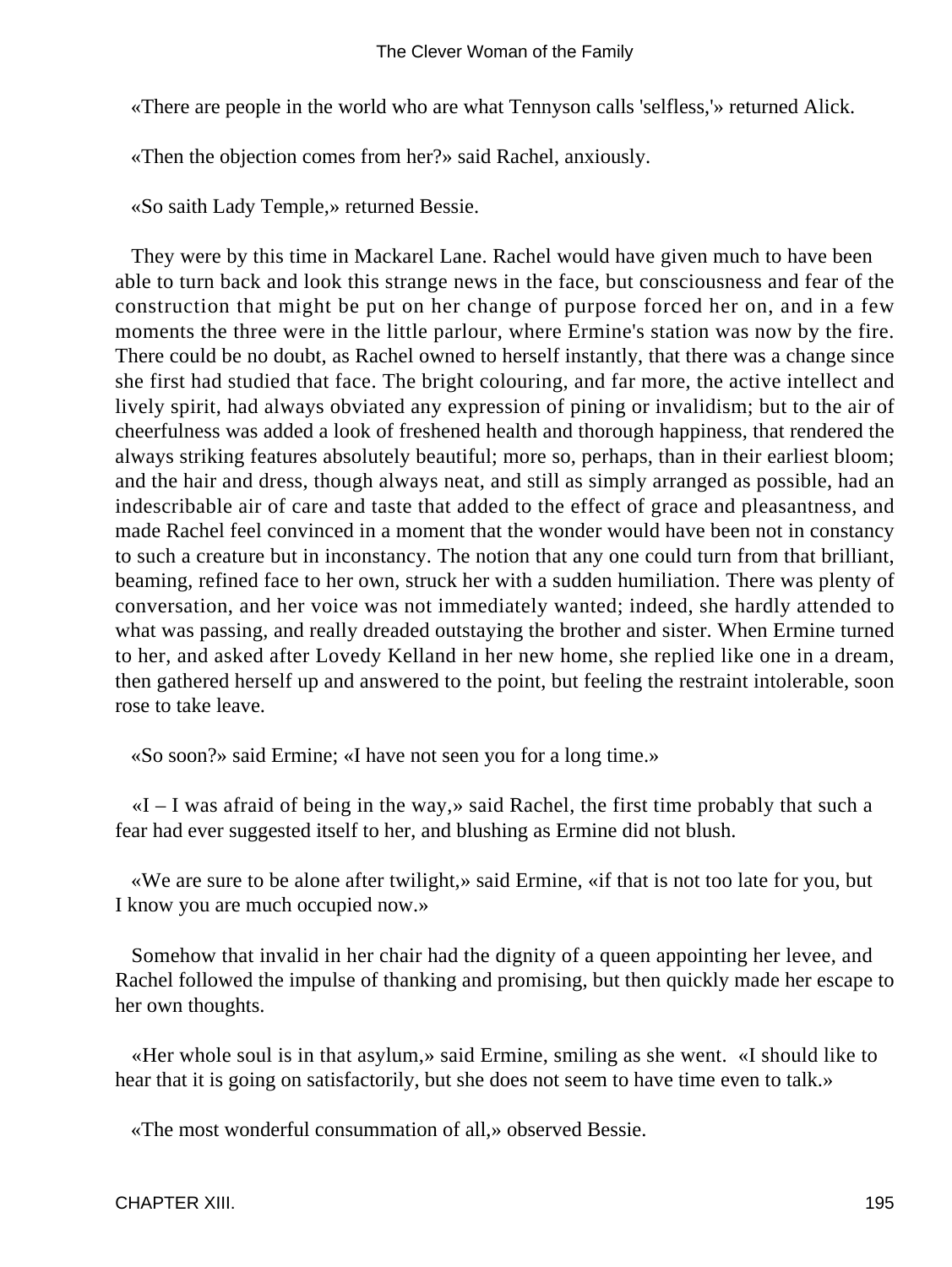«No,» said Ermine, «the previous talk was not chatter, but real effervescence from the unsatisfied craving for something to do.»

«And has she anything to do now?» said Bessie.

 «That is exactly what I want to know. It would be a great pity if all this real self−devotion were thrown away.»

«It cannot be thrown away,» said Alick.

 «Not on herself,» said Ermine, «but one would not see it misdirected, both for the waste of good energy and the bitter disappointment.»

«Well,» said Bessie, «I can't bear people to be so dreadfully in earnest!»

«You are accountable for the introduction, are not you?» said Ermine.

 «I'm quite willing! I think a good downfall plump would be the most wholesome thing that could happen to her; and besides, I never told her to take the man for her almoner and counsellor! I may have pointed to the gulf, but I never bade Curtia leap into it.»

 «I wish there were any one to make inquiries about this person,» said Ermine; «but when Colonel Keith came it was too late. I hoped she might consult him, but she has been so much absorbed that she really has never come in his way.»

«She would never consult any one,» said Bessie.

 «I am not sure of that,» replied Ermine. «I think that her real simplicity is what makes her appear so opinionated. I verily believe that there is a great capability of humility at the bottom.»

 «Of the gulf,» laughed Bessie; but her brother said, «Quite true. She has always been told she is the clever woman of the family, and what can she do but accept the position?»

 «Exactly,» said Ermine; «every one has given way to her, and, of course, she walks over their bodies, but there is something so noble about her that I cannot but believe that she will one day shake herself clear of her little absurdities.»

«That is contrary to the usual destiny of strong−minded women,» said Bessie.

 «She is not a strong−minded woman, she only has been made to believe herself one,» said Ermine, warmly.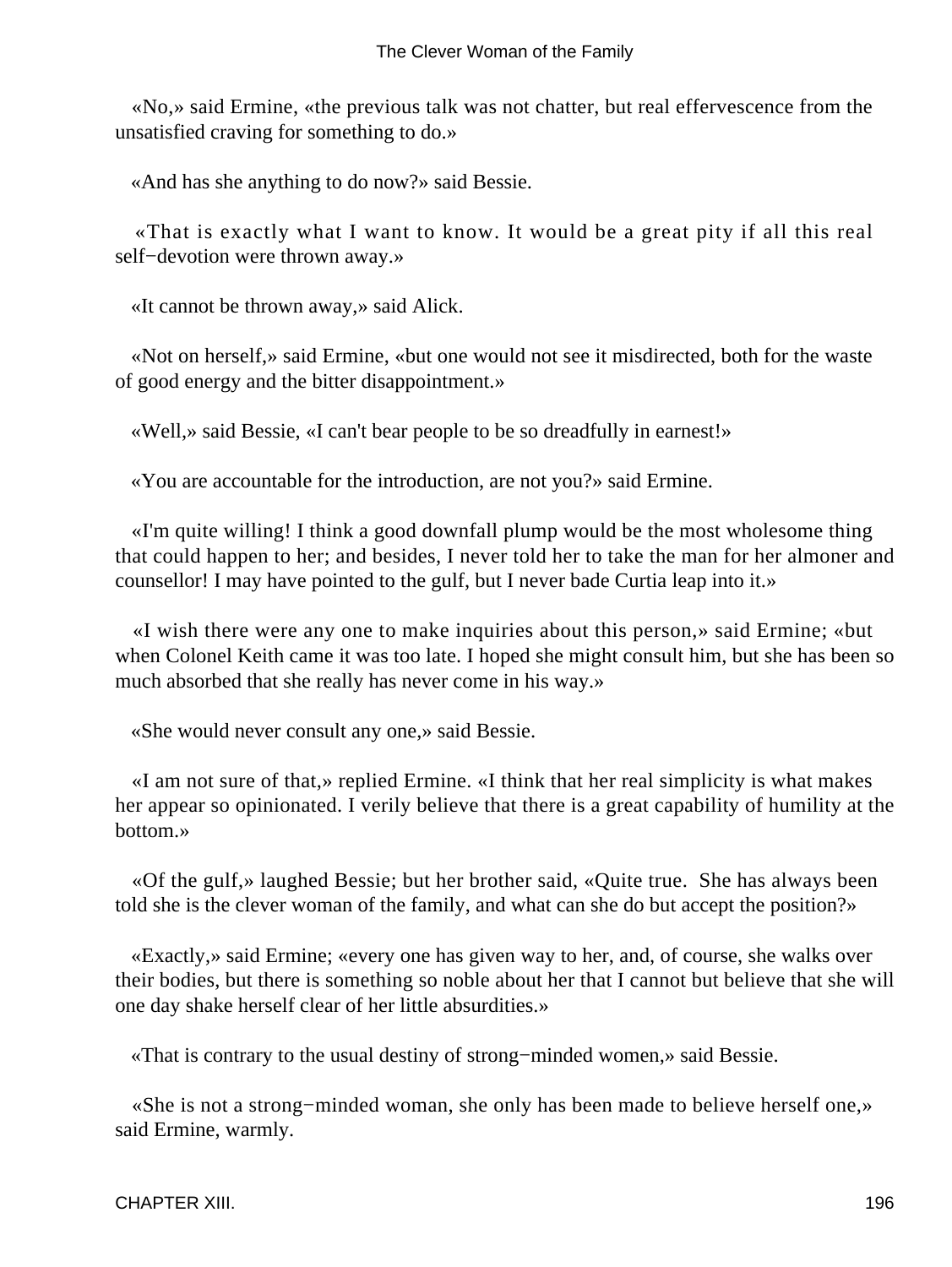With this last encounter, Bessie and her brother took leave, and the last at once exclaimed, in sentimental tones, «Generous rivals! I never saw so good a comedy in all my days! To disclose the fatal truth, and then bring the rival fair ones face to face!»

 «If that were your belief, Bessie, the demon of teasing has fuller possession of you than I knew.»

 «Ah! I forgot,» exclaimed Bessie, «it is tender ground with you likewise. Alas! Alick, sisterly affection cannot blind me to the fact of that unrequited admiration for your honourable rival.»

«What, from the strong−minded Curtia?»

 «Ah! but have we not just heard that this is not the genuine article, only a country−made imitation? No wonder it was not proof against an honourable colonel in a brown beard.»

«So much the better; only unluckily there has been a marked avoidance of him.»

 «Yes; the Colonel was sacrificed with all other trivial incidents at the shrine of the F. U. L. E. – E. E., I mean. And only think of finding out that one has been sacrificing empty air after all – and to empty air!»

«Better than to sacrifice everything to oneself,» said Alick.

 «Not at all. The latter practice is the only way to be agreeable! By−the−bye, Alick, I wonder if she will deign to come to the ball?»

«What ball?»

 «Your ball at Avoncester. It is what I am staying on for! Major McDonald all but promised me one; and you know you must give one before you leave this place.»

«Don't you know that poor Fraser has just been sent for home on his sister's death?»

«But I conclude the whole regiment does not go into mourning?»

 «No, but Fraser is the one fellow to whom this would he real enjoyment. Indeed, I particularly wish no hints may be given about it. Don't deny, I know you have ways of bringing about what you wish, and I will not have them used here. I know something of the kind must be done before we leave Avoncester, but to give one this autumn would be much sooner than needful. I believe there is hardly an officer but myself and Fraser to whom the expense would not be a serious consideration, and when I tell you my father had strong opinions about overdoing reciprocities of gaiety, and drawing heavily on the officers' purses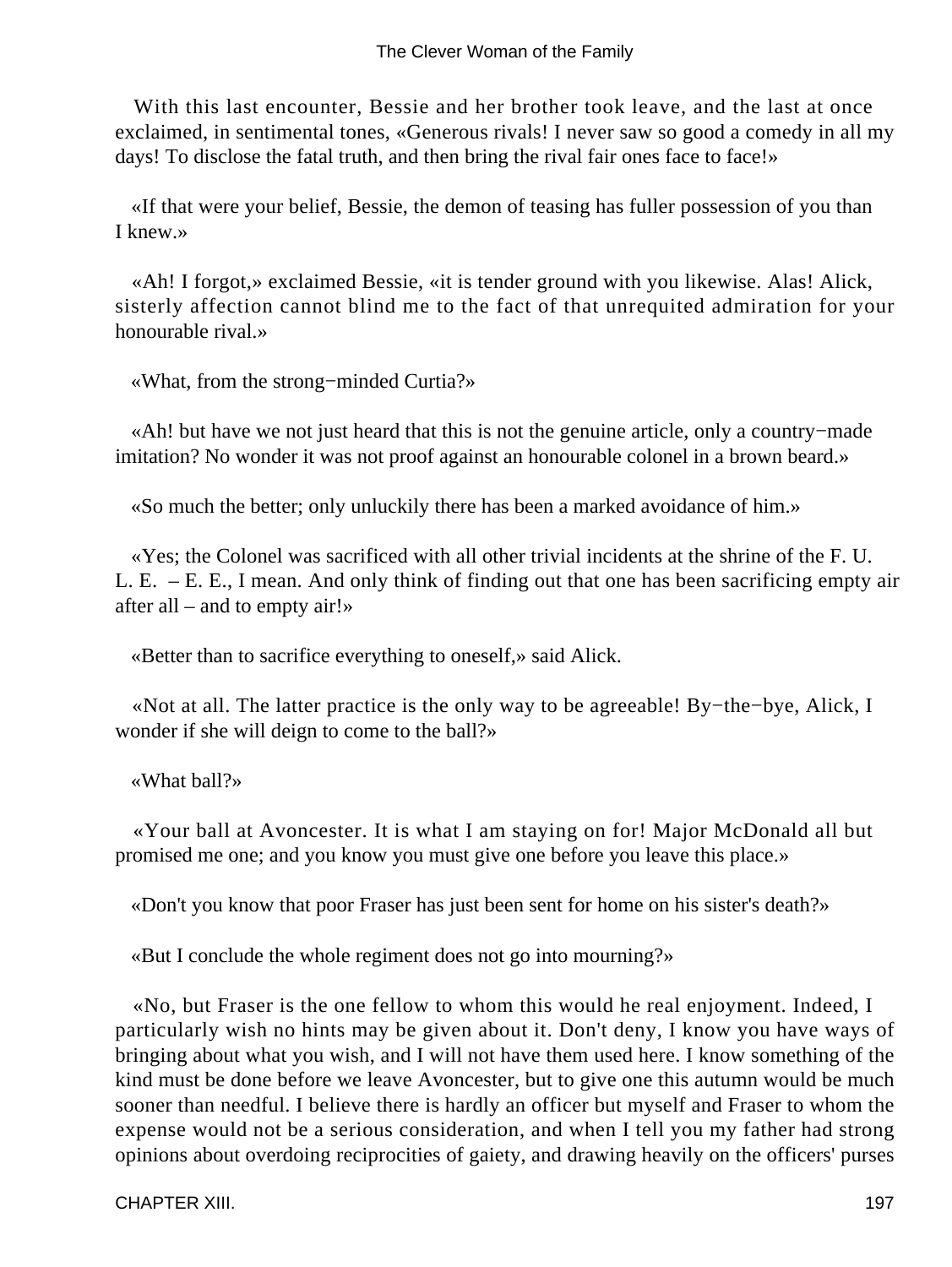for them, I do not think you will allow their regard for him to take that manifestation towards you.»

 «Of course not,» said Bessie, warmly; «I will not think of it again. Only when the fate does overtake you, you will have me here for it, Alick?»

 He readily promised, feeling gratified at the effect of having spoken to his sister with full recognition of her good sense.

 Meantime Rachel was feeling something of what Bessie ascribed to her, as if her sacrifice had been snatched away, and a cloud placed in its stead. Mortification was certainly present, and a pained feeling of having been made a fool of, whether by the Colonel or herself, her candid mind could hardly decide; but she was afraid it was by herself. She knew she had never felt sure enough of his attentions to do more than speculate on what she would do if they should become more pointed, and yet she felt angry and sore at having been exposed to so absurd a blunder by the silence of the parties concerned. «After all,» she said to herself, «there can be no great harm done, I have not been weak enough to commit my heart to the error. I am unscathed, and I will show it by sympathy for Ermine. Only – only, why could not she have told me?»

 An ordeal was coming for which Rachel was thus in some degree prepared. On the return of the party from the book club, Mrs. Curtis came into Rachel's sitting−room, and hung lingering over the fire as if she had something to say, but did not know how to begin. At last, however, she said, «I do really think it is very unfair, but it was not his fault, he says.»

«Who?» said Rachel, dreamily.

 «Why, Colonel Keith, my dear,» said good Mrs. Curtis, conceiving that her pronominal speech had «broken» her intelligence; «it seems we were mistaken in him all this time.»

 «What, about Miss Williams?» said Rachel, perceiving how the land lay; «how did you hear it?»

«You knew it, my dear child,» cried her mother in accents of extreme relief.

«Only this afternoon, from Bessie Keith.»

 «And Fanny knew it all this time,» continued Mrs. Curtis. «I cannot imagine how she could keep it from me, but it seems Miss Williams was resolved it should not be known. Colonel Keith said he felt it was wrong to go on longer without mentioning it, and I could not but say that it would have been a great relief to have known it earlier.»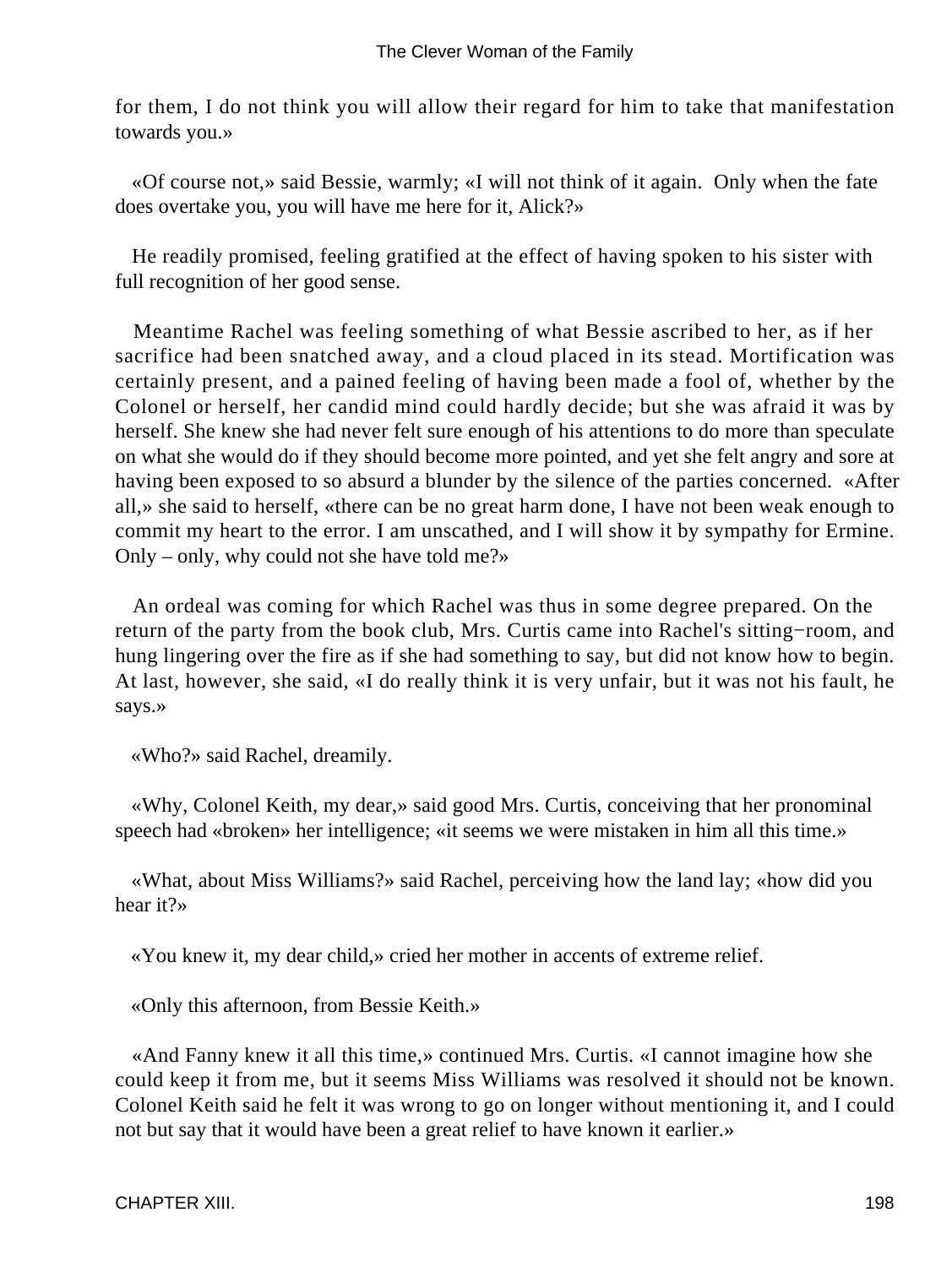«As far as Fanny was concerned it would,» said Rachel, looking into the fire, but not without a sense of rehabilitating satisfaction, as the wistful looks and tone of her mother convinced her that this semi−delusion had not been confined to herself.

 «I could not help being extremely sorry for him when he was telling me,» continued Mrs. Curtis, as much resolved against uttering the idea as Rachel herself could be. «It has been such a very long attachment, and now he says he has not yet been able to overcome her scruples about accepting him in her state. It is quite right of her, I can't say but it is, but it is a very awkward situation.»

 «I do not see that,» said Rachel, feeling the need of decision in order to reassure her mother; «it is very sad and distressing in some ways, but no one can look at Miss Williams without seeing that his return has done her a great deal of good; and whether they marry or not, one can only be full of admiration and respect for them.»

 «Yes, yes,» faltered Mrs. Curtis; «only I must say I think it was due to us to have mentioned it sooner.»

 «Not at all, mother. Fanny knew it, and it was nobody's concern but hers. Pray am I to have Owen's 'Palaeontology'?»

 «No, Colonel Keith bought that, and some more of the solid books. My dear, he is going to settle here; he tells me he has actually bought that house he and his brother are in.»

#### «Bought it!»

 «Yes; he says, any way, his object is to be near Miss Williams. Well, I cannot think how it is to end, so near the title as he is, and her sister a governess, and then that dreadful business about her brother, and the little girl upon her hands. Dear me, I wish Fanny had any one else for a governess.»

 «So do not I,» said Rachel. «I have the greatest possible admiration for Ermine Williams, and I do not know which I esteem most, her for her brave, cheerful, unrepining unselfishness, or him for his constancy and superiority to all those trumpery considerations. I am glad to have the watching of them. I honour them both.»

 Yes, and Rachel honoured herself still more for being able to speak all this freely and truly out of the innermost depths of her candid heart.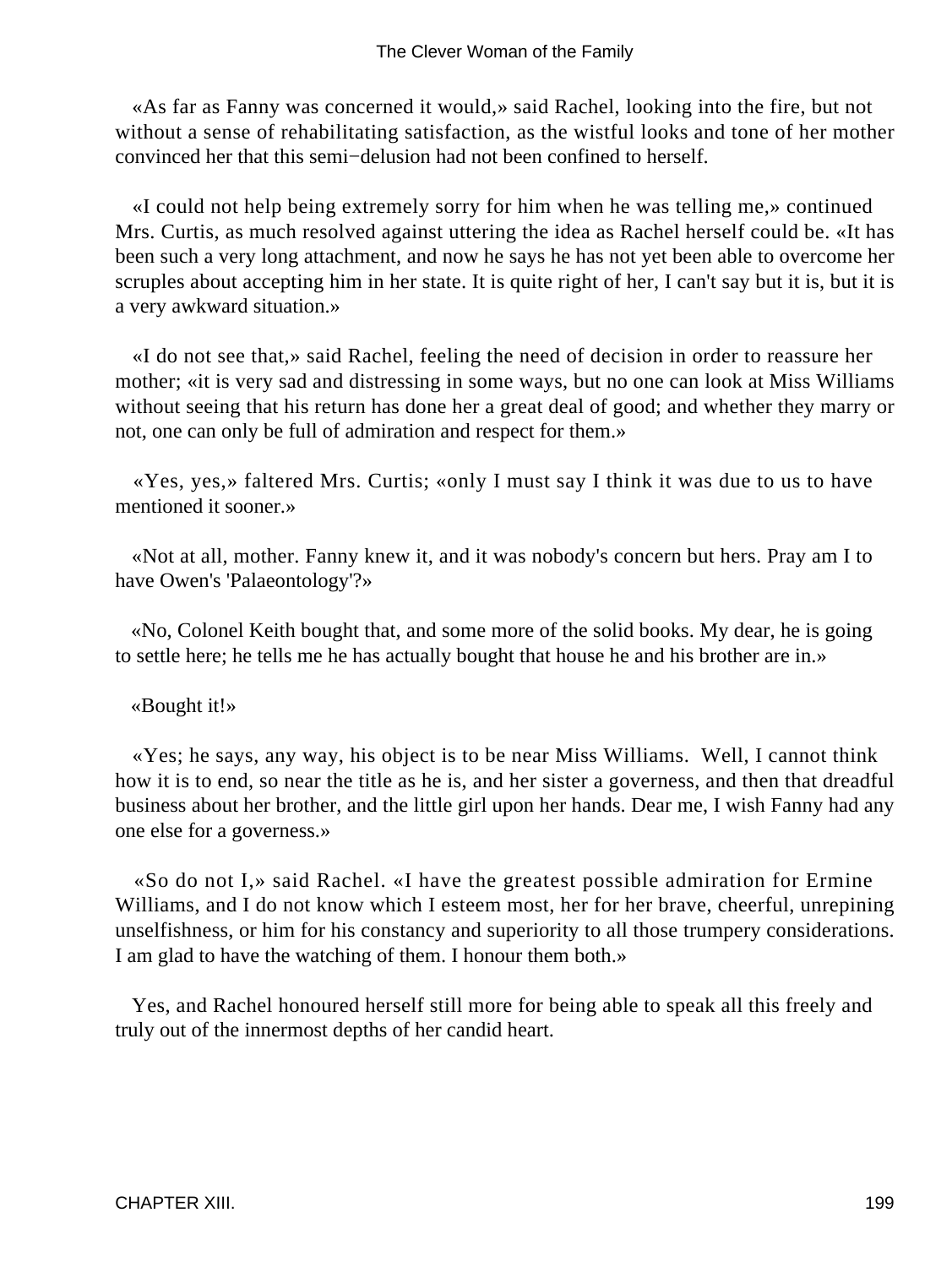## **[CHAPTER XIV.](#page-416-0)**

### *T*HE **GOWANBRAE BALL.**

"Your honour's pardon,

I'd rather have my wounds to heal again,

Than hear say how I got them." – Coriolanus.

«Yes, I go the week after next.»

«So soon? I thought you were to stay for our ball.»

«Till this time next year! No, no, I can't quite do that, thank you.»

«This very winter.»

 «Oh, no – no such thing! Why, half the beauty and fashion of the neighbourhood is not come into winter quarters yet. Besides, the very essence of a military ball is that it should be a parting – the brightest and the last. Good morning.»

 And Meg's head, nothing loth, was turned away from the wide view of the broad vale of the Avon, with the Avoncester Cathedral towers in the midst, and the moors rising beyond in purple distance. The two young lieutenants could only wave their farewells, as Bessie cantered merrily over the soft smooth turf of the racecourse, in company with Lord Keith, the Colonel, and Conrade.

 «Do you not like dancing?» inquired Lord Keith, when the canter was over, and they were splashing through a lane with high hedges.

 «I'm not so unnatural,» returned Bessie, with a merry smile, «but it would never do to let the Highlanders give one now. Alick has been telling me that the expense would fall seriously on a good many of them.»

«True,» said Colonel Keith, «too many fetes come to be a heavy tax.»

«That is more consideration than is common in so young a lad,» added Lord Keith.

«Yes, but dear Alick is so full of consideration,» said the sister, eagerly. «He does not

CHAPTER XIV. 200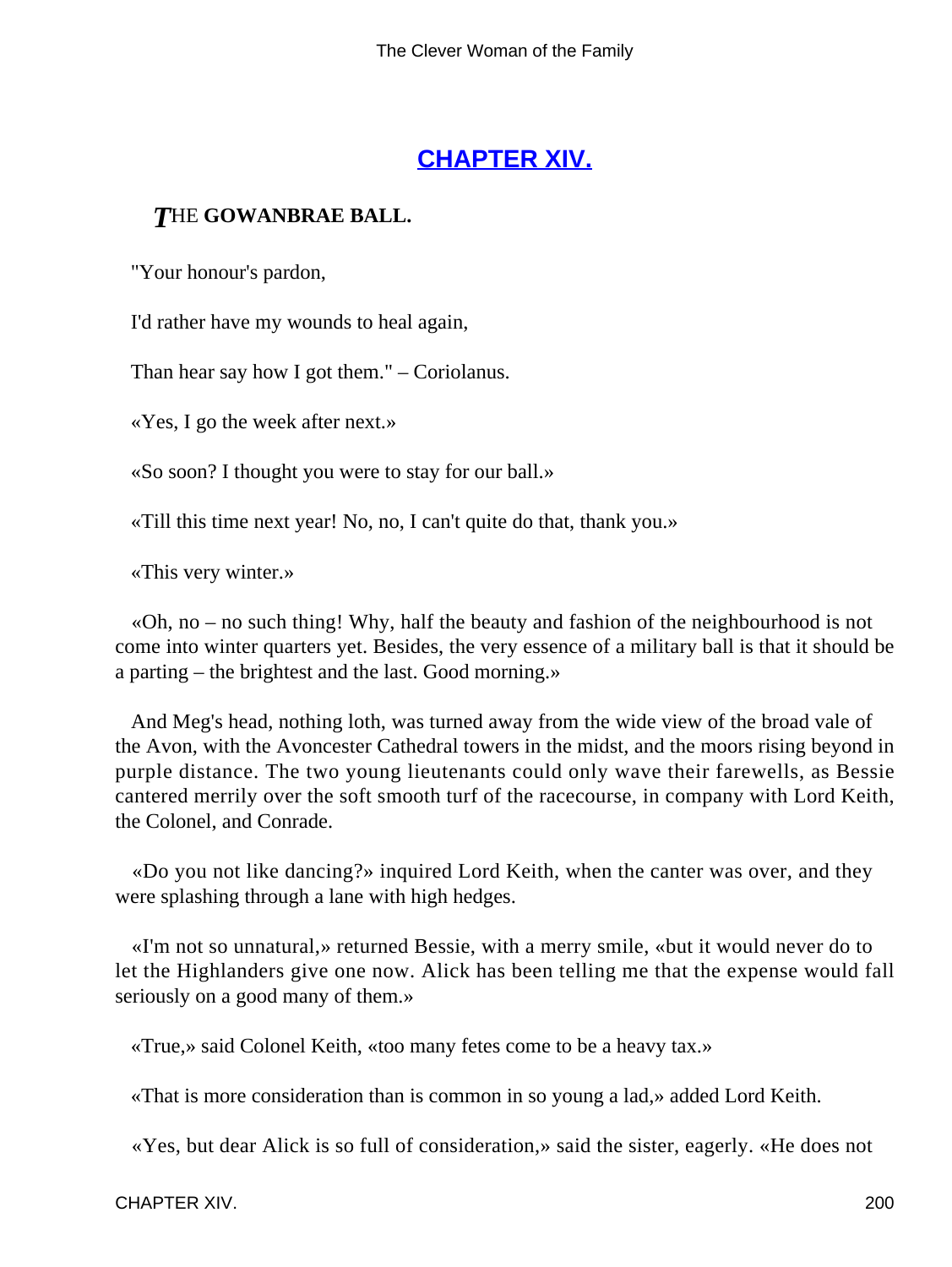get half the credit for it that he deserves, because, you know, he is so quiet and reserved, and has that unlucky ironical way with him that people don't like; especially rattlepates like those,» pointing with her whip in the direction of the two young officers.

 «It is a pity,» said the Colonel, «it lessens his influence. And it is strange I never perceived it before his return to England.»

 «Oh! there's much owing to the habitual languor of that long illness. That satirical mumble is the only trouble he will take to lift up his testimony, except when a thing is most decidedly his duty, and then he does it as England expects.»

«And he considered it his duty to make you decline this ball?» said Lord Keith.

 «Oh, not his more than mine,» said Bessie. «I don't forget that I am the Colonel's daughter.»

 No more was said on that occasion, but three days after cards were going about the county with invitations from Lord Keith to an evening party, with «Dancing.» Lord Keith averred, with the full concurrence of his brother, that he owed many civilities to the ladies of the neighbourhood, and it was a good time to return them when he could gratify the young kinswoman who had showed such generous forbearance about the regimental ball. It was no unfavourable moment either, when he had his brother to help him, for the ordering of balls had been so much a part of Colin's staff duties, that it came quite naturally to him, especially with Coombe within reach to assist. There was some question whether the place should be the public rooms or Gowanbrae, but Bessie's vote decided on the latter, in consideration of the Colonel's chest. She was rather shocked, while very grateful, at the consequences of the little conversation on the hill top, but she threw herself into all the counsels with bright, ardent pleasure, though carefully refraining from any presumption that she was queen of the evening.

 Lady Temple received an invitation, but never for one moment thought of going, or even supposed that any one could imagine she could. Indeed, if she had accepted it, it would have been a decisive encouragement to her ancient suitor, and Colin saw that he regarded her refusal, in its broad black edges, as a further clenching of the reply to his addresses.

 Bessie was to be chaperoned by Mrs. Curtis. As to Rachel, she had resolved against youthful gaieties for this winter and all others, but she felt that to show any reluctance to accept the Keith invitation might be a contradiction to her indifference to the Colonel, and so construed by her mother, Grace, and Bessie. So all she held out for was, that as she had no money to spend upon adornments, her blue silk dinner dress, and her birthday wreath, should and must do duty; and as to her mother's giving her finery, she was far too impressive and decided for Mrs. Curtis to venture upon such presumption. She was willing to walk through her part for an evening, and indeed the county was pretty well accustomed to Miss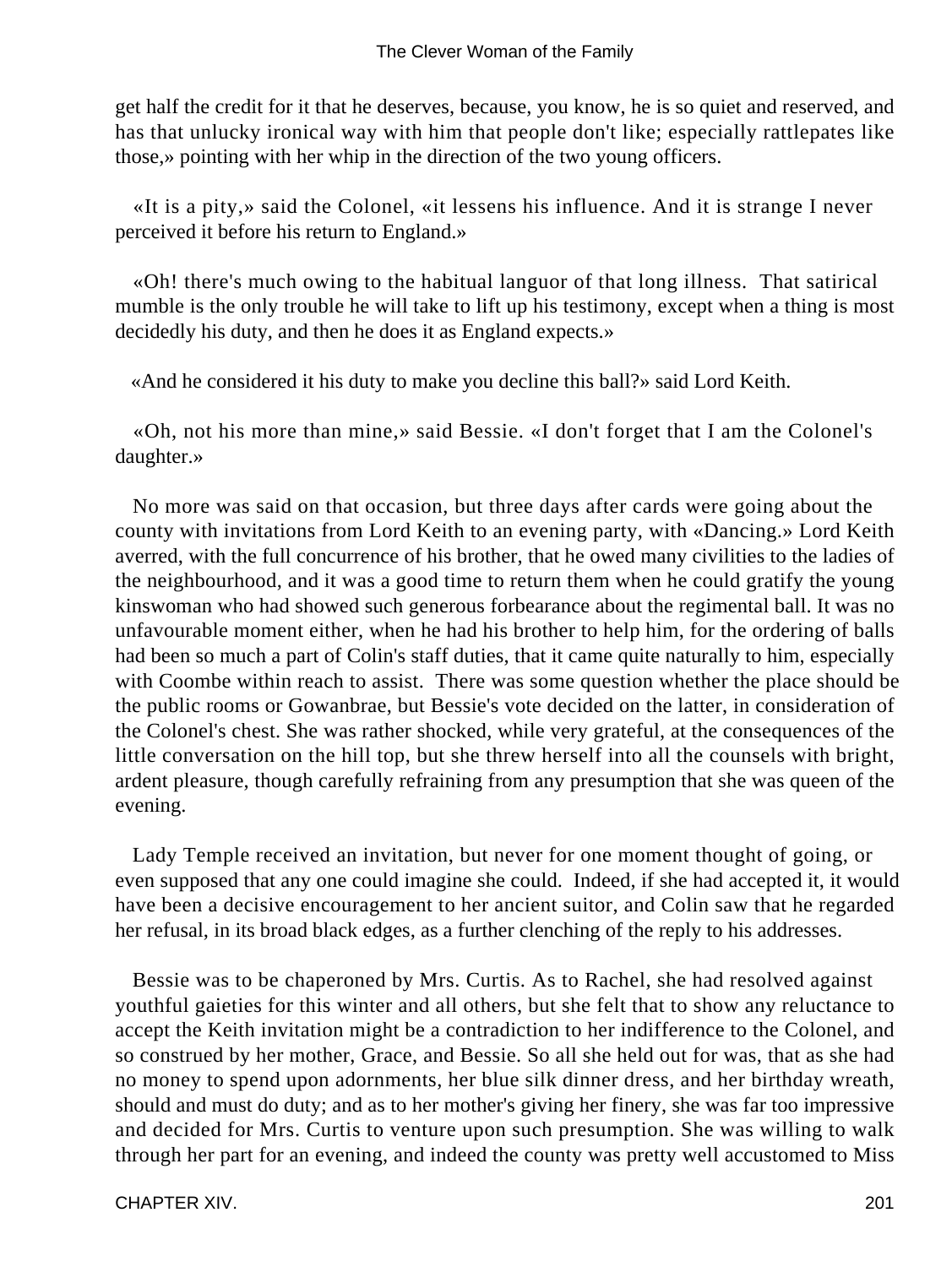Rachel Curtis's ball−room ways, and took them as a matter of course.

 Gowanbrae had two drawing−rooms with folding doors between, quite practicable for dancing, and the further one ending in a conservatory, that likewise extended along the end of the entrance hall and dining−room. The small library, where Colonel Keith usually sat, became the cloak−room, and contained, when Mrs. Curtis and her daughters arrived, so large a number of bright cashmere cloaklets, scarlet, white, and blue, that they began to sigh prospectively at the crowd which, Mrs. Curtis would have encountered with such joyful valour save for that confidence on the way home from the book club.

 They were little prepared for the resources of a practised staff−officer. Never had a ball even to them looked so well arranged, or in such thorough style, as a little dexterous arrangement of flowers, lights, and sofas, and rendered those two rooms. The two hosts worked extremely well. Lord Keith had shaken off much of his careless stoop and air of age, and there was something in his old−world polish and his Scotch accent that gave a sort of romance to the manner of his reception. His brother, with his fine brow, and thoughtful eyes, certainly appeared to Rachel rather thrown away as master of the ceremonies, but whatever he did, he always did in the quietest and best way, and receptions had been a part of his vocation, so that he infused a wonderful sense of ease, and supplied a certain oil of good breeding that made everything move suavely. Young ladies in white, and mothers in all the colours of the rainbow, were there in plenty, and, by Bessie's special command, the scene was enlivened by the Highland uniform, with the graceful tartan scarf fastened across the shoulder with the Bruce brooch.

 Rachel had not been long in the room before she was seized on by Emily Grey, an enthusiastic young lady of the St. Norbert's neighbourhood, whom she met seldom, but was supposed to know intimately.

 «And they say you have the hero here – the Victoria Cross man – and that you know him. You must show him to me, and get me introduced.»

 «There is no Victoria Cross man here,» said Rachel, coldly. «Colonel Keith did not have one.»

 «Oh, no, I don't mean Colonel Keith, but Captain Alexander Keith, quite a young man. Oh, I am sure you remember the story – you were quite wild about it – of his carrying the lighted shell out of the hospital tent; and they told me he was always over here, and his sister staying with Lady Temple.»

 «I know Captain Alexander Keith,» said Rachel, slowly; «but you must be mistaken, I am certain I should know if he had a Victoria Cross.»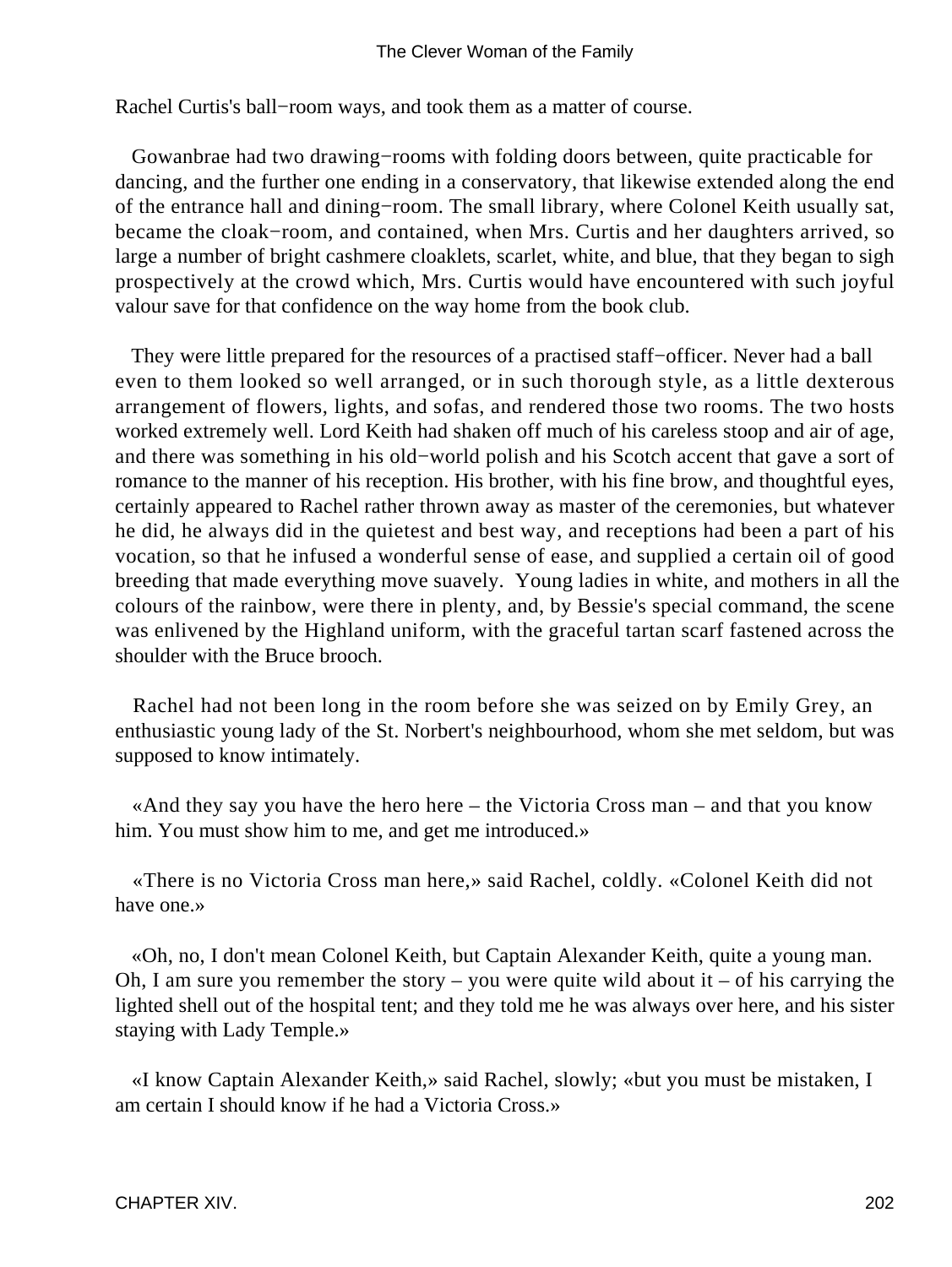«It is very odd; Charlie told me it was the same,» said Miss Grey, who, like all others, was forced to bend to Rachel's decisive manner.

 «Scottish names are very common,» said Rachel, and at that moment a partner came and carried Emily off.

 "But as Rachel stood still, an odd misgiving seized her, a certain doubt whether upon the tall lazy figure that was leaning against a wall nearly opposite to her, talking to another officer, she did not see something suspiciously bronze and eight−pointed that all did not wear. There was clearly a medal, though with fewer clasps than some owned; but what else was there? She thought of the lecture on heroism she had given to him, and felt hot all over. Behold, he was skirting the line of chaperons, and making his way towards their party. The thing grew more visible, and she felt more disconcerted than ever had been her lot before; but escape there was none, here he was shaking hands.

 «You don't polk?» he said to her. «In fact, you regard all this as a delusion of weak minds. Then, will you come and have some tea?»

 Rachel took his arm, still bewildered, and when standing before him with the tea−cup in her hand, she interrupted something he was saying, she knew not what, with, «That is not the Victoria Cross?»

«Then it is, like all the rest, a delusion,» he answered, in his usual impassive manner.

 «And gained,» she continued, «by saving the lives of all those officers, the very thing I told you about!»

«You told me that man was killed.»

«Then it was not you!»

«Perhaps they picked up the pieces of the wrong one.»

«But if you would only tell me how you gained it.»

«By the pursuit of conchology.»

«Then it was yourself?» again said Rachel, in her confusion.

 «If I be I as I suppose I be,» he replied, giving her his arm again, and as they turned towards the conservatory, adding, «Many such things have happened, and I did not know whether you meant this.»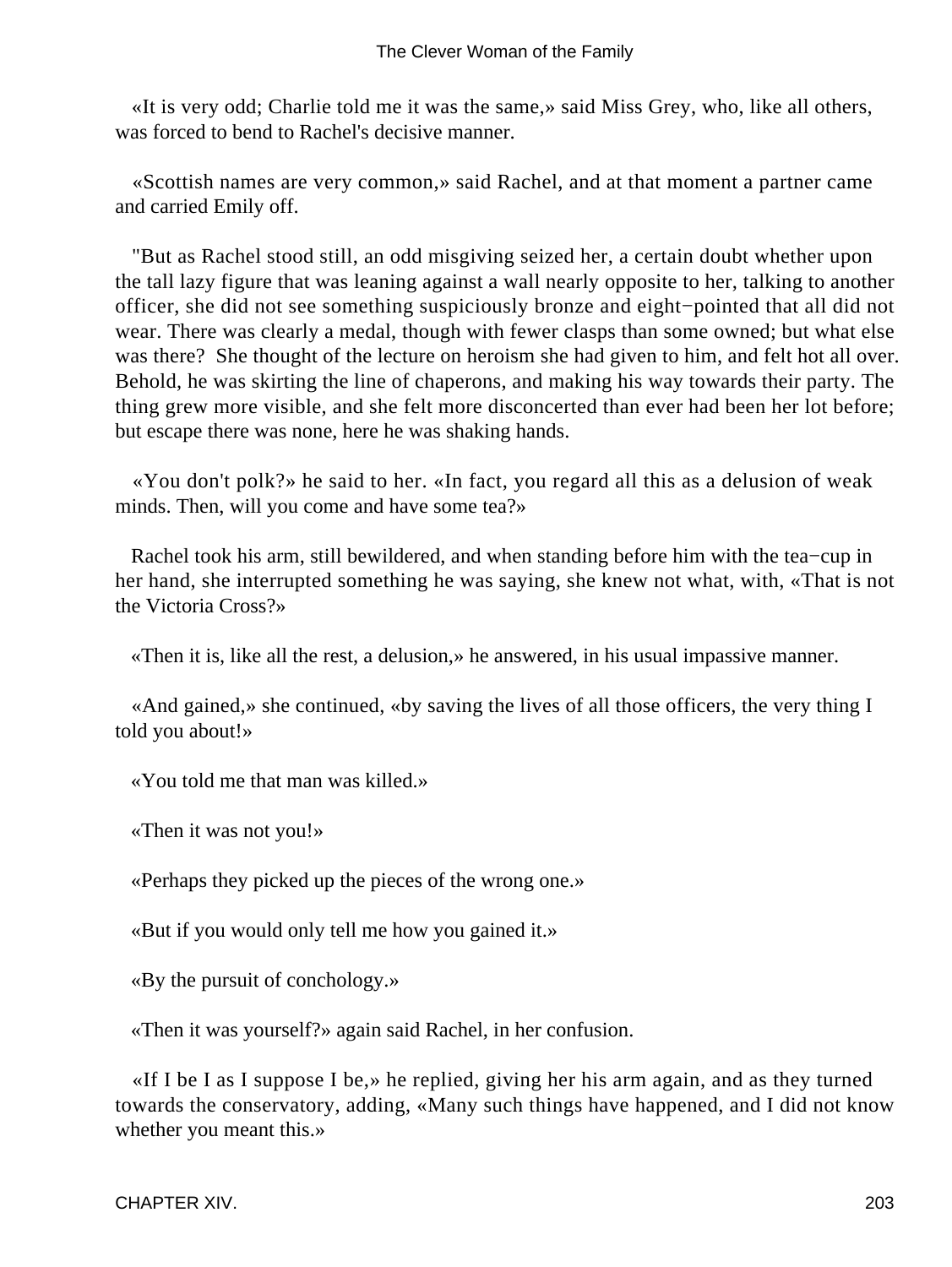«That was the reason you made so light of it.»

«What, because I thought it was somebody else?»

 «No, the contrary reason; but I cannot understand why you let me go on without telling me.»

«I never interfere when a story is so perfect in itself.»

«But is my story perfect in itself?» said Rachel, «or is it the contrary?»

 «No one knows less of the particulars than I do,» he answered. «I think your version was that it was an hospital tent that the shell came into. It was not that, but a bungalow, which was supposed to be out of range. It stood on a bit of a slope, and I thought I should have been able to kick the shell down before it had time to do mischief.»

 «But you picked it up, and took it to the door – I mean, did you?» said Rachel, who was beginning to discover that she must ask Alick Keith a direct question, if she wished to get an answer, and she received a gesture of assent.

 «I was very blind,» she said, humbly, «and now I have gone and insisted to poor Emily Grey that you never did any such thing.»

«Thank you,» he said; «it was the greatest kindness you could do me.»

«Ah! your sister said you had the greatest dislike to hero worship.»

 «A natural sense of humbug,» he said. «I don't know why they gave me this,» he added, touching his cross, «unless it was that one of the party in the bungalow had a turn for glorifying whatever happened to himself. Plenty of more really gallant things happened every day, and were never heard of, and I, who absolutely saw next to nothing of the campaign, have little right to be decorated.»

 «Ah!» said Rachel, thoughtfully, «I have always wondered whether one would be happier for having accomplished. an act of heroism.»

 «I do not know,» said Alick, thoughtfully; then, as Rachel looked up with a smile of amazement, «Oh, you mean this; but it was mere self−preservation. I could hardly even have bolted, for I was laid up with fever, and was very shaky on my legs.»

 «I suppose, however,» said Rachel, «that the vision of one's life in entering the army would be to win that sort of distinction, and so young.»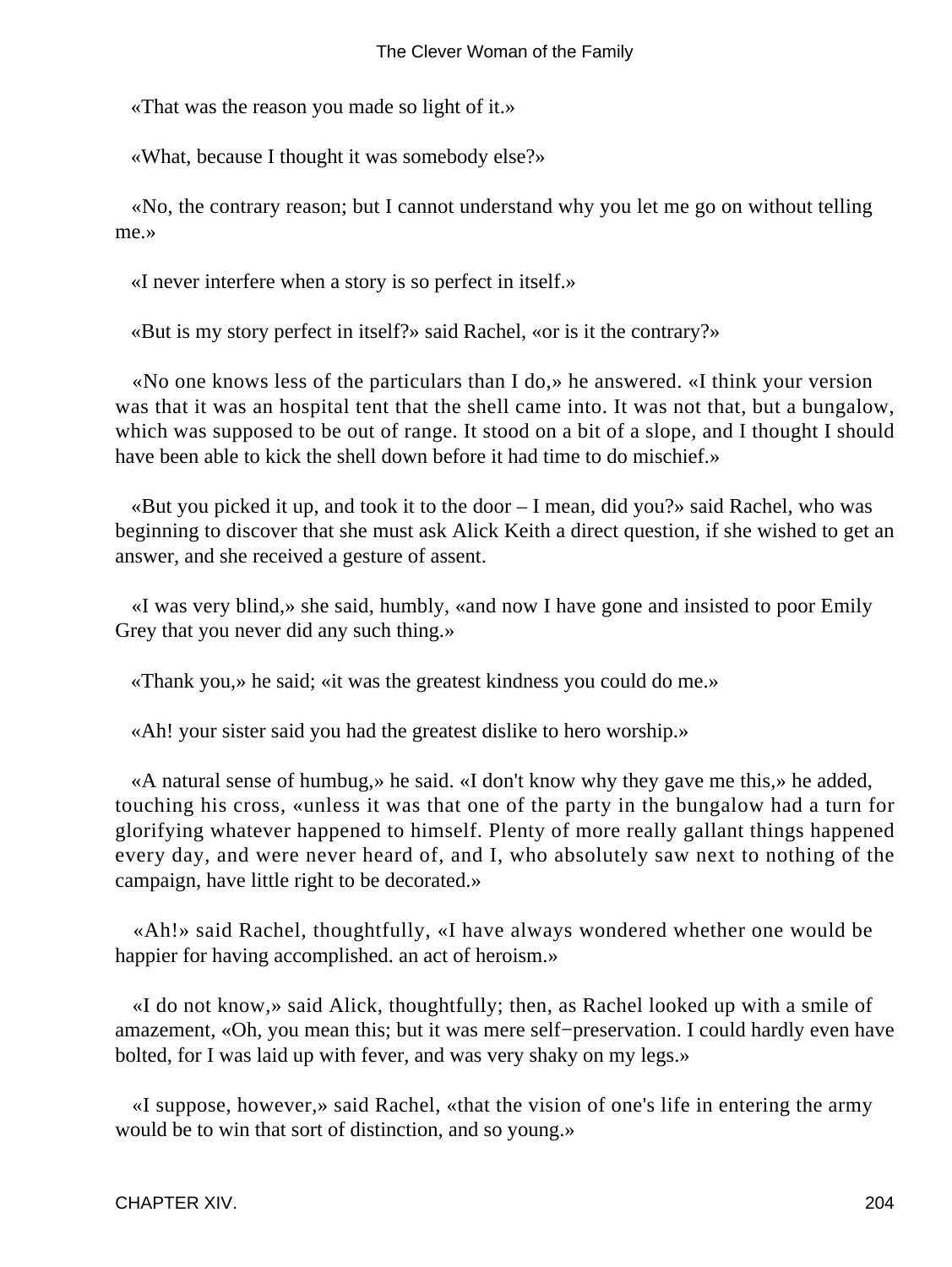«Win it as some have done,» said Alick, «and deserve what is far better worth than distinction. That may be the dream, but, after all, it is the discipline and constant duty that make the soldier, and are far more really valuable than exceptional doings.»

«People must always be ready for them, though,» said Rachel.

«And they are,» said Alick, with grave exultation in his tone.

 «Then, after a pause, she led back the conversation to its personal character, by saying. »Do you mean that the reception of this cross was no gratification to you?"

 «No, I am not so absurd,» he replied, but he added sadly, «That was damped quite otherwise. The news that I was named for it came almost in the same breath with that of my father's death, and he had not heard I was to receive it.»

«Ah! I can understand.»

 «And you can see how intolerable was the fuss my good relations made with me just when the loss was fresh on me, and with that of my two chief friends, among my brother officers, fellows beside whom I was nobody, and there was my uncle's blindness getting confirmed. Was not that enough to sicken one with being stuck up for a lion, and constantly poked up by the showwoman, under pretext of keeping up one's spirits!»

«And you were – I mean were you – too ill to escape?»

 «I was less able to help myself than Miss Williams is. There had been a general smash of all the locomotive machinery on this side, and the wretched monster could do nothing but growl at his visitors.»

 «Should you growl very much if I introduced you to Emily Grey? You see it is a matter of justice and truth to tell her now, after having contradicted her so flatly. I will wait to let you get out of the way first if you like, but I think that would be unkind to her; and if you ever do dance, I wish you would dance with her.»

«With all my heart,» he answered.

«Oh, thank you,» said Rachel, warmly.

 He observed with some amusement Rachel's utter absence of small dexterities, and of even the effort to avoid the humiliation of a confession of her error. Miss Grey and a boy partner had wandered into the conservatory, and were rather dismally trying to seem occupied with the camellias when Rachel made her way to them, and though he could not actually hear the words, he knew pretty well what they were. «Emily, you were right after

CHAPTER XIV. 205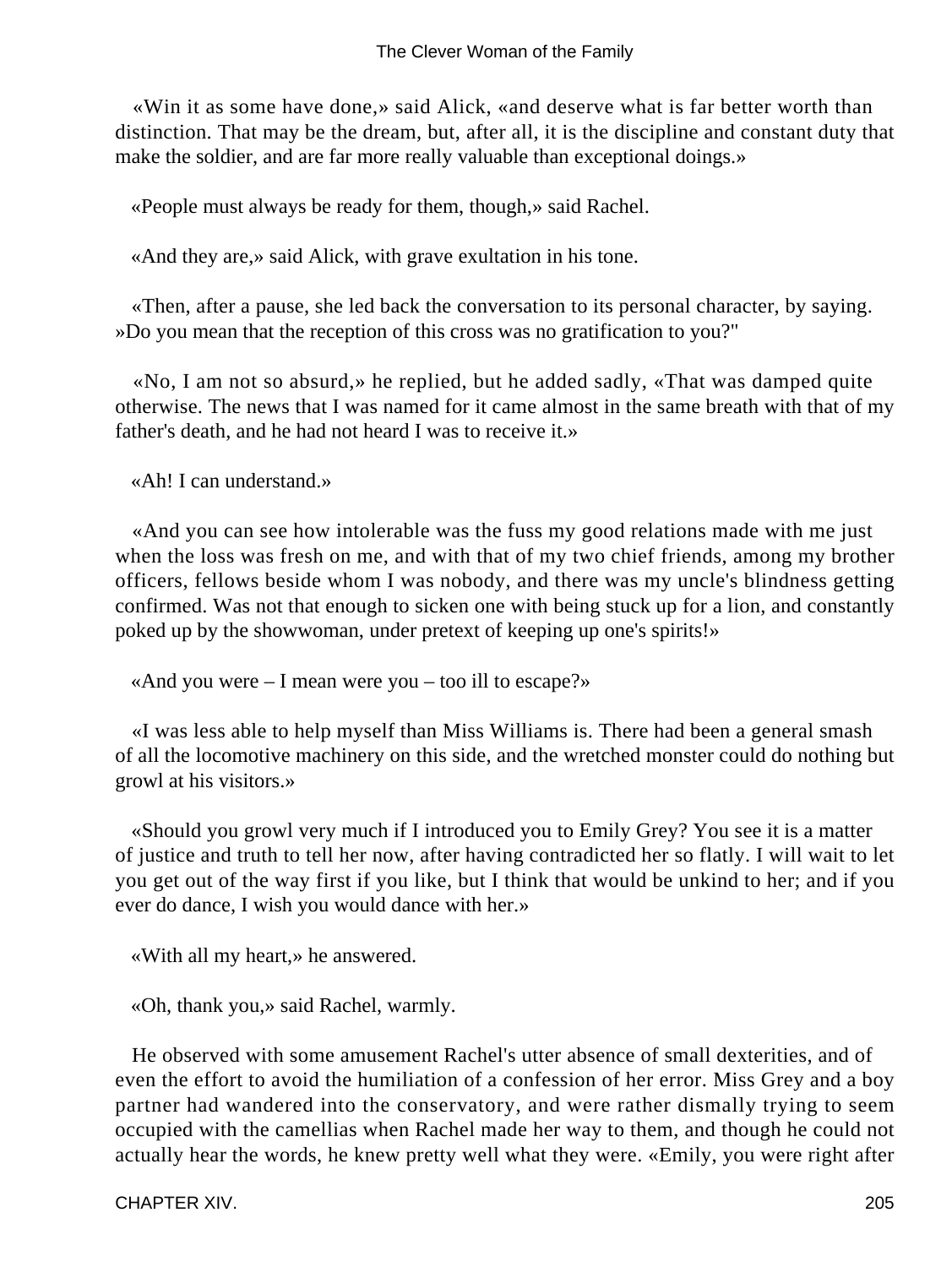all, and I was mistaken,» and then as he drew near, «Miss Grey, Captain Keith wishes to be introduced to you.»

 It had been a great shock to Rachel's infallibility, and as she slowly began working her way in search of her mother, after observing the felicity of Emily's bright eyes, she fell into a musing on the advantages of early youth in its indiscriminating powers of enthusiasm for anything distinguished for anything, and that sense of self−exaltation in any sort of contact with a person who had been publicly spoken of. «There is genuine heroism in him,» thought Rachel, «but it is just in what Emily would never appreciate – it is in the feeling that he could not help doing as he did; the half−grudging his reward to himself because other deeds have passed unspoken. I wonder whether his ironical humour would allow him to see that Mr. Mauleverer is as veritable a hero in yielding hopes of consideration, prospects, honours, to his sense of truth and uprightness. If he would only look with an unprejudiced eye, I know he would be candid.»

 «Are you looking for Mrs. Curtis?» said Colonel Keith. «I think she is in the other room.»

 «Not particularly, thank you,» said Rachel, and she was surprised to find how glad she was to look up freely at him.

«Would it be contrary to your principles or practice to dance with me?»

 «To my practice,» she said smilingly, «so let us find my mother. Is Miss Alison Williams here? I never heard whether it was settled that she should come,» she added, resolved both to show him her knowledge of his situation, and to let her mother see her at her ease with him.

 «No, she was obstinate, though her sister and I did our utmost to persuade her, and the boys were crazy to make her go.»

«I can't understand your wishing it.»

 «Not as an experience of life? Alison never went to anything in her girlhood, but devoted herself solely to her sister, and it would be pleasant to see her begin her youth.»

«Not as a mere young lady!» exclaimed Rachel.

«That is happily not possible.»

 An answer that somewhat puzzled Rachel, whose regard for him was likely to be a good deal dependent upon his contentment with Alison's station in life.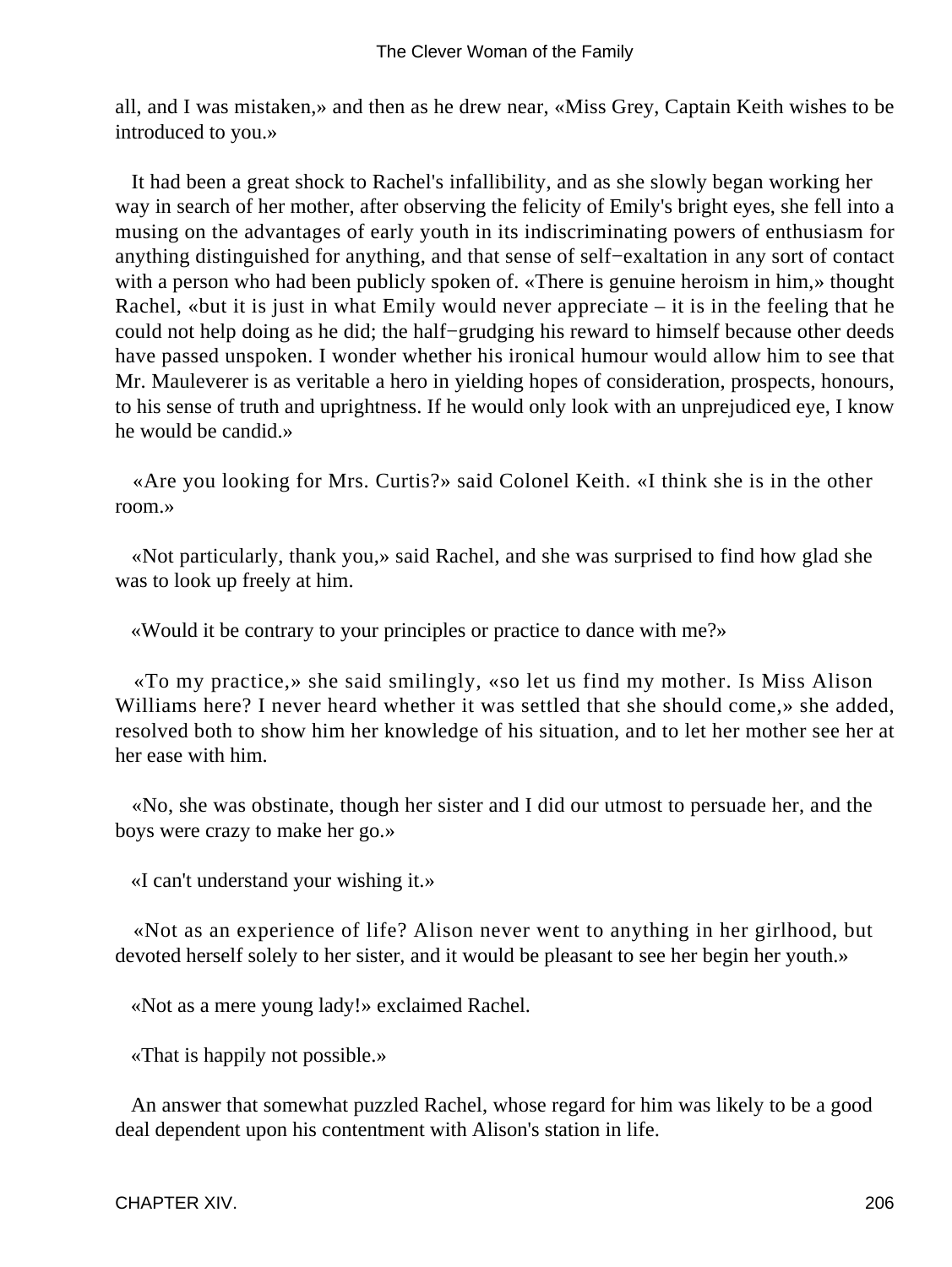«I must say young ladyhood looks to the greatest advantage there,» Rachel could not help exclaiming, as at that moment Elizabeth Keith smiled at them, as she floated past, her airy white draperies looped with scarlet ribbons; her dark hair turned back and fastened by a snood of the same, an eagle's feather clasped in it by a large emerald, a memory of her father's last siege – that of Lucknow.

«She is a very pretty creature,» said the Colonel, under the sparkle of her bright eyes.

 «I never saw any one make the pursuits of young ladyhood have so much spirit and meaning,» added Rachel. «Here you see she has managed to make herself sufficiently like other people, yet full of individual character and meaning.»

«That is the theory of dress, I suppose,» said the Colonel.

«If one chooses to cultivate it.»

«Did you ever see Lady Temple in full dress?»

«No; we were not out when we parted as girls.»

 «Then you have had a loss. I think it was at our last Melbourne ball, that when she went to the nursery to wish the children good night, one of them – Hubert, I believe – told her to wear that dress when she went to heaven, and dear old Sir Stephen was so delighted that he went straight upstairs to kiss the boy for it.»

 «Was that Lady Temple?» said Alick Keith, who having found Miss Grey engaged many deep, joined them again, and at his words came back a thrill of Rachel's old fear and doubt as to the possible future.

 «Yes,» said the Colonel; «I was recollecting the gracious vision she used to be at all our chief's parties.»

 «Vision, you call her, who lived in the house with her? What do you think she was to us – poor wretches – coming up from barracks where Mrs. O'Shaughnessy was our cynosure? There was not one of us to whom she was not Queen of the East, and more, with that innocent, soft, helpless dignity of hers!»

«And Sir Stephen for the first of her vassals,» said the Colonel.

«What a change it has been!» said Alick.

 «Yes; but a change that has shown her to have been unspoilable. We were just agreeing on the ball−room perfections of her and your sister in their several lines.»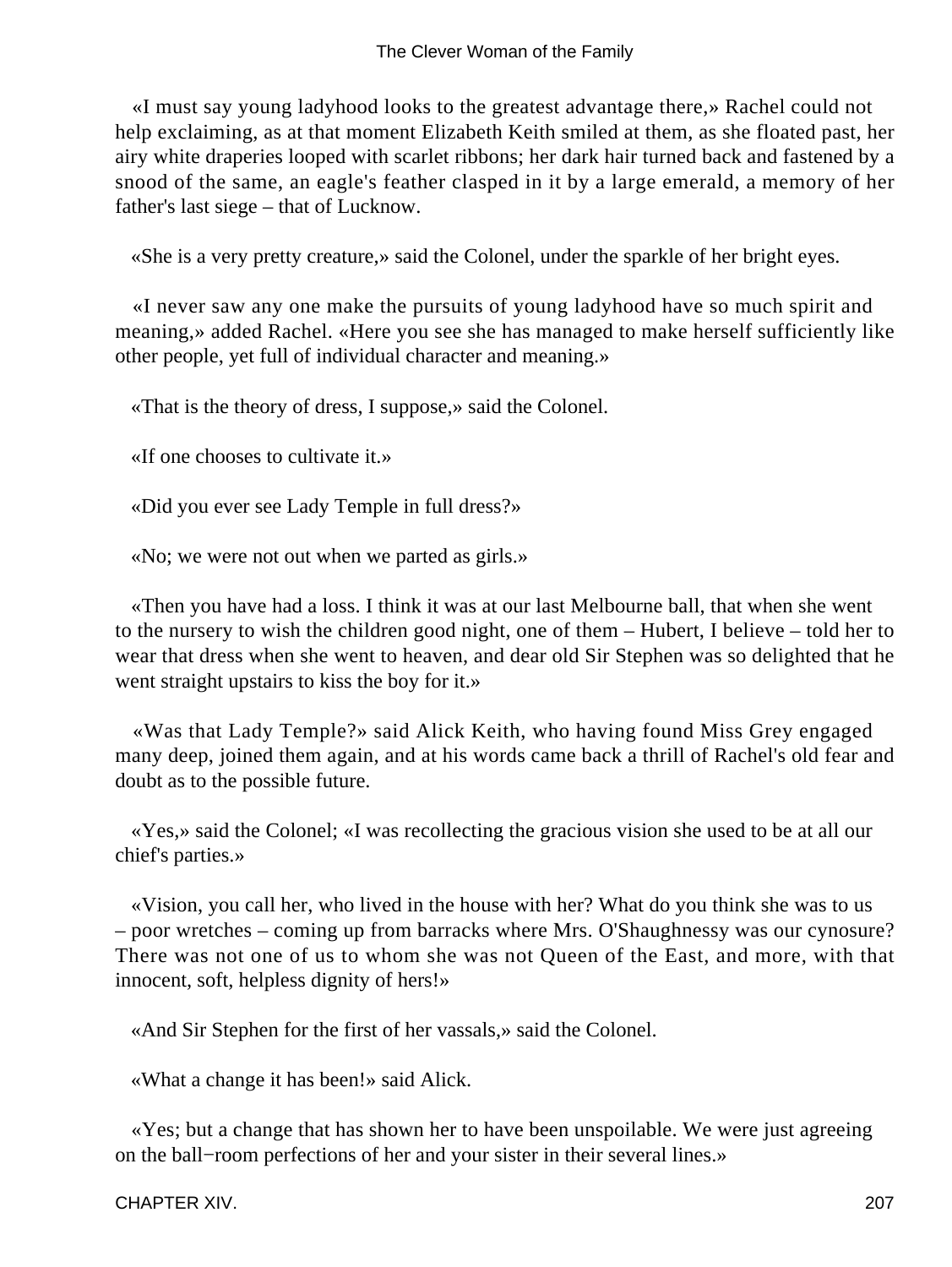«Very different lines,» said Alick, smiling.

 «I can't judge of Fanny's,» said Rachel, «but your sister is almost enough to make one believe there can be some soul in young lady life.»

«I did not bring Bessie here to convert you,» was the somewhat perplexing answer.

 «Nor has she,» said Rachel, «except so far as I see that she can follow ordinary girls' pursuits without being frivolous in them.» Alick bowed at the compliment.

 «And she has been a sunbeam,» added Rachel, «we shall all feel graver and cloudier without her.»

 «Yes,» said Colonel Keith, «and I am glad Mr. Clare has such a sunbeam for his parsonage. What a blessing she will be there!» he added, as he watched Bessie's graceful way of explaining to his brother some little matter in behalf of the shy mother of a shy girl. Thinking he might be wanted, Colonel Keith went forward to assist, and Rachel continued, «I do envy that power of saying the right thing to everybody!»

 «Don't – it is the greatest snare,» was his answer, much amazing her, for she had her mind full of the two direct personal blunders she had made towards him.

«It prevents many difficulties and embarrassments.»

«Very desirable things.»

«Yes; for those that like to laugh, but not for those that are laughed at,» said Rachel.

«More so; the worst of all misfortunes is to wriggle too smoothly through life.»

 This was to Rachel the most remarkable part of the evening; as to the rest, it was like all other balls, a weariness: Grace enjoying herself and her universal popularity, always either talking or dancing, and her mother comfortable and dutiful among other mothers; the brilliant figure and ready grace of Bessie Keith being the one vision that perpetually flitted in her dreams, and the one ever−recurring recollection that Captain Keith, the veritable hero of the shell, had been lectured by her on his own deed! In effect Rachel had never felt so beaten down and ashamed of herself; so doubtful of her own most positive convictions, and yet not utterly dissatisfied, and the worst of it was that Emily Grey was after all carried off without dancing with the hero; and Rachel felt as if her own opinionativeness had defrauded the poor girl.

 Other balls sent her home in a state of weariness, disgust, and contempt towards every one, but this one had resulted in displeasure with herself, yet in much interest and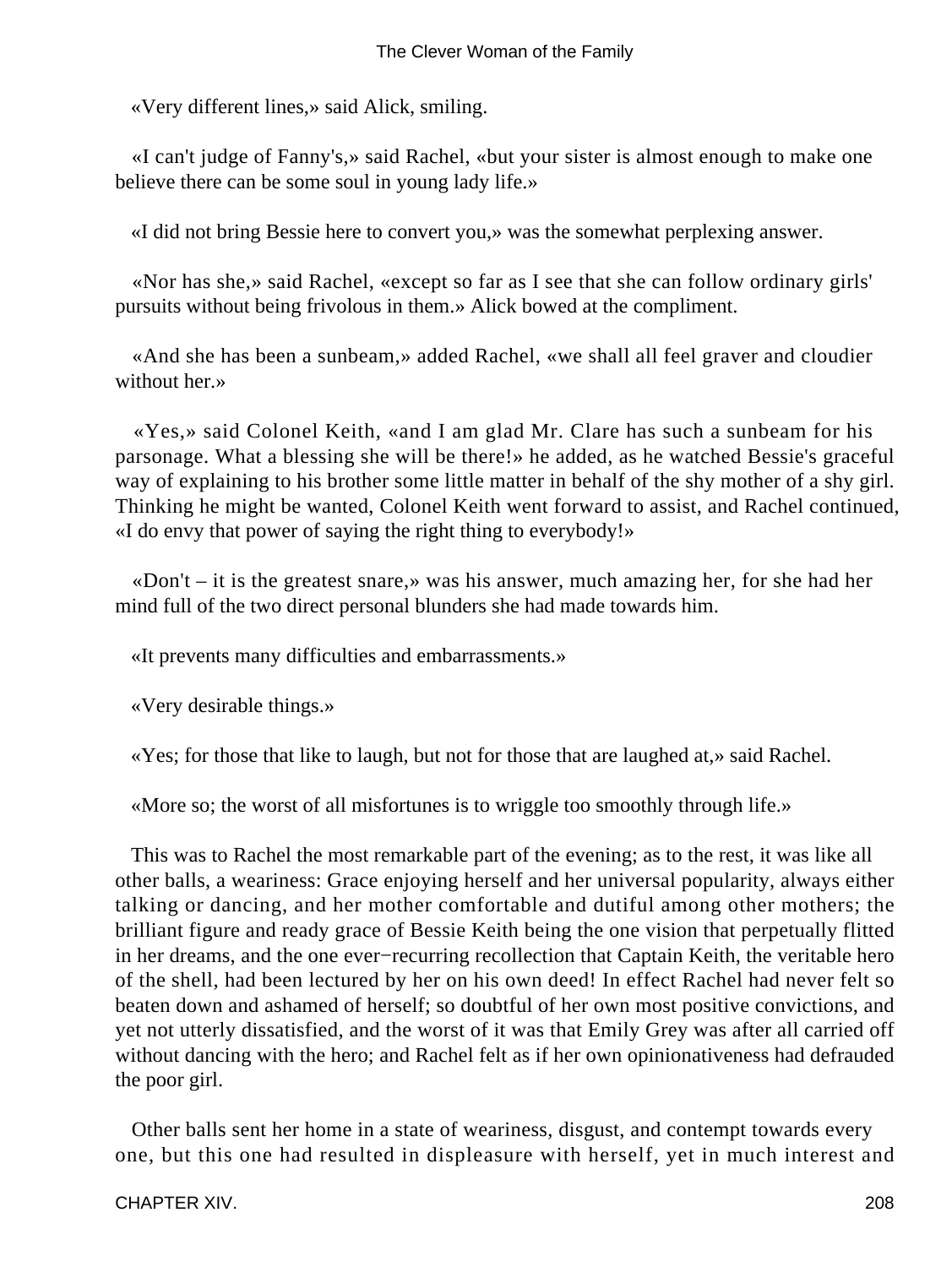excitement; and, oh, passing strange! through that same frivolous military society.

 Indeed the military society was soon in better odour with her than the clerical. She had been making strenuous efforts to get to St. Herbert's, with Mr. Mitchell, for some time past, but the road was in a state of being repaired, and the coachman was determined against taking his horses there. As to going by train, that was equally impossible, since he would still less have driven her to the station, finally, Rachel took the resolute stop of borrowing Fanny's pony carriage, and driving herself and the clergyman to the station, where she was met by Mrs. Morris, the mother of one of the girls, to whom she had promised such a visit, as it had been agreed that it would be wisest not to unsettle the scholars by Christmas holidays.

 The F. U. E. E. was in perfect order; the little girls sat upon a bench with their copies before them, Mrs. Rawlins in the whitest of caps presided over them, and Mr. Mauleverer was very urbane, conducting the visitors over the house himself, and expatiating on his views of cleanliness, ventilation, refinement, and equality of cultivation, while Mrs. Rawlins remained to entertain Mrs. Morris. Nothing could be more practical and satisfactory; some admirable drawings of the children's were exhibited, and their conduct was said to be excellent; except, Mr. Mauleverer remarked unwillingly, that there was a tendency about little Mary to fancy herself injured, and he feared that she was not always truthful; but these were childish faults, that he hoped would pass away with further refinement, and removal from the lower influences of her home.

 After this, Rachel was not surprised that poor, ignorant, and always deplorable Mrs. Morris did not seem in raptures with the state of her child, but more inclined to lament not having seen more of her, and not having her at home. That was quite in accordance with peasant shortsightedness and ingratitude, but it was much more disappointing that Mr. Mitchell said little or nothing of approbation; asked her a few questions about her previous knowledge of Mr. Mauleverer and Mrs. Rawlins, and when she began to talk of arranging for some one or two of his London orphans, thanked her rather shortly, but said there was no way of managing it. It was evident that he was quite as prejudiced as others of his clerical brethren, and the more Rachel read of current literature, the more she became convinced of their bondage to views into which they durst not examine, for fear honesty should compel them to assert their conclusions.

 She had hoped better things from the stranger, but she began to be persuaded that all her former concessions to the principles infused in her early days were vain entanglements, and that it was merely weakness and unwillingness to pain her mother that prevented her from breaking through them.

 She could not talk this out with anybody, except now and then an utterance to the consenting Mr. Mauleverer, but in general she would have been shocked to put these surging thoughts into words, and Bessie was her only intimate who would avow that there could be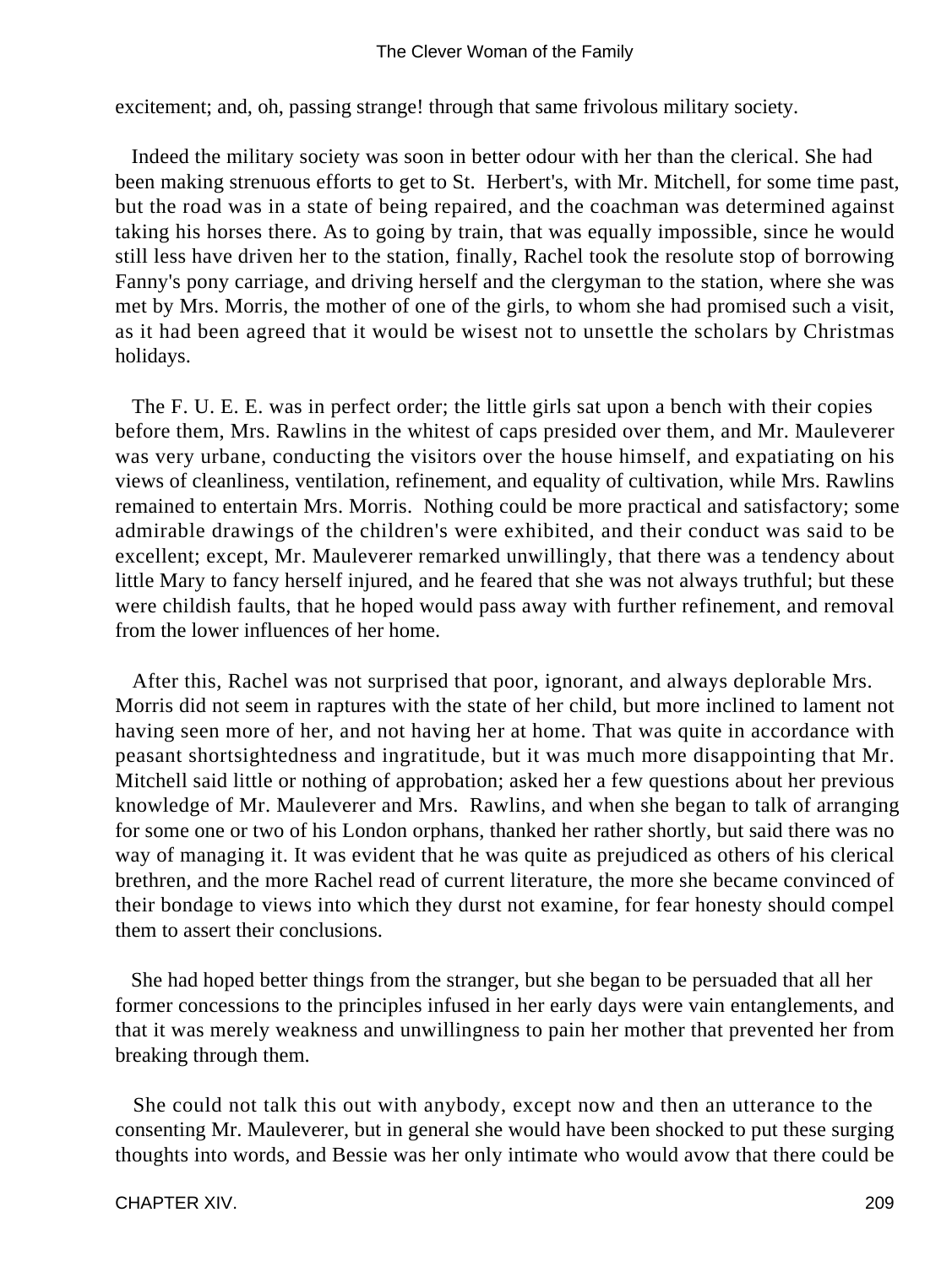anything to be found fault with in a clergyman. When alone together, Bessie would sometimes regretfully, sometimes in a tone of amusement, go over bits of narrow−minded folly that had struck her in the clergy, and more especially in her uncle's curate, Mr. Lifford, whose dryness was, she owned, very repulsive to her.

 «He is a good creature,» she said, «and most necessary to my uncle, but how he and I are to get through life together, I cannot tell. It must soon be tried, though! After my visit at Bath will come my home at Bishopsworthy!» And then she confided to Rachel all the parish ways, and took counsel on the means of usefulness that would not clash with the curate and pain her uncle. She even talked of a possible orphan for the F. U. E. E., only that unlucky prejudice against Mr. Mauleverer was sure to stand in the way.

 So acceptable had Bessie Keith made herself everywhere, that all Avonmouth was grieved at her engagement to spend the winter at Bath with her married cousin, to whom she was imperatively necessary in the getting up of a musical party.

 «And I must go some time or other,» she said to Colonel Keith, «so it had better be when you are all here to make Myrtlewood cheerful, and I can be of most use to poor Jane! I do think dear Lady Temple is much more full of life and brightness now!»

 Everybody seemed to consider Bessie's departure as their own personal loss: the boys were in despair for their playfellow, Ermine would miss those sunny visits; Colonel Keith many a pleasant discussion, replete with delicate compliments to Ermine, veiled by tact; and Lord Keith the pretty young clanswoman who had kept up a graceful little coquetry with him, and even to the last evening, went on walking on the esplanade with him in the sunset, so as to set his brother free to avoid the evening chill.

 And, above all, Lady Temple regretted the loss of the cheery companion of her evenings. True, Bessie had lately had a good many small evening gaieties, but she always came back from them so fresh and bright, and so full of entertaining description and anecdote, that Fanny felt as if she had been there herself, and, said Bessie, «it was much better for her than staying at home with her, and bringing in no novelty.»

 «Pray come to me again, dearest! Your stay has been the greatest treat. It is very kind in you to be so good to me.»

«It is you who are good to me, dearest Lady Temple.»

 «I am afraid I shall hardly get you again. Your poor uncle will never be able to part with you, so I won't ask you to promise, but if ever you can – »

 «If ever I can! This has been a very happy time, dear Lady Temple,» a confidence seemed trembling on her lips, but she suppressed it.

CHAPTER XIV. 210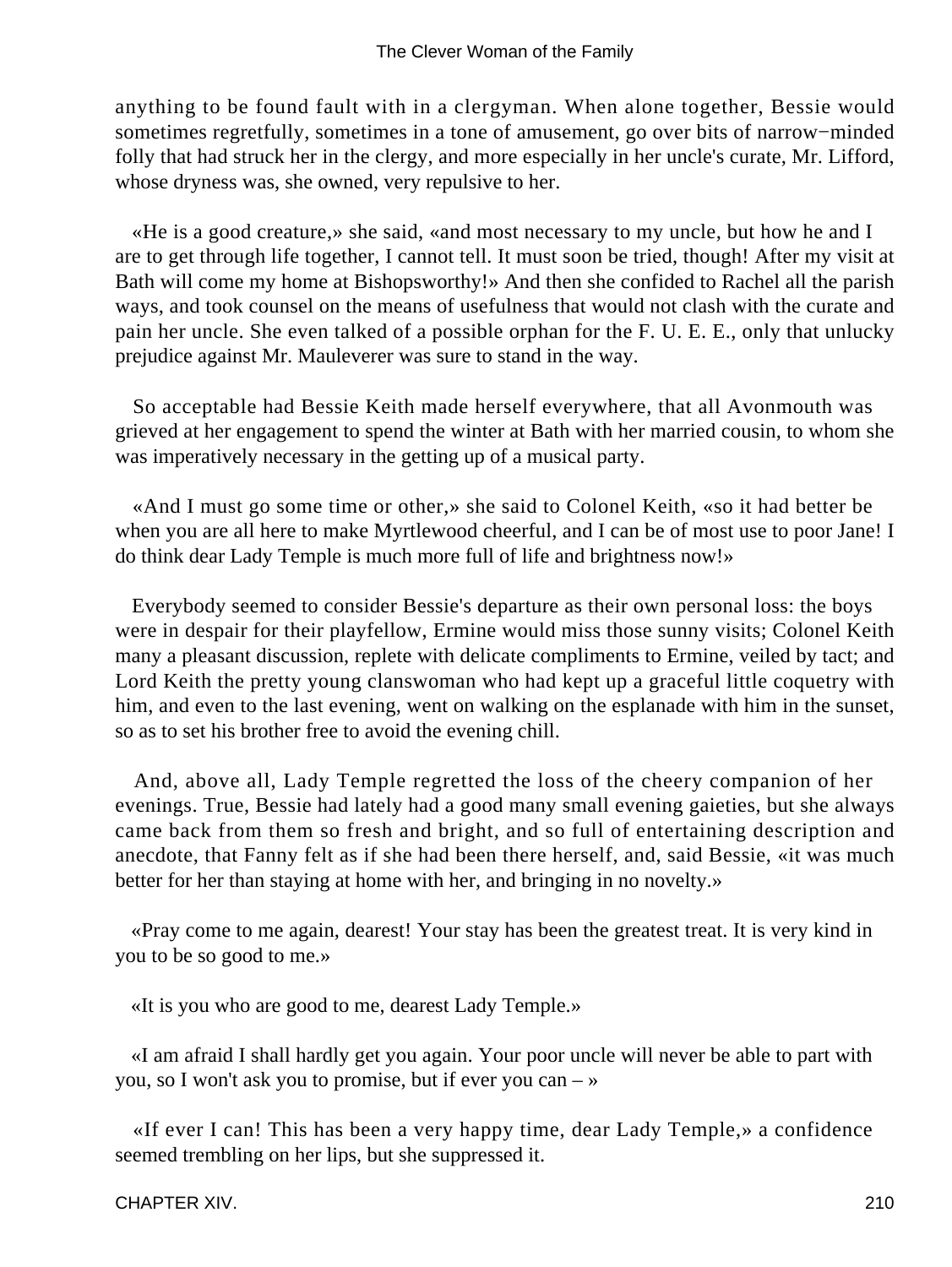«I shall always think of you as the kindest friend a motherless girl ever had! I will write to you from Bath. Good−bye – »

 And there were all the boys in a row, little affectionate Hubert absolutely tearful, and Conrade holding up a bouquet, on which he had spent all his money, having persuaded Coombe to ride with him to the nursery garden at Avoncester to procure it. He looked absolutely shy and blushing, when Bessie kissed him and promised to dry the leaves and keep them for ever.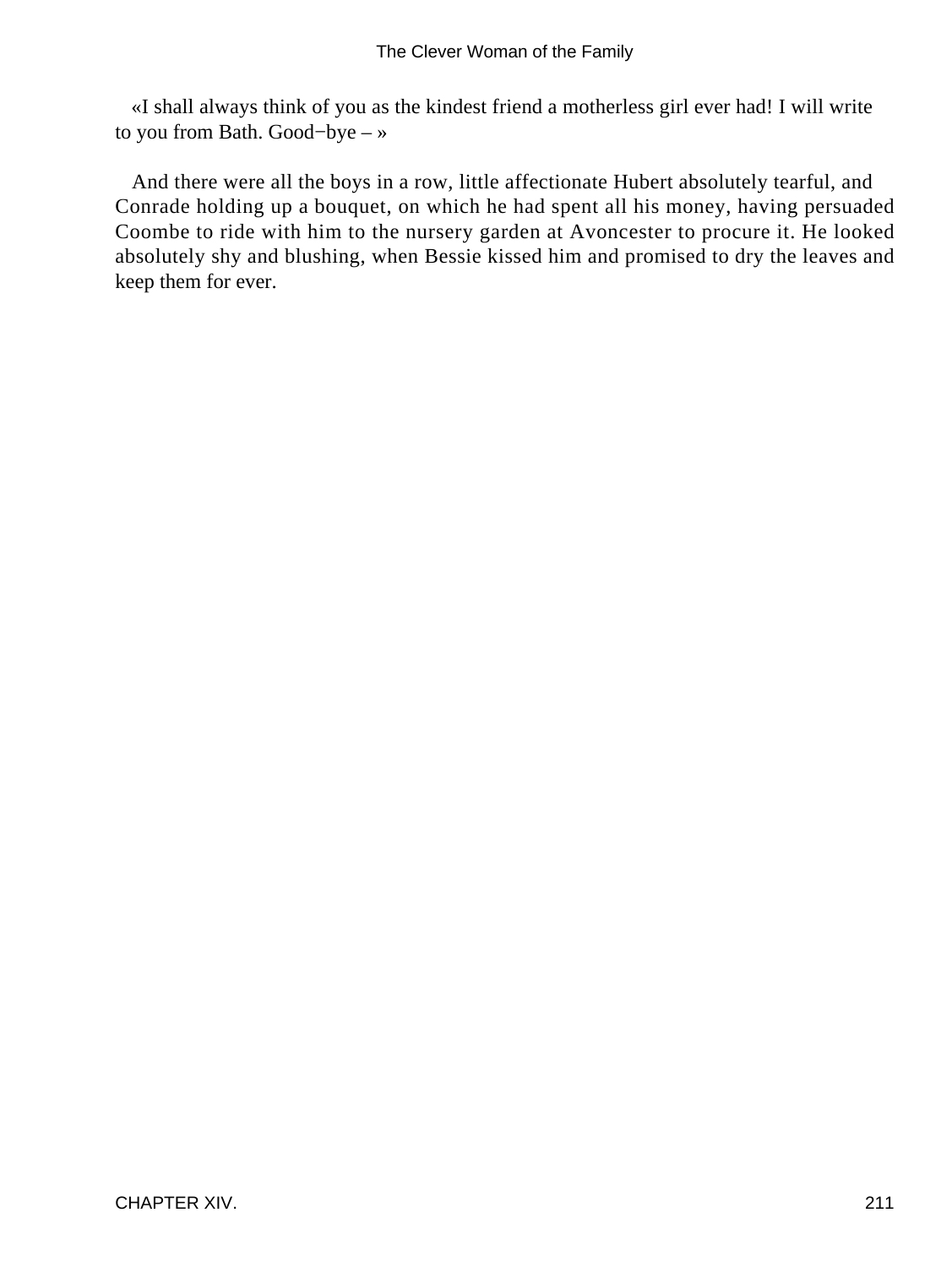# **[CHAPTER XV.](#page-416-0)**

### *G*O **AND BRAY**

«Come, come, elder brother, you are too young in this!» –

As You Like It

«Alick, I have something to say to you.»

 Captain Keith did not choose to let his sister travel alone, when he could help it, and therefore was going to Bath with her, intending to return to Avoncester by the next down train. He made no secret that he thought it a great deal of trouble, and had been for some time asleep, when, at about two stations from Bath, Bessie having shut the little door in the middle of the carriage, thus addressed him, «Alick, I have something to say to you, and I suppose I may as well say it now.»

She pressed upon his knee, and with an affected laziness, he drew his eyes wide open.

«Ah, well, I've been a sore plague to you, but I shall be off your hands now.»

«Eh! whose head have you been turning?»

«Alick, what do you think of Lord Keith?»

 Alick was awake enough now! «The old ass!» he exclaimed. «But at least you are out of his way now.»

«Not at all. He is coming to Bath to−morrow to see my aunt.»

«And you want me to go out to−morrow and stop him »

«No, Alick, not exactly. I have been cast about the world too long not to be thankful.»

«Elizabeth!»

 «Do not look so very much surprised,» she said, in her sweet pleading way. «May I not be supposed able to feel that noble kindness and gracious manner, and be glad to have some one to look up to?»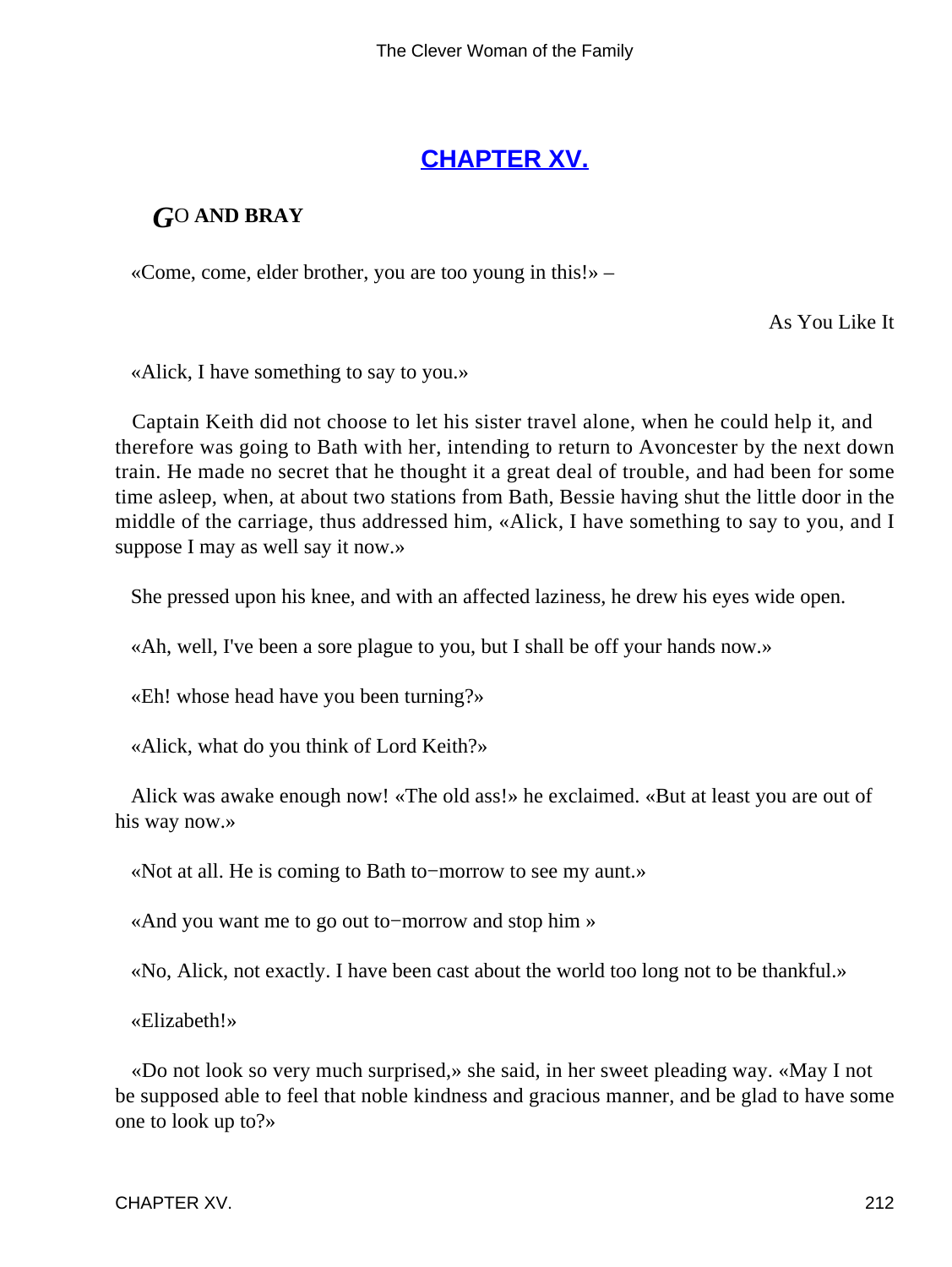«And how about Charlie Carleton?» demanded Alick, turning round full on her.

 «For shame, Alick!» she exclaimed hotly; «you who were the one to persecute me about him, and tell me all sorts of things about his being shallow and unprincipled, and not to be thought of, you to bring him up against me now.»

 «I might think all you allege,» returned Alick, gravely, «and yet be much amazed at the new project.»

 Bessie laughed. «In fact you made a little romance, in which you acted the part of sapient brother, and the poor little sister broke her heart ever after! You wanted such an entertainment when you were lying on the sofa, so you created a heroine and a villain, and thundered down to the rescue.»

 «Very pretty, Bessie, but it will not do. It was long after I was well again, and had joined.»

 «Then it was the well−considered effect of the musings of your convalescence! When you have a sister to take care of, it is as well to feel that you are doing it.»

 «Now, Elizabeth,» said her brother, with seriousness not to be laughed aside, and laying his hand on hers, «before I hear another word on this matter, look me in the face and tell me deliberately that you never cared for Carleton.»

 «I never thought for one moment of marrying him,» said Bessie, haughtily. «If I ever had any sort of mercy on him, it was all to tease you. There, are you satisfied?»

«I must be, I suppose,» he replied, and he sighed heavily. «When was this settled?»

 «Yesterday, walking up and down the esplanade. He will tell his brother to−day, and I shall write to Lady Temple. Oh, Alick, he is so kind, he spoke so highly of you.»

 «I must say,» returned Alick, in the same grave tone, «that if you wished for the care of an old man, I should have thought my uncle the more agreeable of the two.»

«He is little past fifty. You are very hard on him.»

 «On the contrary, I am sorry for him. You will always find it good for him to do whatever suits yourself.»

 «Alick?» said his sister mournfully, «you have never forgotten or forgiven my girlish bits of neglect after your wound.»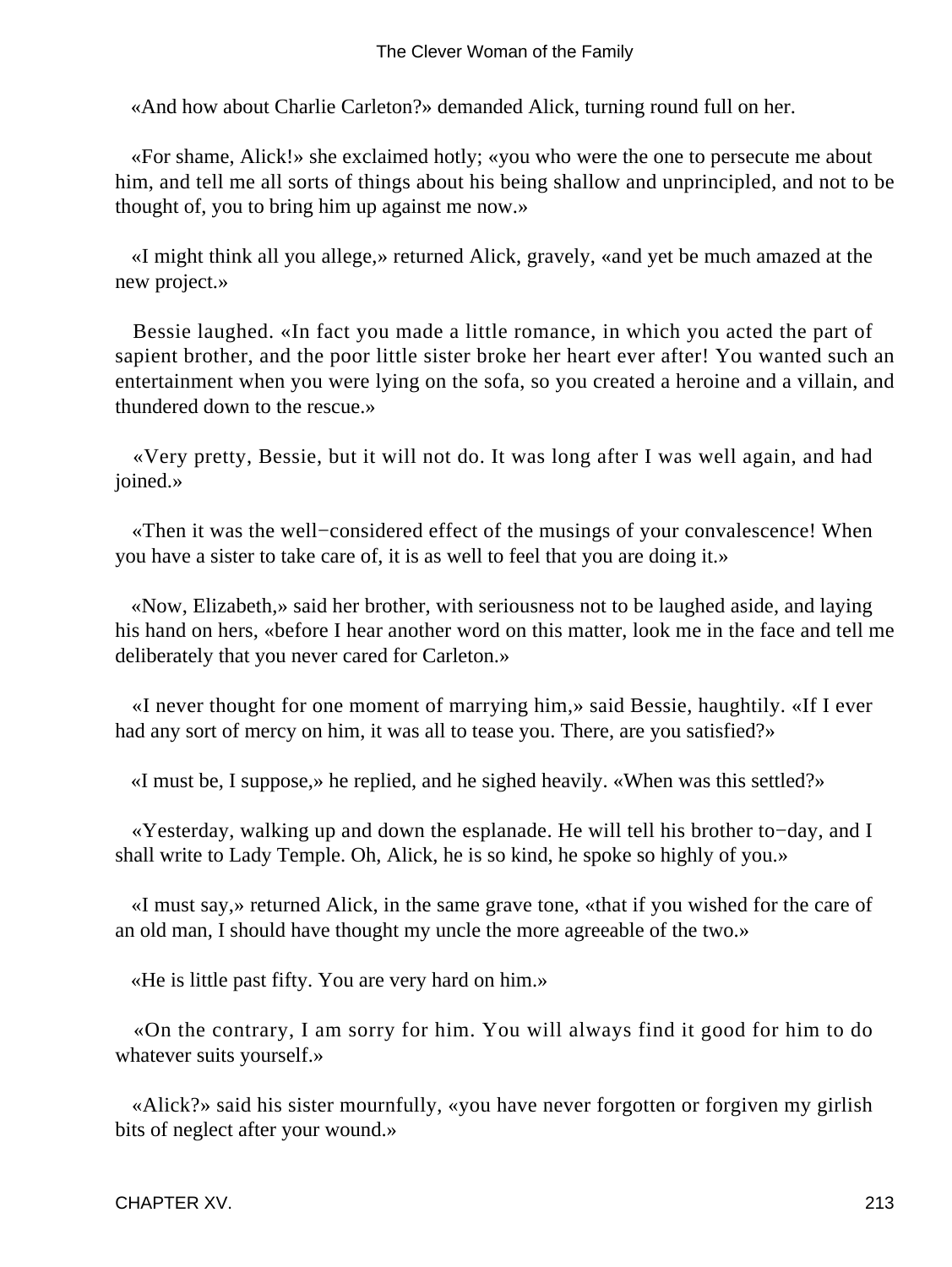«No, Bessie,» he said, holding her hand kindly, «it is not the neglect or the girlishness, but the excuses to me, still more to my uncle, and most of all to yourself. They are what make me afraid for you in what you are going to take upon yourself.»

 She did not answer immediately, and he pursued – «Are you driven to this by dislike to living at Bishopsworthy? If so, do not be afraid to tell me. I will make any arrangement, if you would prefer living with Jane. We agreed once that it would be too expensive, but now I could let you have another hundred a year.»

 «As if I would allow that, Alick! No, indeed! Lord Keith means you to have all my share.»

 «Does he? There are more words than one to that question. And pray is he going to provide properly for his poor daughter in the West Indies?»

«I hope to induce him to take her into favour.»

 «Eh? and to make him give up to Colin Keith that Auchinvar estate that he ought to have had when Archie Keith died?»

 «You may be sure I shall do my best for the Colonel. Indeed, I do think Lord Keith will consent to the marriage now.»

 «You have sacrificed yourself on that account?» he said, with irony in his tone, that he could have repented the next moment, so good−humoured was her reply, «That is understood, so give me the merit.»

 «The merit of, for his sake, becoming a grandmother. You have thought of the daughters? Mrs. Comyn Menteith must be older than yourself.»

 «Three years,» said Bessie, in his own tone of acceptance of startling facts, «and I shall have seven grandchildren in all, so you see you must respect me.»

«Do you know her sentiments »

 «I know what they will be when we have met. Never fear, Alick. If she were not married it might be serious, being so, I have no fears.»

Then came a silence, till a halt at the last station before Bath roused Alick again.

 «Bessie,» he said, in the low voice the stoppage permitted, «don't think me unkind. I believe you have waited on purpose to leave me no time for expostulation, and what I have said has sounded the more harsh in consequence.»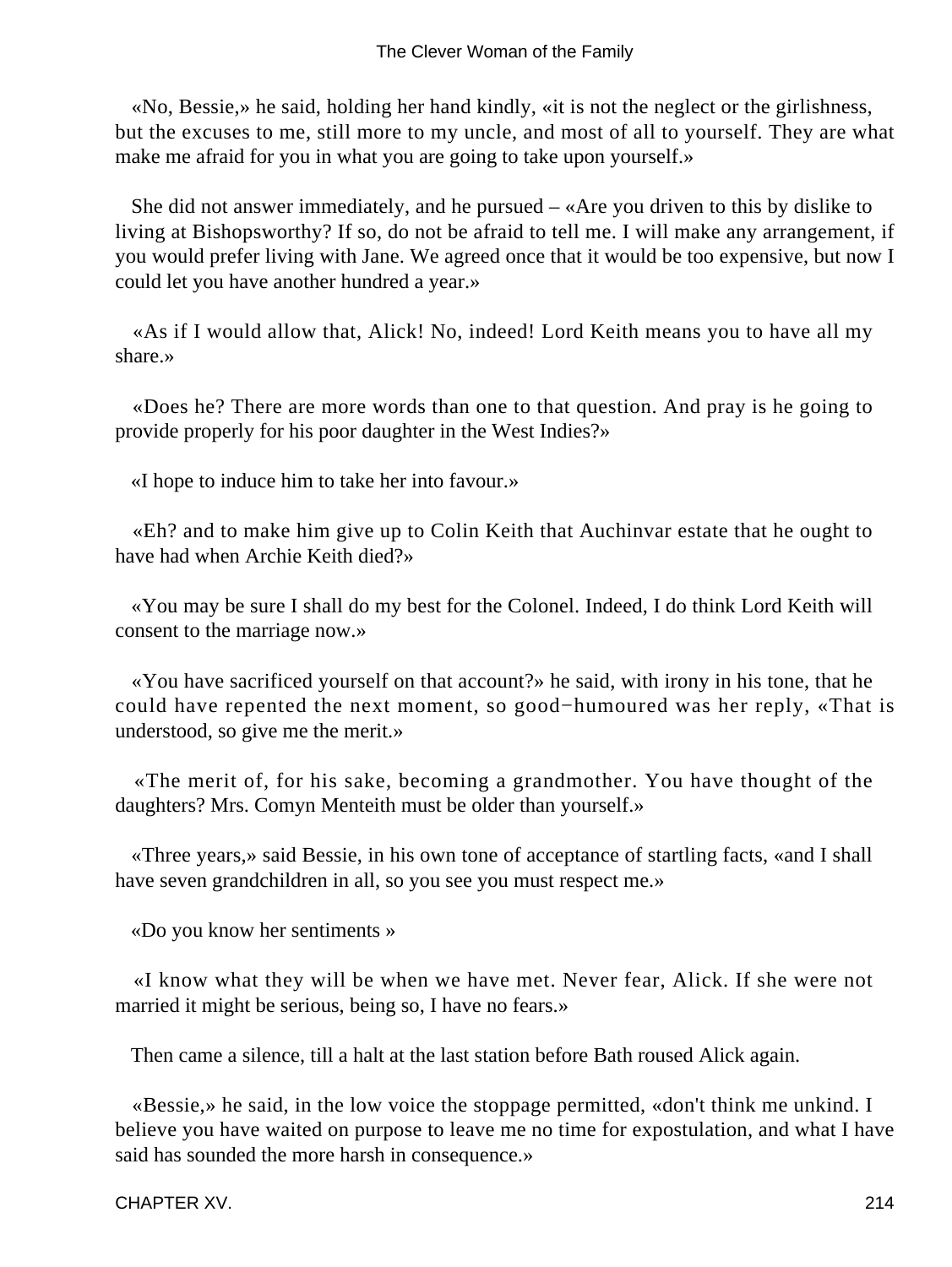«No, Alick,» she said, «you are a kind brother in all but the constructions you put upon my doings. I think it would be better if there were more difference between our ages. You are a young guardian, over anxious, and often morbidly fanciful about me during your illness. I think we shall be happier together when you no longer feel yourself responsible.»

«The tables turned,» muttered Alick.

 «I am prepared for misconstruction,» added Bessie. «I know it will be supposed to be the title; the estate it cannot be, for you know how poor a property it is; but I do not mean to care for the world. Your opinion is a different thing, and I thought you would have seen that I could not be insensible to such dignified kindness, and the warmth of a nature that many people think cold.»

«I don't like set speeches, Bessie.»

«Then believe me, Alick. May I not love the fine old man that has been so kind to me?»

«I hope you do,» said Alick, slowly.

 «And you can't believe it? Not with Lady Temple before you and hers was really an old man.»

 «Do not talk of her or Sir Stephen either. No, Bessie,» he added more calmly after a time, «I may be doing great injustice to you both, but I must speak what it is my duty to say. Lord Keith is a hard, self−seeking man, who has been harsh and grasping towards his family, and I verily believe came here bent on marriage, only because his brother was no longer under his tyranny. He may not be harsh to you, because he is past his vigour, and if he really loves you, you have a power of governing; but from what I know of you, I cannot believe in your loving him enough to make such management much better than selfish manoeuvring. Therefore I cannot think this marriage for your real welfare, or be other than bitterly grieved at it. Do not answer, Bessie, but think this over, and if at any time this evening you feel the least doubt of your happiness in this matter, telegraph to me, and I will stop him.»

 «Indeed, Alick,» she answered, without anger, «I believe yon are very anxious for my good.»

It will readily be believed that Captain Keith received no telegram.

 Nevertheless, as soon as his time was his own the next morning, he rode to Avonmouth and sought out the Colonel, not perhaps with very defined hopes of making any change in his sister's intentions, but feeling that some attempt on his own part must be made, if only to free himself from acquiescence, and thinking that Colin, as late guardian to the one party,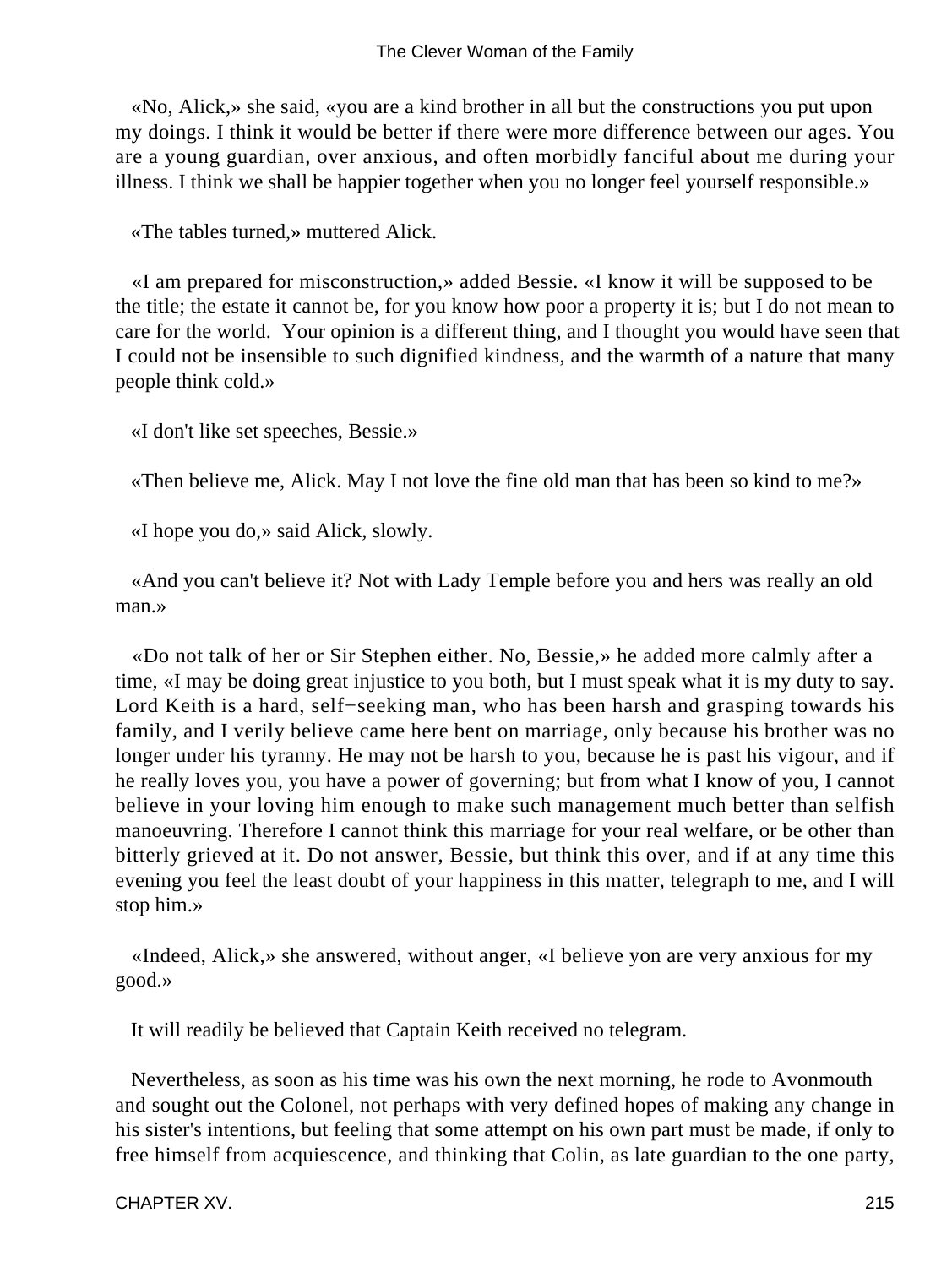and brother to the other, was the most proper medium.

 Colonel Keith was taken by surprise at the manner in which his cordial greeting was met. He himself had been far from displeased at his brother's communication; it was a great relief to him personally, as well as on Lady Temple's account, and he had been much charmed at Bessie's good sense and engaging graces. As to disparity of years, Lord Keith had really made himself much younger of late, and there was much to excite a girl's romance in the courtesy of an elderly man, the chief of her clan; moreover, the perfect affection and happiness Colin had been used to witness in his general's family disposed him to make light of that objection; and he perceived that his brother was sufficiently bewitched to be likely to be kind and indulgent to his bride.

 He had not expected Alexander Keith to be as well pleased as he was himself, but he was not prepared for his strong disapprobation, and earnest desire to find some means of prevention, and he began to reassure him upon the placability of Mrs. Comyn Menteith, the daughter, as well as upon his brother's kindness to the objects of his real affection.

«Oh, I am not afraid of that. She will manage him fast enough.»

 «Very likely, and for his good. Nor need you question his being a safe guide for her in higher matters. Perhaps you are prejudiced against him because his relations with me have not been happy, but candidly, in them you know the worst of him; and no doubt he thought himself purely acting for my welfare. I know much more of him now that I have been at home with him, and I was greatly struck with his real consideration for the good of all concerned with him.»

 «No, I am not thinking of Lord Keith. To speak it out, I cannot believe that my sister has heart enough in this to justify her.»

«Young girls often are more attracted by elderly men than by lads.»

 «You do not know Bessie as, I am sorry to say, I do,» said Alick, speaking slowly and sadly, and with a flush of shame on his cheek. «I do not say that she says anything untrue, but the truth is not in her. She is one of those selfish people who are infinitely better liked than those five hundred times their worth, because they take care to be always pleased.»

«They give as much pleasure as they take.»

 «Yes, they take every one in. I wish to my heart I could be taken in too, but I have seen too much of her avoidance of every service to my uncle that she did not like. I verily believe, at this moment, that one great inducement with her is to elude the care of him.»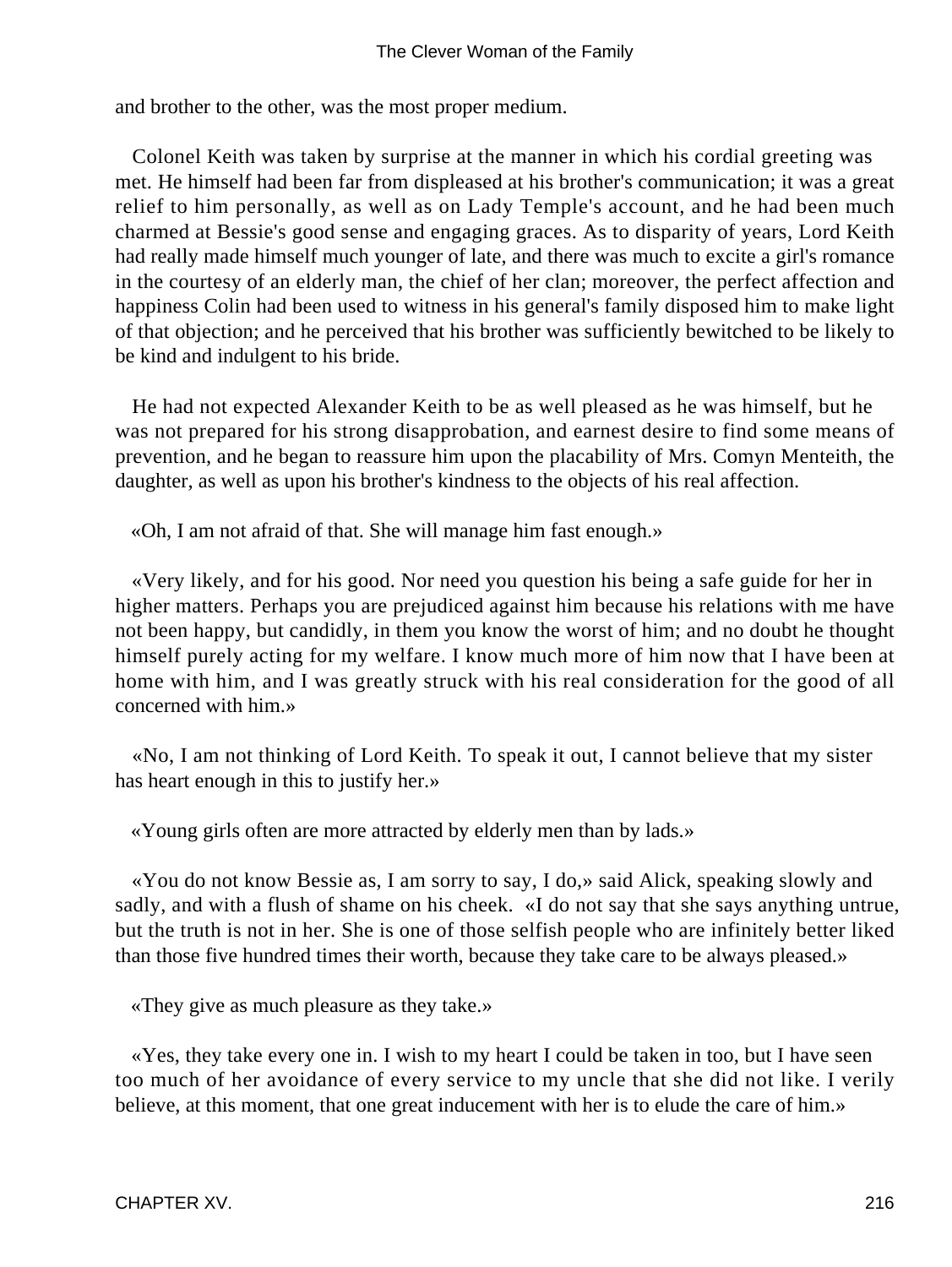«Stern judgments, Alick. I know you would not speak thus without warrant; but take it into account that marriage makes many a girl's selfishness dual, and at last drowns the self.»

 «Yes, when it is a marriage of affection. But the truth must be told, Colonel. There was a trumpery idle fellow always loitering at Littleworthy, and playing croquet. I set my face against it with all my might, and she always laughed to scorn the notion that there was anything in it, nor do I believe that she has heart enough to wish to marry him. I could almost say I wish she had, but I never saw her show the same pleasure in any one's attentions, and I believe he is gone out to Rio in hopes of earning means to justify his addresses.»

 Colonel Keith sat gravely considering what he knew would not be spoken lightly. «Do you mean that there was attachment enough to make it desirable that you should tell my brother?»

 «No, I could say nothing that she could not instantly contradict with perfect truth, though not with perfect sincerity.»

 «Let me ask you one question, Alick – not a flattering one. May not some of these private impressions of yours have been coloured by your long illness!»

 «That is what Bessie gives every one to understand,» said Alick, calmly. «She is right, to a certain degree, that suffering sharpened my perceptions, and helplessness gave me time to draw conclusions. If I had been well, I might have been as much enchanted as other people; and if my uncle had not needed her care, and been neglected, I could have thought that I was rendered exacting by illness. But I imagine all I have said is not of the slightest use, only, if you think it right to tell your brother to talk to me, I would rather stand all the vituperation that would fall on me than allow this to take place.»

 Colonel Keith walked up and down the room considering, whilst Alick sat in a dejected attitude, shading his face, and not uttering how very bitter it had been to him to make the accusation, nor how dear the sister really was.

 «I see no purpose that would be answered,» said Colonel Keith, coming to a pause at last; «you have nothing tangible to mention, even as to the former affair that you suspect. I see a great deal in your view of her to make you uneasy, but nothing that would not be capable of explanation, above all to such a man as my brother. It would appear like mere malevolence.»

 «Never mind what it would appear,» said Alick, who was evidently in such a ferment as his usually passive demeanour would have seemed incapable of.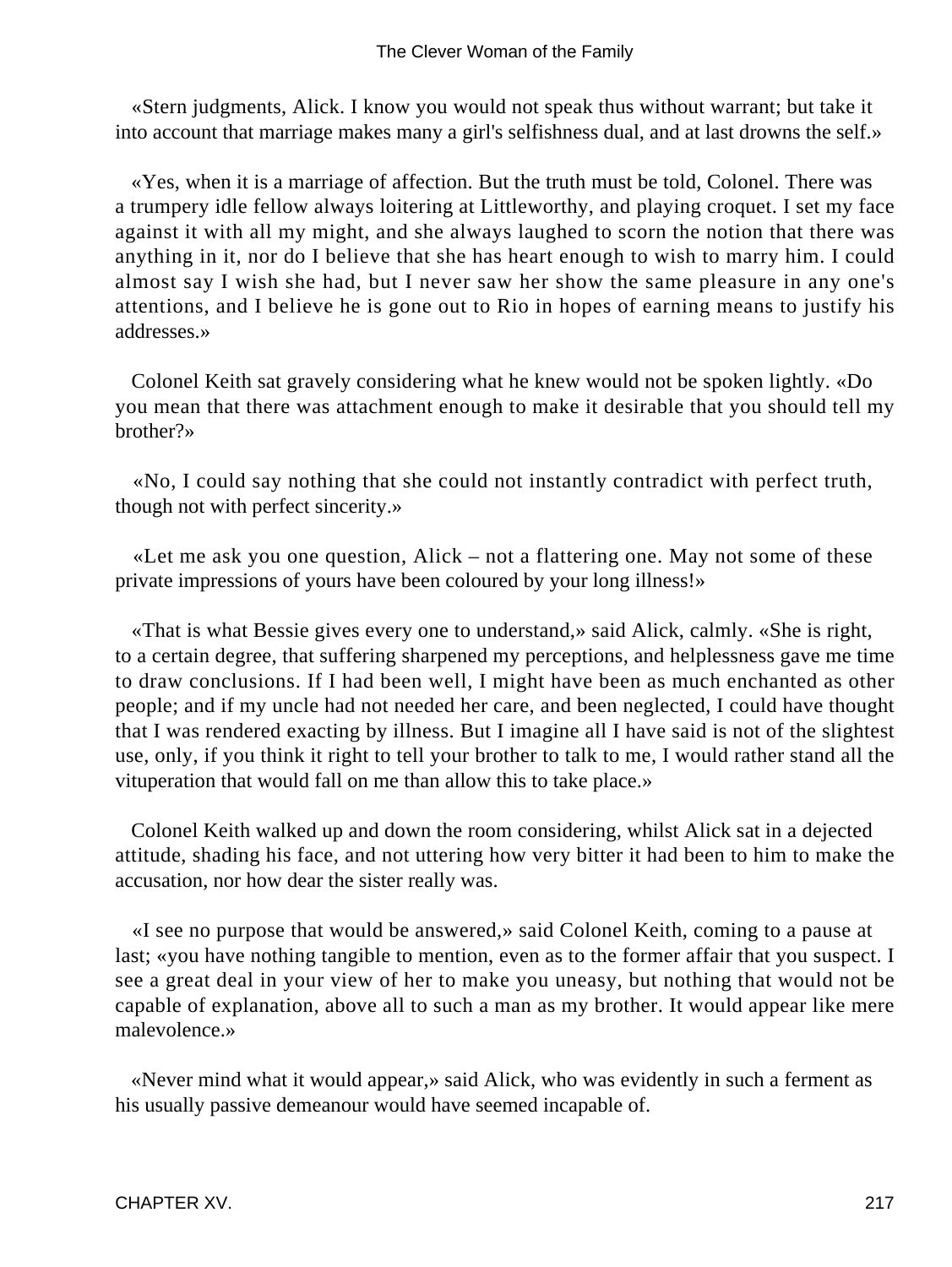«If the appearance would entirely baffle the purpose, it must be considered,» said the Colonel; «and in this case it could only lead to estrangement, which would be a lasting evil. I conclude that you have remonstrated with your sister.»

«As much as she gave me time for; but of course that is breath spent in vain.»

«Your uncle had the same means of judging as yourself.»

 «No, Colonel, he could do nothing! In the first place, there can be no correspondence with him; and next, he is so devotedly fond of Bessie, that he would no more believe anything against her than Lady Temple would. I have tried that more than once.»

 «Then, Alick, there is nothing for it but to let it take its course; and even upon your own view, your sister will be much safer married than single.»

 «I had very little expectation of your saying anything else, but in common honesty I felt bound to let you know.»

«And now the best thing to be done is to forget all you have said.»

 «Which you will do the more easily as you think it an amiable delusion of mine. Well, so much the better. I dare say you will never think otherwise, and I would willingly believe that my senses went after my fingers' ends.»

 The Colonel almost believed so himself. He was aware of the miserably sensitive condition of shattered nerve in which Alick had been sent home, and of the depression of spirits that had ensued on the news of his father's death; and he thought it extremely probable that his weary hours and solicitude for his gay young sister might have made molehills into mountains, and that these now weighed on his memory and conscience. At least, this seemed the only way of accounting for an impression so contrary to that which Bessie Keith made on every one else, and, by his own avowal, on the uncle whom he so much revered. Every other voice proclaimed her winning, amiable, obliging, considerate, and devoted to the service of her friends, with much drollery and shrewdness of perception, tempered by kindness of heart and unwillingness to give pain; and on that sore point of residence with the blind uncle, it was quite possibly a bit of Alick's exaggerated feeling to imagine the arrangement so desirable – the young lady might be the better judge.

 On the whole, the expostulation left Colonel Keith more uncomfortable on Alick's account than on that of his brother.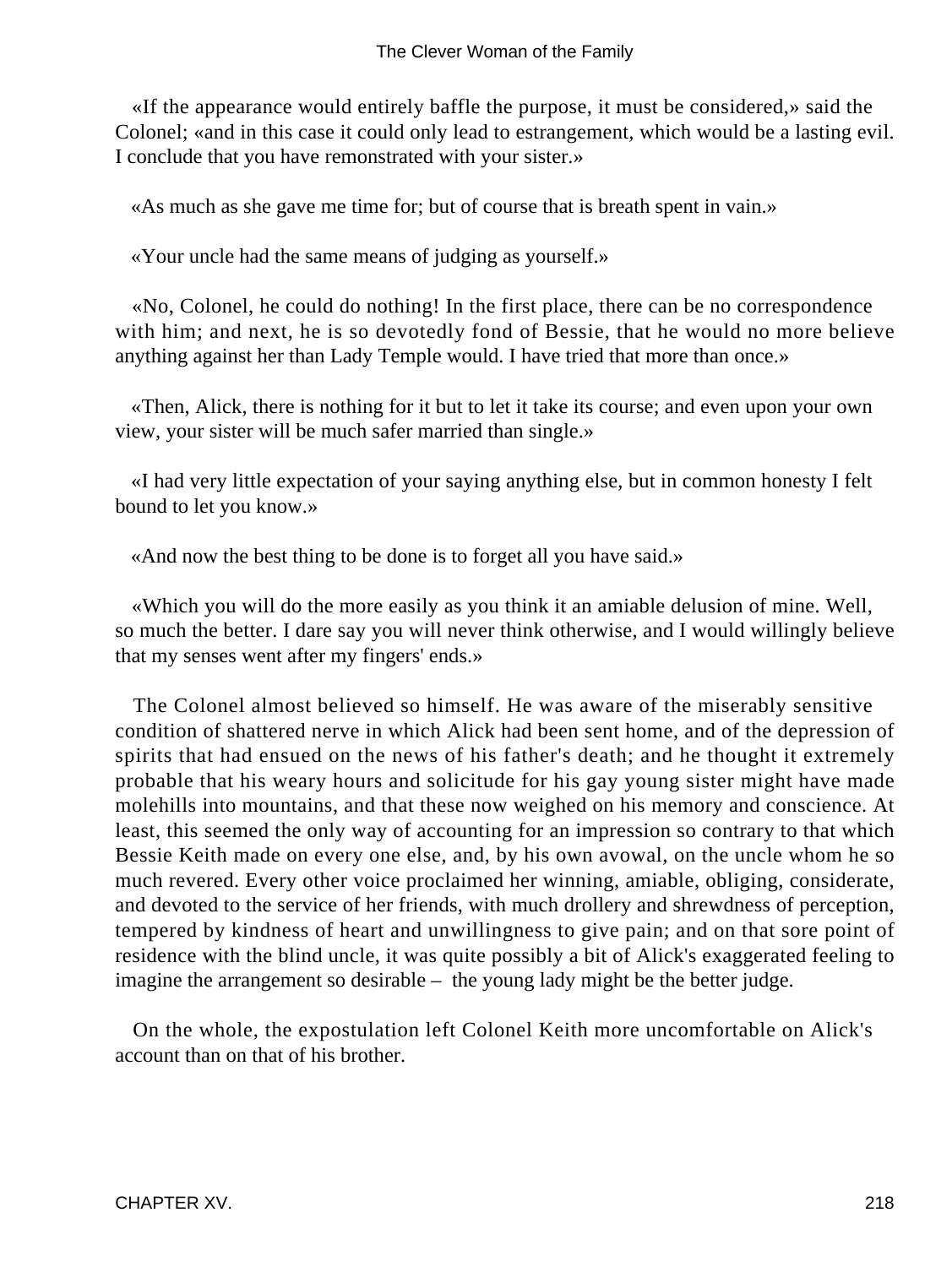# **[CHAPTER XVI.](#page-416-0)**

### *A*N **APPARITION.**

"And there will be auld Geordie Tanner,

Who coft a young wife wi' his gowd."

#### JOANNA BAILLIE.

 «Mamma,» quoth Leoline, «I thought a woman must not marry her grandfather. And she called him the patriarch of her clan.»

 «He is a cross old man,» added Hubert. «He said children ought not to be allowed on the esplanade, because he got into the way as I was pushing the perambulator.»

 «This was the reason,» said Francis, gravely, «that she stopped me from braying at him. I shall know what people are at, when they talk of disrespect another time.»

 «Don't talk of her,» cried Conrade, flinging himself round; «women have no truth in them.»

 «Except the dear, darling, delightful mammy!» And the larger proportion of boys precipitated themselves headlong upon her, so that any one but a mother would have been buffeted out of breath in their struggles for embracing ground; and even Lady Temple found it a relief when Hubert, having been squeezed out, bethought himself of extending the honourable exception to Miss Williams, and thus effected a diversion. What would have been the young gentlemen's reception of his lordship's previous proposal!

 Yet in the fulness of her gladness the inconsistent widow, who had thought Lord Keith so much too old for herself, gave her younger friend heartfelt congratulations upon the blessing of being under fatherly direction and guidance. She was entrusted with the announcement to Rachel, who received it with a simple «Indeed!» and left her cousin unmolested in her satisfaction, having long relegated Fanny to the class of women who think having a friend about to be married the next best thing to being married themselves, no matter to whom.

 «Aspirations in women are mere delusions,» was her compensating sigh to Grace. «There is no truer saying, than that a woman will receive every man.»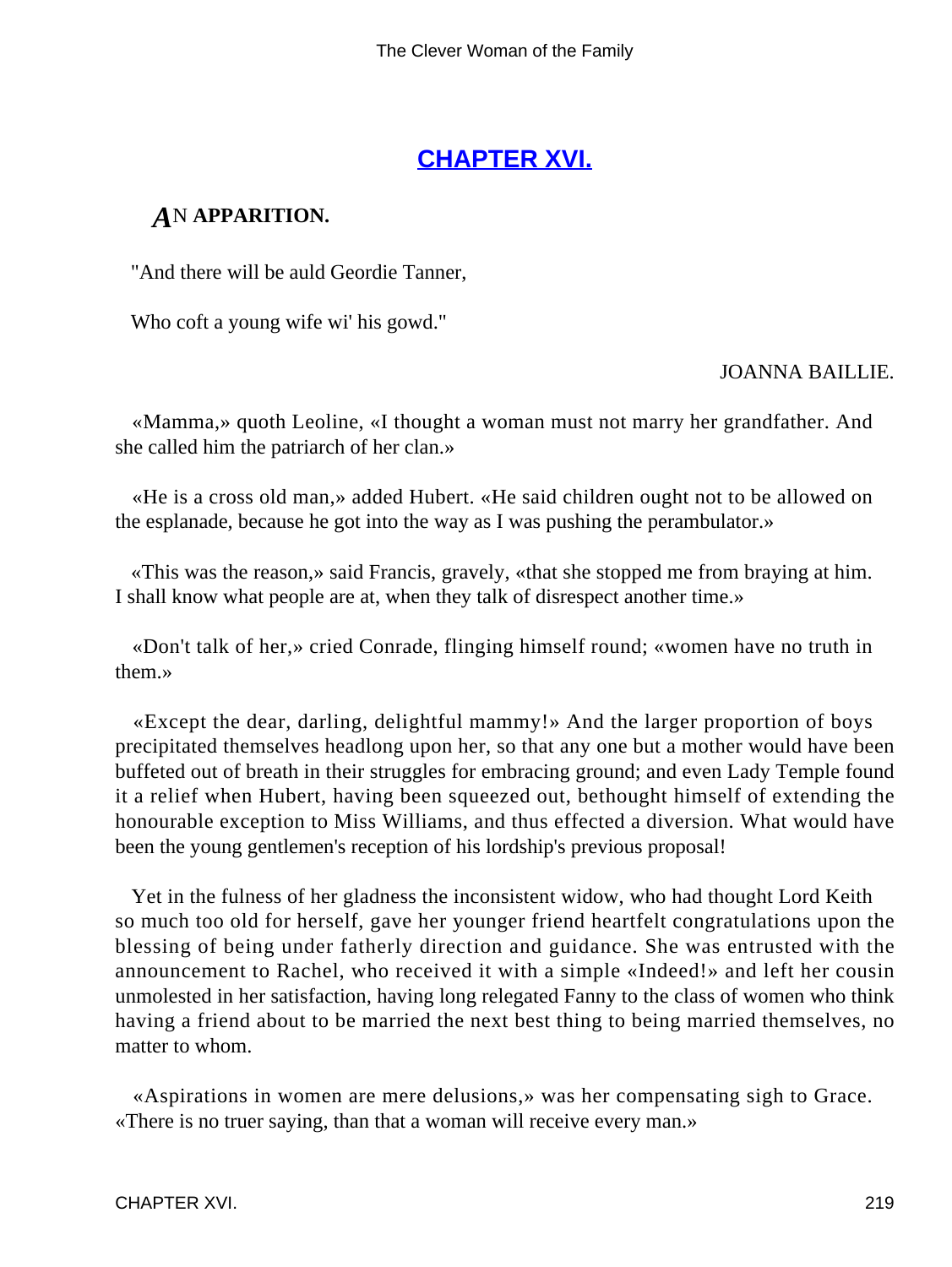«I have always been glad that is aprocryphal,» said Grace, «and Eastern women have no choice.»

 «Nor are Western women better than Eastern,» said Rachel. «It is all circumstances. No mental power or acuteness has in any instance that I have yet seen, been able to balance the propensity to bondage. The utmost flight is, that the attachment should not be unworthy.»

«I own that I am very much surprised,» said Grace.

 «I am not at all,» said Rachel. «I have given up hoping better things. I was beginning to have a high opinion of Bessie Keith's capabilities, but womanhood was at the root all the time; and, as her brother says, she has had great disadvantages, and I can make excuses for her. She had not her heart filled with one definite scheme of work and usefulness, such as deters the trifling and designing.»

«Like the F. U. E. E.?»

 «Yes, the more I see of the fate of other women, the more thankful I am that my vocation has taken a formed and developed shape.»

 And thus Rachel could afford to speak without severity of the match, though she abstained from congratulation. She did not see Captain Keith for the next few days, but at last the two sisters met him at the Cathedral door as they were getting into the carriage after a day's shopping at Avoncester; and Grace offered her congratulations, in accordance with her mother's old fashioned code.

«Thank you,» he said; then turning to Rachel, «Did she write to you?»

«No.»

«I thought not.»

 There was something marked in his tone, but his sister's silence was not of long duration, for a letter arrived containing orders for lace, entreating that a high pressure might be put on Mrs. Kelland, and containing beauteous devices for the veil, which was to be completed in a fearfully short time, since the wedding was to be immediate, in order that Lord Keith might spend Christmas and the ensuing cold months abroad. It was to take place at Bath, and was to be as quiet as possible; «or else,» wrote Miss Keith, «I should have been enchanted to have overcome your reluctance to witness the base surrender of female rights. I am afraid you are only too glad to be let off, only don't thank me, but circumstances.»

 Rachel's principles revolted at the quantity of work demanded of the victims to lace, and Grace could hardly obtain leave to consult Mrs. Kelland. But she snapped at the order, for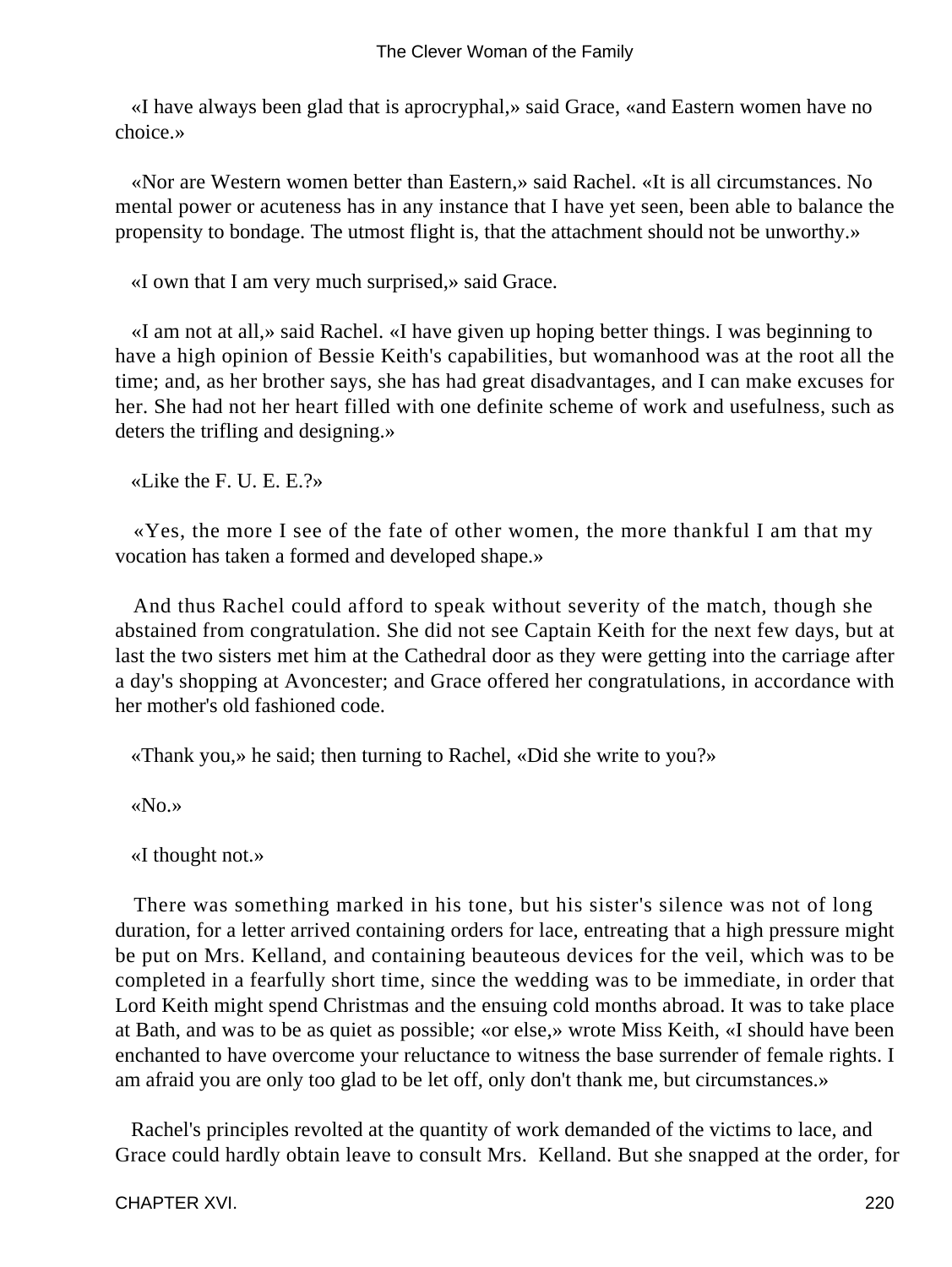the honour and glory of the thing, and undertook through the ramifications of her connexion to obtain the whole bridal array complete. «For such a pleasant−spoken lady as Miss Keith, she would sit up all night rather than disappoint her.»

 The most implacable person of all was the old housekeeper, Tibbie. She had been warmly attached to Lady Keith, and resented her having a successor, and one younger than her daughters; and above all, ever since the son and heir had died, she had reckoned on her own Master Colin coming to the honours of the family, and regarded this new marriage as a crossing of Providence. She vainly endeavoured to stir up Master Colin to remonstrate on his brother's «makin' siccan a fule's bargain wi' yon glaikit lass. My certie, but he'll hae the warst o't, honest man; rinnin' after her, wi' a' her whigmaleries an' cantrips. He'll rue the day that e'er he bowed his noble head to the likes o' her, I'm jalousin.»

 It was to no purpose to remind her that the bride was a Keith in blood; her great grandfather a son of the house of Gowanbrae; all the subsequent descendants brave soldiers.

 «A Keith ca' ye her! It's a queer kin' o' Keiths she's comed o', nae better nor Englishers that haena sae muckle's set fit in our bonny Scotland; an' sic scriechin', skirlin' tongues as they hae, a body wad need to be gleg i' the uptak to understan' a word they say. Tak' my word for't, Maister Colin, it's no a'thegither luve for his lordship's grey hairs that gars yon gilpy lassock seek to become my Leddy Keith.»

 «Nay, Tibbie, if you find fault with such a sweet, winning young creature, I shall think it is all because you will not endure a mistress at Gowanbrae over you.»

 «His lordship'll please himsel' wi' a leddy to be mistress o' Gowanbrae, but auld Tibbie'll never cross the doorstane mair.»

 «Indeed you will, Tibbie; here are my brother's orders that you should go down, as soon as you can conveniently make ready, and see about the new plenishing.»

 «They may see to the plenishing' that's to guide it after han, an' that'll no be me. My lord'll behove to tak' his orders aff his young leddy ance he's married on her, may be a whilie afore, but that's no to bind ither folk, an' it's no to be thought that at my years I'm to be puttin' up wi' a' ther new fangled English fykes an' nonsense maggots. Na, na, Maister Colin, his lordship'll fend weel aneugh wantin' Tibbie; an' what for suld I leave yerself, an' you settin' up wi' a house o' yer ain? Deed an' my mind's made up, I'll e'en bide wi' ye, an' nae mair about it.»

 «Stay, stay,» cried Colin, a glow coming into his cheeks, «don't reckon without your host, Tibbie. Do you think Gowanbrae the second is never to have any mistress but yourself?»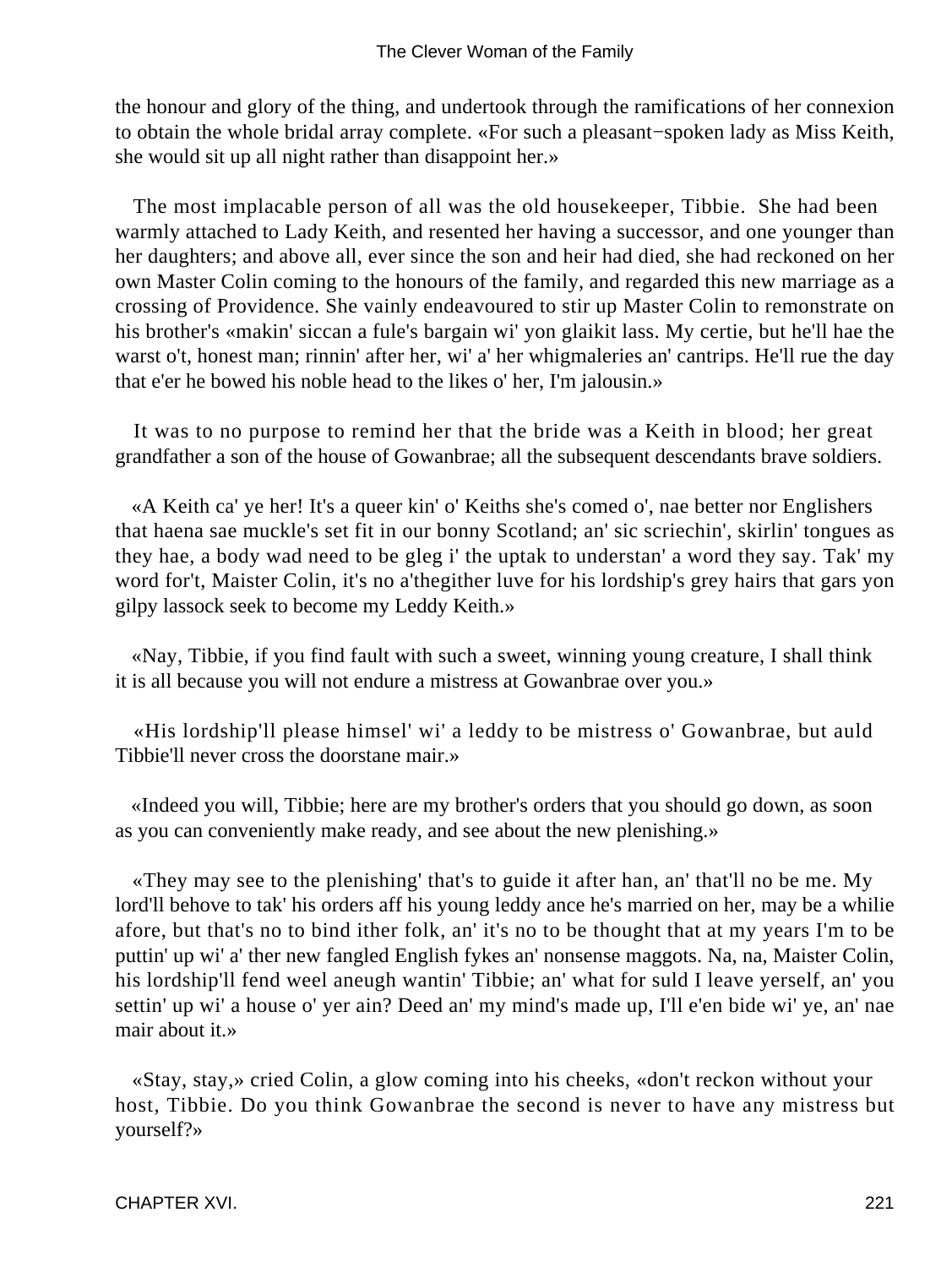«Haud awa' wi' ye, laddie, I ken fine what ye'ra ettlin' at, but yon's a braw leddy, no like thae English folk, but a woman o' understandin', an' mair by token I'm thinkin' she'll be gleg aneugh to ken a body that'll serve her weel, an' see to the guidin' o' thae feckless queens o' servant lasses, for bad's the best o' them ye'll fin' hereawa'. Nae fear but her an' me'll put it up weel thegither, an' a' gude be wi' ye baith.»

 After this Colin resigned himself and his household to Tibbie's somewhat despotic government, at least for the present. To Ermine's suggestion that her appellation hardly suited the dignity of her station, he replied that Isabel was too romantic for southern ears, and that her surname being the same as his own, he was hardly prepared to have the title of Mrs. Keith pre−occupied. So after Mrs. Curtis's example, the world for the most part knew the colonel's housekeeper as Mrs. Tibbs.

 She might be a tyrant, but liberties were taken with her territory; for almost the first use that the colonel made of his house was to ask a rheumatic sergeant, who had lately been invalided, to come and benefit by the Avonmouth climate. Scottish hospitality softened Tibbie's heart, and when she learnt that Sergeant O'Brien had helped to carry Master Colin into camp after his wound, she thought nothing too good for him. The Colonel then ventured to add to the party an exemplary consumptive tailor from Mr. Mitchell's parish, who might yet be saved by good living and good air. Some growls were elicited, but he proved to be so deplorably the ninetieth rather than the ninth part of a man, that Tibbie made it her point of honour to fatten him; and the sergeant found him such an intelligent auditor of the Indian exploits of the – th Highlanders that mutual respect was fully established, and high politeness reigned supreme, even though the tailor could never be induced to delight in the porridge, on which the sergeant daily complimented the housekeeper in original and magnificent metaphors.

 Nor had the Colonel any anxieties in leaving the representatives of the three nations together while he went to attend his brother's wedding. He proposed that Tibbie should conduct Rose for the daily walk of which he had made a great point, thinking that the child did not get exercise enough, since she was so averse to going alone upon the esplanade that her aunt forbore to press it. She manifested the same reluctance to going out with Tibbie, and this the Colonel ascribed to her fancying herself too old to be under the charge of a nurse. It was trying to laugh her out of her dignity, but without eliciting an answer, when, one afternoon just as they were entering together upon the esplanade, he felt her hand tighten upon his own with a nervous frightened clutch, as she pressed tremulously to his side.

 «What is it, my dear? That dog is not barking at you. He only wants to have a stick thrown into the sea for him.»

«Oh not the dog! It was  $-\infty$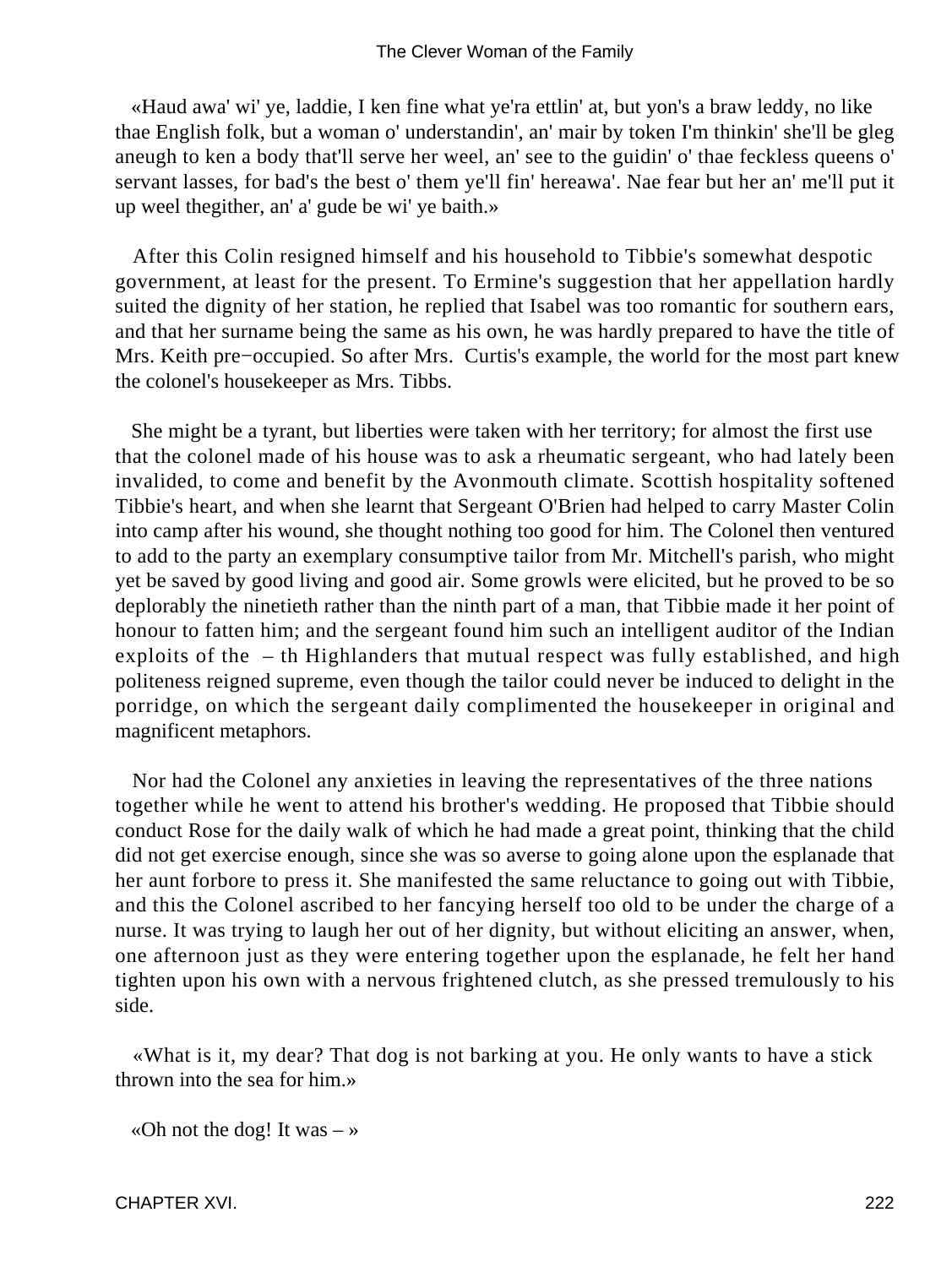«Was, what?»

«HIM!» gasped Rose.

«Who?» inquired the Colonel, far from prepared for the reply, in a terrified whisper, –

«Mr. Maddox.»

«My dear child! Which, where?»

«He is gone! he is past. Oh, don't turn back! Don't let me see him again.»

«You don't suppose he could hurt you, my dear.»

«No,» hesitated Rose, «not with you.»

«Nor with any one.»

«I suppose not,» said Rose, common sense reviving, though her grasp was not relaxed.

 «Would it distress you very much to try to point him out to me?» said the Colonel, in his irresistibly sweet tone.

 «I will. Only keep hold of my hand, pray,» and the little hand trembled so much that he felt himself committing a cruel action in leading her along the esplanade, but there was no fresh start of recognition, and when they had gone the whole length, she breathed more freely, and said, «No, he was not there.»

 Recollecting how young she had been at the time of Maddox's treason, the Colonel began to doubt if her imagination had not raised a bugbear, and he questioned her, «My dear, why are you so much afraid, of this person? What do you know about him?»

«He told wicked stories of my papa,» said Rose, very low.

 «True, but he could not hurt you. You don't think he goes about like Red Ridinghood's wolf?»

«No, I am not so silly now.»

«Are you sure you know him? Did you often see him in your papa's house?»

«No, he was always in the laboratory, and I might not go there.»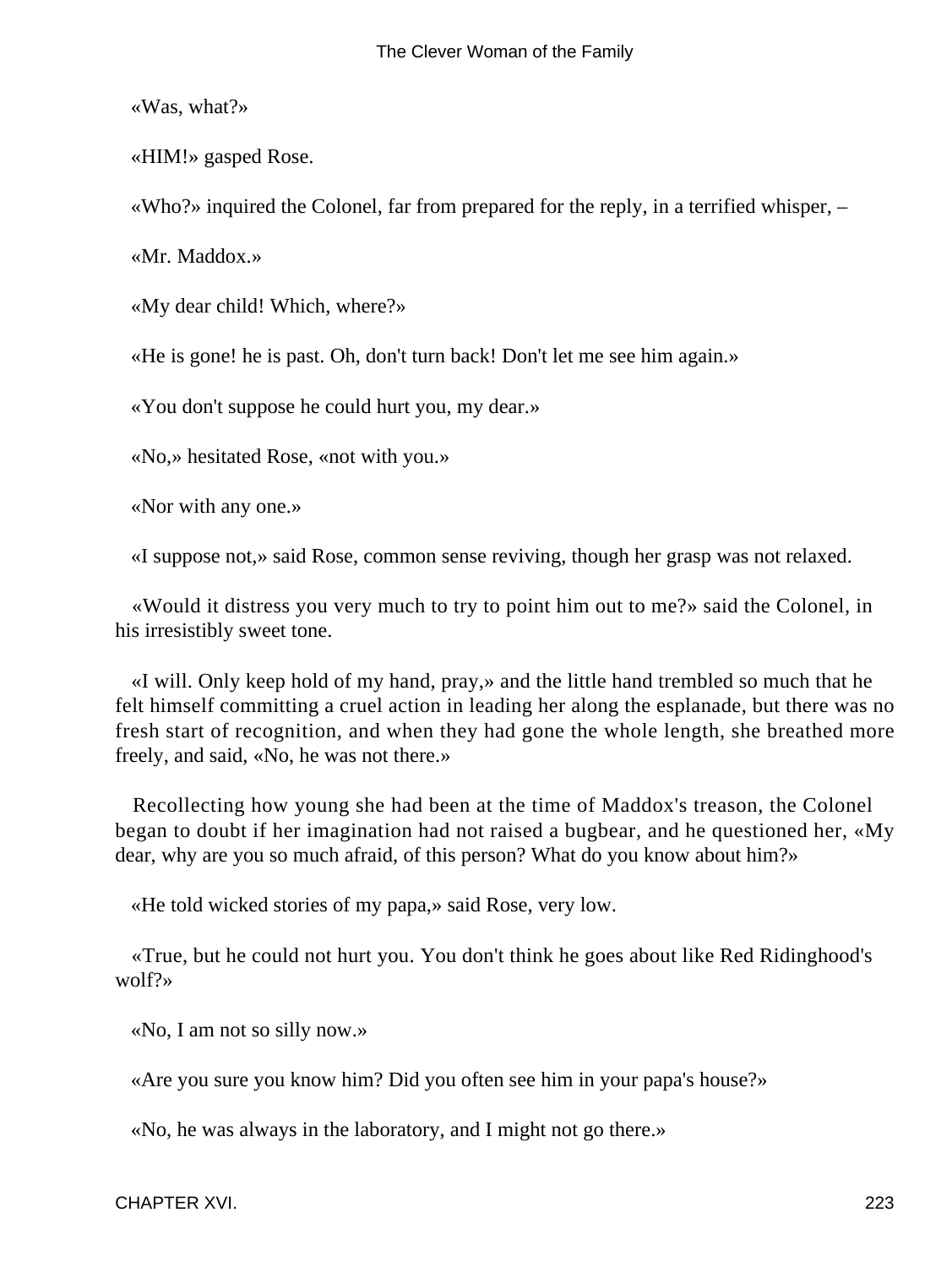«Then you see, Rose, it must he mere fancy that you saw him, for you could not even know him by sight.»

 «It was not fancy,» said Rose, gentle and timid as ever, but still obviously injured at the tone of reproof.

 «My dear child,» said Colonel Keith, with some exertion of patience, «you must try to be reasonable. How can you possibly recognise a man that you tell me you never saw?»

 «I said I never saw him in the house,» said Rose with a shudder; «but they said if ever I told they would give me to the lions in the Zoological Gardens.»

«Who said so?»

 «He, Mr. Maddox and Maria,» she answered, in such trepidation that he could scarcely hear her.

 «But you are old and wise enough now to know what a foolish and wicked threat that was, my dear.»

 «Yes, I was a little girl then, and knew no better, and once I did tell a lie when mamma asked me, and now she is dead, and I can never tell her the truth.»

 Colin dreaded a public outbreak of the sobs that heaved in the poor child's throat, but she had self−control enough to restrain them till he had led her into his own library, where he let her weep out her repentance for the untruth, which, wrested from her by terror, had weighed so long on her conscience. He felt that he was sparing Ermine something by receiving the first tempest of tears, in the absolute terror and anguish of revealing the secret that had preyed on her with mysterious horror.

«Now tell me all about it, my dear little girl. Who was this Maria?»

 «Maria was my nurse when I lived at home. She used to take me out walking,» said Rose, pressing closer to his protecting breast, and pausing as though still afraid of her own words.

«Well,» he said, beginning to perceive, «and was it than that you saw this Maddox?»

 «Yes, he used to come and walk with us, and sit under the trees in Kensington Gardens with her. And sometimes he gave me lemon−drops, but they said if ever I told, the lions should have me. I used to think I might be saved like Daniel; but after I told the lie, I knew I should not. Mamma asked me why my fingers were sticky, and I did say it was from a lemon−drop, but there were Maria's eyes looking at me; oh, so dreadful, and when mamma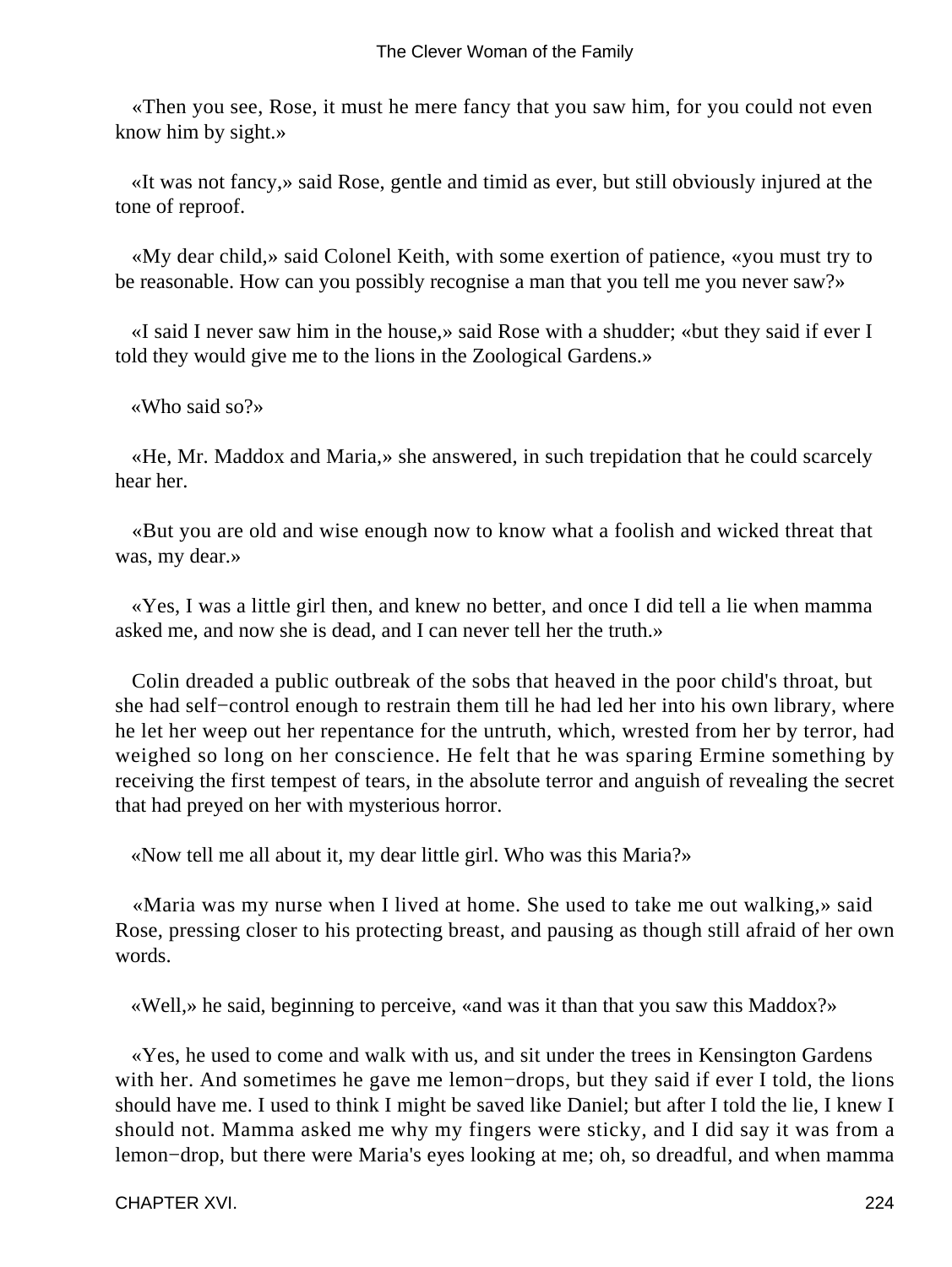asked who gave it to me, and Maria said, 'I did, did not I, Miss Rose?' Oh, I did not seem able to help saying 'yes.'»

«Poor child! And you never dared to speak of it again?»

 «Oh, no! I did long to tell; but, oh, one night it was written up in letters of fire, 'Beware of the Lions.'»

«Terror must have set you dreaming, my dear.»

 «No,» said Rose, earnestly. «I was quite awake. Papa and mamma were gone out to dine and sleep, and Maria would put me to bed half an hour too soon. She read me to sleep, but by−and−by I woke up, as I always did at mamma's bed time, and the candle was gone, and there were those dreadful letters in light over the door.»

 She spoke with such conviction that he became persuaded that all was not delusion, and asked what she did.

 «I jumped up, and screamed, and opened the door; but there they were growling in papa's dressing−room.»

«They, the lions? Oh, Rose, you must know that was impossible.»

 «No, I did not see any lions, but I heard the growl, and Mr. Maddox coughed, and said, 'Here they come,' and growled again.»

«And you  $-$  ?»

 «I tumbled into bed again, and rolled up my head in the clothes, and prayed that it might be day, and it was at last!»

 «Poor child! Indeed, Rose, I do not wonder at your terror, I never heard of a more barbarous trick.»

«Was it a trick?» said Rose, raising a wonderfully relieved and hopeful face.

 «Did you never hear of writing in phosphorus, a substance that shines at night as the sea sometimes does?»

 «Aunt Ailie has a book with a story about writing in fiery letters, but it frightened me so much that I never read to the end.»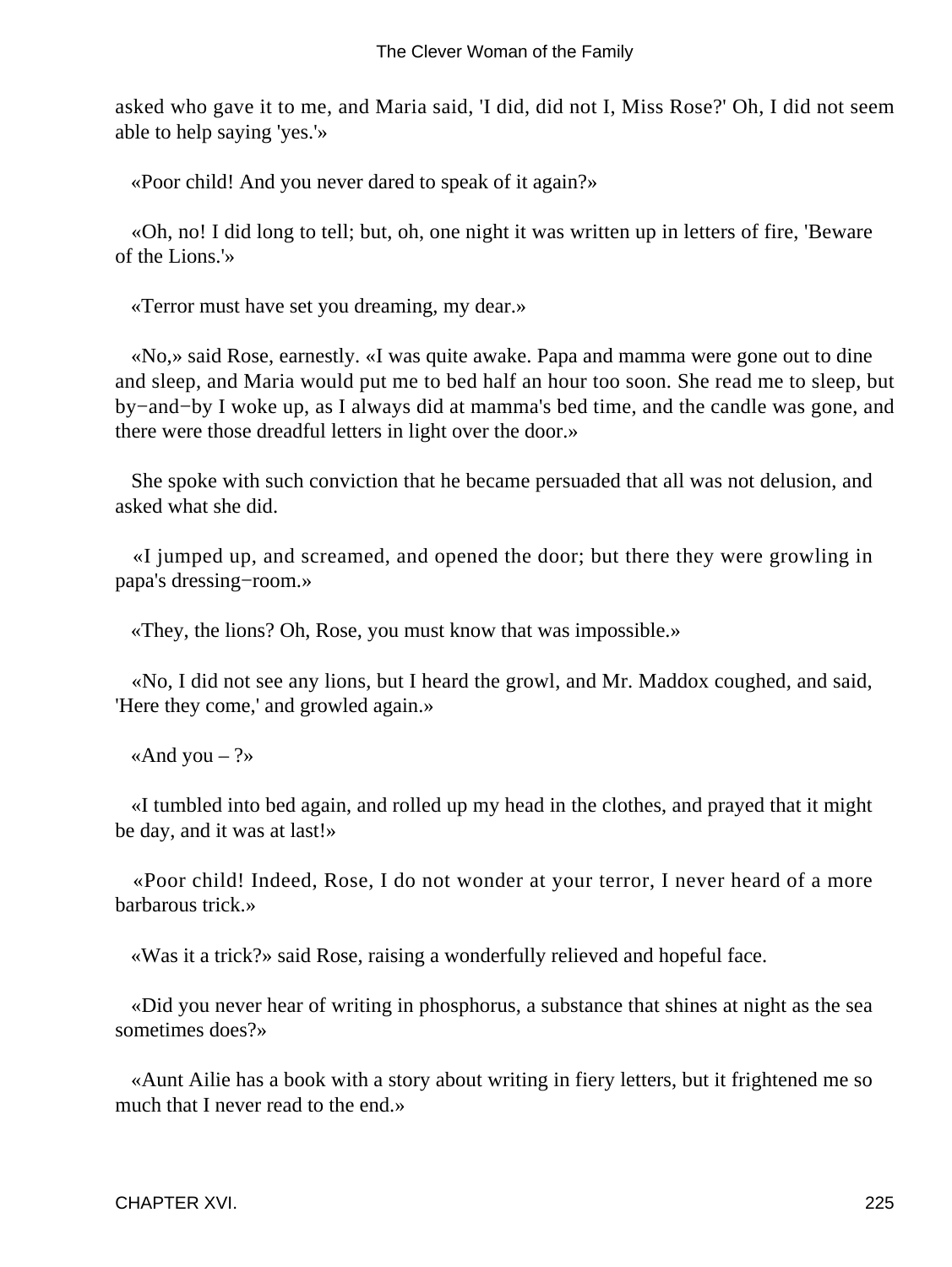«Bring it to me, and we will read it together, and then you will see that such a cruel use can be made of phosphorus.»

«It was unkind of them,» said Rose, sadly, «I wonder if they did it for fun?»

«Where did you sleep?»

«I had a little room that opened into mamma's.»

«And where was all this growling?»

 «In papa's room. The door was just opposite to mine, and was open. All the light was there, you know. Mamma's room was dark, but there was a candle in the dressing−room.»

«Did you see anything?»

 «Only the light. It was such a moment. I don't think I saw Mr. Maddox, but I am quite certain I heard him, for he had an odd little cough.»

 «Then, Rose, I have little doubt that all this cruelty to you, poor inoffensive little being, was to hide some plots against your father.»

 She caught his meaning with the quickness of a mind precocious on some points though childish on others. «Then if I had been brave and told the truth, he might never have hurt papa.»

 «Mind, I do not know, and I never thought of blaming you, the chief sufferer! No, don't begin to cry again.»

 «Ah! but I did tell a lie. And I never can confess it to mamma,» she said, recurring to the sad lament so long suppressed.

 She found a kind comforter, who led her to the higher sources of consolation, feeling all the time the deep self−accusation with which the sight of sweet childish penitence must always inspire a grown person.

 «And now you will not fear to tell your aunt,» he added, «only it should be when you can mention it without such sad crying.»

 «Telling you is almost as good as telling her,» said Rose, «and I feel safe with you,» she added, caressingly drawing his arm round her. «Please tell Aunt Ermine, for my crying does give her such a headache.»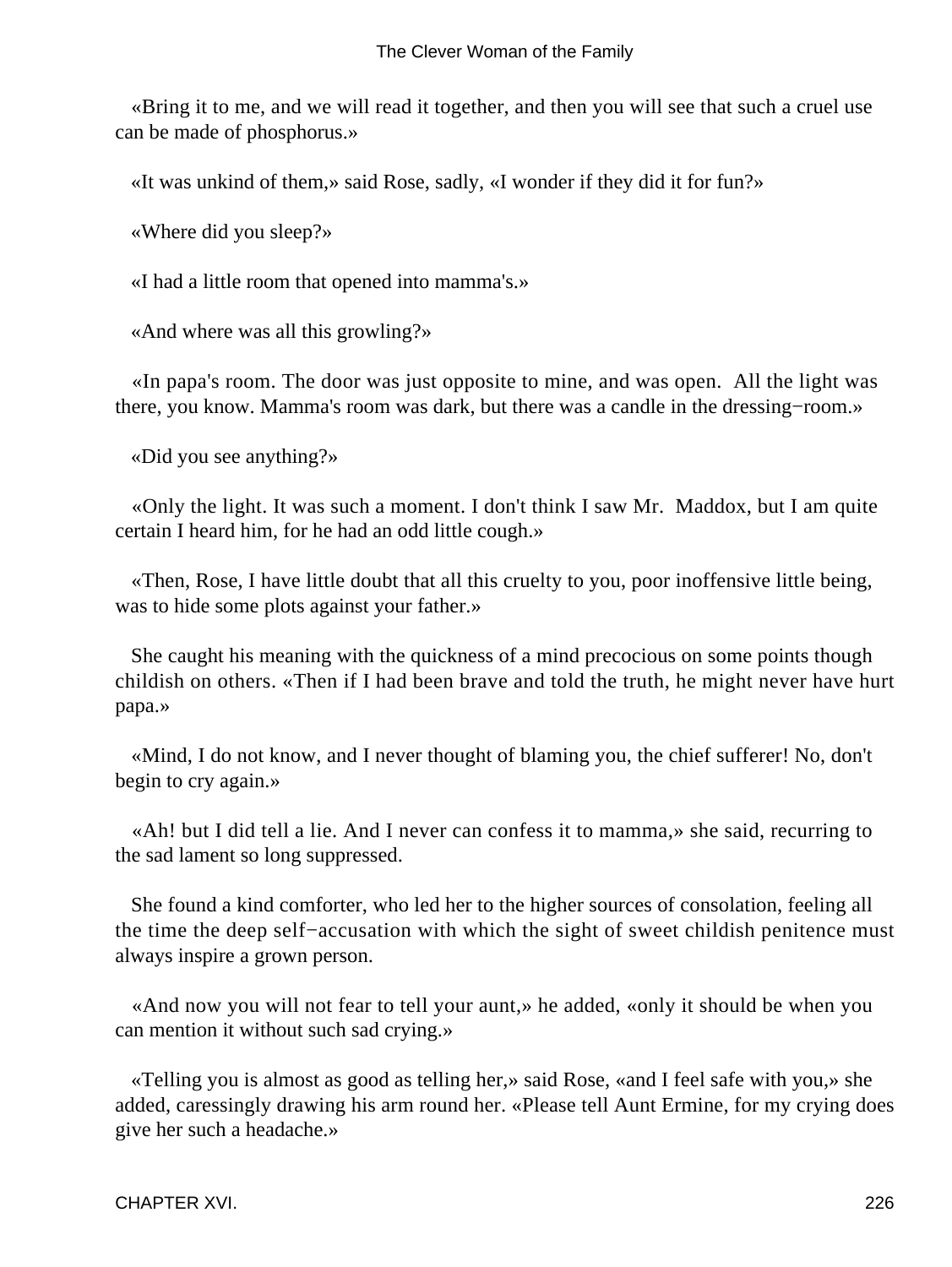«I will, then, and I think when we all know it, the terrors will leave you.»

 «Not when I see Mr. Maddox. Oh, please now you know why, don't make me walk without you. I do know now that he could not do anything to me, but I can't help feeling the fright. And, oh! if he was to speak to me!»

«You have not seen him here before?»

 «Yes I have, at least I think so. Once when Aunt Ermine sent me to the post−office, and another time on the esplanade. That is why I can't bear going out without you or Aunt Ailie. Indeed, it is not disliking Tibbie.»

 «I see it is not, my dear, and we will say no more about it till you have conquered your alarm; but remember, that he is not likely to know you again. You must be more changed in these three years than he is.»

 This consideration seemed to reassure Rose greatly, and her next inquiry was, «Please, are my eyes very red for going home?»

 «Somewhat mottled – something of the York and Lancaster rose. Shall I leave you under Tibbie's care till the maiden blush complexion returns, and come back and fetch you when you have had a grand exhibition of my Indian curiosities?»

«Have you Indian curiosities! I thought they were only for ladies?»

 «Perhaps they are. Is Tibbie guard enough? You know there's an Irish sergeant in the house taller than I am, if you want a garrison?»

«Oh, I am not afraid, only these eyes.»

«I will tell her you have been frightened, and she shall take no notice.»

 Tibbie was an admirer of Rose and gladly made her welcome, while the Colonel repaired to Ermine, and greatly startled her by the disclosure of the miseries that had been inflicted on the sensitive child.

 It had indeed been known that there had been tyranny in the nursery, and to this cause the aunts imputed the startled wistful expression in Rose's eyes; but they had never questioned her, thinking that silence would best wear out the recollection. The only wonder was that her senses had not been permanently injured by that night of terror, which accounted for her unconquerable dread of sleeping in the dark; and a still more inexplicable horror of the Zoological Gardens, together with many a nervous misery that Ermine had found it vain to combat. The Colonel asked if the nurse's cruelty had been the cause of her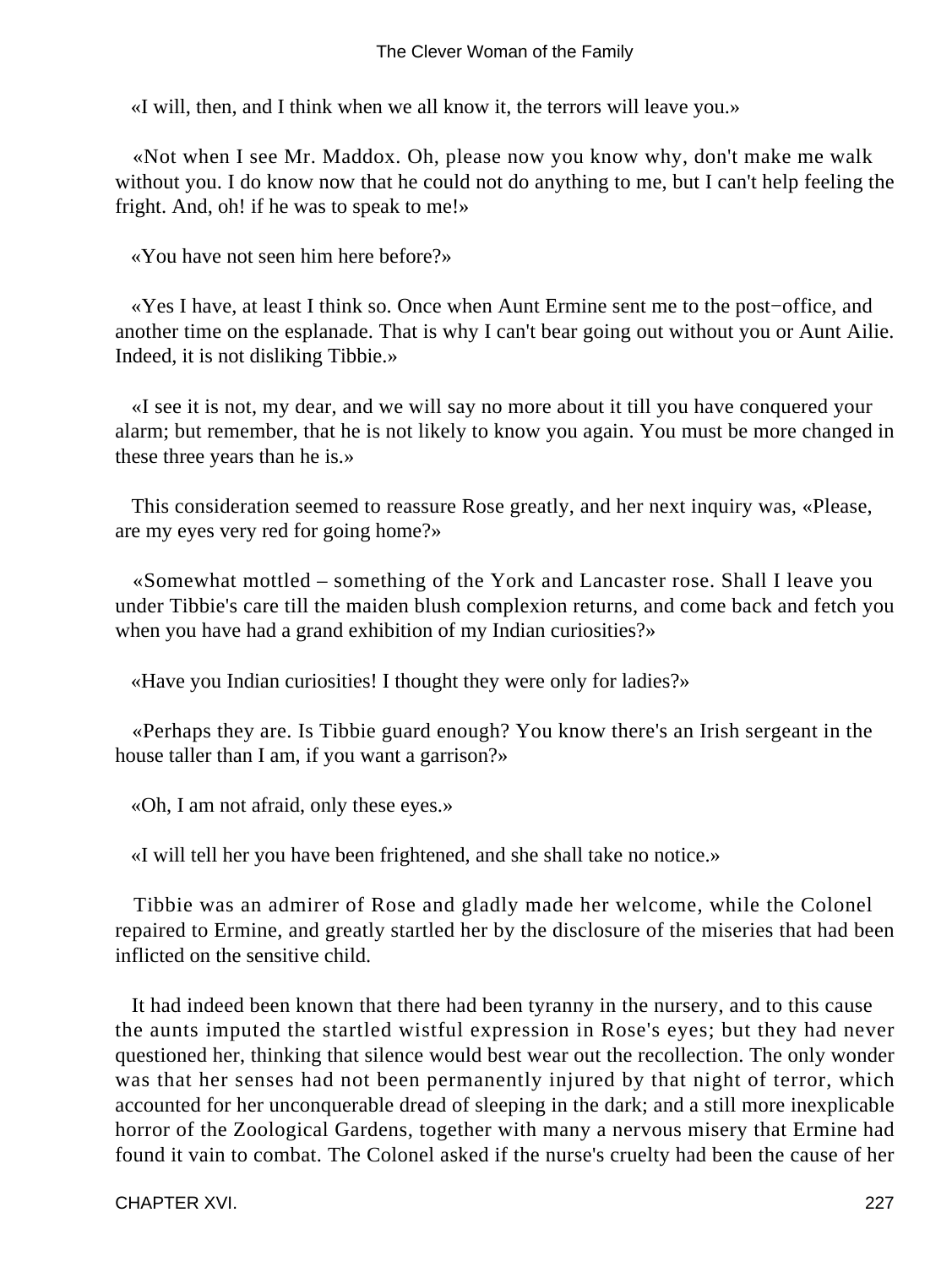#### dismissal?

 «No, it was not discovered till after her departure. Her fate has always been a great grief to us, though we little thought her capable of using Rose in this way. She was one of the Hathertons. You must remember the name, and the pretty picturesque hovel on the Heath.»

 «The squatters that were such a grievance to my uncle. Always suspected of poaching, and never caught.»

 «Exactly. Most of the girls turned out ill, but this one, the youngest, was remarkably intelligent and attractive at school. I remember making an excuse for calling her into the garden for you to see and confess that English beauty exceeded Scottish, and you called her a gipsy and said we had no right to her.»

«So it was those big black eyes that had that fiendish malice in them!»

 «Ah! if she fell into Maddox's hands, I wonder the less. She showed an amount of feeling about my illness that won Ailie's heart, and we had her for a little handmaid to help my nurse. Then, when we broke up from home, we still kept her, and every one used to be struck with her looks and manner. She went on as well as possible, and Lucy set her heart on having her in the nursery. And when the upper nurse went away, she had the whole care of Rose. We heard only of her praises till, to our horror, we found she had been sent away in disgrace at a moment's warning. Poor Lucy was young, and so much shocked as only to think of getting her out of the house, not of what was to become of her, and all we could learn was that she never went home.»

«How long was this before the crash?»

 «It was only a few weeks before the going abroad, but they had been absent nearly a year. No doubt Maddox must have made her aid in his schemes. You say Rose saw him?»

 «So she declares, and there is an accuracy of memory about her that I should trust to. Should you or Alison know him?»

 «No, we used to think it a bad sign that Edward never showed him to us. I remember Alison being disappointed that he was not at the factory the only time she saw it.»

 «I do not like going away while he may be lurking about. I could send a note to−night, explaining my absence.»

 «No, no,» exclaimed Ermine, «that would be making me as bad as poor little Rose. If he be here ever so much he has done his worst, and Edward is out of his reach. What could he do to us? The affairs were wound up long ago, and we have literally nothing to be bullied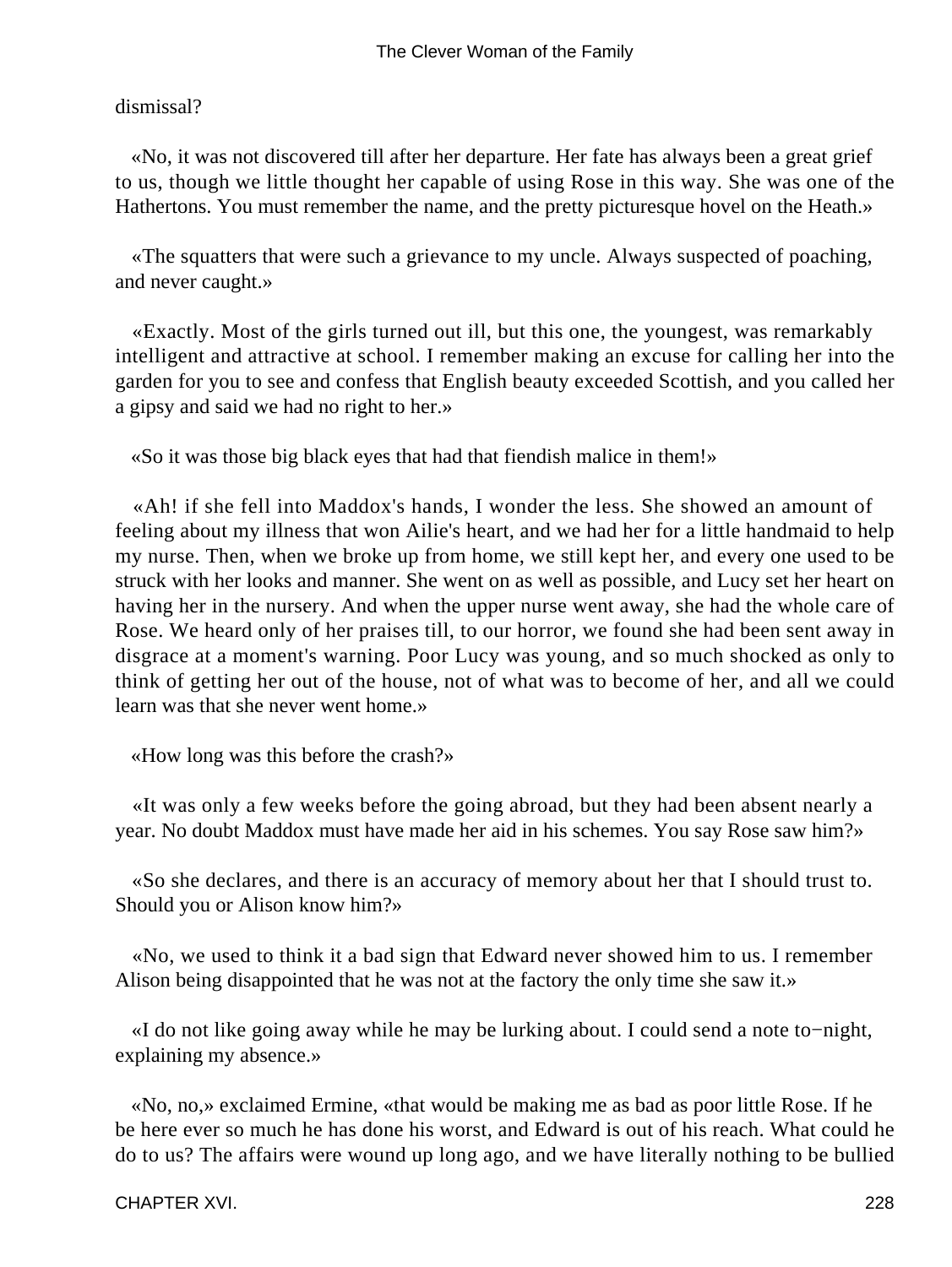out of. No, I don't think he could make me believe in lions in any shape.»

«You strong−minded woman! You want to emulate the Rachel.»

 «You have brought her,» laughed Ermine at the sound of the well−known knock, and Rachel entered bag in hand.

 «I was in hopes of meeting you,» she said to the Colonel. «I wanted to ask you to take charge of some of these;» and she produced a packet of prospectuses of a «Journal of Female Industry,» an illustrated monthly magazine, destined to contain essays, correspondence, reviews, history, tales, etc., to be printed and illustrated in the F. U. E. E.

 «I hoped,» said Rachel, «to have begun with the year, but we are not forward enough, and indeed some of the expenses require a subscription in advance. A subscriber in advance will have the year's numbers for ten shillings, instead of twelve; and I should be much obliged if you would distribute a few of these at Bath, and ask Bessie to do the same. I shall set her name down at the head of the list, as soon as she has qualified it for a decoy.»

«Are these printed at the F. U. E. E.?»

 «No, we have not funds as yet. Mr. Mauleverer had them done at Bristol, where he has a large connexion as a lecturer, and expects to get many subscribers. I brought these down as soon as he had left them with me, in hopes that you would kindly distribute them at the wedding. And I wished,» added she to Ermine, «to ask you to contribute to our first number.»

«Thank you,» and the doubtful tone induced Rachel to encourage her diffidence.

 «I know you write a great deal, and I am sure you must produce something worthy to see the light. I have no scruple in making the request, as I know Colonel Keith agrees with me that womanhood need not be an extinguisher for talent.»

 «I am not afraid of him,» Ermine managed to say without more smile than Rachel took for gratification.

 «Then if you would only entrust me with some of your fugitive reflections, I have no doubt that something might be made of them. A practised hand,» she added with a certain editorial dignity, «can always polish away any little roughnesses from inexperience.»

 Ermine was choking with laughter at the savage pulls that Colin was inflicting on his moustache, and feeling silence no longer honest, she answered in an odd under tone, «I can't plead inexperience.»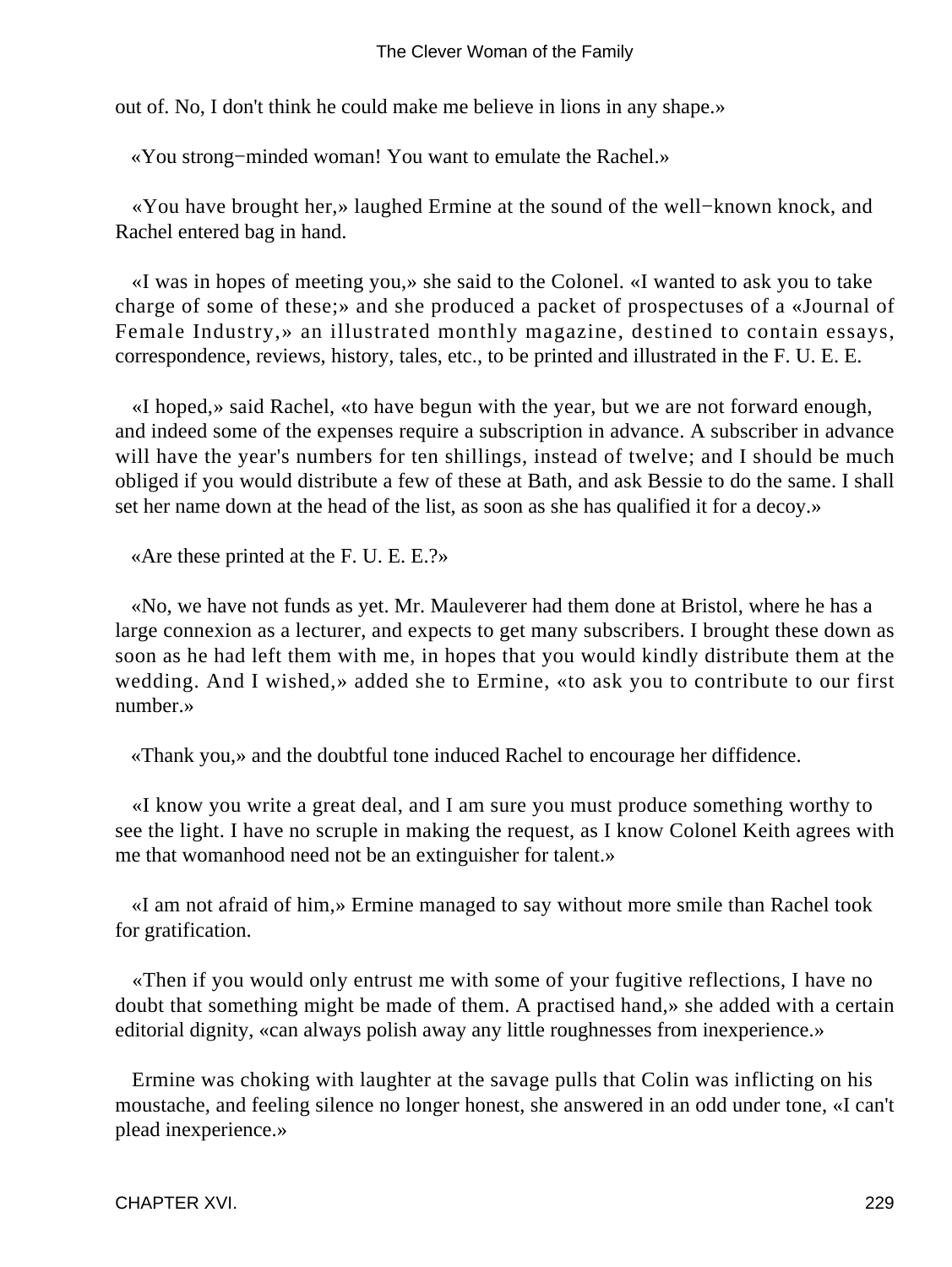«No!» cried Rachel. «You have written; you have not published!»

 «I was forced to do whatever brought grist to the mill,» said Ermine. «Indeed,» she added, with a look as if to ask pardon; «our secrets have been hardly fair towards you, but we made it a rule not to spoil our breadwinner's trade by confessing my enormities.»

 «I assure you,» said the Colonel, touched by Rachel's appalled look, «I don't know how long this cautious person would have kept me in the dark if she had not betrayed herself in the paper we discussed the first day I met you.»

 «The 'Traveller,'» said Rachel, her eyes widening like those of a child. «She is the 'Invalid'!»

«There, I am glad to have made a clean breast of it,» said Ermine.

«The 'Invalid'!» repeated Rachel. «It is as bad as the Victoria Cross.»

«There is a compliment, Ermine, for which you should make your bow,» said Colin.

 «Oh, I did not mean that,» said Rachel; «but that it was as great a mistake as I made about Captain Keith, when I told him his own story, and denied his being the hero, till I actually saw his cross,» and she spoke with a genuine simplicity that almost looked like humour, ending with, «I wonder why I am fated to make such mistakes!»

 «Preconceived notions,» said Ermine, smiling; «your theory suffices you, and you don't see small indications.»

 «There may be something in that,» said Rachel, thoughtfully, «it accounts for Grace always seeing things faster than I did.»

 «Did Mr. – , your philanthropist, bring you this today?» said the Colonel, taking up the paper again, as if to point a practical moral to her confession of misjudgments.

 «Mr. Mauleverer? Yes; I came down as soon as he had left me, only calling first upon Fanny. I am very anxious for contributions. If you would only give me a paper signed by the 'Invalid,' it would be a fortune to the institution.»

 Ermine made a vague answer that she doubted whether the 'Invalid' was separable from the 'Traveller,' and Rachel presently departed with her prospectus, but without having elicited a promise.

 «Intolerable!» exclaimed the Colonel. «She was improving under Bessie's influence, but she has broken out worse than ever. 'Journal of Female Industry!' 'Journal of a Knight of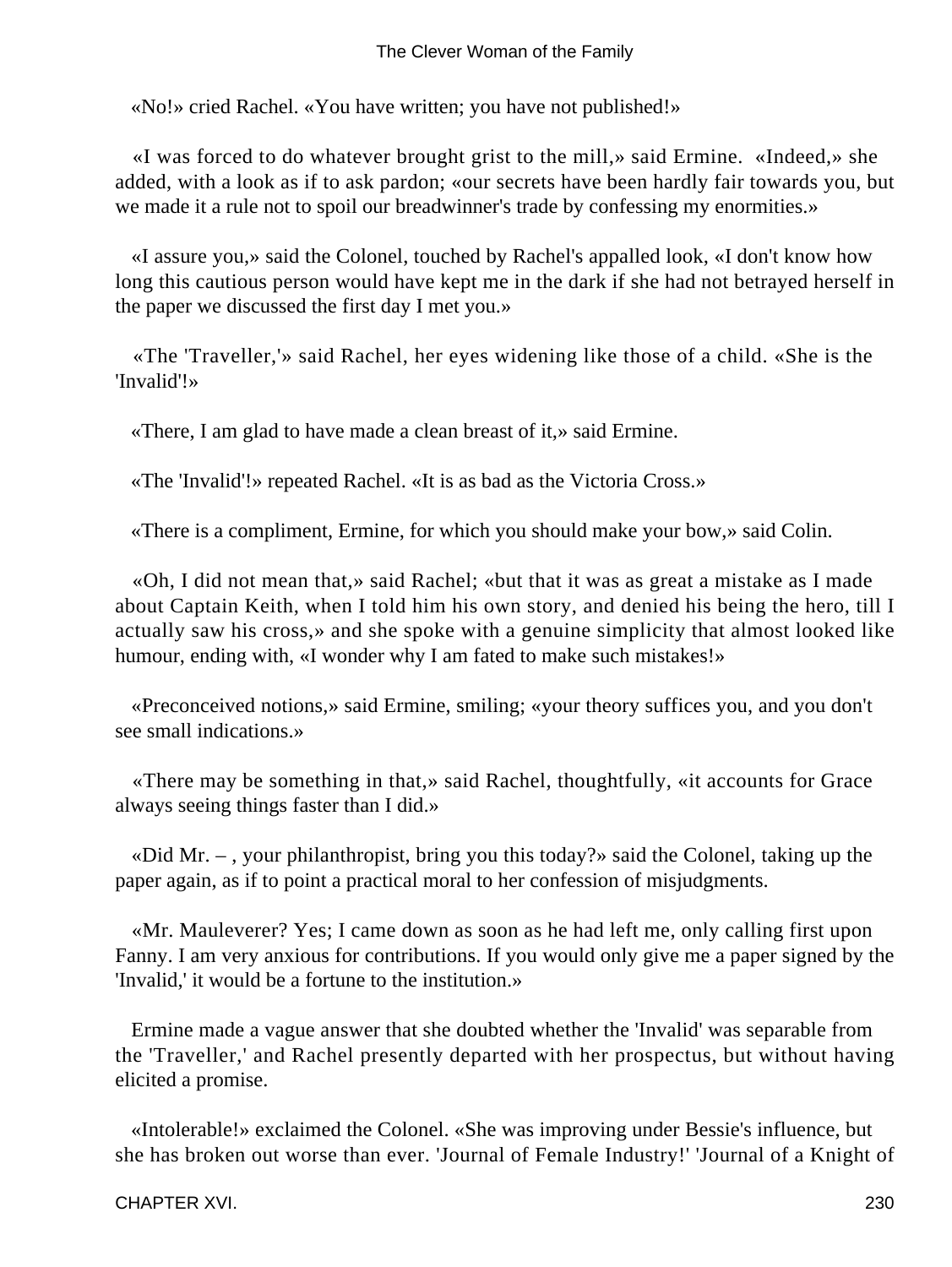Industry,' might be a better title. You will have nothing to do with it, Ermine?»

 «Certainly not as the 'Invalid,' but I owe her something for having let her run into this scrape before you.»

 «As if you could have hindered her! Come, don't waste time and brains on a companion for Curatocult.»

 «You make me so idle and frivolous that I shall be expelled from the 'Traveller,' and obliged to take refuge in the 'Female Industry Journal.' Shall you distribute the prospectuses?»

«I shall give one to Bessie! That is if I go at all.»

 «No, no, there is no valid reason for staying away. Even if we were sure that Rose was right, nothing could well come of it, and your absence would be most invidious.»

 «I believe I am wanted to keep Master Alick in order, but if you have the least feeling that you would be more at ease with me at home – »

 «That is not a fair question,» said Ermine, smiling. «You know very well that you ought to go.»

 «And I shall try to bring back Harry Beauchamp,» added the Colonel. «He would be able to identify the fellow.»

«I do not know what would be gained by that.»

«I should know whom to watch.»

 Ermine had seen so much of Rose's nervous timidity, and had known so many phantoms raised by it, that she attached little importance to the recognition, and when she went over the matter with her little niece, it was with far more thought of the effect of the terror, and of the long suppressed secret, upon the child's moral and physical nature, than with any curiosity as to the subject of her last alarm. She was surprised to observe that Alison was evidently in a state of much more restlessness and suspense than she was conscious of in herself, during Colin's absence, and attributed this to her sister's fear of Maddox's making some inroad upon her in her long solitary hours, in which case she tried to reassure her by promises to send at once for Mr. Mitchell or for Coombe.

 Alison let these assurances be given to her, and felt hypocritical for receiving them in silence. Her grave set features had tutored themselves to conceal for ever one page in the life that Ermine thought was entirely revealed to her. Never had Ermine known that brotherly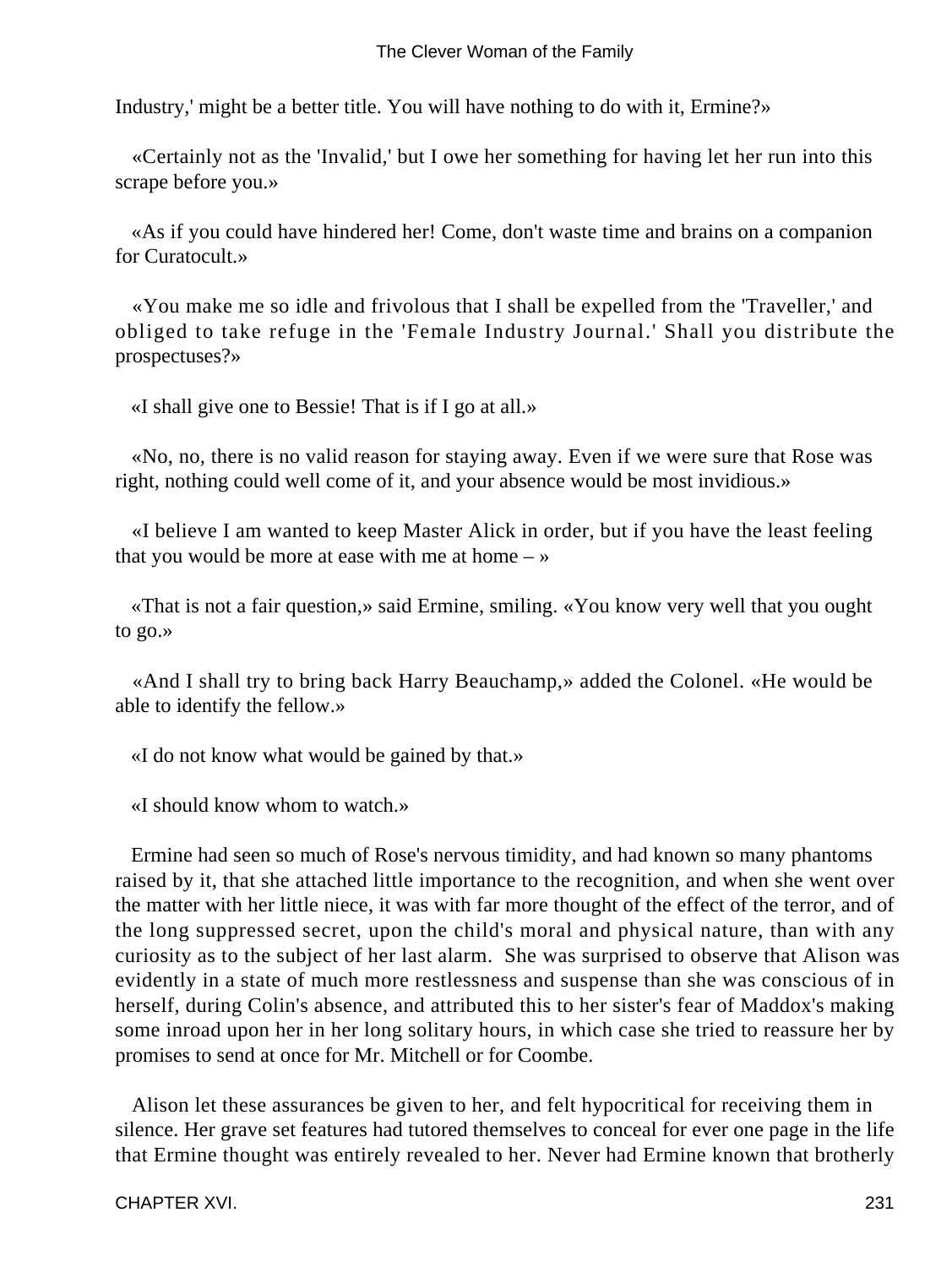companionship had once suddenly assumed the unwelcome aspect of an affection against which Alison's heart had been steeled by devotion to the sister whose life she had blighted. Her resolution had been unswerving, but its full cost had been unknown to her, till her adherence to it had slackened the old tie of hereditary friendship towards others of her family; and even when marriage should have obliterated the past, she still traced resentment in the hard judgment of her brother's conduct, and even in the one act of consideration that it galled her to accept.

 There had been no meeting since the one decisive interview just before she had left her original home, and there were many more bitter feelings than could be easily assuaged in looking forward to a renewal of intercourse, when all too late, she knew that she should soon be no longer needed by her sister. She tried to feel it all just retribution, she tried to rejoice in Ermine's coming happiness; she tried to believe that the sight of Harry Beauchamp, as a married man, would he the best cure for her; she blamed and struggled with herself: and after all, her distress was wasted, Harry Beauchamp had not chosen to come home with his cousin, who took his unwillingness to miss a hunting−day rather angrily and scornfully. Alison put her private interpretation on the refusal, and held aloof, while Colin owned to Ermine his vexation and surprise at the displeasure that Harry Beauchamp maintained against his old schoolfellow, and his absolute refusal to listen to any arguments as to his innocence.

 This seemed to have been Colin's prominent interest in his expedition to Bath; the particulars of the wedding were less easily drawn from him. The bride had indeed been perfection, all was charming wherever she brought her ready grace and sweetness, and she had gratified the Colonel by her affectionate messages to Ermine, and her evident intention to make all straight between Lord Keith and his daughter Mary. But the Clare relations had not made a favourable impression; the favourite blind uncle had not been present, in spite of Bessie's boast, and it was suspected that Alick had not chosen to forward his coming. Alick had devolved the office of giving his sister away upon the Colonel, as her guardian, and had altogether comported himself with more than his usual lazy irony, especially towards the Clare cousinhood, who constantly buzzed round him, and received his rebuffs as delightful jests and compliments, making the Colonel wonder all the more at the perfect good taste and good breeding of his new sister−in−law, who had spent among them all the most critical years of her life.

 She had been much amused with the prospectus of the «Journal of Female Industry,» but she sent word to Rachel that she advised her not to publish any list of subscribers – the vague was far more impressive than the certain. The first number must be sent to her at Paris, and trust her for spreading its fame!

 The Colonel did not add to his message her recommendation that the frontispiece should represent the Spinster's Needles, with the rescue of Don as the type of female heroism. Nor did he tell how carefully he had questioned both her and Rachel as to the date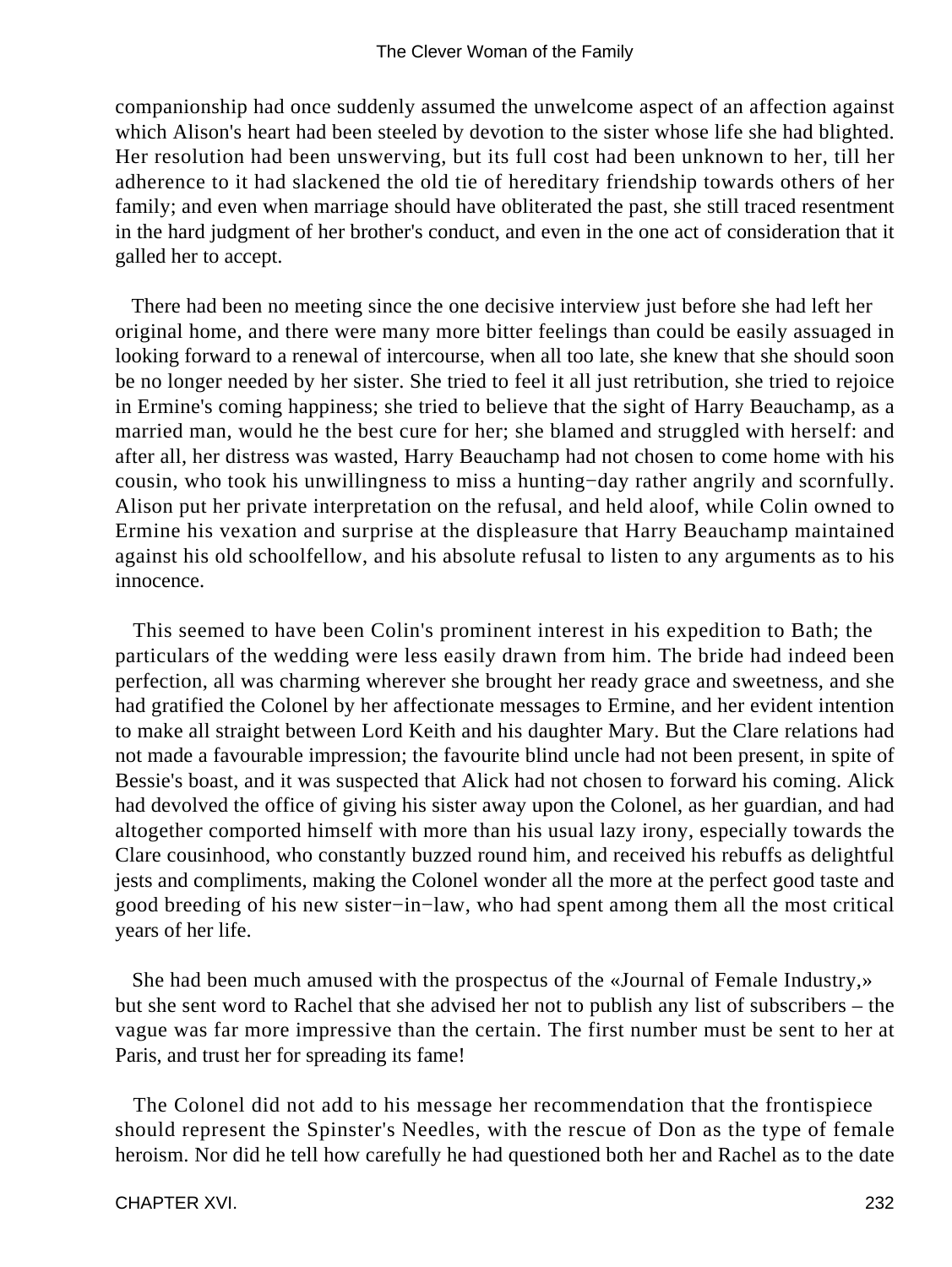of that interesting adventure.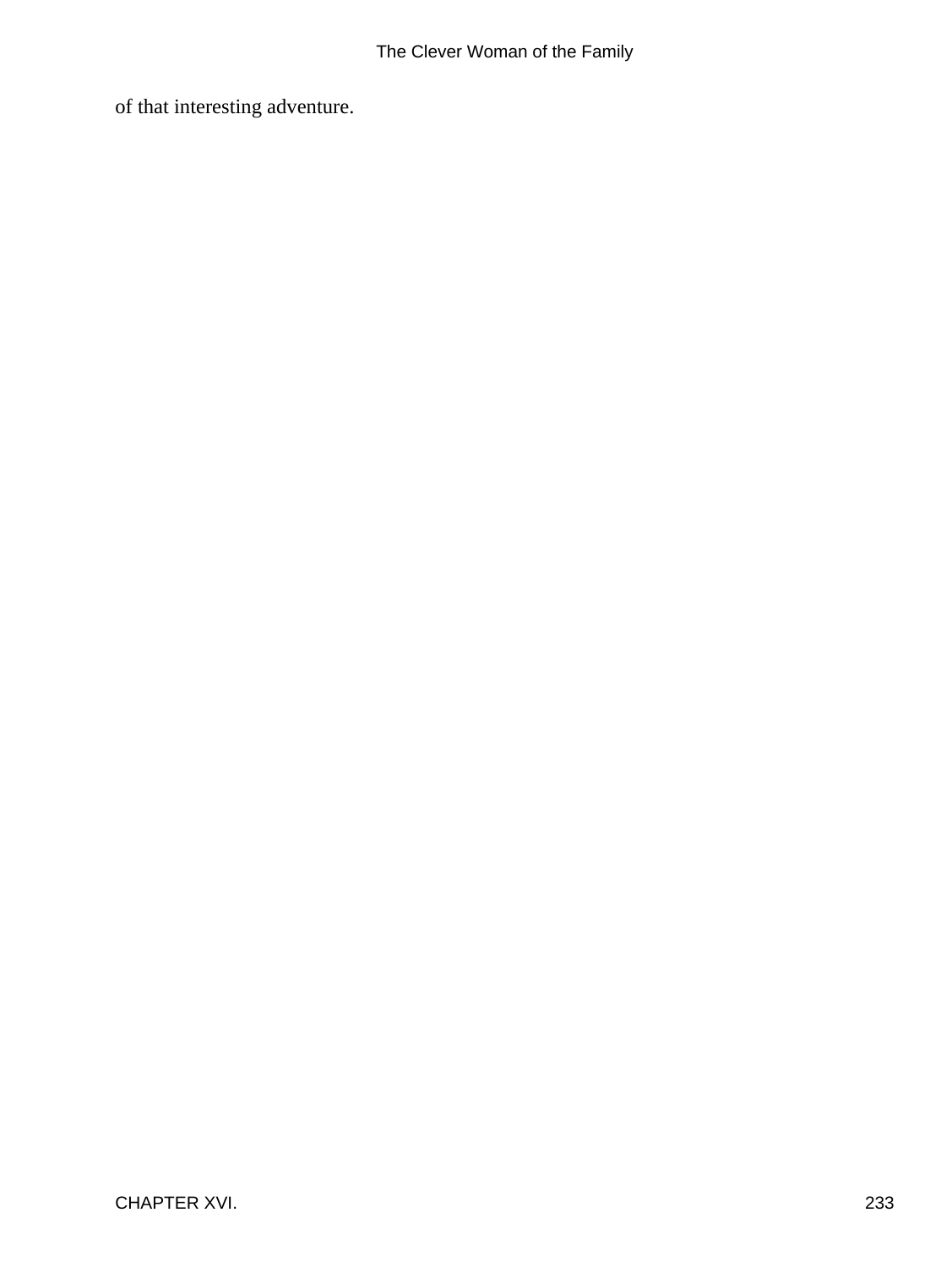## **[CHAPTER XVII.](#page-416-0)**

### *T*HE **SIEGE.**

«The counterfeit presentment.» – Hamlet.

 Christmas came, and Rachel agreed with Mr. Mauleverer that it was better not to unsettle the children at the F. U. E. E. by permitting them to come home for holidays, a decision which produced much discontent in their respective families. Alison, going to Mrs. Morris with her pupils, to take her a share of Christmas good cheer, was made the receptacle of a great lamentation over the child's absence; and, moreover, that the mother had not been allowed to see her alone, when taken by Miss Rachel to the F. U. E. E.

 «Some one ought to take it up,» said Alison, as she came home, in her indignation. «Who knows what may be done to those poor children? Can't Mr. Mitchell do something?»

 But Mr. Mitchell was not sufficiently at home to interfere. He was indeed negotiating an exchange with Mr. Touchett, but until this was effected he could hardly meddle in the matter, and he was besides a reserved, prudent man, slow to commit himself, so that his own impression of the asylum could not be extracted from him. Here, however, Colonel Keith put himself forward. He had often been asked by Rachel to visit the F. U. E. E., and he surprised and relieved Alison by announcing his intention of going over to St. Norbert's alone and without notice, so as to satisfy himself as far as might be as to the treatment of the inmates, and the genuineness of Mauleverer's pretensions. He had, however, to wait for weather that would not make the adventure one of danger to him, and he regarded the cold and rain with unusual impatience, until, near the end of January, he was able to undertake his expedition.

 After much knocking and ringing the door was opened to him by a rude, slatternly, half−witted looking charwoman, or rather girl, who said «Master was not in,» and nearly shut the door in his face. However, he succeeded in sending in his card, backed by the mention of Lady Temple and Miss Curtis; and this brought out Mrs. Rawlins, her white streamers floating stiff behind her, full of curtsies and regrets at having to refuse any friend of Miss Curtis, but Mr. Mauleverer's orders were precise and could not be infringed. He was gone to lecture at Bristol, but if the gentleman would call at any hour he would fix to morrow or next day, Mr. Mauleverer would be proud to wait on him.

 «When he came at the appointed time, all was in the normal state of the institution. The two little girls in white pinafores sat upon their bench with their books before them, and their matron presiding over them; Mr. Mauleverer stood near, benignantly attentive to the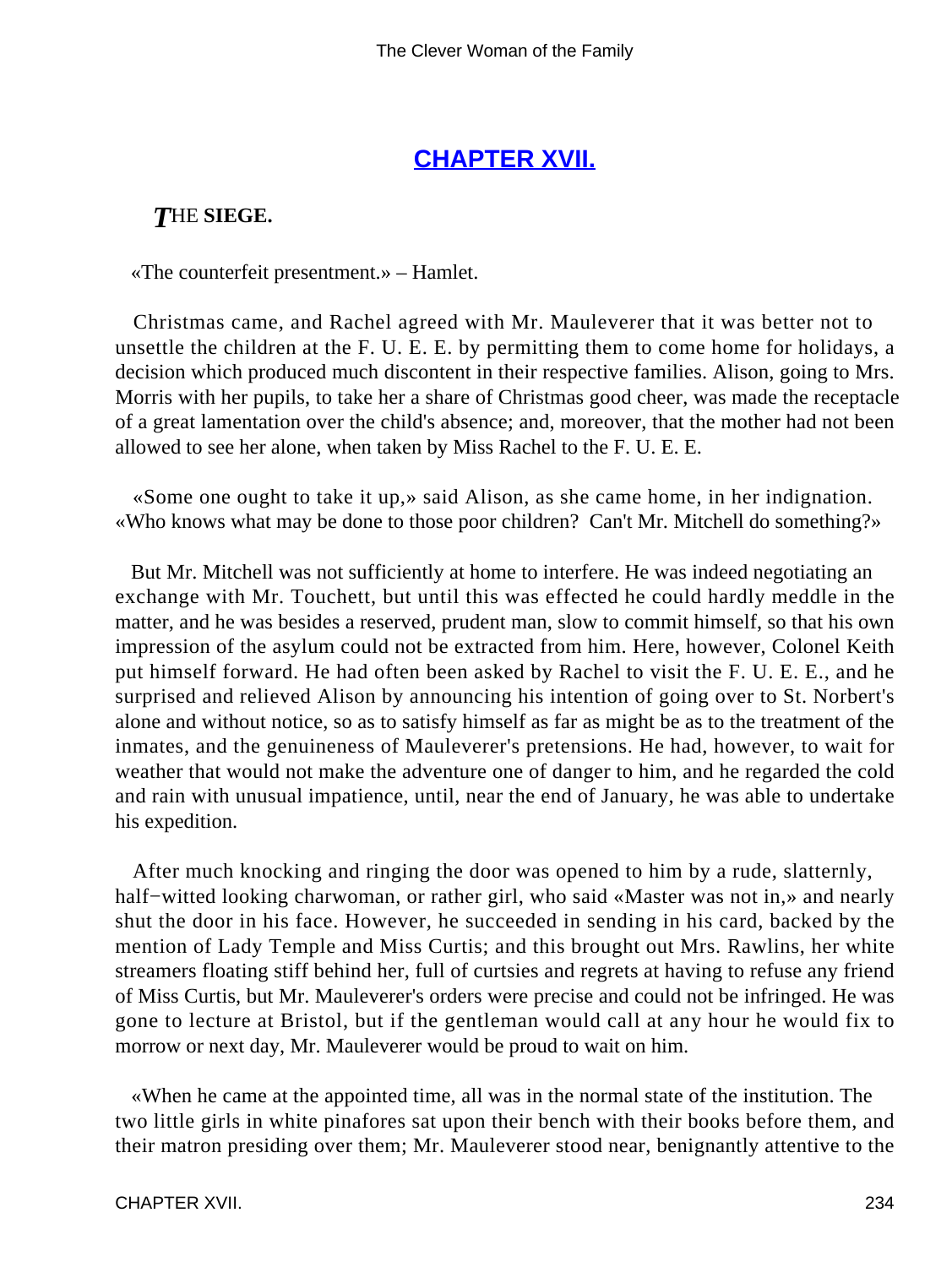children and obligingly so to the visitor, volunteering information and answering all questions. Colonel Keith tried to talk to the children, but when he asked one of them whether she liked drawing better than lace−making her lips quivered, and Mrs. Rawlins replied for her, that she was never happy except with a pencil in her hand. »Show the gentleman, my dear,« and out came a book of studios of cubes, globes, posts, etc., while Mr. Mauleverer talked artistically of drawing from models. Next, he observed on a certain suspicious blackness of little Mary's eye, and asked her what she had done to herself. But the child hung her head, and Mrs. Rawlins answered for her, »Ah! Mary is ashamed to tell: but the gentleman will think nothing of it, my dear. He knows that children will be children, and I cannot bear to check them, the dears."

 More briefly Mr. Mauleverer explained that Mary had fallen while playing on the stairs; and with this superficial inspection he must needs content himself, though on making inquiry at the principal shops, he convinced himself that neither Mr. Mauleverer nor the F. U. E. E. were as well known at St. Norbert's as at Avonmouth. He told Rachel of his expedition, and his interest in her work gratified her, though she would have preferred being his cicerone. She assured him that he must have been very much pleased, especially with the matron.

«She is a handsome woman, and reminds me strongly of a face I saw in India.»

 «There are some classes of beauty and character that have a remarkable sameness of feature,» began Rachel.

 «Don't push that theory, for your matron's likeness was a very handsome Sepoy havildar whom we took at Lucknow, a capital soldier before the mutiny, and then an ineffable ruffian.»

 «The mutiny was an infectious frenzy; so that you establish nothing against that cast of countenance.»

 Never, indeed, was there more occasion for perseverance in Rachel's championship. Hitherto Mrs. Kelland had been nailed to her pillow by the exigencies of Lady Keith's outfit, and she and her minions had toiled unremittingly, without a thought beyond their bobbins, but as soon as the postponed orders were in train, and the cash for the wedding veil and flounces had been transmitted, the good woman treated herself and her daughters to a holiday at St. Norbert's, without intimating her intention to her patronesses; and the consequence was a formal complaint of her ungrateful and violent language to Mrs. Rawlins on being refused admission to the asylum without authority from Mr. Mauleverer or Miss Curtis.

 Rachel, much displeased, went down charged with reproof and representation, but failed to produce the desired effect upon the aunt.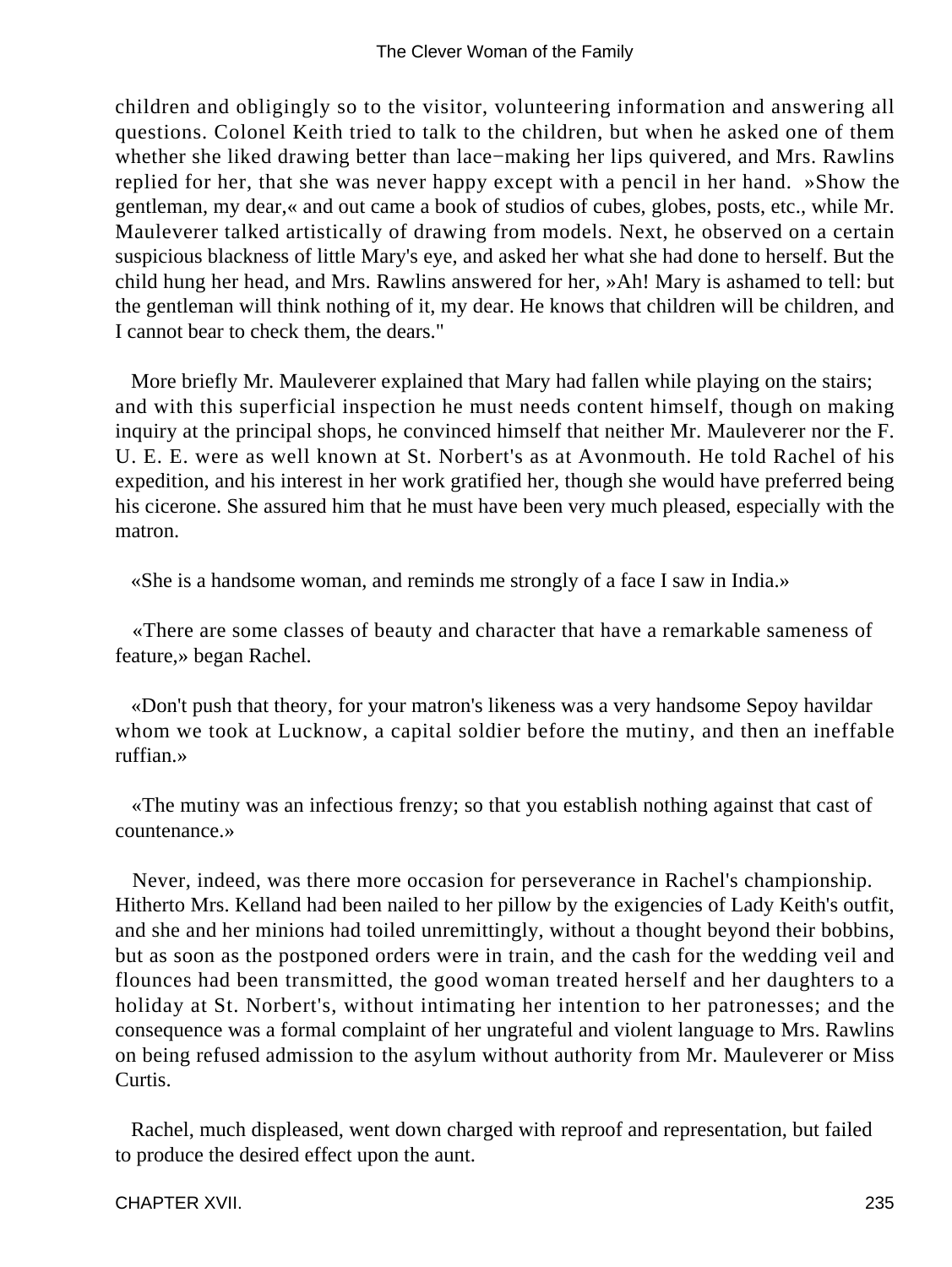«It was not right,» Mrs. Kelland reiterated, «that the poor lone orphan should not see her that was as good as a mother, when she had no one else to look to. They that kept her from her didn't do it for no good end.»

«But, Mrs. Kelland, rules are rules.»

 «Don't tell me of no rules, Miss Rachel, as would cut a poor child off from her friends as her mother gave her to on her death−bed. 'Sally,' says she, 'I know you will do a mother's part by that poor little maid;' and so I did till I was over persuaded to let her go to that there place.»

 «Indeed you have nothing to regret there, Mrs. Kelland; you know, that with the kindest intentions, you could not make the child happy.»

 «And why was that, ma'am, but because her mother was a poor creature from town, that had never broke her to her work. I never had the trouble with a girl of my own I had with her. 'It's all for your good, Lovedy,' I says to her, and poor child, maybe she wishes herself back again.»

 «I assure you, I always find the children well and happy, and it is very unfair on the matron to be angry with her for being bound by rules, to which she must submit, or she would transgress the regulations under which we have laid her! It is not her choice to exclude you, but her duty.»

 «Please, ma'am, was it her duty to be coming out of the house in a 'genta coloured silk dress, and a drab bonnet with a pink feather in it?» said Mrs. Kelland, with a certain, air of simplicity, that provoked Rachel to answer sharply –

«You don't know what you are talking about, Mrs. Kelland.»

 «Well, ma'am, it was a very decent woman as told me, an old lady of the name of Drinkwater, as keeps a baker's shop on the other side of the way, and she never sees bread enough go in for a cat to make use of, let alone three poor hungry children. She says all is not right there, ma'am.»

 «Oh, that must be mere gossip and spite at not having the custom. It quite accounts for what she may say, and indeed you brought it all on yourself by not having asked me for a note. You must restrain yourself. What you may say to me is of no importance, but you must not go and attack those who are doing the very best for your niece.»

 Rachel made a dignified exit, but before she had gone many steps, she was assailed by tearful Mrs. Morris: «Oh, Miss Rachel, if it would not be displeasing to you, would you give me an order for my child to come home. Ours is a poor place, but I would rather make any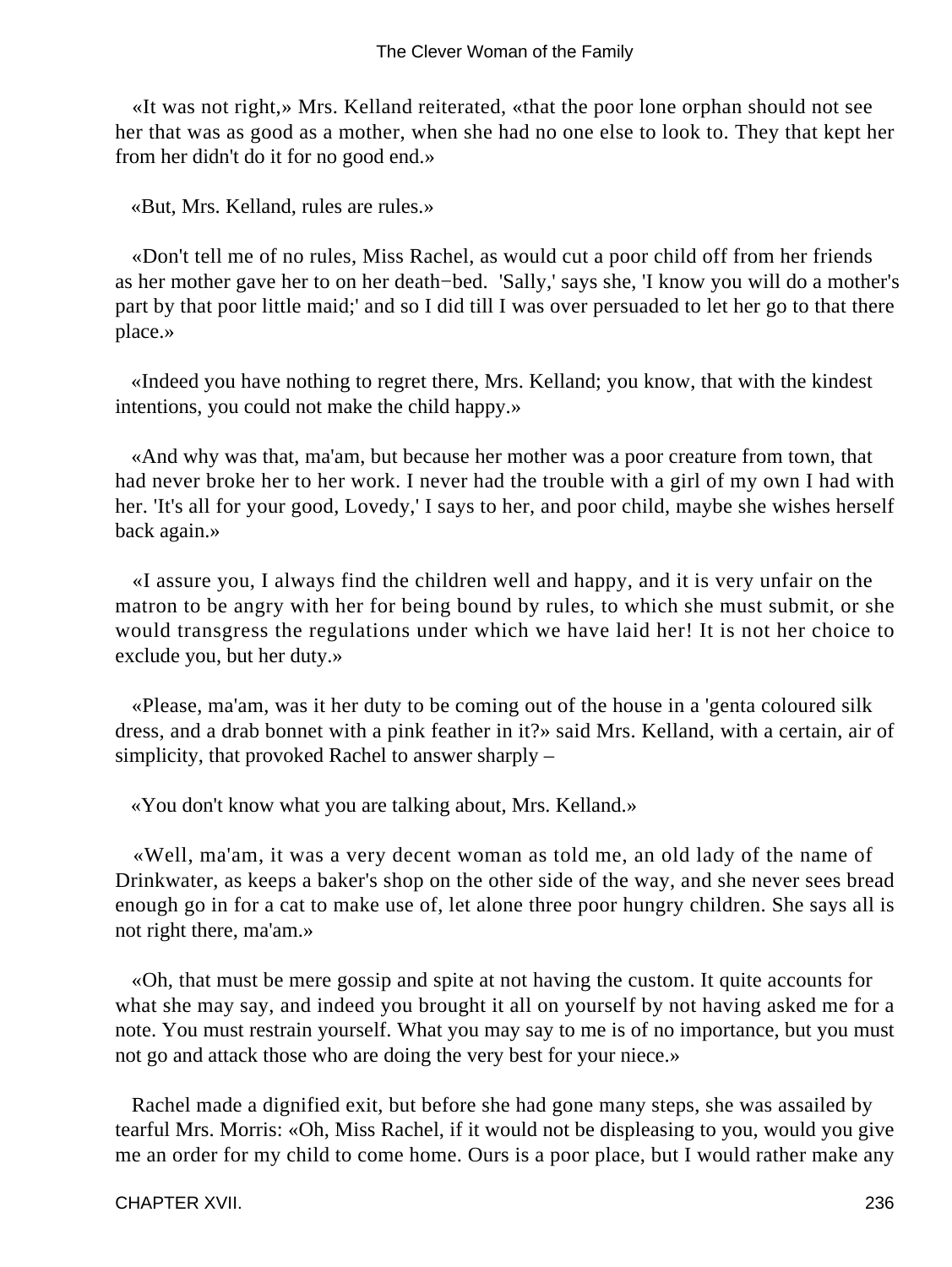shift for us to live than that she should he sent away to some place beyond sea.»

«Some place beyond sea!»

 «Yes, ma'am. I beg your pardon, ma'am, but they do say that Mr. Maw−and−liver is a kidnapper, ma'am, and that he gets them poor children to send out to Botany Bay to be wives to the convicts as are transported, Miss Rachel, if you'll excuse it. They say there's a whole shipload of them at Plymouth, and I'd rather my poor Mary came to the Union at home than to the like of that, Miss Rachel.»

 This alarm, being less reasonable, was even more difficult to talk down than Mrs. Kelland's, and Rachel felt as if there wore a general conspiracy to drive her distracted, when on going home she found the drawing−room occupied by a pair of plump, paddy−looking old friends, who had evidently talked her mother into a state of nervous alarm. On her entrance, Mrs. Curtis begged the gentleman to tell dear Rachel what he had been saying, but this he contrived to avoid, and only on his departure was Rachel made aware that he and his wife had come, fraught with tidings that she was fostering a Jesuit in disguise, that Mrs. Rawlins was a lady abbess of a new order, Rachel herself in danger of being entrapped, and the whole family likely to be entangled in the mysterious meshes, which, as good Mrs. Curtis more than once repeated, would be «such a dreadful thing for poor Fanny and the boys.»

 Her daughters, by soothing and argument, allayed the alarm, though the impression was not easily done away with, and they feared that it might yet cost her a night's rest. These attacks – absurd as they were – induced Rachel to take measures for their confutation, by writing to Mr. Mauleverer, that she thought it would be well to allow the pupils to pay a short visit to their homes, so as to satisfy their friends.

 She did not receive an immediate answer, and was beginning to feel vexed and anxious, though not doubtful, when Mr. Mauleverer arrived, bringing two beautiful little woodcuts, as illustrations for the «Journal of Female Industry.» They were entitled «The free maids that weave their thread with bones,» and one called «the Ideal,» represented a latticed cottage window, with roses, honeysuckles, cat, beehives, and all conventional rural delights, around a pretty maiden singing at her lace−pillow; while the other yclept the «Real,» showed a den of thin, wizened, half−starved girls, cramped over their cushions in a lace−school. The design was Mr. Mauleverer's, the execution the children's; and neatly mounted on cards, the performance did them great credit, and there was great justice in Mr. Manleverer's view that while they were making such progress, it would be a great pity to interrupt the preparation of the first number by sending the children home even for a few hours. Rachel consented the more readily to the postponement of the holiday, as she had now something to show in evidence of the reality of their doings, and she laid hands upon the cuts, in spite of Mr. Mauleverer'a unwillingness that such mere essays should be displayed as specimens of the art of the F. U. E. E. When the twenty pounds which she

CHAPTER XVII. 237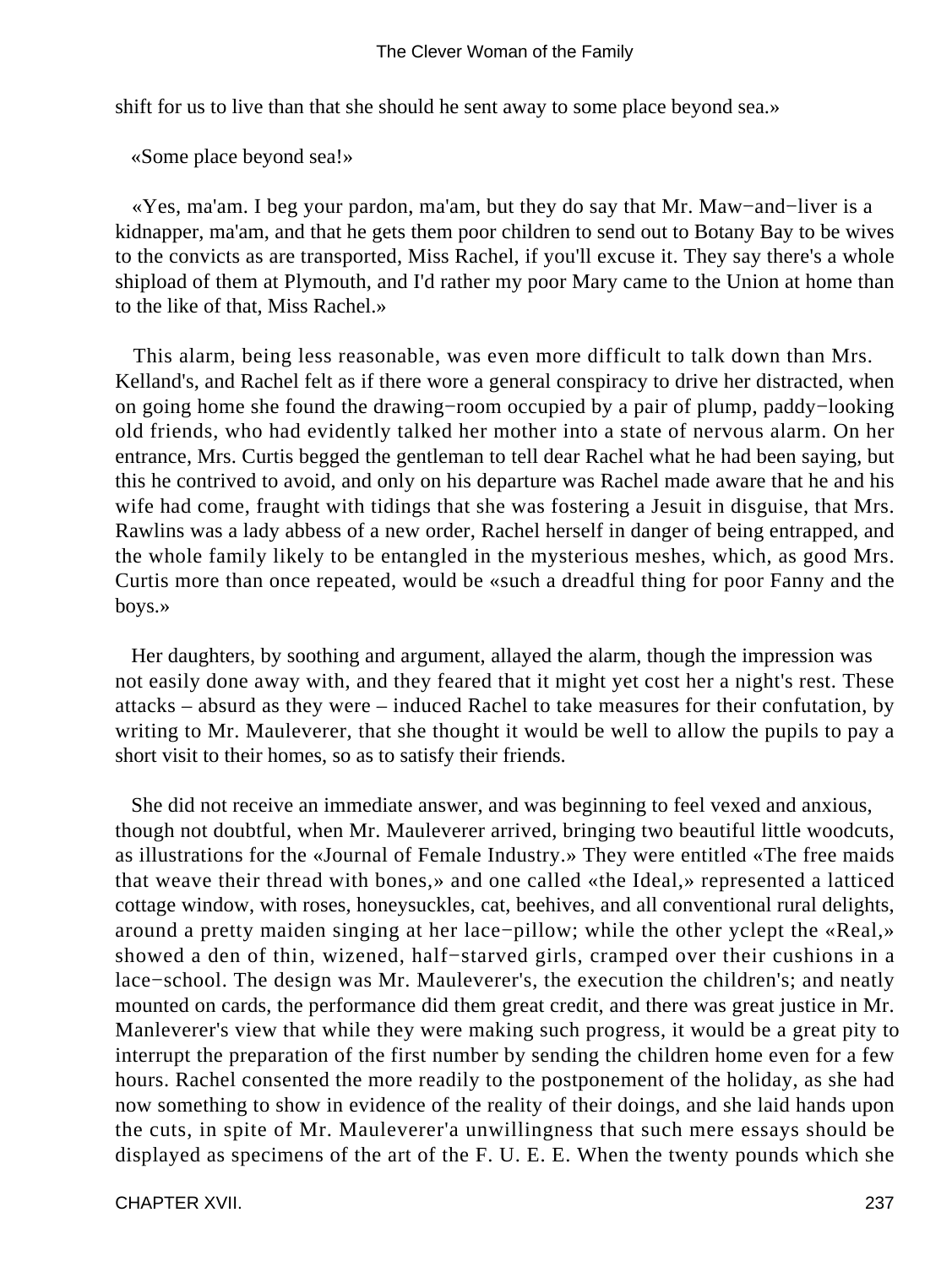advanced should have been laid out in blocks, ink, and paper, there was little doubt that the illustrations of the journal would be a triumphant instance of female energy well directed.

 Meantime she repaired to Ermine Williams to persuade her to write an article upon the two pictures, a paper in the lively style in which Rachel herself could not excel, pointing out the selfishness of wilfully sentimental illusions. She found Ermine alone, but her usual fate pursued her in the shape of, first, Lady Temple, then both Colonel and Captain Keith, and little Rose, who all came in before she had had time to do more than explain her intentions. Rose had had another fright, and again the Colonel had been vainly trying to distinguish the bugbear of her fancy, and she was clinging all the more closely to him because he was the only person of her aquaintance who did not treat her alarms as absolutely imaginary.

 Rachel held her ground, well pleased to have so many spectators of this triumphant specimen of the skill of her asylum, and Lady Temple gave much admiration, declaring that no one ought to wear lace again without being sure that no one was tortured in making it, and that when she ordered her new black lace shawl of Mrs. Kelland, it should be on condition that the poor girls were not kept so very hard at work.

 «You will think me looking for another Sepoy likeness,» said the Colonel, «but I am sure I have met this young lady or her twin sister somewhere in my travels.»

«It is a satire on conventional pictures,» said Rachel.

 «Now, I remember,» he continued. «It was when I was laid up with my wound at a Dutch boer's till I could get to Cape Town. My sole reading was one number of the 'Illustrated News,' and I made too good acquaintance with that lady's head, to forget her easily.»

«Of course,» said Rachel, «it is a reminiscence of the painting there represented.»

«What was the date?» asked Alick Keith.

The Colonel was able to give it with some precision.

 «You are all against me,» said Rachel, «I see you are perfectly determined that there shall be something wrong about every performance of the F. U. E. E.»

 «No, don't say so,» began Fanny, with gentle argument, but Alick Keith put in with a smile, «It is a satisfaction to Miss Curtis.»

«Athanasius against the world,» she answered.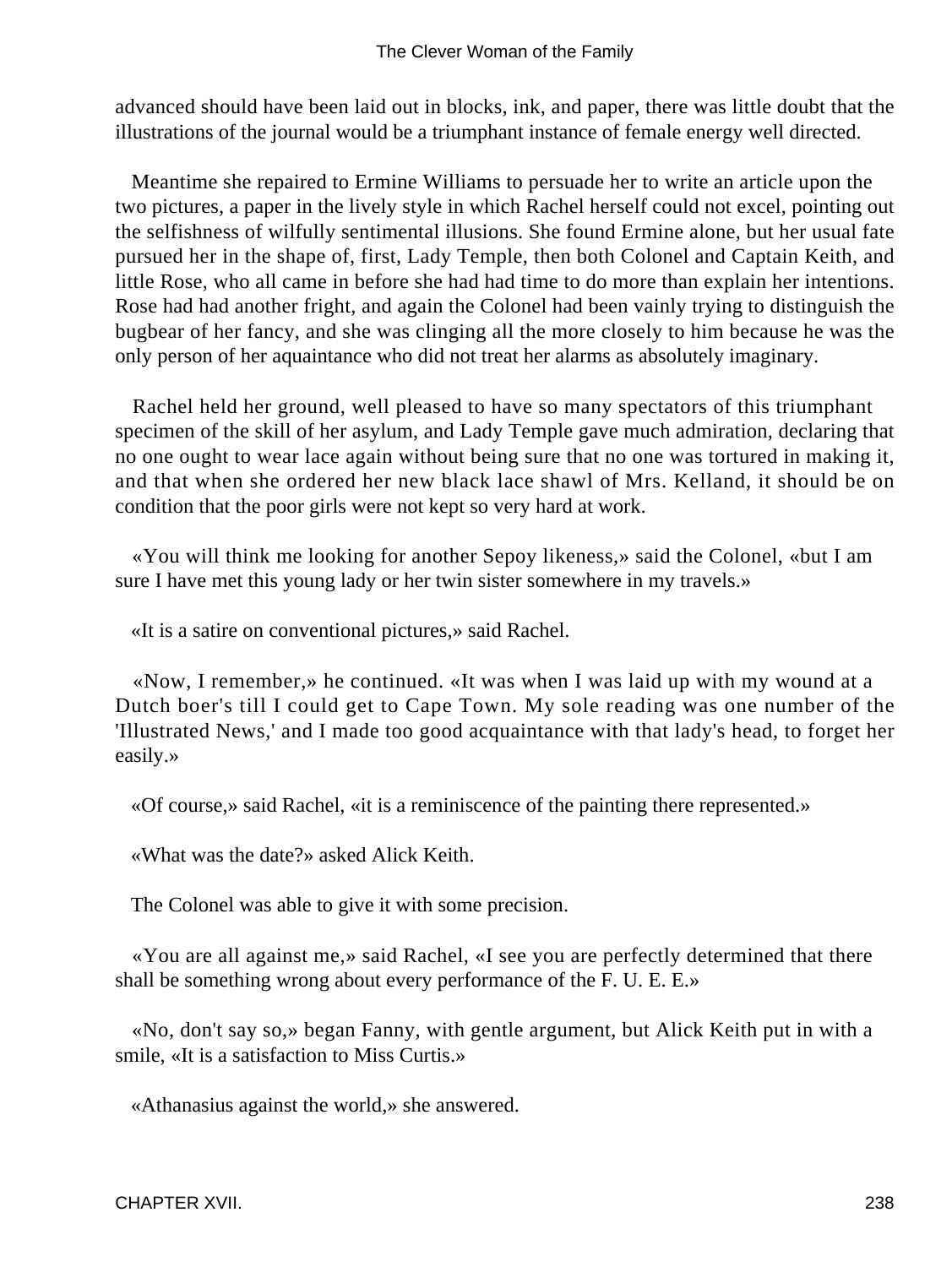«Athanasius should take care that his own foot is firm, his position incontrovertible,» said Ermine.

«Well!»

«Then,» said Ermine, «will you allow these little pictures to be examined into?»

«I don't know what you mean.»

 «Look here,» and the Colonel lifted on the table a scrap−book that Rose had been quietly opening on his knee, and which contained an etching of a child playing with a dog, much resembling the style of the drawing.

«Who did that, my dear? » he asked.

«Mamma had it,» was Rose's reply; «it was always in my old nursery scrap−hook.»

 «Every one knows,» said Rachel, «that a woodcut is often like an etching, and an etching like a woodcut. I do not know what you are driving at.»

 «The little dogs and all,» muttered Alick, as Rachel glanced rather indignantly at Rose and her book so attentively examined by the Colonel.

 «I know,» repeated Rachel, «that there is a strong prejudice against Mr. Mauleverer, and that it is entertained by many whom I should have hoped to see above such weakness but when I brought these tangible productions of his system, as evidence of his success, I did not expect to see them received with a covert distrust, which I own I do not understand. I perceive now why good works find so much difficulty in prospering.»

 «I believe,» said Alick Keith, «that I am to have the honour of dining at the Homestead on Monday?»

 «Yes. The Greys spend the day with us, and it is Emily's due to have a good sight of you.»

 «Then will you let me in the meantime take my own measures with regard to these designs. I will not hurt or injure them in any way; they shall be deposited here in Miss William's hands, and I promise you that if I have been able to satisfy myself as to the means of their production, Simon Skinflint shall become a subscriber to the F. U. E. E. Is it a bargain?»

«I never made such a bargain,» said Rachel, puzzled.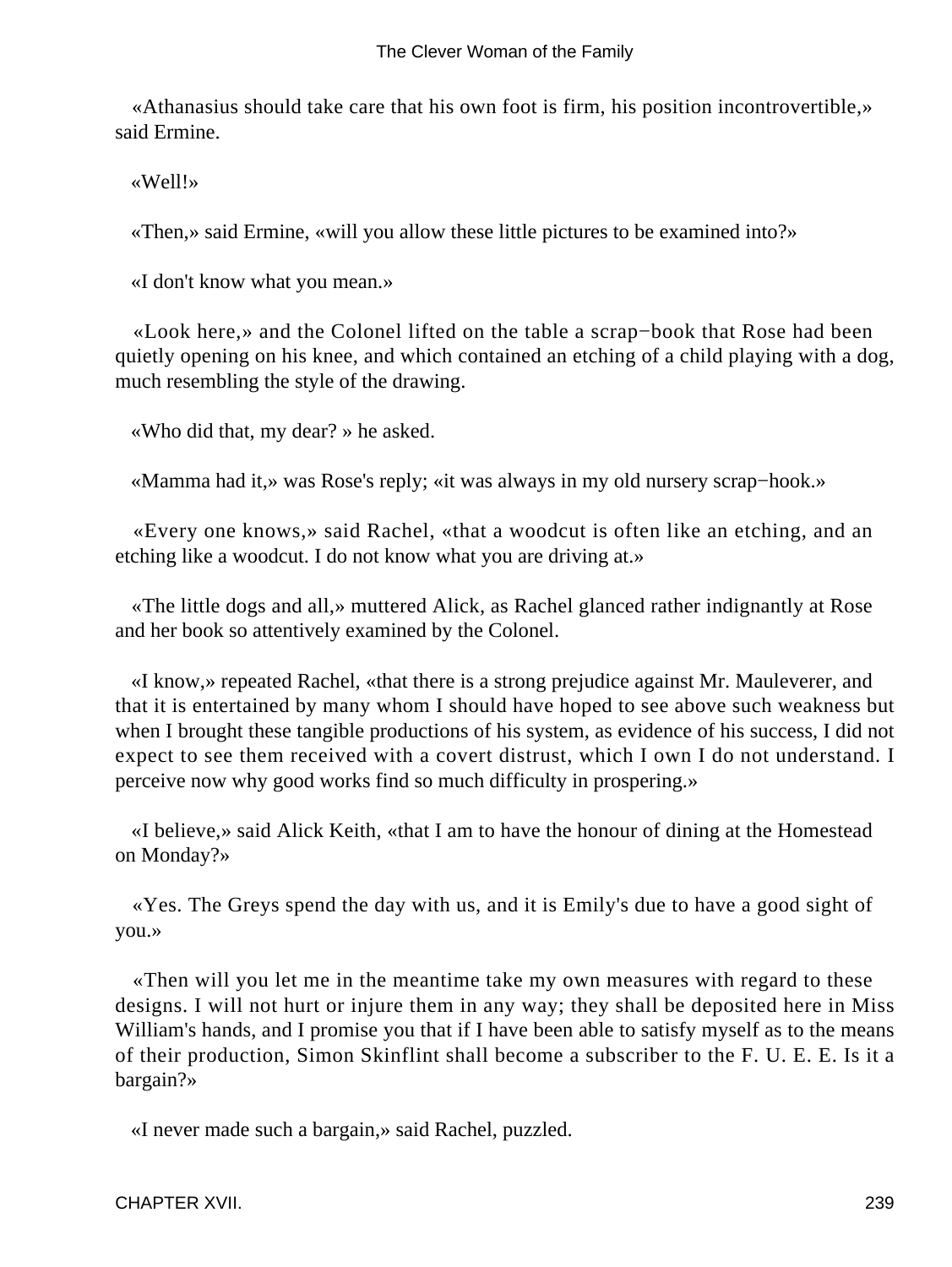«Is that a reason for not doing so?»

 «I don't know what you mean to do. Not to molest that poor Mrs. Rawlins. I will not have that done.»

 «Certainly not. All I ask of you is that these works of art should remain here with Miss Williams, as a safe neutral, and that you should meet me here on Monday, when I will undertake to convince myself.»

«Not me?» cried Rachel.

«Who would make it part of his terms to convince a lady?»

 «You mean to say,» exclaimed Rachel, considerably nettled, «that as a woman, I am incapable of being rationally convinced!»

 «The proverb does not only apply to women,» said Ermine, coming to her rescue; but Rachel, stung by the arch smile and slight bow of Captain Keith, continued – «Let the proof be convincing, and I will meet it as candidly as it is the duty of all reasonable beings to do. Only let me first know what you mean to prove.»

 «The terms are these then, are they not, Miss Williams? I am to come on Monday, February the 5th, prepared to test whether these designs are what they profess to be, and Miss Curtis undertakes to be convinced by that proof, provided it be one that should carry conviction to a clear, unbiassed mind. I undertake, on the other hand, that if the said proof should be effectual, a mythical personage called Simon Skinflint shall become a supporter of the Female Union for Englishwomen's Employment.»

 Ho spoke with his own peculiar slowness and gravity, and Rachel, uncertain whether he were making game of her or not, looked perplexed, half on the defence, half gratified. The others were greatly amused, and a great deal surprised at Alick's unwonted willingness to take trouble in the matter. After a few moment's deliberation, Rachel said, «Well, I consent, provided that my candour be met by equal candour on the other side, and you will promise that if this ordeal succeeds, you will lay aside all prejudice against Mauleverer.»

 A little demur as to the reasonableness of this stipulation followed, but the terms finally were established. Mr. and Mrs. Grey, old family friends, had long been engaged to spend the ensuing Monday at the Homestead. The elder daughter, an old intimate of Grace's, had married an Indian civil servant, whom Colonel Keith was invited to meet at luncheon, and Captain Keith at dinner, and Alick was further to sleep at Gowanbrae. Lady Temple, who was to have been of the party, was called away, much to her own regret, by an appointment with the dentist of St. Norbert's, who was very popular, and proportionately despotic, being only visible at his own times, after long appointment. She would therefore be obliged to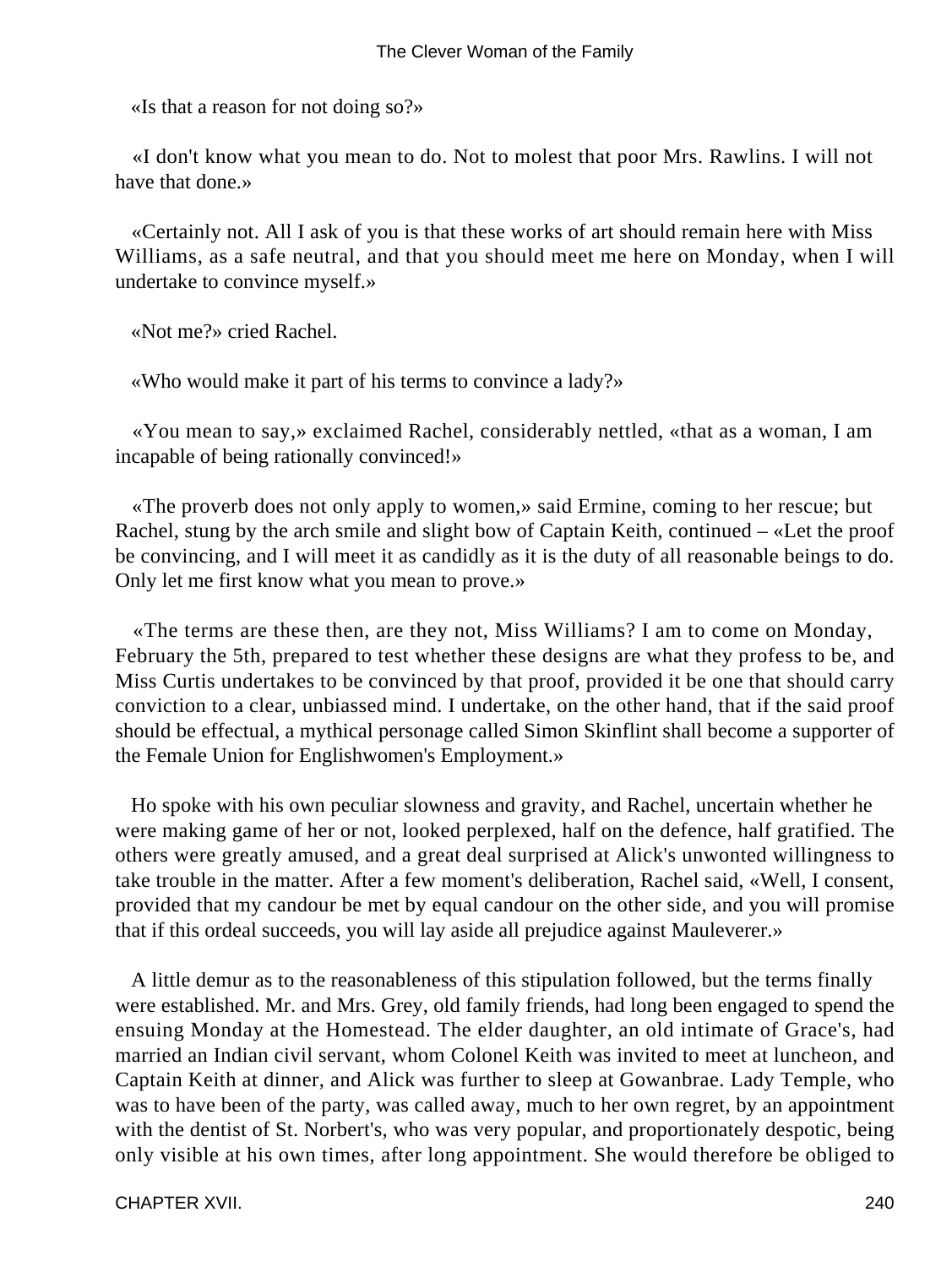miss Alick's ordeal, though as she said, when Rachel – finding it vain to try to outstay so many – had taken her leave, «I should much like to see how it will turn out. I do believe that there is some difference in the colour of the ink in the middle and at the edge, and if those people are deceiving Rachel, who knows what they may be doing to the poor children?»

 It was exactly what every one was thinking, but it seemed to have fresh force when it struck the milder and slower imagination, and Lady Temple, seeing that her observation told upon those around her, became more impressed with its weight.

 «It really is dreadful to have sent those little girls there without any one knowing what anybody does to them,» she repeated.

 «It makes even Alick come out in a new character,» said the Colonel, turning round on him.

 «Why,» returned Alick, «my sister had so much to do with letting the young lady in for the scrape, that it is just as well to try to get her out of it. In fact, I think we have all sat with our hands before us in a shamefully cool manner, till we are all accountable for the humbuggery.»

 «When it comes to your reproaching us with coolness, Captain Keith, the matter becomes serious,» returned Colin.

 «It does become serious,» was the answer; «it is hard that a person without any natural adviser should have been allowed to run headlong, by force of her own best qualities, into the hands of a sharper. I do not see how a man of any proper feeling, can stand by without doing something to prevent the predicament from becoming any worse.»

«If you can,» said Colonel Keith.

 «I verily believe,» said Alick, turning round upon him, «that the worse it is for her, the more you enjoy it!»

 «Quite true,» said Ermine in her mischievous way; «it is a true case of man's detestation of clever women! Look here, Alick, we will not have him here at the great ordeal of the woodcuts. You and I are much more candid and unprejudiced people, and shall manage her much better.»

 «I have no desire to be present,» returned the Colonel; «I have no satisfaction in seeing my friend Alick baffled. I shall see how they both appear at luncheon afterwards.»

«How will that be?» asked Fanny, anxiously.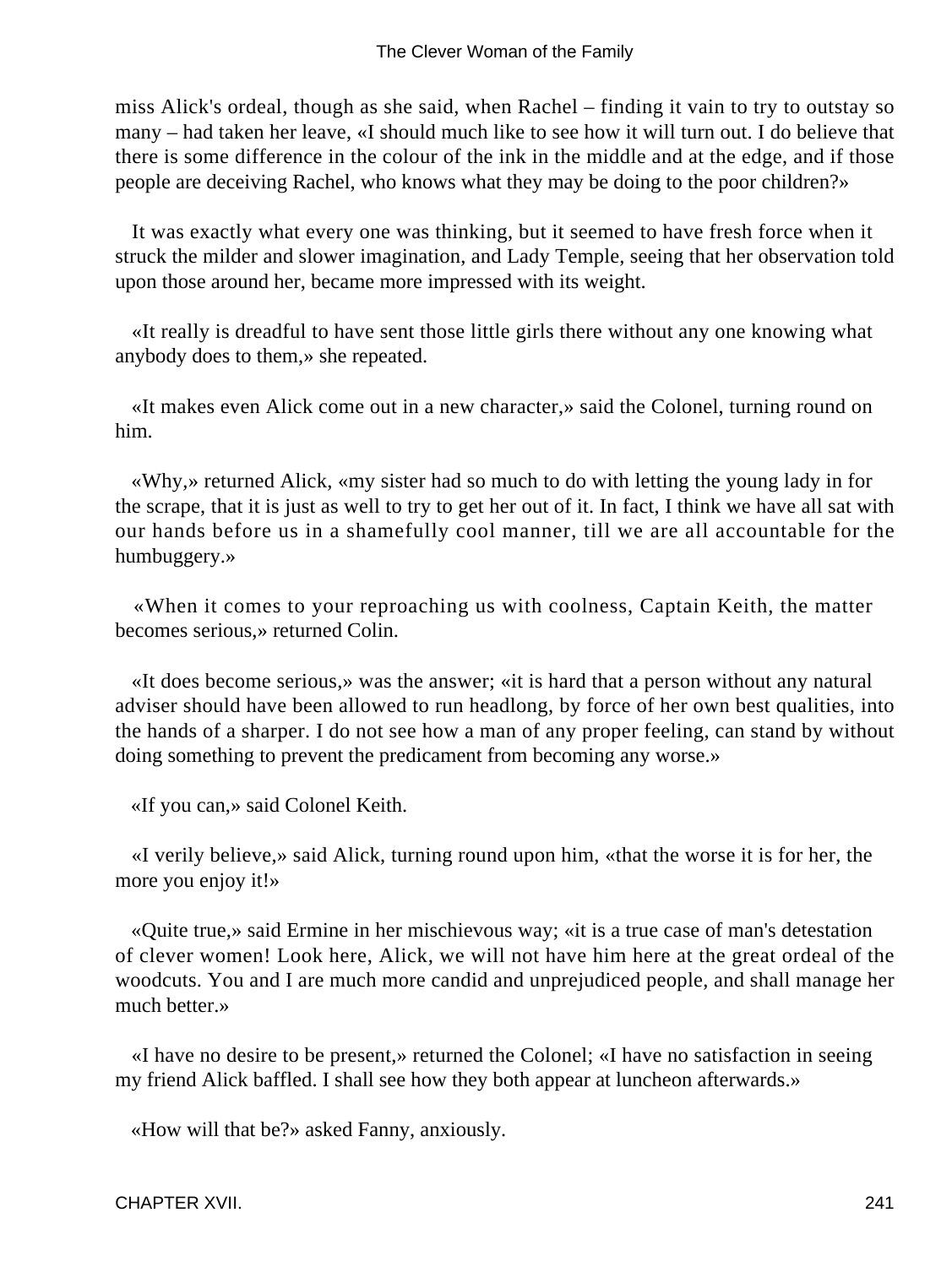«The lady will be sententious and glorious, and will recommend the F. U. E. E. more than ever, and Alick will cover the downfall of his crest by double−edged assents to all her propositions.»

«You will not have that pleasure,» said Alick. «I only go to dinner there.»

 «At any rate,» said the Colonel, «supposing your test takes effect by some extraordinary chance, don't take any further steps without letting me know.»

 The inference was drawn that he expected great results, but he continued to laugh at Alick's expectations of producing any effect on the Clever Woman, and the debate of the woodcuts was adjourned to the Monday.

 In good time, Rachel made her appearance in Miss Williams's little sitting−room. «I am ready to submit to any test that Captain Keith may require to confute himself,» she said to Ermine; «and I do so the more readily that with all his mocking language, there is a genuine candour and honesty beneath that would he quite worth convincing. I believe that if once persuaded of the injustice of his suspicions he would in the reaction become a fervent supporter of Mr. Mauleverer and of the institution; and though I should prefer carrying on our work entirely through women, yet this interest would be so good a thing for him, that I should by no means reject his assistance.»

 Rachel had, however, long to wait. As she said, Captain Keith was one of those inborn loiterers who, made punctual by military duty, revenge themselves by double tardiness in the common affairs of life. Impatience had nearly made her revoke her good opinion of him, and augur that, knowing himself vanquished, he had left the field to her, when at last a sound of wheels was heard, a dog−cart stopped at the door, and Captain Keith entered with an enormous blue and gold volume under his arm.

 «I am sorry to be so late,» he said, «but I have only now succeeded in procuring my ally.»

«An ally?»

 «Yes, in this book. I had to make interest at the Avoncester Library, before I could take it away with me.» As he spoke he placed the book desk−fashion on a chair, and turned it so that Ermine might see it; and she perceived that it was a bound−up volume of the «Illustrated London News.» Two marks were in it, and he silently parted the leaves at the first.

It revealed the lace−making beauty in all her rural charms.

«I see,» said Rachel; «it is the same figure, but not the same shaped picture.»

CHAPTER XVII. 242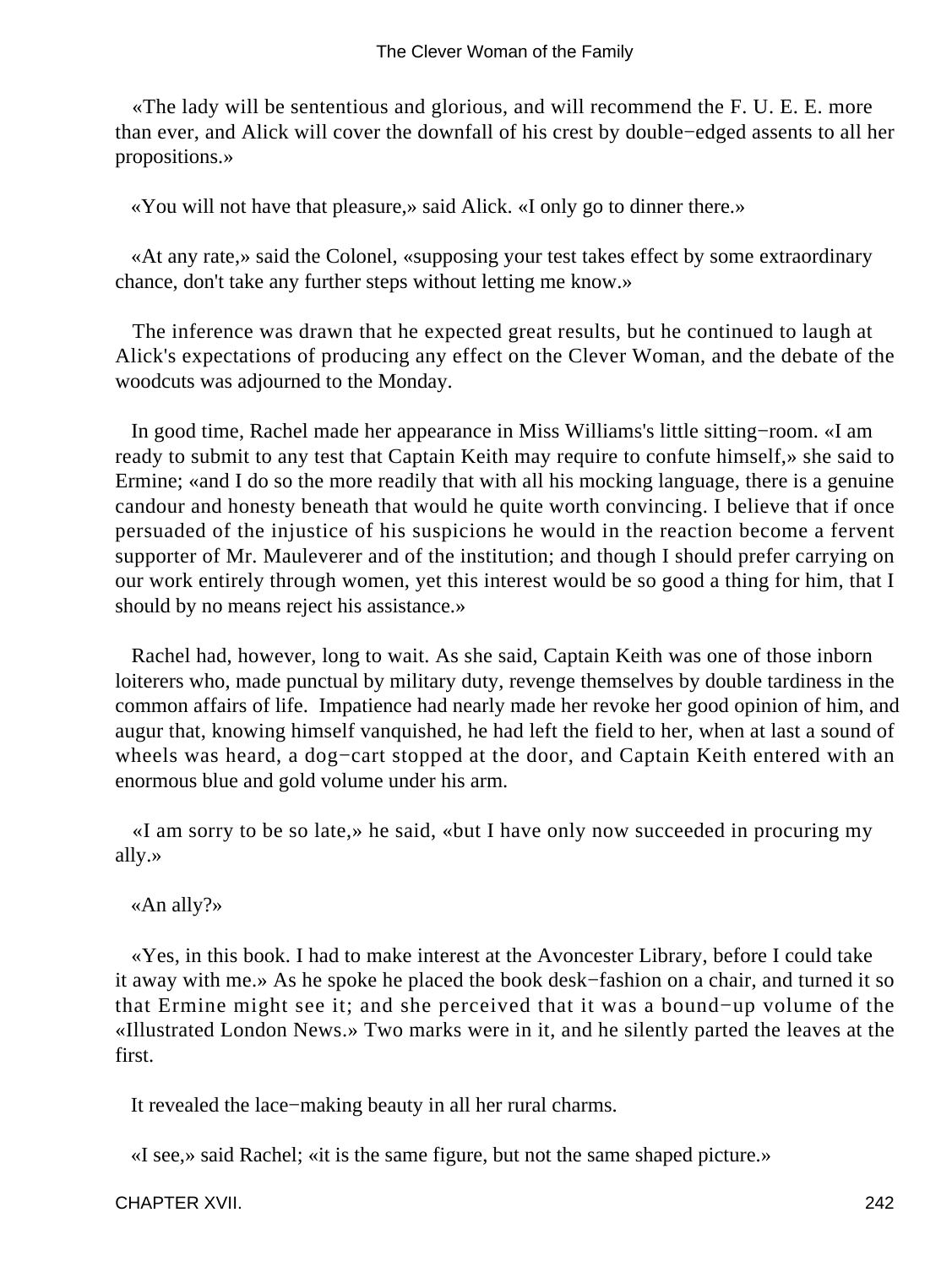Without another word, Alick Keith opened the pages at the lace−school; and here again the figures were identical, though the margin had been differently finished off.

 «I perceive a great resemblance,» again said Rachel, «but none that is not fully explained by Mr. Mauleverer's accurate resemblance and desire to satirize foolish sentiment.»

 Alick Keith took up the woodcut. «I should say,» he observed, holding it up to the light, «that it was unusual to mount a proof engraving so elaborately on a card.»

«Oh, I see what your distrust is driving at; you suspect the designs of being pasted on.»

«There is such a test as water,» suggested Alick.

 «I should be ashamed to return the proof to its master, bearing traces of unjust suspicion.»

«If the suspicion you impute to me be unjust, the water will produce no effect at all.»

 «And you engage to retract all your distrust and contempt, if you are convinced that this engraving is genuine?»

«I do,» he answered steadily.

 With irritated magnanimity Rachel dipped her finger into the vase of flowers on the table, and let a heavy drop of water fall upon the cottage scene. The centre remained unaltered, and she looked round in exultation, saying, «There, now I suppose I may wipe it off.»

 Neither spoke, and she applied her pocket handkerchief. What came peeling away under her pressure? It was the soft paper, and as she was passing the edge of the figure of the girl, she found a large smear following her finger. The peculiar brown of Indian ink was seen upon her handkerchief, and when she took it up a narrow hem of white had become apparent between the girl's head and its surroundings. Neither spectator spoke, they scarcely looked at her, when she took another drop from the vase, and using it more boldly found the pasted figure curling up and rending under her hand, lines of newspaper type becoming apparent, and the dark cloud spreading around.

 «What does it mean?» was her first exclamation; then suddenly turning on Ermine, «Well, do you triumph?»

«I am very, very sorry,» said Ermine.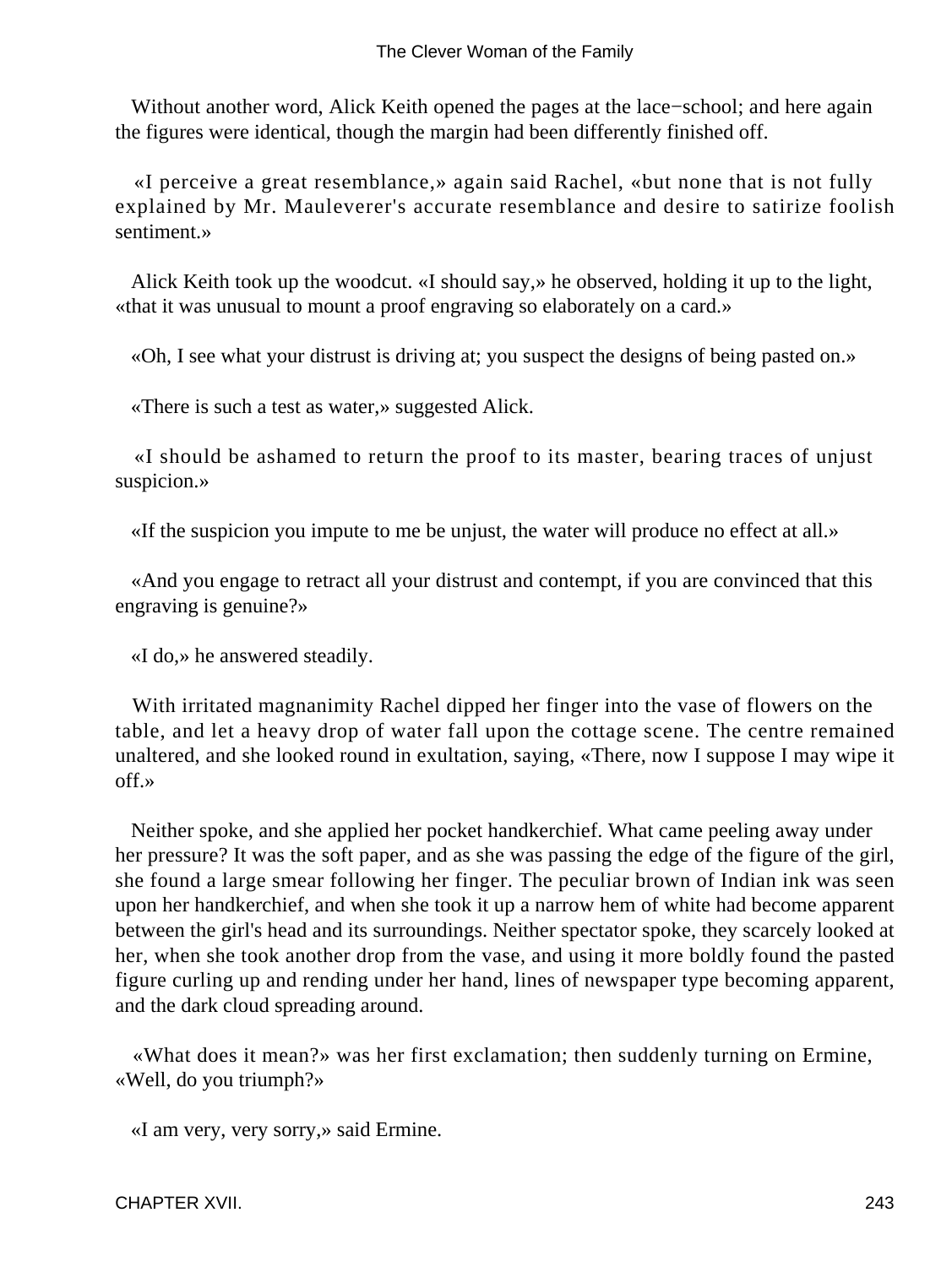«I do not know that it is come to that yet,» said Rachel, trying to collect herself. «I may have been pressing too hard for results.» Then looking at the mangled picture again as they wisely left her to herself, «But it is a deception! A deception! Oh! he need not have done it! Or,» with a lightened look and tone of relief, «suppose he did it to see whether I should find it out?»

 «He is hardly on terms with you for that,» said Ermine; while Alick could not refrain from saying, «Then he would be a more insolent scoundrel than he has shown himself yet.»

 «I know he is not quite a gentleman,» said Rachel, «and nothing else gives the instinct of the becoming. You have conquered, Captain Keith, if it be any pleasure to you to have given my trust and hope a cruel shock.»

 «With little satisfaction to myself,» he began to say; but she continued, «A shock, a shock I say, no more; I do not know what conclusion I ought to draw. I do not expect you to believe in this person till he has cleared up the deceit. If it be only a joke in bad taste, he deserves the distrust that is the penalty for it. If you have been opening my eyes to a deception, perhaps I shall thank you for it some day. I must think it over.»

 She rose, gathered her papers together, and took her leave gravely, while Alick, much to Ermine's satisfaction, showed no elation in his victory. All he said was, «There is a great deal of dignity in the strict justice of a mind slow to condemn, or to withdraw the trust once given.»

 «There is,» said Ermine, much pleased with his whole part in the affair; «there has been full and real candour, not flying into the other extreme. I am afraid she has a great deal to suffer.»

 «It was very wrong to have stood so still when the rascal began his machinations,» repeated Alick, «Bessie absolutely helping it on! But for her, the fellow would have had no chance even of acquaintance with her.»

«Your sister hardly deserves blame for that.»

 «Not exactly blame; but the responsibility remains,» he replied gravely, and indeed he was altogether much graver than his wont, entirely free from irony, and evidently too sorry for Rachel, and feeling himself, through his sister, too guilty of her entanglement, to have any of that amused satisfaction that even Colin evidently felt in her discomfiture. In fact Ermine did not fully enter into Colin's present tactics; she saw that he was more than usually excited and interested about the F. U. E. E., but he had not explained his views to her, and she could only attribute his desire, to defer the investigation, to a wish that Mr. Mitchell should have time to return from London, whither he had gone to conclude his arrangements with Mr. Touchett, leaving the duty in commission between three delicate winter visitors.

CHAPTER XVII. 244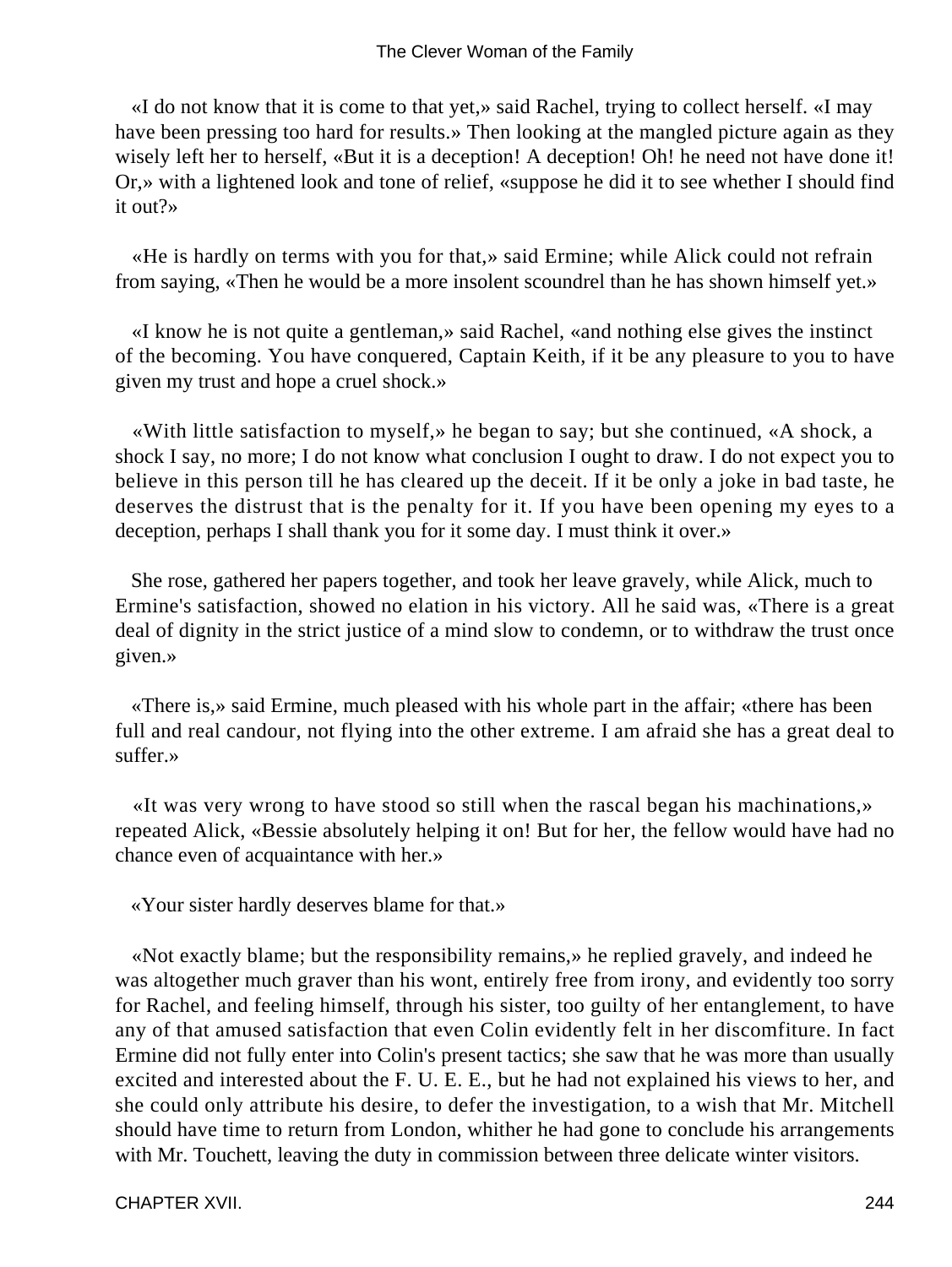Rachel walked home in a kind of dreamy bewilderment. The first stone in her castle had been loosened, and her heart was beginning to fail her, though the tenacity of her will produced a certain incapacity of believing that she had been absolutely deceived. Her whole fabric was so compact, and had been so much solidified by her own intensity of purpose, that any hollowness of foundation was utterly beyond present credence. She was ready to be affronted with Mauleverer for perilling all for a bad joke, but wildly impossible as this explanation would have seemed to others, she preferred taking refuge in it to accepting the full brunt of the blow upon her cherished hopes.

 She had just re−entered the house on her return, when Grace met her, saying, «Oh, Rachel dear, Mrs. Rossitur is here.»

 «I think old servants have a peculiar propensity for turning up when the house is in a state of turmoil,» returned Rachel.

 «I have been walking round the garden with her, and doing my best to suffice for her entertainment,» said Grace, good−naturedly, «but she really wants to see you on business. She has a bill for the F. U. E. E. which she wants you to pay.»

«A bill for the F. U. E. E.?»

 «Yes; she makes many apologies for troubling you, but Tom is to be apprenticed to a grocer, and they want this fifteen pounds to make up the fee.»

 «But I tell you, Grace, there can't have been fifteen pounds' worth of things had in this month, and they were paid on the 1st.»

«She says they have never been paid at all since the 1st of December.»

 «I assure you, Grace, it is in the books. I made a point of having all the accounts brought to me on the 1st of every month, and giving out the money. I gave out £3. 10s. for the Rossiturs last Friday, the 1st of February, when Mr. Mauleverer was over here. He said coals were dearer, and they had to keep more fires.»

 «There must be some mistake,» said Grace. «I'll show you the books. Mr. Mauleverer keeps one himself, and leaves one with me. Oh, botheration, there's the Grey carriage! Well, you go and receive them, and I'll try to pacify Mrs. Rossitur, and then come down.»

 Neatly kept were these account books of the F. U. E. E,, and sure enough for every month were entered the sums for coals, wood, and potatoes, tallying exactly with Mrs. Rossitur's account, and each month Mr. Mauleverer's signature attested the receipt of the sum paid over to him by Rachel for household expenses. Rachel carried them down to Mrs. Rossitur, but this evidence utterly failed to convince that worthy personage that she had ever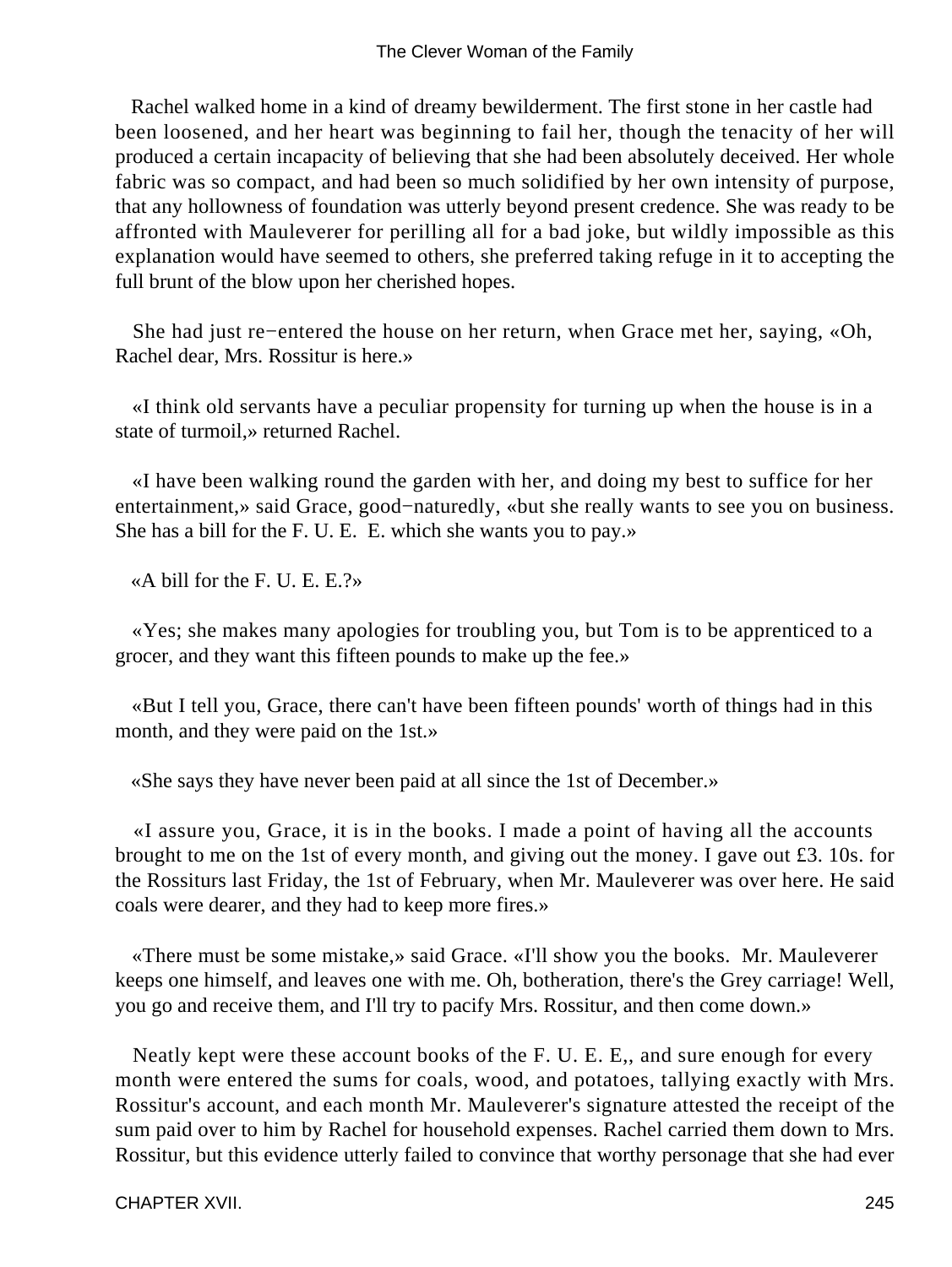received a farthing after the 1st of December. She was profuse in her apologies for troubling Miss Rachel, and had only been led to do so by the exigencies of her son's apprentice fee, and she reposed full confidence in Rachel's eager assurance that she should not be a loser, and that in another day the matter should be investigated.

 «And, Miss Rachel,» added the old servant, «you'll excuse me, but they do say very odd things of the matron at that place, and I doubt you are deceived in her. Our lads went to the the−a−ter the other night, and I checked them well for it; but mother, says they, we had more call to be there than the governess up to Miss Rachel's schule in Nichol Street, dressed out in pink feathers.»

 «Well, Mrs. Rossitur, I will make every inquiry, and I do not think you will find anything wrong. There must be some one about very like Mrs. Rawlins. I have heard of those pink feathers before, but I know who the matron is, and all about her! Good−bye. I'll see you again before you go, I suppose it won't be till the seven o'clock train.»

 Mrs. Rossitur remained expressing her opinion to the butler that dear Miss Rachel was too innocent, and then proceeded to lose all past cares in a happy return to «melting day,» in the regions of her past glories as cook and housekeeper.

 Rachel repaired to her room to cool her glowing cheeks, and repeat to herself, «A mistake, an error. It must be a blunder! That boy that went to the theatre may have cheated them! Mrs. Rawlins may have deceived Mr. Mauleverer. Anything must be true rather than – No, no! such a tissue of deception is impossible in a man of such sentiments! Pursecuted as he has been, shall appearances make me – me, his only friend−turn against him? Oh, me! here come the whole posse purring upstairs to take off their things! I shall be invaded in a moment.»

 And in came Grace and the two younger ladies, and Rachel was no more her own from that moment.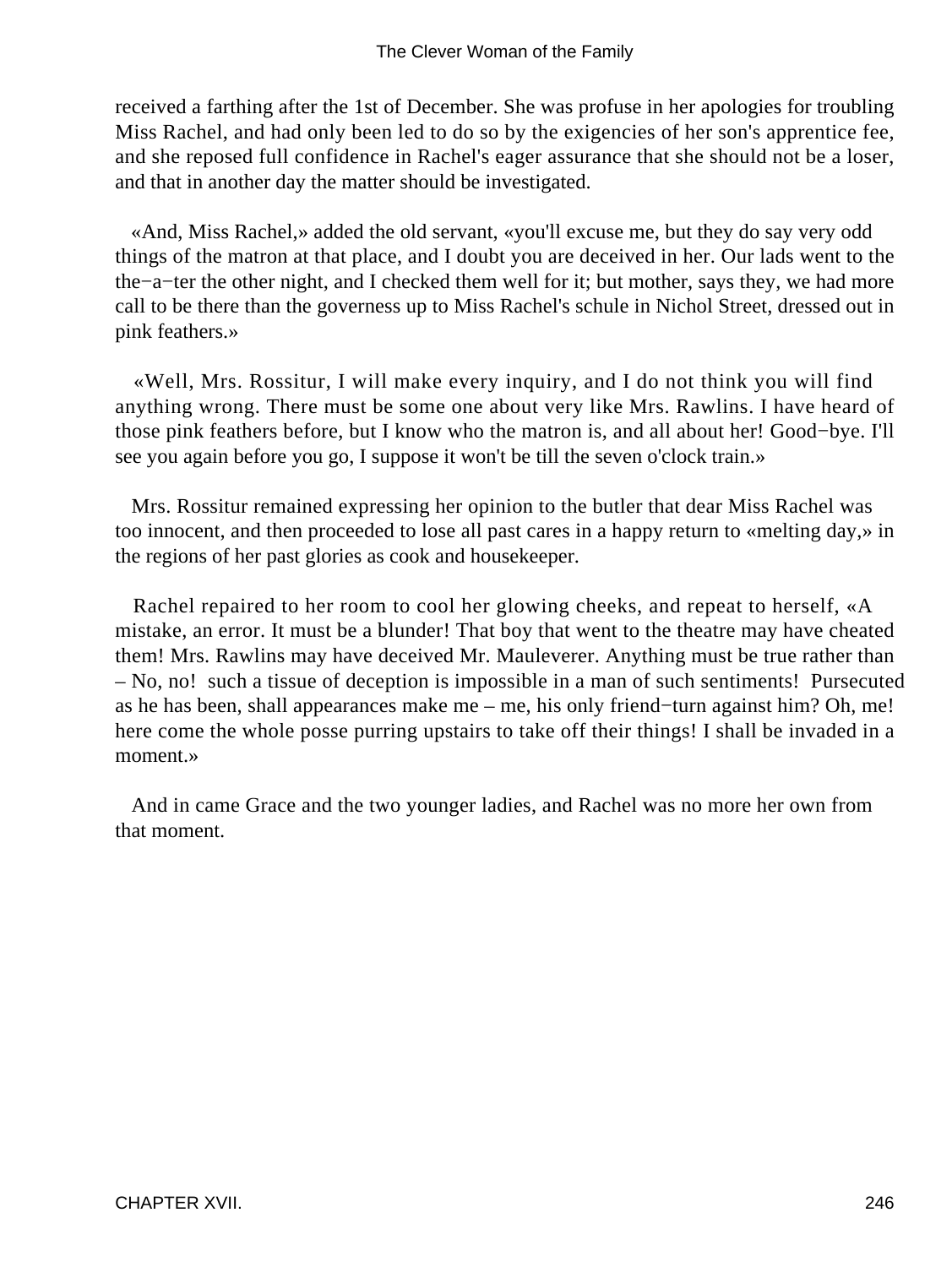## **[CHAPTER XVIII.](#page-416-0)**

#### *T*HE **FORLORN HOPE.**

 «She whipped two female 'prentices to death, And hid them in the coal−hole. For her mind Shaped strictest plans of discipline, sage schemes, Such as Lycurgus taught.» – Canning and Frere.

 The favourite dentist of the neighbourhood dwelt in a grand mansion at St. Norbert's, and thither were conducted Conrade and Francis, as victims to the symmetry of their mouths. Their mother accompanied them to supply the element of tenderness, Alison that of firmness; and, in fact, Lady Temple was in a state of much greater trepidation than either of her sons, who had been promised five shillings each as the reward of fortitude, and did nothing but discuss what they should buy with it.

 They escaped with a reprieve to Conrade, and the loss of one tooth of Francis's, and when the rewards had been laid out, and presents chosen for all the stay−at−home children, including Rose, Lady Temple became able to think about other matters. The whole party were in a little den at the pastrycook's; the boys consuming mutton pies, and the ladies ox−tail soup, while waiting to be taken up by the waggonette which had of late been added to the Myrtlewood establishment, when the little lady thus spoke –

«If you don't object, Miss Williams, we will go to Rachel's asylum on our way home.»

Miss Williams asked if she had made the appointment.

 «No,» said Lady Temple, «but you see I can't be satisfied about those woodcuts; and that poor woman, Mrs. Kelland, came to me yesterday about my lace shawl, and she is sadly distressed about the little girl. She was not allowed to see her, you know, and she heard such odd things about the place that I told her that I did not wonder she was in trouble, and that I would try to bring the child home, or at any rate see and talk to her.»

 «I hope we may be able to see her, but you know Colonel Keith could not get in without making an appointment.»

 «I pay for her,» said Lady Temple, «and I cannot bear its going on in this way without some one seeing about it. The Colonel was quite sure those woodcuts were mere fabrications to deceive Rachel; and there must be something very wrong about those people.»

«Did she know that you were going?»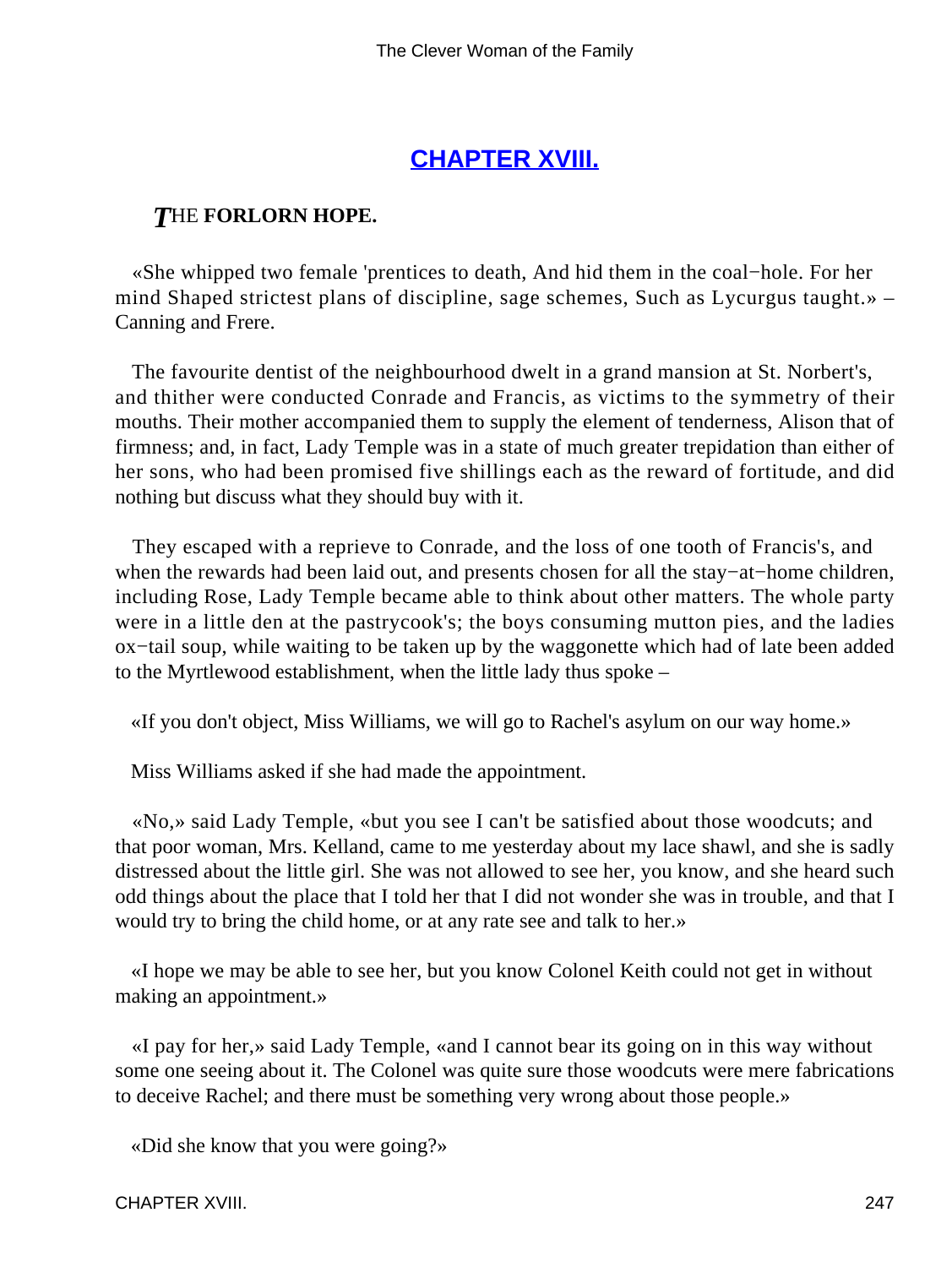«No; I did not see her before we went. I do not think she will mind it much; and I promised.» Lady Temple faltered a little, but gathered courage the next moment. «And indeed, after what Mrs. Kelland said, I could not sleep while I thought I had been the means of putting any poor child into such hands.»

 «Yes,» said Alison, «it is very shocking to leave them there without inquiry, and it is an excellent thing to make the attempt.»

 And so the order was given to drive to the asylum, Alison marvelling at the courage which prompted this most unexpected assault upon the fortress that had repulsed two such warriors as Colonel Keith and Mrs. Kelland. But timid and tender as she might be, it was not for nothing that Fanny Temple had been a vice−queen, so much accustomed to be welcomed wherever she penetrated, that the notion of a rebuff never suggested itself.

 Coombe rang, and his lady made him let herself and Miss Williams out, so that she was on the step when the rough charwoman opened the door, and made the usual reply that Mr. Mauleverer was not within. Lady Temple answered that it was Mrs. Rawlins, the matron, that she wished to see, and with more audacity than Alison thought her capable of, inserted herself within the doorway, so as to prevent herself from being shut out as the girl took her message. The next moment the girl came back saying, «This way, ma'am,» opened the door of a small dreary, dusty, cold parlour, where she shut them in, and disappeared before a word could be said.

 There they remained so long, that in spite of such encouragement as could be derived from peeping over the blinds at Coombe standing sentinel over his two young masters at the carriage window, Lady Temple began to feel some dismay, though no repentance, and with anxious iteration conjured Miss Williams to guess what could be the cause of delay.

 «Making ready for our reception,» was Alison's answer in various forms; and Lady Temple repeated by turns, «I do not like it,» and «it is very unsatisfactory. No, I don't like it at all,» the at all always growing more emphatic.

 The climax was, «Things must be very sad, or they would never take so much preparation. I'll tell you, Miss Williams,» she added in a low confidential tone; «there are two of us, and the woman cannot be in two places at once. Now, if you go up and see the rooms and all, which I saw long ago, I could stay and talk to the poor children.»

 Alison was the more surprised at the simple statecraft of the General's widow, but it was prompted by the pitiful heart yearning over the mysterious wrongs of the poor little ones.

 At last Mrs. Rawlins sailed in, crape, streamers, and all, with the lowest of curtsies and fullest of apologies for having detained her Ladyship, but she had been sending out in pursuit of Mr. Mauleverer, he would be so disappointed! Lady Temple begged to see the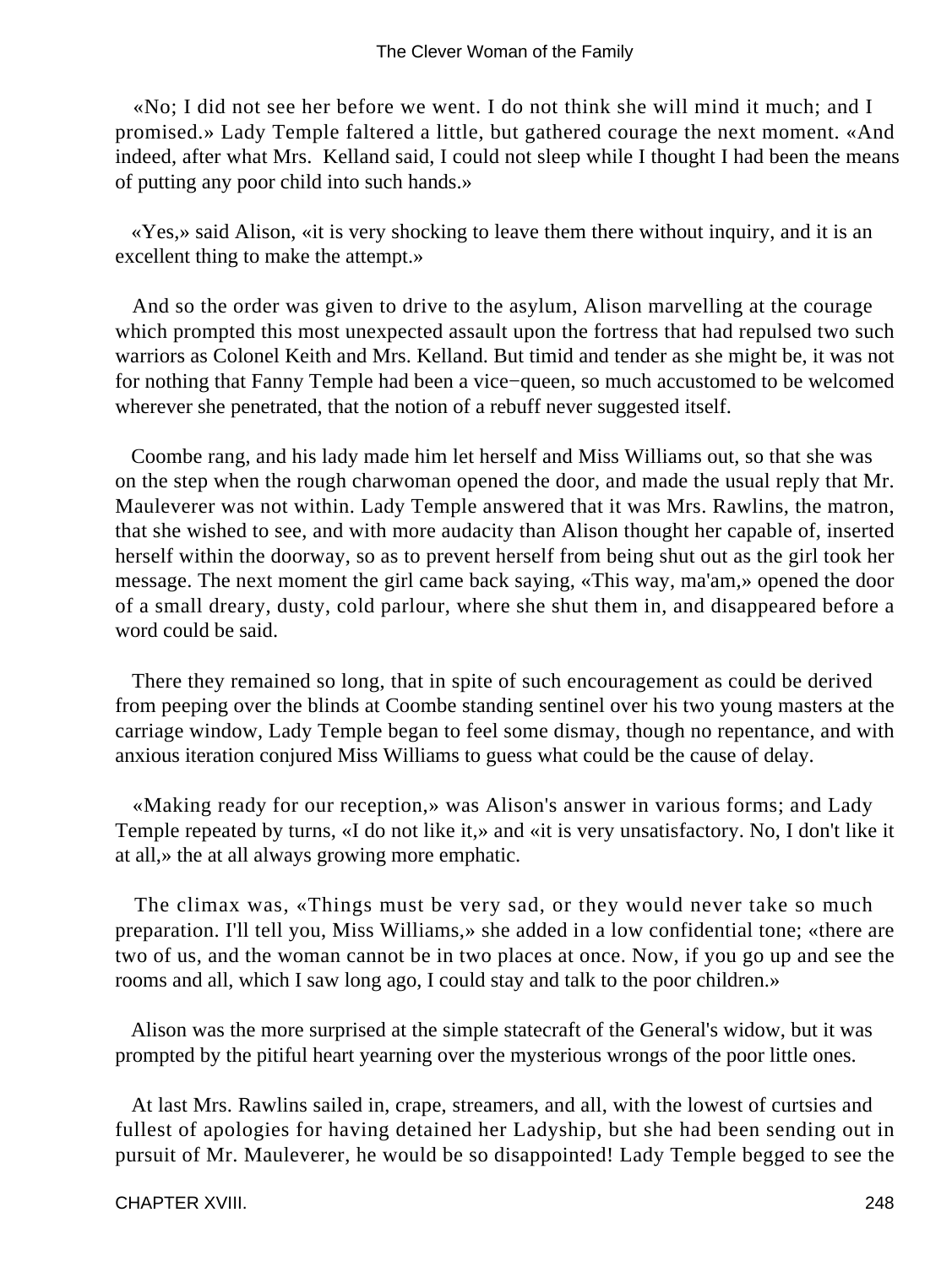children, and especially Lovedy, whom she said she should like to take home for a holiday.

 «Why, my lady, you see Mr. Mauleverer is very particular. I hardly know that I could answer it to him to have one of his little darlings out of his sight. It unsettles a child so to be going home, and Lovedy has a bad cold, my lady, and I am afraid it will run through the house. My little Alice is beginning of it.»

 However, Lady Temple kept to her desire of seeing Lovedy, and of letting her companion see the rest of the establishment, and they were at last ushered into the room already known to the visitors of the F. U. E. E., where the two children sat as usual in white pinafores, but it struck the ladies that all looked ill, and Lovedy was wrapped in a shawl, and sat cowering in a dull, stupified way, unlike the bright responsive manner for which she had been noted even in her lace−school days. Mary Morris gazed for a moment at Alison with a wistful appealing glance, then, with a start as of fright, put on a sullen stolid look, and kept her eyes on her book. The little Alice, looking very heavy and feverish, leant against her, and Mrs. Rawlins went on talking of the colds, the gruel she had made, and her care for her pupils' ailments, and Lady Temple listened so graciously that Alison feared she was succumbing to the palaver; and by way of reminder, asked to see the dormitory.

 «Oh, yes, ma'am, certainly, though we are rather in confusion,» and she tried to make both ladies precede her, but Lady Temple, for once assuming the uncomprehending nonchalance of a fine lady, seated herself languidly and motioned Alison on. The matron was evidently perplexed, she looked daggers at the children, or Ailie fancied so, but she was forced to follow the governess. Lady Temple breathed more freely, and rose. «My poor child,» she said to Lovedy, «you seem very poorly. Have you any message to your aunt?»

«Please, please!» began Lovedy, with a hoarse sob.

 «Lovedy, don't, don't be a bad girl, or you know – »interposed the little one, in a warning whisper.

«She is not naughty,» said Lady Temple gently, «only not well.»

 «Please, my lady, look,» eagerly, though with a fugitive action of terror, Lovedy cried, unpinning the thin coarse shawl on her neck, and revealing the terrible stripes and weals of recent beating, such as nearly sickened Lady Temple.

«Oh, Lovedy,» entreated Alice, «she'll take the big stick.»

 «She could not do her work,» interposed Mary with furtive eagerness, «she is so poorly, and Missus said she would have the twenty sprigs if she sat up all night.»

«Sprigs!»

CHAPTER XVIII. 249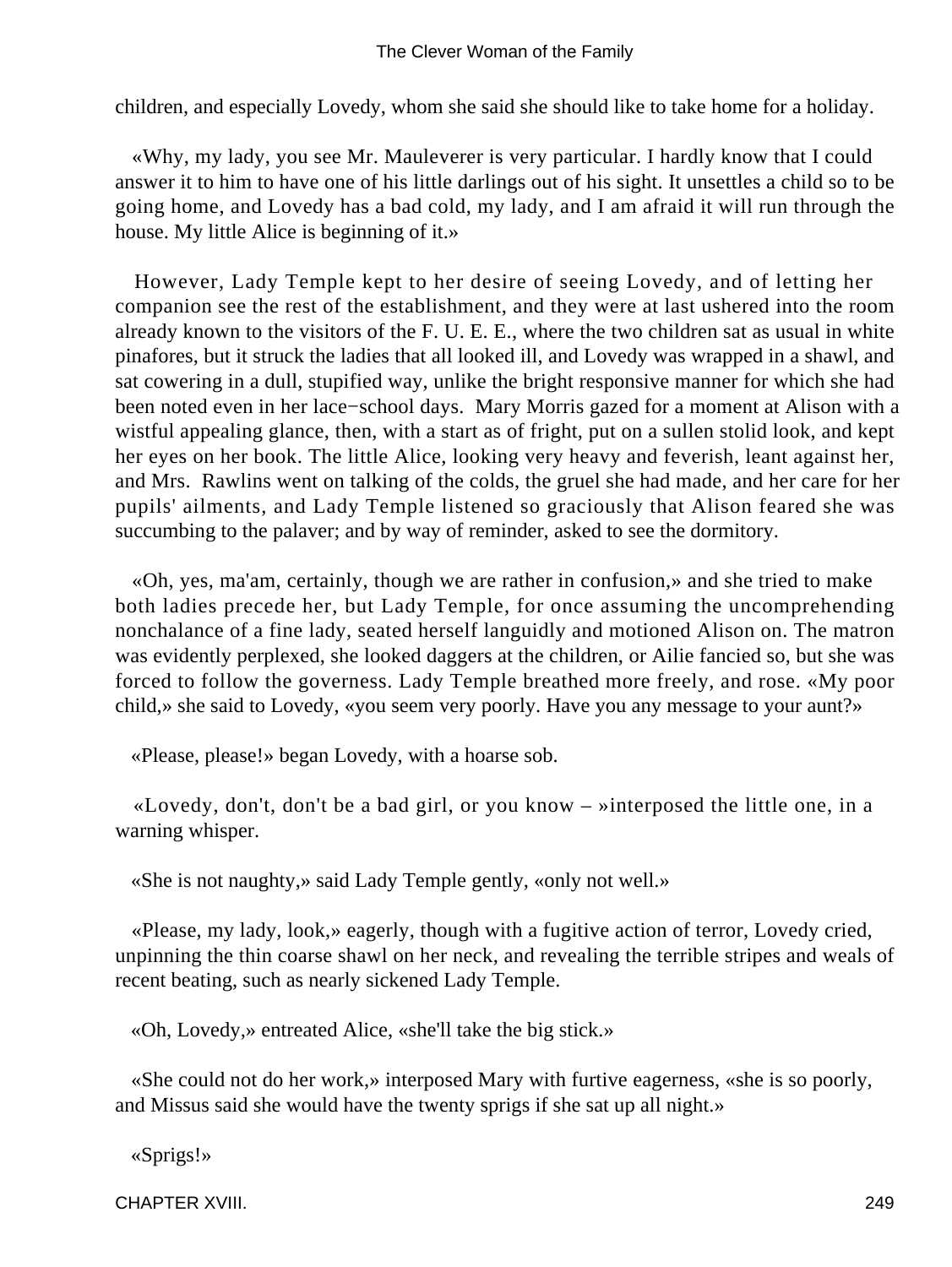«Yes, ma'am, we makes lace more than ever we did to home, day and night; and if we don't she takes the stick.»

«Oh, Mary,» implored the child, «she said if you said one word.»

«Mary,» said Lady Temple, trembling all over, «where are your bonnets?»

 «We haven't none, ma'am,» returned Mary, «she pawned them. But, oh, ma'am, please take us away. We are used dreadful bad, and no one knows it.»

 Lady Temple took Lovedy in one hand, and Mary in the other; then looked at the other little girl, who stood as if petrified. She handed the pair to the astonished Coombe, bidding him put them into the carriage, and let Master Temple go outside, and then faced about to defend the rear, her rustling black silk and velvet filling up the passage, just as Alison and the matron were coming down stairs.

 «Mrs. Rawlins,» she said, in her gentle dignity, «I think Lovedy is so poorly that she ought to go home to her aunt to be nursed, and I have taken little Mary that she may not be left behind alone. Please to tell Mr. Mauleverer that I take it all upon myself. The other little girl is not at all to blame, and I hope you will take care of her, for she looks very ill.»

 So much for being a Governor's widow! A woman of thrice Fanny's energy and capacity would not have effected her purpose so simply, and made the virago in the matron so entirely quail. She swept forth with such a consciousness of power and ease that few could have had assurance enough to gainsay her, but no sooner was she in the carriage than she seized Mary's hand, exclaiming, «My poor, poor little dear! Francis, dear boy, the wicked people have been beating her! Oh, Miss Williams, look at her poor neck!»

 Alison lifting Lovedy on her knee, glanced under the shawl, and saw indeed a sad spectacle, and she felt such a sharpness of bone as proved that there was far from being the proper amount of clothing or of flesh to protect them. Lady Temple looked at Mary's attenuated hand, and fairly sobbed, «Oh, you have been cruelly treated!»

«Please don't let her get us,» cried the frightened Mary.

«Never, never, my dear. We are taking you home to your mother.»

 Mary Morris was the spokeswoman, and volunteered the exhibition of bruises rather older, but no less severe than those of her companion. All had been inflicted by the woman; Mr. Mauleverer had seldom or never been seen by the children, except Alice, who used often to be called into Mrs. Rawlins's parlour when he was there, to be played with and petted. A charwoman was occasionally called in, but otherwise the entire work of the house was exacted from the two girls, and they had been besides kept perpetually to their lace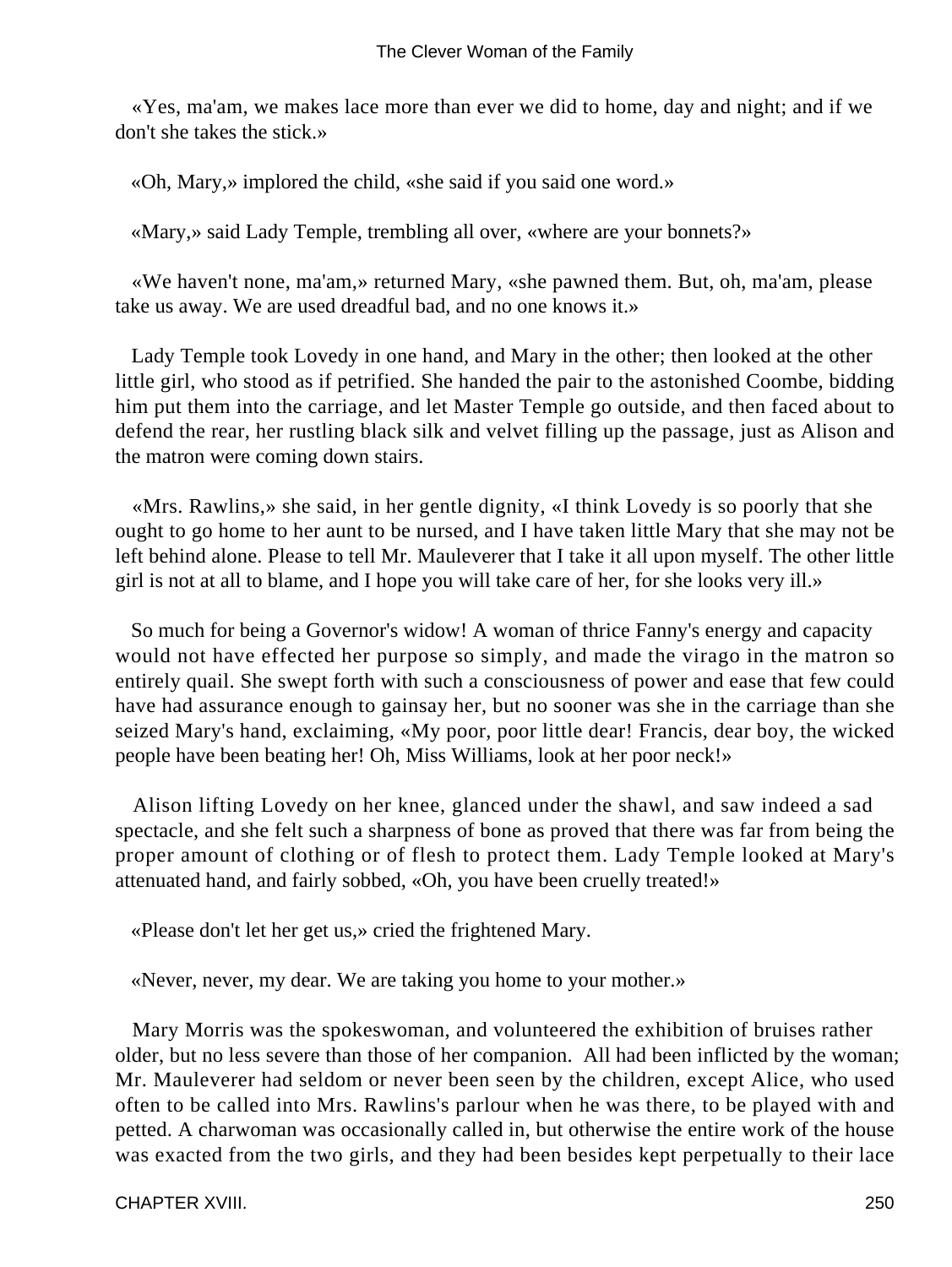pillows, and severely beaten if they failed in the required amount of work; the ample wardrobe with which their patronesses had provided them had been gradually taken from them, and their fare had latterly become exceedingly coarse, and very scanty. It was a sad story, and this last clause evoked from Francis's pocket a large currant bun, which Mary devoured with a famished appetite, but Lovedy held her portion untasted in her hand, and presently gave it to Mary, saying that her throat was so bad that she could not make use of anything. She had already been wrapped in Lady Temple's cloak, and Francis was desired to watch for a chemist's shop that something might be done for her relief, but the region of shops was already left behind, and even the villas were becoming scantier, so that nothing was to be done but to drive on, obtaining from time to time further doleful narratives from Mary, and perceiving more and more how ill and suffering was the other poor child.

 Moreover, Lady Temple's mind became extremely uneasy as to the manner in which Rachel might accept her exploit. All her valour departed as she figured to herself that young lady discrediting the alarm, and resenting her interference. She did not repent, she knew she could not have helped it, and she had rather have been tortured by Rachel than have left the victims another hour to the F. U. E. E., but she was full of nervous anxiety, little as she yet guessed at the full price of her courage; and she uttered more than once the fervent wish that the Colonel had been there, for he would have known what to do. And Alison each time replied, «I wish it with all my heart!»

 Wrought up at last to the pitch of nervousness that must rush on the crisis at once, and take the bull by the horns, this valiant piece of cowardice declared that she could not even return the girls to their homes till Rachel knew all about it, and gave the word to drive to the Homestead, further cheered by the recollection that Colonel Keith would probably be there, having been asked to luncheon, as he could not dine out, to meet Mr. Grey. Moreover, Mr. Grey was a magistrate and would know what was to be done.

 Thus the whole party at the Homestead were assembled near the door, when, discerning them too late to avoid them, Lady Temple's equipage drew up in the peculiarly ungraceful fashion of waggonettes, when they prepare to shoot their passengers out behind.

 Conrade, the only person who had the advantage of a previous view, stood up on the box, and before making his descent, shouted out, «Oh, Aunt Rachel, your F. U. thing is as bad as the Sepoys. But we have saved the two little girls that they were whipping to death, and have got them in the carriage.»

 While this announcement was being delivered, Alison Williams, the nearest to the door, had emerged. She lifted out the little muffled figure of Lovedy, set her on her feet, and then looking neither to the right nor left, as if she saw and thought of no one else, made but one bound towards Colonel Keith, clasped both hands round his arm, turned him away from the rest, and with her black brows drawn close together, gasped under her breath, «0, Colin, Colin, it is Maria Hatherton.»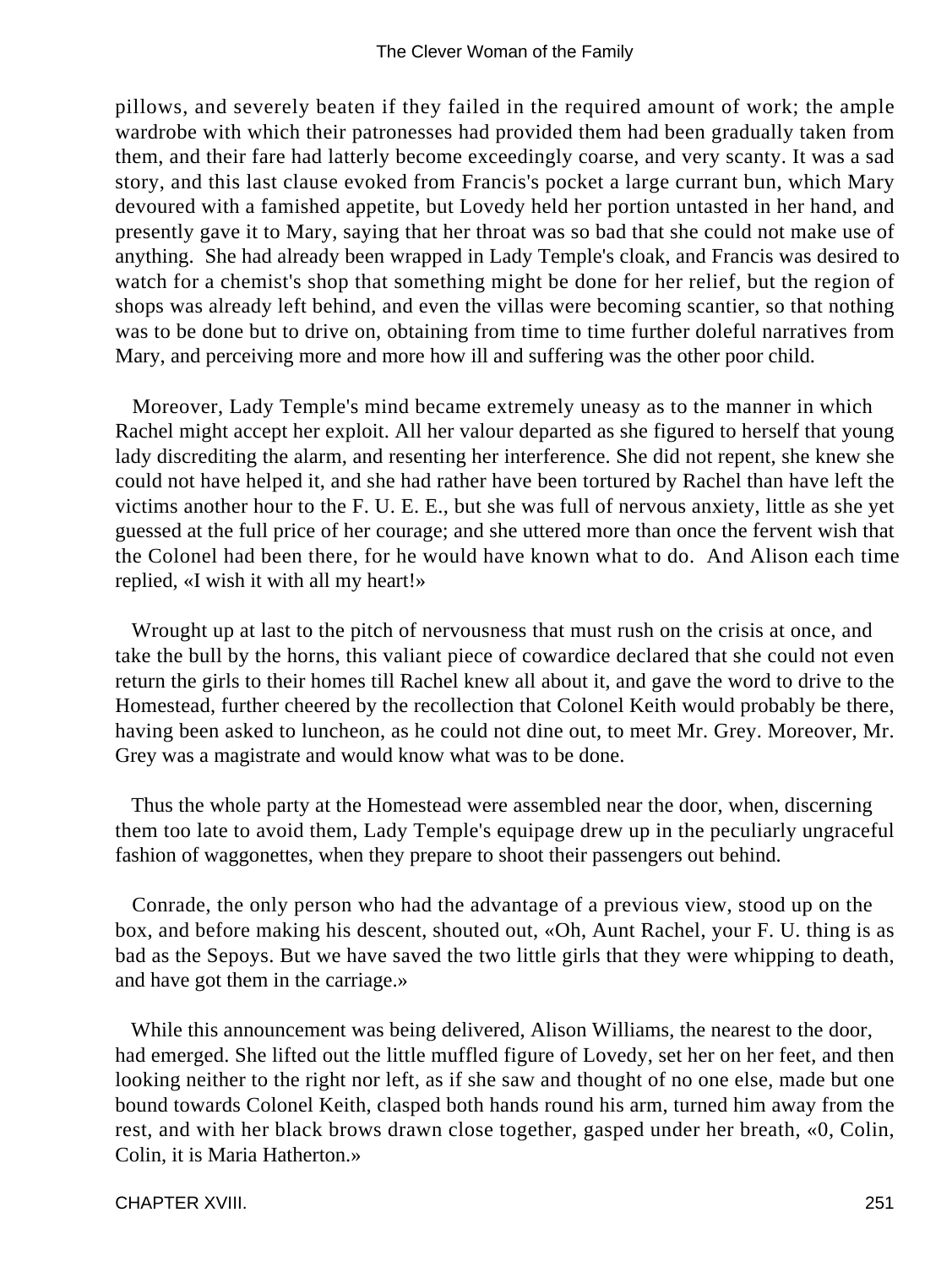«What! the matron?»

 «Yes, the woman that has used these poor children like a savage. 0, Colin, it is frightful.»

«You should sit down, you are almost ready to faint.»

 «Nothing! nothing! But the poor girls are in such a state. And that Maria whom we taught, and  $-\infty$  Alison stopped.

«Did she know you?»

«I can't tell. Perhaps; but I did not know her till the last moment.»

 «I have long believed that the man that Rose recognised was Mauleverer, but I thought the uncertainty would be bad for Ermine. What is all this?»

 «You will hear. There! Listen, I can't tell you; Lady Temple did it all,» said Alison, trying to draw away her arm from him, and to assume the staid governess. But he felt her trembling, and did not release her from his support as they fanned back to the astonished group, to which, while these few words were passing, Francis, the little bareheaded white−aproned Mary Morris, and lastly Lady Temple, had by this time been added; and Fanny, with quick but courteous acknowledgment of all, was singling out her cousin.

 «Oh, Rachel, dear, I did not mean it to have been so sudden or before them all, but indeed I could not help it,» she said in her gentle, imploring voice, «if you only saw that poor dear child's neck.»

 Rachel had little choice what she should say or do. What Fanny was saying tenderly and privately, the two boys were communicating open−mouthed, and Mrs. Curtis came at once with her nervous, «What is it, my dear; is it something very sad? Those poor children look very cold, and half starved.»

 «Indeed,» said Fanny, «they have been starved, and beaten, and cruelly used. I am very sorry, Rachel, but indeed that was a dreadful woman, and I thought Colonel Keith and Mr. Grey would tell us what ought to be done.»

 «Mr. Grey!» and Mrs. Curtis turned round eagerly, with the comfort of having some one to support her, "will you tell us what is to be done?

Here has poor dear Rachel been taken in by this wicked scheme, and these poor – "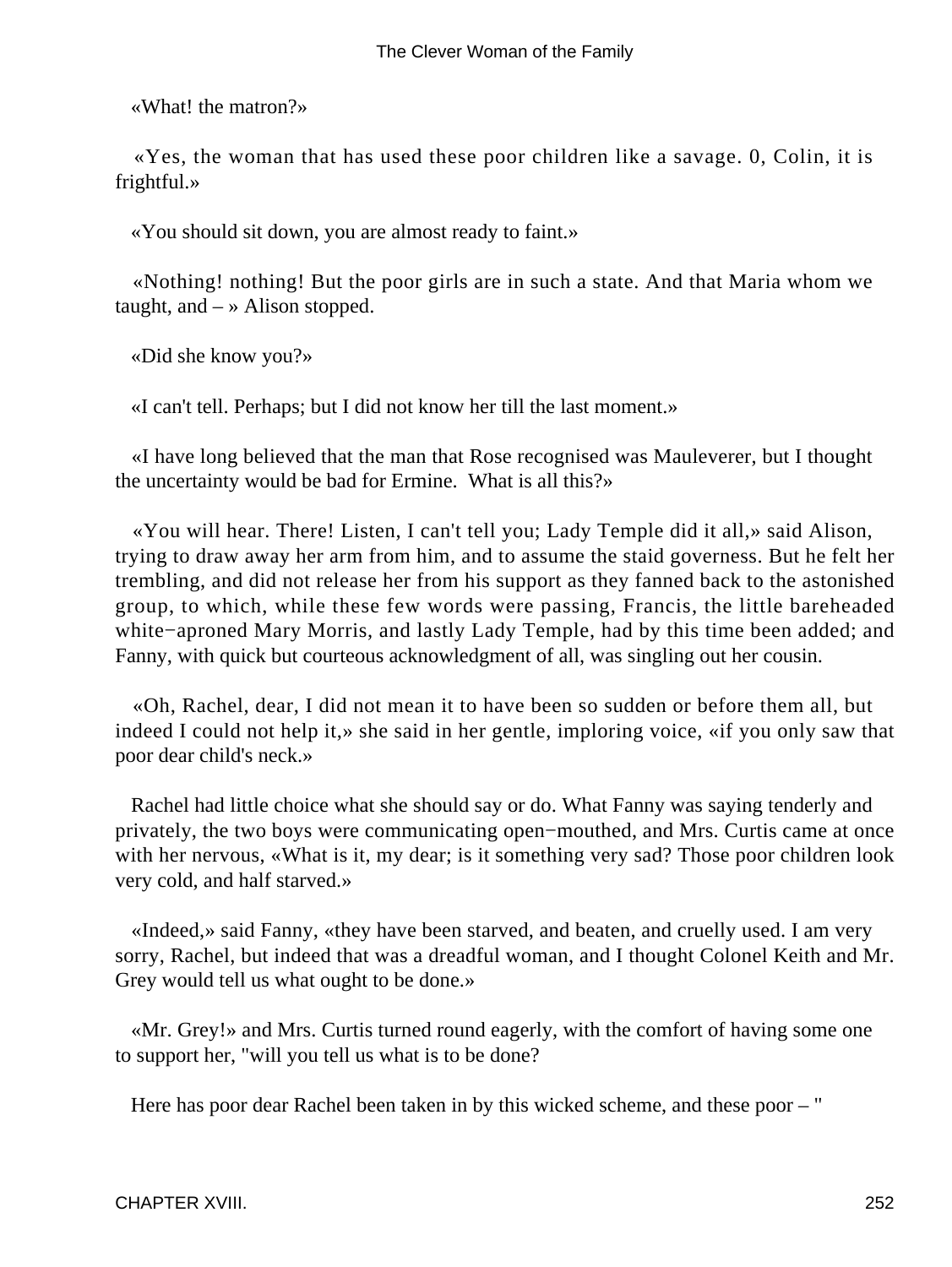«Mother, mother,» muttered Rachel, lashed up to desperation; «please not out here, before the servants and every one.»

 This appeal and Grace's opening of the door had the effect of directing every one into the hall, Mr. Grey asking Mrs. Curtis by the way, «Eh? Then this is Rachel's new female asylum, is it?»

 «Yes, I always feared there was something odd about it. I never liked that man, and now – Fanny, my love, what is the matter?»

 In a few simple words Fanny answered that she had contrived to be left alone with the children, and had then found signs of such shocking ill−treatment of them, that she had thought it right to bring them away at once.

 «And you will commit those wretches. You will send them to prison at once, Mr. Grey. They have been deceiving my poor Rachel ever so long, and getting sums upon sums of money out of her,» said Mrs. Curtis, becoming quite blood−thirsty.

 «If there is sufficient occasion I will summon the persons concerned to the Bench on Wednesday,» said Mr. Grey, a practical, active squire.

 «Not till Wednesday!» said Mrs. Curtis, as if she thought the course of justice very tardy. But the remembrance of Mr. Curtis's magisterial days came to her aid, and she continued, «but you can take all the examinations here at once, you know; and Grace can find you a summons paper, if you will just go into the study.»

 «It might save the having the children over to−morrow, certainly,» said Mr. Grey, and he was inducted almost passively into the leathern chair before the library table, where Mr. Curtis had been wont to administer justice, and Grace was diving deep into a bureau for the printed forms long treasured there, her mother directing her, though Mr. Grey vainly protested that any foolscap would do as well. It was a curious scene. Mrs. Grey with her daughters had the discretion to remove themselves, but every one else was in a state of excitement, and pressed into the room, the two boys disputing under their breath whether the civilians called it a court martial, and, with some confusion between mutineers and Englishwomen, hoping the woman would be blown from the mouth of a cannon, for hadn't she gone and worn a cap like mamma's? They would have referred the question to Miss Williams, but she had been deposited by the Colonel on one of the chairs in the furthest corner of the room, and he stood sheltering her agitation and watching the proceedings. Lady Temple still held a hand of each of her rescued victims, as if she feared they were still in danger, and all the time Rachel stood and looked like a statue, unable to collect her convictions in the hubbub, and the trust, that would have enabled her to defy all this, swept away from her by the morning's transactions. Yet still there was a hope that appearances might be delusive, and an habitual low estimate of Mr. Grey's powers that made her set on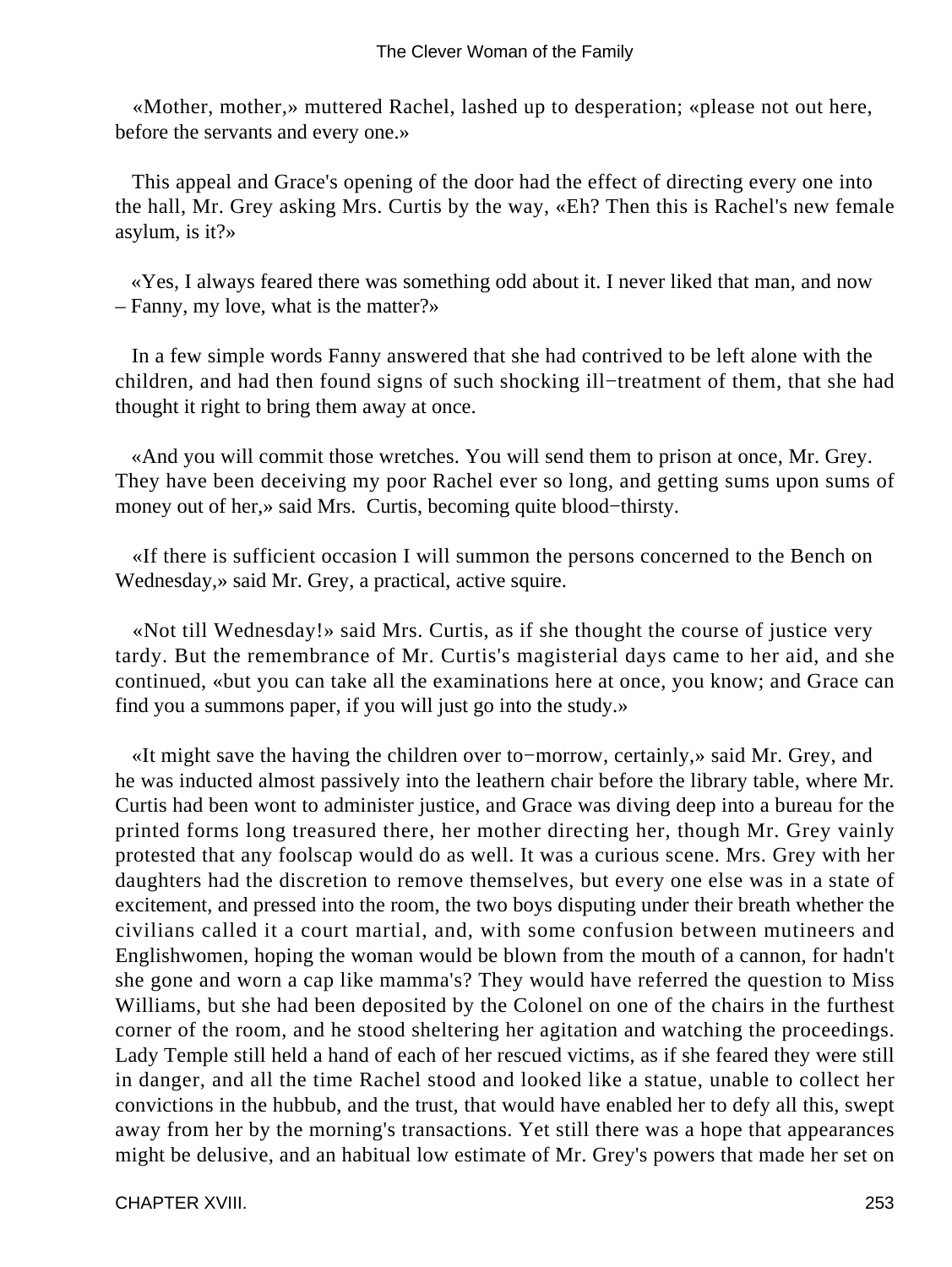looking with her own eyes, not with his.

 His first question was about the children's names and their friends, and this led to the despatching of a message to the mother and aunt. He then inquired about the terms on which they had been placed at St. Norbert's, and Rachel, who was obliged to reply, felt under his clear, stringent questions, keeping close to the point, a good deal more respect for his powers than she had hitherto entertained. That dry way of his was rather overwhelming. When it came to the children themselves, Rachel watched, not without a hope that the clear masculine intellect would detect Fanny in a more frightened woman's fancy, and bring the F. U. E. E. off with flying colours.

 Little Mary Morris stood forth valiant and excited. She was eleven years old, and intelligent enough to make it evident that she knew what she was about. The replies were full. The blows were described, with terrible detail of the occasions and implements. Still Rachel remembered the accusation of Mary's truth. She tried to doubt.

 «I saw her with a bruised eye,» said the Colonel's unexpected voice in a pause. «How was that?»

 «Please, sir, Mrs. Rawlins hit me with her fist because I had only done seven sprigs. She knocked me down, and I did not come to for ever so long.»

 And not only this, and the like sad narratives, but each child bore the marks in corroboration of the words, which were more reluctant and more hoarse from Lovedy, but even more effective. Rachel doubted no more after the piteous sight of those scarred shoulders, and the pinched feeble face; but one thing was plain, namely, that Mr. Mauleverer had no share in the cruelties. Even such severities as had been perpetrated while he was in the house, had, Mary thought, been protested against by him, but she had seldom seen him, he paid all his visits in the little parlour, and took no notice of the children except to prepare the tableau for public inspection. Mr. Grey, looking at his notes, said that there was full evidence to justify issuing a summons against the woman for assaulting the children, and proceeded to ask her name. Then while there was a question whether her Christian name was known, the Colonel again said, «I believe her name to be Maria Hatherton. Miss Williams has recognised her as a servant who once lived in her family, and who came from her father's parish at Beauchamp.»

 Alison on inquiry corroborated the statement, and the charge was made against Maria Rawlins, alias Hatherton. The depositions were read over to the children, and signed by them; with very trembling fingers by poor little Lovedy, and Mr. Grey said he would send a policeman with the summons early next day.

 «But, Mr. Grey,» burst out Mrs. Curtis, «you don't mean that you are not going to do anything to that man! Why he has been worse than the woman! It was he that entrapped the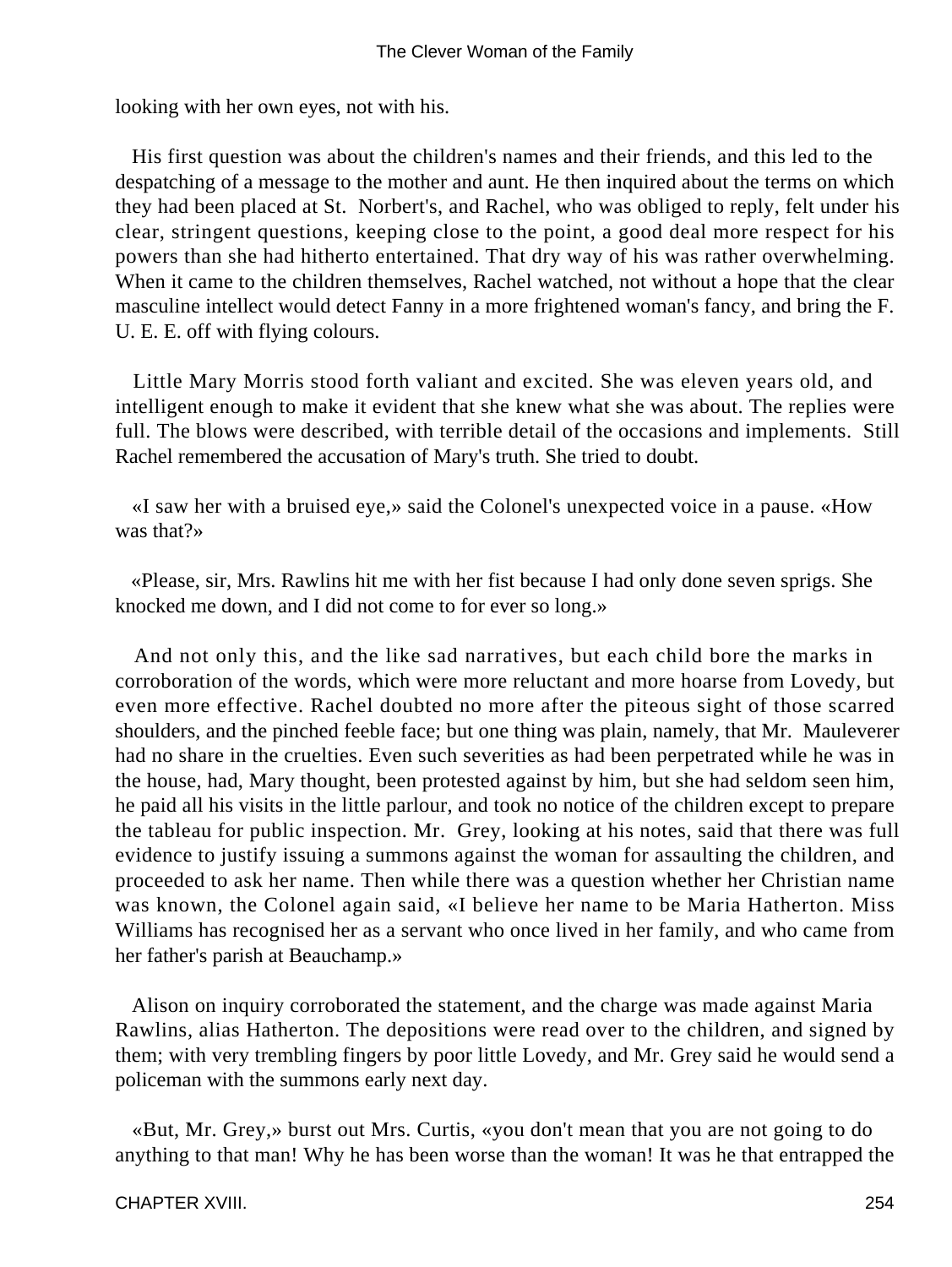poor children, and my poor Rachel here, with his stories of magazines and illustrations, and I don't know what all!»

«Very true, Mrs. Curtis,» said the magistrate, «but where's the charge against him?»

 It may be conceived how pleasant it was to the clever woman of the family to hear her mother declaiming on the arts by which she had been duped by this adventurer, appealing continually to Grace and Fanny, and sometimes to herself, and all before Mr. Grey, on whose old−world prejudices she had bestowed much more antagonism than he had thought it worth while to bestow on her new lights. Yet, at the moment, this operation of being written down an ass, was less acutely painful to her than the perception that was simultaneously growing on her of the miserable condition of poor little Lovedy, whose burning hand she held, and whose gasping breath she heard, as the child rested feebly in the chair in which she had been placed. Rachel had nothing vindictive or selfish in her mood, and her longing was, above all, to get away, and minister to the poor child's present sufferings; but she found herself hemmed in, and pinned down by the investigation pushed on by her mother, involving answers and explanations that she alone could make.

 Mr. Grey rubbed his forehead, and looked freshly annoyed at each revelation of the state of things. It had not been Mauleverer, but Rachel, who had asked subscriptions for the education of the children, he had but acted as her servant, the counterfeit of the woodcuts, which Lady Temple suggested, could not be construed into an offence; and it looked very much as if, thanks to his cleverness, and Rachel's incaution, there was really no case to be made out against him, as if the fox had carried off the bait without even leaving his brush behind him. Sooth to say, the failure was a relief to Rachel, she had thrown so much of her will and entire self into the upholding him, that she could not yet detach herself or sympathize with those gentle souls, the mother and Fanny, in keenly hunting him down. Might he not have been as much deceived in Mrs. Rawlins as herself? At any rate she hoped for time to face the subject, and kneeling on the ground so as to support little Lovedy's sinking head on her shoulder, made the briefest replies in her power when referred to. At last, Grace recollected the morning's affair of Mrs. Rossitur's bills. Mr. Grey looked as if he saw daylight, Grace volunteered to fetch both the account−book and Mrs. Rossitur, and Rachel found the statement being extracted from her of the monthly production of the bills, with the entries in the book, and of her having given the money for their payment. Mr. Grey began to write, and she perceived that he was taking down her deposition. She beckoned Mary to support her poor little companion, and rising to her feet, said, to the horror and consternation of her mother, «Mr. Grey, pray let me speak to you!»

 He rose at once, and followed her to the hall, where he looked prepared to be kind but firm.

«Must this be done to−day?» she said.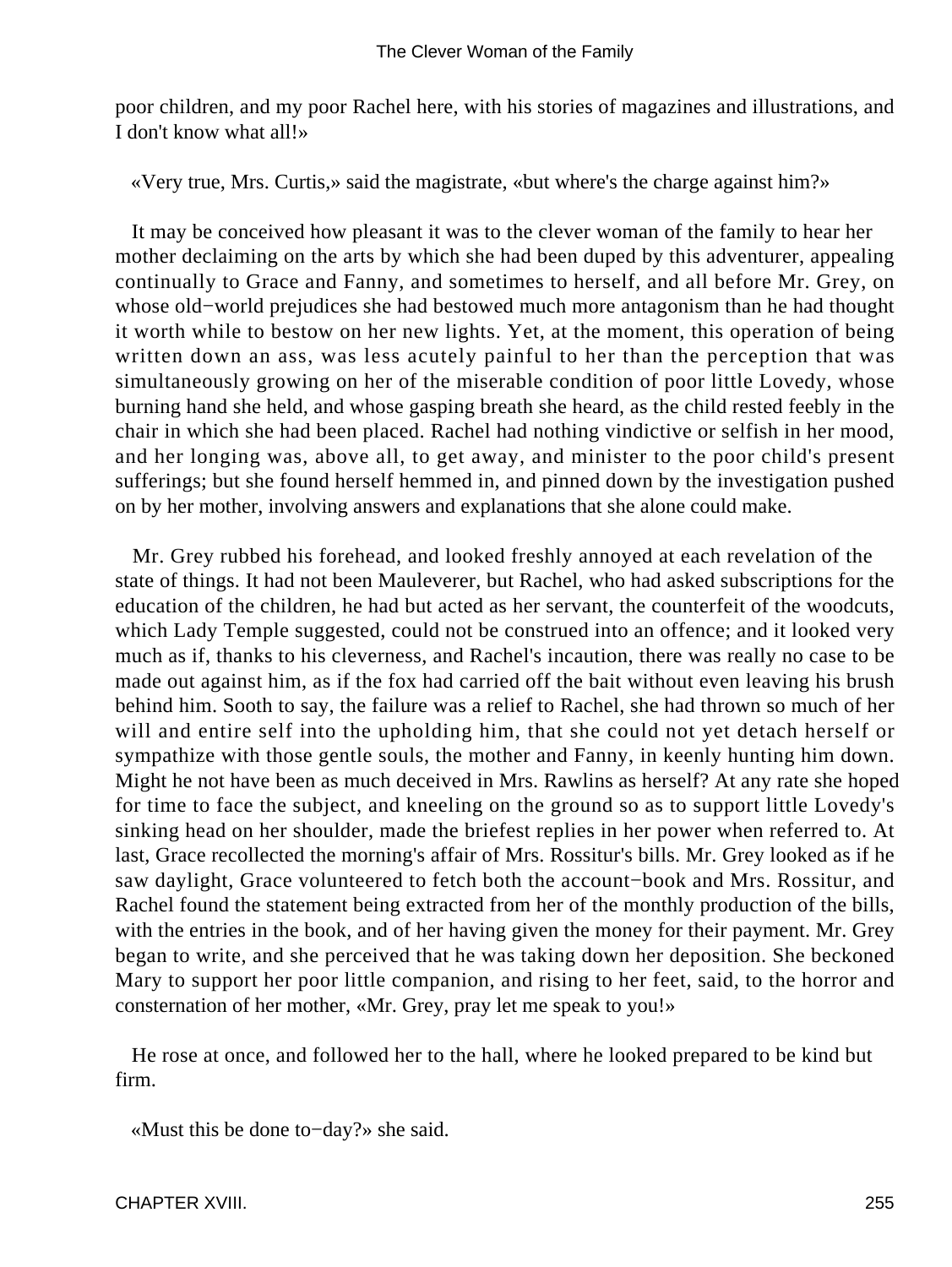«Why not?» he answered.

 «I want time to think about it. The woman has acted like a fiend, and I have not a word to say for her; but I cannot feel that it is fair, after such long and entire trust of this man, to turn on him suddenly without notice.»

 «Do you mean that you will not prosecute?» said Mr. Grey, with a dozen notes of interjection in his voice.

 «I have not said so. I want time to make up my mind, and to hear what he has to say for himself.»

«You will hear that at the Bench on Wednesday.»

«It will not be the same thing.»

«I should hope not!»

 «You see,» said Rachel, perplexed and grievously wanting time to rally her forces, «I cannot but feel that I have trusted too easily, and perhaps been to blame myself for my implicit confidence, and after that it revolts me to throw the whole blame on another.»

 «If you have been a simpleton, does that make him an honest man?» said Mr. Grey, impatiently.

«No,» said Rachel, «but – »

«What?»

 «My credulity may have caused his dishonesty,» she said, bringing, at last, the words to serve the idea.

 «Look you here, Rachel,» said Mr. Grey, constraining himself to argue patiently with his old friend's daughter; «it does not simply lie between you and him – a silly girl who has let herself be taken in by a sharper. That would be no more than giving a sixpence to a fellow that tells me he lost his arm at Sebastopol when he has got it sewn up in a bag. But you have been getting subscriptions from all the world, making yourself answerable to them for having these children educated, and then, for want of proper superintendence, or the merest rational precaution, leaving them to this barbarous usage. I don't want to be hard upon you, but you are accountable for all this; you have made yourself so, and unless you wish to be regarded as a sharer in the iniquity, the least you can do by way of compensation, is not to make yourself an obstruction to the course of justice.»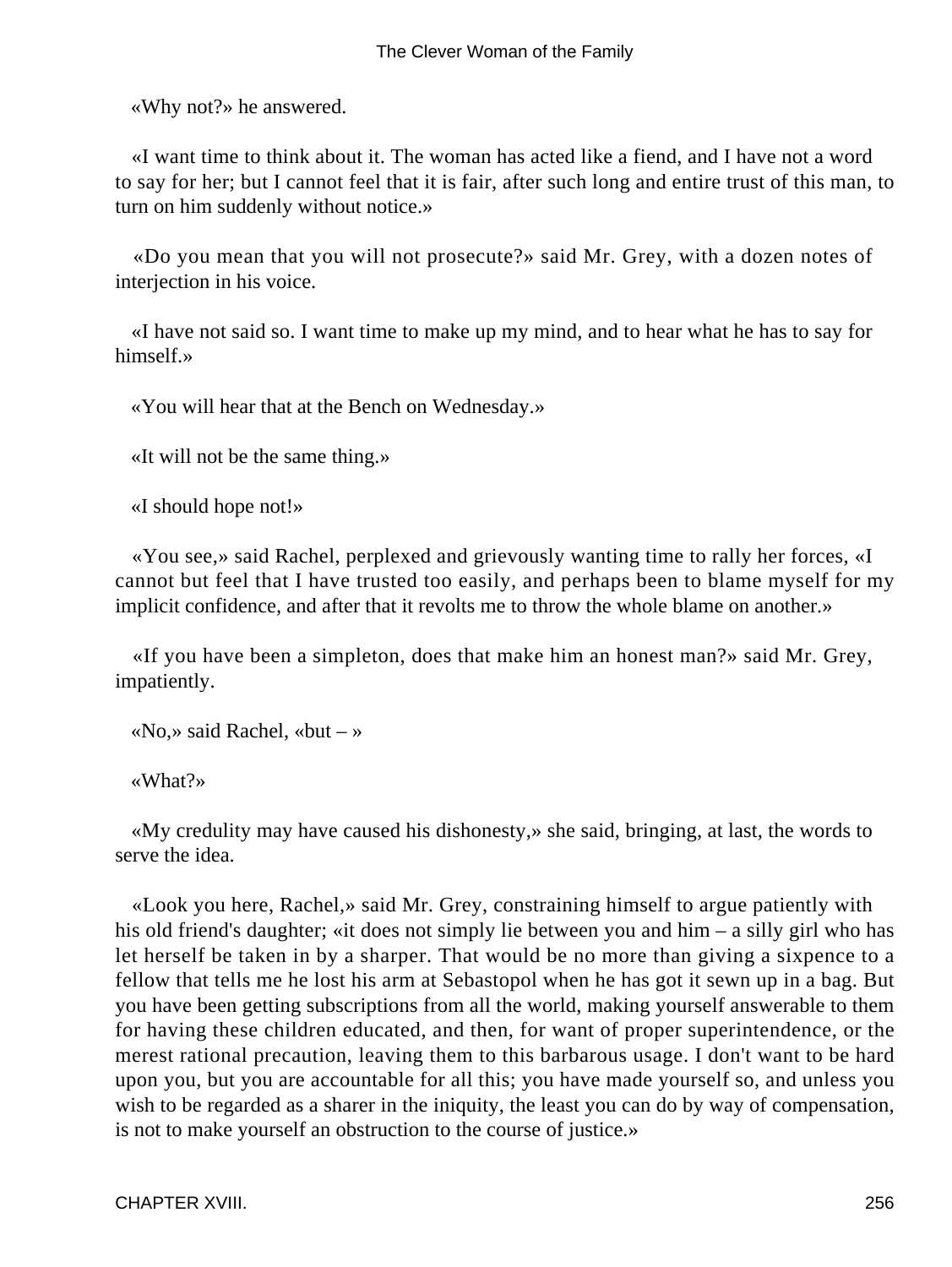«I don't much care how I am regarded,» said Rachel, with subdued tone and sunken head; «I only want to do right, and not act spitefully and vindictively before he has had warning to defend himself.»

 «Or to set off to delude as many equal foo – mistaken people as he can find elsewhere! Eh, Rachel? Don't you see, it this friend of yours be innocent, a summons will not hurt him, it will only give him the opportunity of clearing himself.»

 «Yes, I see,» owned Rachel, and overpowered, though far from satisfied, she allowed herself to be brought back, and did what was required of her, to the intense relief of her mother. During her three minute conference no one in the study had ventured on speaking or stirring, and Mrs. Curtis would not thank her biographer for recording the wild alarms that careered through her brain, as to the object of her daughter's tete−a−tete with the magistrate.

 It was over at last, and the hall of justice broke up. Mary Morris was at once in her mother's arms, and in a few minutes more making up for all past privations by a substantial meal in the kitchen. But Mrs. Kelland had gone to Avoncester to purchase thread, and only her daughter Susan had come up, the girl who was supposed to be a sort of spider, with no capacities beyond her web. Nor did Rachel think Lovedy capable of walking down to Mackarel Lane, nor well enough for the comfortless chairs and the third part of a bed. No, Mr. Grey's words that Rachel was accountable for the children's sufferings had gone to her heart. Pity was there and indignation, but these had brought such an anguish of self−accusation as she could only appease by lavishing personal care upon the chief sufferer. She carried the child to her own sitting−room and made a couch for her before the fire, sending Susan away with the assurance that Lovedy should stay at the Homestead, and be nursed and fed till she was well and strong again. Fanny, who had accompanied her, thought the child very ill, and was urgent that the doctor should be sent for; but between Rachel and the faculty of Avonmouth there was a deadly feud, and the proposal was scouted. Hunger and a bad cold were easily treated, and maybe there was a spark of consolation in having a patient all to herself and her homoeopathic book.

 So Fanny and her two boys walked down the hill together in the dark. Colonel Keith and Alison Williams had already taken the same road, anxiously discussing the future. Alison asked why Colin had not given Mauleverer's alias. «I had no proof,» he said. «You were sure of the woman, but so far it is only guess work with him; though each time Rose spoke of seeing Maddox coincided with one of Mauleverer's visits. Besides, Alison, on the back of that etching in Rose's book is written, Mrs. Williams, from her humble and obliged servant, R. Maddox.'»

«And you said nothing about it?»

«No, I wished to make myself secure, and to see my way before speaking out.»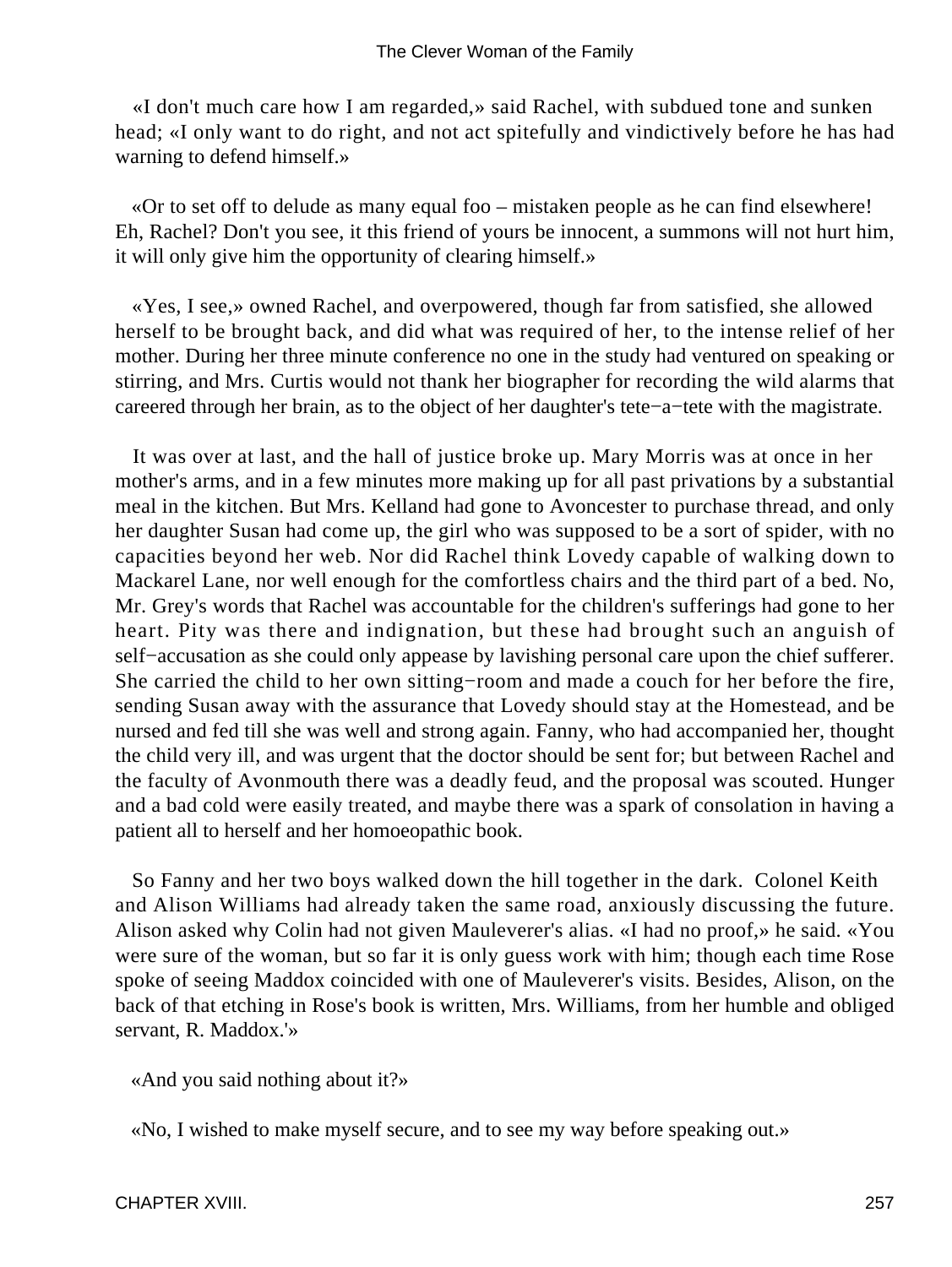«What shall you do? Can you trust to Rose's identifying him?»

 «I shall ride in to−morrow to see what is going on, and judge if it will be well to let her see this man, if he have not gone off, as I should fear was only too likely. Poor little Lady Temple, her exploit has precipitated matters.»

 «And you will let every one, Dr. Long and all, know what a wretch they have believed. And then  $-$  »

 «Stay, Alison, I am afraid they will not take Maddox's subsequent guilt as a proof of Edward's innocence.»

«It is a proof that his stories were not worth credit.»

 «To you and me it is, who do not need such proof. It is possible that among his papers something may be found that may implicate him and clear Edward, but we can only hold off and watch. And I greatly fear both man and woman will have slipped through our fingers, especially if she knew you.»

 «Poor Maria, who could have thought of such frightful barbarity?» sighed Alison. «I knew she was a passionate girl, but this is worse than one can bear to believe.»

 She ceased, for she had been inexpressibly shocked, and her heart still yearned towards every Beauchamp school child.

«I suppose we must tell Ermine,» she added; «indeed, I know I could not help it.»

 «Nor I,» he said, smiling, «though there is only too much fear that nothing will come of it but disappointment. At least, she will tell us how to meet that.»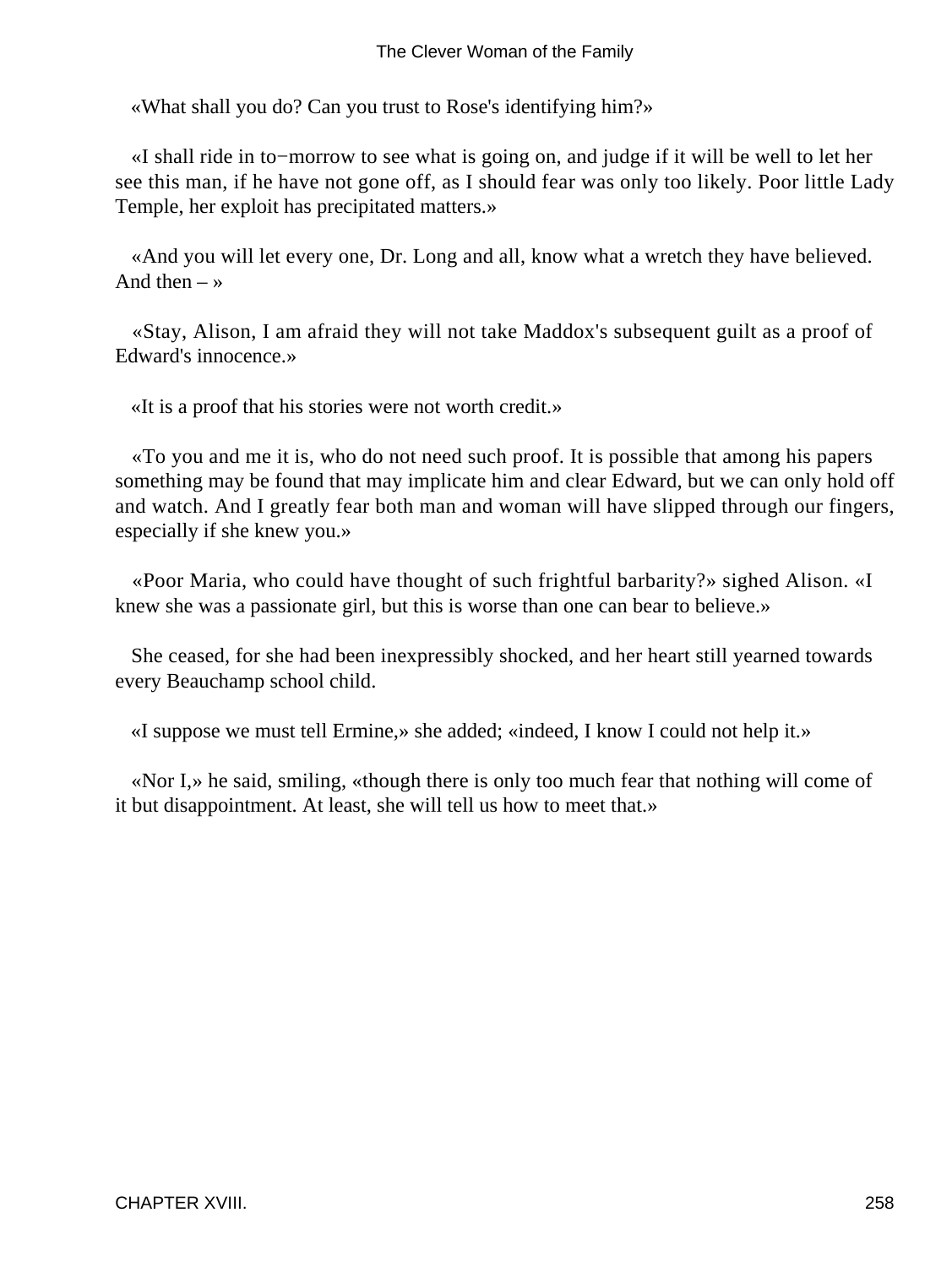## **[CHAPTER XIX.](#page-416-0)**

#### *T*HE **BREWST SHE BREWED.**

«Unwisely, not ignobly, have I given.»

Timon of Athens.

 Under the circumstances of the Curtis family, no greater penance could have been devised than the solemn dinner party which had to take place only an hour after the investigation was closed. Grace in especial was nearly distracted between her desire to calm her mother and to comfort her sister, and the necessity of attending to the Grey family, who repaid themselves for their absence from the scene of action by a torrent of condolences and questions, whence poor Grace gathered to her horror and consternation that the neighbourhood already believed that a tenderer sentiment than philanthropy had begun to mingle in Rachel's relations with the secretary of the F. U. E. E. Feeling it incumbent on the whole family to be as lively and indifferent as possible, Grace, having shut her friends into their rooms to perform their toilette, hurried to her sister, to find her so entirely engrossed with her patient as absolutely to have forgotten the dinner party. No wonder! She had had to hunt up a housemaid to make up a bed for Lovedy in a little room within her own, and the undressing and bathing of the poor child had revealed injuries even in a more painful state than those which had been shown to Mr. Grey, shocking emaciation, and most scanty garments. The child was almost torpid, and spoke very little. She was most unwilling to attempt to swallow; however, Rachel thought that some of her globules had gone down, and put much faith in them, and in warmth and sleep; but incessantly occupied, and absolutely sickened by the sight of the child's hurts, she looked up with loathing at Grace's entreaty that she would, dress for the dinner.

«Impossible,» she said.

«You must, Rachel dear; indeed, you must.»

«As if I could leave her.»

«Nay, Rachel, but if you would only send  $\rightarrow \rightarrow$ 

 «Nonsense, Grace; if I can stay with her I can restore her far better than could an allopathist, who would not leave nature to herself. 0 Grace, why can't you leave me in peace? Is it not bad enough without this?»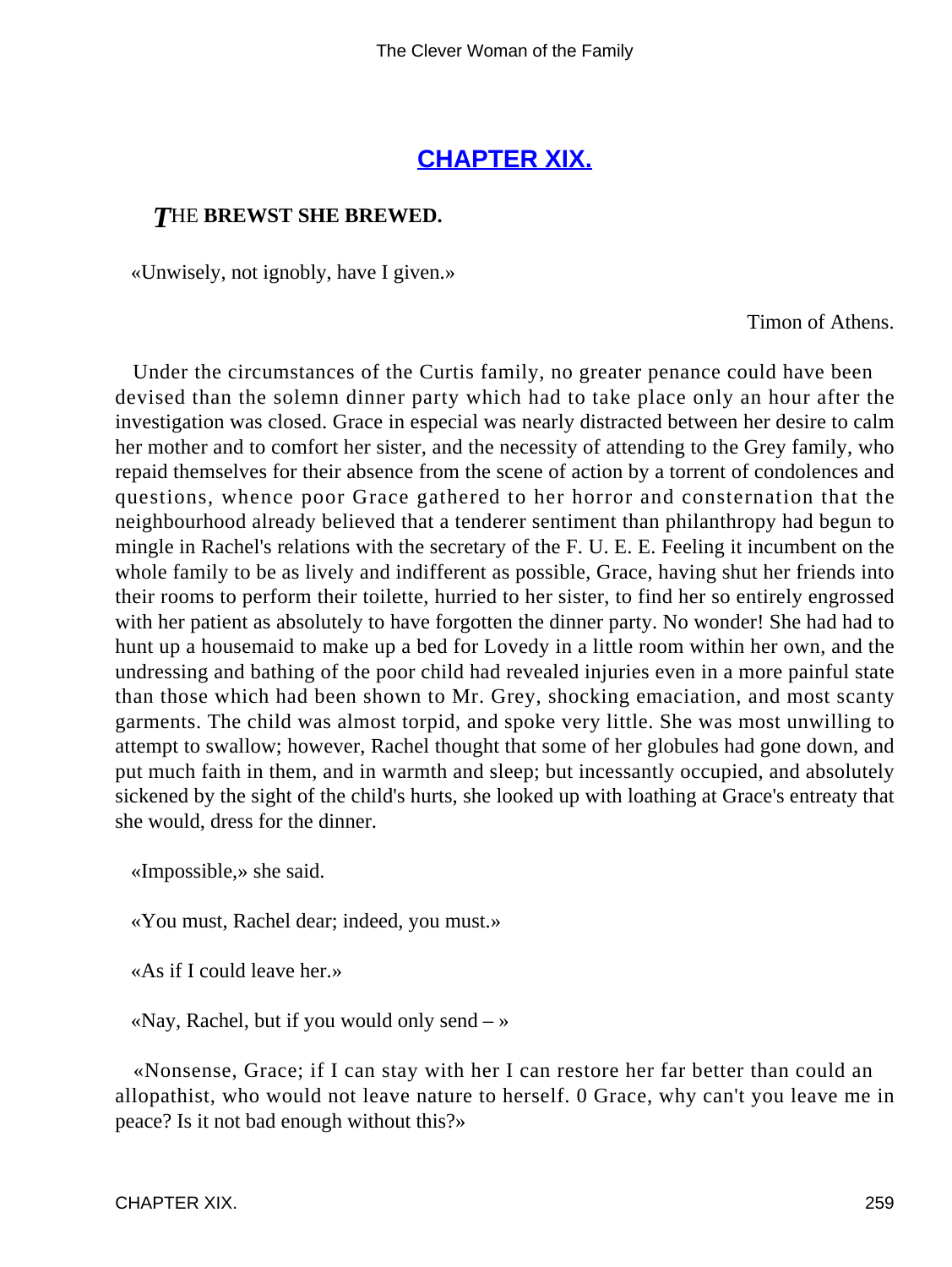«Dear Rachel, I am very sorry; but if you did not come down to dinner, think of the talk it would make.»

«Let them talk.»

 «Ah, Rachel, but the mother! Think how dreadful the day's work has been to her; and how can she ever get through the evening if she is in a fright at your not coming down?»

 «Dinner parties are one of the most barbarous institutions of past stupidity,» said Rachel, and Grace was reassured. She hovered over Rachel while Rachel hovered over the sick child, and between her own exertions and those of two maids, had put her sister into an evening dress by the time the first carriage arrived. She then rushed to her own room, made her own toilette, and returned to find Rachel in conference with Mrs. Kelland, who had come home at last, and was to sit with her niece during the dinner. Perhaps it was as well for all parties that this first interview was cut very short, but Rachel's burning cheeks did not promise much for the impression of ease and indifference she was to make, as Grace's whispered reminders of «the mother's» distress dragged her down stairs among the all too curious glances of the assembled party.

 All had been bustle. Not one moment for recollection had yet been Rachel's. Mr. Grey's words, «Accountable for all,» throbbed in her ears and echoed in her brain – the purple bruises, the red stripes, verging upon sores, were before her eyes, and the lights, the flowers, the people and their greetings, were like a dizzy mist. The space before dinner was happily but brief, and then, as last lady, she came in as a supernumerary on the other arm of Grace's cavalier, and taking the only vacant chair, found herself between a squire and Captain Keith, who had duly been bestowed on Emily Grey.

 Here there was a moment's interval of quiet, for the squire was slightly deaf, and, moreover, regarded her as a little pert girl, not to be encouraged, while Captain Keith was resigned to the implied homage of the adorer of his cross; so that, though the buzz of talk and the clatter of knives and forks roared louder than it had ever seemed to do since she had been a child, listening from the outside, the immediate sense of hurry and confusion, and the impossibility of seeing or hearing anything plainly, began to diminish. She could not think, but she began to wonder whether any one knew what had happened; and, above all, she perfectly dreaded the quiet sting of her neighbour's word and eye, in this consummation of his victory. If he glanced at her, she knew she could not bear it; and if he never spoke to her at all, it would be marked reprehension, which would be far better than sarcasm. He was evidently conscious of her presence; for when, in her insatiable thirst, she had drained her own supply of water, she found the little bottle quietly exchanged for that before him. It was far on in the dinner before Emily's attention was claimed by the gentleman on her other hand, and then there was a space of silence before Captain Keith almost made Rachel start, by saying –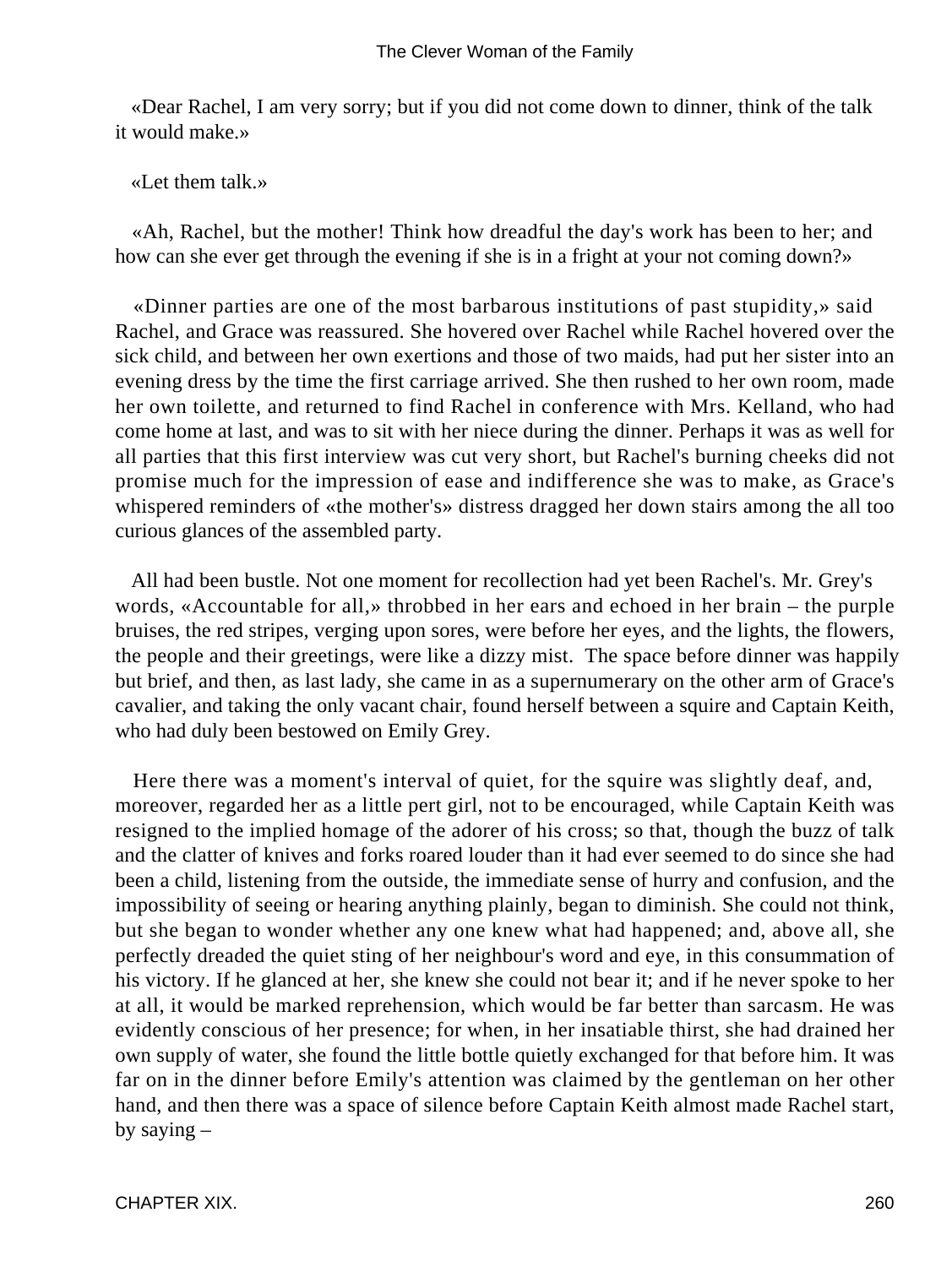«This has come about far more painfully than could have been expected.»

«I thought you would have triumphed,» she said.

«No, indeed. I feel accountable for the introduction that my sister brought upon you.»

«It was no fault of hers,» said Rachel, sadly.

«I wish I could feel it so.»

«That was a mere chance. The rest was my own doing.»

«Aided and abetted by more than one looker−on.»

«No. It is I who am accountable,» she said, repeating Mr. Grey's words.

«You accept the whole?»

 It was his usual, cool, dry tone; but as she replied, «I must,» she involuntarily looked up, with a glance of entreaty to be spared, and she met those dark, grey, heavy−lidded eyes fixed on her with so much concern as almost to unnerve her.

 «You cannot,» he answered; «every bystander must rue the apathy that let you be so cruelly deceived, for want of exertion on their part.»

 «Nay,» she said; «you tried to open my eyes. I think this would have come worse, but for this morning's stroke.»

«Thank you,» he said, earnestly.

 «I daresay you know more than I have been able to understand,» she presently added; «it is like being in the middle of an explosion, without knowing what stands or falls.»

 «And lobster salad as an aggravation!» said he, as the dish successively persecuted them. «This dinner is hard on you.»

 «Very; but my mother would have been unhappy if I had stayed away. It is the leaving the poor child that grieves me. She is in a fearful state, between sore throat, starvation, and blows.»

 The picture of the effect of the blows coming before Rachel at that moment, perilled her ability even to sit through the dinner; but her companion saw the suddening whitening of her cheek, and by a dexterous signal at once caused her glass to be filled. Habit was framing her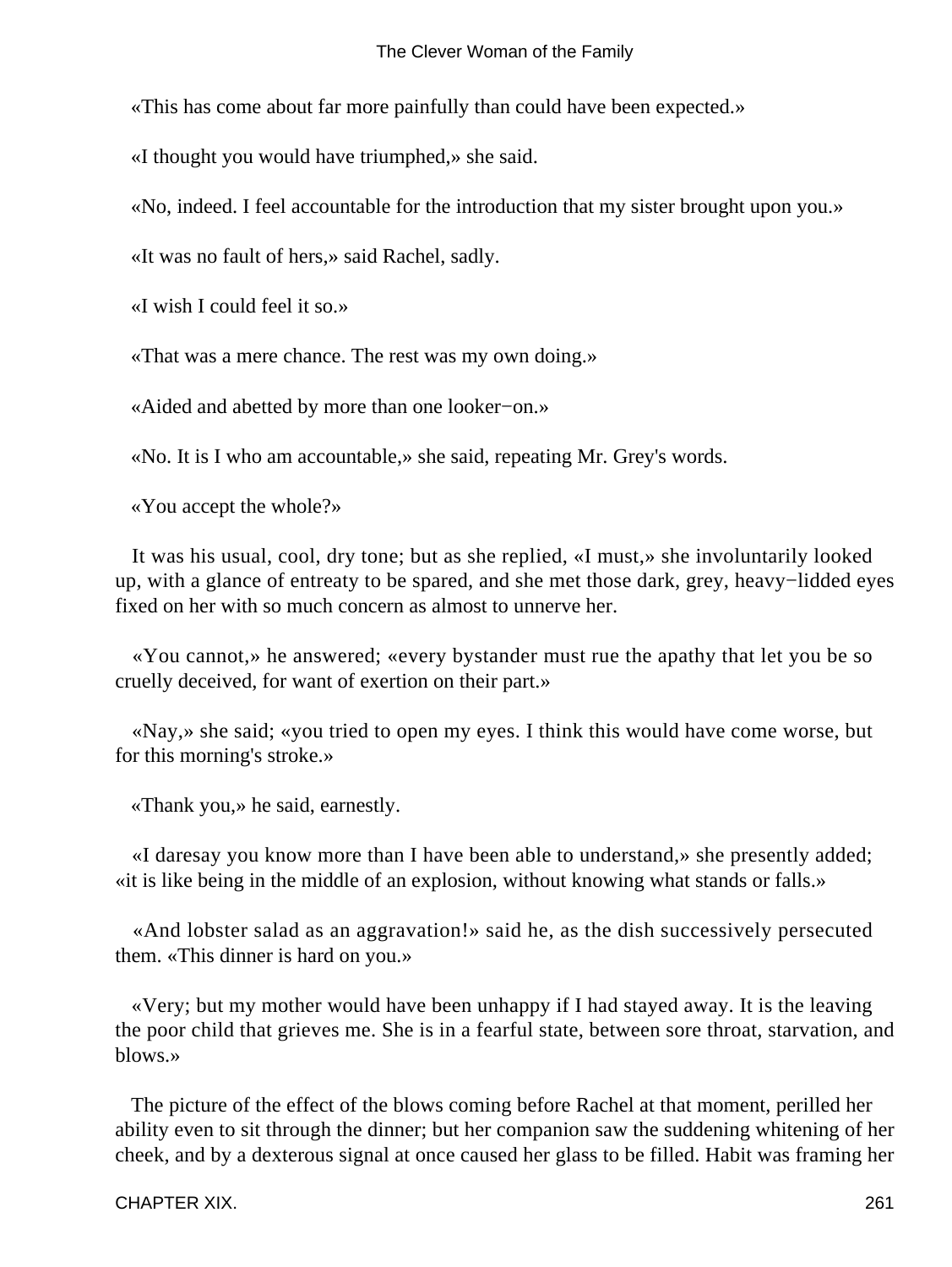lips to say something about never drinking wine; but somehow she felt a certain compulsion in his look, and her compliance restored her. She returned to the subject, saying, «But it was only the woman that was cruel.»

«She had not her Sepoy face for nothing.»

«Did I hear that Miss Williams knew her?»

 «Yes, it seems she was a maid who had once been very cruel to little Rose Williams. The Colonel seems to think the discovery may have important consequences. I hardly know how.»

 This conversation sent Rachel out of the dining−room more like herself than she had entered it; but she ran upstairs at once to Lovedy, and remained with her till disinterred by the desperate Grace, who could not see three people talking together without blushing with indignation at the construction they were certainly putting on her sister's scarlet cheeks and absence from the drawing−room. With all Grace's efforts, however, she could not bring her truant back before the gentlemen had come in. Captain Keith had seen their entrance, and soon came up to Rachel.

«How is your patient?» he asked.

 «She is very ill; and the worst of it is, that it seems such agony to her to attempt to swallow.»

«Have you had advice for her?»

 «No; I have often treated colds, and I thought this a case, aggravated by that wicked treatment.»

«Have you looked into her mouth?»

«Yes; the skin is frightfully brown and dry.»

He leant towards her, and asked, in an under tone – «Did you ever see diphtheria»

«No!» – her brow contracting – «did you?»

«Yes; we had it through all the children of the regiment at Woolwich.»

«You think this is it?»

He asked a few more questions, and his impression was evidently confirmed.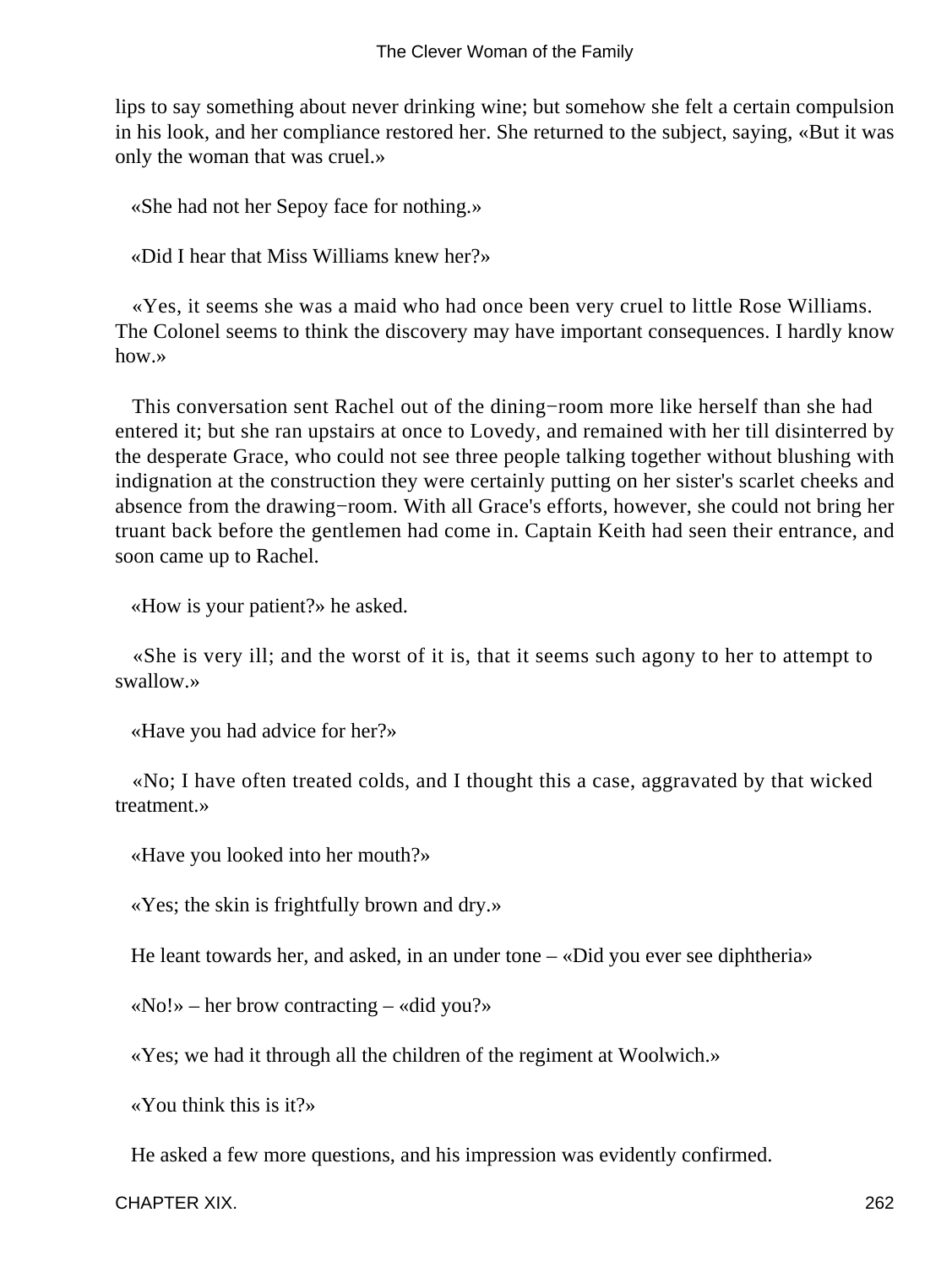«I must send for Mr. Frampton,» said Rachel, homeopathy succumbing to her terror; but then, with a despairing glance, she beheld all the male part of the establishment handing tea.

«Where does he live? I'll send him up.»

«Thank you, oh! thank you. The house with the rails, under the east cliff.»

 He was gone, and Rachel endured the reeling of the lights, and the surges of talk, and the musical performances that seemed to burst the drum of her ear; and, after all, people went away, saying to each other that there was something very much amiss, and that poor dear Mrs. Curtis was very much to blame for not having controlled her daughters.

 They departed at last, and Grace, without uttering the terrible word, was explaining to the worn−out mother that little Lovedy was more unwell, and that Captain Keith had kindly offered to fetch the doctor, when the Captain himself returned.

 «I am sorry to say that Mr. Frampton is out, not likely to be at home till morning, and his partner is with a bad accident at Avonford. The best plan will be for me to ride back to Avoncester, and send out Macvicar, our doctor. He is a kind−hearted man, of much experience in this kind of thing.»

 «But you are not going back,» said polite Mrs. Curtis, far from taking in the urgency of the case. «You were to sleep at Colonel Keith's. I could not think of your taking the trouble.»

«I have settled that with the Colonel, thank you. My dog−cart will be here directly.»

 «I can only say, thank you,» said Rachel, earnestly. «But is there nothing to be done in the meantime? Do you know the treatment?»

 He knew enough to give a few directions, which revealed to poor Mrs. Curtis the character of the disease.

 «That horrible new sore throat! Oh, Rachel, and you have been hanging over her all this time!»

 «Indeed,» said Alick Keith, coming to her. «I think you need not be alarmed. The complaint seems to me to depend on the air and locality. I have been often with people who had it.»

«And not caught it?»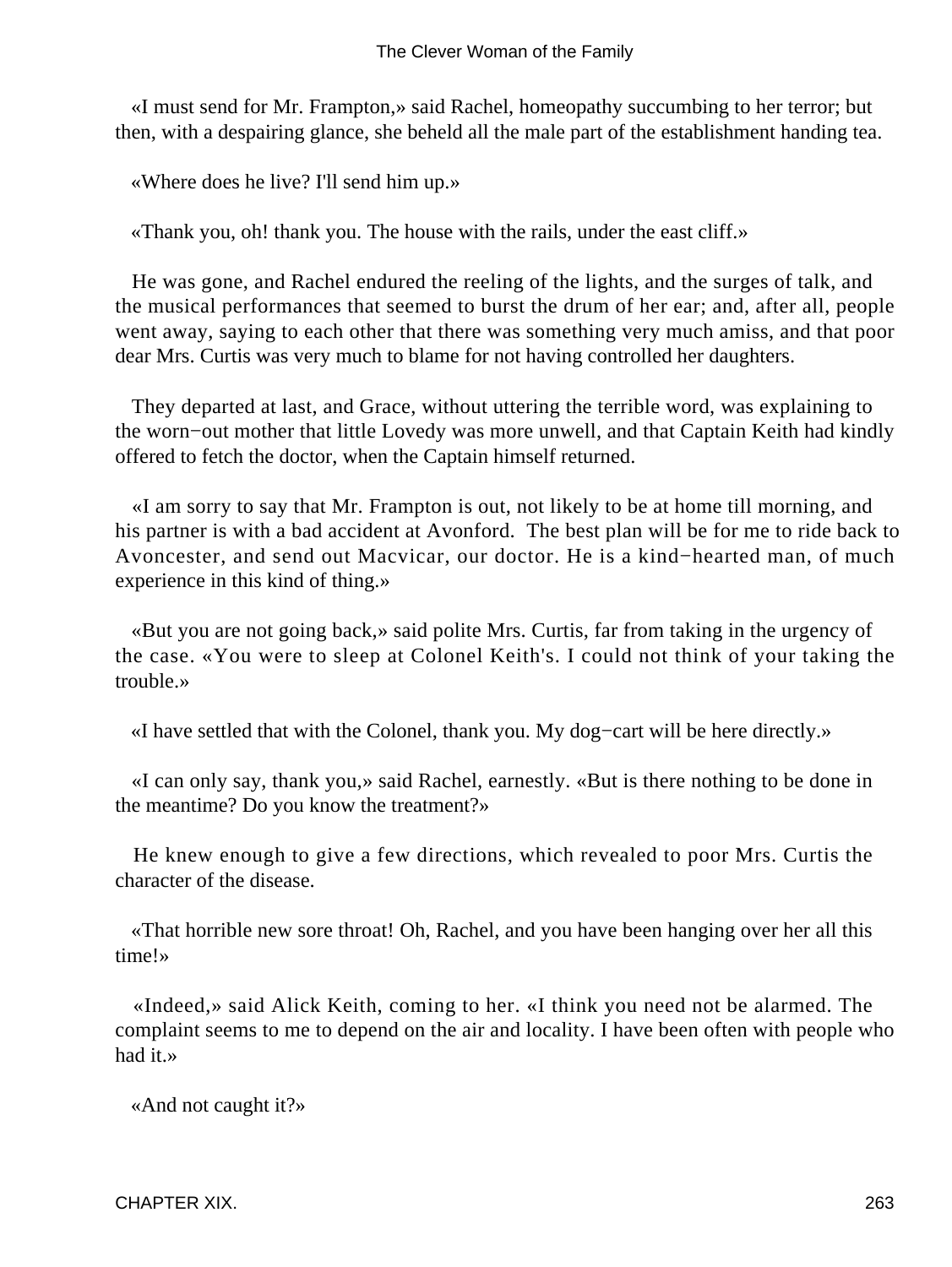«No; though one poor little fellow, our piper's son, would not try to take food from any one else, and died at last on my knee. I do not believe it is infectious in that way.»

 And hearing his carriage at the door, he shook hands, and hurried off, Mrs. Curtis observing – «He really is a very good young man. But oh, Rachel, my dear, how could you bring her here?»

 «I did not know, mother. Any way it is better than her being in Mrs. Kelland's hive of children.»

«You are not going back to her, Rachel, I entreat!»

 «Mother, I must. You heard what Captain Keith said. Let that comfort you. It would be brutal cruelty and cowardice to stay away from her to night. Good night, Grace, make mother see that it must be so.»

 She went, for poor Mrs. Curtis could not withstand her; and only turned with tearful eyes to her elder daughter to say, «You do not go into the room again, Grace, I insist.»

 Grace could not bear to leave Rachel to the misery of such a vigil, and greatly reproached herself for the hurry that had prevented her from paying any heed to the condition of the child in her anxiety to make her sister presentable; but Mrs. Curtis was in a state of agitation that demanded all the care and tenderness of this «mother's child,» and the sharing her room and bed made it impossible to elude the watchfulness that nervously guarded the remaining daughter.

 It was eleven o'clock when Alexander Keith drove from the door. It was a moonlight night, and he was sure to spare no speed, but he could hardly be at Avoncester within an hour and a half, and the doctor would take at least two in coming out. Mrs. Kelland was the companion of Rachel's watch. The woman was a good deal subdued. The strangeness of the great house tamed her, and she was shocked and frightened by the little girl's state as well as by the young lady's grave, awe−struck, and silent manner.

 They tried all that Captain Keith had suggested, but the child was too weak and spent to inhale the steam of vinegar, and the attempts to make her swallow produced fruitless anguish. They could not discover how long it was since she had taken any nourishment, and they already knew what a miserable pittance hers had been at the best. Mrs. Kelland gave her up at once, and protested that she was following her mother, and that there was death in her face. Rachel made an imperious gesture of silence, and was obeyed so far as voice went, but long−drawn sighs and shakes of the head continued to impress on her the aunt's hopelessness, throughout the endeavours to change the position, the moistening of the lips, the attempts at relief in answer to the choked effort to cough, the weary, faint moan, the increasing faintness and exhaustion.

CHAPTER XIX. 264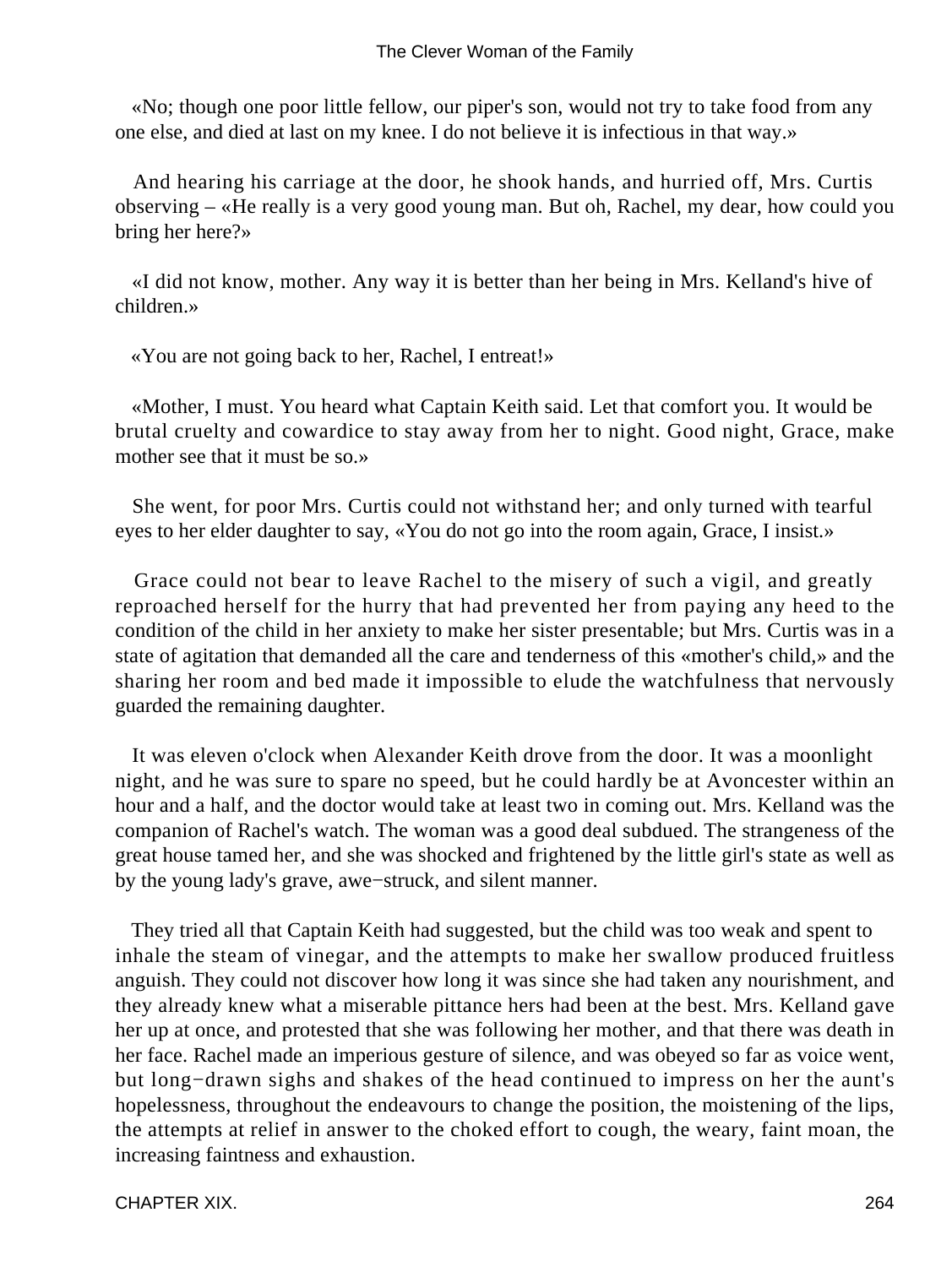One o'clock struck, and Mrs. Kelland said, in a low, ominous voice, «It is the turn of the night, Miss Rachel. You bad best leave her to me.»

«I will never leave her,» said Rachel impatiently.

«You are a young lady, Miss Rachel, you ain't used to the like of this.»

«Hark!» Rachel held up her finger.

 Wheels were crashing up the hill. The horrible responsibility was over, the immediate terror gone, help seemed to be coming at the utmost speed, and tears of relief rushed into Rachel's eyes, tears that Lovedy must have perceived, for she spoke the first articulate words she had uttered since the night−watch had begun, «Please, ma'am, don't fret, I'm going to poor mother.»

 «You will be better now, Lovedy, here is the doctor,» said Rachel, though conscious that this was not the right thing, and then she hastened out on the stairs to meet the gaunt old Scotsman and bring him in. He made Mrs. Kelland raise the child, examined her mouth, felt her feet and hands, which were fast becoming chill, and desired the warm flannels still to be applied to them.

 «Cannot her throat be operated on?» said Rachel, a tremor within her heart. «I think we could both be depended on if you wanted us.»

 «She is too far gone, poor lassie,» was the answer; «it would be mere cruelty to torment her. You had better go and lie down, Miss Curtis; her mother and I can do all she is like to need.»

«Is she dying?»

 «I doubt if she can last an hour longer. The disease is in an advanced state, and she was in too reduced a state to have battled with it, even had it been met earlier.»

 «As it should have been! Twice her destroyer!» sighed Rachel, with a bursting heart, and again the kind doctor would have persuaded her to leave the room, but she turned from him and came back to Lovedy, who had been roused by what had been passing, and had been murmuring something which had set her aunt off into sobs.

 «She's saying she've been a bad girl to me, poor lamb, and I tell her not to think of it! She knows it was for her good, if she had not been set against her work.»

 Dr. Macvicar authoritatively hushed the woman, but Lovedy looked up with flushed cheeks, and the blue eyes that had been so often noticed for their beauty. The last flush of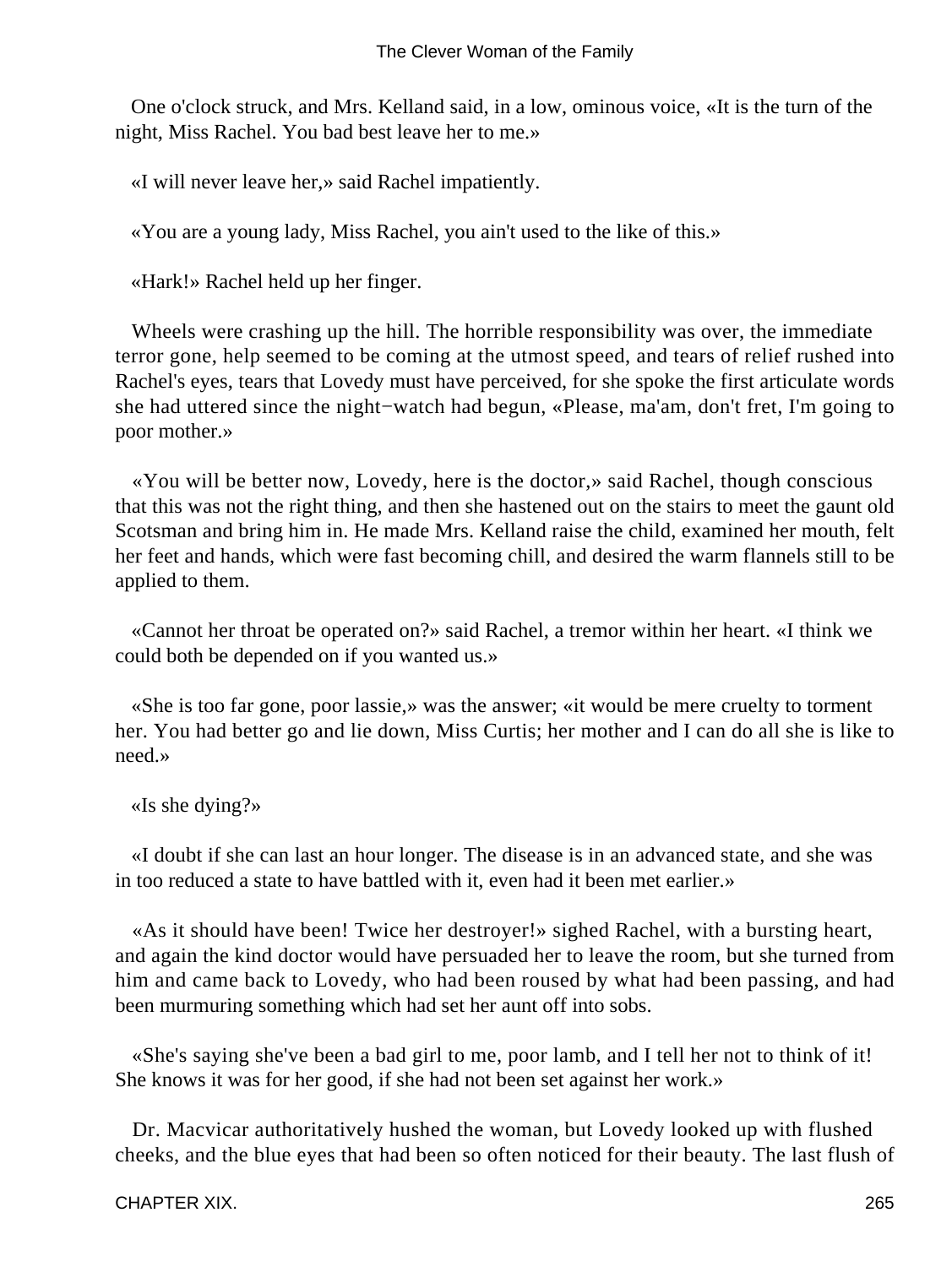fever had come to finish the work.

 «Don't fret,» she said, «there's no one to beat me up there! Please, the verse about the tears.»

 Dr. Macvicar and the child both looked towards Rachel, but her whole memory seemed scared away, and it was the old Scotch army surgeon that repeated –

 «'The Lord God shall wipe off tears from all eyes.' Ah! poor little one, you are going from a world that has been full of woe to you.»

 «Oh, forgive me, forgive me, my poor child,» said Rachel, kneeling by her, the tears streaming down silently.

 «Please, ma'am, don't cry,» said the little girl feebly; «you were very good to me. Please tell me of my Saviour,» she added to Rachel. It sounded like set phraseology, and she knew not how to begin; but Dr. Macvicar's answer made the lightened look come back, and the child was again heard to whisper – «Ah! I knew they scourged Him – for me.»

 This was the last they did hear, except the sobbing breaths, ever more convulsive. Rachel had never before been present with death, and awe and dismay seemed to paralyse her whole frame. Even the words of hope and prayer for which the child's eyes craved from both her fellow−watchers seemed to her a strange tongue, inefficient to reach the misery of this untimely mortal agony, this work of neglect and cruelty – and she the cause.

 Three o'clock had struck before the last painful gasp had been drawn, and Mrs. Kelland's sobbing cry broke forth. Dr. Macvicar told Rachel that the child was at rest. She shivered from head to foot, her teeth chattered, and she murmured, «Accountable for all.»

 Dr. Macvicar at once made her swallow some of the cordial brought for the poor child, and then summoning the maid whom Grace had stationed in the outer room, he desired her to put her young mistress to bed without loss of time. The sole remaining desire of which she was conscious was to be alone and in the dark, and she passively submitted.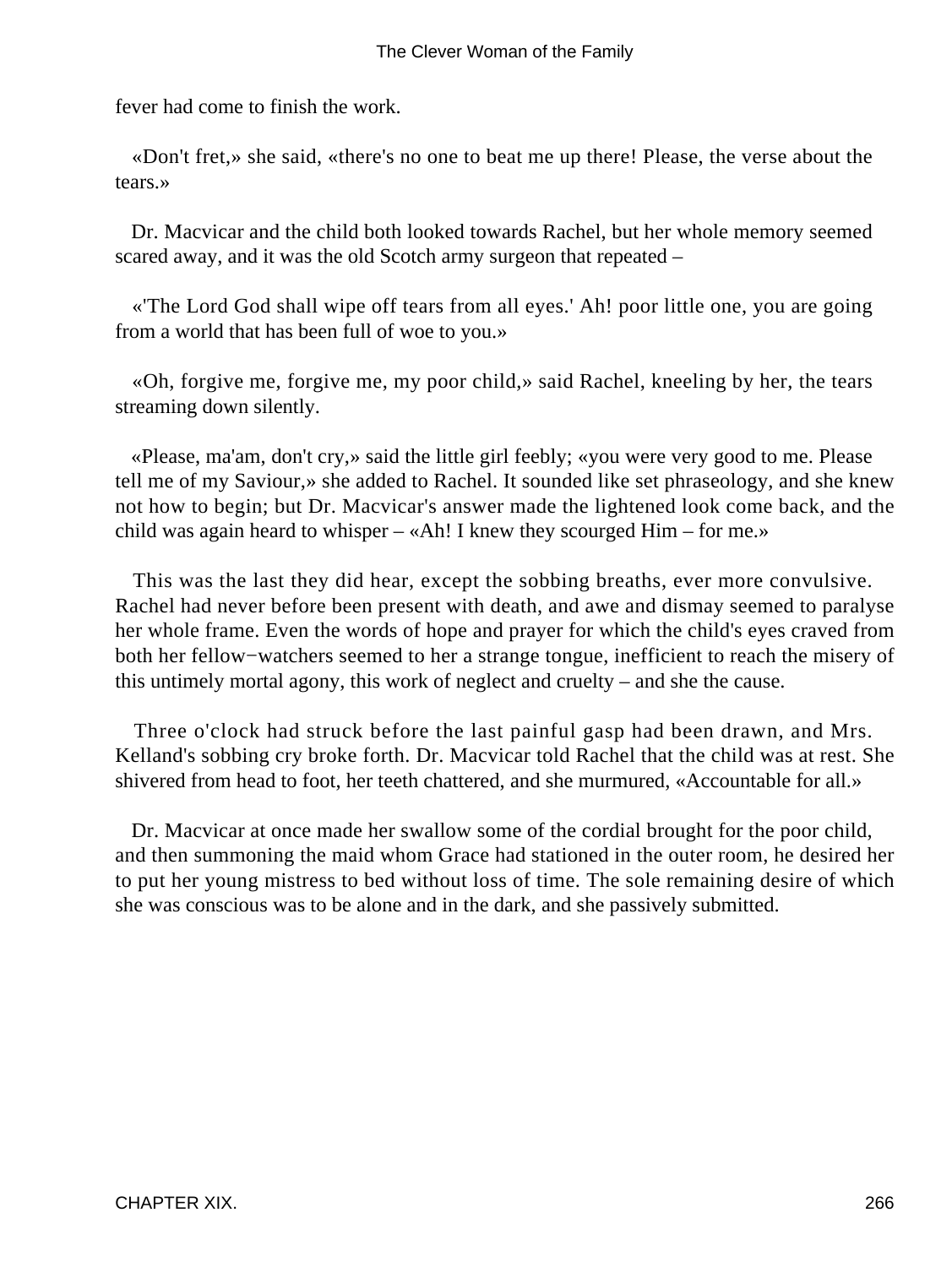# **[CHAPTER XX.](#page-416-0)**

### *T*HE SARACEN'S **HEAD.**

"Alas, he thought, how changed that mien,

How changed those timid looks have been,

Since years of guilt and of disguise

Have steeled her brow and armed her eyes."

Marmion.

«Are you sleepy, Rose? What a yawn!»

 «Not sleepy, Aunt Ailie; only it is such a tiresome long day when the Colonel does not come in.»

«Take care, Rosie; I don't know what we shall be good for at this rate.»

«We? 0 Aunt Ermine, then you think it tiresome too. I know you do  $-\infty$ 

«What's that, Rose!»

«It is! it is! I'll open the door for him.»

 The next moment Rose led her Colonel in triumph into the lamp−light. There was a bright light in his eye, and yet he looked pale, grave, and worn; and Ermine's first observation was – «How came Tibbie to let you out at this time of night?»

«I have not ventured to encounter Tibbie at all. I drove up to your door.»

«You have been at St. Norbert's all this time,» exclaimed Alison.

 «Do you think no one can carry on a campaign at St. Norbert's but yourself and your generalissima, Miss Ailie?» he said, stroking down Rose's brown hair.

 «Then, if you have not gone home, you have had nothing to eat, and that is the reason you look so tired,» said Ermine.

CHAPTER XX. 267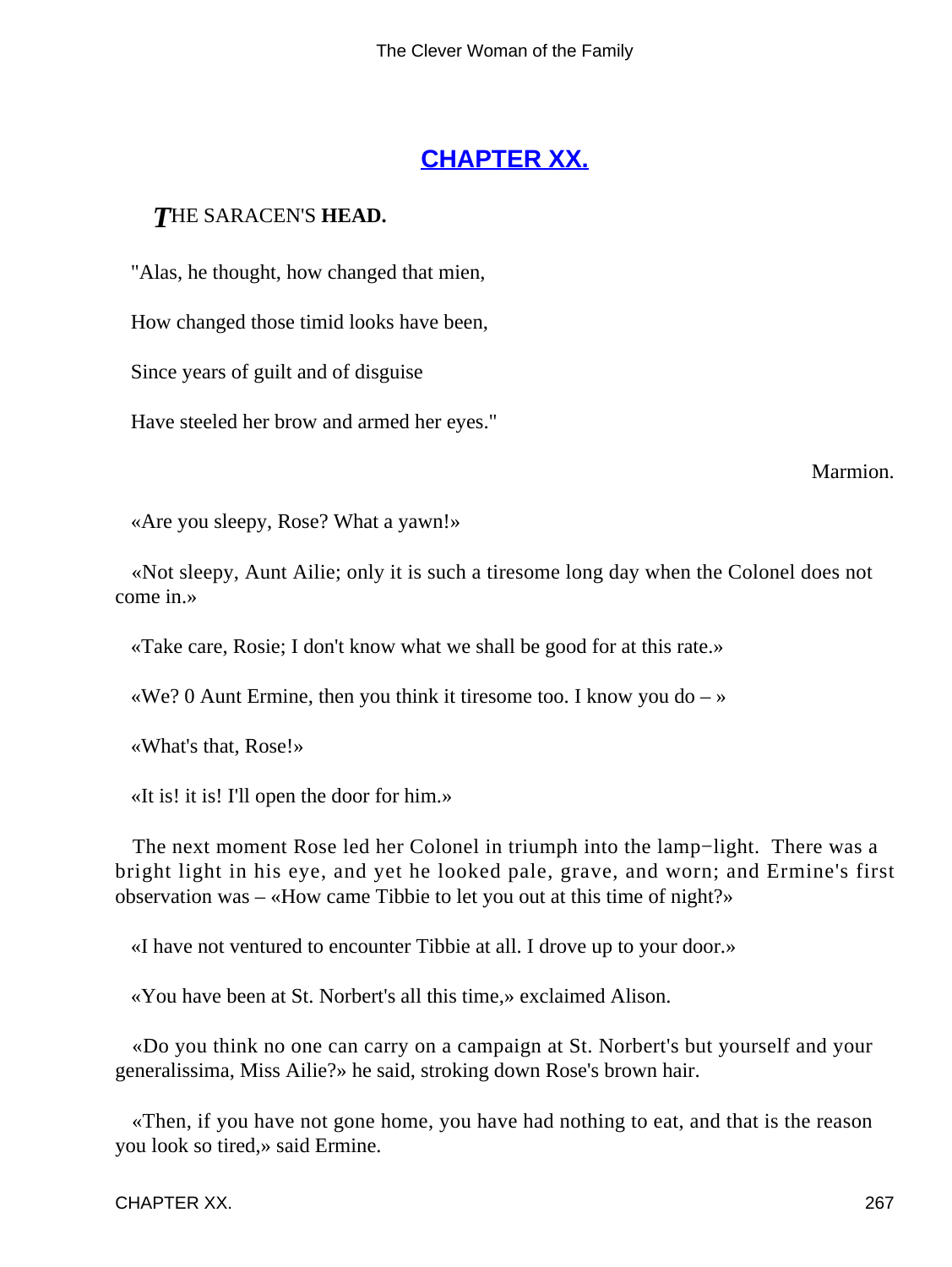«Yes; I had some luncheon at the Abbey.»

«Then, at any rate, you shall have some tea. Rosie, run and fetch the little kettle.»

 «And the Beauchamp cup and saucer,» added Rose, proudly producing the single relic of a well−remembered set of olden times. «And please, please, Aunt Ermine, let me sit up to make it for him. I have not seen him all day, you know; and it is the first time he ever drank tea in our house, except make−believe with Violetta and Colinette.»

 «No, Rose. Your aunt says I spoil that child, and I am going to have my revenge upon you. You must see the wild beast at his meals another time; for it just happens that I have a good deal to say to your aunts, and it is not intended for your ears.»

 Rose showed no signs of being spoilt, for she only entreated to be allowed «just to put the tea−things in order,» and then, winking very hard, she said she would go.

«Here, Rose, if you please,» said Ermine, clearing the space of table before her.

«Why, Aunt Ermine, I did not know you could make tea!»

 «There are such things as extraordinary occasions, Rose. Now, good night, my sweet one.»

 «Good night, my Lady Discretion. We will make up for it one of these days. Don't stay away, pray, Ailie,» as Alison was following the child. «I have nothing to say till you come back.»

«I know it is good news,» said Ermine; «but it has cost you something, Colin.»

 Instead of answering, he received his cup from her, filled up her tea−pot, and said – «How long is it since you poured out tea for me, Ermine?»

 «Thirteen years next June, when you and Harry used to come in from the cricket field, so late and hot that you were ashamed to present yourself in civilized society at the Great House.»

«As if nobody from the Parsonage ever came down to look on at the cricket.»

 «Yes; being summoned by all the boys to see that nothing would teach a Scotchman cricket.»

«Ah! you have got the last word, for here comes Ailie.»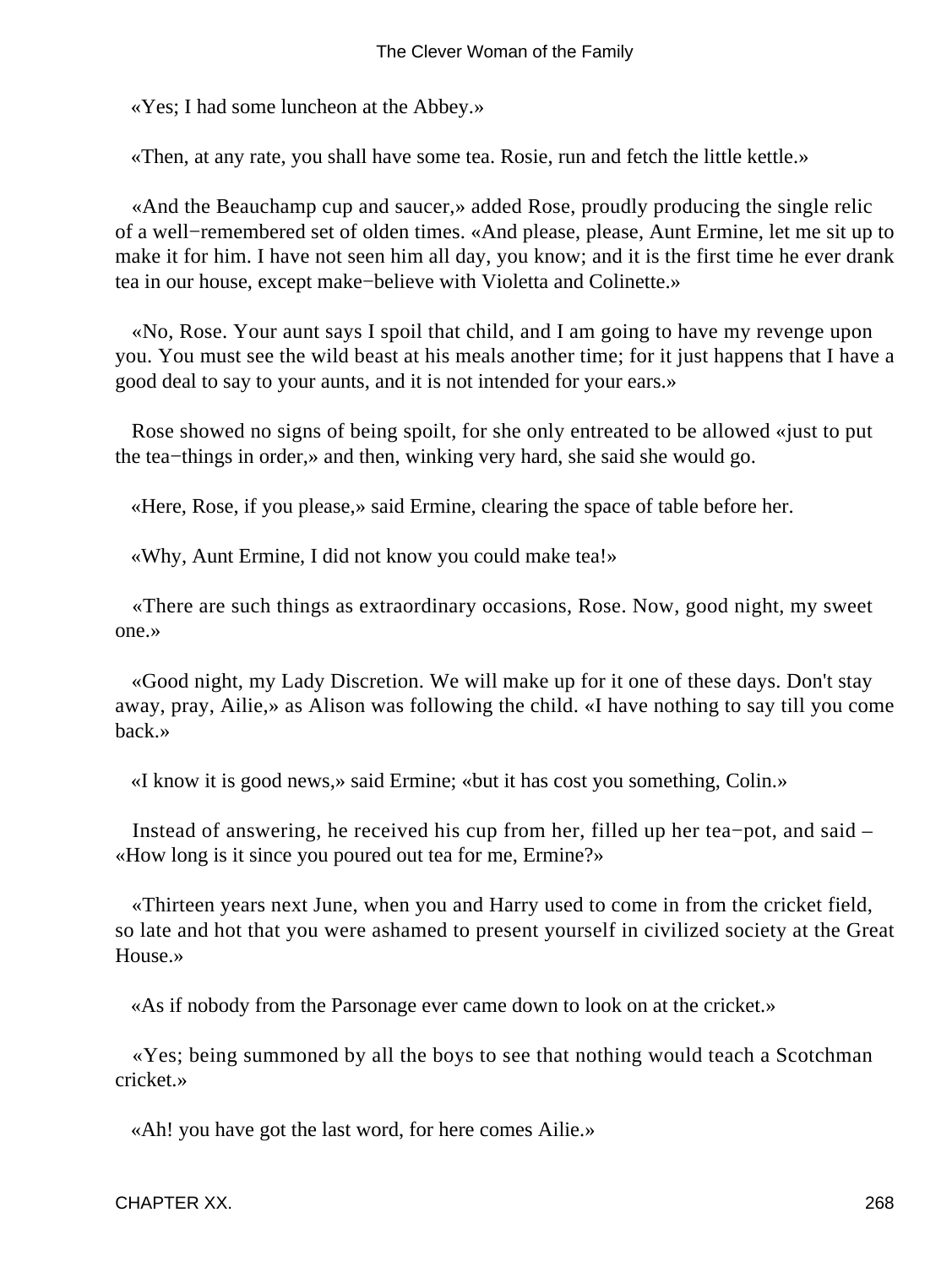«Of course,» said Alison, coming in; «Ermine has had the pith of the story, so I had better ask at once what it is.»

 «That the Beauchamp Eleven beat Her Majesty's −th Foot on Midsummer Day, 1846, is the pith of what I have as yet heard,» said Ermine.

 «And that Beauchamp ladies are every whit as full of mischief as they used to be in those days, is the sum of what I have told,» added Colin.

 «Yes,» said Ermine, «he has most loyally kept his word of reserving all for you. He has not even said whether Mauleverer is taken.»

 «My story is grave and sad enough,» said Colin, laying aside all his playfulness, and a serious expression coming over his features; but, at the same time, the landlady's sandy cat, which, like all other animals, was very fond of him, and had established herself on his knee as soon as Rose had left it vacant, was receiving a certain firm, hard, caressing stroking, which resulted in vehement purrs on her part, and was evidently an outlet of suppressed exaltation.

«Is he the same? » asked Alison.

 «All in due time; unless, like Miss Rachel, you wish to tell me my story yourselves. By−the−bye, how is that poor girl to−day?»

 «Thoroughly knocked down. There is a sort of feverish lassitude about her that makes them very anxious. They were hoping to persuade her to see Mr. Frampton when Lady Temple heard last.»

 «Poor thing! it has been a sad affair for her. »Well, I told you I should go over this morning and see Mr. Grey, and judge if anything could be done. I got to the Abbey at about eleven o'clock, and found the policeman had just come back after serving the summons, with the news that Mauleverer was gone."

«Gone!»

 «Clean gone! Absconded from his lodgings, and left no traces behind him. But, as to the poor woman, the policeman reported that she had been left in terrible distress, with the child extremely ill, and not a penny, not a thing to eat in the house. He came back to ask Mr. Grey what was to be done; and as the suspicion of diphtheria made every one inclined to fight shy of the house, I thought I had better go down and see what was to be done. I knocked a good while in vain; but at last she looked out of window, and I told her I only wanted to know what could be done for her child, and would send a doctor. Then she told me how to open the door. Poor thing! I found her the picture of desolation, in the midst of the dreary kitchen,

CHAPTER XX. 269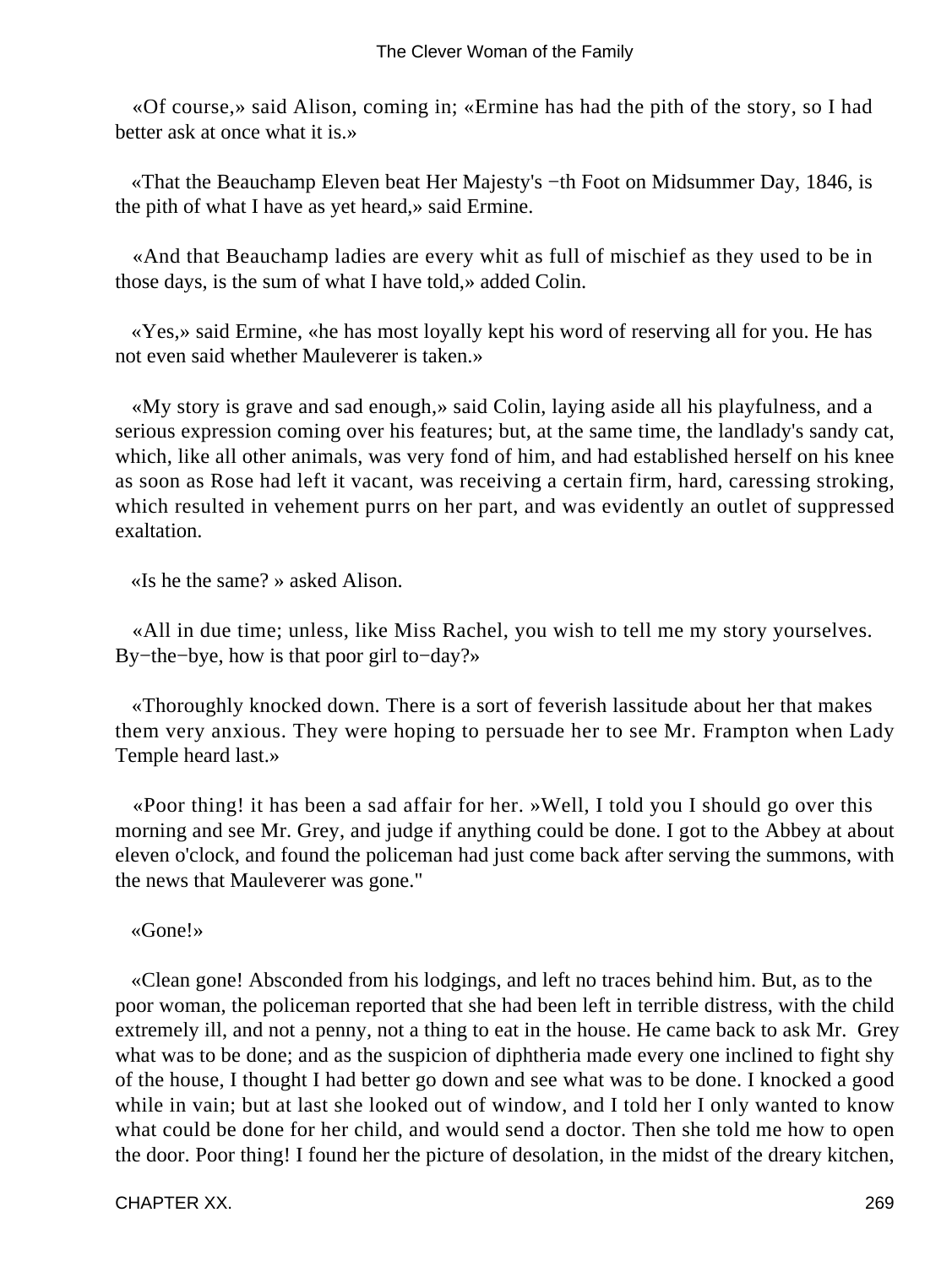with the child gasping on her lap; all the pretence of widowhood gone, and her hair hanging loose about her face, which was quite white with hunger, and her great eyes looked wild, like the glare of a wild beast's in a den. I spoke to her by her own name, and she started and trembled, and said, 'Did Miss Alison tell you?» I said, 'Yes,' and explained who I was, and she caught me up half way: '0 yes, yes, my lady's nephew, that was engaged to Miss Ermine!' And she looked me full and searchingly in the face, Ermine, when I answered 'Yes.' Then she almost sobbed, 'And you are true to her;' and put her hands over her face in an agony. It was a very strange examination on one's constancy, and I put an end to it by asking if she had any friends at home that I could write to for her; but she cast that notion from her fiercely, and said she had no friend, no one. He had left her to her fate, because the child was too ill to be moved. And indeed the poor child was in such a state that there was no thinking of anything else, and I went at once to find a doctor and a nurse."

«Diphtheria again?»

 «Yes; and she, poor thing, was in no state to give it the resolute care that is the only chance. Doctors could be easily found, but I was at my wit's end for a nurse, till I remembered that Mr. Mitchell had told me of a Sisterhood that have a Home at St. Norbert's, with a nursing establishment attached to it. So, in despair, I went there, and begged to see the Superior, and a most kind and sensible lady I found her, ready to do anything helpful. She lent me a nice little Sister, rather young, I thought; but who turned out thoroughly efficient, nearly as good as a doctor. Still, whether the child lives is very doubtful, though the mother was full of hope when I went in last. She insisted that I had saved it, when both she and it had been deserted by Maddox, for whom she had given up everything.»

«Then she owned that he was Maddox?»

 «She called him so, without my even putting the question to her. She had played his game long enough; and now his desertion has evidently put an end to all her regard for him. It was confusedly and shortly told; the child was in a state that prevented attention being given to anything else; but she knows that she had been made a tool of to ruin her master and you, and the sight of you, Ailie, had evidently stirred up much old affection, and remembrance of better days.»

«Is she his wife?»

 «No, or the evidence she promises could not be used against him. Do you know this, Ermine?» as he gave her a cover, with a seal upon it.

«The Saracen! the Saracen's head, Colin; it was made with the lost seal−ring!»

 «The ring was taken from Edward's dressing−room the night when Rose was frightened with the phosphorus. Maria declares that she did not suspect the theft, or Maddox's purpose,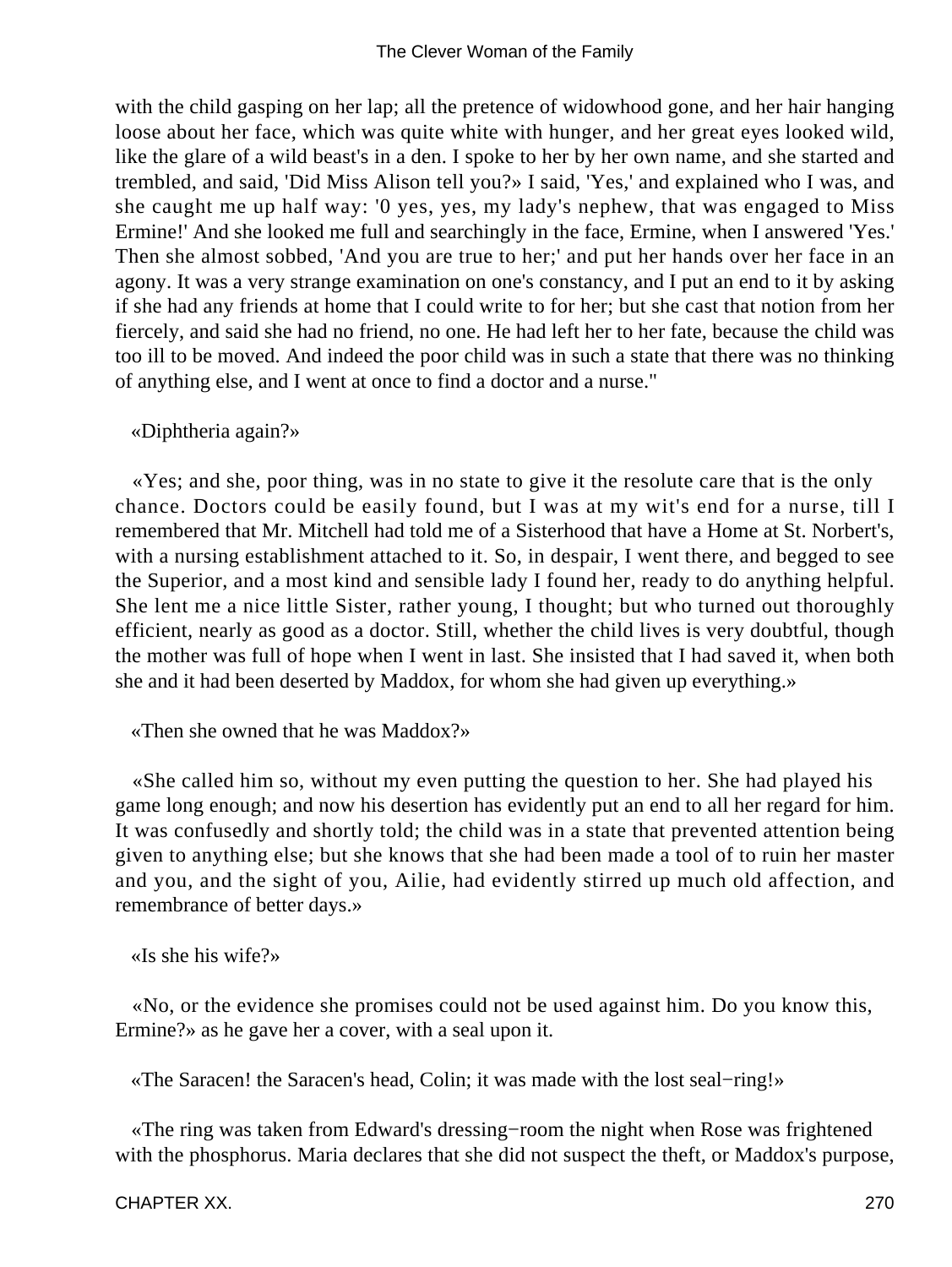till long after she had left her place. He effected his practices under pretence of attachment to her, and then could not shake her off. She went abroad with him after the settlement of affairs; but he could not keep out of gambling speculation, and lost everything. Then he seems to have larked about, obtaining means she knew not how – as artist, lecturer, and what not – till the notable F. U. E. E. was started. Most likely he would have collected the subscriptions and made off with them, if Rachel Curtis had not had just sense enough to trust him with nothing without seeing some result, so that he was forced to set the affair going with Maria at its head, as the only person who could co−operate with him. They kept themselves ready for a start whenever there should be symptoms of a discovery, but, in the meantime, he gambled away all that he got into his hands, and never gave her enough to feed the children. Thus she was absolutely driven to force work from them for subsistence; and she is a passionate creature, whom jealousy embittered more and more, so that she became more savage than she knew. Poor thing! She has her punishment. Maddox only came home, yesterday, too late for any train before the mail, and by that time the child was too ill to be moved. He must have thought it all up with him, and wished to be rid of both, for they quarrelled, and he left her to her misery.»

«What, gone?»

 $\langle x \rangle$  as  $\langle x \rangle$  she to  $\langle x \rangle$  as  $\langle y \rangle$  has haunts – haunts that he thought she did not know – a fancy shop, kept by a Mrs. Dench at Bristol, where it seems that he plays the philanthropical lecturer, and probably has been trying to secure a snug berth for himself unknown, as he thought, to Maria; but she pried into his letters, and kept a keen watch upon him. He was to be inquired for there by his Mauleverer name, and, I have little doubt, will be captured.»

#### «And then?»

 «He will be committed for trial at the sessions; and, in the meantime, I must see Beauchamp and Dr. Long, and arrange that he should be prosecuted for the forgery, even though he should slip through our fingers at the sessions.»

«Oh, could that be?»

 «This Clever Woman has managed matters so sweetly, that they might just as well try her as him for obtaining money on false pretences; and the man seems to have been wonderfully sharp in avoiding committing himself. Mrs. Curtis's man of business has been trying all day to get up the case, but he has made out nothing but a few more debts such as that which turned up yesterday; and it is very doubtful how far a case can be made out against him.»

«And then we should lose him.»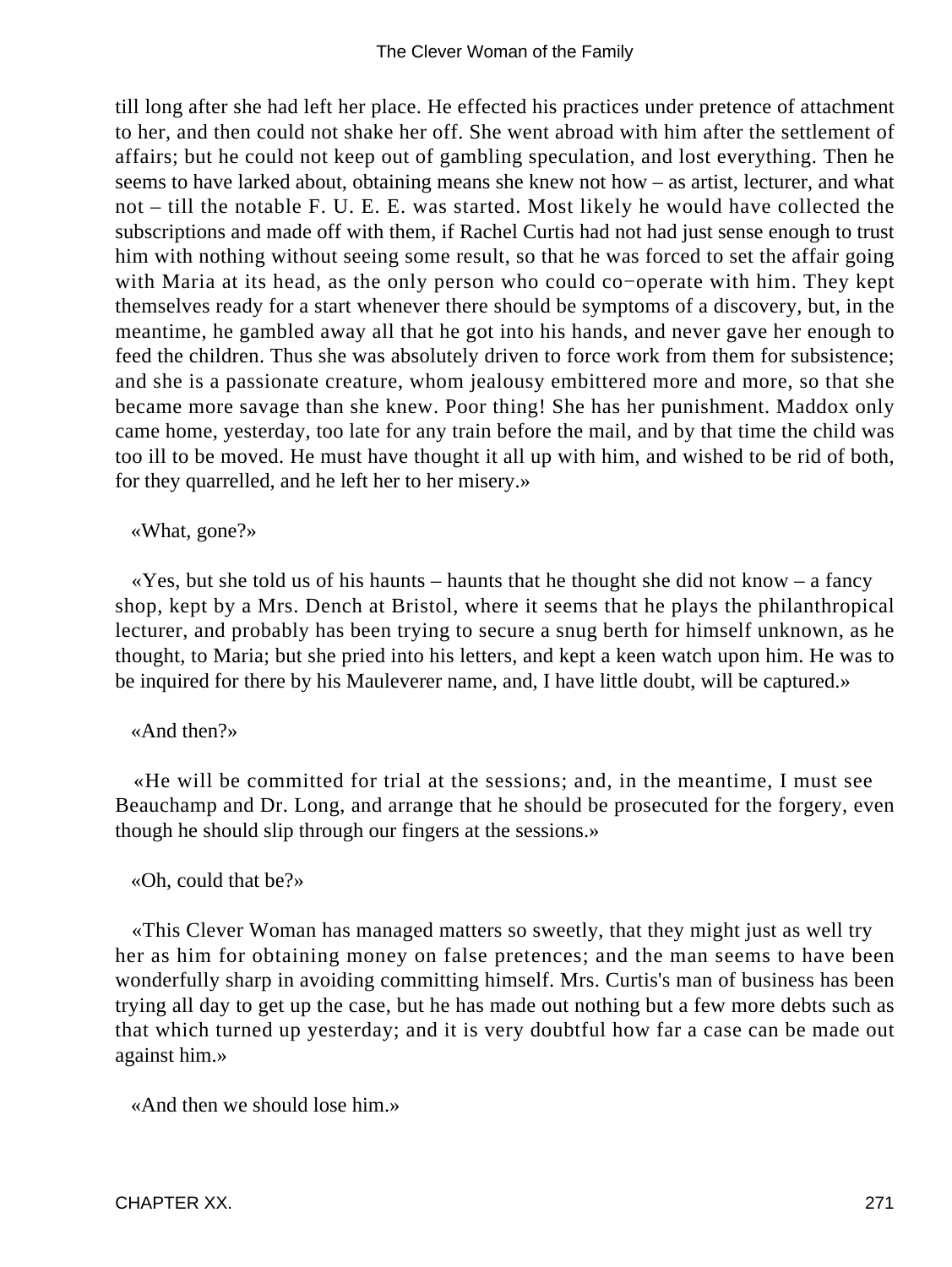«That is exactly what I wish to avoid. I want to bring up my forces at once, and have him laid hold of at once for the forgery of those letters of Edward's. How long would it take to hear from Ekaterinburg? I suppose Edward could travel as fast as a letter.»

Alison fairly sprang to her feet.

«0, Colin, Colin! you do not think that Edward would be here by the next sessions.»

 «He ought,» said Colin. «I hope to induce Dr. Long and Harry to write him such letters as to bring him home at once.»

 Self−restrained Alison was fairly overcome. She stretched out both hands, pressed Colin's convulsively, then turned away her face, and, bursting into tears, ran out of the room.

 «Poor dear Ailie,» said Ermine; «she has suffered terribly. Her heart is full of Edward. Oh, I hope he will come.»

«He must. He cannot be so senseless as to stay away.»

 «There is that unfortunate promise to his wife; and I fear that he is become so much estranged from English ways that he will hardly care to set himself straight here, after the pain that the universal suspicion gave him.»

 «He cannot but care. For the sake of all he must care,» vehemently repeated Colin, with the punctilious honour of the nobly−born soldier. «For his child's sake, this would be enough to bring him from his grave. If he refused to return to the investigation, it would be almost enough to make me doubt him.»

 «I am glad you said almost,» said Ermine, trying to smile; but he had absolutely brought tears into her eyes.

 «Dear Ermine,» he said, gently, «you need not fear my not trusting him to the utmost. I know that he has been too much crushed to revive easily, and that it may not be easy to make him appreciate our hopes from such a distance; but I think such a summons as this must bring him.»

 «I hope it will,» said Ermine. «Otherwise we should not deserve that you should have any more to do with us.»

«Ermine, Ermine, do you not know that nothing can make any difference between us?»

Ermine had collected herself while he spoke.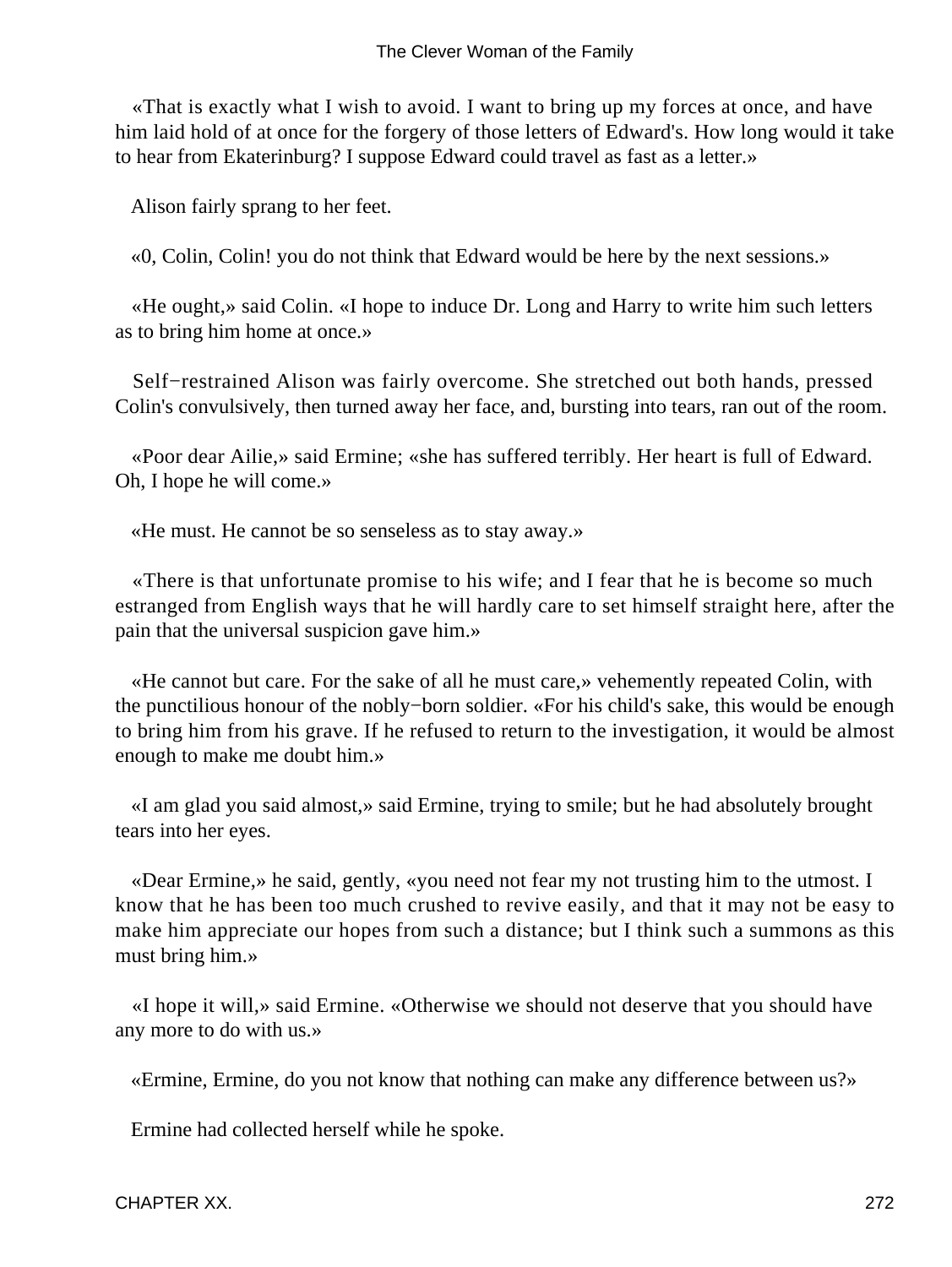«I know,» she said, «that all you are doing makes me thank and bless you – oh! more than I can speak.»

 He looked wistfully at her, but, tearful as were her eyes, there was a resolution, about her face that impressed upon him that she trusted to his promise of recurring no more within the year to the subject so near his heart; and he could say no more than, «You forgive me, Ermine, you know I trust him as you do.»

 «I look to your setting him above being only trusted,» said Ermine, trying to smile. «Oh! if you knew what this ray of hope is in the dreary darkness that has lasted so long!»

 Therewith he was obliged to leave her, and she only saw him for a few minutes in the morning, when he hurried in to take leave, since, if matters went right at the magistrates' bench, he intended to proceed at once to make such representations in person to Mr. Beauchamp and Dr. Long, as might induce them to send an urgent recall to Edward in time for the spring sessions, and for this no time must be lost. Ermine remained then alone with Rose, feeling the day strangely long and lonely, and that, perhaps, its flatness might be a preparation for the extinction of all the brightness that had of late come into her life. Colin had said he would trust as she did, but those words had made her aware that she must trust as he did. If he, with his clear sense and kindly insight into Edward's character, became convinced that his absence proceeded from anything worse than the mere fainthearted indifference that would not wipe off a blot, then Ermine felt that his judgment would carry her own along with it, and that she should lose her undoubting faith in her brother's perfect innocence, and in that case her mind was made up; Colin might say and do what he would, but she would never connect him through herself with deserved disgrace. The parting, after these months of intercourse and increased knowlege of one another, would be infinitely more wretched than the first; but, cost her what it would – her life perhaps – the break should be made rather than let his untainted name be linked with one where dishonour justly rested. But with her constant principle of abstinence from dwelling on contingencies, she strove to turn away her mind, and to exert herself; though this was no easy task, especially on so solitary a day as this, while Alison was in charge at Myrtlewood in Lady Temple's absence, and Rachel Curtis was reported far too ill to leave her room, so that Ermine saw no one all day except her constant little companion; nor was it till towards evening that Alison at length made her appearance, bringing a note which Colin had sent home by Lady Temple.

 All had so far gone well. Maria Hatherton had been committed to take her trial at the quarter sessions for the assault upon the children; but, as her own little girl was still living, though in extreme danger, and the Sisters promised to take charge of both for the present, Colonel Keith had thought it only common humanity to offer bail, and this had been accepted. Later in the day Mauleverer himself had been brought down, having been taken up at a grand meeting of his Bristol friends, who had all rallied round him, expressing strong indignation at the accusation, and offering evidence as to character. He denied any knowledge of the name of Maddox, and declared that he was able to prove that his own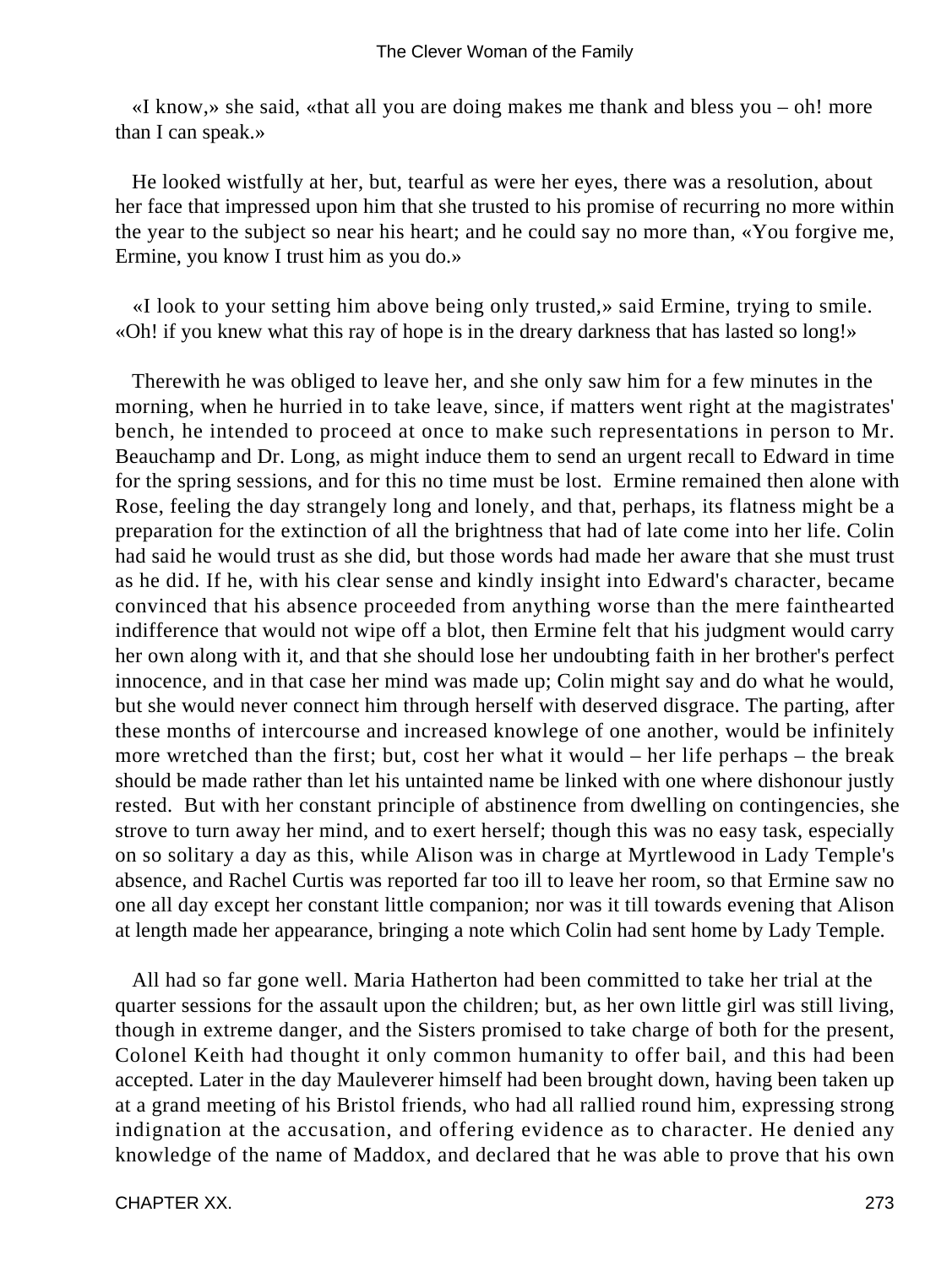account of himself as a popular, philanthropical lecturer was perfectly correct; and he professed to be much amazed at the charges brought against him, which could only have arisen from some sudden alarm in the young lady's mind, excited by her friends, whom he had always observed to be prejudiced against him. He appealed strongly against the hardship of being imprisoned on so slight a charge; but, as he could find no one to take his part, he reserved his defence for the quarter sessions, for which he was fully committed. Colin thought, however, that it was so doubtful whether the charges against him could be substantiated, that it was highly necessary to be fully prepared to press the former forgery against him, and had therefore decided upon sleeping at St. Norbert's and going on by an early train to obtain legal advice in London, and then to see Harry Beauchamp. Meantime, Ermine must write to her brother as urgently as possible, backing up Colin's own representations of the necessity of his return.

 Ermine read eagerly, but Alison seemed hardly able to command her attention to listen, and scarcely waited for the end of the letter before her own disclosure was made. Francis was sickening with diphtheria; he had been left behind in the morning on account of some outbreak of peevishness, and Alison, soon becoming convinced that temper was not solely in fault, had kept him apart from his brothers, and at last had sent for the doctor, who had at once pronounced it to be the same deadly complaint which had already declared itself in Rachel Curtis. Alison had of course devoted herself to the little boy till his mother's return from St. Norbert's, when she had been obliged to give the first intimation of what the price of the loving little widow's exploit might be. «I don't think she realizes the extent of the illness,» said Alison; «say what I would, she would keep on thanking me breathlessly, and only wanting to escape to him. I asked if we should send to let Colin know, and she answered in her dear, unselfish way, 'By no means, it would be safer for him to be out of the way,' and, besides, she knew how much depended on his going.»

 «She is right,» said Ermine; «I am thankful that he is out of reach of trying to take a share in the nursing, it is bad enough to have one in the midst!»

 «Yes,» said Alison. «Lady Temple cannot be left to bear this grievous trouble alone, and when the Homestead cannot help her. Yet, Ermine, what can be done? Is it safe for you and Rose?»

 «Certainly not safe that you should come backwards and forwards,» said Ermine. «Rose must not be put in danger; so, dear, dear Ailie, you had better take your things up, and only look in on us now and then at the window.»

 Alison entirely broke down. «Oh, Ermine, Ermine, since you began to mend, not one night have we been apart!»

 «Silly child,» said Ermine, straining her quivering voice to be cheerful, «I am strong, and Rose is my best little handmaid.»

CHAPTER XX. 274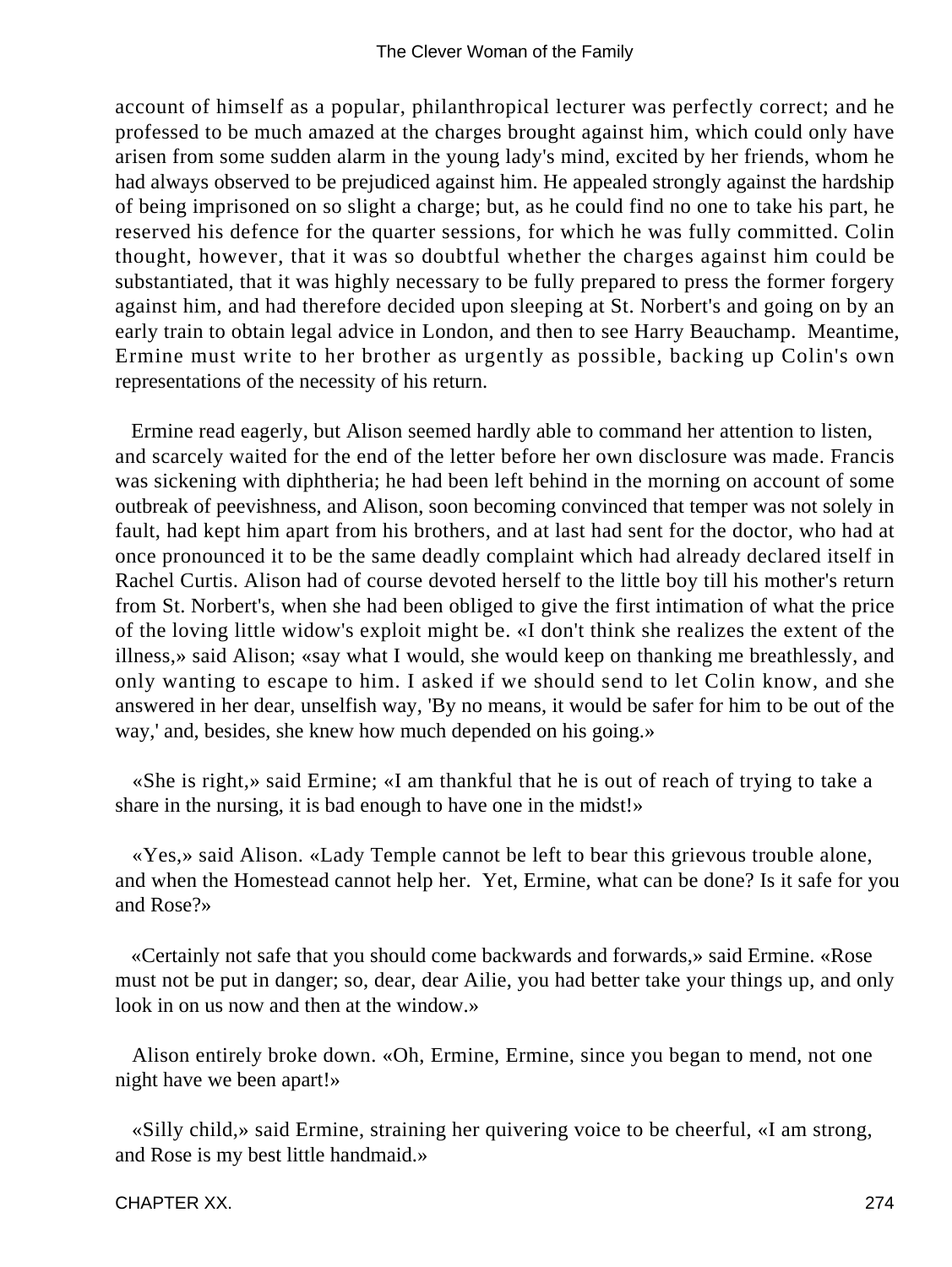«I know it is right,» said Alison, «I could not keep from my boys, and, indeed, now Colin is gone, I do not think any one at Myrtlewood will have the heart to carry out the treatment. It will almost kill that dear young mother to see it. No, they cannot be left; but oh, Ermine, it is like choosing between you and them.»

«Not at all, it is choosing between right and wrong.»

«And Ermine, if  $-$  if I should be ill, you must not think of coming near me. Rose must not be left alone.»

 «There is no use in talking of such things,» said Ermine, resolutely, «let us think of what must be thought of, not of what is in the only Wise Hands. What has been done about the other children?»

«I have kept them away from the first; I am afraid for none of them but Conrade.»

«It would be the wisest way to send them, nurses and all, to Gowanbrae.»

«Wise, but cool,» said Alison.

 «I will settle that,» returned Ermine. «Tibbie shall come and invite them, and you must make Lady Temple consent.»

 The sisters durst not embrace, but gazed at one another, feeling that it might be their last look, their hearts swelling with unspoken prayer, but their features so restrained that neither might unnerve the other. Then it was that Alison, for the first time, felt absolute relief in the knowledge, once so bitter, that she had ceased to be the whole world to her sister. And Ermine, for one moment, felt as if it would be a way out of all troubles and perplexities if the two sisters could die together, and leave little Rose to be moulded by Colin to be all he wished; but she resolutely put aside the future, and roused herself to send a few words in pencil, requesting Tibbie to step in and speak to her.

 That worthy personage had fully adopted her, and entering, tall and stately, in her evening black silk and white apron, began by professing her anxiety to be any assistance in her power, saying, «she'd be won'erfu' proud to serve Miss Williams, while her sister was sae thrang waitin' on her young scholar in his sair trouble.»

Emmie thanked her, and rejoiced that the Colonel was out of harm's way.

 «Deed, aye, ma'am, he's weel awa'. He has sic a wark wi' thae laddies an' their bit bairn o' a mither, I'll no say he'd been easy keepit out o' the thick o' the distress, an' it's may be no surprisin', after a' that's come and gane, that he seeks to take siccan a lift of the concern. I've mony a time heard tell that the auld General, Sir Stephen, was as good as a faither to him,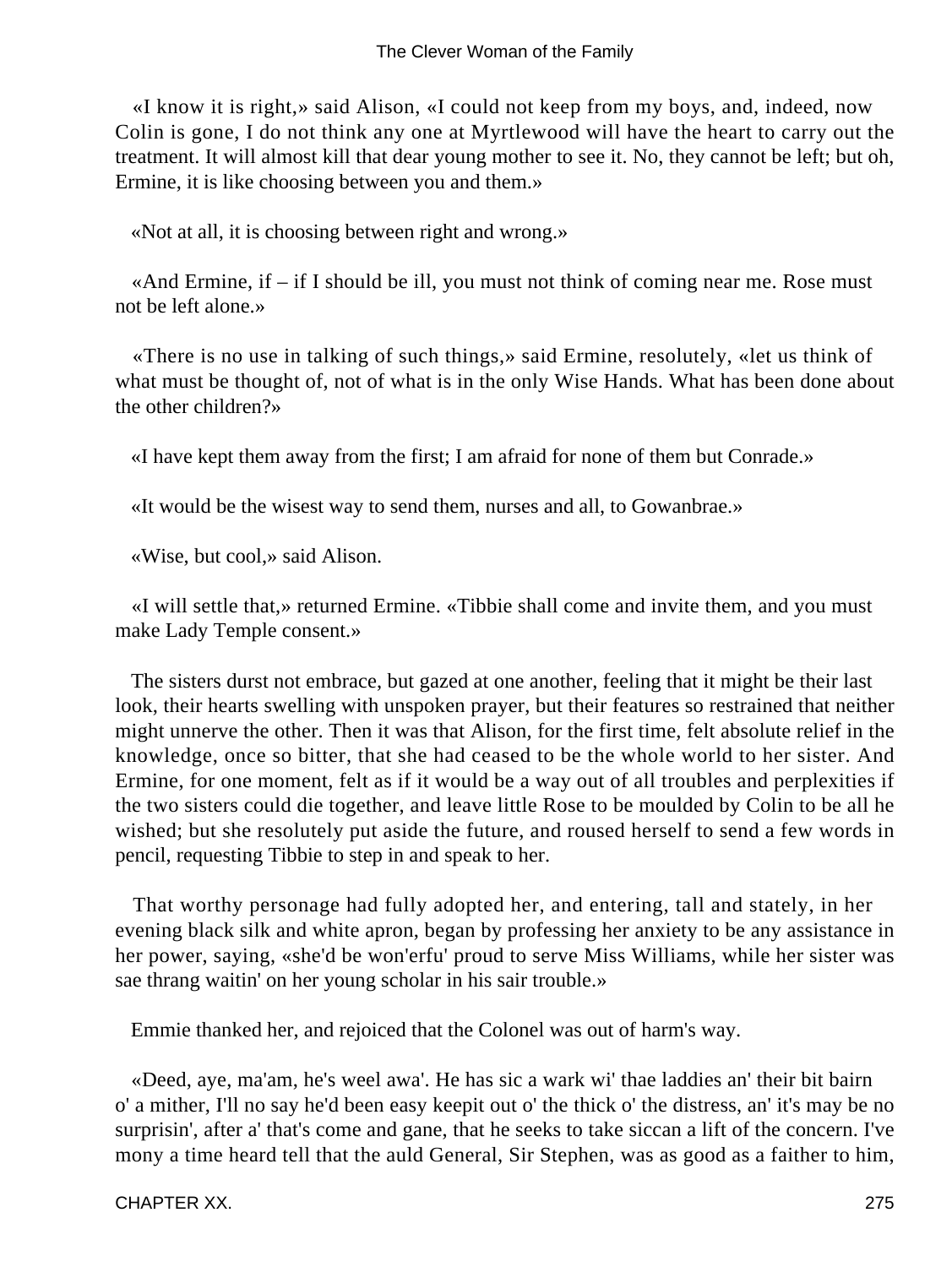when he was sick an' lonesome, puir lad, in yon far awa' land o' wild beasts an' savages.»

 «Would it not be what he might like, to take in the children out of the way of infection?»

 «'Deed, Miss Ermine,» with a significant curtsey, «I'm thinkin' ye ken my maister Colin amaist as weel as I do. He's the true son of his forbears, an' Gowanbrae used to be always open in the auld lord's time, that's his grandfather Foreby, that he owes so much kindness to the General.»

 Ermine further suggested that it was a pity to wait for a letter from the Colonel, and Tibbie quite agreed. She «liked the nurse as an extraordinar' douce woman, not like the fine English madams that Miss Isabel – that's Mrs. Comyn Menteith – put about her bairns; and as to room, the sergeant and the tailor bodie did not need much, and the masons were only busy in the front parlour.»

«Masons?» asked Ermine.

 «On, aye? didna ye ken it's for the new room, that is to be built out frae the further parlour, and what they ca' the bay to the drawin'−room, just to mak' the house more conformable like wi' his name and forbears. I never thocht but that ye'd surely seen the plans and a', Miss Ermine, an' if so be it was Maister Colin's pleasure the thing suld be private, I'm real vext to hae said a word; but ye'll may be no let on to him, ma'am, that ye ken onything about it.»

 «Those down−stairs rooms so silently begun,» thought Ermine. «How fixed his intention must be? Oh, how will it end? What would be best for him? And how can I think of myseif, while all, even my Ailie, are in distress and danger?»

 Ermine had, however, a good deal to think of, for not only had she Colin's daily letter to answer, but she had Conrade, Leoline, and Hubert with her for several hours every day, and could not help being amused by Rose's ways with them, little grown−up lady as she was compared to them. Luckily girls were such uncommon beings with them as to be rather courted than despised, and Rose, having nothing of the tom−boy, did not forfeit the privileges of her sex. She did not think they compensated for her Colonel's absence, and never durst introduce Violetta to them; but she enjoyed and profited by the contact with childhood, and was a very nice little comforter to Conrade when he was taken with a fit of anxiety for the brother whom he missed every moment.

 Quarantine weighed, however, most heavily upon poor Grace Curtis. Rachel had from the first insisted that she should be kept out of her room; and the mother's piteous entreaty always implied that saddest argument, «Why should I be deprived of you both in one day?» So Grace found herself condemned to uselessness almost as complete as Ermine's. She could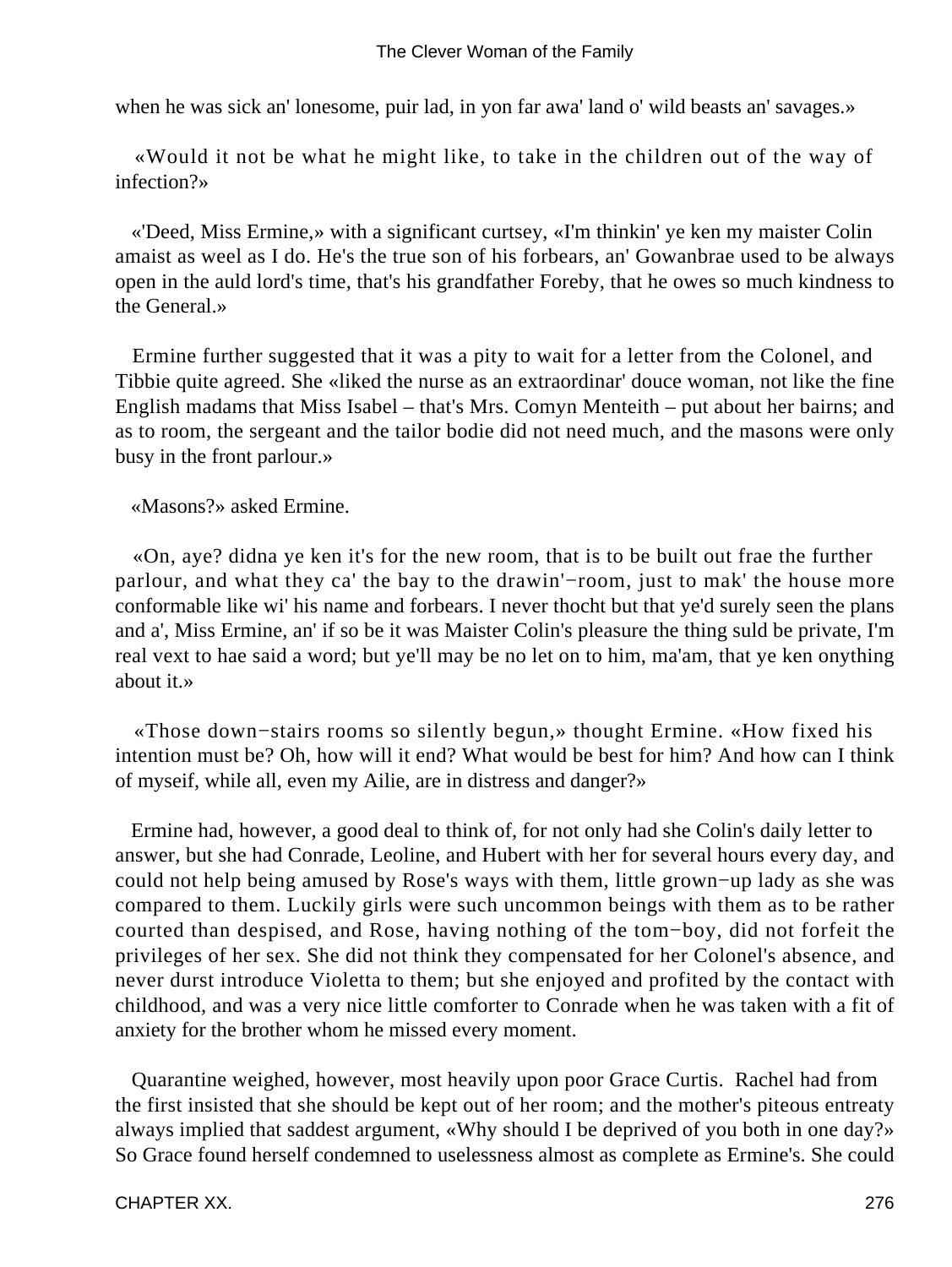only answer notes, respond to inquiries, without even venturing far enough from the house to see Ermine, or take out the Temple children for a walk. For indeed, Rachel's state was extremely critical.

 The feverish misery that succeeded Lovedy's death had been utterly crushing, the one load of self−accusation had prostrated her, but with a restlessness of agony, that kept her writhing as it were in her wretchedness; and then came the gradual increase of physical suffering, bearing in upon her that she had caught the fatal disorder. To her sense of justice, and her desire to wreak vengeance on herself, the notion might be grateful; but the instinct of self−preservation was far stronger. She could not die. The world here, the world to come, were all too dark, too confused, to enable her to bear such a doom. She saw her peril in her mother's face; in the reiterated visits of the medical man, whom she no longer spurned; in the calling in of the Avoncester physician; in the introduction of a professional nurse, and the strong and agonizing measures to which she had to submit, every time with the sensation that the suffering could not possibly be greater without exceeding the powers of endurance.

 Then arose the thought that with weakness she should lose all chance of expressing a wish, and, obtaining pencil and paper, she began to write a charge to her mother and sister to provide for Mary Morris; but in the midst there came over her the remembrance of the papers that she had placed in Mauleverer's hands – the title−deeds of the Burnaby Bargain; an estate that perhaps ought to be bringing in as much as half the rental of the property. It must be made good to the poor. If the title−deeds had been sold to any one who could claim the property, what would be the consequence? She felt herself in a mist of ignorance and perplexity; dreading the consequences, yet feeling as if her own removal might leave her fortune free to make up for them. She tried to scrawl an explanation; but mind and fingers were alike unequal to the task, and she desisted just as fresh torture began at the doctor's hands – torture from which they sent her mother away, and that left her exhausted, and despairing of holding out through a repetition.

 And then – and then! «Tell me of my Saviour,» the dying child had said; and the drawn face had lightened at the words to which Rachel's oracles declared that people attached crude or arbitrary meanings; and now she hardly knew what they conveyed to her, and longed, as for something far away, for the reality of those simple teachings – once realities, now all by rote! Saved by faith! What was faith? Could all depend on a last sensation? And as to her life. Failure, failure through headstrong blindness and self−will, resulting in the agony of the innocent. Was this ground of hope? She tried to think of progress and purification beyond the grave; but this was the most speculative, insecure fabric of all. There was no habit of trust to it – no inward conviction, no outward testimony. And even when the extreme danger subsided, and Francis Temple was known to be better, Rachel found that her sorrow was not yet ended: for Conrade had been brought home with the symptoms of the complaint – Conrade, the most beloved and loving of Fanny's little ones, the only one who really remembered his father, was in exceeding, almost hopeless peril, watched day and night by his mother and Miss Williams.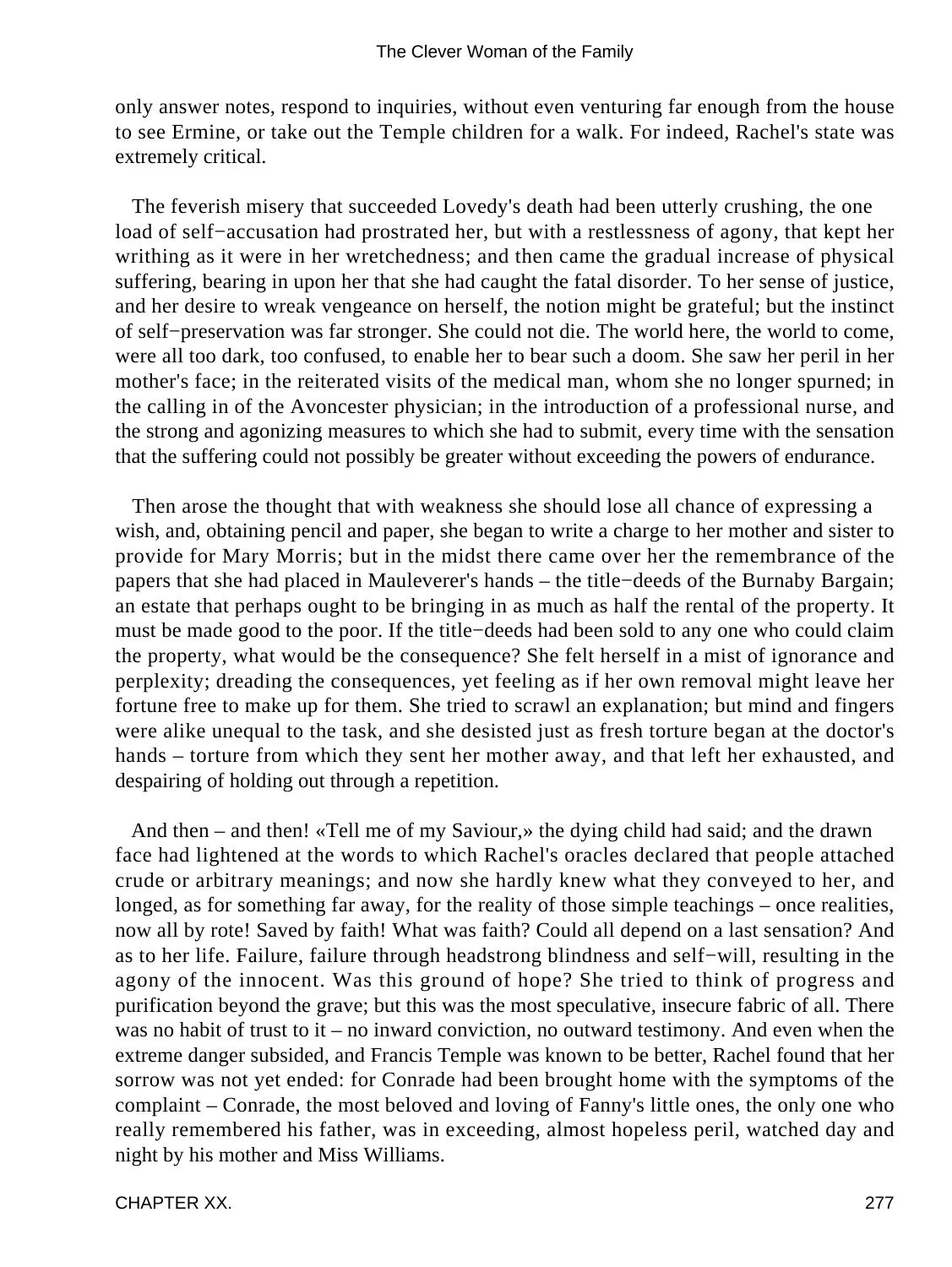The little Alice, Maria Hatherton's own child, had lingered and struggled long, but all the care and kindness of the good Sisters at St. Norbert's had been unavailing, she had sunk at last, and the mother remained in a dull, silent, tearless misery, quietly doing all that was required of her, but never speaking nor giving the ladies any opening to try to make an impression upon her.

 Rachel gleaned more intelligence than her mother meant her to obtain, and brooded over it in her weakness and her silence.

 Recovery is often more trying than illness, and Rachel suffered greatly. Indeed, she was not sure that she ought to have recovered at all, and perhaps the shock to her nerves and spirits was more serious than the effect of the sharp passing disorder, which had, however, so much weakened her that she succumbed entirely to the blow. «Accountable for all,» the words still rang in her ears, and the all for which she was accountable continually magnified itself. She had tied a dreadful knot, which Fanny, meek contemned Fanny had cut, but at the cost of grievous suffering and danger to her boys, and too late to prevent that death which continually haunted Rachel; those looks of convulsive agony came before her in all her waking and sleeping intervals. Nothing put them aside, occupation in her weakness only bewildered and distracted her, and even though she was advancing daily towards convalescence, leaving her room, and being again restored to her sister, she still continued listless, dejected, cast down, and unable to turn her mind from this one dreary contemplation. Of Fanny and her sons it was hardly possible to think, and one of the strange perturbations of the mind in illness caused her to dwell far less on them than on the minor misery of the fate of the title−deeds of the Burnaby Bargain, which she had put into Mauleverer's hand. She fancied their falling into the hands of some speculator, who, if he did not break the mother's heart by putting up a gasometer, would certainly wring it by building hideous cottages, or desirable marine residences. The value would be enhanced so as to be equal to more than half that of the Homestead, the poor would have been cheated of it, and what compensation could be made? Give up all her own share? Nay, she had nothing absolutely her own while her mother lived, only £5,000 was settled on her if she married, and she tortured herself with devising plans that she knew to be impracticable, of stripping herself, and going forth to suffer the poverty she merited. Yes, but how would she have lived? Not like the Williamses! She had tried teaching like the one, and writing like the other, but had failed in both. The Clever Woman had no marketable or available talent. She knew very well that nothing would induce her mother and sister to let her despoil herself, but to have injured them would be even more intolerable; and more than all was the sickening uncertainty, whether any harm had been done, or what would be its extent.

 Ignorant of such subjects at the best, her brain was devoid of force even to reason out her own conjectures, or to decide what must be impossible. She felt compelled to keep all to herself; to alarm her mother was out of the question, when Mrs. Curtis was distressed and shaken enough already, and to have told Grace would only have brought her soothing promises of sharing the burthen – exactly what she did not want – and would have led to the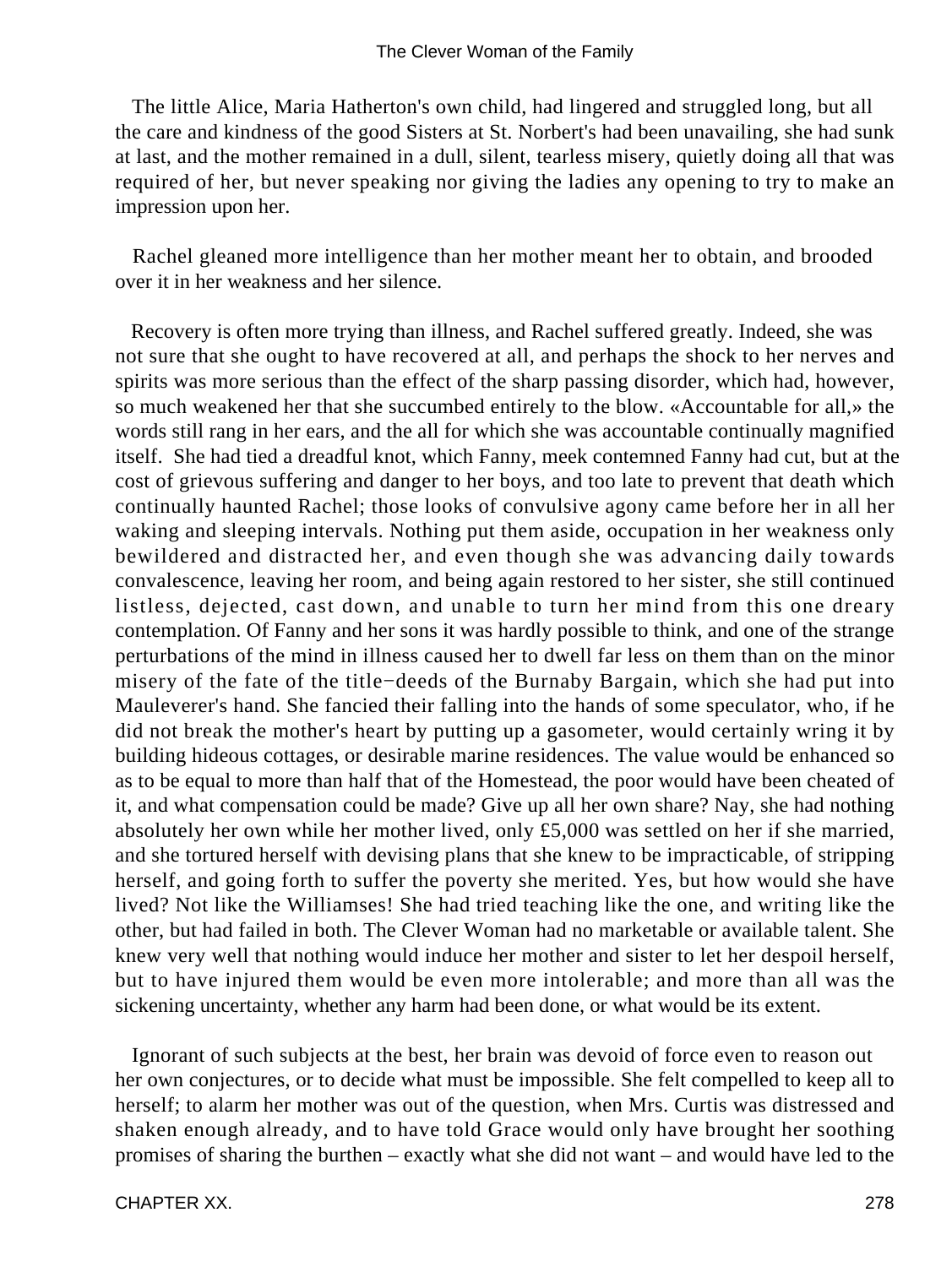fact being known to the family man of business, Mr. Cox, the very last person to whom Rachel wished to confess the proceeding. It was not so much the humiliation of owning to him such a fatal act of piracy upon his province, as because she believed him to have been the cause that the poor had all this time been cheated of the full value of the estate. He had complacently consulted the welfare of the Curtis family, by charging them with the rent of the fields as ordinary grass land, and it had never dawned on him that it would be only just to increase the rent. Rachel had found him an antagonist to every scheme she had hatched, ever since she was fifteen years old, her mother obeyed him with implicit faith, and it was certain that if the question were once in his hands, he would regard it as his duty to save the Curtis funds, and let the charity sink or swim. And he was the only person out of the house whom Rachel had seen.

 As soon as – or rather before – she could bear it, the first day that her presence was supposed not to be perilous to others, she was obliged to have an interview with him, to enable him to prepare the case for the quarter sessions. Nothing could be much worse for her nerves and spirits, but even the mother was absolutely convinced of the necessity, and Rachel was forced to tax her enfeebled powers to enable her to give accurate details of her relations with Mauleverer, and enable him to judge of the form of the indictment. Once or twice she almost sunk back from the exceeding distastefulness of the task, but she found herself urged on, and when she even asked what would happen if she were not well enough to appear, she was gravely told that she must be – it would be very serious if she did not make a great effort, and even her mother shook her head, looked unhappy, but confirmed the admonition. A little revenge or hatred would have been a great help to her, but she could not feel them as impulses. If it had been the woman, she could have gladly aided in visiting such cruelty upon her, but this had not been directly chargeable upon Mauleverer; and though Rachel felt acutely that he had bitterly abused her confidence, she drooped too much to feel the spirit of retort. The notion of being confronted with him before all the world at Avoncester, and being made to bring about his punishment, was simply dreadful to her, but when she murmured some word of this to her mother, Mrs. Curtis fairly started, and said quite fiercely, «My dear, don't let me hear you say any such thing. He is a very wicked man, and you ought to be glad to have him punished!»

 She really spoke as if she had been rebuking some infringement of decorum, and Rachel was quite startled. She asked Grace why the mother was so bent on making her vindictive, but Grace only answered that every one must be very much shocked, and turned away the subject.

 Prudent Grace! Her whole soul was in a tumult of wrath and shame at what she knew to be the county gossip, but she was aware that Rachel's total ignorance of it was the only chance of her so comporting herself in court as to silence the rumour, and she and her mother were resolutely discreet.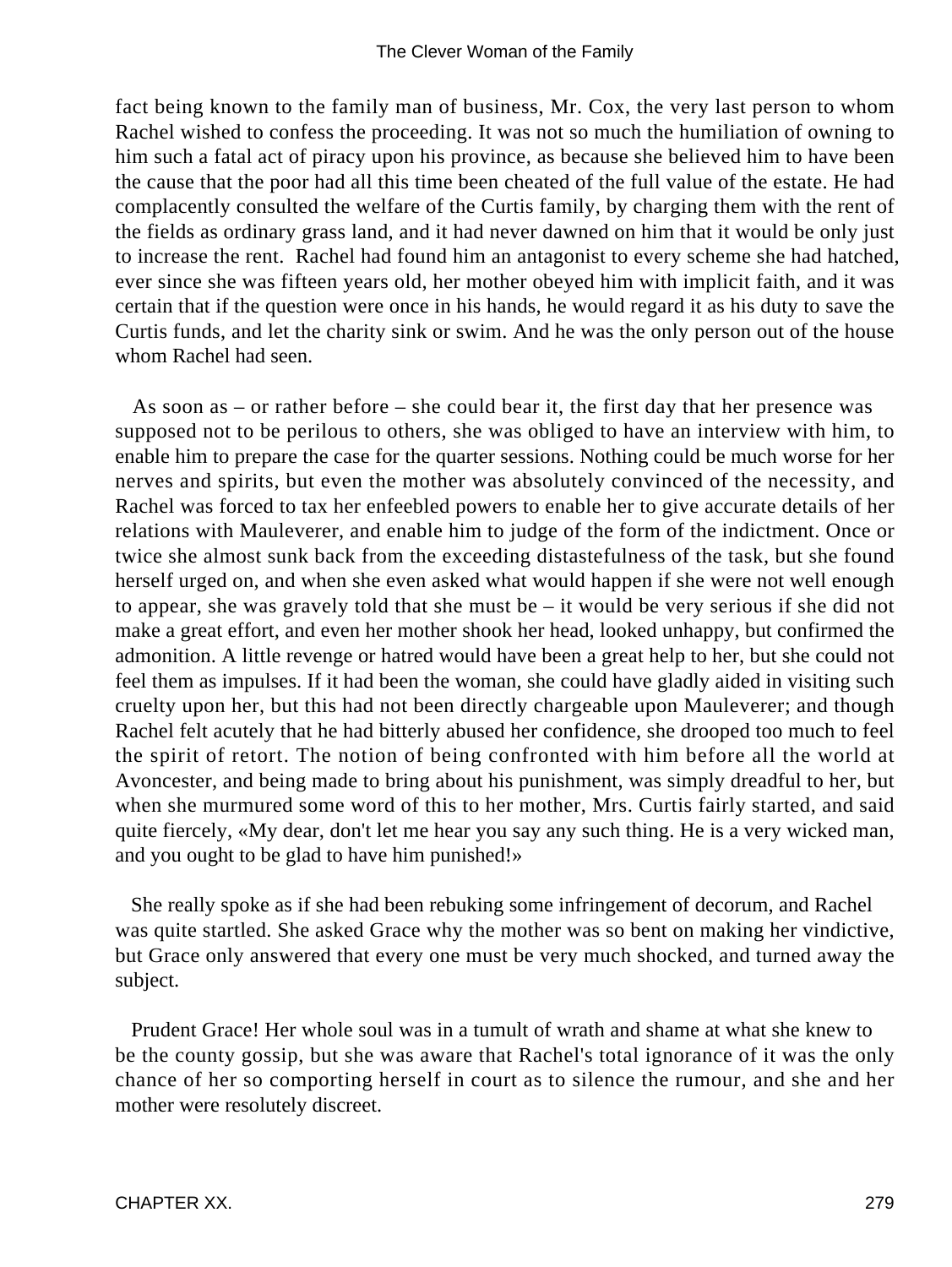Mrs. Curtis, between nursing, anxiety, and worry, looked lamentably knocked up, and at last Grace and Rachel prevailed on her to take a drive, leaving Rachel on a sofa in her sitting−room, to what was no small luxury to her just at present – that of being miserable alone – without meeting any one's anxious eyes, or knowing that her listlessness was wounding the mother's heart. Yet the privilege only resulted in a fresh perturbation about the title−deeds, and longing to consult some one who could advise and sympathize. Ermine Williams would have understood and made her Colonel give help, but Ermine seemed as unattainable as Nova Zembla, and she only heard that the Colonel was absent. Her head as aching with the weary load of doubt, and she tried to cheat her woe by a restless movement to the windows. She saw Captain Keith riding to the door. It suddenly darted into her mind that here was one who could and would help her. He could see Mauleverer and ascertain what had become of the deeds; he could guess at the amount of danger! She could not forget his kindness on the night of Lovedy's illness, or the gentleness of his manner about the woodcuts, and with a sudden impulse she rang the bell and desired that Captain Keith might be shown in. She was still standing leaning on the table when he entered.

 «This is very good in you,» he said; «I met your mother and sister on my way up, and they asked me to leave word of Conrade being better, but they did not tell me I should see you.»

«Conrade is better?» said Rachel, sitting down, unable to stand longer.

"Yes, his throat is better. Miss Williams's firmness saved him.

They think him quite out of danger."

 «Thank Heaven! Oh, I could never have seen his mother again! Oh, she has been the heroine!»

 «In the truest sense of the word,» he answered. And Rachel looked up with one moment's brightening at the old allusion, but her oppression was too great for cheerfulness, and she answered –

 «Dear Fanny, yes, she will be a rebuke to me for ever! But,» she added, before he had time to inquire for her health, «I wanted – I wanted to beg you to do me a service. You were so kind the other night.»

 His reply was to lean earnestly forward, awaiting her words, and she told him briefly of her grievous perplexity about the title−deeds.

 «Then,» he said, «you would wish for me to see the man and ascertain how he has disposed of them.»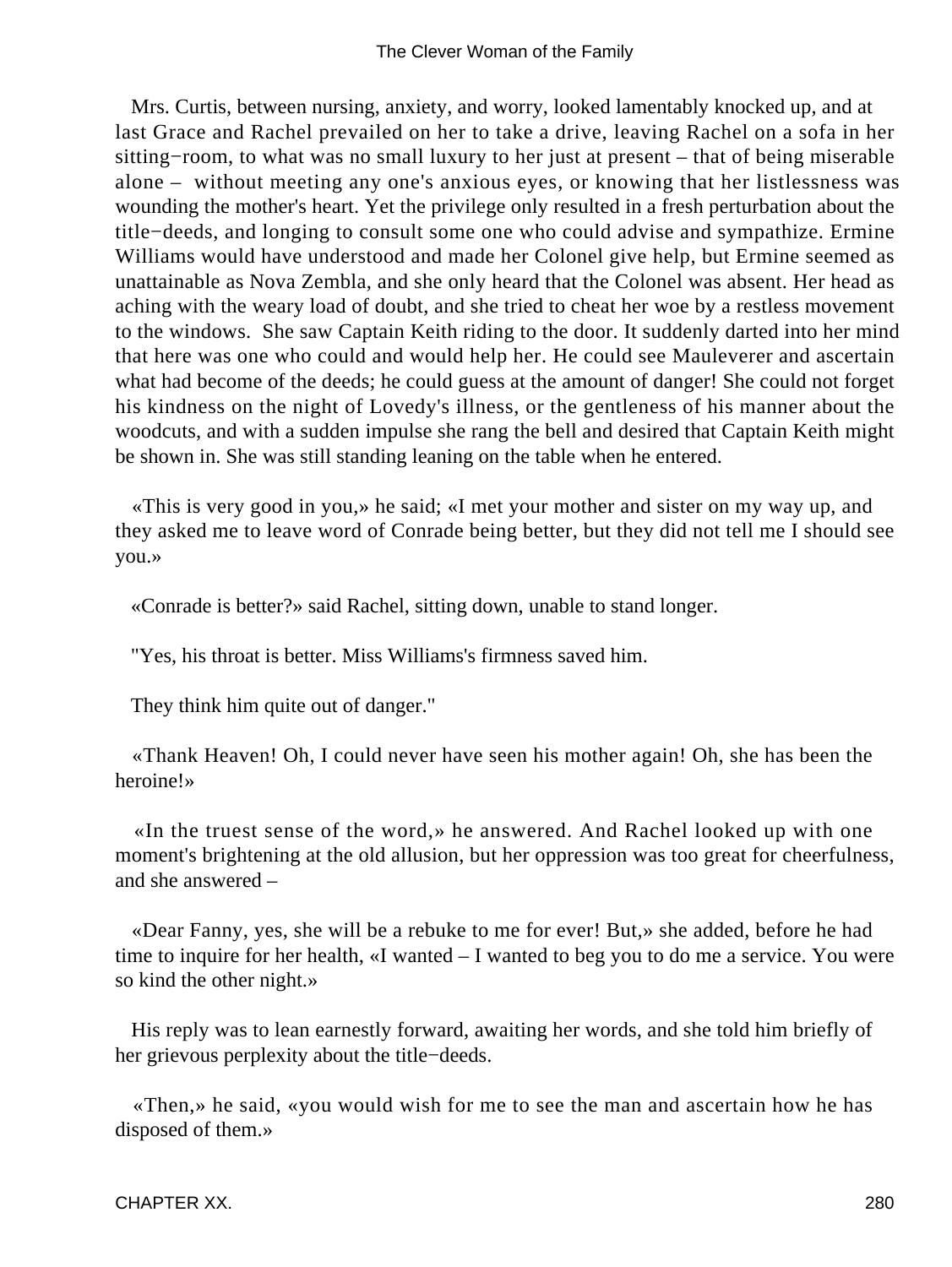«I should be most grateful!»

 «I will do my utmost. Perhaps I may not succeed immediately, as I believe visitors are not admitted every day, and he is said to be busy preparing his defence, but I will try, and let you know.»

 «Thanks, thanks! The doubt is terrible, for I know worry about it would distract my mother.»

 «I do not imagine,» he said, «that much worse consequences than worry could ensue. But there are none more trying.»

«Oh not none!»

 «Do not let worry about this increase other ills,» he said, kindly, «do not think about this again till you hear from me.»

«Is that possible?»

 «I should not have thought so, if I had not watched my uncle cast off troubles about his eye−sight and the keeping his living.»

«Ah! but those were not of his own making.»

 «'There is a sparkle even in the darkest water.' That was a saying of his,» said Alick, looking anxiously at her pale cheek and down−cast eye.

«Not when they are turbid.»

 «They will clear,» he said, and smiled with a look of encouraging hope that again cheered her in spite of herself. «Meantime remember that in any way I can help you, it will be the greatest favour – » he checked himself as he observed the exceeding languor and lassitude apparent in her whole person, and only said, «My sister is too much at the bottom of it for me not to feel it the greatest kindness to me to let me try to be of the slightest use. I believe I had better go now,» as he rose and looked at her wistfully; «you are too much tired to talk.»

«I believe I am,» she said, almost reluctantly, « but thank you, this has done me good.»

«And you are really getting better?»

«Yes, I believe so. Perhaps I may feel it when this terrible day is over.»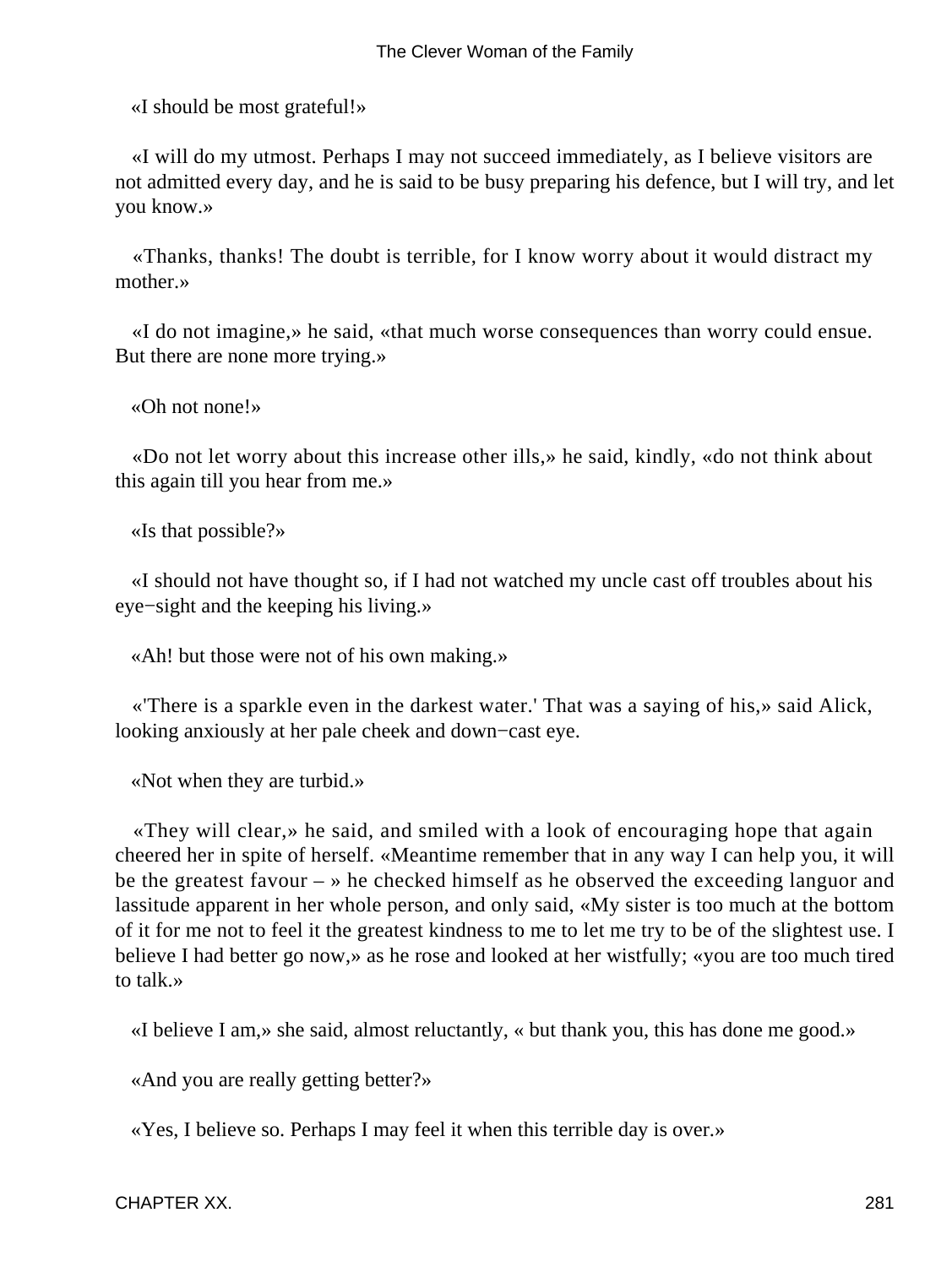What a comfort it would be, she said to herself, when he was gone, if we had but a near relation like him, who would act for the mother, instead of our being delivered up, bound hand and foot, to Mr. Cox. It would have been refreshing to have kept him now, if I could have done it without talking; it really seemed to keep the horrible thoughts in abeyance, to hear that wonderfully gentle tone! And how kind and soft the look was! I do feel stronger for it! Will it really be better after next week? Alas! that will have undone nothing.

 Yet even this perception of a possibility of hope that there would be relief after the ordeal, was new to Rachel; and it soon gave way to that trying feature of illness, the insurmountable dread of the mere physical fatigue. The Dean of Avoncester, a kind old friend of Mrs. Curtis, had insisted on the mother and daughters coming to sleep at the Deanery, on the Tuesday night, and remaining till the day after the trial; but Rachel's imagination was not even as yet equal to the endurance of the long drive, far less of the formality of a visit. Lady Temple was likewise asked to the Deanery, but Conrade was still too ill for her to think of leaving him for more than the few needful hours of the trial; nor had Alison been able to do more than pay an occasional visit at her sister's window to exchange reports, and so absorbed was she in her boys and their mother, that it was quite an effort of recollection to keep up to Ermine's accounts of Colonel Keith's doings.

 It was on the Monday afternoon, the first time she had ventured into the room, taking advantage of Rose having condescended to go out with the Temple nursery establishment, when she found Ermine's transparent face all alive with expectation. «He may come any time now,» she said; «his coming to−day or to−morrow was to depend on his getting his business done on Saturday or not.»

 And in a few minutes' time the well−known knock was heard, and Ermine, with a look half arch half gay, surprised her sister by rising with the aid of the arm of her chair, and adjusting a crutch that had been leaning against it.

«Why Ermine! you could not bear the jarring of that crutch  $-\infty$ 

 «Five or six years ago, Ailie, when I was a much poorer creature,» then as the door opened, «I would make you a curtsey, Colonel Keith, but I am afraid I can't quite do that,» though still she moved nearer to meet him, but perhaps there was a look of helplessness which made her exultation piteous, for he responded with an exclamation of alarm, put out his arm to support her, and did not relax a frown of anxiety till he had placed her safe in her chair again, while she laughed perhaps a little less freely, and said, «See what it is to have had to shift for oneself!»

«You met me with your eyes the first time, Ermine, and I never missed anything.»

 «Well, I think it is hard not to have been more congratulated on my great achievement! I thought I should have had at least as much credit as Widdrington, my favourite hero and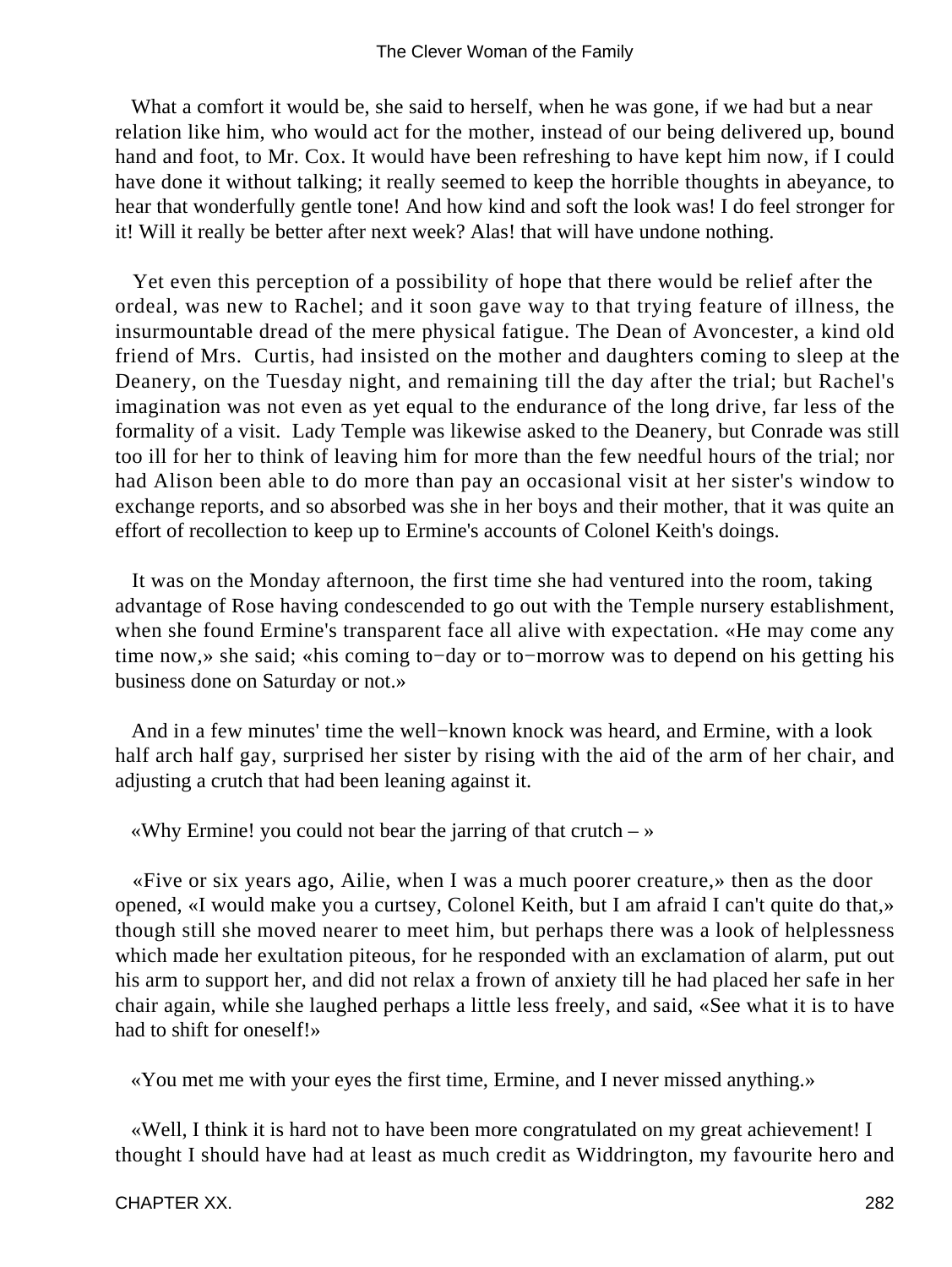model.»

 «When you have an arm to support you it may be all very well, and I shall never stand it without.» Then, as Ermine subsided, unprepared with a reply, «Well, Ailie, how are your boys?»

«Both much better, Francis nearly well.»

«You have had a terrible time! And their mother?»

 «Dearer and sweeter than ever,» said Alison, with her voice trembling; «no one who has not seen her now can guess half what she is!»

 «I hope she has not missed me. If this matter had not been so pressing, I could not have stayed away.»

 «The one message she always gave me was, that you were not to think of coming home; and, indeed, those dear boys were so good, that we managed very well without you.»

 «Yes, I had faith in your discipline, and I think that matters are in train against Edward comes. Of course there is no letter, or you would have told me.»

 «He will be coming himself,» said Ermine, resolved against again expressing a doubt; while Alison added that he hated letter−writing.

 «Nothing could he more satisfactory than Beauchamp's letter,» added Colin. «He was so thoroughly convinced, that he immediately began to believe that he had trusted Edward all along, and had only been overruled.»

 «I dare say,» said Ermine, laughing; «I can quite fancy honest Harry completely persuaded that he was Edward's champion, while Maddox was turning him round his finger.»

 «And such is his good faith, that I hope he will make Edward believe the same! I told you of his sending his love to you, and of his hopes that you would some day come and see the old place. He made his wife quite cordial.»

 Alison did not feel herself obliged to accept the message, and Ermine could freely say, «Poor Harry! I should like to see him again! He would be exactly the same, I dare say. And how does the old place look?»

 «Just what I do not want you to see. They have found out that the Rectory is unhealthy, and stuck up a new bald house on the top of the hill; and the Hall is new furnished in colours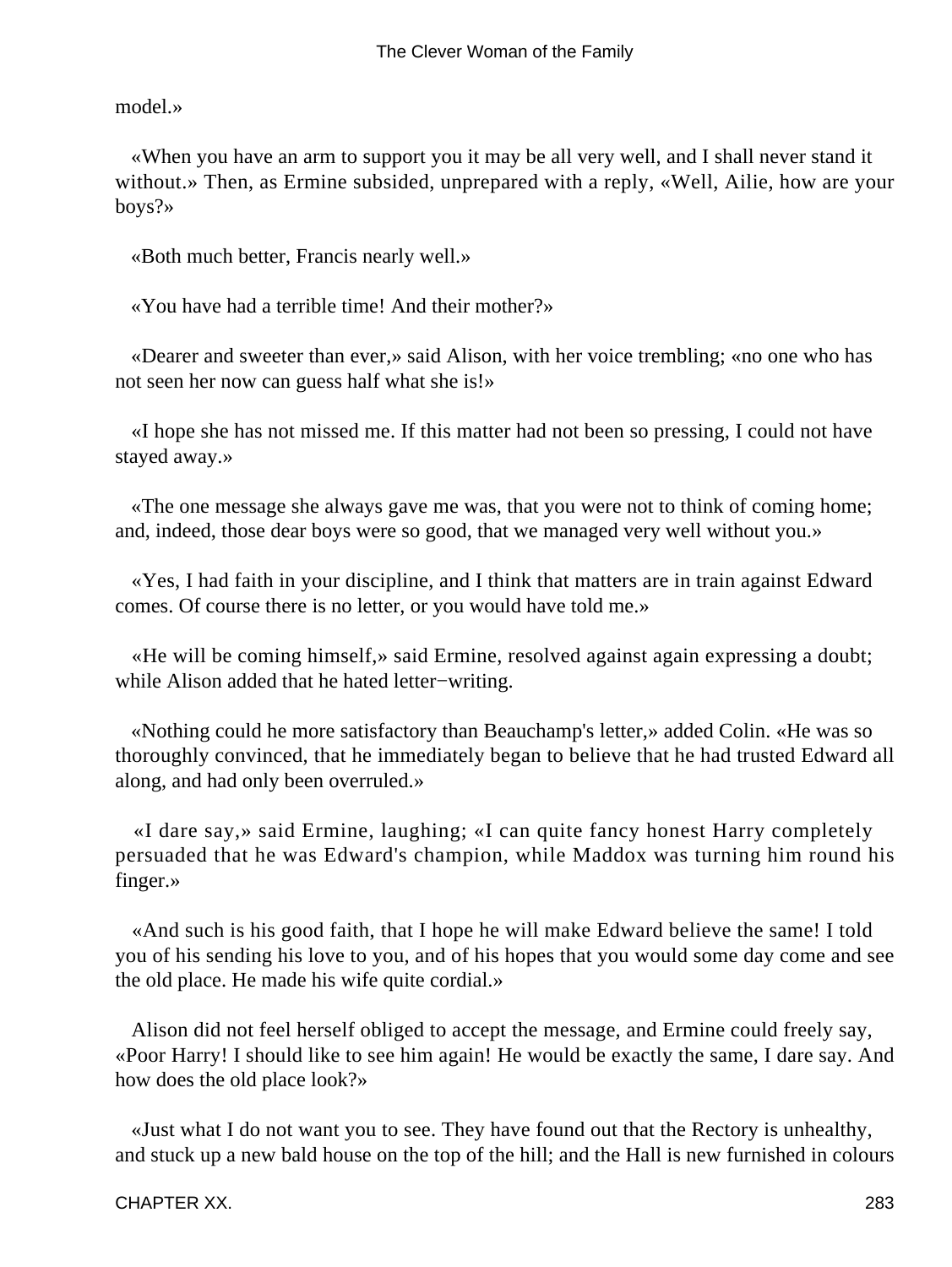that set one's teeth on edge. Nothing is like itself but Harry, and he only when you get him off duty – without his wife! I was glad to get away to Belfast.»

«And there, judging from Julia's letter, they must have nearly devoured you.»

«They were very hospitable. Your sister is not so very unlike you, Ermine?»

 «Oh, Colin!» exclaimed Alison, with an indignation of which she became ashamed, and added, by way of making it better, «Perhaps not so very.»

 «She was very gracious to me,» said Colin, smiling, «and we had much pleasant talk of you.»

 «Yes,» said Ermine, «it will be a great pleasure to poor Julia to be allowed to take us up again, and you thought the doctor sufficiently convinced.»

 «More satisfactorily so than Harry, for he reasoned out the matter, and seems to me to have gone more by his impression that a man could not be so imprudent as Edward in good faith than by Maddox's representation.»

 «That is true,» said Alison, «he held out till Edward refused to come home, and then nothing would make him listen to a word on his behalf»

 «And it will be so again,» thought Ermine, with a throb at her heart. Then she asked, «Did you see whether there was a letter for you at home?»

«Yes, I looked in, and found only this, which I have only glanced at, from Bessie.»

«From Paris?»

 «Yes, they come home immediately after Easter. 'Your brother is resolved I should be presented, and submit to the whole season in style; after which he says I may judge for myself.' What people will do for pretty young wives! Poor Mary's most brilliant season was a winter at Edinburgh; and it must be his doing more than hers, for she goes on: 'Is it not very hard to be precluded all this time from playing the chieftainess in the halls of my forefathers? I shall have to run down to your Gowanbrae to refresh myself, and see what you are all about, for I cannot get the fragment of a letter from Alick; and I met an Avoncestrian the other day, who told me that the whole county was in a state of excitement about the F. U. etc.; that every one believed that the fascinating landscape−painter was on the high road to winning one of the joint−heiresses; but that Lady Temple – the most incredible part of the story – had blown up the whole affair, made her way into the penetralia of the asylum, and rescued two female 'prentices, so nearly whipped to death that it took an infinitesimal quantity of Rachel's homoeopathy to demolish one entirely, and that the virtuous public was

CHAPTER XX. 284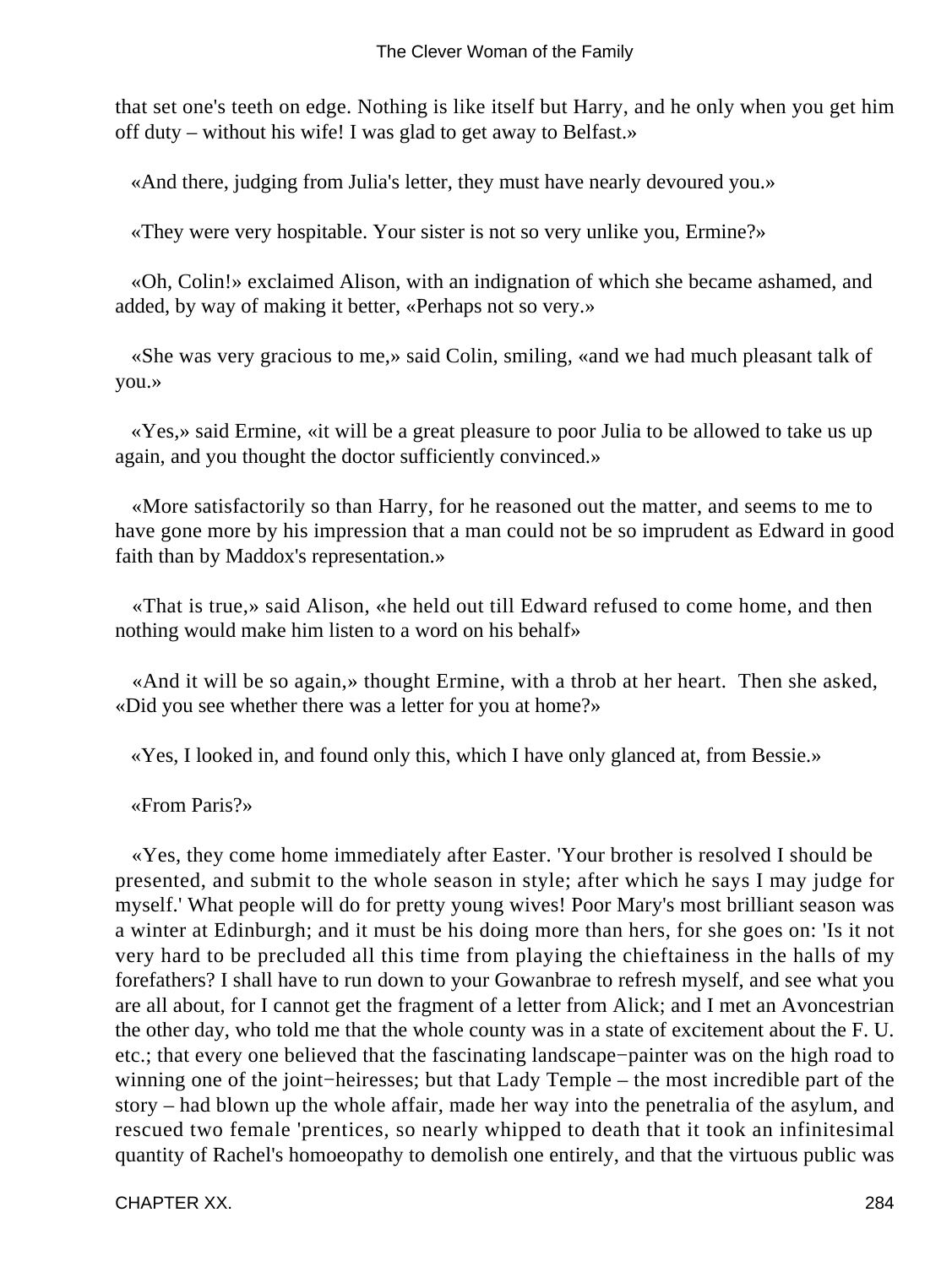highly indignant that there was no inquest nor trial for manslaughter; but that it was certain that Rachel had been extremely ill ever since. Poor Rachel, there must he some grain of truth in all this, but one would like to be able to contradict it. I wrote to ask Alick the rights of the story, but he has not vouchsafed me a line of reply; and I should take it as very kind in you to let me know whether he is in the land of the living or gone to Edinburgh – as I hear is to be the lot of the Highlanders – or pining for the uncroquetable lawn, to which I always told him he had an eye.'»

 «She may think herself lucky he has not answered,» said Ermine; «he has always been rather unreasonably angry with her for making the introduction.»

 «That is the reason he has not,» added Alison, «for he is certainly not far off. He has been over almost every day to inquire, and played German tactics all Saturday afternoon with Francis to our great relief. But I have stayed away long enough.»

 «I will walk back with you, Ailie. I must see the good little heroine of the most incredible part of the story.»

 Lady Temple looked a good deal paler than when he had last seen her, and her eyelids still showed that they had long arrears of sleep to make up; but she came down with outstretched hands and a sunny smile. «They are so much better, and I am so glad you were not at home in the worst of it.»

«And I am sorry to have deserted you.»

 «Oh, no, no, it was much better that you should be away. We should all have wanted you, and that would have been dangerous, and dear, dear Miss Williams did all that could be done. Do you know, it taught me that you were right when you told me I ought never to rest till the boys learnt to obey, for obedience' sake, at a word. It showed what a bad mother I am, for I am sure if dear Conrade had been like what he was last year, even she could not have saved him,» said Fanny, her eyes full of tears.

 Then came her details, to which he listened, as ever, like the brotherly friend he was, and there was a good deal said about restoring the little ones, who were still at Gowanbrae, to which he would by no means as yet consent, though Fanny owned herself to have time now to pine for her Stephana, and to «hear how dismal it is to have a silent nursery.»

 «Yes, it has been a fearful time. We little guessed how much risk you ran when you went to the rescue.»

 «Dear Con, when he thought – when we thought he could not get better, said I was not to mind that, and I don't,» said Fanny. «I thought it was right, and though I did not know this would come of it, yet you see God has been very merciful, and brought both of my boys out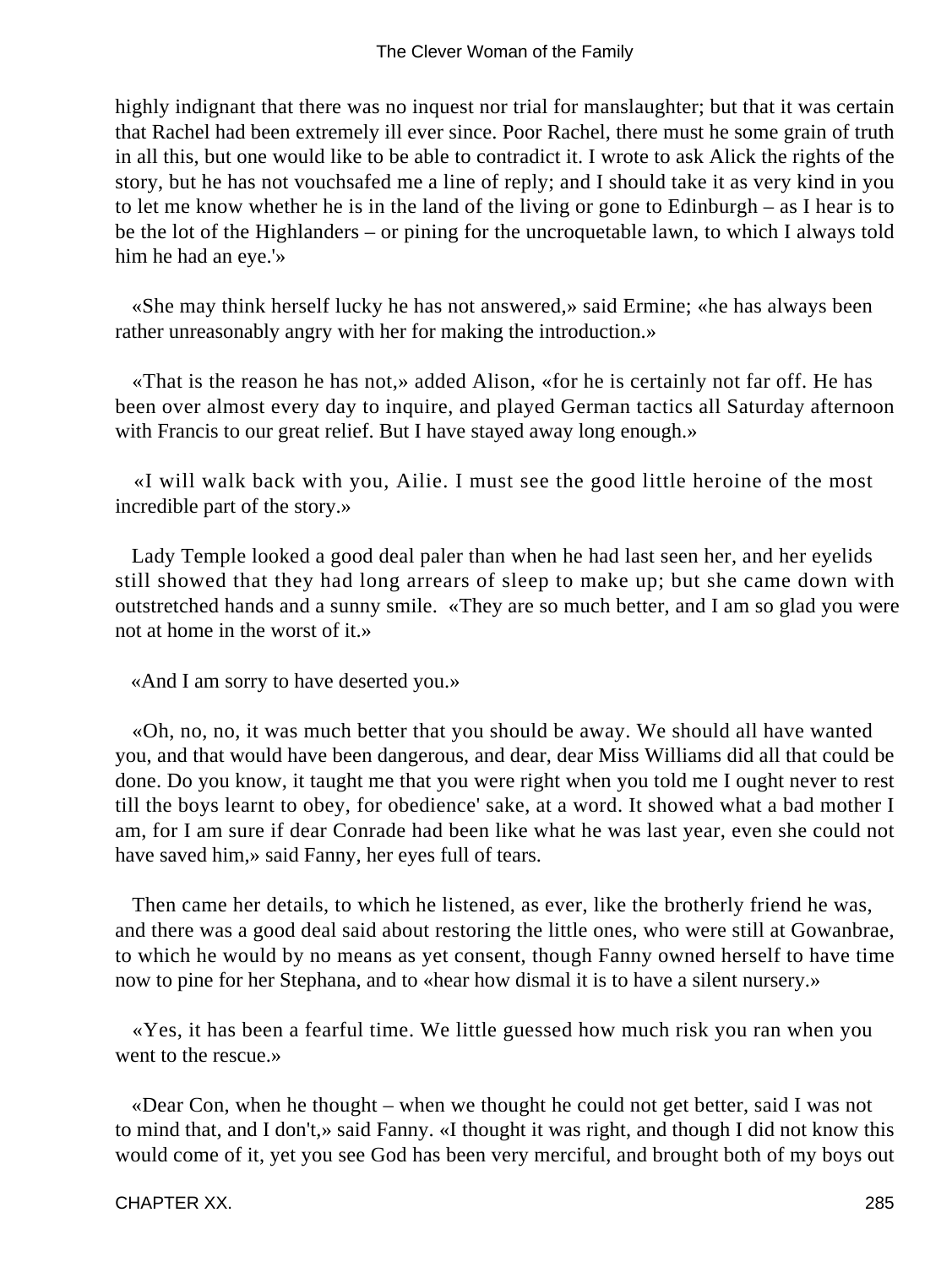of this dreadful illness, and I dare say it will do them good all their lives now it is over. I am sure it will to me, for I shall always be more thankful.»

«Everything does you good,» he said.

 «And another thing,» she added, eagerly, «it has made me know that dear Miss Williams so much better. She was so good, so wonderfully good, to come away from her sister to us. I thought she was quite gone the first day, and that I was alone with my poor Francie, and presently there she was by my side, giving me strength and hope by her very look. I want to have her for good, I want to make her my sister! She would teach the boys still, for nobody else could make them good, but if ever her sister could spare her, she must never go away again.»

«You had better see what she says,» replied the Colonel, with suppressed emotion.

 That night, when Conrade and Francis were both fast asleep, their mother and their governess sat over the fire together, languid but happy, and told out their hearts to one another – told out more than Alison had ever put into words even to Ermine, for her heart was softer and more unreserved now than ever it had been since her sister's accident had crushed her youth. There was thenceforth a bond between her and Lady Temple that gave the young widow the strong−hearted, sympathizing, sisterly friend she had looked for in Rachel, and that filled up those yearnings of the affection that had at first made Alison feel that Colin's return made the world dreary to her. Her life had a purpose, though that purpose was not Ermine! But where were Edward and his letter?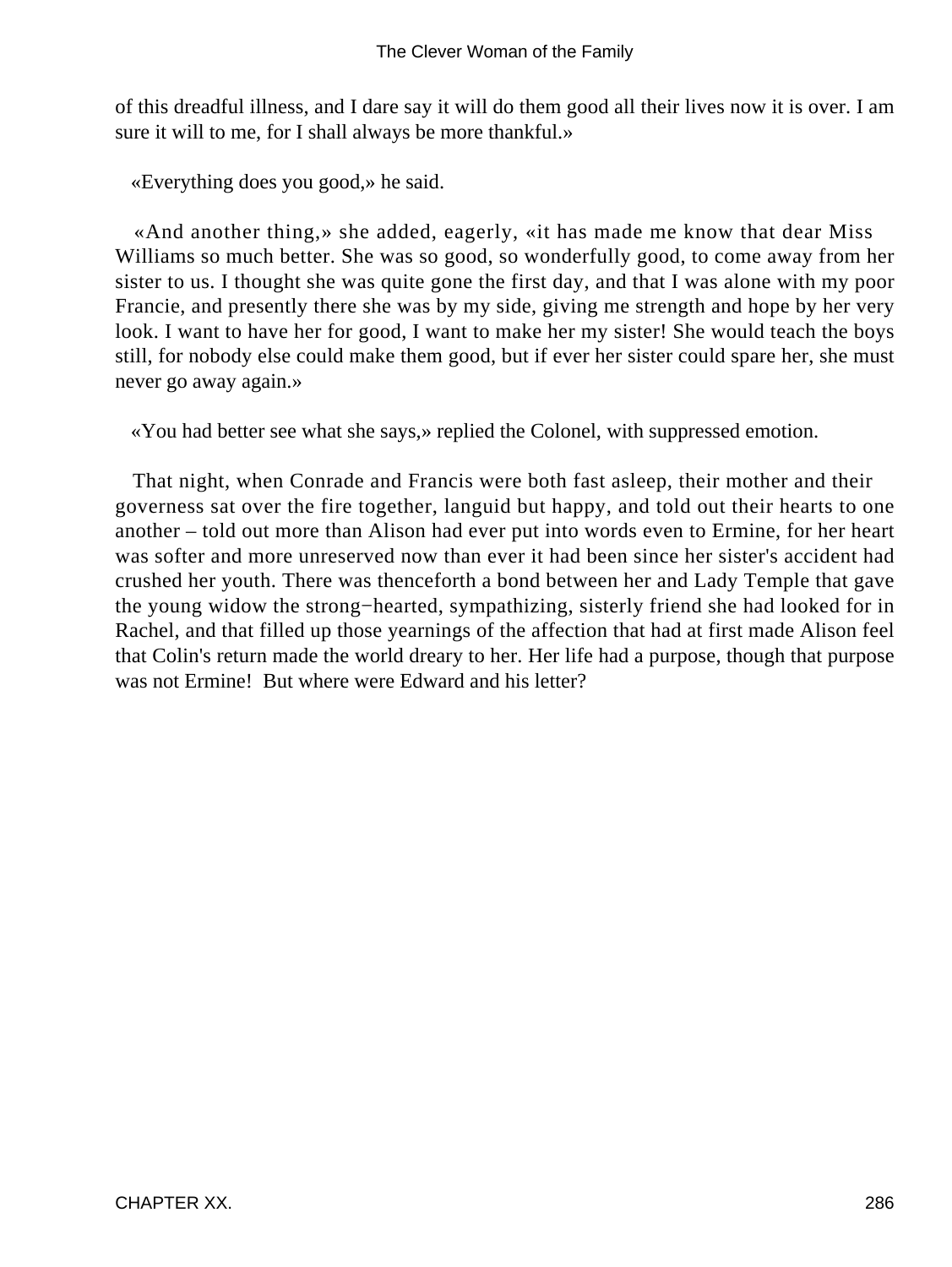## **[CHAPTER XXI.](#page-417-0)**

### *T*HE **QUARTER SESSIONS.**

«Is it so nominated in the bond?» – Merchant of Venice.

 Malgre her disinclination, Rachel had reached the point of recovery in which the fresh air and change of scene of the drive to Avoncester could not fail to act as restoratives, and the first evening with the Dean and his gentle old sister was refreshing and comfortable to her spirits.

 It was in the afternoon of the ensuing day that Mr. Grey came to tell her that her presence would soon be required, and both her mother and sister drove to the court with her. Poor Mrs. Curtis, too anxious to go away, yet too nervous to go into court, chose, in spite of all Mr. Grey's advice, to remain in the carriage with the blinds closed, far too miserable for Grace to leave her.

 Rachel, though very white, called up a heroic smile, and declared that she should get on very well. Her spirit had risen to the occasion, so as to brace her nerves to go becomingly through what was inevitable; and she replied with a ready «yes,» to Mr. Grey's repetition of the advice for ever dinned into her ears, not to say a word more than needful, feeling indeed little disposed to utter anything that she could avoid.

 She emerged from the dark passage into full view of faces which were far more familiar than she could have wished. She would have greatly preferred appearing before a judge, robed, wigged, and a stranger, to coming thus before a country gentleman, slightly known to herself, but an old friend of her father, and looking only like his ordinary self.

 All the world indeed was curious to see the encounter between Rachel Curtis and her impostor, and every one who had contributed so much as a dozen stamps to the F. U. E. E. felt as if under a personal wrong and grievance, while many hoped to detect other elements of excitement, so that though all did not overtly stare at the witness, not even the most considerate could resist the impulse to glance at her reception of the bow with which he greeted her entrance.

 She bent her head instinctively, but there was no change of colour on her cheek. Her faculties were concentrated, and her resolute will had closed all avenues to sensations that might impair her powers; she would not give way either to shame and remorse for herself, or to pity or indignation against the prisoner; she would attend only to the accuracy of the testimony that was required of her as an expiation of her credulous incaution; but such was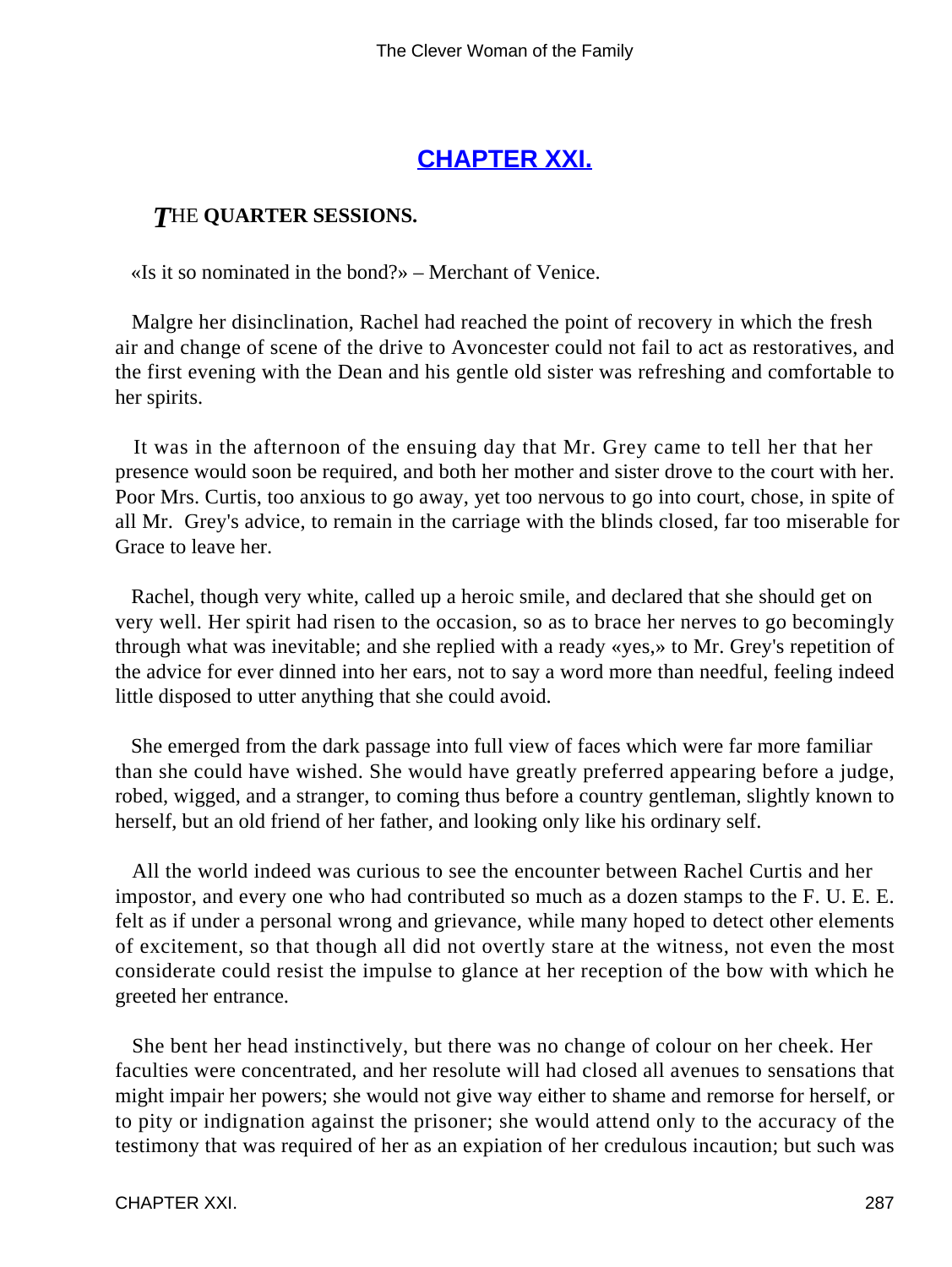the tension of her nerves, that, impassive as she looked, she heard every cough, every rustle of paper; each voice that addressed her seemed to cut her ears like a knife; and the chair that was given to her after the administration of the oath was indeed much needed.

 She was examined upon her arrangement that the prisoner should provide for the asylum at St. Herbert's, and on her monthly payment to him of the sums entered in the account−book. In some cases she knew he had shown her the bills unreceipted; in others, he had simply made the charge in the book, and she had given to him the amount that he estimated as requisite for the materials for wood−engraving. So far she felt satisfied that she was making herself distinctly understood, but the prisoner, acting as his own counsel, now turned to her and asked the question she had expected and was prepared for, whether she could refer to any written agreement.

«No; it was a viva voce agreement.»

 Could she mention what passed at the time of making the arrangement that she had stated as existing between himself and her?

«I described my plans, and you consented.»

 An answer at which some of the audience could have smiled, so well did it accord with her habits. The prisoner again insisted on her defining the mode of his becoming bound to the agreement. Rachel took time for consideration, and Alison Williams, sitting between Lady Temple and Colonel Keith, felt dizzy with anxiety for the answer. It came at last.

 «I do not remember the exact words; but you acquiesced in the appearance of your name as secretary and treasurer.»

 The prospectus was here brought forward, and Mauleverer asked her to define the duties he had been supposed to undertake in the character in which he had there figured. It of course came out that she had been her own treasurer, only entrusting the nominal one with the amount required for current expenses, and again, in reply to his deferential questions, she was obliged to acknowledge that he had never in so many words declared the sums entered in the book to have been actually paid, and not merely estimates for monthly expenditure to be paid to the tradesmen at the usual seasons.

«I understood that they were paid,» said Rachel, with some resentment.

 «Will you oblige me by mentioning on what that understanding was founded?» said the prisoner, blandly.

 There was a pause. Rachel knew she must say something; but memory utterly failed to recall any definite assurance that these debts had been discharged. Time passed, all eyes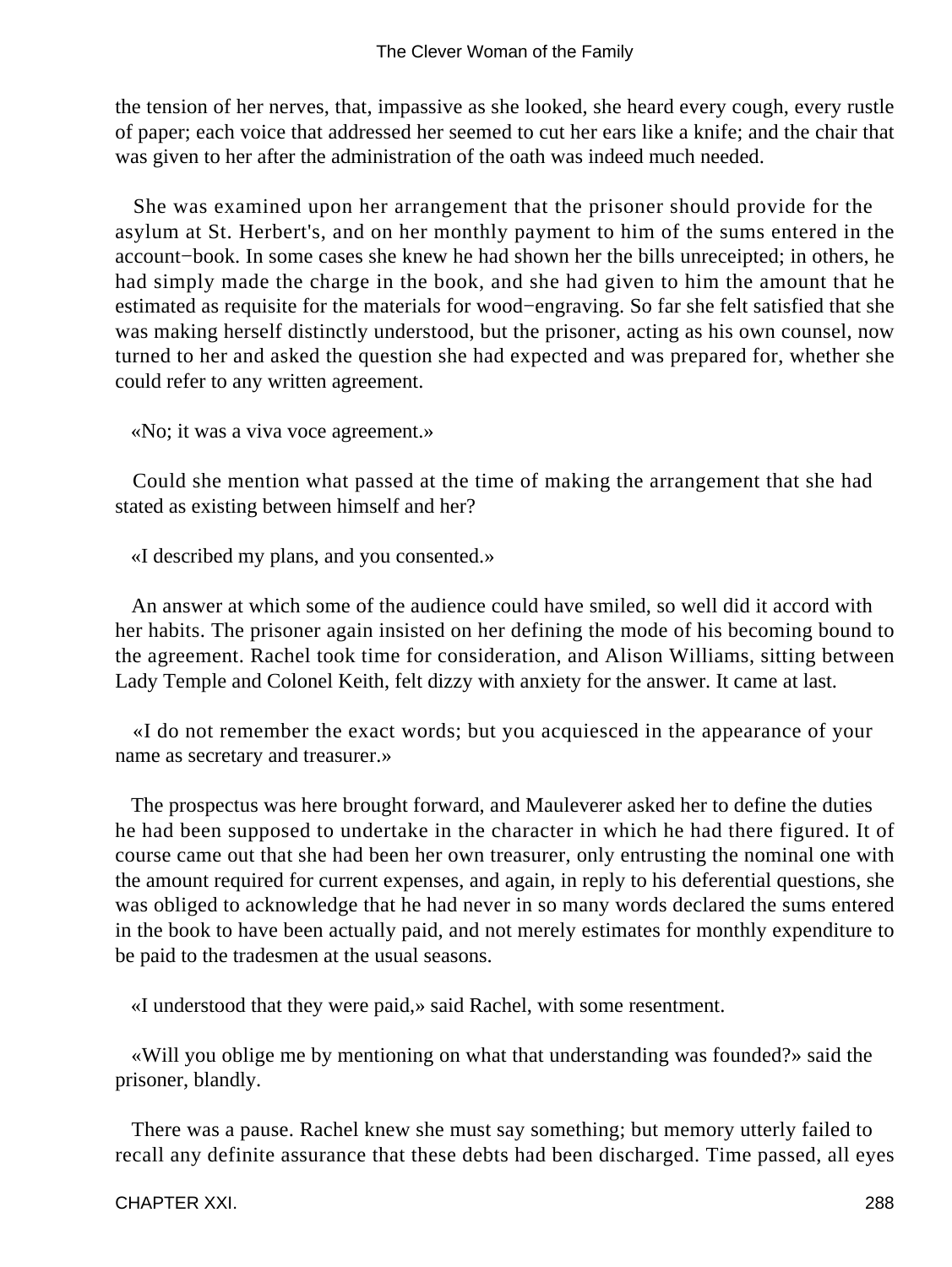were upon her, there was a dire necessity of reply, and though perfectly conscious of the weakness and folly of her utterance, she could only falter forth, «I thought so.» The being the Clever Woman of the family, only rendered her the more sensible both of the utter futility of her answer, and of the effect it must be producing.

 Alison hung her head, and frowned in absolute shame and despair, already perceiving how matters must go, and feeling as if the hope of her brother's vindication were slipping away – reft from her by Rachel's folly. Colin gave an indignant sigh, and whispering to her, «Come out when Lady Temple does, I will meet you,» he made his way out of court.

 There had been a moment's pause after Rachel's «I thought so,» and then the chairman spoke to the counsel for the prosecution. «Mr. Murray, can you carry the case any further by other witnesses? At present I see no case to go to the jury. You will see that the witness not only does not set up any case of embezzlement, but rather loads to an inference in the contrary direction.»

 «No, sir,» was the answer; «I am afraid that I can add nothing to the case already presented to you.»

Upon this, the chairman said,

 «Gentlemen of the Jury, – The case for the prosecution does not sustain the indictment or require me to call on the prisoner for his defence, and it is your duty to find him not guilty. You will observe that we are not trying a civil action, in respect of the large sum which he has received from the young lady, and for which he is still accountable to her; nor by acquitting him are you pronouncing that he has not shown himself a man of very questionable honesty, but only that the evidence will not bring him within the grasp of the criminal law, as guilty of embezzlement under the statute, and this because of the looseness of the arrange ments, that had been implied instead of expressed. It is exceedingly to be regretted that with the best intentions and kindest purposes, want of caution and experience on her part should have enabled the prisoner thus to secure himself from the possibility of a conviction; but there can be no doubt that the evidence before us is such as to leave no alternative but a verdict of not guilty.»

 The very tenderness and consideration of the grey−haired Sir Edward Morden's tone were more crushing to Rachel than severe animadversions on her folly would have been from a stranger. Here was she, the Clever Woman of the family, shown in open court to have been so egregious a dupe that the deceiver could not even be punished, but must go scot−free, leaving all her wrongs unredressed! To her excited, morbid apprehension, magnified by past self−sufficiency, it was as though all eyes were looking in triumph at that object of general scorn and aversion, a woman who had stepped out of her place. She turned with a longing to rush into darkness and retirement when she was called to return to her mother, and even had she still been present, little would she have recked that when the jury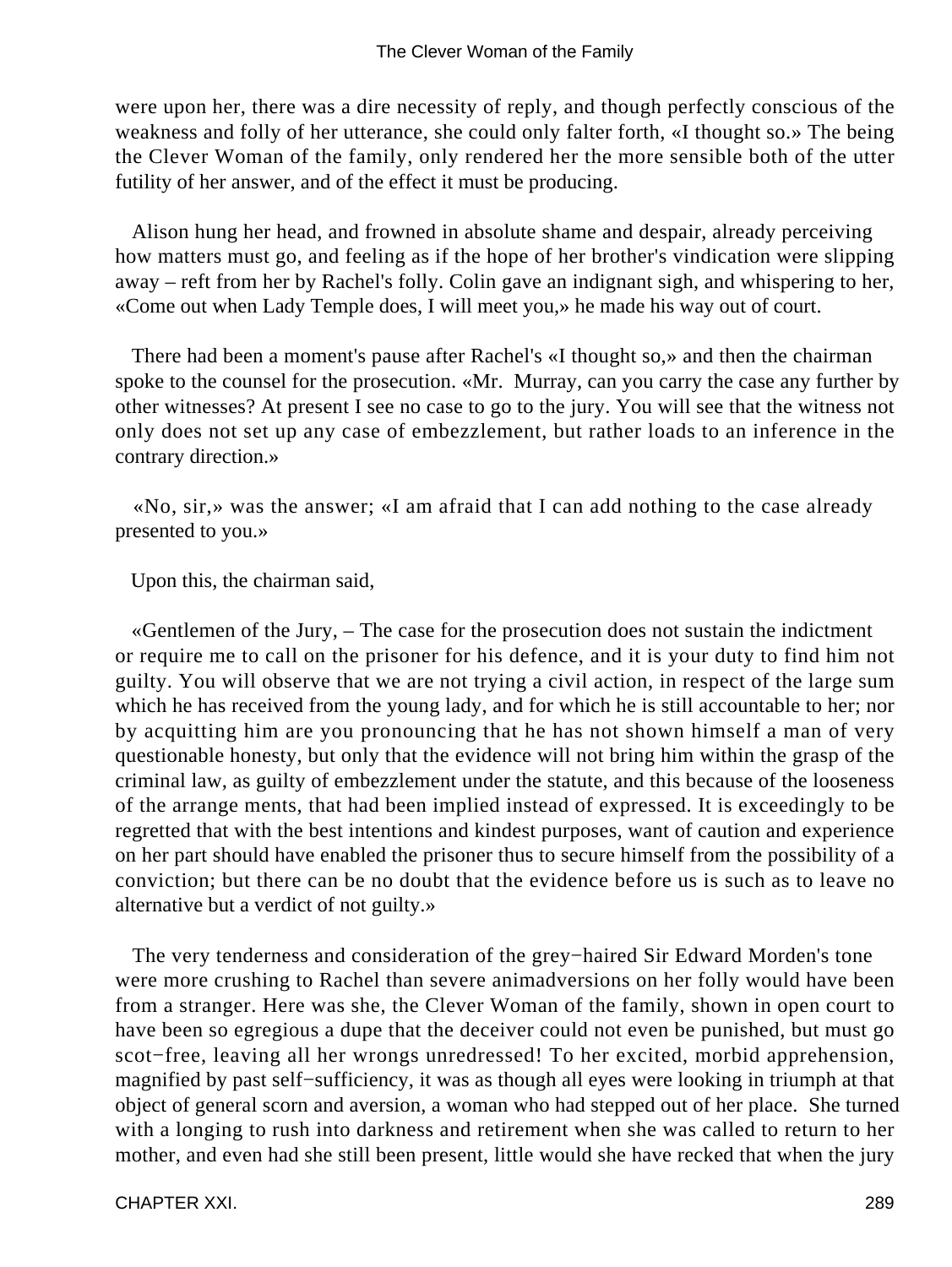had, without many moments' delay, returned a verdict of «Not Guilty,» the prisoner received a strong, stem reprimand from Sir Edward, to whom he replied with a bow that had in it more of triumph than of acceptance.

 Burning tears of disappointment were upon Alison's cheek, the old hopeless blank was returning, and her brother might come back in vain, to find his enemy beyond his reach. Here was an end alike of his restoration and of Ermine's happiness!

 «Oh!» whispered Lady Temple, «is it not horrid? Is nothing to be done to that dreadful man? I always thought people came here to do justice. I shall never like Sir Edward Morden again! But, oh! what can that be? Where is the Colonel?»

 It was a loud, frightful roar and yell, a sound of concentrated fury that, once heard, could never be forgotten. It was from the crowd outside, many of them from Avonmouth, and all frantic with indignation at the cruelty that had been perpetrated upon the helpless children. Their groans and execrations were pursuing the prison van, from which Maria Hatherton was at that moment making her exit, and so fearful was the outcry that penetrated the court, that Fanny trembled with recollections of Indian horrors, looked wistfully for her protector the Colonel, and murmured fears that her aunt must have been very much terrified.

 At that moment, however, a summons came for Lady Temple, as this was the case in which she was to bear witness. Alison followed, and was no sooner past the spectators, who gladly made way, than she found her arm drawn into Colonel Keith's. «Is he come?» she asked. «No,» was rather signed than spoken. «Oh, Colin!» she sighed, but still there was no reply, only she was dragged on, downstairs and along dark passages, into a room furnished with a table, chairs, pens, ink, and paper, and lighted with gas, which revealed to her not only Mr. Grey, but one who, though eight years had made him stouter, redder, and rougher, had one of the moat familiar faces of her youthful days. Her senses almost reeled with her as he held out his hand, saying heartily, «Well, Ailie, how are you? and how is Ermine? Where can this brother of yours be?»

«Harry! Mr. Beauchamp! You here!» she exclaimed, in the extremity of amazement.

 «Here is Colin seeming to think that something may be done towards nailing this scoundrel for the present, so I am come at his call. We shall have the fellow in a moment.» And then, by way of getting rid of embarrassment, he began talking to Mr. Grey about the County Hall, and the room, which Mr. Grey explained to be that of the clerk of the peace, lent for this occasion while the usual justice room was occupied, Alison heard all as in a dream, and presently Mauleverer entered, as usual spruce, artist−like, and self−possessed, and was accosted by Harry Beauchamp, «Good evening, Mr. Maddox, I am sorry to trouble you.»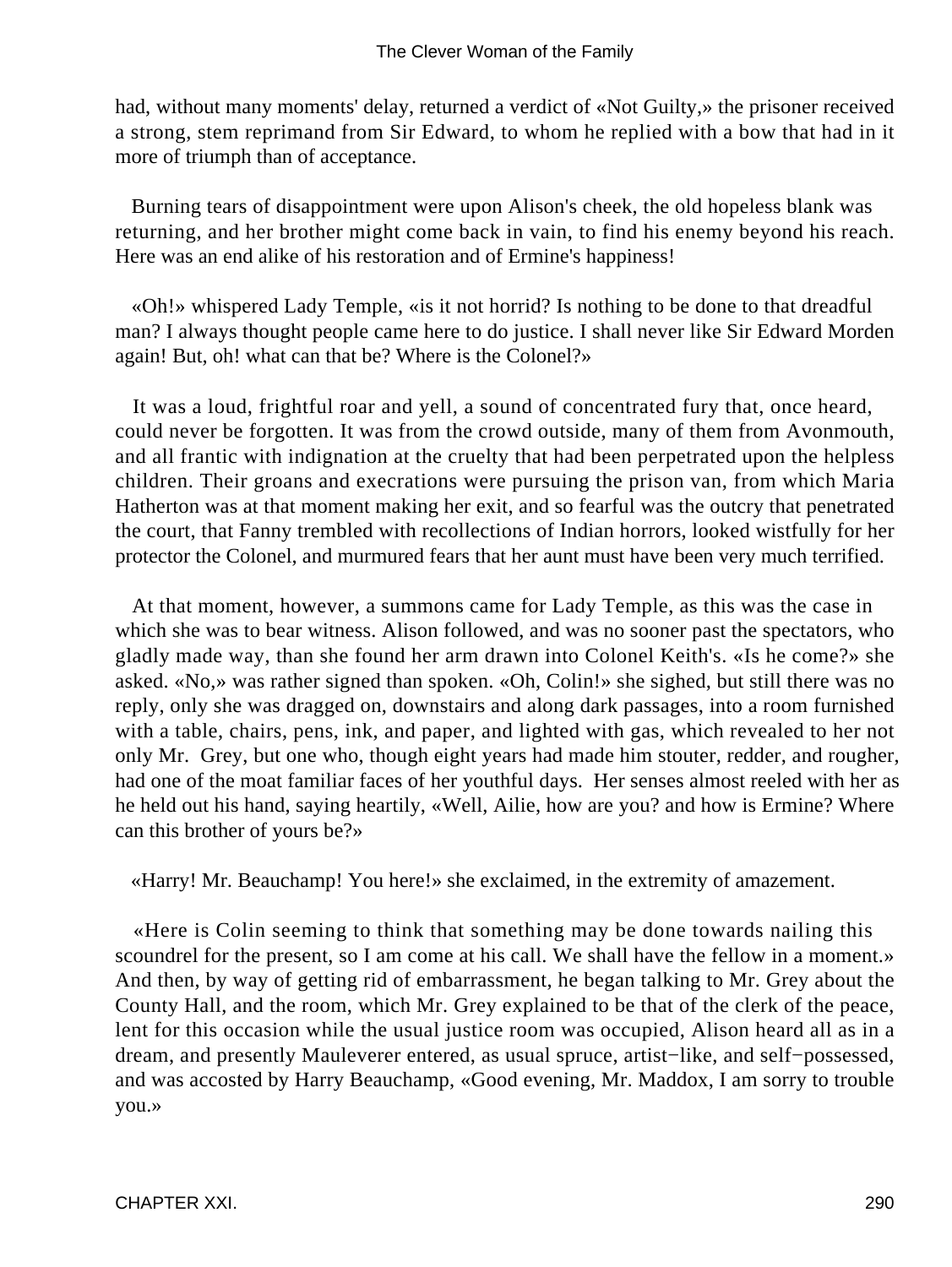«I hope there is no misunderstanding, sir,» was the reply. «I have not the pleasure of knowing for whom you take me.»

 Without regarding this reply, however, Mr. Beauchamp requested Mr. Grey to take his deposition, stating his own belief in the identity of the person before him with Richard Maddox, whom he charged with having delivered to him a letter falsely purporting to come from Edward Williams, demanding three hundred pounds, which upon this he had delivered to the accused, to be forwarded to the said Mr. Williams.

 Alison's heart beat violently at the ordeal before her of speaking to the genuineness of the letter. She had seen and suspected that to her brother−in−law, but she could not guess whether the flaws in that to Mr. Beauchamp would be equally palpable, and doubt and anxiety made her scarcely able to look at it steadily. To her great relief, however, she was able to detect sufficient variations to justify her assertion that it was not authentic, and she was able to confirm her statement by comparison of the writing with that of a short, indignant denial of all knowledge of the transaction, which Harry Beauchamp had happily preserved, though little regarding it at the time. She also showed the wrong direction, with the name of the place misspelt, according to her own copy of her sister−in−law's address, at the request of Maddox himself, and pointed out that a letter to Ermine from her brother bore the right form. The seal upon that to Mr. Beauchamp she likewise asserted to be the impression of one which her brother had lost more than a year before the date of the letter.

 «Indeed, sir,» said the accused, fuming to Mr. Grey, «this is an exceedingly hard case. Here am I, newly acquitted, after nearly six weeks' imprisonment, on so frivolous a charge that it has been dismissed without my even having occasion to defend myself, or to call my own most respectable witnesses as to character, when another charge is brought forward against me in a name that there has been an unaccountable desire to impose on me. Even if I were the person that this gentleman supposes, there is nothing proved. He may very possibly have received a forged letter, but I perceive nothing to fix the charge upon the party he calls Maddox. Let me call in my own witnesses, who had volunteered to come down from Bristol, and you will be convinced how completely mistaken the gentleman is.»

 To this Mr. Grey replied that the case against him was not yet closed, and cautioning him to keep his own witnesses back; but he was urgent to be allowed to call them at once, as it was already late, and they were to go by the six o'clock train. Mr. Grey consented, and a messenger was sent in search of them. Mr. Beauchamp looked disturbed. «What say you to this, Colin?» he asked, uneasily. «That man's audacity is enough to stagger one, and I only saw him three times at the utmost.»

 «Never fear,» said Colin, «delay is all in our favour.» At the same time Colin left them, and with him went some hope and confidence, leaving all to feel awkward and distressed during the delay that ensued, the accused expatiating all the time on the unreasonableness of bringing up an offence committed so many years ago, in the absence of the only witness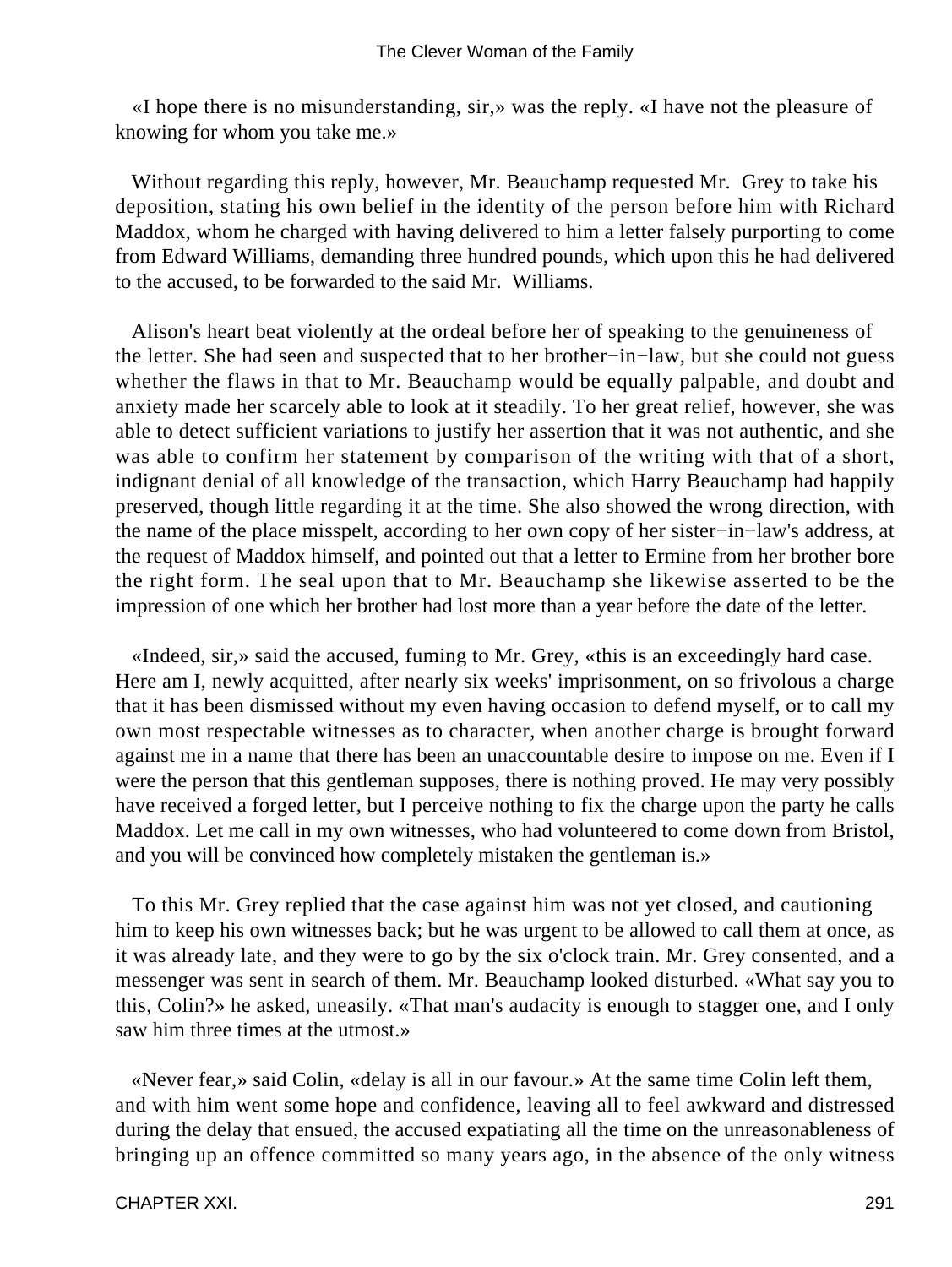who could prove the whole story, insisting, moreover, on his entire ignorance of the names of either Maddox or Williams.

 The sight of his witnesses was almost welcome. They were a dissenting minister, and a neat, portly, respectable widow, the owner of a fancy shop, and both knew Mr. Mauleverer as a popular lecturer upon philanthropical subjects, who came periodically to Bristol, and made himself very acceptable. Their faith in him was genuine, and he had even interested them in the F. U. E. E. and the ladies that patronized it. The widow was tearfully indignant about the persecution that had been got up against him, and evidently intended to return with him in triumph, and endow him with the fancy shop if he would condescend so far. The minister too, spoke highly of his gifts and graces, but neither of them could carry back their testimony to his character for more than three years.

 Mr. Grey looked at his watch, Harry Beauchamp was restless, and Alison felt almost faint with suspense; but at last the tramp of feet was heard in the passage. Colonel Keith came first, and leaning over Alison's chair, said, «Lady Temple will wait for me at the inn. It will soon be all right.»

 At that moment a tall figure in mourning entered, attended by a policeman. For the first time, Mauleverer's coolness gave way, though not his readiness, and, turning to Mr. Grey, he exclaimed, «Sir, you do not intend to be misled by the malignity of a person of this description.»

«Worse than a murderess!» gasped the scandalized widow Dench. «Well, I never!»

 Mr. Grey was obliged to be peremptory, in order to obtain silence, and enforce that, let the new witness be what she might, her evidence must be heard.

 She had come in with the habitual village curtsey to Mr. Beauchamp, and putting back her veil, disclosed to Alison the piteous sight of the well−remembered features, once so bright with intelligence and innocence, and now sunk and haggard with the worst sorrows of womanhood. Her large glittering eyes did not seem to recognise Alison, but they glared upon Mauleverer with a strange terrible fixedness, as if unable to see any one else. To Alison the sight was inexpressibly painful, and she shrank back, as it were, in dread of meeting the eyes once so responsive to her own.

 Mr. Grey asked the woman the name of the person before her, and looking at him with the same fearful steadiness, she pronounced it to be Richard Maddox, though he had of late called himself Mauleverer.

 The man quailed for a moment, then collecting himself, said, "I now understand the incredible ingratitude and malignity that have pointed out against me these hitherto unaccountable slanders. It is a punishment for insufficient inqury into character. But you, sir,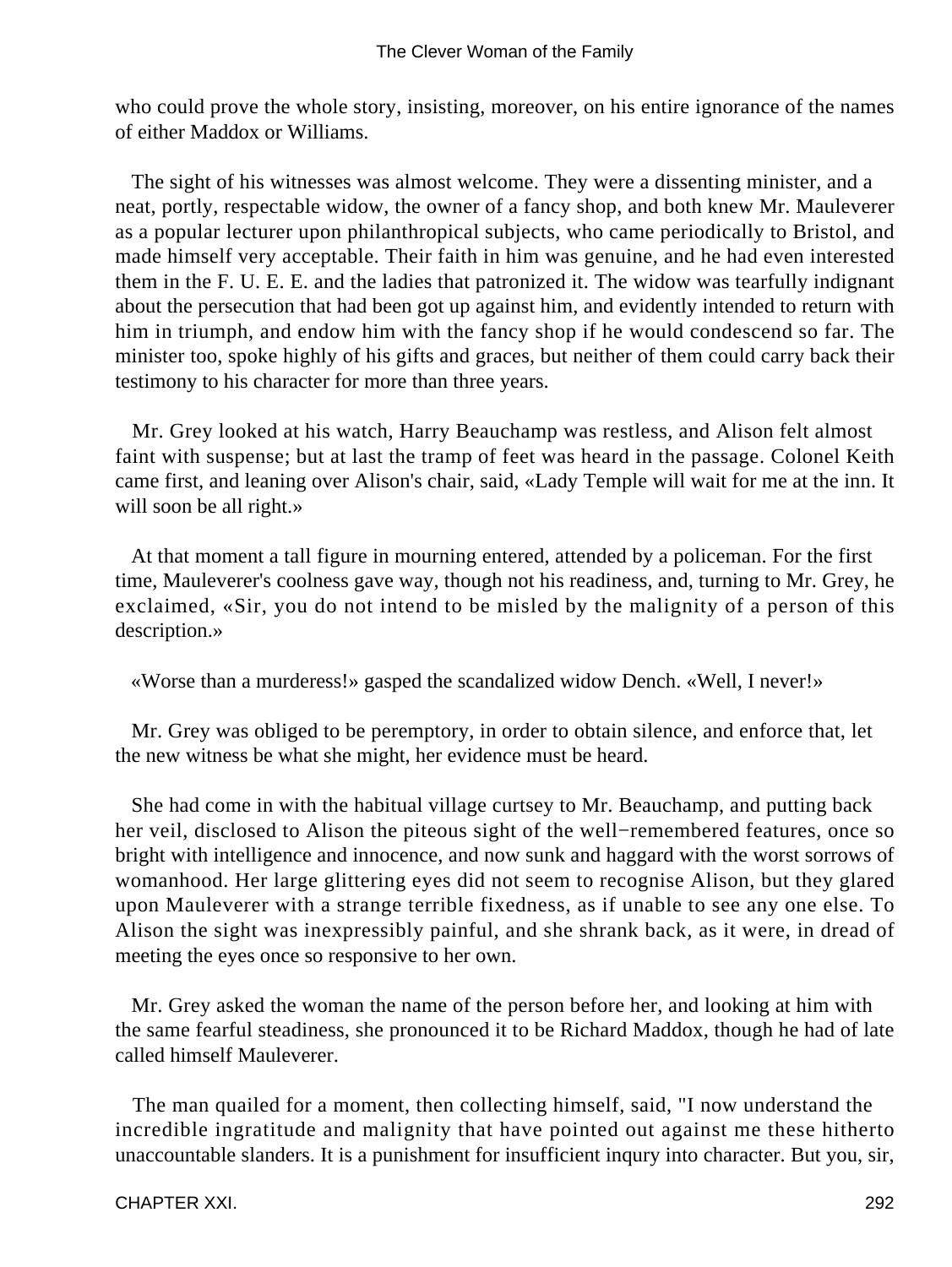in common justice, will protect me from the aspersions of one who wishes to drag me down in her justly merited fall.

 «Sentenced for three years! To take her examination!» muttered Mrs. Dench, and with some difficulty these exclamations were silenced, and Maria Hatherton called on for her evidence.

 Concise, but terrible in its clear brevity, was the story of the agent tampering with her, the nursemaid, until she had given him access to the private rooms, where he had turned over the papers. On the following day, Mr. Williams had been inquiring for his seal−ring, but she herself had not seen it again till some months after, when she had left her place, and was living in lodgings provided for her by Maddox, when she had found the ring in the drawer of his desk; her suspicion had then been first excited by his displeasure at her proposing to him to return it, thinking it merely there by accident, and she had afterwards observed him endeavouring to copy fragments of Mr. Williams's writing. These he had crushed up and thrown aside, but she had preserved them, owning that she did not know what might come of them, and the family had been very kind to her.

 The seal and the scraps of paper were here produced by the policeman who had them in charge. The seal perfectly coincided with that which had closed the letter to Harry Beauchamp, and was, moreover, identified by both Alison and Colonel Keith. It was noticeable, too, that one of these fragments was the beginning of a note to Mr. Beauchamp, as «Dear H.» and this, though not Edward's most usual style of addressing his friend, was repeated in the demand for the £300.

 «Sir,» said the accused, «of course I have no intention of intimating that a gentleman like the Honourable Colonel Keith has been in any collusion with this unhappy woman, but it must be obvious to you that his wish to exonerate his friend has induced him to give too easy credence to this person's malignant attempts to fasten upon one whom she might have had reason to regard as a benefactor the odium of the transactions that she acknowledges to have taken place between herself and this Maddox, thereto incited, no doubt, by some resemblance which must be strong, since it has likewise deceived Mr. Beauchamp.»

 Mr. Grey looked perplexed and vexed, and asked Mr. Beanchamp if he could suggest any other person able to identify Maddox. He frowned, said there must have been workmen at the factory, but knew not where they were, looked at Colin Keith, asked Alison if she or her sister had ever seen Maddox, then declared he could lay his hands on no one but Dr. Long at Belfast.

 Mauleverer vehemently exclaimed against the injustice of detaining him till a witness could be summoned from that distance. Mr. Grey evidently had his doubts, and began to think of calling in some fresh opinion whether he had sufficient grounds for committal, and Alison's hopes were only unstained by Colin's undaunted looks, when there came a knock at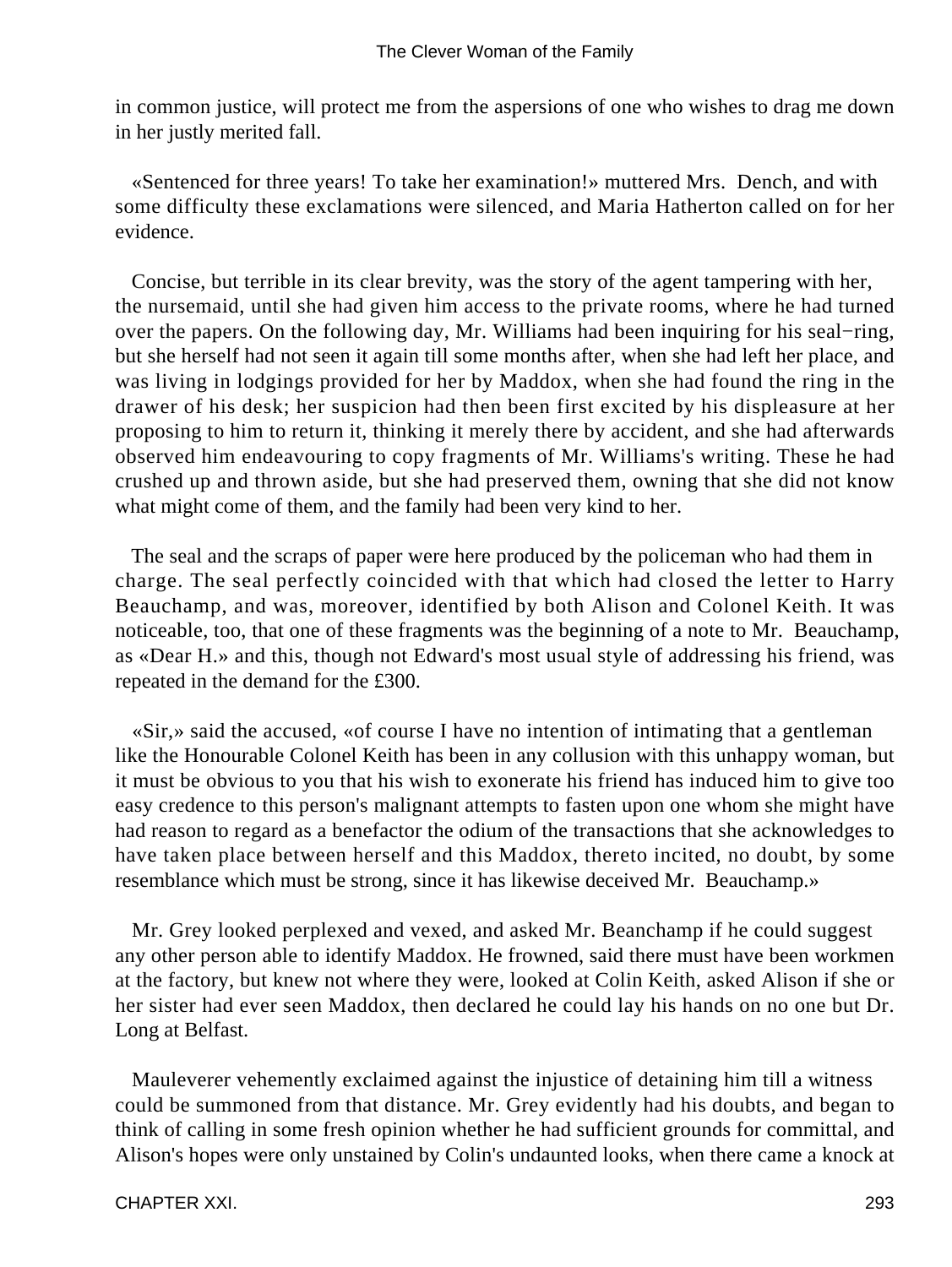the door, and, as much to the surprise of Alison as of every one else, there entered an elderly maid−servant, leading a little girl by the hand, and Colonel Keith going to meet the latter, said, «Do not be frightened, my dear, you have only to answer a few questions as plainly and clearly as you can.»

 Awed, silent, and dazzled by the sudden gas−light, she clung to his hand, but evidently distinguished no one else; and he placed her close to the magistrate saying, «This is Mr. Grey, Rose, tell him your name.»

 And Mr. Grey taking her hand and repeating the question, the clear little silvery voice answered, «I am Rose Ermine Williams.»

«And how old are you, my dear?»

«I was eight on the last of June.»

«She knows the nature of an oath?» asked Mr. Grey of the Colonel.

«Certainly, you can soon satisfy yourself of that.»

 «My dear,» then said Mr. Grey, taking her by the hand again, and looking into the brown intelligent eyes, «I am sure you have been well taught. Can you tell me what is meant by taking an oath before a magistrate?»

 «Yes,» said Rose, colour flushing into her face, «it is calling upon Almighty God to hear one speak the truth.» She spoke so low that she could hardly be heard, and she looked full of startled fear and distress, turning her face up to Colonel Keith with a terrified exclamation, «Oh please, why am I here, what am I to say?»

 He was sorry for her; but her manifest want of preparation was all in favour of the cause, and he soothed her by saying, «Only answer just what you are asked as clearly as you can, and Mr. Grey will soon let you go. He knows you would try any way to speak the truth, but as he is going to examine you as a magistrate, he must ask you to take the oath first.»

 Rose repeated the oath in her innocent tones, and perhaps their solemnity or the fatherly gentleness of Mr. Grey reassured her, for her voice trembled much less when she answered his next inquiry, who her parents were.

«My mother is dead,» she said; «my father is Mr Williams, he is away at Ekaterinburg.»

«Do you remember any time before he was at Ekaterinburg?»

«Oh yes; when we lived at Kensington, and he had the patent glass works.»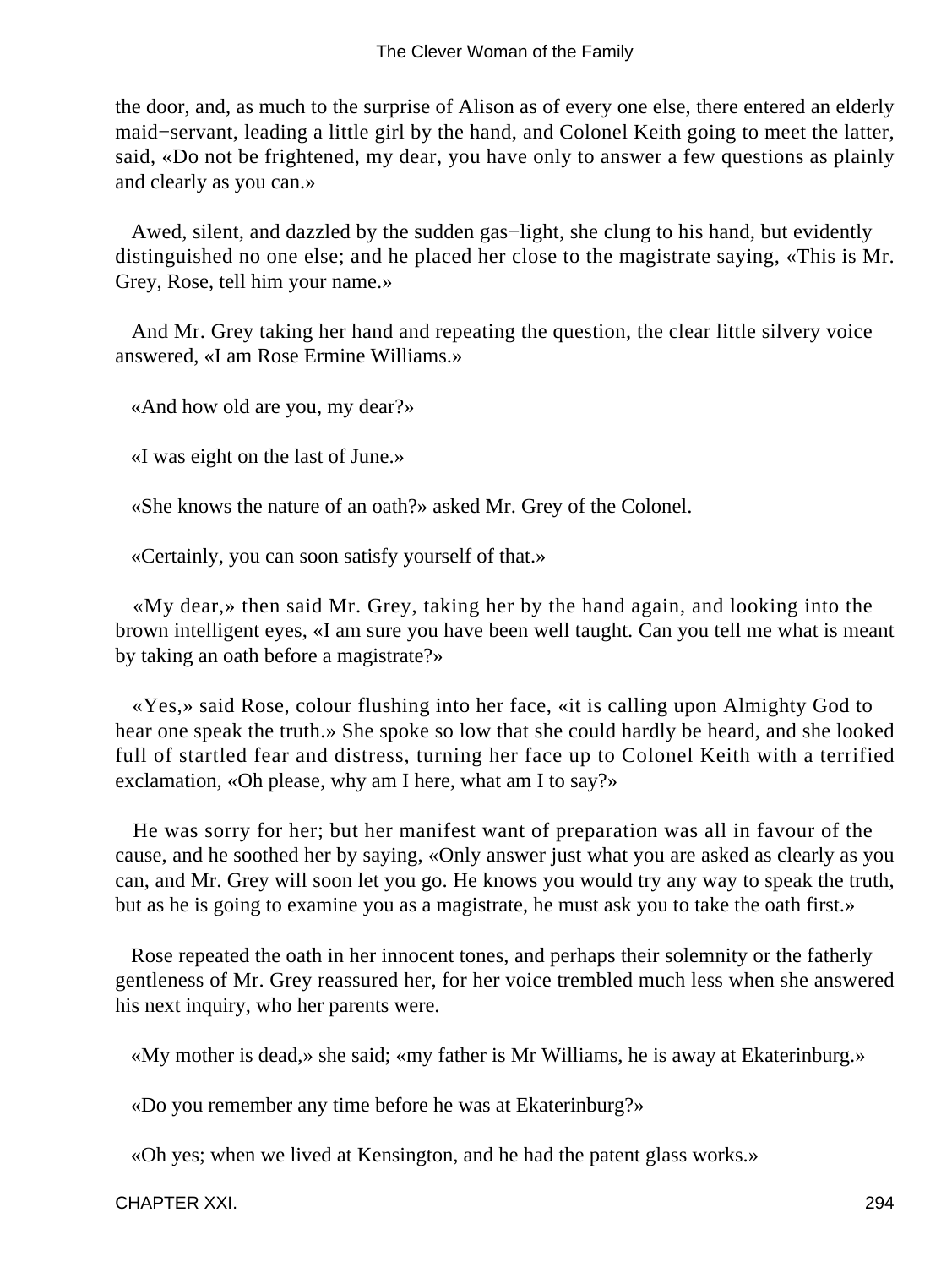«Now, turn round and say if there is any one here whom you know?»

 Rose, who had hitherto stood facing Mr. Grey, with her back to the rest of the room, obeyed, and at once exclaimed, «Aunt Alison,» then suddenly recoiled, and grasped at the Colonel.

«What is it, my dear?»

«It is – it is Mr. Maddox,» and with another gasp of fright, «and Maria! Oh, let me go.»

 But Mr. Grey put his arm round her, and assured her that no one could harm her, Colonel Keith let his fingers be very hard pinched, and her aunt came nearer, all telling her that she had only to make her answers distinctly; and though still shrinking, she could reply to Mr. Grey's question whom she meant by Mr. Maddox.

«The agent for the glass – my father's agent.»

«And who is Maria?»

«She was my nurse.»

«When did you last see the person you call Mr. Maddox?»

 «Last time, I was sure of it, was when I was walking on the esplanade at Avoncester with Colonel Keith,» said Rose, very anxious to turn aside and render her words inaudible.

«I suppose you can hardly tell when that was?»

 «Yes, it was the day before you went away to Lord Keith's wedding,» said Rose, looking to the Colonel.

«Had you seen him before?»

«Twice when I was out by myself, but it frightened me so that I never looked again.»

«Can you give me any guide to the time?»

 She was clear that it had been after Colonel Keith's first stay at Avonmouth, but that was all, and being asked if she had ever mentioned these meetings, «Only when Colonel Keith saw how frightened I was, and asked me.»

«Why were you frightened?» asked Mr. Grey, on a hint from the Colonel.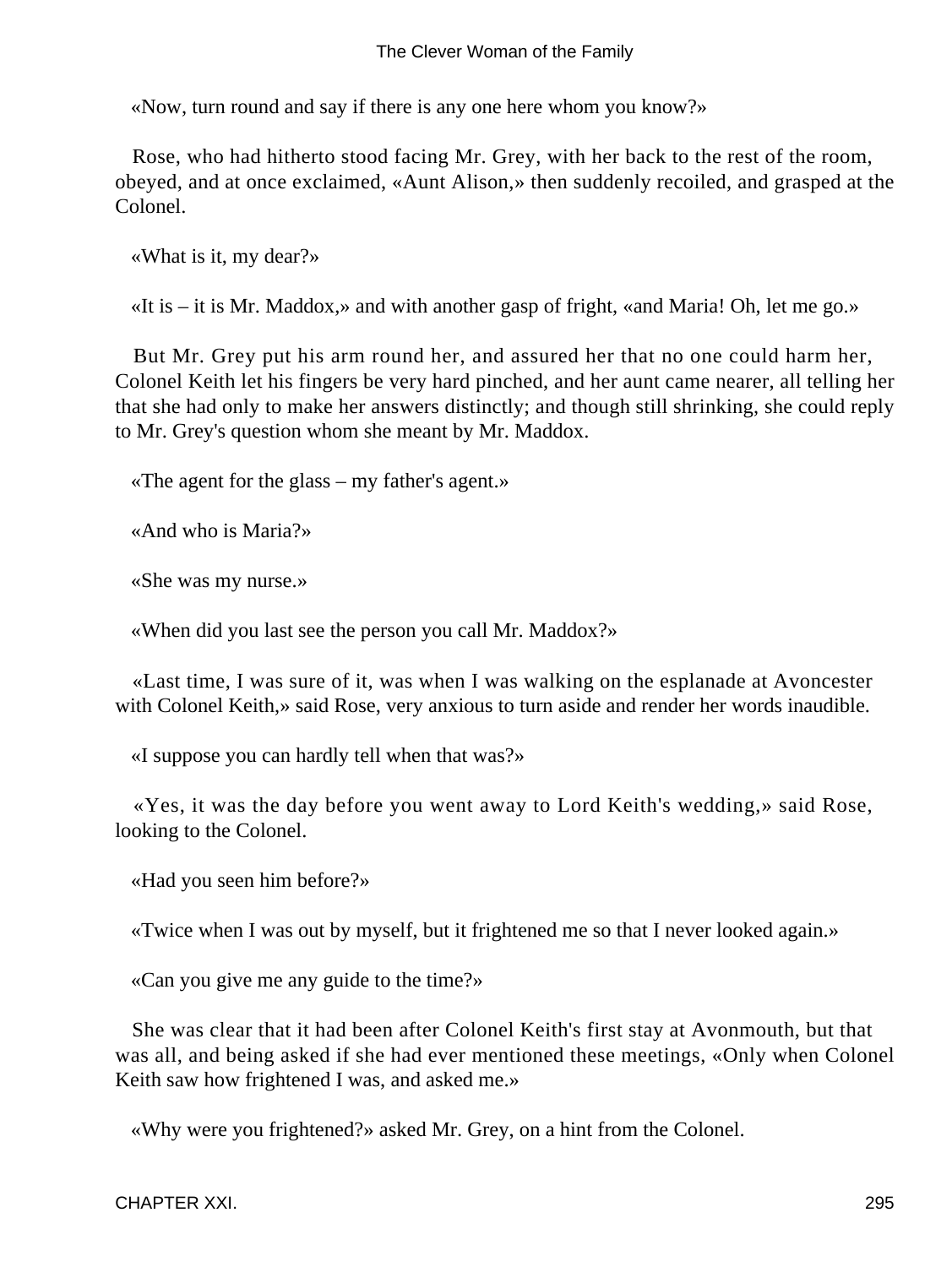«Because I could not quite leave off believing the dreadful things Mr. Maddox and Maria said they would do to me if I told.»

«Told what?»

 «About Mr. Maddox coming and walking with Maria when she was out with me,» gasped Rose, trying to avert her head, and not comforted by hearing Mr. Grey repeat her words to those tormentors of her infancy.

 A little encouragement, however, brought out the story of the phosphoric letters, the lions, and the vision of Maddox growling in the dressing−room. The date of the apparition could hardly be hoped for, but fortunately Rose remembered that it was two days before her mamma's birthday, because she had felt it so bard to be eaten up before the fete, and this date tallied with that given by Maria of her admitting her treacherous admirer into the private rooms.

 «The young lady may be precocious, no doubt, sir,» here said the accused, «but I hardly see why she has been brought here. You can attach no weight to the confused recollections of so young a child, of matters that took place so long ago.»

 «The question will be what weight the jury will attach to them at the assizes,» said Mr. Grey.

 «You will permit me to make one inquiry of the young lady, sir. Who told her whom she might expect to see here?»

 Mr. Grey repeated the query, and Rose answered, «Nobody; I knew my aunt and the Colonel and Lady Temple were gone in to Avoncester, and Aunt Ermine got a note from the Colonel to say that I was to come in to him with Tibbie in a fly.»

«Did you know what you were wanted for?»

 «No, I could not think. I only knew they came to get the woman punished for being so cruel to the poor little girls.»

«Do you know who that person was?»

«Mrs. Rawlins,» was the ready answer.

 «I think,» said Mr. Grey to the accused, «that you must perceive that, with such coincidence of testimony as I have here, I have no alternative but to commit you for the summer assizes.»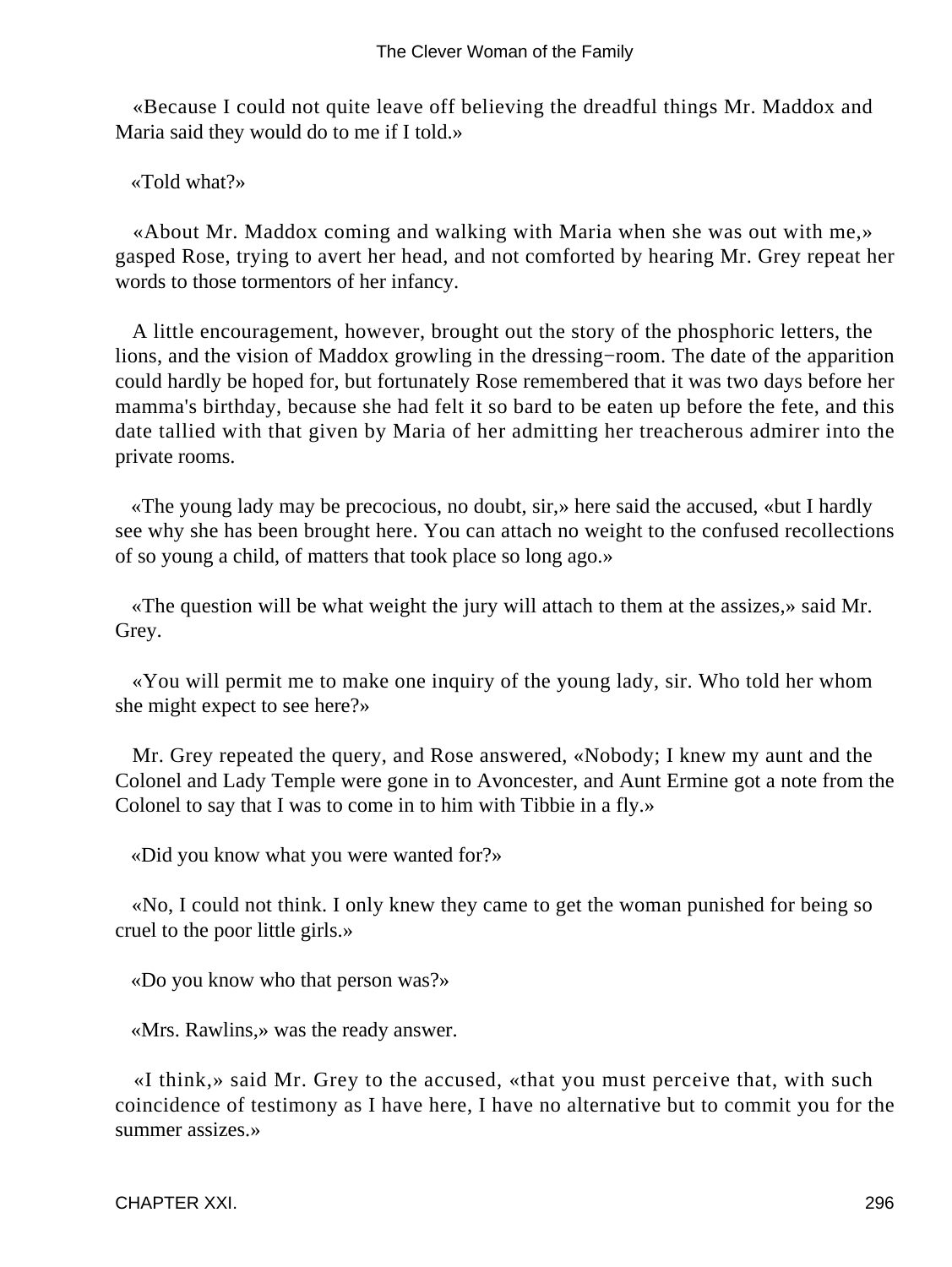Mauleverer murmured something about an action for false imprisonment, but he did not make it clear, and he was evidently greatly crestfallen. He had no doubt hoped to brazen out his assumed character sufficiently to disconcert Mr. Beauchamp's faith in his own memory, and though he had carried on the same game after being confronted with Maria, it was already becoming desperate. He had not reckoned upon her deserting his cause even for her own sake, and the last chance of employing her antecedents to discredit her testimony, had been overthrown by Rose's innocent witness to their mutual relations, a remembrance which had been burnt in on her childish memory by the very means taken to secure her silence. When the depositions were read over, their remarkable and independent accordance was most striking; Mrs. Dench had already been led away by the minister, in time to catch her train, just when her sobs of indignation at the deception were growing too demonstrative, and the policeman resumed the charge of Maria Hatherton.

Little Rose looked up to her, saying, «Please, Aunt Ailie, may I speak to her?»

 Alison had been sitting restless and perplexed between impulses of pity and repulsion, and doubts about the etiquette of the justice room; but her heart yearned over the girl she had cherished, and she signed permission to Rose, whose timidity had given way amid excitement and encouragement.

 «Please, Maria,» she said, «don't be angry with me for telling; I never did till Colonel Keith asked me, and I could not help it. Will you kiss me and forgive me as you used?»

The hard fierce eyes, that had not wept over the child's coffin, filled with tears.

 «Oh, Miss Rose, Miss Rose, do not come near me. Oh, if I had minded you – and your aunts – » And the pent−up misery of the life that had fallen lower and lower since the first step in evil, found its course in a convulsive sob and shriek, so grievous that Alison was thankful for Colin's promptitude in laying hold of Rose, and leading her out of the room before him. Alison felt obliged to follow, yet could not bear to leave Maria to policemen and prison warders.

«Maria, poor Maria, I am so sorry for you, I will try to come and see you  $-\infty$ 

 But her hand was seized with an imperative, «Ailie, you must come, they are all waiting for you.»

 How little had she thought her arm would ever be drawn into that arm, so unheeded by both.

 «So that is Edward's little girl! Why, she is the sweetest little clear−headed thing I have seen a long time. She was the saving of us.»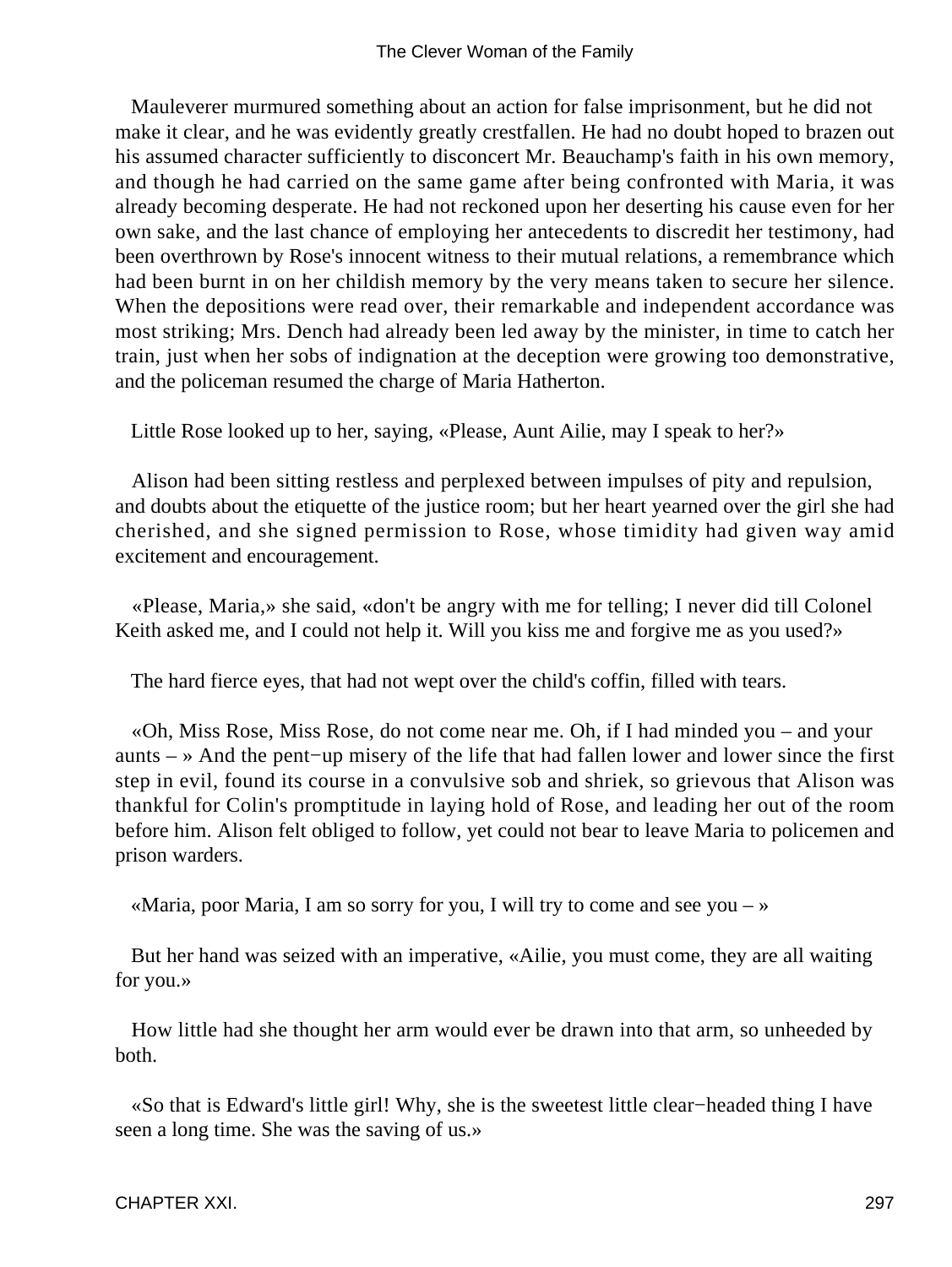«It was well thought of by Colin.»

«Colin is a lawyer spoilt – that's a fact. A first−rate get−up of a case!»

«And you think it safe now?»

 «Nothing safer, so Edward turns up. How he can keep away from such a child as that, I can't imagine. Where is she? Oh, here  $-\infty$  as they came into the porch in fuller light, where the Colonel and Rose waited for them. «Ha, my little Ailie, I must make better friends with you.»

«My name is Rose, not Ailie,» replied the little girl.

 «Oh, aye! Well, it ought to have been, what d'ye call her – that was a Daniel come to judgment?»

«Portia,» returned Rose; «but I don't think that is pretty at all.»

 «And where is Lady Temple?» anxiously asked Alison. «She must be grieved to be detained so long.»

 «Oh! Lady Temple is well provided for,» said the Colonel, «all the magistrates and half the bar are at her feet. They say the grace and simplicity of her manner of giving her evidence were the greatest contrast to poor Rachel's.»

«But where is she?» still persisted Alison.

 «At the hotel; Maria's was the last case of the day, and she went away directly after it, with such a choice of escorts that I only just spoke to her.»

 And at the hotel they found the waggonette at the gateway, and Lady Temple in the parlour with Sir Edward Morden, who, late as it was, would not leave her till he had seen her with the rest of the party. She sprang up to meet them, and was much relieved to hear that Mauleverer was again secured. «Otherwise,» she said, «it would have been all my fault for having acted without asking advice. I hope I shall never do so again.»

 She insisted that all should go home together in the waggonette, and Rose found herself upon Mr. Beauchamp's knee, serving as usual as a safety valve for the feelings of her aunt's admirers. There was no inconstancy on her part, she would much have preferred falling to the lot of her own Colonel, but the open carriage drive was rather a risk for him in the night air, and though he had undertaken it in the excitement, he soon found it requisite to muffle himself up, and speak as little as possible. Harry Beauchamp talked enough for both. He was in high spirits, partly, as Colin suspected, with the escape from a dull formal home, and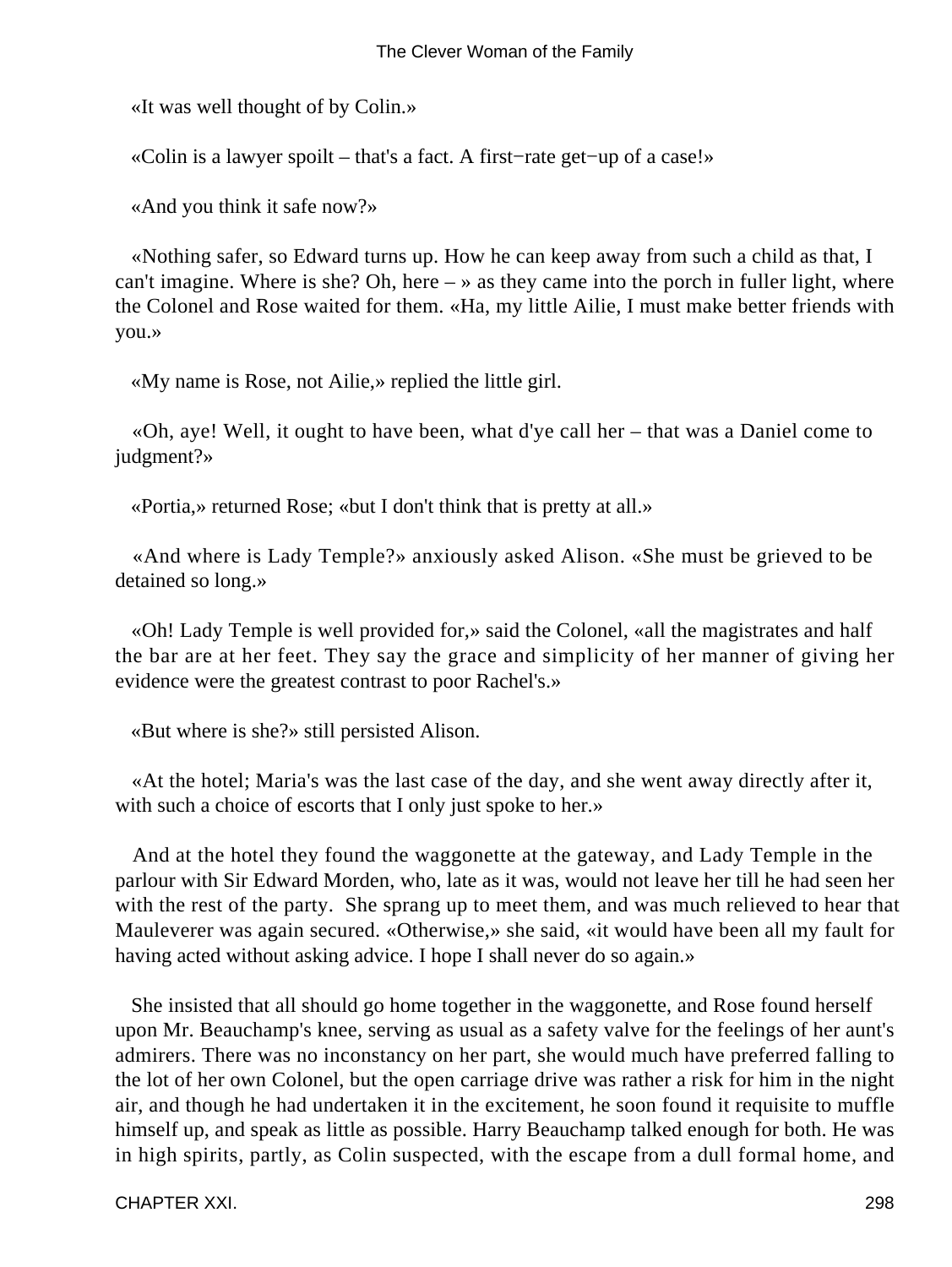partly with the undoing of a wrong that had rankled in his conscience more than he had allowed to himself. Lady Temple, her heart light at the convalescence of her sons, was pleased with everything, liked him extremely, and answered gaily; and Alison enjoyed the resumption of pleasant habits of days gone by.

 Yet, delightful as it all was, there was a sense of disenchantment: she was marvelling all the time how she could have suffered so much on Harry Beauchamp's account. The rejection of him had weighed like a stone upon her heart, but now it seemed like freedom to have escaped his companionship for a lifetime.

 Presently a horse's feet were heard on the road before them; there was a meeting and a halt, and Alick Keith's voice called out – «How has it gone?»

«Why, were you not in court?»

«What! I go to hear my friends baited!»

«Where were you then?»

«At Avonmouth.»

«Oh, then you have seen the boys,» cried Lady Temple. «How is Conrade?»

«Quite himself. Up to a prodigious amount of indoor croquet. But how has it gone?»

 «Such a shame!» returned Lady Temple. «They acquitted the dreadful man, and the poor woman, whom he drove to it, has a year's imprisonment and hard labour!»

«Acquitted! What, is he off?»

 «Oh, no, no! he is safe, and waiting for the Assizes, all owing to the Colonel and little Rose.»

«He is committed for the former offence,» said Colonel Keith; «the important one.»

 «That's right! Good night! And how,» he added, reining back his horse, «did your cousin get through it?»

 «Oh, they were so hard on her!» cried Lady Temple. «I could hardly bring myself to speak to Sir Edward after it! It was as if he thought it all her fault!»

 «Her evidence broke down completely,» said Colonel Keith. «Sir Edward spared her as much as he could; but the absurdity of her whole conduct was palpable. I hope she has had a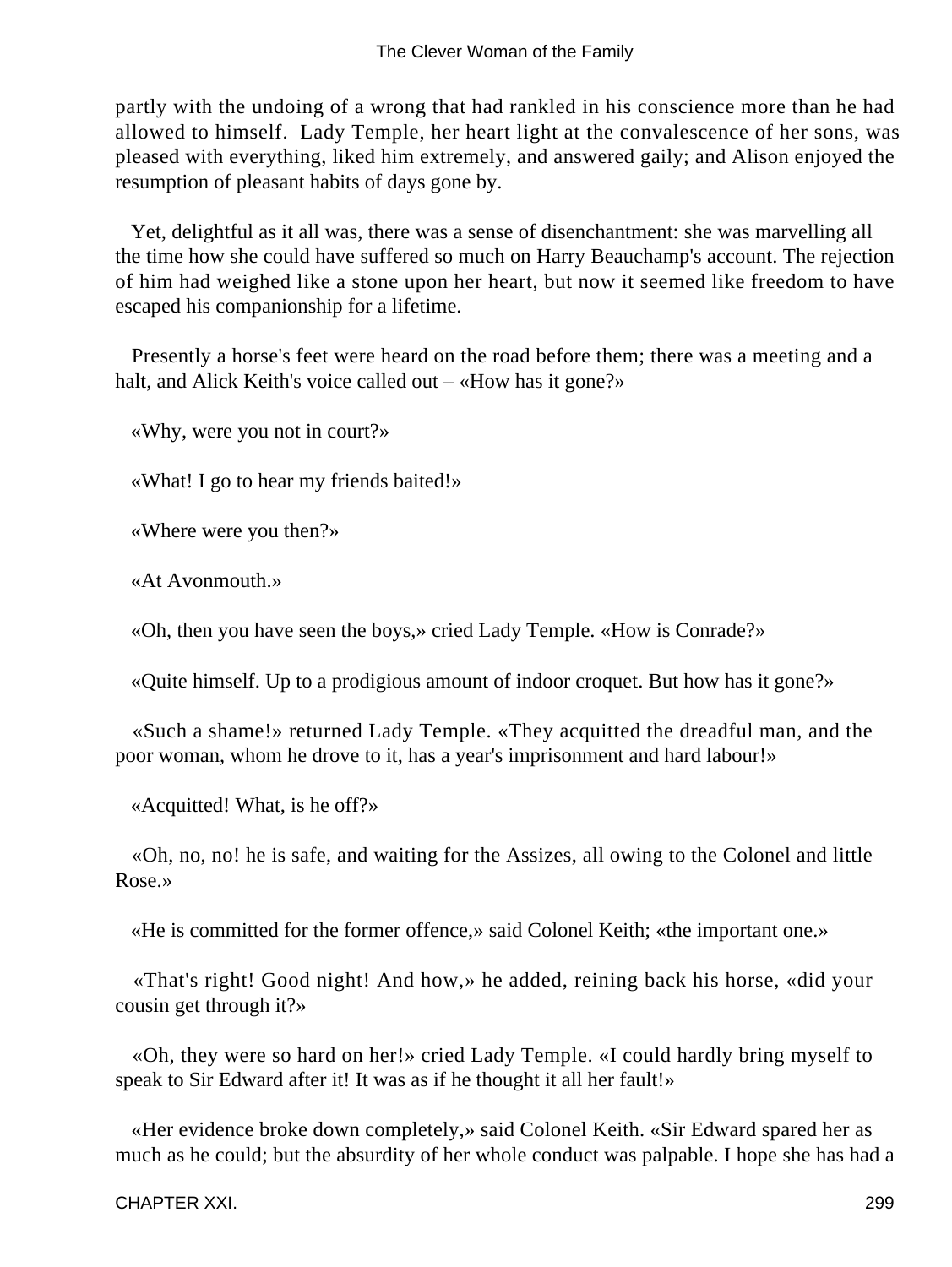### lesson.»

 Alick's impatient horse flew on with him, and Colin muttered to Alison under his mufflers, – «I never could make out whether that is the coolest or the most sensitive fellow living!»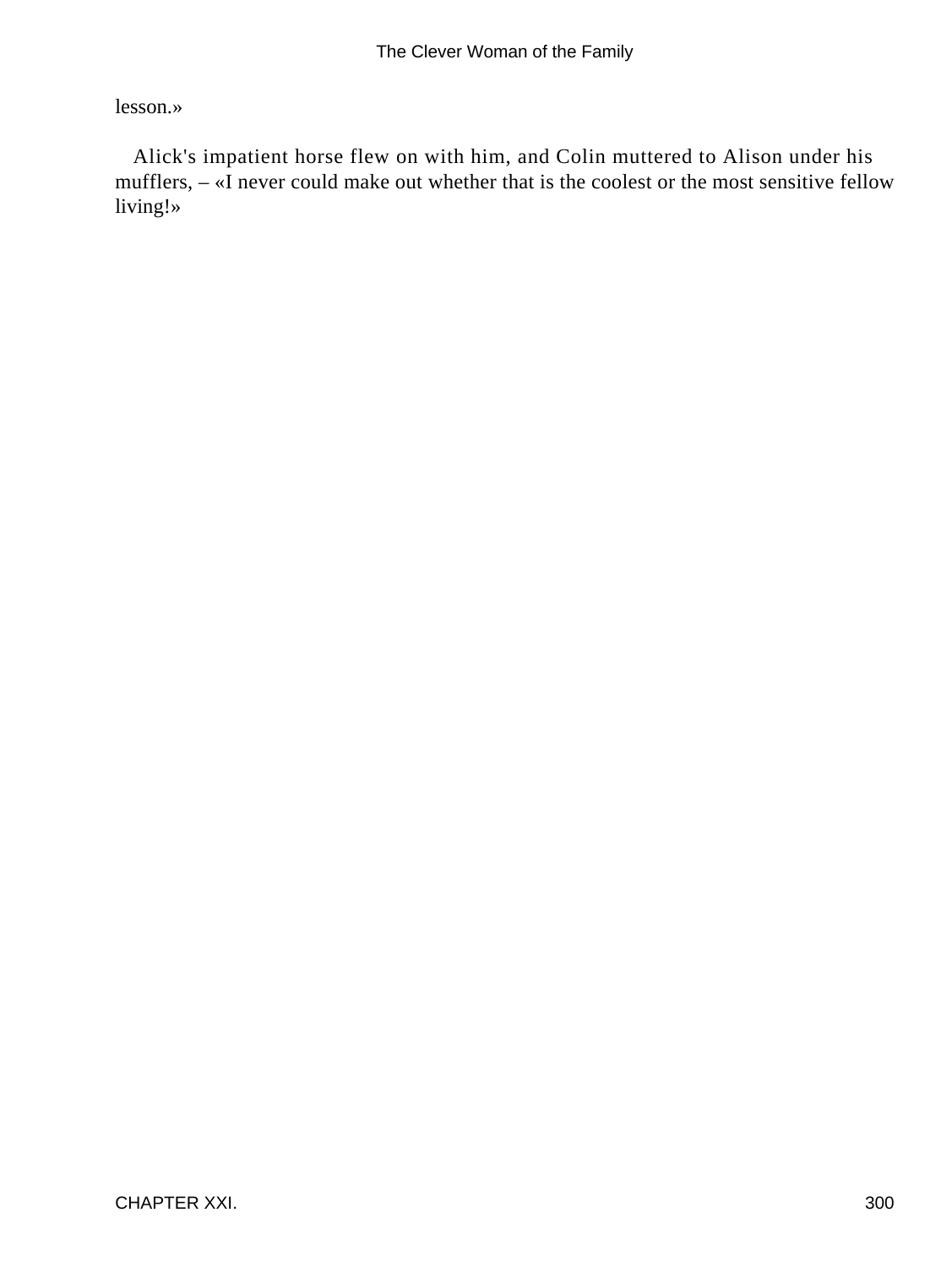# **[CHAPTER XXII.](#page-417-0)**

## *T*HE **AFTER CLAP**

"I have read in the marvellous heart of man,

That strange and mystic scroll,

That an army of phantoms vast and wan

Beleaguer the human soul.

"Encamped beside life's rushing stream,

In Fancy's misty light,

Gigantic shapes and shadows gleam

Portentous through the night."

#### *The Beleaguered City, LONGFELLOW.*

 A dinner party at the Deanery in the sessions week was an institution, but Rachel, lying on the sofa in a cool room, had thought herself exempt from it, and was conscious for the time of but one wish, namely, to be let alone, and to be able to shut her eyes, without finding the lids, as it were, lined with tiers of gazing faces, and curious looks turned on her, and her ears from the echo of the roar of fury that had dreadfully terrified both her and her mother, and she felt herself to have merited! The crush of public censure was not at the moment so overwhelming as the strange morbid effect of having been the focus of those many, many glances, and if she reflected at all, it was with a weary speculating wonder whether one pair of dark grey eyes had been among those levelled at her. She thought that if they had, she could not have missed either their ironical sting, or perchance some kindly gleam of sympathy, such as had sometimes surprised her from under the flaxen lashes.

 There she had lain, unmolested and conscious of a certain relief in the exceeding calm; the grey pinnacle of the cathedral, and a few branches of an elm−tree alone meeting her eye through the open window, and the sole sound the cawing of the rooks, whose sailing flight amused and attracted her glance from time to time with dreamy interest. Grace had gone into court to hear Maria Hatherton's trial, and all was still.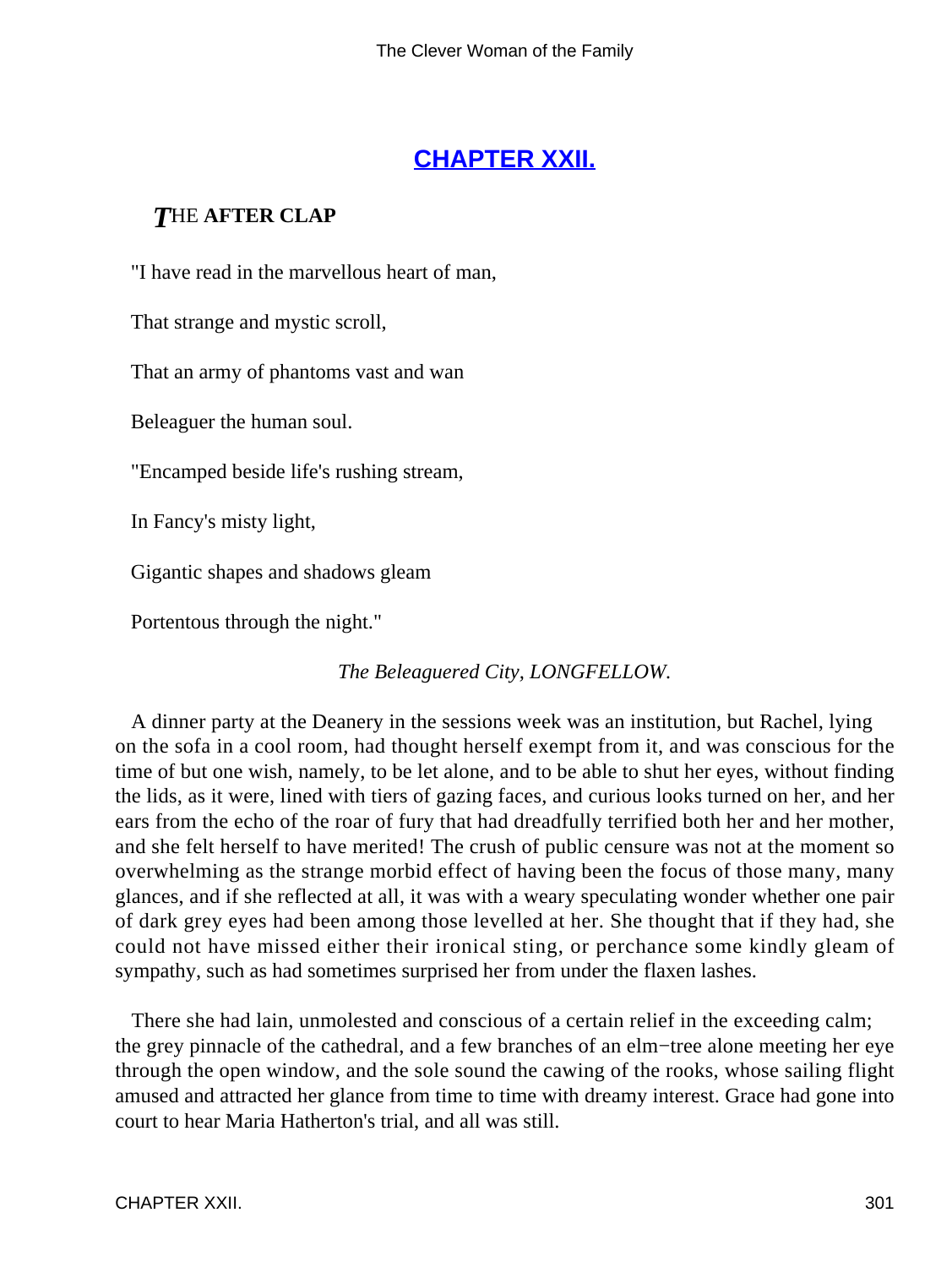The first break was when her mother and Miss Wellwood came in, after having wandered gently together round the warm, walled Deanery garden, comparing notes about their myrtles and geraniums. Then it was that amid all their tender inquiries after her headache, and their administration of afternoon tea, it first broke upon Rachel that they expected her to go down to dinner.

 «Pray excuse me,» she said imploringly, looking at her mother for support, «indeed, I don't know that I could sit out a dinner! A number of people together make me so dizzy and confused.»

 «Poor child!» said Miss Wellwood, kindly, but looking to Mrs. Curtis in her turn. «Perhaps, as she has been so ill, the evening might be enough.»

 «Oh,» exclaimed Rachel, «I hope to be in bed before you have finished dinner. Indeed I am not good company for any one.»

«Don't say that, my dear,» and Miss Wellwood looked puzzled.

 «Indeed, my dear,» said Mrs. Curtis, evidently distressed, «I think the exertion would be good for you, if you could only think so.»

 «Yes, indeed, said Miss Wellwood, catching at the notion; »it is your mind that needs the distraction, my dear."

 «I am distracted enough already,» poor Rachel said, putting her hand up. «Indeed, I do not want to be disobliging,» she said, interpreting her mother's anxious gestures to mean that she was wanting in civility; «it is very kind in you, Miss Wellwood, but this has been a very trying day, and I am sure I can give no pleasure to anybody, so if I might only be let off.»

 «It is not so much – » began Miss Wellwood, getting into a puzzle, and starting afresh. «Indeed, my dear, my brother and I could not bear that you should do anything you did not like, only you see it would never do for you to seem to want to shut yourself up.»

 «I should think all the world must feel as if I ought to be shut up for life,» said Rachel, dejectedly.

«Ah! but that is the very thing. If you do not show yourself it will make such a talk.»

 Rachel had nearly said, «Let them talk;» but though she felt tormented to death, habitual respect to these two gentle, nervous, elderly women made her try to be courteous, and she said, «Indeed, I cannot much care, provided I don't hear them.»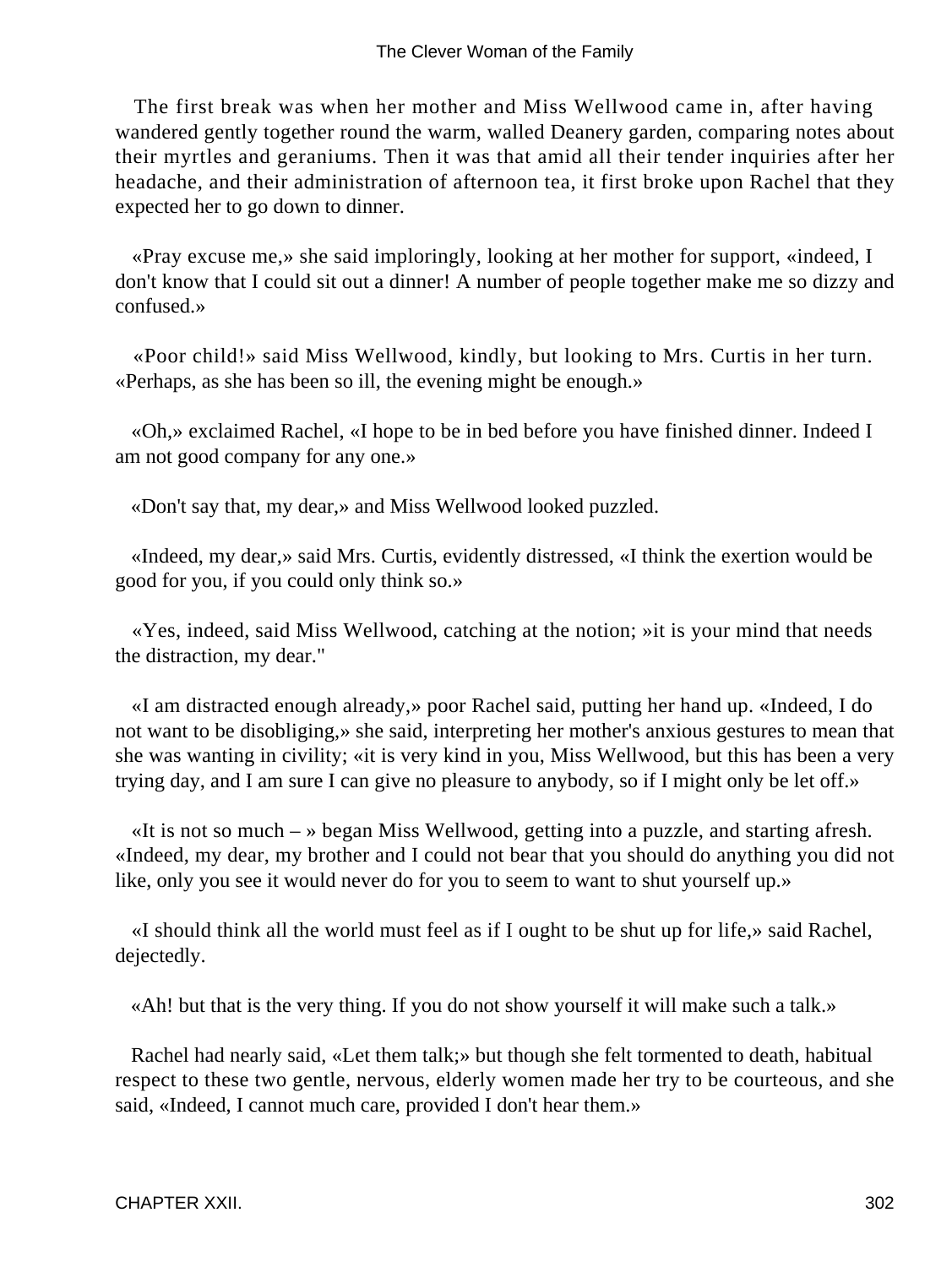«Ah! but you don't know, my dear,» said Mrs. Curtis, seeing her friend looked dismayed at this indifference. «Indeed, dear Miss Wellwood, she does not know; we thought it would be so awkward for her in court.»

 «Know what?» exclaimed Rachel, sitting upright, and putting down her feet. «What have you been keeping from me?»

 «Only – only, my dear, people will say such things, and nobody could think it that knew you.»

«What?» demanded Rachel.

 «Yes,» said Mrs. Curtis, perhaps, since her daughter was to have the shock, rather glad to have a witness to the surprise it caused her: «you know people will gossip, and some one has put it about that – that this horrid man was –  $\gg$ 

 Mrs. Curtis paused, Miss Wellwood was as pink as her cap strings. Rachel grasped the meaning at last. «Oh!» she said, with less reticence than her elders, «there must needs be a spice of flirtation to give piquancy to the mess of gossip! I don't wonder, there are plenty of people who judge others by themselves, and think that motive must underlie everything! I wonder who imagines that I am fallen so low?»

 «There, I knew she would take it in that way,» said Mrs. Curtis. «And so you understand us, my dear, we could not bear to ask you to do anything so distressing except for your own sake.»

 «I am far past caring for my own sake,» said Rachel, «but for yours and Grace's, mother, I will give as much ocular demonstration as I can, that I am not pining for this hero with a Norman name. I own I should have thought none of the Dean's friends would have needed to be convinced.»

«Oh, no! no! but  $-$  » Miss Wellwood made a great confusion of noes, buts, and my dears, and Mrs. Curtis came to the rescue. «After all, my love, one can't so much wonder! You have always been very peculiar, you know, and so clever, and you took up this so eagerly. And then the Greys saw you so unwilling to prosecute. And – and I have always allowed you too much liberty – ever since your poor dear papa was taken – and now it has come upon you, my poor child! Oh, I hope dear Fanny will take warning by me,» and off went poor Mrs. Curtis into a fit of sobs.

 «Mother – mother! this is worse than anything,» exclaimed Rachel in an agony, springing to her feet, and flying after sal volatile, but feeling frightfully helpless without Grace, the manager of all Mrs. Curtis's ailments and troubles. Grace would have let her quietly cry it out. Rachel's remedies and incoherent protestations of all being her own fault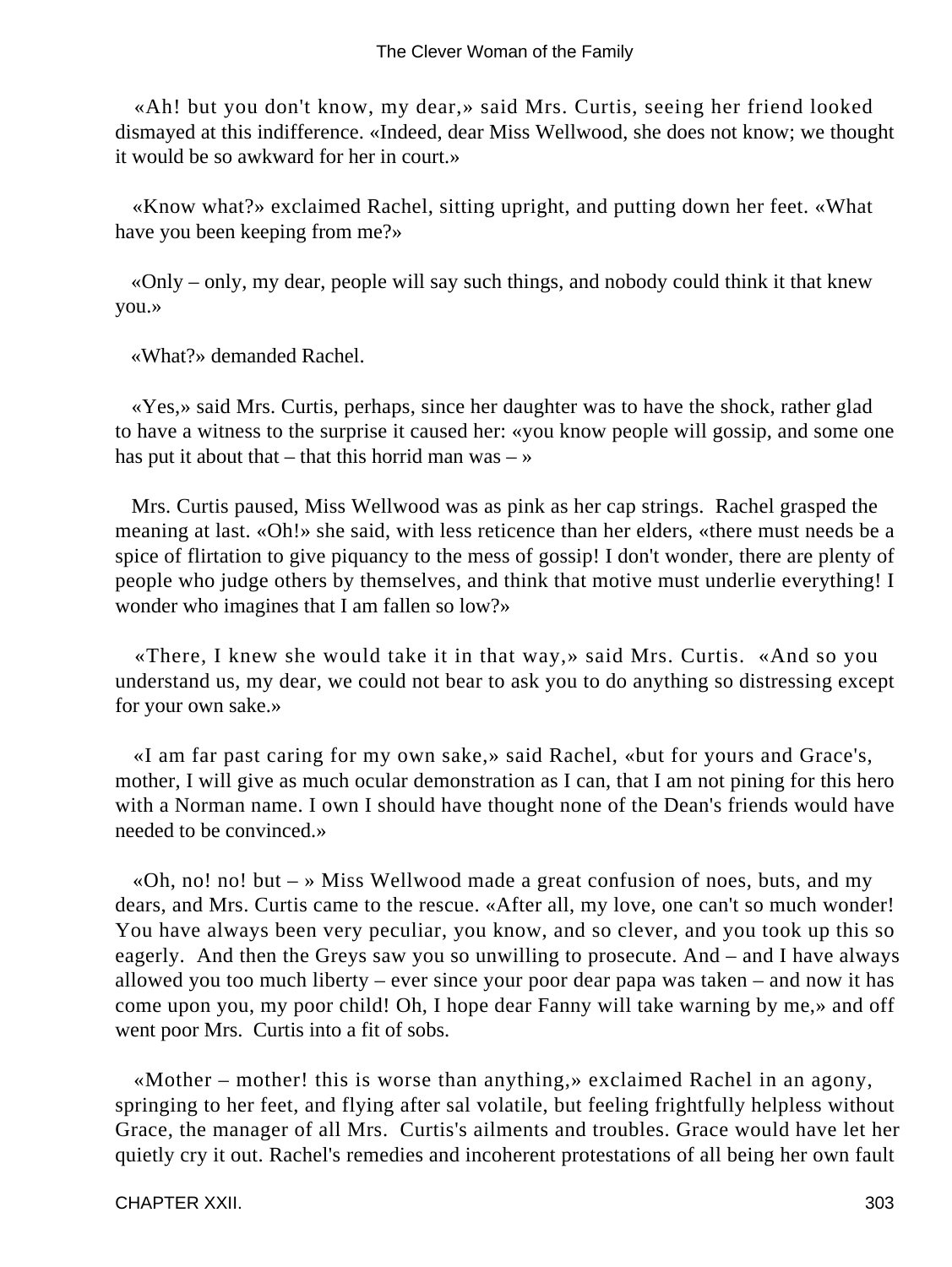only made things worse, and perhaps those ten minutes were the most overwhelming of all the griefs that Rachel had brought on herself. However, what with Miss Wellwood's soothing, and her own sense of the becoming, Mrs. Curtis struggled herself into composure again by the time the maid came to dress them for dinner; Rachel all the while longing for Grace's return, not so much for the sake of hearing the verdict, as of knowing whether the mother ought to be allowed to go down to dinner, so shaken did she look; for indeed, besides her distress for her daughter, no small ingredient in her agitation was this recurrence to a stated custom of her husband's magisterial days.

 Persuasion was unavailing. At any cost the Curtis family must present an unassailable front to the public eye, and if Mrs. Curtis had forced forward her much tried and suffering daughter, far more would she persist in devoting herself to gaiety and indifference, but her nervousness was exceeding, and betrayed itself in a continual wearying for Grace, without whom neither her own dress nor Rachel's could be arranged to her satisfaction, and she was absolutely incapable of not worrying Rachel about every fold, every plait, every bow, in a manner that from any one else would have been unbearable; but those tears had frightened Rachel into a penitent submission that endured with an absolute semblance of cheerfulness each of these torments. The languor and exhaustion had been driven away, and feverish excitement had set in, not so much from the spirit of defiance that the two elder ladies had expected to excite, as from the having been goaded into a reckless determination to sustain her part. No matter for the rest.

 It often happened in these parties that the ladies would come in from the country in reasonable time, while their lords would be detained much later in court, so when the cathedral clock had given notice of the half−hour, Mrs. Curtis began to pick up fan and handkerchief, and prepare to descend. Rachel suggested there would be no occasion so to do till Grace's return, since it was plain that no one could yet be released.

 «Yes, my dear, but perhaps – don't you think it might be remarked as if you chose to keep out of sight?»

«Oh, very well.»

 Rachel followed her mother down, sustained by one hope, that Captain Keith would be there. No; the Deanery did not greatly patronize the barracks; there was not much chance of any gentleman under forty, except, perhaps, in the evening. And at present the dean himself and one canon were the entire gentleman element among some dozen ladies. Everybody knew that the cause of delay was the trial of the cruel matron, and added to the account of Rachel's iniquities their famished and weary state of expectation, the good Dean gyrating among the groups, trying to make conversation, which every one felt too fretful and too hungry to sustain with spirit. Rachel sat it out, trying to talk whenever she saw her mother's anxious eyes upon her, but failing in finding anything to say, and much doubting whether her neighbours liked talking to her.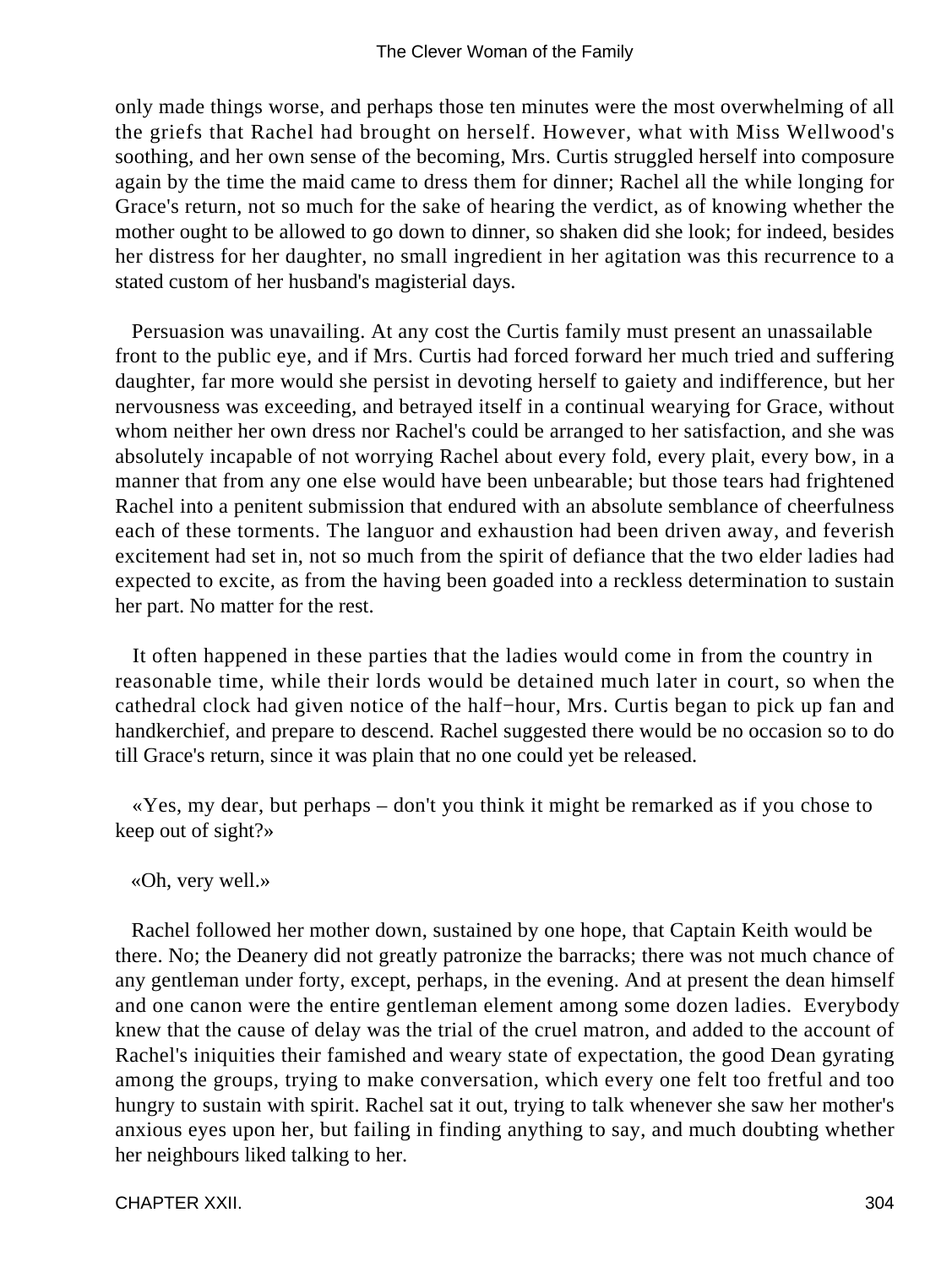At last gentlemen began to appear in twos and threes, and each made some confidence to the womankind that first absorbed him, but no one came in Rachel's way, and the girl beside her became too unfeignedly curious to support even the semblance of conversation, but listened for scraps of intelligence. Something was flying about respecting «a gentleman who came down by the train,» and something about «Lady Temple» and «admirable,» and the young lady seized the first opportunity of deserting Rachel, and plunging into the melee. Rachel sat on, sick with suspense, feeling utterly unable to quit her seat. Still they waited, the whole of the party were not arrived, and here was the curfew ringing, and that at the Deanery, which always felt injured if it were seven o'clock before people were in the dining−room! Grace must be upstairs dressing, but to reach her was impossible!

 At last Mr. Grey was announced, and he had mercy upon Rachel; he came up to her as soon as he could without making her remarkable, and told her the cause of his delay had been the necessity of committing Mauleverer upon an accusation by a relation of Colonel Keith, of very extensive frauds upon Miss Williams's brother. Rachel's illness and the caution of the Williamses had prevented her from being fully aware of the complication of their affairs with her own, and she became paler and paler, as she listened to the partial explanation, though she was hardly able as yet to understand it.

«The woman?» she asked.

 «Sentenced to a year's imprisonment with hard labour, and let me tell you, Rachel, you had a most narrow escape there! If that army doctor had not come in time to see the child alive, they could not have chosen but have an inquest, and no mortal can tell what might have been the decision about your homoeopathy. You might have been looking forward to a worse business than this at the next assizes.»

 Mr. Grey had done his work at last! The long waiting, the weary constraint, and at last the recurrence of Lovedy's sufferings and her own share in them, entirely overcame her. Mists danced before her eyes, and the very sensation that had been so studiously avoided was produced by her fainting helplessly away in her chair, while Mr. Grey was talking to her.

 To be sure it brought deliverance from the multitude, and she awoke in the quiet of her room, upon her bed, in the midst of the despairing compunction of the mother, and the tender cares of Grace, but she was too utterly overdone for even this to be much relief to her; and downstairs poor Miss Wellwood's one desire was to hinder the spread of the report that her swoon had been caused by the tidings of Mauleverer's apprehension. It seemed as if nothing else had been wanting to make the humiliation and exposure complete. Rachel had despised fainting ladies, and had really hitherto been so superabundant in strength that she had no experience of the symptoms, or she might have escaped in time. But there she lay, publicly censured before the dignitaries of her county for moral folly, and entirely conquered before the rest of the world by the physical weakness she had most contemned.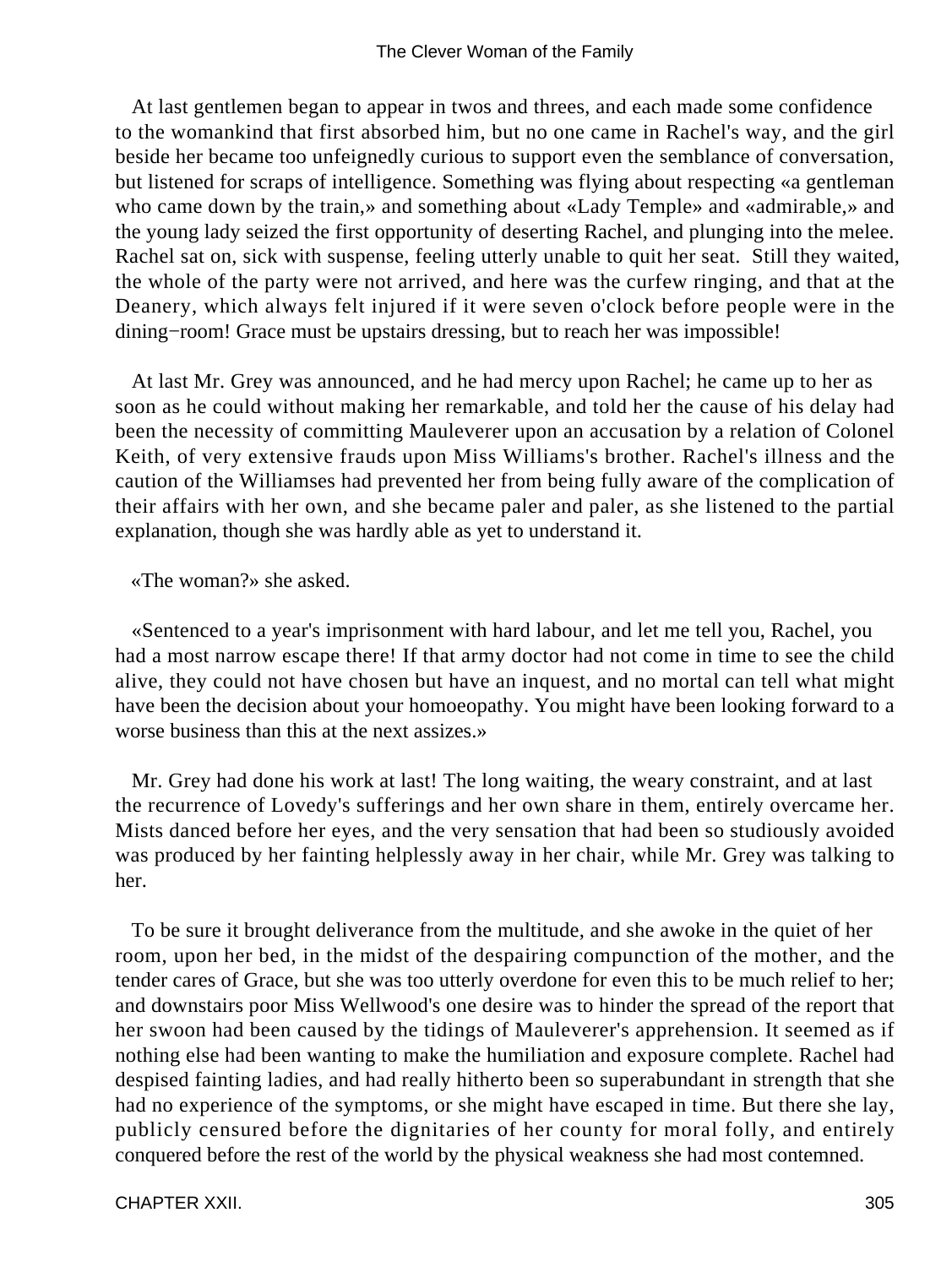Then the mother was so terrified and distressed that all sorts of comforting reassurances were required, and the chief object soon became to persuade her to go downstairs and leave Rachel to her bed. And at last the thought of civility and of the many Mrs. Grundys prevailed, and sent her downstairs, but there was little more comfort for Rachel even in being left to herself – that for which she had a few minutes before most ardently longed.

 That night was perhaps the most painful one of her whole life. The earnest desire to keep her mother from uneasiness, and the longing to be unmolested, made her play her part well when the mother and Grace came up to see her before going to bed, and they thought she would sleep off her over−fatigue and excitement, and yielded to her desire that they should bid her good night, and leave her to rest.

 But what sort of rest was it? Sometimes even her own personal identity was gone, and she would live over again in the poor children, the hunger and the blows, or she would become Mrs. Rawlins, and hear herself sentenced for the savage cruelty, or she would actually stand in court under sentence for manslaughter. Her pulses throbbed up to fever pitch, head and cheeks burnt, the very power to lie still was gone, and whether she commanded her thoughts or lapsed into the land of dreams, they worked her equal woe.

 Now it was the world of gazing faces, feverishly magnified, multiplied, and pressing closer and closer on her, till she could have screamed to dispel them; now it was her mother weeping over the reports to which she had given occasion, and accusing herself of her daughter's errors; and now it was Lovedy Kelland's mortal agony, now the mob, thirsting for vengeance, were shouting for justice on her, as the child's murderer, and she was shrieking to Alick Keith to leave her to her fate, and only save her mother.

 It would hardly be too much to say that the positive wretchedness of actually witnessing the child's death was doubled in these its imaginary repetitions on that still more suffering night of waking dreams, when every solemn note of the cathedral clock, every resolute proclamation from its fellow in the town hall, every sharp reply from the domestic timepiece in the Deanery fell on her ears, generally recalling her at least to full consciousness of her identity and whereabouts, and dispelling the delusion.

 But, then, what comfort was there? Veritably she had caused suffering and death; she had led to the peril of Fanny's children; she had covered her mother with shame and grief! Nay, in her exaggerated tone of feeling, she imagined that distress and poverty might have been entailed on that beloved mother. Those title deeds – no intelligence. Captain Keith had taken no notice. Perhaps he heard and believed those degrading reports! He had soul enough to pity and sympathize with the failure of extended views of beneficence; he despised the hypocrisy that had made charity a cloak for a credulous debasing attachment, and to such an object! He might well avoid her! His sister had always bantered her on what had seemed too absurd to be rebutted, and, at any rate, this fainting fit would clench his belief. No doubt he believed it. And if he did, why should not every one else whose opinion she cared for: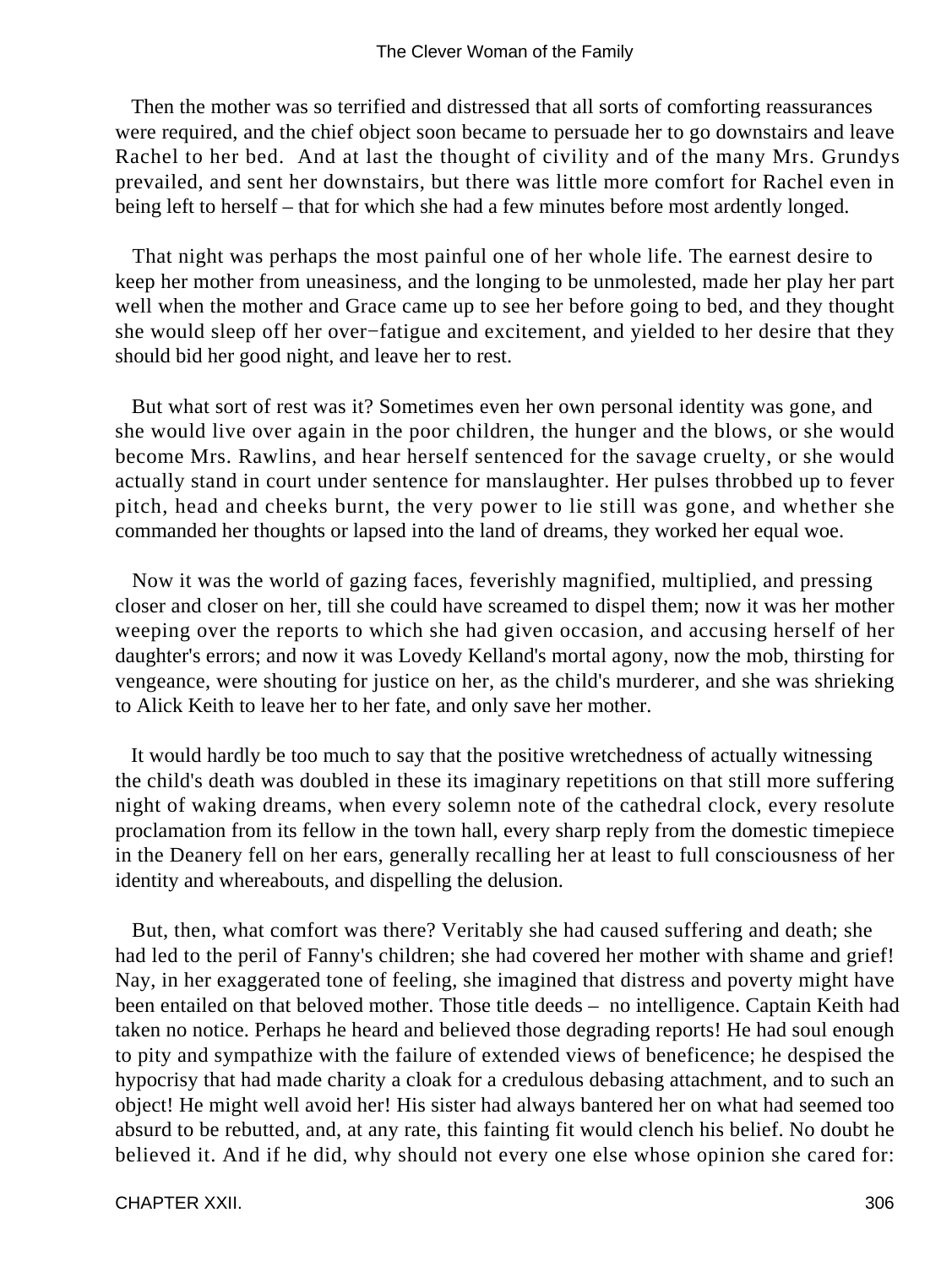Ermine, her Colonel, even gentle Fanny – no, she would never believe any harm, she had suffered too much in her cause.

 Oh, for simple genuine charity like Fanny's, with eyes clear with innocence and humility! And now what was before her? should she ever be allowed to hide her head, or should she be forced again to brave that many−eyed world? Perhaps the title−deed business would prove utter ruin. It would have been acceptable to herself, but her mother and sister!

 Chastisement! Yes, it was just chastisement for headstrong folly and conceit. She had heard of bending to the rod and finding it a cross, but here came the dreadful confusion of unreality, and of the broken habit of religious meditation except as matter of debate. She did not know till her time of need how deeply sneers had eaten into her heart. The only text that would come to her mind was, «And in that day they shall roar against them like the roaring of the sea; and if one look unto the land, behold darkness and sorrow, and the light is darkened in the heavens thereof.» Every effort at prayer or at calm recall of old thoughts still ended in that desolate verse. The first relief to these miserable dreams was the cool clear morning light, and by−and−by the early cathedral bells, then Grace's kind greeting made her quite herself; no longer feverish, but full of lassitude and depression. She would not listen to Grace's entreaties that she would remain in bed. No place was so hateful to her,« she said, and she came down apparently not more unwell than had been the case for many days past, so that after breakfast her mother saw no reason against leaving her on the sofa, while going out to perform some commissions in the town, attended, of course, by Grace. Miss Wellwood promised that she should not be disturbed, and she found that she must have been asleep, for she was taken by surprise by the opening of the door, and the apologetic face of the butler, who told her that a gentleman had asked if she would see him, and presented the card of »Captain Alexander Keith."

 Eagerly she desired that he should be admitted, tremulously she awaited his sentence upon her mother's peace, and, as she thought of all he must have heard, all he must believe, she felt as if she must flee; or, if that were impossible, cower in shrinking dread of the glance of his satirical eye!

 Here he was, and she could not look or speak, nor did he; she only felt that his clasp of greeting was kind, was anxious, and he put forward the easy−chair, into which she sank, unable to stand. He said, «I saw your mother and sister going into the town. I thought you would like to hear of this business at once.»

«Oh yes, thank you.»

 «I could not see the man till the day before yesterday,» he said, «and I could get nothing satisfactory from him. He said he had taken the papers to a legal friend, but was not authorized to give his name. Perhaps his views may be changed by his present condition. I will try him again if you like.»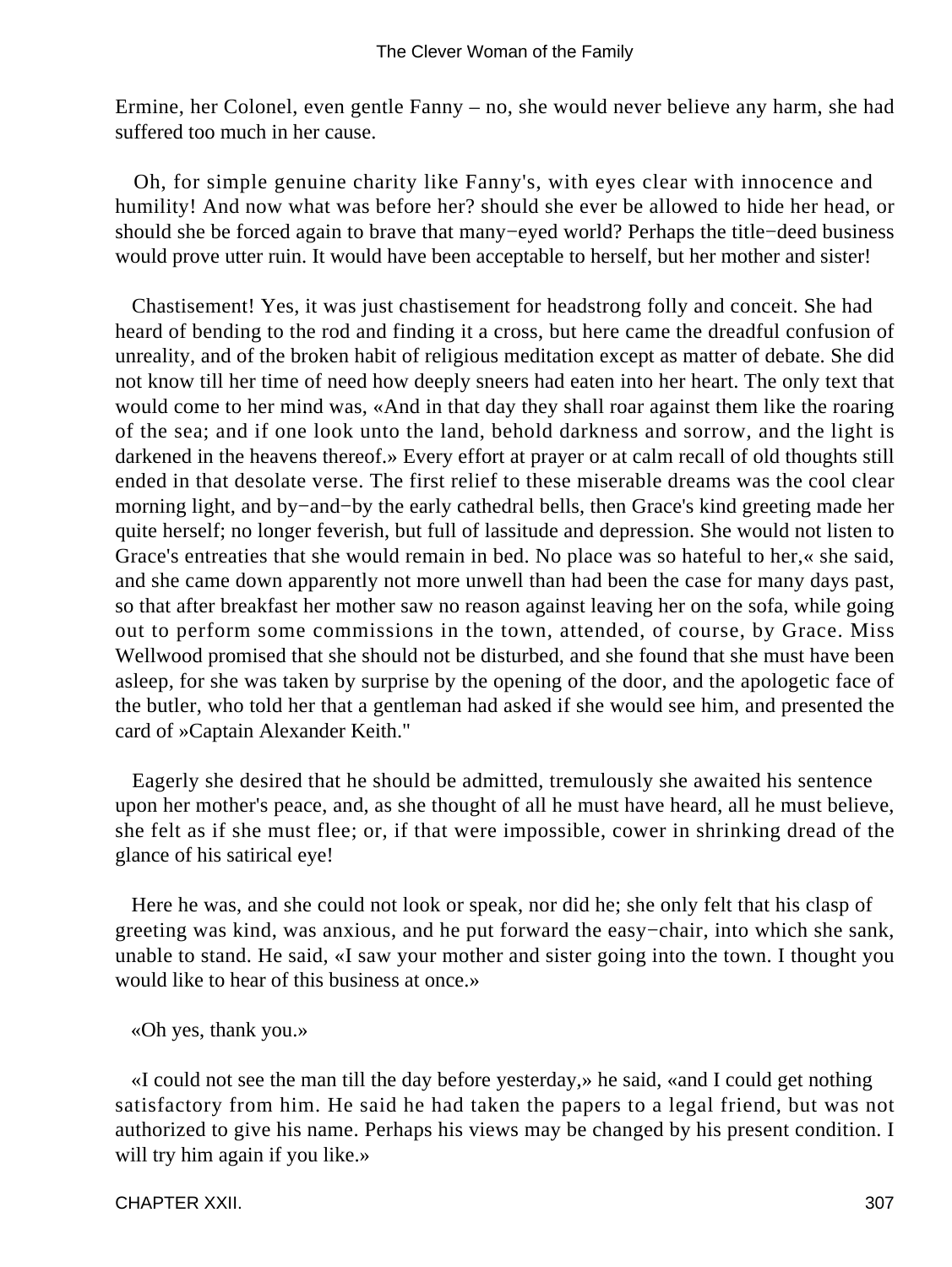«Thank you, thank you! Do you think this is true!»

 «He is too cunning a scoundrel to tell unnecessary lies, and very likely he may have disposed of them to some Jew attorney; but I think nothing is to be feared but some annoyance.»

«And annoyance to my mother is the one thing I most fear,» sighed Rachel, helplessly.

«There might be a mode of much lessening it to her,» he said.

«Oh, what? Tell me, and I would do it at any cost.»

«Will you?» and he came nearer. «At the cost of yourself?»

She thrilled all over, and convulsively grasped the arm of her chair.

 «Would not a son be the best person to shield her from annoyance,» he added, trying for his usual tone, but failing, he exclaimed, «Rachel, Rachel, let me!»

She put her hands over her face, and cried, «Oh! oh! I never thought of this.»

 «No,» he said, «and I know what you do think of it, but indeed you need not be wasted. Our women and children want so much done for them, and none of our ladies are able or willing. Will you not come and help me?»

«Don't talk to me of helping! I do nothing but spoil and ruin.»

«Not now! That is all gone and past. Come and begin afresh.»

«No, no, I am too disagreeable.»

 «May not I judge for myself?» he said, drawing nearer, and his voice falling into tremulous tenderness.

«Headstrong – overbearing.»

«Try,» and his smile overbore her.

 «Oh no, no, nobody can bear me! This is more than you – you ought to do – than any one should,» she faltered, not knowing what she said.

 «Than any one to whom you were not most dear!» was the answer, and he was now standing over her, with the dew upon his eyelashes.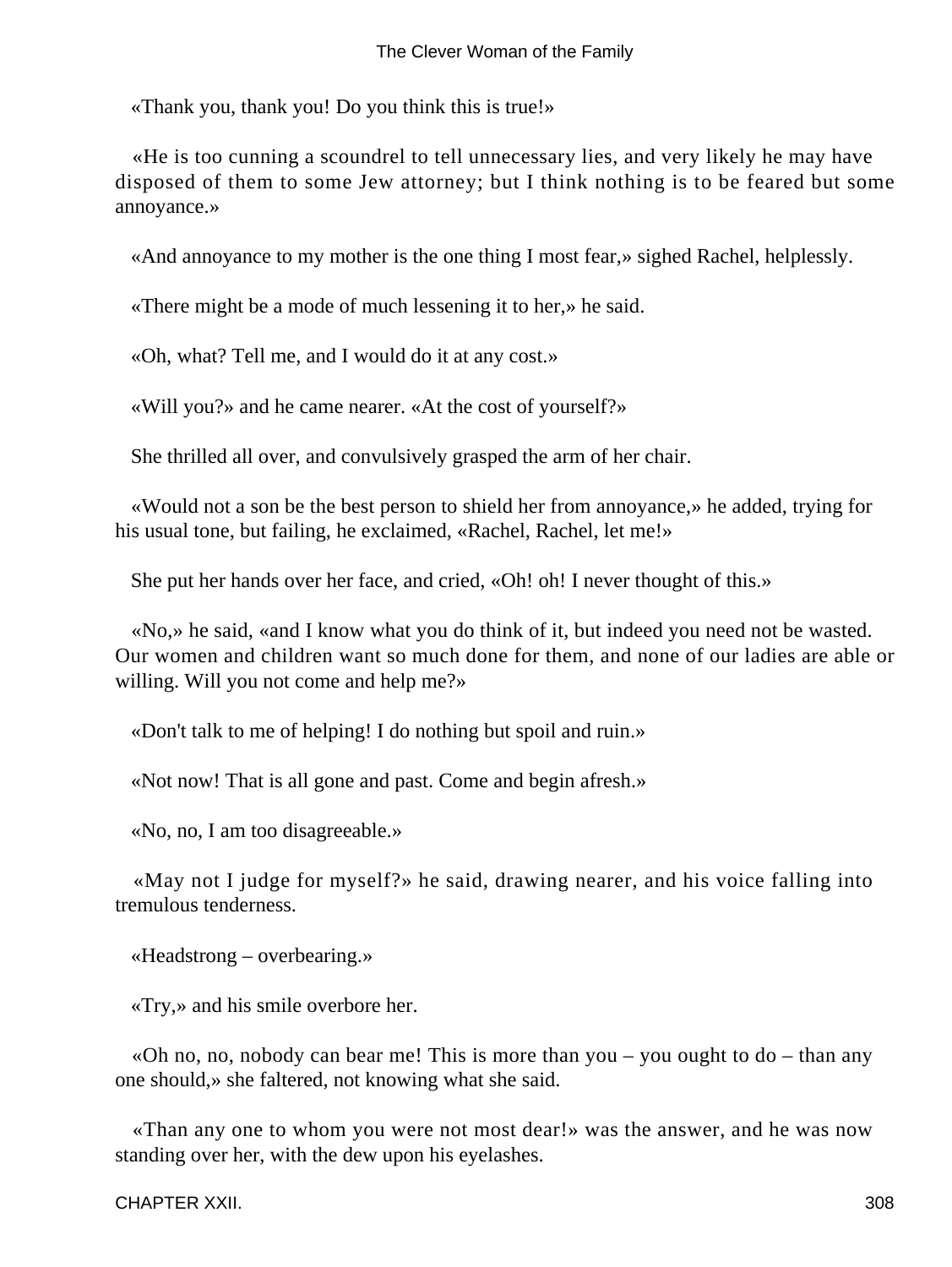«Oh, that can't be. Bessie said you always took up whatever other people hated, and I know it is only that  $-\infty$ 

 «Don't let Bessie's sayings come between us now, Rachel. This goes too deep,» and he had almost taken her hand, when with a start she drew it back, saying, «But you know what they say!»

 «Have they been stupid enough to tell you?» he exclaimed. «Confute them then, Rachel – dolts that can't believe in self−devotion! Laugh at their beards. This is the way to put an end to it!»

 «Oh no, they would only detest you for my sake. I can't,» she said again, bowed down again with shame and dejection.

 «I'll take care of that!» he said with the dry tone that perhaps was above all reassurance, and conquered her far enough to enable him to take possession of the thin and still listless hand.

 «Then,» he said, «you will let me take this whole matter in hand; and if the worst comes to the worst, we will make up to the charity out of the Indian money, without vexing the mother.»

«I can't let you suffer for my miserable folly.»

 «Too late to say that!» he answered; and as her eyes were raised to him in startled inquiry, he said gravely, «These last weeks have shown me that your troubles must be mine.»

 A hand was on the door, and Rachel fled, in time to screen her flight from Miss Wellwood, whom Alick met with his usual undisturbed front, and inquiries for Mrs. Curtis.

 That good lady was in the town more worried than flattered by the numerous inquiries after Rachel's health, and conscious of having gone rather near the wind in making the best of it. She had begun to dread being accosted by any acquaintance, and Captain Keith, sauntering near the archway of the close, was no welcome spectacle. She would have passed him with a curt salutation, but he grasped her hand, saying, «May I have a few words with you?»

«Not Fanny – not the children!» cried Mrs. Curtis in dismay.

 «No indeed. Only myself,» and a gleam of intelligence under his eyelashes and judicious pressure of his hand conveyed volumes to Grace, who had seen him often during Rachel's illness, and was not unprepared. She merely said that she would see how her sister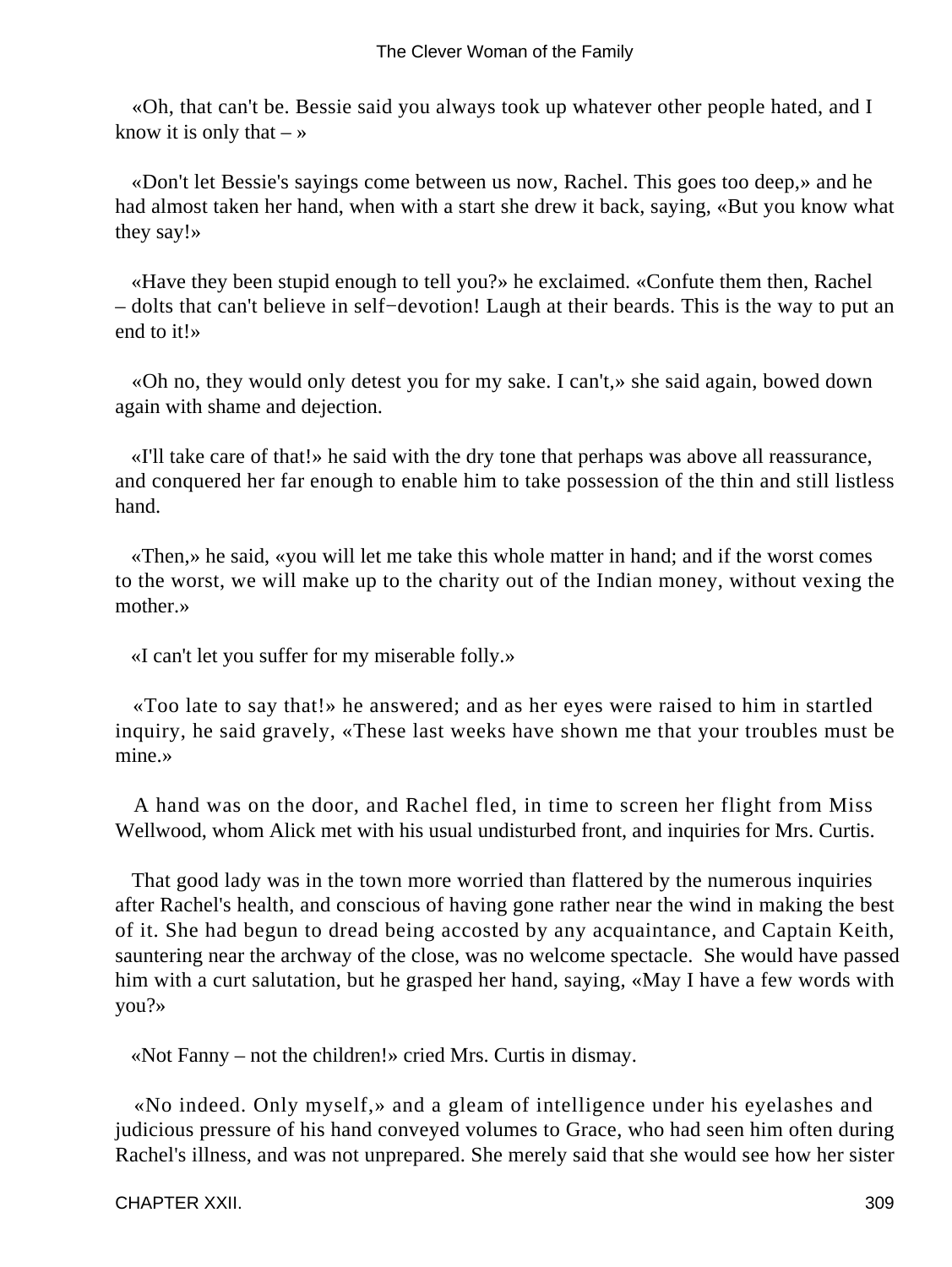was, substituted Captain Keith's arm for her own as her mother's support, and hurried away, to encounter Miss Wellwood's regrets that, in spite of all her precautions, dear Rachel had been disturbed by «a young officer, I believe. We see him often at the cathedral, and somebody said it was his sister whom Lord Keith married.»

 «Yes, we know him well, and he is a Victoria Cross man,» said Grace, beginning to assume his reflected glory.

 «So some one said, but the Dean never calls on the officers unless there is some introduction, or there would be no end to it. It was a mistake letting him in to disturb Rachel. Is your mother gone up to her, my dear?»

 «No, I think she is in the cathedral yard. I just came in to see about Rachel,» said Grace, escaping.

 Miss Wellwood intended going out to join her old friend; but, on going to put on her bonnet, she saw from the window Mrs. Curtis, leaning on the intruder's arm, conversing so confidentially that the Dean's sister flushed with amazement, and only hoped she had mentioned him with due respect. And under that southern cathedral wall good Mrs. Curtis took the longest walk she had indulged in for the last twenty years, so that Grace, and even Rachel, beholding from the window, began to fear that the mother would be walked to death.

 But then she had that supporting arm, and the moral support, that was infinitely more! That daughter, the spoilt pet of her husband, the subject of her pride, even when an enigma and an anxiety, whom she had lately been forced to think of as

"A maid whom there were few to praise

And very few to love,"

 she now found loved by one at least, and praised in terms that thrilled through and through the mother's heart in their truth and simplicity, for that sincerity, generosity, and unselfishness. It was her own daughter, her real Rachel, no illusion, that she heard described in those grave earnest words, only while the whole world saw the errors and exaggerated them, here was one who sank them all in the sterling worth that so few would recognise. The dear old lady forgot all her prudence, and would hardly let him speak of his means; but she soon saw that Rachel's present portion would be more than met on his side, and that no one could find fault with her on the score of inequality of fortune. He would have been quite able to retire, and live at ease, but this he said at once and with decision he did not intend. His regiment was his hereditary home, and his father had expressed such strong wishes that he should not lightly desert his profession, that he felt bound to it by filial duty as well as by other motives. Moreover, he thought the change of life and occupation would be the best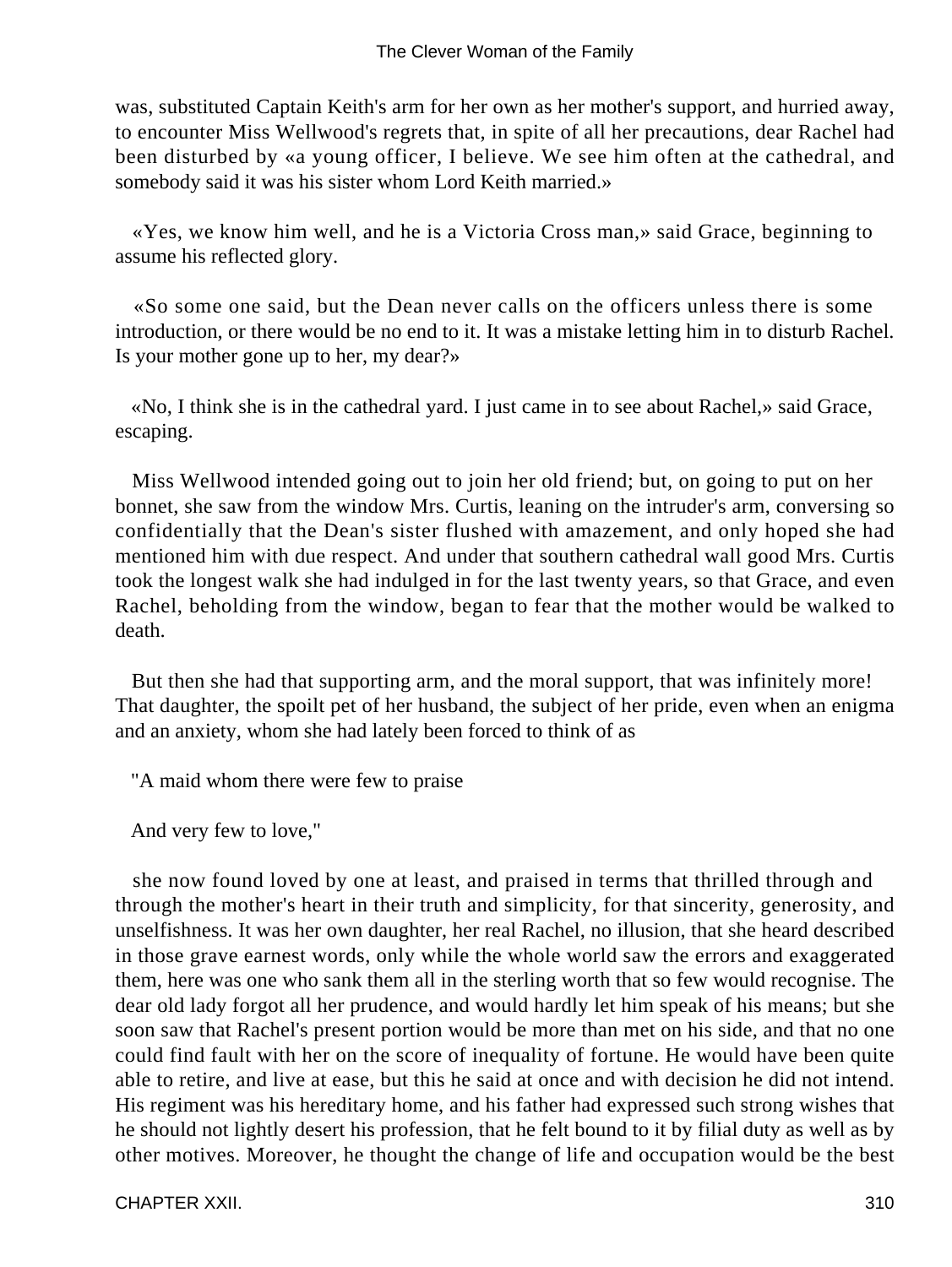thing for Rachel, and Mrs. Curtis could not but acquiesce, little as she had even dreamt that a daughter of hers would marry into a marching regiment! Her surrender of judgment was curiously complete. «Dear Alexinder,» as thenceforth she called him had assumed the mastery over her from the first turn they took under the cathedral, and when at length he reminded her that the clock was on the stroke of one, she accepted it on his infallible judgment, for her own sensations would have made her believe it not a quarter of an hour since the interview had begun.

 Not a word had been granted on either side to the conventional vows of secrecy, always made to be broken, and perhaps each tacitly felt that the less secrecy the better for Rachel. Certain it is that Mrs. Curtis went into the Deanery with her head considerably higher, kissed Rachel vehemently, and, assuring her she knew all about it, and was happier than she had ever thought to be again, excused her from appearing at luncheon, and hurried down thereto, without giving any attention to a feeble entreaty that she would not go so fast. And when at three o'clock Rachel crept downstairs to get into the carriage for her return home, the good old Dean lay in wait for her, told her she must allow him an old friend's privilege, kissed her, congratulated her, and said he would beg to perform the ceremony.

«Oh, Mr. Dean, it is nothing like that.»

He laughed, and handed her in.

«Mother, mother, how could you?» sighed Rachel, as they drove on.

«My dear, they were so kind; they could not help knowing!»

«But it can't be.»

«Rachel, my child, you like him!»

 «He does not know half about me yet. Mother, don't tell Fanny or any one till I have seen him again.»

 And the voice was so imperious with the wayward vehemence of illness that Mrs. Curtis durst not gainsay it. She did not know how Alick Keith was already silencing those who asked if he had heard of the great event at the Dean's party. Still less did she guess at the letter at that moment in writing: –

"My Dear Bessie, – Wish me joy. I have gone in for the uncroquetable lawn, and won it.

– Your affectionate brother', «A. C. Keith.»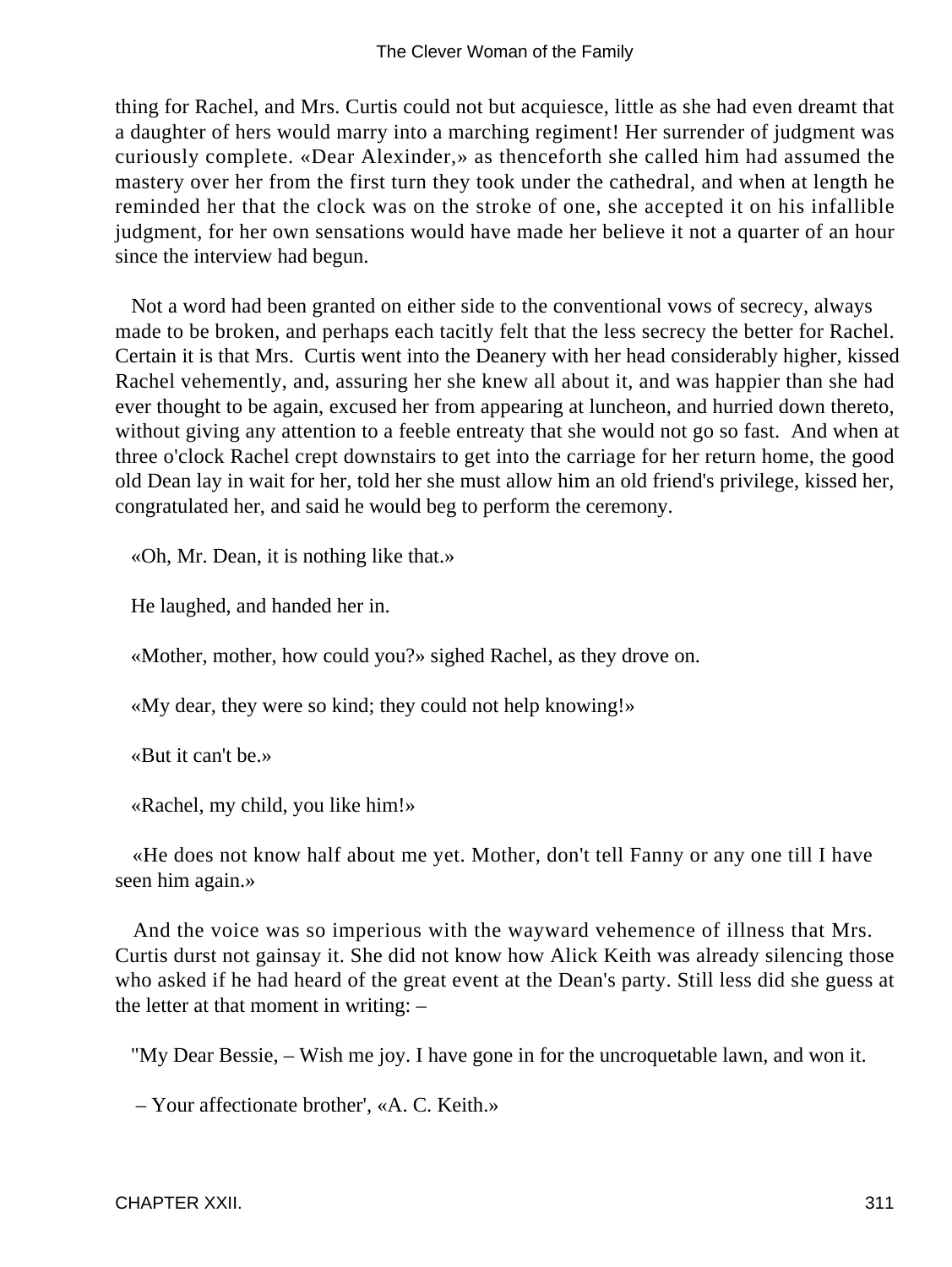# **[CHAPTER XXIII.](#page-417-0)**

## *D*EAR **ALEXANDER.**

 «I pray thee now tell me, for which of my bad parts didst thou first fall in love with me?»

– Much Ado about Nothing.

 «Alick, is this all chivalry?» inquired Colonel Keith, sitting by his fire, suffering considerably from his late drive, and hearing reports that troubled him.

«Very chivalrous, indeed! when there's an old county property to the fore.»

 «For that matter, you have all been canny enough to have means enough to balance all that barren moorland. You are a richer man than I shall ever be.»

«Without heiress−hunting?» said Alick, as though weighing his words.

 «Come, Alick, you need not put on a mask that does not fit you! If it is not too late, take the risk into consideration, for I own I think the price of your championship somewhat severe.»

«Ask Miss Williams.»

«Ermine is grateful for much kindness, and is – yes – really fond of her.»

 «Then, Colonel, you ought to know that a sensible woman's favourable estimate of one of her own sex outweighs the opinion men can form of her.»

 «I grant that there are fine qualities; but, Alick, regarding you, as I must necessarily do, from our former relations, you must let me speak if there is still time to warn you, lest your pity and sense of injustice should be entangling you in a connexion that would hardly conduce to make you happy or popular.»

«Popularity is not my line,» said Alick, looking composedly into the fire.

«Tell me first,» said the puzzled Colonel, «are you committed?»

«No one can be more so.»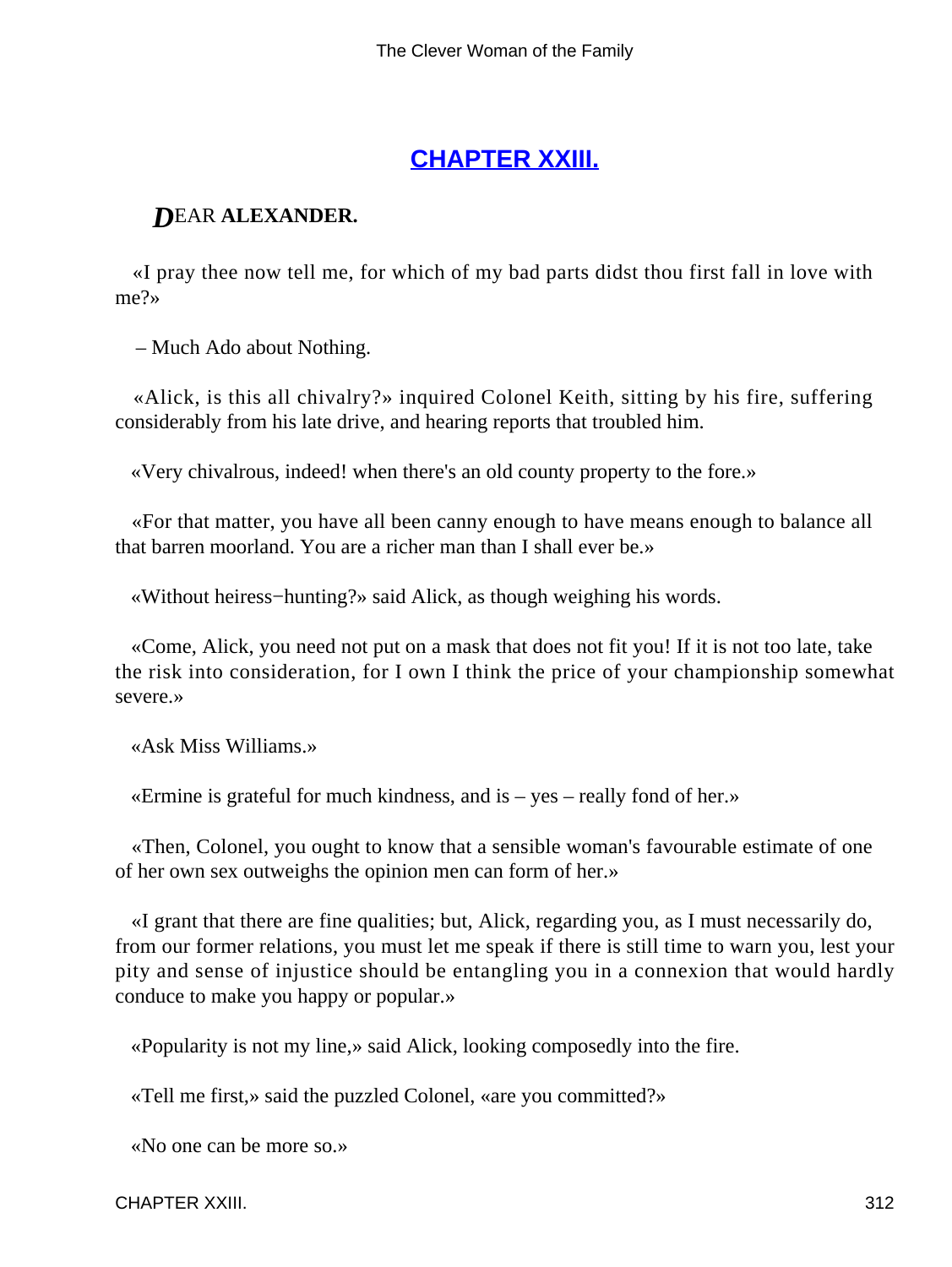### «Engaged!!!»

 «I thought you would have known it from themselves; but I find she has forbidden her mother to mention it till she has seen me again. And they talk of quiet, and shut me out!» gloomily added Alick.

 The Colonel conceived a hope that the lady would abjure matrimony, and release this devoted knight, but in a few moments Alick burst out –

 «Absurd! She cannot mend with anything on her mind! If I could have seen Mrs. Curtis or Grace alone, they might have heard reason, but that old woman of a doctor was prosing about quiet and strain on the nerves. I know that sort of quiet, the best receipt for distraction!»

 «Well, Alick,» said his friend, smiling, «you have at least convinced me that your heart is in the matter.»

«How should it not be » returned Alick.

«I was afraid it was only with the object of unjust vituperation.»

 «No such thing. Let me tell you, Colonel, my heart has been in it ever since I felt the relief of meeting real truth and unselfishness! I liked her that first evening, when she was manfully chasing us off for frivolous danglers round her cousin! I liked her for having no conventionalities, fast or slow, and especially for hating heroes! And when my sister had helped to let her get into this intolerable web, how could I look on without feeling the nobleness that has never shifted blame from herself, but bowed, owned all, suffered – suffered – oh, how grievously!»

 The Colonel was moved. «With such genuine affection you should surely lead her and work upon her! I trust you will be able.»

 «It is less that,» said Alick, rather resentfully, «than sympathy that she wants. Nobody ever gave her that except your Ermine! By−the−bye, is there any news of the brother?»

 Colonel Keith shook his head. «I believe I shall have to go to Russia,» he said with some dejection.

 «After that, reproach one with chivalry,» said Alick, lightly. «Nay, I beg your pardon. Shall I take any message down to Mackarel Lane?»

«Are you going?»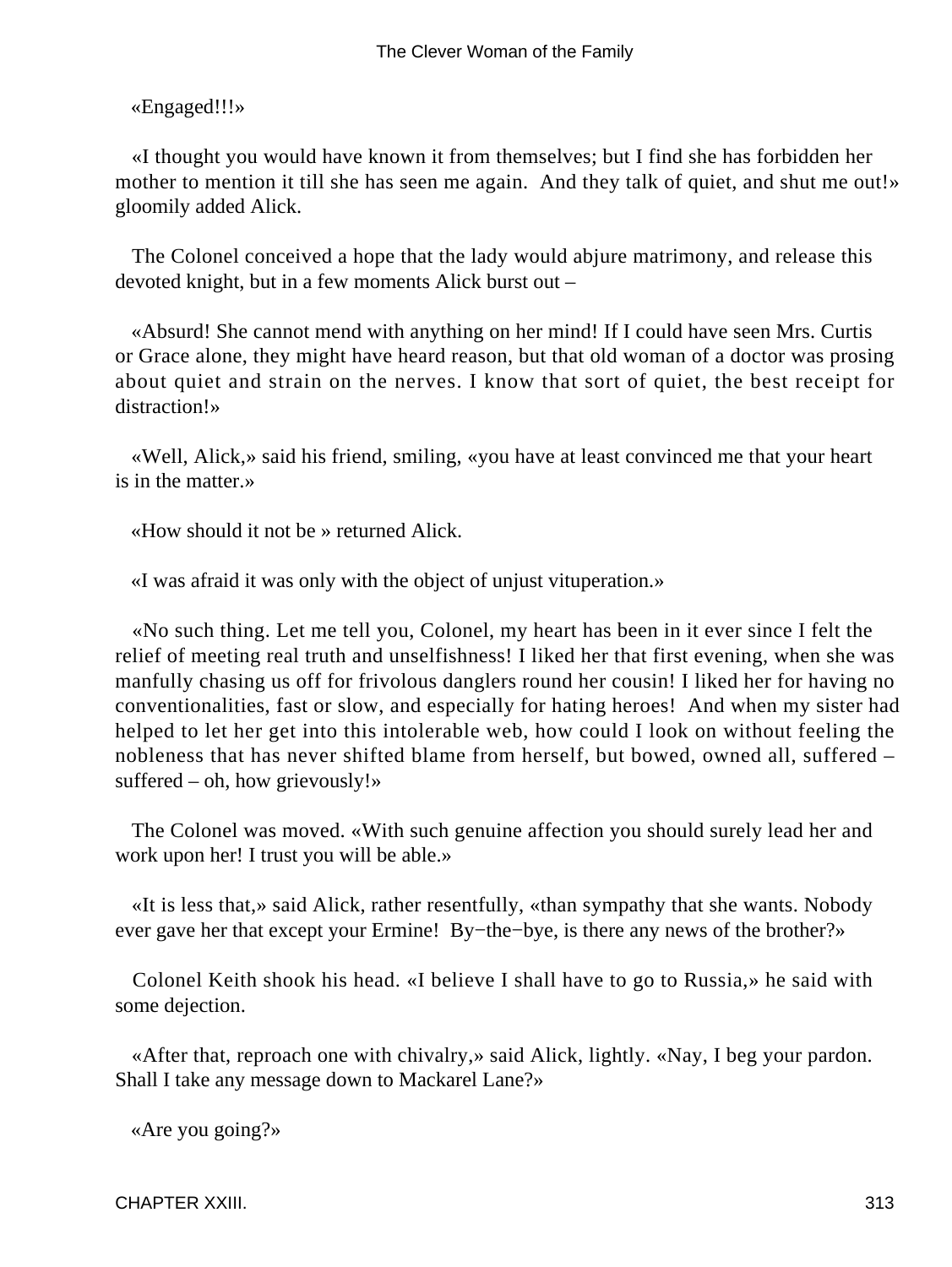«Well, yes, though I hardly ought to venture there till this embargo is taken off; for she is the one person there will be some pleasure in talking to. Perhaps I may reckon you as the same in effect.»

 The Colonel responded with a less cheerful look than usual, adding, «I don't know whether to congratulate you, Alick, on having to ask no one's consent but your own at your age.»

 «Especially not my guardian's!» said Alick, with the desired effect of making him laugh.

 «No, if you were my son, I would not interfere,» he added gravely. «I only feared your not knowing what you were about. I see you do know it, and it merely becomes a question of every man to his taste – except for one point, Alick. I am afraid there may have been much disturbance of her opinions.»

 «Surface work,» said Alick, «some of the effects of the literature that paints contradiction as truth. It is only skin deep, and makes me wish all the more to have her with my uncle for a time. I wonder whether Grace would let me in if I went back again!»

 No, Grace was obdurate. Mr. Frampton had spoken of a nervous fever, and commanded perfect quiescence; and Grace was the less tempted to transgress the order, because she really thought her mother was more in love with «dear Alexander» than Rachel was. Rachel was exceedingly depressed, restless, and feverish, and shrank from her mother's rejoicing, declaring that she was mistaken, and that nothing more must be said. She had never consented, and he must not make such a sacrifice; he would not when he knew better. Nay, in some moods, Rachel seemed to think even the undefined result of the interview an additional humiliation, and to feel herself falling, if not fallen, from her supreme contempt of love and marriage. The hurry, and the consent taken for granted, had certainly been no small elements in her present disturbed and overwhelmed state; and Grace, though understanding the motive, was disposed to resent the over−haste. Calm and time to think were promised to Rachel, but the more she had of both the more they hurt her. She tossed restlessly all night, and was depressed to the lowest ebb by day; but on the second day, ill as she evidently was, she insisted on seeing Captain Keith, declaring that she should never be better till she had made him understand her. Her nurses saw that she was right; and, besides, Mrs. Curtis's pity was greatly touched by dear Alexander's entreaties. So, as a desperate experiment, he was at last allowed to go into the dressing−room, where she was lying on the sofa. He begged to enter alone, only announced by a soft knock, to which she replied with a listless «Come in,» and did not look up till she suddenly became conscious of a footfall firmer though softer than those she was used to. She turned, and saw who it was who stood at a window opposite to her feet, drawing up the Venetian blind, from whose teasing divisions of glare and shade she had been hiding her eyes from the time she had come in, fretted by the low continuous tap of its laths upon the shutters. Her first involuntary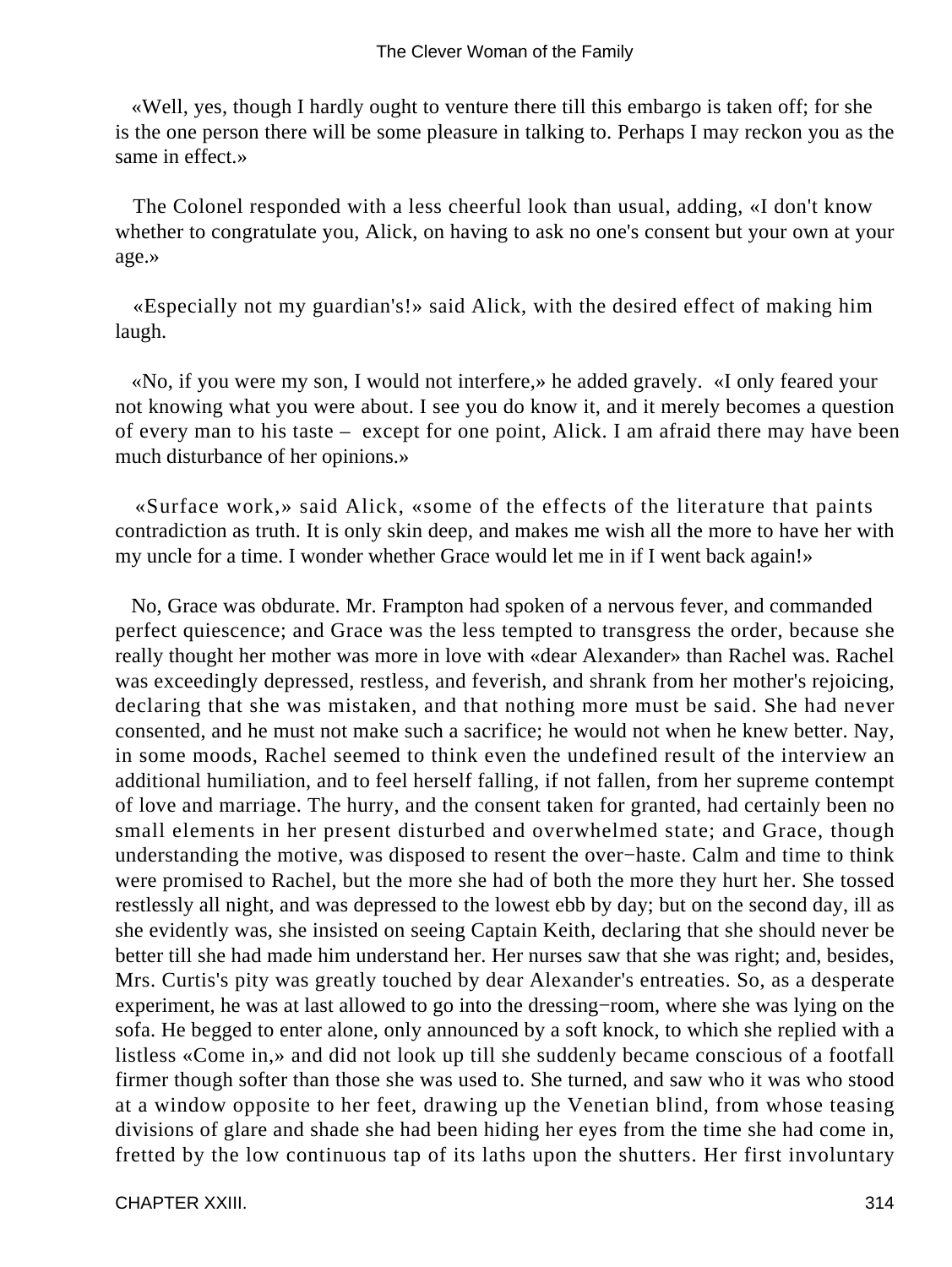exclamation was a sigh of relief.

«Oh, thank you. I did not know what it was that was such a nuisance.»

«This is too much glare. Let me turn your sofa a little way round from it.»

 And as he did so, and she raised herself, he shook out her cushions, and substituted a cool chintz covered one for the hot crimson damask on which her head had been resting. «Thank you! How do you know so well?» she said with a long breath of satisfaction.

 «By long trial,» he said, very quietly seating himself beside her couch, with a stillness of manner that strangely hushed all her throbbings; and the very pleasure of lying really still was such that she did not at once break it. The lull of these few moments was inexpressibly sweet, but the pang that had crossed her so many times in the last two days and nights could not but return. She moved restlessly, and he leant towards her with a soft−toned inquiry what it was she wanted.

 «Don't,» she said, raising herself. «No, don't! I have thought more over what you said,» she continued, as if repeating the sentence she had conned over to herself. «You have been most generous, most noble; but – but,» with an effort of memory, «it would be wrong in me to accept such – oh! such a sacrifice; and when I tell you all, you will think it a duty to turn from me,» she added, pressing her hands to her temples. «And mind, you are not committed – you are free.»

«Tell me,» he said, bending towards her.

 «I know you cannot overlook it! My faith – it is all confusion,» she said in a low awe−struck voice. «I do believe – I do wish to believe; but my grasp seems gone. I cannot rest or trust for thinking of the questions that have been raised! There,» she added in a strange interrogative tone.

 «It is a cruel thing to represent doubt as the sign of intellect,» Alick said sadly; «but you will shake off the tormentors when the power of thinking and reasoning is come back.»

 «Oh, if I could think so! The misery of darkness here – there – everywhere – the old implicit reliance gone, and all observance seeming like hypocrisy and unreality. There is no thinking, no enduring the intolerable maze.»

 «Do not try to think now. You cannot bear it. We will try to face what difficulties remain when you are stronger.»

She turned her eyes full on him. «You do not turn away! You know you are free.»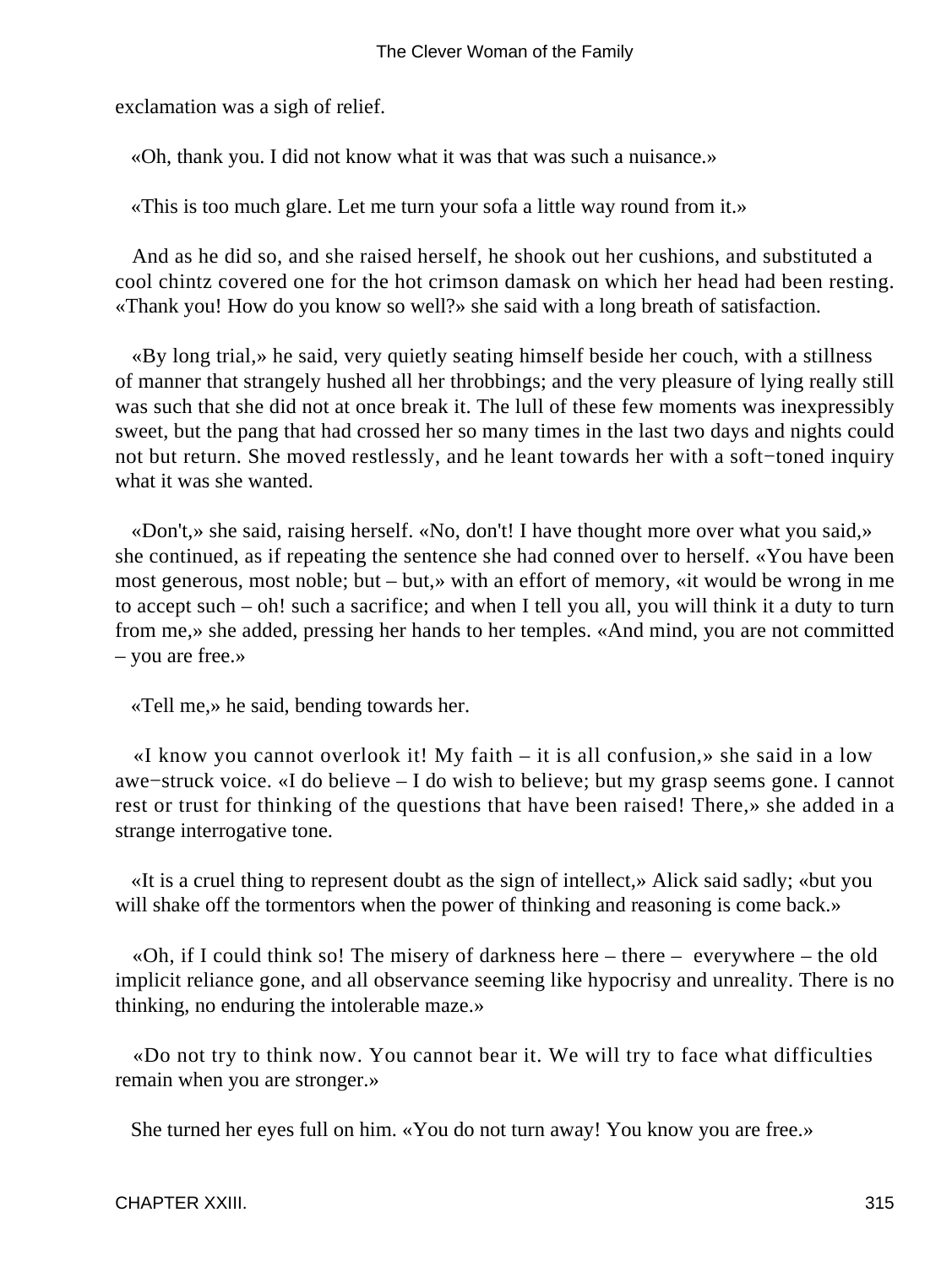«Turn from the sincerity that I prize?»

 «You don't? I thought your views were exactly what would make you hate and loathe such bewilderment, and call it wilful;» there was something piteous in the way her eye sought his face.

 «It was not wilful,» he said; «it came of honest truth−seeking. And, Rachel, I think the one thing is now gone that kept that honesty from finding its way.»

 «Self−sufficiency!» she said with a groan; but with a sudden turn she exclaimed, «You don't trust to my surrendering my judgment. I don't think I am that kind of woman.»

 «Nor I that kind of man,» he answered in his natural tone; then affectionately, «No, indeed I want you to aid mine.»

 She lay back, wearied with the effort, and disinclined to break the stillness. There was a move at the door; Mrs. Curtis, in an agony of restless anxiety, could not help coming to see that the interview was doing no harm.

 «Don't go!» exclaimed Rachel, holding out her hand as he turned at the opening of the door. «Oh, mother!» and there was an evident sound of disappointment.

 Mrs. Curtis was infinitely rejoiced to find her entrance thus inopportune. «I only wished just to be sure it was not too much,» she said.

 «Oh, mother, it is the first peace I have known for weeks! Can't you stay?» looking up to him, as her mother retreated to tell Grace that it was indeed all right.

 This brought him to a footstool close beside her. «Thank you,» he murmured. «I was wondering just then if it would hurt you or agitate you to give me some little satisfaction in going on with this. I know you are too true not to have told me at once if your objections were more personal than those you have made; but, Rachel, it is true, as you say, that you have never consented!»

 The tone of these words made Rachel raise herself, turn towards him, and hold out both her hands. «Oh,» she said, as he took them into his own, «it was – it could be only that I cannot bear so much more than I deserve.»

«What! such an infliction?» in his own dry way.

«Such rest, such kindness, such generosity!»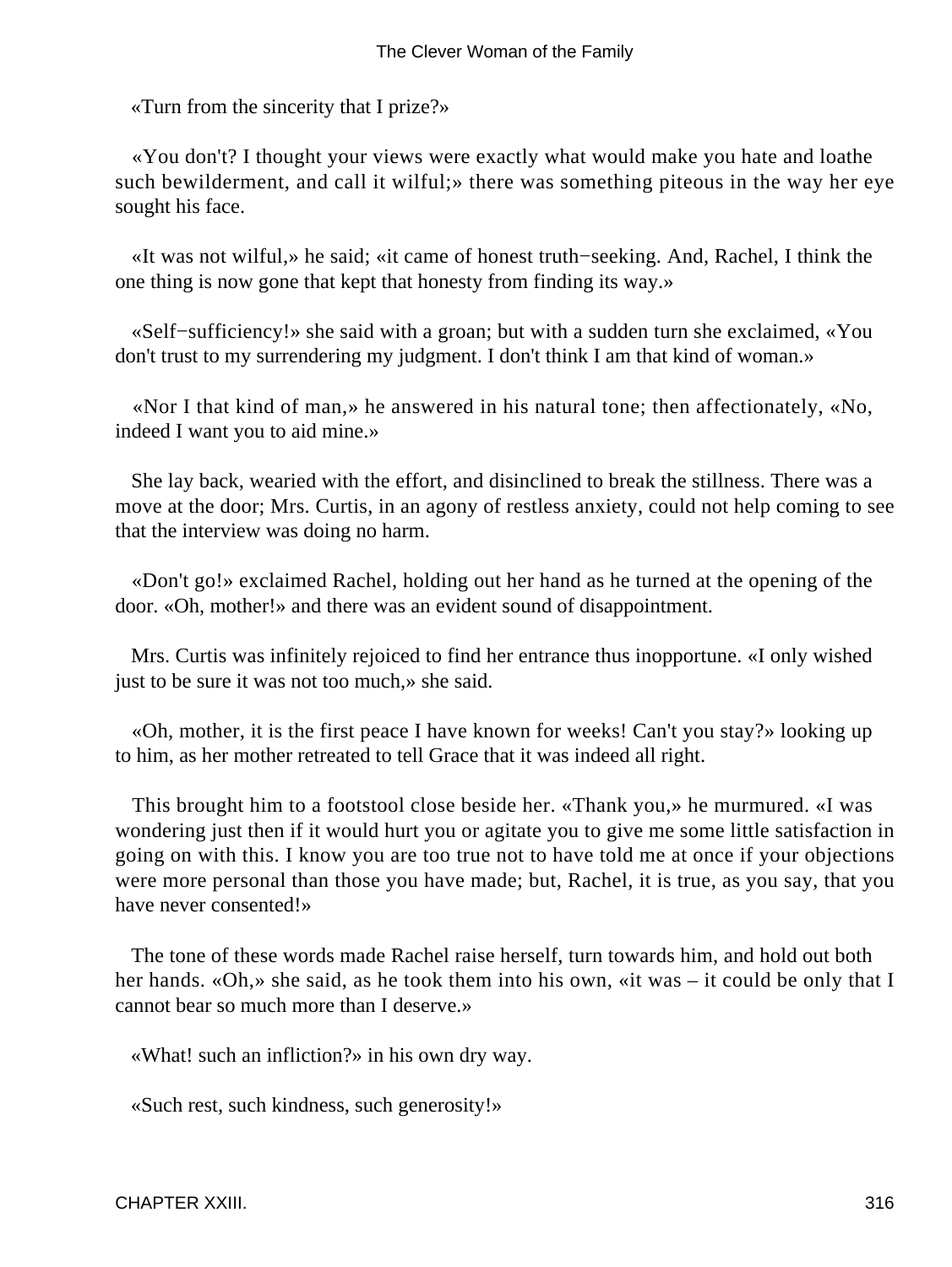«No, Rachel, there is something that makes it neither kindness nor generosity. You know what I mean.»

 «And that is what overpowers me more than all,» she sighed, in the full surrender of herself. «I ought not to be so very happy.»

 «That is all I want to hear,» he said, as he replaced her on her cushions, and sat by her, holding her hand, but not speaking till the next interruption, by one of the numerous convalescent meals, brought in by Grace, who looked doubtful whether she would be allowed to come in, and then was edified by the little arrangements he made, quietly taking all into his own hands, and wonderfully lessening a sort of fidget that Mrs. Curtis's anxiety had attached to all that was done for Rachel. It was not for nothing that he had spent a year upon the sofa in the irritably sensitive state of nerves that Bessie had described; and when he could speak to Grace alone, he gave her a lecture on those little refinements of unobtrusive care, that more demonstrative ailments had not availed to inculcate, and which Mrs. Curtis's present restless anxiety rendered almost impossible. To hinder her from constantly aggravating the fever on the nerves by her fidgeting solicitude was beyond all power save his own, and that when he was actually in the house.

 Morning after morning he rode to the Homestead to hear that Rachel had had a very bad night, and was very low, then was admitted to find Mrs. Curtis's fluttering, flurried attentions exasperating every wearied fibre with the very effort to force down fretfulness and impatience, till, when she was left to him, a long space of the lull impressed on her by his presence was needful before he could attempt any of the quiet talk, or brief readings of poetry, by which he tried further to soothe and rest her spirits. He would leave her so calm and full of repose as to make him augur well for the next day; but the moment his back was turned, something would always happen that set all the pulses in agitation again, and consigned her to a fresh night of feverish phantoms of the past. He even grew distracted enough to scold Grace fraternally as the only person he could scold.

 «You seem to nurse her on the principle of old Morris, the biggest officer among us, who kindly insisted on sitting up with me, and began by taking his seat upon my hand as it was lying spread out upon a pillow.»

 «Indeed, Alick,» said Grace, with tears in her eyes, «I hardly know what to do. When you are not in the house the mother is almost as much in a nervous fever as Rachel, and it is hardly in her power to keep from fretting her. It is all well when you are here.»

 «Then, Grace, there is only one thing to be done. The sooner I take Rachel away the better for both her and the mother.»

«Oh, Alick, you will drive them both wild if you hurry it on.»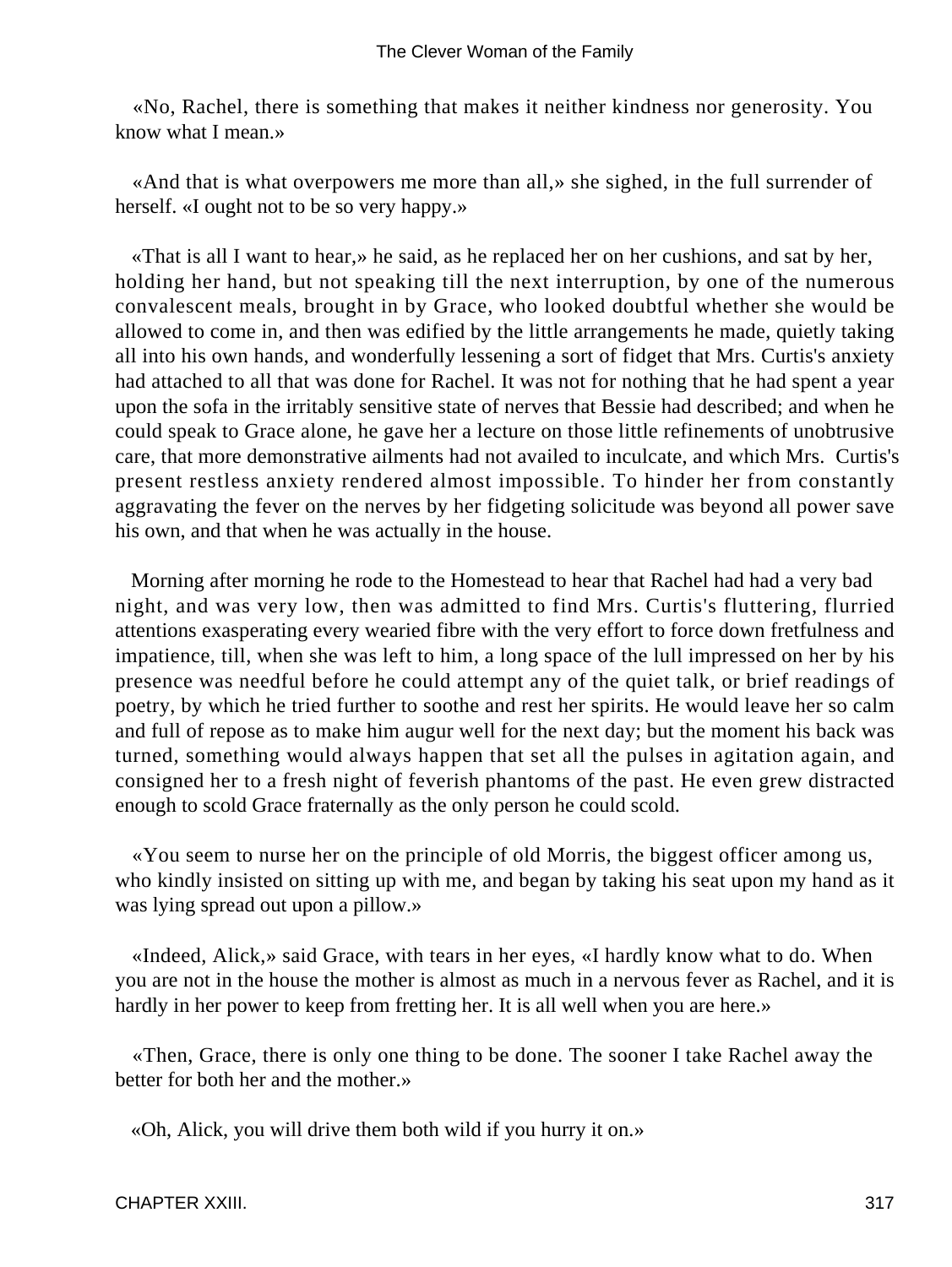«Look here. I believe I can get leave from Saturday till Tuesday. If I can get a hearing in those two days, I shall try; and depend upon it, Grace, this place is the worst that Rachel can be in.»

«Can you come out here for three whole days? Oh, what a comfort!»

 And 'what a comfort' was re−echoed by Mrs. Curtis, who had erected dear Alexander to a pedestal of infallibility, and was always treated by him with a considerate kindness that made her pity Fanny for the number of years that must pass before Stephana could give her the supreme blessing of a son−in−law. Fanny, on her side, had sufficient present blessing in collecting her brood around her, after the long famine she had suffered, and regretted only that this month had rendered Stephana's babyhood more perceptibly a matter of the past; and that, in the distance, school days were advancing towards Conrade, though it was at least a comfort that his diphtheria had secured him at home for another half year, and the Colonel had so much to think about that he had not begun his promised researches into schools.

The long–looked–for letters came after a weary interval of expectation, the more trying to Ermine because the weather had been so bitter that Colin could not shake off his cold, nor venture beyond his own fireside, where Rose daily visited him, and brought home accounts that did not cheer her aunt.

 Edward wrote shortly to his sister, as if almost annoyed at the shower of letters that had by every post begun to recall his attention from some new invention on the means of assaying metals: –

 «I am sorry you have stirred up Keith to the renewal of this painful subject. You know I considered that page in my life as closed for ever, and I see nothing that would compensate for what it costs me even to think of it. To redeem my name before the world would be of no avail to me now, for all my English habits are broken, and all that made life valuable to me is gone. If Long and Beauchamp could reject my solemn affirmation three years ago, what would a retractation slowly wrung from them be worth to me now? It might once have been, but that is all over now. Even the desire to take care of you would no longer actuate me since you have Keith again; and in a few years I hope to make my child independent in money matters – independent of your love and care you would not wish her to be. Forget the troubles of your life, Ermine, and be happy with your faithful Keith, without further efforts on behalf of one whom they only harass and grieve.»

 Ermine shed some bitter tears over this letter, the more sorrowful because the refusal was a shock to her own reliance on his honour, and she felt like a traitress to his cause. And Colin would give him up after this ungrateful indifference, if nothing worse. Surely it betrayed a consciousness that the whole of his conduct would not bear inquiry, and she thought of the representations that she had so indignantly rejected, that the accounts, even without the last fatal demand, were in a state that it required an excess of charity to ascribe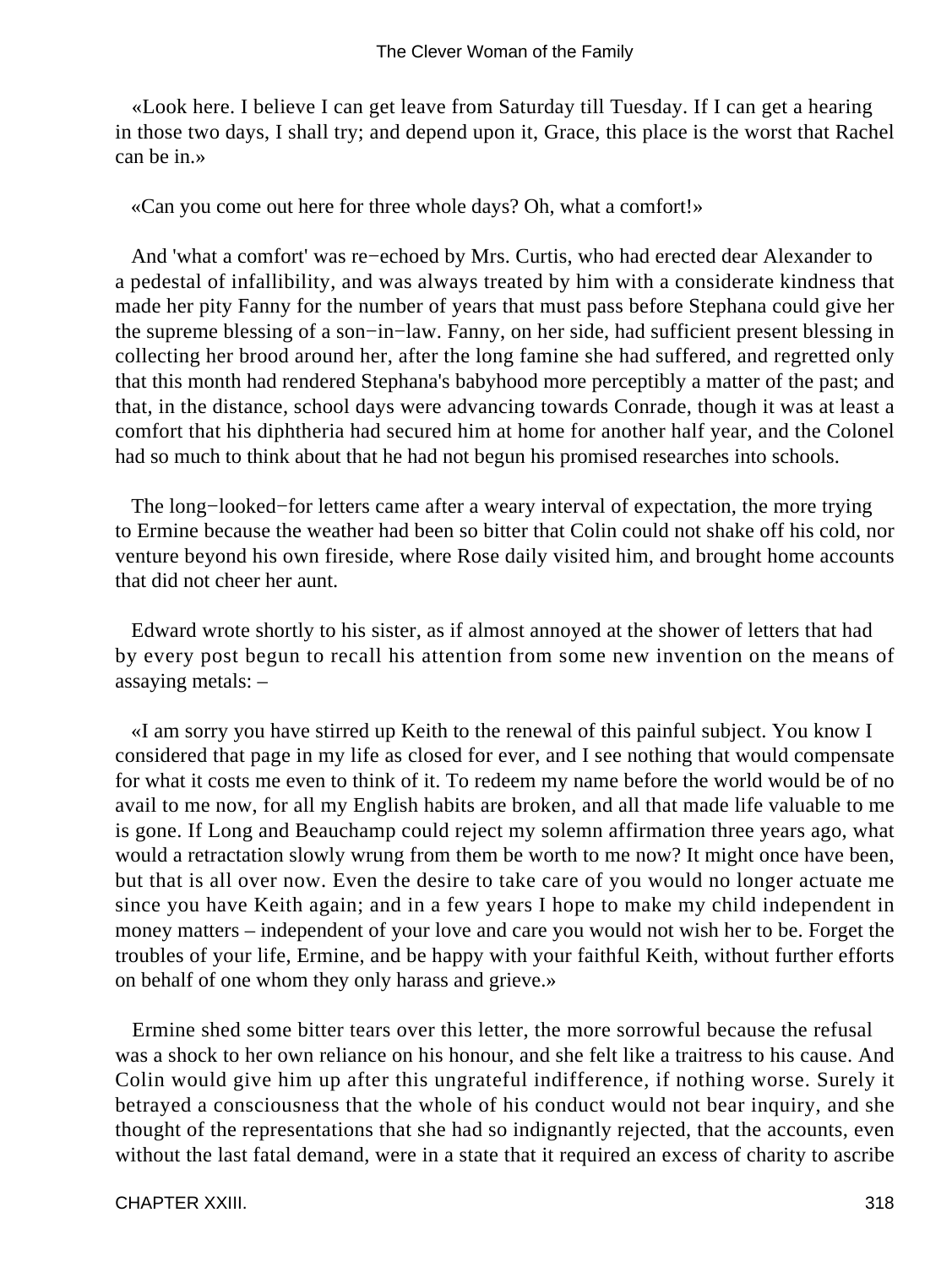to mere carelessness on the part of the principal.

 She was glad that Alison was absent, and Rose in the garden. She laid her head on her little table, and drew long sobs of keen suffering, the reaction from the enjoyment and hope of the last few months. And so little knew she what she ought to ask, that she could only strive to say, «Thy will be done.»

 «Ermine! my Ermine, this is not a thing to be so much taken to heart. This foolish philosopher has not even read his letters. I never saw any one more consistently like himself.»

 Ermine looked up, and Colin was standing over her, muffled up to the eyes, and a letter of his own in his hand. Her first impulse was to cry out against his imprudence, glad as she was to see him. «My cough is nearly gone,» he said, unwinding his wrappings, «and I could not stay at home after this wonderful letter – three pages about chemical analysis, which he does me the honour to think I can understand, two of commissions for villainous compounds, and one of protestations that 'I will be drowned; nobody shall help me.'»

 Ermine's laugh had come, even amid her tears, his tone was so great a relief to her. She did not know that he had spent some minutes in cooling down his vexation, lest he should speak ungently of her brother's indifference. «Poor Edward,» she said, «you don't mean that this is all the reply you have?»

 «See for yourself,» and he pointed to the divisions of the letter he had described. «There is all he vouchsafes to his own proper affairs. You see he misapprehends the whole; indeed, I don't believe he has even read our letters.»

 «We often thought he did not attend to all we wrote,» said Ermine. «It is very disheartening!»

«Nay, Ermine, you disheartened with the end in view!»

 «There are certainly the letters about Maddox's committal still to reach him, but who knows if they will have more effect! Oh, Colin, this was such a hope that – perhaps I have dwelt too much upon it!»

 «It is such a hope,» he repeated. «There is no reason for laying it aside, because Edward is his old self.»

«Colin! you still think so?»

 «I think so more than ever. If he will not read reason, he must hear it, and if he takes no notice of the letters we sent after the sessions, I shall go and bring him back in time for the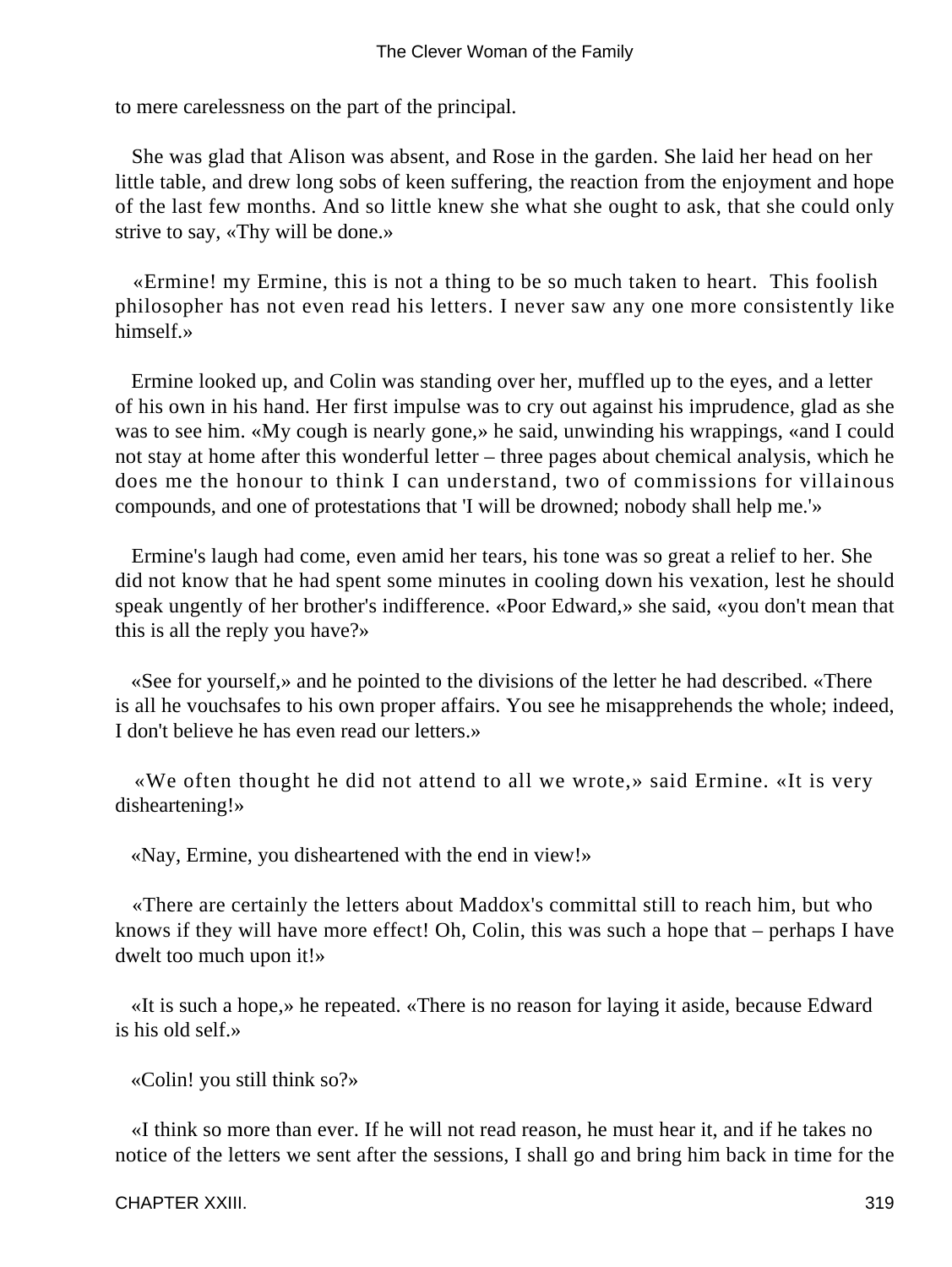assizes.»

 «Oh, Colin! it cannot be. Think of the risk! You who are still looking so thin and ill. I cannot let you.»

«It will be warm enough by the time I get there.»

«The distance! You are doing too much for us.»

«No, Ermine,» with a smile, «that I will never do.»

 She tried to answer his smile, but leant back and shed tears, not like the first, full of pain, but of affectionate gratitude, and yet of reluctance at his going. She had ever been the strength and stay of the family, but there seemed to be a source of weakness in his nearness, and this period of his indisposition and of suspense had been a strain on her spirits that told in this gentle weeping. «This is a poor welcome after you have been laid up so long,» she said when she could speak again. «If I behave so ill, you will only want to run from the sight of me.»

«It will be July when I come back.»

«I do not think you ought to go.»

«Nor I, if Edward deigns to read the account of Rose's examination.»

 In that calm smiling resolution Ermine read the needlessness of present argument, and spoke again of his health and his solitary hours.

 «Mitchel has been very kind in coming to sit with me, and we have indulged in two or three castles in the air – hospitals in the air, perhaps, I should say. I told him he might bring me down another guest instead of the tailor, and he has brought a poor young pupil teacher, whom Tibbie calls a winsome gallant, but I am afraid she won't save him. Did you ever read the 'Lady of La Garaye'?»

«Not the poem, but I know her story.»

 «As soon as that parcel comes in, which Villars is always expecting, I propose to myself to read that poem with you. »What's that? It can't be Rachel as usual."

 If it was not Rachel, it was the next thing to her, namely, Alick Keith. This was the last day of those that he had spent at the Homestead, and he was leaving Rachel certainly better. She had not fallen back on any evening that he had been there, but to his great regret he would not be able to come out the next day. Regimental duty would take him up nearly all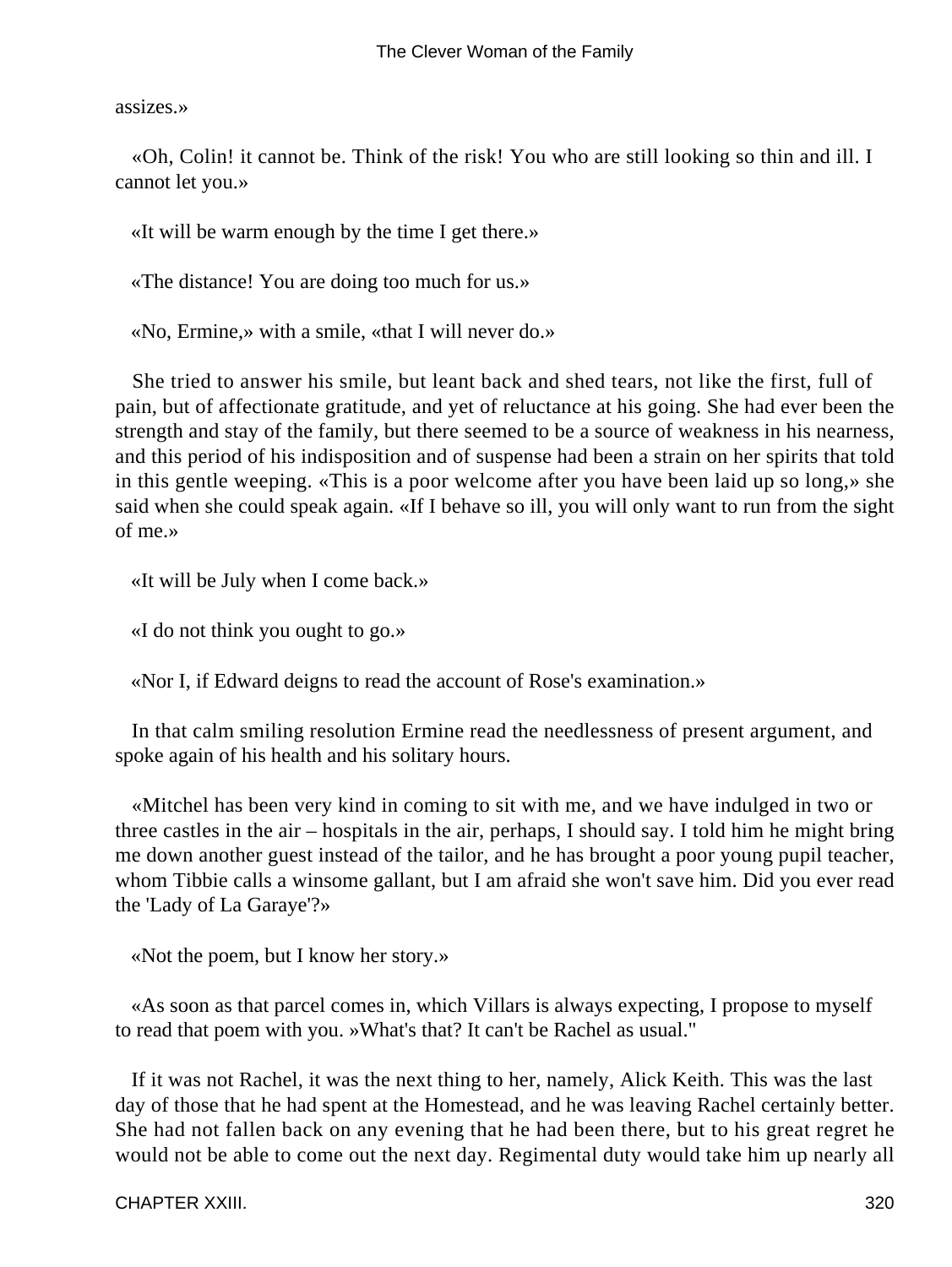the day, and then he was invited to a party at the Deanery, «which the mother would never have forgiven me for refusing,» he said; just as if the mother's desires had the very same power over him as over her daughters. «I came to make a desperate request, Miss Williams,» he said. «Would it be any way possible for you to be so kind as to go up and see Rachel? She comes downstairs now, and there are no steps if you go in by the glass doors. Do you think you could manage it?»

«She wishes it!» said Ermine.

 «Very much. There are thorns in her mind that no one knows how to deal with so well as you do, and she told me yesterday how she longed to get to you.»

 «It is very good in her. I have sometimes feared she might think we had dealt unfairly by her if she did not know how very late in the business we suspected that our impostors were the same,» said Ermine.

 «It is not her way to blame any one but herself,» said Alick, «and, in fact, our showing her the woodcut deception was a preparation for the rest of it. But I have said very little to her about all that matter. She required to be led away rather than back to it. Brooding over it is fatal work, and yet her spirits are too much weakened and shattered to bear over−amusement. That is the reason that I thought you would be so very welcome to−morrow. She has seen no one yet but Lady Temple, and shrinks from the very idea.»

 «I do not see why I should not manage it very well,» said Ermine, cheerfully, «if Miss Curtis will let me know in time whether she is equal to seeing me. You know I can walk into the house now.»

 Alick thanked her earnestly. His listless manner was greatly enlivened by his anxiety, and Colonel Keith was obliged to own that marriage would be a good thing for him; but such a marriage! If from sheer indolence he should leave the government to his wife, then –

Colin could only shrug his shoulders in dismay.

 Nevertheless, when Ermine's wheeled chair came to the door the next afternoon, he came with it, and walked by her side up the hill, talking of what had been absolutely the last call she had made – a visit when they had both been riding with the young Beauchamps.

 «Suppose any one had told me then I should make my next visit with you to take care of me, how pleased I should have been,» said Ermine, laughing, and taking as usual an invalid's pleasure in all the little novelties only remarked after long seclusion. That steep, winding, pebbly road, with the ferns and creeping plants on its rocky sides, was a wonderful panorama to her, and she entreated for a stop at the summit to look down on the sea and the town; but here Grace came out to them full of thanks and hopes, little knowing that to them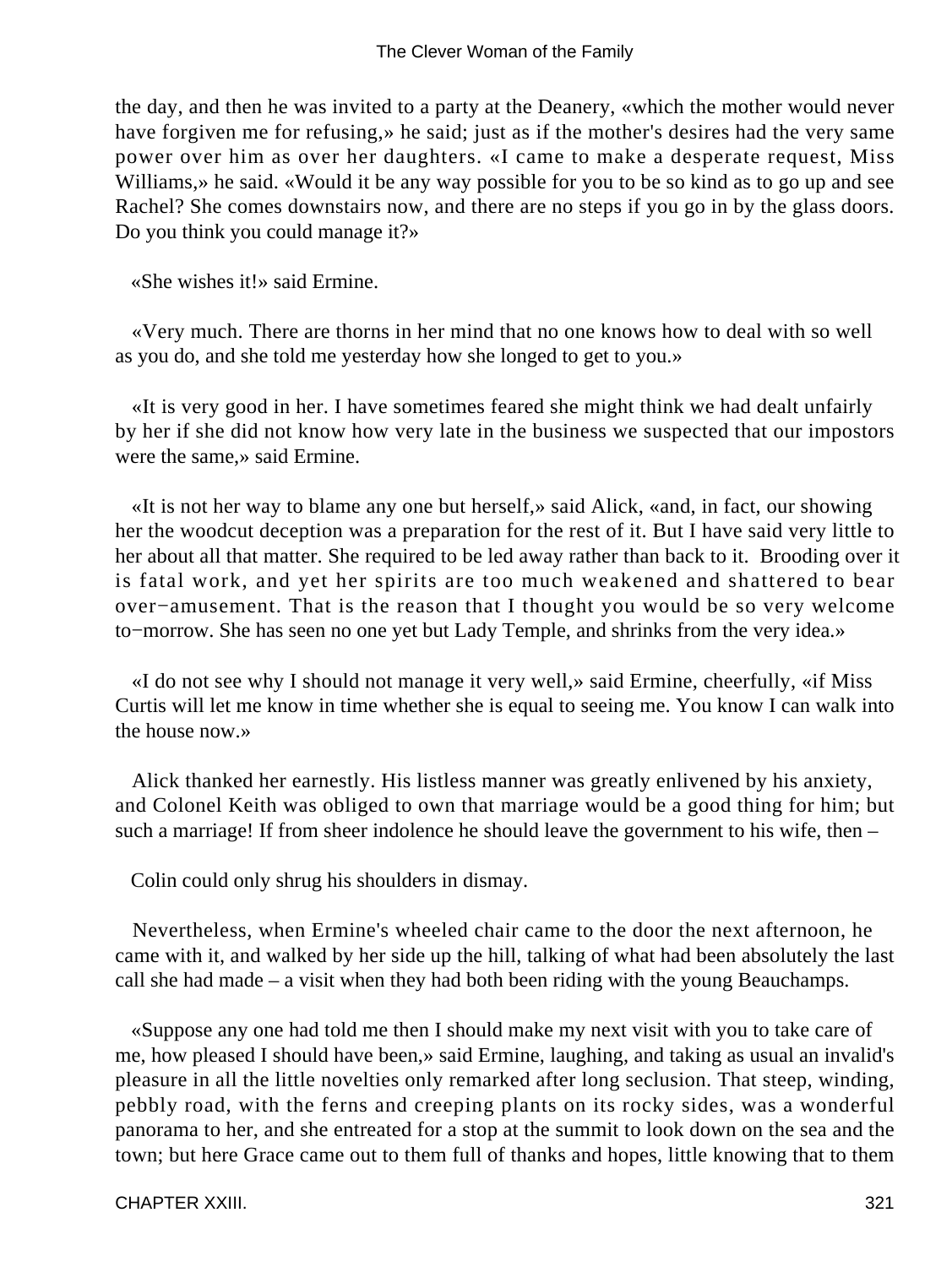the event was a very great one. When at the glass doors of the garden entrance, Ermine trusted herself to the Colonel's arm, and between him and her crutch crossed the short space to the morning room, where Rachel rose from her sofa, but wisely did not come forward till her guest was safely placed in a large easy chair.

 Rachel then held out her hand to the Colonel, and quietly said, «Thank you,» in a subdued manner that really touched him, as he retreated quickly and left them together. Then Rachel sat down on a footstool close to Ermine, and looked up to her. «Oh, it is so good of you to come to me! I would not have dared to think of it, but I just said I wished to get out for nothing but to go to you; and then he – Captain Keith−would go and fetch you.»

 «As the nearest approach to fetching the moon, I suppose,» said Ermine, brightly. «It was very kind to me, for I was longing to see you, and I am glad to find you looking better than I expected.»

 For in truth Rachel's complexion had been little altered by her illness; and the subdued dejected expression was the chief change visible, except in the feebleness and tremulousness of all her movements. «Yes, I am better,» she said. «I ought to be, for he is so good to me.»

 «Dear Rachel, I was so very glad to hear of this,» said Ermine, bending down to kiss her.

«Were you? I thought no one could be that cared for him,» said Rachel.

«I cared more for him the week that you were ill than ever I had done before.»

 «Grace tells me of that,» said Rachel, «and when he is here I believe it. But, Miss Williams, please look full at me, and tell me whether everybody would not think – I don't say that I could do it – but if every one would not think it a great escape for him if I gave him up.»

«No one that could really judge.»

 «Because, listen,» said Rachel, quickly, «the regiment is going to Scotland, and he and the mother have taken it into their heads that I shall get well faster somewhere away from home. And – and they want to have the wedding as soon as I am better; and they are going to write about settlements and all that. I have never said I would, and I don't feel as if – as if I ought to let him do it; and if ever the thing is to be stopped at all, this is the only time.»

«But why? You do not wish  $-\infty$ 

«Don't talk of what I wish,» said Rachel. «Talk of what is good for him.»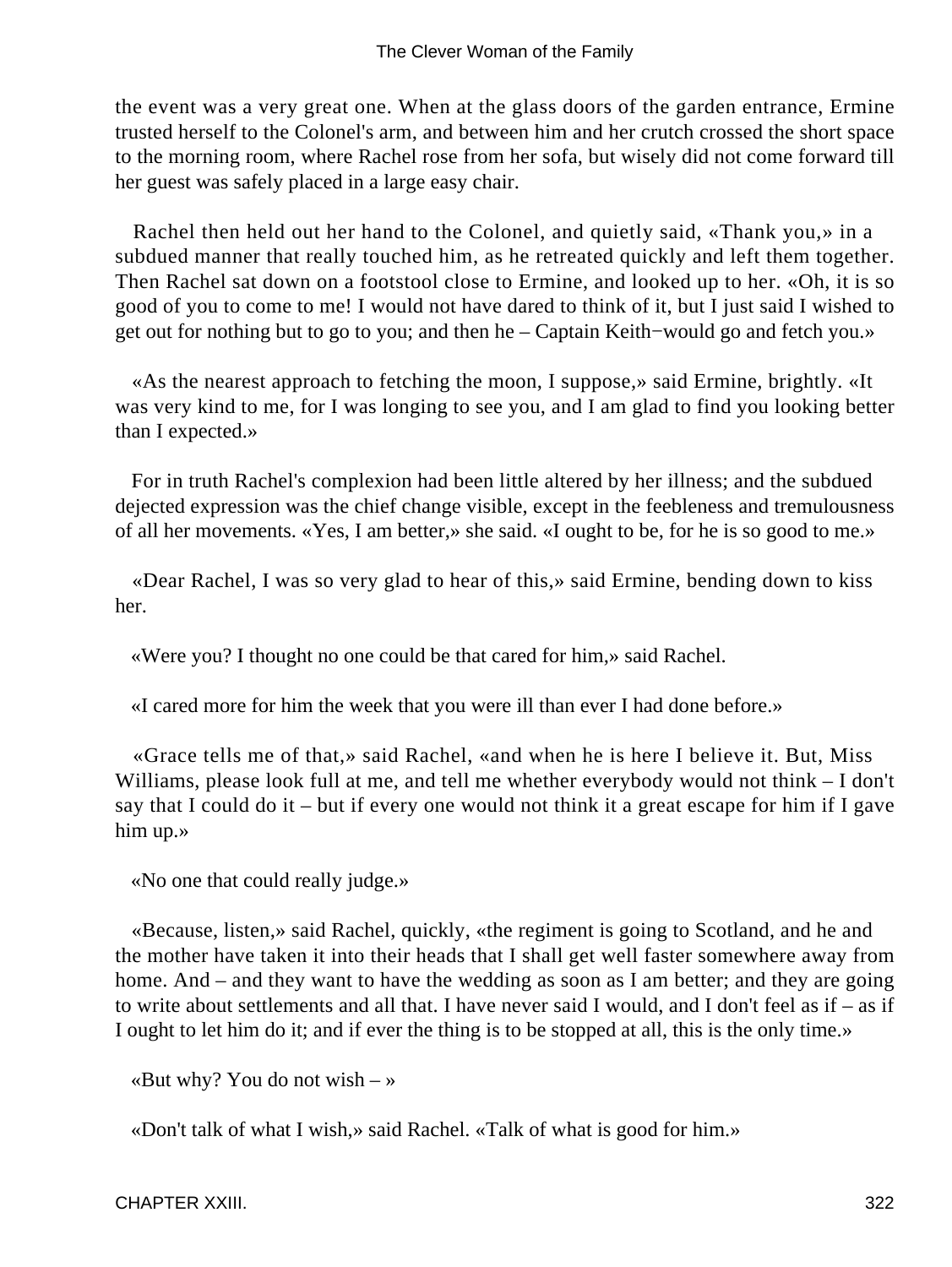Ermine was struck with the still resolute determination of judging for herself – the self–sufficiency, almost redeemed by the unselfishness, and the face was most piteously in earnest.

 «My dear, surely he can be trusted to judge. He is no boy, in spite of his looks. The Colonel always says that he is as much older than his age in character as he is younger in appearance.»

 «I know that,» said Rachel, «but I don't think he ought to be trusted here; for you see,» and she looked down, «all the blindness of – of his affection is enhanced by his nobleness and generosity, and he has nobody to check or stop him; and it does seem to me a shame for us all to catch at such compassion, and encumber him with me, just because I am marked for scorn and dislike. I can't get any one to help me look at it so. My own people would fancy it was only that I did not care for him; and he – I can't even think about it when he is here, but I get quite distracted with doubts if it can be right whenever he goes away. And you are the only person who can help me! Bessie wrote very kindly to me, and I asked to see what she said to him. I thought I might guess her feeling from it. And he said he knew I should fancy it worse than it was if he did not let me see. It was droll, and just like her – not unkind, but I could see it is the property that makes her like it. And his uncle is blind, you know, and could only send a blessing, and kind hopes, and all that. Oh, if I could guess whether that uncle thinks he ought! What does Colonel Keith think? I know you will tell me truly.»

 «He thinks,» said Ermine, with a shaken voice, «that real trustworthy affection outweighs all the world could say.»

 «But he thinks it is a strange, misplaced liking, exaggerated by pity for one sunk so low?» said Rachel, in an excited manner.

 «Rachel,» said Ermine, «you must take my beginning as a pledge of my speaking the whole truth. Colonel Keith is certainly not fond of you personally, and rather wonders at Alick, but he has never doubted that this is the genuine feeling that is for life, and that it is capable of making you both better and happier. Indeed, Rachel, we do both feel that you suit Alick much more than many people who have been far better liked.»

 Rachel looked cheered. «Yet you,» she faltered, «you have been an instance of resolute withstanding.»

 «I don't think I shall be long,» murmured Ermine, a vivid colour flashing forth upon her cheek, and leading the question from herself. «Just suppose you did carry out this fierce act of self−abnegation, what do you think could come next?»

 «I don't know! I would not break down or die if I could help it,» added Rachel, faintly after her brave beginning.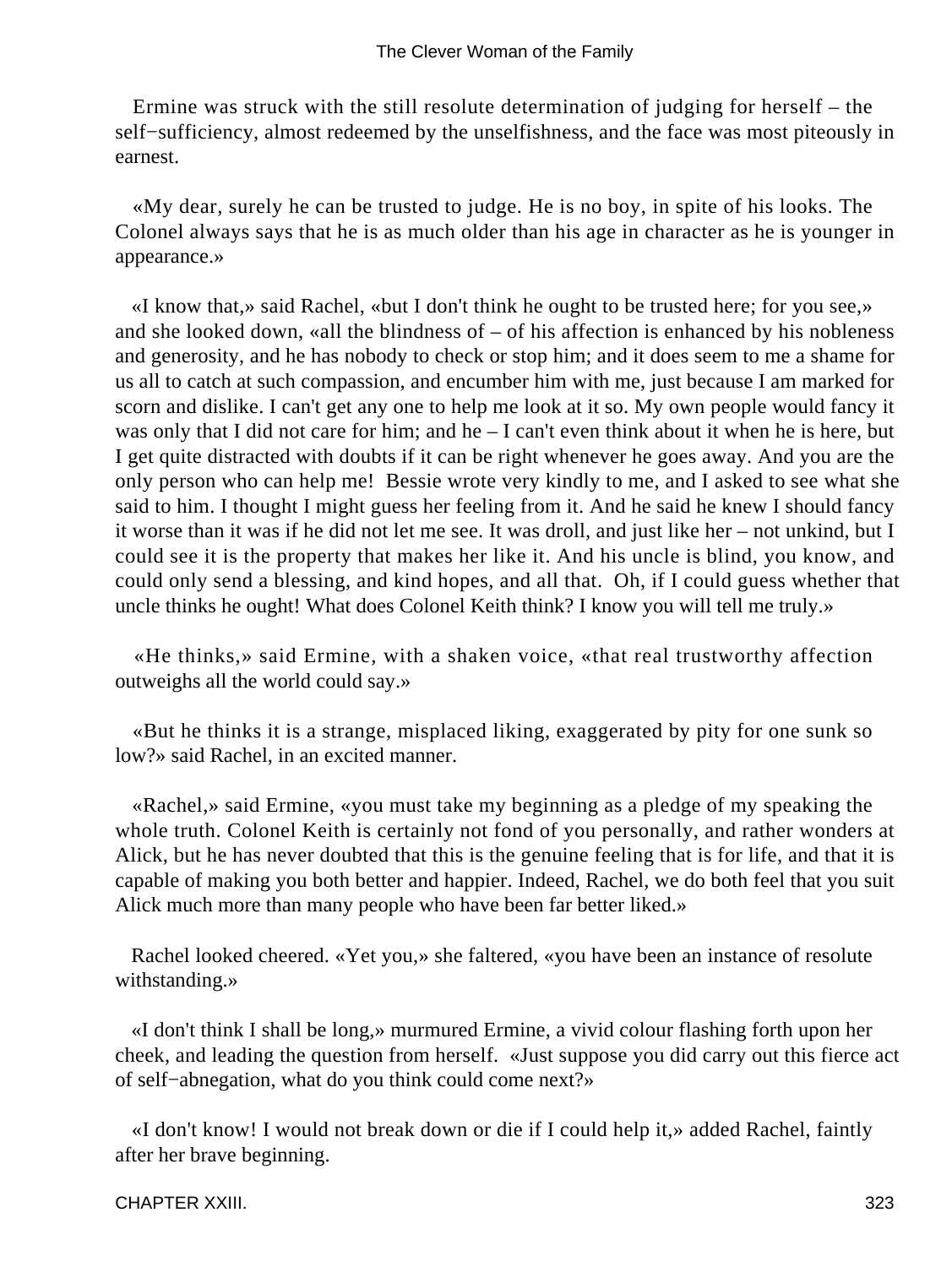«And for him? Do you think being cast off would be so very pleasant to him?»

 Rachel hung her head, and her lips made a half murmur of, «Would not it be good for him?»

 «No, Rachel, it is the very sorest trial there can be when, even in the course of providence, kind intentions are coldly requited; and it would be incalculably harder when therewith there would be rejection of love.»

 «Ah! I never said I could do it. I could not tell him I did not care for him, and short of that nothing would stop it,» sobbed Rachel, «only I wished to feel it was not very mean – very wrong.» She laid her weary head on Ermine's lap, and Ermine bent down and kissed her.

 «So happy, so bright and free, and capable, his life seems now,» proceeded Rachel. «I can't understand his joining it to mine; and if people shunned and disliked him for my sake!»

 «Surely that will depend on yourself. I have never seen you in society, but if you have the fear of making him unpopular or remarkable before your eyes, you will avoid it.»

 «Oh, yes, I know,» said Rachel, impatiently. «I did think I should not have been a commonplace woman,» and she shed a few tears.

 Ermine was provoked with her, and began to think that she had been arguing on a wrong tack, and that it would be better after all for Alick to be free. Rachel looked up presently. «It must be very odd to you to hear me say so, but I can't help feeling the difference. I used to think it so poor and weak to be in love, or to want any one to take care of one. I thought marriage such ordinary drudgery, and ordinary opinions so contemptible, and had such schemes for myself. And this – and this is such a break down, my blunders and their consequences have been so unspeakably dreadful, and now instead of suffering, dying – as I felt I ought – it has only made me just like other women, for I know I could not live without him, and then all the rest of it must come for his sake.»

 «And will make you much more really useful and effective than ever you could have been alone,» said Ermine.

 «He does talk of doing things together, but, oh! I feel as if I could never dare put out my hand again!»

«Not alone perhaps.»

 «I like to hear him tell me about the soldiers' children, and what he wants to have done for them.»

CHAPTER XXIII. 324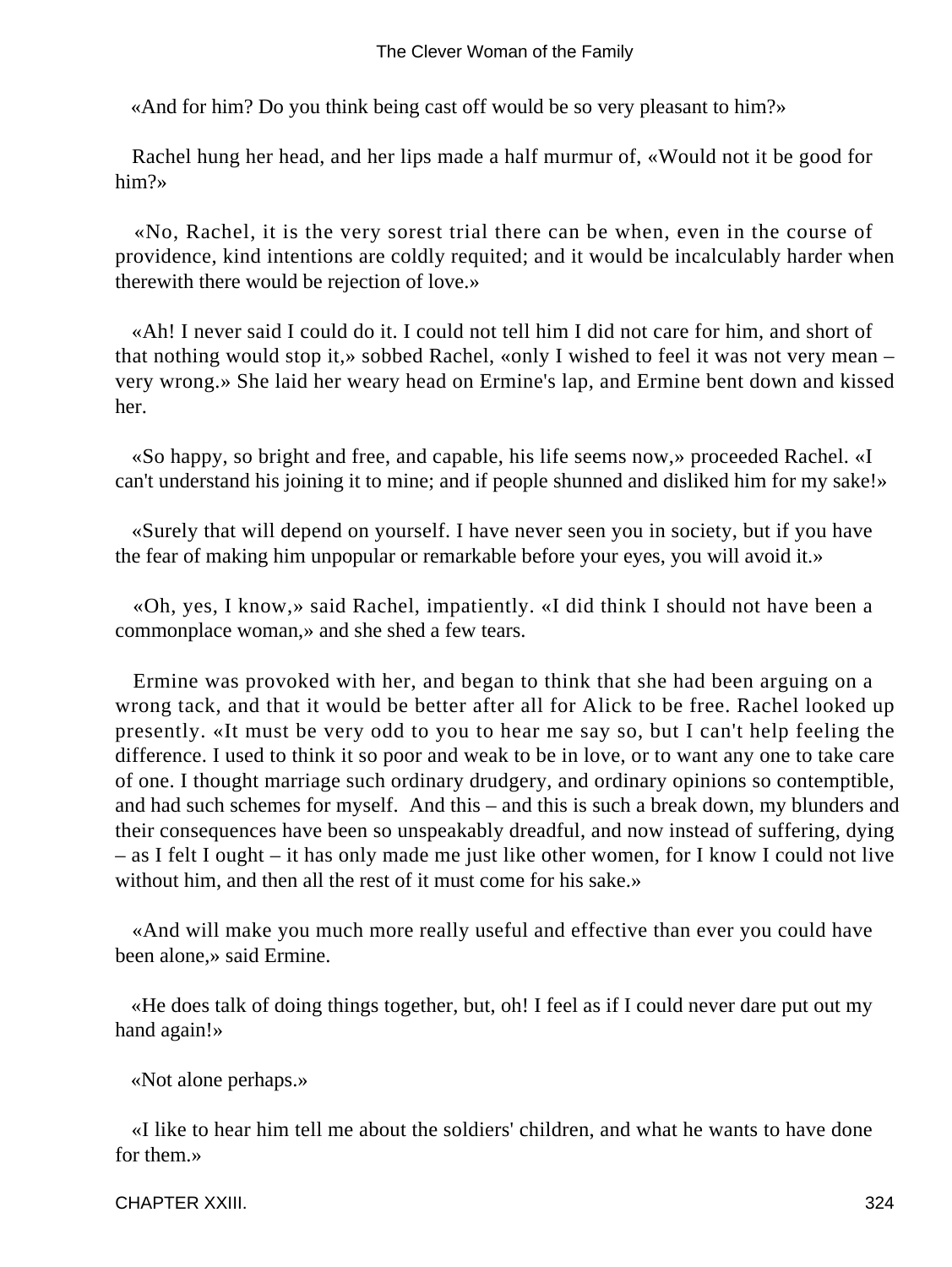«You and I little thought what Lady Temple was to bring us,» said Ermine, cheerfully, «but you see we are not the strongest creatures in the world, so we must resign ourselves to our fate, and make the best of it. They must judge how many imperfections they choose to endure, and we can only make the said drawbacks as little troublesome as may be. Now, I think I see Miss Curtis watching in fear that I am over−talking you.»

 «Oh, must you go? You have really comforted me! I wanted an external opinion very much, and I do trust yours! Only tell me,» she added, holding Ermine's hand, «is this indeed so with you?»

 «Not yet,» said Ermine, softly, «do not speak about it, but I think you will be comforted to hear that this matter of yours, by leading to the matron's confession, may have removed an obstacle that was far more serious in my eyes than even my own helplessness, willing as Colin was to cast both aside. Oh, Rachel, there is a great deal to be thankful for.»

 Rachel lay down on her sofa, and fell asleep, nor did Alick find any occasion for blaming Grace when he returned the next day. The effect of the conversation had been to bring Rachel to a meek submission, very touching in its passiveness and weary peacefulness. She was growing stronger, walked out leaning on Alick's arm, and was even taken out by him in a boat, a wonderful innovation, for a dangerous accident to Mr. Curtis had given the mother such a horror of the sea that no boating excursions had ever taken place during her solitary reign, and the present were only achieved by a wonderful stretch of dear Alexander's influence. Perhaps she trusted him the more, because his maimed hand prevented him from being himself an oarsman, though he had once been devoted to rowing. At any rate, with an old fisherman at the oar, many hours were spent upon the waters of the bay, in a tranquillity that was balm to the harassed spirit, with very little talking, now and then some reading aloud, but often nothing but a dreamy repose. The novelty and absence of old association was one secret of the benefit that Rachel thus derived. Any bustle or resumption of former habits was a trial to her shattered nerves, and brought back the dreadful haunted nights. The first sight of Conrade, still looking thin and delicate, quite overset her; a drive on the Avoncester road renewed all she had felt on the way thither; three or four morning visitors coming in on her unexpectedly, made the whole morbid sense of eyes staring at her recur all night, and when the London solicitor came down about the settlements, she shrank in such a painful though still submissive way, from the sight of a stranger, far more from the semblance of a dinner party, that the mother yielded, and let her remain in her sitting−room.

«May I come in?» said Alick, knocking at the door. I have something to tell you."

«What, Alick! Not Mr. Williams come?»

 «Nothing so good. In fact I doubt if you will think it good at all. I have been consulting this same solicitor about the title−deeds; that cheese you let fall, you know,» he added, stroking her hand, and speaking so gently that the very irony was rather pleasant.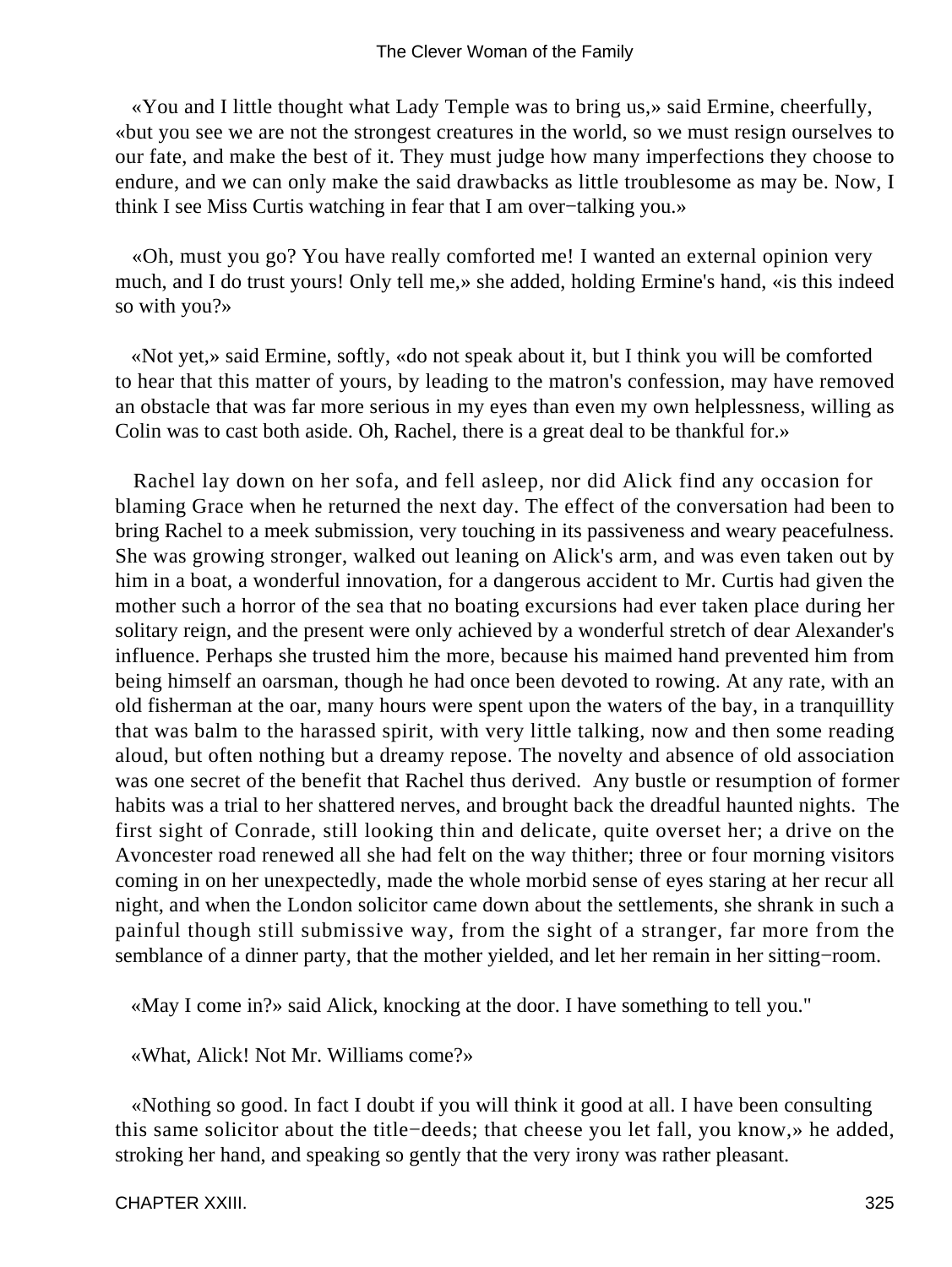«Oh, it is very bad.»

 «Now wouldn't you like to hear it was so bad that I should have to sell out, and go to the diggings to make it up?»

«Now, Alick, if it were not for your sake, you know I should like  $-\infty$ 

 «I know you would; but you see, unfortunately, it was not a cheese at all, only a wooden block that the fox ran away with. Lawyers don't put people's title−deeds into such dangerous keeping, the true cheese is safe locked up in a tin−box in Mr. Martin's chambers in London.»

«Then what did I give Mauleverer?»

«A copy kept for reference down here.» Rachel hid her face.

 «There, I knew you would think it no good news, and it is just a thunder−clap to me. All you wanted me for was to defend the mother and make up to the charity, and now there's no use in me,» he said in a disconsolate tone.

«Oh, Alick, Alick, why am I so foolish?»

 «Never mind; I took care Martin should not know it. Nobody is aware of the little affair but our two selves; and I will take care the fox learns the worth of his prize. Only now, Rachel, answer me, is there any use left for me still?»

«You should not ask me such things, Alick, you know it all too well.»

 «Not so well that I don't want to hear it. But I had more to say. This Martin is a man of very different calibre from old Cox, with a head and heart in London charities and churches, and it had struck him as it did you, that the Homestead had an easier bargain of it than that good namesake of yours had ever contemplated. If it paid treble or quadruple rent, the dear mother would never find it out, nor grow a geranium the less.»

«No, she would not! But after all, the lace apprenticeships are poor work.»

 «So they are, but Martin says there would be very little difficulty in getting a private bill to enable the trustees to apply the sum otherwise for the benefit of the Avonmouth girls.»

«Then if I had written to him, it would have been all right! Oh, my perverseness!»

 «And, Rachel, now that money has been once so intended; suppose it kept its destination. About £500 would put up a tidy little industrial school, and you might not object to have a scholarship or two for some of our little −th Highlander lassies whose fathers won't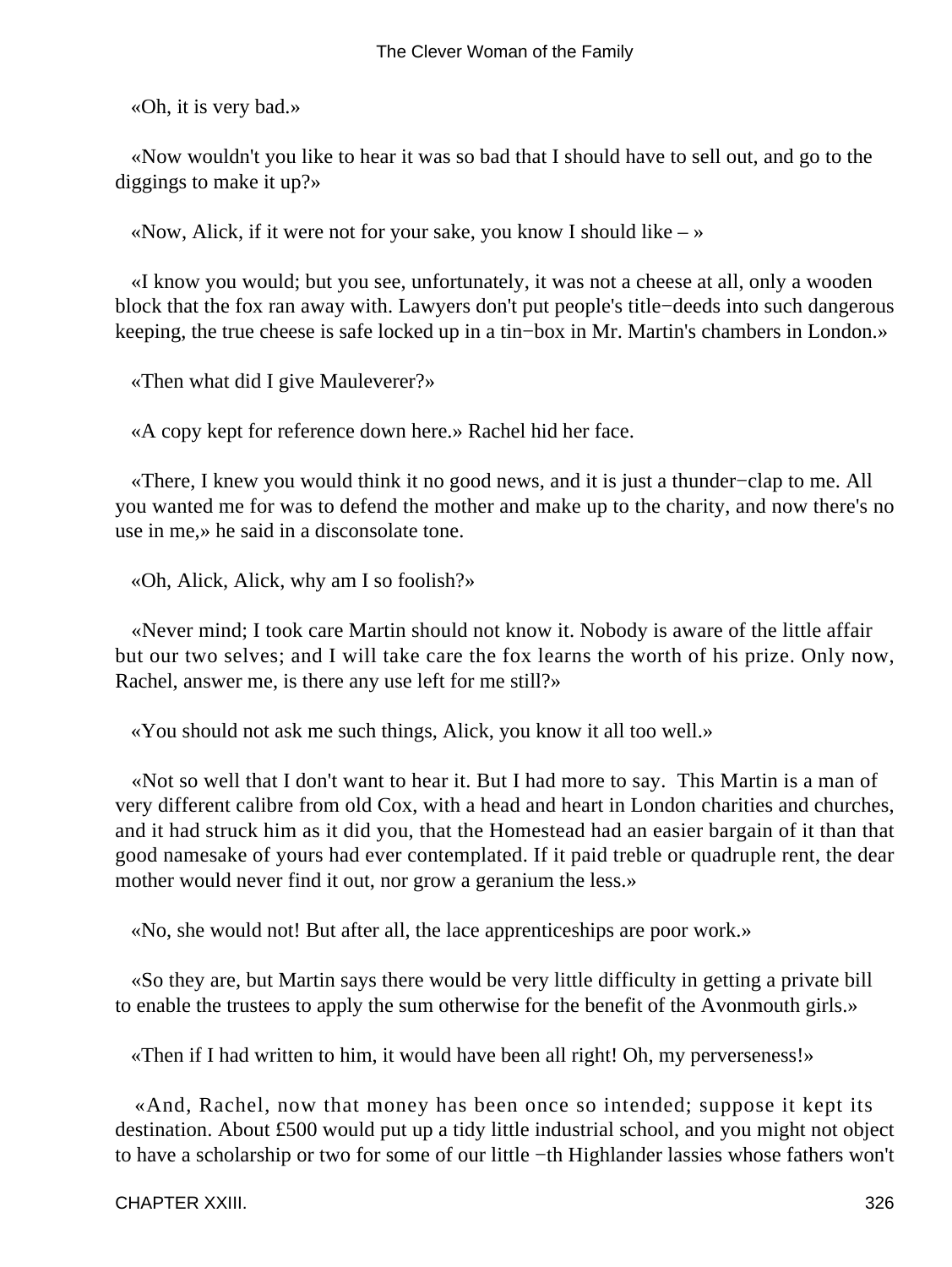make orphans of them for the regular military charities. What, crying, Rachel! Don't you like it?»

"It is my dream. The very thing I wished and managed so vilely.

If Lovedy were alive! Though perhaps that is not the thing to wish.

But I can't bear taking your – "

 «Hush! You can't do worse than separate your own from mine. This is no part of the means I laid before Mr. Martin by way of proving myself a responsible individual. I took care of that. Part of this is prize−money, and the rest was a legacy that a rich old merchant put me down for in a transport of gratitude because his son was one of the sick in the bungalow where the shell came. I have had it these three or four months, and wondered what to do with it.»

«This will be very beautiful, very excellent. And we can give the ground.»

 «I have thought of another thing. I never heard of an industrial school where the great want was not food for industry. Now I know the Colonel and Mr. Mitchell have some notion floating in their minds about getting a house for convalescents down here, and it strikes me that this might supply the work in cooking, washing, and so on. I think I might try what they thought of it.»

 Rachel could only weep out her shame and thankfulness, and when Alick reverently added that it was a scheme that would require much thought and much prayer, the pang struck her to the heart – how little she had prayed over the F. U. E. E. The prayer of her life had been for action and usefulness, but when she had seen the shadow in the stream, her hot and eager haste, her unconscious detachment from all that was not visible and material had made her adhere too literally to that misinterpreted motto, laborare est orare. How should then her eyes be clear to discern between substance and shadow?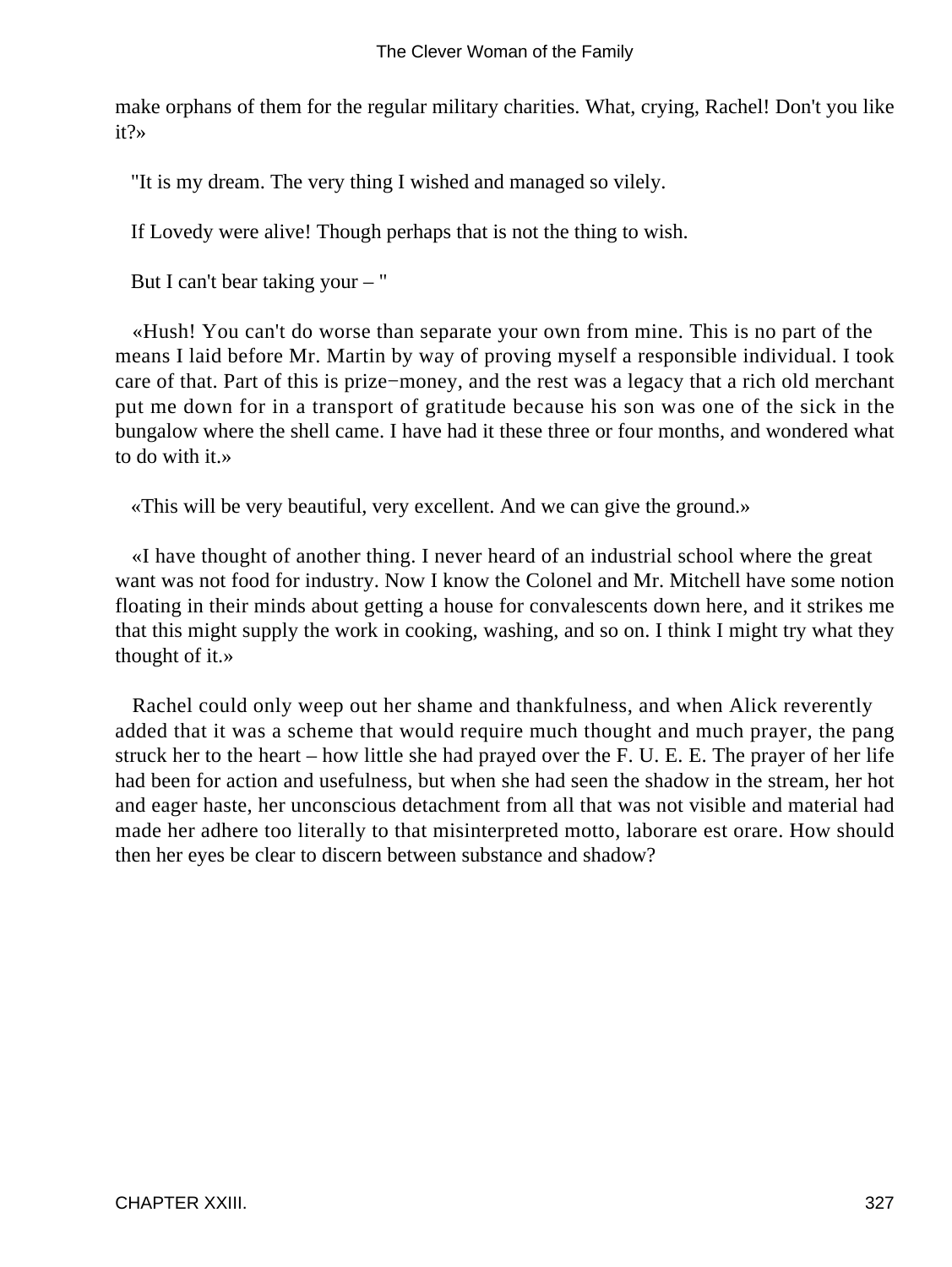## **[CHAPTER XXIV.](#page-417-0)**

#### *T*HE **HONEYMOON.**

"Around the very place doth brood

A calm and holy quietude." – REV. ISAAC **WILLIAMS.**

 The level beams of a summer sun, ending one of his longest careers, were tipping a mountain peak with an ineffable rosy purple, contrasting with the deep shades of narrow ravines that cleft the rugged sides, and gradually expanded into valleys, sloping with green pasture, or clothed with wood. The whole picture, with its clear, soft sky, was retraced on the waters of the little lake set in emerald meadows, which lay before the eyes of Rachel Keith, as she reclined in a garden chair before the windows of a pretty rustic−looking hotel, but there was no admiration, no peaceful contemplation on her countenance, only the same weary air of depression, too wistful and startled even to be melancholy repose, and the same bewildered distressed look that had been as it were stamped on her by the gaze of the many unfriendly eyes at the Quarter Sessions, and by her two unfortunate dinner parties.

 The wedding was to have been quietness itself, but though the bridegroom had refused to contribute sister, brother−in−law, or even uncle to the numbers, conventionalities had been too strong for Mrs. Curtis, and «just one more» had been added to the guests till a sufficient multitude had been collected to renew all Rachel's morbid sensations of distress and bewilderment with their accompanying feverish symptoms, and she had been only able to proceed on her journey by very short stages, taken late in the day.

 Alick had not forgotten her original views as to travelling, and as they were eventually to go to Scotland, had proposed beginning with Dutch reformatories and Swiss cretins; but she was so plainly unfit for extra fatigue and bustle, that the first few weeks were to be spent in Wales, where the enjoyment of fine scenery might, it was hoped, be beneficial to the jaded spirits, and they had been going through a course of passes and glens as thoroughly as Rachel's powers would permit, for any over−fatigue renewed feverishness and its delusive miseries, and the slightest alarm told upon the shattered nerves.

 She did not easily give way at the moment, but the shock always took revenge in subsequent suffering, which all Alick's care could not prevent, though the exceeding charm of his tenderness rendered even the indisposition almost precious to her.

 «What a lovely sunset!» he said, coming to lean over the back of her chair. «Have you been watching it?»

CHAPTER XXIV. 328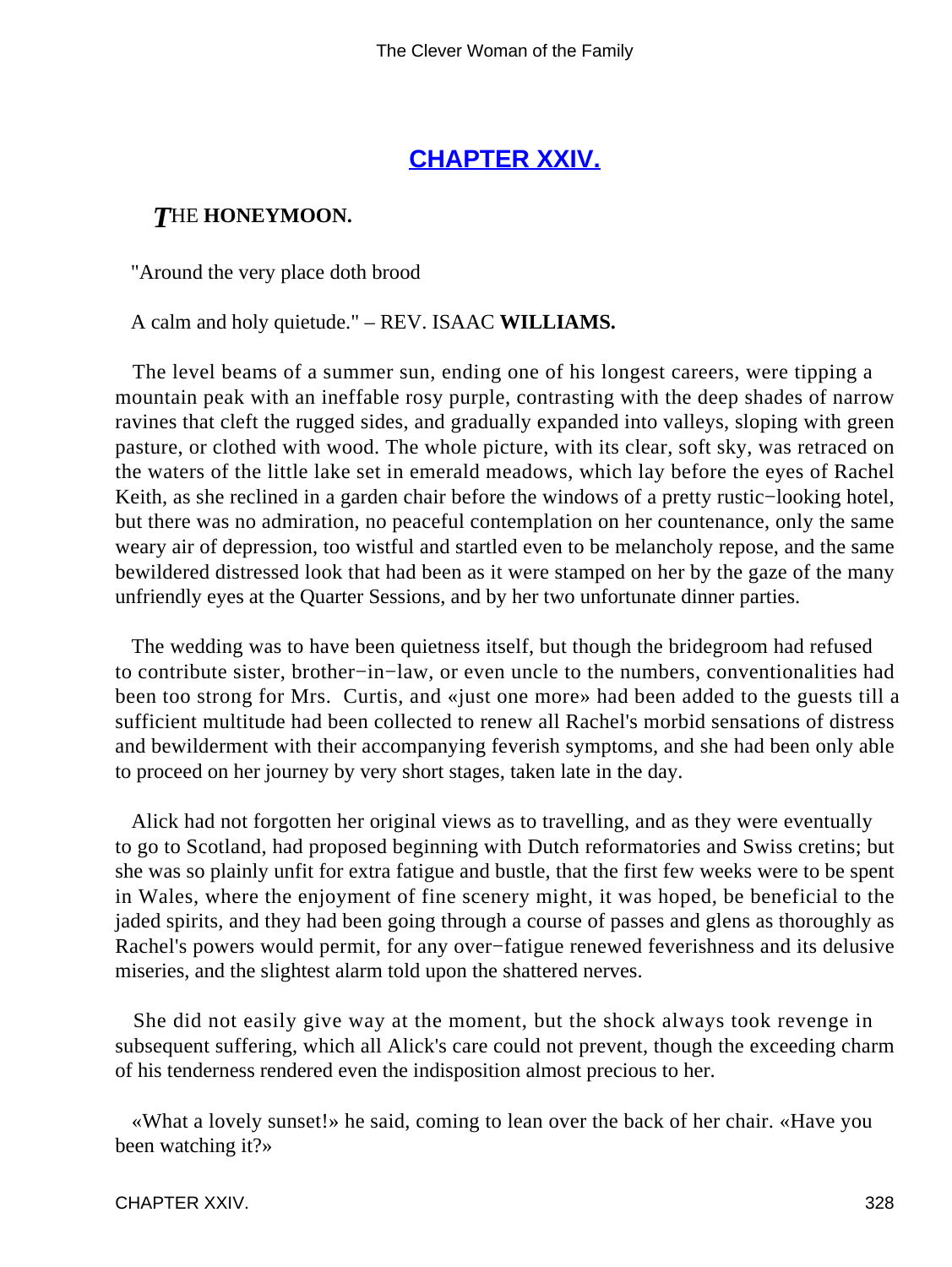«I don't know.»

«Are you very much tired?»

«No, it is very quiet here.»

«Very; but I must take you in before that curling mist mounts into your throat.»

«This is a very nice place, Alick, the only really quiet one we have found.»

 «I am afraid that it will be so no longer. The landlord tells me he has letters from three parties to order rooms.»

«Oh, then, pray let us go on,» said Rachel, looking alarmed.

«To−morrow afternoon then, for I find there's another waterfall.»

«Very well,» said Rachel, resignedly.

«Or shall we cut the waterfall, and get on to Llan – something?»

«If you don't think we ought to see it.»

 «Ought?» he said, smiling. «What is the ought in the case? Why are we going through all this? Is it a duty to society or to ourselves?»

«A little of both, I suppose,» said Rachel.

«And, Rachel, from the bottom of your heart, is it not a trying duty?»

«I want to like what you are showing me,» said Rachel.

«And you are more worried than delighted, eh »

 «I – I don't know! I see it is grand and beautiful! I did love my own moors, and the Spinsters' Needles, but – Don't think me very ungrateful, but I can't enter into all this! All I really do care for is your kindness, and helping me about,» and she was really crying like a child unable to learn a lesson.

 «Well,» he said, with his own languor of acquiescence, «we are perfectly agreed. Waterfalls are an uncommon bore, if one is not in a concatenation accordingly.»

Rachel was beguiled into a smile.

CHAPTER XXIV. 329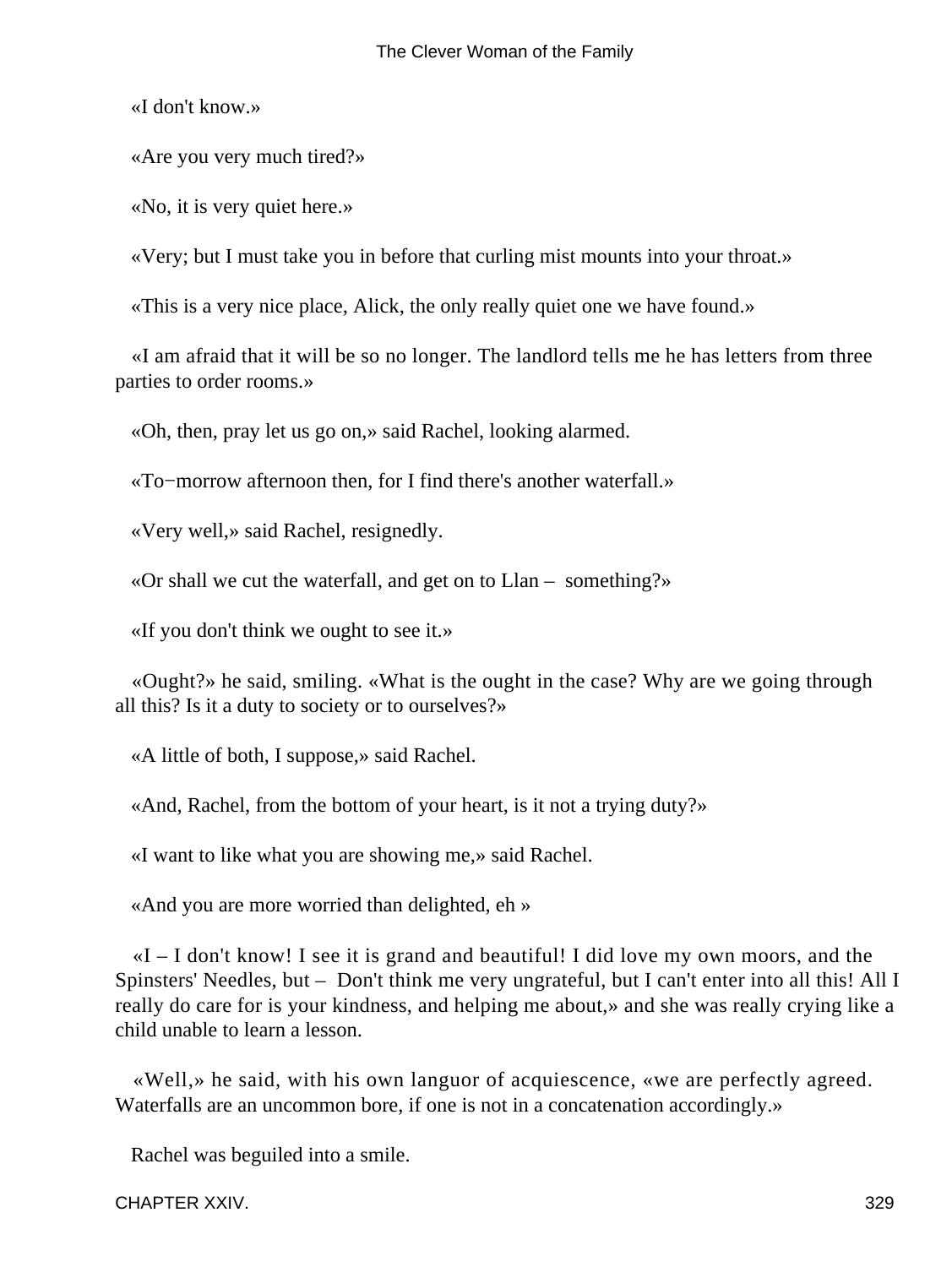«Come,» he said, «let us be strong minded! If life should ever become painful to us because of our neglect of the waterfalls, we will set out and fulfil our tale of them. Meantime, let me take you where you shall be really quiet, home to Bishopsworthy.»

«But your uncle does not expect you so soon.»

 «My uncle is always ready for me, and a week or two of real rest there would make you ready for the further journey.»

 Rachel made no opposition. She was glad to have her mind relieved from the waterfalls, but she had rather have been quite alone with her husband. She knew that Lord and Lady Keith had taken a house at Littleworthy, while Gowanbrae was under repair, and she dreaded the return to the bewildering world, before even the first month was over; but Alick made the proposal so eagerly that she could not help assenting with all the cordiality she could muster, thinking that it must be a wretched, disappointing wedding tour for him, and she would at least not prevent his being happy with his uncle; as happy as he could be with a person tied to him, of whom all his kindred must disapprove, and especially that paragon of an uncle, whom she heard of like an intensification of all that class of clergy who had of late been most alien to her.

 Alick did not press for her real wishes, but wrote his letter, and followed it as fast as she could bear to travel. So when the train, a succession of ovens for living bodies disguised in dust, drew up at the Littleworthy Station, there was a ready response to the smart footman's inquiry, «Captain and Mrs. Keith?» This personage by no means accorded with Rachel's preconceived notions of the Rectory establishment, but she next heard the peculiar clatter by which a grand equipage announces its importance, and saw the coronetted blinkers tossing on the other side of the railing. A kind little note of welcome was put into Rachel's hand as she was seated in the luxurious open carriage, and Alick had never felt better pleased with his sister than when he found his wife thus spared the closeness of the cramping fly, or the dusty old rectory phaeton. Hospitality is never more welcome than at the station, and Bessie's letter was complacently accepted. Rachel would, she knew, be too much tired to see her on that day, and on the next she much regretted having an engagement in London, but on the Sunday they would not fail to meet, and she begged that Rachel would send word by the servant what time Meg should be sent to the Rectory for her to ride; it would be a kindness to exercise her, for it was long since she had been used.

 Rachel could not help colouring with pleasure at the notion of riding her own Meg again, and Alick freely owned that it was well thought of. He already had a horse at his uncle's, and was delighted to see Rachel at last looking forward to something. But as she lay back in the carriage, revelling in the fresh wind, she became dismayed at the succession of cottages of gentility, with lawns and hedges of various pretensions.

«There must be a terrible number of people here!»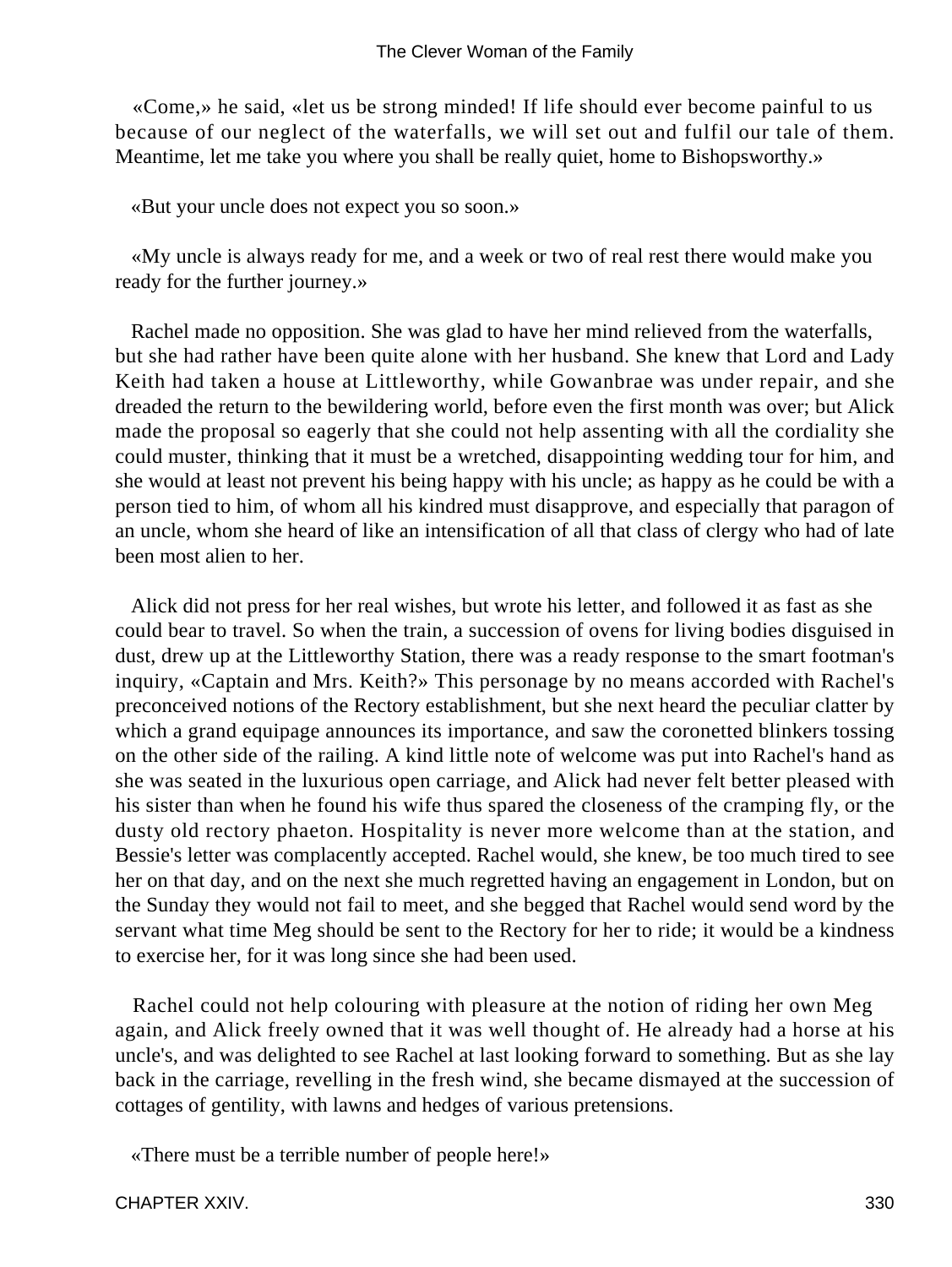«This is only Littleworthy.»

«Not very little.»

 «No; I told you it was villafied and cockneyfied. There,» as the horses tried to stop at a lodge leading to a prettily built house, «that's Timber End, the crack place here, where Bessie has always said it was her ambition to live.»

«How far is it from the Parsonage?»

«Four miles.»

 Which was a comfort to Rachel, not that she wished to be distant from Bessie, but the population appalled her imagination.

 «Bishopsworthy is happily defended by a Dukery,» explained Alick, as coming to the end of the villas they passed woods and fields, a bit of heathy common, and a scattering of cottages. Labourers going home from work looked up, and as their eyes met Alick's there was a mutual smile and touch of the hat. He evidently felt himself coming home. The trees of a park were beginning to rise in front, when the carriage turned suddenly down a sharp steep hill; the right side of the road bounded by a park paling; the left, by cottages, reached by picturesque flights of brick stairs, then came a garden wall, and a halt. Alick called out, «Thanks,» and «we will get out here,» adding, «They will take in the goods the back way. I don't like careering into the churchyard.»

 Rachel, alighting, saw that the lane proceeded downwards to a river crossed by a wooden bridge, with an expanse of meadows beyond. To her left was a stable−yard, and below it a white gate and white railings enclosing a graveyard, with a very beautiful church standing behind a mushroom yew−tree. The upper boundary of the churchyard was the clipped yew hedge of the rectory garden, whose front entrance was through the churchyard. There was a lovely cool tranquillity of aspect as the shadows lay sleeping on the grass; and Rachel could have stood and gazed, but Alick opened the gate, and there was a movement at the seat that enclosed the gnarled trunk of the yew tree. A couple of village lads touched their caps and departed the opposite way, a white setter dog bounded forward, and, closely attended by a still snowier cat, a gentleman came to meet them, so fearlessly treading the pathway between the graves, and so youthful in figure, that it was only the «Well, uncle, here she is,» and, «Alick, my dear boy,» that convinced her that this was indeed Mr. Clare. The next moment he had taken her hand, kissed her brow, and spoken a few words of fatherly blessing, then, while Alick exchanged greetings with the cat and dog, he led her to the arched yew−tree entrance to his garden, up two stone steps, along a flagged path across the narrow grass−plat in front of the old two−storied house, with a tiled verandah like an eyebrow to the lower front windows.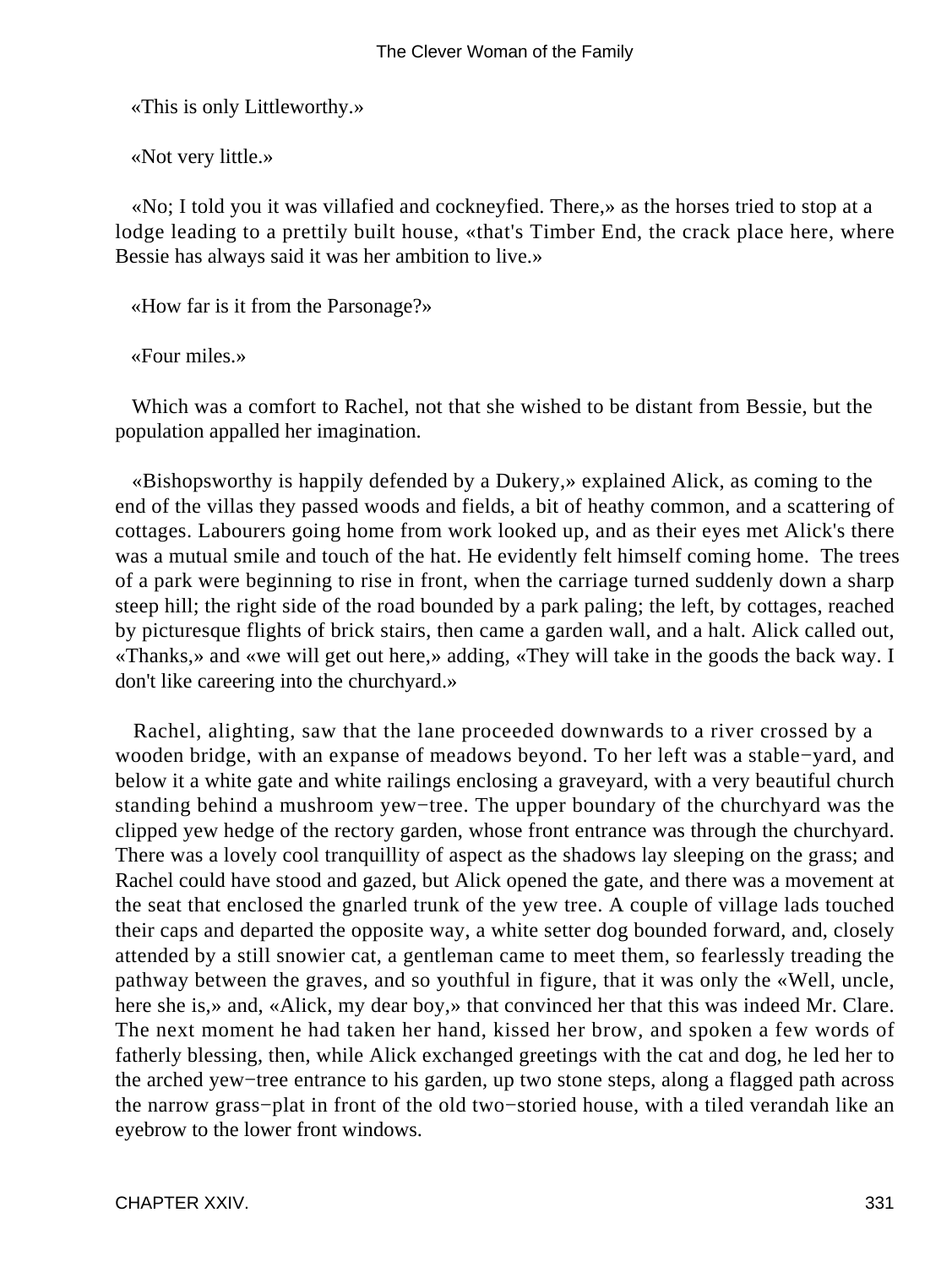Instead of entering by the door in the centre, he turned the corner of the house, where the eastern gable disclosed a window opening on a sloping lawn full of bright flower−beds. The room within was lined with books and stored with signs of parish work, but with a refined orderliness reigning over the various little ornaments, and almost betokening feminine habitation; and Alick exclaimed with admiration of a large bowl of fresh roses, beautifully arranged.

 «Traces of Bessie,» said Mr. Clare; «she brought them this morning, and spent nearly an hour in arranging them and entertaining me with her bright talk. I have hardly been able to keep out of the room since, they make it so delicious.»

«Do you often see her?» asked Alick.

 «Yes, dear child, she is most good−natured and attentive, and I take it most kindly of her, so courted as she is.»

«How do you get on with his lordship?»

 «I don't come much in his way, he has been a good deal laid up with sciatica, but he seems very fond of her; and it was all her doing that they have been all this time at Littleworthy, instead of being in town for the season. She thought it better for him.»

«And where is Mr. Lifford?» asked Alick.

«Gone to M – till Saturday.»

«Unable to face the bride.»

 «I fear Ranger is not equally shy,» said Mr. Clare, understanding a certain rustle and snort to import that the dog was pressing his chin hard upon Rachel's knee, while she declared her content with the handsome creature's black depth of eye; and the cat executed a promenade of tenderness upon Alick.

 «How are the peacocks, Alick?» added Mr. Clare; «they, at least, are inoffensive pets. I dreaded the shears without your superintendence, but Joe insisted that they were getting lop−sided.»

 Alick put his head out at the window. «All right, sir; Joe has been a little hard on the crest of the left−hand one, but it is recovering.»

 Whereupon, Rachel discovered that the peacocks were creatures of yew−tree, perched at either end of the garden fence. Mr. Clare had found them there, and preserved them with solicitous fidelity.

CHAPTER XXIV. 332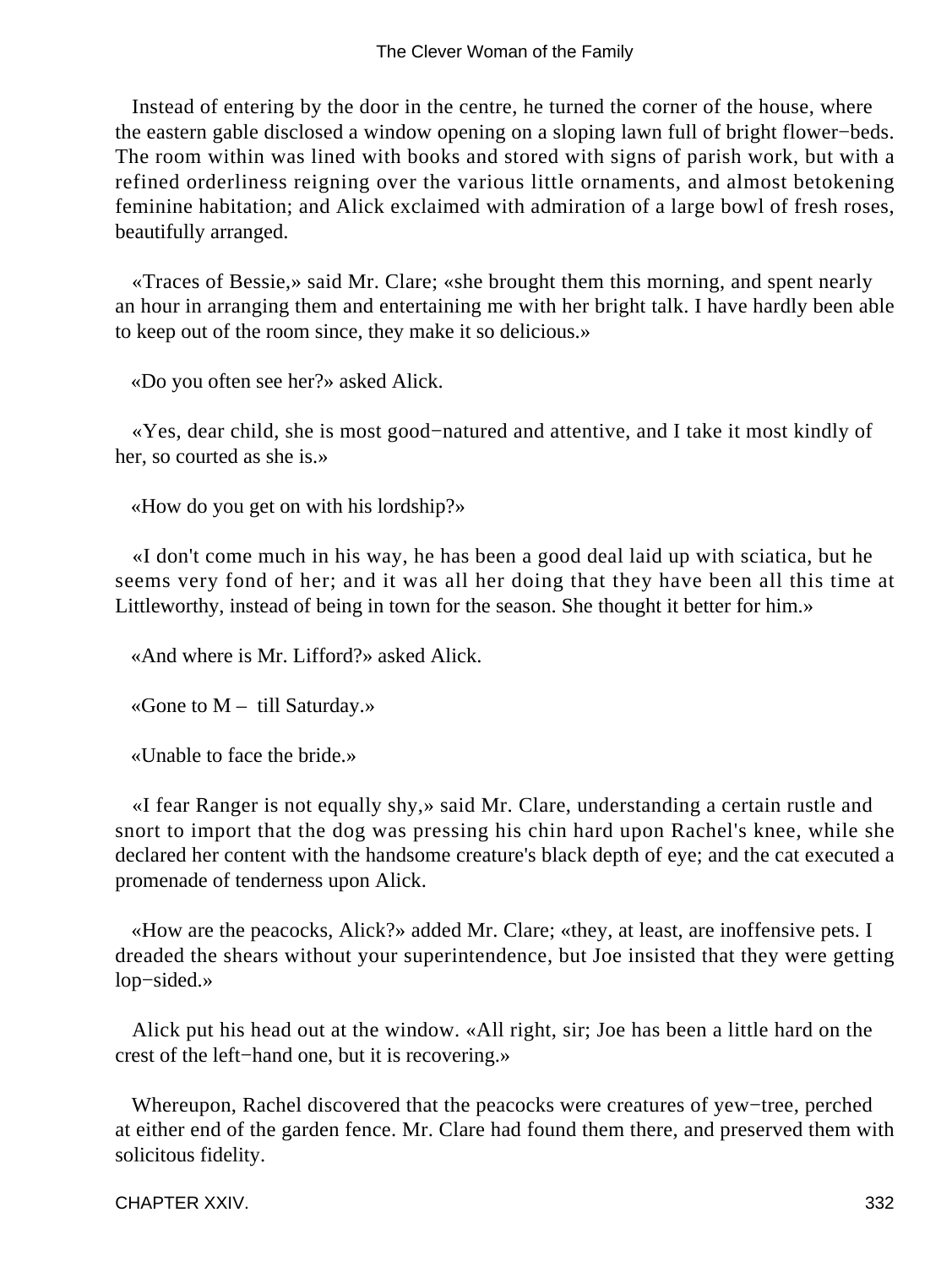Nothing could be less like than he was to the grave, thin, stooping ascetic in a long coat, that she had expected. He was a tall, well−made man, of the same youthful cast of figure as his nephew, and a far lighter and more springy step, with features and colouring recalling those of his niece, as did the bright sunny playful sweetness of his manner; his dark handsome eyes only betraying their want of sight by a certain glassy immobility that contrasted with the play of the expressive mouth. It was hard to guess why Bessie should have shunned such an uncle. Alick took Rachel to the bedroom above the library, and, like it, with two windows – one overlooking churchyard, river, and hay−fields, the other commanding, over the peacock hedge, a view of the playground, where Mr. Clare was seen surrounded by boys, appealing to him on some disputed matter of cricket. There was a wonderful sense of serenity, freshness, and fragrance, inexpressibly grateful to Rachel's wearied feelings, and far more comfortable than the fine scenery through which she had been carried, because no effort to look and admire was incumbent on her – nay, not even an effort to talk all the evening. Mr. Clare seemed to have perfectly imbibed the idea that rest was what she wanted, and did not try to make small talk with her, though she sat listening with pleased interest to the conversation between him and his nephew – so home like, so full of perfect understanding of one another.

«Is there anything to be read aloud?» presently asked Alick.

«You have not by chance got 'Framley Parsonage?'»

 «I wish I had. I did pick up 'Silas Marner,' at a station, thinking you might like it,» and he glanced at Rachel, who had, he suspected, thought his purchase an act of weakness. «Have you met with it?»

 «I have met with nothing of the sort since you were here last;» then turning to Rachel, «Alick indulges me with novels, for my good curate had rather read the catalogue of a sale any day than meddle with one, and I can't set on my pupil teacher in a book where I don't know what is coming.»

«We will get 'Framley,'» said Alick.

 «Bessie has it. She read me a very clever scene about a weak young parson bent on pleasing himself; and offered to lend me the book, but I thought it would not edify Will Walker. But, no doubt, you have read it long ago.»

 «No,» said Rachel; and something withheld her from disclaiming such empty employments. Indeed, she was presently much interested in the admirable portraiture of «Silas Marner,» and still more by the keen, vivid enjoyment, critical, droll, and moralizing, displayed by a man who heard works of fiction so rarely that they were always fresh to him, and who looked on them as studies of life. His hands were busy all the time carving a boss for the roof of one of the side aisles of his church – the last step in its gradual restoration.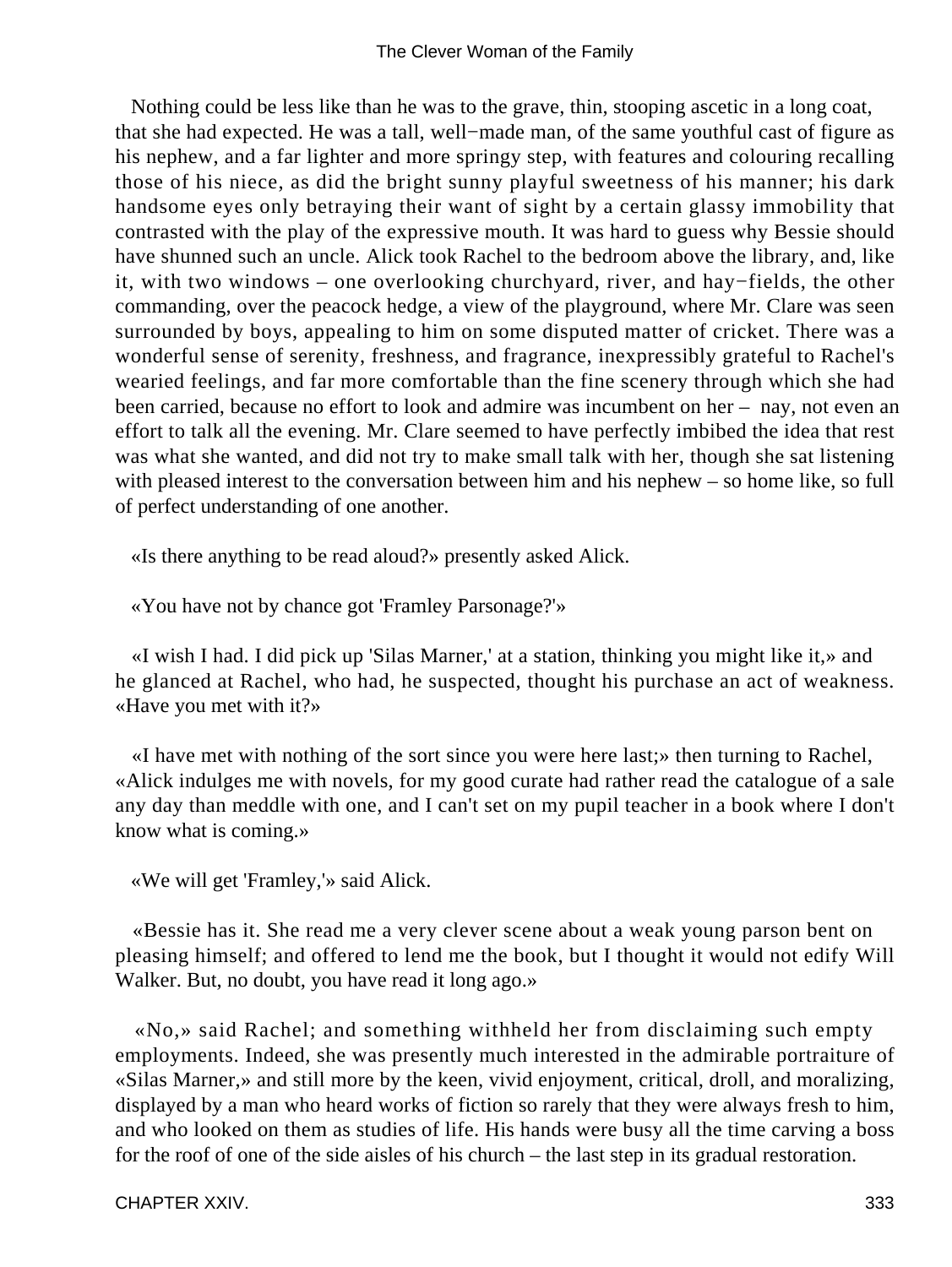That night there was no excitement of nerve, no morbid fancy to trouble Rachel's slumbers; she only awoke as the eight o'clock bell sounded through the open window, and for the first time for months rose less weary than she had gone to rest. Week−day though it were, the description «sweet day, so calm, so cool, so bright,» constantly recurred to her mind as she watched the quiet course of occupation. Alick, after escorting his uncle to a cottage, found her searching among the stores in the music stand.

«You unmusical female,» he said, «what is that for?»

«Your uncle spoke of music last night, and I thought he would like it.»

«I thought you had no such propensity.»

 «I learnt like other people, but it was the only thing I could not do as well as Grace, and I thought it wasted time, and was a young ladyism; but if can recover music enough to please him, I should be glad.»

 «Thank you,» said Alick, earnestly. «He is very much pleased with your voice in speaking. Indeed, I believe I first heard it with his ears.»

 «This is a thorough lady's collection of music,» said Rachel, looking through it to hide her blush of pleasure. «Altogether the house has not a bachelor look.»

 «Did you not know that he had been married? It was when he first had the living twelve years ago. She was a very lovely young thing, half Irish, and this was the happiest place in the world for two years, till her little brother was sent home here from school without proper warning of a fever that had begun there. We all had it, but she and her baby were the only ones that did not recover! There they lie, under the yew−tree, where my uncle likes to teach the children. He was terribly struck down for years, though he went manfully to his work, and it has been remarkable how his spirits and sociability have returned since he lost his sight; indeed, he is more consistently bright than ever he was.»

 «I never saw any one like him,» said Rachel. «I have fallen in with clergy that some call holy, and with some that others call pious, but he is not a bit like either. He is not even grave, yet there is a calming, refreshing sense of reverence towards him that would be awe, only it is so happy.»

 Alick's response was to bend over her, and kiss her brow. She had never seen him so much gratified.

 «What a comfort your long stay with him must have been,» she said presently, «in the beginning of his blindness!»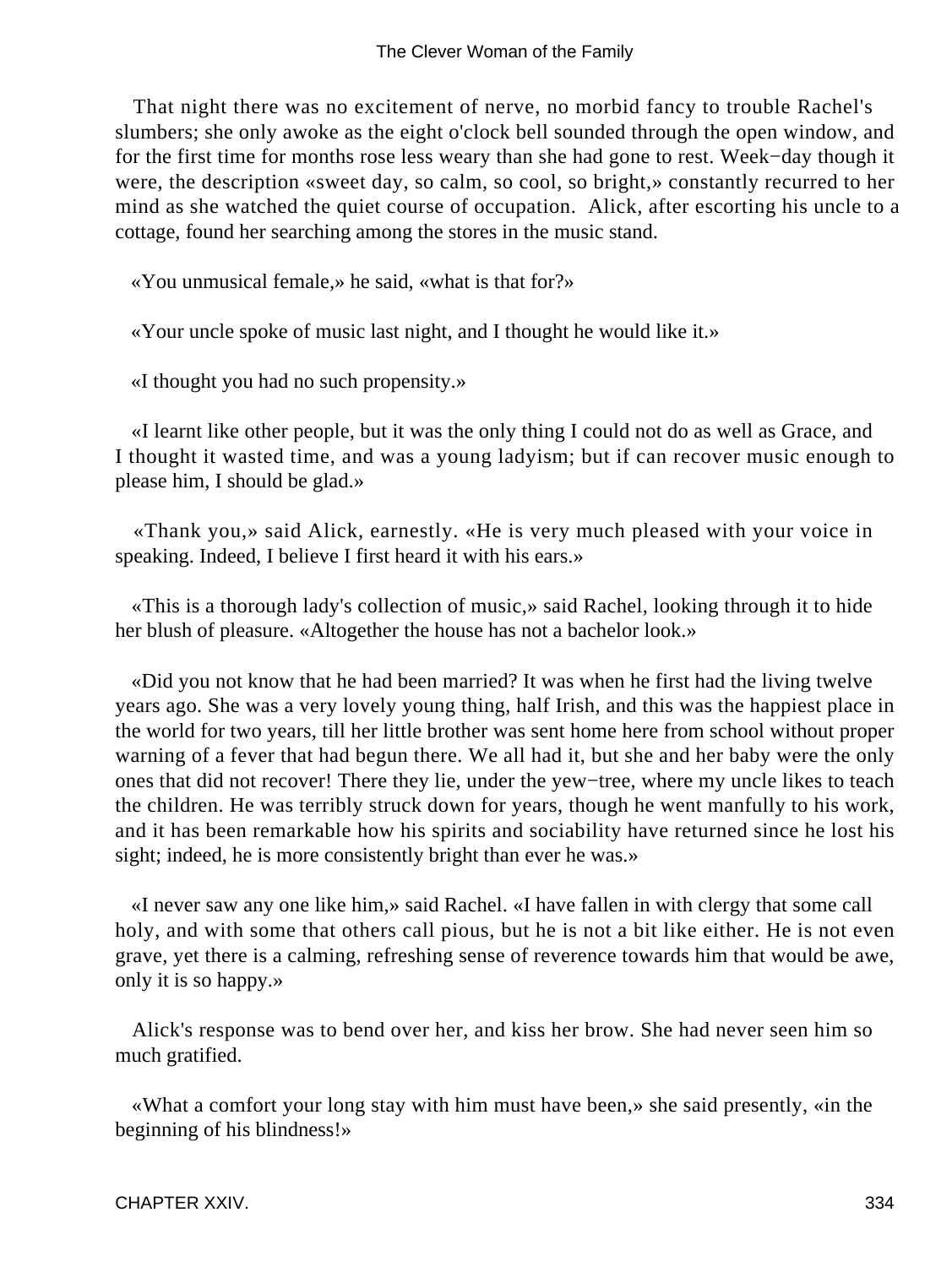«I hope so. It was an ineffable comfort to me to come here out of Littleworthy croquet, and I think cheering me did him good. Rachel, you may do and say what you please,» he added, earnestly, «since you have taken to him.»

 «I could not help it,» said Rachel, though a slight embarrassment came over her at the recollection of Bessie, and at the thought of the narrow views on which she expected to differ. Then, as Alick continued to search among the music, she asked, «Will he like the piano to be used?»

«Of all things. Bessie's singing is his delight. Look, could we get this up?»

«You don't sing, Alick! I mean, do you?»

«We need not betray our talents to worldlings base.»

 Rachel found her accompaniment the least satisfactory part of the affair, and resolved on an hour's practice every day in Mr. Clare's absence, a wholesome purpose even as regarded her health and spirits. She had just sat down to write letters, feeling for the first time as if they would not be a toil, when Mr. Clare looked in to ask Alick to refer to a verse in the Psalms, quoting it in Greek as well as English, and after the research had been carried to the Hebrew, he told Rachel that he was going to write his sermon, and repaired to the peacock path, where he paced along with Ranger and the cat, in faithful, unobtrusive attendance.

«What, you can read Hebrew, Alick?»

«So can you.»

«Enough to appreciate the disputed passages. When did you study it?»

«I learnt enough, when I was laid up, to look out my uncle's texts for him.»

 She felt a little abashed by the tone, but a message called him away, and before his return Mr. Clare came back to ask for a reference to St. Augustine. On her offer of her services, she was thanked, and directed with great precision to the right volume of the Library of the Fathers, but spying a real St. Augustine, she could not be satisfied without a flight at the original. It was not, however, easy to find the place; she was forced to account for her delay by confessing her attempt, and then to profit by Mr. Clare's directions, and, after all, her false quantities, though most tenderly and apologetically corrected, must have been dreadful to the scholarly ear, for she was obliged to get Alick to read the passage over to him before he arrived at the sense, and Rachel felt her flight of clever womanhood had fallen short. It was quite new to her to be living with people who knew more of, and went deeper into, everything than she did, and her husband's powers especially amazed her.

CHAPTER XXIV. 335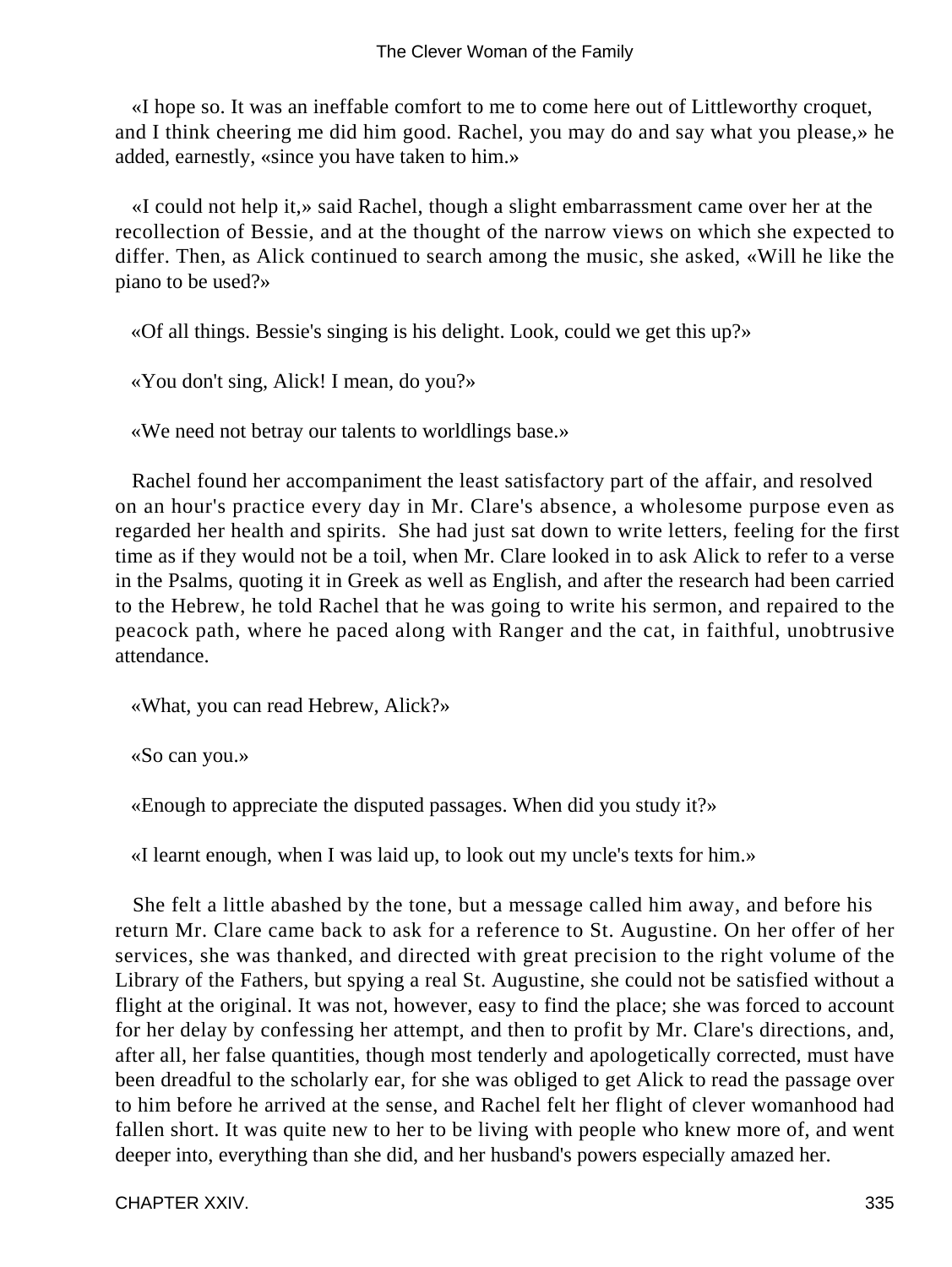The afternoon was chiefly spent in the hay−field under a willow−tree;

 Mr. Clare tried to leave the young people to themselves, but they would not consent; and, after a good deal of desultory talk and description of the minnows and water−spiders, in whom Mr. Clare seemed to take a deep interest, they went on with their book till the horses came, and Alick took Rachel for a ride in Earlsworthy Park, a private gate of which, just opposite to the Rectory, was free to its inhabitants. The Duke was an old college friend of Mr. Clare, and though much out of health, and hardly ever able to reside at the Park, all its advantages were at the Rector's service, and they were much appreciated when, on this sultry summer's day, Rachel found shade and coolness in the deep arcades of the beech woods, and freshness on the upland lawns, as she rode happily on the dear old mare, by whom she really thought herself fondly recognised. There was something in the stillness of the whole, even in the absence of the roll and plash of the sea waves beside which she had grown up, that seemed to give her repose from the hurry and throb of sensations and thoughts that had so long preyed upon her; and when the ride was over she was refreshed, not tired, and the evening bell drew her to the conclusion most befitting a day spent in that atmosphere of quietude. She felt grateful to her husband for making no remark, though the only time she had been within a church since her illness had been at their wedding, he only gave her his arm, and said she should sit in the nook that used to be his in the time of his lameness; and a most sheltered nook it was, between a pillar and the open chancel screen, where no eyes could haunt her, even if the congregation had been more than a Saturday summer evening one.

 She only saw the pure, clear, delicately−toned hues of the east window, and the reverent richness of the chancel, and she heard the blind pastor's deep musical voice, full of that expressive power always enhanced by the absence of a book. He led the Psalms with perfect security and a calm fervour that rendered the whole familiar service like something new and touching; the Lessons were read by Alick, and Rachel, though under any other circumstances she would have been startled to see him standing behind the Eagle, could not but feel all appropriate, and went along with each word as he read it in a tone well worthy of his uncle's scholar. Whether few or many were present, Rachel knew not, thought not; she was only sensible of the fulness of calm joy that made the Thanksgiving touch her heart and fill her eyes with unbidden tears, that came far more readily than of old.

 «Yet this can't be all,» she said to herself, as she wandered among the tall white lilies in the twilight; «is it a trance, or am I myself? I have not unthought or unfelt, yet I seem falling into a very sweet hypocrisy! Alick says thought will come back with strength. I don't think I wish it!»

 The curate did not return till after she had gone to bed, and in the morning he proved to be indeed a very dry and serious middle−aged man, extremely silent, and so grave that there was no knowing how much to allow for shyness. He looked much worn and had a wearied voice, and Mr. Clare and Alick were contriving all they could to give him the rest which he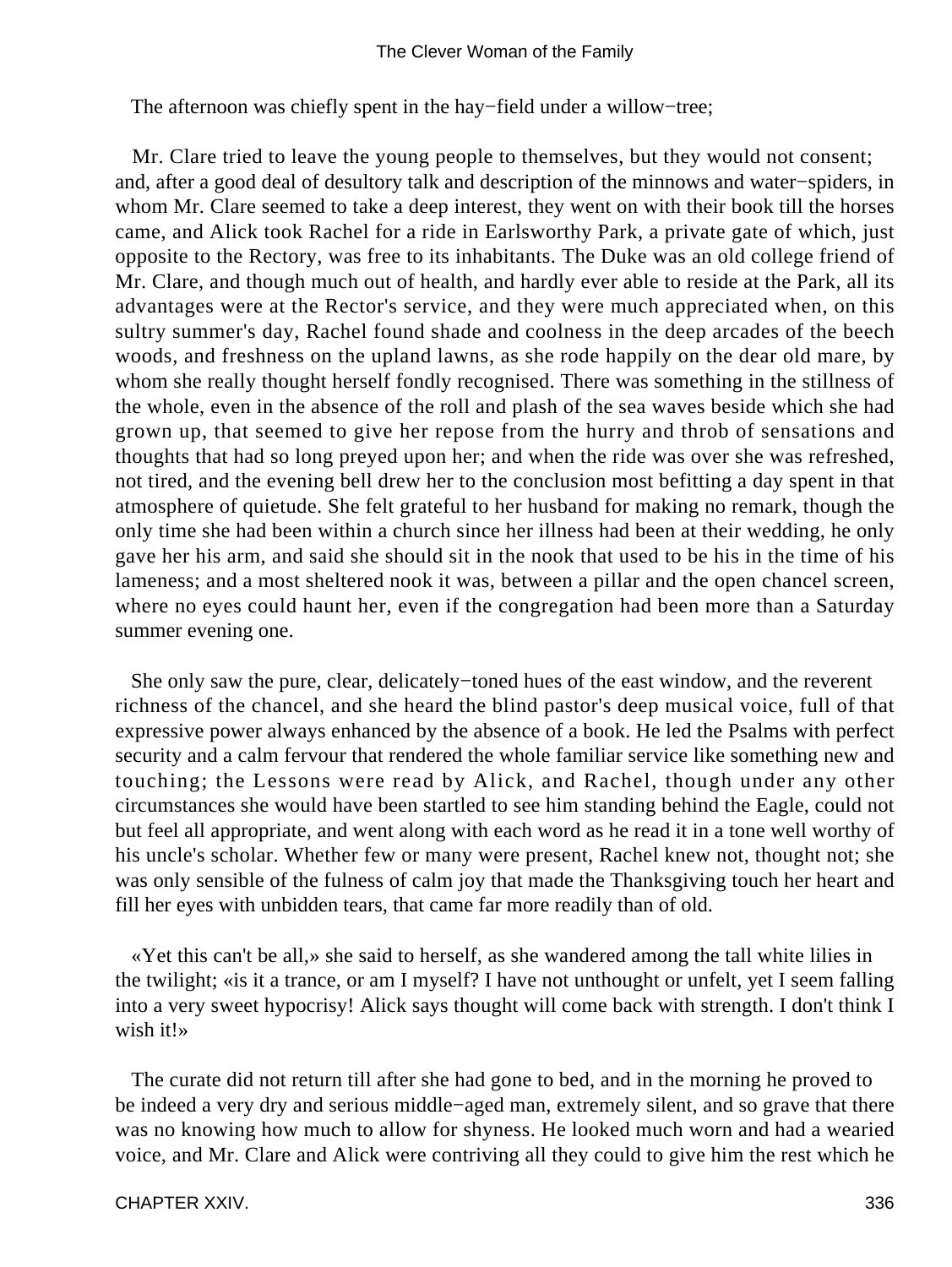refused, Mr. Clare insisting on taking all the service that could be performed without eyes, and Alick volunteering school−work. This Rachel was not yet able to undertake, nor would Alick even let her go to church in the morning; but the shady garden, and the echoes of the Amens, and sweet, clear tones of singing, seemed to lull her on in this same gentle, unthinking state of dreamy rest; and thence, too, in the after part of the day, she could watch the rector, with his Sunday class, on his favourite seat under the yew−tree, close to the cross that marked the resting−place of his wife and child.

 She went to church in the evening, sheltered from curious eyes in her nook, and there for a moment she heard the peculiar brush and sweep of rich silk upon pavement, and wondered at so sophisticated a sound in the little homely congregation, but forgot it again in the exulting, joyous beauty of the chants and hymns, led by the rector himself, and, oh, how different from poor Mr. Touchett's best efforts! and forgot it still more in the unfettered eloquence of the preaching of a man of great natural power, and entirely accustomed to trust to his own inward stores. Like Ermine Williams, she could have said that this preaching was the first that won her attention. It certainly was the first that swept away all her spirit of criticising, and left her touched and impressed, not judging. On what north country folk call the loosing of the kirk, she, moving outwards after the throng, found herself close behind a gauzy white cloak over a lilac silk, that filled the whole breadth of the central aisle, and by the dark curl descending beneath the tiny white bonnet, as well as by the turn of the graceful head, she knew her sister−in−law, Lady Keith, of Gowanbrae. In the porch she was met with outstretched hands and eager greetings –

«At last! Where did you hide yourself? I had begun to imagine dire mischances.»

«Only in the corner by the chancel.»

 «Alick's old nook! Keeping up honeymoon privileges! I have kept your secret faithfully. No one knows you are not on the top of Snowdon, or you would have had all the world to call on you.»

«There are always the Earlsworthy woods,» said Alick.

 «Or better still, come to Timber End. No one penetrates to my morning room,» laughed Bessie."

 Now, Uncle George,« she said, as the rector appeared, »you have had a full allowance of them for three days, you must spare them to me to−morrow morning."

 «So it is you, my lady,» he answered, with a pleased smile; «I heard a sort of hail−storm of dignity sailing in! How is Lord Keith?»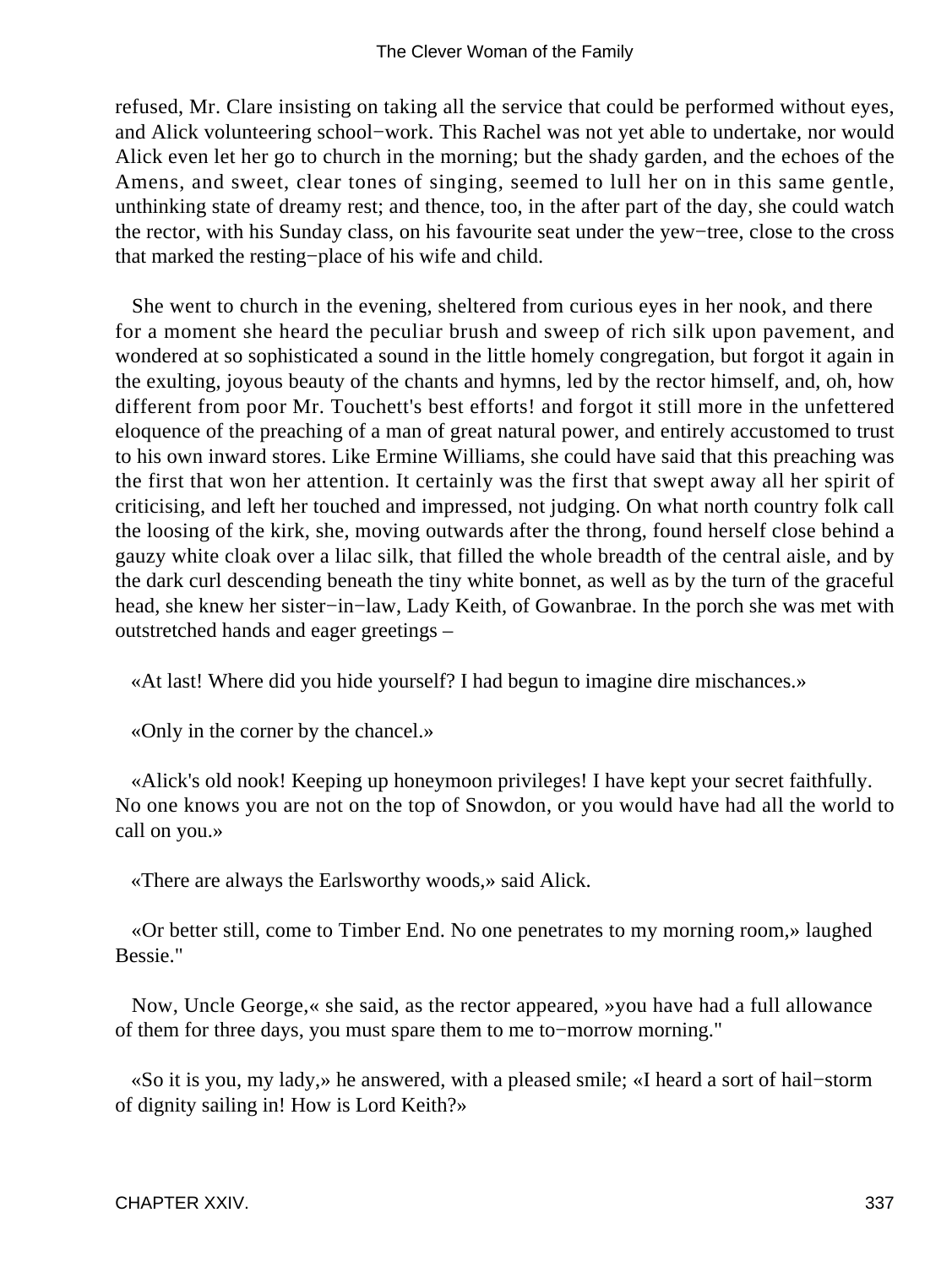«Very stiff. I want him to have advice, but he hates doctors. What is the last Avonmouth news? Is Ermine in good heart, and the boys well again?»

 She was the same Bessie as ever – full of exulting animation, joined to a caressing manner that her uncle evidently delighted in; and to Rachel she was most kind and sisterly, welcoming her so as amply to please and gratify Alick. An arrangement was made that Rachel should be sent for early to spend the day at Timber End, and that Mr. Clare and Alick should walk over later. Then the two pretty ponies came with her little low carriage to the yew−tree gate, were felt and admired by Mr. Clare, and approved by Alick, and she drove off gaily, leaving all pleased and amused, but still there was a sense that the perfect serenity had been ruffled.

 «Rachel,» said Alick, as they wandered in the twilight garden, «I wonder if you would be greatly disappointed if our travels ended here.»

«I am only too glad of the quiet.»

 «Because Lifford is in great need of thorough rest. He has not been away for more than a year, and now he is getting quite knocked up. All he does care to do, is to take lodgings near his wife's asylum, poor man, and see her occasionally: sad work, but it is rest, and winds him up again; and there is no one but myself to whom he likes to leave my uncle. Strangers always do too little or too much; and there is a young man at Littleworthy for the long vacation who can help on a Sunday.»

«Oh, pray let us stay as long as we can!»

«Giving up the Cretins?»

 «It is no sacrifice. I am thankful not to be hunted about; and if anything could make me better pleased to be here, it would be feeling that I was not hindering you.»

 «Then I will hunt him away for six weeks or two months at least. It will be a great relief to my uncle's mind.»

 It was so great a relief that Mr. Clare could hardly bring himself to accept the sacrifice of the honeymoon, and though there could be little doubt which way the discussion would end, he had not yielded when the ponies bore off Rachel on Monday morning.

 Timber End was certainly a delightful place. Alick had railed it a cockney villa, but it was in good taste, and very fair and sweet with flowers and shade. Bessie's own rooms, where she made Rachel charmingly at home, were wonderful in choiceness and elegance, exciting Rachel's surprise how it could be possible to be so sumptuously lodged in such a temporary abode, for the house was only hired for a few months, while Gowanbrae was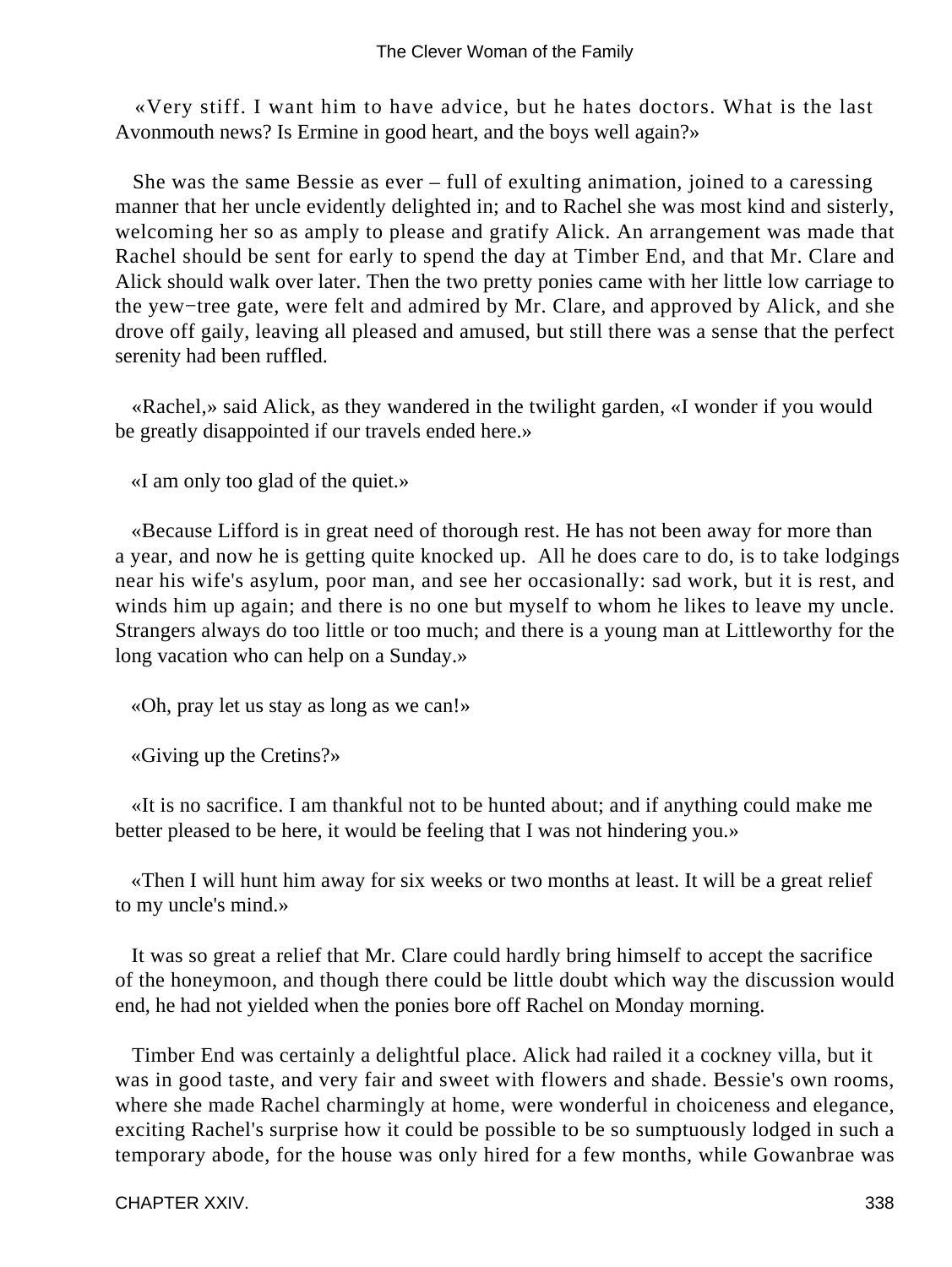under repair. It was within such easy reach of London that Bessie had been able from thence to go through the more needful season gaieties; and she had thought it wise, both for herself and Lord Keith, not to enter on their full course. It sounded very moderate and prudent, and Rachel felt vexed with herself and Alick for recollecting a certain hint of his, that Lady Keith felt herself more of a star in her own old neighbourhood than she could be in London, and wisely abstained from a full flight till she had tried her wings. It was much pleasanter to go along with Bessie's many far better and more affectionate reasons for prudence, and her minutely personal confidences about her habits, hopes, and fears, given with a strong sense of her own importance and consideration, yet with a warm sisterly tone that made them tokens of adoption, and with an arch drollery that invested them with a sort of grace. The number of engagements that she mentioned in town and country did indeed seem inconsistent with the prudence she spoke of with regard to her own health, or with her attention to that of her husband; but it appeared that all were quite necessary and according to his wishes, and the London ones were usually for the sake of trying to detach his daughter, Mrs. Comyn Menteith, from the extravagant set among whom she had fallen. Bessie was excessively diverting in her accounts of her relations with this scatter−brained step−daughter of hers, and altogether showed in the most flattering manner how much more thoroughly she felt herself belonging to her brother's wife. If she had ever been amazed or annoyed at Alick's choice, she had long ago surmounted the feeling, or put it out of sight, and she judiciously managed to leap over all that had passed since the beginning of the intimacy that had arisen at the station door at Avoncester. It was very flattering, and would have been perfectly delightful, if Rachel had not found herself wearying for Alick, and wondering whether at the end of seven months she should be as contented as Bessie seemed, to know her husband to be in the sitting−room without one sight of him.

 At luncheon, however, when Lord Keith appeared, nothing could be prettier than his wife's manner to him – bright, sweet, and with a touch of graceful deference, at which he always smiled and showed himself pleased, but Rachel thought him looking much older than in the autumn – he had little appetite, stooped a good deal, and evidently moved with pain. He would not go out of doors, and Bessie, after following him to the library, and spending a quarter of an hour in ministering to his comfort, took Rachel to sit by a cool dancing fountain in the garden, and began with some solicitude to consult her whether he could be really suffering from sciatica, or, as she had lately begun to suspect, from the effects of a blow from the end of a scaffold−pole that had been run against him when taking her through a crowded street. Rachel spoke of advice.

«What you, Rachel! you who despised allopathy!»

«I have learnt not to despise advice.»

And Bessie would not trench on Rachel's experiences.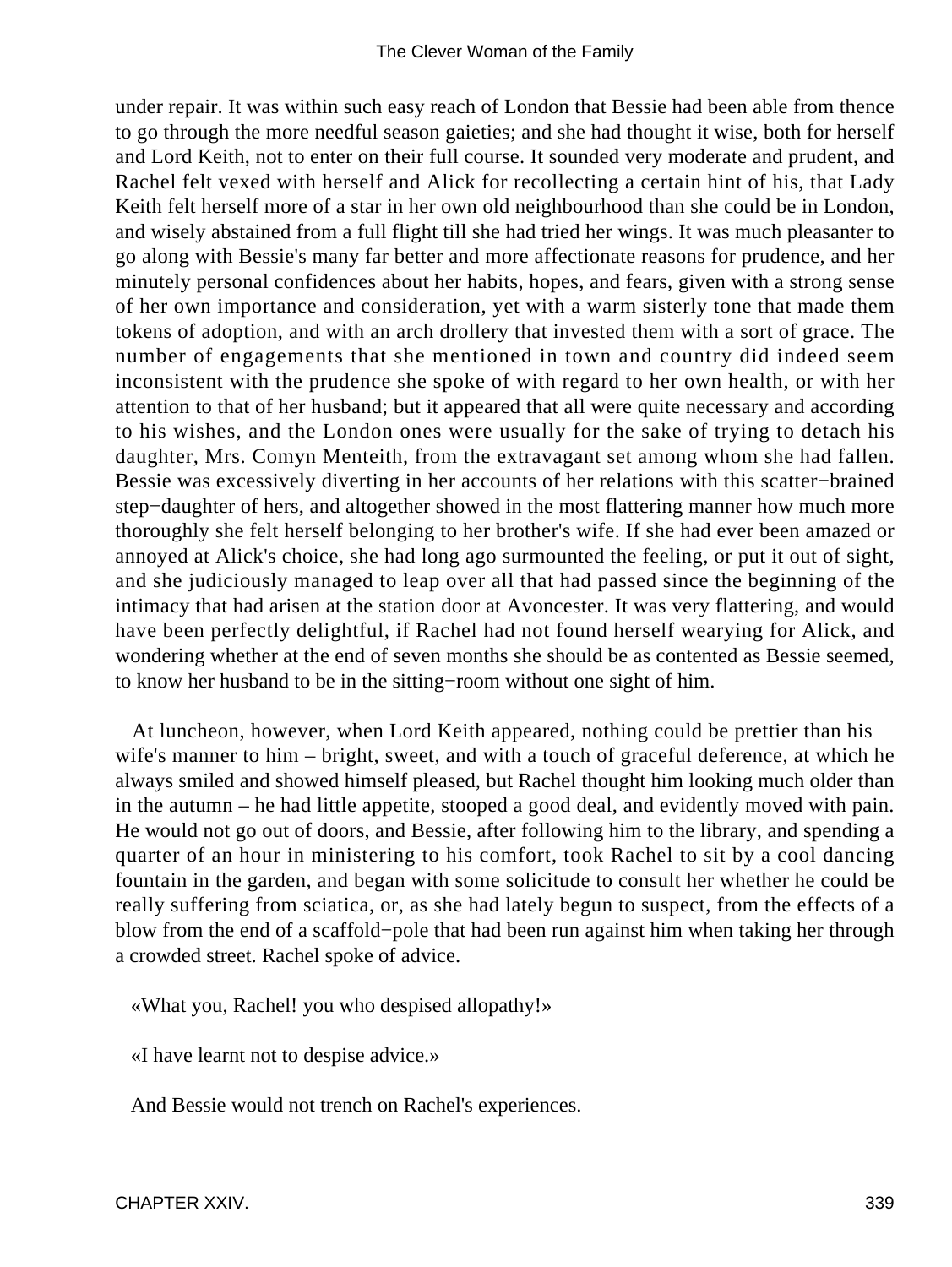«There's some old Scotch doctor to whom his faith is given, and that I don't half believe in. If he would see our own Mr. Harvey here it would be quite another thing; but it is of no use telling him that Alick would never have had an available knee but for Mr. Harvey's management. He persists in leaving me to my personal trust in him, but for himself he won't see him at any price! Have you seen Mr. Harvey?»

«I have seen no one.»

«Oh, I forgot, you are not arrived yet; but  $-\infty$ 

 «There's some one,» exclaimed Rachel, nervously; and in fact a young man was sauntering towards them. Bessie rose with a sort of annoyance, and «Never mind, my dear, he is quite inoffensive, we'll soon get rid of him.» Then, as he greeted her with «Good morning, Lady Keith, I thought I should find you here,» she quickly replied, «If you had been proper behaved and gone to the door, you would have known that I am not at home.»

He smiled, and came nearer.

 «No, I am not at home, and, what is more, I do not mean to be. My uncle will be here directly,» she added, in a fee−faw−fum tone.

«Then it is not true that your brother and his bride are arrived?»

 «True in the same sense as that I am at home. There she is, you see – only you are not to see her on any account,» as a bow necessarily passed between him and Rachel. «Now mind you have not been introduced to Mrs. Keith, and if you utter a breath that will bring the profane crowd in shoals upon the Rectory, I shall never forgive you.»

«Then I am afraid we must not hope to see you at the bazaar for the idiots.»

 «No, indeed,» Bessie answered, respecting Rachel's gesture of refusal; «no one is to infringe her incog, under penalty of never coming here again.»

 «You are going?» he added to Bessie; «indeed, that was what brought me here. My sisters sent me to ask whether they may shelter themselves under your matronly protection, for my mother dreads the crush.»

 «I suppose, as they put my name down, that I must go, but you know I had much rather give the money outright. It is a farce to call a bazaar charity.»

«Call it what you will, it is one device for a little sensation.»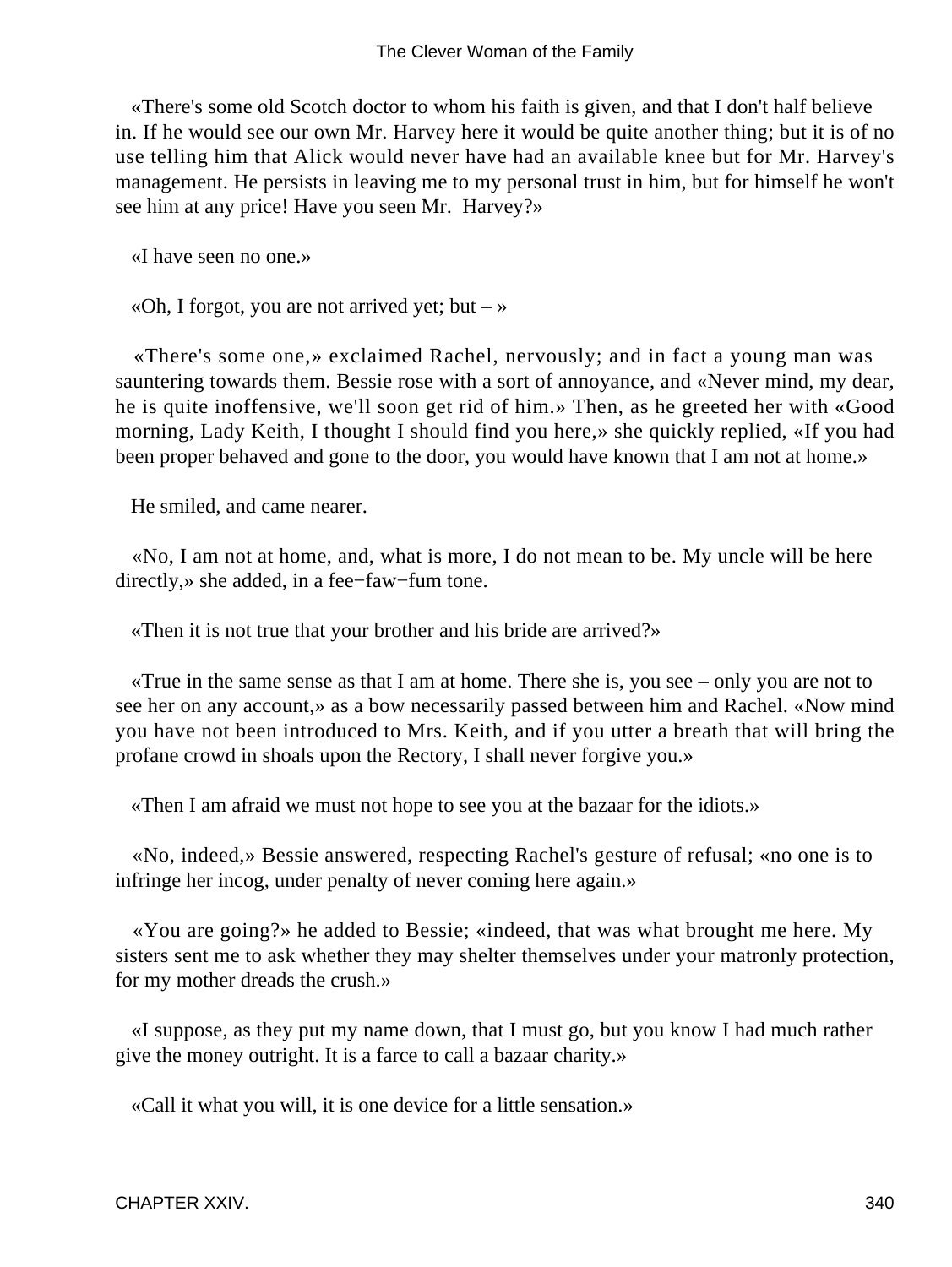Rachel's only sensation at that moment was satisfaction at the sudden appearance of Ranger's white head, the sure harbinger of his master and Alick, and she sprang up to meet them in the shrubbery path – all her morbid shyness at the sight of a fresh face passing away when her hand was within Alick's arm. When they came forth upon the lawn, Alick's brow darkened for a moment, and there was a formal exchange of greetings as the guest retreated.

 «I am so sorry,» began Bessie at once; «I had taken precautions against invasion, but he did not go to the front door. I do so hope Rachel has not been fluttered.»

«I thought he was at Rio,» said Alick.

 «He could not stand the climate, and was sent home about a month ago – a regular case of bad shilling, I am afraid, poor fellow! I am so sorry he came to startle Rachel, but I swore him over to secrecy. He is not to mention to any living creature that she is nearer than Plinlimmon till the incog, is laid aside! I know how to stand up for bridal privileges, and not to abuse the confidence placed in me.»

 Any one who was up to the game might have perceived that the sister was trying to attribute all the brother's tone of disapprobation to his anxiety lest his wife should have been startled, while both knew as well as possible that there was a deeper ground of annoyance which was implied in Alick's answer.

«He seems extremely tame about the garden.»

 «Or he would not have fallen on Rachel. It was only a chance; he just brought over a message about that tiresome bazaar that has been dinned into our ears for the last three months. A bazaar for idiots they may well call it! They wanted a carving of yours, Uncle George!»

 «I am afraid I gave little Alice Bertie one in a weak moment, Bessie,» said Mr. Clare, «but I hardly durst show my face to Lifford afterwards.»

 «After all, it is better than some bazaars,» said Bessie; «it is only for the idiot asylum, and I could not well refuse my name and countenance to my old neighbours, though I stood out against taking a stall. Lord Keith would not have liked it.»

«Will he be able to go with you?» asked Alick.

 «Oh, no; it would be an intolerable bore, and his Scottish thrift would never stand the sight of people making such very bad bargains! No, I am going to take the Carleton girls in, they are very accommodating, and I can get away whenever I please. I am much too forbearing to ask any of you to go with me, though I believe Uncle George is pining to go and see after his carving.»

```
CHAPTER XXIV. 341
```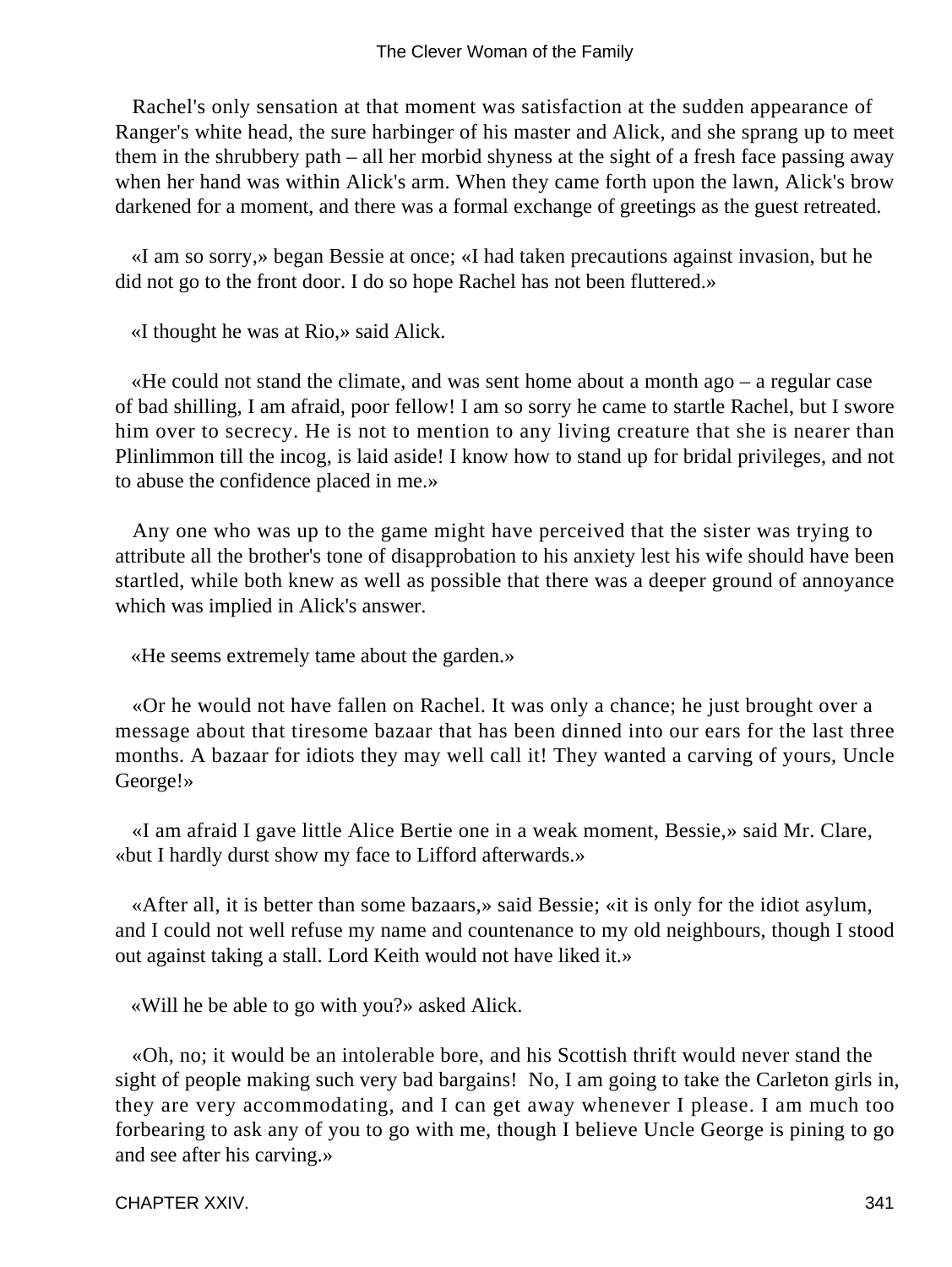«No, thank you; after what I heard of the last bazaar I made up my mind that they are no places for an old parson, nor for his carvings either, so you are quite welcome to fall on me for my inconsistency.»

«Not now, when you have a holiday from Mr. Lifford,» returned Bessie.

«Now come and smell the roses.»

 All the rest of the day Alick relapsed into the lazy frivolous young officer with whom Rachel had first been acquainted.

 As he was driving home in the cool fresh summer night, he began – «I think I must go to this idiotical bazaar!»

«You!» exclaimed Rachel.

«Yes; I don't think Bessie ought to go by herself with all this Carleton crew.»

«You don't wish me to go,» said Rachel, gulping down the effort.

 «You! My dear Rachel, I would not take you for fifty pounds, nor could I go myself without leaving you as vice deputy curate.»

 «No need for that,» said Mr. Clare, from the seat behind; «young people must not talk secrets with a blind man's ears behind them.»

 «I make no secret,» said Alick. «I could not go without leaving my wife to take care of my uncle, or my uncle to take care of my wife.»

 «And you think you ought to go?» said Mr. Clare. «It is certainly better that Bessie should have a gentleman with her in the crowd; but you know this is a gossiping neighbourhood, and you must be prepared for amazement at your coming into public alone not three weeks after your wedding.»

«I can't help it, she can't go, and I must.»

«And you will bring down all the morning visitors that you talk of dreading.»

 «We will leave you to amuse them, sir. Much better that» he added between his teeth, «than to leave the very semblance of a secret trusted by her to that intolerable puppy  $-\infty$ 

 Rachel said no more, but when she was gone upstairs Mr. Clare detained his nephew to say, «I beg your pardon, Alick, but you should be quite sure that your wife likes this

CHAPTER XXIV. 342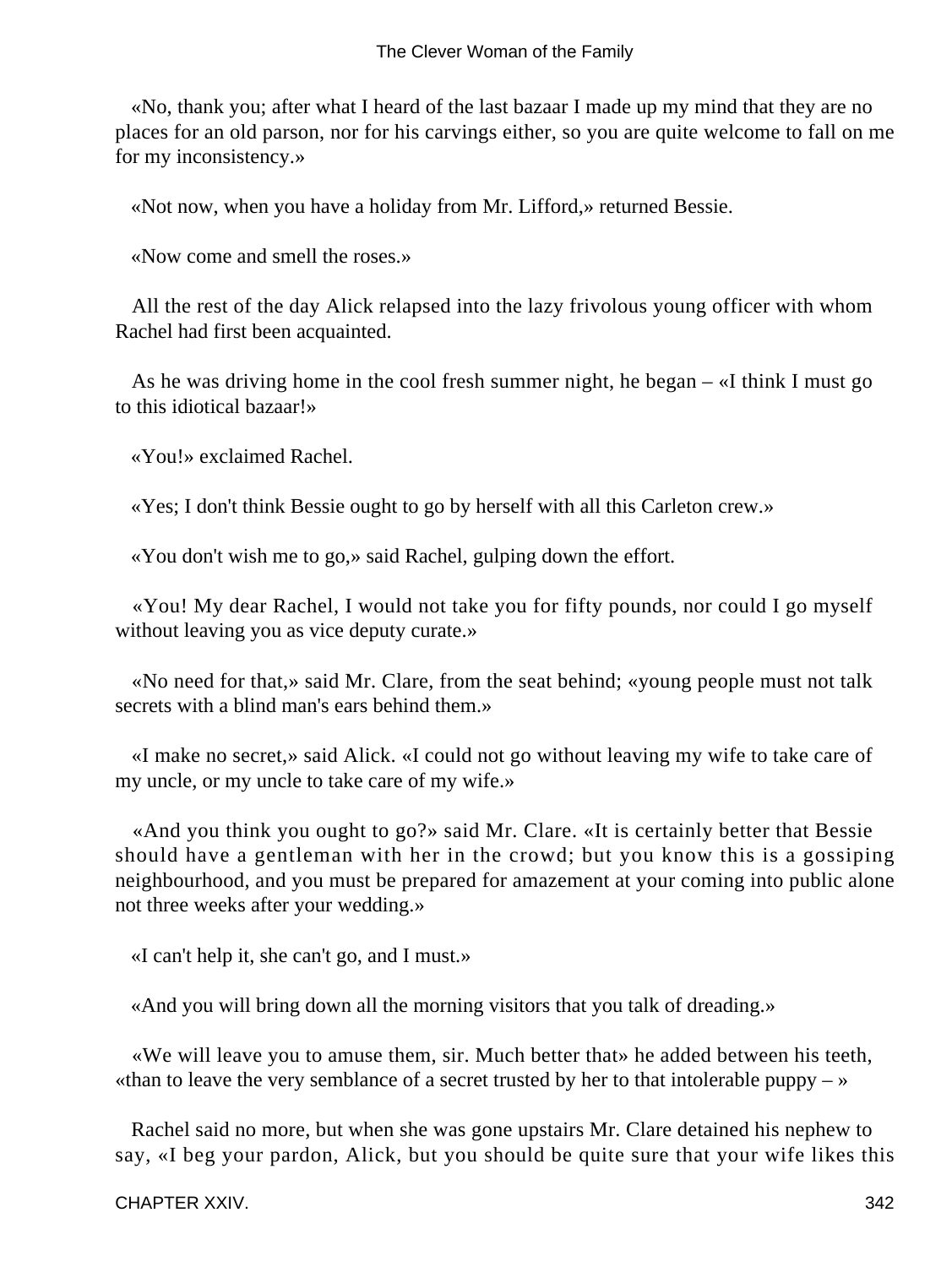#### proposal.»

 «That's the value of a strong−minded wife, sir,» returned Alick; «she is not given to making a fuss about small matters.»

«Most ladies might not think this a small matter.»

 «That is because they have no perspective in their brains. Rachel understands me a great deal too well to make me explain what is better unspoken.»

 «You know what I think, Alick, that you are the strictest judge that ever a merry girl had.»

 «I had rather you continued to think so, uncle; I should like to think so myself. Good night.»

 Alick was right, but whether or not Rachel entered into his motives, she made no objection to his going to the bazaar with his sister, being absolutely certain that he would not have done so if he could have helped it.

 Nor was her day at all dreary; Mr. Clare was most kind and attentive to her, without being oppressive, and she knew she was useful to him. She was indeed so full of admiration and reverence for him, that once or twice it crossed her whether she were not belying another of her principles by lapsing into Curatocult, but the idea passed away with scorn at the notion of comparing Mr. Clare with the objects of such devotion. He belonged to that generation which gave its choicest in intellectual, as well as in religious gifts to the ministry, when a fresh tide of enthusiasm was impelling men forward to build up, instead of breaking down, before disappointment and suspicion had thinned the ranks, and hurled back many a recruit, or doctrinal carpings had taught men to dread a search into their own tenets. He was a highly cultivated, large−minded man, and the conversation between him and his nephew was a constant novelty to her, who had always yearned after depth and thought, and seldom met with them. Still here she was constantly feeling how shallow were her acquirements, how inaccurate her knowledge, how devoid of force and solidity her reasonings compared with what here seemed to be old, well−beaten ground. Nay, the very sparkle of fun and merriment surprised and puzzled her; and all the courtesy of the one gentleman, and the affection of the other, could not prevent her sometimes feeling herself the dullest and most ignorant person present. And yet the sense was never mortifying except when here and there a apark of the old conceit had lighted itself, and lured her into pretensions where she thought herself proficient. She was becoming more and more helpful to Mr. Clare, and his gratitude for her services made them most agreeable, nor did that atmosphere of peace and sincerity that reigned round the Rectory lose its charm. She was really happy all through the solitary Wednesday, and much more contented with the results than was Alick. «A sickening place,» he said, «I am glad I went.»

CHAPTER XXIV. 343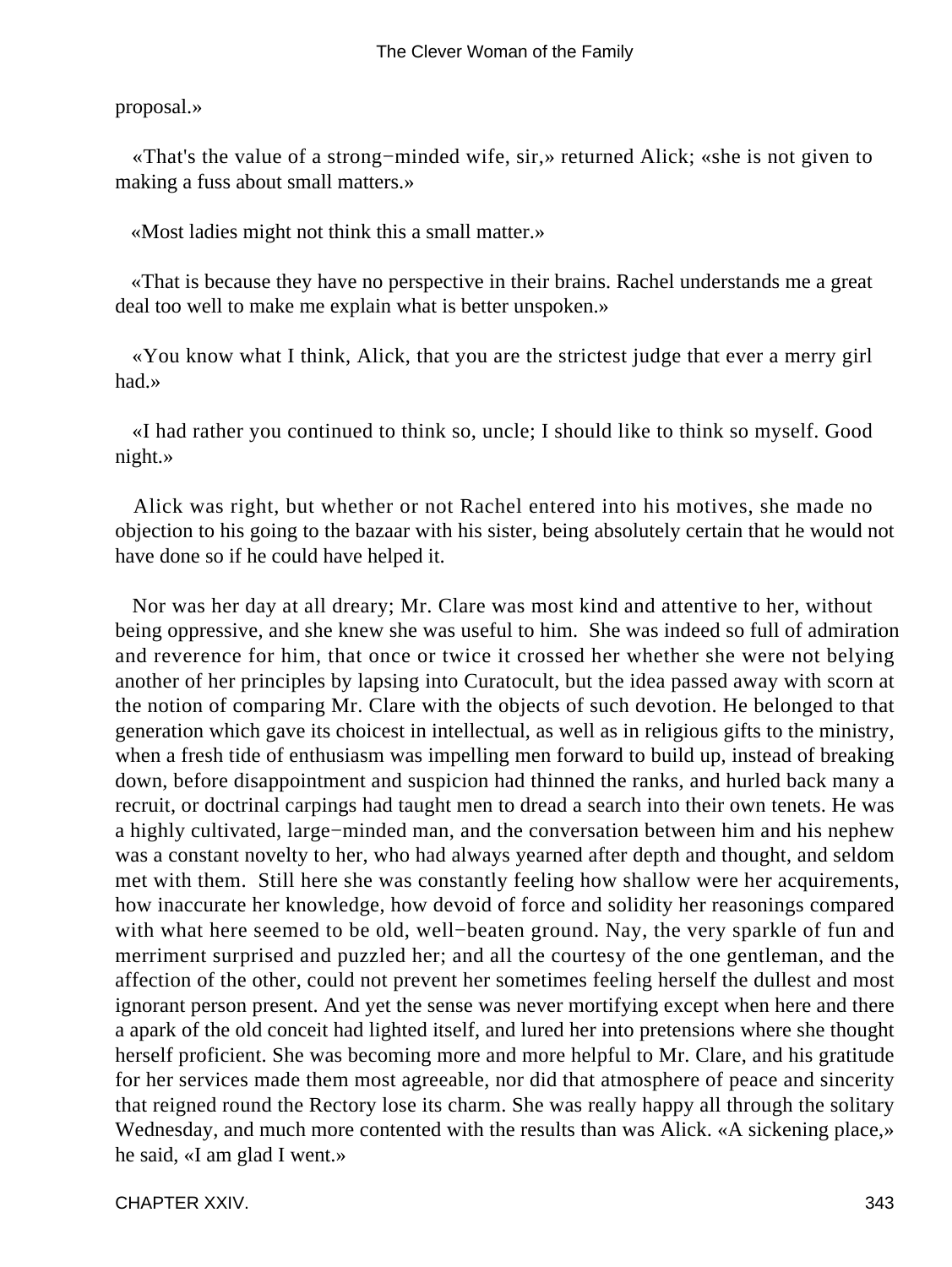«How glad Bessie must have been to have you!»

«I believe she was. She has too much good taste for much of what went on there.»

«I doubt,» said Mr. Clare, laughing, «if you could have been an agreeable acquisition.»

 «I don't know. Bessie fools one into thinking oneself always doing her a favour. Oh, Rachel, I am thankful you have never taken to being agreeable.»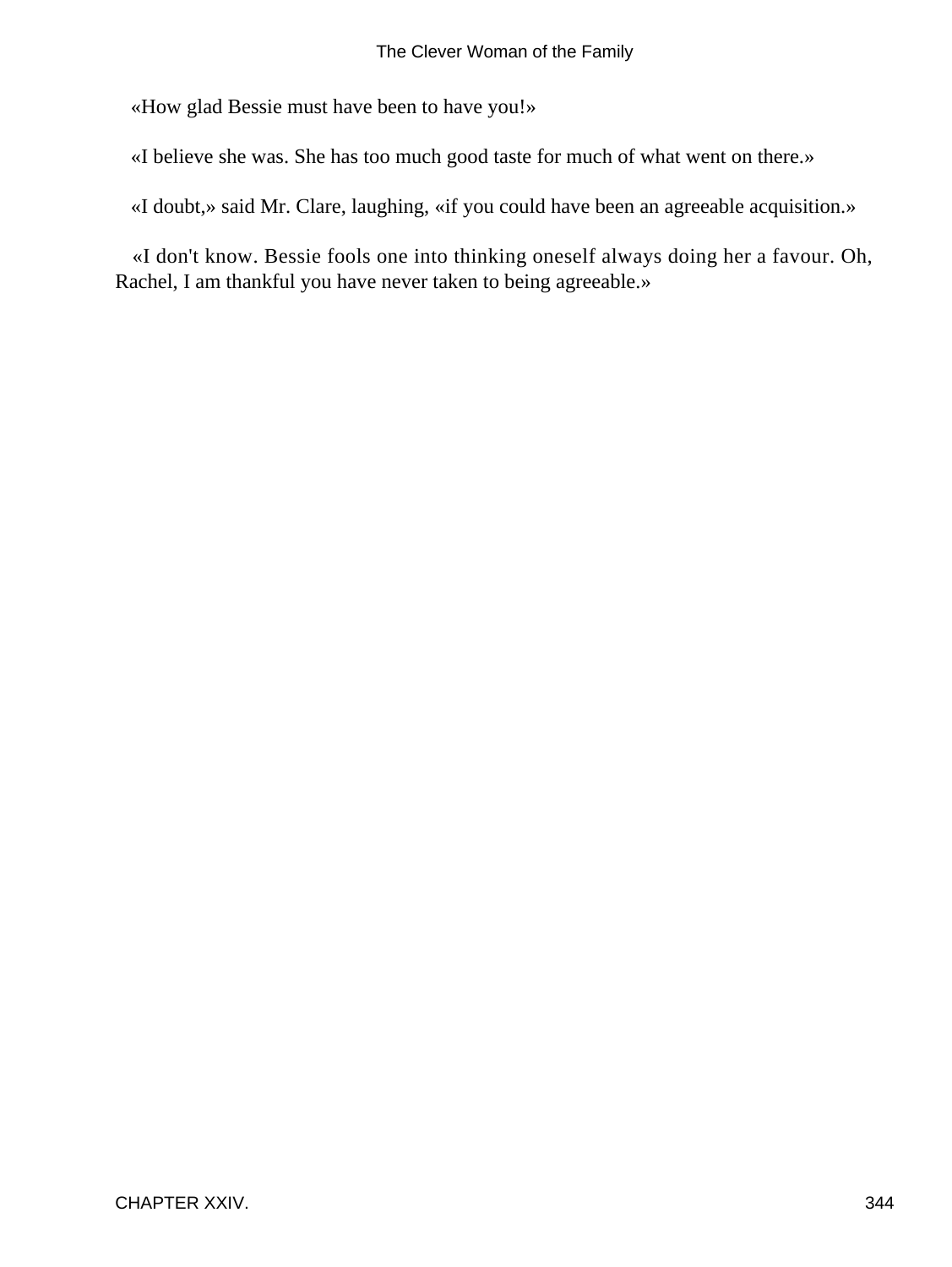# **[CHAPTER XXV.](#page-417-0)**

### *T*HE **HUNTSFORD CROQUET.**

 «Une femme egoiste, non seulement de coeur, mais d'esprit, ne pent pas sortir d'elle−meme. Le moi est indelible chez elle. Une veritable egoiste ne sait meme pas etre fausse.»

#### – MME. E. **DE GIRARDIN.**

 «I am come to prepare you,» said Lady Keith, putting her arm into her brother's, and leading him into the peacock path. «Mrs. Huntsford is on her way to call and make a dead set to get you all to a garden party.»

«Then we are off to the Earlsworthy Woods.»

 «Nay, listen, Alick. I have let you alone and defended you for a whole month, but if you persist in shutting up you wife, people won't stand it.»

«Which of us is the Mahometan?»

 «You are pitied! But you see it was a strong thing our appearing without our several incumbrances, and though an old married woman like me may do as she pleases, yet for a bridegroom of not three weeks' standing to resort to bazaars solus argues some weighty cause.»

«And argues rightly.»

 «Then you are content to be supposed to have an unproduceably eccentric melancholy bride?»

 «Better they should think so than that she should be so. She has been victimized enough already to her mother's desire to save appearances.»

 «You do not half believe me, Alick, and this is really a very kind, thoughtful arrangement of Mrs. Huntsford's. She consulted me, saying there were such odd stories about you two that she was most anxious that Rachel should appear and confute them; and she thought that an out−of−door party like this would suit best, because it would be early, and Rachel could get away if she found it too much for her.»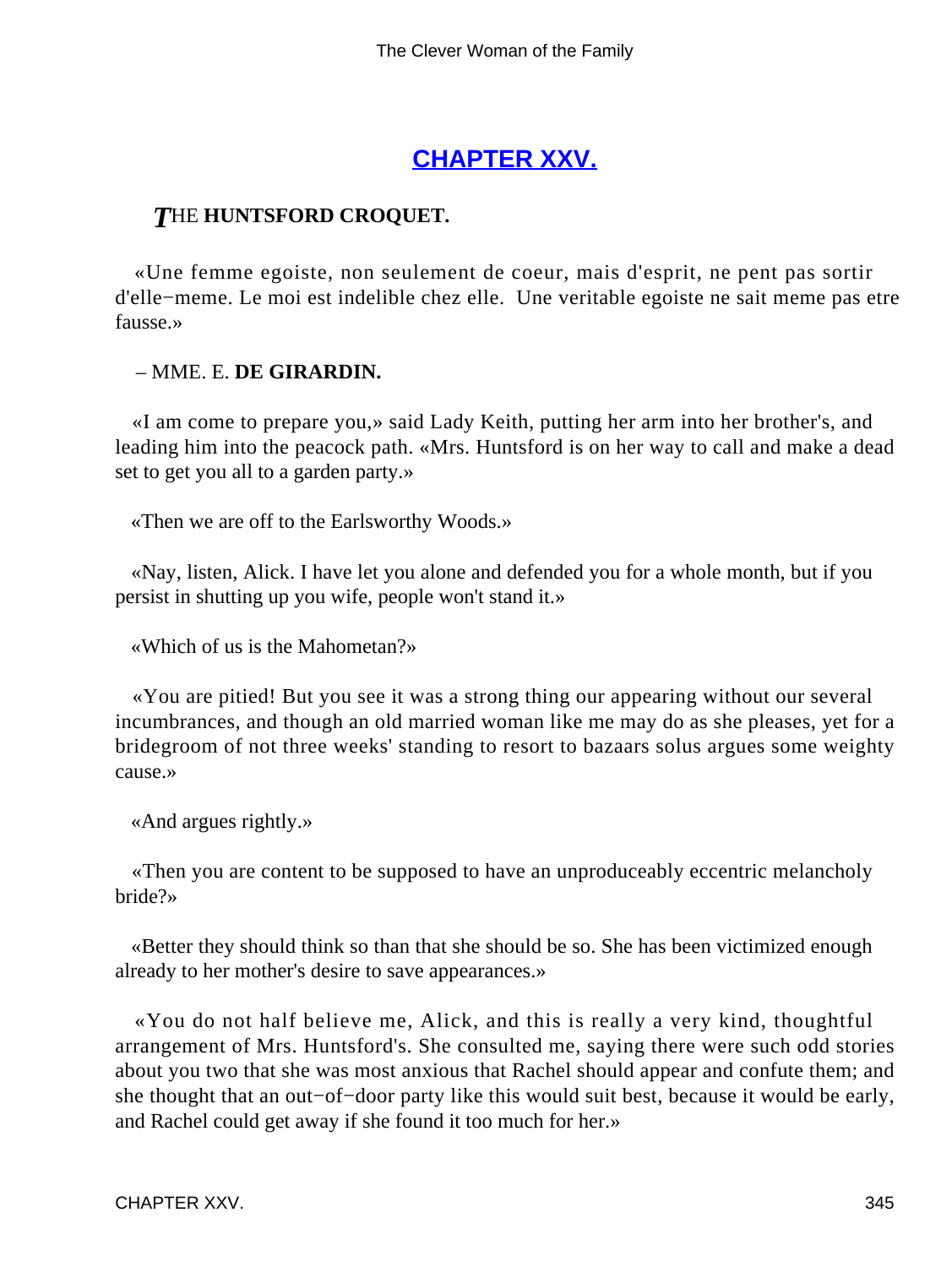«After being walked out to satisfy a curious neighbourhood.»

 «Now Alick, do consider it. This sort of thing could remind her of nothing painful; Uncle George would enjoy it.»

«And fall over the croquet traps.»

«No; if you wanted to attend to him, I could take care of Rachel.»

 «I cannot tell, Bessie, I believe it is pure goodnature on Mrs. Huntsford's part, but if we go, it must be from Rachel's spontaneous movement. I will not press her on any account. I had rather the world said she was crazy at once than expose her to the risk of one of the dreadful nights that haunted us till we came here to perfect quiet.»

 «But she is well now. She looks better and nicer than I ever saw her. Really, Alick, now her face is softer, and her eyes more veiled, and her chin not cocked up, I am quite proud of her. Every one will be struck with her good looks.»

 «Flattery, Bessie,» he said, not ill pleased. «Yes, she is much better, and more like herself; but I dread all this being overthrown. If she herself wishes to go, it may be a good beginning, but she must not be persuaded.»

 «Then I must not even tell her that she won't be required to croquet, and that I'll guard her from all civil speeches.»

 «No, for indeed, Bessie, on your own account and Lord Keith's, you should hardly spend a long afternoon from home.»

 «Here's the war in the enemy's quarters! As to fatigue, dawdling about Mrs. Huntsford's garden, is much the same as dawdling about my own, and makes me far more entertaining.»

 «I cannot help thinking, Bessie, that Lord Keith is more ill than you suppose. I am sure he is in constant pain.»

 «So I fear,» said Bessie, gravely; «but what can be done? He will see no one but his old surgeon in Edinburgh.»

«Then take him there.»

 «Take him? You must know what it is to be in the hands of a clever woman before you make such a proposal.»

«You are a cleverer woman than my wife in bringing about what you really wish.»

CHAPTER XXV. 346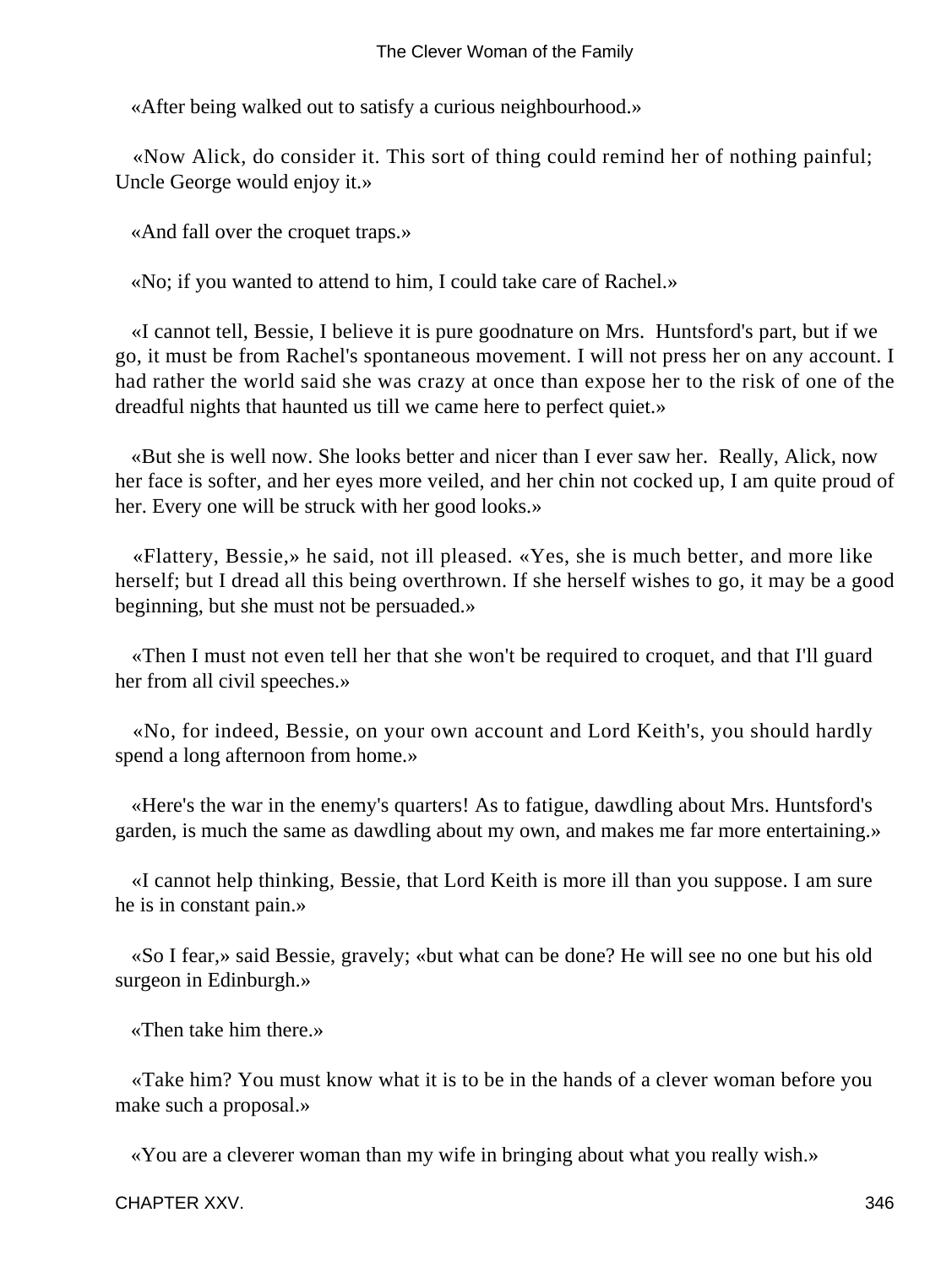«Just consider, Alick, our own house is uninhabitable, and this one on our hands – my aunt coming to me in a month's time. You don't ask me to do what is reasonable.»

 «I cannot tell, Bessie. You can be the only judge of what is regard of the right kind for your husband's health or for yourself; and see, there is Mrs. Huntsford actually arrived, and talking to my uncle.»

 «One moment, Alick: I am not going to insult myself so far as to suppose that poor Charlie Carleton's being at home has anything to do with your desire to deport me, but I want you to know that he did not come home till after we were settled here.»

 «I do not wish to enter into details, Bessie,» and he crossed the lawn towards the window where Mr. Clare and Rachel had just received Mrs. Huntsford, a goodnatured joyous−looking lady, a favourite with every one. Her invitation was dexterously given to meet a few friends at luncheon, and in the garden, where the guests would be free to come and go; there might perhaps be a little dancing later, she had secured some good music which would, she knew, attract Mr. Clare, and she hoped he would bring Captain and Mrs. Keith. She knew Mrs. Keith had not been well, but she promised her a quiet room to rest in, and she wanted to show her a view of the Devon coast done by a notable artist in water−colours. Rachel readily accepted – in fact, this quiet month had been so full of restoration that she had almost forgotten her morbid shrinking from visitors; and Bessie infused into her praise and congratulations a hint that a refusal would have been much against Alick's reputation, so that she resolved to keep up to the mark, even though he took care that she should know that she might yet retract.

 «You did not wish me to refuse, Alick,» said she, struck by his grave countenance, when she found him lying on the slope of the lawn shortly after, in deep thought.

 «No, not at all,» he replied; «it is likely to be a pleasant affair, and my uncle will be delighted to have us with him. No,» he added, seeing that she still looked at him inquisitively, «it is the old story. My sister! Poor little thing! I always feel as though I wore more unkind and unjust to her than any one else, and yet we are never together without my feeling as if she was deceiving herself and me; and yet it is all so fair and well reasoned that one is always left in the wrong. I regretted this marriage extremely at first, and I am not the less disposed to regret it now.»

 «Indeed! Every one says how attentive she is to him, and how nicely they go on together.»

 «Pshaw, Rachel! that is just the way. A few words and pretty ways pass with her and all the world for attention, when she is wherever her fancy calls her, all for his good. It is just the attention she showed my uncle. And now it is her will and pleasure to queen it here among her old friends, and she will not open her eyes to see the poor old man's precarious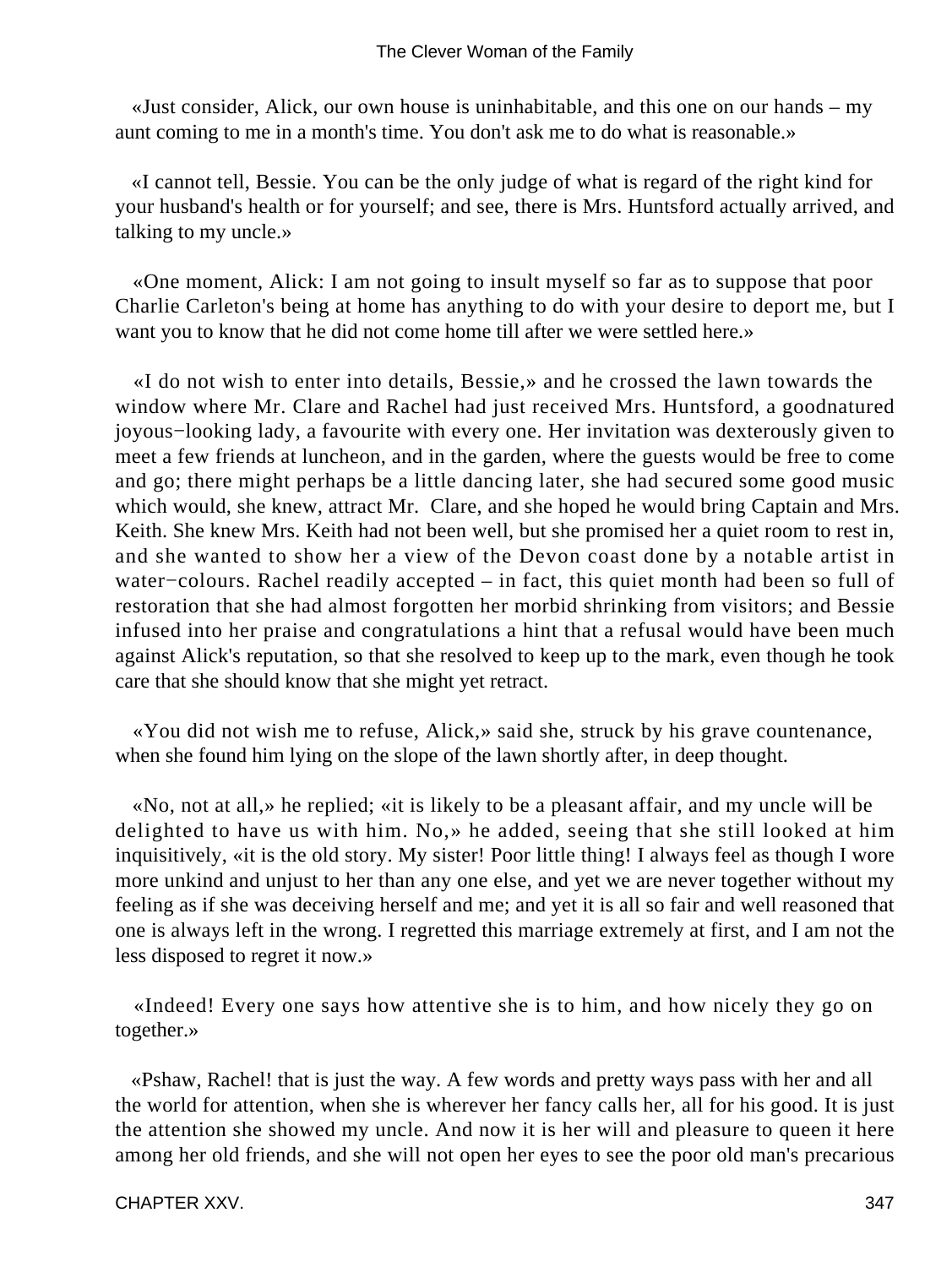state.»

«Do you think him so very ill, Alick?»

 «I was shocked when I saw him yesterday. As to sciatica, that is all nonsense; the blow in his side has done some serious damage, and if it is not well looked−to, who knows what will be the end of it! And then, a gay young widow with no control over her – I hate to think of it.»

 «Indeed,» said Rachel, «she is so warm and bright, and really earnest in her kindness, that she will be sure to see her own way right at home. I don't think we can guess how obstinate Lord Keith may be in refusing to take advice.»

 «He cut me off pretty short,» said Alick. «I am afraid he will see no one here; and, as Bessie says, the move to Scotland would not be easy just now. As I said, she leaves one in the wrong, and I don't like the future. But it is of no use to talk of it; so let us come and see if my uncle wants to go anywhere.»

 It was Alick's fate never to meet with sympathy in his feeling of his sister's double−mindedness. Whether it were that he was mistaken, or that she really had the gift of sincerity for the moment in whatever she was saying, the most candid and transparent people in the world – his uncle and his wife – never even succeeded in understanding his dissatisfaction with Bessie's doings, but always received them at her own valuation. Even while he had been looking forward, with hope deferred, to her residence with him as the greatest solace the world could yet afford him, Mr. Clare had always been convinced that her constant absence from his Rectory, except when his grand neighbours were at home, had been unavoidable, and had always credited the outward tokens of zealous devotion to his church and parish, and to all that was useful or good elsewhere. In effect there was a charm about her which no one but her brother ever resisted, and even he held out by an exertion that made him often appear ungracious.

 However, for the present the uneasiness was set aside, in the daily avocations of the Rectory, where Alick was always a very different person from what he appeared in Lady Temple's drawing–room, constantly engaged as he was by unobtrusive watchfulness over his uncle, and active and alert in this service in a manner that was a curious contrast to his ordinary sauntering ways. As to Rachel, the whole state of existence was still a happy dream. She floated on from day to day in the tranquil activity of the Rectory, without daring to look back on the past or to think out her present frame of mind; it was only the languor and rest of recovery after suffering, and her husband was heedfully watching her, fearing the experiment of the croquet party, though on many accounts feeling the necessity of its being made.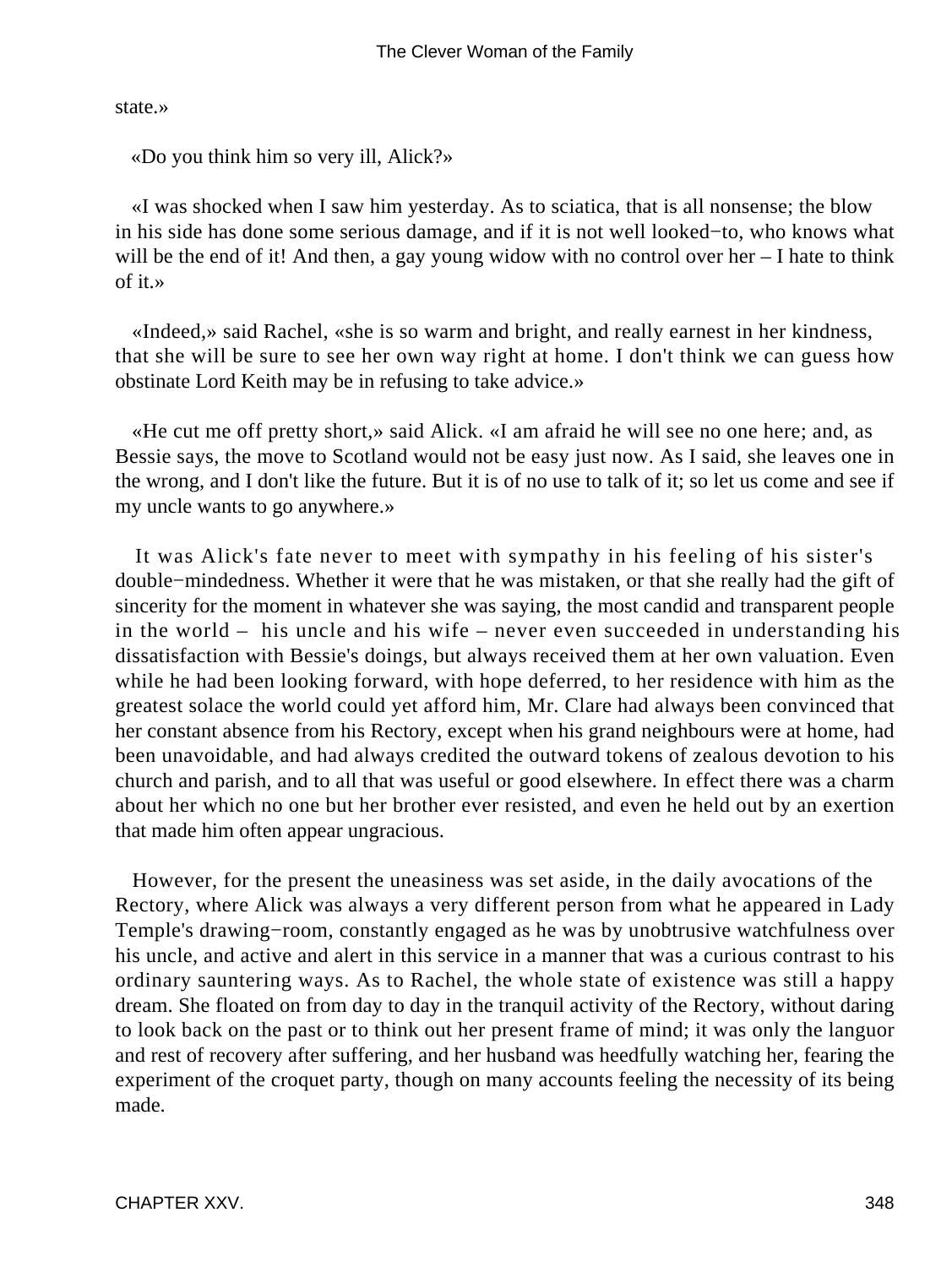Ermine's hint, that with Rachel it rested to prevent her unpopularity from injuring her husband, had not been thrown away, and she never manifested any shrinking from the party, and even took some interest in arraying herself for it.

«That is what I call well turned out,» exclaimed Alick, when she came down.

«Describe her dress, if you please,» said Mr. Clare, «I like to hear how my nieces look.»

 Alick guided his hand. «There, stroke it down, a long white feather in a shady hat trimmed with dark green, velvet; she is fresh and rosy, you know, sir, and looks well in green, and then, is it Grace's taste, Rachel? for it is the prettiest thing you have worn – a pale buff sort of silky thing, embroidered all over in the same colour,» and he put a fold of the dress into his uncle's hand.

 «Indian, surely,» said Mr. Clare, feeling the pattern, «it is too intricate and graceful for the West.»

 «Yes,» said Alick, «I remember now, Grace showed it to me. It was one that Lady Temple brought from India, and never had made up. Poor Grace could get no sympathy from Rachel about the wedding clothes, so she was obliged to come to me.»

 «And I thought you did not know one of my things from another,» said Rachel. «Do you really mean that you care?»

 «Depend upon it, he does, my dear,» said Mr. Clare. «I have heard him severely critical on his cousins.»

«He has been very good in not tormenting me,» said Rachel, nestling nearer to him.

 «I apprehended the consequences,» said Alick, «and besides, you never mounted that black lace pall, or curtain, or whatever you call it, upon your head, after your first attempt at frightening me away with it.»

 «A cap set against, instead of at,» said Mr. Clare, laughing; and therewith his old horse was heard clattering in the yard, and Alick proceeded to drive the well−used phaeton about three miles through Earlsworthy Park, to a pleasant−looking demesne in the village beyond. As they were turning in at the gate, up came Lady Keith with her two brisk little Shetlands. She was one mass of pretty, fresh, fluttering blue and white muslin, ribbon, and lace, and looked particularly well and brilliant.

 «Well met,» she said, «I called at the Rectory to take up Rachel, but you were flown before me.»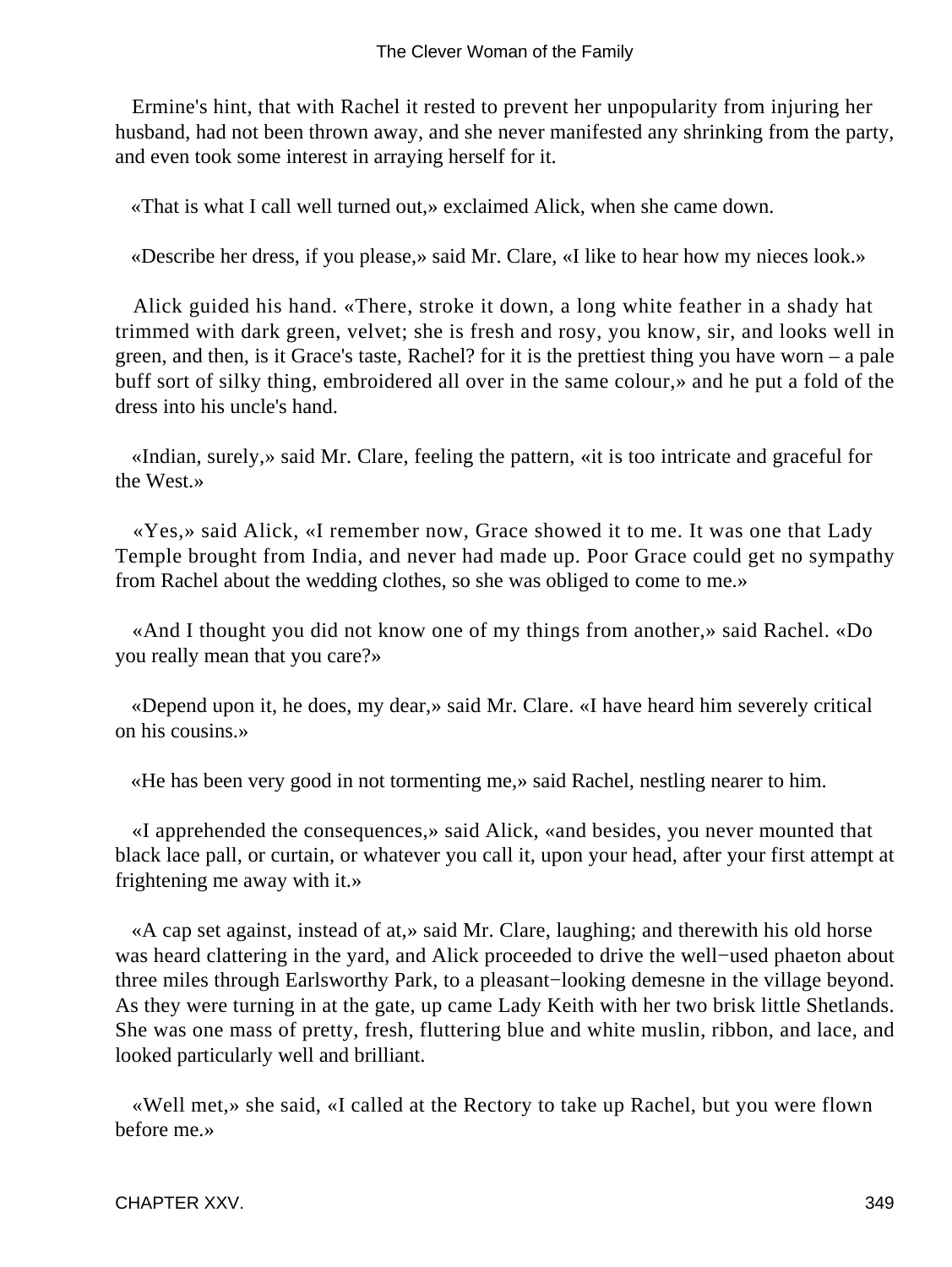«Yes, we went through the Park.»

 «I wish the Duke would come home. I can't go that way now till I have called. I have no end of things to say to you,» she added, and her little lively ponies shot ahead of the old rectorial steed. However, she waited at the entrance. «Who do you think is come? Colin Keith made his appearance this morning. He has safely captured his Ouralian bear, though not without plenty of trouble, and he could not get him on to Avonmouth till he had been to some chemical institution about an invention. Colin thought him safe there, and rushed down by the train to see us. They go on to−morrow.»

 «What did he think of Lord Keith?» said Alick, in the more haste because he feared something being said to remind Rachel that this was the assize week at Avoncester.

«He has settled the matter about advice,» said Bessie, seriously;

 «you cannot think what a relief it is. I mean, as soon as I get home, to write and ask Mr. Harvey to come and talk to me to−morrow, and see if the journey to Edinburgh is practicable. I almost thought of sending an apology, and driving over to consult him this afternoon, but I did not like to disappoint Mrs. Huntsford, and I thought Rachel would feel herself lost.»

 «Thank you,» said Rachel, «but could we not go away early, and go round by Mr. Harvey's?»

 «Unluckily I have sent the ponies home, and told the close carriage to come for me at nine. It was all settled, and I don't want to alarm Lord Keith by coming home too soon.»

 Alick, who had hitherto listened with interest, here gave his arm to Rachel, as if recollecting that it was time to make their entree. Bessie took her uncle's, and they were soon warmly welcomed by their kind hostess, who placed them so favourably at luncheon that Rachel was too much entertained to feel any recurrence of the old associations with «company.» Afterwards, Bessie took her into the cool drawing−room, where were a few ladies, who preferred the sofa to croquet or archery, and Lady Keith accomplished a fraternization between Rachel and a plainly dressed lady, who knew all about the social science heroines of whom Rachel had longed to hear. After a time, however, a little girl darted in to call «Aunt Mary» to the aid of some playfellow, who had met with a mishap, and Rachel then perceived herself to have been deserted by her sister−in−law. She knew none of the other ladies, and they made no approaches to her; an access of self−consciousness came on, and feeling forlorn and uncomfortable, she wandered out to look for a friend.

 It was not long before she saw Alick walking along the terrace above the croquet players, evidently in quest of her. «How is it with you?» he anxiously asked; «you know you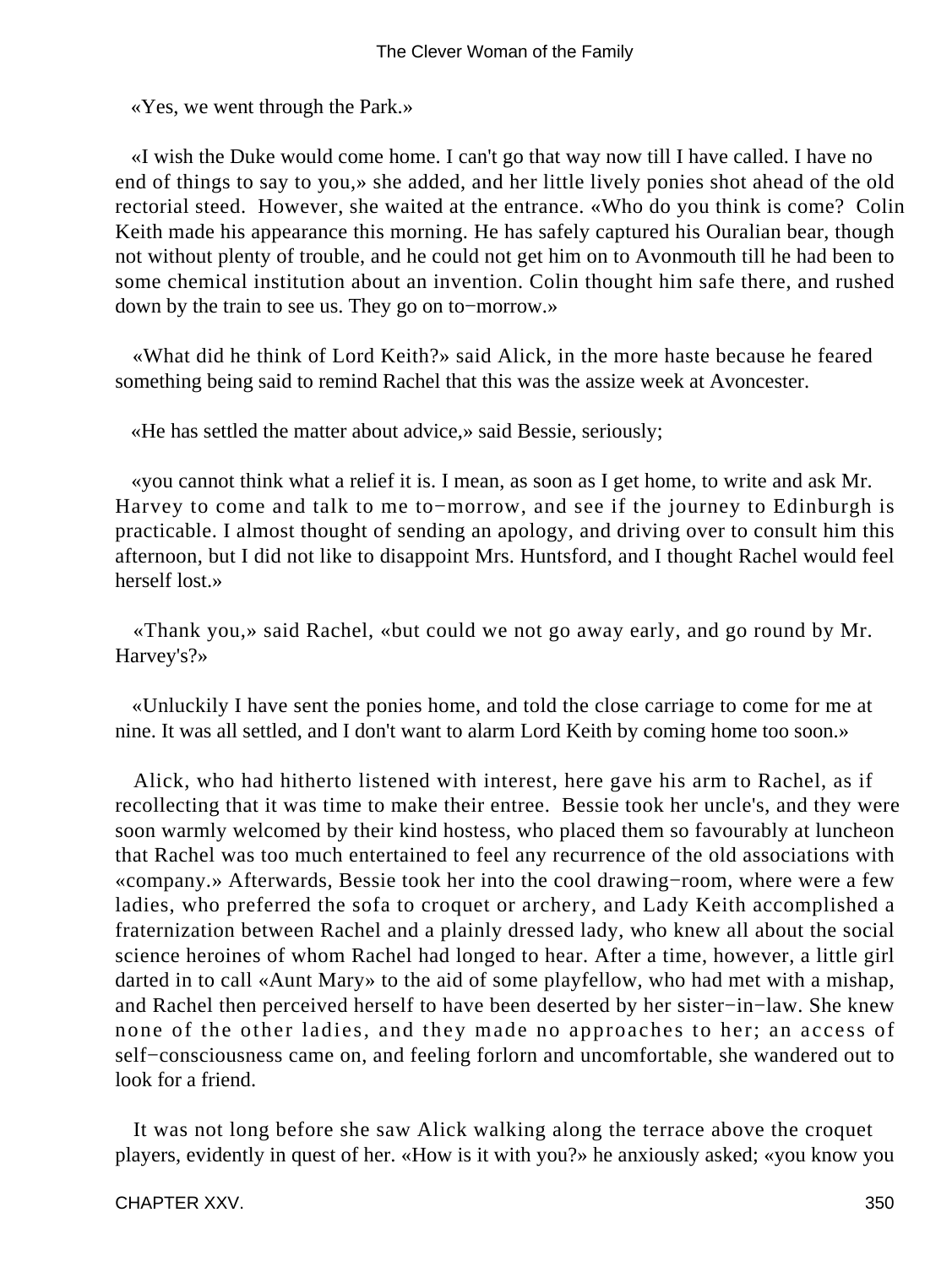can go home in a moment if you have had enough of this.»

«No, I want nothing, now I have found you. Where is your uncle?»

 «Fallen upon one of his oldest friends, who will take care of him, and well out of the way of the croquet traps. Where's my Lady? I thought you were with her.»

 «She disappeared while I was talking to that good Miss Penwell! You must be pleased now, Alick, you see she is really going to see about going to Scotland.»

«I should be better pleased if she had not left that poor old man alone till nine o'clock.»

«She says that when he has his man Saunders to read to him  $-\infty$ 

«Don't tell me what she says; I have enough of that at first hand.»

 He broke off with a start. The terrace was prolonged into a walk beyond the screen of evergreens that shut in the main lawn, and, becoming a shrubbery path, led to a smooth glade, on whose turf preparations had been made for a second field of croquet, in case there should have been too many players for the principal arena. This, however, had not been wanted, and no one was visible except a lady and gentleman on a seat under a tree about half−way down on the opposite side of the glade. The lady was in blue and white; the gentleman would hardly have been recognised by Rachel but for the start and thrill of her husband's arm, and the flush of colour on his usually pale cheek, but, ere he could speak or move, the lady sprang up, and came hastening towards them diagonally across the grass. Rachel saw the danger, and made a warning outcry, «Bessie, the hoop!» but it was too late, she had tripped over it, and fell prone, and entirely unable to save herself. She was much nearer to them than to her late companion, and was struggling to disengage herself when Alick reached her, lifted her up, and placed her on her feet, supporting her as she clung fast to him, while he asked if she were hurt.

 «No, no,» she cried. «Don't let him come; don't let him call any one, don't,» she reiterated, as Mr. Carleton hovered near, evidently much terrified, but not venturing to approach.

 Alick helped her to another garden chair that stood near. She had been entangled in her dress, which had been much torn by her attempt to rise, and hung in a festoon, impeding her, and she moved with difficulty, breathing heavily when she was first seated.

 «I don't know if I have not twisted myself a little,» she said, in answer to their anxious questions, «but it will go off. Rachel, how scared you look!»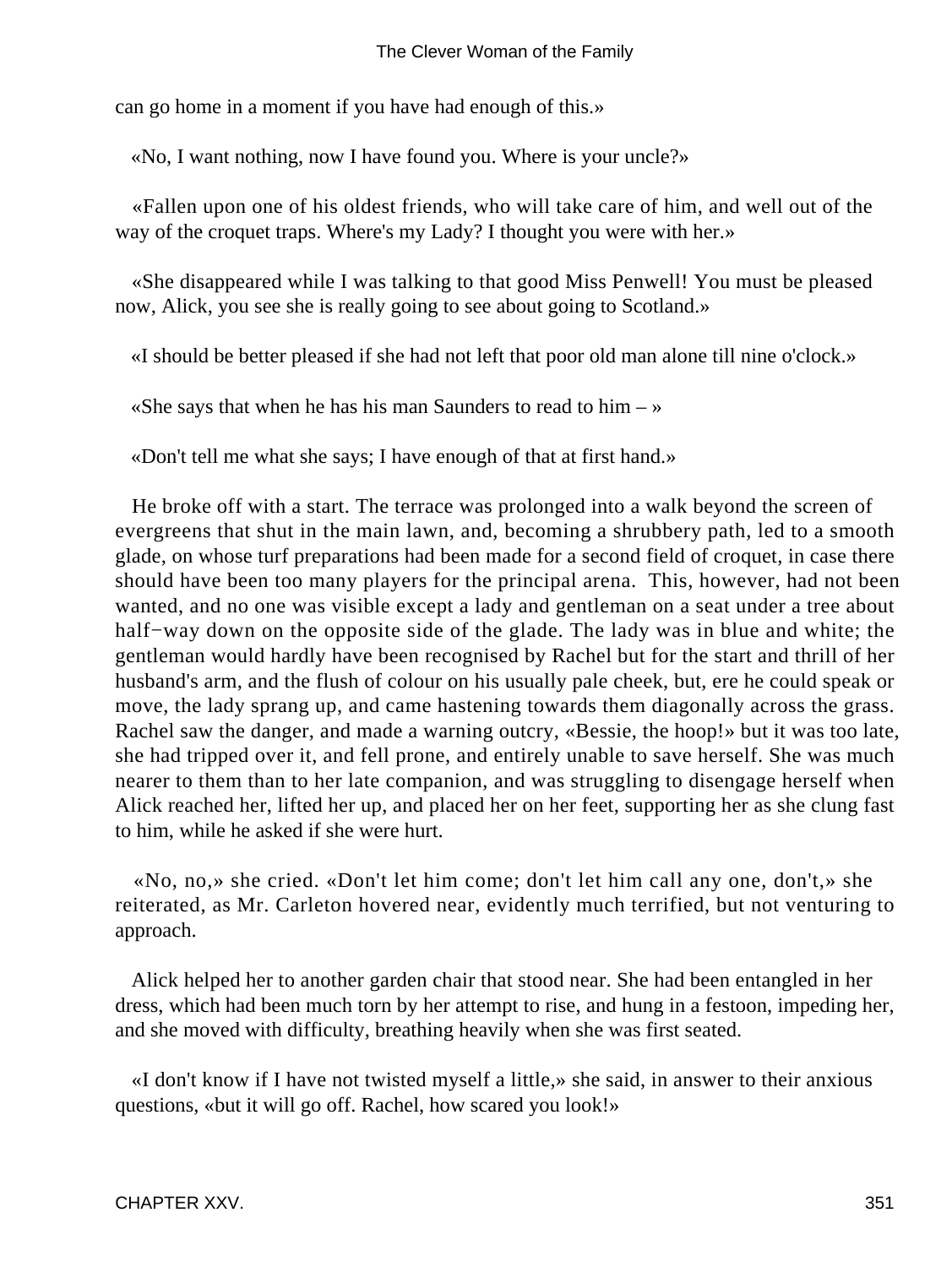«Don't laugh,» exclaimed Rachel, in dread of hysterics, and she plunged her hand into Alick's pocket for a scent−bottle, which he had put there by way of precaution for her, and, while applying it, said, in her full, sedate voice, keeping it as steady as she could, «Shall I drive you home? Alick can walk home with his uncle when he is ready.»

 «Home! Thank you, Rachel, pray do. Not that I am hurt,» she added in her natural voice, «only these rags would tell tales, and there would be an intolerable fuss.»

 «Then I will bring the carriage round to the road there,» said Alick. «I told Joe to be in readiness, and you need not go back to the house.»

 «Thank you. But, oh, send him away!» she added, with a gasping shudder. «Only don't let him tell any one. Tell him I desire he will not.»

 After a few words with Mr. Carleton, Alick strode off to the stables, and Rachel asked anxiously after the twist.

 «I don't feel it; I don't believe in it. My dear, your strong mind is all humbug, or you would not look so frightened,» and again she was on the verge of hysterical laughing; «it is only that I can't stand a chorus of old ladies in commotion. How happy Alick must be to have his prediction verified by some one tumbling over a hoop!» Just then, however, seeing Mr. Carleton still lingering near, she caught hold of Rachel with a little cry, «Don't let him come, dear Rachel; go to him, tell him I am well, but keep him away, and mind he tells no one!»

 Rachel's cold, repellent manner was in full force, and she went towards the poor little man, whose girlish face was blanched with fright.

 She told him that Lady Keith did not seem to be hurt, and only wished to be alone, and to go home without attracting notice. He stammered out something about quite understanding, and retreated, while Rachel returned to find Bessie sitting upright, anxiously watching, and she was at once drawn down to sit beside her on the bench, to listen to the excited whisper. «The miserable simpleton! Rachel, Alick was right. I thought, I little thought he would forget how things stand now, but he got back to the old strain, as if  $-I$ shall make Lord Keith go to Scotland any way now. I was so thankful to see you and Alick.» She proceeded with the agitated vehemence of one who, under a great shock, was saying more than she would have betrayed in a cooler and more guarded mood, «What could possess him? For years he had followed me about like a little dog, and never said more than I let him; and now what folly was in his head, just because I could not walk as far as the ruin with the others. »When I said I was going to Scotland, what business had he to – Oh! the others will be coming back, Rachel, could we not go to meet the carriage?"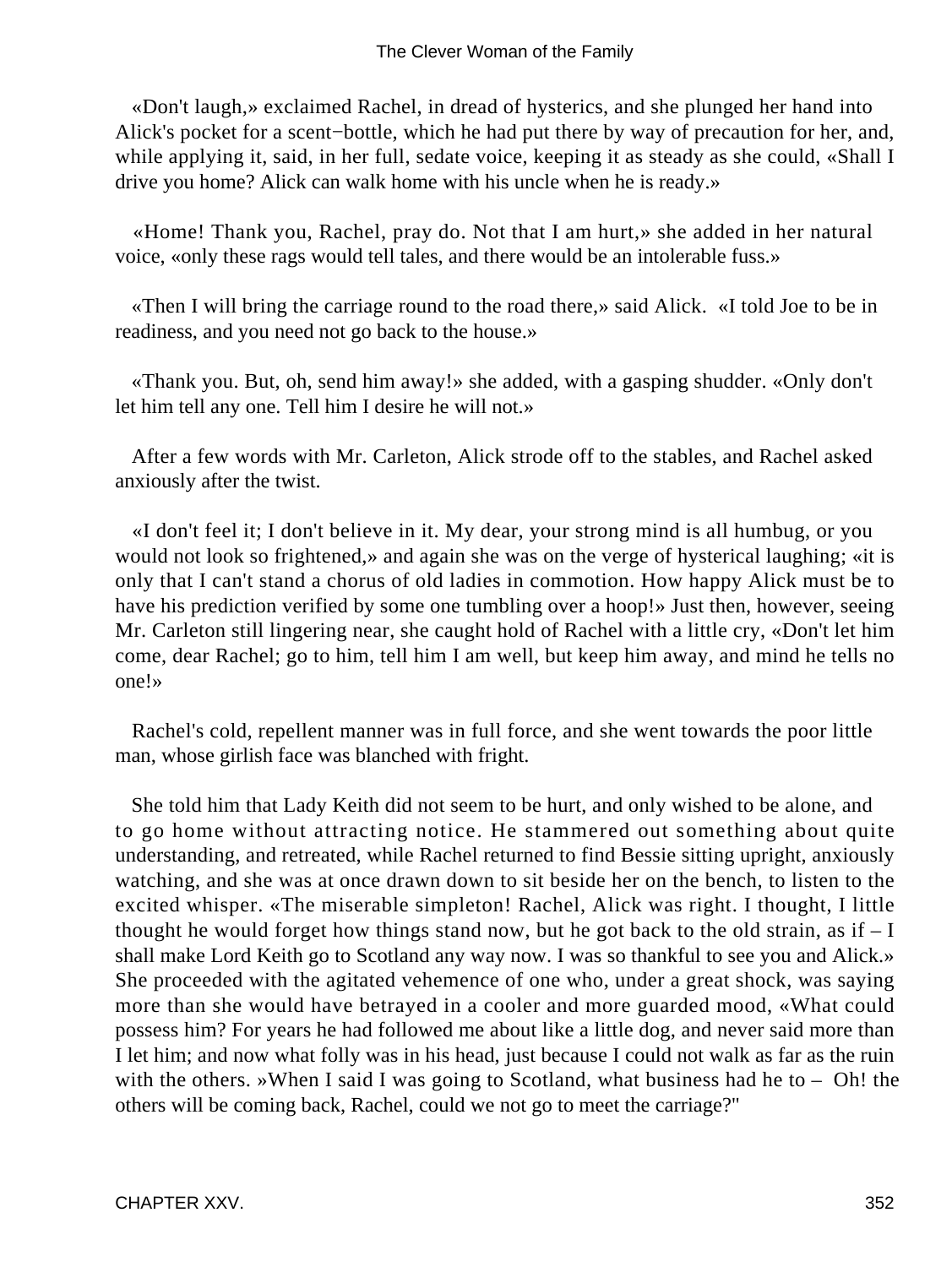The attempt to move, however, brought back the feeling of the strain of which she had complained, but she would not give way, and by the help of Rachel's arm, proceeded across the grass to the carriage−drive, where Alick was to meet them. It seemed very far and very hot, and her alternately excited and shame−stricken manner, and sobbing breath, much alarmed Rachel; but when Alick met them, all this seemed to pass away – she controlled herself entirely, declaring herself unhurt, and giving him cheerful messages and excuses for her hostess. Alick put the reins into Rachel's hands, and, after watching her drive off, returned to the party, and delivered the apologies of the ladies; then went in search of his uncle. He did not, however, find him quickly, and then he was so happy with his old friend among a cluster of merry young people, that Alick would not say a word to hasten him home, especially as Rachel would have driven Bessie to Timber End, so that it would only be returning to an empty house. And such was Mr. Clare's sociableness and disability of detaching himself from pleasant conversation, that the uncle and nephew scarcely started for their walk across the park in time for the seven o'clock service. Mr. Clare had never been so completely belated, and, as Alick's assistance was necessary, he could only augur from his wife's absence that she was still at Timber End with his sister.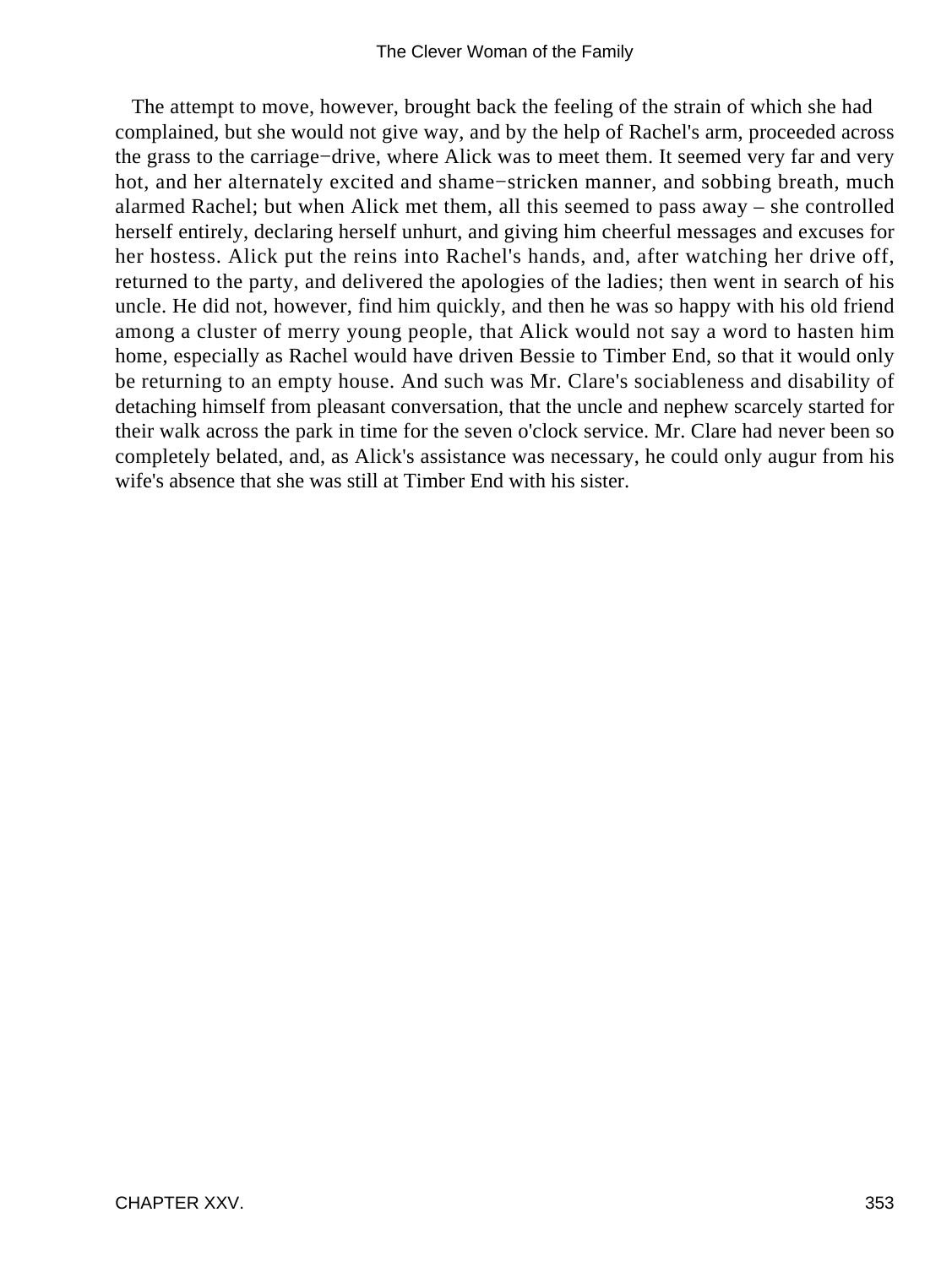# **[CHAPTER XXVI.](#page-417-0)**

### *T*HE **END OF CLEVERNESS.**

"Where am I?

0 vanity,

We are not what we deem,

The sins that hold my heart in thrall,

They are more real than all." – Rev. I. WILLIAMS.

 As the uncle and nephew came out of church, and approached the yew−tree gate, Rachel came swiftly to meet them. «Oh, Alick! oh, uncle!» she said breathlessly. «Bessie says she is shocked to have turned your house upside down, but we could not go any further. And her baby is born!» Then in answer to exclamations, half−dismayed, half−wondering, «Yes, it is all right, so Nurse Jones says. I could not send to you, for we had to send everywhere at once. Mr. Harvey was not at home, and we telegraphed to London, but no one has come yet, and now I have just written a note to Lord Keith with the news of his son and heir. And, uncle, she has set her heart on your baptizing him directly.»

 There was some demur, for though the child had made so sudden a rush into the world, there seemed to be no ground for immediate alarm; and Mr. Clare being always at hand, did not think it expedient to give the name without knowing the father's wishes with regard to that hereditary Alexander which had been borne by the dead son of the first marriage. A message, however, came down to hasten him, and when – as he had often before done in cottages – he demanded of Nurse Jones whether private baptism were immediately necessary, she allowed that she saw no pressing danger, but added, «that the lady was in a way about it,» and this both Rachel and her maid strongly corroborated. Rachel's maid was an experienced person, whom Mrs. Curtis had selected with a view to Rachel's weak state at the time of her marriage, and she showed herself anxious for anything that might abate Lady Keith's excitement, to which they at length yielded, feeling that resistance might be dangerous to her. She further insisted that the rite should be performed in her presence; nor was she satisfied when Rachel had brought in her uncle, but insisted on likewise calling in her brother, who vaguely anxious, and fully conscious of the small size of the room, had remained down−stairs.

Mr. Clare always baptized his infant parishioners, and no one was anxious about his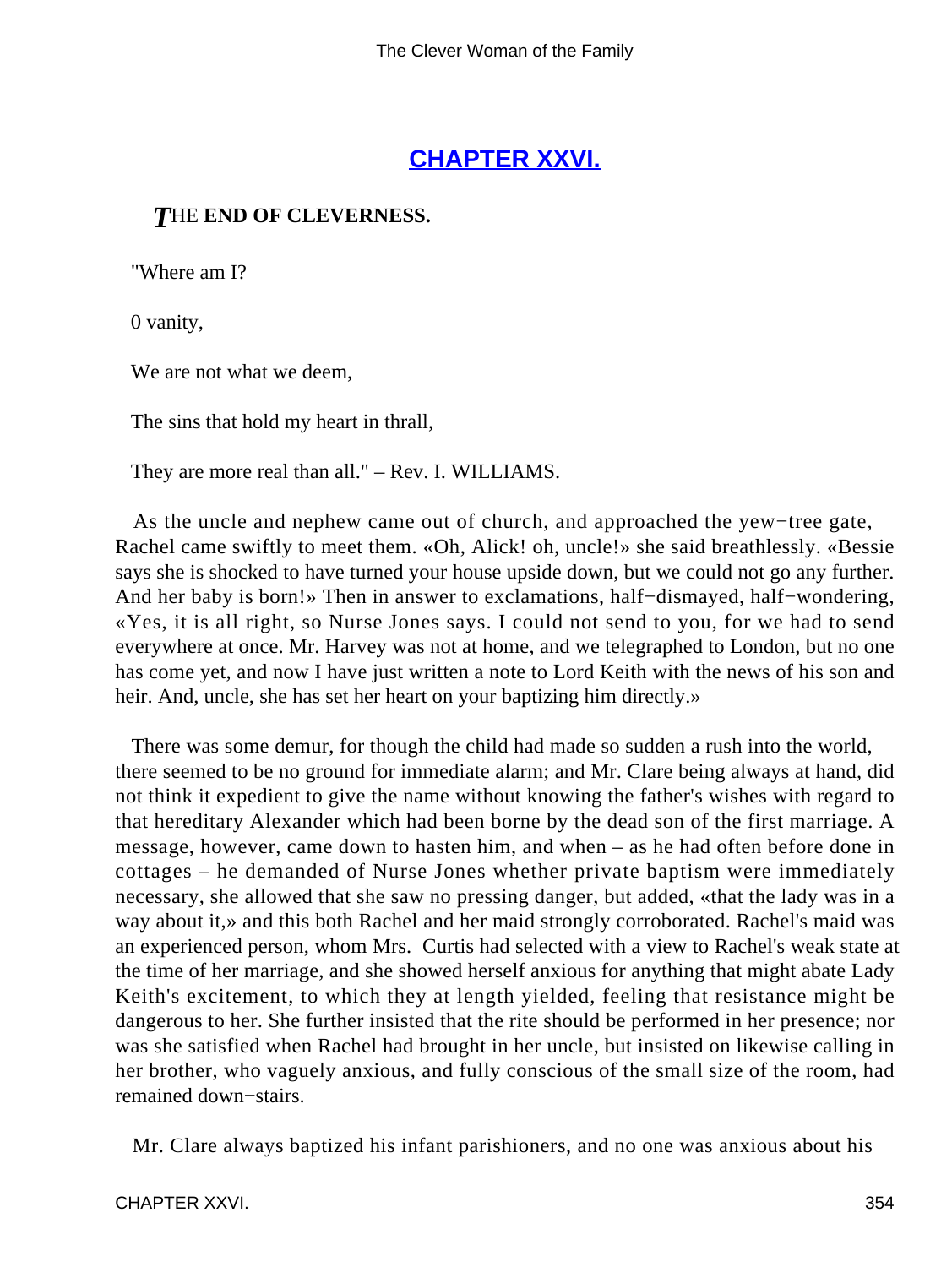manner of handling the little one, the touch of whose garments might be familiar, as being no other than his own parish baby linen. He could do no otherwise than give the child the name reiterated by the mother, in weak but impatient accents, «Alexander Clare,» her brother's own name, and when the short service was concluded, she called out triumphantly, «Make Alick kiss him, Rachel, and do homage to his young chieftain.»

 They obeyed her, as she lay watching them, and a very pretty sight she was with her dark hair lying round her, a rosy colour on her cheeks, and light in her eyes; but Mr. Clare thought both her touch and voice feverish, and entreated Rachel not to let her talk. Indeed Alick longed to take Rachel away, but this was not at present feasible, since her maid was occupied with the infant, and Nurse Jones was so entirely a cottage practitioner that she was scarcely an available attendant elsewhere. Bessie herself would by no means have parted with her sister−in−law, nor was it possible to reduce her to silence. «Alexander!» she said joyfully, «I always promised my child that he should not have a stupid second son's name. I had a right to my own father's and brother's name, and now it can't be altered,» then catching a shade of disapproval upon Rachel's face, «not that I would have hurried it on if I had not thought it right, poor little fellow, but now I trust he will do nicely, and I do think we have managed it all with less trouble than might have been expected.»

 Sure by this time that she was talking too much, Rachel was glad to hear that Mr. Harvey was come. He was a friendly, elderly man, who knew them all intimately, having attended Alick through his tedious recovery, and his first measure was to clear the room. Rachel thought that «at her age» he might have accepted her services, rather than her maid's, but she suspected Alick of instigating her exclusion, so eagerly did he pounce on her to make her eat, drink, and lie on the sofa, and so supremely scornful was he of her views of sitting up, a measure which might be the more needful for want of a bed.

 On the whole, however, he was satisfied about her; alarm and excitement had restrung her powers, and she knew herself to have done her part, so that she was ready to be both cheerful and important over the evening meal. Mr. Clare was by no means annoyed at this vicissitude, but rather amused at it, and specially diverted at the thought of what would be Mr. Lifford's consternation. Lord Keith's servant had come over, reporting his master to be a good deal worn out by the afternoon's anxiety, and recommending that he should not be again disturbed that night, so he was off their minds, and the only drawback to the pleasantness of the evening was surprise at seeing and hearing nothing from Mr. Harvey. The London doctor arrived, he met him and took him up−stairs at once; and then ensued a long stillness, all attempts at conversation died away, and Alick only now and then made attempts to send his companions to bed. Mr. Clare went out to the hall to listen, or Rachel stole up to the extemporary nursery to consult Nurse Jones, whom she found very gruff at having been turned out in favour of the stranger maid.

 It was a strange time of suspense. Alick made Rachel lie on the sofa, and she almost heard the beating of her own heart; he sat by her, trying to seem to read, and his uncle stood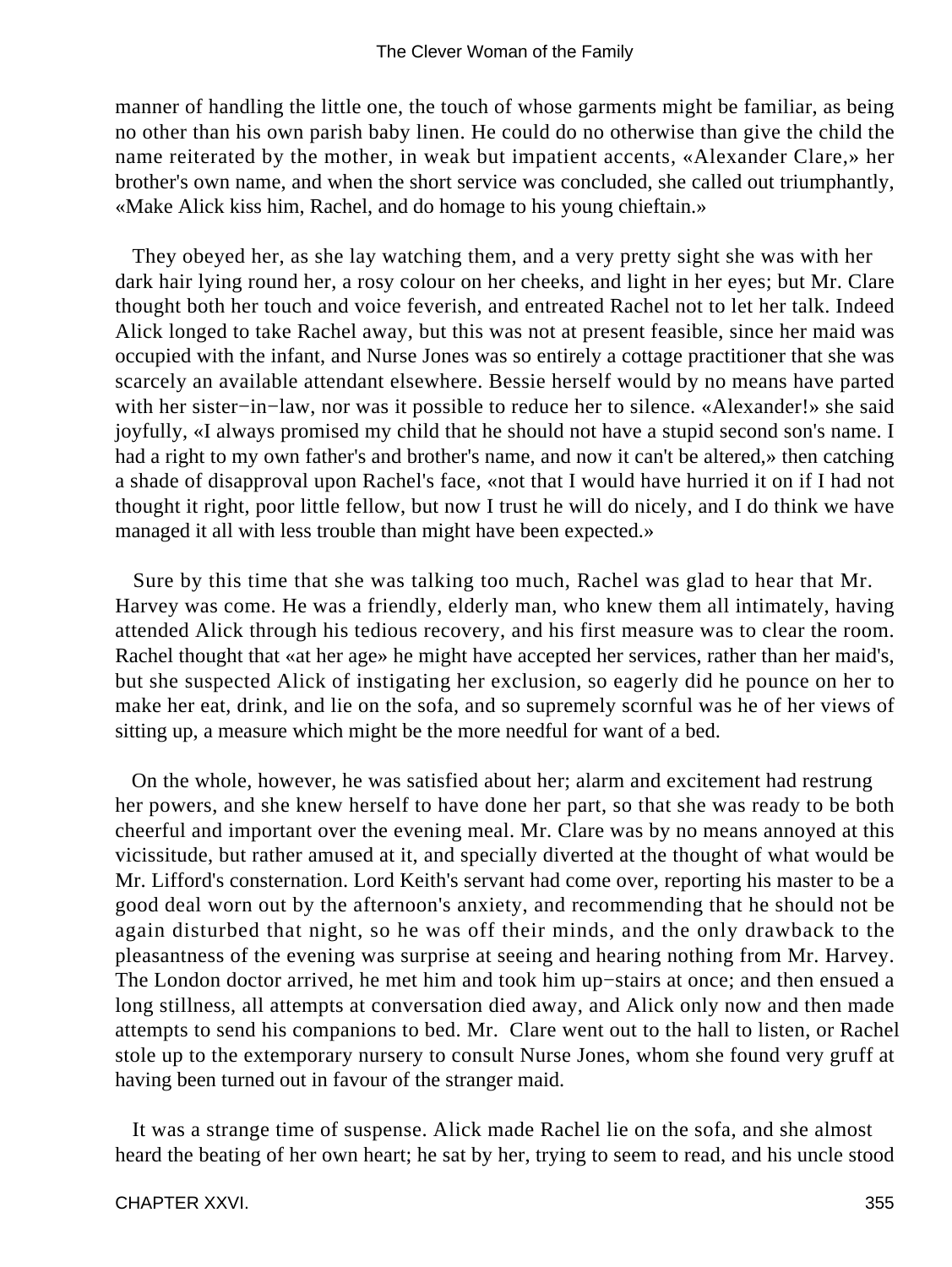by the open window, where the tinkle of a sheep bell came softly in from the meadows, and now and then the hoot of the owl round the church tower made the watchers start. To watch that calm and earnest face was their great help in that hour of alarm; those sightless eyes, and broad, upraised spiritual brow seemed so replete with steadfast trust and peace, that the very sight was soothing and supporting to the young husband and wife, and when the long strokes of twelve resounded from the church tower, Mr. Clare, turning towards them, began in his full, musical voice to repeat Bishop Ken's noble midnight hymn –

"My God, now I from sleep awake,

The sole possession of me take;

From midnight terrors me secure,

And guard my soul from thoughts impure."

 To Rachel, who had so often heard that hour strike amid a tumult of midnight miseries, there was something in these words inexpressibly gentle and soothing; the tears sprang into her eyes, as if she had found the spell to chase the grisly phantoms, and she clasped her husband's hand, as though to communicate her comfort.

"Oh may I always ready stand,

With my lamp burning in my hand;

May I in sight of Heaven rejoice,

Whene'er I hear the Bridegroom's voice."

 Mr. Clare had just repeated this verse, when he paused, saying, «They are coming down,» and moved quickly to meet them in the hall. Alick followed him to the door, but as they entered the dining−room, after a moment's hesitation, returned to Rachel, as she sat upright and eager. «After all, this may mean nothing,» he said.

 «Oh, we don't make it better by fancying it nothing,» said Rachel. «Let us try to meet it like your uncle. Oh, Alick, it seemed all this time as if I could pray again, as I never could since those sad times. He seemed so sure, such a rock to help and lean on.»

 He drew her close to him. «You are praying for her!» he murmured, his soul so much absorbed in his sister that he could not admit other thoughts, and still they waited and watched till other sounds were heard. The London doctor was going away. Alick sprang to the door, and opened it as his uncle's hand was on the lock. There was a mournful, solemn expression on his face, as they gazed mutely up in expectation.

CHAPTER XXVI. 356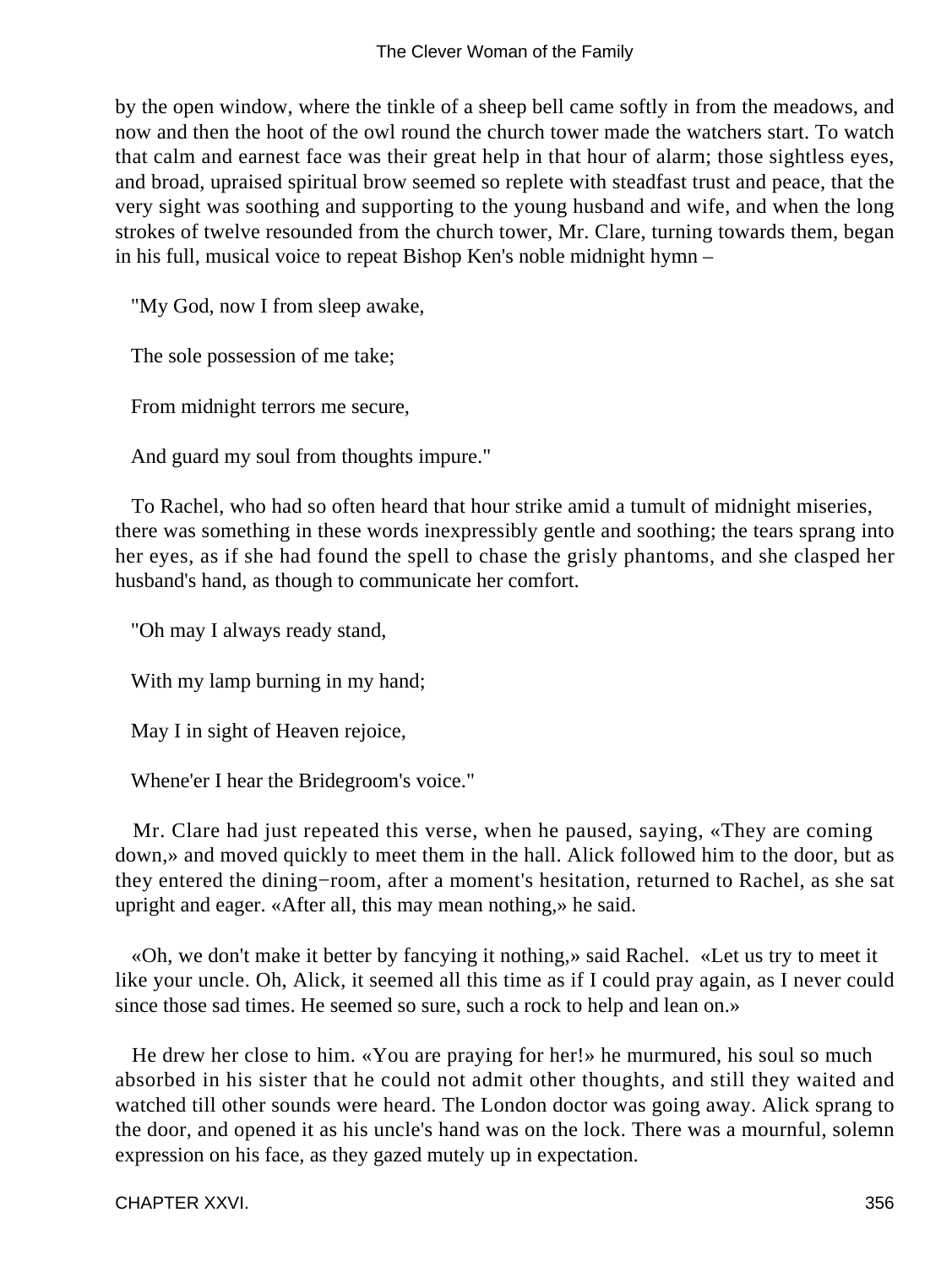«Children,» he said, «it is as we feared. This great sorrow is coming on us.»

«Then there is danger,» said Alick with stunned calmness.

«More than danger,» said his uncle, «they have tried all that skill can do.»

«Was it the fall?» said Alick.

«It was my bad management, it always is,» said Rachel, ever affirmative.

 «No, dear child,» said Mr. Clare, «there was fatal injury in the fall, and even absolute stillness for the last few hours could hardly have saved her. You have nothing to reproach yourself with.»

«And now!» asked Alick, hoarsely.

 «Much more exhausted than when we were with her; sometimes faint, but still feverish. They think it may last many hours yet, poor dear child, she has so much youth and strength.»

«Does she know?»

 «Harvey thought some of their measures alarmed her, but they soothed and encouraged her while they saw hope, and he thinks she has no real fears.»

«And how is it to be  $-$  » said Alick. «She ought  $-$  »

 «Yes; Harvey thinks she ought, she is fully herself, and it can make no difference now. He is gone to judge about coming up at once; but Alick, my poor boy, you must speak to her. I have found that without seeing the face I cannot judge what my words may be doing.»

 Rachel asked about poor Lord Keith, and was told that he was to be left in quiet that night, unless his wife should be very anxious for him at once. Mr. Harvey came down, bringing word that his patient was asking urgently for Mrs. Keith.

 «You had better let me go in first,» said Alick, his face changed by the firm but tender awe−struck look.

 «Not if she is asking for me,» said Rachel, moving on, her heart feeling as if it would rend asunder, but her looks composed.

 Bessie's face was in shade, but her voice had the old ring of coaxing archness. «I thought you would stay to see the doctors off. They had their revenge for our stealing a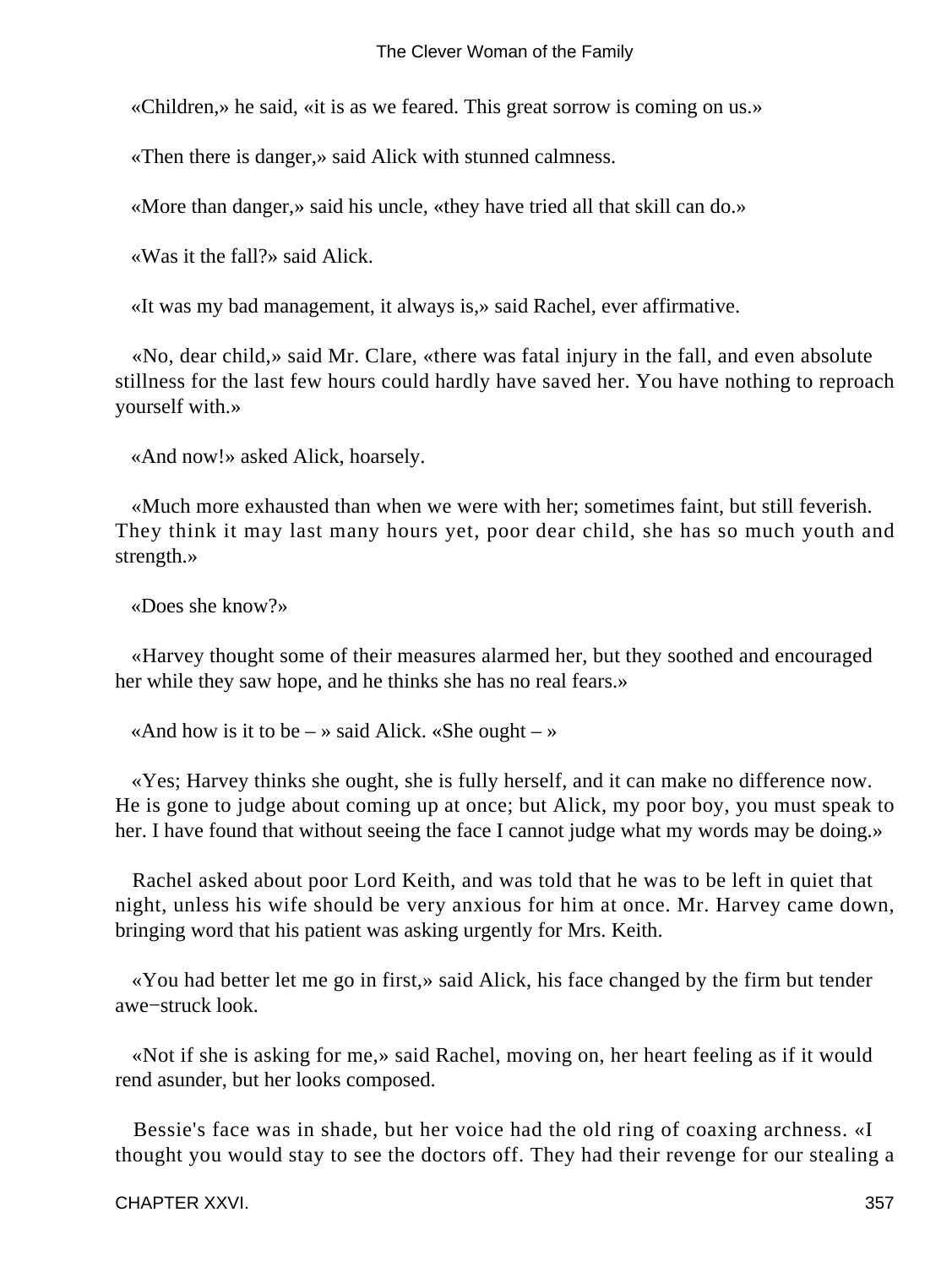march on them, and have prowled about me till I was quite faint; and now I don't feel a bit like sleep, though I am so tired. Would Alick think me very wicked if I kept you a little while? Don't I see Alick's shadow? Dear old fellow, are you come to wish me good−night? That is good of you. I am not going to plague you any more, Alick, I shall be so good now! But what?» as he held back the curtain, and the light fell on his face, «Oh! there is nothing wrong with the baby?»

«No, dear Bessie, not with the baby,» said Alick, with strong emphasis.

«What, myself?» she said quickly, turning her eyes from one face to the other.

 Alick told her the state of the case. Hers was a resolute character, or perhaps the double nature that had perplexed and chafed her brother was so integral that nothing could put it off. She fully comprehended, but as if she and herself were two separate persons. She asked how much time might be left to her, and hearing the doctor's opinion, said, «Then I think my poor old Lord Keith had better have his night's rest in peace. But, oh! I should like to speak to Colin. Send for him, Alick; telegraph, Alick; he is at the Paddington Hotel. Send directly.»

She was only tranquillised by her brother beginning to write a telegraphic message.

 «Rachel,» she said, presently, «Ermine must marry him now, and see to Lord Keith, and the little one – tell her so, please,» then with her unfailing courtesy, «he will seem like your own child, dear Rachel, and you should have him; but you'll have a wandering home with the dear old Highlanders. Oh! I wonder if he will ever go into them, there must always be a Keith there, and they say he is sure of the Victoria Cross, though papa will not send up his name because of being his own son.» Then passing her hand over her face, she exclaimed – «Wasn't I talking great nonsense, Rachel? I don't seem able to say what I mean.»

 «It is weakness, dearest,» said Rachel, «perhaps you might gain a little strength if you were quite still and listened to my uncle.»

 «Presently. 0 Rachel! I like the sound of your voice; I am glad Alick has got you. You suit him better than his wicked little sister ever did. You have been so kind to me to−night, Rachel; I never thought I should have loved you so well, when I quizzed you. I did use you ill then, Rachel, but I think you won Alick by it just by force of contrast,» – she was verging into the dreamy voice, and Rachel requested her to rest and be silent.

 «It can't make any difference,» said Bessie, «and I'll try to be quiet and do all right, if you'll just let me have my child again. I do want to know who he is like. I am so glad it is not he that was hurt. Oh! I did so want to have brought him up to be like Alick.»

 The infant was brought, and she insisted on being lifted to see its face, which she declared to resemble her brother; but here her real self seemed to gain the mastery, and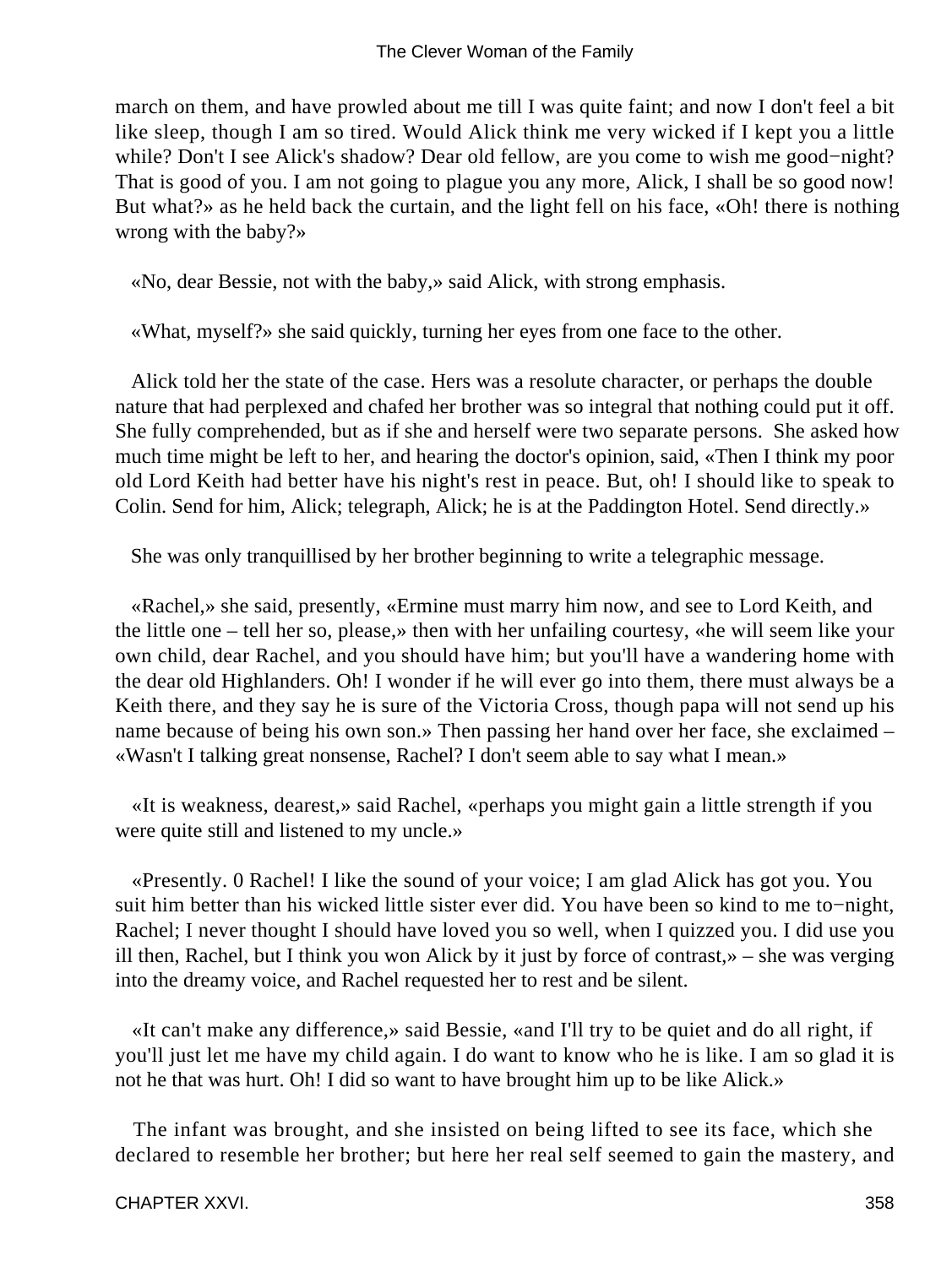calling it a poor little motherless thing, she fell into a fit of violent convulsive weeping, which ended in a fainting fit, and this was a fearfully perceptible stage on her way to the dark valley.

 She was, however, conscious when she revived, and sent for her uncle, whom she begged to let her be laid in his churchyard, «near the willow−tree; not next to my aunt, I'm not good enough,» she said, «but I could not bear that old ruined abbey, where all the Keiths go, and Alick always wanted me to be here – Alick was right!»

 The dreamy mist was coming on, nor was it ever wholly dispelled again. She listened, or seemed to listen, to her uncle's prayers, but whenever he ceased, she began to talk – perhaps sensibly at first, but soon losing the thread – sometimes about her child or husband, sometimes going back to those expressions of Charles Carleton that had been so dire a shock to her. «He ought not! I thought he knew better! Alick was right! Come away, Rachel, I'll never see him again. I have done nothing that he should insult me. Alick was right!»

 Then would come the sobs, terrible in themselves, and ending in fainting, and the whole scene was especially grievous to Alick, even more than to either of the others, for as her perception failed her, association carried her back to old arguments with him, and sometimes it was, «Alick, indeed you do like to attribute motives,» sometimes, «Indeed it is not all self−deception,» or the recurring wail, «Alick is right, only don't let him be so angry!» If he told her how far he was from anger, she would make him kiss her, or return to some playful rejoinder, more piteous to hear than all, or in the midst would come on the deadly swoon.

 Morning light was streaming into the room when one of these swoons had fallen on her, and no means of restoration availed to bring her back to anything but a gasping condition, in which she lay supported in Rachel's arms. The doctor had his hand on her pulse, the only sounds outside were the twittering of the birds, and within, the ticking of the clock, Alick's deep−drawn breaths, and his uncle's prayer. Rachel felt a thrill pass through the form she was supporting, she looked at Mr. Harvey, and understood his glance, but neither moved till Mr. Clare's voice finished, when the doctor said, «I feared she would have suffered much more. Thank God!»

 He gently relieved Rachel from the now lifeless weight, and they knelt on for some moments in complete stillness, except that Alick's breath became more laboured, and his shuddering and shivering could no longer be repressed. Rachel was excessively terrified to perceive that his whole frame was trembling like an aspen leaf. He rose, however, bent to kiss his sister's brow, and steadying himself by the furniture, made for the door. The others followed him, and in a few rapid words Rachel was assured that her fears were ungrounded, it was only an attack of his old Indian fever, which was apt to recur on any shock, but was by no means alarming, though for the present it must be given way to. Indeed, his teeth were chattering too much for him to speak intelligibly, when he tried to tell Rachel to rest and not think of him.

CHAPTER XXVI. 359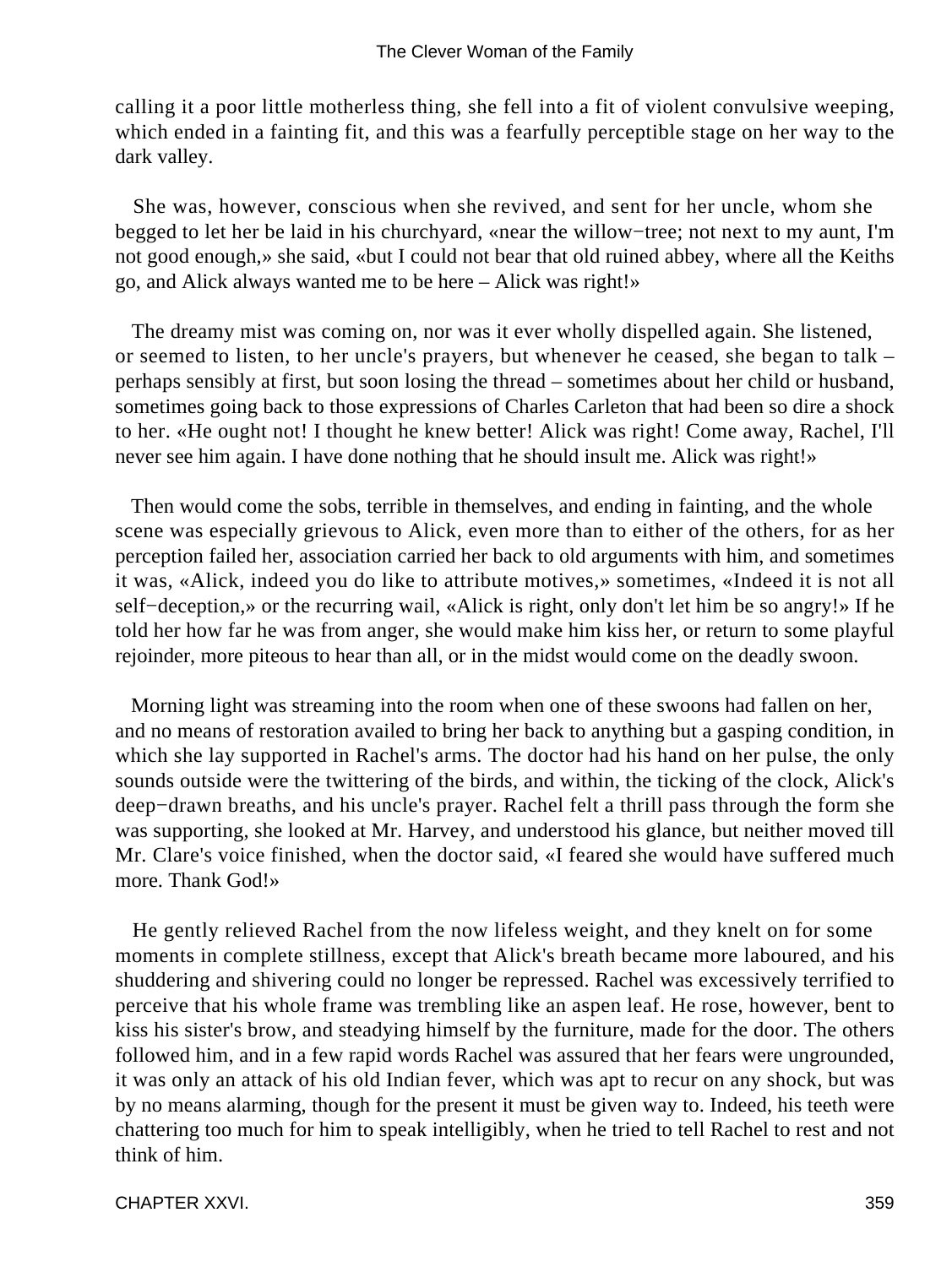This of course was impossible, and the sun had scarcely risen, before he was placed in his old quarters, the bed in the little inner study, and Rachel watched over him while Mr. Clare had driven off with the doctor to await the awakening of Lord Keith.

 Rachel had never so much needed strength. It was hard to believe the assurances of Alick, the doctor, and the whole house, that his condition was not critical, for he was exceedingly ill for some hours, the ailment having been coming on all night, though it was forced back by the resolute will, and it was aggravated by the intensity of his grief, which on the other hand broke forth the more violently from the failure of the physical powers. The brother and sister had been so long alone in the world together, and with all her faults she had been so winning, that it was a grievous loss to him, coming too in the full bloom of her beauty and prosperity, when he was conscious of having dealt severely with her foibles. All was at an end – that double thread of brilliant good−nature and worldly selfishness, with the one strand of sound principle sometimes coming into sight. The life was gone from the earth in its incompleteness, without an unravelling of its complicated texture, and the wandering utterances that revealed how entirely the brother stood first with her, added poignancy to his regret for having been harsh with her. It could hardly be otherwise than that his censures, however just, should now recoil upon him, and in vain did Rachel try to point out that every word of his sister's had proved that her better sense had all along acquiesced – he only felt what it might have been if he had been more indulgent and less ironical, and gave himself infinitely harder measure than he ever could have shown to her. It was long before the suffering, either mental or bodily, by any means abated, and Rachel felt extremely lonely, deserted, and doubtful whether she were in any way ministering to his relief, but at last a gleam of satisfaction came upon her. He evidently did like her attendance on him, and he began to say something about Bessie's real love and esteem for her – softer grief was setting in, and the ailment was lessening.

 The summer morning was advancing, and the knell rung out its two deep notes from the church tower. Rachel had been dreading the effect on him, but he lay still, as if he had been waiting for it, and was evidently counting the twenty−three strokes that told the age of the deceased. Then he said he was mending, and that he should fall asleep if Rachel would leave him, see after the poor child, and if his uncle should not come home within the next quarter of an hour take measures to silence the bell for the morning service; after which, he laid his injunctions on her to rest, or what should he say to her mother? And the approach to a smile with which these last words were spoken, enabled Rachel to obey in some comfort.

 After satisfying herself that the child was doing well, Rachel was obliged to go into her former room, and there to stand face to face with the white, still countenance so lately beaming with life. She was glad to be alone. The marble calm above all counteracted and drove aside the painful phantom left by Lovedy's agony, and yet the words of that poor, persecuted, suffering child came surging into her mind full of peace and hope. Perhaps it was the first time she had entered into what it is for weak things to confound the wise, or how things hidden from the intellectual can be revealed to babes; and she hid her face in her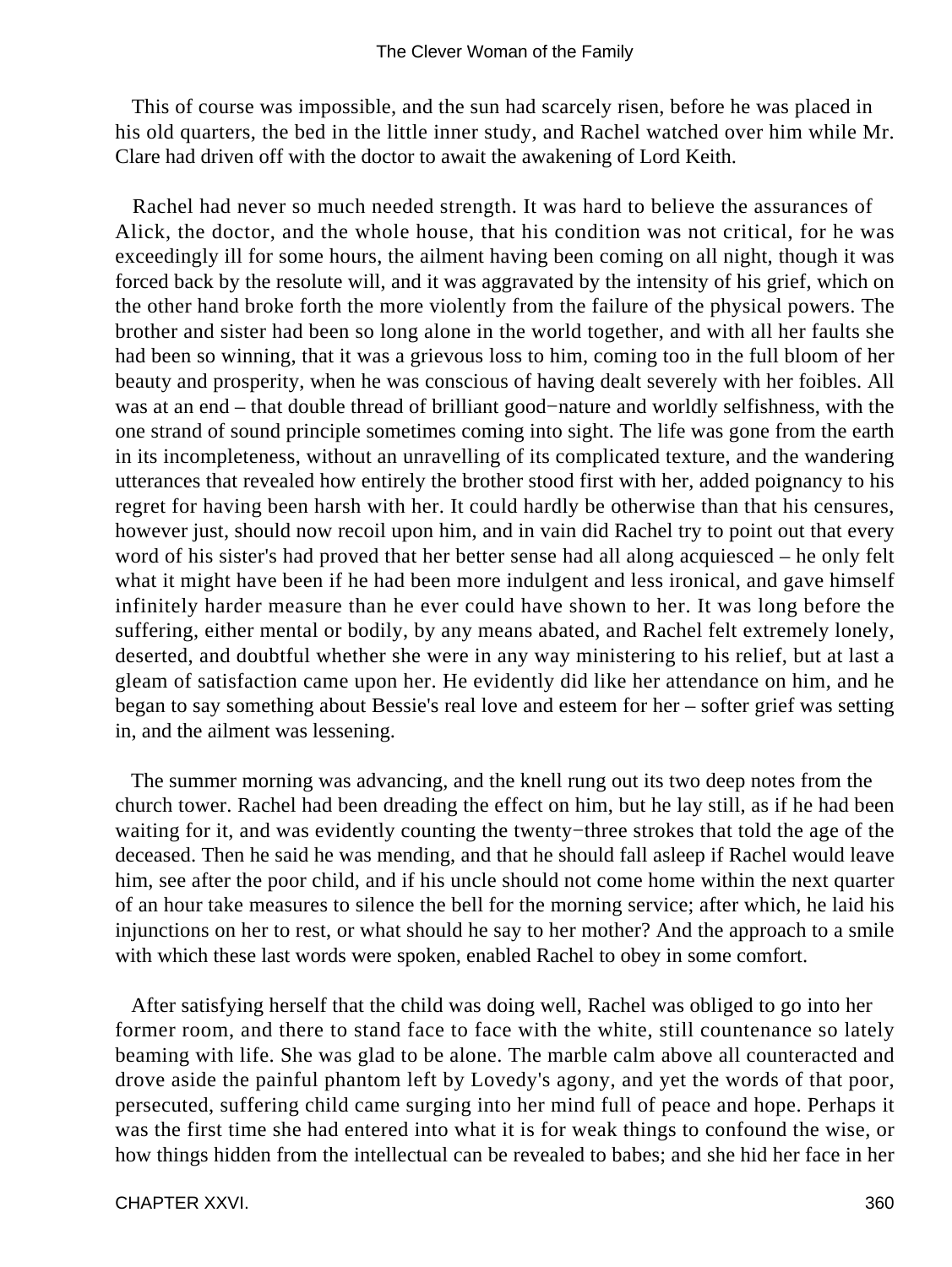hands, and was thankful for the familiar words of old, «That we may embrace and ever hold fast the blessed hope of everlasting life.»

 The continued clang of the bell warned her. She looked round at the still uncleared room, poor Bessie's rings and bracelets lying mingled with her own on the toilet table, and her little clock, Bessie's own gift, standing ticking on as it had done at her peaceful rising only yesterday morning.

 She took out her hat, and was on her way to silence the bell−ringer, when Mr. Clare was driven up to the churchyard gate.

 Lord Keith had been greatly shocked, but not overpowered, he had spoken calmly, and made minute inquiries, and Mr. Clare was evidently a little disappointed, repeating that age and health made a difference, and that people showed their feelings in various ways. Colonel Keith had been met at the station, and was with his brother, but would come to make arrangements in the course of the day. Rachel begged to stop the bell, representing that the assembled congregation included no male person capable of reading the lessons; but Mr. Clare answered, «No, my dear, this is not a day to do without such a beginning. We must do what we can. Or stay, it is the last chapter of St. John. I could hardly fail in that. Sit near me, and give me the word if I do, unless you want to be with Alick.»

 As Rachel knelt that day, the scales of self−conceit seemed to have gone. She had her childhood's heart again. Her bitter remorse, her afterthoughts of perplexity had been lulled in the long calm of the respite, and when roused again, even by this sudden sorrow, she woke to her old trust and hope. And when she listened to the expressive though calm rehearsal of that solemn sunrise−greeting to the weary darkling fishers on the shore of the mountain lake, it was to her as if the form so long hidden from her by mists of her own raising, once more shone forth, smoothing the vexed waters of her soul, and she could say with a new thrill of recognition, «It is the Lord.»

 Once Mr. Clare missed a word, and paused for aid. She was crying too much to be ready, and, through her tears, could not recover the passage so as to prompt him before he had himself recalled the verse. Perhaps a sense of failure was always good for Rachel, but she was much concerned, and her apologies quite distressed Mr. Clare.

 «Dear child, no one could be expected to keep the place when there was so much to dwell on in the very comfort of the chapter. And now if you are not in haste, would you take me to the place that dear Bessie spoke of, by the willow−tree. I am almost afraid little Mary Lawrence's grave may have left too little space.»

 Rachel guided him to a lovely spot, almost overhanging the stream, with the dark calm pools beneath the high bank, and the willow casting a long morning shadow over it. Her mind went back to the merry drive from Avoncester, when she had first seen Elizabeth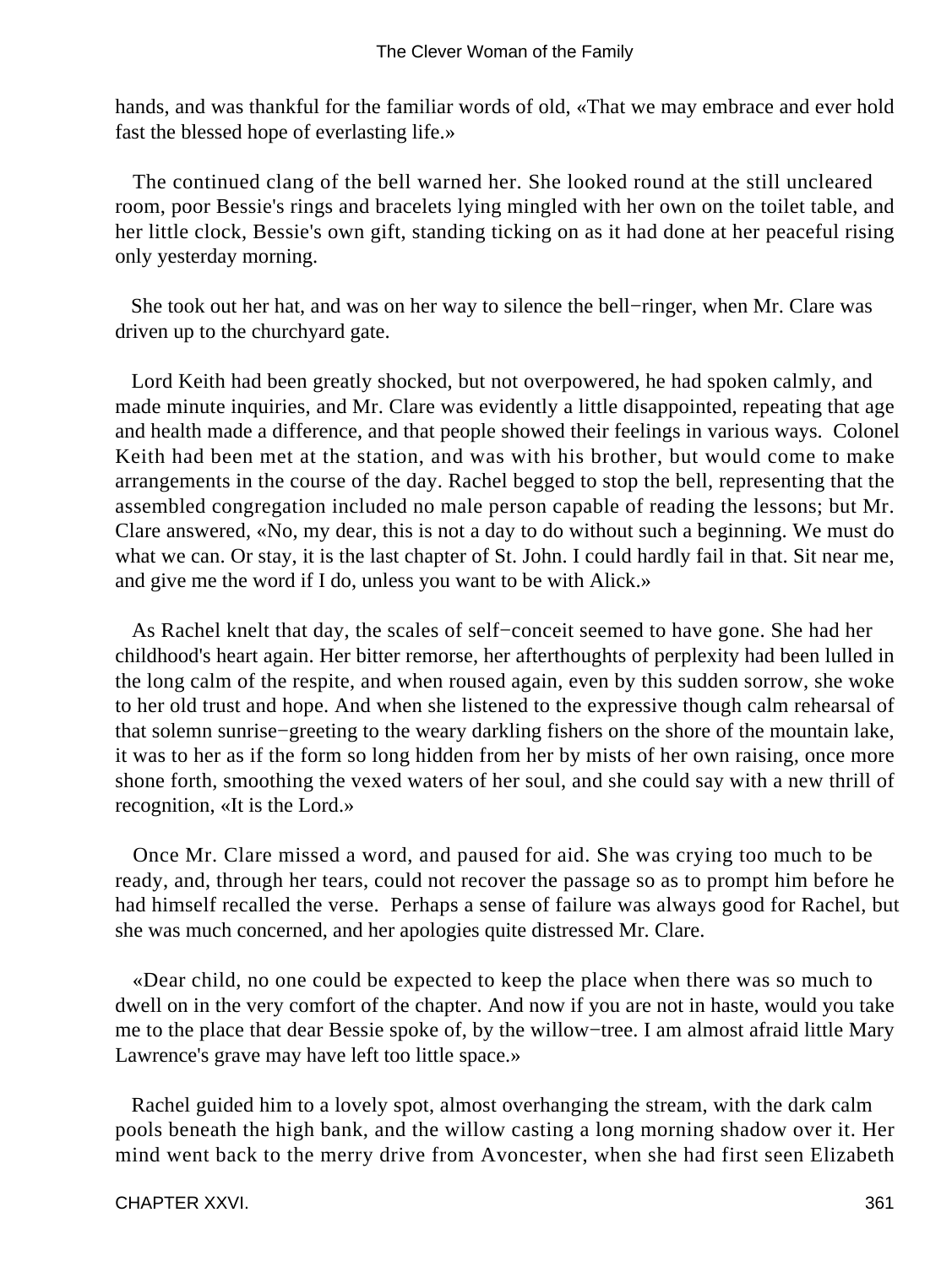Keith, and had little dreamt that in one short year she should be choosing the spot for her grave. Mr. Clare paced the green nook and was satisfied, asking if it were not a very pretty place.

 «Yes,» said Rachel, «there is such a quiet freshness, and the willow−tree seems to guard it.»

«Is there not a white foxglove on the bank?»

«Yes, but with only a bell or two left at the top of the side spikes.»

 «Your aunt sowed the seed. It is strange that I was very near choosing this place nine years ago, but it could not be seen from my window, which was an object with me then.»

 Just then his quick ear detected that some one was at the parsonage door, and Rachel, turning round, exclaimed with horror, «It is that unhappy Mr. Carleton.»

 «Poor young fellow,» said Mr. Clare, with more of pity than of anger, «I had better speak to him.»

 But they were far from the path, and it was not possible to guide the blind steps rapidly between the graves and head stones, so that before the pathway was reached young Carleton must have received the sad reply to his inquiries, for hurrying from the door he threw himself on his horse, and rode off at full speed.

 By the afternoon, when Colonel Keith came to Bishopsworthy, Alick was lying on the sofa with such a headache that he could neither see nor spell, and Rachel was writing letters for him, both in the frame of mind in which the Colonel's genuine warm affection and admiration for Bessie was very comforting, assisting them in putting all past misgivings out of sight. He had induced his brother to see Mr. Harvey, and the result had been that Lord Keith had consented to a consultation the next day with an eminent London surgeon, since it was clear that the blow, not the sciatica, was answerable for the suffering which was evidently becoming severe. The Colonel of course intended to remain with his brother, at least till after the funeral.

«Can you?» exclaimed Alick. «Ought you not to be at Avoncester?»

«I am not a witness, and the case is in excellent hands.»

 «Could you not run down? I shall be available tomorrow, and I could be with Lord Keith.»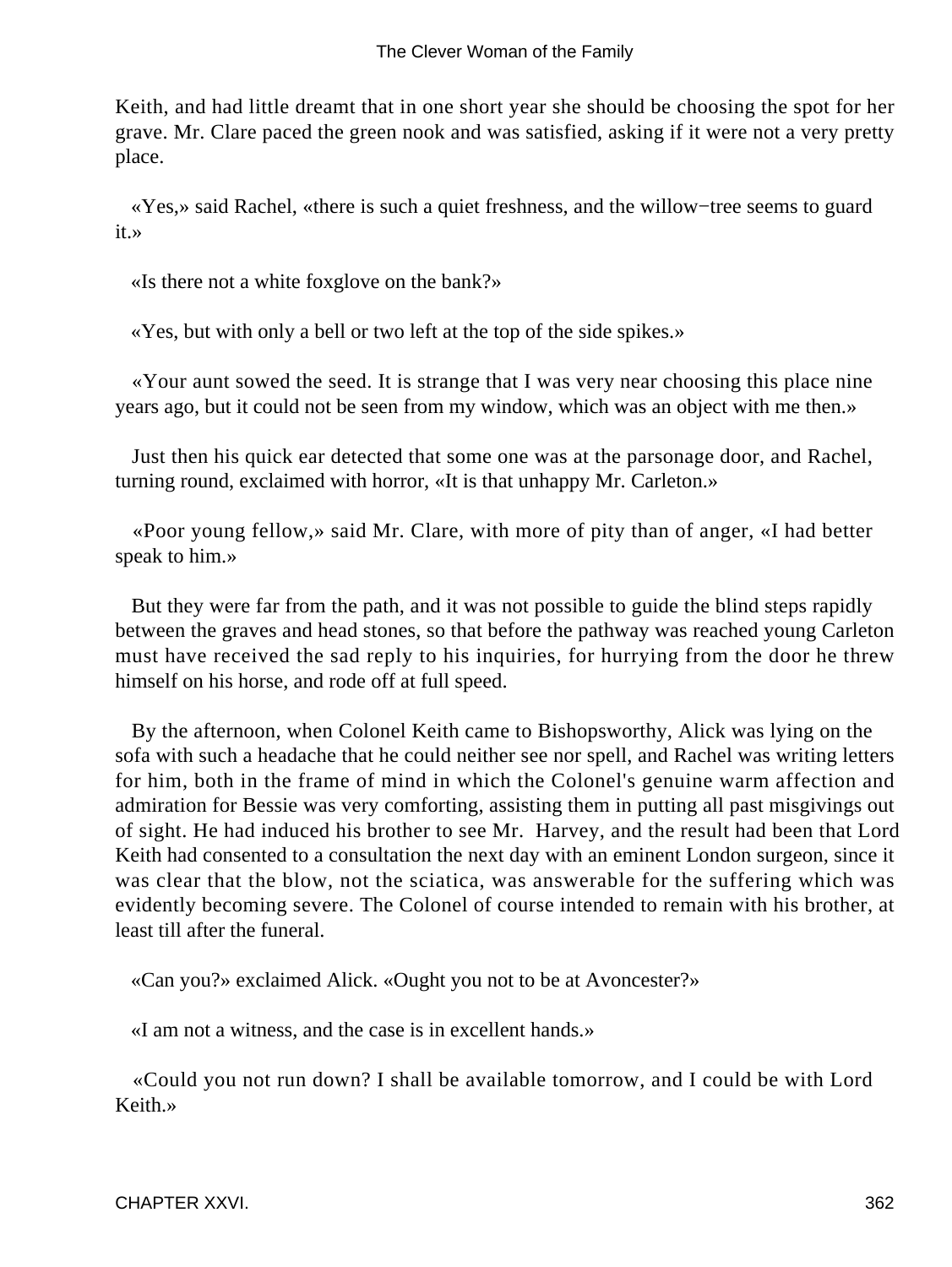«Thank you, Alick, it is impossible for me to leave him,» said Colin, so quietly that no one could have guessed how keenly he felt the being deprived of bringing her brother to Ermine, and being present at the crisis to which all his thoughts and endeavours had so long been directed.

 That assize day had long been a dream of dread to Rachel, and perhaps even more so to her husband. Yet how remote its interest actually seemed! They scarcely thought of it for the chief part of the day. Alick looking very pale, though calling himself well, went early to Timber End, and he had not long been gone before a card was brought in, with an urgent entreaty that Mrs. Keith would see Mrs. Carleton. Rachel longed to consult Mr. Clare, but he had gone out to a sick person, and she was obliged to decide that Alick could scarcely wish her to refuse, reluctant and indignant as she felt. But her wrath lessened as she saw the lady's tears and agitation, so great that for a moment no words were possible, and the first were broken apologies for intruding, «Nothing should have induced her, but her poor son was in such a dreadful state.»

 Rachel again became cold and stern, and did not relent at the description of Charlie's horror and agony; for she was wondering at the audacity of mentioning his grief to the wife of Lady Keith's brother, and thinking that this weak, indulgent mother was the very person to make a foolish, mischievous son, and it was on her tongue's end that she did not see to what she was indebted for the favour of such a visit. Perhaps Mrs. Carleton perceived her resentment, for she broke off, and urgently asked if poor dear Lady Keith had alluded to anything that had passed. «Yes,» Rachel was is forced to say; and when again pressed as to the manner of alluding, replied, that «she was exceedingly distressed and displeased,» with difficulty refraining from saying who had done all the mischief. Mrs. Carleton was in no need of hearing it. «Ah!» she said, «it was right, quite right. It was very wrong of my poor boy. Indeed I am not excusing him, but if you only knew how he blames himself.»

 «I am sure he ought,» Rachel could not help saying. Mrs. Carleton here entreated her to listen, and seized her hand, so that there was no escape. The tale was broken and confused, but there could be little doubt of its correctness. Poor Bessie had been the bane of young Carleton's life. She had never either decidedly accepted or repelled his affection, but, as she had truly said, let him follow her like a little dog, and amused herself with him in the absence of better game. He was in his father's office, but her charms disturbed his application to business and kept him trifling among the croquet lawns of Littleworthy, whence his mother never had the resolution to banish her spoilt child. At last Miss Keith's refusal of him softened by a half−implied hope, sent him forth to his uncle at Rio, on the promise that if he did his utmost there, he should in three years be enabled to offer Miss Keith more than a competence. With this hope he had for the first time applied himself to business in earnest, when he received the tidings of her marriage, and like a true spoilt child broke down at once in resolution, capacity, and health, so that his uncle was only too glad to ship him off for England. And when Lady Keith made her temporary home in her old neighbourhood, the companionship began again, permitted by her in good nature, and almost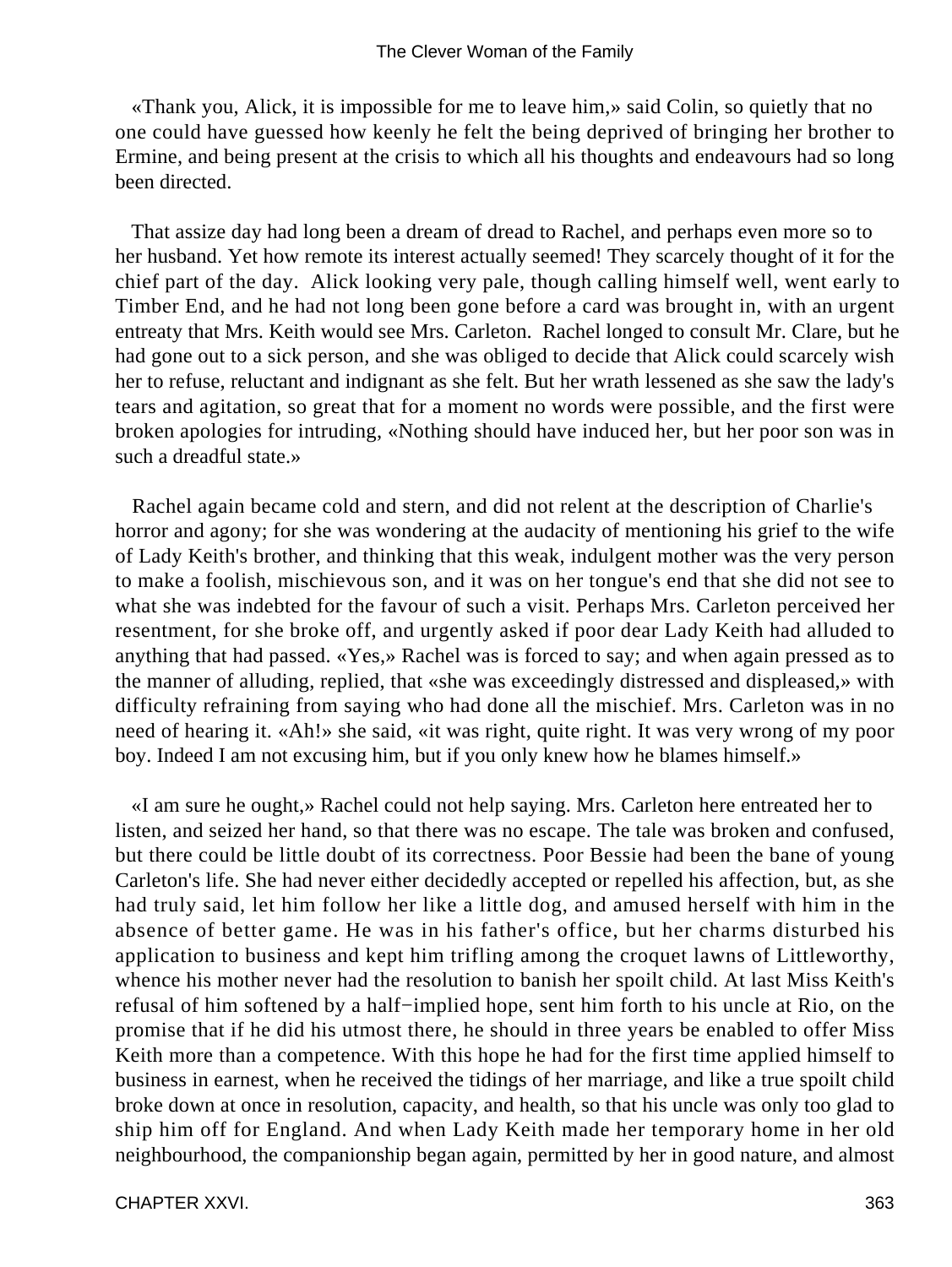contempt, and allowed by his family in confidence of the rectitude of both parties; and indeed nothing could be more true than that no harm had been intended. But it was perilous ground; ladies, however highly principled, cannot leave off self−pleasing habits all at once, and the old terms returned sufficiently to render the barrier but slightly felt. "When Lady Keith had spoken of her intention of leaving Timber End, the reply had been the old complaint of her brother's harshness and jealousy of his ardent and lasting affection, and reproof had not at once silenced him. This it was that had so startled her as to make her hurry to her brother's side, unheeding of her steps.

 As far as Rachel could make out, the poor young man's grief and despair had been poured out to his mother, and she, unable to soothe, had come to try to extract some assurance that the catastrophe had been unconnected with his folly. A very slight foundation would have served her, but this Rachel would not give, honestly believing him the cause of the accident, and also that the shock to the sense of duty higher than he could understand had occasioned the excitement which had destroyed the slender possibility of recovery. She pitied the unhappy man more than she had done at first, and she was much pained by his mother's endeavours to obtain a palliative for him, but she could not be untrue. «Indeed,» she said, «I fear no one can say it was not so; I don't think anything is made better by blinking the reality.»

 «Oh, Mrs. Keith, it is so dreadful. I cannot tell my poor son. I don't know what might be the consequence.»

 Tears came into Rachel's eyes. «Indeed,» she said, «I am very sorry for you. I believe every one knows that I have felt what it is to be guilty of fatal mischief, but, indeed, indeed I am sure that to realize it all is the only way to endure it, so as to be the better for it. Believe me, I am very sorry, but I don't think it would be any real comfort to your son to hear that poor Bessie had never been careful, or that I was inexperienced, or the nurse ignorant. It is better to look at it fairly. I hear Mr. Clare coming in. Will you see him?» she added suddenly, much relieved.

 But Mrs. Carleton did not wish to see him, and departed, thinking Alick Keith's wife as bad as had ever been reported, and preparing an account of her mismanagement wherewith to remove her son's remorse.

 She was scarcely gone, and Rachel had not had time to speak to Mr. Clare, before another visitor was upon her, no other than Lord Keith's daughter, Mrs. Comyn Menteith; or, as she introduced herself, «I'm Isabel. I came down from London to−day because it was so very shocking and deplorable, and I am dying to see my poor little brother and uncle Colin. I must keep away from poor papa till the doctors are gone, so I came here.»

 She was a little woman in the delicately featured style of sandy prettiness, and exceedingly talkative and good−natured. The rapid tongue, though low and modulated,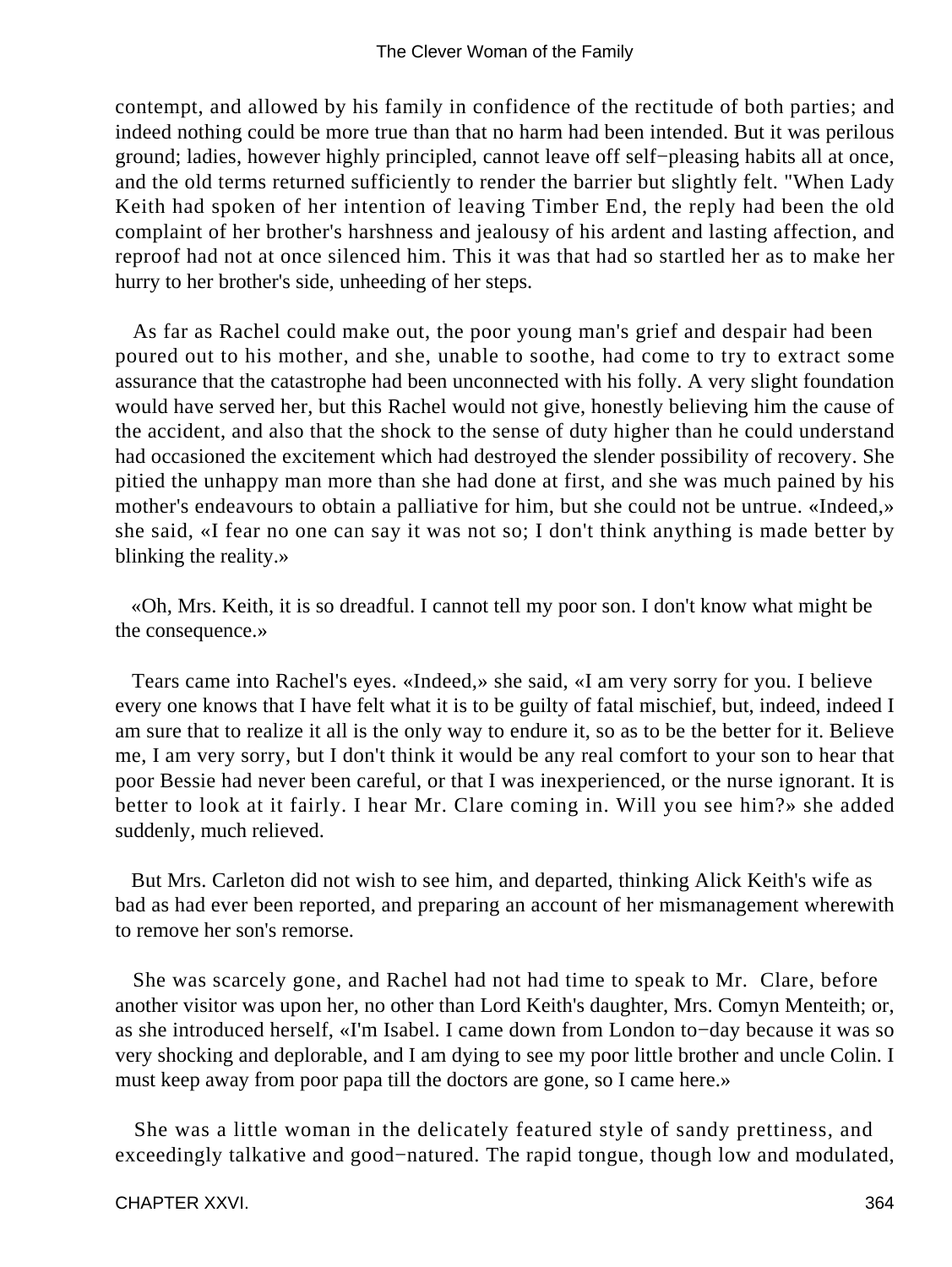jarred painfully on Rachel's feelings in the shaded staircase, and she was glad to shut the door of the temporary nursery, when Mrs. Menteith pounced upon the poor little baby, pitying him with all her might, comparing him with her own children, and asking authoritative questions, coupled with demonstrations of her intention of carrying him off to her own nursery establishment, which had been left in Scotland with a head nurse, whose name came in with every fourth word – that is, if he lived at all, which she seemed to think a hopeless matter.

 She spoke of «poor dear Bessie,» with such affection as was implied in «Oh, she was such a darling! I got on with her immensely. Why didn't you send to me, though I don't know that Donald would have let me come,» and she insisted on learning the whole history, illustrating it profusely with personal experiences. Rachel was constantly hoping to be released from a subject so intensely painful; but curiosity prevailed through the chatter, and kept hold of the thread of the story. Mrs. Menteith decidedly thought herself defrauded of a summons. «It was very odd of them all not to telegraph for me. Those telegrams are such a dreadful shock. There came one just as I set out from Timber End, and I made sure little Sandie was ill at home, for you know the child is very delicate, and there are so many things going about, and what with all this dreadful business, I was ready to faint, and after all it was only a stupid thing for Uncle Colin from those people at Avoncester.»

«You do not know what it was?»

 «Somebody was convicted or acquitted, I forget which, but I know it had something to do with Uncle Colin's journey to Russia; so ridiculous of him at his age, when hs ought to know better, and so unlucky for all the family, his engagement to that swindler's sister. By−the−bye, did he not cheat you out of ever so much money?»

«Oh, that had nothing to do with it – it was not Miss Williams's brother – it was not he that was tried.»

 «Wasn't he? I thought he was found guilty or something; but it is very unfortunate for the family, for Uncle Colin won't give her up, though she is a terrible cripple, too. And to tell you a secret, it was his obstinacy that made papa marry again; and now it is of no use, this poor little fellow will never live, and this sharper's sister will be Lady Keith after all! So unlucky! Papa says she is very handsome, and poor Bessie declares she is quite ladylike.»

«The most superior person I ever knew,» said Rachel, indignantly.

«Ah, yes, of course she must be very clever and artful if her brother is a swindler.»

«But indeed he is not, he was cheated; the swindler was Maddox.»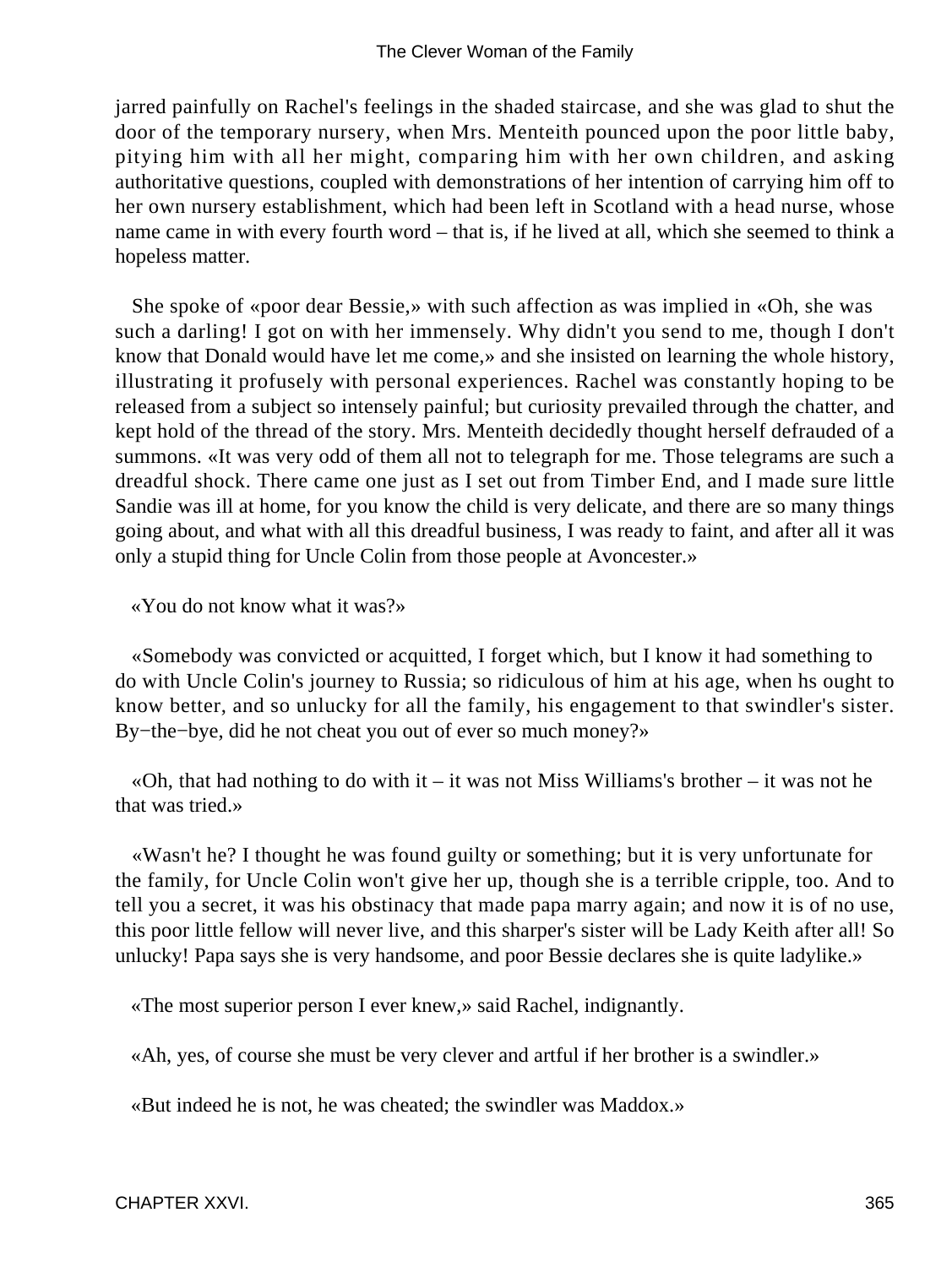«Oh, but he was a glass−blower, or something, I know, and her sister is a governess. I am sure it is no fault of mine! The parties I gave to get him and Jessie Douglas together! Donald was quite savage about the bills. And after all Uncle Colin went and caught cold, and would not come! I would not have minded half so much if it had been Jessie Douglas; but to have her at Gowanbrae – a glass−blower's daughter – isn't it too bad?»

«Her father was a clergyman of a good Welsh family.»

«Was he? Then her brother or somebody had something to do with glass.»

 Attempts at explanation were vain, the good lady had an incapacity of attention, and was resolved on her grievance. She went away at last because «those horrid doctors will be gone now, and I will be able to see poor papa, and tell him when I will take home the baby, though I don't believe he will live to be taken anywhere, poor dear little man.»

 She handled him go much more scientifically than Rachel could do, that it was quite humiliating, and yet to listen to her talk, and think of committing any child to her charge was sickening, and Rachel already felt a love and pity for her little charge that made her wretched at the thoughts of the prognostic about him.

 «You are tired with your visitors my dear,» said Mr. Clare, holding out his hand towards her, when she returned to him.

«How do you know?» she asked.

 «By the sound of your move across the room, and the stream of talk I heard above must be enough to exhaust any one.»

«She thinks badly of that poor child,» said Rachel, her voice trembling.

 «My dear, it would take a good deal to make me uneasy about anything I heard in that voice.»

«And if he lives, she is to have the charge of him,» added Rachel.

 «That is another matter on which I would suspend my fears,» said Mr. Clare. «Come out, and take a turn in the peacock path. You want air more than rest. So you have been talked to death.»

 «And I am afraid she is gone to talk Alick to death! I wonder when Alick will come home,» she proceeded, as they entered on the path. «She says Colonel Keith had a telegram about the result of the trial, but she does not know what it was, nor indeed who was tried.»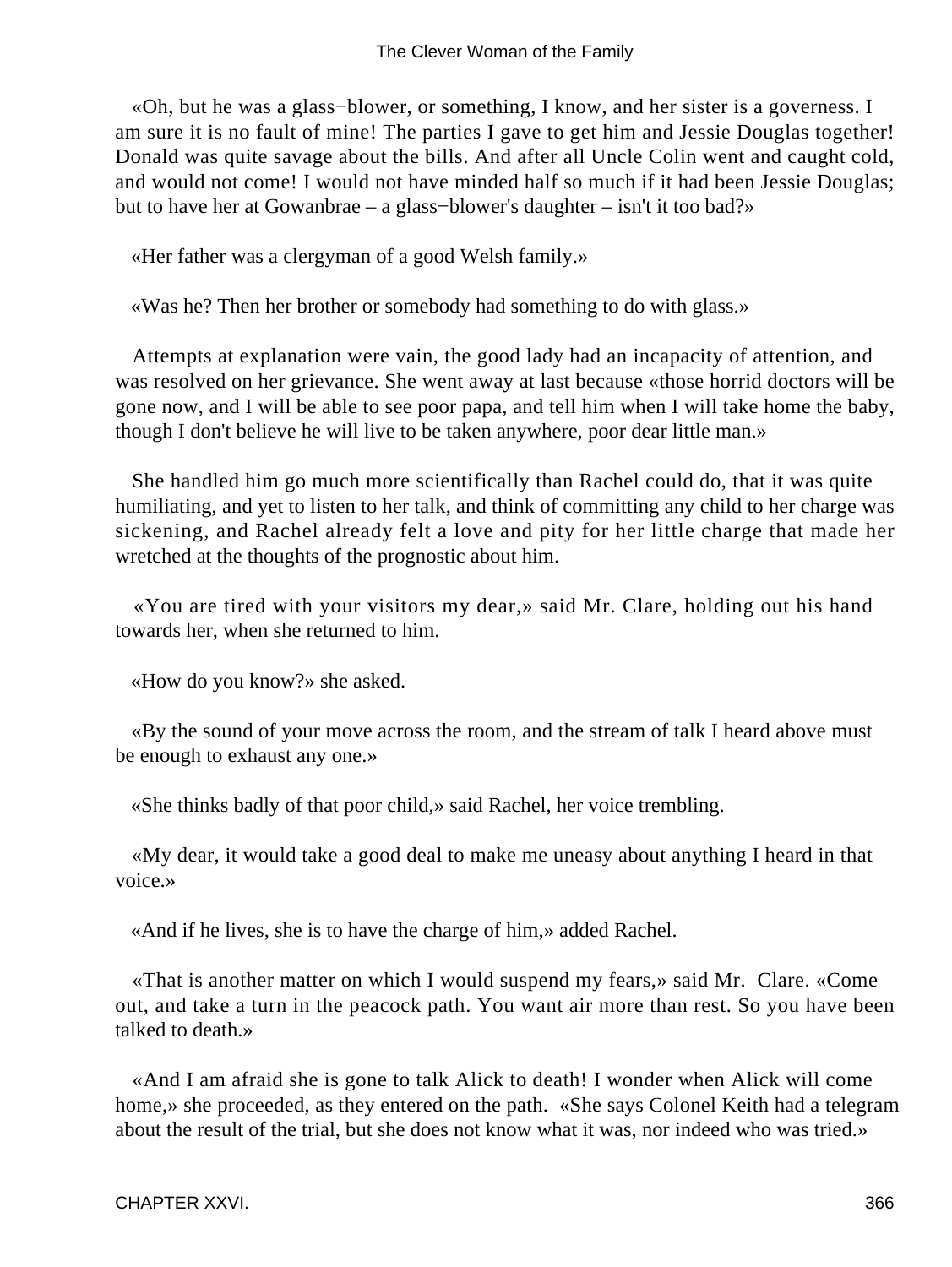«Alick will not keep you in doubt longer than he can help,» said Mr. Clare.

 «You know all about it;» said Rachel. «The facts every one must know, but I mean that which led to them.»

«Alick told me you had suffered very much.»

 «I don't know whether it is a right question, but if it is, I should much like to know what Alick did say. I begged him to tell you all, or it would not have been fair towards you to bring me here.»

 «He told me that he knew you had been blind and wilful, but that your confidence had been cruelly abused, and you had been most unselfish throughout.»

«I did not mean so much what I had done as what I am – what I was.»

 «The first time he mentioned you, it was as one of the reasons that he wished to take our dear Bessie to Avonmouth. He said there was a girl there of a strong spirit, independent and thorough−going, and thinking for herself. He said, 'to be sure, she generally thinks wrong, but there's a candour and simplicity about her that make her wildest blunders better than parrot commonplace,' and he thought your reality might impress his sister. Even then I gathered what was coming.»

«And how wrong and foolish you must have thought it.»

«I hoped I might trust my boy's judgment.»

 «Indeed, you could not think it worse for him than I did; but I was ill and weak, and could not help letting Alick do what he would; but I have never understood it. I told him how unsettled my views were, and he did not seem to mind  $-\infty$ 

«My dear, may I ask if this sense of being unsettled is with you still?»

 «I don't know! I had no power to read or think for a long time, and now, since I have been here, I hope it has not been hypocrisy, for going on in your way and his has been very sweet to me, and made me feel as I used when I was a young girl, with only an ugly dream between. I don't like to look at it, and yet that dream was my real life that I made for myself.»

«Dear child, I have little doubt that Alick knew it would come to this.»

 Rachel paused. «What, you and he think a woman's doubts so vague and shallow as to be always mastered by a husband's influence?»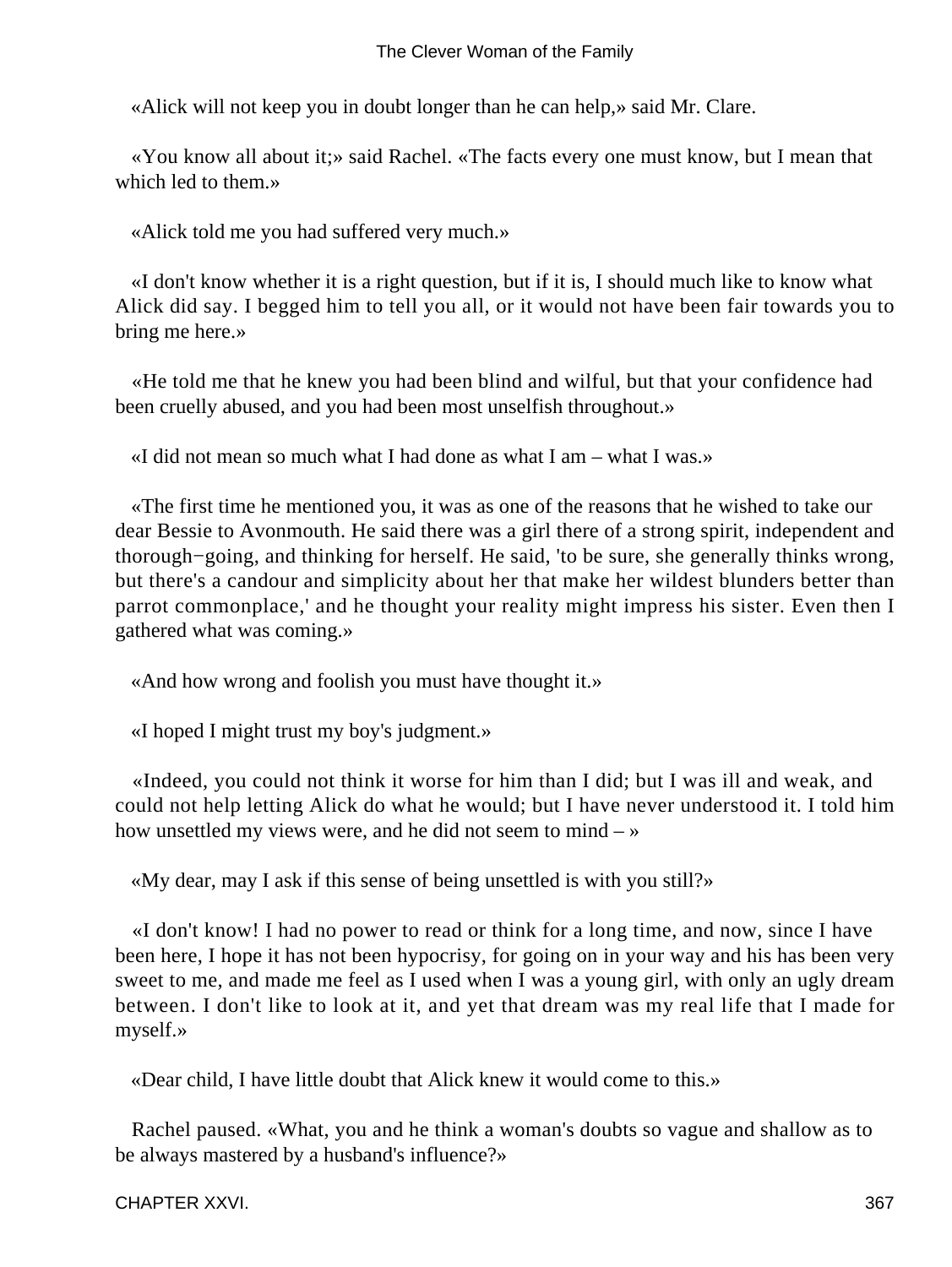Mr. Clare was embarrassed. If he had thought so he had not expected her to make the inference. He asked her if she could venture to look back on her dream so as to mention what had chiefly distressed her. He could not see her frowning effort at recollection, but after a pause, she said, «Things will seem to you like trifles, indeed, individual criticisms appear so to me; but the difficulty to my mind is that I don't see these objections fairly grappled with. There is either denunciation or weak argument; but I can better recollect the impression on my own mind than what made it.»

«Yes, I know that feeling; but are you sure you have seen all the arguments?»

 «I cannot tell – perhaps not. Whenever I get a book with anything in it, somebody says it is not sound.»

 «And you therefore conclude that a sound book can have nothing in it?» he asked, smiling.

 «Well, most of the new 'sound' books that I have met are just what my mother and sister like – either dull, or sentimental and trashy.»

 «Perhaps those that get into popular circulation do deserve some of your terms for them. Illogical replies break down and carry off some who have pinned their faith to them; but are you sure that though you have read much, you have read deep?»

 «I have read more deeply than any one I know – women, I mean – or than any man ever showed me he had read. Indeed, I am trying not to say it in conceit, but Ermine Williams does not read argumentative books, and gentlemen almost always make as if they knew nothing about them.»

 «I think you may be of great use to me, my dear, if you will help me. The bishop has desired me to preach the next visitation sermon, and he wishes it to be on some of these subjects. Now, if you will help me with the book work, it will be very kind in you, and might serve to clear your mind about some of the details, though you must be prepared for some questions being unanswered.»

«Best so,» replied Rachel, «I don't like small answers to great questions.»

 «Nor I. Only let us take care not to get absorbed in admiring the boldness that picks out stones to be stumbled over.»

«Do you object to my having read, and thought, and tried?»

 «Certainly not. Those who have the capability should, if they feel disturbed, work out the argument. Nothing is gained while it is felt that both sides have not been heard. I do not

CHAPTER XXVI. 368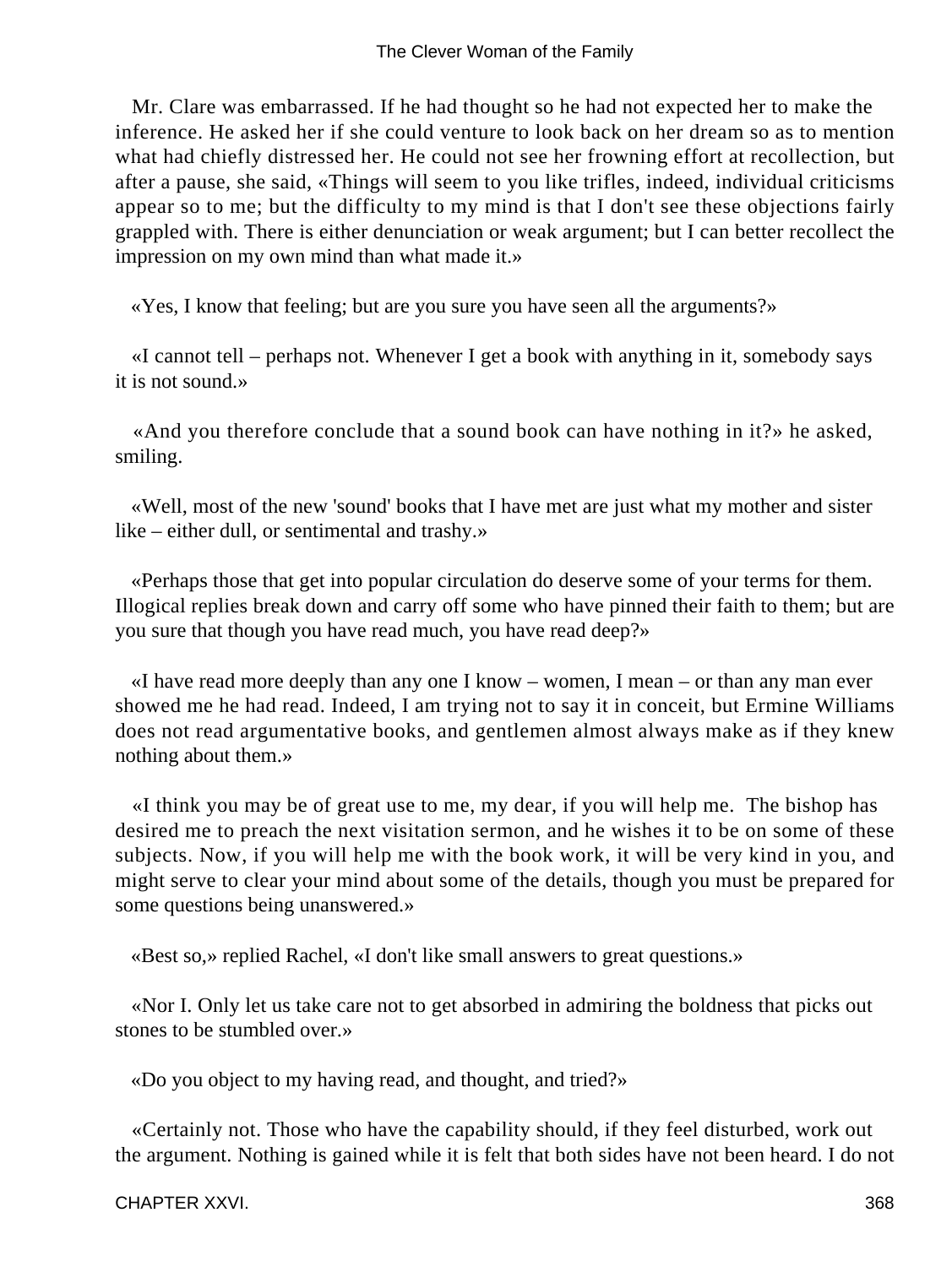myself believe that a humble, patient, earnest spirit can go far wrong, though it may for a time be tried, and people often cry out at the first stumbling block, and then feel committed to the exclamations they have made.»

 The conversation was here ended by the sight of Alick coming slowly and wearily in from the churchyard, looking as if some fresh weight were upon him, and he soon told them that the doctors had pronounced that Lord Keith was in a critical state, and would probably have much to suffer from the formation that had begun where he had received the neglected bruise in the side. No word of censure of poor Bessie had been breathed, nor did Alick mention her name, but he deeply suffered under the fulfilment of his own predictions, and his subdued, dejected manner expressed far more than did his words. Rachel asked how Lord Keith seemed.

 «Oh, there's no getting at his feelings. He was very civil to me – asked after you, Rachel – told me to give you his thanks, but not a single word about anything nearer. Then I had to read the paper to him – all that dinner at Liverpool, and he made remarks, and expected me to know what it was about. I suppose he does feel; the Colonel says he is exceedingly cut up, and he looks like a man of eighty, infinitely worse than last time I saw him, but I don't know what to make of him.»

«And, Alick, did you hear the verdict?»

«What verdict?»

«That man at Avoncester. Mrs. Menteith said there had been a telegram.»

 Alick looked startled. «This has put everything out of my head!» he said. «What was the verdict?»

«That was just what she could not tell. She did not quite know who was tried.»

 «And she came here and harassed you with it,» he said, looking at her anxiously. «As if you had not gone through enouqh already.»

 «Never mind that now. It seems so long ago now that I can hardly think much about it, and I have had another visitor,» she added, as Mr. Clare left them to themselves, «Mrs. Carleton – that poor son of hers is in such distress.»

 «She has been palavering you over,» he said, in a tone more like displeasure than he had ever used towards her.

«Indeed, Alick, if you would listen, you would find him very much to be pitied.»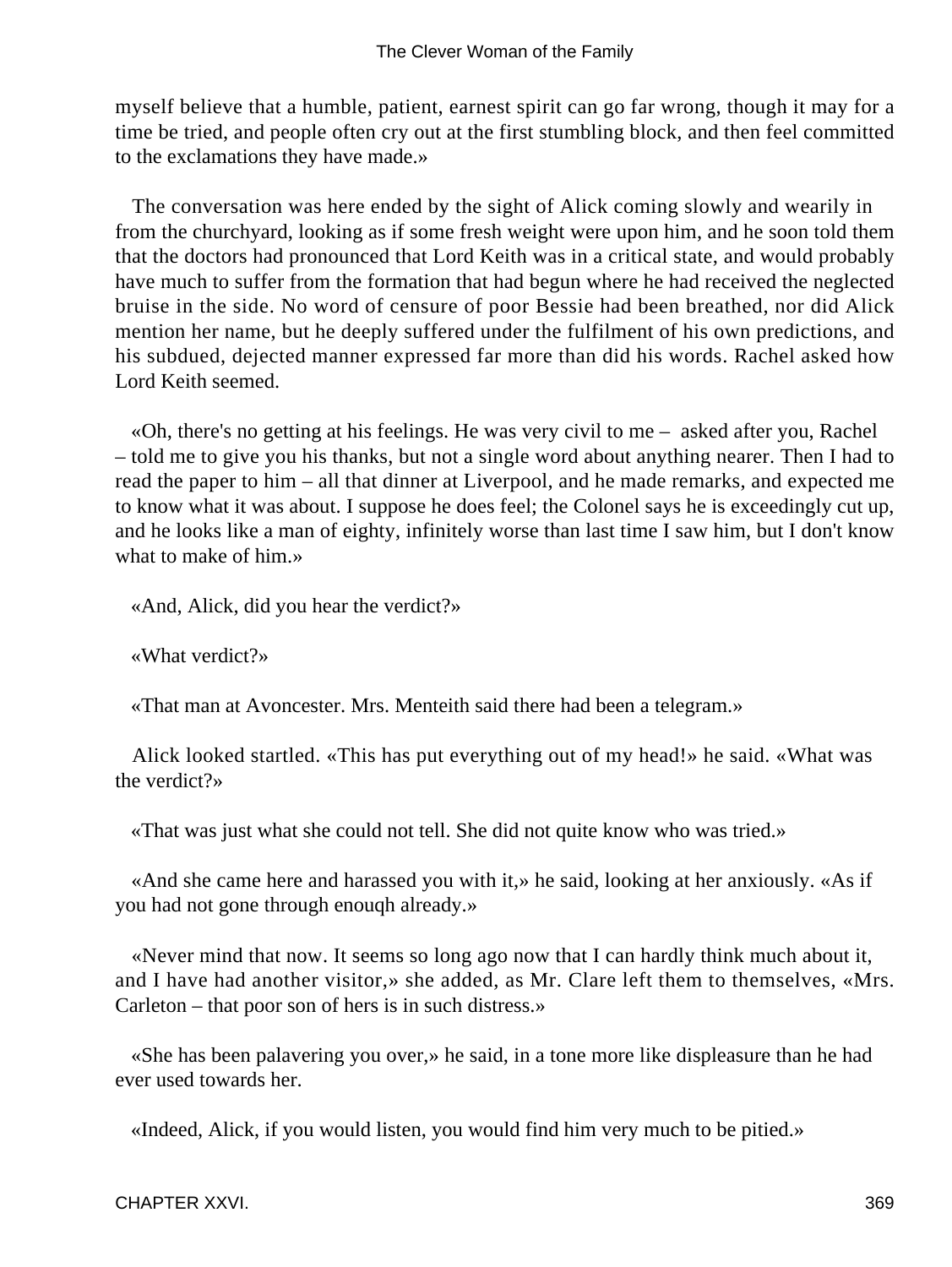«I only wish never to hear of any of them again.» He did not speak like himself, and Rachel was aghast.

«I thought you would not object to my letting her in,» she began.

 «I never said I did,» he answered; «I can never think of him but as having caused her death, and it was no thanks to him that there was nothing worse.»

 The sternness of his manner would have silenced Rachel but for her strong sense of truth and justice, which made her persevere in saying, «There may have been more excuse than you believe.»

 «Do you suppose that is any satisfaction to me?» He walked decidedly away, and entered by the library window, and she stood grieved and wondering whether she had been wrong in pitying, or whether he were too harsh in his indignation. It was a sign that her tone and spirit had recovered, that she did not succumb in judgment, though she felt utterly puzzled and miserable till she recollected how unwell, weary, and unhappy he was, and that every fresh perception of his sister's errors was like a poisoned arrow to him; and then she felt shocked at having obtruded the subject on him at all, and when she found him leaning back in his chair, spent and worn out, she waited on him in the quietest, gentlest way she could accomplish, and tried to show that she had put the subject entirely aside. However, when they were next alone together, he turned his face away and muttered, «What did that woman say to you?»

«Oh, Alick, I am sorry I began! It only gives you pain.»

«Go on  $-$  »

 She did go on till she had told all, and he uttered no word of comment. She longed to ask whether he disapproved of her having permitted the interview; but as he did not again recur to the topic, it was making a real and legitimate use of strength of mind to abstain from tearing him on the matter. Yet when she recollected what worldly honour would once have exacted of a military man, and the conflicts between religion and public opinion, she felt thankful indeed that half a century lay between her and that terrible code, and even as it was, perceiving the strong hold that just resentment had taken on her husband's silently determined nature, she could not think of the neighbourhood of the Carleton family without dread.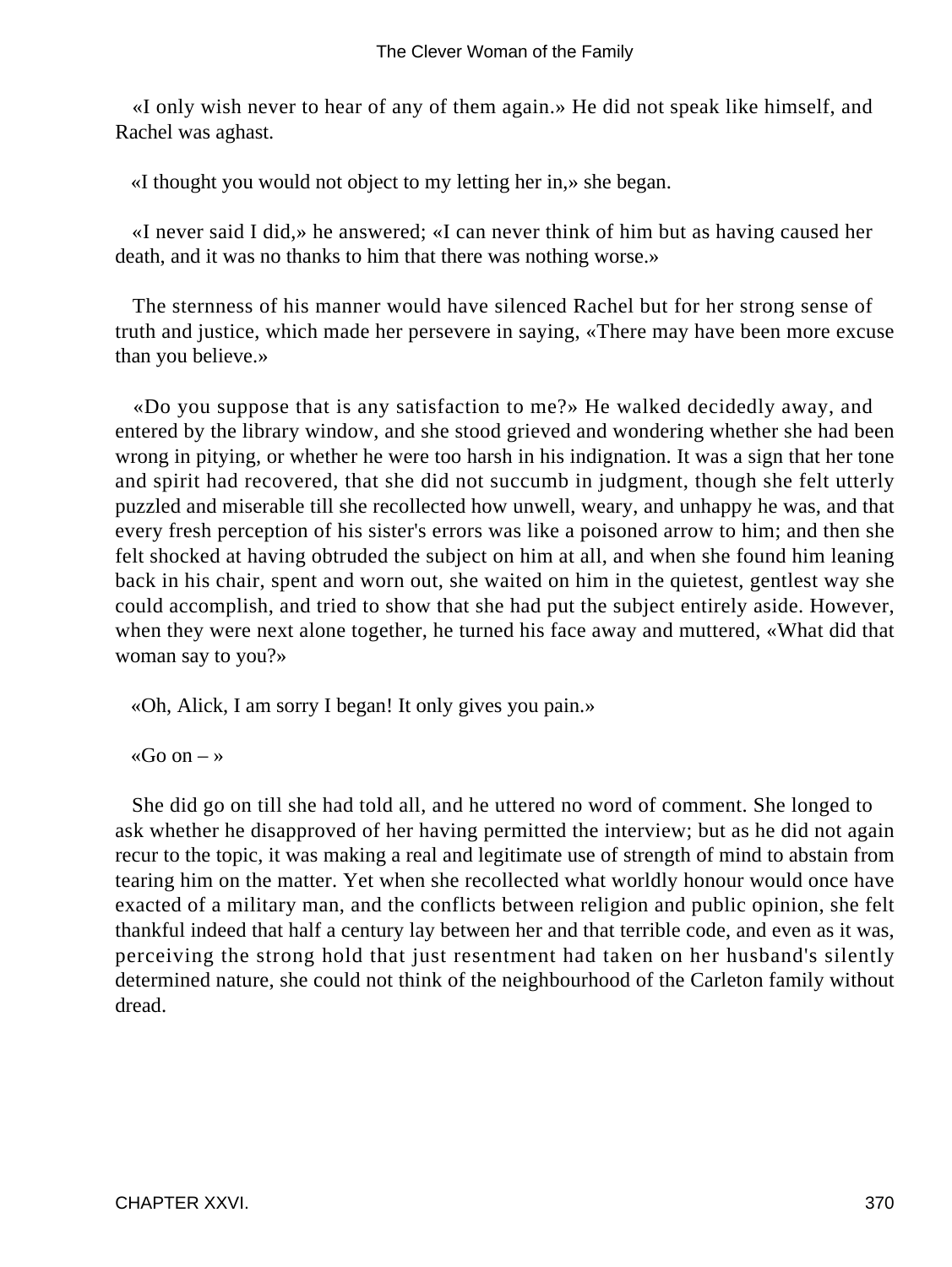# **[CHAPTER XXVII.](#page-417-0)**

### *T*HE **POST BAG.**

«Thefts, like ivy on a ruin, make the rifts they seem to shade.» –

C. G. DUFFY.

"August 3d, 7 A. M.

 «My Dear Colonel Keith, – Papa is come, and I have got up so early in the morning that I have nothing to do but to write to you before we go in to Avoncester. Papa and Mr. Beechum came by the six o'clock train, and Lady Temple sent me in the waggonette to meet them. Aunt Ailie would not go, because she was afraid Aunt Ermine would get anxious whilst she was waiting. I saw papa directly, and yet I did not think it could be papa, because you were not there, and he looked quite past me, and I do not think he would have found me or the carriage at all if Mr. Beechum had not known me. And then, I am afraid I was very naughty, but I could not help crying just a little when I found you had not come; but perhaps Lady Keith may be better, and you may come before I go into court to−day, and then I shall tear up this letter. I am afraid papa thought I was unkind to cry when he was just come home, for he did not talk to me near so much as Mr. Beechum did, and his eyes kept looking out as if he did not see anything near, only quite far away. And I suppose Russian coats must be made of some sort of sheep that eats tobacco.»

"August 3d, 10 A. M.

 "Dearest Colin, – I have just lighted on poor little Rosie's before−breakfast composition, and I can't refrain from sending you her first impressions, poor child, though no doubt they will alter, as she sees more of her father. All are gone to Avoncester now, though with some doubts whether this be indeed the critical day; I hope it may be, the sooner this is over the better, but I am full of hope. I cannot believe but that the Providence that has done so much to discover Edward's innocence to the world, will finish the work! I have little expectation though of your coming down in time to see it, the copy of the telegraphic message, which you sent by Harry, looks as bad as possible, and even allowing something for inexperience and fright, things must be in a state in which you could hardly leave your brother, so unwell as he seems.

 "2 p.m. I was interrupted by Lady Temple, who was soon followed by Mrs. Curtis, burning to know whether I had any more intelligence than had floated to them. Pray, if you can say anything to exonerate poor Rachel from mismanagement, say it strongly; her best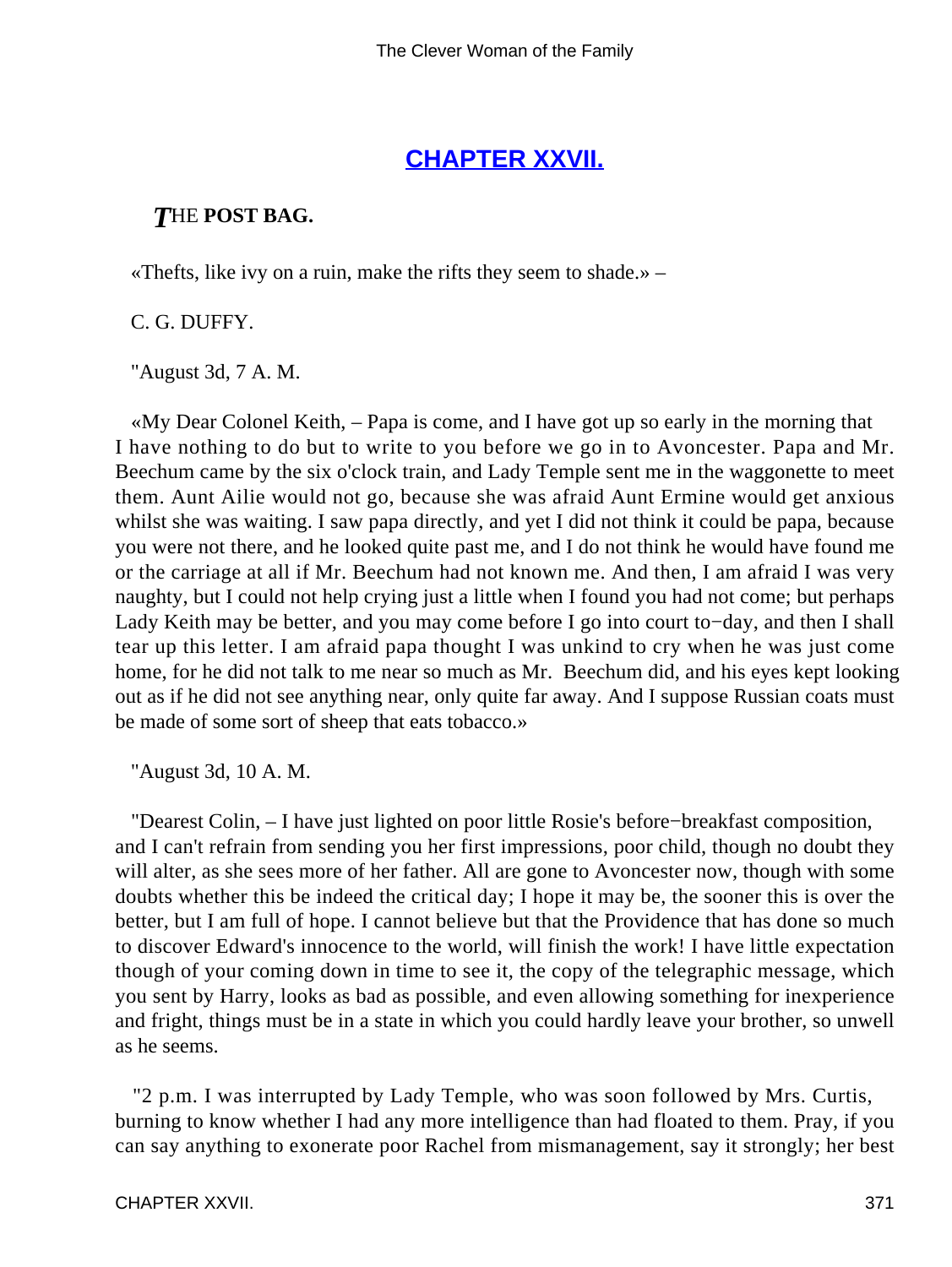friends are so engaged in wishing themselves there, and pitying poor Bessie for being in her charge, that I long to confute them, for I fully believe in her sense and spirit in any real emergency that she had not ridden out to encounter.

 "And I have written so far without a word on the great subject of all, the joy untold for which our hearts had ached so long, and which we owe entirely to you, for Edward owns that nothing but your personal representations would have brought him, and, as I suppose you already know – he so much hated the whole subject of Maddox's treachery that he had flung aside, unread, all that he saw related to it. Dear Colin, whatever else you have done, you have filled a famished heart. Could you but have seen Ailie's face all last evening as she sat by his side, you would have felt your reward – it was as if the worn, anxious, almost stern mask had been taken away, and our Ailie's face was beaming out as of old when she was the family pet, before Julia took her away to be finished. She sees no change; she is in an ecstasy of glamour that makes her constantly repeat her rejoicings that Edward is so much himself, so unchanged, till I almost feel unsisterly for seeing in him the traces that these sad years have left, and that poor little Rose herself has detected. No, he is not so much changed as exaggerated. The living to himself, and with so cruel a past, has greatly increased the old dreaminess that we always tried to combat, and he seems less able than before to turn his mind into any channel but the one immediately before him. He is most loving when roused, but infinitely more inclined to fall off into a muse. I am afraid you must have had a troublesome charge in him, judging by the uproar Harry makes about the difficulty of getting him safe from Paddington. It is good to see him and Harry together – the old schoolboy ways are so renewed, all bitterness so entirely forgotten, only Harry rages a little that he is not more wrapped up in Rose. To say the truth, so do I; but if it were not for Harry's feeling the same, I should believe that you had taught me to be exacting about my rosebud. Partly, it is that he is disappointed that she is not like her mother; he had made up his mind to another Lucy, and her Williams face took him by surprise, and, partly, he is not a man to adapt himself to a child. She must be trained to help unobtrusively in his occupations; the unknowing little plaything her mother was, she never can be. I am afraid he will never adapt himself to English life again – his soul seems to be in his mines, and if as you say he is happy and valued there – though it is folly to look forward to the wrench again, instead of rejoicing in the present, gladness; but often as I had fashioned that arrival in my fancy, it was never that Harry's voice, not yours, should say the 'Here he is.'

 «They all went this morning in the waggonette, and the two boys with Miss Curtis in the carriage. Lady Temple is very kind in coming in and out to enliven me. I am afraid I must close and send this before their return. What a day it is! And how are you passing it? I fear, even at the best, in much anxiety. Lady Temple asks to put in a line. – Yours ever, E. W.»

"August 3d, 5 P. M.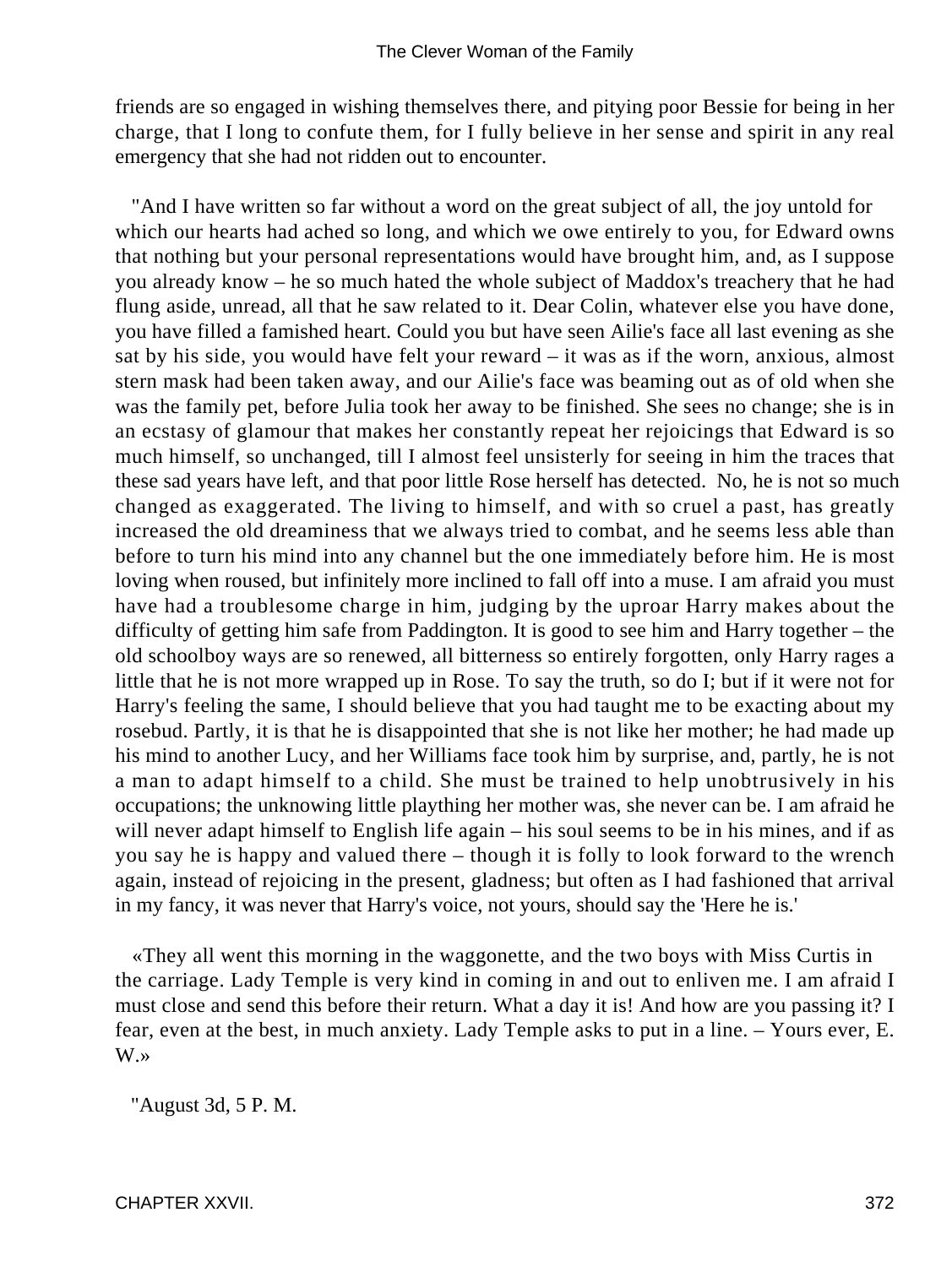"My Dear Colonel, – This is just to tell you that dear Ermine is very well, and bearing the excitement and suspense wonderfully. We were all dreadfully shocked to hear about poor dear Bessie; it is so sad her having no mother nor any one but Rachel to take care of her, though Rachel would do her best, I know. If she would like to have me, or if you think I could do any good, pray telegraph for me the instant you get this letter. I would have come this morning, only I thought, perhaps, she had her aunt. That stupid telegram never said whether her baby was alive, or what it was, I do hope it is all right. I should like to send nurse up at once – I always thought she saved little Cyril when he was so ill. Pray send for nurse or me, or anything I can send: anyway, I know nobody can be such a comfort as you; but the only thing there is to wish about you is, that you could be in two places at once.

 «The two boys are gone in to the trial, they were very eager about it; and dear Grace promises to take care of Conrade's throat. Poor boys! they had got up a triumphal arch for your return, but I am afraid I am telling secrets. Dear Ermine is so good and resolutely composed – quite an example. – Yours affectionately, »F. G. Temple."

"Avoncester, August 3d, 2 P. M.

 «My Dear Colonel Keith, – I am just come out of court, and I am to wait at the inn, for Aunt Ailie does not like for me to hear the trial, but she says I may write to you to pass away the time. I am sorry I left my letter out to go this morning, for Aunt Ailie says it is very undutiful to say anything about the sheep's wool in Russia smelling of tobacco. Conrade says it is all smoking, and that every one does it who has seen the world. Papa never stops smoking but when he is with Aunt Ermine, he sat on the box and did it all the way to Avoncester, and Mr. Beechum said it was to compose his mind. After we got to Avoncester we had a long, long time to wait, and first one was called, and then another, and then they wanted me. I was not nearly so frightened as I was that time when you sent for me, though there were so many more people; but it was daylight, and the judge looked so kind, and the lawyer spoke so gently to me, and Mr. Maddox did not look horrid like that first time. I think he must he sorry now he has seen how much he has hurt papa. The lawyer asked me all about the noises, and the lions, and the letters of light, just as Mr. Grey did; and they showed me papa's old seal ring, and asked if I knew it, and a seal that was made with the new one that he got when the other was lost! and I knew them because I used to make impressions on my arms with them when I was a little girl. There was another lawyer that asked how old I was, and why I had not told before; and I thought he was going to laugh at me for a silly little girl, but the judge would not let him, and said I was a clear−headed little maiden; and Mr. Beechum came with Aunt Ailie, and took me out of court, and told me to choose anything in the whole world he should give me, so I chose the little writing case I am writing with now, and 'The Heroes' besides, so I shall be able to read till the others come back, and we go home. – Your affectionate little friend, »Rose Ermine Williams."

"The Homestead, August 3d, 9 P. M.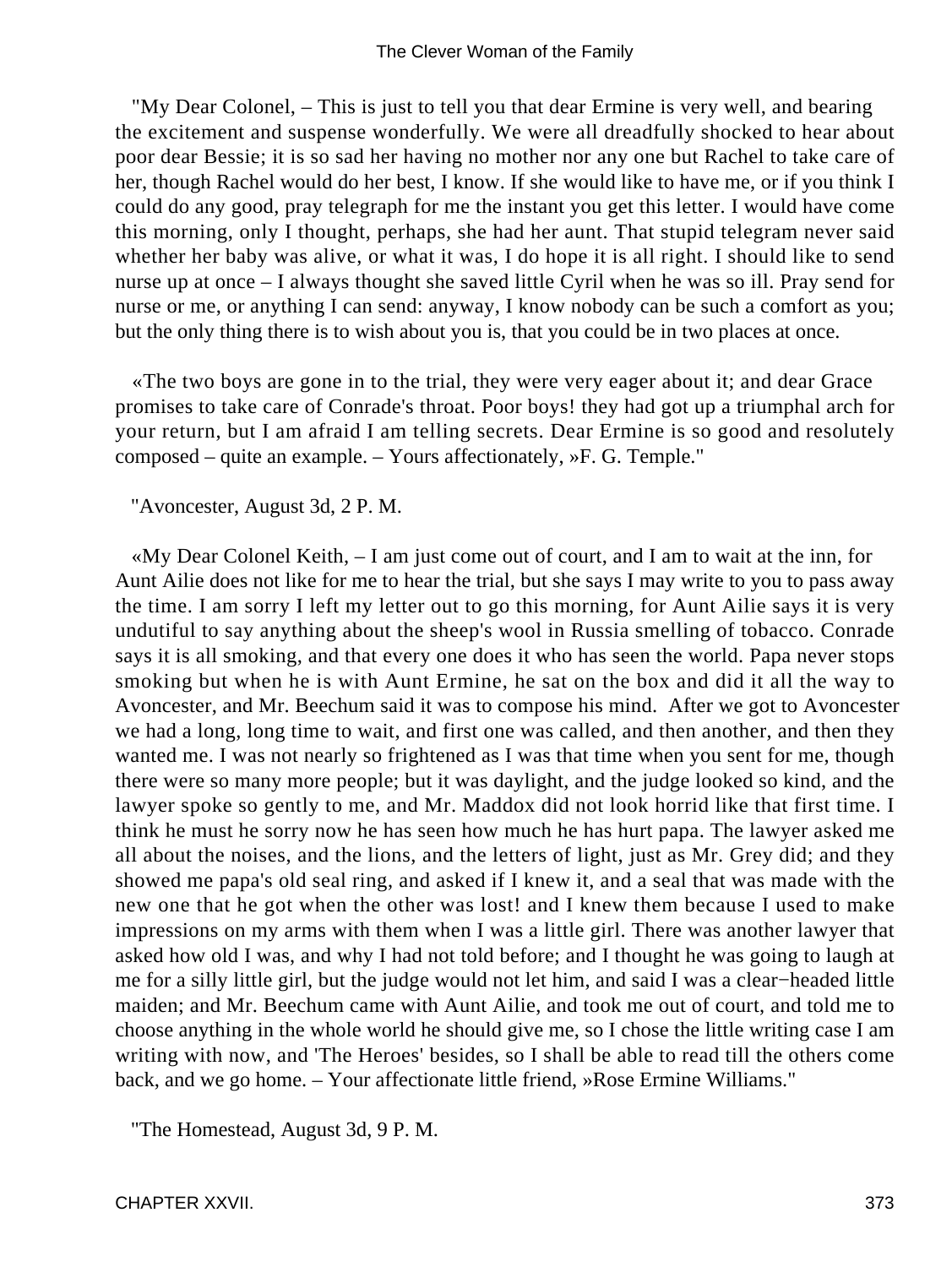"My Dear Alexander, – You made me promise to send you the full account of this day's proceedings, or I do not think I should attempt it, when you may be so sadly engaged. Indeed, I should hardly have gone to Avoncester had the sad intelligence reached me before I had set out, when I thought my sudden return would be a greater alarm to my mother, and I knew that dear Fanny would do all she could for her. Still she has had a very nervous day, thinking constantly of your dear sister, and of Rachel's alarm and inexperience; but her unlimited confidence in your care of Rachel is some comfort, and I am hoping that the alarm may have subsided, and you may be all rejoicing. I have always thought that, with dear Rachel, some new event or sensation would most efface the terrible memories of last spring. My mother is now taking her evening nap, and I am using the time for telling you of the day's doings. I took with me Fanny's two eldest, who were very good and manageable, and we met Mr. Grey, who put us in very good places, and told us the case was just coming on. You will see the report in detail in the paper, so I will only try to give you what you would not find there. I should tell you that Maddox has entirely dropped his alias. Mr. Grey is convinced that was only a bold stroke to gain time and prevent the committal, so as to be able to escape, and that he 'reckoned upon bullying a dense old country magistrate;' but that he knew it was quite untenable before a body of unexceptionable witnesses. Altogether the man looked greatly altered and crest−fallen, and there was a meanness and vulgarity in his appearance that made me wonder at our ever having credited his account of himself. He had an abject look, very unlike his confident manner at the sessions, nor did he attempt his own defence. Mr. Grey kept on saying he must know that he had not a leg to stand upon.

 "The counsel for the prosecution told the whole story, and it was very touching. I had never known the whole before; the sisters are so resolute and uncomplaining: but how they must have suffered when every one thought them ruined by their brother's fraud! I grieve to think how we neglected them, and only noticed them when it suited our convenience. Then he called Mr. Beechum, and you will understand better than I can all about the concern in which they were embarked, and Maddox coming to him for an advance of £300, giving him a note from Mr. Williams, asking for it to carry out an invention. The order for the sum was put into Maddox's hands, and the banker proved the paying it to him by an order on a German bank.

 "Then came Mr. Williams. I had seen him for a moment in setting out, and was struck with his strange, lost, dreamy look. There is something very haggard and mournful in his countenance; and, though he has naturally the same fine features as his eldest sister, his cheeks are hollow, his eyes almost glassy, and his beard, which is longer than the Colonel's, very grey. He gave me the notion of the wreck of a man, stunned and crushed, and never thoroughly alive again; but when he stood in the witness−box, face to face with the traitor, he was very different; he lifted up his head, his eyes brightened, his voice became clear, and his language terse and concentrated, so that I could believe in his having been the very able man he was described to be. I am sure Maddox must have quailed under his glance, there was something so loftily innocent in it, yet so wistful, as much as to say, 'how could you abuse my perfect confidence?' Mr. Williams denied having received the money, written the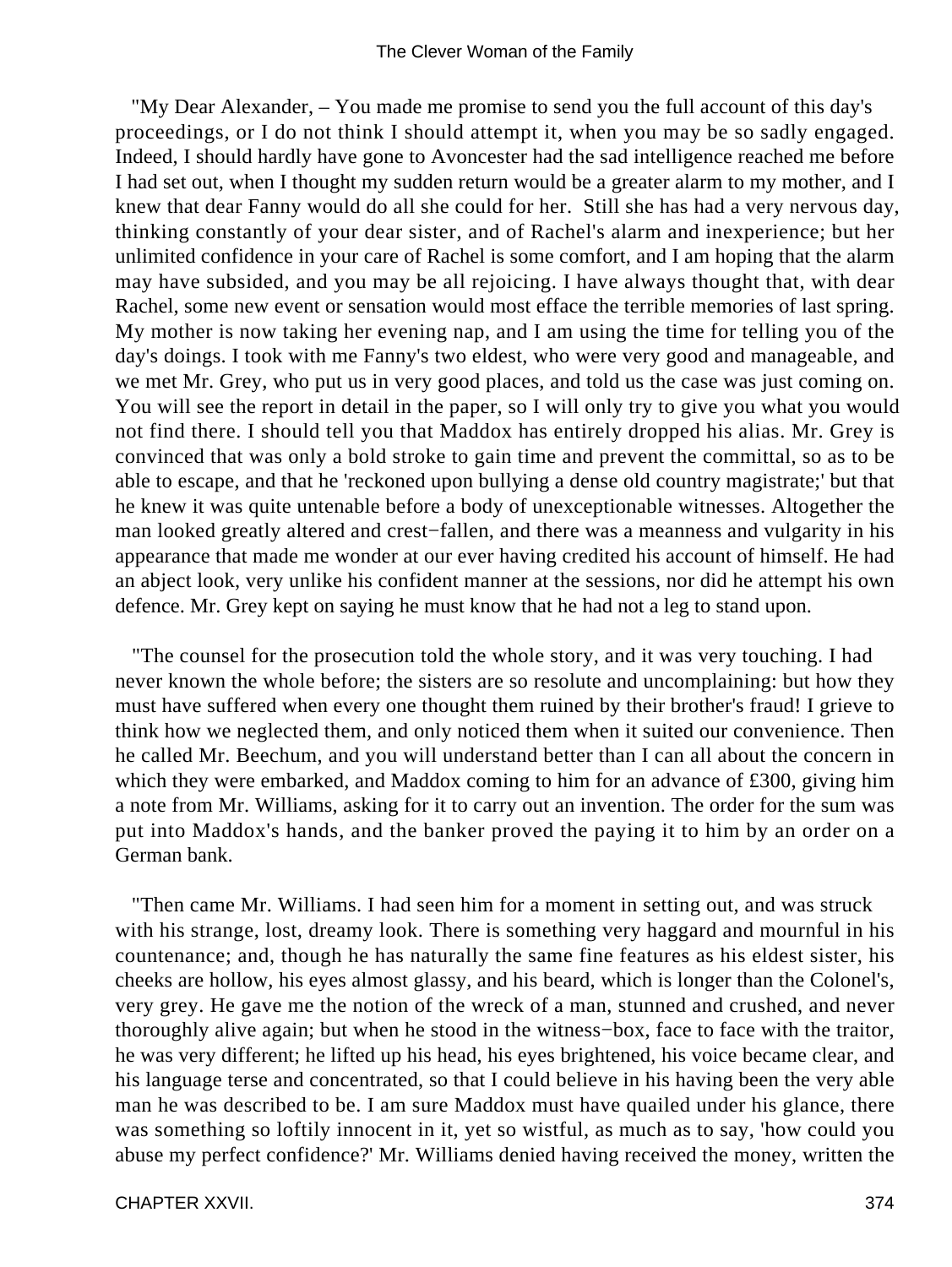letter, or even thought of making the request. They showed him the impression of two seals. He said one was made with a seal−ring given him by Colonel Keith, and lost some time before he went abroad; the other, with one with which he had replaced it, and which he produced, – he had always worn it on his finger. They matched exactly with the impressions; and there was a little difference in the hair of the head upon the seal that was evident to every one. It amused the boys extremely to see some of the old jurymen peering at them with their glasses. He was asked where he was on the 7th of September (the date of the letter), and he referred to some notes of his own, which enabled him to state that on the 6th he had come back to Prague from a village with a horrible Bohemian name – all cs and zs – which I will not attempt to write, though much depended on the number of the said letters.

 "The rest of the examination must have been very distressing, for Maddox's counsel pushed him hard about his reasons for not returning to defend himself, and he was obliged to tell how ill his wife was, and how terrified; and they endeavoured to make that into an admission that he thought himself liable. They tried him with bits of the handwriting, and he could not always tell which were his own; – but I think every one must have been struck with his honourable scrupulosity in explaining every doubt he had.

 "Other people were called in about the writing, but Alison Williams was the clearest of all. She was never puzzled by any scrap they showed her, and, moreover, she told of Maddox having sent for her brother's address, and her having copied it from a letter of Mrs. Williams's, which she produced, with the wrong spelling, just as it was in the forgery. The next day had come a letter from the brother, which she showed, saying that they were going to leave the place sooner than they had intended, and spelling it right. She gave the same account of the seals, and nothing ever seemed to disconcert her. My boys were so much excited about their 'own Miss Williams,' that I was quite afraid they would explode into a cheer.

 "That poor woman whom we used to call Mrs. Rawlins told her sad story next. She is much worn and subdued, and Mr. Grey was struck with the change from the fierce excitement she showed when she was first confronted with Maddox, after her own trial; but she held fast to the same evidence, giving it not resentfully, but sadly and firmly, as if she felt it to be her duty. She, as you know, explained how Maddox had obtained access to Mr. Williams's private papers, and how she had, afterwards, found in his possession the seal ring, and the scraps of paper in his patron's writing. A policeman produced them, and the seal perfectly filled the wax upon the forged letter. The bits of paper showed that Maddox had been practising imitating Mr. Williams's writing. It all seemed most distinct, but still there was some sharp cross−examination of her on her own part in the matter, and Mr. Grey said it was well that little Rose could so exactly confirm the facts she mentioned.

 "Poor, dear little Rose looked very sweet and innocent, and not so much frightened as at her first examination. She told her story of the savage way in which she had been frightened into silence. Half the people in the court were crying, and I am sure it was a mercy that she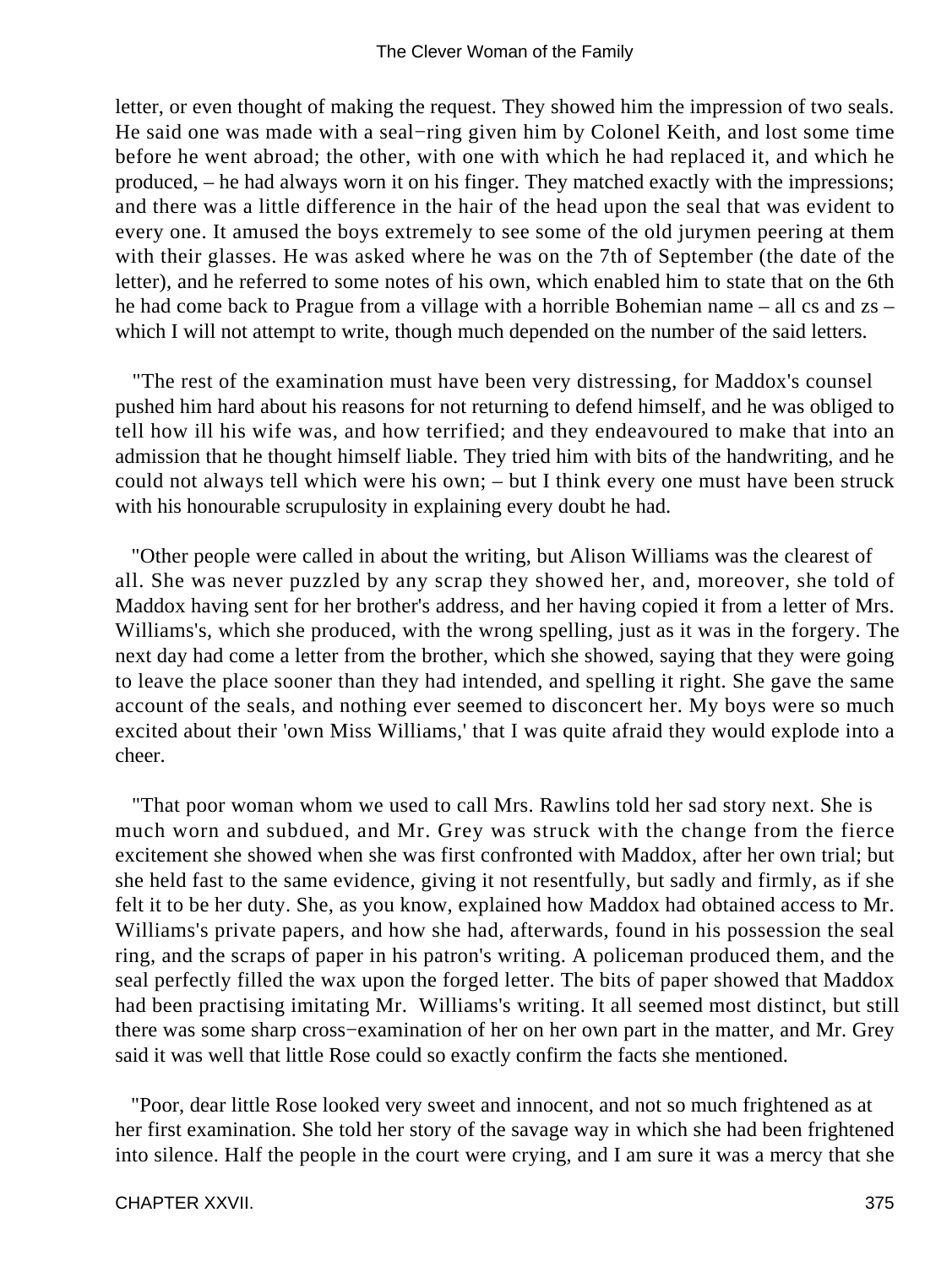was not driven out of her senses, or even murdered that night. It seems that she was sent to bed early, but the wretches knowing that she always woke and talked while her mother was going to bed, the phosphoric letters were prepared to frighten her, and detain her in her room, and then Maddox growled at her when she tried to pass the door. She was asked how she knew the growl to be Maddox's, and she answered that she heard him cough. Rachel will, I am sure, remember the sound of that little dry cough. Nothing could make it clearer than that the woman had spoken the truth. The child identified the two seals with great readiness, and then was sent back to the inn that she might not be perplexed with hearing the defence. This, of course, was very trying to us all, since the best the counsel could do for his client was to try to pick holes in the evidence, and make the most of the general acquiescence in Mr. Williams's guilt for all these years. He brought forward letters that showed that Mr. Williams had been very sanguine about the project, and had written about the possibility that an advance might be needed. Some of the letters, which both Mr. Williams and his sister owned to be in his own writing, spoke in most flourishing terms of his plans; and it was proved by documents and witnesses that the affairs were in such a state that bankruptcy was inevitable, so that there was every motive for securing a sum to live upon. It was very miserable all the time this was going on, the whole interpretation, of Mr. Williams's conduct seemed to be so cruelly twisted aside, and it was what every one had all along believed, his absence was made so much of, and all these little circumstances that had seemed so important were held so cheap – one knew it was only the counsel's representation, and yet Alison grew whiter and whiter under it. I wish you could have heard the reply: drawing the picture of the student's absorption and generous confidence, and his agent's treachery, creeping into his household, and brutally playing on the terrors of his child.

 "Well, I cannot tell you all, but the judge summed up strongly for a conviction, though he said a good deal about culpable negligence almost inviting fraud, and I fear it must have been very distressing to the Williamses, but the end was that Maddox was found guilty, and sentenced to fourteen years' penal servitude, though I am afraid they will not follow Conrade's suggestion, and chain up a lion by his bed every night of his life.

 «We were very happy when we met at the inn, and all shook hands. Dr. Long was, I think, the least at ease. He had come in case this indictment had in any way failed, to bring his own matter forward, so that Maddox should not get off. I do not like him very much, he seemed unable to be really hearty, and I think he must have once been harsh and now ashamed of it. Then he was displeased at Colonel Keith's absence, and could hardly conceal how much he was put out by the cause, as if he thought the Colonel had imposed himself on the family as next heir. I hardly know how to send all this in the present state of things, but I believe you will wish to have it, and will judge how much Rachel will bear to hear. Good night. – Your affectionate Sister, »Grace Curtis."

"Gowanbrae, Avonmouth, August 3d, 11 P. M.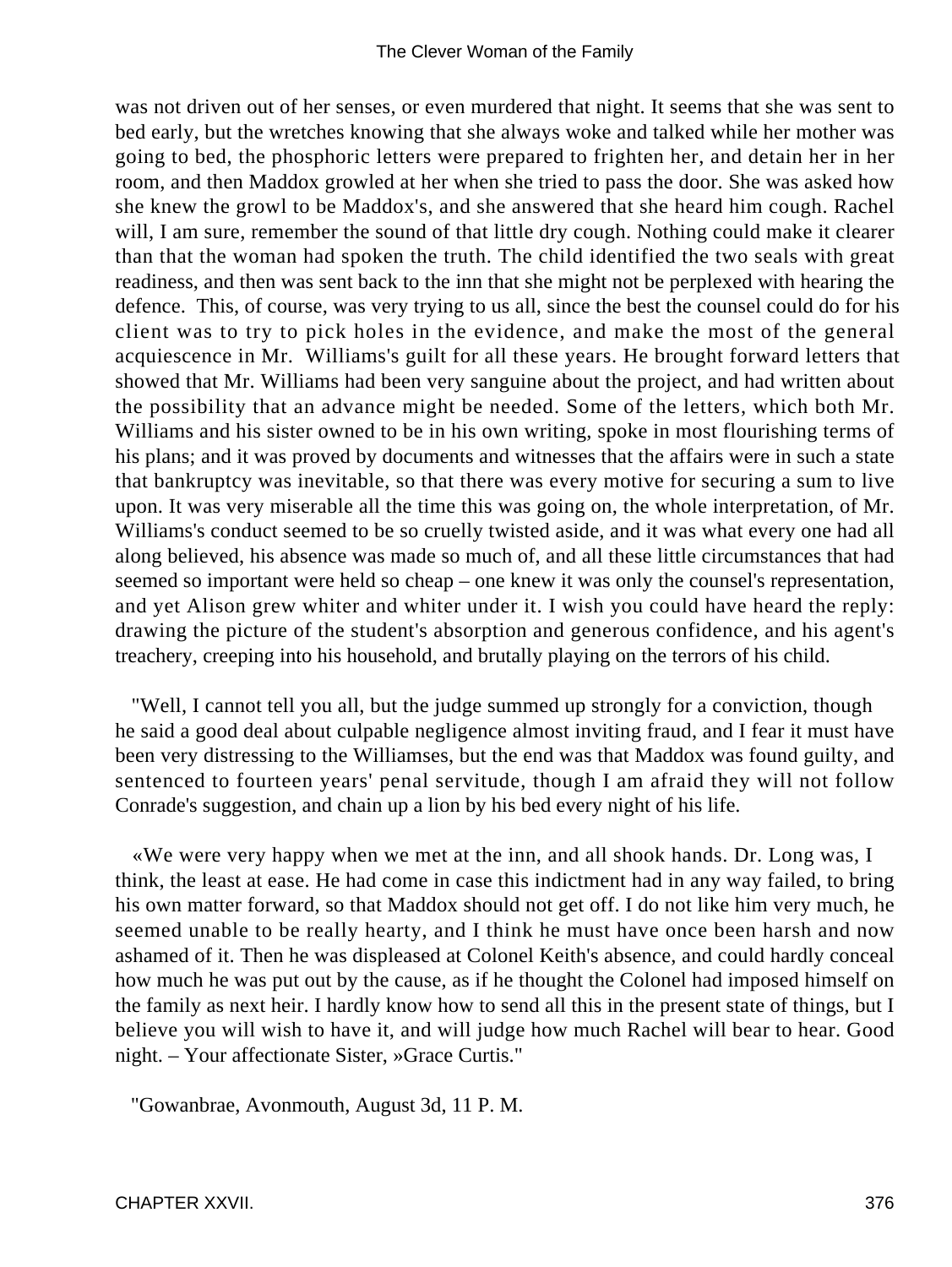«Dear Keith, – Before this day has ended you must have a few lines from the man whom your exertions have relieved from a stigma, the full misery of which I only know by the comfort of its removal. I told you there was much that could never be restored. I feel this all the more in the presence of all that now remains to me, but I did not know how much could still be given back. The oppression of the load of suspicion under which I laboured now seems to me to have been intolerable since I have been freed from it. I cannot describe how changed a man I have felt, since Beechum shook hands with me. The full blackness of Maddox's treachery I had not known, far less his cruelty to my child. Had I been aware of all I could not have refrained from trying to bring him to justice; but there is no need to enter into the past. It is enough that I owe to you a freed spirit, and new life, and that my gratitude is not lessened by the knowledge that something besides friendship urged you. Ermine is indeed as attractive as ever, and has improved in health far more than I durst expect. I suppose it is your all−powerful influence. You are first with all here, as you well deserve, even my child, who is as lovely and intelligent as you told me, has every thought pervaded with 'the Colonel.' She is a sweet creature; but there was one who will never be retraced, and forgive me, Keith, without her, even triumph must be bitterness. – Still ever most gratefully yours, »Edward Williams."

"August 3d, 11 P. M.

 «Dearest Colin, – The one sound in my ears, the one song in my heart is, 'Let them give thanks.' It is as if we had passed from a dungeon into sunshine. I suppose it would be too much if you were here to share it. They sent Rose in first to tell me, but I knew in the sound of their wheels that all was well. What an evening we have had, but I must not write more. Ailie is watching me like a dragon, and will not rest till I am in bed; but I can't tell how to lose one minute of gladness in sleep. Oh, Colin, Colin, truest of all true knights, what an achievement yours has been!»

"August 4th.

 «That was a crazy bit that I wrote last night, but I will not make away with it. I don't care how crazy you think me. It would have been a pity not to have slept to wake to the knowledge that all was not a dream, but then came the contrast with the sorrow you are watching. And I have just had your letter. What a sudden close to that joyous life! She was one of the most winning beings, as you truly say, that ever flashed across one's course, and if she had faults, they were those of her day and her training. I suppose, by what you say, that she was too girlish to be all the companion your brother required, and that this may account for his being more shocked than sorrow−stricken, and his child, since he can dwell on the thought, is such a new beginning of hope, that I wonder less than you do at his bearing up so well. Besides, pain dulls the feelings, and is a great occupation. I wish you could have seen that dear Bessie, but I gather that the end came on much more rapidly than had been expected. It seemed as if she were one of those to whom even suffering was strangely lightened and shortened, as if she had met only the flowers of life, and even the thorns and

CHAPTER XXVII. 377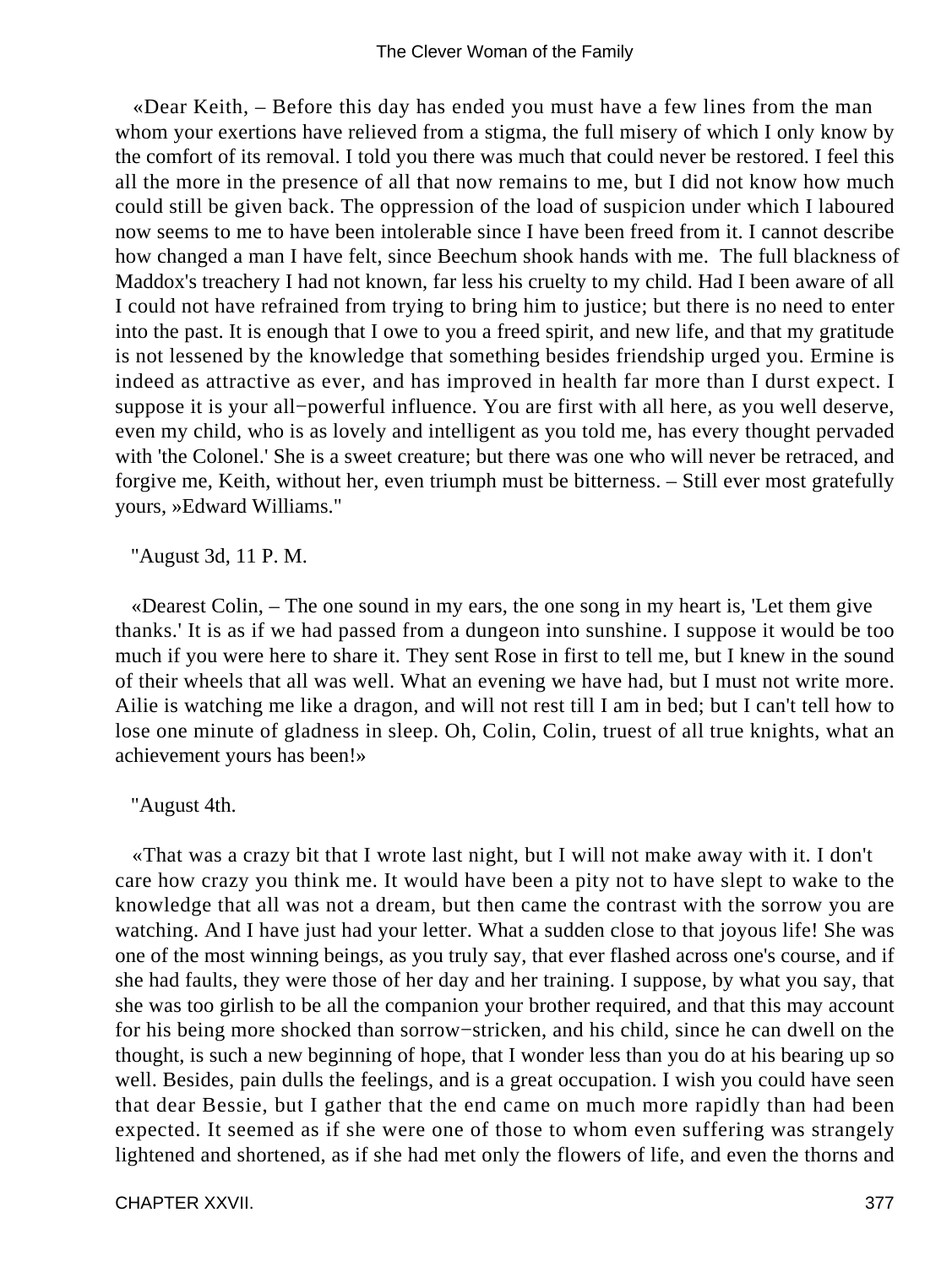stings were almost lost in their bright blossoms. And she could hardly have lived on without much either of temptation or sorrow. I am glad of your testimony to Rachel's effectiveness, I wrote it out and sent it up to the Homestead. There was a note this morning requesting Edward to come in to see Maddox, and Ailie is gone with him, thinking she may get leave to see poor Maria. Think of writing 'Edward and Ailie again! Dr. Long and Harry are gone with them. The broken thread is better pieced by Harry than by the Doctor; but he wants Ailie and me to go and stay at Belfast. Now I must hear Rose read, in order to bring both her and myself to our reasonable senses.»

#### "5 P. M.

 "They have been returned about an hour, and I must try to give you Edward's account of his interview. Maddox has quite dropped his mask, and seems to have been really touched by being brought into contact with Edward again, and, now it is all up with him, seemed to take a kind of pleasure in explaining the whole web, almost, Edward said, with vanity at his own ingenuity. His earlier history was as he used to represent it to Edward. He was a respectable ironmonger's son, with a taste for art; he was not allowed to indulge it, and then came rebellion, and breaking away from home. He studied at the Academy for a few years, but wanted application, and fancied he had begun too late, tried many things and spent a shifty life, but never was consciously dishonest till after he had fallen in with Edward; and the large sums left uninquired for in his hands became a temptation to one already inclined to gambling. His own difficulties drove him on, and before he ventured on the grand stroke, he had been in a course of using the sums in his hands for his own purposes. The finding poor Maria open to the admiration he gave her beauty, put it into his head to make a tool of her; and this was not the first time he had used Edward's seal, or imitated his writing. No wonder there was such a confusion in the accounts as told so much against Edward.

 He told the particulars, Edward says, with the strangest mixture of remorse and exultation. At last came the journey to Bohemia, and his frauds became the more easy, until he saw there must be a bankruptcy, and made the last bold stroke, investing the money abroad in his own name, so that he would have been ready to escape if Edward had come home again. He never expected but that Edward would have returned, and finding the affairs hopeless, did this deed in order to have a resource. As to regret, he seemed to feel some when he said the effects had gone farther than he anticipated; but 'I could not let him get into that subject,' Edward said, and he soon came back to his amused complacency in his complete hoodwinking of all concerned at home, almost thanking Edward for the facilities his absence had given him. After this, he went abroad, taking Maria lest she should betray him on being cast off; and they lived in such style at German gambling places that destitution brought them back again to England, where he could better play the lecturer, and the artist in search of subscriptions. Edward could not help smiling over some of his good stories, rather as 'the lord' may have 'commended the wisdom of his unjust steward.' Well, here he came, and, as he said, he really could hardly have helped himself; he had only to stand still and let poor Rachel deceive herself, and the whole concern was in a manner thrust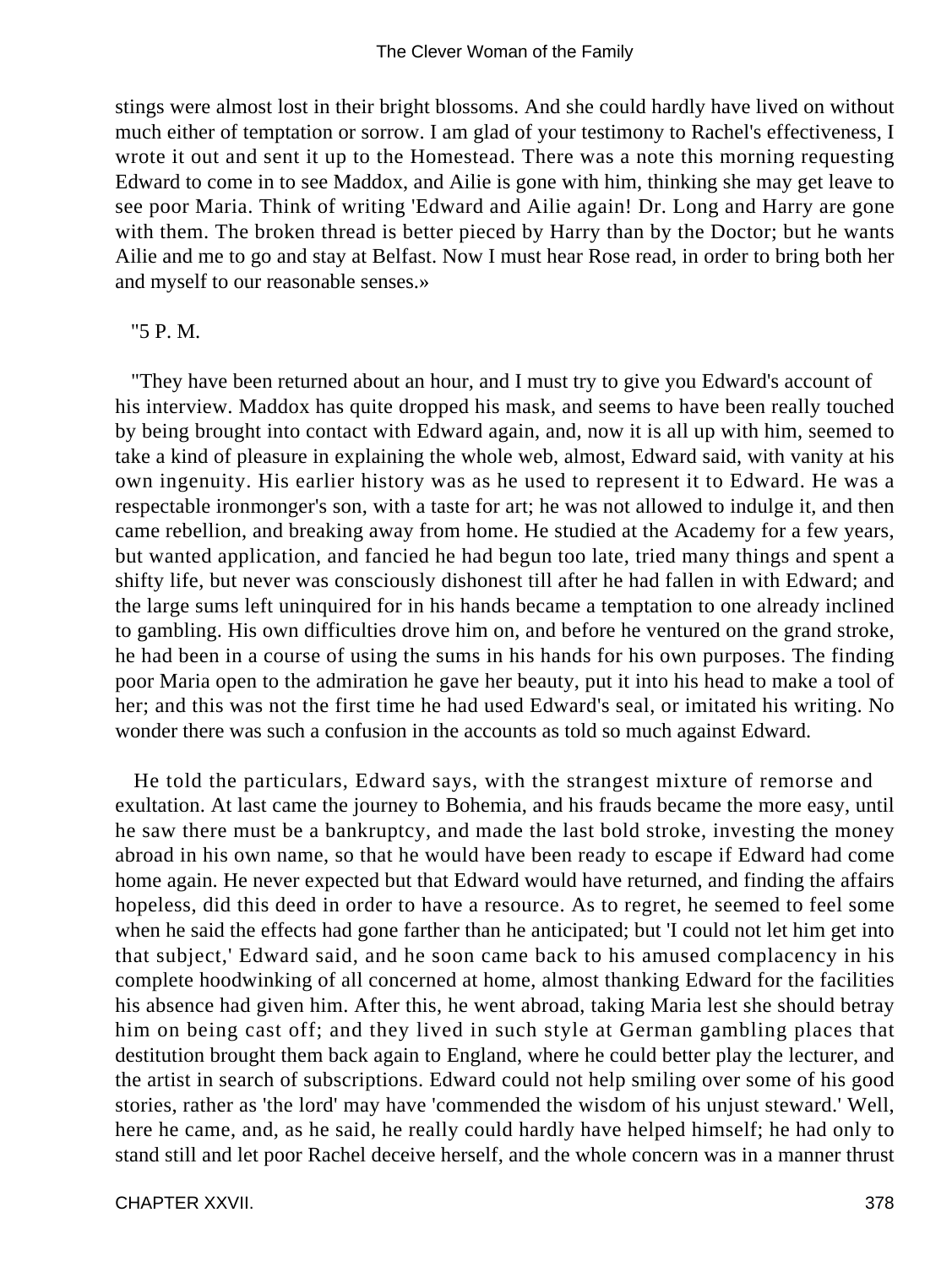upon him. He was always expecting to be able to get the main sum into his hands, as he obtained more confidence from Rachel, and the woodcuts were an over−bold stroke for the purpose; he had not intended her to keep or show them, but her ready credulity tempted him too far; and I cannot help laughing now at poor Edward's reproofs to us for having been all so easily cheated, now that he has been admitted behind the scenes. Maddox never suspected our neighbourhood, he had imagined us to be still in London, and though he heard Alison's name, he did not connect it with us. After all, what you thought would have been fatal to your hopes of tracing him, was really what gave him into our hands – Lady Temple's sudden descent upon their F. U. E. E. If he had not been so hurried and distressed as to be forced to leave Maria and the poor child to her fate, Maria would have held by him to the last and without her testimony where should we have been? But with a summons out against him, and hearing that Maria had been recognised, he could only fly to the place at Bristol that he thought unknown to Maria. Even when seized by the police, he did not know it was she who directed them, and had not expected her evidence till he actually saw and heard her on the night of the sessions. It was all Colonel Keith's doing, he said, every other adversary he would have despised, but your array of forces met him at every corner where he hoped to escape, and the dear little Rosie gave him check−mate, like a gallant little knight's pawn as she is. 'Who could have guessed that child would have such a confounded memory?' he said, for Edward had listened with a sort of interest that had made him quite forget that he was Rose's father, and that this wicked cunning Colonel was working in his cause. So off he goes to penal servitude, and Edward is so much impressed and touched with his sharpness as to predict that he will be the model prisoner before long, if he do not make his escape. As to poor Maria, that was a much more sad meeting, though perhaps less really melancholy, for there can be no doubt that she repents entirely, she speaks of every one as being very good to her, and indeed the old influences only needed revival, they had never quite died out. Even that poor child's name was given for love of Ailie, and the perception of having been used to bring about her master's ruin had always preyed upon her, and further embittered her temper. The barbarity seemed like a dream in connexion with her, but, as she told Ailie, when she once began something came over her, and she could not help striking harder. It reminded me of horrible stories of the Hathertons' usage of animals. Enough of this. I believe the Sisterhood will find a safe shelter for her when her imprisonment is over, and that temptation will not again be put in her way. We should never have trusted her in poor dear Lucy's household. Rose calls for the letters. Good bye, dearest Colin and conqueror. I know all this will cheer you, for it is your own doing. I can't stop saying so, it is such a pleasant sound – Your own, «E. W.»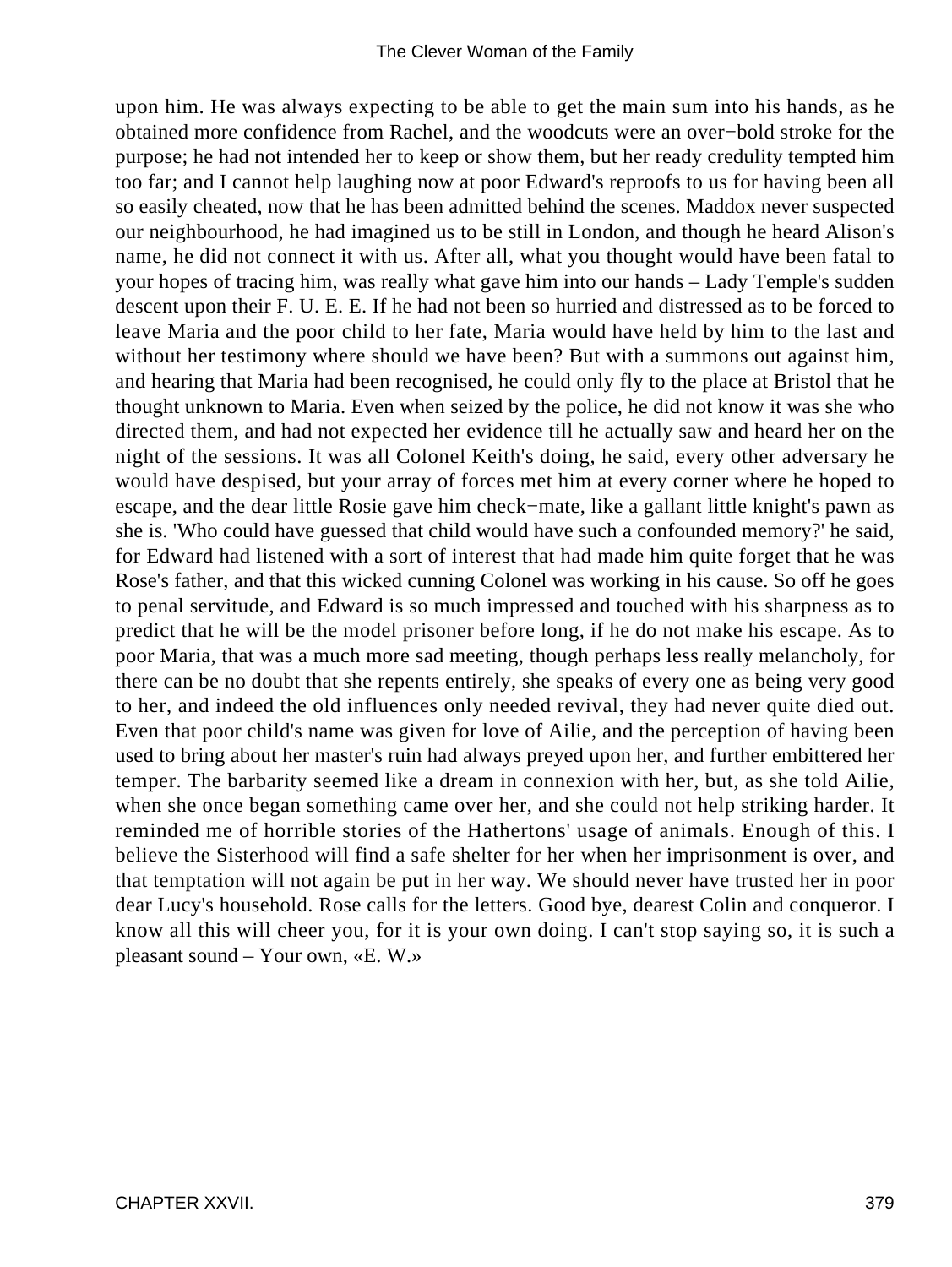# **[CHAPTER XXVIII.](#page-417-0)**

### *V*ANITY **OF VANITIES.**

«Unfaith in aught is want of faith in all.» – **TENNYSON.**

 The funeral was very quiet. By Colonel Keith's considerate arrangement the attendants met at Timber End, so that the stillness of the Parsonage was not invaded, a measure the more expedient, as Alick was suffering from a return of his old enemy, intermitting fever, and only was able to leave his room in time to join the procession.

 Many were present, for poor Bessie had been a general favourite, and her untimely fate had stirred up feelings that had created her into a saint upon earth; but there was no one whose token of respect she would have more esteemed than Colonel Hammond's, who in all the bustle of the remove to Edinburgh had found time to come to Bishopsworthy to do honour to the daughter of his old commanding officer. A flush of gratitude came over Alick's pale face when he became aware of his colonel's presence, and when the choristers' hymn had pealed low and sweetly over the tranquil meadows, and the mourners had turned away, Alick paused at the Parsonage gate to hold out his hand, and bring in this one guest to hear how near to Bessie's heart the father's Highland regiment had been in all the wanderings of her last moments.

 The visit was prolonged for nearly an hour, while recollections of Alick's parents were talked over, and Rachel thought him more cheered and gratified than by any other tribute that had been paid to his sister. He was promised an extension of leave, if it were required on account of Lord Keith's state, though under protest that he would have the aguish fever as long as he remained overlooking the water meadows, and did not put himself under Dr. M'Vicar. Through these meadows Colonel Hammond meant to walk back to the station, and Alick and Rachel conducted him far enough to put him into the right path, and in going back again, they could not but go towards the stile leading to that corner of the churchyard where the sexton had finished his work, and smoothed the sods over that new grave.

 Some one was standing at the foot – not the sexton – but a young man bending as with an intolerable load of grief. Rachel saw him first, when Alick was helping her down the step, and her start of dismay made him turn and look round. His brow contracted, and she clutched his arm with an involuntary cry of, «Oh, don't,» but he, with a gesture that at once awed and tranquillized her, unclasped her hold and put her back, while he stepped forward.

 She could hear every word, though his voice was low and deep with emotion. «Carleton, if I have ever been harsh or unjust in my dealings towards you, I am sorry for it.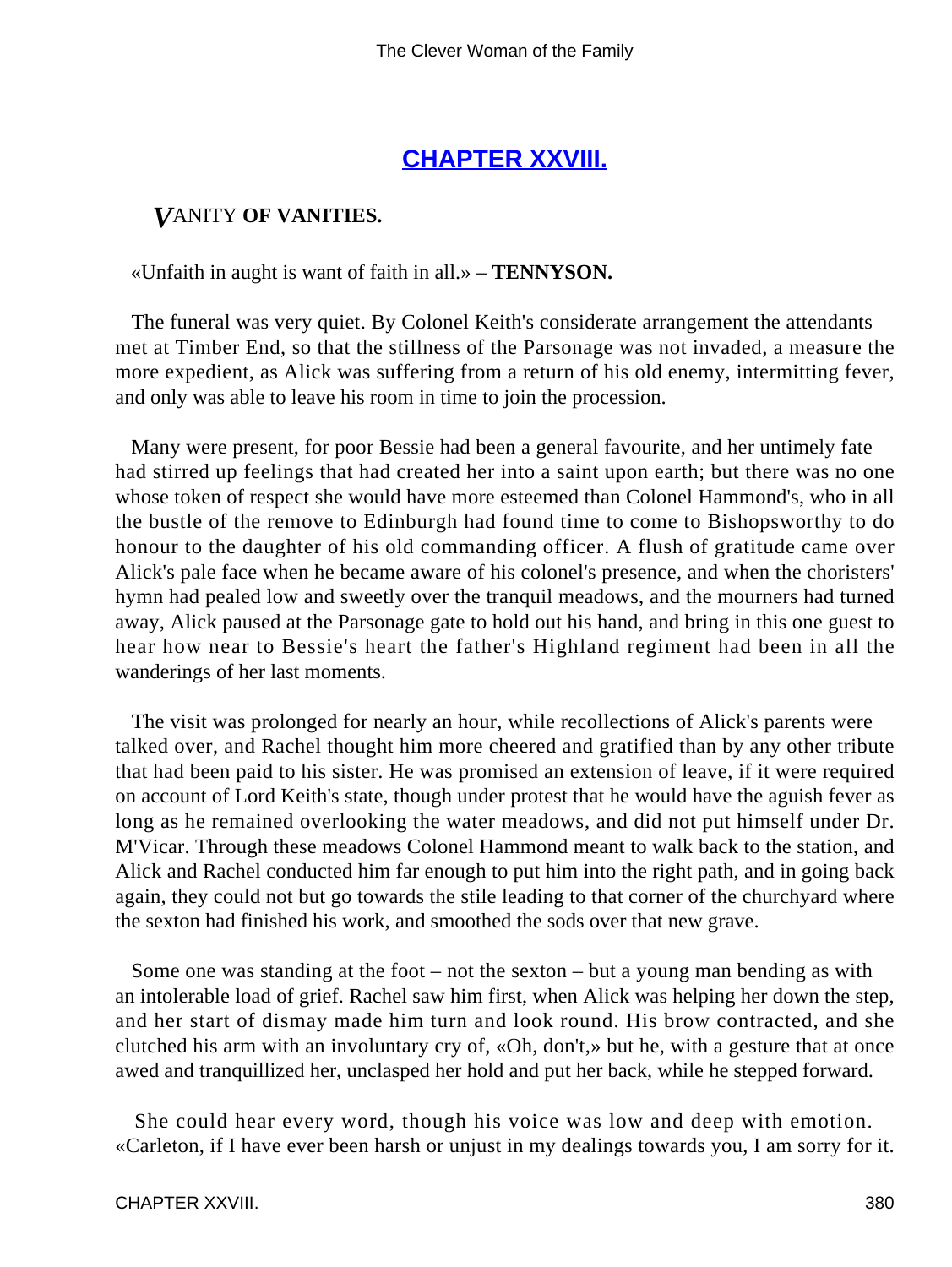We have both had the saddest of all lessons. May we both take it as we ought.»

 He wrung the surprised and unwilling hand, and before the youth, startled and overcome, had recovered enough to attempt a reply, he had come back to Rachel, resumed her arm, and crossed the churchyard, still shivering and trembling with the agitation, and the force he had put on himself. Rachel neither could nor durst speak; she only squeezed his hand, and when he had shut himself up in his own room, she could not help repairing to his uncle, and telling him the whole. Mr. Clare's «God bless you, my boy,» had double meaning in it that night.

 Not long after, Alick told Rachel of his having met poor young Carleton in the meadows, pretending to occupy himself with his fishing−rod, but too wretched to do anything. And in a short time Mrs. Carleton again called to pour out to Mrs. Keith her warm thanks to the Captain, for having roused her son from his moody, unmanageable despair, and made him consent to accept a situation in a new field of labour, in a spirit of manful duty that he had never evinced before.

This was a grave and subdued, but not wholly mournful, period at Bishopsworthy – a time very precious to Rachel in the retrospect – though there was much to render it anxious. Alick continued to suffer from recurrences of the fever, not very severe in themselves after the first two or three, but laying him prostrate with shivering and headache every third day, and telling heavily on his strength and looks when he called himself well. On these good days he was always at Timber End, where his services were much needed. Lord Keith liked and esteemed him as a sensible prudent young man, and his qualities as a first−rate nurse were of great assistance to the Colonel. Lord Keith's illness was tedious and painful, the necessity of a dangerous operation became increasingly manifest, but the progress towards such a crisis was slow and the pain and discomfort great; the patient never moved beyond his dressing−room, and needed incessant attention to support his spirits and assist his endeavours to occupy himself. It was impossible to leave him for long together, and Colonel Keith was never set at liberty for exercise or rest except when Alick came to his assistance, and fortunately this young brother−in−law was an especial favourite, partly from Lord Keith's esteem for his prudence partly from his experience in this especial species of suffering. At any rate the days of Alick's enforced absence were always times of greater restlessness and uneasiness at Timber End.

 Meantime Rachel was constantly thrown with Mr. Clare, supplying Alick's place to him, and living in a round of duties that suited her well, details of parish work, walking with, writing for, and reading to Mr Clare, and reaping much benefit from intercourse with such a mind. Many of her errors had chiefly arisen from the want of some one whose superiority she could feel, and her old presumptions withered up to nothing when she measured her own powers with those of a highly educated man, while all the time he gave her thanks and credit for all she had effected, but such as taught her humility by very force of infection.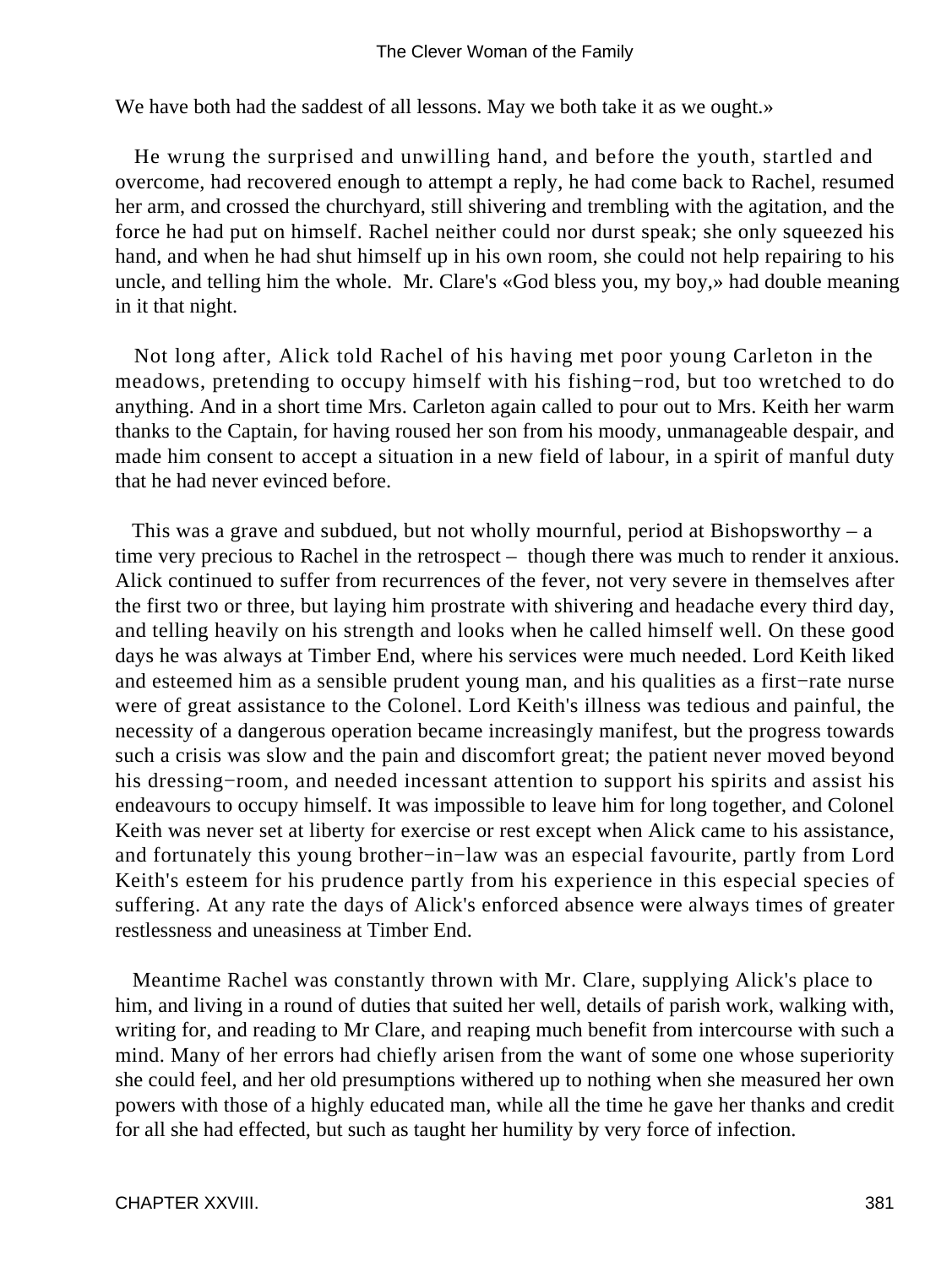Working in earnest at his visitation sermon, she was drawn up into the real principles and bearings of the controversy, and Mr. Clare failed not to give full time and patience to pick out all her difficulties, removing scruples at troubling him, by declaring that it was good for his own purpose to unwind every tangle even if he did not use every thread. It was wonderful how many puzzles were absolutely intangible, not even tangled threads, but a sort of nebulous matter that dispersed itself on investigation. And after all, unwilling as she would have been to own it, a woman's tone of thought is commonly moulded by the masculine intellect, which, under one form or another, becomes the master of her soul. Those opinions, once made her own, may be acted and improved upon, often carried to lengths never thought of by their inspirer, or held with noble constancy and perseverance even when he himself may have fallen from them, but from some living medium they are almost always adopted, and thus, happily for herself, a woman's efforts at scepticism are but blind faith in her chosen leader, or, at the utmost, in the spirit of the age. And Rachel having been more than usually removed from the immediate influence of superior man, had been affected by the more feeble and distant power, a leading that appeared to her the light of her independent mind; but it was not in the nature of things that, from her husband and his uncle, her character should not receive that tincture for which it had so long waited, strong and thorough in proportion to her nature, not rapid in receiving impressions, but steadfast and uncompromising in retaining and working on them when once accepted, a nature that Alick Keith had discerned and valued amid its worst errors far more than mere attractiveness, of which his sister had perhaps made him weary and distrustful. Nor, indeed, under the force of the present influences, was attractiveness wanting, and she suited Alick's peculiarities far better than many a more charming person would have done, and his uncle, knowing her only by her clear mellow voice, her consideration, helpfulness, and desire to think and do rightly, never understood the doubtful amazement now and then expressed in talking of Alick's choice. One great bond between Rachel and Mr. Clare was affection for the little babe, who continued to be Rachel's special charge, and was a great deal dearer to her already than all the seven Temples put together. She studied all the books on infant management that she could obtain, constantly listened for his voice, and filled her letters to her mother with questions and details on his health, and descriptions of his small person. Alick was amused whenever he glanced at his strong−minded woman's correspondence, and now and then used to divert himself with rousing her into emphatic declarations of her preference of this delicate little being to «great, stout, coarse creatures that people call fine children.» In fact, Alick's sensitive tenderness towards his sister's motherless child took the form of avoiding the sight of it, and being ironical when it was discussed; but with Mr. Clare, Rachel was sure of sympathy, ever since the afternoon when he had said how the sounds upstairs reminded him of his own little daughter; and sitting under the yew−tree, he had told Rachel all the long stored−up memories of the little life that had been closed a few days after he had first heard himself called papa by the baby lips. He had described all these events calmly, and not without smiles, and had said how his own blindness had made him feel thankful that he had safely laid his little Una on her mother's bosom under the church's shade; but when Rachel spoke of this conversation to her husband, she learnt that it was the first time that he had ever talked of those buried hopes. He had often spoken of his wife, but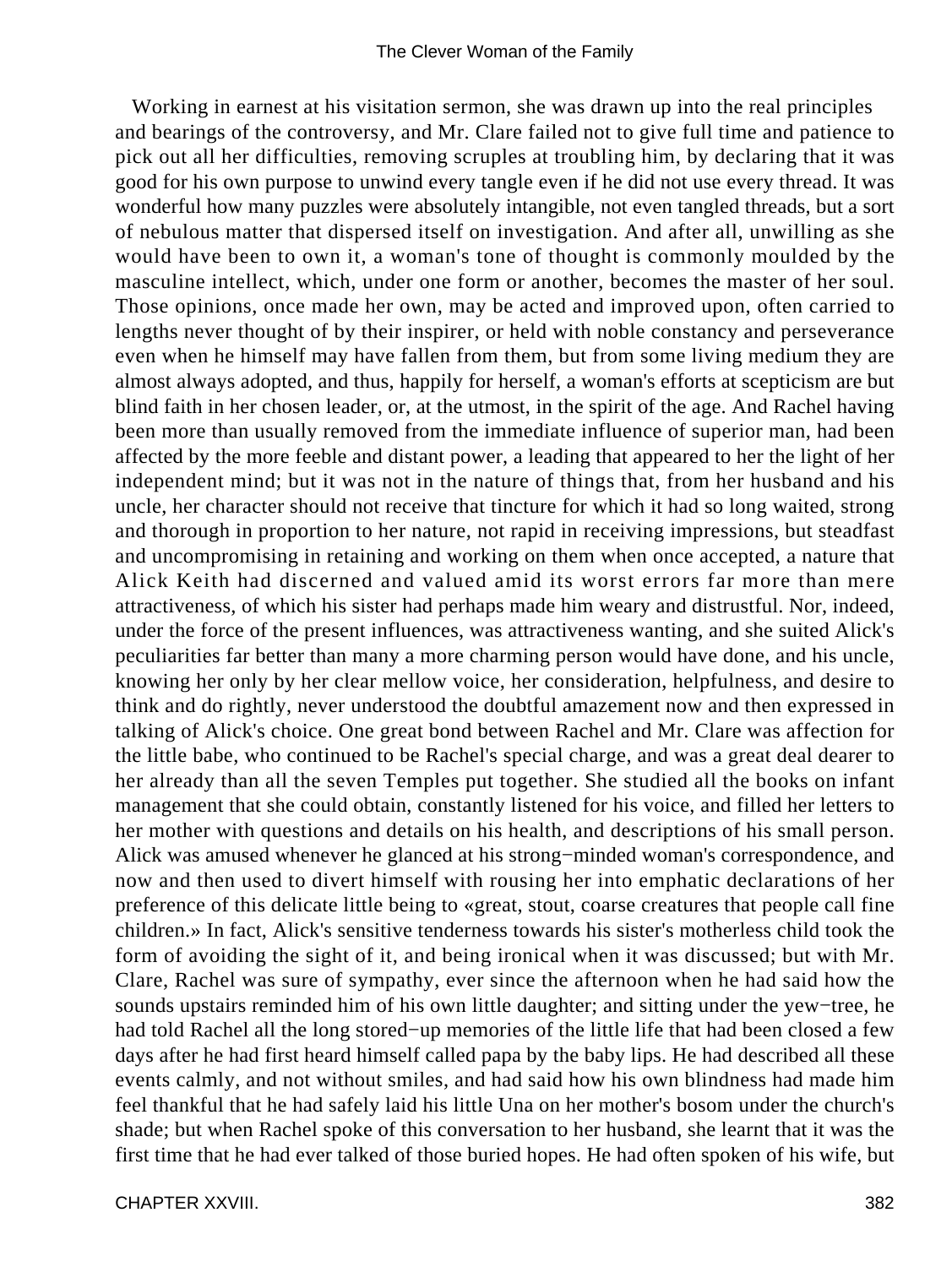though always fond of children, few who had not read little Una's name beneath her mother's cross, knew that he was a childless father. And yet it was beautiful to see the pleasure he took in the touch of Bessie's infant, and how skilfully and tenderly he would hold it, so that Rachel in full faith averred that the little Alexander was never so happy as with him. The chief alarms came from Mrs Comyn Menteith, who used to descend on the Rectory like a whirlwind, when the Colonel had politely expelled her from her father's room at Timber End. Possessed with the idea of Rachel's being very dull at Bishopsworthy, she sedulously enlivened her with melancholy prognostics as to the life, limbs, and senses of the young heir, who would never live, poor little darling, even with the utmost care of herself and her nurse, and it was very perverse of papa and the doctors still to keep him from her – poor little darling – not that it mattered, for he was certain not to thrive, wherever he was, and the Gowanbrae family would end with Uncle Colin and the glassblower's daughter; a disaster on which she met with such condolence from Alick (N. B. the next heir) that Rachel was once reduced to the depths of genuine despair by the conviction that his opinion of his nephew's life was equally desponding; and another time was very angry with him for not defending Ermine's gentility. She had not entirely learnt what Alick's assent might mean.

 Once, when Mrs. Menteith had been besetting her father with entreaties for the keys of Lady Keith's private possessions, she was decisively silenced, and the next day these same keys were given to Alick, with a request that his wife would as soon as possible look over and take to herself all that had belonged to his sister, except a few heirloom jewels that must return to Scotland. Alick demurred greatly, but the old man would not brook contradiction, and Rachel was very unwillingly despatched upon the mission on one of Alick's days of prostration at home. His absence was the most consoling part of this sad day's work. Any way it could not be otherwise than piteous to dismantle what had been lately so bright and luxurious, and the contrast of the present state of things with that in which these dainty new wedding presents had been brought together, could not but give many a pang; but beside this, there was a more than ordinary impression of «vanity of vanities, all is vanity,» very painful to affection that was striving to lose the conviction that it had been a self−indulgent, plausible life. The accumulation of expensive trinkets and small luxuries, was as surprising as perplexing to a person of Rachel's severely simple and practical tastes. It was not only since the marriage; for Bessie had always had at her disposal means rather ample, and had used them not exactly foolishly, but evidently for her own gratification. Everything had some intrinsic worth, and was tasteful or useful, but the multitude was perfectly amazing, and the constant echo in Rachel's ears was, «he heapeth up riches and cannot tell who shall gather them.» Lord Keith could hardly have found an executrix for his poor young wife, to whom her properties would have done so little harm. Rachel set many aside for the cousins, and for Mrs. Menteith, others she tried to persuade the Colonel to call Gowanbrae belongings, and failing in this, she hoped through Grace, to smuggle some of them into his Gowanbrae; but when all was done, there was a mass of things that Lord Keith never wished to see again, and that seemed to Rachel to consist of more ornaments than she could ever wear, and more knick−knacks than a captain's wife could ever carry about with her.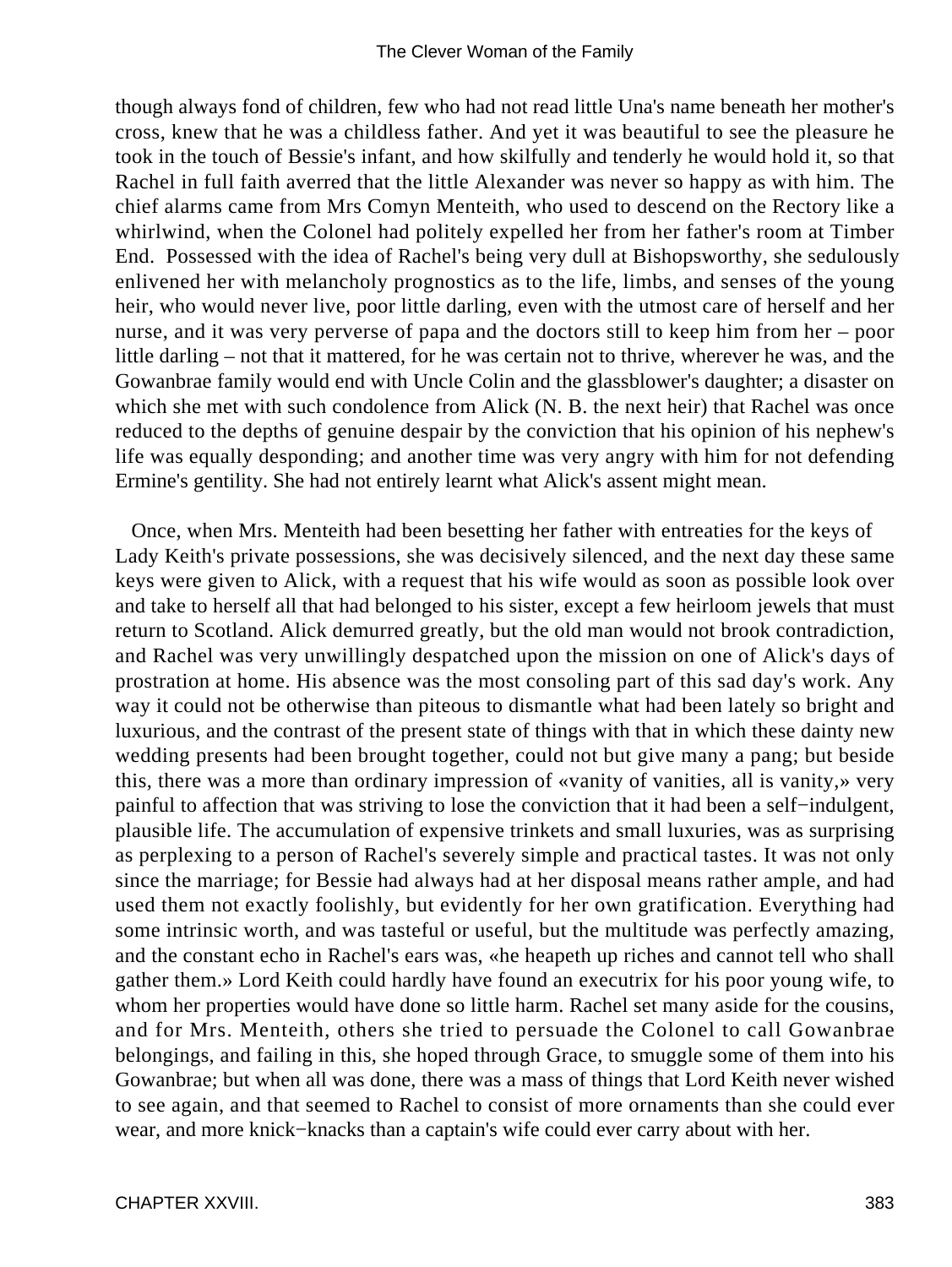She was putting aside the various packets of letters and papers to be looked over more at leisure, when the Colonel knocked at the morning−room door, and told her that his brother would like to see her, when her work was done. «But first,» he said, «I must ask you to be kind enough to look over some of these papers, and try to find receipts for some of those bills.»

«Here they are,» said Rachel, «I was going to look them over at home.»

 «If you have time to examine them here with me,» said Colonel Keith, gently, «I think it might save Alick some pain and vexation.»

 Rachel was entirely unaware of his meaning, and supposed he only thought of the mere thrilling of the recent wound; but when he sat down and took a long account out of a tradesman's envelope, a chill of dismay came over her, followed by a glow of hope as she recollected a possible explanation: «Have these wretched tradesmen been sending in bills over again at such a time as this?» she exclaimed.

«I should be very glad to find their receipts,» returned the Colonel.

They opened the most business–like looking bundles, all of them, though neatly kept, really in hopeless confusion. In vain was the search, and notes came forth which rendered it but too plain that there had been a considerable amount of debt even before the marriage, and that she had made partial payments and promises of clearing all off gradually, but that her new expenses were still growing upon her, and the few payments «on account,» since she had been Lady Keith, by no means tallied with the amount of new purchases and orders. No one had suspected her money matters of being in disorder, and Rachel was very slow to comprehend; her simple, country life had made her utterly unaware of the difficulties and ways and means of a young lady of fashion. Even the direct evidence before her eyes would not at first persuade her that it was not «all those wicked tradesmen;» she had always heard that fashionable shops were not to be trusted.

 «I am afraid,» said Colonel Keith, «that the whole can scarcely be shifted on the tradesmen. I fear poor Bessie was scarcely free from blame in this matter.»

 «Not paying! Going on in debt! Oh she could not have meant it;» said Rachel, still too much astonished to understand. «Of course one hears of gay, thoughtless people doing such things, but Bessie – who had so much thought and sense. It must be a mistake! Can't you go and speak to the people?»

 «It is very sad and painful to make such discoveries,» said Colonel Keith; «but I am afraid such things are not uncommon in the set she was too much thrown amongst.»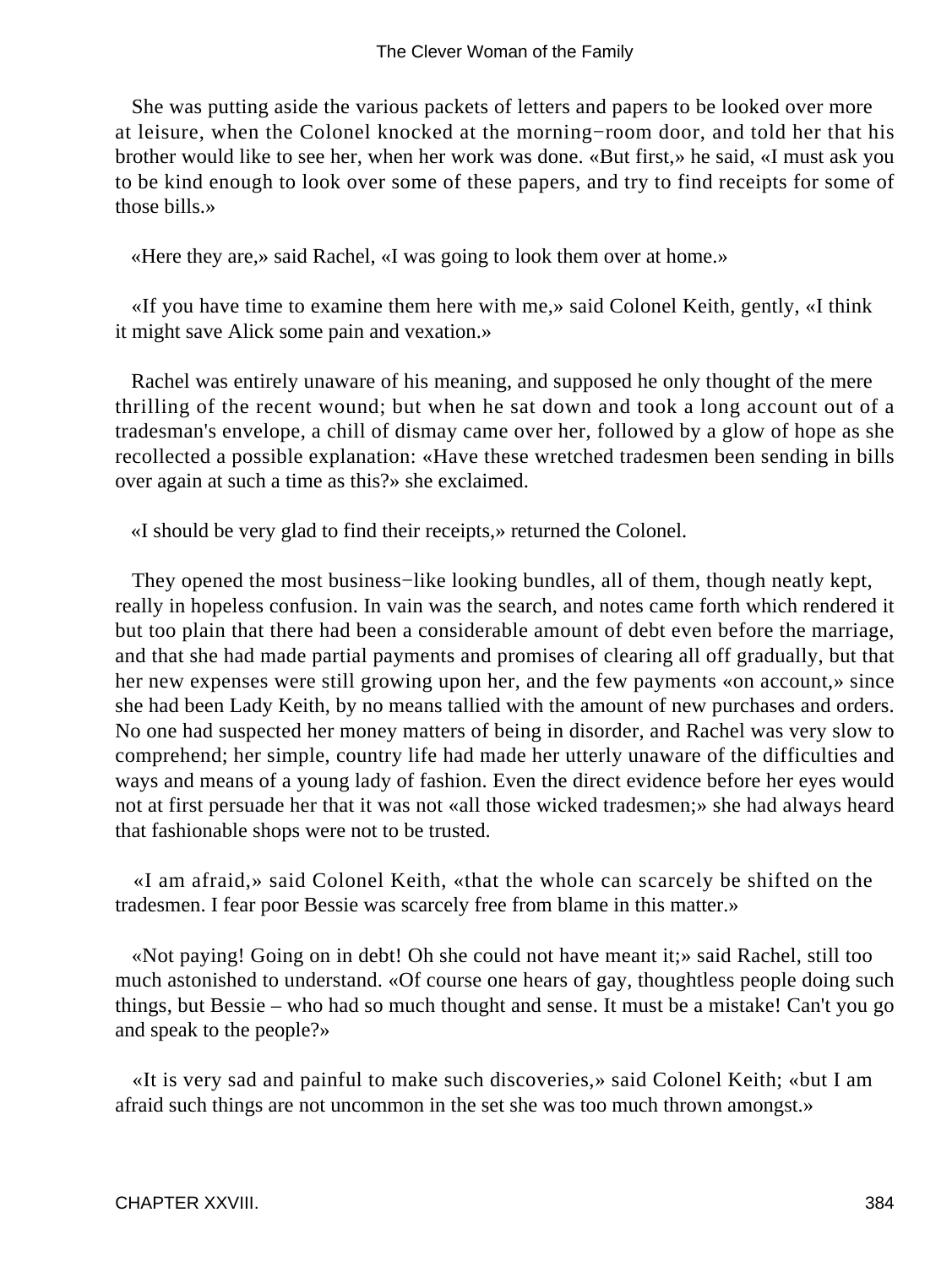«But she knew so well – she was so superior; and with Alick and her uncle to keep her above them,» said Rachel; «I cannot think she could have done such things.»

 «I could not think, but I see it was so,» said Colonel Keith, gravely. «As I am obliged to understand these things, she must have greatly exceeded her means, and have used much cleverness and ingenuity in keeping the tradesmen quiet, and preventing all from coming to light.»

«How miserable! I can't fancy living in such a predicament.»

 «I am much afraid,» added the Colonel, looking over the papers, «that it explains the marriage – and then Keith did not allow her as much as she expected.»

 «Oh, Colonel Keith, don't!» cried Rachel; «it is just the one thing where I could not bear to believe Alick. She was so dear and beautiful, and spoke so rightly.»

«To believe Alick!» repeated the Colonel, as Rachel's voice broke down.

 «I thought – I ought not to have thought – he was hard upon her – but he knew better,» said Rachel, «of course he did not know of all this dreadful business!»

 «Assuredly not,» said the Colonel, «that is self−evident, but as you say, I am afraid he did know his poor sister's character better than we did, when he came to warn me against the marriage.»

«Did he? Oh how much it must have cost him.»

 «I am afraid I did not make it cost him less. I thought he judged her harshly, and that his illness had made him magnify trifles, but though our interference would have been perfectly useless, he was quite right in his warning. Now that, poor thing, she is no longer here to enchant us with her witcheries, I see that my brother greatly suffered from being kept away from home, and detained in this place, and that she left him far more alone than she ought to have done.»

 «Yes, Alick thought so, but she had such good reasons, I am sure she believed them herself.»

 «If she had not believed them, she could not have had such perfect sincerity of manner,» said the Colonel; «she must have persuaded at least one half of herself that she was acting for every one's good except her own.»

 «And Mr. Clare, whom Alick always thought she neglected, never felt it. Alick says he was too unselfish to claim attention.»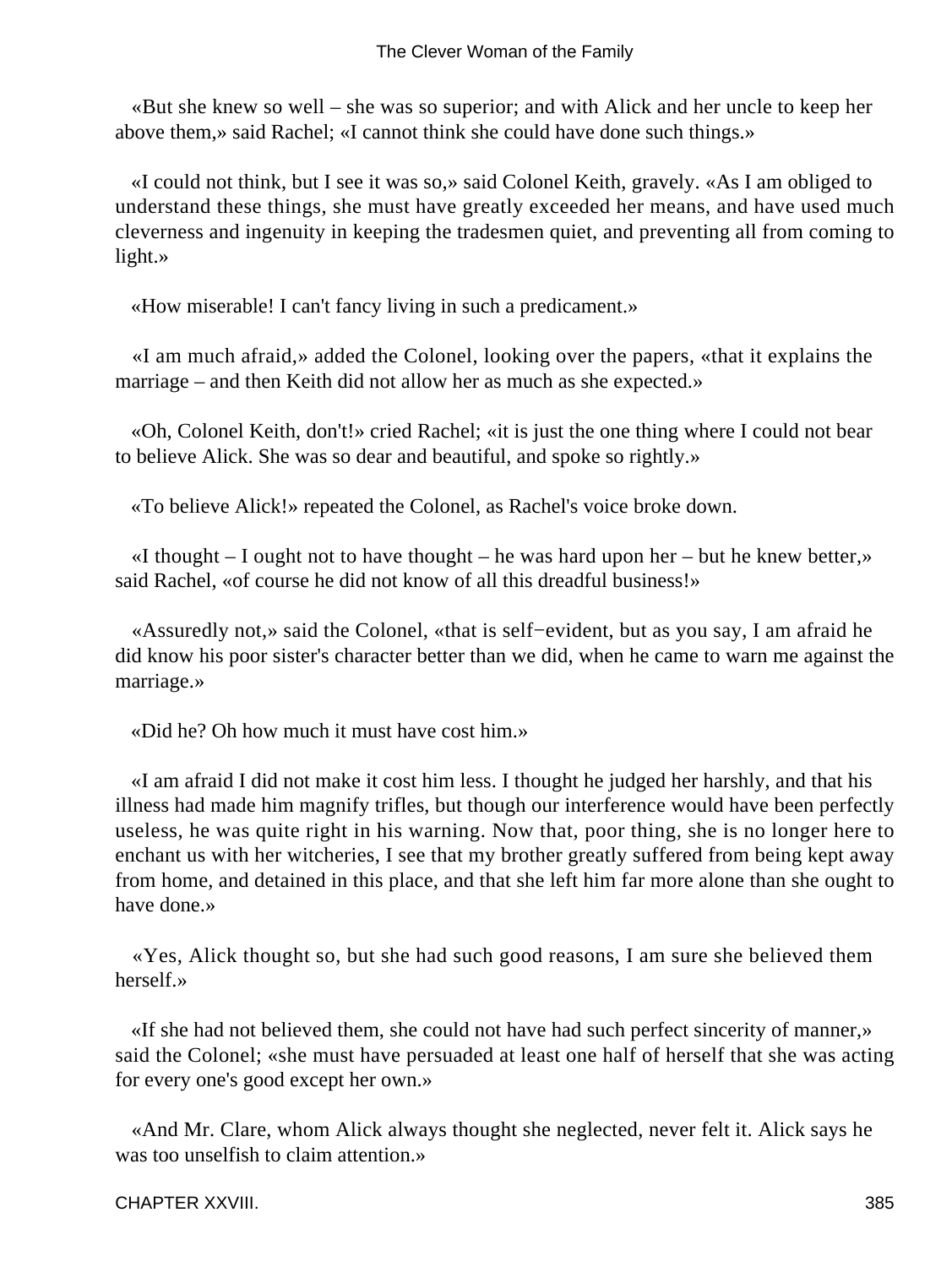«I never doubted her for one moment till I came home, on that unhappy day, and found how ill Keith was. I did think then, that considering how much she had seen of Alick while the splinters were working out, she ought to have known better than to talk of sciatica; but she made me quite believe in her extreme anxiety, and that she was only going out because it was necessary for her to take care of you on your first appearance. How bright she looked, and how little I thought I should never see her again!»

 «Oh, she meant what she said! She always was kind to me! Most kind!» repeated Rachel; «so considerate about all the dreadful spring – not one word did she say to vex me about the past! I am sure she did go out on that day as much to shelter me as for anything else. I can't bear to think all this – here in this pretty room that she had such pleasure in; where she made me so welcome, after all my disagreeableness and foolishness.»

 The Colonel could almost have said, «Better such foolishness than such wisdom, such repulsion than such attraction.» He was much struck by Rachel's distress, and the absence of all female spite and triumph, made him understand Ermine's defence of her as really large−minded and generous.

 «It is a very sad moment to be undeceived,» he said; «one would rather have one's faults come to light in one's life than afterwards.»

 They were simple words, so simple that the terrible truth with which they were connected, did not come upon Rachel at the first moment; but as if to veil her agitation, she drew towards her a book, an ivory−bound Prayer−book, full of illuminations, of Bessie's own doing, and her eye fell upon the awful verse, «So long as thou doest well unto thyself, men will speak good of thee.» It was almost more than Rachel could bear, sitting in the midst of the hoards, for which poor Bessie had sold herself. She rose up, with a sob of oppressive grief, and broke out, «Oh! at least it is a comfort that Alick was really the kindest and rightest! Only too right! but you can settle all this without him,» she added imploringly; «need he know of this? I can't bear that he should.»

«Nor I,» said Colonel Keith, «it was the reason that I am glad you are here alone.»

«Oh, thank you! No one need ever know,» added Rachel.

 «I fear my brother must see the accounts, as they have to be paid, but that need not be immediately.»

 «Is there anything else that is dreadful?» said Rachel, looking at the remaining papers, as if they were a nest of adders. «I don't like to take them home now, if they will grieve Alick.»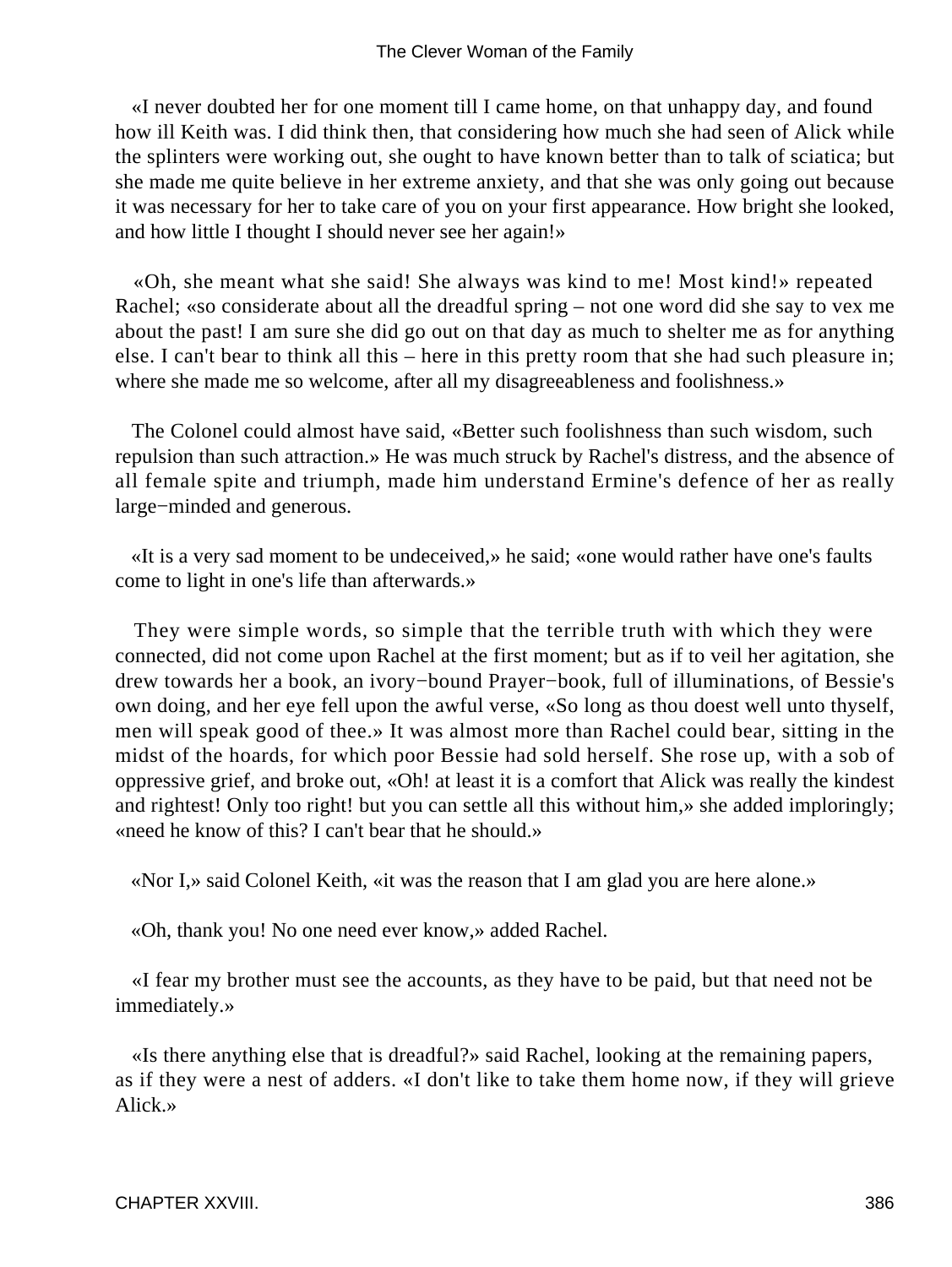«You need not be afraid of that packet,» said the Colonel; «I see his father's handwriting. They look like his letters from India.»

 Rachel looked into one or two, and her face lighted up. «Oh!» she exclaimed, «this is enough to make up for all. This is his letter to tell about Alick's wound. Oh how beautifully he speaks of him,» and Rachel, with no voice to read, handed the thin paper to her companion, that he might see the full commendation, that had been wrung from the reserved father's heart by his son's extremity.

 «You must be prepared to hear that all is over,» wrote the father to his daughter; «in fact, I doubt whether he can live till morning, though M'Vicar declares that nothing vital has been touched. Be it as it may, the boy has been in all respects, even more than I dared to wish, and the comfort he has been ever since he came out to me has been unspeakable. We must not grudge him such a soldier's death after his joyous life. But for you, my poor girl, I could only wish the same for myself to−morrow. You will, at least, if you lose a brother's care, have a memory of him, to which to live up. The thought of such a dead brother will be more to you than many a living one can ever be to a sister.»

 Rachel's heart beat high, and her eyes were full of tears of exultation. And the Colonel was well pleased to compensate for all the pain he had inflicted by giving her all the details he could recollect of her husband's short campaign. They had become excellent friends over their mournful work, and were sorry to have their tete−a−tete interrupted when a message was brought that his Lordship was ready, if Mrs. Keith would be so good as to come into his sitting−room.

 She wiped away the tears, and awe−struck and grave, followed the Colonel; a great contrast to Lord Keith's more frequent lady−visitor, as she silently received the polished greeting, its peculiar stateliness of courtesy, enhanced by the feeble state of the shattered old man, unable to rise from his pillowed chair, and his face deeply lined by suffering. He would not let her give him any account of her labours, nor refer any question to him, he only entreated that everything might be taken away, and that he might hear nothing about it. He spoke warmly of Alick's kindness and attention, and showed much solicitude about his indisposition, and at last he inquired for Rachel's «little charge,» hoping he was not clamorous or obnoxious to her, or to Mr. Clare's household. Her eager description of his charms provoked a look of interest and a sad smile, followed by a request, that weather and doctor permitting, she would bring the child to be seen for a few minutes. The next day there was an appointment, at which both the Colonel and Alick were wanted, but on the following one, the carriage should be sent to bring her and the little one to Timber End.

 The effect of this invitation amused Alick. The first thing he heard in the morning was a decided announcement from Rachel that she must go up to London to procure equipments for the baby to be presented in!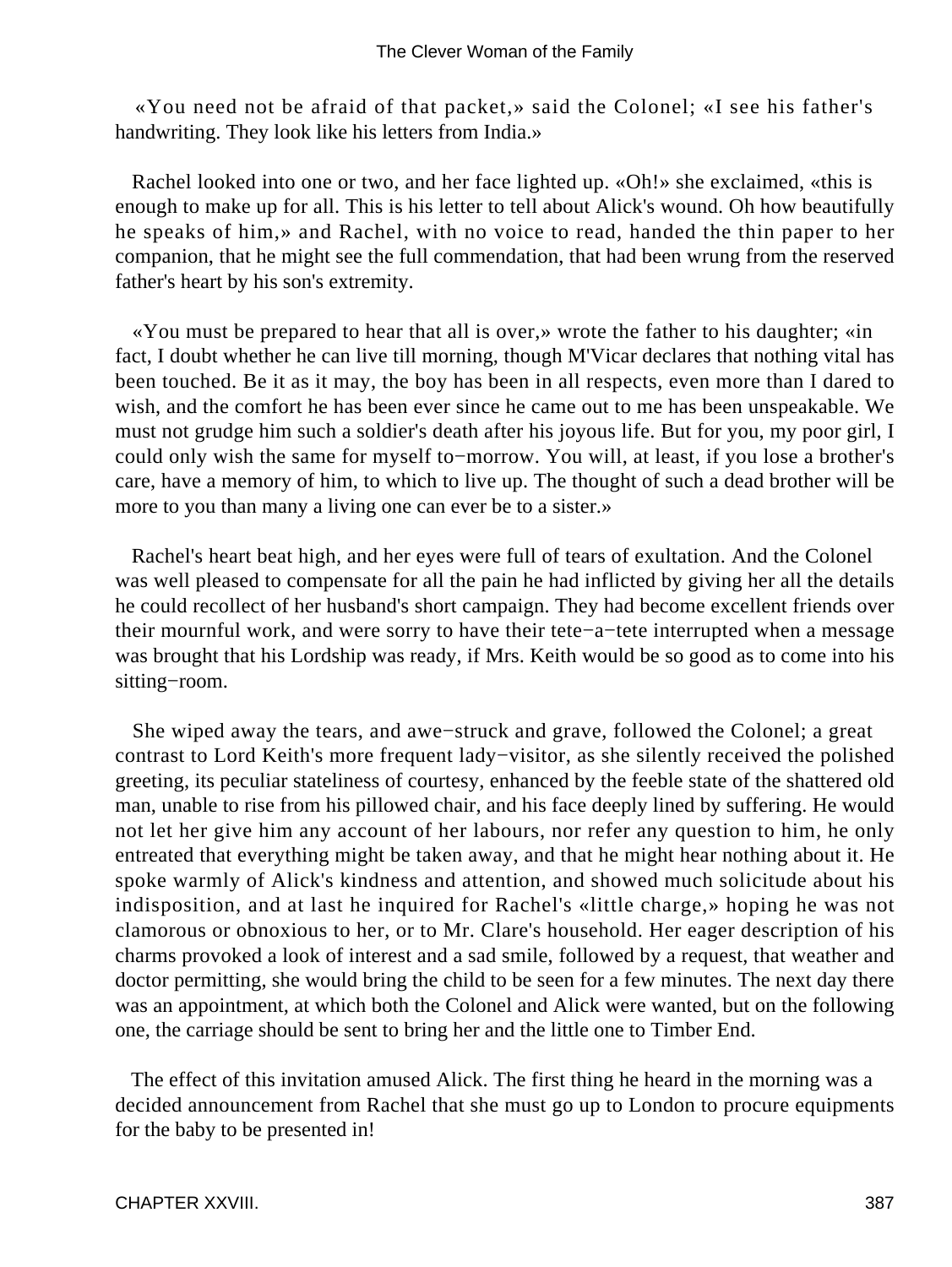«You know I can't go with you to−day.»

 «Of course, but I must make him fit to be seen. You know he has been wearing little Una's things all this time, and that will not do out of the nursery.»

 «A superior woman ought to know that his Lordship will never find out what his son has on.»

 «Then it is all the more reason that I should not let the poor dear little fellow go about wrapped up in somebody's old shawl!»

«What will you do then – take your maid?»

«Certainly not. I can't have him left.»

«Then take him with you?»

 «What, Alick, a little unvaccinated baby! Where have you ever lived! I don't see the least reason why I should not go alone.»

 «You need not begin beating about the world yet, Rachel. How many times did you say you had been in London?»

 «Three; once with my father when I was a child, once in the time of the Great Exhibition, and passing through it now with you. But any one of common sense can manage.»

«If you will wait till tive o'clock I will come with you,» said Alick, wearily.

 «No, indeed, I had rather not go, than that you should, you are quite tired out enough at the end of the day.»

«Then do not go.»

 «Alick, why will you have no proper feeling for that poor dear child!» said Rachel with tears in her eyes.

 If he winced he did not show it. «My proper feeling takes the direction of my wife,» he said.

«You don't really mean to forbid me to go,» she exclaimed.

«I don't mean it, for I do so, unless you find some one to go with you.»

CHAPTER XXVIII. 388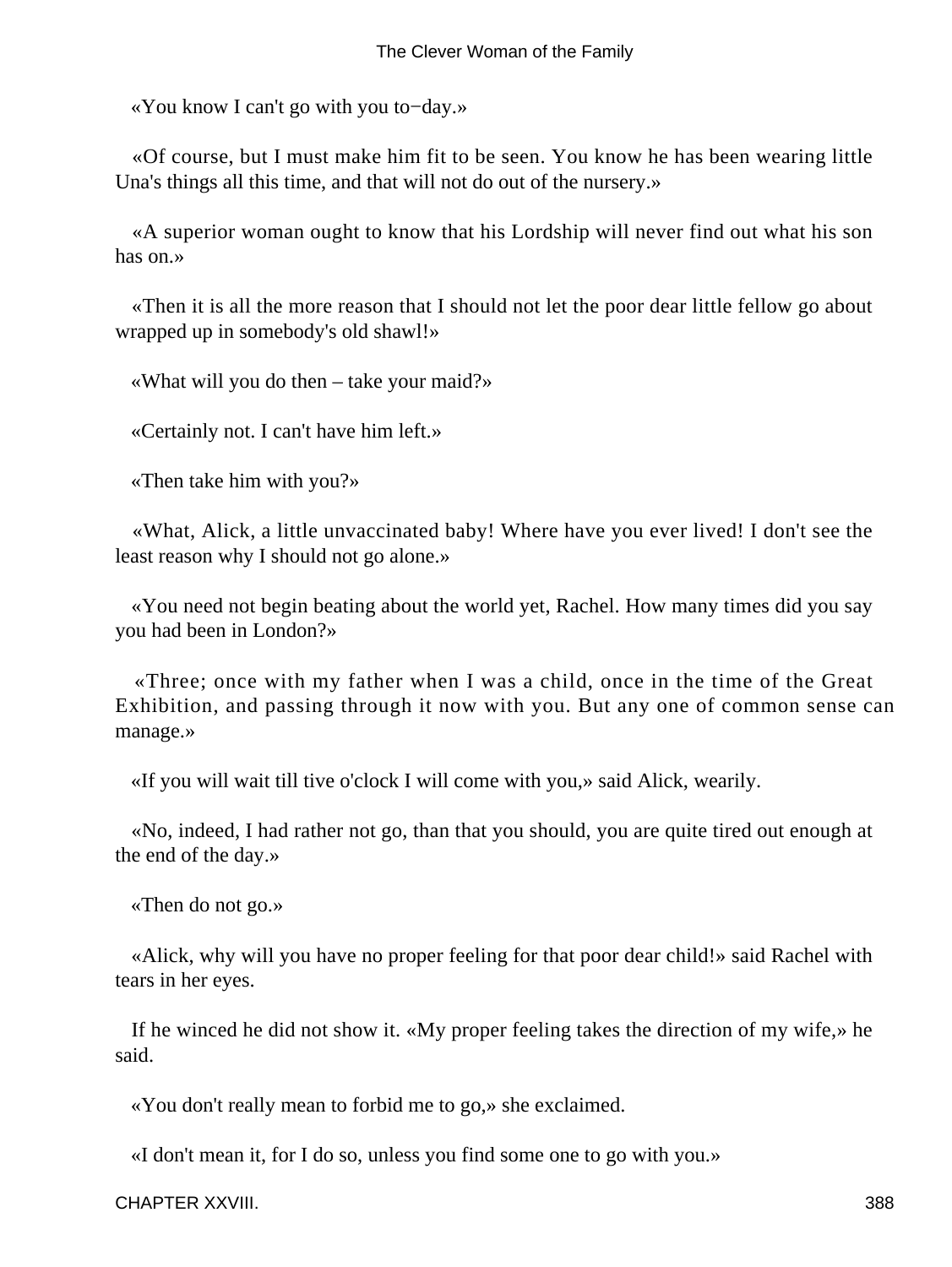It was the first real collision that had taken place, but Alick's quiet, almost languid tone had an absolute determination in it from the very absence of argument, and Rachel, though extremely annoyed, felt the uselessness of battling the point. She paused for a few moments, then said with an effort, «May I take the housekeeper?»

 «Yes, certainly,» and then he added some advice about taking a brougham, and thus lightened her heart; so that she presently said humbly,

«Have I been self−willed and overbearing, Alick?»

He laughed. "Not at all; you have persevered just where you ought.

 I dare say this is all more essential than shows on the surface. And,« he added, with a shaken voice, »if you were not myself, Rachel, you know how I should thank you for caring for my poor Bessie's child." He was gone almost as he spoke the words, but Rachel still felt the kiss and the hot tears that had fallen on her face.

 Mr. Clare readily consented to spare his housekeeper, but the housekeeper was untoward, she was «busied in her housewife skep,» and would not stir. Alick was gone to Timber End, and Rachel was just talking of getting the schoolmaster's wife as an escort, when Mr. Clare said –

«Pray are you above accepting my services?»

«You! Oh, uncle; thank you, but  $-\infty$ 

 «What were your orders? Anybody with you, was it not? I flatter myself that I have some body, at least.»

«If Alick will not think I ought not!»

«The boy will not presume to object to what I do with you.»

«I do wish it very much,» said candid Rachel.

 «Of course you do, my dear. Alick is not cured of a young man's notion that babies are a sort of puppies. He is quite right not to let you run about London by yourself, but he will be quite satisfied if you find eyes and I find discretion.»

«But is it not very troublesome to you?»

 «It is a capital lark!» said Mr. Clare, with a zest that only the slang word could imply, removing all Rachel's scruples, and in effect Mr. Clare did enjoy the spice of adventure in a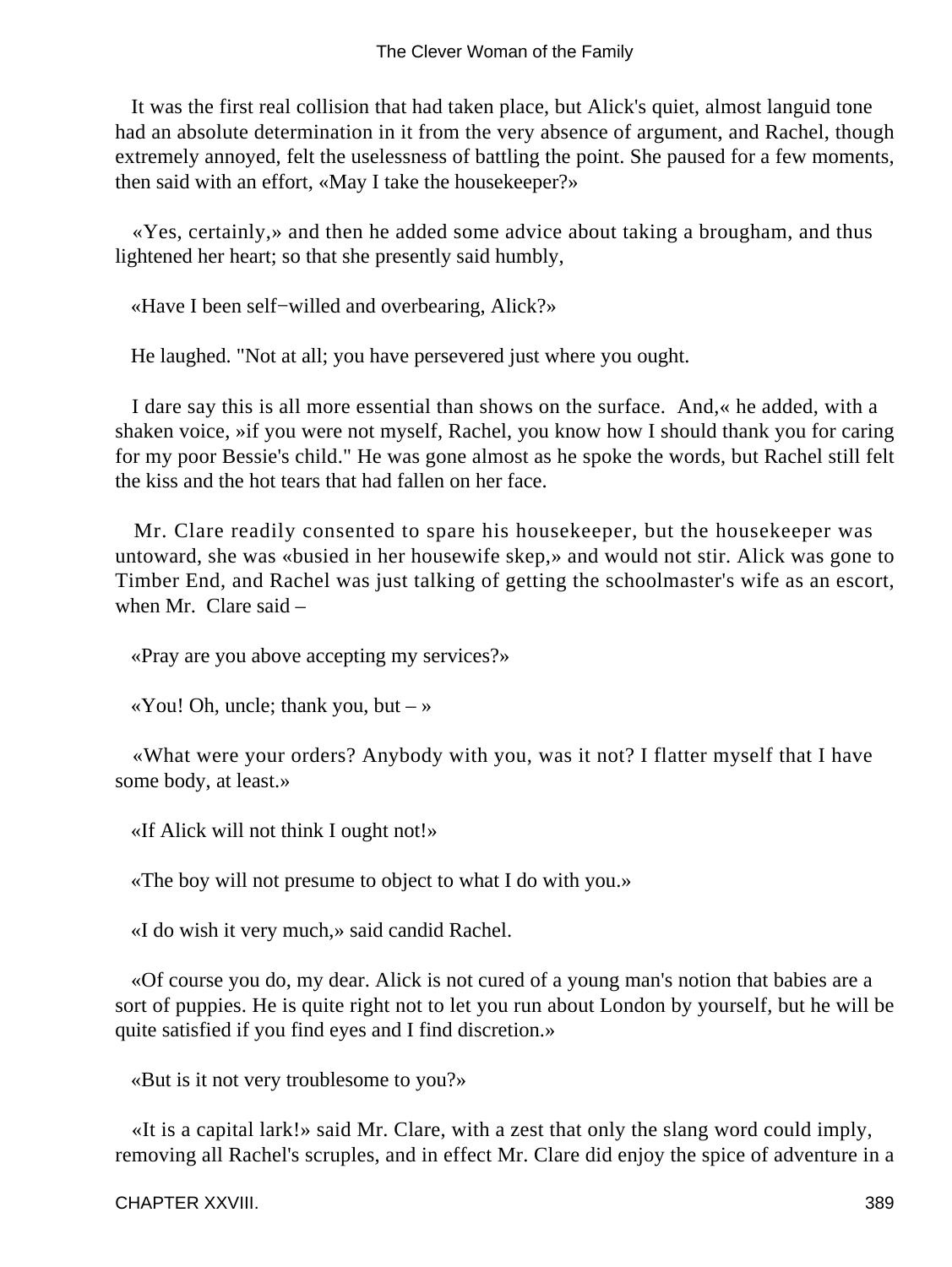most amusing way. He knew perfectly well how to manage, laid out the plan of operations, gave orders to the driver, went into all the shops, and was an effective assistant in the choice of material and even of embroidery. His touch and ear seemed to do more for him than many men's eyes do for them; he heard odd scraps of conversation and retailed them with so much character; he had such pleasant colloquies with all in whose way he fell, and so thoroughly enjoyed the flow and babble of the full stream of life, that Rachel marvelled that the seclusion of his parsonage was bearable to him. He took her to lunch with an old friend, a lady who had devoted herself to the care of poor girls to be trained as servants, and Rachel had the first real sight of one of the many great and good works set on foot by personal and direct labour.

«If I had been sensible, I might have come to something like this!» she said.

«Do you wish to undo these last three months?»

 «No; I am not fit to be anything but an ordinary married woman, with an Alick to take care of me; but I am glad some people can be what I meant to be.»

 «And you need not regret not being useful now,» said Mr. Clare. «Where should any of us be without you?»

 It had not occurred to Rachel, but she was certainly of far more positive use in the world at the present moment than ever she had been in her most assuming maiden days.

 Little Alexander was arrayed in all that could enhance his baby dignity, and Rachel was more than ever resolved to assert his superiority over «great frightful fine children,» resenting vehemently an innocent observation from Alick, that the small features and white skin promised sandiness of hair. Perhaps Alick delighted in saying such things for the sake of proving the «very womanhood» of his Clever Woman. Rachel hung back, afraid of the presentation, and would have sent her maid into the room with the child if Colonel Keith had not taken her in himself. Even yet she was not dexterous in handling the baby, her hands were both occupied, and her attention absorbed, and she could not speak, she felt it so mournful to show this frail motherless creature to a father more like its grandfather, and already almost on the verge of the grave. She came up to Lord Keith, and held the child to him in silence. He said, «Thank you,» and kissed not only the little one, but her own brow, and she kept the tears back with difficulty.

 Colonel Keith gave her a chair and footstool, and she sat with the baby on her lap, while very few words were spoken. It was the Colonel who asked her to take off the hood that hid the head and brow, and who chiefly hazarded opinions as to likeness and colour of eyes. Lord Keith looked earnestly and sadly, but hardly made any observation, except that it looked healthier than he had been led to expect. He was sure it owed much to Mrs. Keith's great care and kindness.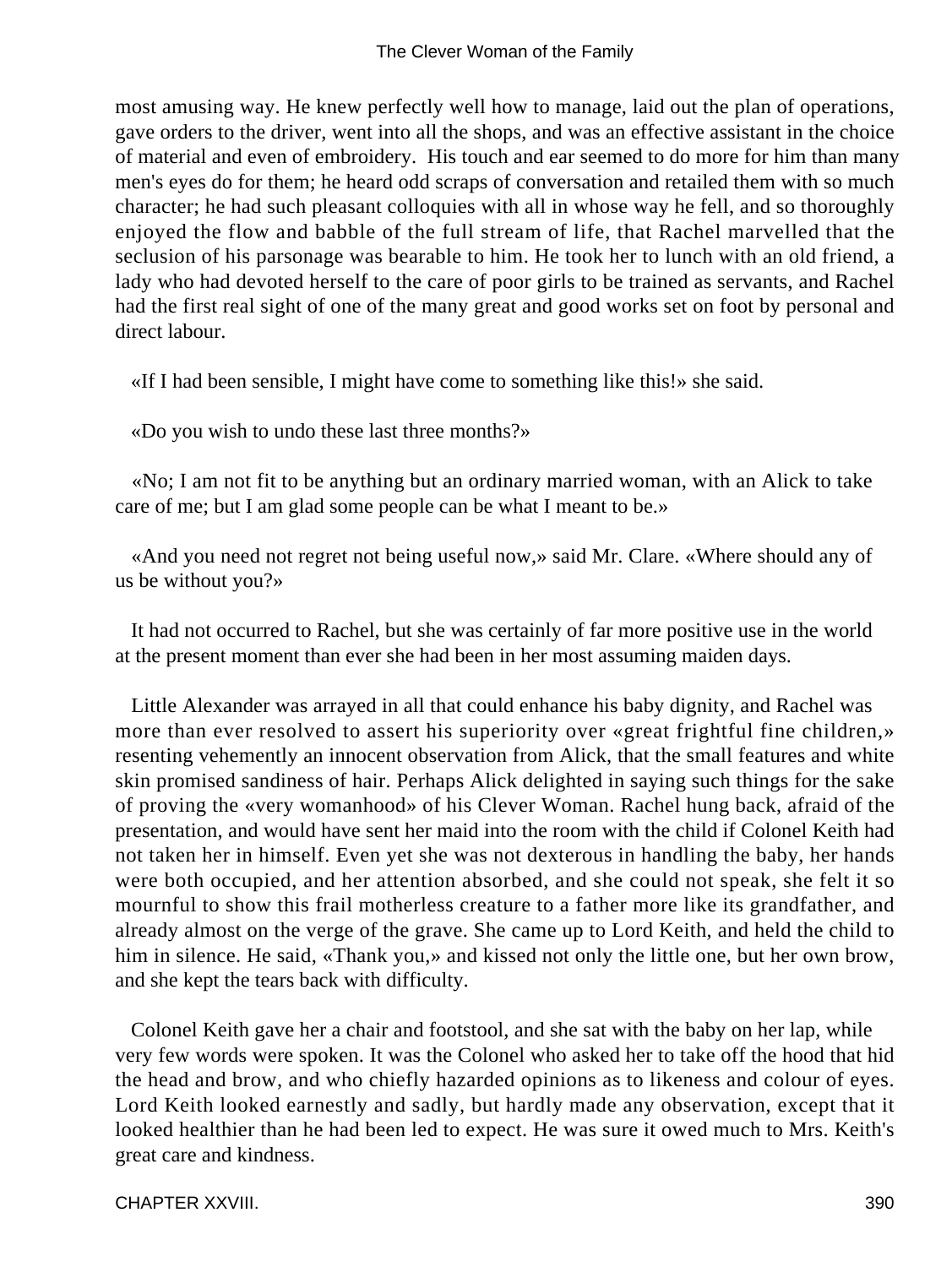Rachel feared he would not be able to part with his little son, and began to mention the arrangements she had contemplated in case he wished to keep the child at Timber End. On this, Lord Keith asked with some anxiety, if its presence were inconvenient to Mr. Clare; and being assured of the contrary, said, «Then while you are so kind as to watch over him, I much prefer that things should remain in their present state, than to bring him to a house like this. You do not object?»

 «Oh, no; I am so glad. I was only dreading the losing him. I thought Mrs. Menteith wished for him when he is old enough to travel.»

 «Colin!» said Lord Keith, looking up sharply, «will nothing make the Menteiths understand that I would rather put out the child to nurse in a Highland hut than in that Babel of a nursery of theirs?»

Colin smiled and said, «Isabel does not easily accept an answer she dislikes.»

 «But remember, both of you,» continued Lord Keith, «that happen what may, this poor child is not to be in her charge. I've seen enough of her children left alone in perambulators in the sun. You will be in Edinburgh?» he added, turning to Rachel.

«Yes, when Alick's leave ends.»

 «I shall return thither when this matter is over, I know I shall be better at home in Scotland, and if I winter in Edinburgh, may be we could make some arrangement for his being still under your eye.»

Rachel went home more elevated than she had been for months past.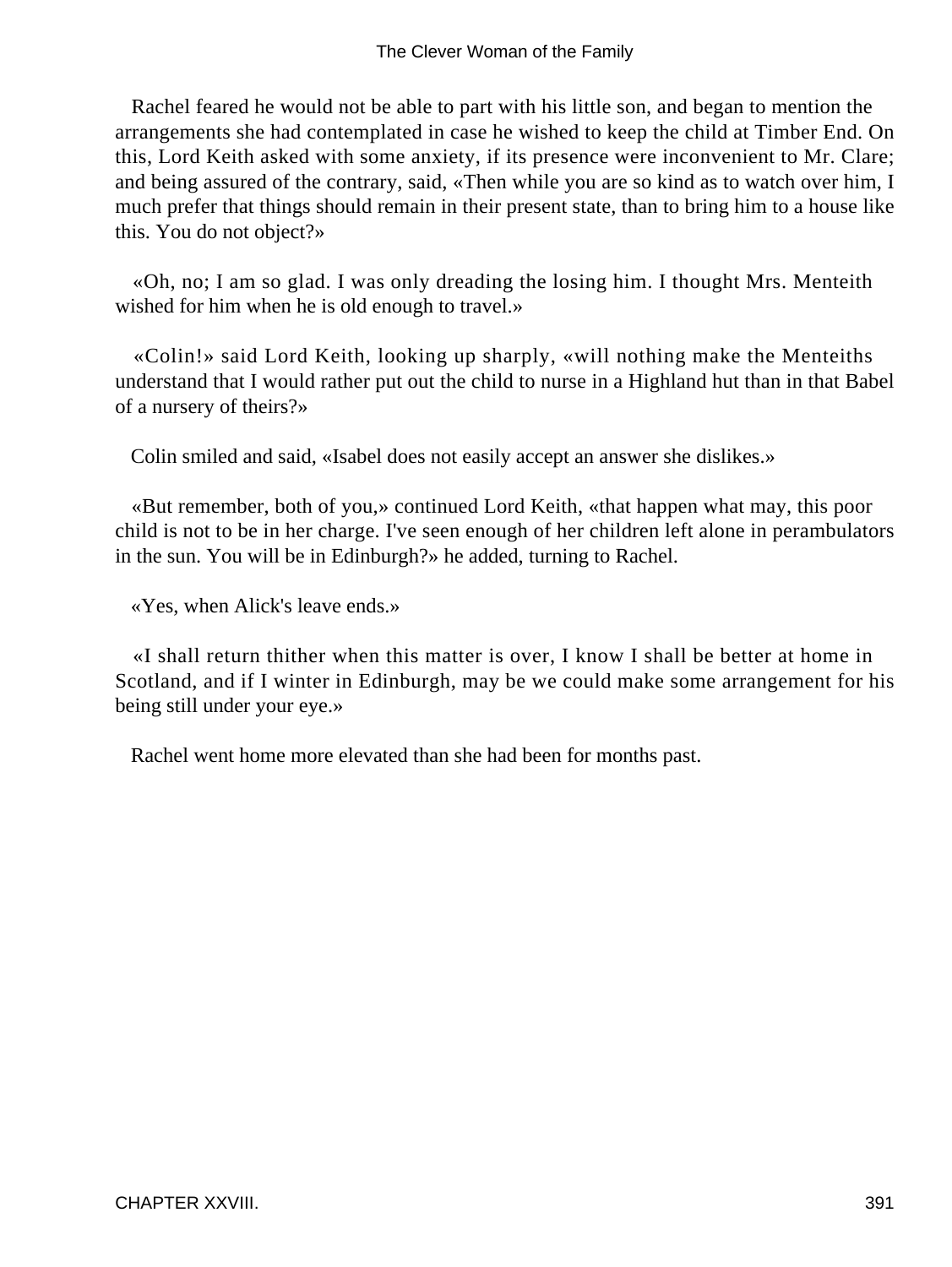### **[CHAPTER XIXX.](#page-417-0)**

### *A*T **LAST.**

"I bid thee hail, not as in former days,

Not as my chosen only, but my bride,

My very bride, coming to make my house

A glorious temple." **A.** H. **HALLAM.**

"Timber End, Littleworthy, September 10th.

 "Dear Miss Williams, – I must begin by entreating your forgiveness for addressing you in a manner for which perhaps you may be unprepared; but I trust you have always been aware, that any objections that I may have offered to my brother Colin's attachment to yourself have never been personal, or owing to anything but an unfortunate complication of circumstances. These difficulties are, as no doubt he will explain to you, in great measure removed by the present condition of my family, which will enable me to make such settlements as I could wish in the ease of one so nearly connected with me; so that I am enabled to entreat of you at length to reward the persevering constancy so well deserved. I have a further, and a personal cause for wishing that the event should not be deferred, as regard for my feelings might have led you to propose. You are aware of the present state of my health, and that it has become expedient to make immediate arrangements for the future guardianship of my little boy. His uncles are of course his natural guardians, and I have unbounded confidence in both; but Alexander Keith's profession renders it probable that he may not always be at hand, and I am therefore desirous of being able to nominate yourself, together with my brother, among the personal guardians. Indeed, I understand from Alexander Keith, that such was the express wish of his sister. I mention this as an additional motive to induce you to consent. For my own part, even without so stringent a cause, all that I have ever seen or known of yourself would inspire me with the desire that you should take a mother's place towards my son. But you must be aware that such an appointment could only be made when you are already one of the family, and this it is that leads me to entreat you to overlook any appearance of precipitancy on my brother's part, and return a favourable reply to the request, which with my complete sanction, he is about to address to you.

 "Yes, Ermine Williams, forgive all that is past, and feel for an old, it may be, a dying man, and for a motherless infant. There is much to forget, but I trust to your overcoming any scruples, and giving me all the comfort in your power, in thinking of the poor child who has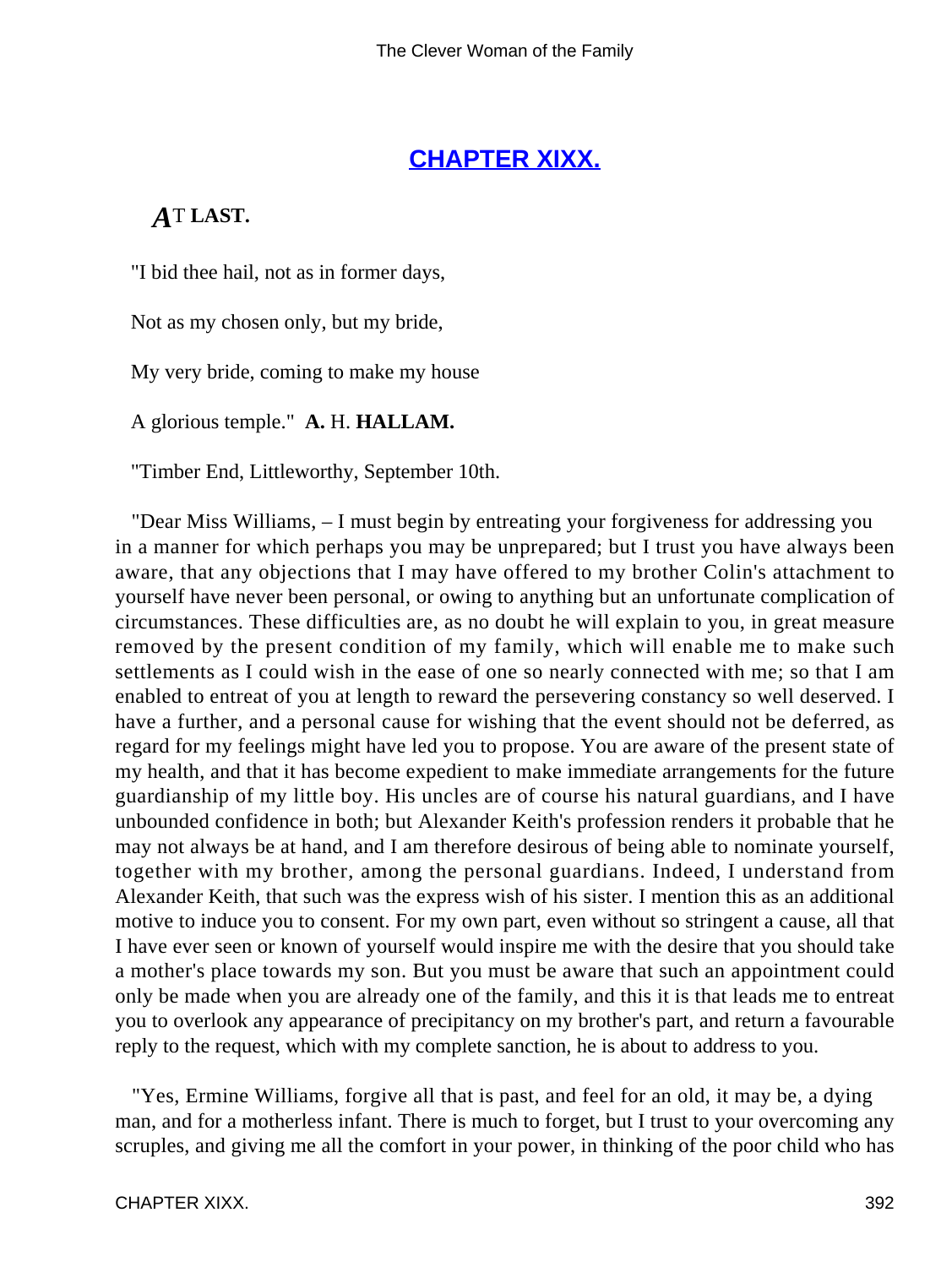come into the world under such melancholy circumstances.

«Yours most truly, »Keith of Gowanbrae"

 "Poor Keith, he has given me his letter open, his real anxiety has been too much at last for his dignity; and now, my Ermine, what do you say to his entreaty? The state of the case is this. How soon this abscess may be ready for the operation is still uncertain, the surgeons think it will be in about three weeks, and in this interval he wishes to complete all his arrangements. In plain English, his strongest desire is to secure the poor little boy from falling into Menteith's hands. Now, mine is a precarious life, and Alick and Rachel may of course be at the ends of the earth, so the point is that you shall be 'one of the family,' before the will is signed.

 Alick's leave has been extended to the 1st of October, no more is possible, and he undertakes to nurse poor Keith for a fortnight from to−morrow, if you will consent to fulfil this same request within that time. After the 1st, I should have to leave you, but as soon as Keith is well enough to bear the journey, he wishes to return to Edinburgh, where he would be kindly attended to by Alick and Rachel all the winter. There, Ermine, your victory is come, your consent has been entreated at last by my brother, not for my sake, but as a personal favour to himself, because there is no woman in the world of whom he thinks so highly. For myself I say little. I grieve that you should be thus hurried and fluttered, and if Ailie thinks it would harm you, she must telegraph back to me not to come down, and I will try to teach myself patience by preaching it to Keith, but otherwise you will see me by four o'clock to−morrow. Every time I hear Rachel's name, I think it ought to have been yours, and surely in this fourteenth year, lesser objections may give way. But persuasions are out of the question, you must be entirely led by your own feeling. If I could have seen you in July, this should not have come so suddenly at last. "Yours, more than ever, decide as you may,

"Colin A Keith.

«P. S. – I am afraid Rose would hardly answer this purpose equally well.»

 Colonel Keith followed his letter at four o'clock, and entering his own study, found it in a cloud of smoke, in the midst of which he dimly discerned a long beard and thin visage absorbed in calculation.

«Edward! How is Ermine?»

 «Oh?» (inquiringly) «Keith!» (as taken by surprise) «ah! you were to come home to−day. How are you?»

«How is she? Has she had my letter?»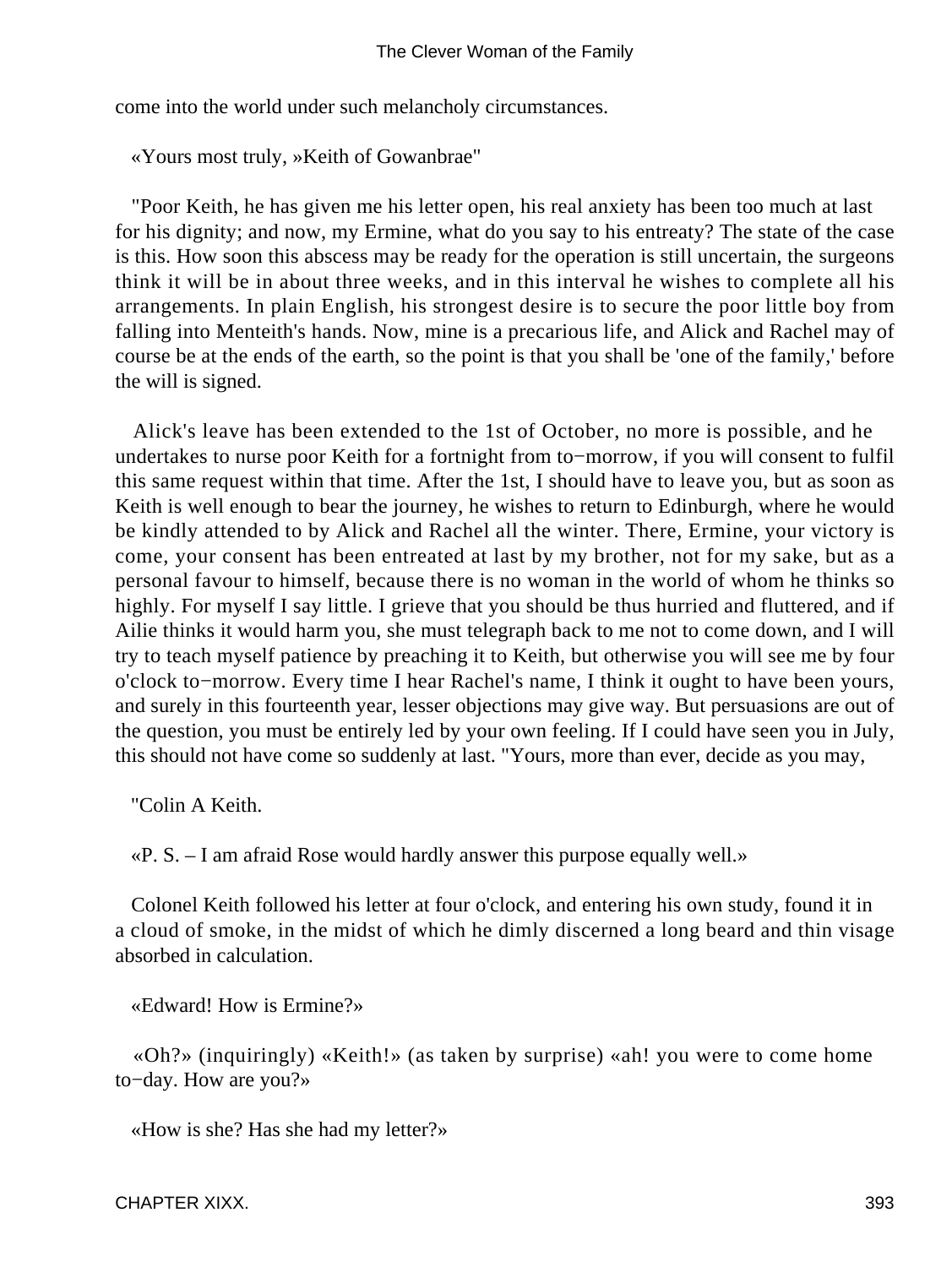«What letter? You write every day, I thought.»

«The letter of yesterday. Have you heard nothing of it?»

«Not that I know of. Look here, Keith, I told you I was sure the platinum  $-\infty$ 

 «Your brain is becoming platinum. I must go,» and the chemist remained with merely a general impression of having been interrupted.

 Next the Colonel met Rose, watching at his own gate, and this time his answer was more explicit.

 «Yes, Aunt Ermine said you were coming, and that I might meet you, but that I must let you come in alone, for she had not seen you so long, that she wanted you all to herself.»

«And how is she; how has she been?»

 «She is well now,» said Rose, in the grave, grown−up way she always assumed when speaking of her aunt's health; «but she has been having a good deal of her nervous headache this summer, and Lady Temple wanted her to see Mr. Frampton, but Aunt Ailie said it was only excitement and wear of spirits. Oh, I am glad you have come back! We have so wearied after you.»

 Nevertheless Rose duteously loosed the hand to which she had been clinging till they came to the door; and as Colin Keith opened it, again he was met by the welcoming glances of the bright eyes. This time he did not pause till he was close to her, and kneeling on one knee beside her, he put his arm round her, and held her hands in his.

The first words that passed were, «You had the letters?»

«Colin, Colin, my one prayer has been, 'Make Thy way plain before my face.'»

«And now it is?»

 «The suspicion is gone; the displeasure is gone; the doubts are gone; and now there is nothing – nothing but the lameness and the poverty; and if you like the old cinder, Colin, that is your concern;» and she hid her face, with a sort of sobbing laugh.

«And even the haste; you consent to that?»

«I don't feel it like haste,» she said, looking up with a smile, and then crimsoning.

«And Ailie gives leave, and thinks the hurry will not harm you?»

CHAPTER XIXX. 394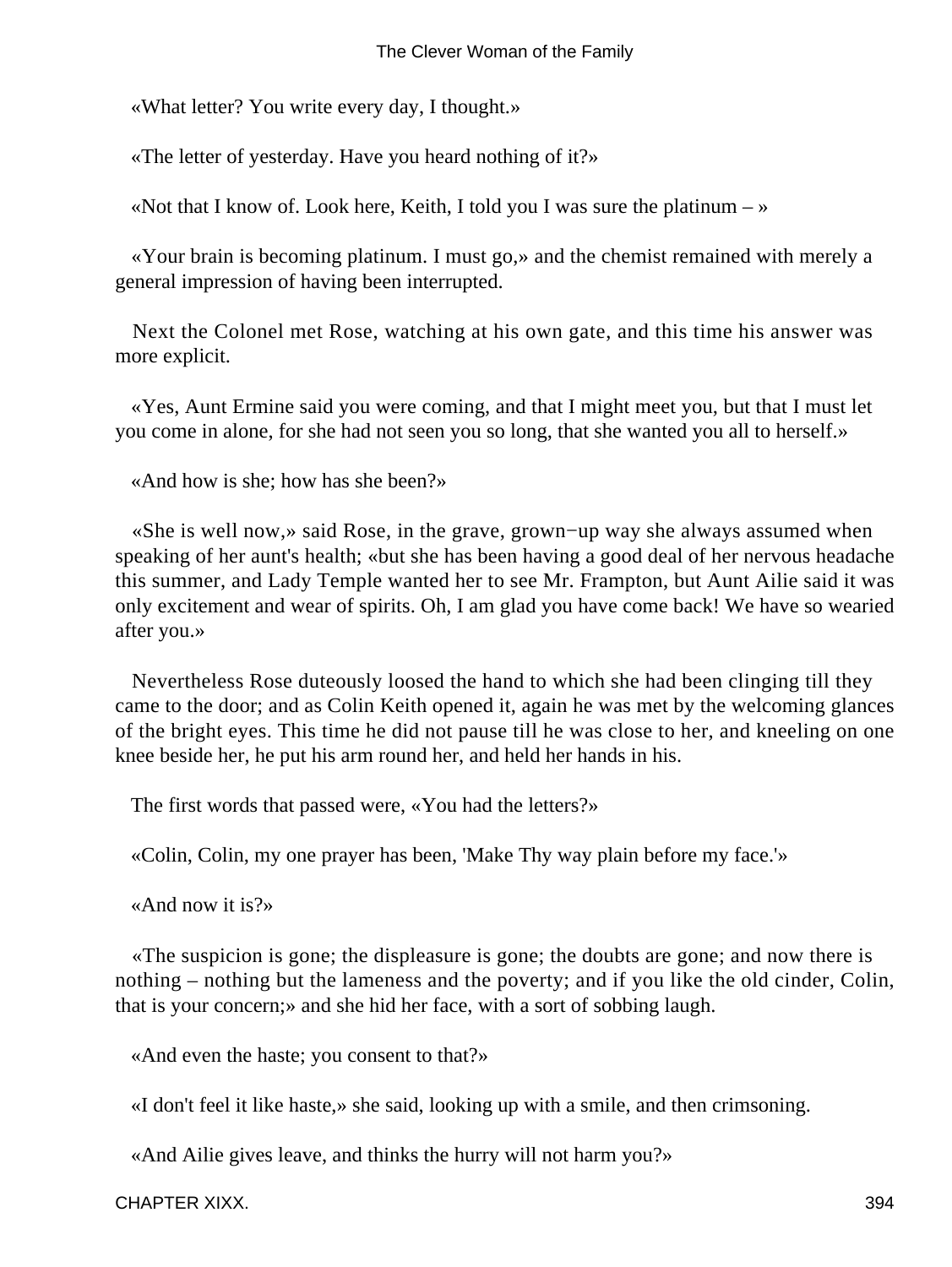«Ailie! 0 Colin, did you think I could tell any one of your letter, before you had had your answer?»

 «Then Edward is not so moonstruck as I thought him! And when shall it be, dearest? Give me as much time as you can. I must go back this day fortnight.»

 «I suppose your expectations are not high in the matter of finery,» said Ermine, with a certain archness of voice.

«Those eyes are all the finery I ever see.»

 «Then if you will not be scandalized at my natural Sunday dress, I don't see why this day week should not do as well as any other time.»

«Ermine, you are the only woman I ever met totally free from nonsense.»

«Take care, it is very unfeminine and disagreeable to be devoid of nonsense.»

 «Very, and therefore you are talking it now! Ermine, how shall I thank you? Not only for the sake of the ease of mind to my poor brother; but in the scenes we are going through, a drop of happiness is wanted as a stimulant. When I looked at the young couple at Bishopsworthy, I often felt as if another half−year of suspense was more than I could bear, and that I must ask you to help me through with at least a definite hope.»

«Ah! you have gone through a great deal I am sure it has been a time of great trouble.»

 «Indeed it has. The suffering has become unceasing and often most severe, and there is grievous depression of spirits; I could not have left him even for a day, if he had not been so fervently bent on this.»

«Is he feeling his loss more acutely than at first?»

 «Not so much that, as for the poor little boy, who is a heavy burthen on his mind. He has lived in such a state of shrewd distrust that he has no power of confidence, and his complications for making all the boy's guardians check one another till we come to a dead lock, and to make provision for Isabel out of Menteith's reach, are enough to distract the brain of a man in health.»

«Is he fond of the child?»

 «It is an oppressive care to him, and he only once has made up his mind to see it, though it is never off his mind, and it is very curious how from the first he has been resolved on your taking charge of it. It is the most real testimony he could give you.»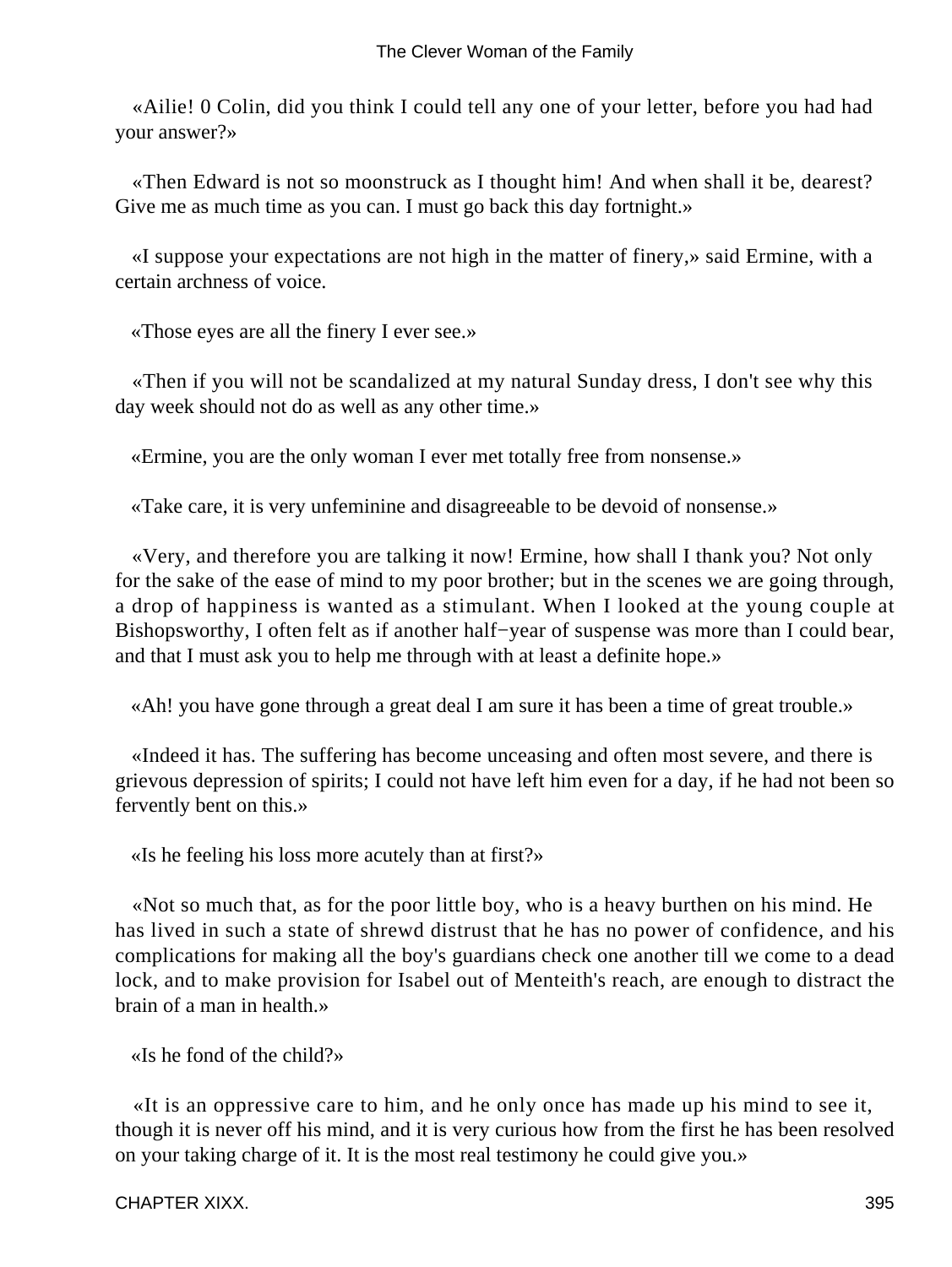«It is very comfortable not to be brought in like an enemy in spite of him, as even a year ago I could have been proud to do.»

 «And I to have brought you,» he answered, «but it is far better as it is. He is very cordial, and wants to give up the Auchinvar estate to me; indeed, he told me that he always meant me to have it as soon as I had washed my hands of you – you wicked syren – but I think you will agree with me that he had better leave it to his daughter Mary, who has nothing. We never reckoned on it.»

«Nor on anything else,» said Ermine, smiling.

 «You have never heard my ways and means,» he said, «and as a prudent woman you ought, you know. See,» taking out his tablets, «here is my calculation.»

«All that!»

 «On the staff in India there were good opportunities of saving; then out of that sum I bought the house, and with my half−pay, our income will be very fair, and there would be a pension afterwards for you. This seems to me all we can reasonably want.»

 «Unless I became like »die Ilsebill« in the German tale. After four years of living from hand to mouth, this will be like untold gold. To wish to be above strict economy in wheeled chairs has seemed like perilous discontent in Rose and me.»

 «I have ventured on the extravagance of taking the ponies and little carriage off my brother's hands, it is low enough for you, and I shall teach Rose to ride one of the ponies with me.»

 «The dear little Rose! But, Colin, there is a dreadful whisper about her going with her father, and Ailie too! You see now his character is cleared, he has been offered a really lucrative post, so that he could have them with him.»

«Does he wish it?»

 «I dare not ask. I must be passive or I shall be selfish. You are all my world, and Edward has no one. Make them settle it without me. Talk of something else! Tell me how your brother is to be taken care of.»

 «There cannot be a better nurse than Alick Keith; and Ferguson, the agent, is there, getting directions from Keith whenever he can bear it. I am best out of the way of all that. I have said once for all that I will do anything for them except live at Gowanbrae, and I am sick of demonstrating that the poor child's existence is the greatest possible relief to me; and I hope now not to go back till the whole is settled and done with.»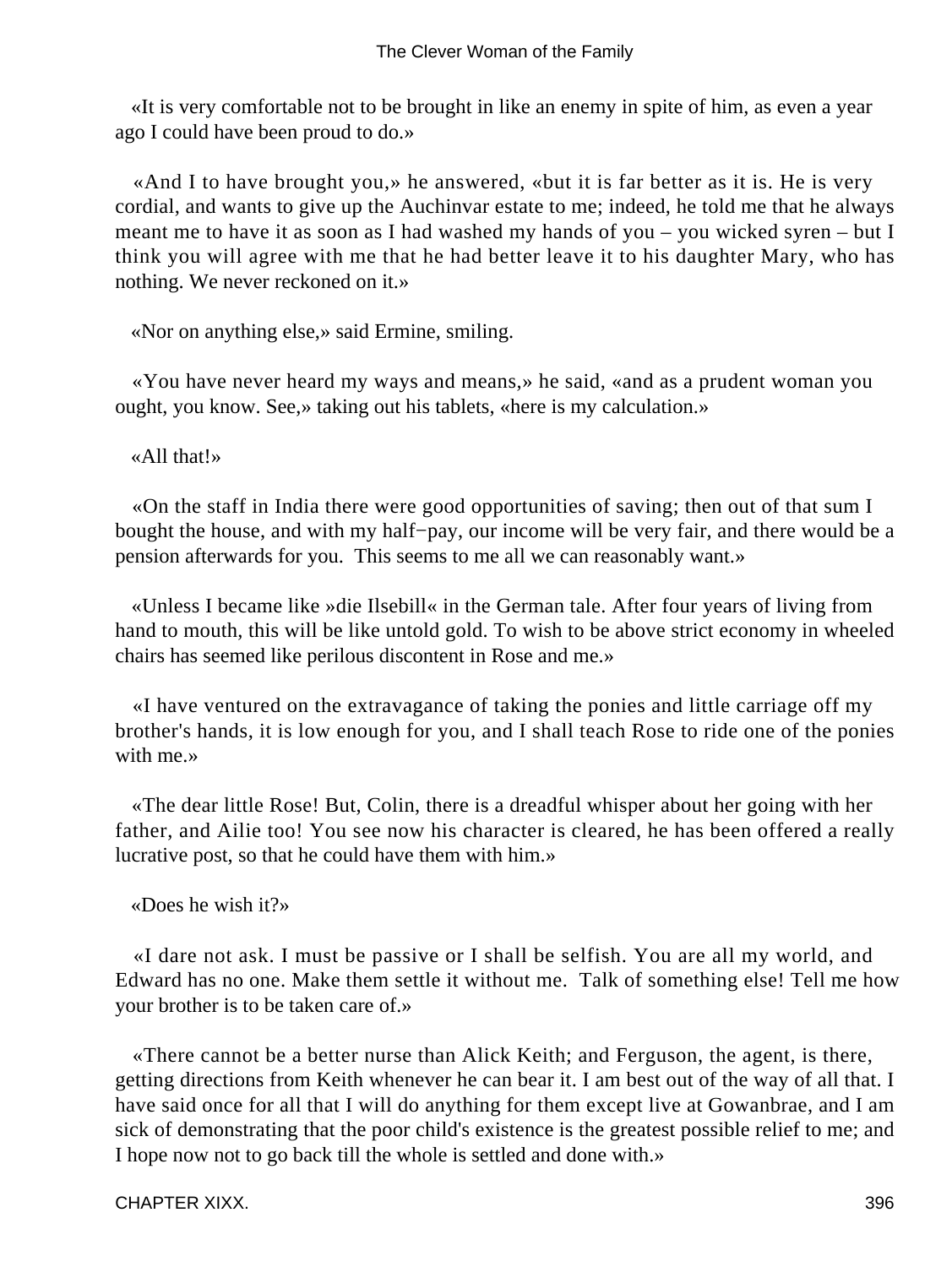«You look regularly worn out with the discussions!»

 «It was an endless business! The only refreshment was in now and then getting over to Bishopsworthy.»

«What? to Rachel?» said Ermine archly.

 «Rachel is showing to great advantage. I did not think it was in her to be so devoted to the child, and it is beautiful to see her and Mr. Clare together.»

 «There's a triumph,» said Ermine, smiling. «Do you grant that the happy medium is reached, that Alick should learn to open his eyes and Rachel to shut hers?»

 «Well! Her eyes are better, but he, poor lad, has been in no spirits to open his very wide. The loss of his sister went very deep, and those aguish attacks, though they become much slighter, make him look wretchedly ill. I should have doubted about leaving him in charge in his present state, but that he was urgent on me, and he is spared all the night nursing. Any way, I must not leave him longer than I can help. I may have one week with you at home – at our home, Ermine.»

«And let us make the most of that,» said Ermine, quickly.

 Meanwhile Alison, sore and sick at heart, wandered on the esplanade, foreboding that the blow was coming that she ought to rejoice at, if her love could only be more unselfish. At last the Colonel joined her, and, as usual, his tone of consideration cheered and supported her when in actual conference with him, and as he explained his plans, he added that he hoped there would be scarcely any interruption to her intercourse with her sister.

«You know,» she said abruptly, «that we could go to Ekaterinburg.»

 «And what is your feeling about it? Remember, Ailie, that I am your brother too.» And as she hesitated, «your feelings – no doubt you are in many minds!»

 «Ah, yes; I never settled anything without Ermine, and she will not help me now. And she has been so worn with the excitement and anxiety of all this long detention of yours, that I don't dare to say a word that could prey on her.»

«In fact, you would chiefly be decided by Edward's own wishes.»

 «If I were sure of them,» sighed poor Alison; «but he lives on experiments, and can hardly detach himself from them even to attend to Ermine herself. I don't know whether we should be a comfort or a burthen, and he would be afraid to hurt our feelings by telling the truth. I have been longing to consult you who have seen him at that place in Russia.»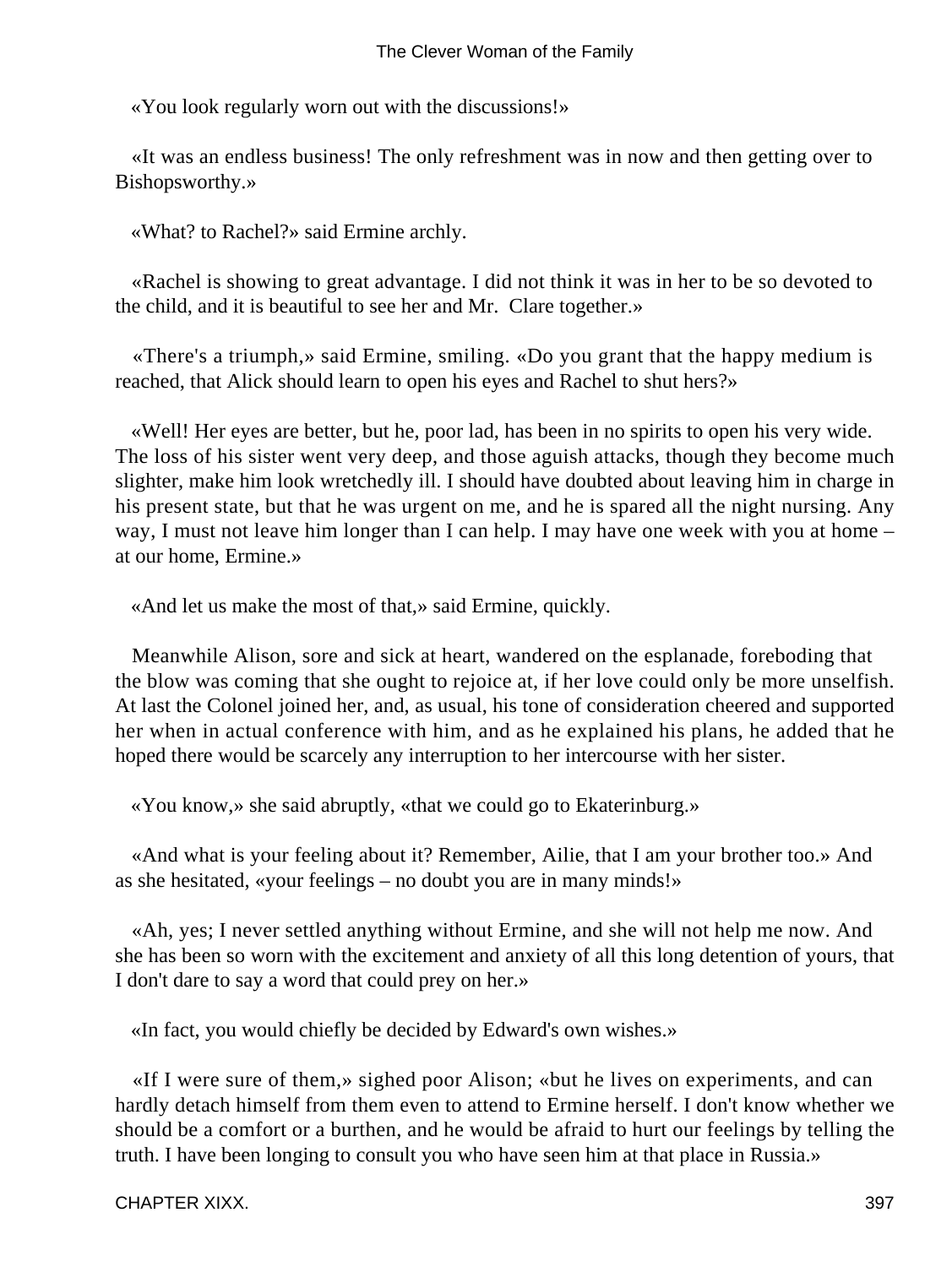«And indeed, Ailie, he is so wedded to smoke and calculations, and so averse to this sublunary world, that though your being with him might be beneficial, still I greatly question whether the risk of carrying poor little Rose to so remote a place in such a climate, would be desirable. If he were pining to have a home made for him, it would be worth doing; as it is, the sacrifice would be disproportioned.»

«It would be no sacrifice if he only wanted us.»

«Where you are wanted is here. Ermine wants you. I want you. The Temples want you.»

 «Now, Colin, tell me truly. Edward feels as I do, and Dr. Long spoke seriously of it. Will not my present position do you and Ermine harm among your friends?»

«With no friend we wish to make or keep!»

 «If I do remain,» continued Alison, «it must be as I am. I would not live upon you, even if you asked me, which you have too much sense to do; and though dear Lady Temple is everything to me, and wants me to forget that I am her governess, that would be a mere shuffle, but if it is best for you that I should give it up, and go out, say so at once.»

 «Best for me to have eight Temples thrown on my hands, all in despair! To have you at Myrtlewood is an infinite relief to me, both on their account and Ermine's. You should not suspect a penniless Scotsman of such airs, Ailie.»

«Not you, Colin, but your family.»

 «Isabel Menteith thinks a glass−blower was your father, and Mauleverer your brother, so yours is by far the most respectable profession. No, indeed, my family might be thankful to have any one in it who could do as you have done.»

 Alison's scruples were thus disposed of, and when Edward's brain cleared itself from platinum, he showed himself satisfied with the decision, though he insisted on henceforth sending home a sum sufficient for his daughter's expenses, and once said something that could be construed into a hope of spending a quiet old age with her and his sister; but at present he was manifestly out of his element, and was bent on returning to Ekaterinburg immediately after the marriage.

 His presence was but a qualified pleasure. Naturally shy and absent, his broken spirits and removal from domestic life, and from society, had exaggerated his peculiarities; and under the pressure of misfortune, caused in a great measure by his own negligence, he had completely given way, without a particle of his sister's patience or buoyancy, and had merely striven to drown his troubles in engrossing problems of his favourite pursuit, till the habit of abstraction had become too confirmed to be shaken off. When the blot on his name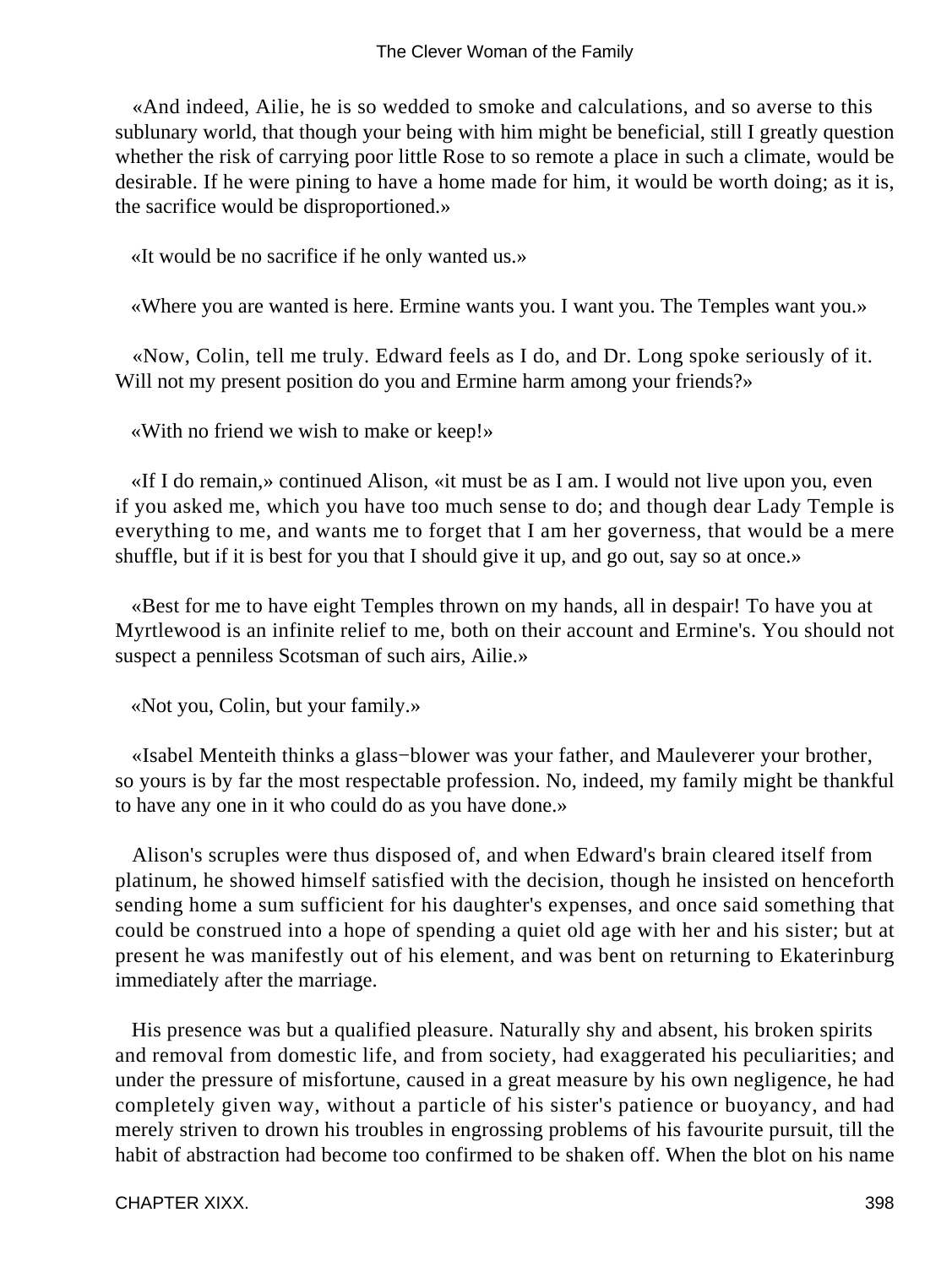was removed, he was indeed sensible that he was no longer an exile, but he could not resume his old standing, friendships rudely severed could not be re−united; his absorption had grown by indulgence; old interests had passed away; needful conformity to social habits was irksome, and even his foreign manner and appearance testified to his entire unfitness for English life.

 Tibbie was in constant dread of his burning the house down, so incalculable and preposterous were his hours, and the Colonel, longing to render the house a perfect shrine for his bride, found it hard to tolerate the fumes with which her brother saturated it. If he had been sure that opium formed no portion of Edward's solace, his counsel to Alison would have been less decisive. To poor little Rose, her father was an abiding perplexity and distress; she wanted to love him, and felt it absolute naughtiness to be constantly disappointed by his insensibility to her approaches, or else repelled and disgusted by that vice of the Russian sheep. And a vague hint of being transported to the Ural mountains, away from Aunt Ermine, had haunted her of late more dreadfully than even the lions of old; so that the relief was ineffable when her dear Colonel confided to her that she was to be his niece and Aunt Ermine's handmaid, sent her to consult with Tibbie on her new apartment, and invited Augustus to the most eligible hole in the garden. The grotto that Rose, Conrade, and Francis proceeded to erect with pebbles and shells, was likely to prove as alarming to that respectable reptile as a model cottage to an Irish peasant.

 Ermine had dropped all scruples about Rose's intercourse with other children, and the feeling that she might associate with them on equal terms, perhaps, was the most complete assurance of Edward's restoration. She was glad that companionship should render the little maiden more active and childlike, for Edward's abstraction had made her believe that there might be danger in indulging the dreaminess of the imaginative child.

 No one welcomed the removal of these restraints more warmly than Lady Temple. She was perhaps the happiest of the happy, for with her there was no drawback, no sorrow, no parting to fear. Her first impulse, when Colonel Keith came to tell her his plans, was to seize on hat and shawl, and rush down to Mackarel Lane to kiss Ermine with all her heart, and tell her that «it was the most delightful thing of her to have consented at last, for nobody deserved so well to be happy as that dear Colonel;» and then she clung to Alison, declaring that now she should have her all to herself, and if she would only come to Myrtlewood, she would do her very best to make her comfortable there, and it should be her home – her home always.

 «In fact,» said Ermine, afterwards to the Colonel, «when you go to Avoncester, I think you may as well get a licence for the wedding of Alison Williams and Fanny Temple at the same time. There has been quite a courtship on the lady's part.»

 The courtship had been the more ardent from Fanny's alarm lest the brother should deprive her of Alison; and when she found her fears groundless, she thanked him with such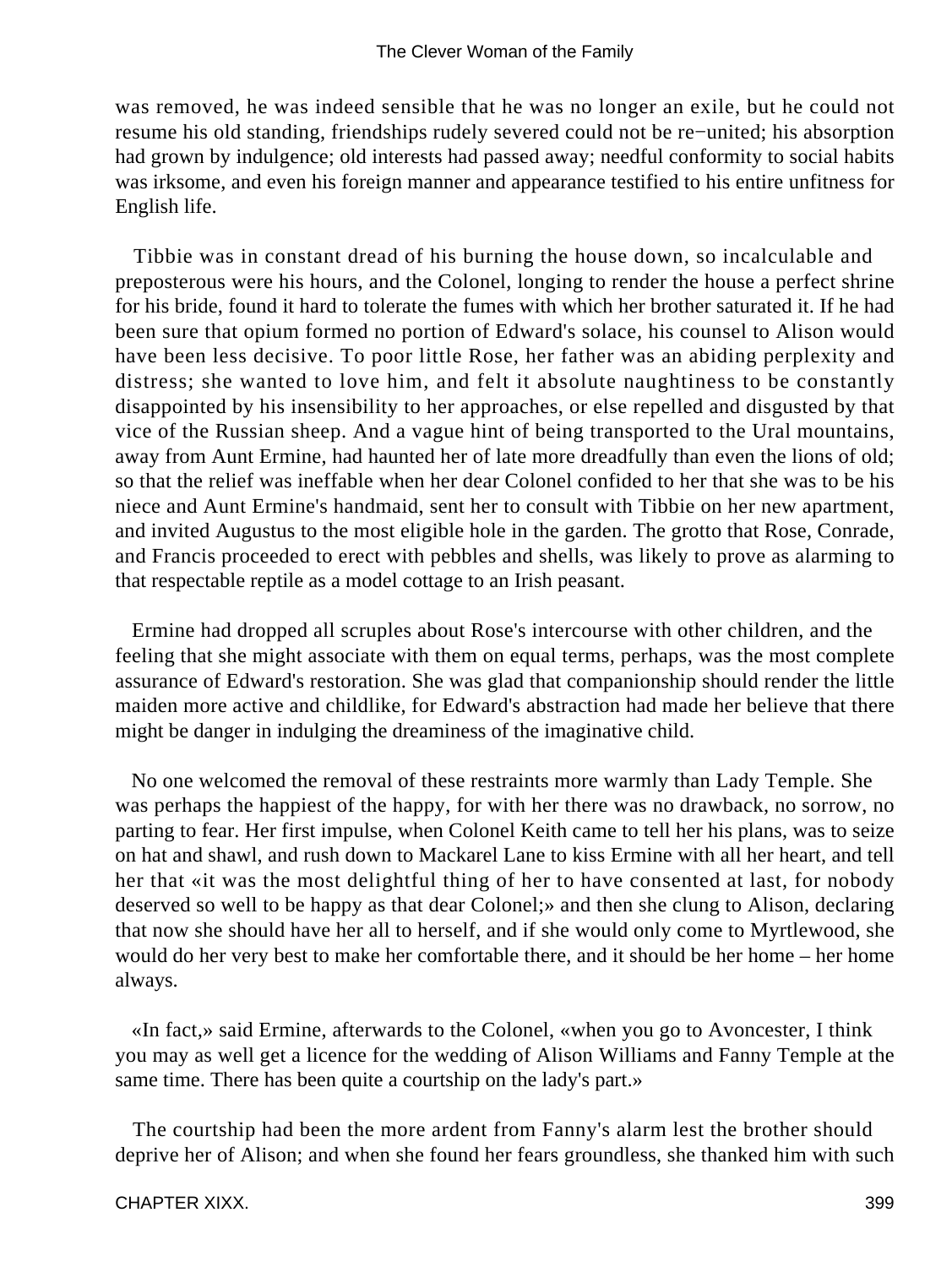fervour, and talked so eagerly of his sister's excellences that she roused him into a lucid interval, in which he told Colonel Keith that Lady Temple might give him an idea of the style of woman that Lucy had been. Indeed, Colin began to think that it was as well that he was so well wrapped up in smoke and chemistry, otherwise another might have been added to the list of Lady Temple's hopeless adorers. The person least satisfied was Tibbie, who could not get over the speediness of the marriage, nor forgive the injury to Miss Williams, «of bringing her hame like any pleughman's wife, wantin' a honeymoon trip, forbye providin' hersel' with weddin' braws conformable. Gin folk tak' sic daft notions aff the English, they'd be mair wise like to bide at hame, an' that's my way o' thinkin'.»

 Crusty as she was, there was no danger of her not giving her warmest welcome, and thus the morning came. Tibbie had donned her cap, with white satin ribbons, and made of lace once belonging to the only heiress who had ever brought wealth to the Keiths. Edward Williams, all his goods packed up, had gone to join his sisters, and the Colonel, only perceptibly differing from his daily aspect in having a hat free from crape, was opening all the windows in hopes that a thorough draft would remove the last of the tobacco, when the letters were brought in, and among them one of the black bordered bulletins from Littleworthy, which ordinarily arrived by the second post. It was a hurried note, evidently dashed off to catch the morning mail.

 My Dear Colonel, – Alick tells me to write in haste to catch the morning post, and beg you to telegraph the instant your wedding is over. The doctors see cause to hasten their measures, but your brother will have nothing done till the will is signed. He and Alick both desire you will not come, but it is getting to be far too much for Alick. I would tell you more if there were time before the post goes. Love to dear Ermine.

Very sincerely yours, R. KEITH.

 There was so shocked and startled a look on Colin's face, that Tibbie believed that his brother must be dead, and when in a few almost inaudible words he told her that he must start for Bishopsworthy by the afternoon train, she fairly began to scold, partly by way of working off the irritation left by her alarm. «The lad's clean demented! Heard ye ever the like, to rin awa' frae his new−made wife afore the blessin's been weel spoke; an' a' for the whimsie of that daft English lassie that made siccan a piece of work wi' her cantrips.»

 «I am afraid she is right now,» said the Colonel, «and my brother must not be left any longer.»

 «Hout awa, Maister Colin, his lordship has come between you and your luve oft enough already, without partin' ye at the very church door. Ye would na have the English cast up to us, that one of your name did na ken better what was fittin by his bride!»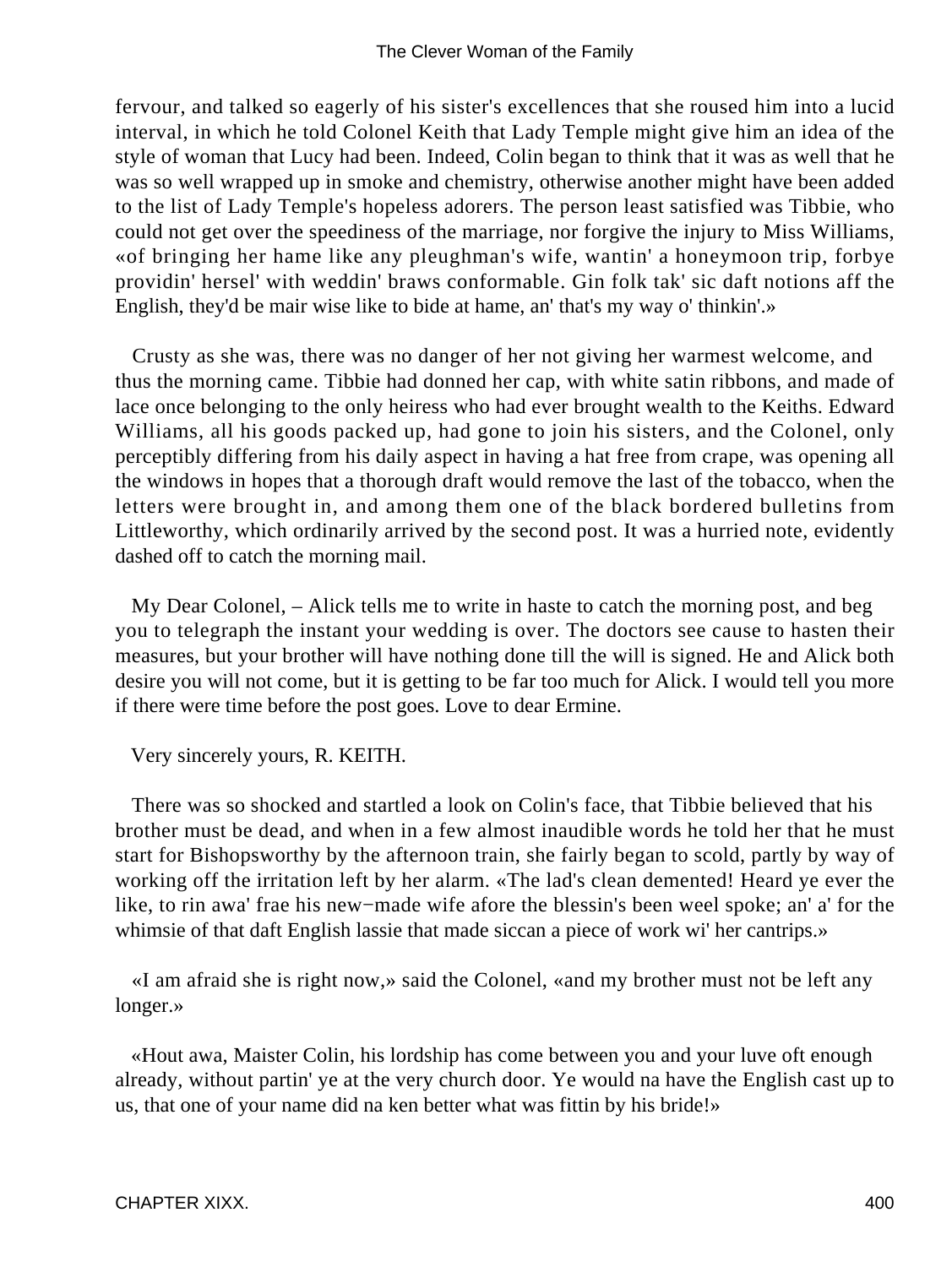«My bride must be the judge, Tibbie. You shall see whether she bids me stay,» said Colin, a little restored by his amusement at her anxiety for his honour among the English. «Now desire Smith to meet me at the church door, and ride at once from thence to Avoncester; and get your face ready to give a cheerful welcome, Tibbie. Let her have that, at least, whatever may come after.»

 Tibbie looked after him, and shook her head, understanding from her ain laddie's pallid check, and resolute lip, nay, in the very sound of his footfall, how sore was his trial, and with one−sided compassion she muttered, «Telegrafted awa on his vera weddin' day. His Lordship'll be the death o' them baith before he's done.»

 As it was in every way desirable that the wedding should be unexpected by Avonmonth in general, it was to take place at the close of the ordinary morning service, and Ermine in her usual seat within the vestry, was screened from knowing how late was Colin's entrance, or seeing the determined composure that would to her eyes have betrayed how much shaken he was. He was completely himself again by the time the congregation dispersed, leaving only Grace Curtis, Lady Temple, and the little best man, Conrade, a goodly sight in his grey suit and scarlet hose. Then came the slow movement from the vestry, the only really bridal−looking figure being Rose in white muslin and white ribbons; walking timidly and somewhat in awe beside her younger aunt; while her father upheld and guided the elder. Both were in quiet, soft, dark dresses, and straw bonnets, but over hers Ermine wore the small though exquisite Brussels lace veil that had first appeared at her mother's wedding; and thankful joy and peaceful awe looked so lovely on her noble brow, deep, soft dark eyes, and the more finely moulded, because somewhat worn, features; and so beauteously deepened was the carnation on her cheek, that Mr. Mitchell ever after maintained that he had never married any one to compare with that thirty−three years' old bride upon crutches, and, as he reported to his wife, in no dress at all.

 Her brother, who supported her all the time she stood, was infinitely more nervous than she was. Her native grace and dignity, and absence of all false shame entirely covered her helplessness, and in her earnestness, she had no room for confusion; her only quivering of voice was caught for one moment from the tremulous intensity of feeling that Colin Keith could not wholly keep from thrilling in his tones, as he at last proclaimed his right to love and to cherish her for whom he had so long persevered.

 Unobserved, he filled up the half−written despatch with the same pen with which he signed the register, and sent Conrade to the door with it to his already mounted messenger. Then assuming Edward's place as Ermine's supporter, he led her to the door, seated her in her wheeled chair, and silently handing Rachel's note as his explanation to Alison, he turned away, and walked alone by Ermine's side to his own house. Still silent, he took her into the bright drawing−room he had so long planned for her, and seated her in her own peculiar chair. Then his first words were, «Thank God for this!»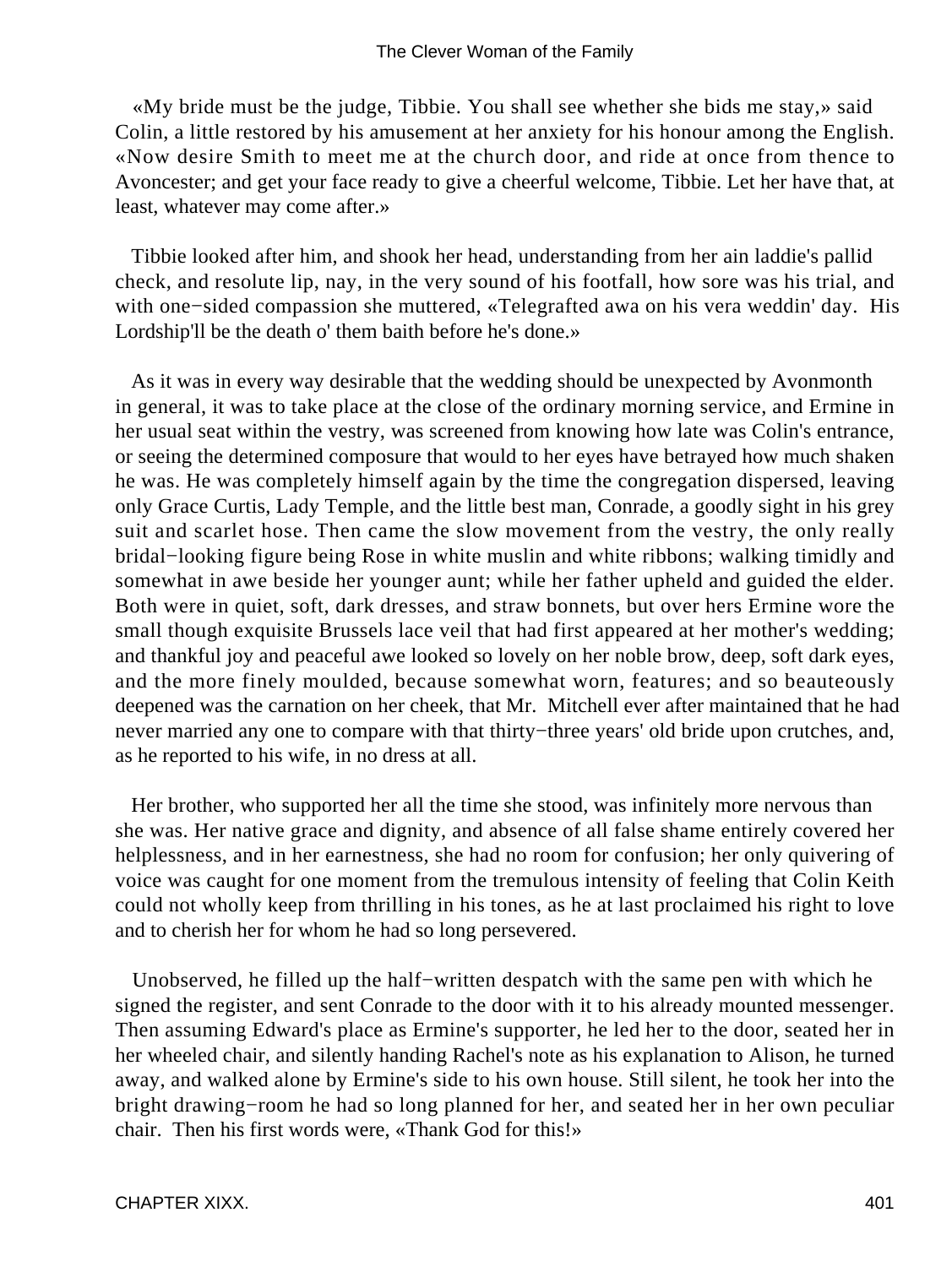She knew his face. «Colin, your brother is worse?» He bent his head, he could not speak.

«And you have to go to him! This very day?»

«Ermine, you must decide. You are at last my first duty!»

«That means that you know you ought to go. Tell me what it is.»

He told the substance of the note, ending with, «If you could come with me!»

 «I would if I should not be a tie and hindrance. No, I must not do that; but here I am, Colin, here I am. And it is all true – it has all come right at last! All we waited for. Nothing has ever been like this.»

 She was the stronger. Tears, as much of loving thankfulness as of overflowing disappointment, rushed into his eyes at such a fulfilment of the purpose that he had carried with him by sea and land, in battle and sickness, through all the years of his manhood. And withal her one thought was to infuse in its strongest measure the drop of happiness that was to sustain him through the scenes that awaited him, to make him feel her indeed his wife, and to brighten him with the sunbeam face that she knew had power to cheer him. Rallying her playfulness, she took off her bonnet, and said as she settled her hair, «There, that is being at home! Take my shawl, yes, and these white gloves, and put them out of sight, that I may not feel like a visitor, and that you may see how I shall look when you come back. Do you know, I think your being out of the way will be rather a gain, for there will be a tremendous feminine bustle with the fitting of our possessions.»

 Her smile awoke a responsive look, and she began to gaze round and admire, feeling it safest to skim on the surface; and he could not but be gratified by her appreciation of the pains spent upon this, her especial home. He had recovered himself again by the time these few sentences had passed; they discussed the few needful arrangements required by his departure, and Tibbie presently found them so cheerful that she was quite scandalized, and when Ermine held out her hands, saying, «What Tibbie, won't you come and kiss me, and wish me joy?» she exclaimed –

 «Wish ye joy! It's like me to wish ye joy an yer lad hurled awa frae yer side i' the blink o' an ee, by thae wild telegrams. I dinna see what joy's to come o't; it's clean again the Scripture!»

«I told you I had left it to her to decide, Tibbie,» said the Colonel.

 «Weel, an what wad ye hae the puir leddy say? She kens what sorts ye, when the head of yer name is sick an lyin' among thae English loons that hae brocht him to siccan a pass.»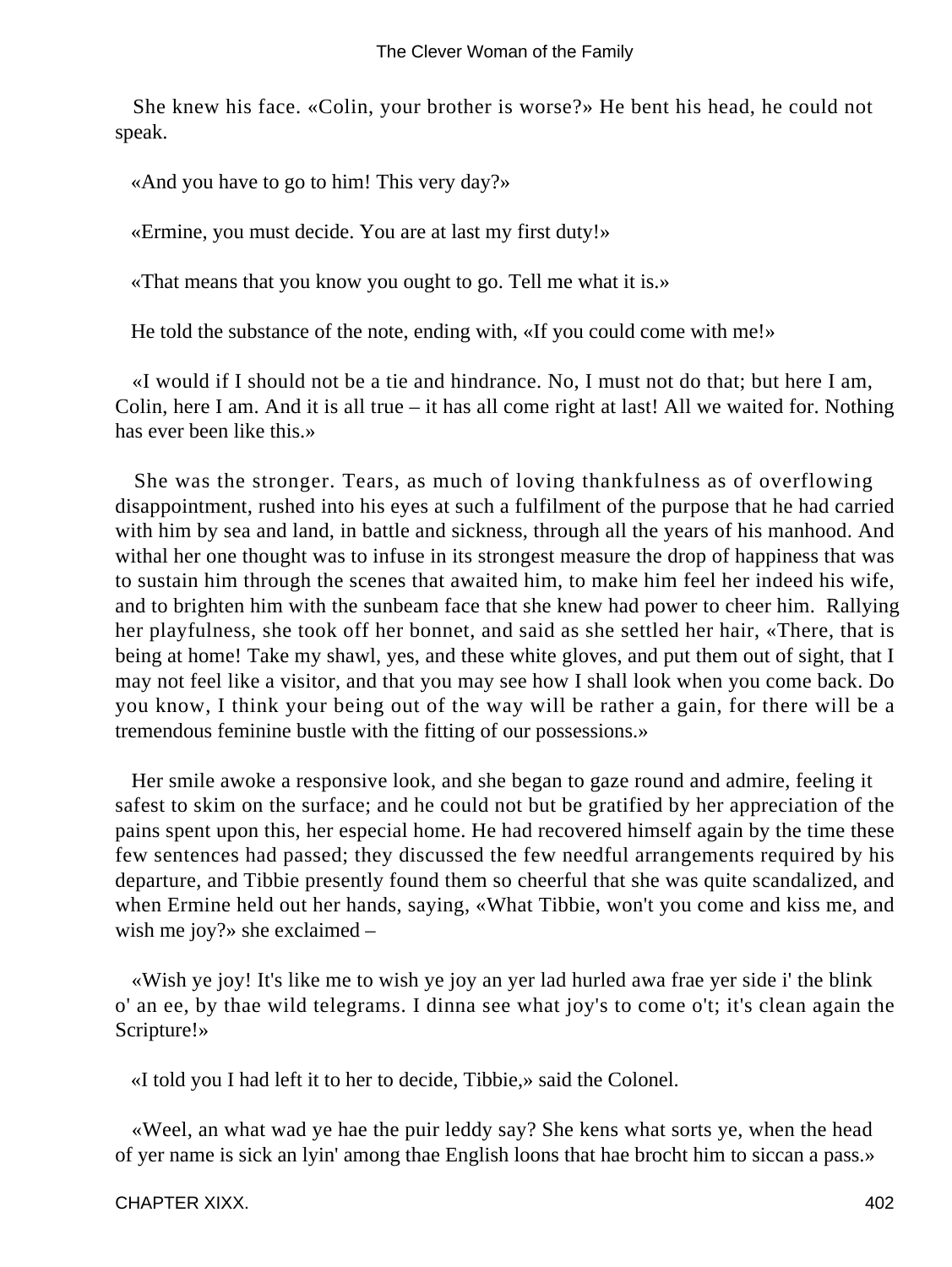«Right, Tibbie,» exclaimed Ermine, greatly amused at the unexpected turn, purely for the sake of putting Maister Colin in the wrong. «If a gentleman won't be content without a bride who can't walk, he must take the consequence, and take his wedding trip by himself! It is my belief, Tibbie, as I have just been telling him, that you and I shall get the house in all the better order for having him off our hands, just at first,» she added, with a look of intelligence.

 «Deed, an maybe we shall,» responded Tibbie, with profound satisfaction. «He was aye a camsteary child when there was any wark on hand.»

 Colin could not help laughing, and when once this had been effected, Ermine felt that his depression had been sufficiently met, and that she might venture on deeper, and more serious sympathy, befitting the chastened, thankful feelings with which they hailed the crowning of their youthful love, the fulfilment of the hopes and prayers that the one had persisted in through doubt and change, the other had striven to resign into the All−wise Hands.

 They had an early meal together, chiefly for the sake of his wheeling her to the head of his table, and «seeing how she looked there,» and then the inexorable hour was come, and he left her, with the echo of her last words in his ear, «Goodbye, Colin, stay as long as you ought. It will make the meeting all the sweeter, and you have your wife to some back to now. Give a sister's love to your brother, and thanks for having spared you,» and his last look at the door was answered with her sunshiny smile.

 But when, a few minutes after, Edward came up with Alison for his farewell, they found her lying back in her chair, half fainting, and her startled look told almost too plainly that she had not thought of her brother. «Never mind,» said Edward, affectionately, as much to console Alison as Ermine for this oblivion; «of course it must be so, and I don't deserve otherwise. Nothing brought me home but Colin Keith's telling me that he saw you would not have him till my character was cleared up; and now he has repaired so much of the evil I did you, all I can do is to work to make it up to you in other ways. Goodbye, Ermine, I leave you all in much better hands than mine ever were, you are right enough in feeling that a week of his absence outweighs a year of mine. Bless you for all that you and he have done for my child. She, at least, is a comfort to you.»

 Ermine's powers were absolutely exhausted; she could only answer him by embraces and tears; and all the rest of the day she was, to use her own expression, «good for nothing but to be let alone.» Nor, though she exerted herself that she might with truth write that she was well and happy, was she good for much more on the next, and her jealous guardians allowed her to see no one but soft, fondling Lady Temple, who insisted on a relationship (through Rachel), and whose tender pensive quietness could not fail to be refreshment to the strained spirits, and wearied physical powers, and who better than anybody could talk of the Colonel, nay, who could understand, and even help Ermine herself to understand, that these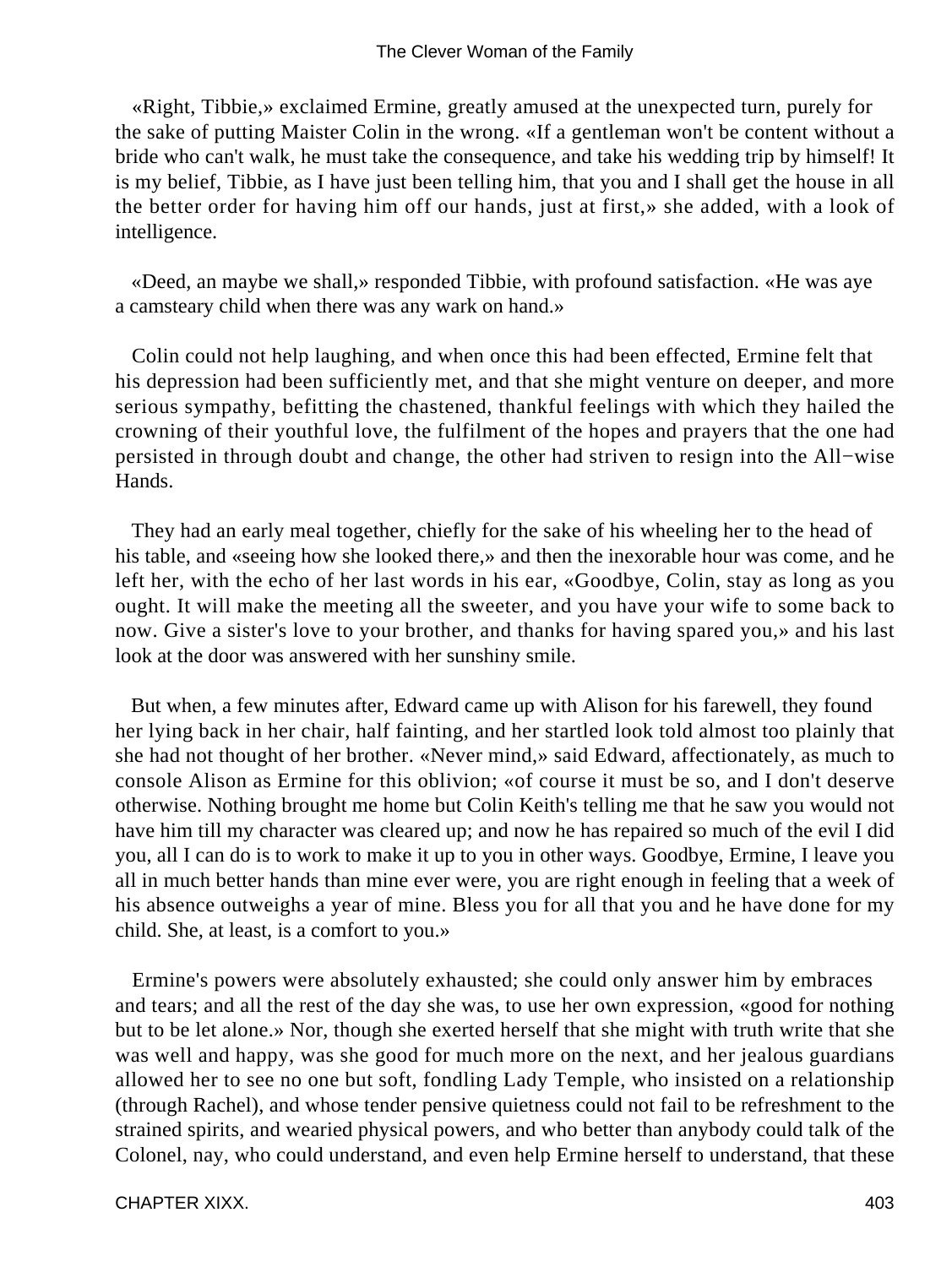ever−welling tears came from a source by no means akin to grief or repining.

 The whole aspect of the rooms was full of tokens of his love and thought for her. The ground−floor had been altered for her accommodation, the furniture chosen in accordance with her known tastes or with old memories, all undemonstratively prepared while yet she had not decided on her consent. And what touched her above all, was the collection of treasures that he had year by year gathered together for her throughout the weary waiting, purchases at which Lady Temple remembered her mother's banter, with his quiet evasions of explanation. No wonder Ermine laid her head on her hand, and could not retain her tears, as she recalled the white, dismayed face of the youth, who had printed that one sad earliest kiss on her brow, as she lay fire−scathed and apparently dying; and who had cherished the dream unbroken and unwaveringly, had denied himself consistently, had garnered up those choice tokens when ignorant over whether she still lived; had relied on her trust, and come back, heart−whole, to claim and win her, undaunted by her crippled state, her poverty, and her brother's blotted name. «How can such love ever be met? Why am I favoured beyond all I could have dared to image to myself?» she thought, and wept again; because, as she murmured to Fanny, «I do thank God for it with all my heart, and I do long to tell him all. I don't think my married life ought to begin by being sillier than ever I was before, but I can't help it.»

 «And I do love you so much the better for it,» said Fanny; a better companion to−day than the grave, strong Alison, who would have been kind, but would have had to suppress some marvel at the break−down, and some resentment that Edward had no greater share in it.

 The morning's post brought her the first letter from her husband, and in the midst of all her anxiety as to the contents, she could not but linger a moment on the aspect of the Honourable Mrs. Colin Keith in his handwriting; there was a carefulness in the penmanship that assured her that, let him have to tell her what he would, the very inditing of that address had been enjoyment to him. That the border was black told nothing, but the intelligence was such as she had been fully prepared for. Colin had arrived to find the surgeon's work over, but the patient fast sinking. Even his recognition of his brother had been uncertain, and within twenty−four hours of the morning that had given Colin a home of his own, the last remnant of the home circle of his childhood had passed from him.

 Still Ermine had to continue a widowed bride for full a fortnight, whilst the funeral and subsequent arrangements necessitated Colin's presence in Scotland. It was on a crisp, beautiful October evening that Rose, her chestnut hair flying about her brow, stood, lighted up by the sunbeams in the porch, with upraised face and outstretched hands, and as the Colonel bent down to receive her joyous embrace, said, «Aunt Ermine gave me leave to bring you to the door. Then I am going to Myrtlewood till bed−time. And after that I shall always have you.»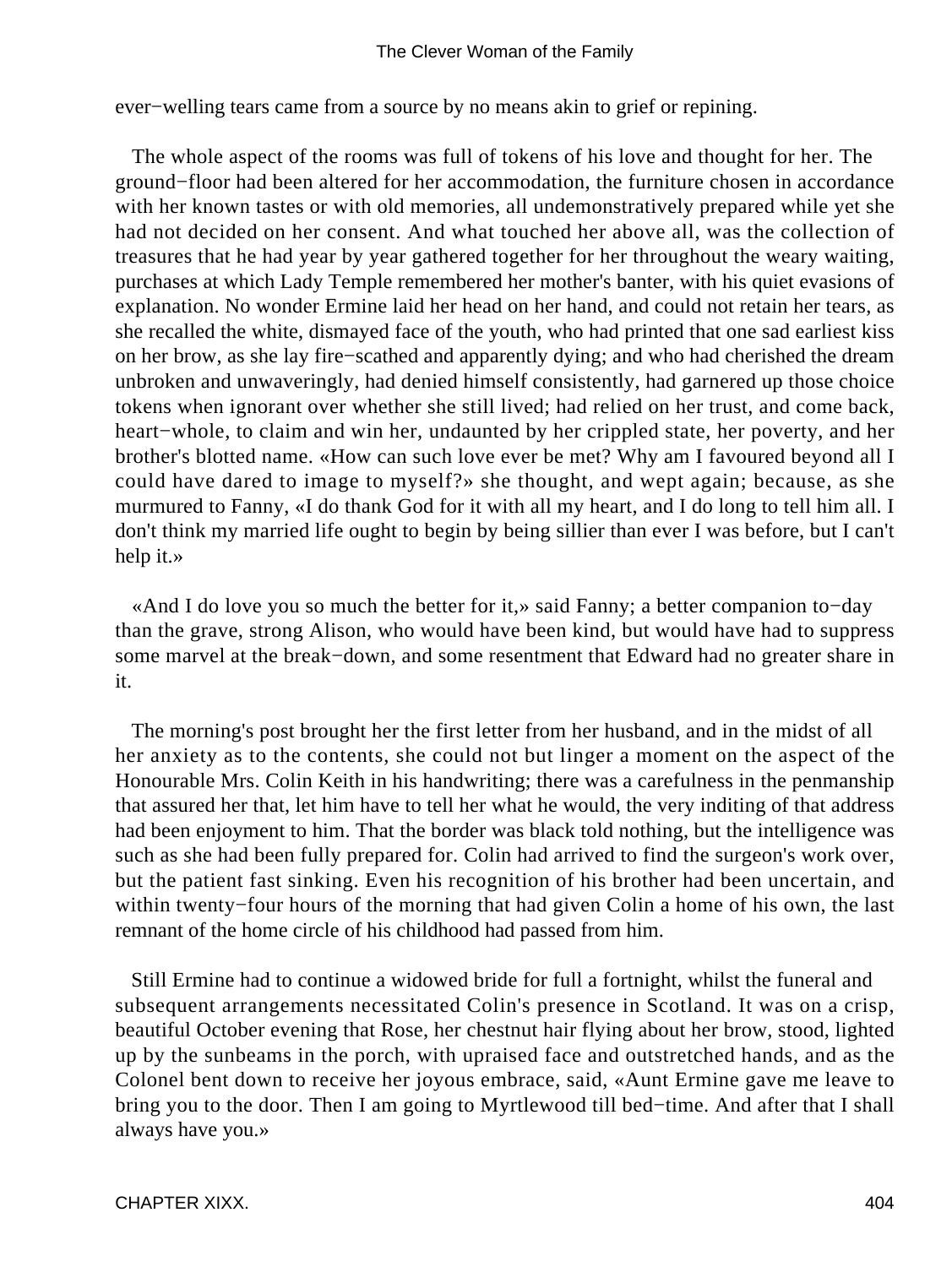The open door showed Ermine, too tremulous to trust to her crutch, but leaning forward, her eyes liquid with tears of thankfulness. The patient spirits had reached their home and haven, the earthly haven of loving hearts, the likeness of the heavenly haven, and as her head leant, at last, upon his shoulder, and his guardian arm encircled her, there was such a sense of rest and calm that even the utterance of their inward thanksgiving, or of a word of tenderness would have jarred upon them. It was not till a knock and message at the door interrupted them, that they could break the blessed stillness.

 «And there you are, my Ermine!» said Colin, standing on the hearth−rug, and surveying her with satisfied eyes. «You are a queenly looking dame in your black draperies, and you look really well, much better than Rachel led me to expect.»

 «Ah! when she was here I had no fixed day to look forward to. And receiving our poor little orphan baby was not exactly like receiving his uncle, though Rachel seemed to think it ought to make up for anything.»

 «She was thoroughly softened by that child! It was a spirited thing her bringing him down here on the Monday when we started for Scotland, and then coming all the way alone with her maid. I did not think Alick would have consented, but he said she would always be the happier for having deposited her charge in your hands.»

 «It was a great wrench to her. I felt it like robbery when she put the little fellow down on my lap and knelt over him, not able to get herself away, but saying that she was not fit to have him; she could not bear it if she made him hate her as Conrade did! I am glad she has had his first smile, she deserves it.»

«Is Tibbie in charity with him?»

 «Oh, more than in charity! She did not take the first announcement of his coming very amiably; but when I told her she was to reign in the nursery, and take care the poor little chief know the sound of a Scots' tongue, she began to thaw; and when he came into the house, pity or loyalty, or both, flamed up hotly, and have quite relieved me; for at first she made a baby of me, and was a perfect dragon of jealousy at poor Ailie's doing anything for me. It was a rich scene when Rachel began giving her directions out of 'Hints for the Management of Infants,' just in the old voice, and Tibbie swept round indignantly, 'His Lordship, Lord Keith of Gowanbrae, suld hae the best tendance she could gie him. She did na lippen to thae English buiks, as though she couldna rear a wean without bulk learning.' Poor Rachel nearly cried, and was not half comforted by my promising to study the book as much as she pleased.»

 «It will never do to interfere with Tibbie, and I own I am much of her opinion, I had rather trust to her than to Rachel, or the book!»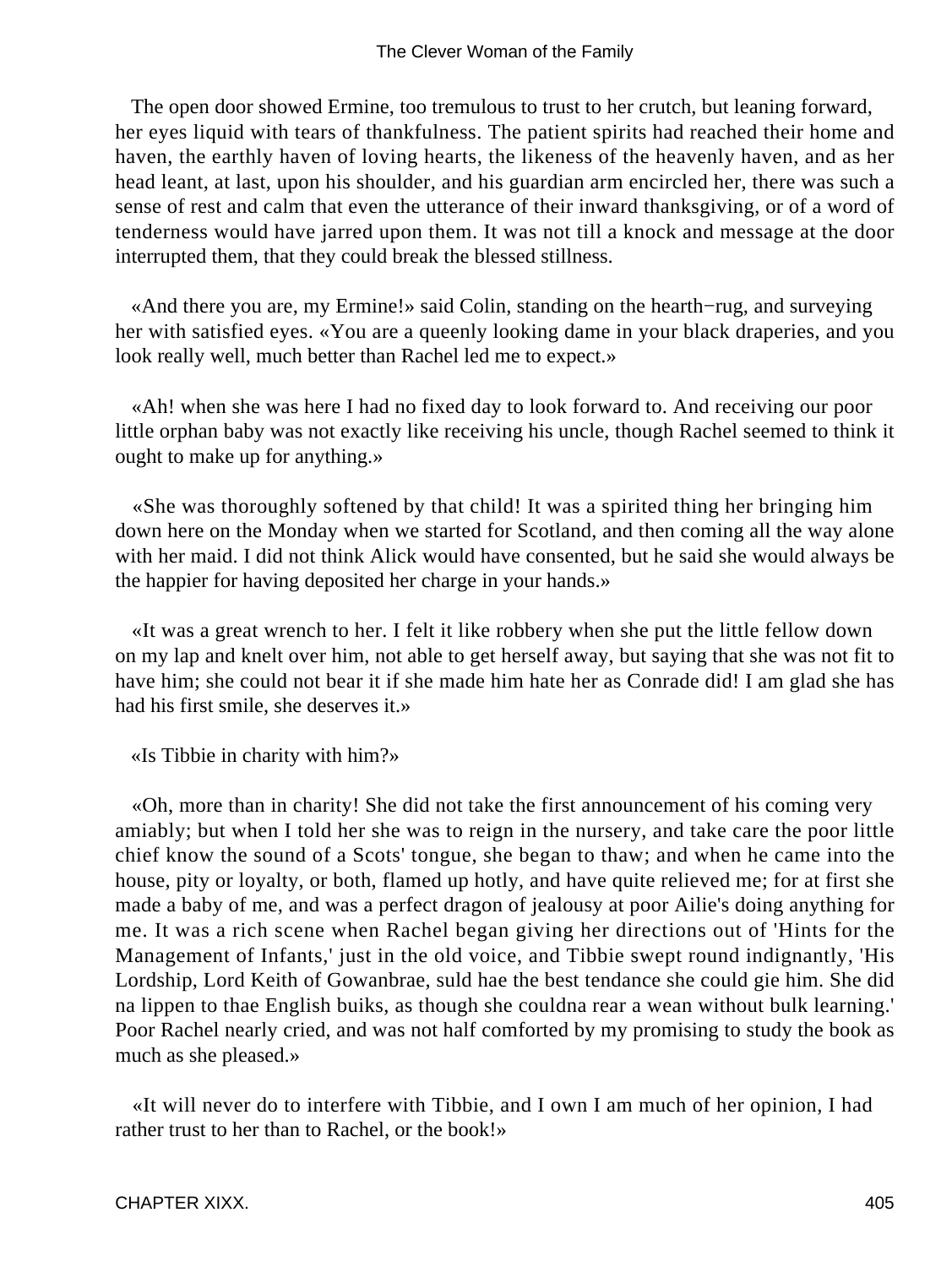«Well, the more Rachel talked book, the more amiable surprise passed between her mother and Lady Temple that the poor little follow should have lived at all, and I believe they were very angry with me for thinking her views very sensible. Lady Temple is so happy with him. She says it is so melancholy to have a house without a baby, that she comes in twice or three times a day to console herself with this one.»

«Did you not tell me that she and the Curtises spent the evening with you?»

 «Yes, it was rather shocking to receive them without you, but it was the only way of being altogether on Rachel's one evening here; and it was very amusing, Mrs. Curtis so happy with her daughter looking well and bright, and Rachel with so much to tell about Bishopsworthy, till at last Grace, in her sly odd way, said she thought dear Alexander had even taught Rachel curatolatry; whereupon Rachel fired up at such an idea being named in connexion with Mr. Clare, then came suddenly, and very prettily, down, and added, 'Living with Alick and Mr. Clare has taught me what nonsense I talked in those days.'»

 «Well done, Rachel! It proves what Alick always said, that her great characteristic is candour!»

 «I hope she was not knocked up by the long night journey all at one stretch. Mrs. Curtis was very uneasy about it, but nothing would move her; she owned that Alick did not expect her, for she had taken care he should not object, by saying nothing of her intention, but she was sure he would be ill on Wednesday morning, and then Mrs. Curtis not only gave in directly, but all we married women turned upon poor Grace for hinting that Alick might prefer a day's solitary illness to her being over−tired.»

 «She was extremely welcome! Alick was quite done for by all he had gone through; he was miserably ill, and I hardly knew what to do with him, and he mended from the moment his face lightened up at the sight of her.»

«There's the use of strength of mind! How is Alick?»

 «Getting better under M'Vicar and Edinburgh winds. It was hard on him to have borne the brunt of all the nursing that terrible last week, and in fact I never knew how much he was going through rather than summon me. His sauntering manner always conceals how much he is doing, and poor Keith was so fond of him, and liked his care so much that almost the whole fell upon him at last. And I believe he said more that was good for Keith, and brought in Mr. Clare more than perhaps I should ever have been able to do. So though I must regret having been away, it may have been the best thing.»

 «And it was by your brother's earnest wish,» said Ermine; «it was not as if you had stayed away for your own pleasure.»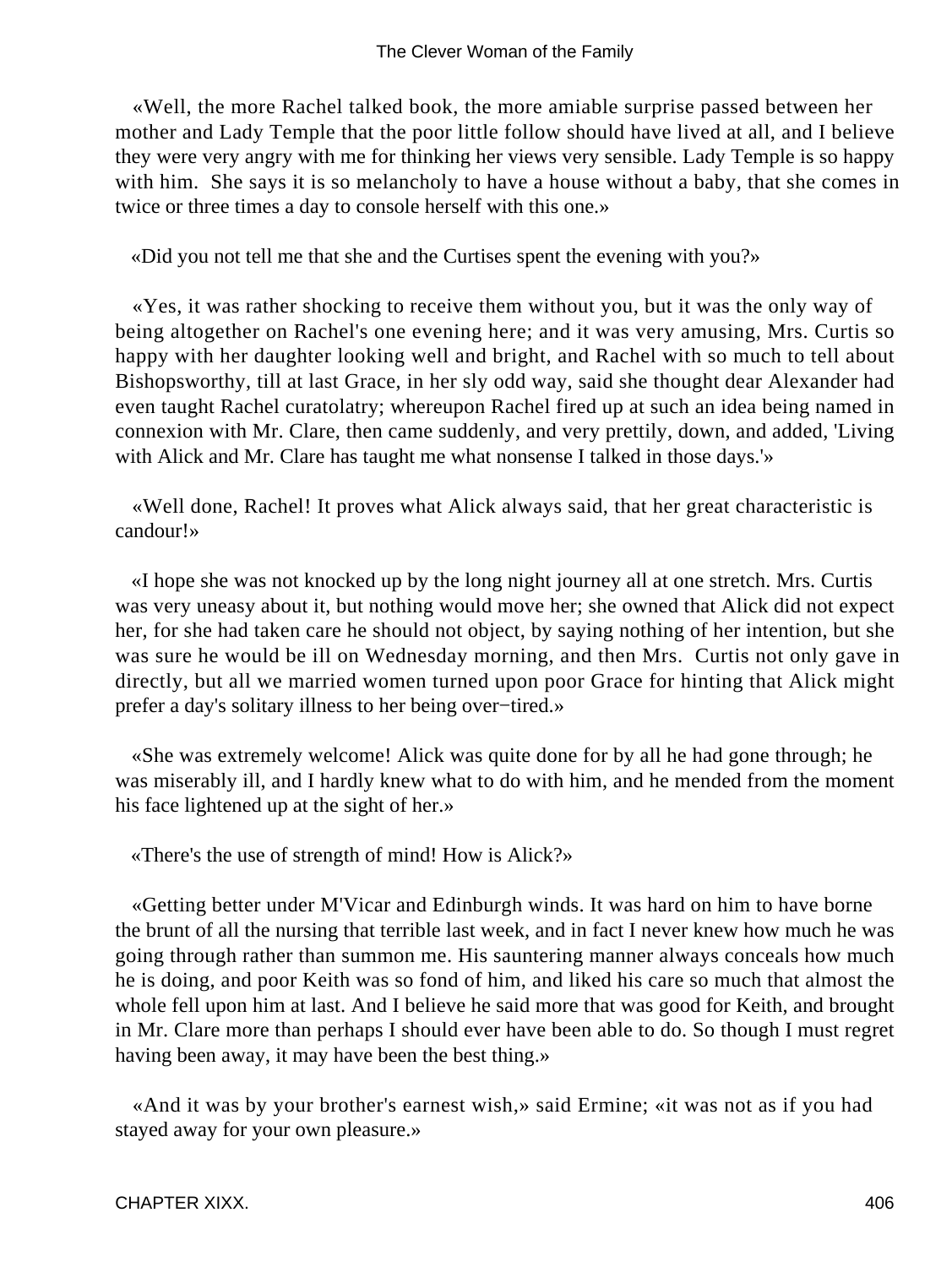«No! Poor Keith repeatedly said he could not die in peace till he had secured our having the sole charge of his son. It was a strong instinct that conquered inveterate prejudice! Did I tell you about the will?»

«You said I should hear particulars when you came.»

 «The personal guardianship is left to us first, then to Alick and Rachel, with £300 a year for the expenses. Then we have Auchinvar. The estate is charged with an equivalent settlement upon Mary, a better plan, which I durst not propose, but with so long a minority the estate will bear it. Alick has his sister's fortune back again, and the Menteith children a few hundreds; but Menteith is rabid about the guardianship, and would hardly speak to Alick.»

«And you?»

 «They always keep the peace with me. Isabel even made us a wedding present – a pair of miniatures of my father and mother, that I am very glad to rescue, though, as she politely told me, I was welcome to them, for they were hideously dressed, and she wanted the frames for two sweet photographs of Garibaldi and the Queen of Naples.»

Then looking up as if to find a place for them  $-$ 

 «Why, Ermine, what have you done to the room? It is the old parsonage drawing−room!»

 «Did not you mean it, when you took the very proportions of the bay window, and chose just such a carpet?»

«But what have you done to it?»

 «Ailie and Rose, and Lady Temple and her boys, have done it. I have sat looking on, and suggesting. Old things that we kept packed up have seen the light, and your beautiful Indian curiosities have found their corners.»

«And the room has exactly the old geranium scent!»

 «I think the Curtises must have brought half their greenhouse down. Do you remember the old oak−leaf geranium that you used to gather a leaf of whenever you passed our old conservatory?»

 «I have been wondering where the fragrance came from that made the likeness complete. I have smelt nothing like it since!»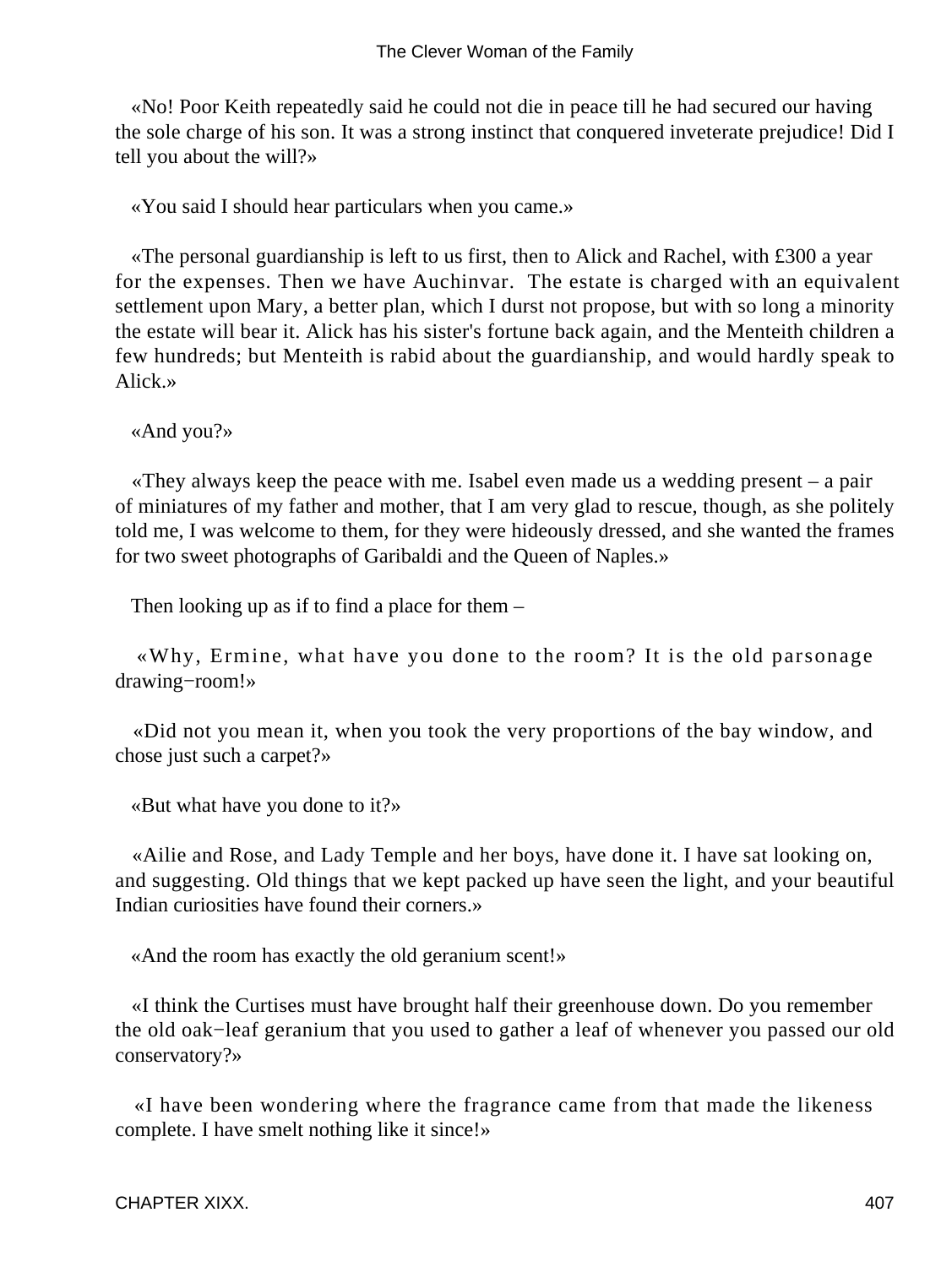«I said that I wished for one, and Grace got off without a word, and searched everywhere at Avoncester till she found one in a corner of the Dean's greenhouse. There, now you have a leaf in your fingers, I think you do feel at home.»

 «Not quite, Ermine. It still has the dizziness of a dream. I have so often conjured up all this as a vision, that now there is nothing to take me away from it, I can hardly feel it a reality.»

 «Then I shall ring. Tibbie and the poor little Lord upstairs are substantial witnesses to the cares and troubles of real life.»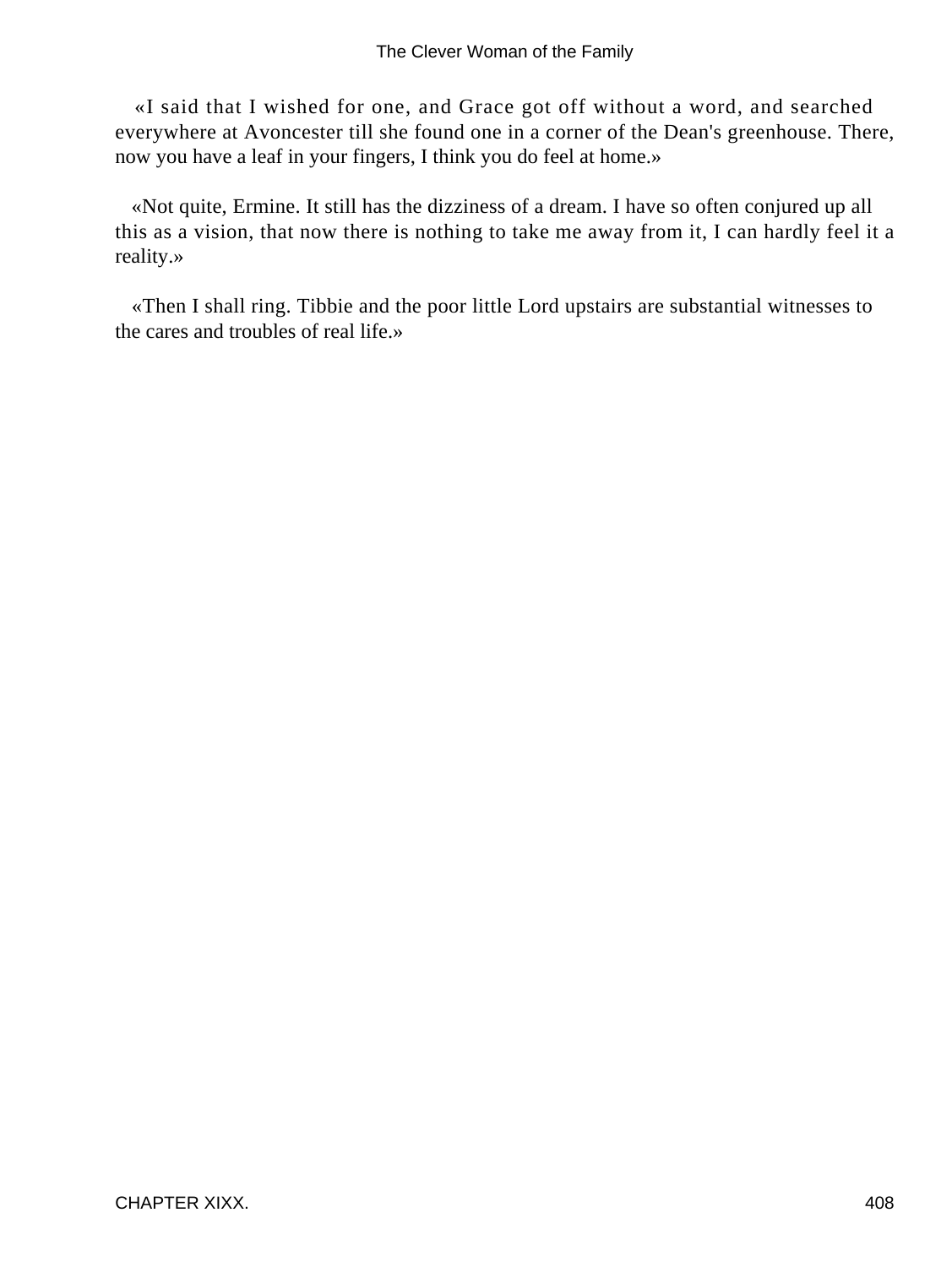## **[CHAPTER XXX.](#page-417-0)**

### <span id="page-409-0"></span>*W*HO **IS THE CLEVER WOMAN?**

"Half−grown as yet, a child and vain,

She cannot fight the fight of death.

What is she cut from love and faith?

Knowledge and Wisdom, **TENNYSON.**

 It was long before the two Mrs. Keiths met again. Mrs. Curtis and Grace were persuaded to spend the spring and summer in Scotland, and Alick's leave of absence was felt to be due to Mr. Clare, and thus it was that the first real family gathering took place on occasion of the opening of the institution that had grown out of the Burnaby Bargain. This work had cost Colonel Keith and Mr. Mitchell an infinity of labour and perseverance before even the preliminaries could be arranged, but they contrived at length to carry it out, and by the fourth spring after the downfall of the F. U. E. E. a house had been erected for the convalescents, whose wants were to be attended to by a matron, assisted by a dozen young girls in training for service.

 The male convalescents were under the discipline of Sergeant O'Brien and the whole was to be superintended by Colonel and Mrs. Keith. Ermine undertook to hear a class of the girls two or three times a week, and lower rooms had been constructed with a special view to her being wheeled into them, so as to visit the convalescents, and give them her attention and sympathy. Mary Morris was head girl, most of the others were from Avonmouth, but two pale Londoners came from Mr. Touchett's district, and a little motherless lassie from the −th Highlanders was brought down with the nursery establishment, on which Mrs. Alexander Keith now practised the «Hints on the management of Infants.»

 May was unusually propitious, and after an orthodox tea−drinking, the new pupils and all the Sunday−schools were turned out to play on the Homestead slopes, with all the world to look on at them. It was a warm, brilliant day, of joyous blossom and lively green, and long laughing streaks of sunlight on the sea, and no one enjoyed it more than did Ermine, as she sat in her chair delighting in the fresh sweetness of the old thorns, laughing at the freaks of the scampering groups of children, gaily exchanging pleasant talk with one friend after another, and most of all with Rachel, who seemed to gravitate back to her whenever any summons had for a time interrupted their affluence of conversation.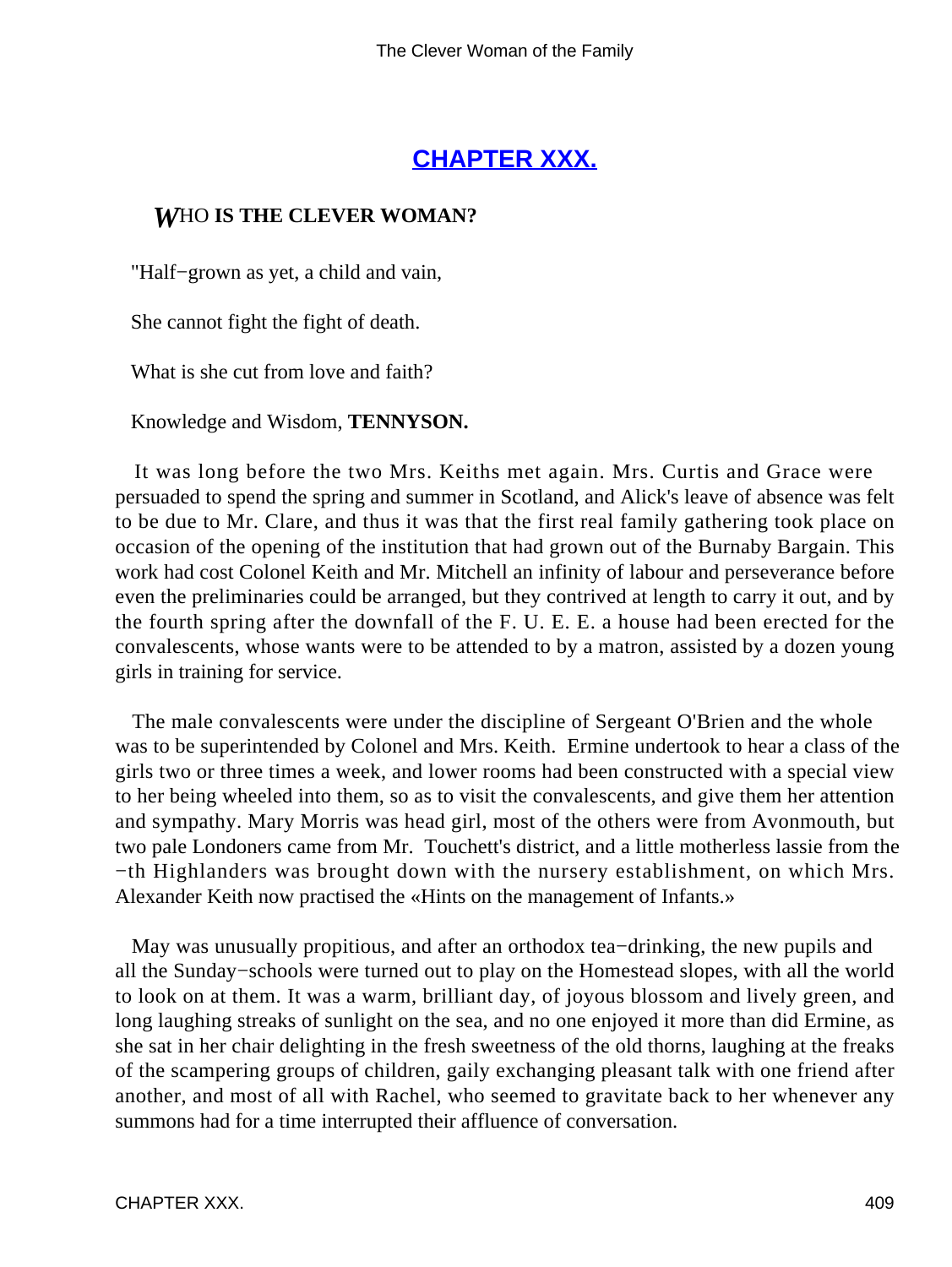And all the time Ermine's footstool was serving as a table for the various flowers that two children were constantly gathering in the grass and presenting to her, to Rachel, or to each other, with a constant stream of not very comprehensible prattle, full of pretty gesticulation that seemed to make up for the want of distinctness. The yellow−haired, slenderly−made, delicately−featured boy, whose personal pronouns were just developing, and his consonants very scanty, though the elder of the two, dutifully and admiringly obeyed the more distinct, though less connected, utterances of the little dark−eyed girl, eked out by pretty imperious gestures, that seemed already to enchain the little white−frocked cavalier to her service. All the time it was droll to see how the two ladies could pay full attention to the children, while going on with their own unbroken stream of talk.

 «I am not overwhelming you,» suddenly exclaimed Rachel, checking herself in mid−career about the mothers' meetings for the soldiers' wives.

«Far from it. Was I inattentive  $-$  ?»

«Oh no  $-$  (Yes, Una dear, very pretty)  $-$  but I found myself talking in the voice that always makes Alick shut his eyes.»−

 «I should not think he often had to do so,» said Ermine, much amused by this gentle remedy – («Mind, Keith, that is a nettle. It will sting  $-\infty$ )

 «Less often than before,» said Rachel – («Never mind the butterfly, Una) – I don't think I have had more than one thorough fit of what he calls leaping into the gulf. It was about the soldiers' wives married without leave, who, poor things, are the most miserable creatures in the world; and when I first found out about them I was in the sort of mood I was in about the lace, and raved about the system, and was resolved to employ one poor woman, and Alick looked meeker and meeker, and assented to all I said, as if he was half asleep, and at last he quietly took up a sheet of paper, and said he must write and sell out, since I was bent on my gulf, and an officer's wife must be bound by the regulations of the service. I was nearly as bad as ever, I could have written an article on the injustice of the army regulations, indeed I did begin, but what do you think the end was? I got a letter from a good lady, who is always looking after the poor, to thank Mrs. Alexander Keith for the help that had been sent for this poor woman, to be given as if from the general fund. After that I could not help listening to him, and then I found it was so impossible to know about character, or to be sure that one was not doing more harm than – What is it, boys?» as three or four Temples rushed up.

 «Aunt Rachel, Mr. Clare is going to teach us a new game, and he says you know it. Pray come.»

«Come, Una. What, Keith, will you come too? I'll take care of him, Ermine.»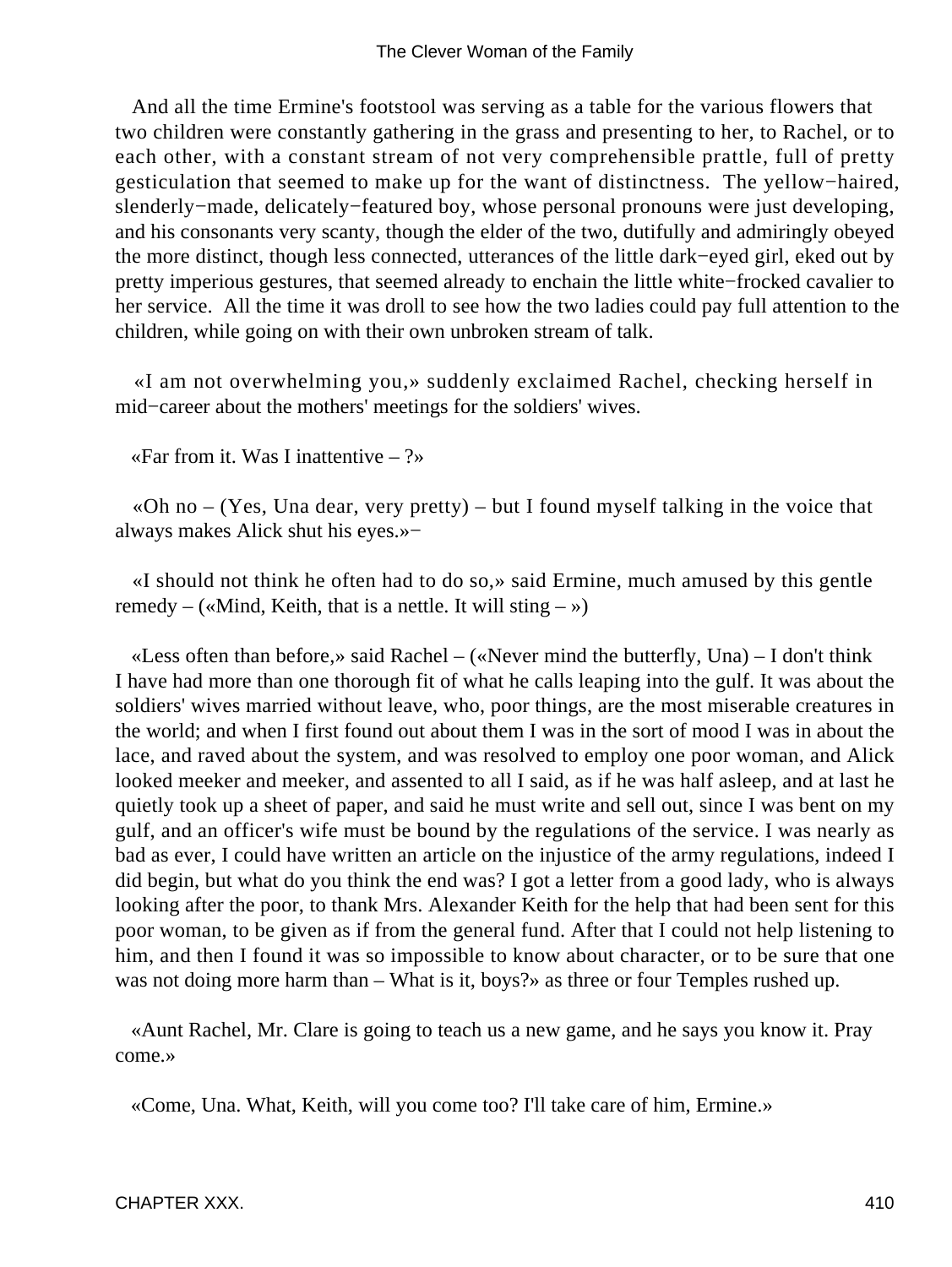And with a child in each hand, Rachel followed the deputation, and had scarcely disappeared before the light gracious figure of Rose glanced through the thorn trees. «Aunt Ermine, you must come nearer; it is so wonderful to see Mr. Clare teaching this game.»

«Don't push my chair, my dear; it is much too heavy for you uphill.»

«As if I could not drive you anywhere, and here is Conrade coming.»

 Conrade was in search of the deserter, but he applied himself heartily to the propulsion of aunt Ermine, informing Rose that Mr. Clare was no end of a man, much better than if he could see, and aunt Rachel was grown quite jolly.

«I think she has left off her long words,» said Rose.

 «She is not a civilian now,» said Conrade, quite unconscious of Ermine's amusement at his confidences as he pushed behind her. «I did think it a most benighted thing to marry her, but that's what it is. Military discipline has made her conformable.» Having placed the chair on a spot which commanded the scene, the boy and girl rushed off to take their part in the sport, leaving Ermine looking down a steep bank at the huge ring of performers, with linked hands, advancing and receding to the measure of a chanted verse round a figure in the centre, who made gesticulations, pursued and caught different individuals in the ring, and put them through a formula which provoked shouts of mirth. Ermine much enjoyed the sight, it was pretty to watch the 'prononce' dresses of the parish children, interspersed with the more graceful forms of the little gentry, and here and there a taller lady. Then Ermine smiled to recognise Alison as usual among her boys, and Lady Temple's soft greys and whites, and gentle floating movements, as she advanced and receded with Stephana in one hand, and a shy infant−school child in the other. But Ermine's eye roamed anxiously, for though Rachel's animated, characteristic gestures were fully discernible, and her little Una's arch toss of the head marked her out, yet the companion whom she had beguiled away, and who had become more to Ermine than any other of the frisking little ones of the flock, was neither with her not with his chief protector, Rose. In a second or two, however, the step that to her had most «music in't» of all footfalls that ever were trodden, was sounding on the path that led circuitously up the path, and the Colonel appeared with the little runaway holding his hand.

«Why, baby, you are soon come away!»

 «I did not like it, – sit on mamma's knee,» said the little fellow, scrambling to his place then as one who felt it his own nest and throne.

 «He was very soon frightened,» said the Colonel; «it was only that little witch Una who could have deluded him into such a crowd, and, as soon as she saw a bigger boy to beguile, she instantly deserted Keith, so I relieved Rachel of him.»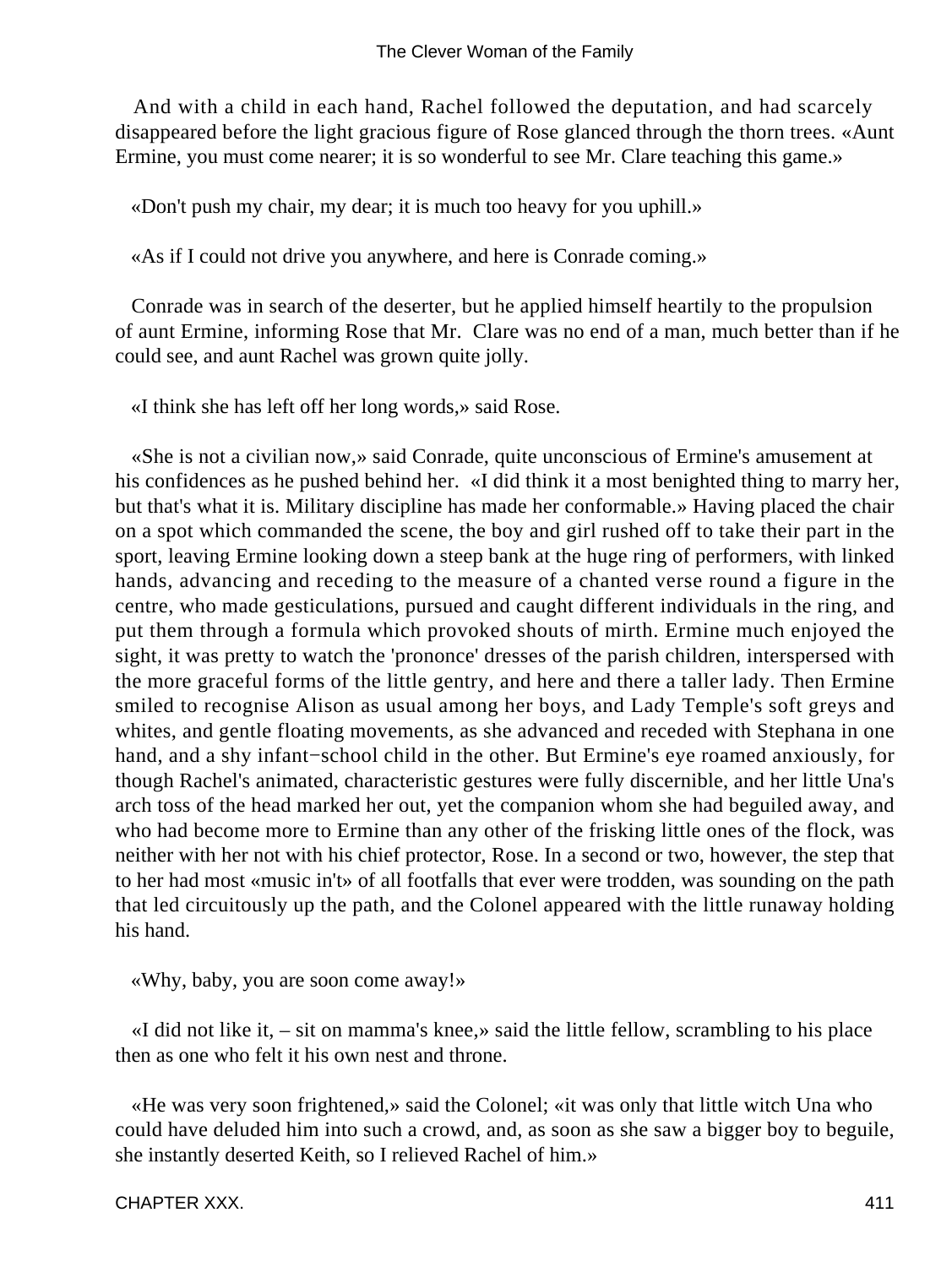«See Rachel now; Mr. Clare is interrogating her. How she is making them laugh! I did not think she could ever have so entered into fun.»

 «Alick must have made it a part of her education. When the Invalid has time for another essay, Ermine, it should be on the Benefits of Ridicule.»

 «Against Clever Womanhood? But then the subject must have Rachel's perfect good humour.»

 «And the weapon must be in the most delicately skilful hands,» added the Colonel. «Properly wielded, it saves blunting the superior weapon by over−frequent use. Here the success is complete.»

 «It has been irony rather than ridicule,» said Ermine, «though, when he taught her to laugh, he won half the battle. It is beautiful to see her holding herself back, and most forbearing where she feels most positive. I am glad to see him looking so much stronger and more substantial. Where is he?»

 «On the further bank, supposed by Mrs. Curtis to be asleep, but watching uncle, wife, and child through his eyelashes. Did you ever see any one so like his sister as that child?»

 «Much more so than this one. I am glad he may one day see such a shadow of his bright−faced mother.»

 «You are mother!» said the the little orphan, looking up into Ermine's face with a startled, wistful look, as having caught more of her meaning than she had intended, and she met his look with a kiss, the time was not yet come for gainsaying the belief more than in the words, «Yes, always a mother to you, my precious little man.»

 «Nor could you have had a bonnier face to look into,» added the Colonel. «There, the game breaks up. We should collect our flock, and get them them back to Les Invalides, as Alick calls it.»

 «Take care no one else does so,» said Ermine, laughing. «It has been a most happy day, and chief of all the pleasures has been the sight of Rachel just what I hoped, a thorough wife and mother, all the more so for her being awake to larger interests, and doing common things better for being the Clever Woman of the family. Where is she? I don't see her now.»

 Where is she? was asked by more than one of the party, but the next to see her was Alick, who found her standing at the window of her own room, with her long−robed, two−months' old baby in her arms. «Tired?» he asked.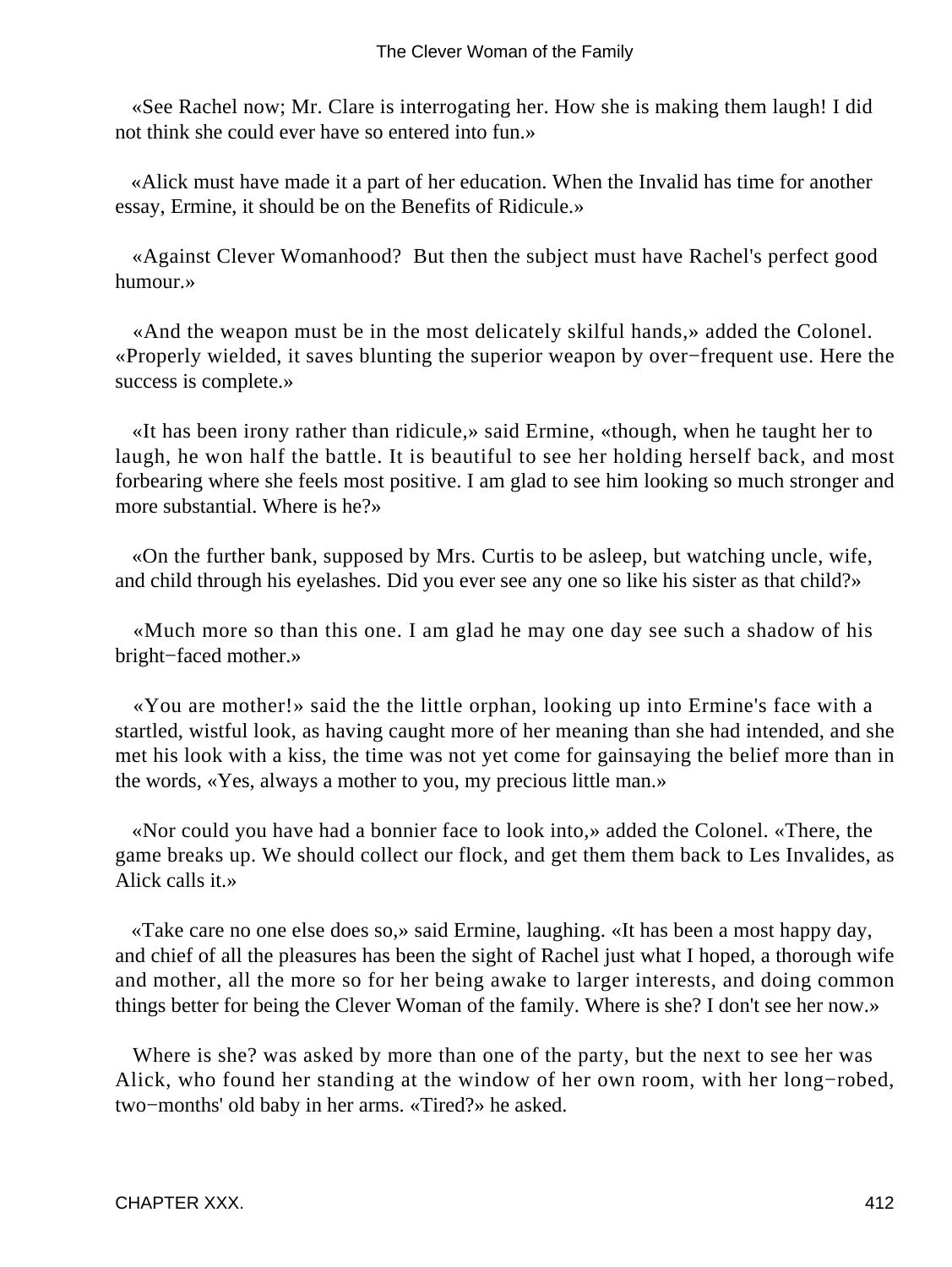«No; I only sent down nurse to drink tea with the other grandees. What a delightful day it has been! I never hoped that such good fruit would rise out of my unhappy blunders.»

«The blunders that brought so much good to me.»

 «Ah! the old places bring them back again. I have been recollecting how it used to seem to me the depth of my fall that you were marrying me out of pure pity, without my having the spirit to resent or prevent it, and now I just like to think how kind and noble it was in you.»

 «I am glad to hear it! I thought I was so foolishly in love, that I was very glad of any excuse for pressing it on.»

«Are the people dispersing? Where is your uncle?»

«He went home with the Colonel and his wife; he has quite lost his heart to Ermine.»

«And Una – did you leave her with Grace?»

 «No, she trotted down hand in hand with his little lordship: promising to lead her uncle back.»

«My dear Alick, you don't mean that you trust to that?»

«Why, hardly implicitly.»

 «Is that the way you say so? They may be both over the cliffs. If you will just stay in the room with baby, I will go down and fetch them up.»

 Alick very obediently held out his arms for his son, but when Rachel proceeded to take up her hat, he added, «You have run miles enough to−day. I am going down as soon as my uncle has had time to pay his visit in peace, without being hunted.»

«Does he know that?»

 «The Colonel does, which comes to the same thing. Is not this boy just of the age that little Keith was when you gave him up?»

«Yes; and is it not delightful to see how much larger and heavier he is!»

«Hardly, considering your objections to fine children.»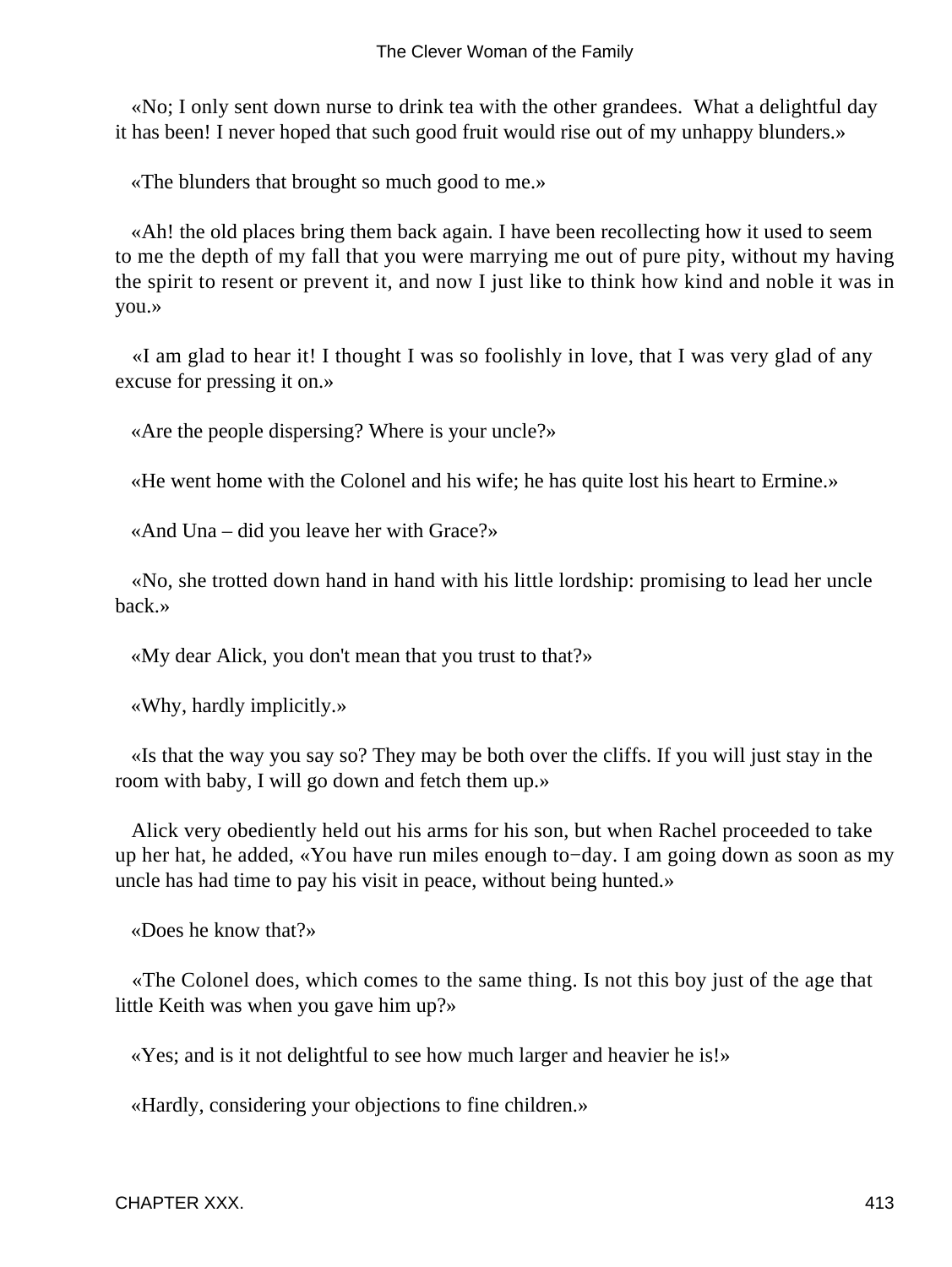«Oh, that was only to coarse, over−grown ones. Una is really quite as tall as little Keith, and much more active. You saw he could not play at the game at all, and she was all life and enjoyment, with no notion of shyness.»

«It does not enter into her composition.»

 «And she speaks much plainer. I never miss a word she says, and I don't understand Keith a bit, though he tells such long stories.»

«How backward!»

 «Then she knows all her letters by sight – almost all, and Ermine can never get him to tell b from d; and you know how she can repeat so many little verses, while he could not even say, 'Thank you, pretty cow,' this morning, when I wanted to hear him.»

«Vast interval!»

«It is only eight months; but then Una is such a bright, forward child.»

«Highly−developed precocity!»

"Now, Alick, what am I about? Why are you agreeing with me?

 «I am between the horns of a dilemma. Either our young chieftain must be a dunce, or we are rearing the Clever Woman of the family.»

«I hope not!» exclaimed Rachel.

 «Indeed? I would not grudge her a superior implement, even if I had sometimes cut my own fingers.»

«But, Alick, I really do not think I ever was such a Clever Woman.»

«I never thought you one,» he quietly returned.

 She smiled. This faculty had much changed her countenance. «I see,» she said, thoughtfully, «I had a few intellectual tastes, and liked to think and read, which was supposed to be cleverness; and my wilfulness made me fancy myself superior in force of character, in a way I could never have imagined if I had lived more in the world. Contact with really clever people has shown me that I am slow and unready.»

 «It was a rusty implement, and you tried weight instead of edge. Now it is infinitely brighter.»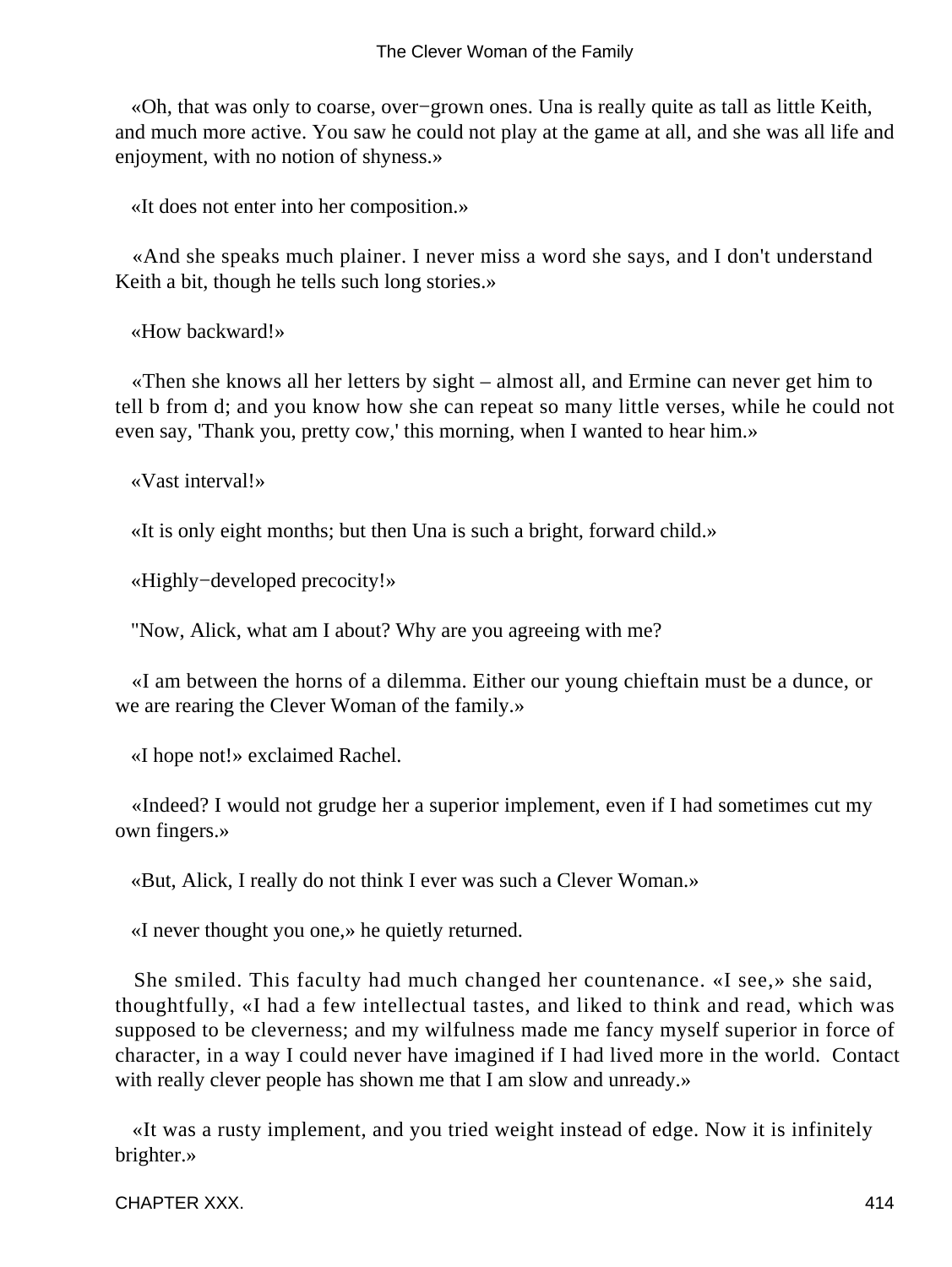«But, Alick,» she said, leaving the thought of herself for that of her child, «I believe you may be right about Una, for,» she added in low voice, «she is like the most practically clever person I ever saw.»

 «True,» he answered gravely, «I see it every day, in every saucy gesture and coaxing smile, when she tries to turn away displeasure in her naughty fits. I hardly knew how to look on at her airs with Keith, it was so exactly like the little sister I first knew. Rachel, such cleverness as that is a far more perilous gift to woman than your plodding intellectuality could ever be. God grant,» he added, with one of the effusions which sometimes broke through his phlegmatic temperament, «that this little fellow may be a kinder, wiser brother than ever I was, and that we may bring her up to your own truth and unselfishness. Then such power would be a happy endowment.»

 «Yes,» said Rachel, «may she never be out of your influence, or be left to untrustworthy hands. I should have been much better if I had had either father or brother to keep me in order. Poor child, she has a wonderful charm, not all my fancy, Alick. And yet there is one whose real working talent has been more than that of any of us, who has made it effective for herself and others, and has let it do her only good, not harm.»

 «You are right. If we are to show Una how intellect and brilliant power can be no snares, but only blessings helping the spirits in infirmity and trouble, serving as a real engine for independence and usefulness, winning love and influence for good, genuine talents in the highest sense of the word, then commend me to such a Clever Woman of the family as Ermine Keith.»

#### **THE END**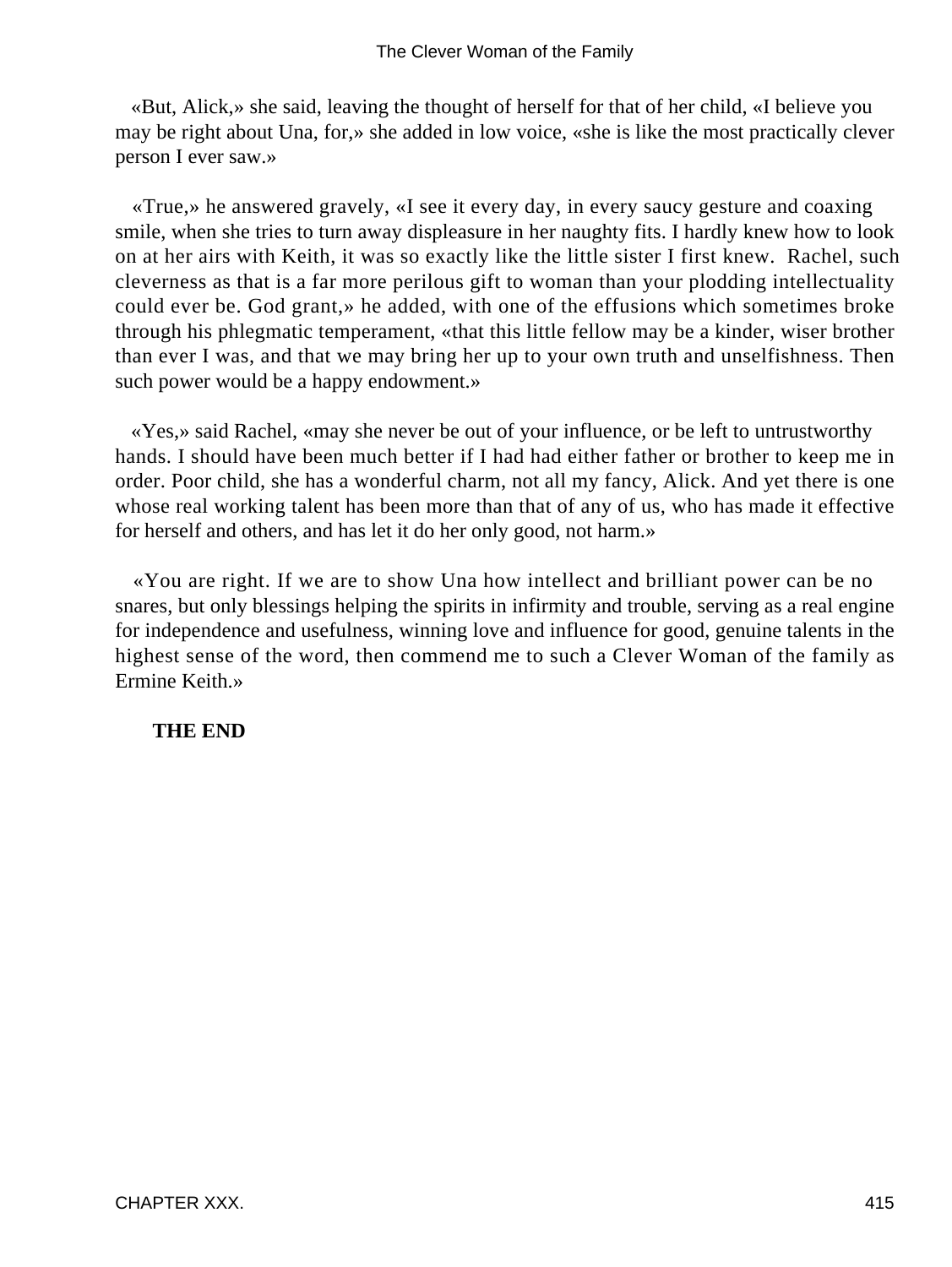The Clever Woman of the Family

# **Table of Content**

**[CHAPTER I](#page-3-0)**

**[CHAPTER II](#page-28-0)**

**[CHAPTER III](#page-37-0)**

**[CHAPTER IV](#page-60-0)**

**[CHAPTER V](#page-69-0)**

**[CHAPTER VI](#page-86-0)**

**[CHAPTER VII](#page-104-0)**

**[CHAPTER VIII](#page-129-0)**

**[CHAPTER IX](#page-145-0)**

**[CHAPTER X](#page-154-0)**

**[CHAPTER XI](#page-171-0)**

**[CHAPTER XII](#page-181-0)**

**[CHAPTER XIII.](#page-190-0)**

**[CHAPTER XIV.](#page-200-0)**

**[CHAPTER XV.](#page-212-0)**

**[CHAPTER XVI.](#page-219-0)**

**[CHAPTER XVII.](#page-234-0)**

**[CHAPTER XVIII.](#page-247-0)**

**[CHAPTER XIX.](#page-259-0)**

**[CHAPTER XX.](#page-267-0)**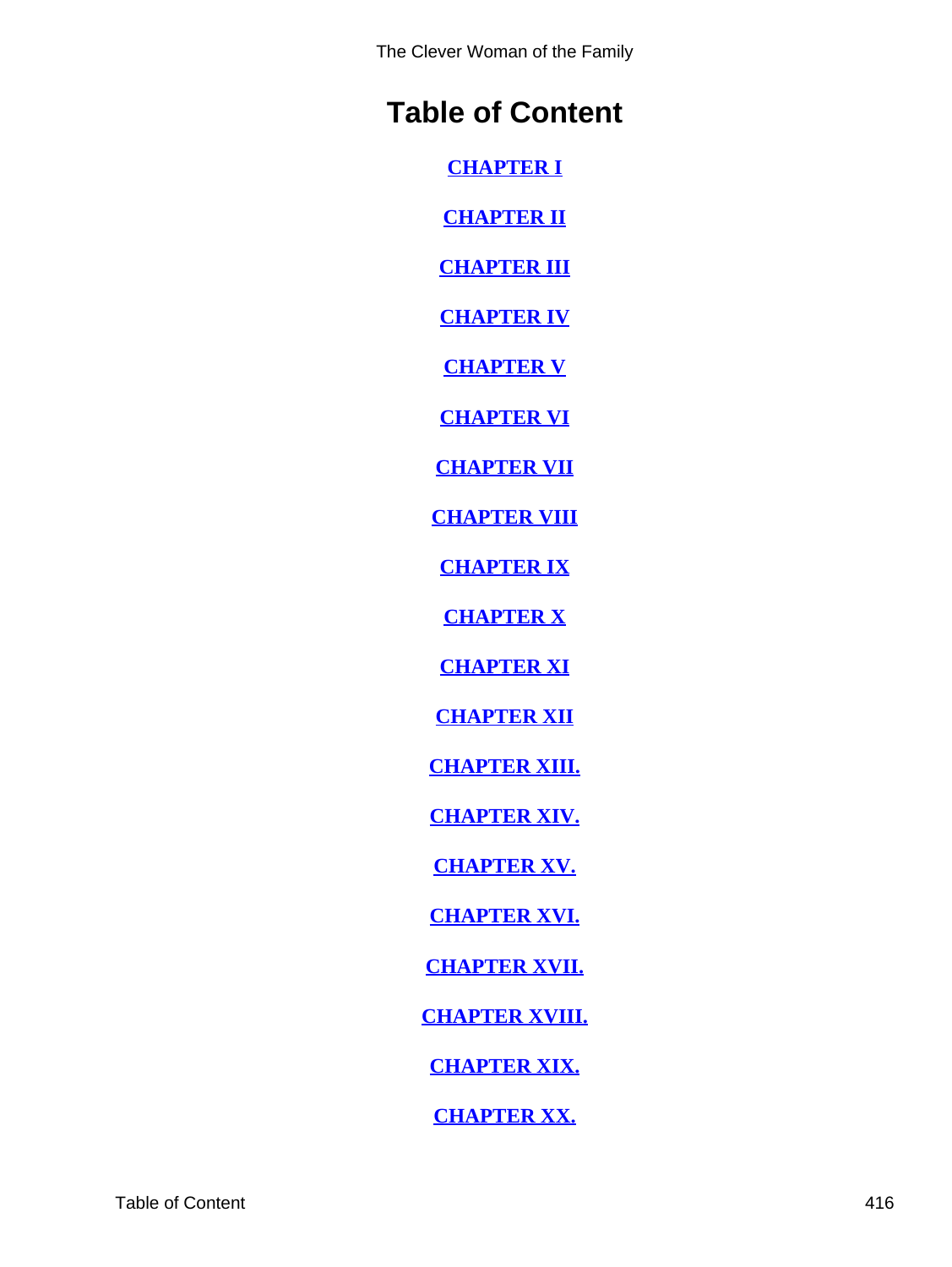<span id="page-417-0"></span>The Clever Woman of the Family

**[CHAPTER XXI.](#page-287-0)**

**[CHAPTER XXII.](#page-301-0)**

**[CHAPTER XXIII.](#page-312-0)**

**[CHAPTER XXIV.](#page-328-0)**

**[CHAPTER XXV.](#page-345-0)**

**[CHAPTER XXVI.](#page-354-0)**

**[CHAPTER XXVII.](#page-371-0)**

**[CHAPTER XXVIII.](#page-380-0)**

**[CHAPTER XIXX.](#page-392-0)**

**[CHAPTER XXX.](#page-409-0)**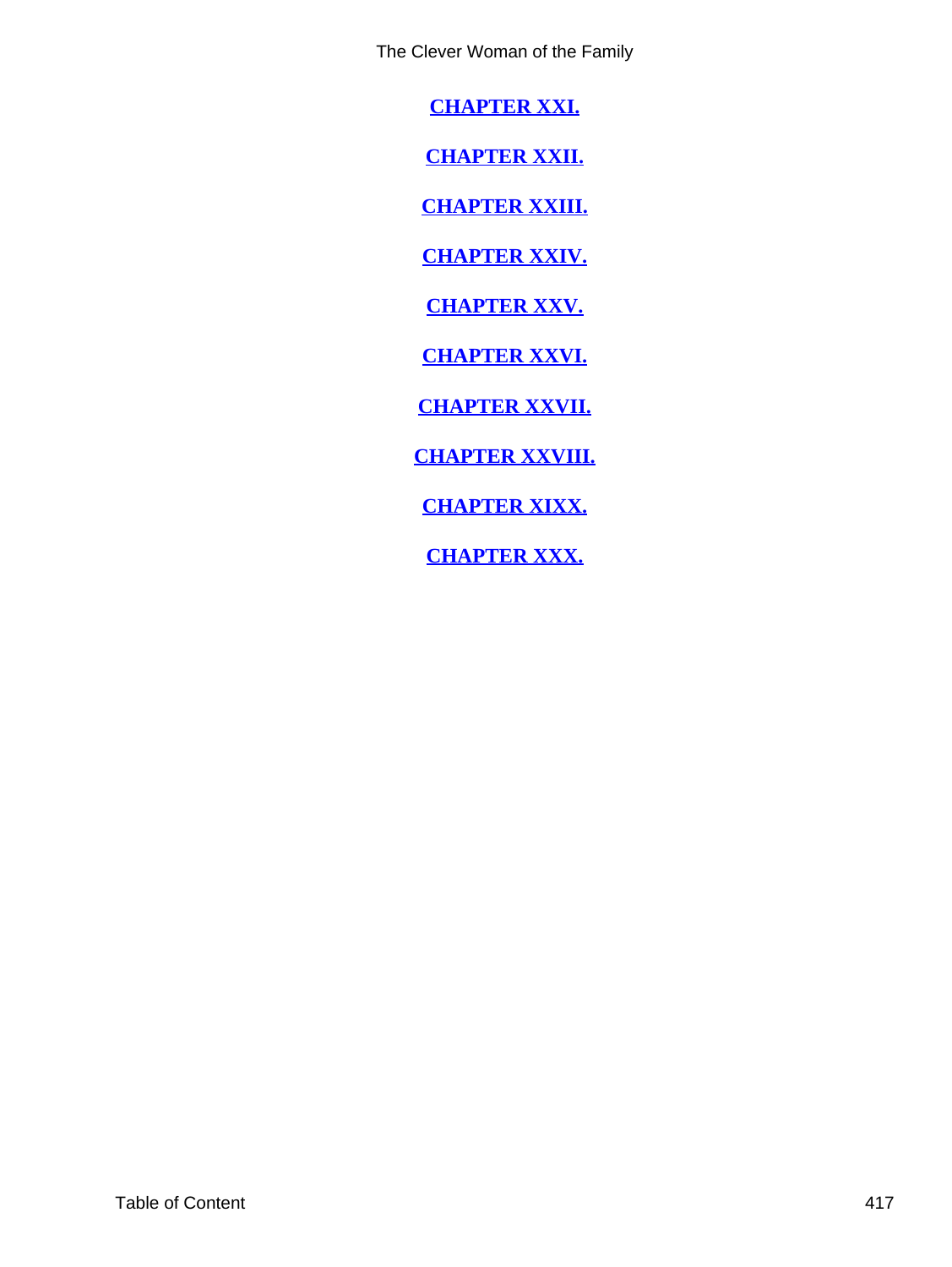## **You are reading a Phoenix Edition:**

It was converted from clean and standard xhtml/xml files. It uses metatags to identify content, and other data. The available resources specific to each ebook format were used to give the reader a pleasant reading experience.

More detais available at Phoenix−Library.org website.

Any suggestion that helps us to improve these editions are welcome.

**The Phoenix−Library Team**